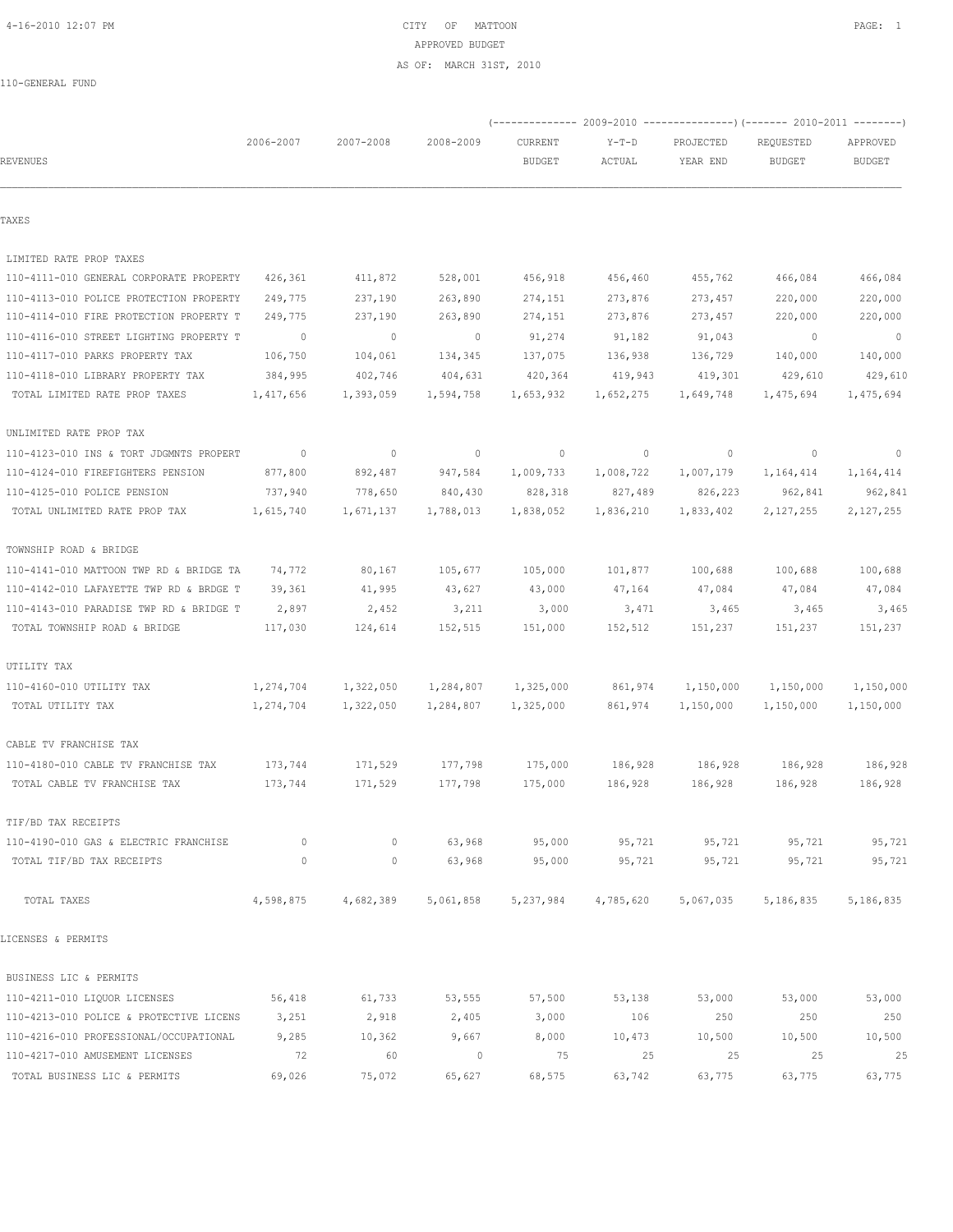# 4-16-2010 12:07 PM CITY OF MATTOON PAGE: 2 APPROVED BUDGET AS OF: MARCH 31ST, 2010

|                                         |                          |           |                          | (------------- 2009-2010 ---------------) (------- 2010-2011 --------) |                   |                       |                            |                           |
|-----------------------------------------|--------------------------|-----------|--------------------------|------------------------------------------------------------------------|-------------------|-----------------------|----------------------------|---------------------------|
| <b>REVENUES</b>                         | 2006-2007                | 2007-2008 | 2008-2009                | CURRENT<br><b>BUDGET</b>                                               | $Y-T-D$<br>ACTUAL | PROJECTED<br>YEAR END | REQUESTED<br><b>BUDGET</b> | APPROVED<br><b>BUDGET</b> |
| NONBUSINESS LIC & PERMIT                |                          |           |                          |                                                                        |                   |                       |                            |                           |
| 110-4221-010 BUILDING PERMITS           | 22,479                   | 54,428    | 22,107                   | 40,000                                                                 | 22,435            | 25,000                | 31,000                     | 31,000                    |
| 110-4222-010 ELECTRICAL PERMITS         | 8,587                    | 14,144    | 16,613                   | 12,000                                                                 | 12,824            | 14,000                | 15,000                     | 15,000                    |
| 110-4223-010 HVAC PERMITS               | 858                      | 1,892     | 410                      | 1,500                                                                  | 770               | 1,000                 | 1,000                      | 1,000                     |
| 110-4224-010 PLUMBING PERMITS           | 1,825                    | 4,204     | 1,631                    | 3,500                                                                  | 957               | 1,000                 | 1,500                      | 1,500                     |
| 110-4225-010 HUNTING & FISHING LICENSES | 1,006                    | 3,891     | 1,633                    | 3,000                                                                  | 1,730             | 2,000                 | 2,000                      | 2,000                     |
| 110-4226-010 BOAT REGISTRATION FEES     | 50,290                   | 45,310    | 54,950                   | 53,000                                                                 | 43,815            | 53,000                | 57,000                     | 57,000                    |
| 110-4227-010 HUNTING & FISHING LIC-LAKE | 40,636                   | 6,767     | 9,974                    | 8,000                                                                  | 6,278             | 8,500                 | 9,500                      | 9,500                     |
| TOTAL NONBUSINESS LIC & PERMIT          | 125,680                  | 130,635   | 107,316                  | 121,000                                                                | 88,809            | 104,500               | 117,000                    | 117,000                   |
| TOTAL LICENSES & PERMITS                | 194,705                  | 205,708   | 172,944                  | 189,575                                                                | 152,550           | 168,275               | 180,775                    | 180,775                   |
| INTERGOVERNMENTAL REV                   |                          |           |                          |                                                                        |                   |                       |                            |                           |
| FEDERAL GOVT GRANTS                     |                          |           |                          |                                                                        |                   |                       |                            |                           |
| 110-4311-022 FED OPERATING CATEGORIE GR | 119,982                  | 161,568   | 128,688                  | 200,000                                                                | 81,402            | 130,000               | 130,000                    | 130,000                   |
| 110-4312-010 FED OPERAT NON-CATEGORICAL | 22,648                   | 26,268    | 27,172                   | $\circ$                                                                | 963               | 926                   | 926                        | 926                       |
| 110-4313-023 FEDERAL CAPITAL GRANTS     | 50,540                   | 7,109     | 32,500                   | $\circ$                                                                | 70,300            | 97,297                | $\overline{\phantom{0}}$   | $\overline{0}$            |
| 110-4314-022 OPERATING GRANT -PUBLIC SA | $\sim$ 0                 | 626       | $\overline{0}$           | 0                                                                      | 716               | 1,000                 | 1,000                      | 1,000                     |
| TOTAL FEDERAL GOVT GRANTS               | 193,170                  | 195,570   | 188,361                  | 200,000                                                                | 153,380           | 229,223               | 131,926                    | 131,926                   |
| STATE GOVT GRANTS                       |                          |           |                          |                                                                        |                   |                       |                            |                           |
| 110-4321-022 STATE OPERAT CATEGORICAL G | 31,574                   | 47,343    | 7,653                    | 28,000                                                                 | 11,820            | 21,998                | 21,998                     | 21,998                    |
| 110-4322-022 ST OPERAT NON-CATEGORICAL  | $\overline{\phantom{0}}$ | 12,222    | 1,020                    | $\overline{0}$                                                         | 9,945             | 2,950                 | 2,950                      | 2,950                     |
| 110-4323-023 STATE CAPITAL GRANTS       | 32,169                   | 11,126    | $\overline{\phantom{0}}$ | $\overline{0}$                                                         | $\sim$ 0          | $\sim$ 0              | $\overline{\phantom{0}}$   | 13,300                    |
| TOTAL STATE GOVT GRANTS                 | 63,744                   | 70,691    | 8,673                    | 28,000                                                                 | 21,765            | 24,948                | 24,948                     | 38,248                    |
| STATE GOVT SHARED REV                   |                          |           |                          |                                                                        |                   |                       |                            |                           |
| 110-4331-010 INCOME TAX                 | 1,577,607                | 1,723,311 | 1,388,029                | 1,650,000                                                              | 871,033           | 1,375,000             | 1,375,000                  | 1,375,000                 |
| 110-4333-010 USE TAX                    | 253,738                  | 256,459   | 259,622                  | 265,000                                                                | 120,647           | 215,000               | 201,000                    | 201,000                   |
| 110-4334-010 SALES TAX                  | 5,435,250                | 5,620,051 | 5,688,098                | 5,700,000                                                              | 4, 211, 498       | 5,450,000             | 5,450,000                  | 5,425,000                 |
| 110-4335-010 FOREIGN FIRE INS PREMIUM T | 24,914                   | 28,736    | 30,564                   | 29,000                                                                 | 31,369            | 31,400                | 31,400                     | 31,400                    |
| 110-4336-010 SIMPLIFIED TELECOM TAX     | 853,925                  | 833,533   | 897,259                  | 900,000                                                                | 686,040           | 930,000               | 930,000                    | 920,000                   |
| 110-4337-010 PERSONAL PROP REPLACEMENT  | 235,986                  | 605,496   | 530,810                  | 525,000                                                                | 289,607           | 425,000               | 385,000                    | 407,000                   |
| 110-4339-010 PULL TABS AND JAR GAMES TA | 4,991                    | 5,011     | 4,862                    | 5,000                                                                  | 4,499             | 4,499                 | 4,499                      | 4,499                     |
| TOTAL STATE GOVT SHARED REV             | 8,386,410                | 9,072,598 | 8,799,243                | 9,074,000                                                              | 6, 214, 693       | 8,430,899             | 8,376,899                  | 8,363,899                 |
| TOTAL INTERGOVERNMENTAL REV             | 8,643,324                | 9,338,859 | 8,996,276                | 9,302,000                                                              | 6,389,838         | 8,685,070             | 8,533,773                  | 8,534,073                 |
| CHARGES FOR SERVICES                    |                          |           |                          |                                                                        |                   |                       |                            |                           |
| GENERAL GOVT CHARGES                    |                          |           |                          |                                                                        |                   |                       |                            |                           |
| 110-4411-010 BIRTH & DEATH CERTIFICATES | 28,122                   | 26,707    | 27,375                   | 29,000                                                                 | 31,679            | 31,000                | 35,000                     | 35,000                    |
| 110-4412-010 VITAL RECORDS FEES         | 7,526                    | 6,900     | 8,134                    | 7,500                                                                  | 6,254             | 6,500                 | 6,500                      | 6,500                     |
| 110-4413-010 FOIA PRINT & DUPLICATING F | 192                      | 65        | 83                       | 250                                                                    | 231               | 230                   | 230                        | 230                       |
| 110-4415-010 DEMOLITION ESCROW FEES     | $80,000$ (               | 80,000)   | $\overline{0}$           | $\mathbb O$                                                            | $\circ$           | $\circ$               | $\overline{0}$             | $\sim$ 0                  |
| 110-4417-010 INTERFUND CHG - ERI DEBT S | 152,200                  | 151,434   | 150,517                  | 149,164                                                                | 135,809           | 149,447               | 151,685                    | 151,685                   |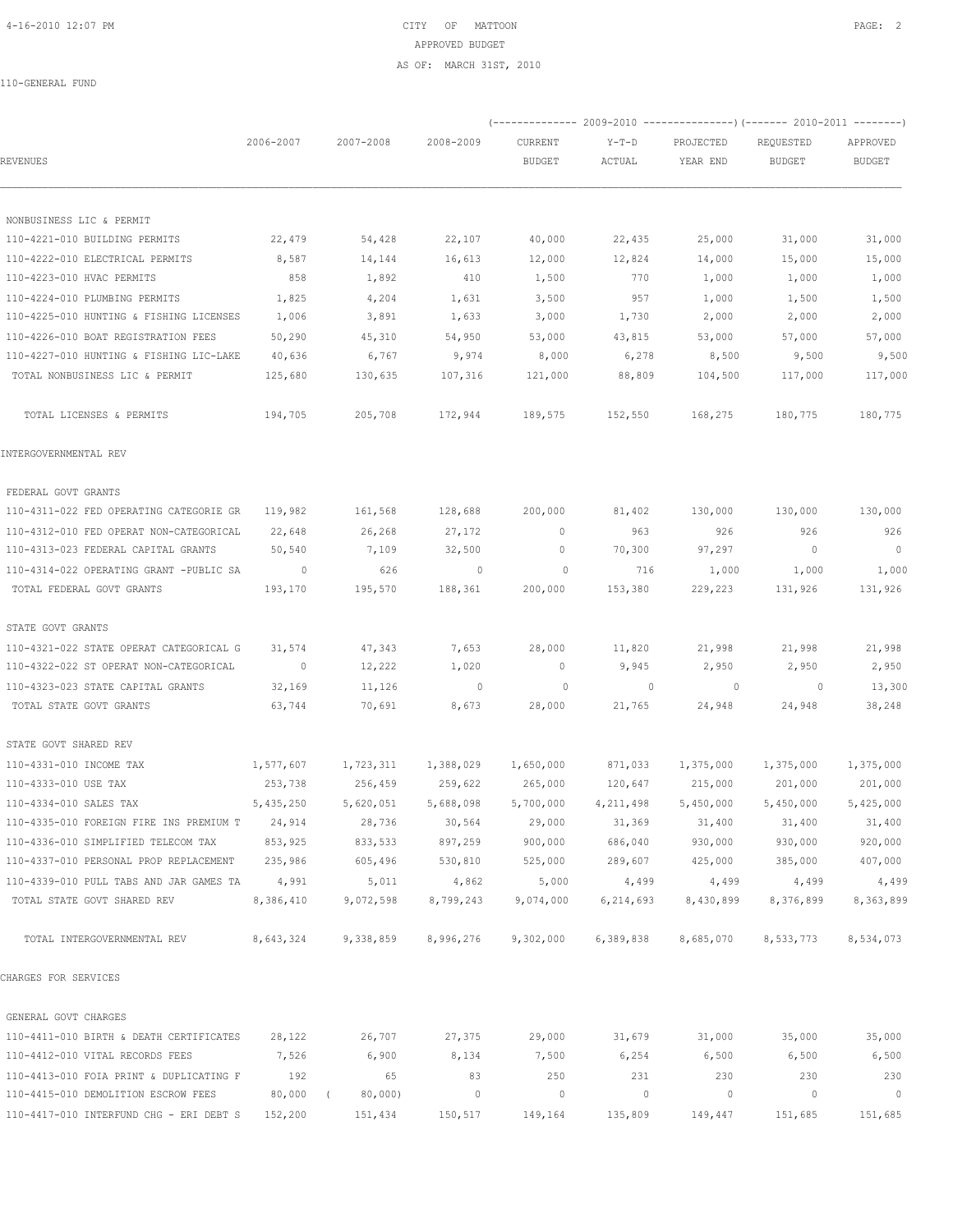# APPROVED BUDGET AS OF: MARCH 31ST, 2010

#### 110-GENERAL FUND

| REVENUES                                | 2006-2007                | 2007-2008                | 2008-2009                | CURRENT<br><b>BUDGET</b> | $Y-T-D$<br>ACTUAL | PROJECTED<br>YEAR END | REQUESTED<br><b>BUDGET</b> | APPROVED<br><b>BUDGET</b> |
|-----------------------------------------|--------------------------|--------------------------|--------------------------|--------------------------|-------------------|-----------------------|----------------------------|---------------------------|
| 110-4418-010 INTERFUND CHG - TECHNOLOGY | 31,983                   | 9,462                    | 16,823                   | 28,912                   | 33,619            | 37,338                | 37,338                     | 37,338                    |
| 110-4419-010 OTHER MISC GEN GOV CHARGES | $\circ$                  | 42) (<br>$\sqrt{2}$      | 173)                     | $\circ$                  | $\mathbf{0}$      | $\mathbf{0}$          | $\mathbf{0}$               | $\theta$                  |
| TOTAL GENERAL GOVT CHARGES              | 300,023                  | 114,526                  | 202,760                  | 214,826                  | 207,592           | 224,515               | 230,753                    | 230,753                   |
| POLICE DEPT CHARGES                     |                          |                          |                          |                          |                   |                       |                            |                           |
| 110-4421-010 COURT COSTS, FEES & CHARGE | 1,699                    | 2,625                    | 13,479                   | 2,000                    | 915               | 1,500                 | 1,500                      | 1,500                     |
| 110-4422-010 ACCIDENT REPORTS           | $\overline{\phantom{0}}$ | $\overline{\phantom{0}}$ | $\overline{\phantom{0}}$ | $\overline{\phantom{0}}$ | $\overline{0}$    | $\sim$ 0              | $\overline{\phantom{0}}$   | $\overline{0}$            |
| 110-4423-010 BONDING FEES               | 3,490                    | 3,820                    | 3,959                    | 3,250                    | 4,910             | 5,200                 | 5,200                      | 5,200                     |
| 110-4425-010 FAXES COPIES PHOTOS & VHS  | 2,673                    | 3,972                    | 4,805                    | 3,000                    | 8,849             | 8,500                 | 8,500                      | 8,500                     |
| 110-4426-010 SEX OFFENDER REGISTRATION  | 35                       | 80                       | 95                       | 100                      | 130               | 125                   | 125                        | 125                       |
| 110-4427-010 SCHOOL CROSSING GUARD & OF | $\overline{\phantom{0}}$ | 27,468                   | 35,037                   | 35,000                   | 1,793             | 37,000                | 37,000                     | 37,000                    |
| 110-4429-010 OTHER POLICE DEPT CHARGES  | 30,429                   | 1,923                    | 2,056                    | 15,000                   | 11,072            | 15,000                | 15,000                     | 15,000                    |
| TOTAL POLICE DEPT CHARGES               | 38,327                   | 39,888                   | 59,431                   | 58,350                   | 27,669            | 67,325                | 67,325                     | 67,325                    |
| FIRE DEPT CHARGES                       |                          |                          |                          |                          |                   |                       |                            |                           |
| 110-4432-010 AMBULANCE ASSIST           | 5,699                    | 7,708                    | $\overline{0}$           | $\mathbf 0$              | 0                 | 0                     | 0                          | $\mathbf 0$               |
| 110-4433-010 INDUSTRIAL SERVICE FEES    | 17,699                   | 14,865                   | 19,223                   | 19,000                   | 18,759            | 19,000                | 19,000                     | 19,000                    |
| 110-4434-010 HAZARD MATERIAL SPILL RESP | 7,012                    | 5,006                    | 5,071                    | 8,000                    | 1,331             | 2,000                 | 2,000                      | 2,000                     |
| 110-4435-010 NONRESIDENT FIRE DEPT CHAR | 8,343                    | 6,900                    | 5,609                    | 10,000                   | 4,288             | 4,000                 | 5,000                      | 5,000                     |
| 110-4436-010 AMBULANCE BILLING          | $\overline{\phantom{0}}$ | $\overline{\phantom{0}}$ | 546                      | $\overline{\phantom{0}}$ | 1,954             | 2,000                 | 27,500                     | 27,500                    |
| 110-4439-010 OTHER FIRE DEPT CHARGES    | 3,696                    | 2,766                    | 489                      | 3,000                    | 1,344             | 2,000                 | 2,000                      | 2,000                     |
| TOTAL FIRE DEPT CHARGES                 | 42,449                   | 37,245                   | 30,938                   | 40,000                   | 27,676            | 29,000                | 55,500                     | 55,500                    |
| PUBLIC WORKS DEPT CHRGS                 |                          |                          |                          |                          |                   |                       |                            |                           |
| 110-4442-010 STREET CUT PERMITS-STREET  | 6,175                    | 8,320                    | 7,410                    | 7,000                    | 8,180             | 8,000                 | 8,000                      | 8,000                     |
| 110-4444-010 IDOT TRAFFIC SIGNAL MAINT  | 4,362                    | 32,344                   | 22,446                   | 12,000                   | 13,041            | 15,000                | 15,000                     | 15,000                    |
| 110-4445-010 TOWNSHIP ROAD MAINT CHARGE | 23,862                   | 26,302                   | $\overline{0}$           | 22,000                   | 0                 | $\circ$               | $\overline{0}$             | $\overline{0}$            |
| 110-4447-010 YARD WASTE FEES            | $\overline{0}$           | $\overline{\phantom{0}}$ | $\circ$                  | $\circ$                  | 0                 | $\circ$               | $\mathbf 0$                | $\overline{0}$            |
| 110-4449-010 OTHER PUBLIC WORKS DEPT CH | 46,580                   | 9,398                    | 29,333                   | 10,000                   | 5,486             | 5,000                 | 5,000                      | 5,000                     |
| TOTAL PUBLIC WORKS DEPT CHRGS           | 80,979                   | 76,365                   | 59,189                   | 51,000                   | 26,707            | 28,000                | 28,000                     | 28,000                    |
| LAKE & PARK REC CHARGES                 |                          |                          |                          |                          |                   |                       |                            |                           |
| 110-4481-010 LAKE FISH RESTOCKING FEES  | $\circ$                  | 300                      | $\mathbf 0$              | $\mathbf{0}$             | 0                 | $\circ$               | $\mathbf{0}$               | 0                         |
| 110-4482-010 MARINA CONCESSION SALES    | 34,670                   | 35,107                   | 37,240                   | 40,000                   | 33,878            | 39,000                | 39,000                     | 39,000                    |
| 110-4483-010 MARINA FUEL SALES          | 19,863                   | 20,078                   | 19,758                   | 22,500                   | 16,240            | 18,000                | 18,000                     | 18,000                    |
| 110-4484-010 MARINA SALES TAX           | 2,340                    | 2,255                    | 2,511                    | 2,500                    | 2,296             | 2,500                 | 2,500                      | 2,500                     |
| 110-4485-010 CAMPING FEES-EAST CAMPGROU | 68,236                   | 79,147                   | 73,786                   | 75,000                   | 45,815            | 75,000                | 77,500                     | 77,500                    |
| 110-4486-010 CAMPING FEES-WEST CAMPGROU | 44,327                   | 48,253                   | 47,065                   | 45,000                   | 40,538            | 45,000                | 47,500                     | 47,500                    |
| 110-4489-010 MISC LAKE & PARK CHARGES   | $\circ$                  | 3,118                    | 3,200                    | 4,000                    | 500               | 1,000                 | 1,000                      | 1,000                     |
| TOTAL LAKE & PARK REC CHARGES           | 169,437                  | 188,258                  | 183,560                  | 189,000                  | 139,266           | 180,500               | 185,500                    | 185,500                   |
| CEMETERY DEPT CHRGS                     |                          |                          |                          |                          |                   |                       |                            |                           |
| 110-4491-010 SALE OF CEMETERY LOTS      | 0                        | $\mathbb O$              | $\mathbb O$              | $\mathbb O$              | 0                 | 0                     | 25,000                     | 25,000                    |
| 110-4492-010 CEMETERY GRAVE OPENING     | $\circ$                  | $\circ$                  | $\mathbf 0$              | $\circ$                  | 0                 | 0                     | 65,000                     | 65,000                    |
| 110-4493-010 CEMETERY MONUMENT PREP     | $\mathbf{0}$             | 0                        | 0                        | $\mathbf 0$              | 0                 | 0                     | 8,000                      | 8,000                     |
| 110-4494-010 CEMETERY FARM INCOME       | 0                        | 0                        | 0                        | 0                        | 0                 | 0                     | 1,500                      | 1,500                     |
| 110-4495-010 PERPETUAL CARE REV         | 0                        | 0                        | 0                        | $\mathbf 0$              | 0                 | 0                     | $\circ$                    | $\circ$                   |
| 110-4496-010 MISC & SUNDRY CEMETERY CHR | 0                        | $\circ$                  | $\circ$                  | $\circ$                  | $\mathbf{0}$      | $\mathbf{0}$          | 1,200                      | 1,200                     |
| TOTAL CEMETERY DEPT CHRGS               | 0                        | $\circ$                  | $\circ$                  | 0                        | $\mathbf 0$       | 0                     | 100,700                    | 100,700                   |
| TOTAL CHARGES FOR SERVICES              | 631,214                  | 456,282                  | 535,878                  | 553,176                  | 428,910           | 529,340               | 667,778                    | 667,778                   |

(-------------- 2009-2010 ---------------)(------- 2010-2011 --------)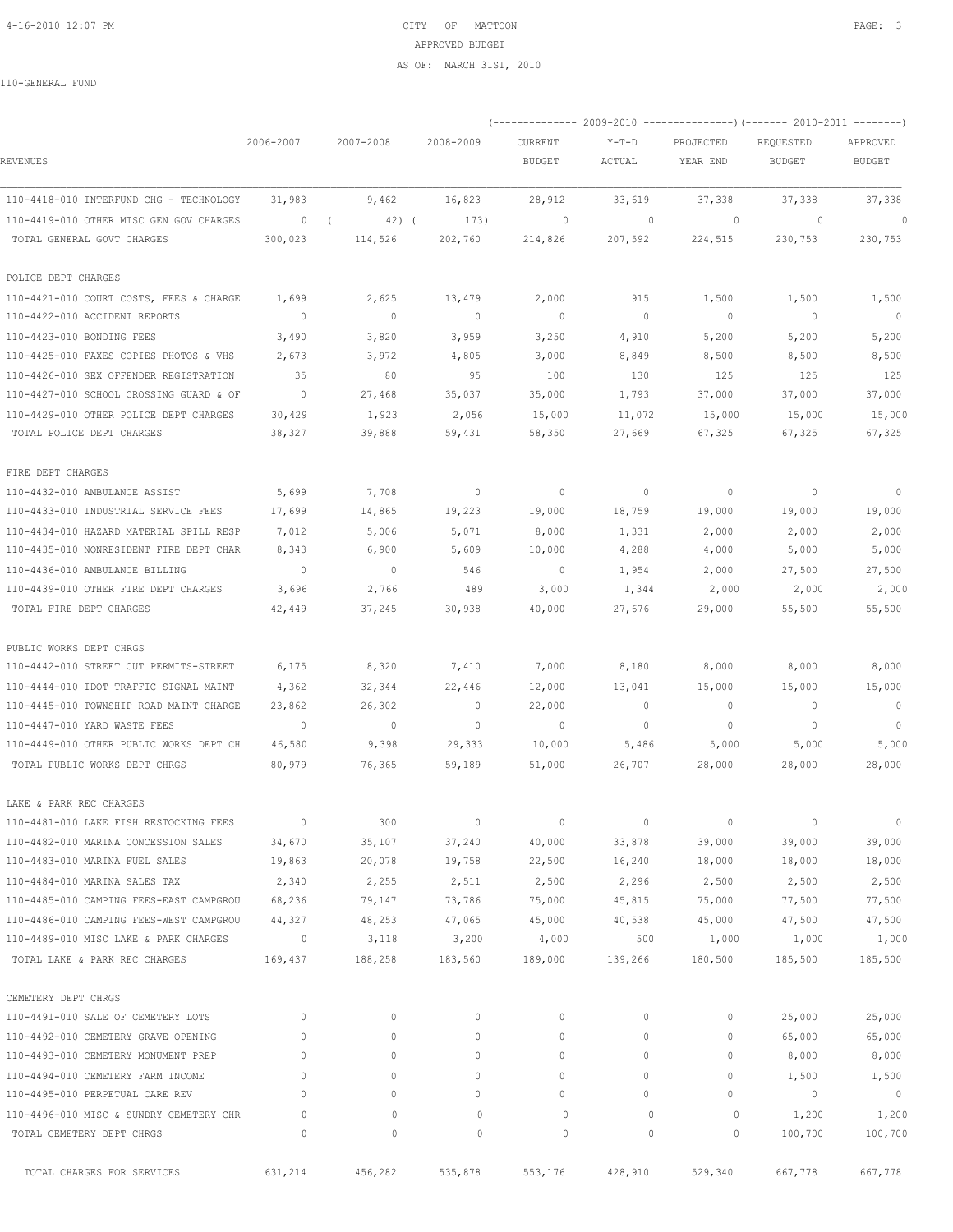# 4-16-2010 12:07 PM CITY OF MATTOON PAGE: 4 APPROVED BUDGET AS OF: MARCH 31ST, 2010

|                                         |              |                                                             |                       | (-------------- 2009-2010 ---------------) (------- 2010-2011 --------) |                   |                       |                            |                           |
|-----------------------------------------|--------------|-------------------------------------------------------------|-----------------------|-------------------------------------------------------------------------|-------------------|-----------------------|----------------------------|---------------------------|
| REVENUES                                | 2006-2007    | 2007-2008                                                   | 2008-2009             | CURRENT<br><b>BUDGET</b>                                                | $Y-T-D$<br>ACTUAL | PROJECTED<br>YEAR END | REQUESTED<br><b>BUDGET</b> | APPROVED<br><b>BUDGET</b> |
| FINES & FORFEITURES                     |              |                                                             |                       |                                                                         |                   |                       |                            |                           |
| COURT FINES                             |              |                                                             |                       |                                                                         |                   |                       |                            |                           |
| 110-4511-010 CIRCUIT COURT FINES        | 128,574      | $138,010$ $124,643$ $125,000$ $113,262$ $123,000$ $123,000$ |                       |                                                                         |                   |                       |                            | 123,000                   |
| 110-4512-010 ILLLEGAL PARKING FINES     | 560          | 380                                                         | 490                   | 1,000                                                                   | 570               | 750                   | 750                        | 750                       |
| 110-4513-010 DUI EQUIPMENT FINES        | 9,837        | 8,458                                                       | 18,145                | 15,000                                                                  | 11,900            | 10,500                | 10,500                     | 10,500                    |
| TOTAL COURT FINES                       | 138,971      | 146,848                                                     | 143,278               | 141,000                                                                 | 125,731           |                       | 134,250 134,250            | 134,250                   |
| OTHER FINES                             |              |                                                             |                       |                                                                         |                   |                       |                            |                           |
| 110-4520-010 OTHER FINES-ADMINISTRATIVE | $\circ$      | $\mathbb O$                                                 | 0                     | $\circ$                                                                 | $\mathbf 0$       | $\mathbf 0$           | $\mathbf 0$                |                           |
| TOTAL OTHER FINES                       | $\mathbf{0}$ | $\circ$                                                     | $\circ$               | $\circ$                                                                 | $\circ$           | 0                     | 0                          | $\mathbf{0}$              |
| FORFEITURES                             |              |                                                             |                       |                                                                         |                   |                       |                            |                           |
| 110-4530-010 FORFEITS-CONFISCATION OF D | 0            | 2,156                                                       | $\circ$               | 0                                                                       |                   | 83,077 83,077         | $\mathbf{0}$               |                           |
| TOTAL FORFEITURES                       | $\circ$      | 2,156                                                       | $\circ$               | $\overline{0}$                                                          | 83,077            | 83,077                | $\mathbf 0$                | 0                         |
| TOTAL FINES & FORFEITURES               |              | 138,971 149,005 143,278 141,000                             |                       |                                                                         | 208,808           |                       | 217,327 134,250            | 134,250                   |
| INVESTMENT EARNINGS                     |              |                                                             |                       |                                                                         |                   |                       |                            |                           |
| INTEREST EARNINGS                       |              |                                                             |                       |                                                                         |                   |                       |                            |                           |
| 110-4610-010 INTEREST EARNINGS          | 170,179      |                                                             | 100,864 36,014 35,000 |                                                                         | 6,669             |                       | 8,000 13,000               | 13,000                    |
| TOTAL INTEREST EARNINGS                 | 170,179      | 100,864                                                     | 36,014                | 35,000                                                                  | 6,669             | 8,000                 | 13,000                     | 13,000                    |
| NET INCREASE (DECREASE)                 |              |                                                             |                       |                                                                         |                   |                       |                            |                           |
| 110-4640-010 NET INCREASE INVESTMENT VA | 0            | $\mathbb O$                                                 | $\circ$               | 0                                                                       | 116               | $\mathbf 0$           | $\mathbf 0$                | 0                         |
| TOTAL NET INCREASE (DECREASE)           | $\circ$      | $\circ$                                                     | $\circ$               | $\circ$                                                                 | 116               | $\circ$               | $\circ$                    |                           |
| RENTS & ROYALTIES                       |              |                                                             |                       |                                                                         |                   |                       |                            |                           |
| 110-4650-010 GAIN/LOSS ON SALE OF INVES | $\circ$      | 19                                                          | $\circ$               | $\circ$                                                                 | $\circ$           | $\circ$               | $\mathbf 0$                | $\mathbf 0$               |
| 110-4651-010 RENT-BURGESS AUDITORIUM    | 18,490       | 15,995                                                      |                       | 17,485 17,500                                                           | 9,118             | 4,000                 | 4,000                      | 4,000                     |
| 110-4652-010 RENT-CAB COMPANY           | $\circ$      | $\circ$                                                     | $\circ$               | $\circ$                                                                 | $\circ$           | $\circ$               | $\mathbb O$                | $\circ$                   |
| 110-4653-010 RENT-CELLULAR TOWER        | 20,950       | 28,350                                                      | 23,590                | 25,000                                                                  | 21,617            | 23,000                | 23,000                     | 23,000                    |
| 110-4654-010 RENT-FARMS                 | 12,668       | 16,277                                                      | 46,620                | 40,000                                                                  | $\overline{0}$    | 46,000                | $\overline{\phantom{0}}$   | $\overline{0}$            |
| 110-4655-010 RENT-DEMARS CENTER         | 4,492        | 4,220                                                       | 3,360                 | 5,000                                                                   | 3,050             | 4,000                 | 4,000                      | 4,000                     |
| 110-4656-010 RENT-PARKING LOTS          | 4,550        | 3,180                                                       | 1,860                 | 4,000                                                                   | 2,025             | 2,025                 | 2,025                      | 2,025                     |
| 110-4657-010 RENT-PETERSON PARK PAVILLI | 2,040        | 1,670                                                       | 1,525                 | 2,000                                                                   | 1,854             | 2,000                 | 2,000                      | 2,000                     |
| 110-4658-010 RENT-AMTRAK                | $\circ$      | $\overline{0}$                                              | $\overline{0}$        | $\circ$                                                                 | 0                 | $\circ$               | 0                          | $\circ$                   |
| 110-4659-010 OTHER RENTAL INCOME        | $\circ$      | 1,250                                                       | 1,700                 | $\circ$                                                                 | $\mathbf 0$       | $\circ$               | $\overline{0}$             | $\,0\,$                   |
| TOTAL RENTS & ROYALTIES                 | 63,190       | 70,961                                                      | 96,140                | 93,500                                                                  | 37,664            | 81,025                | 35,025                     | 35,025                    |
| TOTAL INVESTMENT EARNINGS               | 233,368      | 171,825                                                     | 132,154               | 128,500                                                                 | 44,449            | 89,025                | 48,025                     | 48,025                    |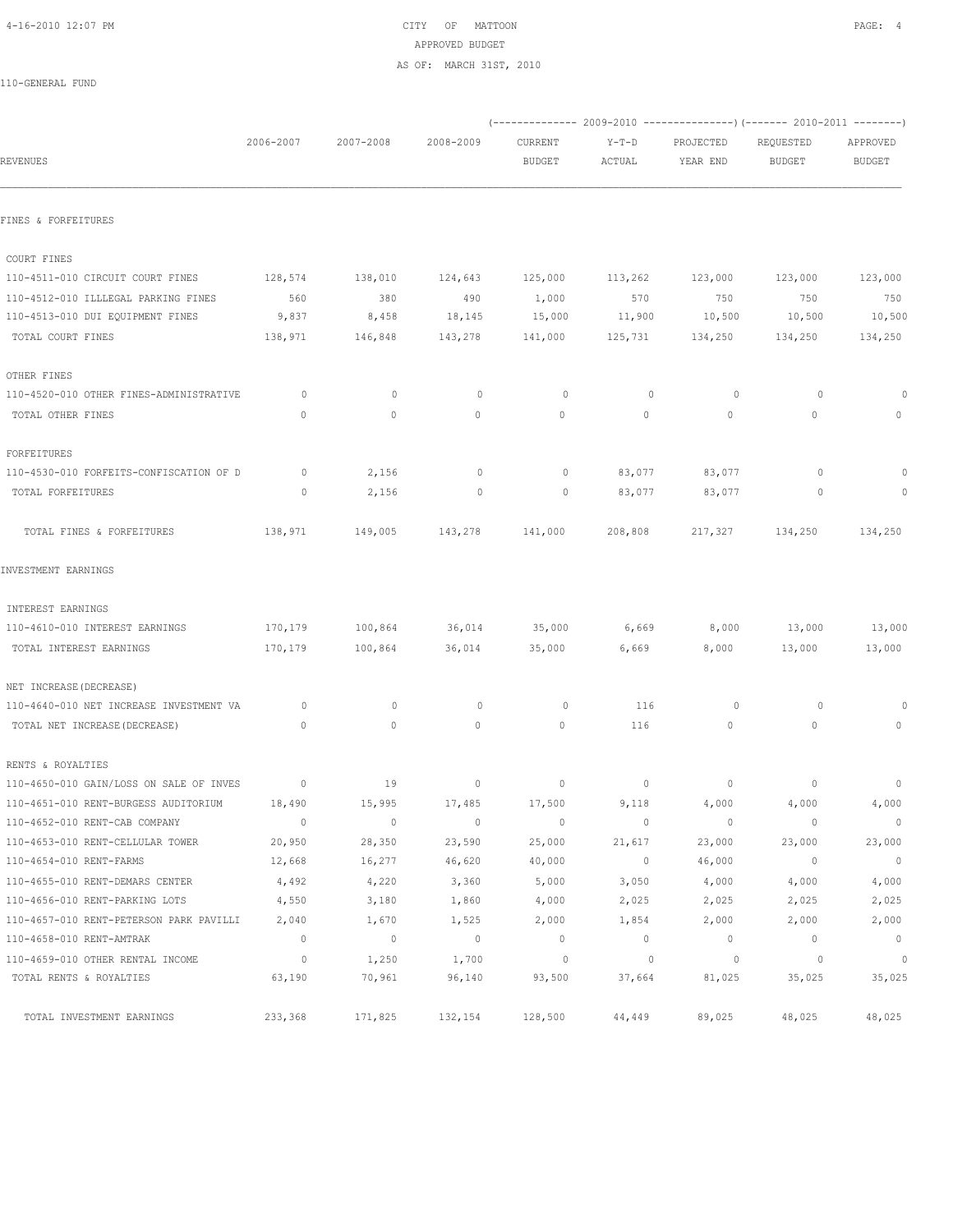# 4-16-2010 12:07 PM CITY OF MATTOON PAGE: 5 APPROVED BUDGET AS OF: MARCH 31ST, 2010

|                                         |            |              |                       | (-------------- 2009-2010 -----------------) (------- 2010-2011 --------) |            |            |               |                |
|-----------------------------------------|------------|--------------|-----------------------|---------------------------------------------------------------------------|------------|------------|---------------|----------------|
|                                         | 2006-2007  | 2007-2008    | 2008-2009             | CURRENT                                                                   | $Y-T-D$    | PROJECTED  | REQUESTED     | APPROVED       |
| <b>REVENUES</b>                         |            |              |                       | <b>BUDGET</b>                                                             | ACTUAL     | YEAR END   | <b>BUDGET</b> | <b>BUDGET</b>  |
|                                         |            |              |                       |                                                                           |            |            |               |                |
| CONTRIB & OTHER MISC REV                |            |              |                       |                                                                           |            |            |               |                |
| CONTRIBUTIONS & MISC REV                |            |              |                       |                                                                           |            |            |               |                |
| 110-4801-010 POLICE DEPT CONTRIBUTIONS  | 10,483     | $\sim$ 0     | 8,053                 | 10,000                                                                    | 8,251      | 8,251      | 8,251         | 8,251          |
| 110-4803-010 ARTS COUNCIL CONTRIBUTIONS | 4,607      | 3,930        | 2,340                 | 7,500                                                                     | 886        | 3,000      | 3,000         | 3,000          |
| 110-4804-010 FINANCE DEPT-MISC REVENUE  | 48,463     | 55,426       | 63,324                | 60,000                                                                    | 49,541     | 55,000     | 55,000        | 55,000         |
| 110-4805-010 OTHER MISC REVENUES        | 114,631    | 43,732       | 147,320               | 100,000                                                                   | 319,308    | 681,000    | 100,000       | 100,000        |
| 110-4806-010 FUTUREGEN CONTRIBUTIONS    | $\circ$    | $\mathbf{0}$ | 500,000               | $\mathbf{0}$                                                              | 465,885    | 467,400    | $\circ$       | $\overline{0}$ |
| 110-4807-010 TOURISM GRANTS FOR PARK &  | $\Omega$   | $\mathbf{0}$ | $\mathbf{0}$          | $\Omega$                                                                  | $\Omega$   | 0          | 20,000        | 20,000         |
| TOTAL CONTRIBUTIONS & MISC REV          | 178,184    | 103,088      | 721,037               | 177,500                                                                   | 843,870    | 1,214,651  | 186,251       | 186,251        |
| CONTRIBUTIONS & MISC REV                |            |              |                       |                                                                           |            |            |               |                |
| 110-4813-010 DOJ - FEDERAL SHARING RECE | 51,979     | 12,599       | 55,259                | 2,500                                                                     | 289        | 300        | 300           | 300            |
| TOTAL CONTRIBUTIONS & MISC REV          | 51,979     | 12,599       | 55,259                | 2,500                                                                     | 289        | 300        | 300           | 300            |
| TOTAL CONTRIB & OTHER MISC REV          | 230,164    | 115,687      | 776,296               | 180,000                                                                   | 844,159    | 1,214,951  | 186,551       | 186,551        |
| TOTAL REVENUES                          | 14,670,620 | 15, 119, 755 | 15,818,684 15,732,235 |                                                                           | 12,854,334 | 15,971,023 |               |                |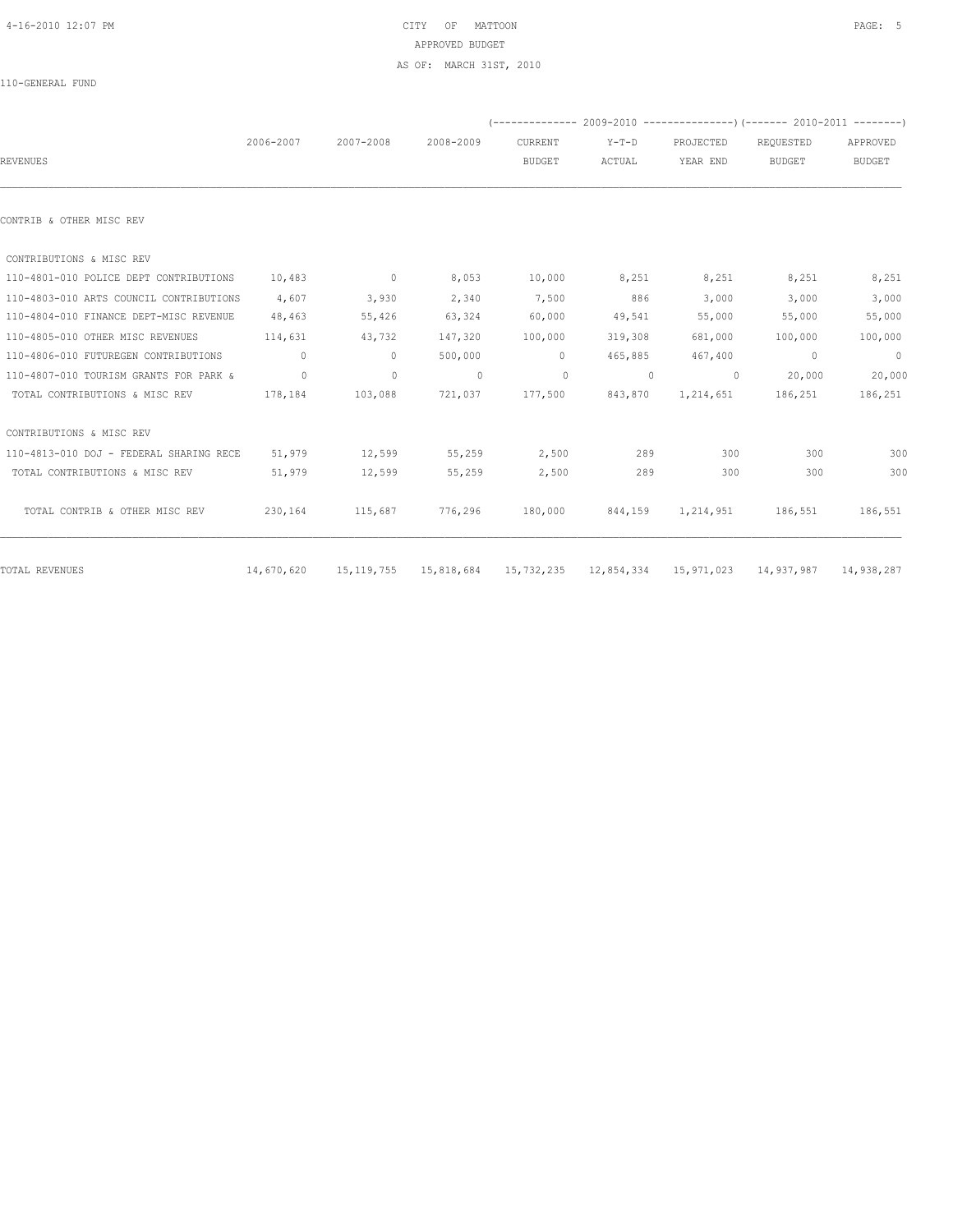### 4-16-2010 12:07 PM CITY OF MATTOON PAGE: 6 APPROVED BUDGET AS OF: MARCH 31ST, 2010

#### 110-GENERAL FUND

CITY COUNCIL

|                                        |                |                |                |                          |                   |                       | (-------------- 2009-2010 ----------------) (------- 2010-2011 --------) |                           |
|----------------------------------------|----------------|----------------|----------------|--------------------------|-------------------|-----------------------|--------------------------------------------------------------------------|---------------------------|
| EXPENDITURES                           | 2006-2007      | 2007-2008      | 2008-2009      | CURRENT<br><b>BUDGET</b> | $Y-T-D$<br>ACTUAL | PROJECTED<br>YEAR END | REQUESTED<br><b>BUDGET</b>                                               | APPROVED<br><b>BUDGET</b> |
|                                        |                |                |                |                          |                   |                       |                                                                          |                           |
| PERSONNEL SERVICES                     |                |                |                |                          |                   |                       |                                                                          |                           |
| SALARIES & WAGES                       |                |                |                |                          |                   |                       |                                                                          |                           |
| 110-5110-111 SALARIES OF REG EMPLOYEES | 38,716         | 38,019         | 38,600         | 38,400                   | 33,495            | 38,400                | 38,400                                                                   | 38,400                    |
| TOTAL SALARIES & WAGES                 | 38,716         | 38,019         | 38,600         | 38,400                   | 33,495            | 38,400                | 38,400                                                                   | 38,400                    |
| TOTAL PERSONNEL SERVICES               | 38,716         | 38,019         | 38,600         | 38,400                   | 33,495            | 38,400                | 38,400                                                                   | 38,400                    |
| EMPOLOYEE BENEFITS                     |                |                |                |                          |                   |                       |                                                                          |                           |
| GROUP INSURANCE                        |                |                |                |                          |                   |                       |                                                                          |                           |
| 110-5110-211 GROUP HEALTH INSURANCE    | 7,541          | 3,689          | 3,232          | 7,828                    | 5                 | 5                     | $\circ$                                                                  | $\circ$                   |
| 110-5110-212 GROUP LIFE INSURANCE      | 552            | 720            | 720            | 720                      | 660               | 720                   | 720                                                                      | 720                       |
| TOTAL GROUP INSURANCE                  | 8,093          | 4,409          | 3,952          | 8,548                    | 665               | 725                   | 720                                                                      | 720                       |
| SOCIAL SECURITY CONTRIB                |                |                |                |                          |                   |                       |                                                                          |                           |
| 110-5110-221 FICA CONTRIBUTIONS        | 2,301          | 2,235          | 2,345          | 2,381                    | 2,213             | 2,381                 | 2,381                                                                    | 2,381                     |
| 110-5110-222 MEDICARE CONTRIBUTIONS    | 538            | 523            | 549            | 557                      | 518               | 557                   | 557                                                                      | 557                       |
| TOTAL SOCIAL SECURITY CONTRIB          | 2,839          | 2,758          | 2,893          | 2,938                    | 2,731             | 2,938                 | 2,938                                                                    | 2,938                     |
| RETIREMENT CONTRIBTUIONS               |                |                |                |                          |                   |                       |                                                                          |                           |
| 110-5110-231 IMRF CONTRIBUTIONS        | 1,604          | 1,750          | 2,953          | 3,120                    | 3,052             | 3,120                 | 5,030                                                                    | 5,030                     |
| TOTAL RETIREMENT CONTRIBTUIONS         | 1,604          | 1,750          | 2,953          | 3,120                    | 3,052             | 3,120                 | 5,030                                                                    | 5,030                     |
| UNEMPLOYMNT COMPENSATION               |                |                |                |                          |                   |                       |                                                                          |                           |
| 110-5110-240 UNEMPLOYMENT COMP.        | 0              | $\mathbf 0$    | 0              | 0                        | 0                 | $\mathbf 0$           | $\mathbf 0$                                                              |                           |
| TOTAL UNEMPLOYMNT COMPENSATION         | $\circ$        | $\circ$        | 0              | $\circ$                  | $\circ$           | $\circ$               | $\mathbb O$                                                              | 0                         |
| WORKER'S COMPENSATION                  |                |                |                |                          |                   |                       |                                                                          |                           |
| 110-5110-250 WORKERS' COMPENSATION     | 121            | 101            | 112            | 104                      | 95                | 104                   | 104                                                                      | 104                       |
| TOTAL WORKER'S COMPENSATION            | 121            | 101            | 112            | 104                      | 95                | 104                   | 104                                                                      | 104                       |
| TOTAL EMPOLOYEE BENEFITS               | 12,658         | 9,017          | 9,911          | 14,710                   | 6,543             | 6,887                 | 8,792                                                                    | 8,792                     |
| SUPPLIES                               |                |                |                |                          |                   |                       |                                                                          |                           |
| GENERAL SUPPLIES                       |                |                |                |                          |                   |                       |                                                                          |                           |
| 110-5110-316 TOOLS & EQUIPMENT         | $\overline{0}$ | $\overline{0}$ | $\overline{0}$ | $\overline{0}$           | $\circ$           | $\circ$               | 0                                                                        | $\circ$                   |
| 110-5110-319 MISCELLANEOUS SUPPLIES    | 341            | 1,077          | 136            | 1,000                    | 603               | 750                   | $\mathbf 0$                                                              | $\mathbf 0$               |
| TOTAL GENERAL SUPPLIES                 | 341            | 1,077          | 136            | 1,000                    | 603               | 750                   | $\circ$                                                                  | 0                         |
| TOTAL SUPPLIES                         | 341            | 1,077          | 136            | 1,000                    | 603               | 750                   | 0                                                                        | 0                         |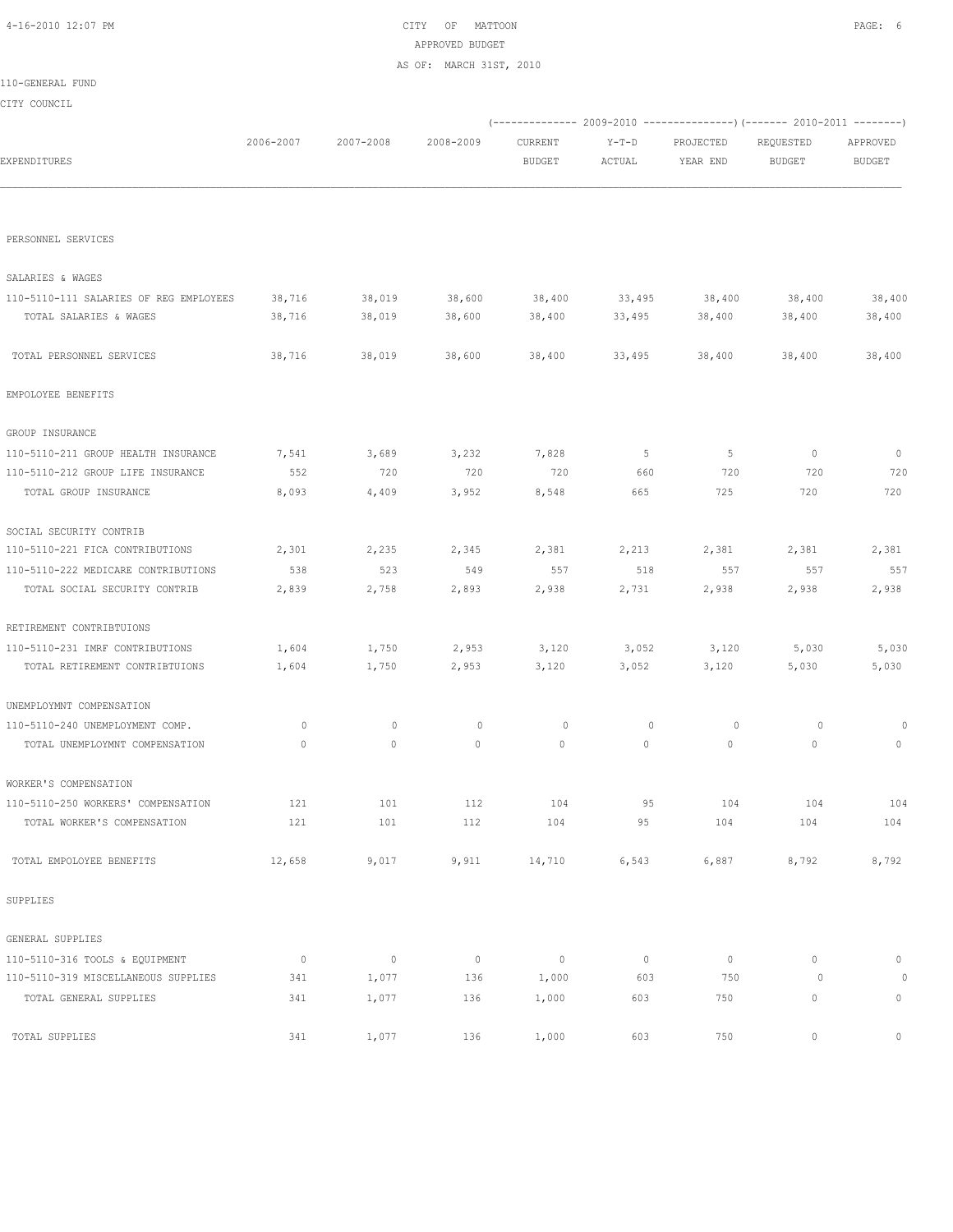# 4-16-2010 12:07 PM CITY OF MATTOON PAGE: 7 APPROVED BUDGET AS OF: MARCH 31ST, 2010

| CTTY<br>COUNC 1 |  |
|-----------------|--|
|-----------------|--|

|                                         |           |              |              |                          |                   |                       | (-------------- 2009-2010 -----------------) (------- 2010-2011 --------) |                           |
|-----------------------------------------|-----------|--------------|--------------|--------------------------|-------------------|-----------------------|---------------------------------------------------------------------------|---------------------------|
| EXPENDITURES                            | 2006-2007 | 2007-2008    | 2008-2009    | CURRENT<br><b>BUDGET</b> | $Y-T-D$<br>ACTUAL | PROJECTED<br>YEAR END | REQUESTED<br><b>BUDGET</b>                                                | APPROVED<br><b>BUDGET</b> |
|                                         |           |              |              |                          |                   |                       |                                                                           |                           |
| OTHER PURCHASED SERVICES                |           |              |              |                          |                   |                       |                                                                           |                           |
| PROFESSIONAL SERVICES                   |           |              |              |                          |                   |                       |                                                                           |                           |
| 110-5110-519 OTHER PROFESSIONAL SERVICE | 825       | $\mathbf{0}$ | $\circ$      | $\circ$                  | $\mathbf{0}$      | $\mathbf{0}$          | $\mathbf{0}$                                                              | $\mathbf{0}$              |
| TOTAL PROFESSIONAL SERVICES             | 825       | $\circ$      | $\mathbf{0}$ | $\mathbf{0}$             | 0                 | 0                     | 0                                                                         | $\Omega$                  |
| COMMUNICATION                           |           |              |              |                          |                   |                       |                                                                           |                           |
| 110-5110-532 TELEPHONE                  | 568       | 612          | 517          | 600                      | 482               | 600                   | 600                                                                       | 600                       |
| 110-5110-533 CELLULAR PHONE             | 2,400     | 3,412        | 2,702        | 3,000                    | 1,100             | 1,200                 | 1,200                                                                     | 1,200                     |
| TOTAL COMMUNICATION                     | 2,968     | 4,024        | 3,220        | 3,600                    | 1,582             | 1,800                 | 1,800                                                                     | 1,800                     |
| EMPLOYEE BUSINESS EXP                   |           |              |              |                          |                   |                       |                                                                           |                           |
| 110-5110-561 BUSINESS MEETING EXPENSE   | 1,082     | 1,116        | 254          | 1,000                    | 1,202             | 1,100                 | 1,100                                                                     | 1,100                     |
| 110-5110-562 TRAVEL & TRAINING          | 1,027     | 5,009        | 4,952        | 5,000                    | 3,816             | 4,150                 | 4,150                                                                     | 1,000                     |
| TOTAL EMPLOYEE BUSINESS EXP             | 2,109     | 6,126        | 5,206        | 6,000                    | 5,018             | 5,250                 | 5,250                                                                     | 2,100                     |
| OTHER PURCHASED SERVICES                |           |              |              |                          |                   |                       |                                                                           |                           |
| 110-5110-571 DUES & MEMBERSHIPS         | 1,823     | 1,953        | 1,645        | 2,000                    | 2,403             | 2,000                 | 2,000                                                                     | 2,000                     |
| 110-5110-572 COMM PROMOTIONS & RELATION | 3,873     | 5,210        | 3,939        | 4,000                    | 1,175             | 1,300                 | 1,300                                                                     | 1,300                     |
| TOTAL OTHER PURCHASED SERVICES          | 5,696     | 7,163        | 5,584        | 6,000                    | 3,578             | 3,300                 | 3,300                                                                     | 3,300                     |
| TOTAL OTHER PURCHASED SERVICES          | 11,598    | 17,313       | 14,010       | 15,600                   | 10,178            | 10,350                | 10,350                                                                    | 7,200                     |
| TOTAL CITY COUNCIL                      | 63,312    | 65,425       | 62,657       | 69,710                   | 50,819            | 56,387                | 57,542                                                                    | 54,392                    |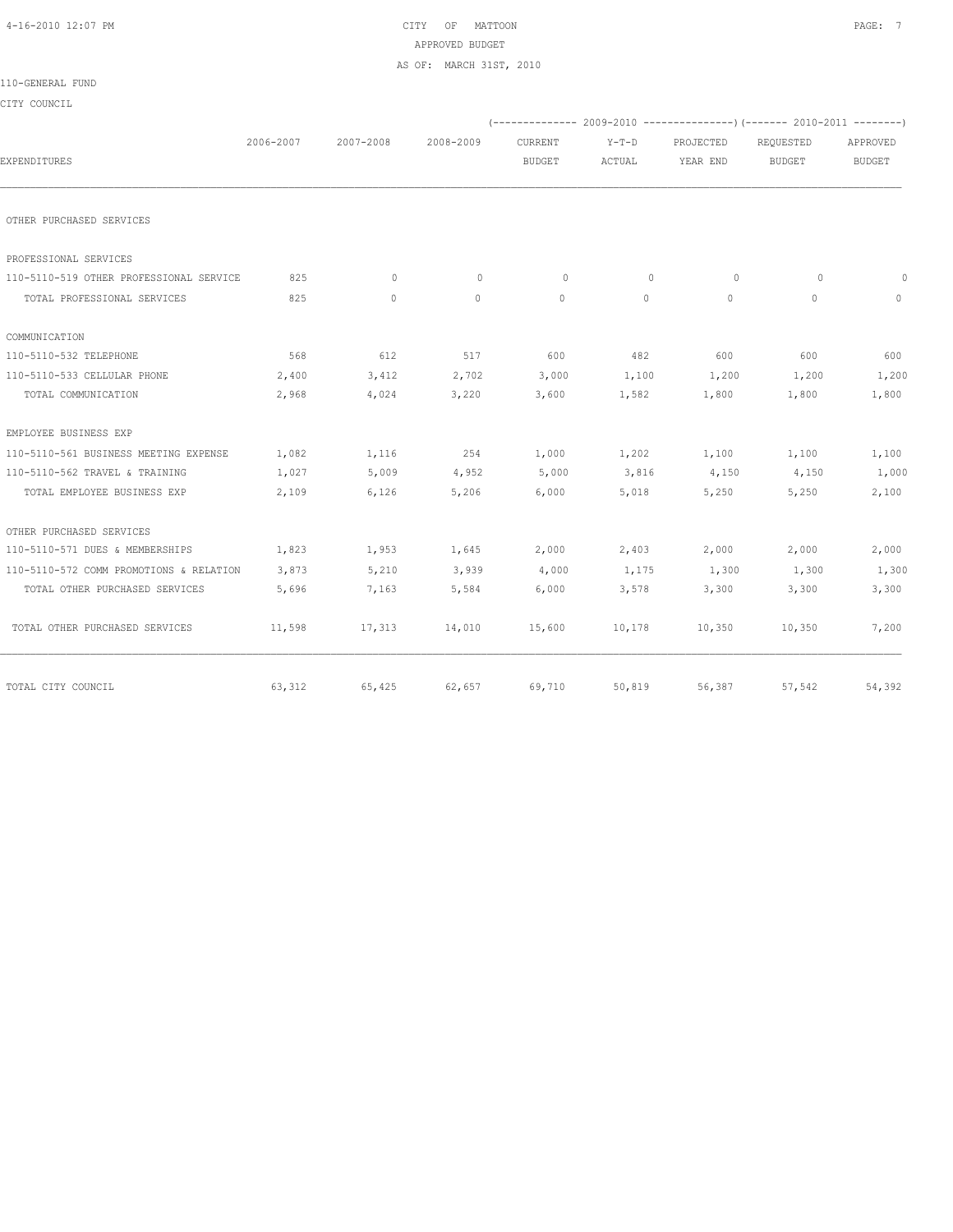### 4-16-2010 12:07 PM CITY OF MATTOON PAGE: 8 APPROVED BUDGET AS OF: MARCH 31ST, 2010

#### 110-GENERAL FUND

#### CITY CLERK

(-------------- 2009-2010 ---------------)(------- 2010-2011 --------)

| EXPENDITURES                           | 2006-2007 | 2007-2008 | 2008-2009 | CURRENT<br><b>BUDGET</b> | $Y-T-D$<br>ACTUAL | PROJECTED<br>YEAR END | REQUESTED<br><b>BUDGET</b> | APPROVED<br><b>BUDGET</b> |
|----------------------------------------|-----------|-----------|-----------|--------------------------|-------------------|-----------------------|----------------------------|---------------------------|
| PERSONNEL SERVICES                     |           |           |           |                          |                   |                       |                            |                           |
|                                        |           |           |           |                          |                   |                       |                            |                           |
| SALARIES & WAGES                       |           |           |           |                          |                   |                       |                            |                           |
| 110-5120-111 SALARIES OF REG EMPLOYEES | 113,462   | 117,926   | 122,801   | 136,436                  | 110,486           | 136,436               | 136,835                    | 136,835                   |
| 110-5120-113 OVERTIME                  | 532       | 525       | 454       | 535                      | 284               | 535                   | 535                        | 535                       |
| 110-5120-114 COMPENSATED ABSENCES      | 7,661     | 8,354     | 9,013     | $\circ$                  | 7,520             | $\overline{0}$        | $\overline{\phantom{0}}$   | $\mathbf 0$               |
| TOTAL SALARIES & WAGES                 | 121,656   | 126,805   | 132,268   | 136,971                  | 118,290           | 136,971               | 137,370                    | 137,370                   |
| TOTAL PERSONNEL SERVICES               | 121,656   | 126,805   | 132,268   | 136,971                  | 118,290           | 136,971               | 137,370                    | 137,370                   |
| EMPOLOYEE BENEFITS                     |           |           |           |                          |                   |                       |                            |                           |
| GROUP INSURANCE                        |           |           |           |                          |                   |                       |                            |                           |
| 110-5120-211 GROUP HEALTH INSURANCE    | 18,562    | 16,663    | 18,035    | 21,079                   | 20,013            | 21,079                | 21,079                     | 23,631                    |
| 110-5120-212 GROUP LIFE INSURANCE      | 331       | 432       | 432       | 432                      | 396               | 432                   | 432                        | 432                       |
| TOTAL GROUP INSURANCE                  | 18,893    | 17,095    | 18,467    | 21,511                   | 20,409            | 21,511                | 21,511                     | 24,063                    |
| SOCIAL SECURITY CONTRIB                |           |           |           |                          |                   |                       |                            |                           |
| 110-5120-221 FICA CONTRIBUTIONS        | 7,198     | 7,574     | 7,919     | 8,492                    | 7,473             | 8,492                 | 8,517                      | 8,517                     |
| 110-5120-222 MEDICARE CONTRIBUTIONS    | 1,684     | 1,772     | 1,852     | 1,986                    | 1,748             | 1,986                 | 1,992                      | 1,992                     |
| TOTAL SOCIAL SECURITY CONTRIB          | 8,882     | 9,346     | 9,771     | 10,478                   | 9,221             | 10,478                | 10,509                     | 10,509                    |
| RETIREMENT CONTRIBTUIONS               |           |           |           |                          |                   |                       |                            |                           |
| 110-5120-231 IMRF CONTRIBUTIONS        | 13,695    | 13,047    | 12,780    | 14,839                   | 12,857            | 14,839                | 17,995                     | 17,995                    |
| TOTAL RETIREMENT CONTRIBTUIONS         | 13,695    | 13,047    | 12,780    | 14,839                   | 12,857            | 14,839                | 17,995                     | 17,995                    |
| UNEMPLOYMNT COMPENSATION               |           |           |           |                          |                   |                       |                            |                           |
| 110-5120-240 UNEMPLOYMENT COMP.        | 561       | 531       | 401       | 258                      | 237               | 258                   | 394                        | 394                       |
| TOTAL UNEMPLOYMNT COMPENSATION         | 561       | 531       | 401       | 258                      | 237               | 258                   | 394                        | 394                       |
| WORKER'S COMPENSATION                  |           |           |           |                          |                   |                       |                            |                           |
| 110-5120-250 WORKERS' COMPENSATION     | 360       | 400       | 402       | 370                      | 339               | 370                   | 371                        | 371                       |
| TOTAL WORKER'S COMPENSATION            | 360       | 400       | 402       | 370                      | 339               | 370                   | 371                        | 371                       |
| TOTAL EMPOLOYEE BENEFITS               | 42,391    | 40,418    | 41,822    | 47,456                   | 43,063            | 47,456                | 50,780                     | 53,332                    |
| SUPPLIES                               |           |           |           |                          |                   |                       |                            |                           |
| GENERAL SUPPLIES                       |           |           |           |                          |                   |                       |                            |                           |
| 110-5120-311 OFFICE SUPPLIES           | 1,683     | 1,880     | 2,728     | 3,000                    | 1,388             | 2,000                 | 2,120                      | 2,120                     |
| 110-5120-316 TOOLS & EQUIPMENT         | $\circ$   | 110       | 44        | 500                      | $\overline{0}$    | 250                   | 800                        | 800                       |
| TOTAL GENERAL SUPPLIES                 | 1,683     | 1,990     | 2,771     | 3,500                    | 1,388             | 2,250                 | 2,920                      | 2,920                     |
|                                        |           |           |           |                          |                   |                       |                            |                           |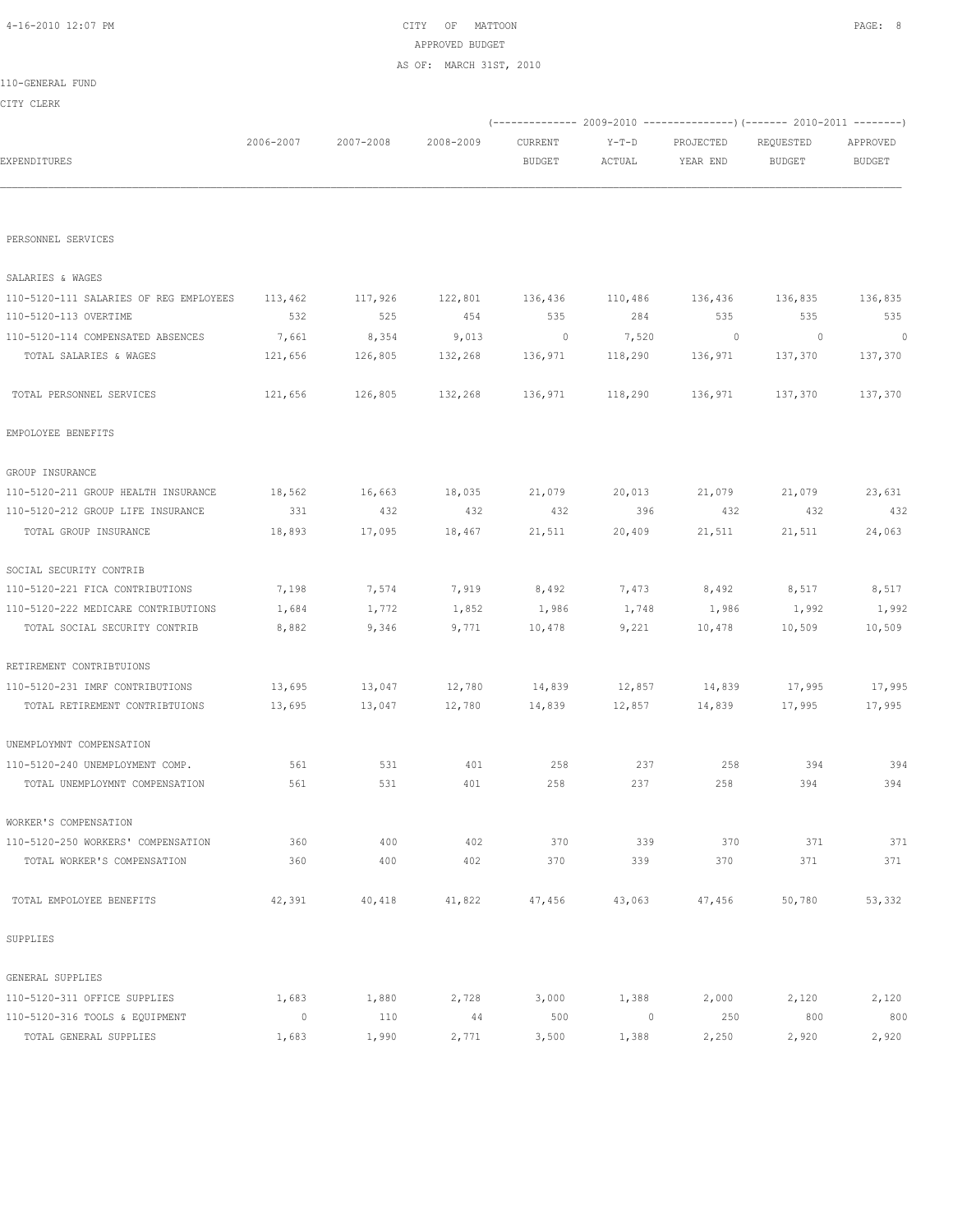# 4-16-2010 12:07 PM CITY OF MATTOON PAGE: 9 APPROVED BUDGET AS OF: MARCH 31ST, 2010

### 110-GENERAL FUND

CITY CLERK

|                                         |                |              |                |                          |                   |                       | (-------------- 2009-2010 ---------------) (------- 2010-2011 --------) |                           |
|-----------------------------------------|----------------|--------------|----------------|--------------------------|-------------------|-----------------------|-------------------------------------------------------------------------|---------------------------|
| EXPENDITURES                            | 2006-2007      | 2007-2008    | 2008-2009      | CURRENT<br><b>BUDGET</b> | $Y-T-D$<br>ACTUAL | PROJECTED<br>YEAR END | REQUESTED<br>BUDGET                                                     | APPROVED<br><b>BUDGET</b> |
|                                         |                |              |                |                          |                   |                       |                                                                         |                           |
| BOOKS & PERIODICALS                     |                |              |                |                          |                   |                       |                                                                         |                           |
| 110-5120-340 BOOKS & PERIODICALS        | 416            | 395          | 702            | 500                      | 823               | 900                   | 700                                                                     | 500                       |
| TOTAL BOOKS & PERIODICALS               | 416            | 395          | 702            | 500                      | 823               | 900                   | 700                                                                     | 500                       |
| TOTAL SUPPLIES                          | 2,098          | 2,385        | 3,474          | 4,000                    | 2,211             | 3,150                 | 3,620                                                                   | 3,420                     |
| PURCHASED PROP MAINT SRV                |                |              |                |                          |                   |                       |                                                                         |                           |
| REPAIR & MAINT SERVICES                 |                |              |                |                          |                   |                       |                                                                         |                           |
| 110-5120-431 REPAIR OF OFFICE EQUIPMENT | $\circ$        | $\mathbf 0$  | 0              | $\circ$                  | $\mathbf{0}$      | $\mathbf{0}$          | $\mathbf{0}$                                                            |                           |
| TOTAL REPAIR & MAINT SERVICES           | 0              | $\mathbf{0}$ | 0              | $\mathbf{0}$             | 0                 | 0                     | $\circ$                                                                 | $\circ$                   |
| TOTAL PURCHASED PROP MAINT SRV          | $\circ$        | $\circ$      | $\circ$        | $\circ$                  | $\circ$           | 0                     | 0                                                                       | $\circ$                   |
| OTHER PURCHASED SERVICES                |                |              |                |                          |                   |                       |                                                                         |                           |
| PROFESSIONAL SERVICES                   |                |              |                |                          |                   |                       |                                                                         |                           |
| 110-5120-519 OTHER PROFESSIONAL SERVICE | 7,893          | 3,760        | 6,951          | 8,000                    | 6,940             | 8,750                 | 11,060                                                                  | 10,000                    |
| TOTAL PROFESSIONAL SERVICES             | 7,893          | 3,760        | 6,951          | 8,000                    | 6,940             | 8,750                 | 11,060                                                                  | 10,000                    |
| INSURANCE                               |                |              |                |                          |                   |                       |                                                                         |                           |
| 110-5120-521 PUBLIC OFFICAL BONDING FEE | $\overline{0}$ | $\circ$      | $\mathbf 0$    | $\mathbf{0}$             | $\circ$           | $\circ$               | $\mathbf{0}$                                                            | $\circ$                   |
| 110-5120-522 NOTARY FEES                | 30             | 150          | $\circ$        | 0                        | $\mathbf 0$       | $\circ$               | $\mathbf{0}$                                                            | $\mathbf{0}$              |
| TOTAL INSURANCE                         | 30             | 150          | $\circ$        | $\circ$                  | $\circ$           | 0                     | $\mathbf{0}$                                                            | 0                         |
| COMMUNICATION                           |                |              |                |                          |                   |                       |                                                                         |                           |
| 110-5120-531 POSTAGE                    | 1,992          | 2,134        | 1,615          | 2,250                    | 809               | 1,250                 | 2,250                                                                   | 2,250                     |
| 110-5120-532 TELEPHONE                  | 2,859          | 2,636        | 2,640          | 2,800                    | 2,413             | 2,800                 | 2,800                                                                   | 2,800                     |
| TOTAL COMMUNICATION                     | 4,851          | 4,770        | 4,254          | 5,050                    | 3,221             | 4,050                 | 5,050                                                                   | 5,050                     |
| ADVERTISING                             |                |              |                |                          |                   |                       |                                                                         |                           |
| 110-5120-540 ADVERTISING                | 1,946          | 2,777        | 2,608          | 2,500                    | 2,121             | 2,500                 | 3,170                                                                   | 3,170                     |
| TOTAL ADVERTISING                       | 1,946          | 2,777        | 2,608          | 2,500                    | 2,121             | 2,500                 | 3,170                                                                   | 3,170                     |
| EMPLOYEE BUSINESS EXP                   |                |              |                |                          |                   |                       |                                                                         |                           |
| 110-5120-562 TRAVEL & TRAINING          | 859            | 175          | 1,435          | 2,000                    | $\circ$           | 0                     | 1,750                                                                   | 1,750                     |
| 110-5120-564 PRIVATE VEHICLE EXP REIMB  | $\overline{0}$ | 52           | $\overline{0}$ | $\overline{\phantom{0}}$ | 22                | $\circ$               | 200                                                                     | $\overline{0}$            |
| TOTAL EMPLOYEE BUSINESS EXP             | 859            | 227          | 1,435          | 2,000                    | 22                | 0                     | 1,950                                                                   | 1,750                     |
| TOTAL OTHER PURCHASED SERVICES          | 15,579         | 11,684       | 15,247         | 17,550                   | 12,304            | 15,300                | 21,230                                                                  | 19,970                    |

OTHER OBJECTS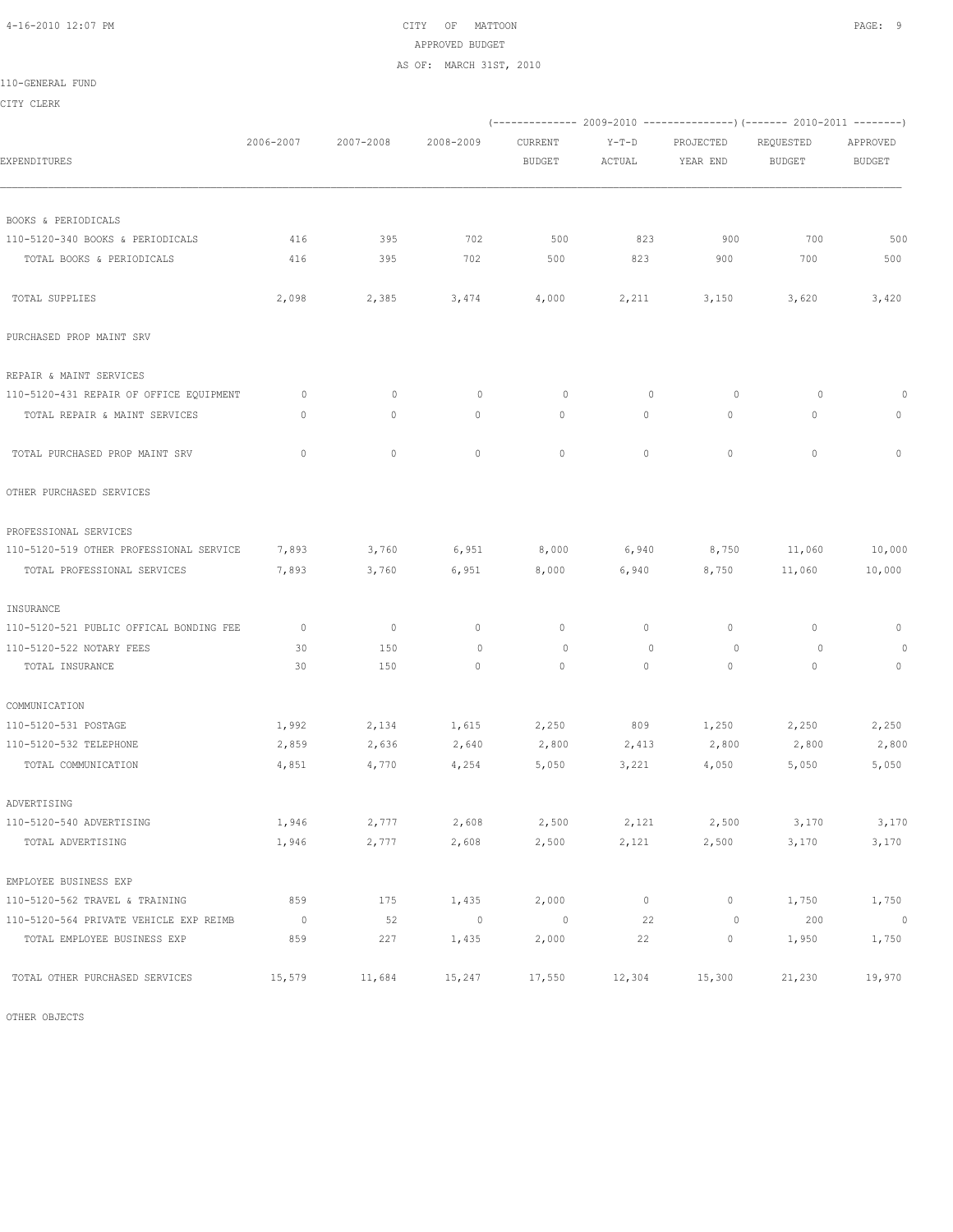# 4-16-2010 12:07 PM CITY OF MATTOON PAGE: 10 APPROVED BUDGET AS OF: MARCH 31ST, 2010

# 110-GENERAL FUND

CITY CLERK

|                                         |           |                |                |                          |                   |                       | $(-$ -------------- 2009-2010 ----------------) $(-$ ------ 2010-2011 --------) |                           |
|-----------------------------------------|-----------|----------------|----------------|--------------------------|-------------------|-----------------------|---------------------------------------------------------------------------------|---------------------------|
| EXPENDITURES                            | 2006-2007 | 2007-2008      | 2008-2009      | CURRENT<br><b>BUDGET</b> | $Y-T-D$<br>ACTUAL | PROJECTED<br>YEAR END | REQUESTED<br><b>BUDGET</b>                                                      | APPROVED<br><b>BUDGET</b> |
| CITY CLERK DEPT OBJECTS                 |           |                |                |                          |                   |                       |                                                                                 |                           |
| 110-5120-801 VITAL RECORDS FEE REMITTAN | 6,886     | 7,538          | 8,134          | 7,500                    | 5,660             | 7,000                 | 6,500                                                                           | 6,500                     |
| 110-5120-802 HUNTING/FISHING LIC. FEE R | 955       | 997            | 867            | 1,000                    | 464               | 800                   | 1,750                                                                           | 1,750                     |
| TOTAL CITY CLERK DEPT OBJECTS           | 7,841     | 8,535          | 9,001          | 8,500                    | 6,124             | 7,800                 | 8,250                                                                           | 8,250                     |
| FINANCIAL TRANS OBJECTS                 |           |                |                |                          |                   |                       |                                                                                 |                           |
| 110-5120-814 PRINT/COPY MACH. LEASE & M | 3,127     | 4,014          | 3,795          | 4,100                    | 3,439             | 4,100                 | 4,200                                                                           | 4,925                     |
| 110-5120-815 POSTAGE METER LEASE & MAIN | $\sim$ 0  | $\overline{0}$ | $\overline{0}$ | $\circ$                  | $\circ$           | $\circ$               | $\circ$                                                                         | $\mathbf{0}$              |
| TOTAL FINANCIAL TRANS OBJECTS           | 3,127     | 4,014          | 3,795          | 4,100                    | 3,439             | 4,100                 | 4,200                                                                           | 4,925                     |
| COMPUTER INFO SYS OBJECT                |           |                |                |                          |                   |                       |                                                                                 |                           |
| 110-5120-841 WIDE AREA NETWORK SOFTWARE | 10,000    | $\circ$        | $\circ$        | $\circ$                  | $\circ$           | $\mathbf{0}$          | $\mathbf{0}$                                                                    |                           |
| TOTAL COMPUTER INFO SYS OBJECT          | 10,000    | $\circ$        | $\mathbf{0}$   | $\mathbf{0}$             | $\circ$           | 0                     | $\mathbf{0}$                                                                    | $\mathbf{0}$              |
| COMPUTER INFO SYS OBJECT                |           |                |                |                          |                   |                       |                                                                                 |                           |
| 110-5120-863 COMPUTERS                  | $\circ$   | 1,501          | $\sim$ 0       | $\circ$                  | $\Omega$          | $\circ$               | $\Omega$                                                                        | $\Omega$                  |
| TOTAL COMPUTER INFO SYS OBJECT          | $\circ$   | 1,501          | $\circ$        | $\circ$                  | $\circ$           | 0                     | $\mathbf{0}$                                                                    | $\mathbf{0}$              |
| TOTAL OTHER OBJECTS                     | 20,968    | 14,050         | 12,796 12,600  |                          | 9,564             | 11,900                | 12,450                                                                          | 13,175                    |
| TOTAL CITY CLERK                        | 202,692   | 195,342        | 205,608        | 218,577                  | 185,431           | 214,777               | 225,450                                                                         | 227,267                   |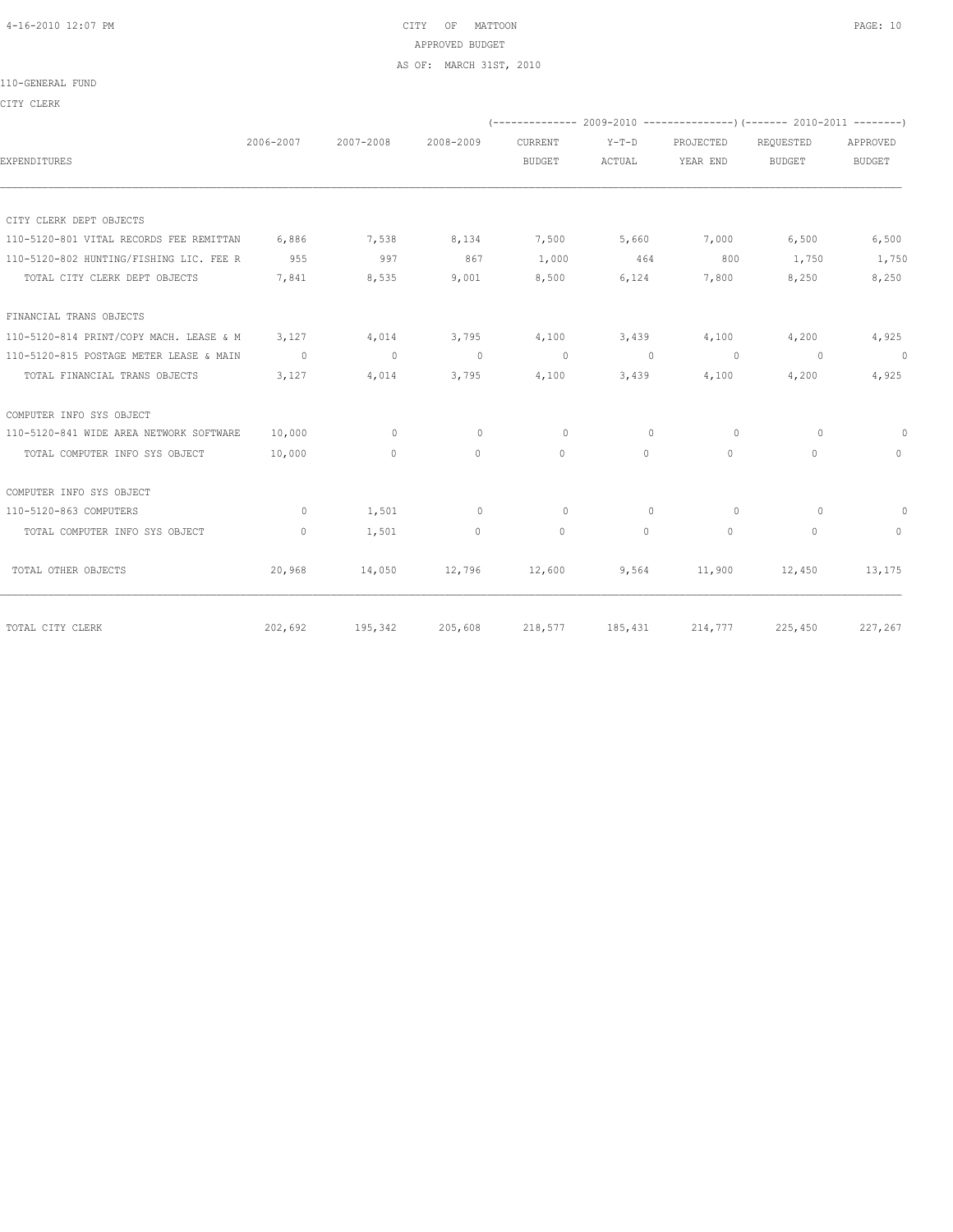# 4-16-2010 12:07 PM CITY OF MATTOON PAGE: 11 APPROVED BUDGET AS OF: MARCH 31ST, 2010

|                                        |           |           |           |             |         |                | (-------------- 2009-2010 ---------------)(------- 2010-2011 --------) |                |
|----------------------------------------|-----------|-----------|-----------|-------------|---------|----------------|------------------------------------------------------------------------|----------------|
|                                        | 2006-2007 | 2007-2008 | 2008-2009 | CURRENT     | $Y-T-D$ | PROJECTED      | REQUESTED                                                              | APPROVED       |
| EXPENDITURES                           |           |           |           | BUDGET      | ACTUAL  | YEAR END       | <b>BUDGET</b>                                                          | <b>BUDGET</b>  |
|                                        |           |           |           |             |         |                |                                                                        |                |
| PERSONNEL SERVICES                     |           |           |           |             |         |                |                                                                        |                |
|                                        |           |           |           |             |         |                |                                                                        |                |
| SALARIES & WAGES                       |           |           |           |             |         |                |                                                                        |                |
| 110-5130-111 SALARIES OF REG EMPLOYEES | 76,470    | 82,292    | 76,244    | 87,418      | 20,755  | 35,155         | 99,550                                                                 | 99,550         |
| 110-5130-114 COMPENSATED ABSENCES      | 6,220     | 9,296     | 8,884     | $\sim$ 0    | 5,643   | 2,500          | $\sim$ 0                                                               | $\overline{0}$ |
| TOTAL SALARIES & WAGES                 | 82,690    | 91,589    | 85,128    | 87,418      | 26,398  | 37,655         | 99,550                                                                 | 99,550         |
| TOTAL PERSONNEL SERVICES               | 82,690    | 91,589    | 85,128    | 87,418      | 26,398  | 37,655         | 99,550                                                                 | 99,550         |
| EMPOLOYEE BENEFITS                     |           |           |           |             |         |                |                                                                        |                |
| GROUP INSURANCE                        |           |           |           |             |         |                |                                                                        |                |
| 110-5130-211 GROUP HEALTH INSURANCE    | 6,529     | 5,927     | 6,568     | 7,828       | 2,283   | 3,300          | 7,828                                                                  | 8,606          |
| 110-5130-212 GROUP LIFE INSURANCE      | 110       | 144       | 144       | 144         | 132     | 144            | 144                                                                    | 144            |
| TOTAL GROUP INSURANCE                  | 6,639     | 6,071     | 6,712     | 7,972       | 2,415   | 3,444          | 7,972                                                                  | 8,750          |
| SOCIAL SECURITY CONTRIB                |           |           |           |             |         |                |                                                                        |                |
| 110-5130-221 FICA CONTRIBUTIONS        | 5,000     | 5,594     | 5,231     | 5,420       | 1,900   | 2,300          | 6,172                                                                  | 6,172          |
| 110-5130-222 MEDICARE CONTRIBUTIONS    | 1,169     | 1,308     | 1,223     | 1,268       | 444     | 525            | 1,443                                                                  | 1,443          |
| TOTAL SOCIAL SECURITY CONTRIB          | 6,170     | 6,902     | 6,455     | 6,688       | 2,344   | 2,825          | 7,615                                                                  | 7,615          |
| RETIREMENT CONTRIBTUIONS               |           |           |           |             |         |                |                                                                        |                |
| 110-5130-231 IMRF CONTRIBUTIONS        | 9,315     | 8,674     | 8,449     | 9,470       | 3,357   |                | 5,400 13,041                                                           | 13,041         |
| TOTAL RETIREMENT CONTRIBTUIONS         | 9,315     | 8,674     | 8,449     | 9,470       | 3,357   | 5,400          | 13,041                                                                 | 13,041         |
| UNEMPLOYMNT COMPENSATION               |           |           |           |             |         |                |                                                                        |                |
| 110-5130-240 UNEMPLOYMENT COMP.        | 187       | 177       | 134       | 86          | 79      | 86             | 131                                                                    | 131            |
| TOTAL UNEMPLOYMNT COMPENSATION         | 187       | 177       | 134       | 86          | 79      | 86             | 131                                                                    | 131            |
| WORKER'S COMPENSATION                  |           |           |           |             |         |                |                                                                        |                |
| 110-5130-250 WORKERS' COMPENSATION     | 254       | 261       | 248       | 236         | 216     | 236            | 269                                                                    | 269            |
| TOTAL WORKER'S COMPENSATION            | 254       | 261       | 248       | 236         | 216     | 236            | 269                                                                    | 269            |
| TOTAL EMPOLOYEE BENEFITS               | 22,565    | 22,086    | 21,997    | 24,452      | 8,411   | 11,991         | 29,028                                                                 | 29,806         |
| SUPPLIES                               |           |           |           |             |         |                |                                                                        |                |
| GENERAL SUPPLIES                       |           |           |           |             |         |                |                                                                        |                |
| 110-5130-311 OFFICE SUPPLIES           | 206       | 3         | 0         | 0           | 277     | 600            | 0                                                                      | $\circ$        |
| 110-5130-316 TOOLS & EQUIPMENT         | 20        | $\circ$   | $\circ$   | $\circ$     | $\circ$ | $\overline{0}$ | $\circ$                                                                | $\mathbb O$    |
| TOTAL GENERAL SUPPLIES                 | 226       | 3         | $\circ$   | $\mathbb O$ | 277     | 600            | 0                                                                      | 0              |
| TOTAL SUPPLIES                         | 226       | 3         | $\circ$   | $\circ$     | 277     | 600            | 0                                                                      | $\circ$        |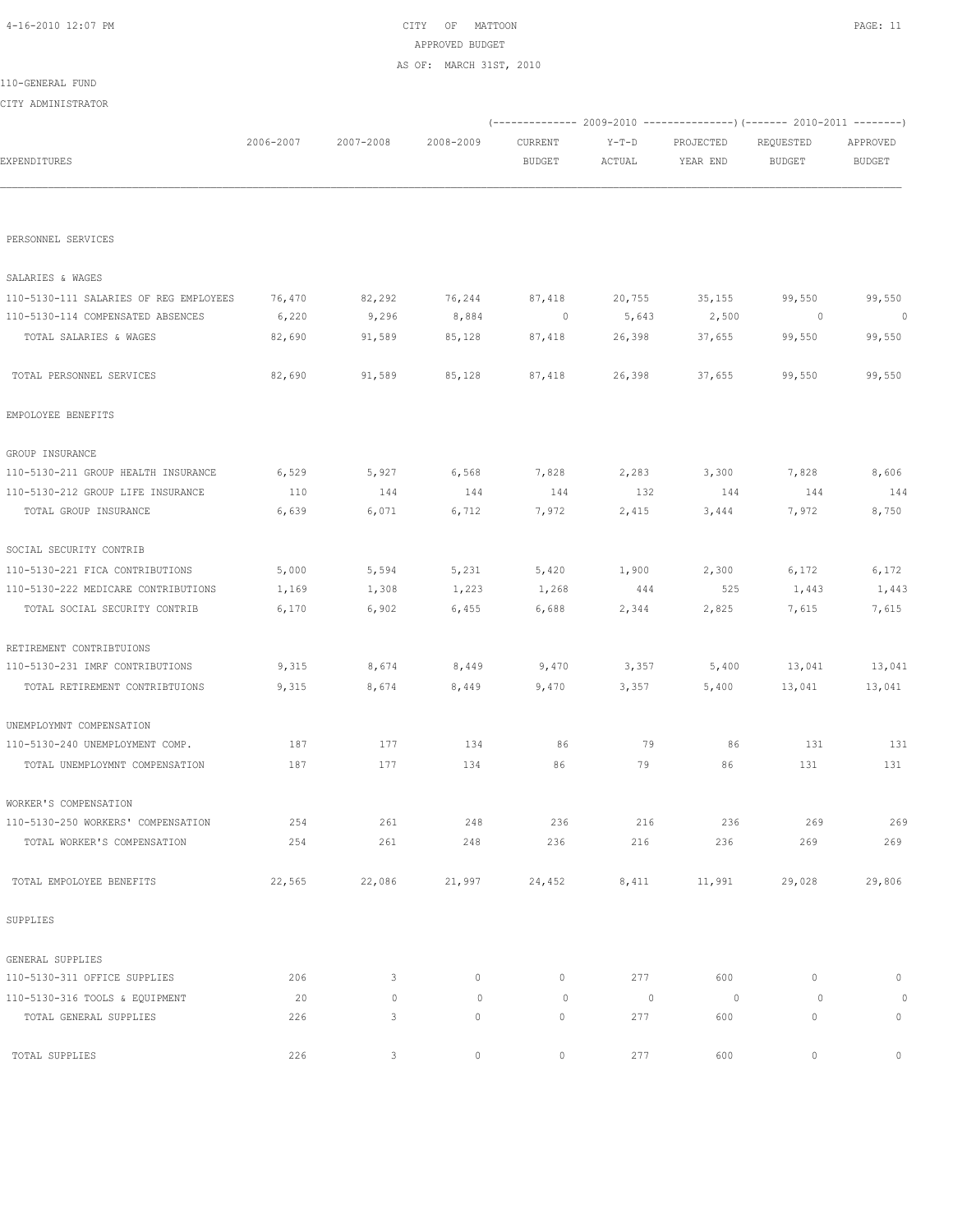# 4-16-2010 12:07 PM CITY OF MATTOON PAGE: 12 APPROVED BUDGET AS OF: MARCH 31ST, 2010

#### 110-GENERAL FUND

#### CITY ADMINISTRATOR

|                                         |                                  |                |              |                |                |                | (-------------- 2009-2010 ----------------) (------- 2010-2011 --------) |                |
|-----------------------------------------|----------------------------------|----------------|--------------|----------------|----------------|----------------|--------------------------------------------------------------------------|----------------|
|                                         | 2006-2007                        | 2007-2008      | 2008-2009    | CURRENT        | $Y-T-D$        | PROJECTED      | REQUESTED                                                                | APPROVED       |
| EXPENDITURES                            |                                  |                |              | <b>BUDGET</b>  | ACTUAL         | YEAR END       | <b>BUDGET</b>                                                            | <b>BUDGET</b>  |
| PURCHASED PROP MAINT SRV                |                                  |                |              |                |                |                |                                                                          |                |
| REPAIR & MAINT SERVICES                 |                                  |                |              |                |                |                |                                                                          |                |
| 110-5130-431 REPAIR OF OFFICE EQUIPMENT | 0                                | $\mathbf{0}$   | 0            | $\circ$        | $\mathbf{0}$   | 0              | $\mathbf{0}$                                                             | $\mathbf{0}$   |
| TOTAL REPAIR & MAINT SERVICES           | 0                                | 0              | $\circ$      | $\circ$        | 0              | $\circ$        | 0                                                                        | 0              |
| TOTAL PURCHASED PROP MAINT SRV          | 0                                | 0              | $\circ$      | $\circ$        | $\circ$        | $\circ$        | 0                                                                        | $\circ$        |
| OTHER PURCHASED SERVICES                |                                  |                |              |                |                |                |                                                                          |                |
| ADVERTISING                             |                                  |                |              |                |                |                |                                                                          |                |
| 110-5130-540 ADVERTISING                | $\circ$                          | $\circ$        | 0            | 0              | 580            | 600            | $\mathbf{0}$                                                             |                |
| TOTAL ADVERTISING                       | $\begin{array}{c} \n\end{array}$ | $\circ$        | $\mathbf{0}$ | 0              | 580            | 600            | $\circ$                                                                  | 0              |
| PRINTING & BUILDING                     |                                  |                |              |                |                |                |                                                                          |                |
| 110-5130-550 PRINTING & BINDING         | 25                               | 159            | 0            | 250            | 374            | 310            | 250                                                                      | 250            |
| TOTAL PRINTING & BUILDING               | 25                               | 159            | $\circ$      | 250            | 374            | 310            | 250                                                                      | 250            |
| EMPLOYEE BUSINESS EXP                   |                                  |                |              |                |                |                |                                                                          |                |
| 110-5130-561 BUSINESS MEETING EXPENSE   | 1,156                            | 833            | 662          | 1,000          | 626            | 500            | 1,000                                                                    | 1,000          |
| 110-5130-562 TRAVEL & TRAINING          | 2,744                            | 2,520          | 3,585        | 2,500          | 4,065          | 9,000          | 2,500                                                                    | 2,500          |
| 110-5130-564 PRIVATE VEHICLE EXP REIMB  | 174                              | 373            | 393          | 750            | $\overline{0}$ | $\overline{0}$ | $\overline{0}$                                                           | $\overline{0}$ |
| 110-5130-565 CELLULAR PHONE EXP REIMB   | 937                              | 1,173          | 1,037        | 1,100          | 921            | 925            | 1,100                                                                    | $\overline{0}$ |
| 110-5130-569 DRUG AND ALCOHOL TESTING   | $\overline{\phantom{0}}$         | $\overline{0}$ | $\circ$      | $\overline{0}$ | $\overline{0}$ | $\sim$ 0       | $\overline{0}$                                                           | $\circ$        |
| TOTAL EMPLOYEE BUSINESS EXP             | 5,011                            | 4,900          | 5,677        | 5,350          | 5,612          | 10,425         | 4,600                                                                    | 3,500          |
| OTHER PURCHASED SERVICES                |                                  |                |              |                |                |                |                                                                          |                |
| 110-5130-571 DUES & MEMBERSHIPS         | 205                              | 614            | 587          | 1,000          | 790            | 1,000          | 1,000                                                                    | 1,000          |
| 110-5130-579 MISC OTHER PURCHASED SERVI | $\overline{0}$                   | $\overline{0}$ | $\circ$      | $\circ$        | 47,400         | 47,400         | $\mathbf 0$                                                              | $\circ$        |
| TOTAL OTHER PURCHASED SERVICES          | 205                              | 614            | 587          | 1,000          | 48,190         | 48,400         | 1,000                                                                    | 1,000          |
| TOTAL OTHER PURCHASED SERVICES          | 5,241                            | 5,673          | 6,264        | 6,600          | 54,756         | 59,735         | 5,850                                                                    | 4,750          |
| OTHER OBJECTS                           |                                  |                |              |                |                |                |                                                                          |                |
| COMPUTER INFO SYS OBJECT                |                                  |                |              |                |                |                |                                                                          |                |
| 110-5130-863 DESKTOP WORK STATION       | $\circ$                          | $\circ$        | 189          | $\circ$        | 198            | $\mathbf 0$    | $\mathbb O$                                                              | 1,200          |
| TOTAL COMPUTER INFO SYS OBJECT          | $\circ$                          | 0              | 189          | $\mathbb O$    | 198            | $\circ$        | 0                                                                        | 1,200          |
| TOTAL OTHER OBJECTS                     | $\mathbb O$                      | $\mathbb O$    | 189          | $\mathbb O$    | 198            | $\mathbb O$    | 0                                                                        | 1,200          |
| TOTAL CITY ADMINISTRATOR                | 110,721                          | 119,350        | 113,578      | 118,470        | 90,039         | 109,981        | 134,428                                                                  | 135,306        |
|                                         |                                  |                |              |                |                |                |                                                                          |                |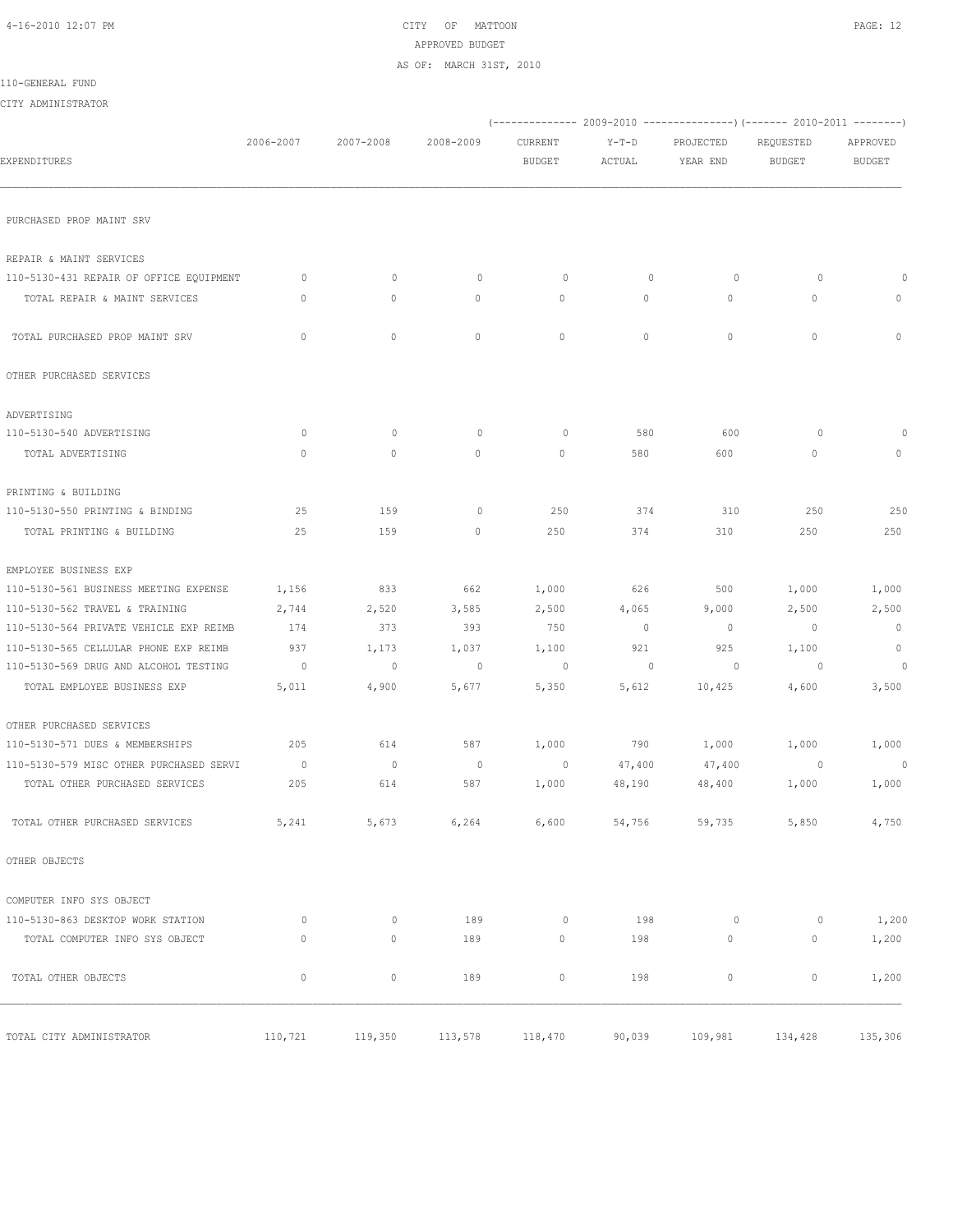### 4-16-2010 12:07 PM CITY OF MATTOON PAGE: 13 APPROVED BUDGET AS OF: MARCH 31ST, 2010

#### 110-GENERAL FUND

#### FINANCIAL ADMINISTRATION

| EXPENDITURES                            | 2006-2007                | 2007-2008 | 2008-2009    | CURRENT<br><b>BUDGET</b> | $Y-T-D$<br>ACTUAL        | PROJECTED<br>YEAR END | REQUESTED<br><b>BUDGET</b> | APPROVED<br><b>BUDGET</b> |
|-----------------------------------------|--------------------------|-----------|--------------|--------------------------|--------------------------|-----------------------|----------------------------|---------------------------|
| PERSONNEL SERVICES                      |                          |           |              |                          |                          |                       |                            |                           |
| SALARIES & WAGES                        |                          |           |              |                          |                          |                       |                            |                           |
| 110-5150-111 SALARIES OF REG EMPLOYEES  | 29,949                   | 27,213    | 28,361       | 33,179                   | 24,635                   | 33,179                | 31,535                     | 31,535                    |
| 110-5150-112 SALARIES OF TEMP EMPLPYEES | $\overline{\phantom{0}}$ | $\circ$   | $\mathbb{O}$ | $\mathbf 0$              | $\circ$                  | 0                     | 0                          | 0                         |
| 110-5150-113 OVERTIME                   | 101                      | 55        | $\mathbb{O}$ | $\mathbf 0$              | $\circ$                  | 0                     | 0                          | 0                         |
| 110-5150-114 COMPENSATED ABSENCES       | 2,451                    | 2,693     | 2,491        | 0                        | 2,784                    | $\mathbf 0$           | $\mathbf 0$                | 0                         |
| TOTAL SALARIES & WAGES                  | 32,500                   | 29,962    | 30,852       | 33,179                   | 27,418                   | 33,179                | 31,535                     | 31,535                    |
| TOTAL PERSONNEL SERVICES                | 32,500                   | 29,962    | 30,852       | 33,179                   | 27,418                   | 33,179                | 31,535                     | 31,535                    |
| EMPOLOYEE BENEFITS                      |                          |           |              |                          |                          |                       |                            |                           |
| GROUP INSURANCE                         |                          |           |              |                          |                          |                       |                            |                           |
| 110-5150-211 GROUP HEALTH INSURANCE     | 4,230                    | 3,213     | 3,560        | 5,218                    | 3,889                    | 4,175                 | 4,175                      | 4,647                     |
| 110-5150-212 GROUP LIFE INSURANCE       | 75                       | 98        | 98           | 98                       | 90                       | 98                    | -98                        | 98                        |
| TOTAL GROUP INSURANCE                   | 4,305                    | 3,311     | 3,658        | 5,316                    | 3,979                    | 4,273                 | 4,273                      | 4,745                     |
| SOCIAL SECURITY CONTRIB                 |                          |           |              |                          |                          |                       |                            |                           |
| 110-5150-221 FICA CONTRIBUTIONS         | 1,983                    | 1,741     | 1,820        | 2,057                    | 1,726                    | 1,955                 | 1,955                      | 1,955                     |
| 110-5150-222 MEDICARE CONTRIBUTIONS     | 464                      | 407       | 426          | 481                      | 404                      | 457                   | 457                        | 457                       |
| TOTAL SOCIAL SECURITY CONTRIB           | 2,446                    | 2,148     | 2,246        | 2,538                    | 2,129                    | 2,412                 | 2,412                      | 2,412                     |
| RETIREMENT CONTRIBTUIONS                |                          |           |              |                          |                          |                       |                            |                           |
| 110-5150-231 IMRF CONTRIBUTIONS         | 3,792                    | 2,999     | 2,900        | 3,594                    | 3,858                    | 4,131                 | 4,131                      | 4,131                     |
| TOTAL RETIREMENT CONTRIBTUIONS          | 3,792                    | 2,999     | 2,900        | 3,594                    | 3,858                    | 4,131                 | 4,131                      | 4,131                     |
| UNEMPLOYMNT COMPENSATION                |                          |           |              |                          |                          |                       |                            |                           |
| 110-5150-240 UNEMPLOYMENT COMP.         | 191                      | 121       | 91           | 58                       | 53                       | 89                    | 89                         | 89                        |
| TOTAL UNEMPLOYMNT COMPENSATION          | 191                      | 121       | 91           | 58                       | 53                       | 89                    | 89                         | 89                        |
| WORKER'S COMPENSATION                   |                          |           |              |                          |                          |                       |                            |                           |
| 110-5150-250 WORKERS' COMPENSATION      | 135                      | 101       | 94           | 90                       | 83                       | 90                    | 85                         | 85                        |
| TOTAL WORKER'S COMPENSATION             | 135                      | 101       | 94           | 90                       | 83                       | 90                    | 85                         | 85                        |
| TOTAL EMPOLOYEE BENEFITS                | 10,869                   | 8,679     | 8,989        | 11,596                   | 10,102                   | 10,995                | 10,990                     | 11,462                    |
| SUPPLIES                                |                          |           |              |                          |                          |                       |                            |                           |
| GENERAL SUPPLIES                        |                          |           |              |                          |                          |                       |                            |                           |
| 110-5150-311 OFFICE SUPPLIES            | 2,794                    | 1,737     | 1,988        | 2,000                    | 2,321                    | 2,000                 | 2,000                      | 2,000                     |
| 110-5150-319 MISCELLANEOUS SUPPLIES     | 1,233                    | 201       | 12           | 250                      | $\overline{\phantom{0}}$ | $\circ$               | 200                        | 200                       |
| TOTAL GENERAL SUPPLIES                  | 4,027                    | 1,939     | 2,000        | 2,250                    | 2,321                    | 2,000                 | 2,200                      | 2,200                     |

TOTAL SUPPLIES 4,027 1,939 2,000 2,250 2,321 2,000 2,200 2,200

(-------------- 2009-2010 ---------------)(------- 2010-2011 --------)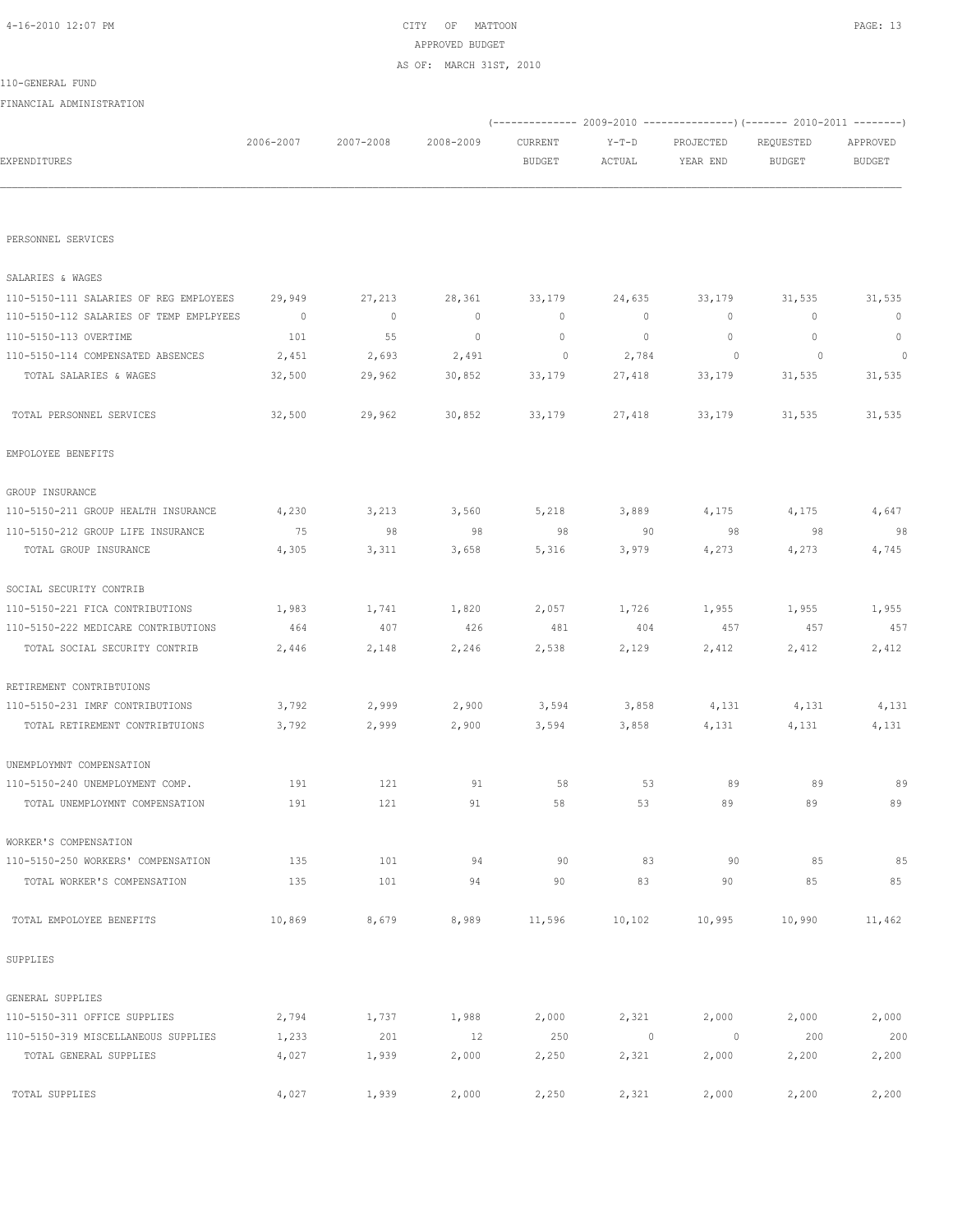### 4-16-2010 12:07 PM CITY OF MATTOON PAGE: 14 APPROVED BUDGET AS OF: MARCH 31ST, 2010

### 110-GENERAL FUND

#### FINANCIAL ADMINISTRATION

|                                         |                |                |                |               | (-------------- 2009-2010 ---------------) (------ 2010-2011 --------) |                          |               |                          |  |  |
|-----------------------------------------|----------------|----------------|----------------|---------------|------------------------------------------------------------------------|--------------------------|---------------|--------------------------|--|--|
|                                         | 2006-2007      | 2007-2008      | 2008-2009      | CURRENT       | $Y-T-D$                                                                | PROJECTED                | REQUESTED     | APPROVED                 |  |  |
| EXPENDITURES                            |                |                |                | <b>BUDGET</b> | ACTUAL                                                                 | YEAR END                 | <b>BUDGET</b> | <b>BUDGET</b>            |  |  |
| OTHER PURCHASED SERVICES                |                |                |                |               |                                                                        |                          |               |                          |  |  |
| PROFESSIONAL SERVICES                   |                |                |                |               |                                                                        |                          |               |                          |  |  |
| 110-5150-513 AUDITING & ACCOUNTING SERV | 15,775         | 14,300         | 14,500         | 14,500        | 19,500                                                                 | 19,500                   | 17,000        | 17,000                   |  |  |
| 110-5150-516 TECHNOLOGY SUPPORT SERVIC  | 9,443          | 9,899          | 10,072         | 11,300        | 10,596                                                                 | 10,600                   | 11,000        | 11,000                   |  |  |
| TOTAL PROFESSIONAL SERVICES             | 25,218         | 24,199         | 24,572         | 25,800        | 30,096                                                                 | 30,100                   | 28,000        | 28,000                   |  |  |
| INSURANCE                               |                |                |                |               |                                                                        |                          |               |                          |  |  |
| 110-5150-521 PUBLIC OFFICAL BONDING FEE | 0              | $\mathbf 0$    | $\circ$        | $\circ$       | $\mathbf 0$                                                            | $\mathbf 0$              | 0             | $\mathbf{0}$             |  |  |
| TOTAL INSURANCE                         | $\circ$        | $\circ$        | $\circ$        | $\circ$       | $\circ$                                                                | 0                        | $\mathbf{0}$  | 0                        |  |  |
| COMMUNICATION                           |                |                |                |               |                                                                        |                          |               |                          |  |  |
| 110-5150-531 POSTAGE                    | 21             | $\circ$        | $\overline{0}$ | $\circ$       | $\overline{\phantom{0}}$                                               | $\overline{\phantom{a}}$ | $\sim$ 0      | $\overline{\phantom{0}}$ |  |  |
| 110-5150-532 TELEPHONE                  | 998            | 1,137          | 1,127          | 1,000         | 1,005                                                                  | 1,150                    | 1,100         | 1,100                    |  |  |
| TOTAL COMMUNICATION                     | 1,019          | 1,137          | 1,127          | 1,000         | 1,005                                                                  | 1,151                    | 1,100         | 1,100                    |  |  |
| EMPLOYEE BUSINESS EXP                   |                |                |                |               |                                                                        |                          |               |                          |  |  |
| 110-5150-562 TRAVEL & TRAINING          | 1,862          | 83             | 197            | 500           | 89                                                                     | 100                      | 2,860         | 2,860                    |  |  |
| TOTAL EMPLOYEE BUSINESS EXP             | 1,862          | 83             | 197            | 500           | 89                                                                     | 100                      | 2,860         | 2,860                    |  |  |
| OTHER PURCHASED SERVICES                |                |                |                |               |                                                                        |                          |               |                          |  |  |
| 110-5150-571 DUES & MEMBERSHIP          | $\overline{0}$ | $\overline{0}$ | $\overline{0}$ | $\circ$       | 200                                                                    | 200                      | 825           | 825                      |  |  |
| 110-5150-576 SECURITY SERVICES          | 300            | 300            | 300            | $\circ$       | $\overline{0}$                                                         | $\sim$ 0                 | $\mathbf 0$   | $\sim$ 0                 |  |  |
| TOTAL OTHER PURCHASED SERVICES          | 300            | 300            | 300            | 0             | 200                                                                    | 200                      | 825           | 825                      |  |  |
| TOTAL OTHER PURCHASED SERVICES          | 28,399         | 25,719         | 26,197         | 27,300        | 31,391                                                                 | 31,551                   | 32,785        | 32,785                   |  |  |
| OTHER OBJECTS                           |                |                |                |               |                                                                        |                          |               |                          |  |  |
| FINANCIAL TRANS OBJECTS                 |                |                |                |               |                                                                        |                          |               |                          |  |  |
| 110-5150-811 BANK SERVICE CHARGES       | 8,321          | 9,252          | 9,749          | 9,000         | 15,299                                                                 | 14,000                   | 17,400        | 11,400                   |  |  |
| 110-5150-813 OTHER REFUNDS<br>$\left($  | 3,928          | $\circ$        | $\overline{0}$ | $\circ$       | 0                                                                      | $\mathbb O$              | $\mathbb O$   | $\mathbb O$              |  |  |
| 110-5150-816 FARM EXPENSES              | 1,774          | 587            | 2,879          | 2,000         | $\mathbb O$                                                            | 2,500                    | 0             | $\mathbb O$              |  |  |
| TOTAL FINANCIAL TRANS OBJECTS           | 6,166          | 9,839          | 12,627         | 11,000        | 15,299                                                                 | 16,500                   | 17,400        | 11,400                   |  |  |
| SPECIAL EVENT OBJECTS                   |                |                |                |               |                                                                        |                          |               |                          |  |  |
| 110-5150-830 BAD DEBT EXPENSE           | 420            | 230            | 3,214          | $\circ$       | 53                                                                     | 55                       | 0             | $\mathbb O$              |  |  |
| TOTAL SPECIAL EVENT OBJECTS             | 420            | 230            | 3,214          | $\circ$       | 53                                                                     | 55                       | 0             | $\mathbb O$              |  |  |
| TOTAL OTHER OBJECTS                     | 6,587          | 10,069         | 15,841         | 11,000        | 15,352                                                                 | 16,555                   | 17,400        | 11,400                   |  |  |
| TOTAL FINANCIAL ADMINISTRATION          | 82,382         | 76,368         | 83,879         | 85,325        | 86,583                                                                 | 94,280                   | 94,910        | 89,382                   |  |  |
|                                         |                |                |                |               |                                                                        |                          |               |                          |  |  |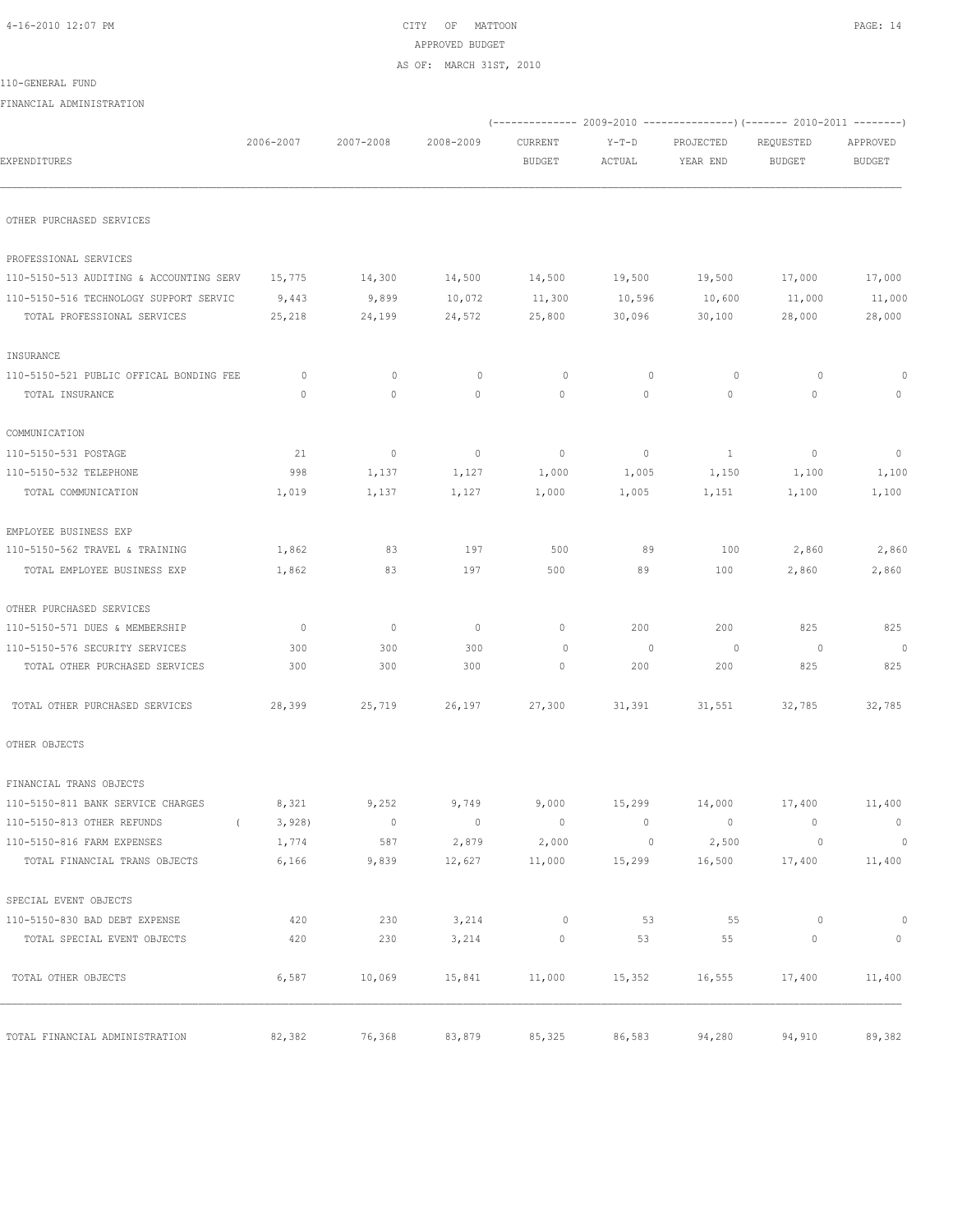# 4-16-2010 12:07 PM CITY OF MATTOON PAGE: 15 APPROVED BUDGET AS OF: MARCH 31ST, 2010

|                                         |           |           |           |                          |                   |                       | (-------------- 2009-2010 ----------------) (------- 2010-2011 -------- |                           |
|-----------------------------------------|-----------|-----------|-----------|--------------------------|-------------------|-----------------------|-------------------------------------------------------------------------|---------------------------|
| EXPENDITURES                            | 2006-2007 | 2007-2008 | 2008-2009 | CURRENT<br><b>BUDGET</b> | $Y-T-D$<br>ACTUAL | PROJECTED<br>YEAR END | REQUESTED<br><b>BUDGET</b>                                              | APPROVED<br><b>BUDGET</b> |
|                                         |           |           |           |                          |                   |                       |                                                                         |                           |
| PERSONNEL SERVICES                      |           |           |           |                          |                   |                       |                                                                         |                           |
| SALARIES & WAGES                        |           |           |           |                          |                   |                       |                                                                         |                           |
| 110-5160-111 SALARIES OF REG EMPLOYEES  | 55,002    | 55,112    | 51,374    | 30,000                   | 27,268            | 34,215                | 34,215                                                                  | 34,215                    |
| 110-5160-113 OVERTIME                   | 60        | 113       | 175       | $\circ$                  | $\circ$           | $\circ$               | $\circ$                                                                 | $\circ$                   |
| 110-5160-114 COMPENSATED ABSENCES       | 5,050     | 6,577     | 5,401     | $\circ$                  | 2,866             | $\overline{0}$        | $\circ$                                                                 | $\circ$                   |
| TOTAL SALARIES & WAGES                  | 60,111    | 61,802    | 56,950    | 30,000                   | 30,134            | 34,215                | 34,215                                                                  | 34,215                    |
| TOTAL PERSONNEL SERVICES                | 60,111    | 61,802    | 56,950    | 30,000                   | 30,134            | 34,215                | 34,215                                                                  | 34,215                    |
| EMPOLOYEE BENEFITS                      |           |           |           |                          |                   |                       |                                                                         |                           |
| GROUP INSURANCE                         |           |           |           |                          |                   |                       |                                                                         |                           |
| 110-5160-211 GROUP HEALTH INSURANCE     | 7,129     | 6,094     | 4,955     | 0                        | 2,912             | 3,131                 | 3,131                                                                   | 3,443                     |
| 110-5160-212 GROUP LIFE INSURANCE       | 110       | 144       | 144       | 0                        | $\overline{0}$    | $\overline{0}$        | $\overline{0}$                                                          | $\overline{0}$            |
| TOTAL GROUP INSURANCE                   | 7,239     | 6,238     | 5,099     | 0                        | 2,912             | 3,131                 | 3,131                                                                   | 3,443                     |
| SOCIAL SECURITY CONTRIB                 |           |           |           |                          |                   |                       |                                                                         |                           |
| 110-5160-221 FICA                       | 3,455     | 3,579     | 3,470     | 1,860                    | 1,885             | 2,121                 | 2,121                                                                   | 2,121                     |
| 110-5160-222 MEDICARE                   | 808       | 837       | 811       | 435                      | 441               | 496                   | 496                                                                     | 496                       |
| TOTAL SOCIAL SECURITY CONTRIB           | 4,263     | 4,417     | 4,281     | 2,295                    | 2,326             | 2,617                 | 2,617                                                                   | 2,617                     |
| RETIREMENT CONTRIBTUIONS                |           |           |           |                          |                   |                       |                                                                         |                           |
| 110-5160-231 IMRF CONTRIBUTIONS         | 6,575     | 6,165     | 5,624     | 3,250                    | 3,078             | 4,482                 | 4,482                                                                   | 4,482                     |
| TOTAL RETIREMENT CONTRIBTUIONS          | 6,575     | 6,165     | 5,624     | 3,250                    | 3,078             | 4,482                 | 4,482                                                                   | 4,482                     |
| UNEMPLOYMNT COMPENSATION                |           |           |           |                          |                   |                       |                                                                         |                           |
| 110-5160-240 UNEMPLOYMENT COMP.         | 187       | 177       | 134       | $\circ$                  | $\mathbf 0$       | $\mathbf 0$           | $\mathbf 0$                                                             |                           |
| TOTAL UNEMPLOYMNT COMPENSATION          | 187       | 177       | 134       | $\circ$                  | $\circ$           | 0                     | 0                                                                       | 0                         |
| WORKER'S COMPENSATION                   |           |           |           |                          |                   |                       |                                                                         |                           |
| 110-5160-250 WORKERS' COMPENSATION      | 182       | 183       | 176       | 81                       | 74                | 81                    | 92                                                                      | 92                        |
| TOTAL WORKER'S COMPENSATION             | 182       | 183       | 176       | 81                       | 74                | 81                    | 92                                                                      | 92                        |
| TOTAL EMPOLOYEE BENEFITS                | 18,446    | 17,180    | 15,313    | 5,626                    | 8,390             | 10,311                | 10,322                                                                  | 10,634                    |
| SUPPLIES                                |           |           |           |                          |                   |                       |                                                                         |                           |
| GENERAL SUPPLIES                        |           |           |           |                          |                   |                       |                                                                         |                           |
| 110-5160-311 OFFICE SUPPLIES            | 1,728     | 2,023     | 1,210     | 1,250                    | 165               | 250                   | 250                                                                     | 250                       |
| 110-5160-319 MISC. SUPPLIES (NUISANCE E | 1,251     | 1,930     | 20        | $\circ$                  | 100               | $\circ$               | $\circ$                                                                 | $\mathbf 0$               |
| TOTAL GENERAL SUPPLIES                  | 2,980     | 3,953     | 1,230     | 1,250                    | 265               | 250                   | 250                                                                     | 250                       |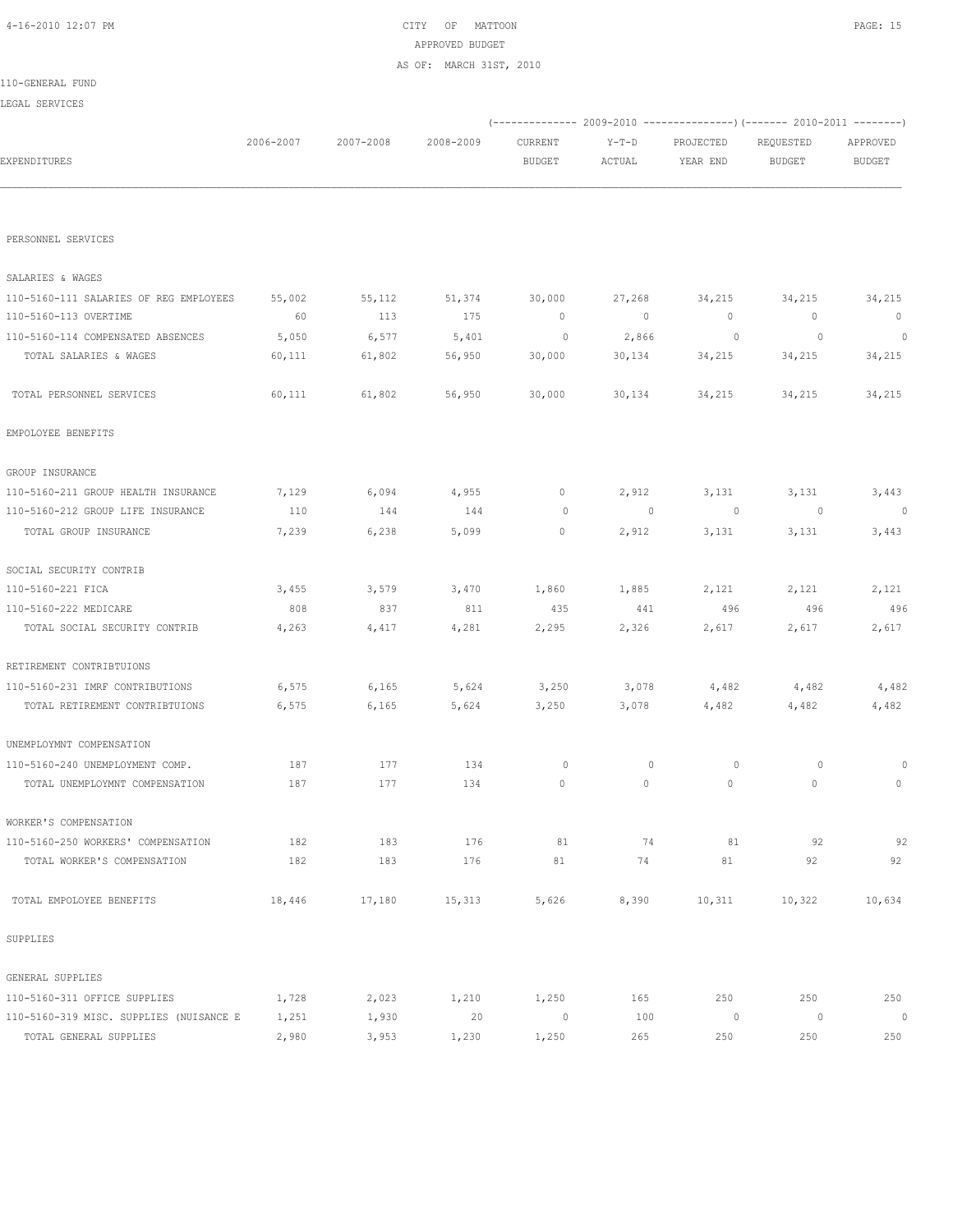# 4-16-2010 12:07 PM CITY OF MATTOON PAGE: 16 APPROVED BUDGET AS OF: MARCH 31ST, 2010

### 110-GENERAL FUND

LEGAL SERVICES

| EXPENDITURES                            | 2006-2007    | 2007-2008      | 2008-2009   | (------------- 2009-2010<br>CURRENT<br><b>BUDGET</b> | $Y-T-D$<br>ACTUAL | ---------------) (------- 2010-2011 ---------)<br>PROJECTED<br>YEAR END | REQUESTED<br><b>BUDGET</b> | APPROVED<br><b>BUDGET</b> |
|-----------------------------------------|--------------|----------------|-------------|------------------------------------------------------|-------------------|-------------------------------------------------------------------------|----------------------------|---------------------------|
|                                         |              |                |             |                                                      |                   |                                                                         |                            |                           |
| BOOKS & PERIODICALS                     |              |                |             |                                                      |                   |                                                                         |                            |                           |
| 110-5160-340 BOOKS & PERIODICALS        | 4,352        | 5,226          | 5,331       | 4,600                                                | 4,571             | 4,800                                                                   | 5,500                      | 5,500                     |
| TOTAL BOOKS & PERIODICALS               | 4,352        | 5,226          | 5,331       | 4,600                                                | 4,571             | 4,800                                                                   | 5,500                      | 5,500                     |
| TOTAL SUPPLIES                          | 7,331        | 9,179          | 6,561       | 5,850                                                | 4,835             | 5,050                                                                   | 5,750                      | 5,750                     |
| OTHER PURCHASED SERVICES                |              |                |             |                                                      |                   |                                                                         |                            |                           |
| PROFESSIONAL SERVICES                   |              |                |             |                                                      |                   |                                                                         |                            |                           |
| 110-5160-514 CITY ATTORNEY RETAINER, FE | $\sim$ 0     | $\overline{0}$ | $\mathbf 0$ | $\overline{0}$                                       | $\circ$           | $\circ$                                                                 | $\overline{\phantom{0}}$   | $\overline{0}$            |
| 110-5160-515 LABOR RELATIONS COUNSEL    | 1,850        | 349            | $\mathbf 0$ | 1,000                                                | 385               | 1,000                                                                   | 2,000                      | 15,000                    |
| 110-5160-519 OTHER PROFESSIONAL SERVICE | 8,164        | 442            | 5           | 1,000                                                | 231               | 250                                                                     | $\overline{0}$             | $\mathbf 0$               |
| TOTAL PROFESSIONAL SERVICES             | 10,014       | 791            | 5           | 2,000                                                | 616               | 1,250                                                                   | 2,000                      | 15,000                    |
| COMMUNICATION                           |              |                |             |                                                      |                   |                                                                         |                            |                           |
| 110-5160-531 POSTAGE                    | 0            | $\circ$        | $\mathbf 0$ | $\circ$                                              | 0                 | $\mathbf 0$                                                             | 1,500                      | $\theta$                  |
| TOTAL COMMUNICATION                     | 0            | $\circ$        | $\mathbf 0$ | $\circ$                                              | $\circ$           | 0                                                                       | 1,500                      | 0                         |
| EMPLOYEE BUSINESS EXP                   |              |                |             |                                                      |                   |                                                                         |                            |                           |
| 110-5160-562 TRAVEL & TRAINING          | 569          | 1,565          | 2,000       | 2,000                                                | 290               | 500                                                                     | 2,100                      | 2,100                     |
| 110-5160-565 CELLULAR TELEPHONE REIMBUR | 700          | 1,200          | 1,200       | 1,200                                                | 1,100             | 1,200                                                                   | 1,200                      | 1,200                     |
| TOTAL EMPLOYEE BUSINESS EXP             | 1,269        | 2,765          | 3,200       | 3,200                                                | 1,390             | 1,700                                                                   | 3,300                      | 3,300                     |
| OTHER PURCHASED SERVICES                |              |                |             |                                                      |                   |                                                                         |                            |                           |
| 110-5160-571 DUES & MEMBERSHIPS         | 1,520        | 1,289          | 1,357       | 1,500                                                | 1,294             | 1,300                                                                   | 759                        | 759                       |
| 110-5160-579 OTHER PURCHASED SERVICES   | 8,118        | 9,340          | 9,535       | 11,000                                               | 2,827             | 4,000                                                                   | $\mathbf 0$                | $\circ$                   |
| TOTAL OTHER PURCHASED SERVICES          | 9,638        | 10,629         | 10,892      | 12,500                                               | 4,121             | 5,300                                                                   | 759                        | 759                       |
| TOTAL OTHER PURCHASED SERVICES          | 20,920       | 14,184         | 14,097      | 17,700                                               | 6,126             | 8,250                                                                   | 7,559                      | 19,059                    |
| OTHER OBJECTS                           |              |                |             |                                                      |                   |                                                                         |                            |                           |
| COMPUTER INFO SYS OBJECT                |              |                |             |                                                      |                   |                                                                         |                            |                           |
| 110-5160-863 COMPUTERS                  | $\circ$      | 1,259          | $\circ$     | $\circ$                                              | $\circ$           | $\mathbf 0$                                                             | $\mathbb O$                | $\mathbf 0$               |
| TOTAL COMPUTER INFO SYS OBJECT          | $\circ$      | 1,259          | $\mathbb O$ | $\circ$                                              | $\circ$           | $\circ$                                                                 | $\mathbb O$                | $\mathbb O$               |
| TOTAL OTHER OBJECTS                     | $\mathbf{0}$ | 1,259          | $\mathbb O$ | $\mathbb O$                                          | $\circ$           | $\mathbb O$                                                             | $\mathbb O$                | $\circ$                   |
| TOTAL LEGAL SERVICES                    | 106,809      | 103,603        | 92,922      | 59,176                                               | 49,486            | 57,826                                                                  | 57,846                     | 69,658                    |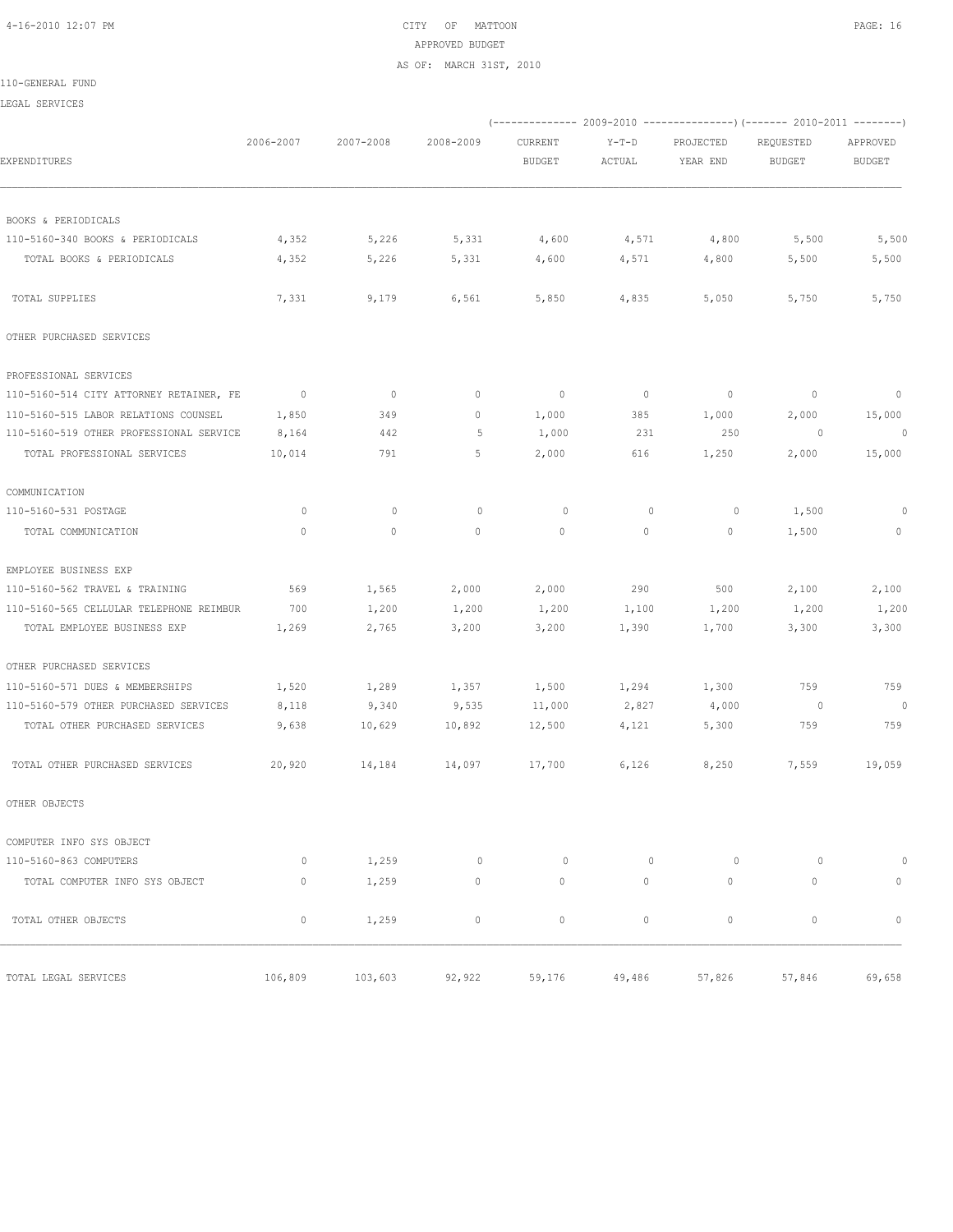# 4-16-2010 12:07 PM CITY OF MATTOON PAGE: 17 APPROVED BUDGET AS OF: MARCH 31ST, 2010

#### 110-GENERAL FUND

#### COMPUTER INFO SYSTEMS

|                                         |              |              |              |               |         |             | (-------------- 2009-2010 ----------------) (------- 2010-2011 --------) |               |
|-----------------------------------------|--------------|--------------|--------------|---------------|---------|-------------|--------------------------------------------------------------------------|---------------|
|                                         | 2006-2007    | 2007-2008    | 2008-2009    | CURRENT       | $Y-T-D$ | PROJECTED   | REQUESTED                                                                | APPROVED      |
| <b>EXPENDITURES</b>                     |              |              |              | <b>BUDGET</b> | ACTUAL  | YEAR END    | <b>BUDGET</b>                                                            | <b>BUDGET</b> |
|                                         |              |              |              |               |         |             |                                                                          |               |
|                                         |              |              |              |               |         |             |                                                                          |               |
| PERSONNEL SERVICES                      |              |              |              |               |         |             |                                                                          |               |
| SALARIES & WAGES                        |              |              |              |               |         |             |                                                                          |               |
| 110-5170-111 SALARIES OF REG EMPLOYEES  | 71,995       | 89,755       | 92,744       | 102,034       | 81,870  | 102,034     | 102,801                                                                  | 102,801       |
| 110-5170-112 SALARIES OF TEMP EMPLOYEES | $\mathbf{0}$ | $\mathbf{0}$ | $\mathbf{0}$ | $\mathbf 0$   | 0       | $\circ$     | 0                                                                        | $\mathbf{0}$  |
| 110-5170-113 OVERTIME                   | $\mathbf{0}$ | $\circ$      | $\mathbf{0}$ | $\mathbf{0}$  | $\circ$ | $\circ$     | $\Omega$                                                                 | $\mathbf{0}$  |
| 110-5170-114 COMPENSATED ABSCENSES      | 3,920        | 7,104        | 6,616        | $\circ$       | 6,758   | $\mathbf 0$ | $\mathbf{0}$                                                             | $\mathbb O$   |
| TOTAL SALARIES & WAGES                  | 75,915       | 96,859       | 99,360       | 102,034       | 88,628  | 102,034     | 102,801                                                                  | 102,801       |
| TOTAL PERSONNEL SERVICES                | 75,915       | 96,859       | 99,360       | 102,034       | 88,628  | 102,034     | 102,801                                                                  | 102,801       |
| EMPOLOYEE BENEFITS                      |              |              |              |               |         |             |                                                                          |               |
|                                         |              |              |              |               |         |             |                                                                          |               |

| GROUP INSURANCE                     |        |        |        |        |        |        |        |        |
|-------------------------------------|--------|--------|--------|--------|--------|--------|--------|--------|
| 110-5170-211 GROUP HEALTH INSURANCE | 5,895  | 5,927  | 6,568  | 7,828  | 7,176  | 7,828  | 7,828  | 8,606  |
| 110-5170-212 GROUP LIFE INSURANCE   | 221    | 288    | 288    | 288    | 264    | 288    | 288    | 288    |
| TOTAL GROUP INSURANCE               | 6,116  | 6,215  | 6,856  | 8,116  | 7,440  | 8,116  | 8,116  | 8,894  |
| SOCIAL SECURITY CONTRIB             |        |        |        |        |        |        |        |        |
| 110-5170-221 FICA                   | 4,575  | 5,922  | 6,135  | 6,326  | 5,825  | 6,326  | 6,374  | 6,374  |
| 110-5170-222 MEDICARE               | 1,070  | 1,385  | 1,435  | 1,479  | 1,362  | 1,479  | 1,491  | 1,491  |
| TOTAL SOCIAL SECURITY CONTRIB       | 5,645  | 7,308  | 7,570  | 7,805  | 7,188  | 7,805  | 7,865  | 7,865  |
| RETIREMENT CONTRIBTUIONS            |        |        |        |        |        |        |        |        |
| 110-5170-231 IMRF CONTRIBUTIONS     | 8,687  | 10,203 | 9,906  | 11,054 | 9,910  | 11,054 | 13,467 | 13,467 |
| TOTAL RETIREMENT CONTRIBTUIONS      | 8,687  | 10,203 | 9,906  | 11,054 | 9,910  | 11,054 | 13,467 | 13,467 |
| UNEMPLOYMNT COMPENSATION            |        |        |        |        |        |        |        |        |
| 110-5170-240 UNEMPLOYMENT COMP.     | 374    | 354    | 267    | 172    | 158    | 172    | 145    | 145    |
| TOTAL UNEMPLOYMNT COMPENSATION      | 374    | 354    | 267    | 172    | 158    | 172    | 145    | 145    |
| WORKER'S COMPENSATION               |        |        |        |        |        |        |        |        |
| 110-5170-250 WORKERS' COMPENSATION  | 250    | 303    | 291    | 275    | 252    | 229    | 278    | 278    |
| TOTAL WORKER'S COMPENSATION         | 250    | 303    | 291    | 275    | 252    | 229    | 278    | 278    |
| TOTAL EMPOLOYEE BENEFITS            | 21,071 | 24,383 | 24,890 | 27,422 | 24,947 | 27,376 | 29,871 | 30,649 |
| SUPPLIES                            |        |        |        |        |        |        |        |        |
| GENERAL SUPPLIES                    |        |        |        |        |        |        |        |        |

| GENERAL SUPPLIES                    |       |          |       |       |     |       |       |              |
|-------------------------------------|-------|----------|-------|-------|-----|-------|-------|--------------|
| 110-5170-311 OFFICE SUPPLIES        | 93    | 40       | 361   | 200   | 183 | 200   | 350   | 350          |
| 110-5170-312 CLEANING SUPPLIES      | 0.    | $\Omega$ |       | 200   |     | 100   |       | $\mathbf{0}$ |
| 110-5170-316 TOOLS & EQUIPMENT      | 4,178 | 1,382    | 1,206 | 2,000 | 410 | 500   | 1,500 | 1,500        |
| 110-5170-319 MISCELLANEOUS SUPPLIES | 397   | 1,013    | 928   | 1,000 | 118 | 250   | 600   | 600          |
| GENERAL SUPPLIES<br>TOTAL.          | 4,669 | 2,435    | 2,495 | 3,400 | 722 | 1,050 | 2,450 | 2,450        |
|                                     |       |          |       |       |     |       |       |              |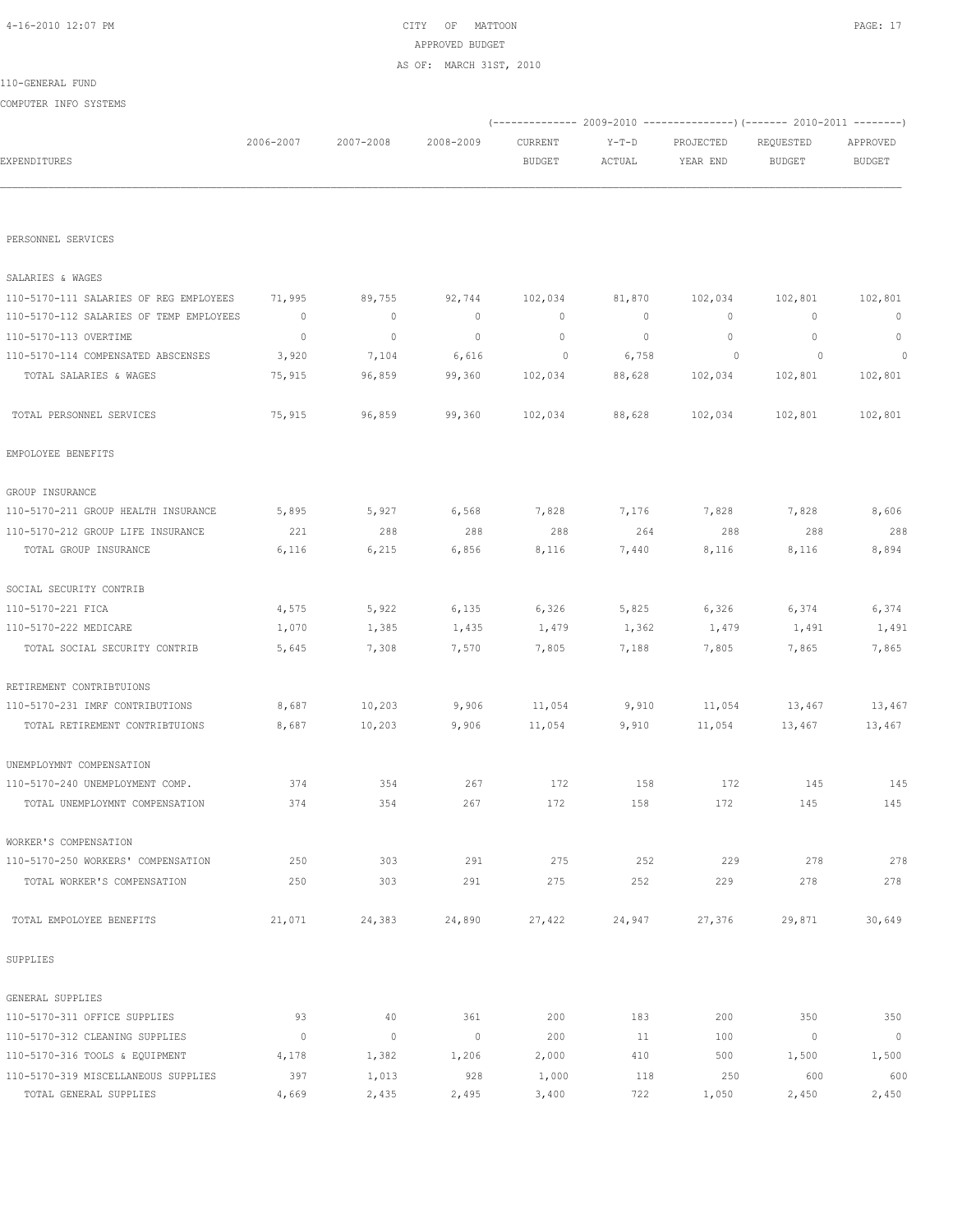### 4-16-2010 12:07 PM CITY OF MATTOON PAGE: 18 APPROVED BUDGET AS OF: MARCH 31ST, 2010

#### 110-GENERAL FUND

#### COMPUTER INFO SYSTEMS

| EXPENDITURES                            | 2006-2007    | 2007-2008   | 2008-2009 | CURRENT<br><b>BUDGET</b> | $Y-T-D$<br>ACTUAL | PROJECTED<br>YEAR END | REQUESTED<br><b>BUDGET</b> | APPROVED<br><b>BUDGET</b> |
|-----------------------------------------|--------------|-------------|-----------|--------------------------|-------------------|-----------------------|----------------------------|---------------------------|
|                                         |              |             |           |                          |                   |                       |                            |                           |
| ENERGY                                  |              |             |           |                          |                   |                       |                            |                           |
| 110-5170-325 SOFTWARE                   | 988          | 784         | 145       | 2,000                    | 913               | 2,000                 | 2,000                      | 2,000                     |
| TOTAL ENERGY                            | 988          | 784         | 145       | 2,000                    | 913               | 2,000                 | 2,000                      | 2,000                     |
| BOOKS & PERIODICALS                     |              |             |           |                          |                   |                       |                            |                           |
| 110-5170-340 BOOKS & PERIODICALS        | 198          | 212         | 20        | 250                      | 35                | 250                   | 135                        | 135                       |
| TOTAL BOOKS & PERIODICALS               | 198          | 212         | 20        | 250                      | 35                | 250                   | 135                        | 135                       |
| TOTAL SUPPLIES                          | 5,855        | 3,431       | 2,660     | 5,650                    | 1,670             | 3,300                 | 4,585                      | 4,585                     |
| OTHER PURCHASED SERVICES                |              |             |           |                          |                   |                       |                            |                           |
| PROFESSIONAL SERVICES                   |              |             |           |                          |                   |                       |                            |                           |
| 110-5170-516 TECHNOLOGY SUPPORT SERVIC  | 14,700       | 7,977       | 7,870     | 10,000                   | 12,713            | 13,000                | 10,100                     | 10,100                    |
| TOTAL PROFESSIONAL SERVICES             | 14,700       | 7,977       | 7,870     | 10,000                   | 12,713            | 13,000                | 10,100                     | 10,100                    |
| COMMUNICATION                           |              |             |           |                          |                   |                       |                            |                           |
| 110-5170-533 CELLULAR PHONE             | 1,068        | 2,056       | 945       | 1,200                    | 816               | 1,200                 | 1,200                      | 1,200                     |
| TOTAL COMMUNICATION                     | 1,068        | 2,056       | 945       | 1,200                    | 816               | 1,200                 | 1,200                      | 1,200                     |
| EMPLOYEE BUSINESS EXP                   |              |             |           |                          |                   |                       |                            |                           |
| 110-5170-562 TRAVEL & TRAINING          | 2,463        | 3,546       | 3,913     | 6,000                    | 1,955             | 2,500                 | 4,000                      | 4,000                     |
| 110-5170-564 PRIVATE VEHICLE REIMBURSEM | $\mathbf{0}$ | $\circ$     | 28        | 250                      | $\circ$           | $\circ$               | 100                        | 100                       |
| 110-5170-565 CELLULAR PHONE REIMBURSEME | $\circ$      | $\mathbf 0$ | $\circ$   | $\circ$                  | $\mathbf{0}$      | $\mathbf 0$           | $\mathbf 0$                | $\mathbf 0$               |
| TOTAL EMPLOYEE BUSINESS EXP             | 2,463        | 3,546       | 3,941     | 6,250                    | 1,955             | 2,500                 | 4,100                      | 4,100                     |
| OTHER PURCHASED SERVICES                |              |             |           |                          |                   |                       |                            |                           |
| 110-5170-571 DUES & MEMBERSHIPS         | 349          | 349         | 350       | 500                      | 478               | 700                   | 500                        | 500                       |
| TOTAL OTHER PURCHASED SERVICES          | 349          | 349         | 350       | 500                      | 478               | 700                   | 500                        | 500                       |
| TOTAL OTHER PURCHASED SERVICES          | 18,580       | 13,928      | 13,106    | 17,950                   | 15,962            | 17,400                | 15,900                     | 15,900                    |
| OTHER OBJECTS                           |              |             |           |                          |                   |                       |                            |                           |
| COMPUTER INFO SYS OBJECT                |              |             |           |                          |                   |                       |                            |                           |
| 110-5170-841 WIDE AREA NETWORK SOFTWARE | 1,072        | 2,974       | 426       | 3,000                    | 396               | 2,100                 | 8,170                      | 8,170                     |
| TOTAL COMPUTER INFO SYS OBJECT          | 1,072        | 2,974       | 426       | 3,000                    | 396               | 2,100                 | 8,170                      | 8,170                     |
| COMPUTER INFO SYS OBJECT                |              |             |           |                          |                   |                       |                            |                           |
| 110-5170-851 WIDE AREA NETWORK SERVERS  | 12,888       | 17,785      | 1,171     | 5,000                    | 5,915             | 6,500                 | 3,600                      | 3,600                     |
| 110-5170-852 NETWORK SECURITY SYSTEMS   | 4,145        | 3,300       | 952       | 5,000                    | 3,610             | 4,000                 | 4,300                      | 4,300                     |
| 110-5170-854 WIDE AREA NETWORK WIRING A | 2,025        | 5,897       | 2,114     | 2,200                    | 1,938             | 2,200                 | 2,200                      | 2,200                     |
| TOTAL COMPUTER INFO SYS OBJECT          | 19,058       | 26,983      | 4,236     | 12,200                   | 11,463            | 12,700                | 10,100                     | 10,100                    |

(-------------- 2009-2010 ---------------)(------- 2010-2011 --------)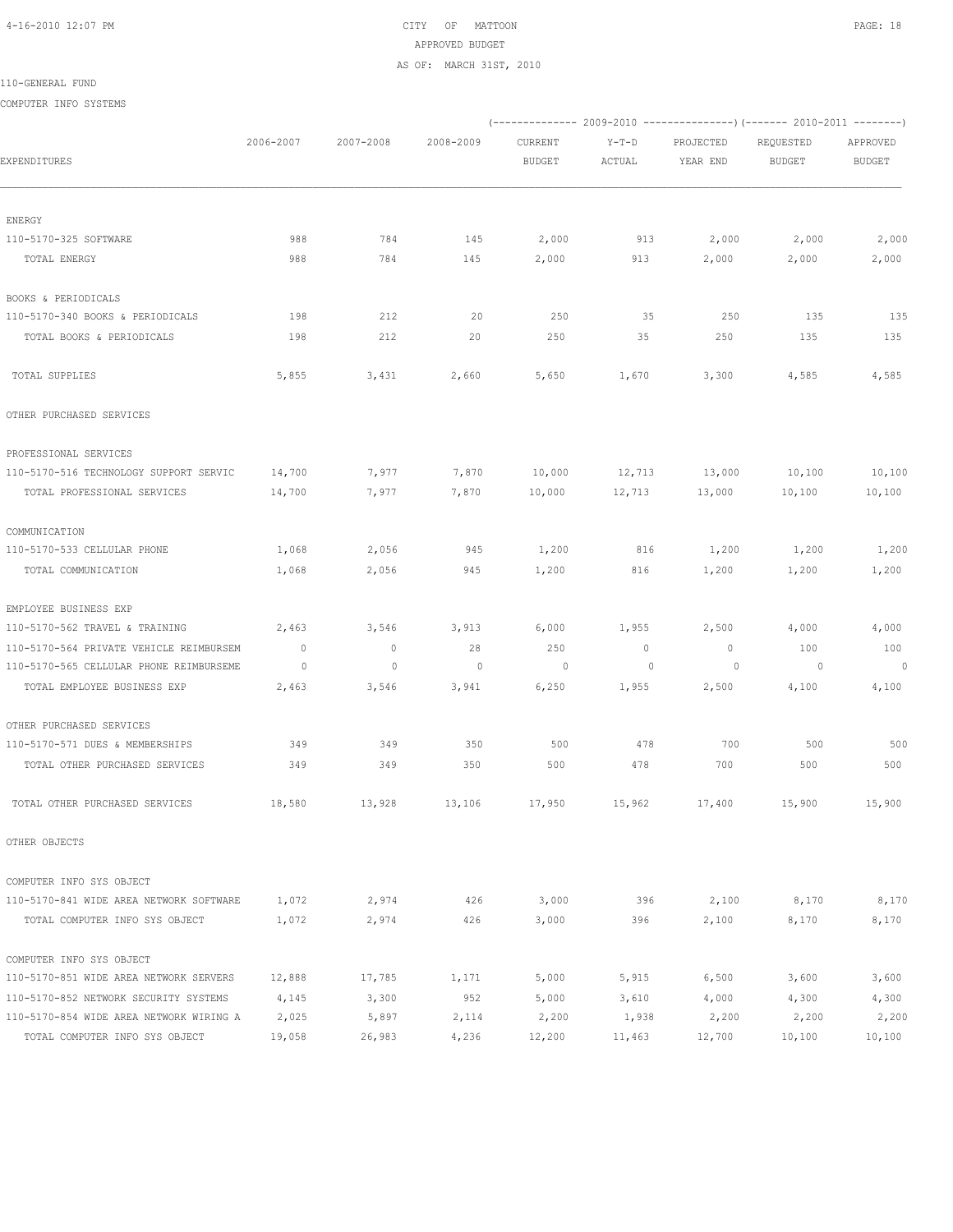# 4-16-2010 12:07 PM CITY OF MATTOON PAGE: 19 APPROVED BUDGET AS OF: MARCH 31ST, 2010

#### 110-GENERAL FUND

#### COMPUTER INFO SYSTEMS

|                                | 2006-2007    | 2007-2008 | 2008-2009 | CURRENT       | $Y-T-D$ | PROJECTED | REQUESTED     | APPROVED      |
|--------------------------------|--------------|-----------|-----------|---------------|---------|-----------|---------------|---------------|
| EXPENDITURES                   |              |           |           | <b>BUDGET</b> | ACTUAL  | YEAR END  | <b>BUDGET</b> | <b>BUDGET</b> |
|                                |              |           |           |               |         |           |               |               |
| COMPUTER INFO SYS OBJECT       |              |           |           |               |         |           |               |               |
| 110-5170-863 COMPUTERS         | $\circ$      | 2,478     | 547       | 2,500         | 573     | 750       | 2,000         | 2,000         |
| TOTAL COMPUTER INFO SYS OBJECT | $\mathbf{0}$ | 2,478     | 547       | 2,500         | 573     | 750       | 2,000         | 2,000         |
| TOTAL OTHER OBJECTS            | 20,130       | 32,435    | 5,209     | 17,700        | 12,432  | 15,550    | 20,270        | 20,270        |
| TOTAL COMPUTER INFO SYSTEMS    | 141,552      | 171,036   | 145,225   | 170,756       | 143,639 | 165,660   | 173,427       | 174,205       |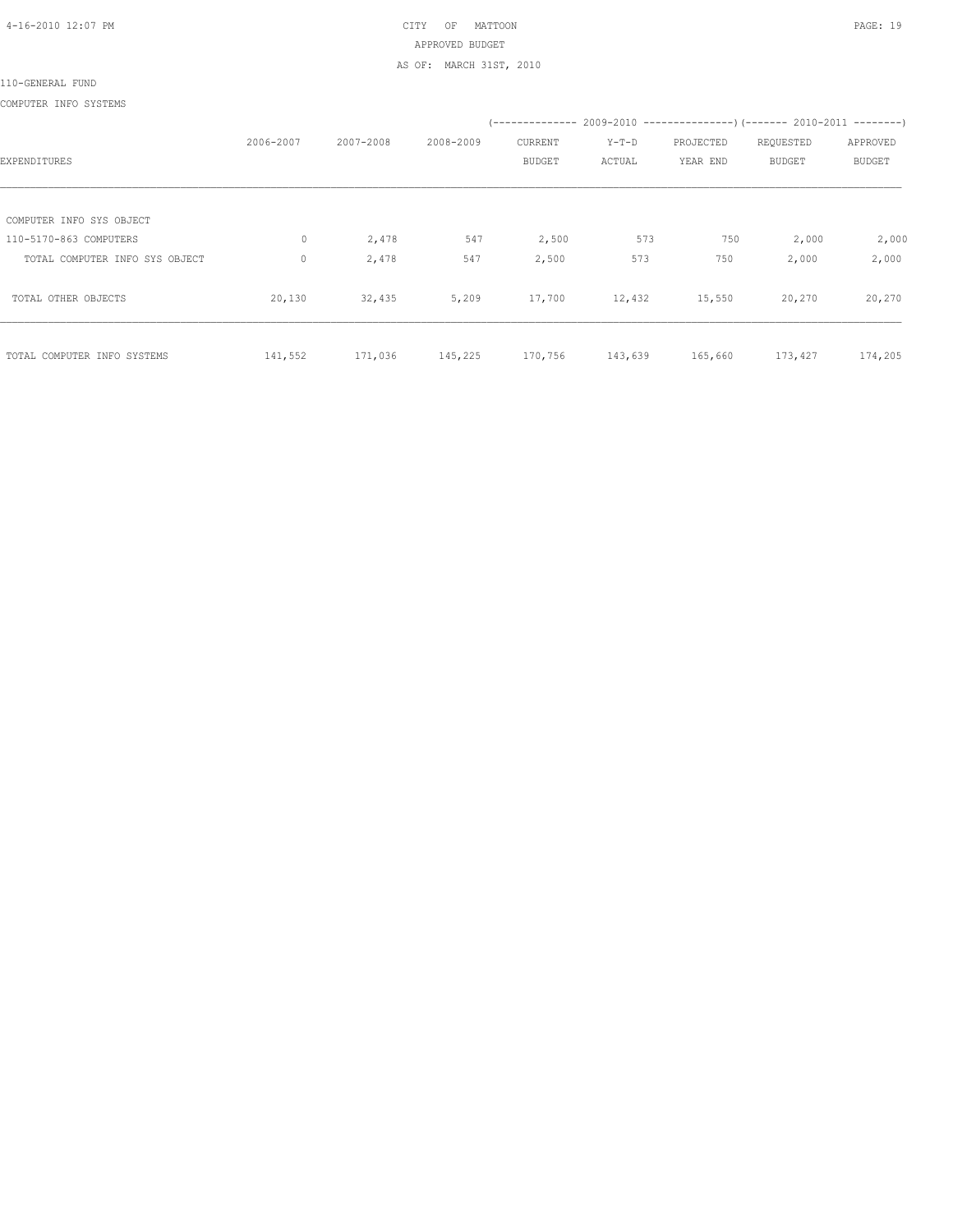### 4-16-2010 12:07 PM CITY OF MATTOON PAGE: 20 APPROVED BUDGET AS OF: MARCH 31ST, 2010

#### 110-GENERAL FUND

SUPPLIES

GENERAL SUPPLIES

| PLANNING & ZONING                      | (-------------- 2009-2010 ----------------)(------- 2010-2011 --------) |           |           |                          |                   |                       |                            |                           |  |
|----------------------------------------|-------------------------------------------------------------------------|-----------|-----------|--------------------------|-------------------|-----------------------|----------------------------|---------------------------|--|
| EXPENDITURES                           | 2006-2007                                                               | 2007-2008 | 2008-2009 | CURRENT<br><b>BUDGET</b> | $Y-T-D$<br>ACTUAL | PROJECTED<br>YEAR END | REQUESTED<br><b>BUDGET</b> | APPROVED<br><b>BUDGET</b> |  |
|                                        |                                                                         |           |           |                          |                   |                       |                            |                           |  |
| PERSONNEL SERVICES                     |                                                                         |           |           |                          |                   |                       |                            |                           |  |
| SALARIES & WAGES                       |                                                                         |           |           |                          |                   |                       |                            |                           |  |
| 110-5180-111 SALARIES OF REG EMPLOYEES | 32,787                                                                  | 41,013    | 24,082    | 26,739                   | 22,028            | 26,739                | 26,739                     | 26,739                    |  |
| 110-5180-113 OVERTIME                  | $\mathbb O$                                                             | $\circ$   | $\circ$   | $\circ$                  | $\circ$           | $\mathbf 0$           | $\mathbf 0$                | $\mathbb O$               |  |
| 110-5180-114 COMPENSATED ABSENCES      | 2,072                                                                   | 2,854     | 1,726     | $\circ$                  | 1,198             | $\overline{0}$        | $\mathbf{0}$               | $\mathbf{0}$              |  |
| TOTAL SALARIES & WAGES                 | 34,859                                                                  | 43,866    | 25,808    | 26,739                   | 23,225            | 26,739                | 26,739                     | 26,739                    |  |
| TOTAL PERSONNEL SERVICES               | 34,859                                                                  | 43,866    | 25,808    | 26,739                   | 23,225            | 26,739                | 26,739                     | 26,739                    |  |
| EMPOLOYEE BENEFITS                     |                                                                         |           |           |                          |                   |                       |                            |                           |  |
| GROUP INSURANCE                        |                                                                         |           |           |                          |                   |                       |                            |                           |  |
| 110-5180-211 GROUP HEALTH INSURANCE    | 4,660                                                                   | 4,808     | 4,092     | 3,914                    | 3,588             | 3,914                 | 3,914                      | 4,303                     |  |
| 110-5180-212 GROUP LIFE INSURANCE      | 55                                                                      | 72        | 72        | 72                       | 66                | 72                    | 72                         | 72                        |  |
| TOTAL GROUP INSURANCE                  | 4,715                                                                   | 4,880     | 4,164     | 3,986                    | 3,654             | 3,986                 | 3,986                      | 4,375                     |  |
| SOCIAL SECURITY CONTRIB                |                                                                         |           |           |                          |                   |                       |                            |                           |  |
| 110-5180-221 FICA CONTRIBUTIONS        | 2,077                                                                   | 2,661     | 2,261     | 1,658                    | 1,528             | 1,658                 | 1,658                      | 1,658                     |  |
| 110-5180-222 MEDICARE CONTRIBUTIONS    | 486                                                                     | 622       | 529       | 388                      | 357               | 388                   | 388                        | 388                       |  |
| TOTAL SOCIAL SECURITY CONTRIB          | 2,563                                                                   | 3,284     | 2,790     | 2,046                    | 1,886             | 2,046                 | 2,046                      | 2,046                     |  |
| RETIREMENT CONTRIBTUIONS               |                                                                         |           |           |                          |                   |                       |                            |                           |  |
| 110-5180-231 IMRF CONTRIBUTIONS        | 3,743                                                                   | 4,418     | 3,515     | 2,729                    | 2,352             | 2,729                 | 3,300                      | 3,300                     |  |
| TOTAL RETIREMENT CONTRIBTUIONS         | 3,743                                                                   | 4,418     | 3,515     | 2,729                    | 2,352             | 2,729                 | 3,300                      | 3,300                     |  |
| UNEMPLOYMNT COMPENSATION               |                                                                         |           |           |                          |                   |                       |                            |                           |  |
| 110-5180-240 UNEMPLOYMENT COMP.        | 170                                                                     | 97        | 84        | 54                       | 50                | 54                    | 148                        | 148                       |  |
| TOTAL UNEMPLOYMNT COMPENSATION         | 170                                                                     | 97        | 84        | 54                       | 50                | 54                    | 148                        | 148                       |  |
| WORKER'S COMPENSATION                  |                                                                         |           |           |                          |                   |                       |                            |                           |  |

 110-5180-250 WORKERS' COMPENSATION 866 897 1,062 1,025 940 1,025 1,138 1,138 TOTAL WORKER'S COMPENSATION 866 897 1,062 1,025 940 1,025 1,138 1,138

TOTAL EMPOLOYEE BENEFITS 12,057 13,576 11,615 9,840 8,881 9,840 10,618 11,007

 110-5180-311 OFFICE SUPPLIES 933 10 3 100 0 0 100 100 TOTAL GENERAL SUPPLIES 933 10 3 100 0 0 100 100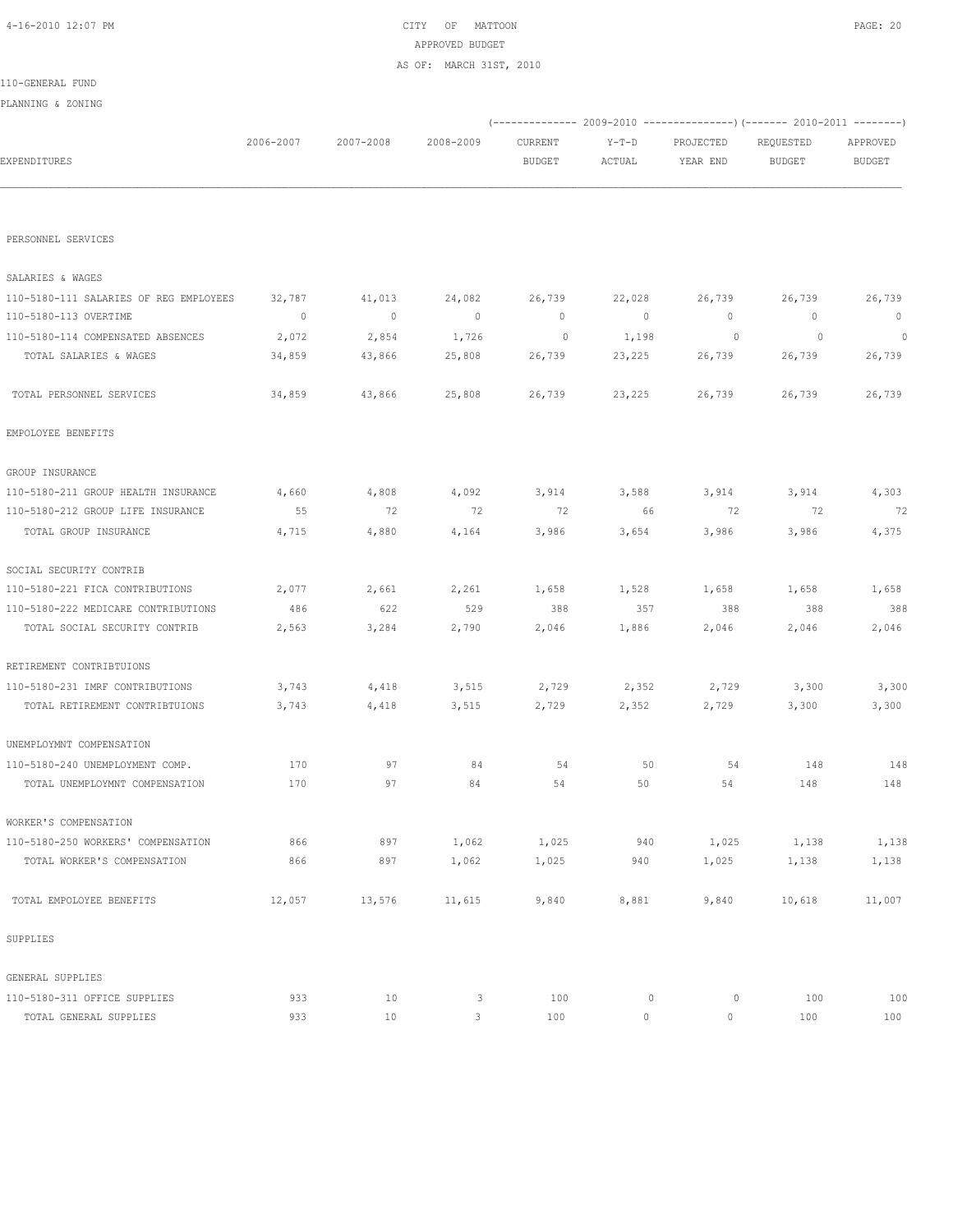# 4-16-2010 12:07 PM CITY OF MATTOON PAGE: 21 APPROVED BUDGET AS OF: MARCH 31ST, 2010

### 110-GENERAL FUND

PLANNING & ZONING

|                                         |              |              |              |                          |                   |                       | (-------------- 2009-2010 -----------------) (------- 2010-2011 --------) |                    |
|-----------------------------------------|--------------|--------------|--------------|--------------------------|-------------------|-----------------------|---------------------------------------------------------------------------|--------------------|
| EXPENDITURES                            | 2006-2007    | 2007-2008    | 2008-2009    | CURRENT<br><b>BUDGET</b> | $Y-T-D$<br>ACTUAL | PROJECTED<br>YEAR END | REQUESTED<br><b>BUDGET</b>                                                | APPROVED<br>BUDGET |
|                                         |              |              |              |                          |                   |                       |                                                                           |                    |
| BOOKS & PERIODICALS                     |              |              |              |                          |                   |                       |                                                                           |                    |
| 110-5180-340 BOOKS & PERIODICALS        | $\circ$      | $\mathbf{0}$ | $\mathbf{0}$ | $\circ$                  | $\mathbf{0}$      | $\mathbf{0}$          | $\Omega$                                                                  | $\Omega$           |
| TOTAL BOOKS & PERIODICALS               | $\mathbf{0}$ | $\circ$      | $\mathbf{0}$ | $\mathbf{0}$             | $\circ$           | $\mathbf{0}$          | $\circ$                                                                   | $\circ$            |
| TOTAL SUPPLIES                          | 933          | 10           | 3            | 100                      | $\circ$           | $\mathbf{0}$          | 100                                                                       | 100                |
| OTHER PURCHASED SERVICES                |              |              |              |                          |                   |                       |                                                                           |                    |
| PROFESSIONAL SERVICES                   |              |              |              |                          |                   |                       |                                                                           |                    |
| 110-5180-511 PLANNING & DESIGN SERVICES | 14,881       | 30,633       | 8,209        | 20,000                   | 1,487             | 2,500                 | 2,500                                                                     | 2,500              |
| TOTAL PROFESSIONAL SERVICES             | 14,881       | 30,633       | 8,209        | 20,000                   | 1,487             | 2,500                 | 2,500                                                                     | 2,500              |
| COMMUNICATION                           |              |              |              |                          |                   |                       |                                                                           |                    |
| 110-5180-531 POSTAGE                    | 76           | 109          | 98           | 100                      | 105               | 125                   | 150                                                                       | 150                |
| TOTAL COMMUNICATION                     | 76           | 109          | 98           | 100                      | 105               | 125                   | 150                                                                       | 150                |
| ADVERTISING                             |              |              |              |                          |                   |                       |                                                                           |                    |
| 110-5180-540 ADVERTISING                | 1,506        | 1,506        | $\circ$      | 1,750                    | 1,335             | 2,500                 | $\mathbf{0}$                                                              | $\Omega$           |
| TOTAL ADVERTISING                       | 1,506        | 1,506        | $\circ$      | 1,750                    | 1,335             | 2,500                 | $\circ$                                                                   | $\mathbf{0}$       |
| OTHER PURCHASED SERVICES                |              |              |              |                          |                   |                       |                                                                           |                    |
| 110-5180-579 MISC OTHER PURCHASED SERVI | $\circ$      | 805          | $\circ$      | $\circ$                  | 162               | 165                   | $\mathbf{0}$                                                              | $\mathbf{0}$       |
| TOTAL OTHER PURCHASED SERVICES          | $\mathbf{0}$ | 805          | $\mathbf{0}$ | $\circ$                  | 162               | 165                   | $\circ$                                                                   | $\circ$            |
| TOTAL OTHER PURCHASED SERVICES          | 16,462       | 33,053       | 8,308        | 21,850                   | 3,089             | 5,290                 | 2,650                                                                     | 2,650              |
| TOTAL PLANNING & ZONING                 | 64,311       | 90,506       | 45,734       | 58,529                   | 35,195            | 41,869                | 40,107                                                                    | 40,496             |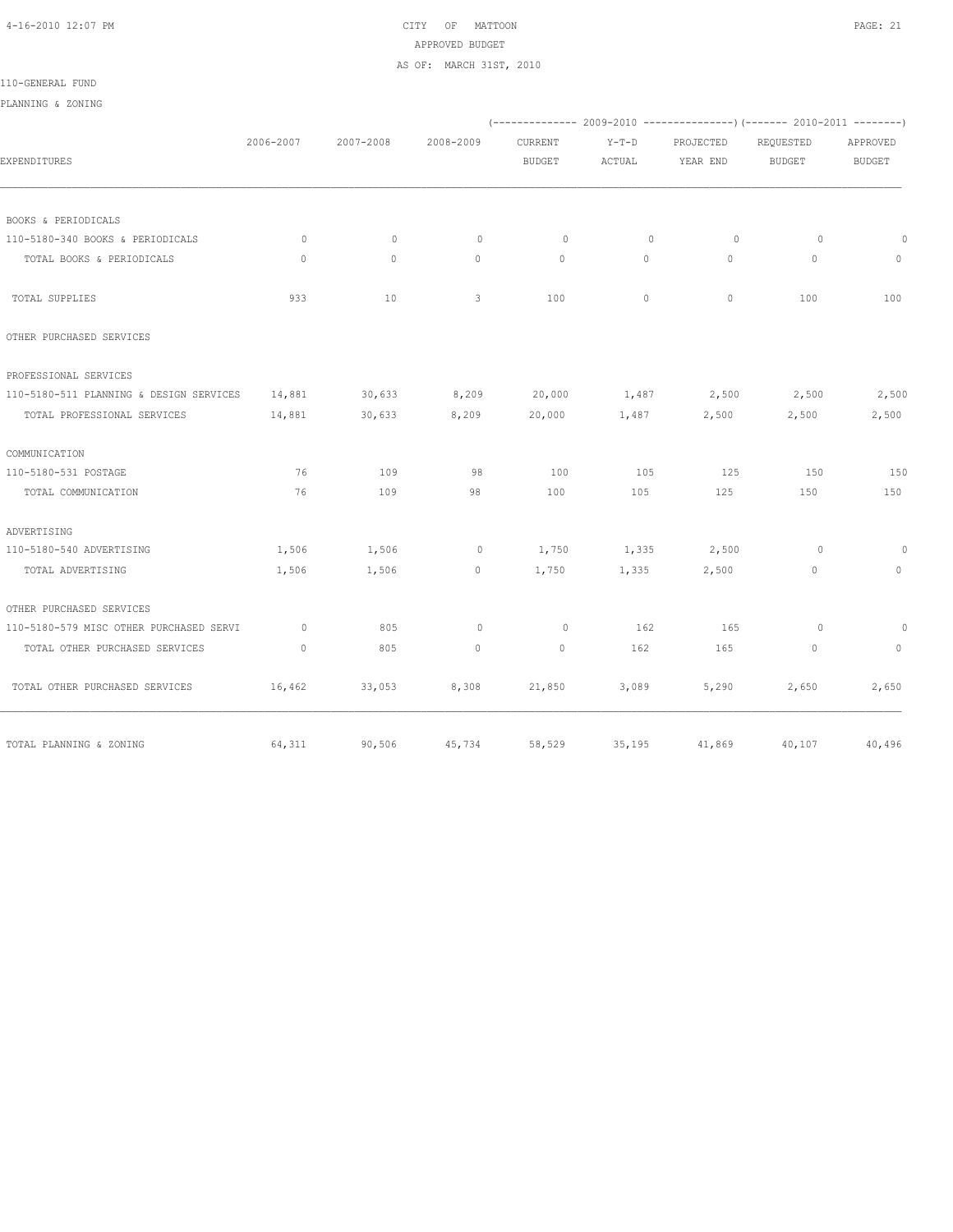# 4-16-2010 12:07 PM CITY OF MATTOON PAGE: 22 APPROVED BUDGET AS OF: MARCH 31ST, 2010

### 110-GENERAL FUND

#### COUNCIL CONTINGENCY

|                                         | 2006-2007 | 2007-2008 | 2008-2009    | CURRENT       | $Y-T-D$ | PROJECTED | REQUESTED     | APPROVED      |
|-----------------------------------------|-----------|-----------|--------------|---------------|---------|-----------|---------------|---------------|
| EXPENDITURES                            |           |           |              | <b>BUDGET</b> | ACTUAL  | YEAR END  | <b>BUDGET</b> | <b>BUDGET</b> |
|                                         |           |           |              |               |         |           |               |               |
| SUPPLIES                                |           |           |              |               |         |           |               |               |
| GENERAL SUPPLIES                        |           |           |              |               |         |           |               |               |
| 110-5190-319 MISCELLANEOUS SUPPLIES     | 410       | $\circ$   | $\circ$      | $\circ$       | 3,678   | 3,750     | 4,000         | 4,000         |
| TOTAL GENERAL SUPPLIES                  | 410       | $\circ$   | $\mathbf{0}$ | $\mathbf{0}$  | 3,678   | 3,750     | 4,000         | 4,000         |
| TOTAL SUPPLIES                          | 410       | $\circ$   | $\circ$      | $\circ$       | 3,678   | 3,750     | 4,000         | 4,000         |
| OTHER PURCHASED SERVICES                |           |           |              |               |         |           |               |               |
| OTHER PURCHASED SERVICES                |           |           |              |               |         |           |               |               |
| 110-5190-579 MISC OTHER PURCHASED SERVI | 10,925    | 12,641    | 9,875        | 12,500        | 7,079   | 7,500     | 7,500         | 7,500         |
| TOTAL OTHER PURCHASED SERVICES          | 10,925    | 12,641    | 9,875        | 12,500        | 7,079   | 7,500     | 7,500         | 7,500         |
| TOTAL OTHER PURCHASED SERVICES          | 10,925    | 12,641    | 9,875        | 12,500        | 7,079   | 7,500     | 7,500         | 7,500         |
| TOTAL COUNCIL CONTINGENCY               | 11,335    | 12,641    | 9,875        | 12,500        | 10,757  | 11,250    | 11,500        | 11,500        |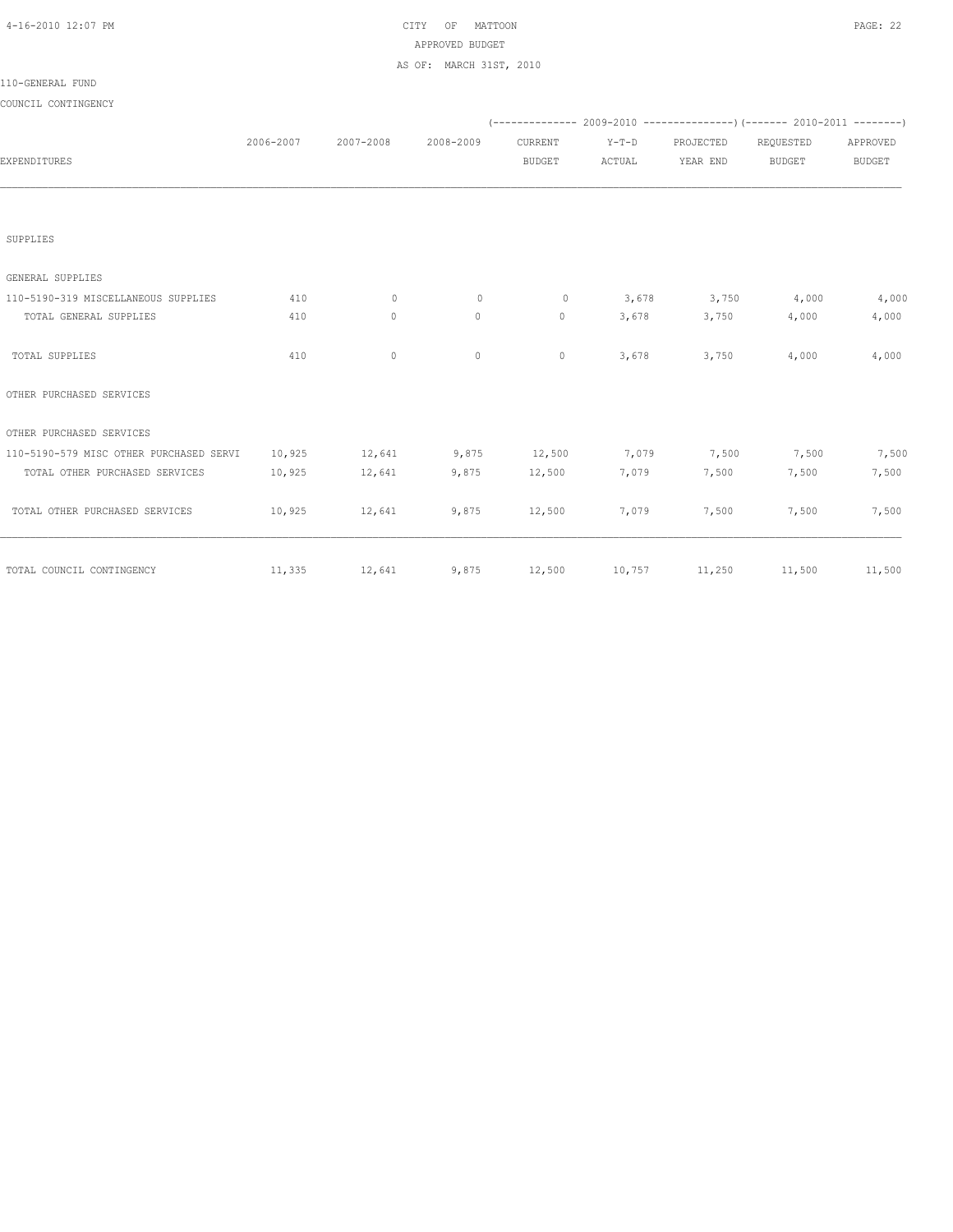# 4-16-2010 12:07 PM CITY OF MATTOON PAGE: 23 APPROVED BUDGET AS OF: MARCH 31ST, 2010

#### 110-GENERAL FUND

#### POLICE ADMINISTRATION

| EXPENDITURES                            | 2006-2007 | 2007-2008 | 2008-2009   | CURRENT<br><b>BUDGET</b> | $Y-T-D$<br>ACTUAL | PROJECTED<br>YEAR END | REQUESTED<br><b>BUDGET</b> | APPROVED<br><b>BUDGET</b> |
|-----------------------------------------|-----------|-----------|-------------|--------------------------|-------------------|-----------------------|----------------------------|---------------------------|
|                                         |           |           |             |                          |                   |                       |                            |                           |
| PERSONNEL SERVICES                      |           |           |             |                          |                   |                       |                            |                           |
| SALARIES & WAGES                        |           |           |             |                          |                   |                       |                            |                           |
| 110-5211-111 SALARIES OF REG EMPLOYEES  | 245,588   | 285,301   | 324,340     | 310,812                  | 290,407           | 336,886               | 284,627                    | 215,408                   |
| 110-5211-113 OVERTIME                   | $\circ$   | $\circ$   | $\mathbf 0$ | $\mathbf 0$              | 0                 | 0                     | 0                          | 0                         |
| 110-5211-114 COMPENSATED ABSENCES       | $\circ$   | 55,271    | $\circ$     | $\circ$                  | $\overline{0}$    | $\mathbf 0$           | $\circ$                    | $\mathbf 0$               |
| TOTAL SALARIES & WAGES                  | 245,588   | 340,572   | 324,340     | 310,812                  | 290,407           | 336,886               | 284,627                    | 215,408                   |
| TOTAL PERSONNEL SERVICES                | 245,588   | 340,572   | 324,340     | 310,812                  | 290,407           | 336,886               | 284,627                    | 215,408                   |
| EMPOLOYEE BENEFITS                      |           |           |             |                          |                   |                       |                            |                           |
| GROUP INSURANCE                         |           |           |             |                          |                   |                       |                            |                           |
| 110-5211-211 GROUP HEALTH INSURANCE     | 23,753    | 22,674    | 22,833      | 26,971                   | 26,797            | 29,234                | 24,708                     | 17,069                    |
| 110-5211-212 GROUP LIFE INSURANCE       | 552       | 720       | 864         | 792                      | 726               | 792                   | 720                        | 576                       |
| TOTAL GROUP INSURANCE                   | 24,305    | 23,394    | 23,697      | 27,763                   | 27,523            | 30,026                | 25,428                     | 17,645                    |
| SOCIAL SECURITY CONTRIB                 |           |           |             |                          |                   |                       |                            |                           |
| 110-5211-221 FICA CONTRIBUTIONS         | 6,788     | 7,036     | 7,283       | 6,224                    | 6,960             | 7,841                 | 4,601                      | 4,601                     |
| 110-5211-222 MEDICARE CONTRIBUTIONS     | 1,587     | 2,632     | 3,608       | 3,444                    | 3,437             | 3,822                 | 3,064                      | 3,123                     |
| TOTAL SOCIAL SECURITY CONTRIB           | 8,375     | 9,668     | 10,890      | 9,668                    | 10,398            | 11,663                | 7,665                      | 7,724                     |
| RETIREMENT CONTRIBTUIONS                |           |           |             |                          |                   |                       |                            |                           |
| 110-5211-231 IMRF CONTRIBUTIONS         | 12,917    | 12,123    | 11,760      | 10,876                   | 11,860            | 13,701                | 9,722                      | 9,722                     |
| 110-5211-232 POLICE PENSION CONTRIBUTIO | 737,940   | 915,337   | 992,277     | 1,079,066                | 876,353           | 1,145,967             | 1,145,967                  | 1,145,967                 |
| TOTAL RETIREMENT CONTRIBTUIONS          | 750,857   | 927,460   | 1,004,037   | 1,089,942                | 888,213           | 1,159,668             | 1,155,689                  | 1,155,689                 |
| UNEMPLOYMNT COMPENSATION                |           |           |             |                          |                   |                       |                            |                           |
| 110-5211-240 UNEMPLOYMENT COMP.         | 935       | 885       | 802         | 516                      | 473               | 516                   | 657                        | 526                       |
| TOTAL UNEMPLOYMNT COMPENSATION          | 935       | 885       | 802         | 516                      | 473               | 516                   | 657                        | 526                       |
| WORKER'S COMPENSATION                   |           |           |             |                          |                   |                       |                            |                           |
| 110-5211-250 WORKERS' COMPENSATION      | 4,310     | 6,356     | 5,680       | 5,069                    | 4,647             | 5,069                 | 5,082                      | 3,476                     |
| TOTAL WORKER'S COMPENSATION             | 4,310     | 6,356     | 5,680       | 5,069                    | 4,647             | 5,069                 | 5,082                      | 3,476                     |
| TOTAL EMPOLOYEE BENEFITS                | 788,781   | 967,761   | 1,045,106   | 1,132,958                | 931,253           | 1,206,942             | 1,194,521                  | 1,185,060                 |
| SUPPLIES                                |           |           |             |                          |                   |                       |                            |                           |
| GENERAL SUPPLIES                        |           |           |             |                          |                   |                       |                            |                           |
| 110-5211-311 OFFICE SUPPLIES            | 3,371     | 2,769     | 4,189       | 5,500                    | 5,334             | 5,500                 | 5,000                      | 4,000                     |
| 110-5211-313 MEDICAL & SAFETY SUPPLIES  | 233       | 160       | 204         | 500                      | 8                 | 25                    | 200                        | 200                       |
| 110-5211-315 UNIFORMS & CLOTHING        | 2,180     | 3,906     | 597         | 1,500                    | 533               | 750                   | 750                        | 750                       |
| 110-5211-316 TOOLS & EQUIPMENT          | 1,410     | 900       | 1,069       | 1,800                    | 745               | 1,000                 | $\mathbf 0$                | $\mathbb O$               |
| 110-5211-319 MISCELLANEOUS SUPPLIES     | 1,615     | 2,780     | 2,163       | 2,000                    | 1,600             | 1,750                 | 1,250                      | 1,250                     |
| TOTAL GENERAL SUPPLIES                  | 8,809     | 10,515    | 8,222       | 11,300                   | 8,219             | 9,025                 | 7,200                      | 6,200                     |

TOTAL SUPPLIES 8,809 10,515 8,222 11,300 8,219 9,025 7,200 6,200

(-------------- 2009-2010 ---------------)(------- 2010-2011 --------)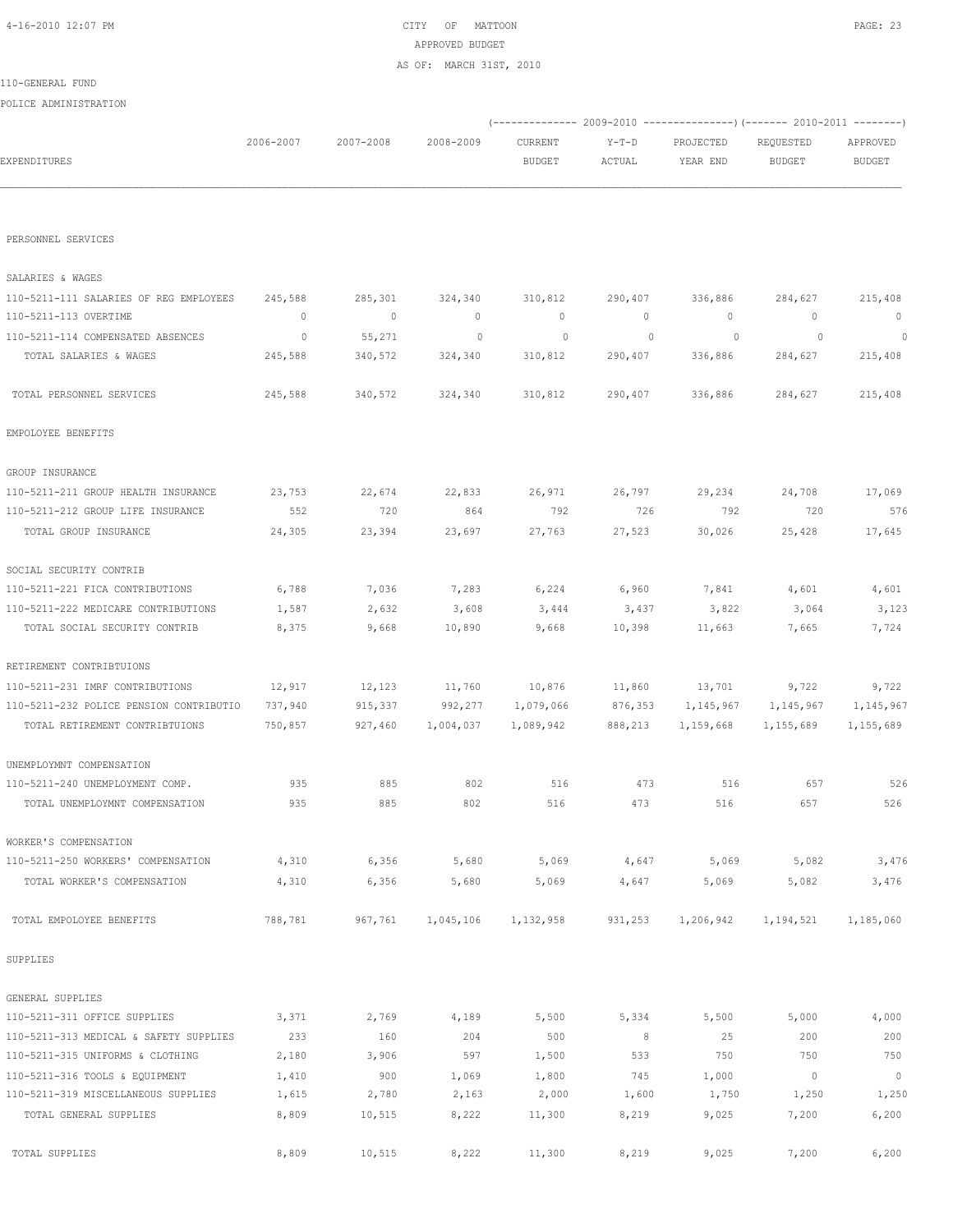### 4-16-2010 12:07 PM CITY OF MATTOON PAGE: 24 APPROVED BUDGET AS OF: MARCH 31ST, 2010

#### 110-GENERAL FUND

#### POLICE ADMINISTRATION

|                                         |              |           |           | (-------------- 2009-2010 ---------------) (------ 2010-2011 --------) |                   |                       |                     |                           |
|-----------------------------------------|--------------|-----------|-----------|------------------------------------------------------------------------|-------------------|-----------------------|---------------------|---------------------------|
| EXPENDITURES                            | 2006-2007    | 2007-2008 | 2008-2009 | CURRENT<br>BUDGET                                                      | $Y-T-D$<br>ACTUAL | PROJECTED<br>YEAR END | REQUESTED<br>BUDGET | APPROVED<br><b>BUDGET</b> |
| OTHER PURCHASED SERVICES                |              |           |           |                                                                        |                   |                       |                     |                           |
| PROFESSIONAL SERVICES                   |              |           |           |                                                                        |                   |                       |                     |                           |
| 110-5211-519 OTHER PROFESSIONAL SERVICE | 5,412        | 3,723     | 6,999     | 7,000                                                                  |                   | 2,374 2,500           | 0                   | $\mathbf 0$               |
| TOTAL PROFESSIONAL SERVICES             | 5,412        | 3,723     | 6,999     | 7,000                                                                  | 2,374             | 2,500                 | 0                   | 0                         |
| INSURANCE                               |              |           |           |                                                                        |                   |                       |                     |                           |
| 110-5211-522 NOTARY FEES                | 167          | 459       | 255       | 500                                                                    | 30                | 100                   | 200                 | 200                       |
| TOTAL INSURANCE                         | 167          | 459       | 255       | 500                                                                    | 30                | 100                   | 200                 | 200                       |
| COMMUNICATION                           |              |           |           |                                                                        |                   |                       |                     |                           |
| 110-5211-531 POSTAGE                    | 1,993        | 2,128     | 2,139     | 2,500                                                                  | 2,657             | 3,000                 | 2,500               | 2,500                     |
| TOTAL COMMUNICATION                     | 1,993        | 2,128     | 2,139     | 2,500                                                                  | 2,657             | 3,000                 | 2,500               | 2,500                     |
| ADVERTISING                             |              |           |           |                                                                        |                   |                       |                     |                           |
| 110-5211-540 ADVERTISING                | 862          | 185       | 1,799     | 700                                                                    | $\mathbf 0$       | $\mathbf 0$           | 500                 | 500                       |
| TOTAL ADVERTISING                       | 862          | 185       | 1,799     | 700                                                                    | $\circ$           | $\circ$               | 500                 | 500                       |
| PRINTING & BUILDING                     |              |           |           |                                                                        |                   |                       |                     |                           |
| 110-5211-550 PRINTING & BINDING         | 1,180        | 1,632     | 2,038     | 1,800                                                                  | 1,351             | 1,800                 | 1,500               | 1,500                     |
| TOTAL PRINTING & BUILDING               | 1,180        | 1,632     | 2,038     | 1,800                                                                  | 1,351             | 1,800                 | 1,500               | 1,500                     |
| OTHER PURCHASED SERVICES                |              |           |           |                                                                        |                   |                       |                     |                           |
| 110-5211-571 DUE & MEMBERSHIPS          | 1,402        | 1,411     | 1,416     | 1,200                                                                  | 1,702             | 2,000                 | 1,000               | 1,000                     |
| 110-5211-573 LAUNDRY SERVICE            | 92           | 133       | 346       | 250                                                                    | 304               | 400                   | 350                 | 350                       |
| 110-5211-579 MISC OTHER PURCHASED SERVI | 4,271        | 5,249     | 2,544     | 4,000                                                                  | 4,447             | 3,000                 | $\sim$ 0            | $\circ$                   |
| TOTAL OTHER PURCHASED SERVICES          | 5,764        | 6,792     | 4,305     | 5,450                                                                  | 6,452             | 5,400                 | 1,350               | 1,350                     |
| TOTAL OTHER PURCHASED SERVICES          | 15,378       | 14,919    | 17,535    | 17,950                                                                 | 12,864            | 12,800                | 6,050               | 6,050                     |
| OTHER OBJECTS                           |              |           |           |                                                                        |                   |                       |                     |                           |
| FINANCIAL TRANS OBJECTS                 |              |           |           |                                                                        |                   |                       |                     |                           |
| 110-5211-814 PRINT/COPY MACH LEASE & MA | 6,755        | 7,177     | 7,755     | 7,000                                                                  | 6,152             | 7,000                 | 7,000               | 7,000                     |
| TOTAL FINANCIAL TRANS OBJECTS           | 6,755        | 7,177     | 7,755     | 7,000                                                                  | 6,152             | 7,000                 | 7,000               | 7,000                     |
| COMPUTER INFO SYS OBJECT                |              |           |           |                                                                        |                   |                       |                     |                           |
| 110-5211-863 DESKTOP COMPUTERS          | $\circ$      | 1,041     | $\circ$   | 0                                                                      | 1,599             | 1,600                 | 0                   | $\mathbb O$               |
| TOTAL COMPUTER INFO SYS OBJECT          | $\mathbf{0}$ | 1,041     | $\circ$   | $\circ$                                                                | 1,599             | 1,600                 | $\mathbf 0$         | $\mathbb O$               |
| TOTAL OTHER OBJECTS                     | 6,755        | 8,218     | 7,755     | 7,000                                                                  | 7,751             | 8,600                 | 7,000               | 7,000                     |
| TOTAL POLICE ADMINISTRATION             | 1,065,311    | 1,341,984 | 1,402,958 | 1,480,020                                                              | 1,250,495         | 1,574,253             | 1,499,398           | 1,419,718                 |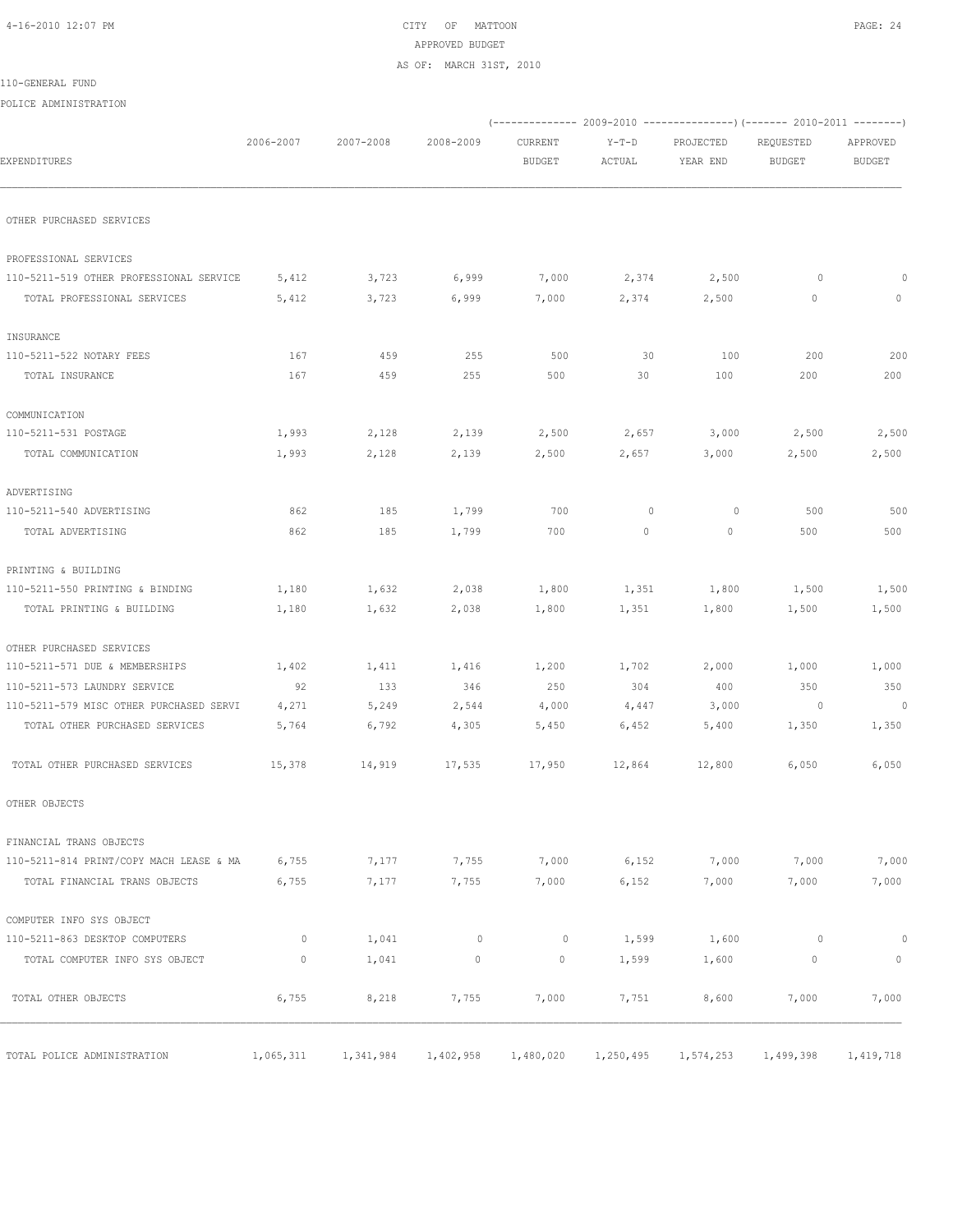# 4-16-2010 12:07 PM CITY OF MATTOON PAGE: 25 APPROVED BUDGET AS OF: MARCH 31ST, 2010

#### 110-GENERAL FUND

#### CRIMINAL INVESTIGATION

| EXPENDITURES                           | 2006-2007 | 2007-2008                | 2008-2009                | (--------------<br>CURRENT<br><b>BUDGET</b> | $Y-T-D$<br>ACTUAL | PROJECTED<br>YEAR END | 2009-2010 ---------------) (------- 2010-2011 --------<br>REQUESTED<br><b>BUDGET</b> | APPROVED<br><b>BUDGET</b> |
|----------------------------------------|-----------|--------------------------|--------------------------|---------------------------------------------|-------------------|-----------------------|--------------------------------------------------------------------------------------|---------------------------|
|                                        |           |                          |                          |                                             |                   |                       |                                                                                      |                           |
| PERSONNEL SERVICES                     |           |                          |                          |                                             |                   |                       |                                                                                      |                           |
| SALARIES & WAGES                       |           |                          |                          |                                             |                   |                       |                                                                                      |                           |
| 110-5212-111 SALARIES OF REG EMPLOYEES | 168,628   | 187,323                  | 265,885                  | 231,060                                     | 199,835           | 231,060               | 232,341                                                                              | 232,341                   |
| 110-5212-113 OVERTIME                  | 9,843     | 14,073                   | 13,440                   | 12,999                                      | 10,795            | 12,999                | 12,999                                                                               | 12,999                    |
| 110-5212-114 COMPENSATED ABSENCES      | 3,706     | 4,679                    | 9,022                    | $\circ$                                     | 7,465             | $\mathbf 0$           | $\overline{0}$                                                                       | $\mathbf{0}$              |
| TOTAL SALARIES & WAGES                 | 182,178   | 206,075                  | 288,347                  | 244,059                                     | 218,096           | 244,059               | 245,340                                                                              | 245,340                   |
| TOTAL PERSONNEL SERVICES               | 182,178   | 206,075                  | 288,347                  | 244,059                                     | 218,096           | 244,059               | 245,340                                                                              | 245,340                   |
| EMPOLOYEE BENEFITS                     |           |                          |                          |                                             |                   |                       |                                                                                      |                           |
| GROUP INSURANCE                        |           |                          |                          |                                             |                   |                       |                                                                                      |                           |
| 110-5212-211 GROUP HEALTH INSURANCE    | 13,318    | 12,333                   | 19,327                   | 16,880                                      | 22,398            | 16,880                | 16,880                                                                               | 17,069                    |
| 110-5212-212 GROUP LIFE INSURANCE      | 442       | 720                      | 576                      | 576                                         | 528               | 576                   | 576                                                                                  | 576                       |
| TOTAL GROUP INSURANCE                  | 13,760    | 13,053                   | 19,903                   | 17,456                                      | 22,926            | 17,456                | 17,456                                                                               | 17,645                    |
| SOCIAL SECURITY CONTRIB                |           |                          |                          |                                             |                   |                       |                                                                                      |                           |
| 110-5212-221 FICA CONTRIBUTIONS        | 383       | $\overline{\phantom{0}}$ | $\overline{\phantom{0}}$ | $\circ$                                     | $\circ$           | $\circ$               | $\circ$                                                                              | $\circ$                   |
| 110-5212-222 MEDICARE CONTRIBUTIONS    | 2,535     | 2,889                    | 4,081                    | 3,539                                       | 3,318             | 3,539                 | 3,557                                                                                | 3,557                     |
| TOTAL SOCIAL SECURITY CONTRIB          | 2,919     | 2,889                    | 4,081                    | 3,539                                       | 3,318             | 3,539                 | 3,557                                                                                | 3,557                     |
| UNEMPLOYMNT COMPENSATION               |           |                          |                          |                                             |                   |                       |                                                                                      |                           |
| 110-5212-240 UNEMPLOYMENT COMP.        | 748       | 885                      | 535                      | 344                                         | 315               | 344                   | 526                                                                                  | 526                       |
| TOTAL UNEMPLOYMNT COMPENSATION         | 748       | 885                      | 535                      | 344                                         | 315               | 344                   | 526                                                                                  | 526                       |
| WORKER'S COMPENSATION                  |           |                          |                          |                                             |                   |                       |                                                                                      |                           |
| 110-5212-250 WORKERS' COMPENSATION     | 6,621     | 13,195                   | 6,045                    | 5,565                                       | 5,101             | 5,565                 | 5,692                                                                                | 5,692                     |
| TOTAL WORKER'S COMPENSATION            | 6,621     | 13,195                   | 6,045                    | 5,565                                       | 5,101             | 5,565                 | 5,692                                                                                | 5,692                     |
| TOTAL EMPOLOYEE BENEFITS               | 24,047    | 30,021                   | 30,563                   | 26,904                                      | 31,660            | 26,904                | 27,231                                                                               | 27,420                    |
| SUPPLIES                               |           |                          |                          |                                             |                   |                       |                                                                                      |                           |
| GENERAL SUPPLIES                       |           |                          |                          |                                             |                   |                       |                                                                                      |                           |
| 110-5212-319 MISCELLANEOUS SUPPLIES    | 2,504     | 3,184                    | 4,192                    | 4,000                                       | 2,486             | 3,000                 | 3,000                                                                                | 2,500                     |
| TOTAL GENERAL SUPPLIES                 | 2,504     | 3,184                    | 4,192                    | 4,000                                       | 2,486             | 3,000                 | 3,000                                                                                | 2,500                     |
| TOTAL SUPPLIES                         | 2,504     | 3,184                    | 4,192                    | 4,000                                       | 2,486             | 3,000                 | 3,000                                                                                | 2,500                     |

OTHER PURCHASED SERVICES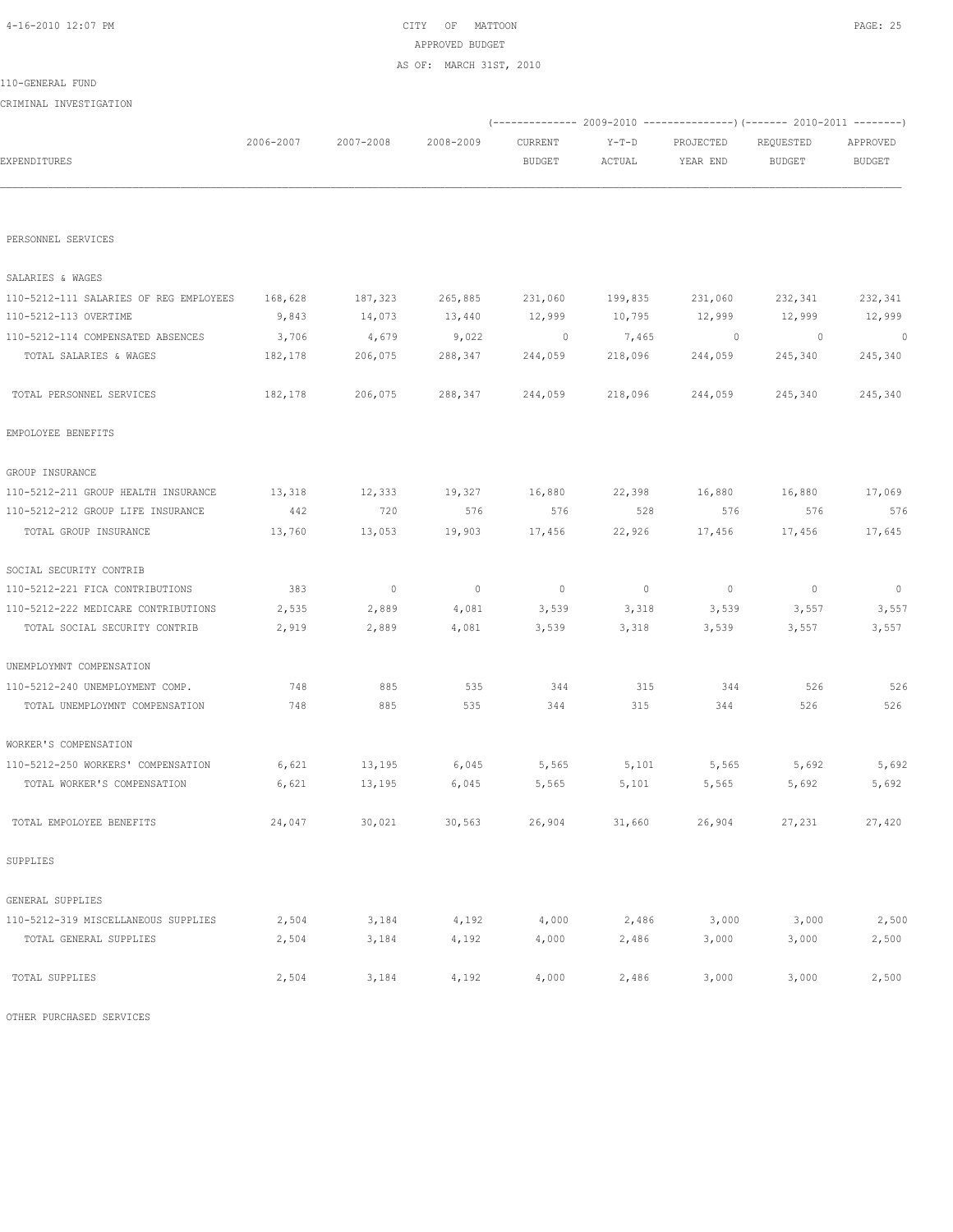# 4-16-2010 12:07 PM CITY OF MATTOON PAGE: 26 APPROVED BUDGET AS OF: MARCH 31ST, 2010

### 110-GENERAL FUND

#### CRIMINAL INVESTIGATION

|                                         |              |           |           |               |         |           | (-------------- 2009-2010 ----------------) (------- 2010-2011 --------) |               |
|-----------------------------------------|--------------|-----------|-----------|---------------|---------|-----------|--------------------------------------------------------------------------|---------------|
|                                         | 2006-2007    | 2007-2008 | 2008-2009 | CURRENT       | $Y-T-D$ | PROJECTED | REQUESTED                                                                | APPROVED      |
| EXPENDITURES                            |              |           |           | <b>BUDGET</b> | ACTUAL  | YEAR END  | <b>BUDGET</b>                                                            | <b>BUDGET</b> |
|                                         |              |           |           |               |         |           |                                                                          |               |
|                                         |              |           |           |               |         |           |                                                                          |               |
| OTHER PURCHASED SERVICES                |              |           |           |               |         |           |                                                                          |               |
| 110-5212-579 MISC OTHER PURCHASED SERVI | 779          | 1,436     | 1,177     | 1,300         | 1,606   | 1,750     | 1,400                                                                    | 1,400         |
| TOTAL OTHER PURCHASED SERVICES          | 779          | 1,436     | 1,177     | 1,300         | 1,606   | 1,750     | 1,400                                                                    | 1,400         |
| TOTAL OTHER PURCHASED SERVICES          | 779          | 1,436     | 1,177     | 1,300         | 1,606   | 1,750     | 1,400                                                                    | 1,400         |
| OTHER OBJECTS                           |              |           |           |               |         |           |                                                                          |               |
| COMPUTER INFO SYS OBJECT                |              |           |           |               |         |           |                                                                          |               |
| 110-5212-863 COMPUTERS                  | $\circ$      | 3,107     | $\circ$   | 1,500         | 1,697   | 1,700     | 1,200                                                                    | 1,200         |
| TOTAL COMPUTER INFO SYS OBJECT          | $\mathbf{0}$ | 3,107     | $\circ$   | 1,500         | 1,697   | 1,700     | 1,200                                                                    | 1,200         |
| TOTAL OTHER OBJECTS                     | $\mathbb O$  | 3,107     | $\circ$   | 1,500         | 1,697   | 1,700     | 1,200                                                                    | 1,200         |
| TOTAL CRIMINAL INVESTIGATION            | 209,507      | 243,823   | 324,278   | 277,763       | 255,545 | 277,413   | 278,171                                                                  | 277,860       |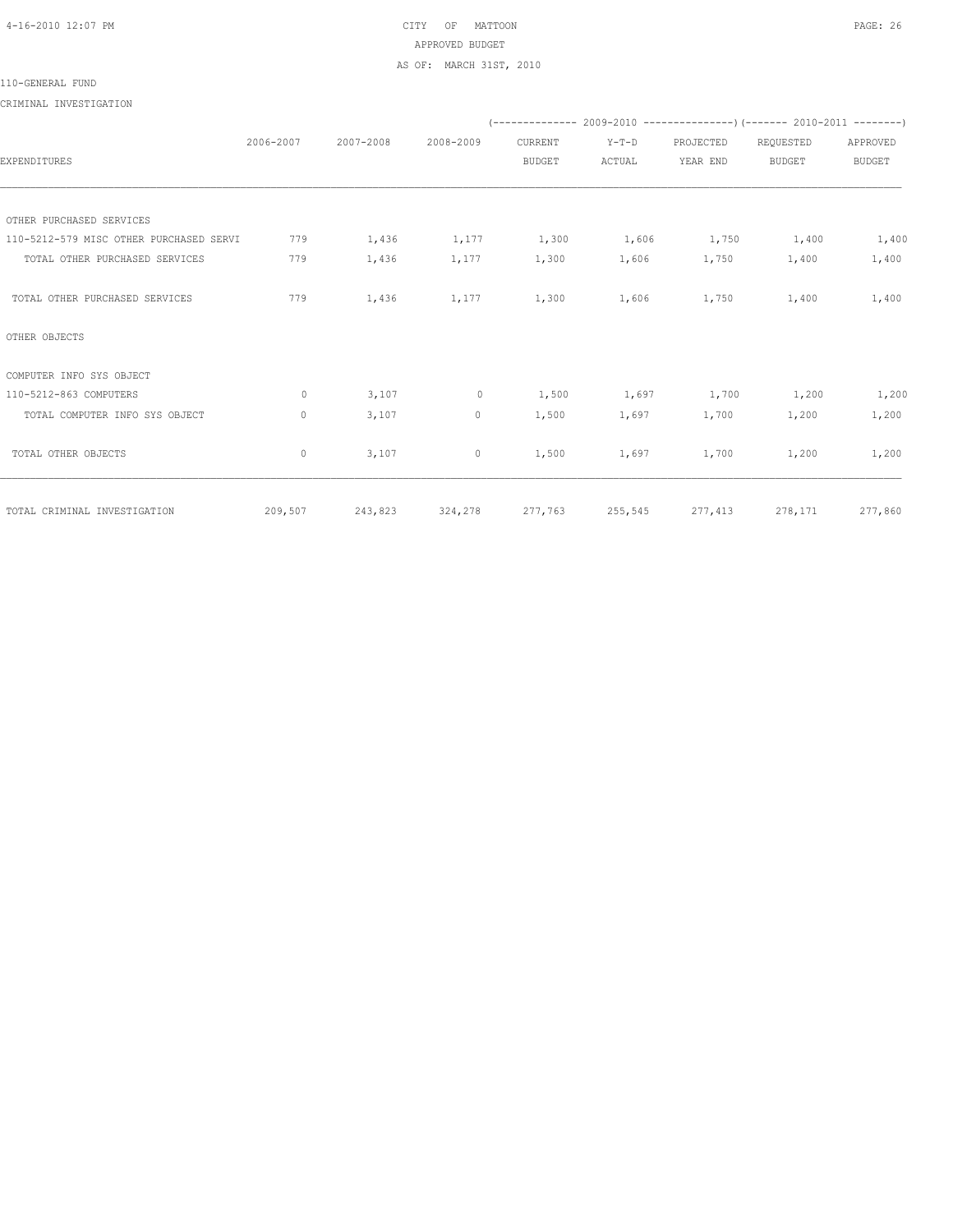# 4-16-2010 12:07 PM CITY OF MATTOON PAGE: 27 APPROVED BUDGET AS OF: MARCH 31ST, 2010

# PATROL

| PATROL                                 |           |           |           |               |           |              |               |               |
|----------------------------------------|-----------|-----------|-----------|---------------|-----------|--------------|---------------|---------------|
|                                        | 2006-2007 | 2007-2008 | 2008-2009 | CURRENT       | $Y-T-D$   | PROJECTED    | REQUESTED     | APPROVED      |
| EXPENDITURES                           |           |           |           | <b>BUDGET</b> | ACTUAL    | YEAR END     | <b>BUDGET</b> | <b>BUDGET</b> |
|                                        |           |           |           |               |           |              |               |               |
| PERSONNEL SERVICES                     |           |           |           |               |           |              |               |               |
| SALARIES & WAGES                       |           |           |           |               |           |              |               |               |
| 110-5213-111 SALARIES OF REG EMPLOYEES | 1,680,392 | 1,718,061 | 1,629,290 | 1,793,650     | 1,510,882 | 1,787,315    | 1,622,842     | 1,622,842     |
| 110-5213-113 OVERTIME                  | 51,915    | 51,051    | 76,149    | 67,000        | 51,273    | 67,000       | 62,872        | 62,872        |
| 110-5213-114 COMPENSATED ABSENCES      | 41,217    | 38,454    | 55,267    | $\circ$       | 116,045   | $\mathbf{0}$ | $\circ$       | $\circ$       |
| TOTAL SALARIES & WAGES                 | 1,773,523 | 1,807,566 | 1,760,706 | 1,860,650     | 1,678,200 | 1,854,315    | 1,685,714     | 1,685,714     |
| TOTAL PERSONNEL SERVICES               | 1,773,523 | 1,807,566 | 1,760,706 | 1,860,650     | 1,678,200 | 1,854,315    | 1,685,714     | 1,685,714     |
| EMPOLOYEE BENEFITS                     |           |           |           |               |           |              |               |               |
| GROUP INSURANCE                        |           |           |           |               |           |              |               |               |

| 110-5213-211 GROUP HEALTH INSURANCE | 186,273 | 184,187 | 188,675        | 236,064 | 210,873        | 237,395 | 215,882 | 236,600        |
|-------------------------------------|---------|---------|----------------|---------|----------------|---------|---------|----------------|
| 110-5213-212 GROUP LIFE INSURANCE   | 3,864   | 4,752   | 4,608          | 4,464   | 4,092          | 4,464   | 4,032   | 4,032          |
| TOTAL GROUP INSURANCE               | 190,137 | 188,939 | 193,283        | 240,528 | 214,965        | 241,859 | 219,914 | 240,632        |
| SOCIAL SECURITY CONTRIB             |         |         |                |         |                |         |         |                |
| 110-5213-221 FICA CONTRIBUTIONS     | 3,654   | $\circ$ | $\overline{0}$ | $\circ$ | $\overline{0}$ | $\circ$ | $\circ$ | $\overline{0}$ |
| 110-5213-222 MEDICARE CONTRIBUTIONS | 20,382  | 21,324  | 20,168         | 23,149  | 20,657         | 23,149  | 21,524  | 21,524         |
| TOTAL SOCIAL SECURITY CONTRIB       | 24,036  | 21,324  | 20,168         | 23,149  | 20,657         | 23,149  | 21,524  | 21,524         |
| UNEMPLOYMNT COMPENSATION            |         |         |                |         |                |         |         |                |
| 110-5213-240 UNEMPLOYMENT COMP.     | 6,545   | 5,838   | 4,280          | 2,666   | 2,444          | 2,666   | 3,681   | 3,681          |
| TOTAL UNEMPLOYMNT COMPENSATION      | 6,545   | 5,838   | 4,280          | 2,666   | 2,444          | 2,666   | 3,681   | 3,681          |
| WORKER'S COMPENSATION               |         |         |                |         |                |         |         |                |
| 110-5213-250 WORKERS' COMPENSATION  | 57,173  | 81,800  | 46,798         | 42,423  | 38,888         | 42,423  | 39,109  | 39,109         |
| TOTAL WORKER'S COMPENSATION         | 57,173  | 81,800  | 46,798         | 42,423  | 38,888         | 42,423  | 39,109  | 39,109         |
| TOTAL EMPOLOYEE BENEFITS            | 277,891 | 297,900 | 264,528        | 308,766 | 276,954        | 310,097 | 284,228 | 304,946        |
| SUPPLIES                            |         |         |                |         |                |         |         |                |
| GENERAL SUPPLIES                    |         |         |                |         |                |         |         |                |
| 110-5213-319 MISCELLANEOUS SUPPLIES | 7,510   | 11,917  | 7,572          | 6,000   | 3,138          | 4,000   | 4,000   | 4,000          |
| TOTAL GENERAL SUPPLIES              | 7,510   | 11,917  | 7,572          | 6,000   | 3,138          | 4,000   | 4,000   | 4,000          |
| TOTAL SUPPLIES                      | 7,510   | 11,917  | 7,572          | 6,000   | 3,138          | 4,000   | 4,000   | 4,000          |

OTHER PURCHASED SERVICES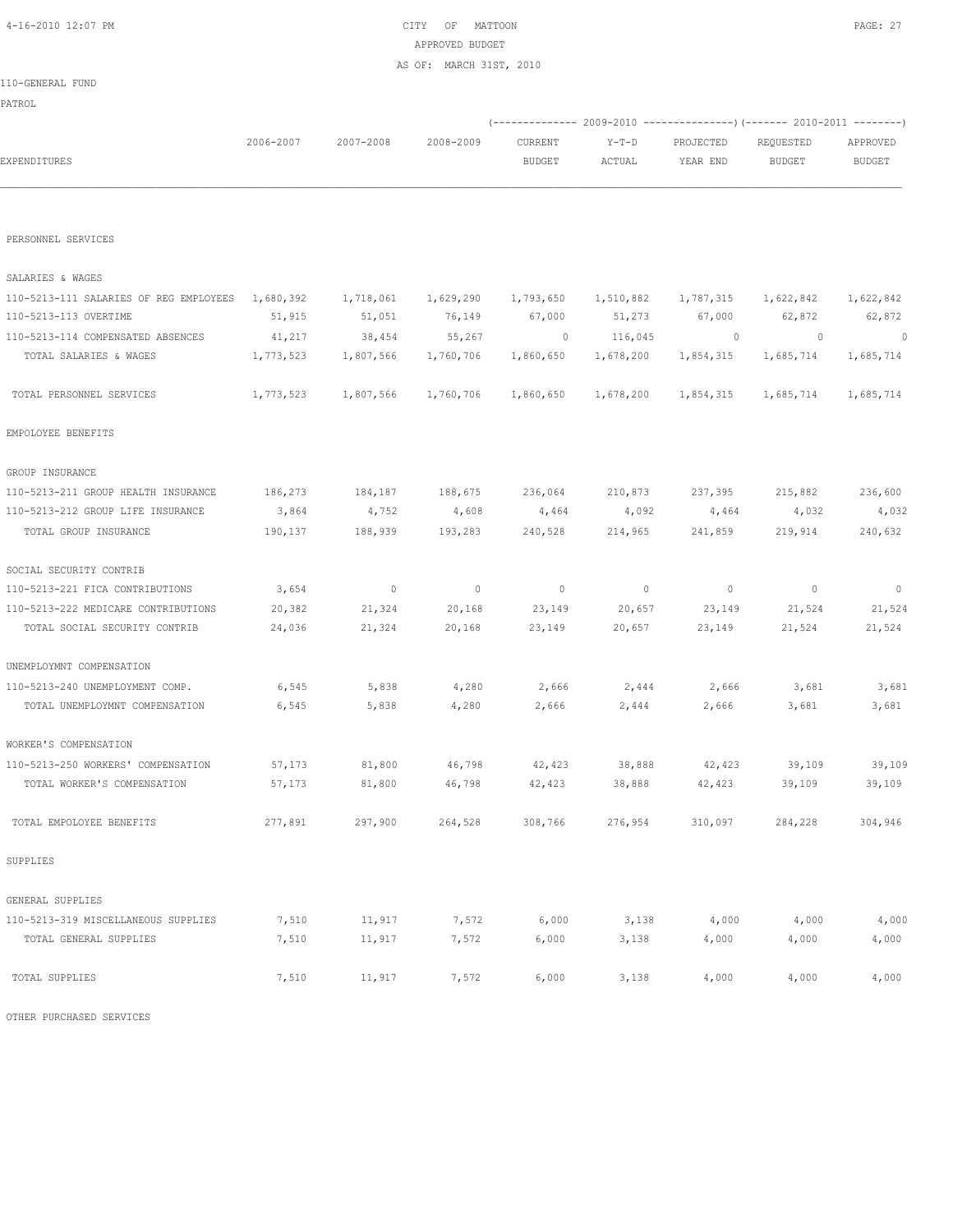# 4-16-2010 12:07 PM CITY OF MATTOON PAGE: 28 APPROVED BUDGET AS OF: MARCH 31ST, 2010

|                                         |              |           |             | (-------------- 2009-2010 ----------------) (------- 2010-2011 --------) |           |           |               |               |
|-----------------------------------------|--------------|-----------|-------------|--------------------------------------------------------------------------|-----------|-----------|---------------|---------------|
|                                         | 2006-2007    | 2007-2008 | 2008-2009   | CURRENT                                                                  | $Y-T-D$   | PROJECTED | REQUESTED     | APPROVED      |
| EXPENDITURES                            |              |           |             | <b>BUDGET</b>                                                            | ACTUAL    | YEAR END  | <b>BUDGET</b> | <b>BUDGET</b> |
|                                         |              |           |             |                                                                          |           |           |               |               |
| OTHER PURCHASED SERVICES                |              |           |             |                                                                          |           |           |               |               |
| 110-5213-579 MISC OTHER PURCHASED SERVI | 2,200        | 8,559     | 19,546      | 13,695                                                                   | 23,682    | 17,000    | 26,000        | 24,000        |
| TOTAL OTHER PURCHASED SERVICES          | 2,200        | 8,559     | 19,546      | 13,695                                                                   | 23,682    | 17,000    | 26,000        | 24,000        |
| TOTAL OTHER PURCHASED SERVICES          | 2,200        | 8,559     | 19,546      | 13,695                                                                   | 23,682    | 17,000    | 26,000        | 24,000        |
| OTHER OBJECTS                           |              |           |             |                                                                          |           |           |               |               |
| COMPUTER INFO SYS OBJECT                |              |           |             |                                                                          |           |           |               |               |
| 110-5213-863 DESKTOP COMPUTERS          | 0            | $\circ$   | 0           | 5,000                                                                    | 20,665    | 21,000    | 1,200         | 1,200         |
| TOTAL COMPUTER INFO SYS OBJECT          | $\mathbf{0}$ | $\circ$   | $\circ$     | 5,000                                                                    | 20,665    | 21,000    | 1,200         | 1,200         |
| TOTAL OTHER OBJECTS                     | 0            | 0         | $\mathbb O$ | 5,000                                                                    | 20,665    | 21,000    | 1,200         | 1,200         |
| TOTAL PATROL                            | 2,061,124    | 2,125,942 | 2,052,352   | 2, 194, 111                                                              | 2,002,639 | 2,206,412 | 2,001,142     | 2,019,860     |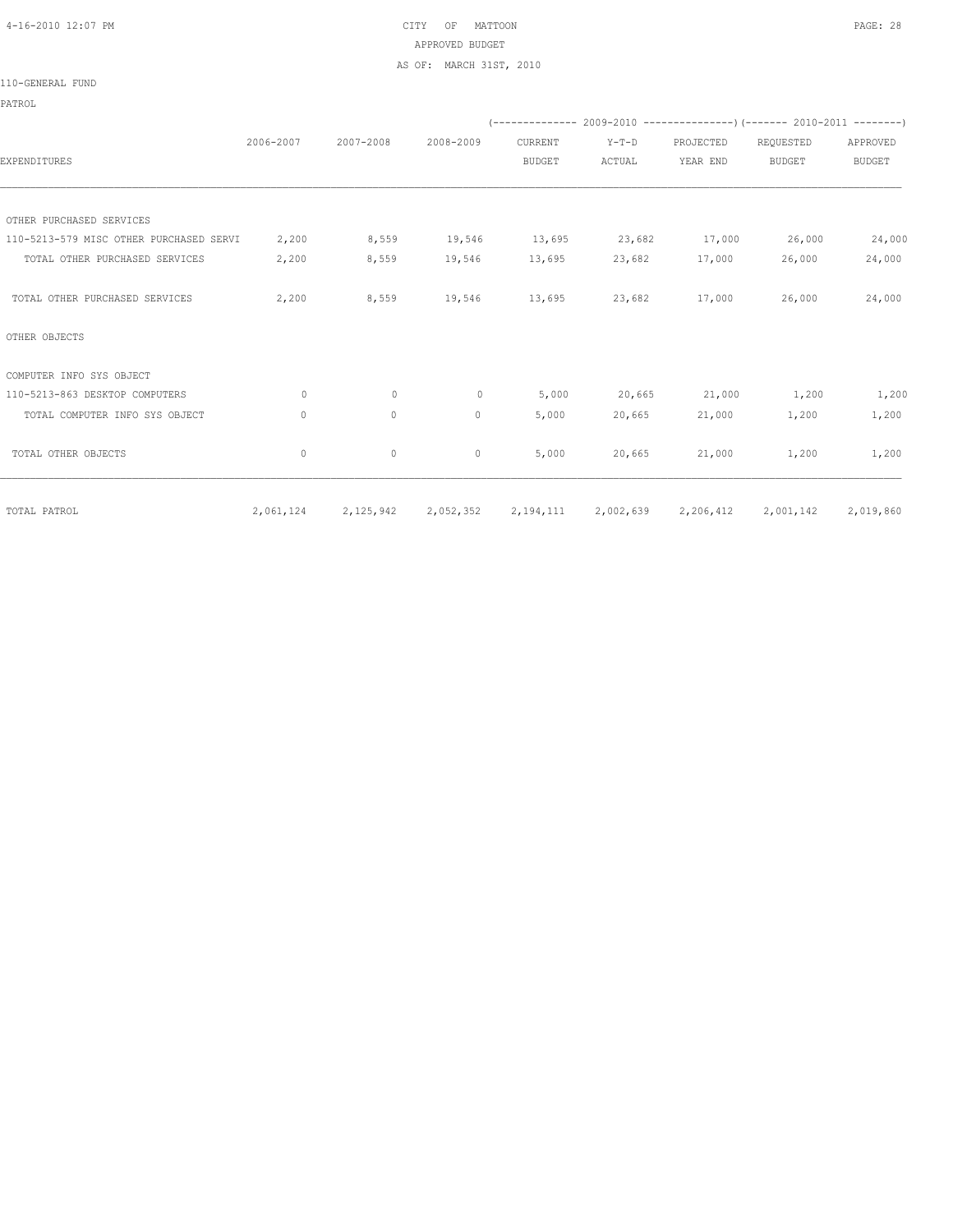# 4-16-2010 12:07 PM CITY OF MATTOON PAGE: 29 APPROVED BUDGET AS OF: MARCH 31ST, 2010

#### 110-GENERAL FUND

K-9 SERVICE

|                                        | 2006-2007                                                                                                                                                                                                                                                                                                                                                                                                                                                                                                                                                                                                                                                                                                                                                                                                                                                                                                                      | 2007-2008 | 2008-2009 | CURRENT       | $Y-T-D$ | PROJECTED | REQUESTED                | APPROVED       |
|----------------------------------------|--------------------------------------------------------------------------------------------------------------------------------------------------------------------------------------------------------------------------------------------------------------------------------------------------------------------------------------------------------------------------------------------------------------------------------------------------------------------------------------------------------------------------------------------------------------------------------------------------------------------------------------------------------------------------------------------------------------------------------------------------------------------------------------------------------------------------------------------------------------------------------------------------------------------------------|-----------|-----------|---------------|---------|-----------|--------------------------|----------------|
| EXPENDITURES                           | (-------------- 2009-2010 ---------------) (------- 2010-2011 --------)<br><b>BUDGET</b><br>ACTUAL<br>53,334<br>53,823<br>56,177<br>59,661<br>50,198<br>390<br>593<br>1,110<br>1,100<br>$\overline{0}$<br>1,189<br>1,224<br>1,908<br>$\sim$ 0<br>1,964<br>52,162<br>54,914<br>55,640<br>59,195<br>60,761<br>52,162<br>54,914<br>55,640<br>59,195<br>60,761<br>6,529<br>5,927<br>6,568<br>7,828<br>7,176<br>110<br>144<br>144<br>144<br>132<br>6,071<br>7,972<br>7,308<br>6,639<br>6,712<br>$\overline{0}$<br>$\overline{0}$<br>$\overline{0}$<br>$\overline{0}$<br>$\circ$<br>762<br>788<br>833<br>881<br>778<br>762<br>788<br>833<br>881<br>778<br>231<br>177<br>134<br>86<br>79<br>231<br>177<br>134<br>86<br>79<br>1,692<br>2,545<br>1,489<br>$1,385$ $1,270$ $1,385$<br>1,692<br>2,545<br>1,489<br>1,385<br>1,270<br>9,324<br>9,581<br>9,168<br>10,324<br>9,434<br>0<br>93<br>5,907<br>500<br>387<br>0<br>93<br>500<br>387 | YEAR END  | BUDGET    | <b>BUDGET</b> |         |           |                          |                |
|                                        |                                                                                                                                                                                                                                                                                                                                                                                                                                                                                                                                                                                                                                                                                                                                                                                                                                                                                                                                |           |           |               |         |           |                          |                |
| PERSONNEL SERVICES                     |                                                                                                                                                                                                                                                                                                                                                                                                                                                                                                                                                                                                                                                                                                                                                                                                                                                                                                                                |           |           |               |         |           |                          |                |
| SALARIES & WAGES                       |                                                                                                                                                                                                                                                                                                                                                                                                                                                                                                                                                                                                                                                                                                                                                                                                                                                                                                                                |           |           |               |         |           |                          |                |
| 110-5214-111 SALARIES OF REG EMPLOYEES |                                                                                                                                                                                                                                                                                                                                                                                                                                                                                                                                                                                                                                                                                                                                                                                                                                                                                                                                |           |           |               |         | 59,661    | 59,783                   | 59,783         |
| 110-5214-113 OVERTIME                  |                                                                                                                                                                                                                                                                                                                                                                                                                                                                                                                                                                                                                                                                                                                                                                                                                                                                                                                                |           |           |               |         | 1,100     | 1,100                    | 1,100          |
| 110-5214-114 COMPENSATED ABSENCES      |                                                                                                                                                                                                                                                                                                                                                                                                                                                                                                                                                                                                                                                                                                                                                                                                                                                                                                                                |           |           |               |         | $\sim$ 0  | $\sim$ 0                 | $\overline{0}$ |
| TOTAL SALARIES & WAGES                 |                                                                                                                                                                                                                                                                                                                                                                                                                                                                                                                                                                                                                                                                                                                                                                                                                                                                                                                                |           |           |               |         | 60,761    | 60,883                   | 60,883         |
| TOTAL PERSONNEL SERVICES               |                                                                                                                                                                                                                                                                                                                                                                                                                                                                                                                                                                                                                                                                                                                                                                                                                                                                                                                                |           |           |               |         | 60,761    | 60,883                   | 60,883         |
| EMPOLOYEE BENEFITS                     |                                                                                                                                                                                                                                                                                                                                                                                                                                                                                                                                                                                                                                                                                                                                                                                                                                                                                                                                |           |           |               |         |           |                          |                |
| GROUP INSURANCE                        |                                                                                                                                                                                                                                                                                                                                                                                                                                                                                                                                                                                                                                                                                                                                                                                                                                                                                                                                |           |           |               |         |           |                          |                |
| 110-5214-211 GROUP HEALTH INSURANCE    |                                                                                                                                                                                                                                                                                                                                                                                                                                                                                                                                                                                                                                                                                                                                                                                                                                                                                                                                |           |           |               |         |           | 7,828 7,828              | 7,828          |
| 110-5214-212 GROUP LIFE INSURANCE      |                                                                                                                                                                                                                                                                                                                                                                                                                                                                                                                                                                                                                                                                                                                                                                                                                                                                                                                                |           |           |               |         | 144       | 144                      | 144            |
| TOTAL GROUP INSURANCE                  |                                                                                                                                                                                                                                                                                                                                                                                                                                                                                                                                                                                                                                                                                                                                                                                                                                                                                                                                |           |           |               |         | 7,972     | 7,972                    | 7,972          |
| SOCIAL SECURITY CONTRIB                |                                                                                                                                                                                                                                                                                                                                                                                                                                                                                                                                                                                                                                                                                                                                                                                                                                                                                                                                |           |           |               |         |           |                          |                |
| 110-5214-221 FICA CONTRIBUTIONS        |                                                                                                                                                                                                                                                                                                                                                                                                                                                                                                                                                                                                                                                                                                                                                                                                                                                                                                                                |           |           |               |         | $\circ$   | $\overline{\phantom{0}}$ | $\circ$        |
| 110-5214-222 MEDICARE CONTRIBUTIONS    |                                                                                                                                                                                                                                                                                                                                                                                                                                                                                                                                                                                                                                                                                                                                                                                                                                                                                                                                |           |           |               |         | 881       | 883                      | 883            |
| TOTAL SOCIAL SECURITY CONTRIB          |                                                                                                                                                                                                                                                                                                                                                                                                                                                                                                                                                                                                                                                                                                                                                                                                                                                                                                                                |           |           |               |         | 881       | 883                      | 883            |
| UNEMPLOYMNT COMPENSATION               |                                                                                                                                                                                                                                                                                                                                                                                                                                                                                                                                                                                                                                                                                                                                                                                                                                                                                                                                |           |           |               |         |           |                          |                |
| 110-5214-240 UNEMPLOYMENT COMP.        |                                                                                                                                                                                                                                                                                                                                                                                                                                                                                                                                                                                                                                                                                                                                                                                                                                                                                                                                |           |           |               |         | 86        | 131                      | 131            |
| TOTAL UNEMPLOYMNT COMPENSATION         |                                                                                                                                                                                                                                                                                                                                                                                                                                                                                                                                                                                                                                                                                                                                                                                                                                                                                                                                |           |           |               |         | 86        | 131                      | 131            |
| WORKER'S COMPENSATION                  |                                                                                                                                                                                                                                                                                                                                                                                                                                                                                                                                                                                                                                                                                                                                                                                                                                                                                                                                |           |           |               |         |           |                          |                |
| 110-5214-250 WORKERS' COMPENSATION     |                                                                                                                                                                                                                                                                                                                                                                                                                                                                                                                                                                                                                                                                                                                                                                                                                                                                                                                                |           |           |               |         |           | 1,412                    | 1,412          |
| TOTAL WORKER'S COMPENSATION            |                                                                                                                                                                                                                                                                                                                                                                                                                                                                                                                                                                                                                                                                                                                                                                                                                                                                                                                                |           |           |               |         | 1,385     | 1,412                    | 1,412          |
| TOTAL EMPOLOYEE BENEFITS               |                                                                                                                                                                                                                                                                                                                                                                                                                                                                                                                                                                                                                                                                                                                                                                                                                                                                                                                                |           |           |               |         | 10,324    | 10,398                   | 10,398         |
| SUPPLIES                               |                                                                                                                                                                                                                                                                                                                                                                                                                                                                                                                                                                                                                                                                                                                                                                                                                                                                                                                                |           |           |               |         |           |                          |                |
| GENERAL SUPPLIES                       |                                                                                                                                                                                                                                                                                                                                                                                                                                                                                                                                                                                                                                                                                                                                                                                                                                                                                                                                |           |           |               |         |           |                          |                |
| 110-5214-319 MISCELLANEOUS SUPPLIES    |                                                                                                                                                                                                                                                                                                                                                                                                                                                                                                                                                                                                                                                                                                                                                                                                                                                                                                                                |           |           |               |         | 500       | 200                      | 200            |
| TOTAL GENERAL SUPPLIES                 |                                                                                                                                                                                                                                                                                                                                                                                                                                                                                                                                                                                                                                                                                                                                                                                                                                                                                                                                |           | 5,907     |               |         | 500       | 200                      | 200            |
| TOTAL SUPPLIES                         | $\mathbb O$                                                                                                                                                                                                                                                                                                                                                                                                                                                                                                                                                                                                                                                                                                                                                                                                                                                                                                                    | 93        | 5,907     | 500           | 387     | 500       | 200                      | 200            |
|                                        |                                                                                                                                                                                                                                                                                                                                                                                                                                                                                                                                                                                                                                                                                                                                                                                                                                                                                                                                |           |           |               |         |           |                          |                |

OTHER PURCHASED SERVICES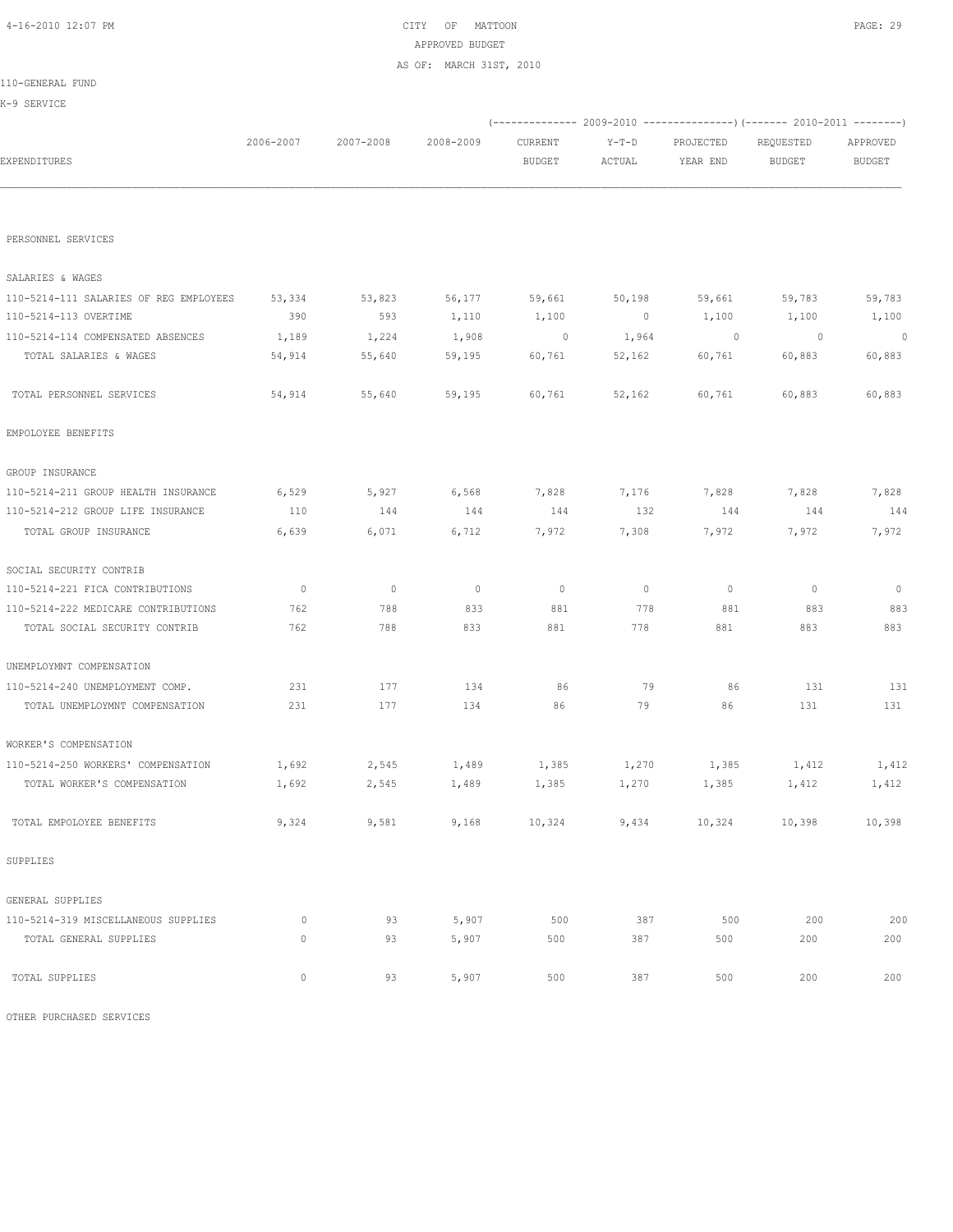# 4-16-2010 12:07 PM CITY OF MATTOON PAGE: 30 APPROVED BUDGET AS OF: MARCH 31ST, 2010

#### 110-GENERAL FUND

K-9 SERVICE

|                                         |           |           |           |               |         |           | (-------------- 2009-2010 -----------------) (------- 2010-2011 --------) |          |
|-----------------------------------------|-----------|-----------|-----------|---------------|---------|-----------|---------------------------------------------------------------------------|----------|
|                                         | 2006-2007 | 2007-2008 | 2008-2009 | CURRENT       | $Y-T-D$ | PROJECTED | REQUESTED                                                                 | APPROVED |
| EXPENDITURES                            |           |           |           | <b>BUDGET</b> | ACTUAL  | YEAR END  | <b>BUDGET</b>                                                             | BUDGET   |
|                                         |           |           |           |               |         |           |                                                                           |          |
| OTHER PURCHASED SERVICES                |           |           |           |               |         |           |                                                                           |          |
| 110-5214-579 MISC OTHER PURCHASED SERVI | 1,646     | 747       | 607       | 1,500         | 1,126   | 1,500     | 600                                                                       | 600      |
| TOTAL OTHER PURCHASED SERVICES          | 1,646     | 747       | 607       | 1,500         | 1,126   | 1,500     | 600                                                                       | 600      |
| TOTAL OTHER PURCHASED SERVICES          | 1,646     | 747       | 607       | 1,500         | 1,126   | 1,500     | 600                                                                       | 600      |
| TOTAL K-9 SERVICE                       | 65,884    | 66,061    | 74,877    | 73,085        | 63,109  | 73,085    | 72,081                                                                    | 72,081   |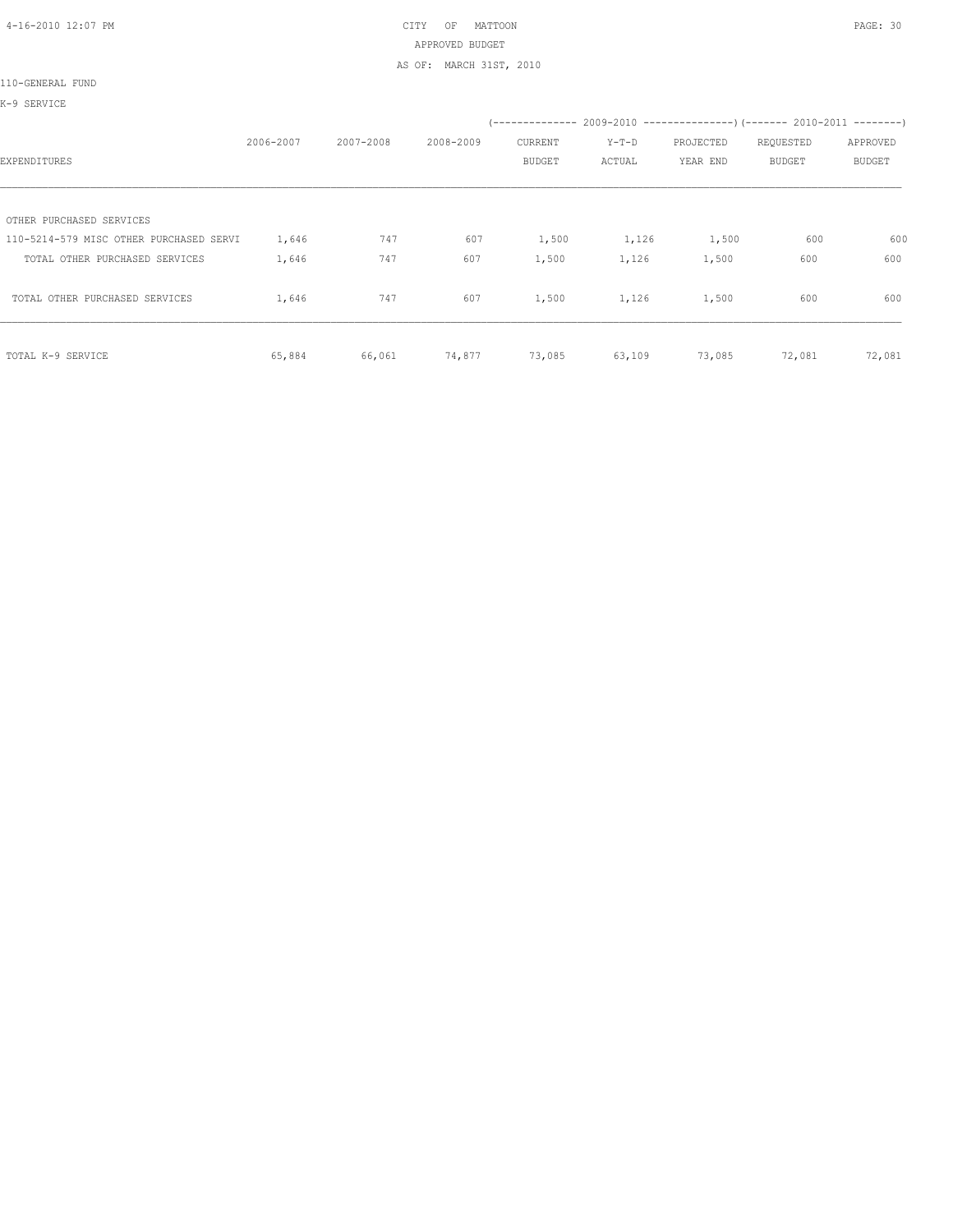# 4-16-2010 12:07 PM CITY OF MATTOON PAGE: 31 APPROVED BUDGET AS OF: MARCH 31ST, 2010

|                                        |                |             |                |                          |                          |                       | (-------------- 2009-2010 ---------------) (------- 2010-2011 --------) |                           |
|----------------------------------------|----------------|-------------|----------------|--------------------------|--------------------------|-----------------------|-------------------------------------------------------------------------|---------------------------|
| EXPENDITURES                           | 2006-2007      | 2007-2008   | 2008-2009      | CURRENT<br><b>BUDGET</b> | $Y-T-D$<br>ACTUAL        | PROJECTED<br>YEAR END | REQUESTED<br>BUDGET                                                     | APPROVED<br><b>BUDGET</b> |
|                                        |                |             |                |                          |                          |                       |                                                                         |                           |
| PERSONNEL SERVICES                     |                |             |                |                          |                          |                       |                                                                         |                           |
| SALARIES & WAGES                       |                |             |                |                          |                          |                       |                                                                         |                           |
| 110-5216-111 SALARIES OF REG EMPLOYEES | 91,318         | 104,211     | 151,057        | 161,279                  | 136,462                  | 161,279               | 82,108                                                                  | 82,108                    |
| 110-5216-113 OVERTIME                  | $\overline{0}$ | $\circ$     | $\circ$        | 0                        | $\overline{\phantom{0}}$ | $\circ$               | $\circ$                                                                 | $\overline{0}$            |
| 110-5216-114 COMPENSATED ABSENCES      | $\sim$ 0       | $\mathbf 0$ | $\overline{0}$ | 0                        | $\overline{0}$           | $\circ$               | $\circ$                                                                 | $\mathbf 0$               |
| TOTAL SALARIES & WAGES                 | 91,318         | 104,211     | 151,057        | 161,279                  | 136,462                  | 161,279               | 82,108                                                                  | 82,108                    |
| TOTAL PERSONNEL SERVICES               | 91,318         | 104,211     | 151,057        | 161,279                  | 136,462                  | 161,279               | 82,108                                                                  | 82,108                    |
| EMPOLOYEE BENEFITS                     |                |             |                |                          |                          |                       |                                                                         |                           |
| GROUP INSURANCE                        |                |             |                |                          |                          |                       |                                                                         |                           |
| 110-5216-211 GROUP HEALTH INSURANCE    | 19,586         | 16,794      | 13,135         | 23,848                   | 14,351                   | 23,848                | 7,828                                                                   | 8,606                     |
| 110-5216-212 GROUP LIFE INSURANCE      | 331            | 432         | 576            | 576                      | 528                      | 576                   | 288                                                                     | 288                       |
| TOTAL GROUP INSURANCE                  | 19,917         | 17,226      | 13,711         | 24,424                   | 14,879                   | 24,424                | 8,116                                                                   | 8,894                     |
| SOCIAL SECURITY CONTRIB                |                |             |                |                          |                          |                       |                                                                         |                           |
| 110-5216-221 FICA CONTRIBUTIONS        | 5,390          | 6,121       | 9,084          | 9,999                    | 8,817                    | 9,999                 | 5,091                                                                   | 5,091                     |
| 110-5216-222 MEDICARE CONTRIBUTIONS    | 1,261          | 1,432       | 2,125          | 2,339                    | 2,062                    | 2,339                 | 1,191                                                                   | 1,191                     |
| TOTAL SOCIAL SECURITY CONTRIB          | 6,650          | 7,553       | 11,209         | 12,338                   | 10,880                   | 12,338                | 6,282                                                                   | 6,282                     |
| RETIREMENT CONTRIBTUIONS               |                |             |                |                          |                          |                       |                                                                         |                           |
| 110-5216-231 IMRF CONTRIBUTIONS        | 10,250         | 10,538      | 14,666         | 17,472                   | 15,030                   | 17,472                | 10,756                                                                  | 10,756                    |
| TOTAL RETIREMENT CONTRIBTUIONS         | 10,250         | 10,538      | 14,666         | 17,472                   | 15,030                   | 17,472                | 10,756                                                                  | 10,756                    |
| UNEMPLOYMNT COMPENSATION               |                |             |                |                          |                          |                       |                                                                         |                           |
| 110-5216-240 UNEMPLOYMENT COMP.        | 561            | 531         | 535            | 344                      | 315                      | 344                   | 263                                                                     | 263                       |
| TOTAL UNEMPLOYMNT COMPENSATION         | 561            | 531         | 535            | 344                      | 315                      | 344                   | 263                                                                     | 263                       |
| WORKER'S COMPENSATION                  |                |             |                |                          |                          |                       |                                                                         |                           |
| 110-5216-250 WORKERS' COMPENSATION     | 290            | 325         | 443            | 435                      | 399                      | 435                   | 222                                                                     | 222                       |
| TOTAL WORKER'S COMPENSATION            | 290            | 325         | 443            | 435                      | 399                      | 435                   | 222                                                                     | 222                       |
| TOTAL EMPOLOYEE BENEFITS               | 37,668         | 36,173      | 40,564         | 55,013                   | 41,503                   | 55,013                | 25,639                                                                  | 26,417                    |
| SUPPLIES                               |                |             |                |                          |                          |                       |                                                                         |                           |
| GENERAL SUPPLIES                       |                |             |                |                          |                          |                       |                                                                         |                           |
| 110-5216-319 MISCELLANEOUS SUPPLIES    | 1,852          | 139         | 32,667         | 500                      | $\circ$                  | $\circ$               | $\mathbb O$                                                             | $\circ$                   |
| TOTAL GENERAL SUPPLIES                 | 1,852          | 139         | 32,667         | 500                      | 0                        | 0                     | $\mathsf{O}$                                                            | 0                         |
| TOTAL SUPPLIES                         | 1,852          | 139         | 32,667         | 500                      | 0                        | 0                     | 0                                                                       | $\circ$                   |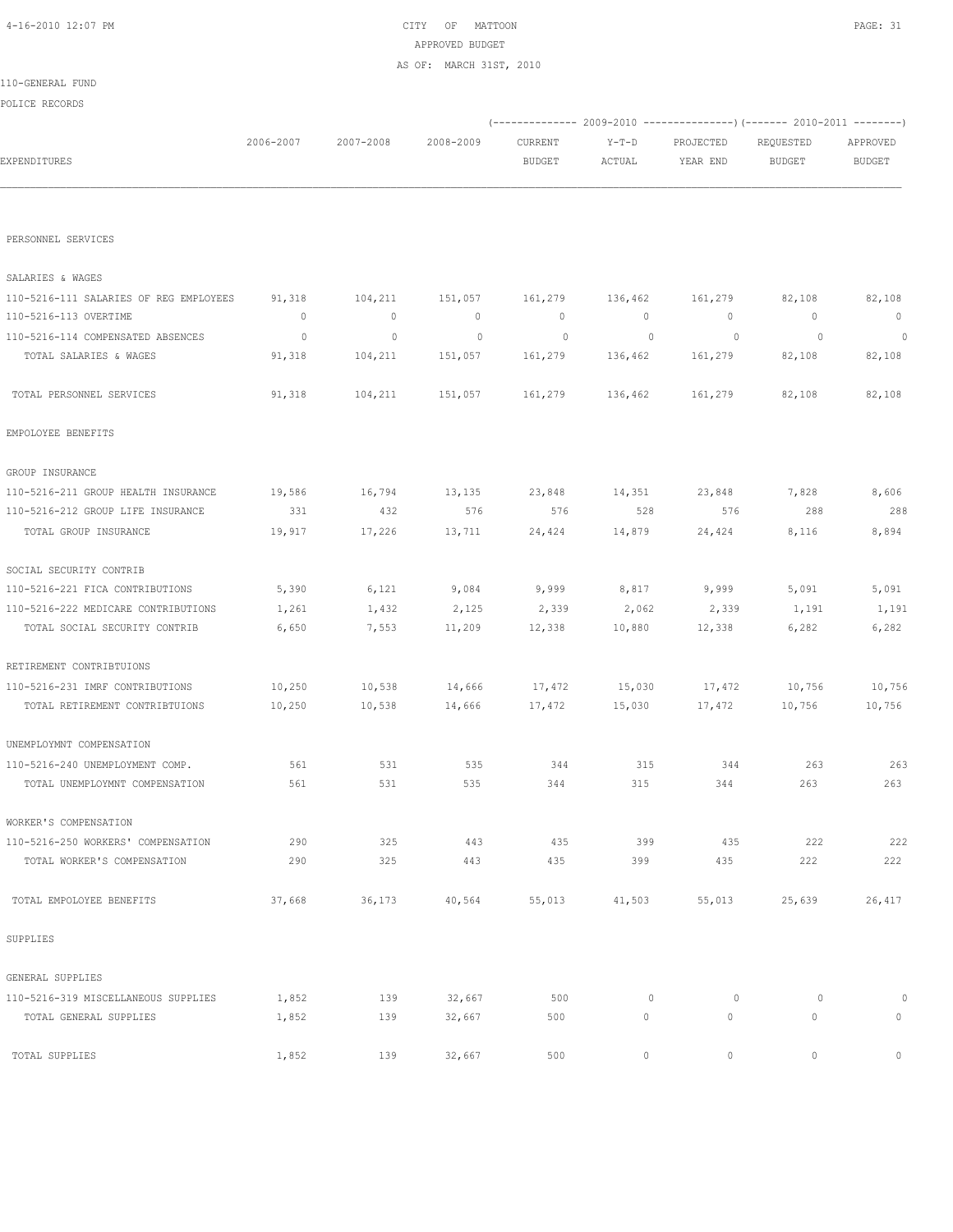# 4-16-2010 12:07 PM CITY OF MATTOON PAGE: 32 APPROVED BUDGET AS OF: MARCH 31ST, 2010

### 110-GENERAL FUND

POLICE RECORDS

|                                                |              |                 |                                         |               |          |              | (-------------- 2009-2010 ----------------)(------- 2010-2011 --------) |                 |
|------------------------------------------------|--------------|-----------------|-----------------------------------------|---------------|----------|--------------|-------------------------------------------------------------------------|-----------------|
|                                                | 2006-2007    | 2007-2008       | 2008-2009                               | CURRENT       | $Y-T-D$  | PROJECTED    | REQUESTED                                                               | APPROVED        |
| EXPENDITURES                                   |              |                 |                                         | <b>BUDGET</b> | ACTUAL   | YEAR END     | <b>BUDGET</b>                                                           | <b>BUDGET</b>   |
|                                                |              |                 |                                         |               |          |              |                                                                         |                 |
| OTHER PURCHASED SERVICES                       |              |                 |                                         |               |          |              |                                                                         |                 |
| OTHER PURCHASED SERVICES                       |              |                 |                                         |               |          |              |                                                                         |                 |
| 110-5216-579 MISC OTHER PURCHASED SERVI 14,383 |              | 10,920          | 7,899                                   | 12,700        | 6,538    | 7,000        | 9,300                                                                   | 9,300           |
| TOTAL OTHER PURCHASED SERVICES                 | 14,383       | 10,920          | 7,899                                   | 12,700        | 6,538    | 7,000        | 9,300                                                                   | 9,300           |
| TOTAL OTHER PURCHASED SERVICES                 | 14,383       | 10,920          | 7,899                                   | 12,700        | 6,538    | 7,000        | 9,300                                                                   | 9,300           |
| OTHER OBJECTS                                  |              |                 |                                         |               |          |              |                                                                         |                 |
| FINANCIAL TRANS OBJECTS                        |              |                 |                                         |               |          |              |                                                                         |                 |
| 110-5216-817 DEBT SERVICE                      | $\Omega$     | 9,218           | $\circ$                                 | $\circ$       | $\Omega$ | $\Omega$     | $\Omega$                                                                | 0               |
| TOTAL FINANCIAL TRANS OBJECTS                  | $\Omega$     | 9,218           | $\circ$                                 | $\circ$       | $\circ$  | $\mathbf{0}$ | $\Omega$                                                                | $\Omega$        |
| FINANCIAL TRANS OBJECTS                        |              |                 |                                         |               |          |              |                                                                         |                 |
| 110-5216-826 SEX OFFENDER REGIST FEE RE        | $\Omega$     | $\Omega$        | $\Omega$                                | $\Omega$      | 343      | $\Omega$     | $\Omega$                                                                | 0               |
| TOTAL FINANCIAL TRANS OBJECTS                  | $\mathbf{0}$ | $\circ$         | $\mathbf{0}$                            | $\circ$       | 343      | 0            | $\circ$                                                                 | $\mathbf{0}$    |
| TOTAL OTHER OBJECTS                            | $\circ$      | 9,218           | $\circ$                                 | $\circ$       | 343      | $\circ$      | $\circ$                                                                 | $\circ$         |
| TOTAL POLICE RECORDS                           |              | 145,221 160,661 | $232,187$ $229,492$ $184,845$ $223,292$ |               |          |              |                                                                         | 117,047 117,825 |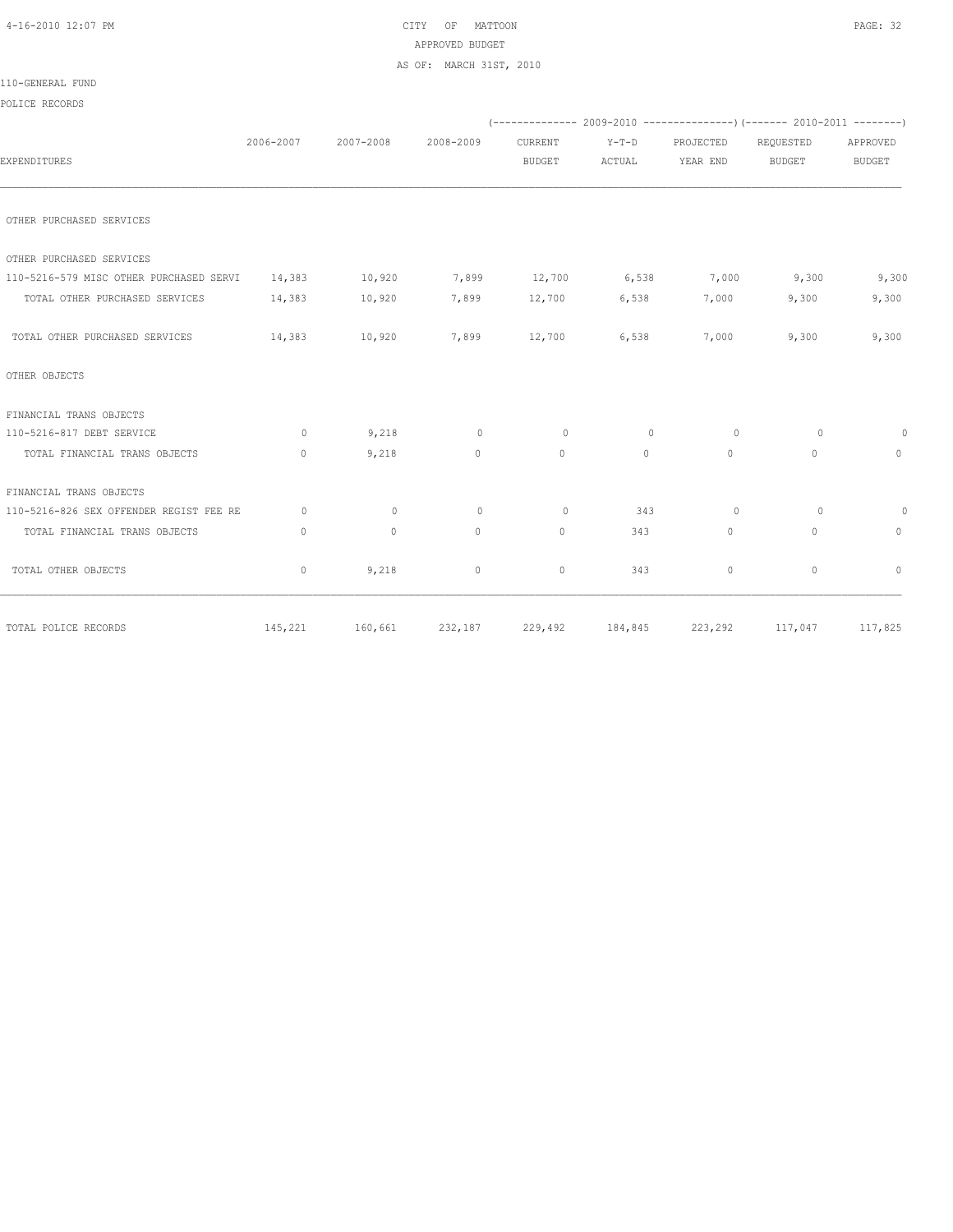# 4-16-2010 12:07 PM CITY OF MATTOON PAGE: 33 APPROVED BUDGET AS OF: MARCH 31ST, 2010

#### 110-GENERAL FUND

CUSTODY OF PRISONERS

|                                     |              |           |           |               |         | (-------------- 2009-2010 ----------------) (------- 2010-2011 ---------) |               |               |
|-------------------------------------|--------------|-----------|-----------|---------------|---------|---------------------------------------------------------------------------|---------------|---------------|
|                                     | 2006-2007    | 2007-2008 | 2008-2009 | CURRENT       | $Y-T-D$ | PROJECTED                                                                 | REQUESTED     | APPROVED      |
| EXPENDITURES                        |              |           |           | <b>BUDGET</b> | ACTUAL  | YEAR END                                                                  | <b>BUDGET</b> | <b>BUDGET</b> |
|                                     |              |           |           |               |         |                                                                           |               |               |
|                                     |              |           |           |               |         |                                                                           |               |               |
| SUPPLIES                            |              |           |           |               |         |                                                                           |               |               |
| GENERAL SUPPLIES                    |              |           |           |               |         |                                                                           |               |               |
| 110-5217-319 MISCELLANEOUS SUPPLIES | $\circ$      | $3 -$     | $\circ$   | 100           |         | $\circ$<br>$\circ$                                                        | 100           | 100           |
| TOTAL GENERAL SUPPLIES              | $\mathbf{0}$ | 3         | $\circ$   | 100           | $\circ$ | $\circ$                                                                   | 100           | 100           |
| FOOD                                |              |           |           |               |         |                                                                           |               |               |
| 110-5217-330 FOOD                   | 265          | 74        | 145       | 400           | 204     | 250                                                                       | 250           | 250           |
| TOTAL FOOD                          | 265          | 74        | 145       | 400           | 204     | 250                                                                       | 250           | 250           |
| TOTAL SUPPLIES                      | 265          | 77        | 145       | 500           | 204     | 250                                                                       | 350           | 350           |
| TOTAL CUSTODY OF PRISONERS          | 265          | 77        | 145       | 500           | 204     | 250                                                                       | 350           | 350           |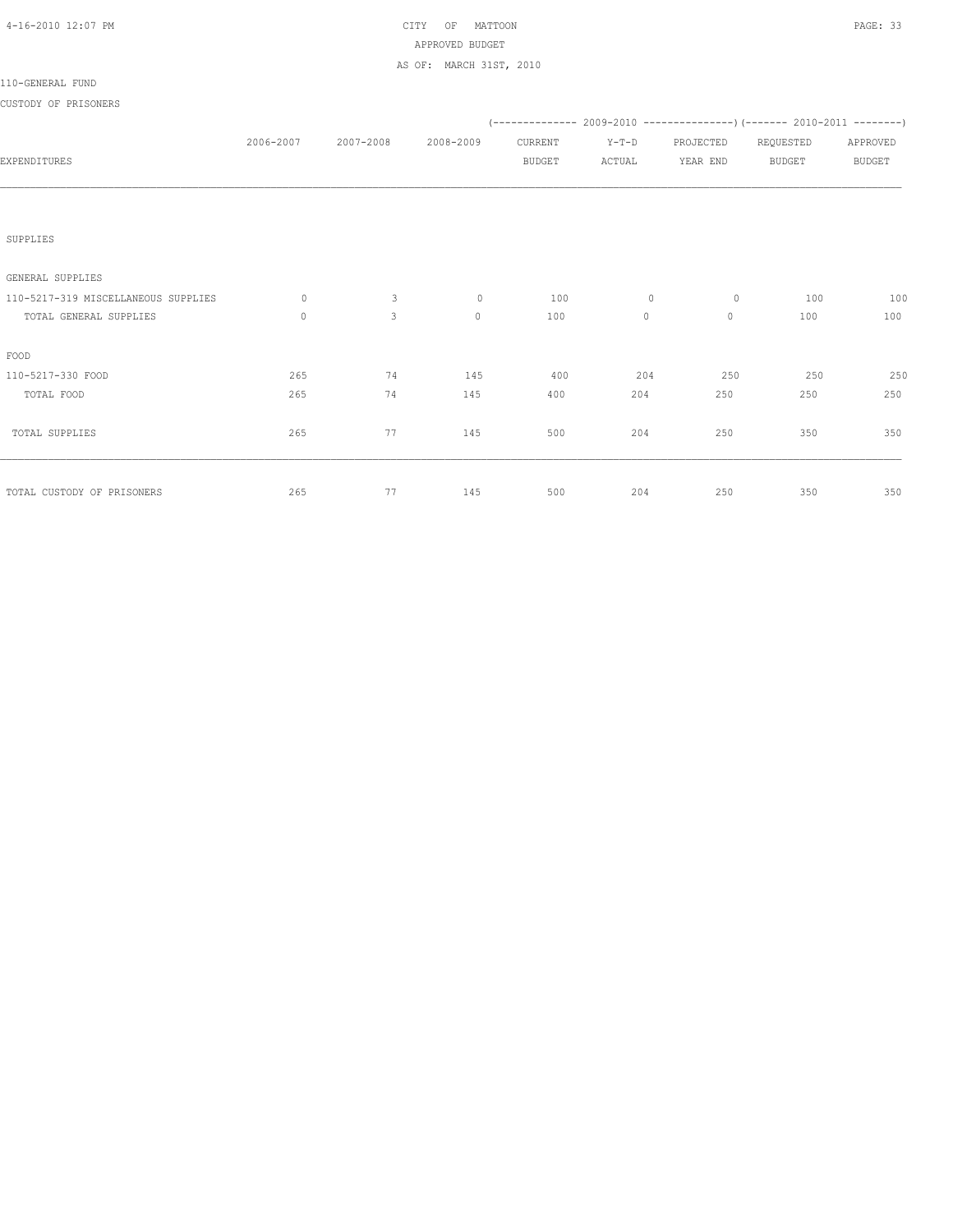# 4-16-2010 12:07 PM CITY OF MATTOON PAGE: 34 APPROVED BUDGET AS OF: MARCH 31ST, 2010

|                                         |           |           |              |                          |                   |                       | (-------------- 2009-2010 ----------------) (------- 2010-2011 --------) |                           |
|-----------------------------------------|-----------|-----------|--------------|--------------------------|-------------------|-----------------------|--------------------------------------------------------------------------|---------------------------|
| EXPENDITURES                            | 2006-2007 | 2007-2008 | 2008-2009    | CURRENT<br><b>BUDGET</b> | $Y-T-D$<br>ACTUAL | PROJECTED<br>YEAR END | REQUESTED<br><b>BUDGET</b>                                               | APPROVED<br><b>BUDGET</b> |
|                                         |           |           |              |                          |                   |                       |                                                                          |                           |
| PERSONNEL SERVICES                      |           |           |              |                          |                   |                       |                                                                          |                           |
| SALARIES & WAGES                        |           |           |              |                          |                   |                       |                                                                          |                           |
| 110-5220-111 SALARIES OF REG EMPLOYEES  | 7,656     | 7,550     | 7,757        | 8,200                    | 6,869             | 8,200                 | 8,200                                                                    | 8,200                     |
| TOTAL SALARIES & WAGES                  | 7,656     | 7,550     | 7,757        | 8,200                    | 6,869             | 8,200                 | 8,200                                                                    | 8,200                     |
| TOTAL PERSONNEL SERVICES                | 7,656     | 7,550     | 7,757        | 8,200                    | 6,869             | 8,200                 | 8,200                                                                    | 8,200                     |
| EMPOLOYEE BENEFITS                      |           |           |              |                          |                   |                       |                                                                          |                           |
| SOCIAL SECURITY CONTRIB                 |           |           |              |                          |                   |                       |                                                                          |                           |
| 110-5220-221 FICA CONTRIBUTIONS         | 469       | 463       | 481          | 508                      | 465               | 508                   | 508                                                                      | 508                       |
| 110-5220-222 MEDICARE CONTRIBUTIONS     | 110       | 108       | 113          | 119                      | 109               | 119                   | 119                                                                      | 119                       |
| TOTAL SOCIAL SECURITY CONTRIB           | 579       | 571       | 594          | 627                      | 574               | 627                   | 627                                                                      | 627                       |
| UNEMPLOYMNT COMPENSATION                |           |           |              |                          |                   |                       |                                                                          |                           |
| 110-5220-240 UNEMPLOYMENT COMP.         | 139       | 126       | 91           | 57                       | 52                | 57                    | 86                                                                       | 86                        |
| TOTAL UNEMPLOYMNT COMPENSATION          | 139       | 126       | 91           | 57                       | 52                | 57                    | 86                                                                       | 86                        |
| WORKER'S COMPENSATION                   |           |           |              |                          |                   |                       |                                                                          |                           |
| 110-5220-250 WORKERS' COMPENSATION      | 433       | 374       | 441          | 187                      | 171               | 187                   | 190                                                                      | 190                       |
| TOTAL WORKER'S COMPENSATION             | 433       | 374       | 441          | 187                      | 171               | 187                   | 190                                                                      | 190                       |
| TOTAL EMPOLOYEE BENEFITS                | 1,151     | 1,071     | 1,126        | 871                      | 797               | 871                   | 903                                                                      | 903                       |
| OTHER PURCHASED SERVICES                |           |           |              |                          |                   |                       |                                                                          |                           |
| OTHER PURCHASED SERVICES                |           |           |              |                          |                   |                       |                                                                          |                           |
| 110-5220-579 MISC OTHER PURCHASED SERVI | 0         | 30        | $\mathbb O$  | $\circ$                  | $\mathbf{0}$      | $\mathbf{0}$          | $\mathbf{0}$                                                             | 0                         |
| TOTAL OTHER PURCHASED SERVICES          | $\Omega$  | 30        | $\circ$      | $\Omega$                 | $\circ$           | $\circ$               | $\circ$                                                                  | 0                         |
| TOTAL OTHER PURCHASED SERVICES          | 0         | 30        | $\mathbf{0}$ | $\circ$                  | $\circ$           | $\circ$               | $\circ$                                                                  | $\circ$                   |
| TOTAL TRAFFIC CONTROL                   | 8,807     | 8,651     | 8,883        | 9,071                    | 7,666             | 9,071                 | 9,103                                                                    | 9,103                     |
|                                         |           |           |              |                          |                   |                       |                                                                          |                           |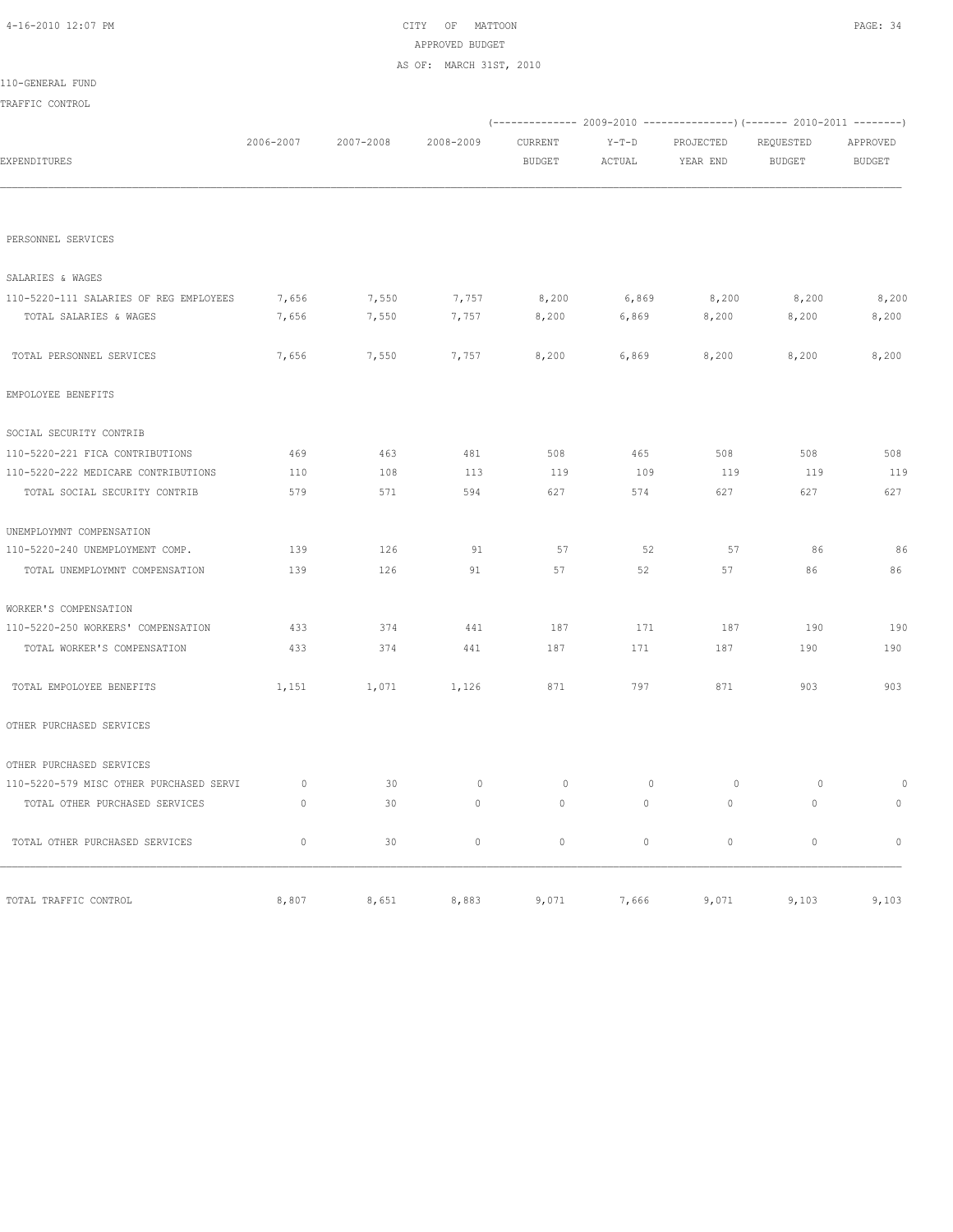# 4-16-2010 12:07 PM CITY OF MATTOON PAGE: 35 APPROVED BUDGET AS OF: MARCH 31ST, 2010

|                                         |           |                                                                |           |               |          |                      | (-------------- 2009-2010 ----------------)(------- 2010-2011 --------) |               |
|-----------------------------------------|-----------|----------------------------------------------------------------|-----------|---------------|----------|----------------------|-------------------------------------------------------------------------|---------------|
|                                         | 2006-2007 | 2007-2008                                                      | 2008-2009 | CURRENT       | $Y-T-D$  | PROJECTED            | REQUESTED                                                               | APPROVED      |
| EXPENDITURES                            |           |                                                                |           | <b>BUDGET</b> | ACTUAL   | YEAR END             | <b>BUDGET</b>                                                           | <b>BUDGET</b> |
|                                         |           |                                                                |           |               |          |                      |                                                                         |               |
| SUPPLIES                                |           |                                                                |           |               |          |                      |                                                                         |               |
| GENERAL SUPPLIES                        |           |                                                                |           |               |          |                      |                                                                         |               |
| 110-5221-316 TOOLS & EQUIPMENT          | 3,361     | 8,003                                                          | 5,764     | 10,695        | 9,904    | 10,000               | 7,500                                                                   | 7,500         |
| TOTAL GENERAL SUPPLIES                  | 3,361     | 8,003                                                          | 5,764     | 10,695        | 9,904    | 10,000               | 7,500                                                                   | 7,500         |
| TOTAL SUPPLIES                          | 3,361     | 8,003                                                          | 5,764     | 10,695        | 9,904    | 10,000               | 7,500                                                                   | 7,500         |
| OTHER PURCHASED SERVICES                |           |                                                                |           |               |          |                      |                                                                         |               |
| EMPLOYEE BUSINESS EXP                   |           |                                                                |           |               |          |                      |                                                                         |               |
| 110-5221-562 TRAVEL & TRAINING          |           | $19,721$ $26,421$ $18,992$ $22,200$ $16,581$ $19,000$ $18,000$ |           |               |          |                      |                                                                         | 10,000        |
| TOTAL EMPLOYEE BUSINESS EXP             | 19,721    | 26,421                                                         | 18,992    | 22,200        |          | 16,581 19,000        | 18,000                                                                  | 10,000        |
| OTHER PURCHASED SERVICES                |           |                                                                |           |               |          |                      |                                                                         |               |
| 110-5221-579 MISC OTHER PURCHASED SERVI | 50        | $\circ$                                                        | 1,206     | 3,000         | $\sim$ 0 | $\overline{0}$       | $\overline{0}$                                                          | $\mathbf 0$   |
| TOTAL OTHER PURCHASED SERVICES          | 50        | $\circ$                                                        | 1,206     | 3,000         | $\circ$  | $\circ$              | $\mathbf{0}$                                                            | $\mathbf{0}$  |
| TOTAL OTHER PURCHASED SERVICES          | 19,771    | 26,421                                                         | 20,199    |               |          | 25,200 16,581 19,000 | 18,000                                                                  | 10,000        |
| TOTAL POLICE TRAINING                   | 23,132    | 34,423                                                         | 25,962    | 35,895        | 26,485   | 29,000               | 25,500                                                                  | 17,500        |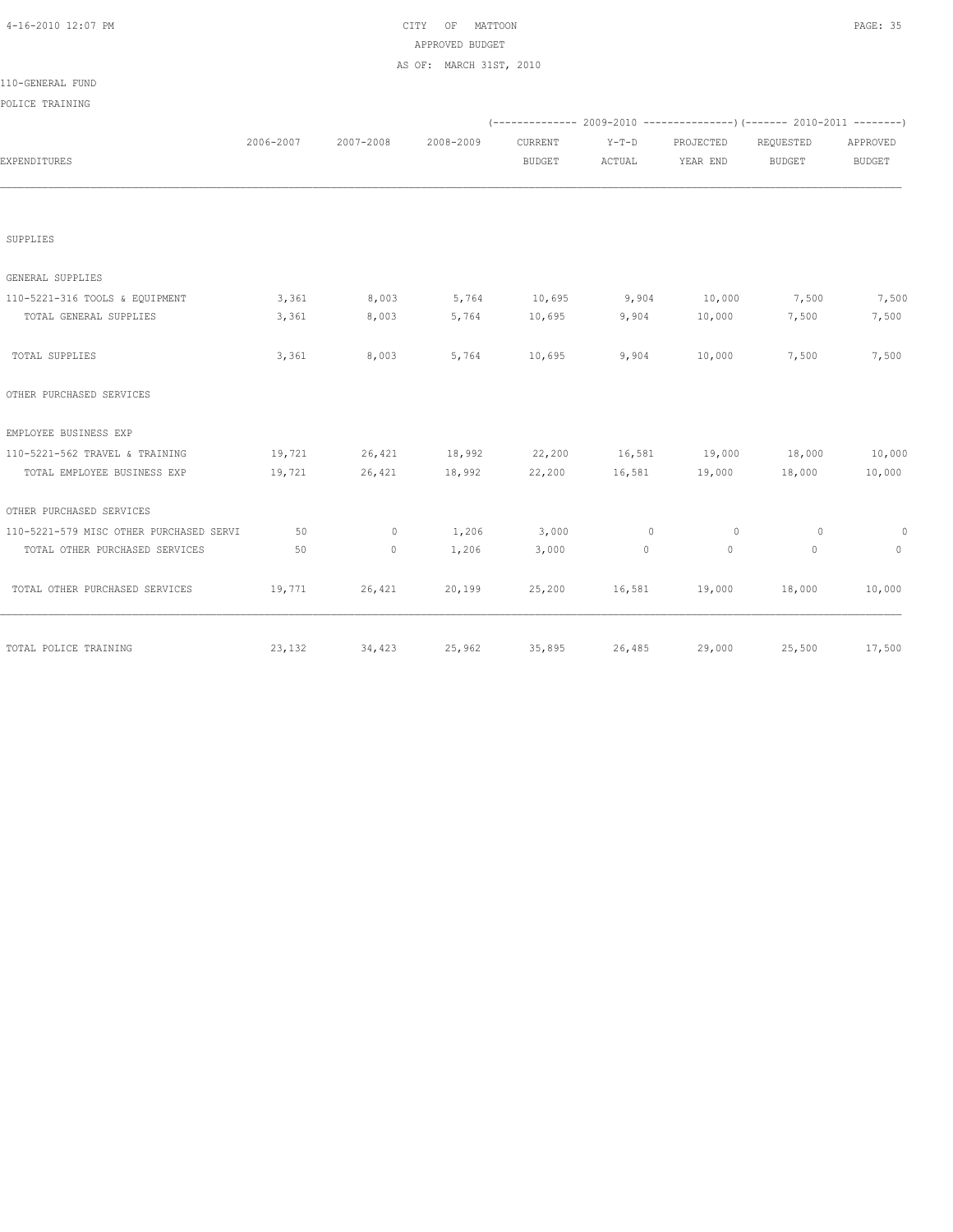# 4-16-2010 12:07 PM CITY OF MATTOON PAGE: 36 APPROVED BUDGET AS OF: MARCH 31ST, 2010

| EXPENDITURES                           | 2006-2007      | 2007-2008      | 2008-2009 | CURRENT<br><b>BUDGET</b> | $Y-T-D$<br>ACTUAL | PROJECTED<br>YEAR END | REQUESTED<br><b>BUDGET</b> | APPROVED<br><b>BUDGET</b> |
|----------------------------------------|----------------|----------------|-----------|--------------------------|-------------------|-----------------------|----------------------------|---------------------------|
|                                        |                |                |           |                          |                   |                       |                            |                           |
| PERSONNEL SERVICES                     |                |                |           |                          |                   |                       |                            |                           |
| SALARIES & WAGES                       |                |                |           |                          |                   |                       |                            |                           |
| 110-5222-111 SALARIES OF REG EMPLOYEES | 203,152        | 204,914        | 78,201    | $\mathbf 0$              | 0                 | 0                     | $\mathbf{0}$               | $\mathbf{0}$              |
| 110-5222-113 OVERTIME                  | 4,038          | 2,014          | 9,142     | $\mathbf{0}$             | 0                 | $\circ$               | $\mathbf{0}$               | $\mathbf 0$               |
| 110-5222-114 COMPENSATED ABSENCES      | $\overline{0}$ | $\overline{0}$ | 6,034     | $\circ$                  | 0                 | $\circ$               | $\mathbf{0}$               | $\mathbb{O}$              |
| TOTAL SALARIES & WAGES                 | 207,190        | 206,929        | 93,377    | $\mathbf 0$              | 0                 | $\circ$               | $\mathbf{0}$               | $\mathbf{0}$              |
| TOTAL PERSONNEL SERVICES               | 207,190        | 206,929        | 93,377    | $\mathbf{0}$             | $\circ$           | $\circ$               | $\circ$                    | $\mathbf{0}$              |
| EMPOLOYEE BENEFITS                     |                |                |           |                          |                   |                       |                            |                           |
| GROUP INSURANCE                        |                |                |           |                          |                   |                       |                            |                           |
| 110-5222-211 GROUP HEALTH INSURANCE    | 31,871         | 25,380         | 9,531     | 0                        | 0                 | $\circ$               | $\mathbf{0}$               | 0                         |
| 110-5222-212 GROUP LIFE INSURANCE      | 773            | 1,008          | 864       | 0                        | 0                 | $\mathbf{0}$          | $\mathbf{0}$               | $\mathbf 0$               |
| TOTAL GROUP INSURANCE                  | 32,644         | 26,388         | 10,395    | $\mathbf{0}$             | $\circ$           | $\circ$               | $\mathbf{0}$               | $\circ$                   |
| SOCIAL SECURITY CONTRIB                |                |                |           |                          |                   |                       |                            |                           |
| 110-5222-221 FICA CONTRIBUTIONS        | 12,065         | 12,668         | 6,285     | $\mathbf 0$              | $\circ$           | $\circ$               | $\mathbf{0}$               | $\mathbf 0$               |
| 110-5222-222 MEDICARE CONTRIBUTIONS    | 2,822          | 2,963          | 1,470     | 0                        | $\mathbf{0}$      | $\mathbf{0}$          | $\mathbf{0}$               | $\mathbf 0$               |
| TOTAL SOCIAL SECURITY CONTRIB          | 14,887         | 15,630         | 7,755     | $\mathbf{0}$             | $\circ$           | $\mathbf{0}$          | $\mathbf{0}$               | $\mathbf{0}$              |
| RETIREMENT CONTRIBTUIONS               |                |                |           |                          |                   |                       |                            |                           |
| 110-5222-231 IMRF CONTRIBUTIONS        | 22,993         | 21,828         | 10,289    | $\circ$                  | 0                 | $\circ$               | $\mathbf 0$                | $\circ$                   |
| TOTAL RETIREMENT CONTRIBTUIONS         | 22,993         | 21,828         | 10,289    | $\circ$                  | 0                 | $\circ$               | $\mathbf{0}$               | $\mathbf{0}$              |
| UNEMPLOYMNT COMPENSATION               |                |                |           |                          |                   |                       |                            |                           |
| 110-5222-240 UNEMPLOYMENT COMP.        | 1,309          | 1,238          | 802       | $\circ$                  | 0                 | $\circ$               | $\mathbf{0}$               | 0                         |
| TOTAL UNEMPLOYMNT COMPENSATION         | 1,309          | 1,238          | 802       | 0                        | 0                 | $\circ$               | $\mathbf{0}$               | $\mathbf{0}$              |
| WORKER'S COMPENSATION                  |                |                |           |                          |                   |                       |                            |                           |
| 110-5222-250 WORKERS' COMPENSATION     | 692            | 658            | 561       | $\circ$                  | $\circ$           | $\circ$               | $\circ$                    | $\mathbb O$               |
| TOTAL WORKER'S COMPENSATION            | 692            | 658            | 561       | $\circ$                  | 0                 | 0                     | $\mathbb O$                | $\circ$                   |
| TOTAL EMPOLOYEE BENEFITS               | 72,525         | 65,742         | 29,803    | $\mathbb O$              | $\circ$           | $\mathbb O$           | $\circ$                    | $\mathbb O$               |
| SUPPLIES                               |                |                |           |                          |                   |                       |                            |                           |
| GENERAL SUPPLIES                       |                |                |           |                          |                   |                       |                            |                           |
| 110-5222-311 OFFICE SUPPLIES           | 1,094          | 1,129          | 1,500     | $\mathbf 0$              | $\circ$           | $\circ$               | $\circ$                    | $\circ$                   |
| 110-5222-316 TOOLS & EQUIPMENT         | 1,858          | 50,539         | 1,174     | 1,000                    | 130               | 250                   | 250                        | 250                       |
| 110-5222-319 MISCELLANEOUS SUPPLIES    | 98             | 133            | 123       | 100                      | $\circ$           | $\mathbb O$           | $\circ$                    | $\circ$                   |
| TOTAL GENERAL SUPPLIES                 | 3,050          | 51,801         | 2,797     | 1,100                    | 130               | 250                   | 250                        | 250                       |
| TOTAL SUPPLIES                         | 3,050          | 51,801         | 2,797     | 1,100                    | 130               | 250                   | 250                        | 250                       |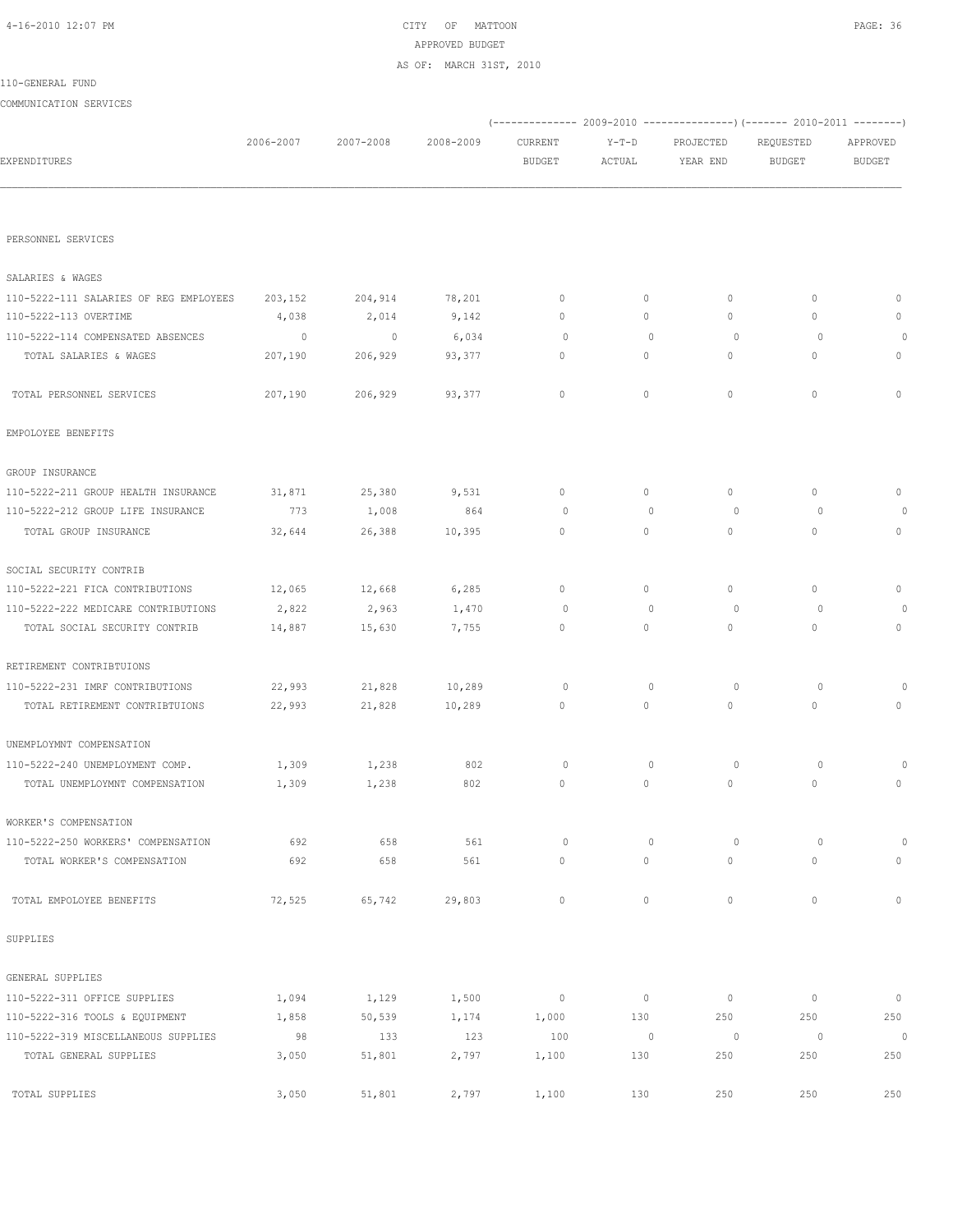## 4-16-2010 12:07 PM CITY OF MATTOON PAGE: 37 APPROVED BUDGET AS OF: MARCH 31ST, 2010

#### 110-GENERAL FUND

|                                         |                |                          |                          |                |                |                | (-------------- 2009-2010 -------------------) (------- 2010-2011 ---------) |                |
|-----------------------------------------|----------------|--------------------------|--------------------------|----------------|----------------|----------------|------------------------------------------------------------------------------|----------------|
|                                         | 2006-2007      | 2007-2008                | 2008-2009                | CURRENT        | $Y-T-D$        | PROJECTED      | REQUESTED                                                                    | APPROVED       |
| EXPENDITURES                            |                |                          |                          | <b>BUDGET</b>  | ACTUAL         | YEAR END       | <b>BUDGET</b>                                                                | <b>BUDGET</b>  |
|                                         |                |                          |                          |                |                |                |                                                                              |                |
| OTHER PURCHASED SERVICES                |                |                          |                          |                |                |                |                                                                              |                |
| COMMUNICATION                           |                |                          |                          |                |                |                |                                                                              |                |
| 110-5222-532 TELEPHONE                  | 22,833         | 24,410                   | 24,516                   | 26,000         | 22,437         | 26,000         | 26,000                                                                       | 26,000         |
| 110-5222-533 CELLULAR PHONE             | 6,762          | 10,020                   | 9,893                    | 11,000         | 11,127         | 11,000         | 11,000                                                                       | 11,000         |
| 110-5222-534 PAGERS                     | 1,513          | 1,032                    | $\overline{\phantom{0}}$ | $\sim$ 0       | $\sim$ 0       | $\sim$ 0       | $\sim$ 0                                                                     | $\overline{0}$ |
| 110-5222-535 RADIOS                     | 5,398          | 5,650                    | 5,526                    | 6,000          | 4,865          | 6,000          | 6,000                                                                        | 6,000          |
| 110-5222-536 LEADS ACCESS CHARGE        | 1,316          | 1,316                    | $\sim$ 0                 | 1,453          | 1,316          | 1,453          | 1,400                                                                        | 1,400          |
| 110-5222-537 I-WIN ACCESS CHARGE        | 8,104          | 6,285                    | 10,053                   | 10,000         | 7,244          | 9,000          | 9,000                                                                        | 9,000          |
| 110-5222-538 INTERNET ACCESS CHARGE     | $\overline{0}$ | $\overline{\phantom{0}}$ | $\overline{\phantom{0}}$ | $\overline{0}$ | $\overline{0}$ | $\overline{0}$ | $\overline{0}$                                                               | $\overline{0}$ |
| 110-5222-539 MISC COMMUNICATION CHGS    | 43             | 104                      | $\circ$                  | $\circ$        | $\mathbf 0$    | $\mathbf 0$    | $\overline{0}$                                                               | $\circ$        |
| TOTAL COMMUNICATION                     | 45,968         | 48,816                   | 49,988                   | 54,453         | 46,989         | 53,453         | 53,400                                                                       | 53,400         |
| OTHER PURCHASED SERVICES                |                |                          |                          |                |                |                |                                                                              |                |
| 110-5222-579 MISC OTHER PURCHASED SERVI | 163            | $\circ$                  | 111,774                  | 187,548        | 184,014        | 185,000        | 187,550                                                                      | 187,550        |
| TOTAL OTHER PURCHASED SERVICES          | 163            | $\circ$                  | 111,774                  | 187,548        | 184,014        | 185,000        | 187,550                                                                      | 187,550        |
| TOTAL OTHER PURCHASED SERVICES          | 46,130         | 48,816                   | 161,762                  | 242,001        | 231,004        | 238,453        | 240,950                                                                      | 240,950        |
| OTHER OBJECTS                           |                |                          |                          |                |                |                |                                                                              |                |
| COMPUTER INFO SYS OBJECT                |                |                          |                          |                |                |                |                                                                              |                |
| 110-5222-863 DESKTOP COMPUTERS          | 5,873          | $\circ$                  | $\circ$                  | $\circ$        | $\Omega$       | $\mathbf{0}$   | $\mathbf{0}$                                                                 | $\Omega$       |
| TOTAL COMPUTER INFO SYS OBJECT          | 5,873          | $\circ$                  | $\Omega$                 | $\mathbf{0}$   | $\circ$        | $\Omega$       | $\Omega$                                                                     | $\mathbf{0}$   |
| TOTAL OTHER OBJECTS                     | 5,873          | 0                        | $\circ$                  | $\circ$        | 0              | $\circ$        | $\mathbb O$                                                                  | $\circ$        |
| TOTAL COMMUNICATION SERVICES            | 334,769        | 373,288                  | 287,740                  | 243,101        | 231,134        | 238,703        | 241,200                                                                      | 241,200        |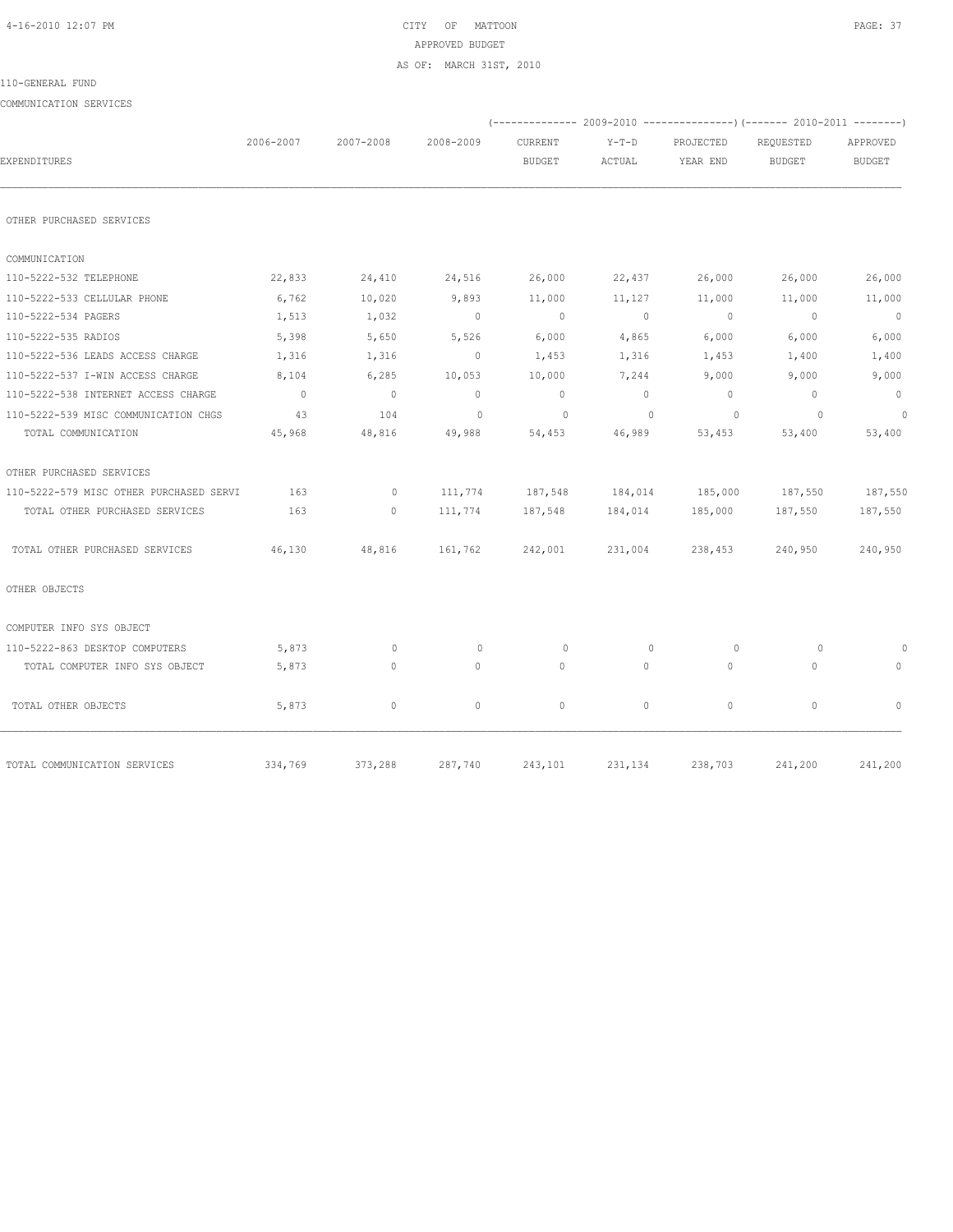## 4-16-2010 12:07 PM CITY OF MATTOON PAGE: 38 APPROVED BUDGET AS OF: MARCH 31ST, 2010

## 110-GENERAL FUND AUTOMOTIVE SERVICES

|                                         |           |           |           |               | 2009-2010                |           | ---------------) (------- 2010-2011 -------- |               |
|-----------------------------------------|-----------|-----------|-----------|---------------|--------------------------|-----------|----------------------------------------------|---------------|
|                                         | 2006-2007 | 2007-2008 | 2008-2009 | CURRENT       | $Y-T-D$                  | PROJECTED | REQUESTED                                    | APPROVED      |
| EXPENDITURES                            |           |           |           | <b>BUDGET</b> | ACTUAL                   | YEAR END  | <b>BUDGET</b>                                | <b>BUDGET</b> |
|                                         |           |           |           |               |                          |           |                                              |               |
| SUPPLIES                                |           |           |           |               |                          |           |                                              |               |
| GENERAL SUPPLIES                        |           |           |           |               |                          |           |                                              |               |
| 110-5223-316 TOOL & EQUIPMENT           | 550       | 588       | 264       | 500           | 441                      | 200       | 250                                          | 250           |
| 110-5223-318 VEHICLE PARTS              | 5,067     | 4,350     | 4,026     | 4,000         | 1,802                    | 2,500     | 2,500                                        | 2,500         |
| 110-5223-319 MISCELLANEOUS SUPPLIES     | 1,461     | 1,404     | 1,375     | 2,000         | 1,081                    | 1,000     | 1,500                                        | 1,500         |
| TOTAL GENERAL SUPPLIES                  | 7,078     | 6,342     | 5,666     | 6,500         | 3,323                    | 3,700     | 4,250                                        | 4,250         |
| ENERGY                                  |           |           |           |               |                          |           |                                              |               |
| 110-5223-326 FUEL                       | 61,845    | 72,554    | 65,502    | 70,000        | 53,176                   | 65,000    | 70,000                                       | 70,000        |
| TOTAL ENERGY                            | 61,845    | 72,554    | 65,502    | 70,000        | 53,176                   | 65,000    | 70,000                                       | 70,000        |
| TOTAL SUPPLIES                          | 68,923    | 78,896    | 71,168    | 76,500        | 56,499                   | 68,700    | 74,250                                       | 74,250        |
| PURCHASED PROP MAINT SRV                |           |           |           |               |                          |           |                                              |               |
| REPAIR & MAINT SERVICES                 |           |           |           |               |                          |           |                                              |               |
| 110-5223-434 REPAIR OF VEHICLES         | 30,153    | 34,923    | 36,809    | 35,000        | 39,768                   | 40,000    | 33,000                                       | 30,000        |
| 110-5223-439 OTHER REPAIR & MAINT SRVCS | 2,913     | 1,963     | 2,542     | $\circ$       | $\overline{\phantom{0}}$ | $\circ$   | $\overline{\phantom{0}}$                     | $\mathbf 0$   |
| TOTAL REPAIR & MAINT SERVICES           | 33,065    | 36,886    | 39,351    | 35,000        | 39,768                   | 40,000    | 33,000                                       | 30,000        |
| TOTAL PURCHASED PROP MAINT SRV          | 33,065    | 36,886    | 39,351    | 35,000        | 39,768                   | 40,000    | 33,000                                       | 30,000        |
| PROPERTY                                |           |           |           |               |                          |           |                                              |               |
| MACHINERY & EQUIPMENT                   |           |           |           |               |                          |           |                                              |               |
| 110-5223-742 VEHICLES                   | 111,058   | 97,403    | 81,587    | 15,652        | 15,652                   | 82,000    | 15,652                                       | 15,652        |
| TOTAL MACHINERY & EQUIPMENT             | 111,058   | 97,403    | 81,587    | 15,652        | 15,652                   | 82,000    | 15,652                                       | 15,652        |
| TOTAL PROPERTY                          | 111,058   | 97,403    | 81,587    | 15,652        | 15,652                   | 82,000    | 15,652                                       | 15,652        |
| TOTAL AUTOMOTIVE SERVICES               | 213,046   | 213,185   | 192,106   | 127,152       | 111,919                  | 190,700   | 122,902                                      | 119,902       |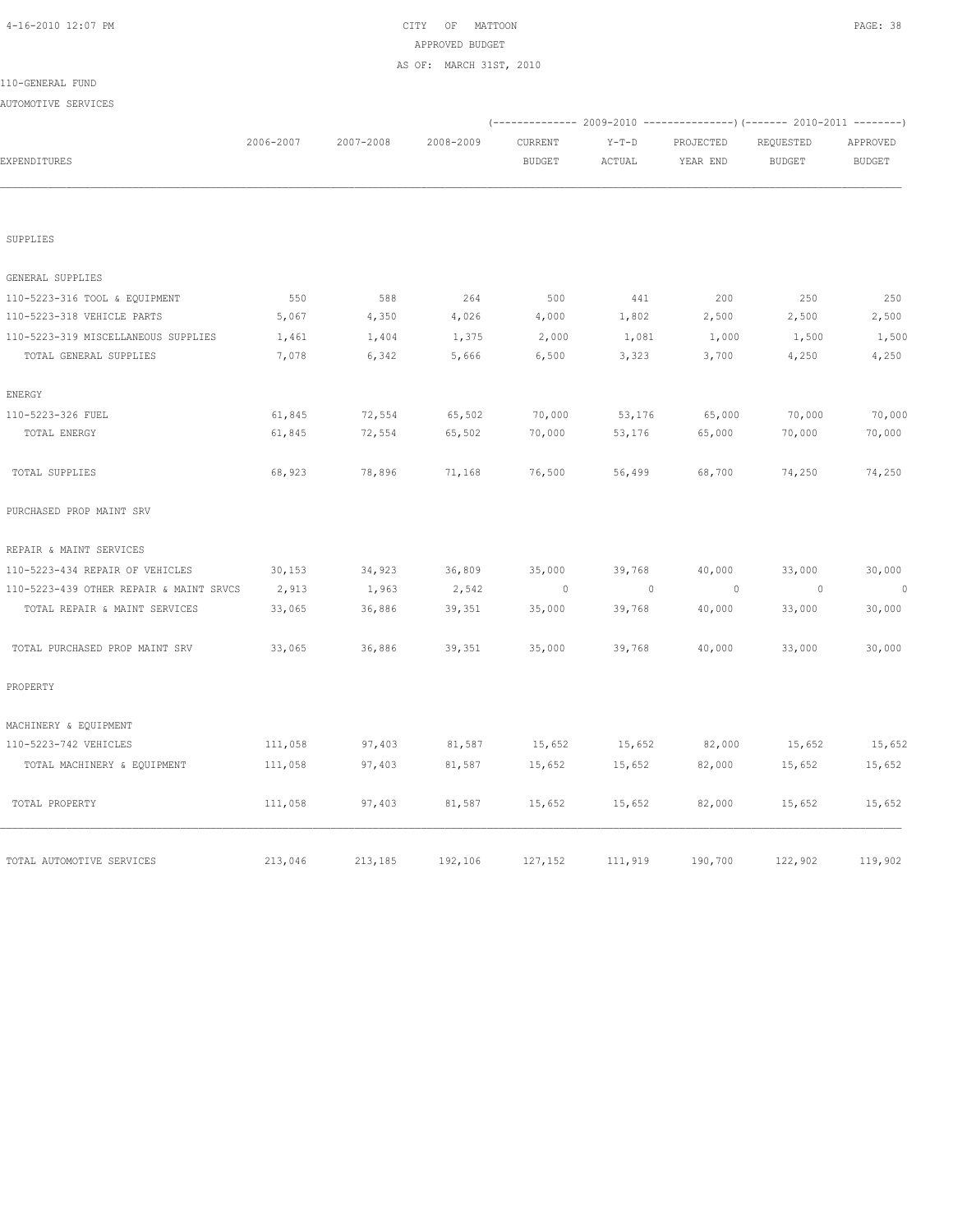## 4-16-2010 12:07 PM CITY OF MATTOON PAGE: 39 APPROVED BUDGET AS OF: MARCH 31ST, 2010

## 110-GENERAL FUND POLICE BUILDINGS

| EXPENDITURES                            | 2006-2007 | 2007-2008 | 2008-2009 | CURRENT<br><b>BUDGET</b> | $Y-T-D$<br>ACTUAL | PROJECTED<br>YEAR END | (-------------- 2009-2010 ----------------) (------- 2010-2011 --------<br>REQUESTED<br><b>BUDGET</b> | APPROVED<br><b>BUDGET</b> |
|-----------------------------------------|-----------|-----------|-----------|--------------------------|-------------------|-----------------------|-------------------------------------------------------------------------------------------------------|---------------------------|
|                                         |           |           |           |                          |                   |                       |                                                                                                       |                           |
| SUPPLIES                                |           |           |           |                          |                   |                       |                                                                                                       |                           |
| GENERAL SUPPLIES                        |           |           |           |                          |                   |                       |                                                                                                       |                           |
| 110-5224-312 CLEANING SUPPLIES          | 3,121     | 3,081     | 3,964     | 3,500                    | 3,341             | 3,500                 | 3,500                                                                                                 | 3,500                     |
| 110-5224-316 TOOLS & EQUIPMENT          | 1,159     | 571       | 947       | 1,000                    | 181               | 500                   | 500                                                                                                   | 500                       |
| TOTAL GENERAL SUPPLIES                  | 4,281     | 3,651     | 4,911     | 4,500                    | 3,522             | 4,000                 | 4,000                                                                                                 | 4,000                     |
| ENERGY                                  |           |           |           |                          |                   |                       |                                                                                                       |                           |
| 110-5224-321 NATURAL GAS & ELECTRIC (CI | 46,513    | 58,297    | 78,167    | 65,000                   | 84,095            | 95,000                | 70,000                                                                                                | 90,000                    |
| 110-5224-322 ELECTRICITY                | 1,027     | 1,656     | 2,134     | 1,500                    | 1,985             | 1,500                 | 1,500                                                                                                 | 1,500                     |
| TOTAL ENERGY                            | 47,540    | 59,953    | 80,301    | 66,500                   | 86,080            | 96,500                | 71,500                                                                                                | 91,500                    |
| TOTAL SUPPLIES                          | 51,820    | 63,604    | 85,212    | 71,000                   | 89,602            | 100,500               | 75,500                                                                                                | 95,500                    |
| PURCHASED PROP MAINT SRV                |           |           |           |                          |                   |                       |                                                                                                       |                           |
| UTILITY SERVICES                        |           |           |           |                          |                   |                       |                                                                                                       |                           |
| 110-5224-410 UTILITY SERVICES           | 1,853     | 2,235     | 2,203     | 2,300                    | 1,704             | 2,000                 | 2,200                                                                                                 | 2,200                     |
| TOTAL UTILITY SERVICES                  | 1,853     | 2,235     | 2,203     | 2,300                    | 1,704             | 2,000                 | 2,200                                                                                                 | 2,200                     |
| REPAIR & MAINT SERVICES                 |           |           |           |                          |                   |                       |                                                                                                       |                           |
| 110-5224-432 REPAIR OF BUILDINGS        | 19,319    | 14,345    | 5,672     | 15,000                   | 14,795            | 17,500                | 15,000                                                                                                | 15,000                    |
| 110-5224-435 ELEVATOR SERVICE AGREEMEN  | 5,964     | 7,080     | 7,491     | 7,300                    | 7,486             | 8,000                 | 8,000                                                                                                 | 8,000                     |
| 110-5224-439 OTHER REPAIR & MAINT SRVCS | 5,444     | 7,806     | 18,585    | 5,000                    | 7,397             | 9,000                 | 5,000                                                                                                 | 5,000                     |
| TOTAL REPAIR & MAINT SERVICES           | 30,727    | 29,230    | 31,749    | 27,300                   | 29,678            | 34,500                | 28,000                                                                                                | 28,000                    |
| TOTAL PURCHASED PROP MAINT SRV          | 32,580    | 31,465    | 33,952    | 29,600                   | 31,382            | 36,500                | 30,200                                                                                                | 30,200                    |
| OTHER OBJECTS                           |           |           |           |                          |                   |                       |                                                                                                       |                           |
| FINANCIAL TRANS OBJECTS                 |           |           |           |                          |                   |                       |                                                                                                       |                           |
| 110-5224-828 REAL ESTATE TAXES          | 18        | 18        | 18        | $\circ$                  | 18                | 20                    | $\mathbf 0$                                                                                           | $\mathbb O$               |
| TOTAL FINANCIAL TRANS OBJECTS           | 18        | 18        | 18        | $\circ$                  | 18                | 20                    | $\circ$                                                                                               | $\mathbb O$               |
| TOTAL OTHER OBJECTS                     | 18        | 18        | 18        | $\mathbb O$              | 18                | 20                    | $\mathbb O$                                                                                           | $\circ$                   |
| TOTAL POLICE BUILDINGS                  | 84,419    | 95,088    | 119,183   | 100,600                  | 121,002           | 137,020               | 105,700                                                                                               | 125,700                   |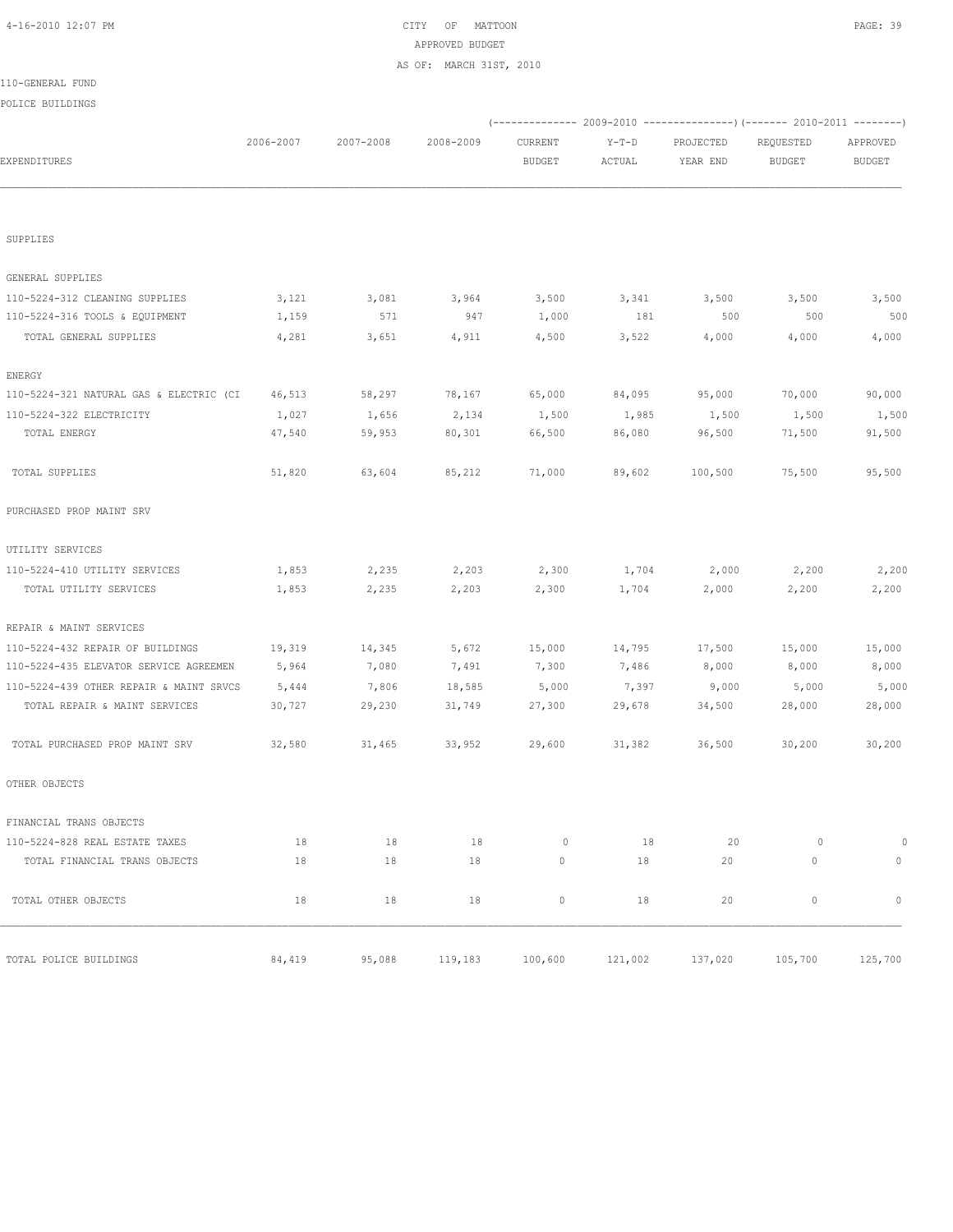## 4-16-2010 12:07 PM CITY OF MATTOON PAGE: 40 APPROVED BUDGET AS OF: MARCH 31ST, 2010

#### 110-GENERAL FUND

SCHOOL RESOURCE PROGRAM

|                                        |                |                |                |                          |                   |                       | (-------------- 2009-2010 ---------------) (------- 2010-2011 --------) |                           |
|----------------------------------------|----------------|----------------|----------------|--------------------------|-------------------|-----------------------|-------------------------------------------------------------------------|---------------------------|
| EXPENDITURES                           | 2006-2007      | 2007-2008      | 2008-2009      | CURRENT<br><b>BUDGET</b> | $Y-T-D$<br>ACTUAL | PROJECTED<br>YEAR END | REQUESTED<br><b>BUDGET</b>                                              | APPROVED<br><b>BUDGET</b> |
|                                        |                |                |                |                          |                   |                       |                                                                         |                           |
| PERSONNEL SERVICES                     |                |                |                |                          |                   |                       |                                                                         |                           |
| SALARIES & WAGES                       |                |                |                |                          |                   |                       |                                                                         |                           |
| 110-5227-111 SALARIES OF REG EMPLOYEES | 53,906         | 51,900         | 51,854         | 55,852                   | 46,804            | 55,852                | 55,552                                                                  | 55,552                    |
| 110-5227-113 OVERTIME                  | 357            | 1,236          | 6,926          | 7,500                    | 3,389             | 7,500                 | 7,500                                                                   | 7,500                     |
| 110-5227-114 COMPENSATED ABSENCES      | 1,201          | 1,127          | 1,766          | $\sim$ 0                 | 1,837             | $\sim$ 0              | $\sim$ 0                                                                | $\mathbf{0}$              |
| TOTAL SALARIES & WAGES                 | 55,463         | 54,263         | 60,547         | 63,352                   | 52,030            | 63,352                | 63,052                                                                  | 63,052                    |
| TOTAL PERSONNEL SERVICES               | 55,463         | 54,263         | 60,547         | 63,352                   | 52,030            | 63,352                | 63,052                                                                  | 63,052                    |
| EMPOLOYEE BENEFITS                     |                |                |                |                          |                   |                       |                                                                         |                           |
| GROUP INSURANCE                        |                |                |                |                          |                   |                       |                                                                         |                           |
| 110-5227-211 GROUP HEALTH INSURANCE    | 4,480          | 4,808          | 6,568          | 7,828                    | 7,176             | 7,828                 | 7,828                                                                   | 8,606                     |
| 110-5227-212 GROUP LIFE INSURANCE      | 110            | 144            | 144            | 144                      | 132               | 144                   | 144                                                                     | 144                       |
| TOTAL GROUP INSURANCE                  | 4,590          | 4,952          | 6,712          | 7,972                    | 7,308             | 7,972                 | 7,972                                                                   | 8,750                     |
| SOCIAL SECURITY CONTRIB                |                |                |                |                          |                   |                       |                                                                         |                           |
| 110-5227-221 FICA CONTRIBUTIONS        | $\overline{0}$ | $\overline{0}$ | $\overline{0}$ | $\overline{0}$           | $\circ$           | $\circ$               | $\overline{0}$                                                          | $\circ$                   |
| 110-5227-222 MEDICARE CONTRIBUTIONS    | 774            | 768            | 839            | 919                      | 773               | 919                   | 914                                                                     | 914                       |
| TOTAL SOCIAL SECURITY CONTRIB          | 774            | 768            | 839            | 919                      | 773               | 919                   | 914                                                                     | 914                       |
| UNEMPLOYMNT COMPENSATION               |                |                |                |                          |                   |                       |                                                                         |                           |
| 110-5227-240 UNEMPLOYMENT COMP.        | 187            | 177            | 134            | 86                       | 1,403             | 86                    | 131                                                                     | 131                       |
| TOTAL UNEMPLOYMNT COMPENSATION         | 187            | 177            | 134            | 86                       | 1,403             | 86                    | 131                                                                     | 131                       |
| WORKER'S COMPENSATION                  |                |                |                |                          |                   |                       |                                                                         |                           |
| 110-5227-250 WORKERS' COMPENSATION     | 1,709          | 2,584          | 1,409          | 1,444                    | 0                 | 1,444                 | 1,463                                                                   | 1,463                     |
| TOTAL WORKER'S COMPENSATION            | 1,709          | 2,584          | 1,409          | 1,444                    | $\circ$           | 1,444                 | 1,463                                                                   | 1,463                     |
| TOTAL EMPOLOYEE BENEFITS               | 7,260          | 8,482          | 9,093          | 10,421                   | 9,483             | 10,421                | 10,480                                                                  | 11,258                    |
| TOTAL SCHOOL RESOURCE PROGRAM          | 62,723         | 62,744         | 69,641         | 73,773                   | 61,513            | 73,773                | 73,532                                                                  | 74,310                    |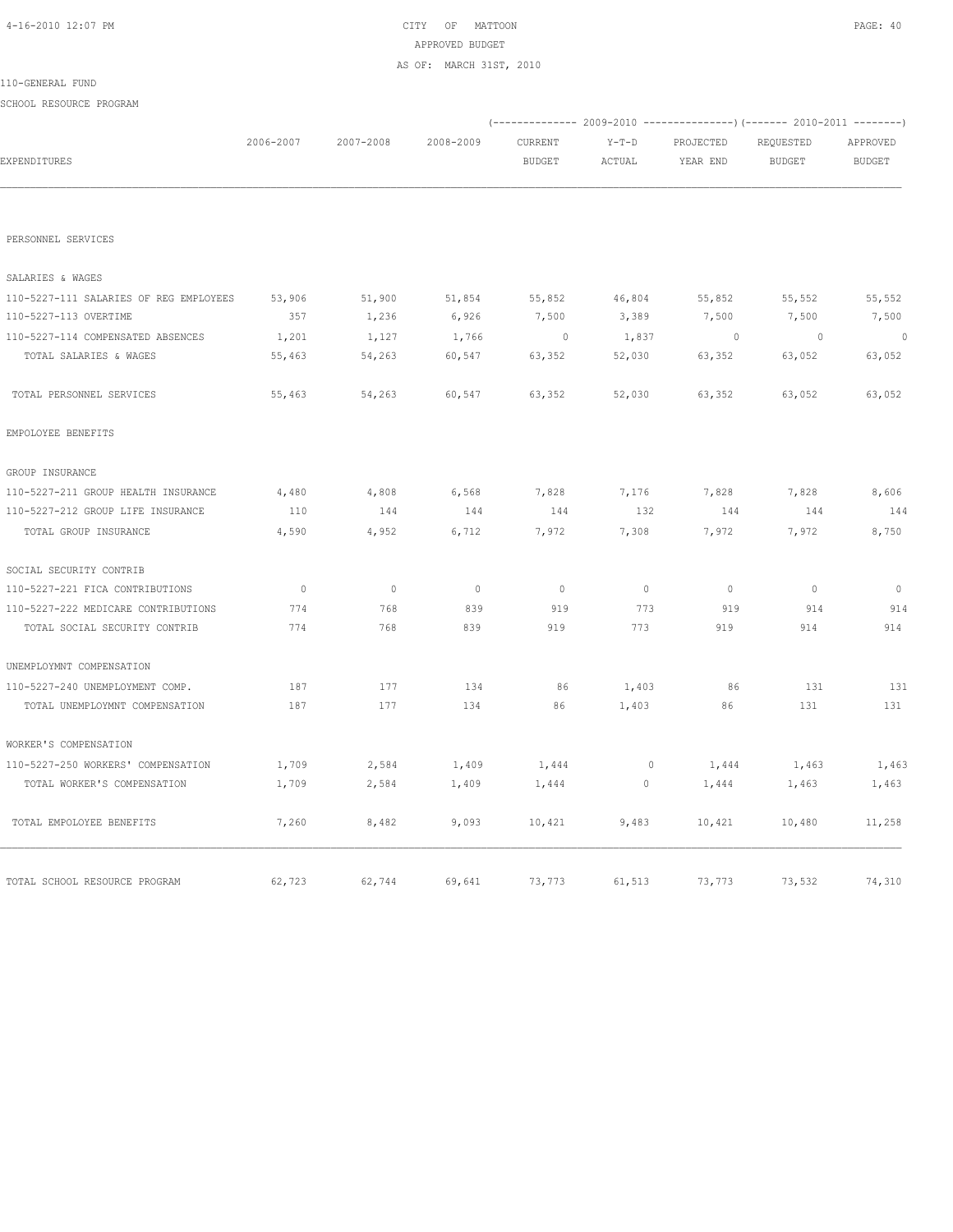## 4-16-2010 12:07 PM CITY OF MATTOON PAGE: 41 APPROVED BUDGET AS OF: MARCH 31ST, 2010

#### 110-GENERAL FUND

#### TEEN COURT

| EXPENDITURES                        | 2006-2007 | 2007-2008 | 2008-2009 | CURRENT<br><b>BUDGET</b> | $Y-T-D$<br>ACTUAL | PROJECTED<br>YEAR END | $(-$ ------------- 2009-2010 ----------------) (------- 2010-2011 --------)<br>REQUESTED<br><b>BUDGET</b> | APPROVED<br><b>BUDGET</b> |
|-------------------------------------|-----------|-----------|-----------|--------------------------|-------------------|-----------------------|-----------------------------------------------------------------------------------------------------------|---------------------------|
|                                     |           |           |           |                          |                   |                       |                                                                                                           |                           |
| SUPPLIES                            |           |           |           |                          |                   |                       |                                                                                                           |                           |
| GENERAL SUPPLIES                    |           |           |           |                          |                   |                       |                                                                                                           |                           |
| 110-5228-319 MISCELLANEOUS SUPPLIES | 105       | 16        | 583       | 500                      | 345               | 500                   | 350                                                                                                       | 350                       |
| TOTAL GENERAL SUPPLIES              | 105       | 16        | 583       | 500                      | 345               | 500                   | 350                                                                                                       | 350                       |
| TOTAL SUPPLIES                      | 105       | 16        | 583       | 500                      | 345               | 500                   | 350                                                                                                       | 350                       |
| TOTAL TEEN COURT                    | 105       | 16        | 583       | 500                      | 345               | 500                   | 350                                                                                                       | 350                       |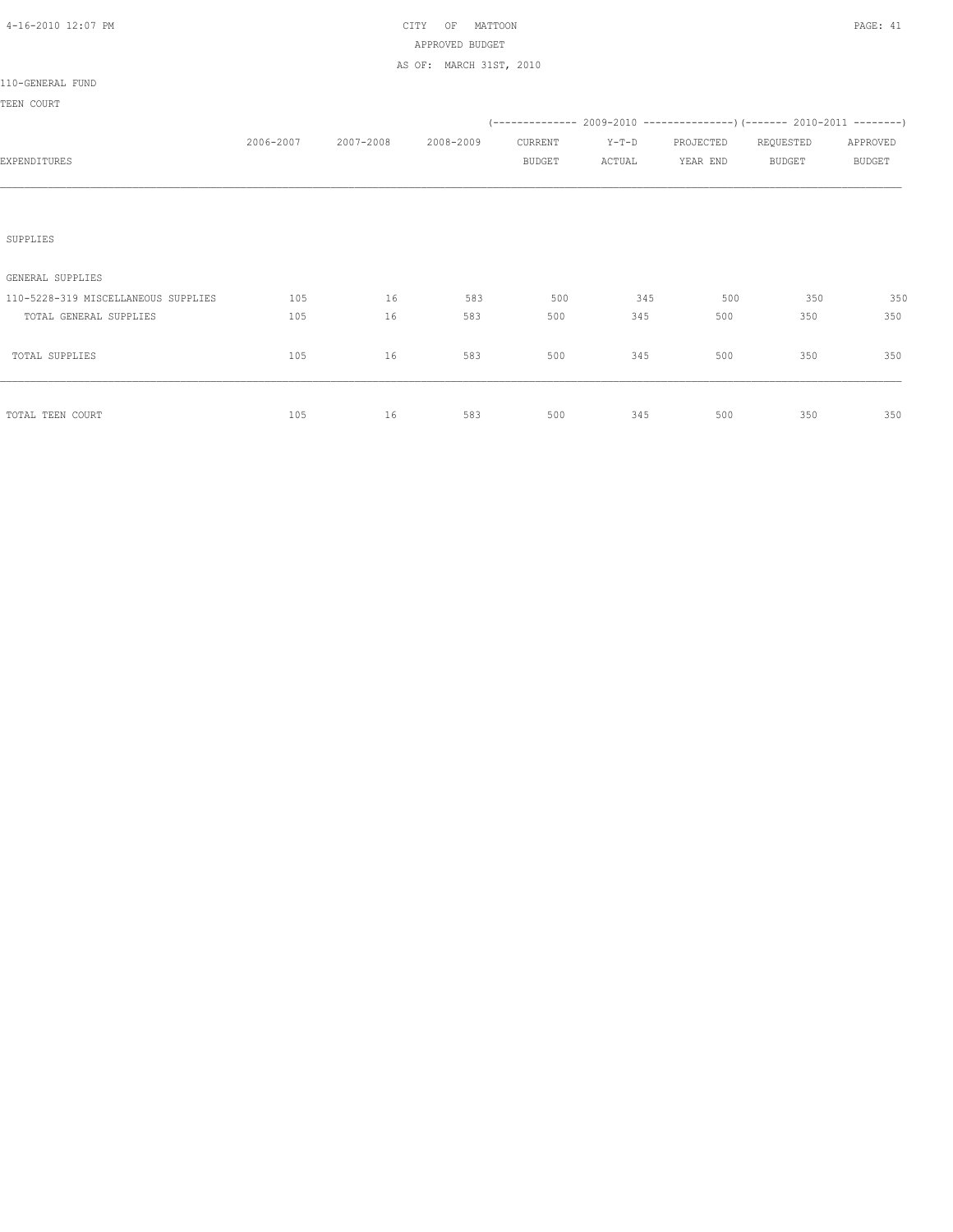## 4-16-2010 12:07 PM CITY OF MATTOON PAGE: 42 APPROVED BUDGET AS OF: MARCH 31ST, 2010

#### 110-GENERAL FUND

AREA CRIME TASK FORCE

|                                         |           |           |           |         |         |           | (-------------- 2009-2010 ----------------) (------- 2010-2011 --------) |               |
|-----------------------------------------|-----------|-----------|-----------|---------|---------|-----------|--------------------------------------------------------------------------|---------------|
|                                         | 2006-2007 | 2007-2008 | 2008-2009 | CURRENT | $Y-T-D$ | PROJECTED | REQUESTED                                                                | APPROVED      |
| <b>EXPENDITURES</b>                     |           |           |           | BUDGET  | ACTUAL  | YEAR END  | <b>BUDGET</b>                                                            | <b>BUDGET</b> |
|                                         |           |           |           |         |         |           |                                                                          |               |
|                                         |           |           |           |         |         |           |                                                                          |               |
|                                         |           |           |           |         |         |           |                                                                          |               |
| OTHER OBJECTS                           |           |           |           |         |         |           |                                                                          |               |
|                                         |           |           |           |         |         |           |                                                                          |               |
| FINANCIAL TRANS OBJECTS                 |           |           |           |         |         |           |                                                                          |               |
| 110-5229-821 INTERGOVERNMENTAL EXPENDIT | 119,982   | 161,568   | 127,751   | 200,000 | 81,402  | 130,000   | 130,000                                                                  | 130,000       |
| TOTAL FINANCIAL TRANS OBJECTS           | 119,982   | 161,568   | 127,751   | 200,000 | 81,402  | 130,000   | 130,000                                                                  | 130,000       |

| TOTAL OTHER OBJECTS         | 119,982 | 161,568 | 127,751 | 200,000 | 81,402 | 130,000 | 130,000 | 130,000 |
|-----------------------------|---------|---------|---------|---------|--------|---------|---------|---------|
| TOTAL AREA CRIME TASK FORCE | 119,982 | 161,568 | 127,751 | 200,000 | 81,402 | 130,000 | 130,000 | 130,000 |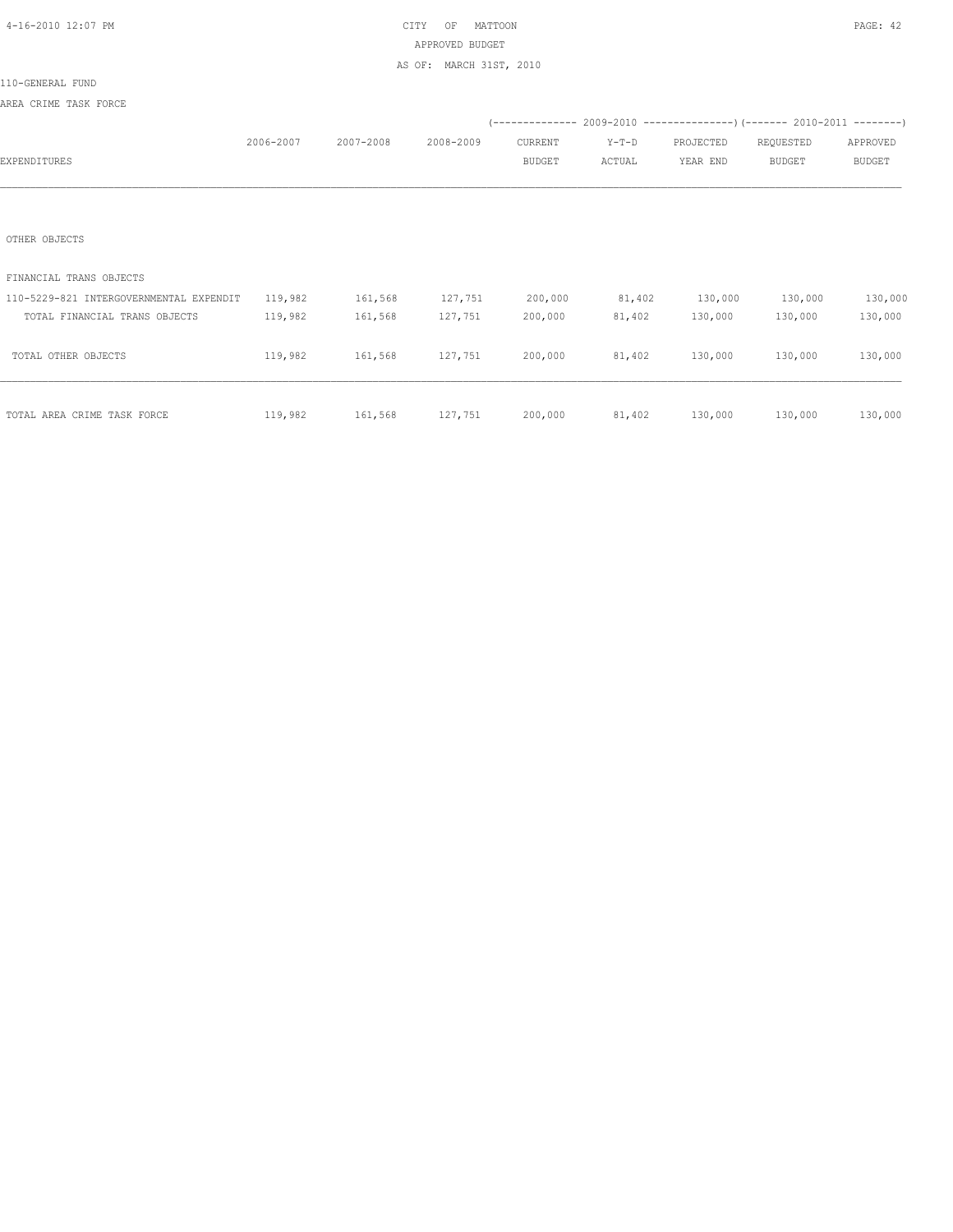## 4-16-2010 12:07 PM CITY OF MATTOON PAGE: 43 APPROVED BUDGET AS OF: MARCH 31ST, 2010

#### 110-GENERAL FUND

#### DRUG TRAFFIC PREVENTION

|                                     | 2006-2007 | 2007-2008   | 2008-2009 | CURRENT       | $Y-T-D$     | PROJECTED   | REQUESTED     | APPROVED      |
|-------------------------------------|-----------|-------------|-----------|---------------|-------------|-------------|---------------|---------------|
| EXPENDITURES                        |           |             |           | <b>BUDGET</b> | ACTUAL      | YEAR END    | <b>BUDGET</b> | <b>BUDGET</b> |
|                                     |           |             |           |               |             |             |               |               |
|                                     |           |             |           |               |             |             |               |               |
| SUPPLIES                            |           |             |           |               |             |             |               |               |
| GENERAL SUPPLIES                    |           |             |           |               |             |             |               |               |
| 110-5232-319 MISCELLANEOUS SUPPLIES | 3,000     | $\circ$     | 518       | 500           | $\mathbf 0$ | $\mathbf 0$ | 500           | 500           |
| TOTAL GENERAL SUPPLIES              | 3,000     | $\mathbb O$ | 518       | 500           | $\circ$     | $\circ$     | 500           | 500           |
| TOTAL SUPPLIES                      | 3,000     | $\circ$     | 518       | 500           | $\circ$     | $\circ$     | 500           | 500           |
| TOTAL DRUG TRAFFIC PREVENTION       | 3,000     | $\circ$     | 518       | 500           | $\circ$     | 0           | 500           | 500           |
|                                     |           |             |           |               |             |             |               |               |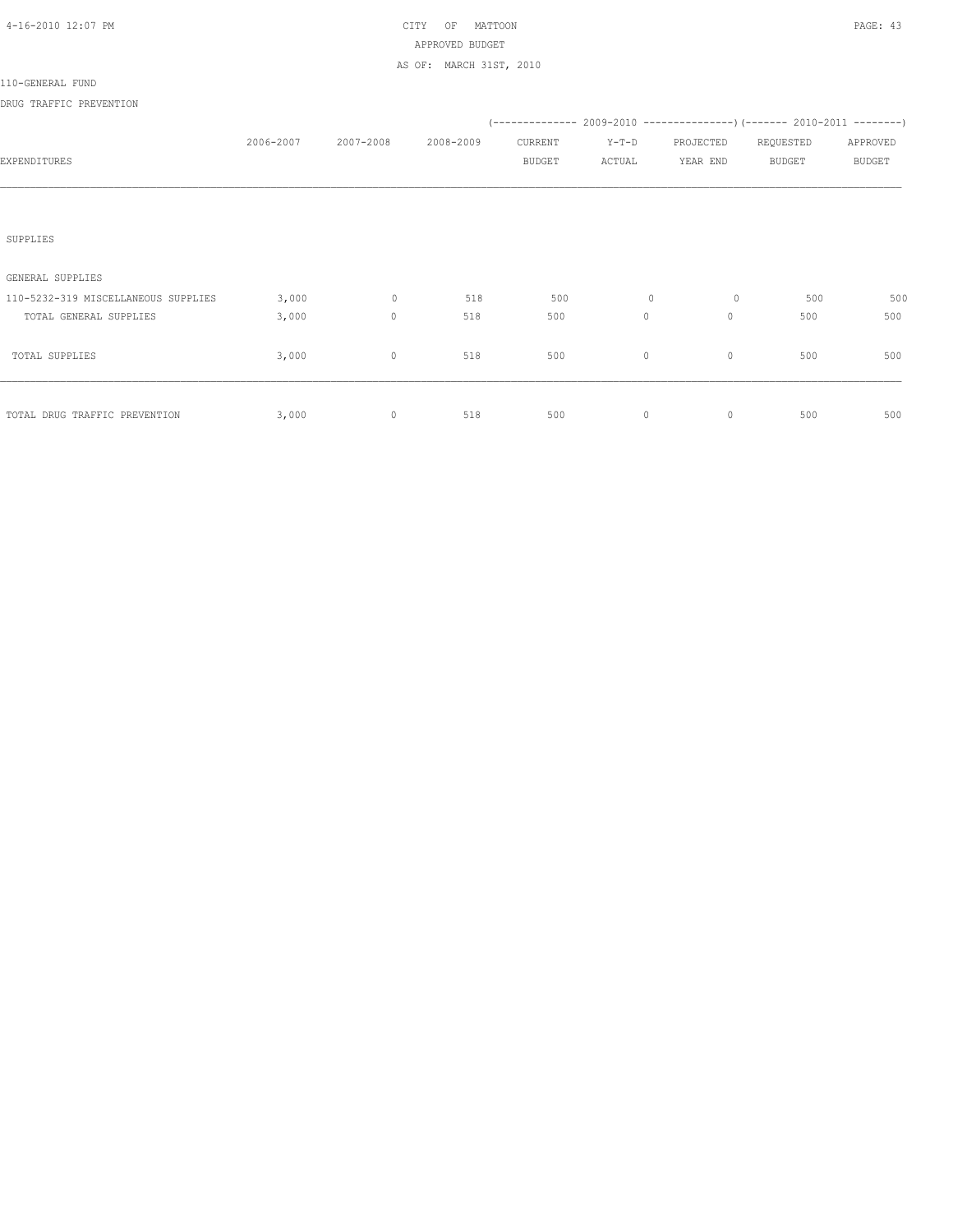## 4-16-2010 12:07 PM CITY OF MATTOON PAGE: 44 APPROVED BUDGET AS OF: MARCH 31ST, 2010

#### 110-GENERAL FUND

#### DUI ASSESSMENT EXPENDS

|              | 2006-2007 | 2007-2008 | 2008-2009 | CURRENT       | $Y-T-D$ | PROJECTED | REQUESTED | APPROVED      |
|--------------|-----------|-----------|-----------|---------------|---------|-----------|-----------|---------------|
| EXPENDITURES |           |           |           | <b>BUDGET</b> | ACTUAL  | YEAR END  | BUDGET    | <b>BUDGET</b> |
|              |           |           |           |               |         |           |           |               |
|              |           |           |           |               |         |           |           |               |
|              |           |           |           |               |         |           |           |               |

## SUPPLIES

| GENERAL SUPPLIES                    |    |       |        |        |        |        |        |        |
|-------------------------------------|----|-------|--------|--------|--------|--------|--------|--------|
| 110-5233-319 MISCELLANEOUS SUPPLIES | 21 | 7,446 | 10,084 | 15,000 | 12,911 | 15,000 | 15,000 | 15,000 |
| TOTAL GENERAL SUPPLIES              | 21 | 7,446 | 10,084 | 15,000 | 12,911 | 15,000 | 15,000 | 15,000 |
| TOTAL SUPPLIES                      | 21 | 7,446 | 10,084 | 15,000 | 12,911 | 15,000 | 15,000 | 15,000 |
| TOTAL DUI ASSESSMENT EXPENDS        | 21 | 7,446 | 10,084 | 15,000 | 12,911 | 15,000 | 15,000 | 15,000 |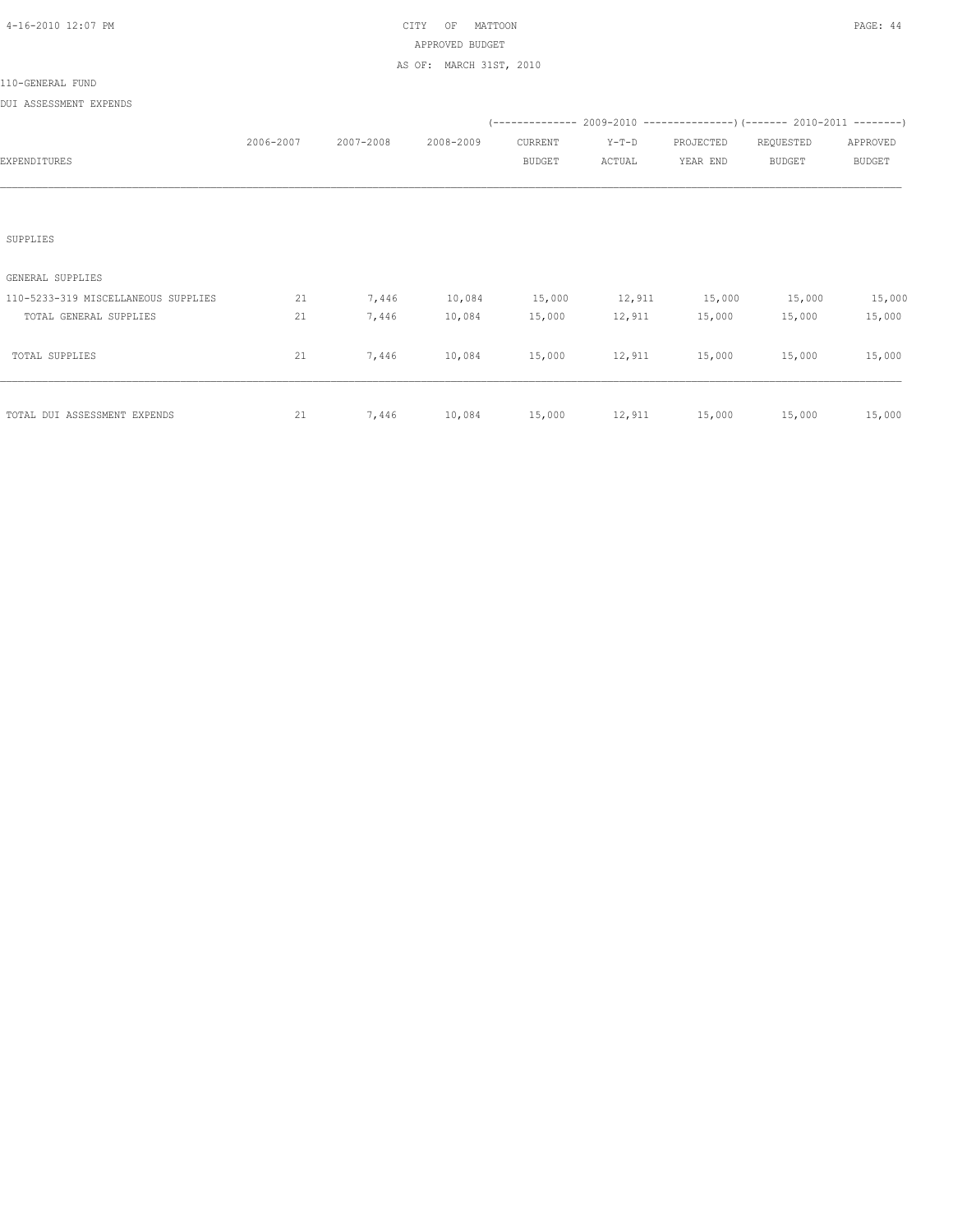## 4-16-2010 12:07 PM CITY OF MATTOON PAGE: 45 APPROVED BUDGET AS OF: MARCH 31ST, 2010

#### 110-GENERAL FUND

#### SEIZURES/FOREFIETURE EXP

|                                         |           |           |           |               |         |              | (-------------- 2009-2010 -----------------) (------- 2010-2011 --------) |               |
|-----------------------------------------|-----------|-----------|-----------|---------------|---------|--------------|---------------------------------------------------------------------------|---------------|
|                                         | 2006-2007 | 2007-2008 | 2008-2009 | CURRENT       | $Y-T-D$ | PROJECTED    | REQUESTED                                                                 | APPROVED      |
| EXPENDITURES                            |           |           |           | <b>BUDGET</b> | ACTUAL  | YEAR END     | <b>BUDGET</b>                                                             | <b>BUDGET</b> |
|                                         |           |           |           |               |         |              |                                                                           |               |
|                                         |           |           |           |               |         |              |                                                                           |               |
| OTHER OBJECTS                           |           |           |           |               |         |              |                                                                           |               |
|                                         |           |           |           |               |         |              |                                                                           |               |
| FINANCIAL TRANS OBJECTS                 |           |           |           |               |         |              |                                                                           |               |
| 110-5234-826 DOJ - FEDERAL SHARING EXPE | 294,159   | 101,258   | 250,530   | $\circ$       | 62,024  | $\mathbf{0}$ | $\mathbf{0}$                                                              | 0             |
| TOTAL FINANCIAL TRANS OBJECTS           | 294,159   | 101,258   | 250,530   | $\circ$       | 62,024  | $\circ$      | $\mathbf{0}$                                                              | 0             |
| TOTAL OTHER OBJECTS                     | 294,159   | 101,258   | 250,530   | $\circ$       | 62,024  | $\circ$      | $\mathbf 0$                                                               | 0             |
|                                         |           |           |           |               |         |              |                                                                           |               |
| TOTAL SEIZURES/FOREFIETURE EXP          | 294,159   | 101,258   | 250,530   | $\circ$       | 62,024  | 0            | $\mathbf 0$                                                               | 0             |
|                                         |           |           |           |               |         |              |                                                                           |               |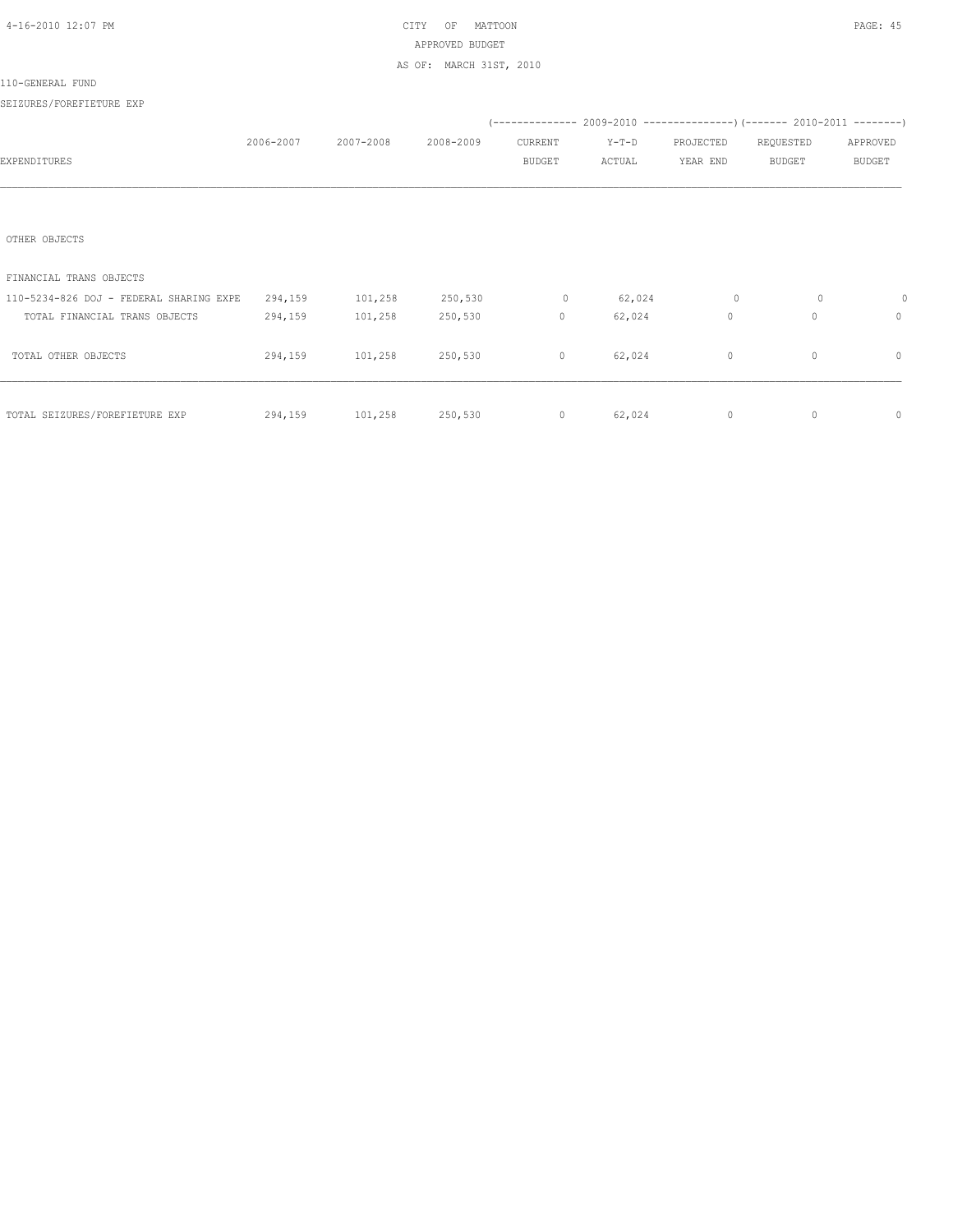## 4-16-2010 12:07 PM CITY OF MATTOON PAGE: 46 APPROVED BUDGET AS OF: MARCH 31ST, 2010

#### 110-GENERAL FUND

FIRE PROTECTION ADMIN.

|           |           | CURRENT   |        | PROJECTED | REOUESTED | APPROVED      |
|-----------|-----------|-----------|--------|-----------|-----------|---------------|
|           |           | BUDGET    | ACTUAL | YEAR END  | BUDGET    | <b>BUDGET</b> |
|           |           |           |        |           |           |               |
| 2006-2007 | 2007-2008 | 2008-2009 |        | $Y-T-D$   |           |               |

PERSONNEL SERVICES

| SALARIES & WAGES                        |           |           |                |             |           |             |                |              |
|-----------------------------------------|-----------|-----------|----------------|-------------|-----------|-------------|----------------|--------------|
| 110-5241-111 SALARIES OF REG EMPLOYEES  | 1,993,823 | 1,816,426 | 1,896,658      | 2,050,657   | 1,579,751 | 2,043,154   | 1,973,368      | 1,973,368    |
| 110-5241-113 OVERTIME                   | 120,259   | 73,922    | 73,447         | 72,818      | 65,069    | 73,220      | 69,959         | 69,959       |
| 110-5241-114 COMPENSATED ABSENCES       | 174,013   | 235,704   | 258,658        | $\circ$     | 312,676   | $\circ$     | $\overline{0}$ | $\mathbf{0}$ |
| TOTAL SALARIES & WAGES                  | 2,288,095 | 2,126,052 | 2,228,764      | 2, 123, 475 | 1,957,495 | 2, 116, 374 | 2,043,327      | 2,043,327    |
| TOTAL PERSONNEL SERVICES                | 2,288,095 | 2,126,052 | 2,228,764      | 2,123,475   | 1,957,495 | 2, 116, 374 | 2,043,327      | 2,043,327    |
| EMPOLOYEE BENEFITS                      |           |           |                |             |           |             |                |              |
| GROUP INSURANCE                         |           |           |                |             |           |             |                |              |
| 110-5241-211 GROUP HEALTH INSURANCE     | 226,574   | 204,400   | 223,132        | 256,858     | 229,934   | 253,015     | 235,371        | 262,276      |
| 110-5241-212 GROUP LIFE INSURANCE       | 4,195     | 5,472     | 5,472          | 5,112       | 4,686     | 5,112       | 4,656          | 4,752        |
| TOTAL GROUP INSURANCE                   | 230,769   | 209,872   | 228,604        | 261,970     | 234,620   | 258,127     | 240,027        | 267,028      |
| SOCIAL SECURITY CONTRIB                 |           |           |                |             |           |             |                |              |
| 110-5241-221 FICA CONTRIBUTIONS         | 1,476     | $\circ$   | $\overline{0}$ | $\circ$     | $\circ$   | $\circ$     | $\circ$        | $\mathbf 0$  |
| 110-5241-222 MEDICARE CONTRIBUTIONS     | 26,900    | 28,103    | 28,469         | 29,031      | 26,351    | 29,233      | 28,574         | 28,574       |
| TOTAL SOCIAL SECURITY CONTRIB           | 28,375    | 28,103    | 28,469         | 29,031      | 26,351    | 29,233      | 28,574         | 28,574       |
| RETIREMENT CONTRIBTUIONS                |           |           |                |             |           |             |                |              |
| 110-5241-233 FIREFIGHTERS PENSION CONTR | 877,800   | 1,046,651 | 1,134,259      | 1,327,952   | 1,057,586 | 1,385,894   | 1,385,894      | 1,385,894    |
| TOTAL RETIREMENT CONTRIBTUIONS          | 877,800   | 1,046,651 | 1,134,259      | 1,327,952   | 1,057,586 | 1,385,894   | 1,385,894      | 1,385,894    |
| UNEMPLOYMNT COMPENSATION                |           |           |                |             |           |             |                |              |
| 110-5241-240 UNEMPLOYMENT COMP.         | 7,106     | 6,722     | 5,082          | 3,268       | 2,996     | 3,268       | 4,207          | 4,338        |
| TOTAL UNEMPLOYMNT COMPENSATION          | 7,106     | 6,722     | 5,082          | 3,268       | 2,996     | 3,268       | 4,207          | 4,338        |
| WORKER'S COMPENSATION                   |           |           |                |             |           |             |                |              |
| 110-5241-250 WORKERS' COMPENSATION      | 248,562   | 246,637   | 230,084        | 240,590     | 220,541   | 240,590     | 269,924        | 269,924      |
| TOTAL WORKER'S COMPENSATION             | 248,562   | 246,637   | 230,084        | 240,590     | 220,541   | 240,590     | 269,924        | 269,924      |
| TOTAL EMPOLOYEE BENEFITS                | 1,392,613 | 1,537,985 | 1,626,497      | 1,862,811   | 1,542,092 | 1,917,112   | 1,928,626      | 1,955,758    |
| SUPPLIES                                |           |           |                |             |           |             |                |              |
| GENERAL SUPPLIES                        |           |           |                |             |           |             |                |              |
| 110-5241-311 OFFICE SUPPLIES            | 2,494     | 2,289     | 1,868          | 2,500       | 1,326     | 1,750       | 2,400          | 2,400        |
| 110-5241-312 CLEANING SUPPLIES          | 3,818     | 3,969     | 4,593          | 4,300       | 2,588     | 3,500       | 4,000          | 4,000        |
| 110-5241-313 MEDICAL & SAFETY SUPPLIES  | 5,221     | 4,835     | 6,119          | 6,000       | 5,789     | 6,000       | 8,000          | 8,000        |
| 110-5241-314 CHEMICALS                  | $\circ$   | $\circ$   | 35             | $\mathbf 0$ | $\circ$   | $\mathbf 0$ | $\mathbf 0$    | $\circ$      |
| 110-5241-315 UNIFORMS & CLOTHING        | 13,131    | 14,661    | 7,512          | 15,000      | 5,332     | 7,500       | 11,450         | 5,050        |
| 110-5241-316 TOOLS & EQUIPMENT          | 8,928     | 5,891     | 12,145         | 7,000       | 2,716     | 5,000       | 9,200          | 18,300       |
| 110-5241-318 VEHICLE PARTS              | 3,281     | 3,051     | 3,479          | 6,000       | 2,620     | 1,500       | 7,200          | 7,200        |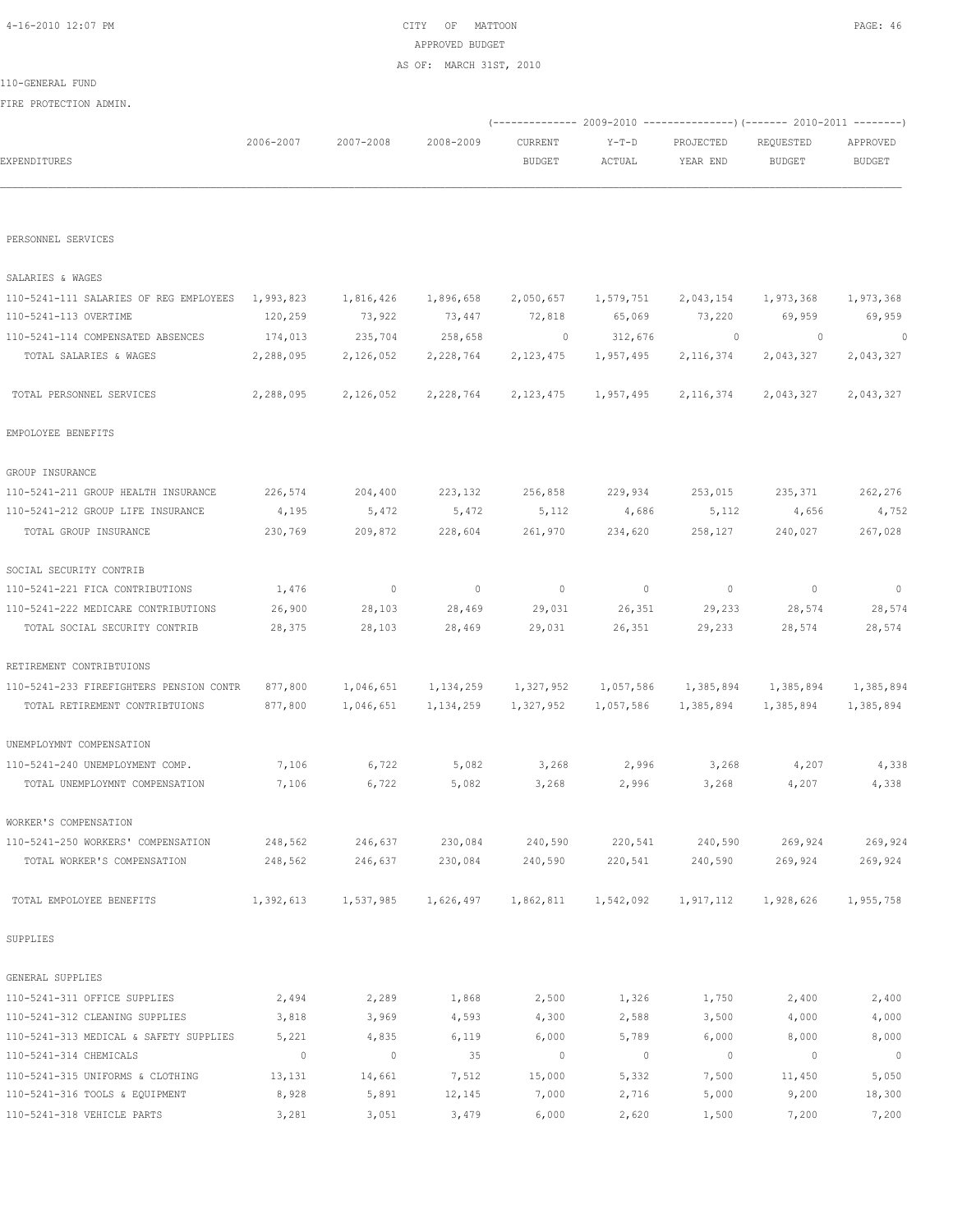## 4-16-2010 12:07 PM CITY OF MATTOON PAGE: 47 APPROVED BUDGET AS OF: MARCH 31ST, 2010

#### 110-GENERAL FUND

#### FIRE PROTECTION ADMIN.

| EXPENDITURES                           | 2006-2007 | 2007-2008   | 2008-2009 | CURRENT<br><b>BUDGET</b> | $Y-T-D$<br>ACTUAL | PROJECTED<br>YEAR END | REQUESTED<br><b>BUDGET</b> | APPROVED<br><b>BUDGET</b> |
|----------------------------------------|-----------|-------------|-----------|--------------------------|-------------------|-----------------------|----------------------------|---------------------------|
| 110-5241-319 MISCELLANEOUS SUPPLIES    | 8,314     | 4,922       | 2,994     | 7,500                    | 4,957             | 6,000                 | 4,000                      | 4,000                     |
| TOTAL GENERAL SUPPLIES                 | 45,188    | 39,620      | 38,746    | 48,300                   | 25,329            | 31,250                | 46,250                     | 48,950                    |
| ENERGY                                 |           |             |           |                          |                   |                       |                            |                           |
| 110-5241-321 NATURAL GAS & ELECTRIC    | 12,644    | 16,353      | 15,689    | 10,700                   | 8,082             | 9,000                 | 10,000                     | 10,000                    |
| 110-5241-326 FUEL                      | 16,320    | 22,281      | 21,417    | 22,000                   | 11,491            | 15,000                | 17,500                     | 17,500                    |
| TOTAL ENERGY                           | 28,964    | 38,634      | 37,106    | 32,700                   | 19,573            | 24,000                | 27,500                     | 27,500                    |
| BOOKS & PERIODICALS                    |           |             |           |                          |                   |                       |                            |                           |
| 110-5241-340 BOOKS & PERIODICALS       | 1,080     | $\mathbf 0$ | 716       | 2,000                    | 925               | 1,500                 | 1,420                      | 1,420                     |
| TOTAL BOOKS & PERIODICALS              | 1,080     | 0           | 716       | 2,000                    | 925               | 1,500                 | 1,420                      | 1,420                     |
| TOTAL SUPPLIES                         | 75,232    | 78,254      | 76,567    | 83,000                   | 45,828            | 56,750                | 75,170                     | 77,870                    |
| PURCHASED PROP MAINT SRV               |           |             |           |                          |                   |                       |                            |                           |
| UTILITY SERVICES                       |           |             |           |                          |                   |                       |                            |                           |
| 110-5241-410 UTILITY SERVICES          | 1,817     | 1,897       | 1,964     | 1,000                    | 1,193             | 1,200                 | 1,200                      | 1,200                     |
| TOTAL UTILITY SERVICES                 | 1,817     | 1,897       | 1,964     | 1,000                    | 1,193             | 1,200                 | 1,200                      | 1,200                     |
| REPAIR & MAINT SERVICES                |           |             |           |                          |                   |                       |                            |                           |
| 110-5241-432 REPAIR OF BUILDINGS       | 1,056     | 9,320       | 1,523     | 10,000                   | 3,564             | 5,000                 | 8,800                      | 8,800                     |
| 110-5241-433 REPAIR OF MACHINERY       | 5,195     | 2,783       | 6,073     | 9,000                    | 5,277             | 7,000                 | 11,300                     | 11,300                    |
| 110-5241-434 REPAIR OF VEHICLES        | 9,031     | 15,327      | 21,092    | 21,000                   | 11,202            | 15,000                | 15,555                     | 15,555                    |
| TOTAL REPAIR & MAINT SERVICES          | 15,283    | 27,429      | 28,688    | 40,000                   | 20,043            | 27,000                | 35,655                     | 35,655                    |
| CONSTRUCTION SERVICES                  |           |             |           |                          |                   |                       |                            |                           |
| 110-5241-450 CONSTRUCTION SERVICES     | 1,900     | $\mathbf 0$ | 3         | 0                        | 0                 | 0                     | $\mathbf 0$                | n                         |
| TOTAL CONSTRUCTION SERVICES            | 1,900     | $\circ$     | 3         | $\circ$                  | $\circ$           | $\mathbb O$           | 0                          | $\mathbf{0}$              |
| OTHER PROP MAINT SERVICE               |           |             |           |                          |                   |                       |                            |                           |
| 110-5241-460 OTHER PROP MAINT SERVICES | 1,923     | 6,126       | 5,061     | 7,000                    | 3,433             | 5,000                 | 0                          | $\mathbf{0}$              |
| TOTAL OTHER PROP MAINT SERVICE         | 1,923     | 6,126       | 5,061     | 7,000                    | 3,433             | 5,000                 | $\circ$                    | 0                         |
| TOTAL PURCHASED PROP MAINT SRV         | 20,923    | 35,452      | 35,716    | 48,000                   | 24,669            | 33,200                | 36,855                     | 36,855                    |
| OTHER PURCHASED SERVICES               |           |             |           |                          |                   |                       |                            |                           |
| COMMUNICATION                          |           |             |           |                          |                   |                       |                            |                           |
| 110-5241-531 POSTAGE                   | 84        | 575         | 460       | 500                      | 135               | 250                   | 500                        | 500                       |
| 110-5241-532 TELEPHONE                 | 5,184     | 6,052       | 5,862     | 5,950                    | 4,323             | 5,500                 | 4,280                      | 4,280                     |
| 110-5241-533 CELLULAR PHONE            | 2,732     | 2,065       | 1,200     | 1,500                    | 1,000             | 1,500                 | 1,200                      | 1,200                     |
| 110-5241-534 PAGERS                    | $\circ$   | $\circ$     | $\circ$   | $\circ$                  | 0                 | $\circ$               | $\mathbb O$                | $\circ$                   |
| 110-5241-535 RADIOS                    | 2,724     | 5,413       | 1,612     | 10,000                   | 3,078             | 5,000                 | 5,500                      | 53,500                    |
| TOTAL COMMUNICATION                    | 10,725    | 14,105      | 9,134     | 17,950                   | 8,537             | 12,250                | 11,480                     | 59,480                    |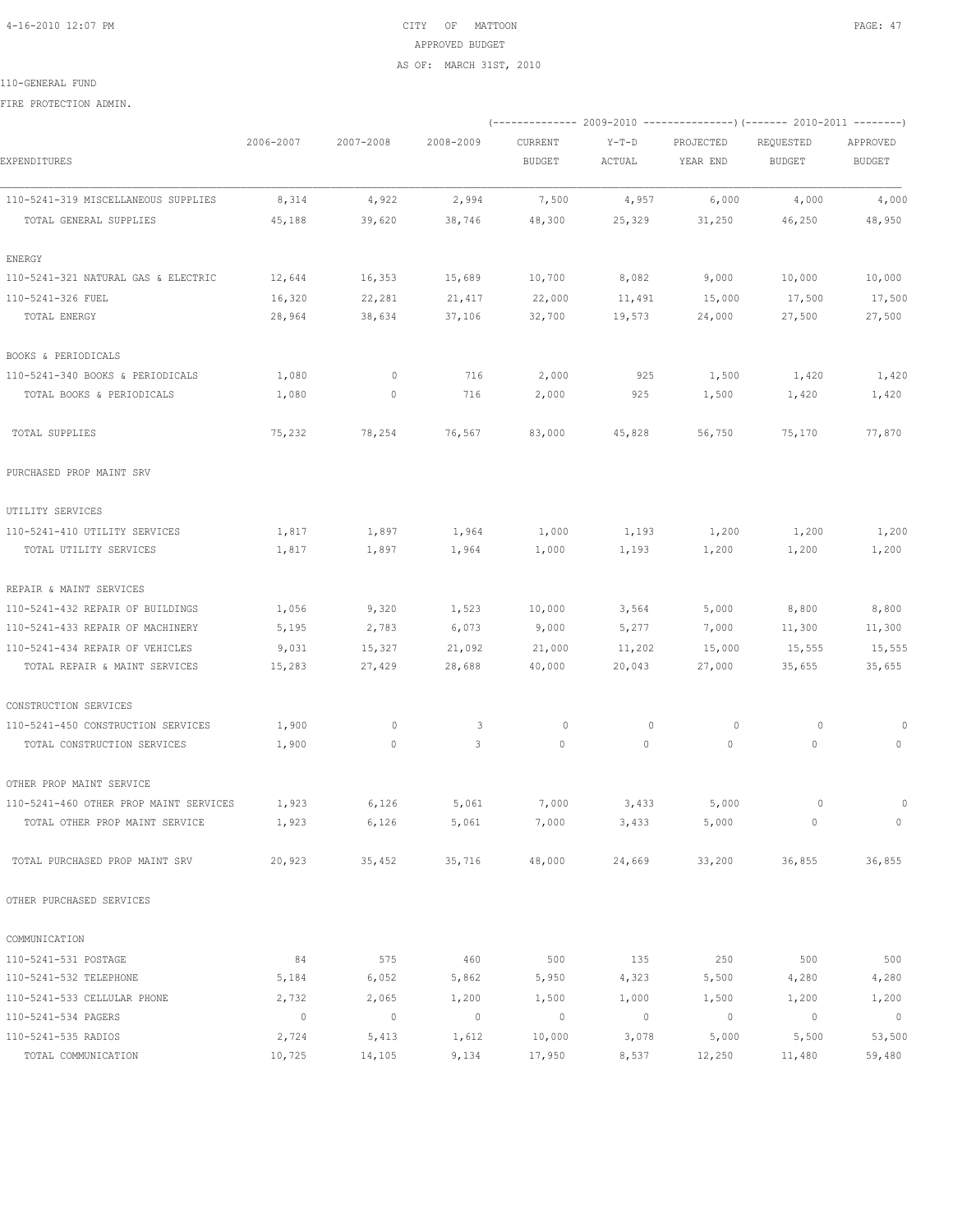## 4-16-2010 12:07 PM CITY OF MATTOON PAGE: 48 APPROVED BUDGET AS OF: MARCH 31ST, 2010

#### 110-GENERAL FUND

FIRE PROTECTION ADMIN.

|                                         |                          |                          |                |                          |                   |                          | (-------------- 2009-2010 ----------------) (------- 2010-2011 --------) |                           |
|-----------------------------------------|--------------------------|--------------------------|----------------|--------------------------|-------------------|--------------------------|--------------------------------------------------------------------------|---------------------------|
| EXPENDITURES                            | 2006-2007                | 2007-2008                | 2008-2009      | CURRENT<br><b>BUDGET</b> | $Y-T-D$<br>ACTUAL | PROJECTED<br>YEAR END    | REQUESTED<br>BUDGET                                                      | APPROVED<br><b>BUDGET</b> |
|                                         |                          |                          |                |                          |                   |                          |                                                                          |                           |
| ADVERTISING                             |                          |                          |                |                          |                   |                          |                                                                          |                           |
| 110-5241-541 SOFTWARE                   | $\circ$                  | 12,265                   | 1,235          | 2,000                    | $\mathbf 0$       | $\mathbf 0$              | 4,000                                                                    | 5,240                     |
| TOTAL ADVERTISING                       | $\mathbb O$              | 12,265                   | 1,235          | 2,000                    | 0                 | $\circ$                  | 4,000                                                                    | 5,240                     |
| EMPLOYEE BUSINESS EXP                   |                          |                          |                |                          |                   |                          |                                                                          |                           |
| 110-5241-562 TRAVEL & TRAINING          | 25,509                   | 20,076                   | 11,211         | 20,000                   | 9,623             | 15,000                   | 23,175                                                                   | 23,175                    |
| 110-5241-568 PHYSICALS                  | 1,500                    | $\overline{0}$           | $\sim$ 0       | 1,500                    | 20                | 100                      | $\sim$ 0                                                                 | $\sim$ 0                  |
| TOTAL EMPLOYEE BUSINESS EXP             | 27,009                   | 20,076                   | 11,211         | 21,500                   | 9,643             | 15,100                   | 23,175                                                                   | 23,175                    |
| OTHER PURCHASED SERVICES                |                          |                          |                |                          |                   |                          |                                                                          |                           |
| 110-5241-571 DUE & MEMBERSHIPS          | 1,399                    | 1,495                    | 1,207          | 1,500                    | 1,450             | 1,500                    | 850                                                                      | 850                       |
| 110-5241-573 LAUNDRY SERVICES           | 915                      | 490                      | 452            | 3,000                    | 212               | 500                      | 1,000                                                                    | 1,000                     |
| 110-5241-574 SPECIAL EVENT SERVICES     | $\overline{0}$           | $\overline{\phantom{0}}$ | $\overline{0}$ | $\overline{0}$           | $\overline{0}$    | $\overline{\phantom{0}}$ | $\overline{0}$                                                           | $\overline{0}$            |
| 110-5241-578 AMBULANCE BILLING EXPENSES | $\overline{\phantom{0}}$ | $\overline{0}$           | 930            | $\overline{0}$           | 175               | 175                      | 1,200                                                                    | 1,200                     |
| 110-5241-579 MISC OTHER PURCHASED SERVI | 3,536                    | 6,584                    | 206            | 4,000                    | 2,940             | 4,000                    | 4,500                                                                    | 4,500                     |
| TOTAL OTHER PURCHASED SERVICES          | 5,849                    | 8,569                    | 2,795          | 8,500                    | 4,777             | 6,175                    | 7,550                                                                    | 7,550                     |
| TOTAL OTHER PURCHASED SERVICES          | 43,583                   | 55,014                   | 24,376         | 49,950                   | 22,957            | 33,525                   | 46,205                                                                   | 95,445                    |
| PROPERTY                                |                          |                          |                |                          |                   |                          |                                                                          |                           |
| MACHINERY & EQUIPMENT                   |                          |                          |                |                          |                   |                          |                                                                          |                           |
| 110-5241-741 MACHINERY                  | 5,591                    | 1,312                    | $\sim$ 0       | $\circ$                  | $\overline{0}$    | $\sim$ 0                 | $\sim$ 0                                                                 | $\circ$                   |
| 110-5241-742 VEHICLES                   | $\overline{\phantom{0}}$ | 185,774                  | 85,929         | 85,930                   | 85,929            | 85,930                   | 85,929                                                                   | 85,929                    |
| TOTAL MACHINERY & EQUIPMENT             | 5,591                    | 187,087                  | 85,929         | 85,930                   | 85,929            | 85,930                   | 85,929                                                                   | 85,929                    |
| TOTAL PROPERTY                          | 5,591                    | 187,087                  | 85,929         | 85,930                   | 85,929            | 85,930                   | 85,929                                                                   | 85,929                    |
| OTHER OBJECTS                           |                          |                          |                |                          |                   |                          |                                                                          |                           |
| FINANCIAL TRANS OBJECTS                 |                          |                          |                |                          |                   |                          |                                                                          |                           |
| 110-5241-814 PRINT/COPY MACH LEASE & MA | 368                      | 1,296                    | 278            | 1,000                    | 181               | 500                      | 500                                                                      | 500                       |
| TOTAL FINANCIAL TRANS OBJECTS           | 368                      | 1,296                    | 278            | 1,000                    | 181               | 500                      | 500                                                                      | 500                       |
| FINANCIAL TRANS OBJECTS                 |                          |                          |                |                          |                   |                          |                                                                          |                           |
| 110-5241-828 REAL ESTATE TAXES          | 2                        | 2                        | $\overline{c}$ | 10                       | 2                 | 3                        | 3                                                                        | 3                         |
| TOTAL FINANCIAL TRANS OBJECTS           | 2                        | $\overline{2}$           | $\mathbf{2}$   | 10                       | 2                 | 3                        | 3                                                                        | 3                         |
| COMPUTER INFO SYS OBJECT                |                          |                          |                |                          |                   |                          |                                                                          |                           |
| 110-5241-854 WIDE AREA NETWORK WIRING A | 440                      | $\mathbf{0}$             | 0              | 0                        | $\mathbf 0$       | 0                        | 0                                                                        | $\mathbb O$               |
| TOTAL COMPUTER INFO SYS OBJECT          | 440                      | 0                        | $\circ$        | $\circ$                  | 0                 | $\circ$                  | 0                                                                        | $\circ$                   |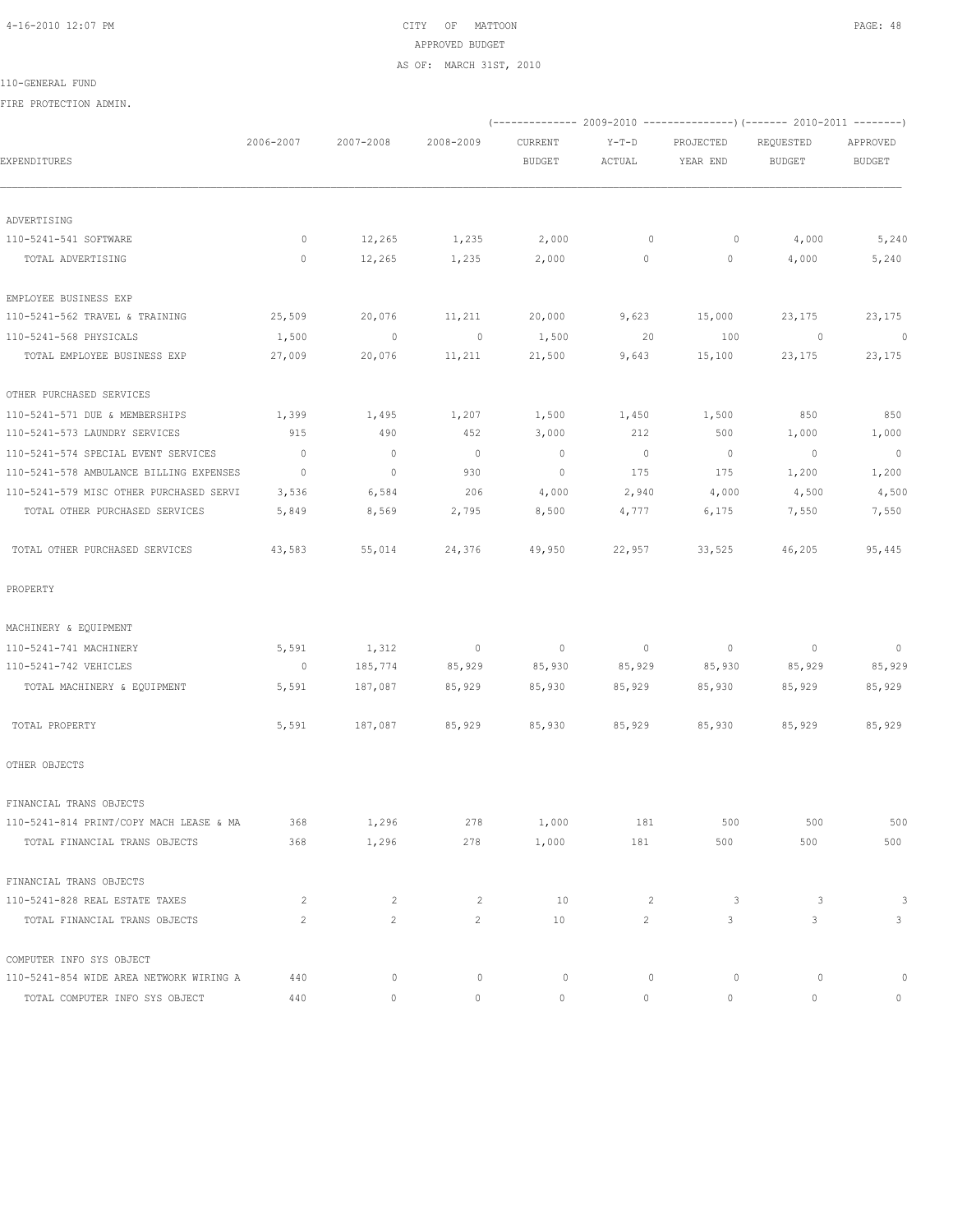## 4-16-2010 12:07 PM CITY OF MATTOON PAGE: 49 APPROVED BUDGET AS OF: MARCH 31ST, 2010

#### 110-GENERAL FUND

#### FIRE PROTECTION ADMIN.

|                                      |           |           |              |               |              | (-------------- 2009-2010 -----------------) (------- 2010-2011 --------) |               |               |
|--------------------------------------|-----------|-----------|--------------|---------------|--------------|---------------------------------------------------------------------------|---------------|---------------|
|                                      | 2006-2007 | 2007-2008 | 2008-2009    | CURRENT       | $Y-T-D$      | PROJECTED                                                                 | REQUESTED     | APPROVED      |
| EXPENDITURES                         |           |           |              | <b>BUDGET</b> | ACTUAL       | YEAR END                                                                  | <b>BUDGET</b> | <b>BUDGET</b> |
|                                      |           |           |              |               |              |                                                                           |               |               |
| COMPUTER INFO SYS OBJECT             |           |           |              |               |              |                                                                           |               |               |
| 110-5241-863 DESKTOP PC WORKSTATIONS | 2,541     | 1,046     | $\circ$      | $\circ$       | $\mathbf{0}$ | $\mathbf{0}$                                                              | $\mathbf{0}$  | 0             |
| TOTAL COMPUTER INFO SYS OBJECT       | 2,541     | 1,046     | $\mathbf{0}$ | $\mathbf{0}$  | $\circ$      | $\circ$                                                                   | 0             | $\circ$       |
| TOTAL OTHER OBJECTS                  | 3,351     | 2,344     | 280          | 1,010         | 184          | 503                                                                       | 503           | 503           |
| TOTAL FIRE PROTECTION ADMIN.         | 3,829,387 | 4,022,188 | 4,078,130    | 4,254,176     | 3,679,154    | 4,243,394                                                                 | 4,216,615     | 4,295,687     |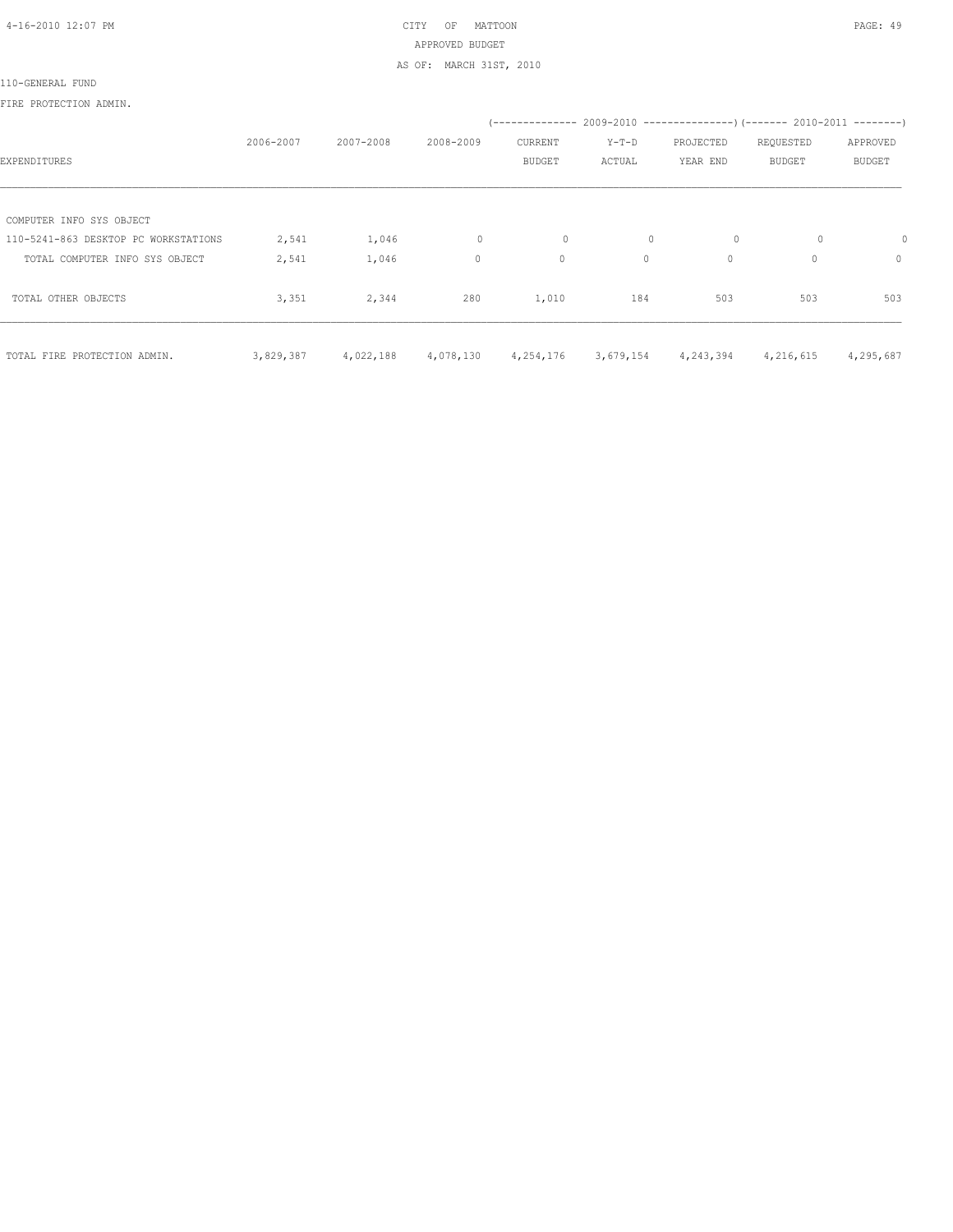## 4-16-2010 12:07 PM CITY OF MATTOON PAGE: 50 APPROVED BUDGET AS OF: MARCH 31ST, 2010

#### 110-GENERAL FUND

#### FIRE PREVENTION

|                                     | 2006-2007 | 2007-2008 | 2008-2009 | CURRENT       | $Y-T-D$ | PROJECTED | (-------------- 2009-2010 -----------------) (------- 2010-2011 --------)<br>REQUESTED | APPROVED      |
|-------------------------------------|-----------|-----------|-----------|---------------|---------|-----------|----------------------------------------------------------------------------------------|---------------|
| EXPENDITURES                        |           |           |           | <b>BUDGET</b> | ACTUAL  | YEAR END  | BUDGET                                                                                 | <b>BUDGET</b> |
|                                     |           |           |           |               |         |           |                                                                                        |               |
| SUPPLIES                            |           |           |           |               |         |           |                                                                                        |               |
| GENERAL SUPPLIES                    |           |           |           |               |         |           |                                                                                        |               |
| 110-5243-316 TOOLS & EQUIPMENT      | 4,425     | 20,173    | 3,875     | $\mathbf 0$   | $\circ$ | $\circ$   | $\mathbf 0$                                                                            | $\circ$       |
| 110-5243-319 MISCELLANEOUS SUPPLIES | 36        | 100       | 110       | 2,000         | 1,543   | 2,000     | 2,000                                                                                  | 2,000         |
| TOTAL GENERAL SUPPLIES              | 4,461     | 20,273    | 3,985     | 2,000         | 1,543   | 2,000     | 2,000                                                                                  | 2,000         |
| TOTAL SUPPLIES                      | 4,461     | 20,273    | 3,985     | 2,000         | 1,543   | 2,000     | 2,000                                                                                  | 2,000         |
| TOTAL FIRE PREVENTION               | 4,461     | 20,273    | 3,985     | 2,000         | 1,543   | 2,000     | 2,000                                                                                  | 2,000         |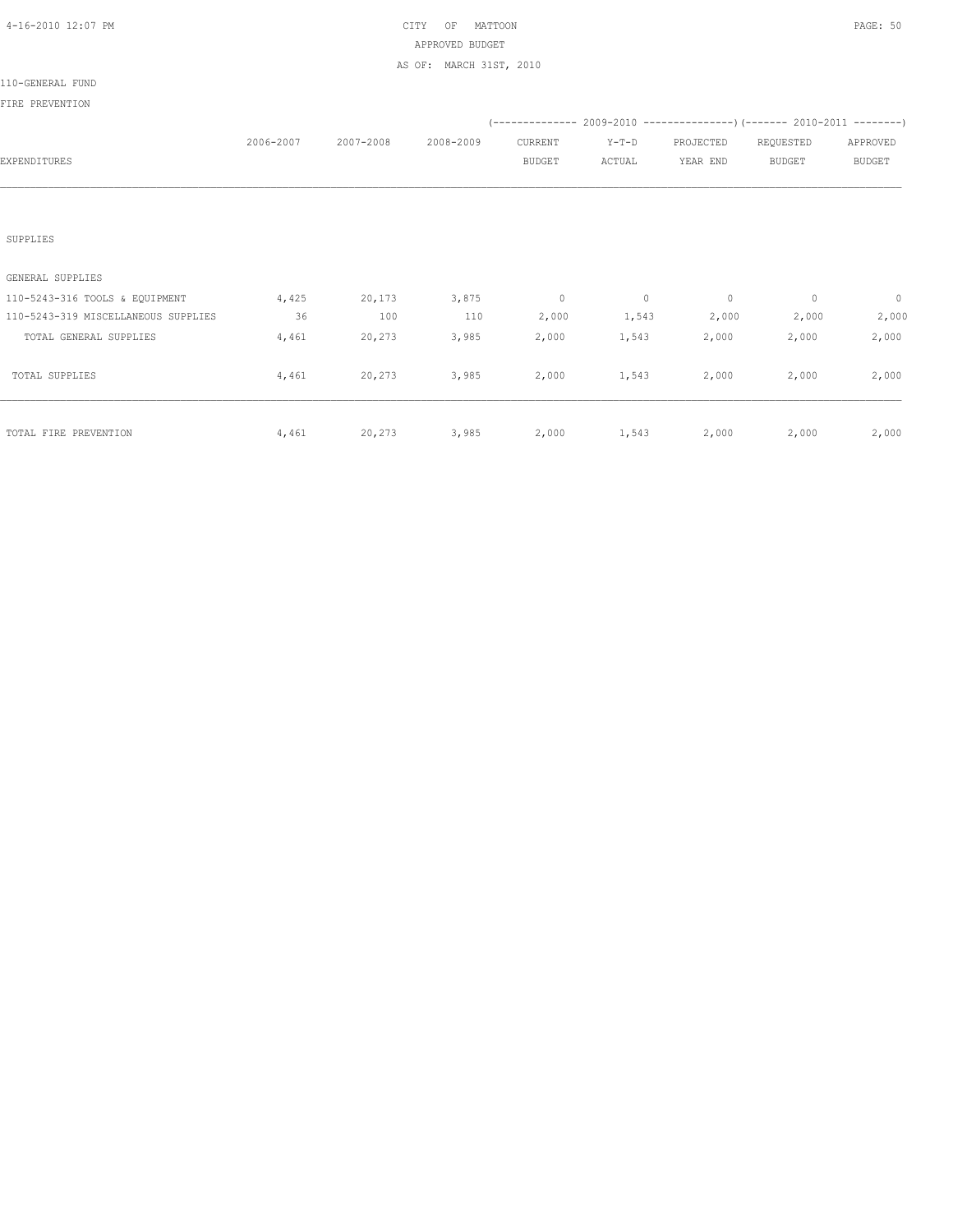## 4-16-2010 12:07 PM CITY OF MATTOON PAGE: 51 APPROVED BUDGET AS OF: MARCH 31ST, 2010

#### 110-GENERAL FUND

#### FIRE INSURANCE TAX EXP.

|                                         |           |           |           |               |         |           | $(-$ ------------- 2009-2010 ----------------) (------- 2010-2011 --------) |               |
|-----------------------------------------|-----------|-----------|-----------|---------------|---------|-----------|-----------------------------------------------------------------------------|---------------|
|                                         | 2006-2007 | 2007-2008 | 2008-2009 | CURRENT       | $Y-T-D$ | PROJECTED | REQUESTED                                                                   | APPROVED      |
| EXPENDITURES                            |           |           |           | <b>BUDGET</b> | ACTUAL  | YEAR END  | <b>BUDGET</b>                                                               | <b>BUDGET</b> |
|                                         |           |           |           |               |         |           |                                                                             |               |
|                                         |           |           |           |               |         |           |                                                                             |               |
| OTHER PURCHASED SERVICES                |           |           |           |               |         |           |                                                                             |               |
| OTHER PURCHASED SERVICES                |           |           |           |               |         |           |                                                                             |               |
| 110-5250-579 MISC OTHER PURCHASED SERVI | 22,130    | 27,183    | 24,585    | 29,000        | 763     | 31,400    | 31,400                                                                      | 31,400        |
| TOTAL OTHER PURCHASED SERVICES          | 22,130    | 27,183    | 24,585    | 29,000        | 763     | 31,400    | 31,400                                                                      | 31,400        |
| TOTAL OTHER PURCHASED SERVICES          | 22,130    | 27,183    | 24,585    | 29,000        | 763     | 31,400    | 31,400                                                                      | 31,400        |
| TOTAL FIRE INSURANCE TAX EXP.           | 22,130    | 27,183    | 24,585    | 29,000        | 763     | 31,400    | 31,400                                                                      | 31,400        |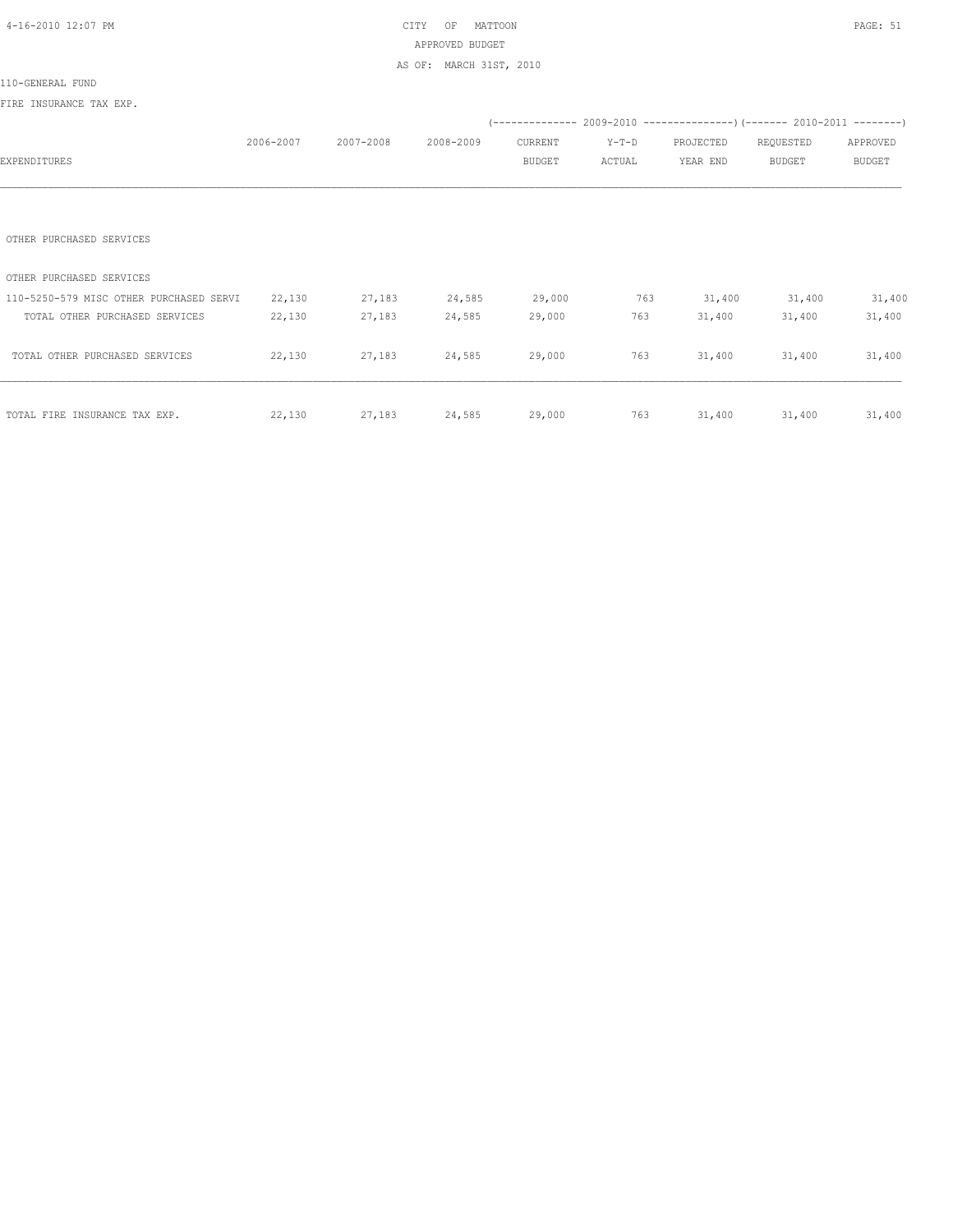## 4-16-2010 12:07 PM CITY OF MATTOON PAGE: 52 APPROVED BUDGET AS OF: MARCH 31ST, 2010

#### 110-GENERAL FUND

#### FEMA GRANT EXPENDITURES

|                                |           |           |             |               |         |           | (-------------- 2009-2010 ----------------) (------- 2010-2011 --------) |               |
|--------------------------------|-----------|-----------|-------------|---------------|---------|-----------|--------------------------------------------------------------------------|---------------|
|                                | 2006-2007 | 2007-2008 | 2008-2009   | CURRENT       | $Y-T-D$ | PROJECTED | REQUESTED                                                                | APPROVED      |
| EXPENDITURES                   |           |           |             | <b>BUDGET</b> | ACTUAL  | YEAR END  | <b>BUDGET</b>                                                            | <b>BUDGET</b> |
|                                |           |           |             |               |         |           |                                                                          |               |
|                                |           |           |             |               |         |           |                                                                          |               |
| SUPPLIES                       |           |           |             |               |         |           |                                                                          |               |
| GENERAL SUPPLIES               |           |           |             |               |         |           |                                                                          |               |
| 110-5251-316 TOOLS & EQUIPMENT | 50,540    | 59        | $\circ$     | 0             | 74,000  | 74,000    | $\mathbb O$                                                              | $\mathbf 0$   |
| TOTAL GENERAL SUPPLIES         | 50,540    | 59        | $\mathbb O$ | $\mathbb O$   | 74,000  | 74,000    | $\mathbb O$                                                              | $\circ$       |
| TOTAL SUPPLIES                 | 50,540    | 59        | $\circ$     | $\mathbb O$   | 74,000  | 74,000    | $\mathbf 0$                                                              | $\circ$       |
| TOTAL FEMA GRANT EXPENDITURES  | 50,540    | 59        | $\mathbf 0$ | $\circ$       | 74,000  | 74,000    | $\mathbf 0$                                                              | $\circ$       |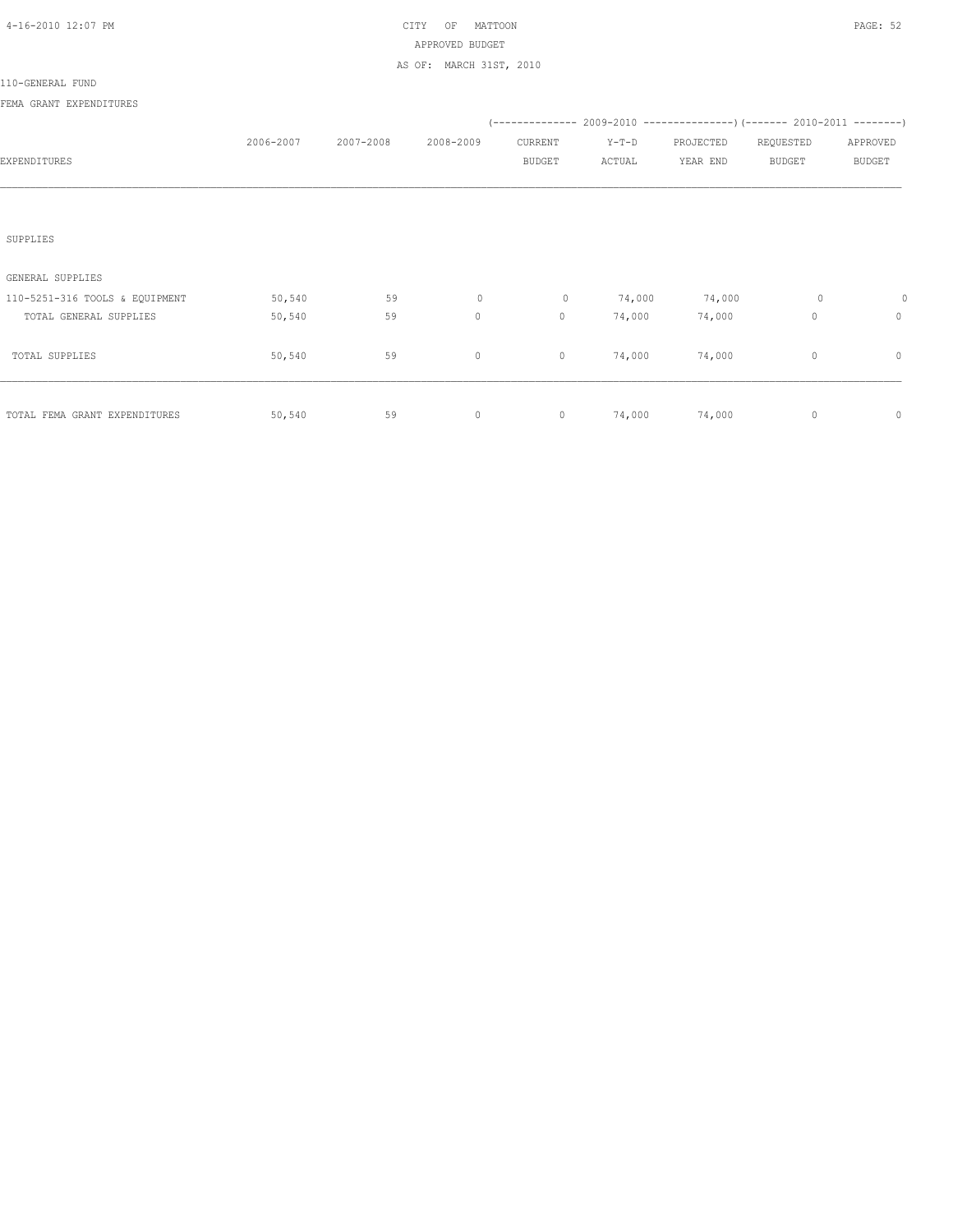## 4-16-2010 12:07 PM CITY OF MATTOON PAGE: 53 APPROVED BUDGET AS OF: MARCH 31ST, 2010

### 110-GENERAL FUND

#### CODE ENFORCEMENT ADMIN

|                                        |           |           |           |                          |                   |                       | (-------------- 2009-2010 ---------------) (------- 2010-2011 --------) |                           |
|----------------------------------------|-----------|-----------|-----------|--------------------------|-------------------|-----------------------|-------------------------------------------------------------------------|---------------------------|
| EXPENDITURES                           | 2006-2007 | 2007-2008 | 2008-2009 | CURRENT<br><b>BUDGET</b> | $Y-T-D$<br>ACTUAL | PROJECTED<br>YEAR END | REQUESTED<br>BUDGET                                                     | APPROVED<br><b>BUDGET</b> |
|                                        |           |           |           |                          |                   |                       |                                                                         |                           |
| PERSONNEL SERVICES                     |           |           |           |                          |                   |                       |                                                                         |                           |
| SALARIES & WAGES                       |           |           |           |                          |                   |                       |                                                                         |                           |
| 110-5261-111 SALARIES OF REG EMPLOYEES | 78,531    | 81,574    | 107,169   | 115,665                  | 75,302            | 92,558                | 86,637                                                                  | 86,637                    |
| 110-5261-113 OVERTIME                  | 215       | 294       | 96        | $\mathbf 0$              | 284               | $\mathbb O$           | $\circ$                                                                 | $\overline{0}$            |
| 110-5261-114 COMPENSATED ABSENCES      | 4,611     | 7,795     | 5,541     | $\circ$                  | 15,221            | $\circ$               | $\mathbf 0$                                                             | $\mathbf 0$               |
| TOTAL SALARIES & WAGES                 | 83,357    | 89,663    | 112,806   | 115,665                  | 90,806            | 92,558                | 86,637                                                                  | 86,637                    |
| TOTAL PERSONNEL SERVICES               | 83,357    | 89,663    | 112,806   | 115,665                  | 90,806            | 92,558                | 86,637                                                                  | 86,637                    |
| EMPOLOYEE BENEFITS                     |           |           |           |                          |                   |                       |                                                                         |                           |
| GROUP INSURANCE                        |           |           |           |                          |                   |                       |                                                                         |                           |
| 110-5261-211 GROUP HEALTH INSURANCE    | 13,429    | 12,580    | 15,560    | 21,833                   | 14,142            | 16,614                | 14,005                                                                  | 15,025                    |
| 110-5261-212 GROUP LIFE INSURANCE      | 331       | 432       | 432       | 432                      | 396               | 432                   | 288                                                                     | 288                       |
| TOTAL GROUP INSURANCE                  | 13,760    | 13,012    | 15,992    | 22,265                   | 14,538            | 17,046                | 14,293                                                                  | 15,313                    |
| SOCIAL SECURITY CONTRIB                |           |           |           |                          |                   |                       |                                                                         |                           |
| 110-5261-221 FICA CONTRIBUTIONS        | 5,092     | 5,447     | 6,223     | 7,171                    | 5,912             | 5,739                 | 5,371                                                                   | 5,371                     |
| 110-5261-222 MEDICARE CONTRIBUTIONS    | 1,191     | 1,274     | 1,455     | 1,677                    | 1,382             | 1,342                 | 1,256                                                                   | 1,256                     |
| TOTAL SOCIAL SECURITY CONTRIB          | 6,282     | 6,721     | 7,678     | 8,848                    | 7,294             | 7,081                 | 6,627                                                                   | 6,627                     |
| RETIREMENT CONTRIBTUIONS               |           |           |           |                          |                   |                       |                                                                         |                           |
| 110-5261-231 IMRF CONTRIBUTIONS        | 9,684     | 9,383     | 10,033    | 12,530                   | 9,931             | 10,027                | 11,349                                                                  | 11,349                    |
| TOTAL RETIREMENT CONTRIBTUIONS         | 9,684     | 9,383     | 10,033    | 12,530                   | 9,931             | 10,027                | 11,349                                                                  | 11,349                    |
| UNEMPLOYMNT COMPENSATION               |           |           |           |                          |                   |                       |                                                                         |                           |
| 110-5261-240 UNEMPLOYMENT COMP.        | 611       | 516       | 401       | 258                      | 237               | 258                   | 263                                                                     | 263                       |
| TOTAL UNEMPLOYMNT COMPENSATION         | 611       | 516       | 401       | 258                      | 237               | 258                   | 263                                                                     | 263                       |
| WORKER'S COMPENSATION                  |           |           |           |                          |                   |                       |                                                                         |                           |
| 110-5261-250 WORKERS' COMPENSATION     | 3,030     | 3,829     | 4,063     | 3,919                    | 3,592             | 2,983                 | 3,049                                                                   | 3,049                     |
| TOTAL WORKER'S COMPENSATION            | 3,030     | 3,829     | 4,063     | 3,919                    | 3,592             | 2,983                 | 3,049                                                                   | 3,049                     |
| TOTAL EMPOLOYEE BENEFITS               | 33,367    | 33,460    | 38,166    | 47,820                   | 35,592            | 37,395                | 35,581                                                                  | 36,601                    |
| SUPPLIES                               |           |           |           |                          |                   |                       |                                                                         |                           |
| GENERAL SUPPLIES                       |           |           |           |                          |                   |                       |                                                                         |                           |
| 110-5261-311 OFFICE SUPPLIES           | 1,504     | 406       | 359       | 600                      | 223               | 500                   | 1,640                                                                   | 920                       |
| 110-5261-319 MISCELLANEOUS SUPPLIES    | 45        | 286       | 22        | 300                      | 25                | 100                   | 300                                                                     | 300                       |
| TOTAL GENERAL SUPPLIES                 | 1,549     | 692       | 380       | 900                      | 248               | 600                   | 1,940                                                                   | 1,220                     |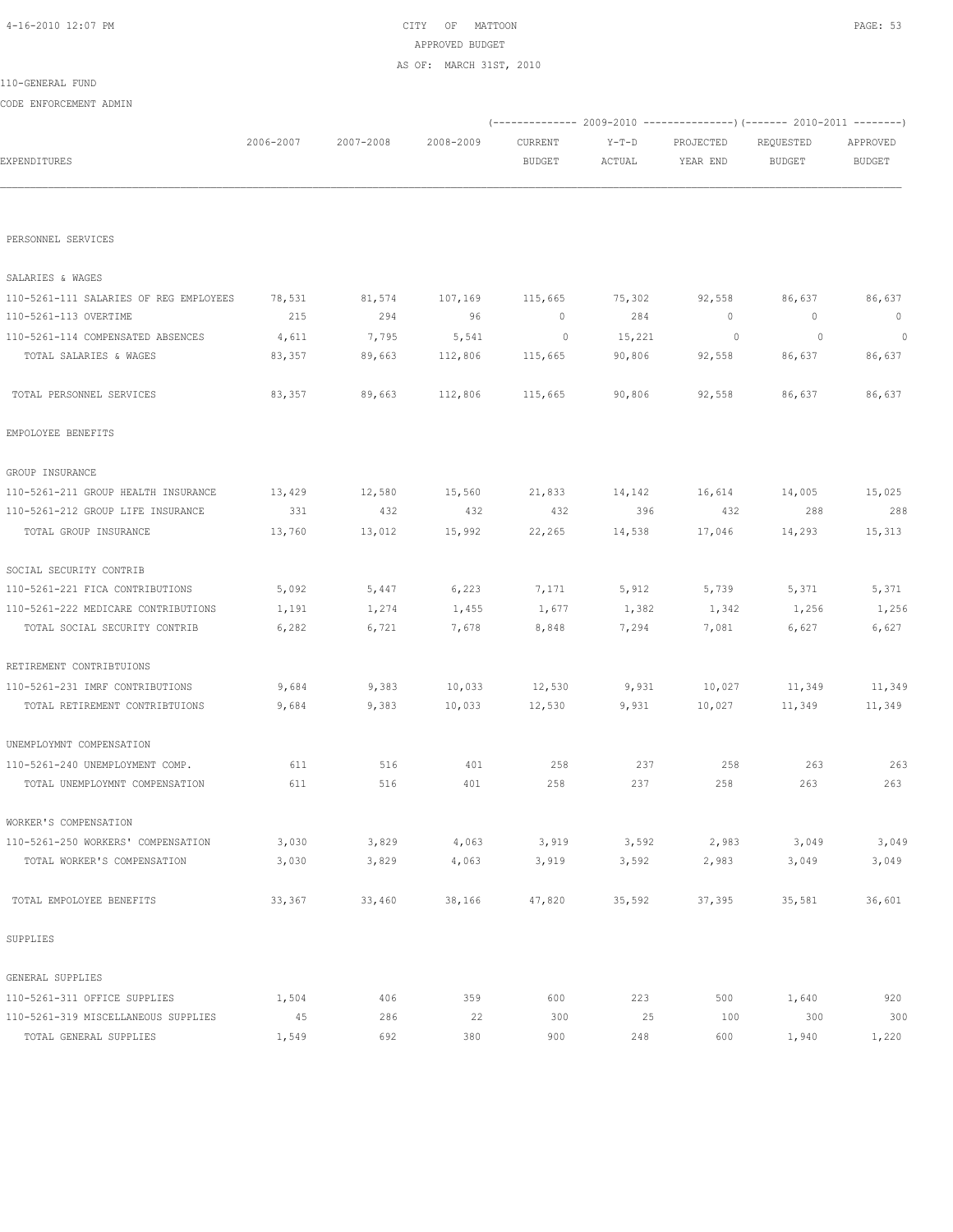## 4-16-2010 12:07 PM CITY OF MATTOON PAGE: 54 APPROVED BUDGET AS OF: MARCH 31ST, 2010

### 110-GENERAL FUND

#### CODE ENFORCEMENT ADMIN

|                                         |           |              |              |               |              |              | (-------------- 2009-2010 ----------------) (------- 2010-2011 --------) |                |
|-----------------------------------------|-----------|--------------|--------------|---------------|--------------|--------------|--------------------------------------------------------------------------|----------------|
|                                         | 2006-2007 | 2007-2008    | 2008-2009    | CURRENT       | $Y-T-D$      | PROJECTED    | REQUESTED                                                                | APPROVED       |
| EXPENDITURES                            |           |              |              | <b>BUDGET</b> | ACTUAL       | YEAR END     | <b>BUDGET</b>                                                            | <b>BUDGET</b>  |
|                                         |           |              |              |               |              |              |                                                                          |                |
| ENERGY<br>110-5261-326 FUEL             | 30        | $\mathbf{0}$ | 0            | 0             | $\mathbf 0$  | 0            | 0                                                                        | $\mathbf 0$    |
| TOTAL ENERGY                            | 30        | $\circ$      | $\mathbf{0}$ | $\circ$       | 0            | $\mathbf{0}$ | 0                                                                        | 0              |
| BOOKS & PERIODICALS                     |           |              |              |               |              |              |                                                                          |                |
| 110-5261-340 BOOKS & PERIODICALS        | 0         | 171          | 0            | 400           | 0            | $\mathbf 0$  | 1,085                                                                    | 1,085          |
| TOTAL BOOKS & PERIODICALS               | 0         | 171          | 0            | 400           | 0            | 0            | 1,085                                                                    | 1,085          |
| TOTAL SUPPLIES                          | 1,579     | 863          | 380          | 1,300         | 248          | 600          | 3,025                                                                    | 2,305          |
| PURCHASED PROP MAINT SRV                |           |              |              |               |              |              |                                                                          |                |
| REPAIR & MAINT SERVICES                 |           |              |              |               |              |              |                                                                          |                |
| 110-5261-434 REPAIR OF VEHICLES         | 180       | $\mathbf{0}$ | 0            | 0             | $\mathbf{0}$ | 0            | 0                                                                        | 0              |
| TOTAL REPAIR & MAINT SERVICES           | 180       | $\circ$      | $\mathbf{0}$ | $\mathbf{0}$  | 0            | 0            | 0                                                                        | 0              |
| TOTAL PURCHASED PROP MAINT SRV          | 180       | $\mathbb O$  | $\circ$      | $\circ$       | $\circ$      | $\circ$      | $\circ$                                                                  | $\circ$        |
| OTHER PURCHASED SERVICES                |           |              |              |               |              |              |                                                                          |                |
| COMMUNICATION                           |           |              |              |               |              |              |                                                                          |                |
| 110-5261-531 POSTAGE                    | 161       | 253          | 337          | 400           | 196          | 300          | 400                                                                      | 400            |
| 110-5261-532 TELEPHONE                  | 2,574     | 2,883        | 2,882        | 2,750         | 2,675        | 2,900        | 3,000                                                                    | 3,000          |
| 110-5261-533 CELLULAR PHONE             | 318       | 519          | 519          | 600           | 976          | 1,100        | 1,200                                                                    | 1,200          |
| TOTAL COMMUNICATION                     | 3,053     | 3,655        | 3,738        | 3,750         | 3,847        | 4,300        | 4,600                                                                    | 4,600          |
| PRINTING & BUILDING                     |           |              |              |               |              |              |                                                                          |                |
| 110-5261-550 PRINTING & BINDING         | 172       | 0            | 97           | 200           | 130          | 200          | 200                                                                      | 200            |
| TOTAL PRINTING & BUILDING               | 172       | $\circ$      | 97           | 200           | 130          | 200          | 200                                                                      | 200            |
| EMPLOYEE BUSINESS EXP                   |           |              |              |               |              |              |                                                                          |                |
| 110-5261-562 TRAVEL & TRAINING          | 1,084     | 1,130        | 377          | 2,000         | 170          | 200          | 2,000                                                                    | 2,000          |
| 110-5261-563 TUITION REIMBURSEMENT      | 40        | 120          | 136          | $\mathbb O$   | $\circ$      | $\circ$      | $\mathbb{O}$                                                             | $\overline{0}$ |
| 110-5261-564 PRIVATE VEHICLE EXP REIMB  | 1,773     | 3,738        | 2,732        | 2,000         | 1,102        | 1,500        | 2,000                                                                    | 2,000          |
| TOTAL EMPLOYEE BUSINESS EXP             | 2,897     | 4,988        | 3,245        | 4,000         | 1,272        | 1,700        | 4,000                                                                    | 4,000          |
| OTHER PURCHASED SERVICES                |           |              |              |               |              |              |                                                                          |                |
| 110-5261-571 DUE & MEMBERSHIPS          | 470       | 480          | 290          | 400           | 202          | 400          | 492                                                                      | 492            |
| 110-5261-577 DEMOLITION SERVICES        | 16,130    | 16,983       | 308          | $\mathbb O$   | 6,301        | 6,301        | $\circ$                                                                  | 15,000         |
| 110-5261-579 MISC OTHER PURCHASED SERVI | 386       | 141          | $\circ$      | 0             | 203          | 300          | $\mathbf 0$                                                              | $\mathbb O$    |
| TOTAL OTHER PURCHASED SERVICES          | 16,986    | 17,603       | 598          | 400           | 6,706        | 7,001        | 492                                                                      | 15,492         |
| TOTAL OTHER PURCHASED SERVICES          | 23,108    | 26,246       | 7,678        | 8,350         | 11,954       | 13,201       | 9,292                                                                    | 24,292         |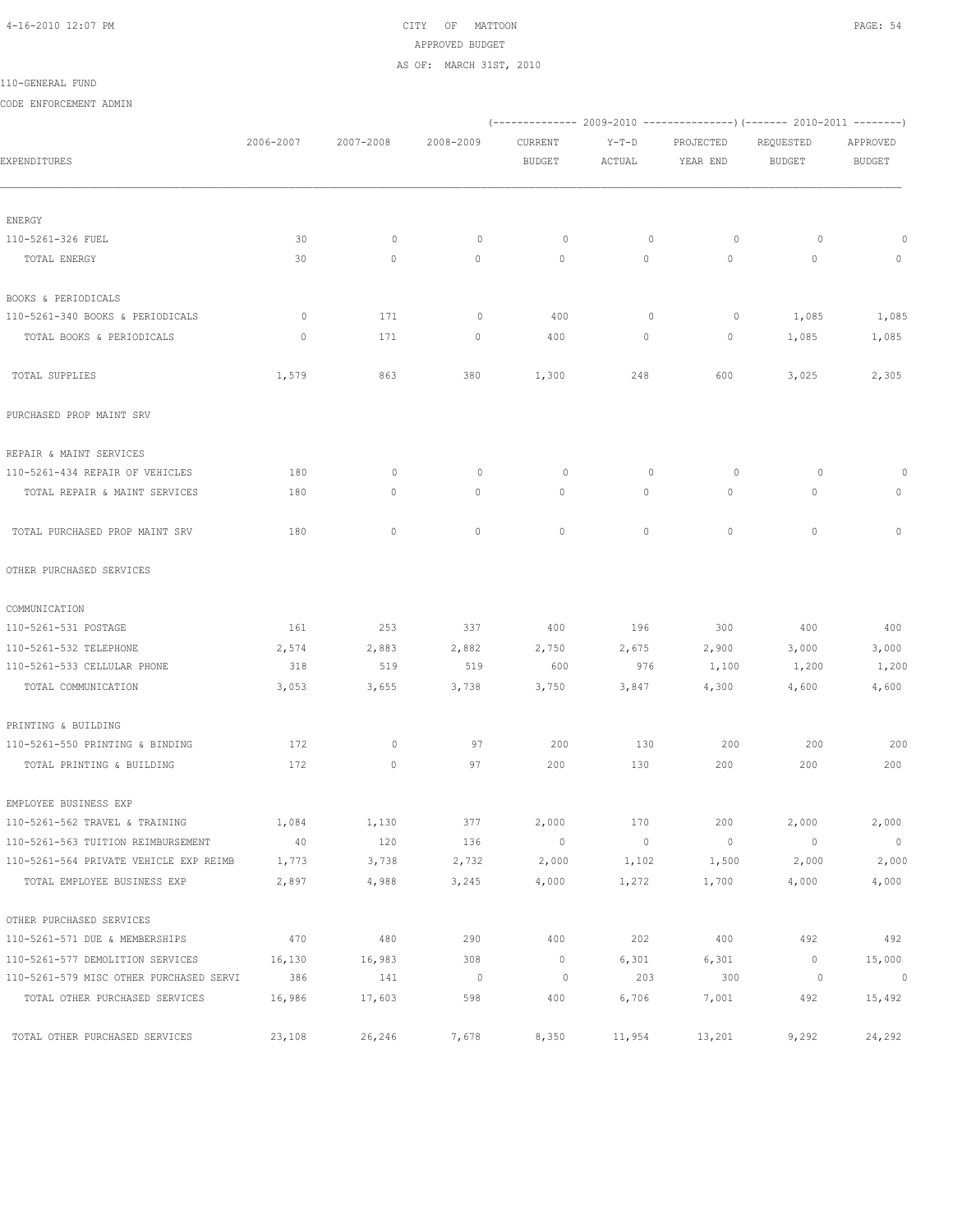## 4-16-2010 12:07 PM CITY OF MATTOON PAGE: 55 APPROVED BUDGET AS OF: MARCH 31ST, 2010

### 110-GENERAL FUND

#### CODE ENFORCEMENT ADMIN

|                                     | 2006-2007      | 2007-2008      | 2008-2009      | CURRENT                                                           | $Y-T-D$        | PROJECTED    | REQUESTED     | APPROVED      |
|-------------------------------------|----------------|----------------|----------------|-------------------------------------------------------------------|----------------|--------------|---------------|---------------|
| EXPENDITURES                        |                |                |                | <b>BUDGET</b>                                                     | <b>ACTUAL</b>  | YEAR END     | <b>BUDGET</b> | <b>BUDGET</b> |
|                                     |                |                |                |                                                                   |                |              |               |               |
| OTHER OBJECTS                       |                |                |                |                                                                   |                |              |               |               |
| FINANCIAL TRANS OBJECTS             |                |                |                |                                                                   |                |              |               |               |
| 110-5261-828 REAL ESTATE TAXES      | $\mathbf{1}$   | $\mathbf{1}$   | $\mathbf{1}$   | $\circ$                                                           | $\mathbf{1}$   | $\circ$      | $\mathbf{0}$  | $\circ$       |
| 110-5261-829 REAL ESTATE TAXES      | 3              | $\mathbf{3}$   | 3              | $\circ$                                                           | 3              | 5            | 5             | 5             |
| TOTAL FINANCIAL TRANS OBJECTS       | 4              | $\overline{4}$ | 4              | $\circ$                                                           | $\overline{4}$ | 5            | 5             | $5 -$         |
| COMPUTER INFO SYS OBJECT            |                |                |                |                                                                   |                |              |               |               |
| 110-5261-863 DESKTOP PC WORKSTATION | $\circ$        | 871            | 159            | $\circ$                                                           | $\circ$        | $\circ$      | $\mathbf{0}$  | $\circ$       |
| 110-5261-865 PRINTERS               | $\circ$        | $\mathbf{0}$   | $\overline{0}$ | $\circ$                                                           | $\mathbf{0}$   | $\mathbf{0}$ | $\mathbf{0}$  | $\mathbb O$   |
| TOTAL COMPUTER INFO SYS OBJECT      | $\mathbf{0}$   | 871            | 159            | $\mathbf{0}$                                                      | $\circ$        | $\circ$      | $\Omega$      | $\circ$       |
| TOTAL OTHER OBJECTS                 | $\overline{4}$ | 875            | 164            | $\mathbf{0}$                                                      | $\overline{4}$ | 5            | 5             | 5             |
| TOTAL CODE ENFORCEMENT ADMIN        |                |                |                | $141,595$ 151,108 159,194 173,135 138,605 143,759 134,540 149,840 |                |              |               |               |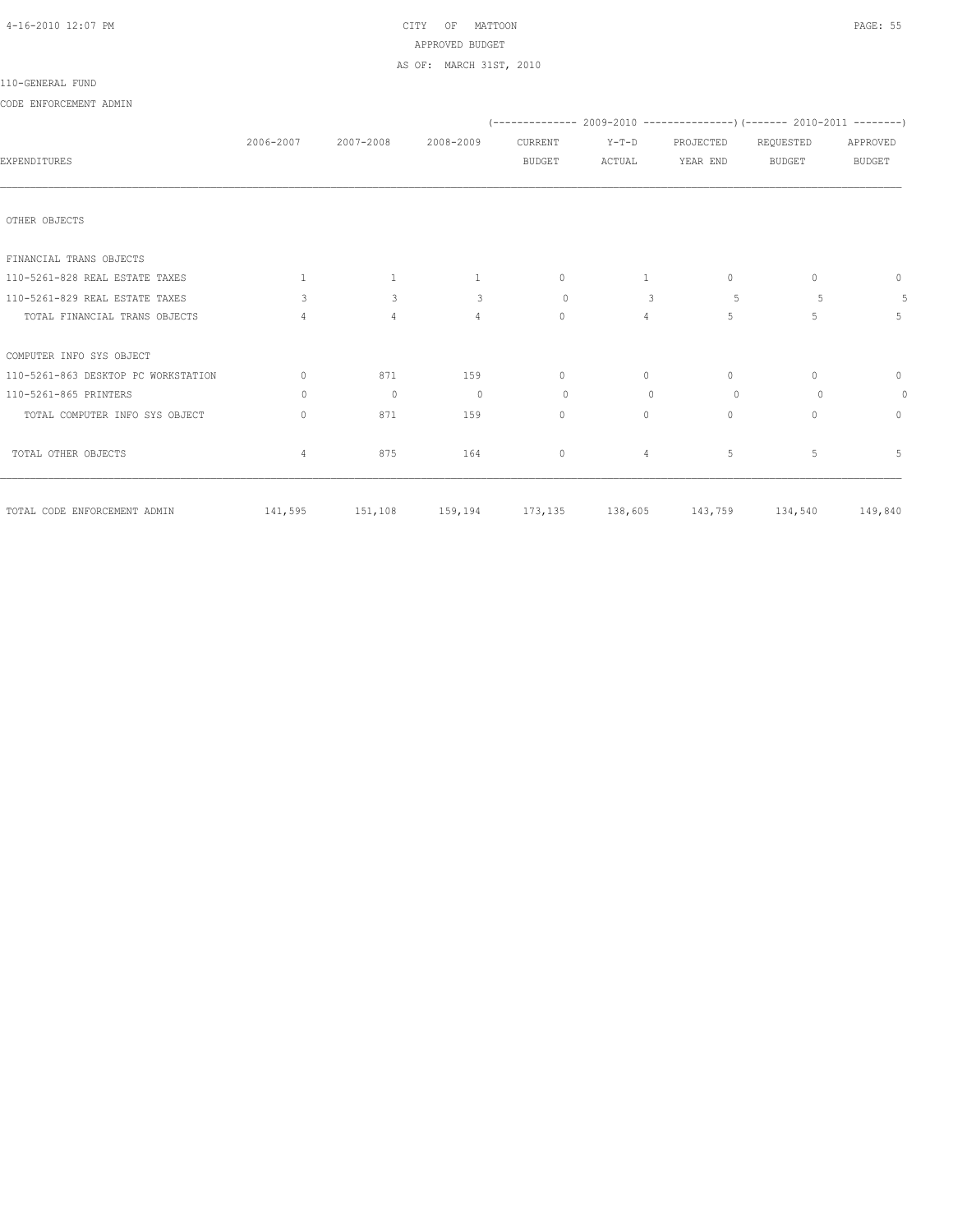## 4-16-2010 12:07 PM CITY OF MATTOON PAGE: 56 APPROVED BUDGET AS OF: MARCH 31ST, 2010

#### 110-GENERAL FUND

#### EMERGENCY PLANNING

|                                                  |           |                                                                                                                                                                                                                                                                     |                   |                |                |              | (-------------- 2009-2010 ----------------) (------- 2010-2011 --------) |                |
|--------------------------------------------------|-----------|---------------------------------------------------------------------------------------------------------------------------------------------------------------------------------------------------------------------------------------------------------------------|-------------------|----------------|----------------|--------------|--------------------------------------------------------------------------|----------------|
|                                                  | 2006-2007 | 2007-2008                                                                                                                                                                                                                                                           | 2008-2009         | CURRENT        | $Y-T-D$        | PROJECTED    | REQUESTED                                                                | APPROVED       |
| EXPENDITURES                                     |           |                                                                                                                                                                                                                                                                     |                   | <b>BUDGET</b>  | ACTUAL         | YEAR END     | <b>BUDGET</b>                                                            | <b>BUDGET</b>  |
|                                                  |           |                                                                                                                                                                                                                                                                     |                   |                |                |              |                                                                          |                |
|                                                  |           |                                                                                                                                                                                                                                                                     |                   |                |                |              |                                                                          |                |
| PERSONNEL SERVICES                               |           |                                                                                                                                                                                                                                                                     |                   |                |                |              |                                                                          |                |
|                                                  |           |                                                                                                                                                                                                                                                                     |                   |                |                |              |                                                                          |                |
| SALARIES & WAGES                                 |           |                                                                                                                                                                                                                                                                     |                   |                |                |              |                                                                          |                |
| 110-5270-111 SALARIES OF REG EMPLOYEES (1,153) 0 |           |                                                                                                                                                                                                                                                                     | $\sim$ 0          | $\circ$        | $\circ$        | $\circ$      | $\Omega$                                                                 | $\Omega$       |
| 110-5270-114 COMPENSATED ABSENCES                | $229$ (   | 229)                                                                                                                                                                                                                                                                | $\overline{0}$    | $\overline{0}$ | $\overline{0}$ | $\Omega$     | $\Omega$                                                                 | $\overline{0}$ |
| TOTAL SALARIES & WAGES                           | $924)$ (  | 229)                                                                                                                                                                                                                                                                | $\circ$           | $\circ$        | $\circ$        | $\circ$      | $\Omega$                                                                 | $\mathbf{0}$   |
| TOTAL PERSONNEL SERVICES<br>$\sqrt{2}$           | 924) (    | 229                                                                                                                                                                                                                                                                 | $\mathbf{0}$      | $\mathbf{0}$   | $\circ$        | $\circ$      | $\circ$                                                                  | $\mathbf{0}$   |
| EMPOLOYEE BENEFITS                               |           |                                                                                                                                                                                                                                                                     |                   |                |                |              |                                                                          |                |
| GROUP INSURANCE                                  |           |                                                                                                                                                                                                                                                                     |                   |                |                |              |                                                                          |                |
| 110-5270-211 GROUP HEALTH INSURANCE              | 2,744     | $\sim$ 0.000 $\sim$ 0.000 $\sim$ 0.000 $\sim$ 0.000 $\sim$ 0.000 $\sim$ 0.000 $\sim$ 0.000 $\sim$ 0.000 $\sim$ 0.000 $\sim$ 0.000 $\sim$ 0.000 $\sim$ 0.000 $\sim$ 0.000 $\sim$ 0.000 $\sim$ 0.000 $\sim$ 0.000 $\sim$ 0.000 $\sim$ 0.000 $\sim$ 0.000 $\sim$ 0.000 | $\sim$ 0          | $\sim$ 0       | $\sim$ 0       | $\Omega$     | $\circ$                                                                  | $\circ$        |
| TOTAL GROUP INSURANCE                            | 2,744     | $\circ$                                                                                                                                                                                                                                                             | $0 \qquad \qquad$ | $\circ$        | $\circ$        | $\circ$      | $\Omega$                                                                 | $\mathbf{0}$   |
| TOTAL EMPOLOYEE BENEFITS                         | 2,744     | $\circ$                                                                                                                                                                                                                                                             | $\circ$           | $\mathbf{0}$   | $\circ$        | $\circ$      | $\mathbf{0}$                                                             | $\Omega$       |
| SUPPLIES                                         |           |                                                                                                                                                                                                                                                                     |                   |                |                |              |                                                                          |                |
| GENERAL SUPPLIES                                 |           |                                                                                                                                                                                                                                                                     |                   |                |                |              |                                                                          |                |
| 110-5270-319 MISCELLANEOUS SUPPLIES              | 856       | $\circ$                                                                                                                                                                                                                                                             | $\circ$           | $\circ$        | $\circ$        | $\mathbf{0}$ | $\mathbf{0}$                                                             | $\circ$        |
| TOTAL GENERAL SUPPLIES                           | 856       | $\Omega$                                                                                                                                                                                                                                                            | $\mathbf{0}$      | $\circ$        | $\circ$        | $\mathbf{0}$ | $\circ$                                                                  | $\mathbf{0}$   |

 TOTAL SUPPLIES 856 0 0 0 0 0 0 0 \_\_\_\_\_\_\_\_\_\_\_\_\_\_\_\_\_\_\_\_\_\_\_\_\_\_\_\_\_\_\_\_\_\_\_\_\_\_\_\_\_\_\_\_\_\_\_\_\_\_\_\_\_\_\_\_\_\_\_\_\_\_\_\_\_\_\_\_\_\_\_\_\_\_\_\_\_\_\_\_\_\_\_\_\_\_\_\_\_\_\_\_\_\_\_\_\_\_\_\_\_\_\_\_\_\_\_\_\_\_\_\_\_\_\_\_\_\_\_\_\_\_\_\_\_\_\_\_\_\_\_\_\_\_\_\_\_\_\_\_\_\_\_\_\_\_\_\_\_\_

TOTAL EMERGENCY PLANNING 2,676 ( 229) 0 0 0 0 0 0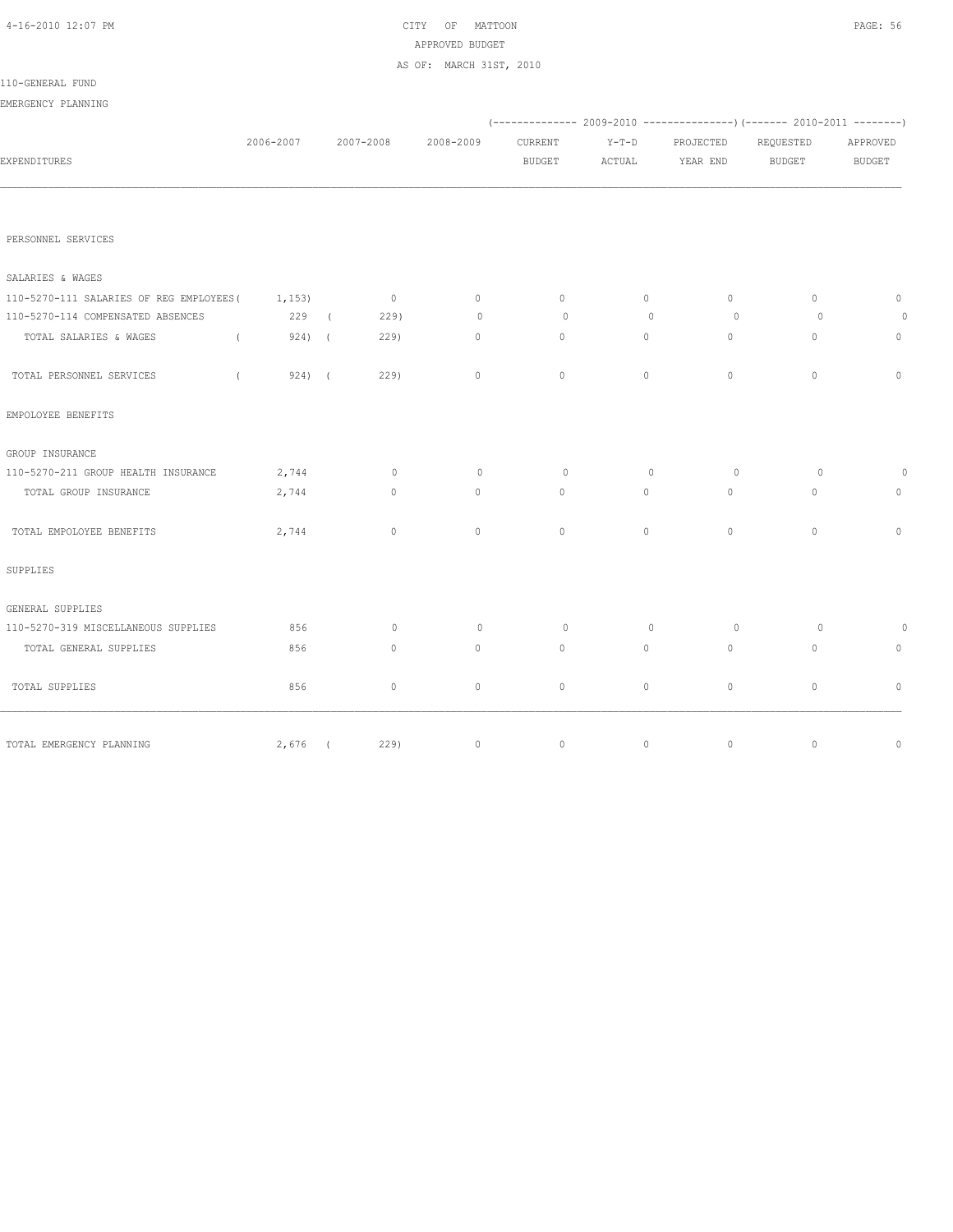## 4-16-2010 12:07 PM CITY OF MATTOON PAGE: 57 APPROVED BUDGET AS OF: MARCH 31ST, 2010

## 110-GENERAL FUND

ANIMAL CONTROL

|                                      |           |           |           |                          |                   |                       | $(---------- 2009-2010 ------------)$ $(---- 2010-2011 ------)$ |                    |
|--------------------------------------|-----------|-----------|-----------|--------------------------|-------------------|-----------------------|-----------------------------------------------------------------|--------------------|
| EXPENDITURES                         | 2006-2007 | 2007-2008 | 2008-2009 | CURRENT<br><b>BUDGET</b> | $Y-T-D$<br>ACTUAL | PROJECTED<br>YEAR END | REQUESTED<br>BUDGET                                             | APPROVED<br>BUDGET |
|                                      |           |           |           |                          |                   |                       |                                                                 |                    |
| OTHER PURCHASED SERVICES             |           |           |           |                          |                   |                       |                                                                 |                    |
| PROFESSIONAL SERVICES                |           |           |           |                          |                   |                       |                                                                 |                    |
| 110-5280-512 ANIMAL CONTROL SERVICES | 18,291    | 13,718    | 23,626    | 27,437                   | 20,577            | 27,437                | 27,437                                                          | 27,437             |
| TOTAL PROFESSIONAL SERVICES          | 18,291    | 13,718    | 23,626    | 27,437                   | 20,577            | 27,437                | 27,437                                                          | 27,437             |
| TOTAL OTHER PURCHASED SERVICES       | 18,291    | 13,718    | 23,626    | 27,437                   | 20,577            | 27,437                | 27,437                                                          | 27,437             |
| TOTAL ANIMAL CONTROL                 | 18,291    | 13,718    | 23,626    | 27,437                   | 20,577            | 27,437                | 27,437                                                          | 27,437             |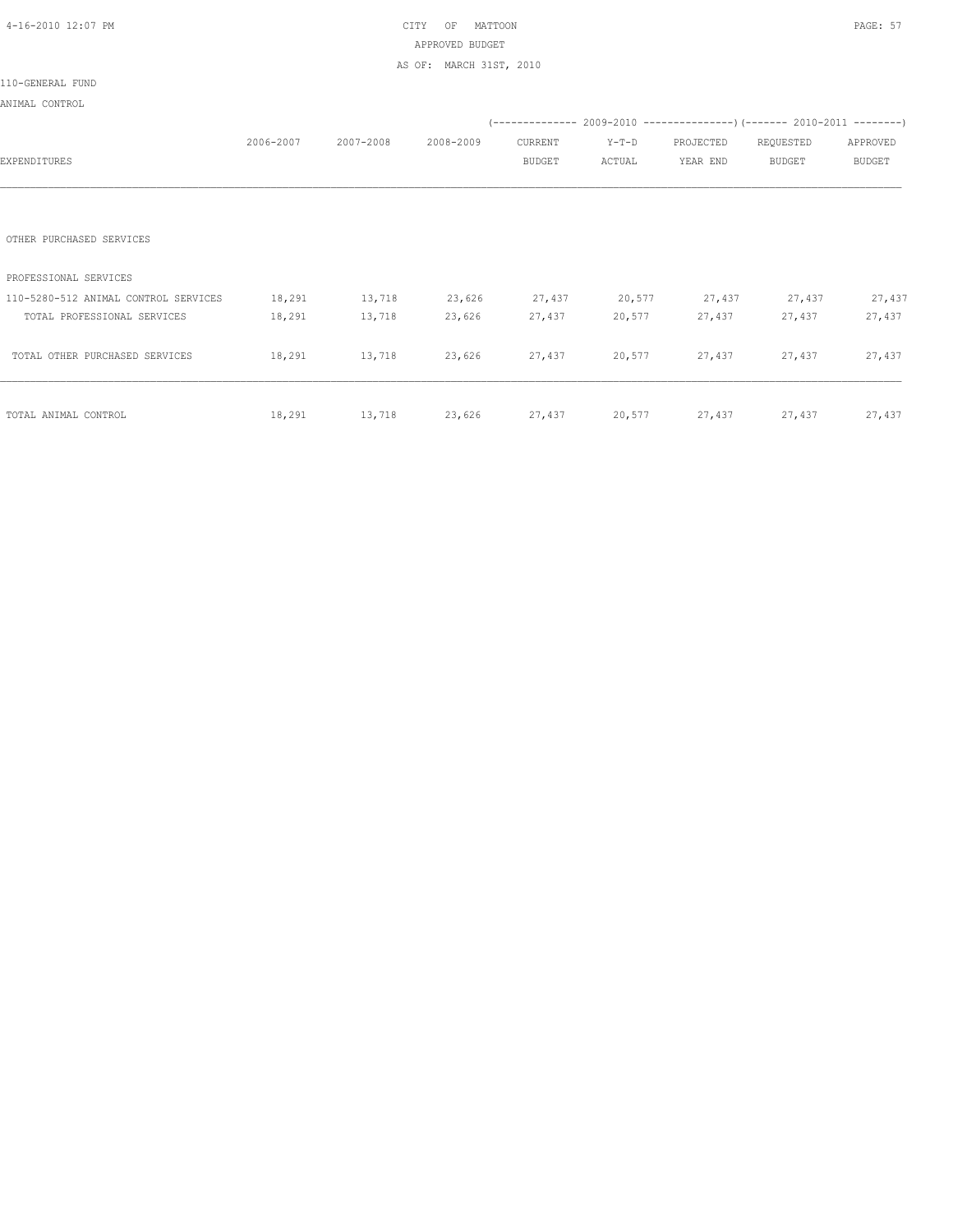# APPROVED BUDGET AS OF: MARCH 31ST, 2010

#### 110-GENERAL FUND

UNEMPLOYMNT COMPENSATION

WORKER'S COMPENSATION

SUPPLIES

GENERAL SUPPLIES

| PUBLIC WORKS ADMIN                      |           |                 |           |                 |          |                           |                                                                         |                |
|-----------------------------------------|-----------|-----------------|-----------|-----------------|----------|---------------------------|-------------------------------------------------------------------------|----------------|
|                                         |           |                 |           |                 |          |                           | (-------------- 2009-2010 ----------------) (------- 2010-2011 -------- |                |
|                                         | 2006-2007 | 2007-2008       | 2008-2009 | CURRENT         | $Y-T-D$  | PROJECTED                 | REQUESTED                                                               | APPROVED       |
| EXPENDITURES                            |           |                 |           | <b>BUDGET</b>   | ACTUAL   | YEAR END                  | <b>BUDGET</b>                                                           | <b>BUDGET</b>  |
| PERSONNEL SERVICES                      |           |                 |           |                 |          |                           |                                                                         |                |
| SALARIES & WAGES                        |           |                 |           |                 |          |                           |                                                                         |                |
| 110-5310-111 SALARIES OF REG EMPLOYEES  | 111,395   | 111,142         | 113,957   | 116,602         | 106,807  | 116,602                   | 106,878                                                                 | 93,400         |
| 110-5310-112 SALARIES OF TEMP EMPLOYEES | $\sim$ 0  | $\sim$ 0        | $\sim$ 0  | $\overline{0}$  | $\sim$ 0 | $\sim$ 0                  | $\sim$ 0                                                                | $\overline{0}$ |
| 110-5310-113 OVERTIME                   | 942       | 941             | 194       | 197             | 179      | 197                       | 197                                                                     | 197            |
| 110-5310-114 COMPENSATED ABSENCES       | 4,515     | 9,012           | 10,246    | $\sim$ 0        | 8,489    | $\sim$ 0                  | $\overline{0}$                                                          | $\mathbf 0$    |
| TOTAL SALARIES & WAGES                  | 116,852   | 121,095         | 124,397   | 116,799         | 115,475  | 116,799                   | 107,075                                                                 | 93,597         |
| TOTAL PERSONNEL SERVICES                |           | 116,852 121,095 |           | 124,397 116,799 |          | 115,475 116,799           | 107,075                                                                 | 93,597         |
| EMPOLOYEE BENEFITS                      |           |                 |           |                 |          |                           |                                                                         |                |
| GROUP INSURANCE                         |           |                 |           |                 |          |                           |                                                                         |                |
| 110-5310-211 GROUP HEALTH INSURANCE     | 10,906    | 11,631          | 12,033    |                 |          | 9,744 14,727 9,744 11,295 |                                                                         | 11,705         |
| 110-5310-212 GROUP LIFE INSURANCE       | 223       | 340             | 340       | 291             | 267      | 291                       | 269                                                                     | 245            |
| TOTAL GROUP INSURANCE                   | 11,129    | 11,971          | 12,373    | 10,035          | 14,994   | 10,035                    | 11,564                                                                  | 11,950         |
| SOCIAL SECURITY CONTRIB                 |           |                 |           |                 |          |                           |                                                                         |                |
| 110-5310-221 FICA CONTRIBUTIONS         | 5,395     | 7,284           | 7,518     | 7,242           | 7,395    | 7,242                     | 6,639                                                                   | 5,815          |
| 110-5310-222 MEDICARE CONTRIBUTIONS     | 1,262     | 1,704           | 1,758     | 1,694           | 1,730    | 1,694                     | 1,553                                                                   | 1,360          |
| TOTAL SOCIAL SECURITY CONTRIB           | 6,657     | 8,988           | 9,276     | 8,936           | 9,125    | 8,936                     | 8,192                                                                   | 7,175          |
| RETIREMENT CONTRIBTUIONS                |           |                 |           |                 |          |                           |                                                                         |                |
| 110-5310-231 IMRF CONTRIBUTIONS         | 10,170    | 12,551          | 12,103    | 12,653          | 13,169   | 12,653                    | 14,027                                                                  | 12,286         |

TOTAL RETIREMENT CONTRIBTUIONS 10,170 12,551 12,103 12,653 13,169 12,653 14,027 12,286

 110-5310-240 UNEMPLOYMENT COMP. 378 417 316 173 159 173 397 397 TOTAL UNEMPLOYMNT COMPENSATION 378 417 316 173 159 173 397 397 397

 110-5310-250 WORKERS' COMPENSATION 3,162 3,800 3,371 2,524 2,314 2,524 3,080 2,600 TOTAL WORKER'S COMPENSATION 3,162 3,800 3,371 2,524 2,314 2,524 3,080 2,600

TOTAL EMPOLOYEE BENEFITS 31,496 37,727 37,439 34,321 39,759 34,321 37,260 34,408

 110-5310-311 OFFICE SUPPLIES 1,964 1,597 517 1,000 521 600 600 600 110-5310-316 TOOLS & EQUIPMENT 928 304 0 0 0 0 0 0 110-5310-319 MISCELLANEOUS SUPPLIES 437 67 232 500 3 10 100 100 TOTAL GENERAL SUPPLIES 3,329 1,968 748 1,500 524 610 700 700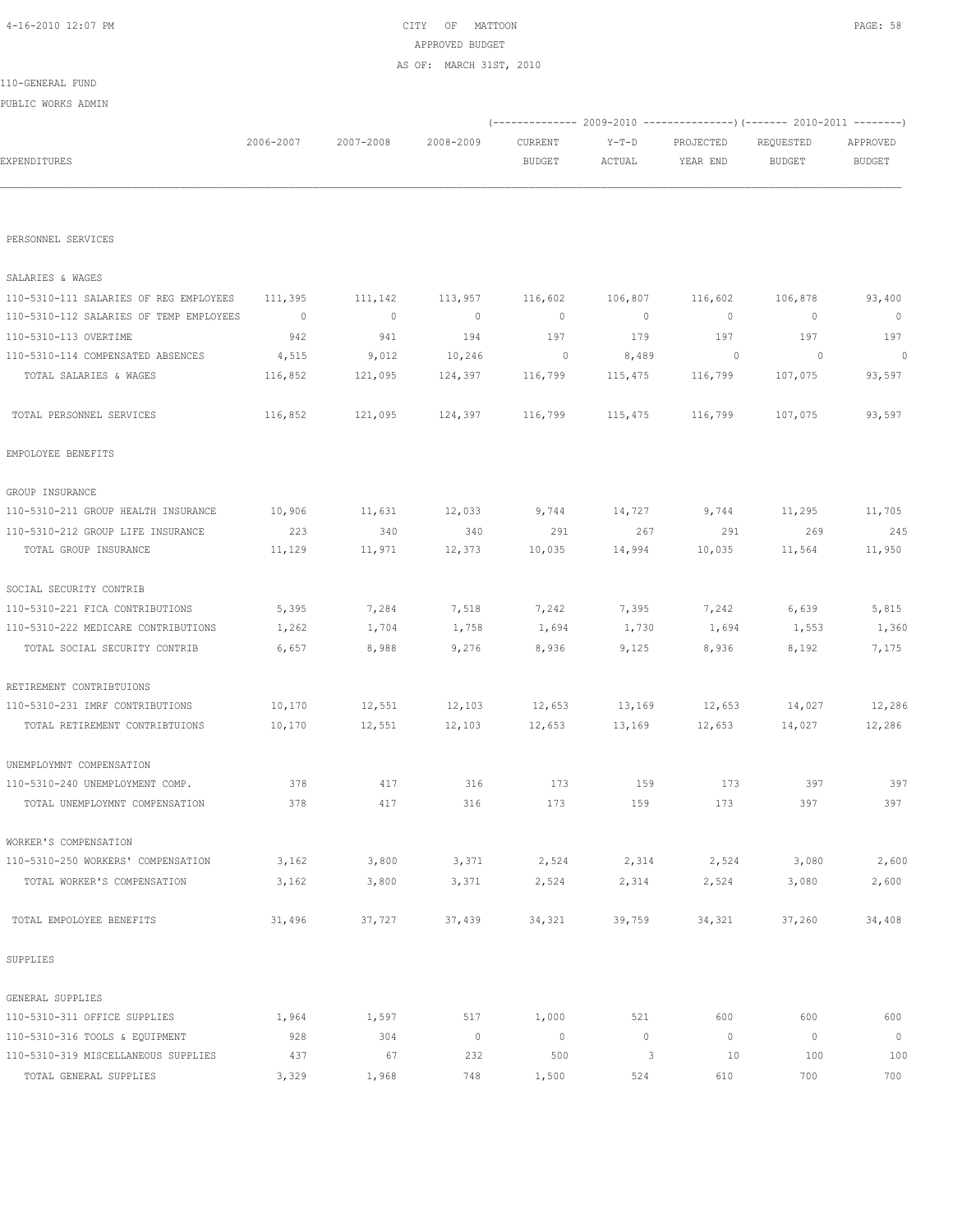## 4-16-2010 12:07 PM CITY OF MATTOON PAGE: 59 APPROVED BUDGET AS OF: MARCH 31ST, 2010

#### 110-GENERAL FUND

#### PUBLIC WORKS ADMIN

|                                         |                         |                          |                    |                    |                          |                        | (------------- 2009-2010 ---------------)(------- 2010-2011 --------) |                  |
|-----------------------------------------|-------------------------|--------------------------|--------------------|--------------------|--------------------------|------------------------|-----------------------------------------------------------------------|------------------|
|                                         | 2006-2007               | 2007-2008                | 2008-2009          | CURRENT            | $Y-T-D$                  | PROJECTED              | REQUESTED                                                             | APPROVED         |
| EXPENDITURES                            |                         |                          |                    | <b>BUDGET</b>      | ACTUAL                   | YEAR END               | <b>BUDGET</b>                                                         | <b>BUDGET</b>    |
|                                         |                         |                          |                    |                    |                          |                        |                                                                       |                  |
| ENERGY                                  |                         |                          |                    |                    |                          |                        |                                                                       |                  |
| 110-5310-326 FUEL<br>TOTAL ENERGY       | $\circ$<br>$\mathbf{0}$ | $\circ$<br>$\circ$       | $\circ$<br>$\circ$ | $\circ$<br>$\circ$ | $\mathbf 0$<br>0         | $\mathbf 0$<br>$\circ$ | $\circ$<br>0                                                          | $\mathbb O$<br>0 |
| BOOKS & PERIODICALS                     |                         |                          |                    |                    |                          |                        |                                                                       |                  |
| 110-5310-340 BOOKS & PERIODICALS        | 205                     | 309                      | $\circ$            | 200                | $\circ$                  | $\mathbf 0$            | 100                                                                   | 100              |
| TOTAL BOOKS & PERIODICALS               | 205                     | 309                      | $\circ$            | 200                | 0                        | 0                      | 100                                                                   | 100              |
| TOTAL SUPPLIES                          | 3,533                   | 2,277                    | 748                | 1,700              | 524                      | 610                    | 800                                                                   | 800              |
| PURCHASED PROP MAINT SRV                |                         |                          |                    |                    |                          |                        |                                                                       |                  |
| REPAIR & MAINT SERVICES                 |                         |                          |                    |                    |                          |                        |                                                                       |                  |
| 110-5310-431 REPAIR OF OFFICE EQUIPMENT | 240                     | 0                        | 0                  | 400                | $\mathbf 0$              | $\mathbf 0$            | 0                                                                     | 0                |
| TOTAL REPAIR & MAINT SERVICES           | 240                     | $\circ$                  | 0                  | 400                | 0                        | $\mathbf{0}$           | 0                                                                     | 0                |
| TOTAL PURCHASED PROP MAINT SRV          | 240                     | 0                        | $\circ$            | 400                | $\circ$                  | $\circ$                | $\mathbb O$                                                           | 0                |
| OTHER PURCHASED SERVICES                |                         |                          |                    |                    |                          |                        |                                                                       |                  |
| PROFESSIONAL SERVICES                   |                         |                          |                    |                    |                          |                        |                                                                       |                  |
| 110-5310-519 OTHER PROFESSIONAL SERVICE | 2,721                   | 3,338                    | 678                | 2,500              | 616                      | 1,000                  | 1,500                                                                 | 1,500            |
| TOTAL PROFESSIONAL SERVICES             | 2,721                   | 3,338                    | 678                | 2,500              | 616                      | 1,000                  | 1,500                                                                 | 1,500            |
| COMMUNICATION                           |                         |                          |                    |                    |                          |                        |                                                                       |                  |
| 110-5310-532 TELEPHONE                  | $\overline{0}$          | $\overline{\phantom{0}}$ | $\overline{0}$     | $\circ$            | $\overline{\phantom{0}}$ | $\overline{0}$         | $\sim$ 0                                                              | $\overline{0}$   |
| 110-5310-533 CELLULAR PHONE             | 2,313                   | 2,476                    | 127                | 1,100              | 1,844                    | 1,900                  | 1,100                                                                 | 1,100            |
| TOTAL COMMUNICATION                     | 2,313                   | 2,476                    | 127                | 1,100              | 1,844                    | 1,900                  | 1,100                                                                 | 1,100            |
| EMPLOYEE BUSINESS EXP                   |                         |                          |                    |                    |                          |                        |                                                                       |                  |
| 110-5310-561 BUSINESS MEETING EXPENSE   | 645                     | 200                      | 327                | 500                | 128                      | 200                    | 200                                                                   | 200              |
| 110-5310-562 TRAVEL & TRAINING          | 437                     | 598                      | 762                | 1,000              | 720                      | 750                    | 1,500                                                                 | 1,500            |
| 110-5310-564 PRIVATE VEHICLE EXP REIMB  | 208                     | 701                      | 283                | 500                | 151                      | 200                    | 300                                                                   | 300              |
| TOTAL EMPLOYEE BUSINESS EXP             | 1,290                   | 1,499                    | 1,372              | 2,000              | 1,000                    | 1,150                  | 2,000                                                                 | 2,000            |
| OTHER PURCHASED SERVICES                |                         |                          |                    |                    |                          |                        |                                                                       |                  |
| 110-5310-571 DUE & MEMBERSHIPS          | 275                     | 437                      | 143                | 500                | 376                      | 500                    | 500                                                                   | 500              |
| TOTAL OTHER PURCHASED SERVICES          | 275                     | 437                      | 143                | 500                | 376                      | 500                    | 500                                                                   | 500              |
| TOTAL OTHER PURCHASED SERVICES          | 6,599                   | 7,751                    | 2,320              | 6,100              | 3,836                    | 4,550                  | 5,100                                                                 | 5,100            |

OTHER OBJECTS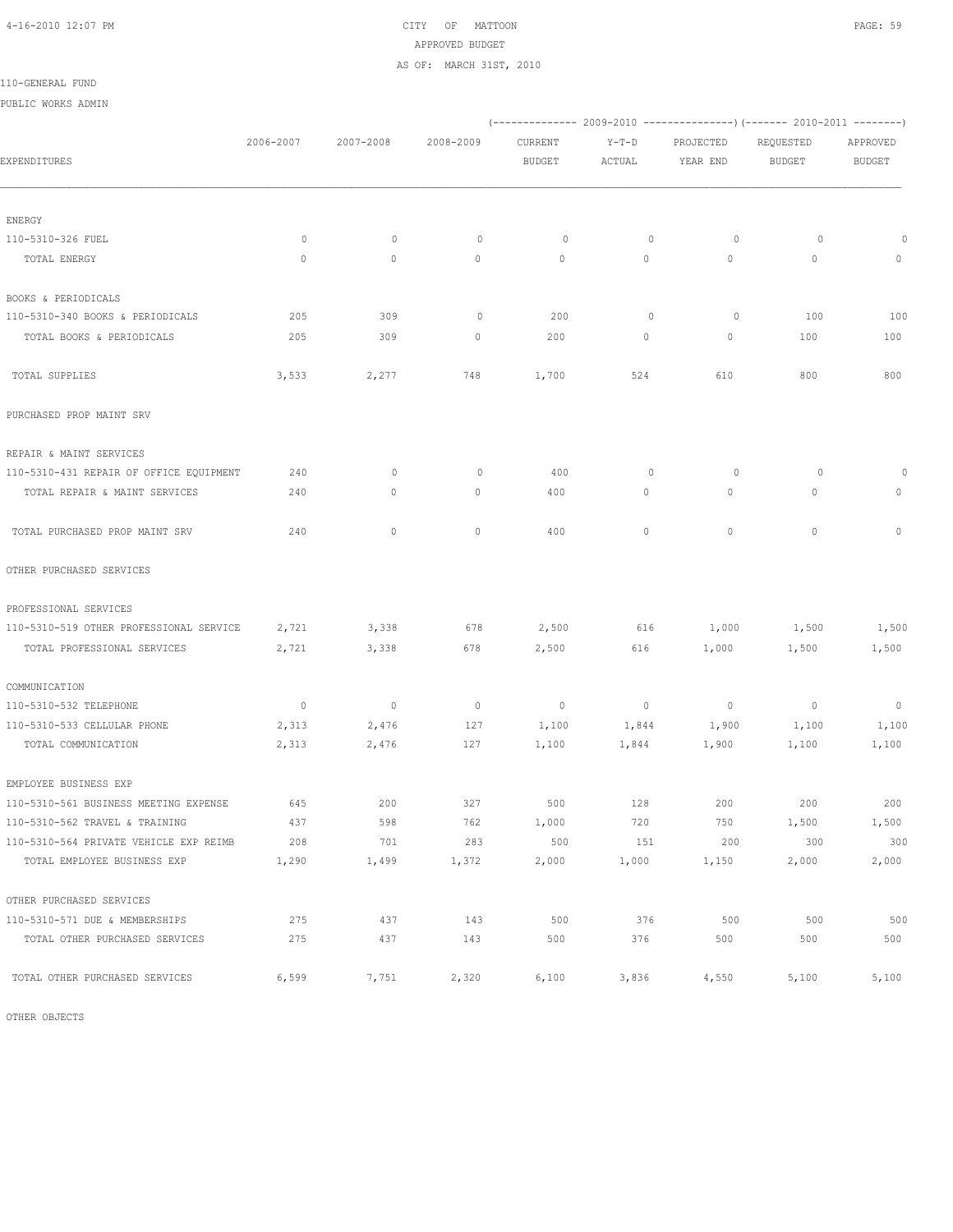## 4-16-2010 12:07 PM CITY OF MATTOON PAGE: 60 APPROVED BUDGET AS OF: MARCH 31ST, 2010

### 110-GENERAL FUND

#### PUBLIC WORKS ADMIN

|                                         |              |           |              |                                 |              |              | (-------------- 2009-2010 -----------------) (------- 2010-2011 --------) |                 |
|-----------------------------------------|--------------|-----------|--------------|---------------------------------|--------------|--------------|---------------------------------------------------------------------------|-----------------|
|                                         | 2006-2007    | 2007-2008 | 2008-2009    | CURRENT                         | $Y-T-D$      | PROJECTED    | REQUESTED                                                                 | APPROVED        |
| EXPENDITURES                            |              |           |              | <b>BUDGET</b>                   | ACTUAL       | YEAR END     | <b>BUDGET</b>                                                             | BUDGET          |
|                                         |              |           |              |                                 |              |              |                                                                           |                 |
| FINANCIAL TRANS OBJECTS                 |              |           |              |                                 |              |              |                                                                           |                 |
| 110-5310-814 PRINT/COPY MACH LEASE & MA | 2,571        | 2,270     | 2,459        | 2,500                           | 2,188        | 2,500        | 3,250                                                                     | 3,250           |
| TOTAL FINANCIAL TRANS OBJECTS           | 2,571        | 2,270     | 2,459        | 2,500                           | 2,188        | 2,500        | 3,250                                                                     | 3,250           |
| COMPUTER INFO SYS OBJECT                |              |           |              |                                 |              |              |                                                                           |                 |
| 110-5310-863 DESKTOP PC WORK STATIONS   | $\circ$      | 455       | $\circ$      | 1,000                           | $\mathbf{0}$ | $\mathbf{0}$ | $\mathbf{0}$                                                              | $\mathbf{0}$    |
| TOTAL COMPUTER INFO SYS OBJECT          | $\mathbf{0}$ | 455       | $\mathbf{0}$ | 1,000                           | $\circ$      | $\circ$      | $\mathbf{0}$                                                              | $\circ$         |
| TOTAL OTHER OBJECTS                     | 2,571        | 2,725     | 2,459        | 3,500                           | 2,188        | 2,500        | 3,250                                                                     | 3,250           |
| TOTAL PUBLIC WORKS ADMIN                | 161,291      | 171,575   |              | 167,365 162,820 161,783 158,780 |              |              |                                                                           | 153,485 137,155 |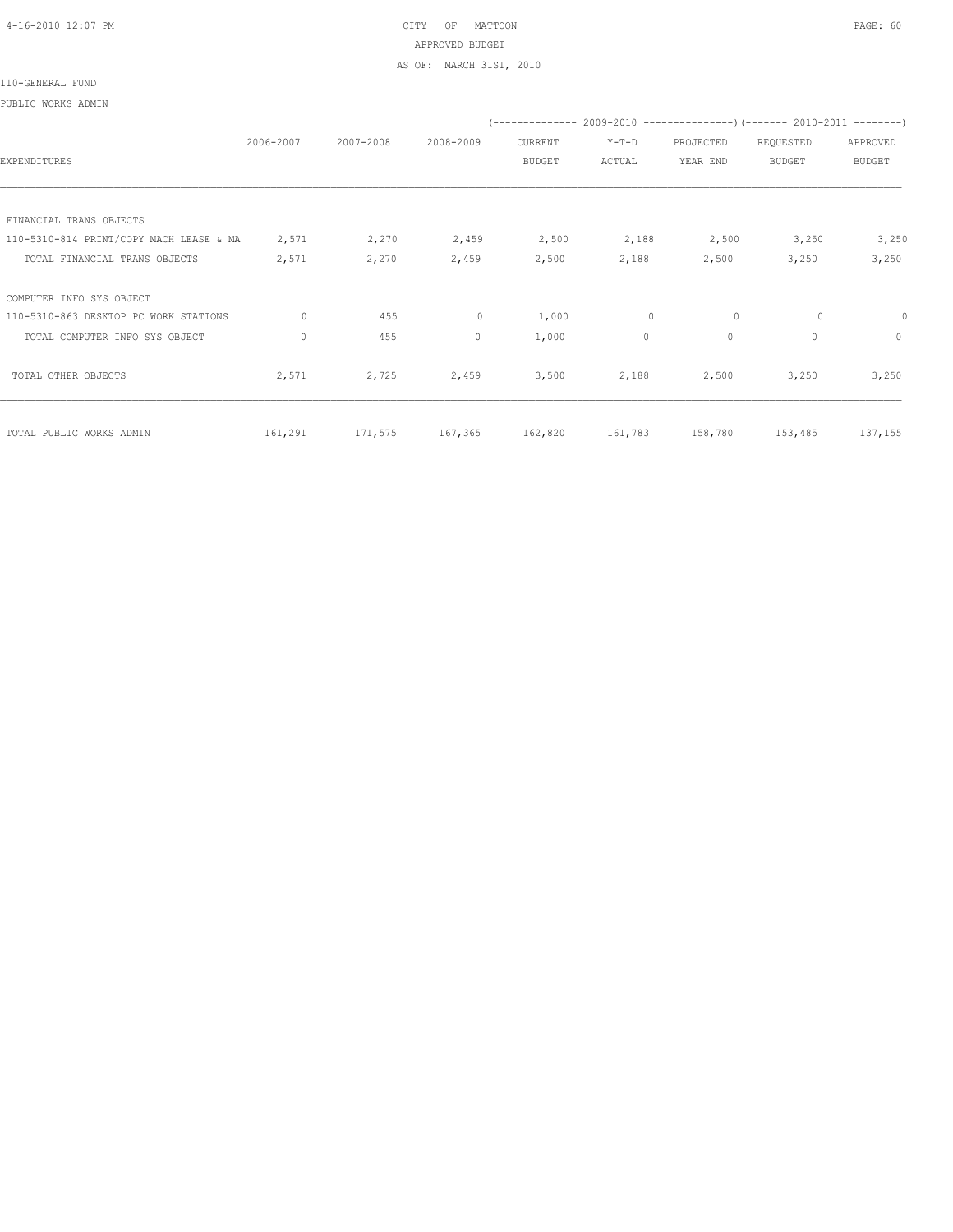## 4-16-2010 12:07 PM CITY OF MATTOON PAGE: 61 APPROVED BUDGET AS OF: MARCH 31ST, 2010

#### 110-GENERAL FUND

#### STREETS

| EXPENDITURES                            | 2006-2007      | 2007-2008 | 2008-2009 | CURRENT<br><b>BUDGET</b> | $Y-T-D$<br>ACTUAL | PROJECTED<br>YEAR END | REQUESTED<br><b>BUDGET</b> | APPROVED<br><b>BUDGET</b> |
|-----------------------------------------|----------------|-----------|-----------|--------------------------|-------------------|-----------------------|----------------------------|---------------------------|
| PERSONNEL SERVICES                      |                |           |           |                          |                   |                       |                            |                           |
| SALARIES & WAGES                        |                |           |           |                          |                   |                       |                            |                           |
| 110-5320-111 SALARIES OF REG EMPLOYEES  | 589,921        | 539,055   | 482,931   | 559,994                  | 406,826           | 590,832               | 550,683                    | 540,107                   |
| 110-5320-112 SALARIES OF TEMP EMPLOYEES | 12,123         | 7,291     | 14,066    | 16,510                   | 14,720            | 16,510                | 25,000                     | 25,000                    |
| 110-5320-113 OVERTIME                   | 21,759         | 23,454    | 15,547    | 17,387                   | 14,713            | 17,633                | 16,996                     | 16,226                    |
| 110-5320-114 COMPENSATED ABSENCES       | 150,654        | 55,328    | 69,099    | 0                        | 68,972            | $\circ$               | $\overline{\phantom{0}}$   | $\mathbf 0$               |
| TOTAL SALARIES & WAGES                  | 774,458        | 625,128   | 581,643   | 593,891                  | 505,230           | 624,975               | 592,679                    | 581,333                   |
| TOTAL PERSONNEL SERVICES                | 774,458        | 625,128   | 581,643   | 593,891                  | 505,230           | 624,975               | 592,679                    | 581,333                   |
| EMPOLOYEE BENEFITS                      |                |           |           |                          |                   |                       |                            |                           |
| GROUP INSURANCE                         |                |           |           |                          |                   |                       |                            |                           |
| 110-5320-211 GROUP HEALTH INSURANCE     | 91,212         | 82,438    | 65,554    | 79,290                   | 72,515            | 79,969                | 81,785                     | 87,451                    |
| 110-5320-212 GROUP LIFE INSURANCE       | 1,347          | 1,878     | 2,051     | 1,653                    | 1,515             | 1,653                 | 1,789                      | 1,763                     |
| TOTAL GROUP INSURANCE                   | 92,559         | 84,316    | 67,605    | 80,943                   | 74,030            | 81,622                | 83,574                     | 89,214                    |
| SOCIAL SECURITY CONTRIB                 |                |           |           |                          |                   |                       |                            |                           |
| 110-5320-221 FICA CONTRIBUTIONS         | 45,651         | 45,146    | 35,357    | 36,863                   | 33,011            | 38,791                | 36,788                     | 36,085                    |
| 110-5320-222 MEDICARE CONTRIBUTIONS     | 10,677         | 10,558    | 8,269     | 8,621                    | 7,721             | 9,072                 | 8,604                      | 8,439                     |
| TOTAL SOCIAL SECURITY CONTRIB           | 56,328         | 55,704    | 43,626    | 45,484                   | 40,731            | 47,863                | 45,392                     | 44,524                    |
| RETIREMENT CONTRIBTUIONS                |                |           |           |                          |                   |                       |                            |                           |
| 110-5320-231 IMRF CONTRIBUTIONS         | 85,548         | 77,418    | 55,262    | 62,550                   | 56,638            | 66,032                | 77,641                     | 76,155                    |
| TOTAL RETIREMENT CONTRIBTUIONS          | 85,548         | 77,418    | 55,262    | 62,550                   | 56,638            | 66,032                | 77,641                     | 76,155                    |
| UNEMPLOYMNT COMPENSATION                |                |           |           |                          |                   |                       |                            |                           |
| 110-5320-240 UNEMPLOYMENT COMP.         | 2,485          | 2,565     | 2,088     | 1,244                    | 1,140             | 1,244                 | 1,753                      | 1,753                     |
| TOTAL UNEMPLOYMNT COMPENSATION          | 2,485          | 2,565     | 2,088     | 1,244                    | 1,140             | 1,244                 | 1,753                      | 1,753                     |
| WORKER'S COMPENSATION                   |                |           |           |                          |                   |                       |                            |                           |
| 110-5320-250 WORKERS' COMPENSATION      | 64,032         | 70,884    | 84,242    | 74,252                   | 68,064            | 74,252                | 77,198                     | 75,687                    |
| TOTAL WORKER'S COMPENSATION             | 64,032         | 70,884    | 84,242    | 74,252                   | 68,064            | 74,252                | 77,198                     | 75,687                    |
| TOTAL EMPOLOYEE BENEFITS                | 300,951        | 290,886   | 252,823   | 264,473                  | 240,605           | 271,013               | 285,558                    | 287,333                   |
| SUPPLIES                                |                |           |           |                          |                   |                       |                            |                           |
| GENERAL SUPPLIES                        |                |           |           |                          |                   |                       |                            |                           |
| 110-5320-311 OFFICE SUPPLIES            | 2,261          | 1,481     | 917       | 1,000                    | 717               | 1,000                 | 1,000                      | 1,000                     |
| 110-5320-312 CLEANING SUPPLIES          | 3,151          | 2,223     | 1,226     | 1,200                    | 1,035             | 1,000                 | 1,200                      | 1,000                     |
| 110-5320-313 MEDICAL & SAFETY SUPPLIES  | 2,420          | 3,393     | 867       | 1,200                    | 1,636             | 1,750                 | 1,750                      | 1,750                     |
| 110-5320-314 CHEMICALS                  | 130            | $\circ$   | $\circ$   | $\circ$                  | $\circ$           | $\circ$               | $\overline{\phantom{0}}$   | $\overline{0}$            |
| 110-5320-316 TOOLS AND EQUIPMENT        | $\overline{0}$ | 6,313     | 3,046     | 3,000                    | 4,891             | 4,000                 | 4,000                      | 4,000                     |
| 110-5320-318 VEHICLE PARTS              | 31,398         | 16,956    | 21,147    | 15,000                   | 19,382            | 16,000                | 15,000                     | 15,000                    |

(-------------- 2009-2010 ---------------)(------- 2010-2011 --------)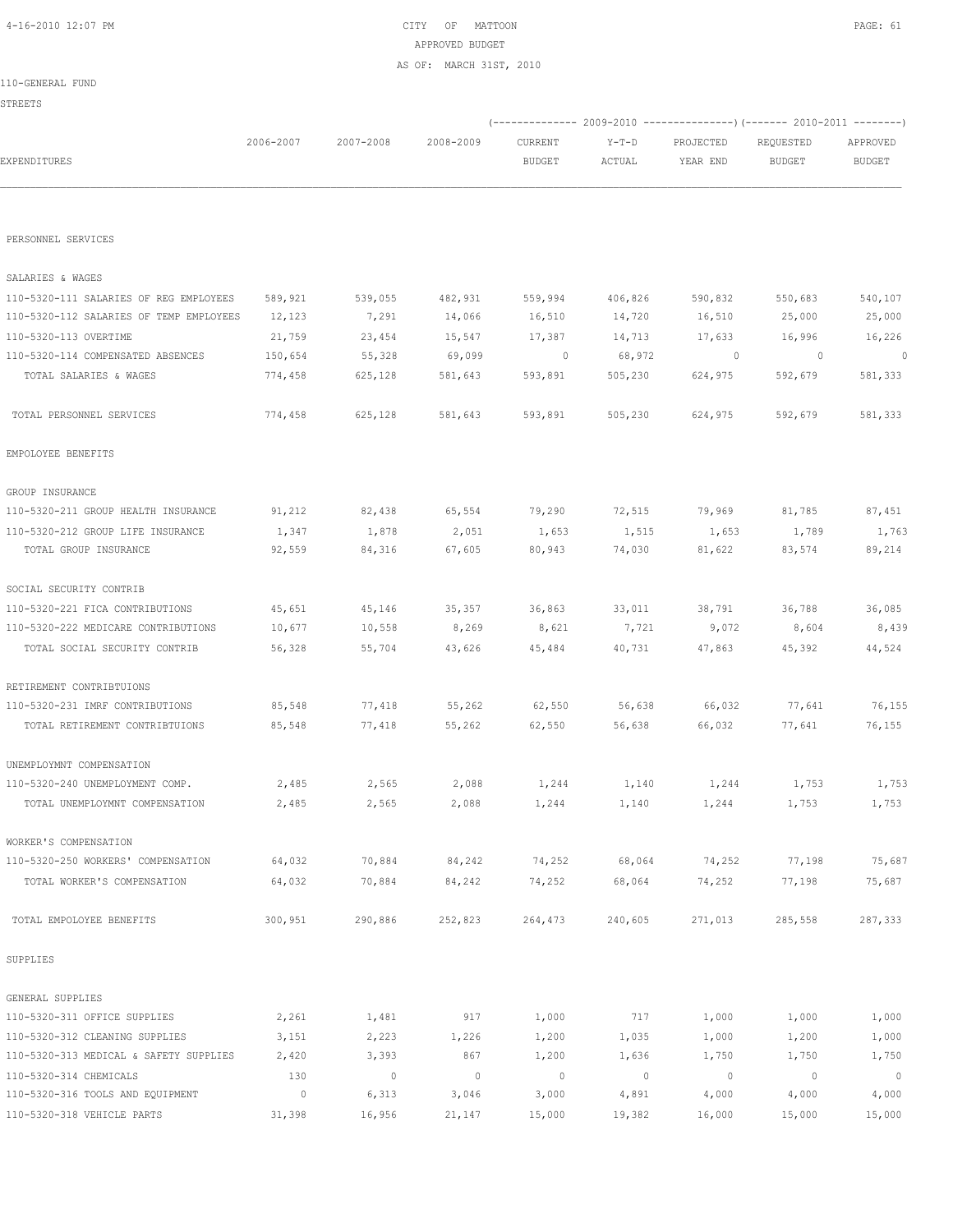## 4-16-2010 12:07 PM CITY OF MATTOON PAGE: 62 APPROVED BUDGET AS OF: MARCH 31ST, 2010

#### 110-GENERAL FUND

#### STREETS

|                                         |                |              |              |                          |                   |                          | (-------------- 2009-2010 ----------------) (------- 2010-2011 --------) |                           |
|-----------------------------------------|----------------|--------------|--------------|--------------------------|-------------------|--------------------------|--------------------------------------------------------------------------|---------------------------|
| EXPENDITURES                            | 2006-2007      | 2007-2008    | 2008-2009    | CURRENT<br><b>BUDGET</b> | $Y-T-D$<br>ACTUAL | PROJECTED<br>YEAR END    | REQUESTED<br><b>BUDGET</b>                                               | APPROVED<br><b>BUDGET</b> |
| 110-5320-319 MISCELLANEOUS SUPPLIES     | 16,185         | 23,267       | 2,954        | 3,500                    | 8,075             | 9,000                    | 3,500                                                                    | 3,500                     |
| TOTAL GENERAL SUPPLIES                  | 55,546         | 53,634       | 30,158       | 24,900                   | 35,736            | 32,750                   | 26,450                                                                   | 26,250                    |
| ENERGY                                  |                |              |              |                          |                   |                          |                                                                          |                           |
| 110-5320-321 NATURAL GAS & ELECTRIC     | 6,326          | 21,216       | 23,466       | 20,000                   | 15,862            | 19,000                   | 19,000                                                                   | 19,000                    |
| 110-5320-326 FUEL                       | 36,137         | 40,846       | 43,714       | 45,000                   | 25,186            | 37,500                   | 38,000                                                                   | 38,000                    |
| TOTAL ENERGY                            | 42,463         | 62,062       | 67,180       | 65,000                   | 41,047            | 56,500                   | 57,000                                                                   | 57,000                    |
| BOOKS & PERIODICALS                     |                |              |              |                          |                   |                          |                                                                          |                           |
| 110-5320-340 BOOKS & PERIODICALS        | $\circ$        | $\mathbf{0}$ | 0            | 0                        | $\mathbf 0$       | 0                        | $\mathbf{0}$                                                             |                           |
| TOTAL BOOKS & PERIODICALS               | $\mathbf{0}$   | 0            | $\mathbf{0}$ | 0                        | $\circ$           | 0                        | 0                                                                        | $\mathbf{0}$              |
| STREET MAINT SUPPLIES                   |                |              |              |                          |                   |                          |                                                                          |                           |
| 110-5320-351 CONCRETE                   | $\sim$ 0       | $\circ$      | $\circ$      | $\mathbf{0}$             | $\circ$           | $\mathbf{0}$             | $\mathbf{0}$                                                             | $\mathbf{0}$              |
| 110-5320-357 CATCH BASIN                | 1,744          | $\circ$      | $\circ$      | $\mathbf{0}$             | $\circ$           | $\mathbf{0}$             | $\mathbf{0}$                                                             | $\circ$                   |
| 110-5320-358 PIPE                       | $\overline{0}$ | $\circ$      | $\circ$      | $\mathbf 0$              | 0                 | 0                        | $\mathbf 0$                                                              | $\circ$                   |
| 110-5320-359 OTHER STREET MAINT SUPPLIE | 76,091         | 48,296       | 39,150       | 45,000                   | 21,340            | 45,000                   | 30,000                                                                   | 30,000                    |
| TOTAL STREET MAINT SUPPLIES             | 77,835         | 48,296       | 39,150       | 45,000                   | 21,340            | 45,000                   | 30,000                                                                   | 30,000                    |
| SWR SYSTM MAINT SUPPLIES                |                |              |              |                          |                   |                          |                                                                          |                           |
| 110-5320-363 BACKFILL AND SURFACE MATER | $\circ$        | 9,169        | 3,830        | 4,000                    | 6,563             | 8,000                    | 8,000                                                                    | 8,000                     |
| TOTAL SWR SYSTM MAINT SUPPLIES          | $\circ$        | 9,169        | 3,830        | 4,000                    | 6,563             | 8,000                    | 8,000                                                                    | 8,000                     |
| TOTAL SUPPLIES                          | 175,844        | 173,160      | 140,317      | 138,900                  | 104,686           | 142,250                  | 121,450                                                                  | 121,250                   |
| PURCHASED PROP MAINT SRV                |                |              |              |                          |                   |                          |                                                                          |                           |
| UTILITY SERVICES                        |                |              |              |                          |                   |                          |                                                                          |                           |
| 110-5320-410 UTILITY SERVICES           | 981            | 1,022        | 754          | 1,000                    | 588               | 800                      | 800                                                                      | 800                       |
| TOTAL UTILITY SERVICES                  | 981            | 1,022        | 754          | 1,000                    | 588               | 800                      | 800                                                                      | 800                       |
| REPAIR & MAINT SERVICES                 |                |              |              |                          |                   |                          |                                                                          |                           |
| 110-5320-432 REPAIR OF BUILDINGS        | 22,629         | 4,386        | 7,025        | 5,000                    | 2,182             | 4,000                    | 2,000                                                                    | 2,000                     |
| 110-5320-433 REPAIR OF MACHINERY        | 19,584         | 22,762       | 19,001       | 20,000                   | 6,033             | 10,000                   | 20,000                                                                   | 15,000                    |
| 110-5320-434 REPAIR OF VEHICLES         | 8,548          | 8,621        | 4,829        | 7,000                    | 2,674             | 5,000                    | 7,000                                                                    | 7,000                     |
| 110-5320-436 PEST CONTROL SERVICES      | $\circ$        | $\circ$      | $\circ$      | $\circ$                  | $\overline{0}$    | $\overline{\phantom{0}}$ | $\mathbf 0$                                                              | $\circ$                   |
| TOTAL REPAIR & MAINT SERVICES           | 50,760         | 35,769       | 30,855       | 32,000                   | 10,890            | 19,000                   | 29,000                                                                   | 24,000                    |
| RENTALS                                 |                |              |              |                          |                   |                          |                                                                          |                           |
| 110-5320-440 RENTALS                    | 4,462          | 8,621        | 4,097        | 7,000                    | 2,037             | 3,500                    | 4,000                                                                    | 4,000                     |
| TOTAL RENTALS                           | 4,462          | 8,621        | 4,097        | 7,000                    | 2,037             | 3,500                    | 4,000                                                                    | 4,000                     |
| TOTAL PURCHASED PROP MAINT SRV          | 56,204         | 45,412       | 35,706       | 40,000                   | 13,514            | 23,300                   | 33,800                                                                   | 28,800                    |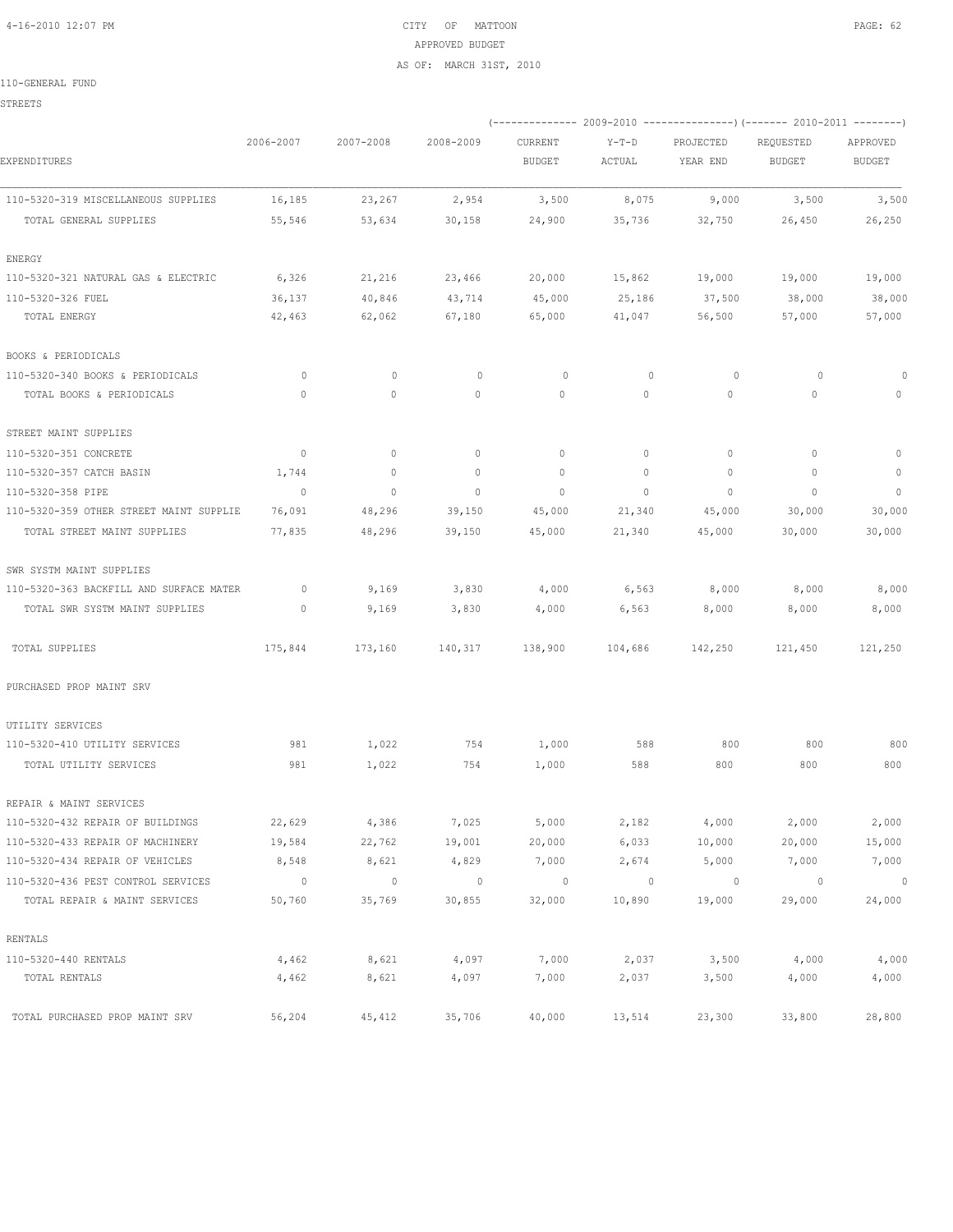## 4-16-2010 12:07 PM CITY OF MATTOON PAGE: 63 APPROVED BUDGET AS OF: MARCH 31ST, 2010

#### 110-GENERAL FUND

STREETS

| EXPENDITURES                             |                |         |                          |               | $Y-T-D$        | PROJECTED      | REQUESTED      | APPROVED       |
|------------------------------------------|----------------|---------|--------------------------|---------------|----------------|----------------|----------------|----------------|
|                                          |                |         |                          | <b>BUDGET</b> | ACTUAL         | YEAR END       | <b>BUDGET</b>  | <b>BUDGET</b>  |
| OTHER PURCHASED SERVICES                 |                |         |                          |               |                |                |                |                |
| PROFESSIONAL SERVICES                    |                |         |                          |               |                |                |                |                |
| 110-5320-511 PLANNING & DESIGN SERVICES  | 8              | $\circ$ | $\overline{\phantom{0}}$ | $\circ$       | $\circ$        | $\circ$        | $\overline{0}$ | $\overline{0}$ |
| 110-5320-519 OTHER PROFESSIONAL SERVICE  | 5,450          | 3,453   | 2,865                    | 4,000         | 628            | 500            | 1,000          | 1,000          |
| TOTAL PROFESSIONAL SERVICES              | 5,458          | 3,453   | 2,865                    | 4,000         | 628            | 500            | 1,000          | 1,000          |
| COMMUNICATION                            |                |         |                          |               |                |                |                |                |
| 110-5320-531 POSTAGE                     | 309            | 184     | 215                      | 300           | 170            | 300            | 300            | 300            |
| 110-5320-532 TELEPHONE                   | 5,377          | 5,809   | 5,727                    | 6,000         | 5,276          | 6,000          | 5,000          | 5,000          |
| 110-5320-533 CELLULAR PHONE              | $\overline{0}$ | 1,804   | 1,851                    | 2,000         | 853            | 2,000          | 2,000          | 2,000          |
| 110-5320-534 PAGERS                      | $\overline{0}$ | $\circ$ | $\circ$                  | $\circ$       | $\circ$        | $\overline{0}$ | $\mathbb{O}$   | $\overline{0}$ |
| 110-5320-535 RADIOS                      | 174            | $\circ$ | $\circ$                  | $\circ$       | $\circ$        | $\overline{0}$ | $\mathbf 0$    | $\mathbb O$    |
| TOTAL COMMUNICATION                      | 5,860          | 7,798   | 7,793                    | 8,300         | 6,299          | 8,300          | 7,300          | 7,300          |
| EMPLOYEE BUSINESS EXP                    |                |         |                          |               |                |                |                |                |
| 110-5320-562 TRAVEL & TRAINING           | 2,994          | 2,334   | 1,019                    | 1,500         | 1,107          | 1,500          | 1,700          | 1,700          |
| 110-5320-569 DRUG & ALCOHOL TESTING      | 553            | 893     | 468                      | 800           | $\overline{0}$ | 800            | 500            | 500            |
| TOTAL EMPLOYEE BUSINESS EXP              | 3,546          | 3,227   | 1,486                    | 2,300         | 1,107          | 2,300          | 2,200          | 2,200          |
| OTHER PURCHASED SERVICES                 |                |         |                          |               |                |                |                |                |
| 110-5320-571 DUES & MEMBERSHIPS          | $\circ$        | $\circ$ | 56                       | 150           | 141            | 150            | 150            | 150            |
| TOTAL OTHER PURCHASED SERVICES           | $\circ$        | 0       | 56                       | 150           | 141            | 150            | 150            | 150            |
| TOTAL OTHER PURCHASED SERVICES           | 14,865         | 14,477  | 12,199                   | 14,750        | 8,175          | 11,250         | 10,650         | 10,650         |
| PROPERTY                                 |                |         |                          |               |                |                |                |                |
| IMPROVEMENTS-NOT BLDNGS                  |                |         |                          |               |                |                |                |                |
| 110-5320-730 IMPROVEMENTS (43RD ST N SR1 | $\circ$        | 0       | 0                        | 0             | $\mathbf 0$    | 0              | 0              |                |
| TOTAL IMPROVEMENTS-NOT BLDNGS            | $\Omega$       | $\circ$ | $\circ$                  | $\mathbf{0}$  | $\circ$        | 0              | $\circ$        | 0              |
| MACHINERY & EQUIPMENT                    |                |         |                          |               |                |                |                |                |
| 110-5320-741 MACHINERY                   | 39,876         | 138,969 | 21,202                   | 21,202        | 21,202         | 21,202         | 21,202         | 21,202         |
| 110-5320-742 VEHICLES                    | 77,037         | 44,241  | 22,020                   | 22,020        | 22,020         | 22,020         | 22,020         | 22,020         |
| TOTAL MACHINERY & EQUIPMENT              | 116,913        | 183,211 | 43,223                   | 43,223        | 43,223         | 43,223         | 43,223         | 43,223         |
| TOTAL PROPERTY                           | 116,913        | 183,211 | 43,223                   | 43,223        | 43,223         | 43,223         | 43,223         | 43,223         |
| OTHER OBJECTS                            |                |         |                          |               |                |                |                |                |
| FINANCIAL TRANS OBJECTS                  |                |         |                          |               |                |                |                |                |
| 110-5320-828 REAL ESTATE TAXES           | 13             | 13      | 13                       | 30            | 13             | 13             | $\mathbb O$    | $\mathbf 0$    |
| TOTAL FINANCIAL TRANS OBJECTS            | 13             | 13      | 13                       | 30            | 13             | 13             | 0              | $\circ$        |
| TOTAL OTHER OBJECTS                      | 13             | 13      | 13                       | 30            | 13             | 13             | 0              | $\mathbb O$    |

TOTAL STREETS 1,439,248 1,332,287 1,065,923 1,095,267 915,446 1,116,024 1,087,360 1,072,589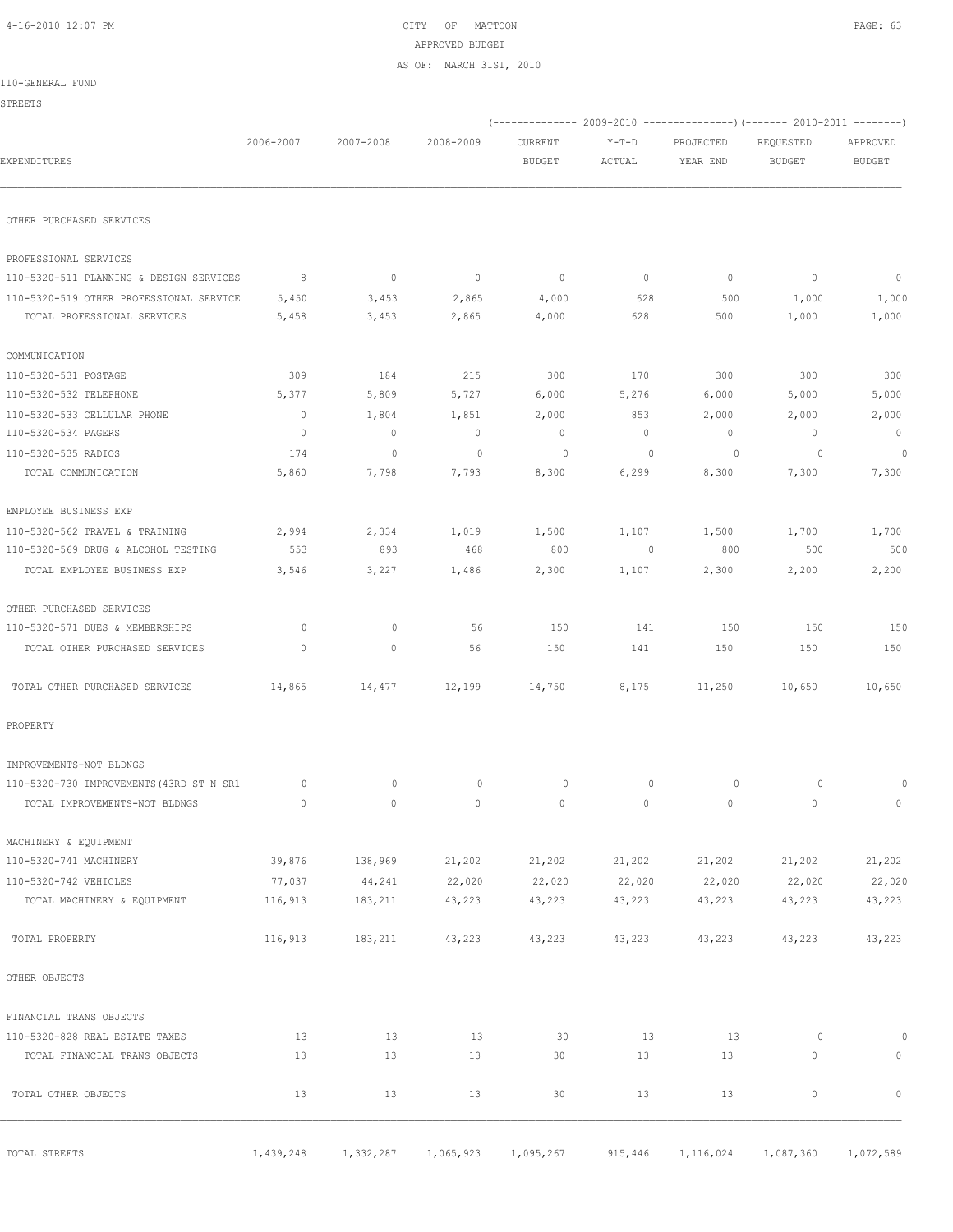## 4-16-2010 12:07 PM CITY OF MATTOON PAGE: 64 APPROVED BUDGET AS OF: MARCH 31ST, 2010

#### 110-GENERAL FUND

#### SIDEWALKS & CROSSWALKS

|                                                                 |                              |                         |                    |               |                        |                   | (-------------- 2009-2010 ----------------) (------- 2010-2011 --------) |                   |
|-----------------------------------------------------------------|------------------------------|-------------------------|--------------------|---------------|------------------------|-------------------|--------------------------------------------------------------------------|-------------------|
|                                                                 | 2006-2007                    | 2007-2008               | 2008-2009          | CURRENT       | $Y-T-D$                | PROJECTED         | REQUESTED                                                                | APPROVED          |
| EXPENDITURES                                                    |                              |                         |                    | <b>BUDGET</b> | ACTUAL                 | YEAR END          | <b>BUDGET</b>                                                            | <b>BUDGET</b>     |
|                                                                 |                              |                         |                    |               |                        |                   |                                                                          |                   |
| PERSONNEL SERVICES                                              |                              |                         |                    |               |                        |                   |                                                                          |                   |
|                                                                 |                              |                         |                    |               |                        |                   |                                                                          |                   |
| SALARIES & WAGES                                                |                              |                         |                    |               |                        |                   |                                                                          |                   |
| 110-5323-111 SALARIES OF REG EMPLOYEES<br>110-5323-113 OVERTIME | $\mathbf{0}$<br>$\mathbf{0}$ | $\mathbb O$             | $\circ$            | $\circ$       | $\circ$                | $\circ$           | 0<br>$\circ$                                                             | $\circ$           |
|                                                                 |                              | $\mathbb O$             | $\circ$            | $\circ$       | $\circ$                | $\circ$           |                                                                          | 0                 |
| 110-5323-114 COMPENSATED ABSENCES                               | 0<br>$\mathbf{0}$            | $\mathbf{0}$<br>$\circ$ | $\circ$<br>$\circ$ | 0<br>$\circ$  | $\mathbf 0$<br>$\circ$ | 0<br>$\mathbf{0}$ | 0<br>$\circ$                                                             | $\mathbf{0}$<br>0 |
| TOTAL SALARIES & WAGES                                          |                              |                         |                    |               |                        |                   |                                                                          |                   |
| TOTAL PERSONNEL SERVICES                                        | $\circ$                      | $\circ$                 | $\circ$            | $\mathbb O$   | $\circ$                | $\circ$           | $\circ$                                                                  | $\circ$           |
| EMPOLOYEE BENEFITS                                              |                              |                         |                    |               |                        |                   |                                                                          |                   |
| GROUP INSURANCE                                                 |                              |                         |                    |               |                        |                   |                                                                          |                   |
| 110-5323-211 GROUP HEALTH INSURANCE                             | $\mathbf{0}$                 | $\circ$                 | $\mathbf{0}$       | $\mathbf{0}$  | 0                      | $\mathbf{0}$      | 0                                                                        | 0                 |
| 110-5323-212 GROUP LIFE INSURANCE                               | 0                            | $\mathbf{0}$            | $\circ$            | $\circ$       | $\mathbf{0}$           | $\mathbf{0}$      | $\mathbf{0}$                                                             | $\mathbf{0}$      |
| TOTAL GROUP INSURANCE                                           | $\mathbf{0}$                 | $\circ$                 | $\circ$            | $\circ$       | $\circ$                | $\mathbf{0}$      | $\mathbf{0}$                                                             | 0                 |
| SOCIAL SECURITY CONTRIB                                         |                              |                         |                    |               |                        |                   |                                                                          |                   |
| 110-5323-221 FICA CONTRIBUTIONS                                 | $\mathbf{0}$                 | 0                       | 0                  | $\circ$       | 0                      | $\circ$           | 0                                                                        | 0                 |
| 110-5323-222 MEDICARE CONTRIBUTIONS                             | 0                            | $\mathbf{0}$            | $\circ$            | $\circ$       | $\mathbf{0}$           | 0                 | 0                                                                        | $\mathbf{0}$      |
| TOTAL SOCIAL SECURITY CONTRIB                                   | $\mathbf{0}$                 | $\circ$                 | $\mathbf{0}$       | $\mathbf{0}$  | $\circ$                | $\mathbf{0}$      | $\circ$                                                                  | 0                 |
| RETIREMENT CONTRIBTUIONS                                        |                              |                         |                    |               |                        |                   |                                                                          |                   |
| 110-5323-231 IMRF CONTRIBUTIONS                                 | $\circ$                      | $\mathbf{0}$            | $\circ$            | 0             | $\circ$                | $\mathbf{0}$      | $\mathbf 0$                                                              | $\mathbf{0}$      |
| TOTAL RETIREMENT CONTRIBTUIONS                                  | $\mathbf{0}$                 | $\circ$                 | $\circ$            | $\circ$       | $\circ$                | $\circ$           | $\circ$                                                                  | 0                 |
| UNEMPLOYMNT COMPENSATION                                        |                              |                         |                    |               |                        |                   |                                                                          |                   |
| 110-5323-240 UNEMPLOYMENT COMP.                                 | $\circ$                      | $\circ$                 | $\circ$            | 0             | $\circ$                | $\mathbf 0$       | $\mathbf 0$                                                              |                   |
| TOTAL UNEMPLOYMNT COMPENSATION                                  | $\circ$                      | $\mathbb O$             | $\circ$            | $\circ$       | $\circ$                | $\circ$           | 0                                                                        | 0                 |
| WORKER'S COMPENSATION                                           |                              |                         |                    |               |                        |                   |                                                                          |                   |
| 110-5323-250 WORKERS' COMPENSATION                              | $\circ$                      | $\mathbb O$             | $\mathbb O$        | $\circ$       | $\mathbb O$            | $\mathbb O$       | $\mathbb O$                                                              | $\mathbb O$       |
| TOTAL WORKER'S COMPENSATION                                     | $\mathbb O$                  | $\mathbb O$             | $\mathbb O$        | $\mathbb O$   | $\mathsf{O}\xspace$    | $\mathbb O$       | $\mathbb O$                                                              | $\mathbb O$       |
| TOTAL EMPOLOYEE BENEFITS                                        | $\mathbb O$                  | $\mathbb O$             | $\mathbb O$        | $\mathbb O$   | $\circ$                | $\mathbb O$       | $\mathbb O$                                                              | $\mathbb O$       |
| SUPPLIES                                                        |                              |                         |                    |               |                        |                   |                                                                          |                   |
| STREET MAINT SUPPLIES                                           |                              |                         |                    |               |                        |                   |                                                                          |                   |
| 110-5323-351 CONCRETE                                           | 17,604                       | 17,941                  | 18,186             | 20,000        | 11,271                 | 15,000            | 15,000                                                                   | 15,000            |
| TOTAL STREET MAINT SUPPLIES                                     | 17,604                       | 17,941                  | 18,186             | 20,000        | 11,271                 | 15,000            | 15,000                                                                   | 15,000            |
| TOTAL SUPPLIES                                                  | 17,604                       | 17,941                  | 18,186             | 20,000        | 11,271                 | 15,000            | 15,000                                                                   | 15,000            |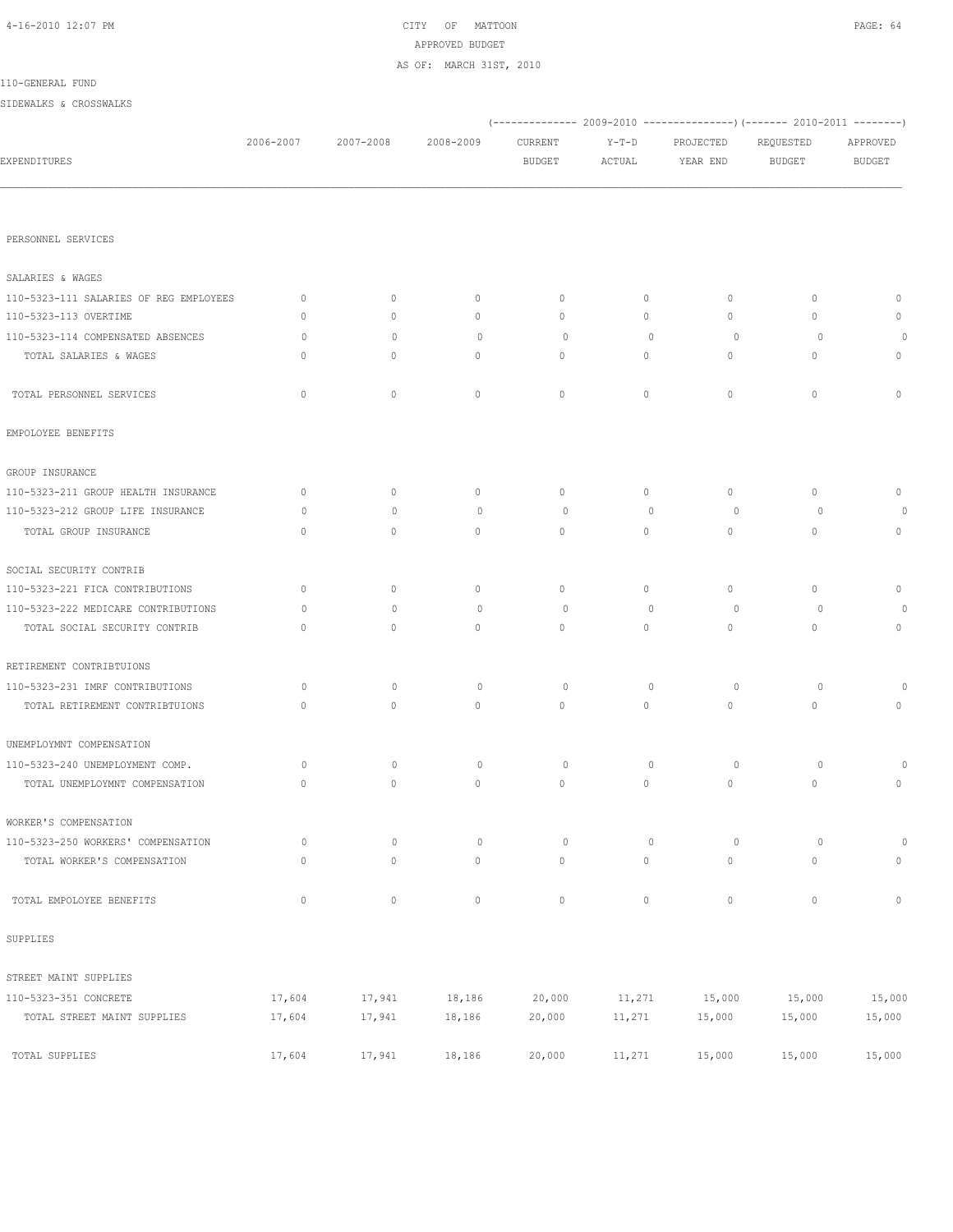## 4-16-2010 12:07 PM CITY OF MATTOON PAGE: 65 APPROVED BUDGET AS OF: MARCH 31ST, 2010

### 110-GENERAL FUND

#### SIDEWALKS & CROSSWALKS

| EXPENDITURES                            | 2006-2007      | 2007-2008      | 2008-2009    | CURRENT<br>BUDGET | $Y-T-D$<br>ACTUAL | PROJECTED<br>YEAR END | REQUESTED<br>BUDGET | APPROVED<br>BUDGET |
|-----------------------------------------|----------------|----------------|--------------|-------------------|-------------------|-----------------------|---------------------|--------------------|
|                                         |                |                |              |                   |                   |                       |                     |                    |
| PURCHASED PROP MAINT SRV                |                |                |              |                   |                   |                       |                     |                    |
| CONSTRUCTION SERVICES                   |                |                |              |                   |                   |                       |                     |                    |
| 110-5323-459 OTHER CONSTRUCTION COSTS   | $\Omega$       | $\Omega$       | 152          | $\circ$           | $\Omega$          | $\Omega$              | $\Omega$            | $\Omega$           |
| TOTAL CONSTRUCTION SERVICES             | $\Omega$       | $\circ$        | 152          | $\circ$           | $\circ$           | $\circ$               | $\Omega$            | $\circ$            |
| TOTAL PURCHASED PROP MAINT SRV          | $\mathbf{0}$   | $\circ$        | 152          | $\circ$           | $\circ$           | $\circ$               | $\Omega$            | $\mathbf{0}$       |
| PROPERTY                                |                |                |              |                   |                   |                       |                     |                    |
| IMPROVEMENTS-NOT BLDNGS                 |                |                |              |                   |                   |                       |                     |                    |
| 110-5323-730 IMPROVEMENTS OTHER THAN BL | $\circ$        | $\circ$        | $\circ$      | $\circ$           | $\circ$           | $\circ$               | $\mathbf{0}$        | $\mathbf{0}$       |
| TOTAL IMPROVEMENTS-NOT BLDNGS           | $\circ$        | $\circ$        | $\circ$      | $\circ$           | $\circ$           | $\circ$               | $\mathbf{0}$        | $\circ$            |
| TOTAL PROPERTY                          | $\mathbf{0}$   | $\mathbf{0}$   | $\mathbf{0}$ | $\circ$           | $\circ$           | $\circ$               | $\mathbf{0}$        | $\mathbf{0}$       |
| OTHER OBJECTS                           |                |                |              |                   |                   |                       |                     |                    |
| FINANCIAL TRANS OBJECTS                 |                |                |              |                   |                   |                       |                     |                    |
| 110-5323-828 REAL ESTATE TAXES          | 2              | $\overline{2}$ | 20           | $\circ$           | 91                | 95                    | 100                 | 100                |
| TOTAL FINANCIAL TRANS OBJECTS           | $\overline{2}$ | 2              | 20           | $\circ$           | 91                | 95                    | 100                 | 100                |
| TOTAL OTHER OBJECTS                     | $\overline{2}$ | $\overline{2}$ | 20           | $\circ$           | 91                | 95                    | 100                 | 100                |
| TOTAL SIDEWALKS & CROSSWALKS            | 17,606         | 17,943         | 18,358       | 20,000            | 11,362            | 15,095                | 15,100              | 15,100             |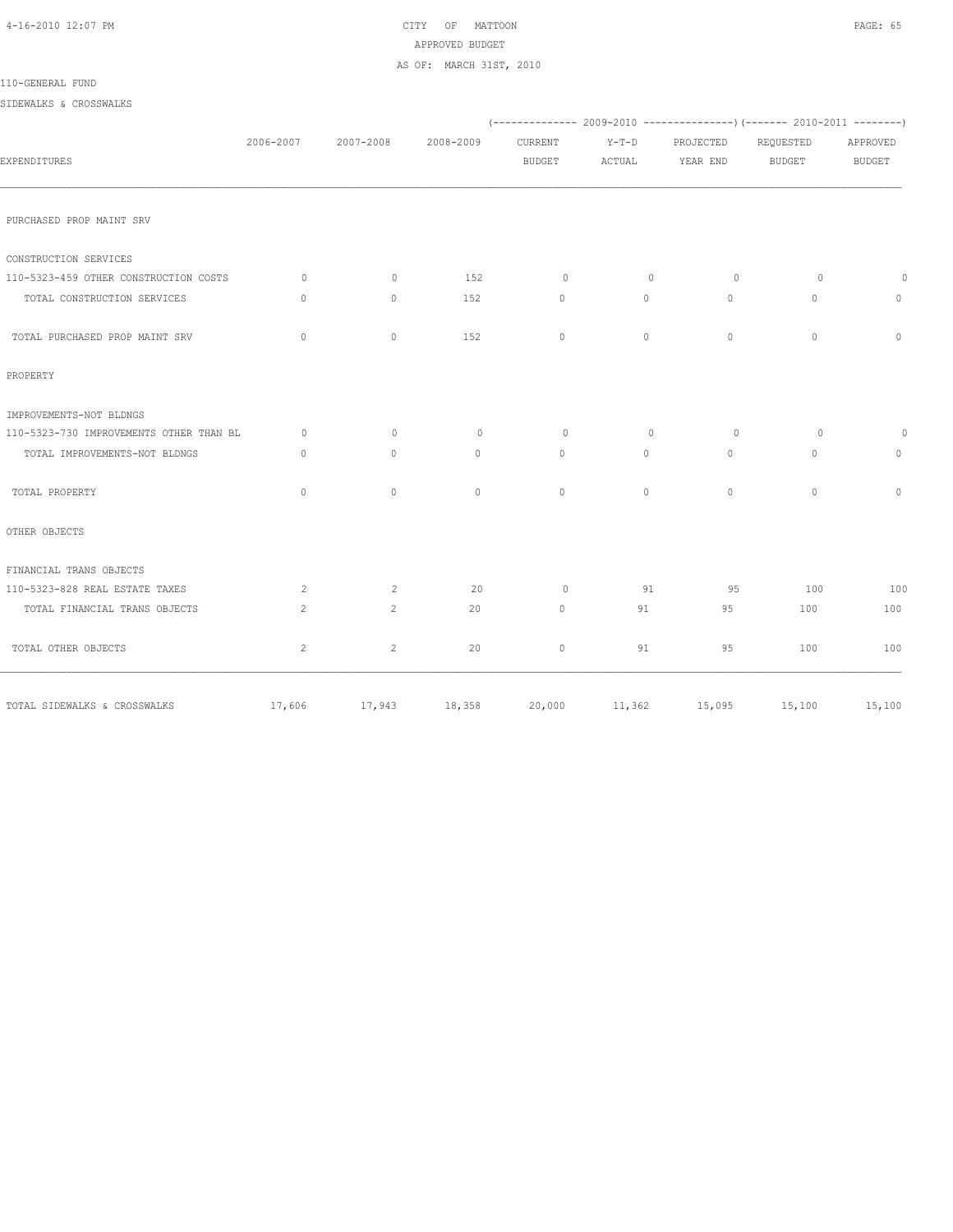## 4-16-2010 12:07 PM CITY OF MATTOON PAGE: 66 APPROVED BUDGET AS OF: MARCH 31ST, 2010

## 110-GENERAL FUND

| STREET LIGHTING        |           |         |         |           |           |          |
|------------------------|-----------|---------|---------|-----------|-----------|----------|
|                        |           |         |         |           |           |          |
| 2006-2007<br>2007-2008 | 2008-2009 | CURRENT | $Y-T-D$ | PROJECTED | REQUESTED | APPROVED |
| EXPENDITURES           |           | BUDGET  | ACTUAL  | YEAR END  | BUDGET    | BUDGET   |
|                        |           |         |         |           |           |          |
|                        |           |         |         |           |           |          |
|                        |           |         |         |           |           |          |
| SUPPLIES               |           |         |         |           |           |          |
|                        |           |         |         |           |           |          |

| ENERGY                                  |         |         |         |         |         |         |              |             |
|-----------------------------------------|---------|---------|---------|---------|---------|---------|--------------|-------------|
| 110-5326-321 NATURAL GAS & ELECTRIC (CI | 137,944 | 185,758 | 172,493 | 165,000 | 125,033 | 165,000 | $\mathbf{0}$ | $\circ$     |
| 110-5326-322 ELECTRIC                   | 4,207   | 3,446   | 3,447   | 4,000   | 2,362   | 4,000   | $\mathbf 0$  | 0           |
| TOTAL ENERGY                            | 142,151 | 189,204 | 175,940 | 169,000 | 127,395 | 169,000 | $\mathbf{0}$ | $\mathbb O$ |
| TOTAL SUPPLIES                          | 142,151 | 189,204 | 175,940 | 169,000 | 127,395 | 169,000 | $\mathbf 0$  | 0           |
| PURCHASED PROP MAINT SRV                |         |         |         |         |         |         |              |             |
| REPAIR & MAINT SERVICES                 |         |         |         |         |         |         |              |             |
| 110-5326-432 REPAIR OF BUILDINGS        | 18,519  | 26,103  | 29,135  | 16,000  | 20,765  | 25,000  | $\mathbf 0$  | 0           |
| TOTAL REPAIR & MAINT SERVICES           | 18,519  | 26,103  | 29,135  | 16,000  | 20,765  | 25,000  | $\mathbf{0}$ | 0           |
| TOTAL PURCHASED PROP MAINT SRV          | 18,519  | 26,103  | 29,135  | 16,000  | 20,765  | 25,000  | $\mathbf 0$  | $\circ$     |
| TOTAL STREET LIGHTING                   | 160,671 | 215,307 | 205,075 | 185,000 | 148,159 | 194,000 | 0            | 0           |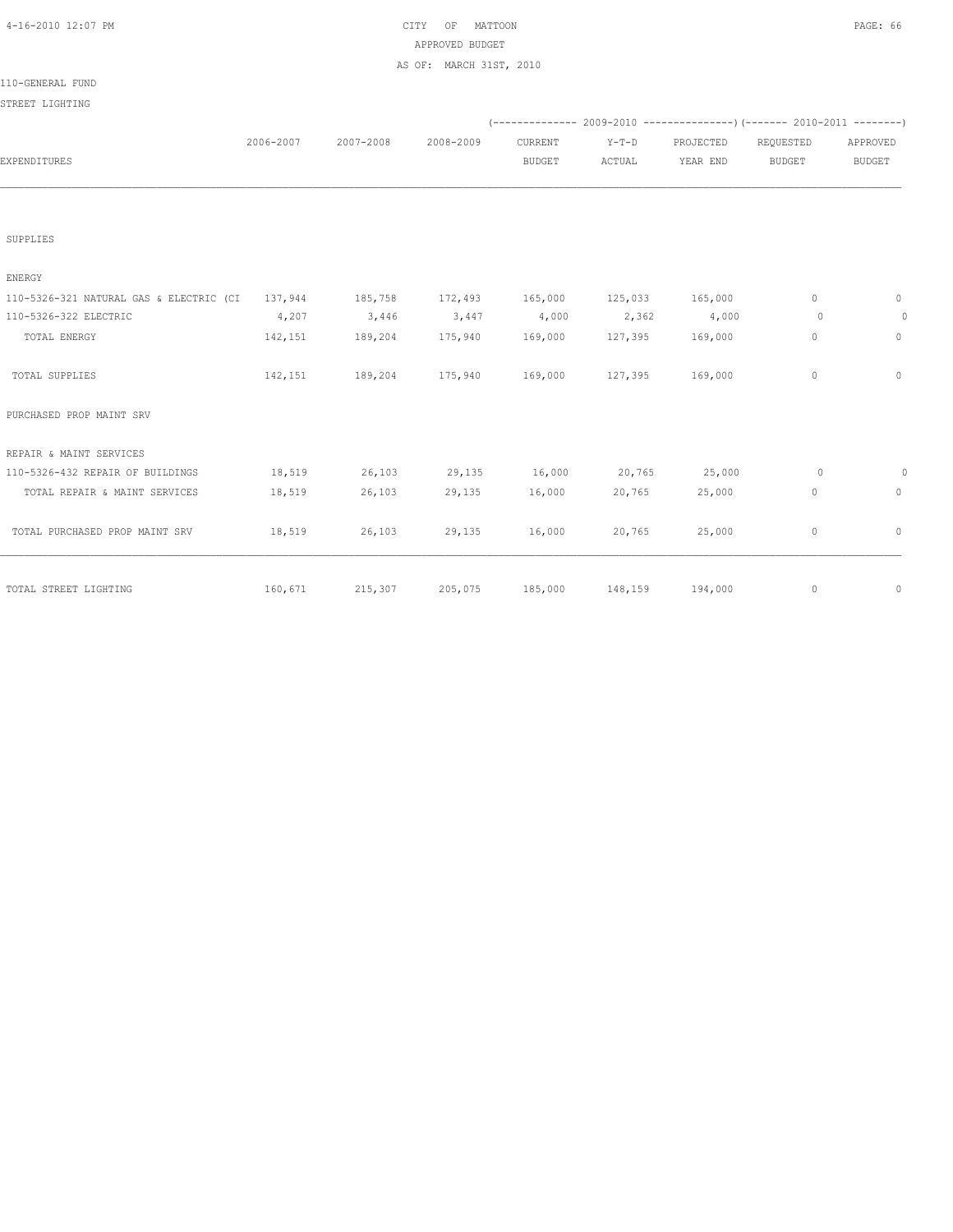## 4-16-2010 12:07 PM CITY OF MATTOON PAGE: 67 APPROVED BUDGET AS OF: MARCH 31ST, 2010

#### 110-GENERAL FUND

#### TRAFFIC CONTROL DEVICES

| EXPENDITURES                            | 2006-2007   | 2007-2008   | 2008-2009                | CURRENT<br><b>BUDGET</b> | $Y-T-D$<br>ACTUAL | PROJECTED<br>YEAR END | REQUESTED<br><b>BUDGET</b> | APPROVED<br><b>BUDGET</b> |
|-----------------------------------------|-------------|-------------|--------------------------|--------------------------|-------------------|-----------------------|----------------------------|---------------------------|
|                                         |             |             |                          |                          |                   |                       |                            |                           |
| SUPPLIES                                |             |             |                          |                          |                   |                       |                            |                           |
| STREET MAINT SUPPLIES                   |             |             |                          |                          |                   |                       |                            |                           |
| 110-5327-356 STREET SIGNS<br>$\left($   | 1,895)      | $\circ$     | 2,914                    | $\circ$                  | $\circ$           | $\overline{0}$        | $\overline{\phantom{0}}$   | $\circ$                   |
| 110-5327-359 OTHER STREET MAINT SUPPLIE | 150         | 1,557       | $\overline{\phantom{0}}$ | 1,000                    | $\circ$           | 1,000                 | 1,000                      | 1,000                     |
| TOTAL STREET MAINT SUPPLIES<br>$\left($ | 1,746)      | 1,557       | 2,914                    | 1,000                    | $\circ$           | 1,000                 | 1,000                      | 1,000                     |
| TOTAL SUPPLIES<br>$\left($              | 1,746)      | 1,557       | 2,914                    | 1,000                    | $\circ$           | 1,000                 | 1,000                      | 1,000                     |
| PURCHASED PROP MAINT SRV                |             |             |                          |                          |                   |                       |                            |                           |
| REPAIR & MAINT SERVICES                 |             |             |                          |                          |                   |                       |                            |                           |
| 110-5327-432 REPAIR OF BUILDINGS        | 8,892       | 6,177       | 7,745                    | 15,000                   | 9,657             | 15,000                | 15,000                     | 15,000                    |
| TOTAL REPAIR & MAINT SERVICES           | 8,892       | 6,177       | 7,745                    | 15,000                   | 9,657             | 15,000                | 15,000                     | 15,000                    |
| TOTAL PURCHASED PROP MAINT SRV          | 8,892       | 6,177       | 7,745                    | 15,000                   | 9,657             | 15,000                | 15,000                     | 15,000                    |
| OTHER PURCHASED SERVICES                |             |             |                          |                          |                   |                       |                            |                           |
| OTHER PURCHASED SERVICES                |             |             |                          |                          |                   |                       |                            |                           |
| 110-5327-579 MISC. PURCHASED SERVICES   | $\circ$     | $\circ$     | $\circ$                  | 0                        | $\mathbf 0$       | $\mathbf 0$           | $\mathbf 0$                | 0                         |
| TOTAL OTHER PURCHASED SERVICES          | $\circ$     | $\circ$     | 0                        | $\circ$                  | $\circ$           | $\circ$               | $\circ$                    | 0                         |
| TOTAL OTHER PURCHASED SERVICES          | $\circ$     | $\mathbb O$ | $\mathbb O$              | $\mathbb O$              | $\circ$           | $\circ$               | $\mathbb O$                | 0                         |
| PROPERTY                                |             |             |                          |                          |                   |                       |                            |                           |
| IMPROVEMENTS-NOT BLDNGS                 |             |             |                          |                          |                   |                       |                            |                           |
| 110-5327-730 IMPROVEMENTS OTHER THAN BL | $\circ$     | $\circ$     | $\circ$                  | 0                        | $\mathbf 0$       | $\mathbb O$           | $\mathbf 0$                | 0                         |
| TOTAL IMPROVEMENTS-NOT BLDNGS           | $\circ$     | $\mathbb O$ | $\mathbf 0$              | $\mathbb O$              | $\circ$           | $\mathbb O$           | $\mathbf 0$                | 0                         |
| TOTAL PROPERTY                          | $\circ$     | $\circ$     | $\circ$                  | $\mathbb O$              | $\circ$           | $\mathbb O$           | $\mathbb O$                | $\mathbb O$               |
| OTHER OBJECTS                           |             |             |                          |                          |                   |                       |                            |                           |
| COMPUTER INFO SYS OBJECT                |             |             |                          |                          |                   |                       |                            |                           |
| 110-5327-846 STREET DEPT SOFTWARE & LIC | $\circ$     | $\circ$     | $\circ$                  | $\circ$                  | $\circ$           | 0                     | $\mathbf 0$                | $\mathbb O$               |
| TOTAL COMPUTER INFO SYS OBJECT          | $\mathbf 0$ | $\circ$     | $\circ$                  | $\circ$                  | $\circ$           | $\mathbb O$           | $\circ$                    | $\mathbb O$               |
| COMPUTER INFO SYS OBJECT                |             |             |                          |                          |                   |                       |                            |                           |
| 110-5327-864 LAPTOP COMPUTER            | $\circ$     | $\circ$     | $\circ$                  | 0                        | $\mathbf 0$       | $\mathbf 0$           | $\mathbf{0}$               | $\mathbf 0$               |
| TOTAL COMPUTER INFO SYS OBJECT          | 0           | $\circ$     | $\mathbf 0$              | $\mathbf{0}$             | $\circ$           | $\circ$               | $\circ$                    | $\circ$                   |
| TOTAL OTHER OBJECTS                     | $\circ$     | $\circ$     | $\circ$                  | $\mathbb O$              | $\circ$           | $\mathbb O$           | $\circ$                    | $\mathbb O$               |
|                                         |             |             |                          |                          |                   |                       |                            |                           |

TOTAL TRAFFIC CONTROL DEVICES 7,147 7,734 10,659 16,000 9,657 16,000 16,000 16,000

(-------------- 2009-2010 ---------------)(------- 2010-2011 --------)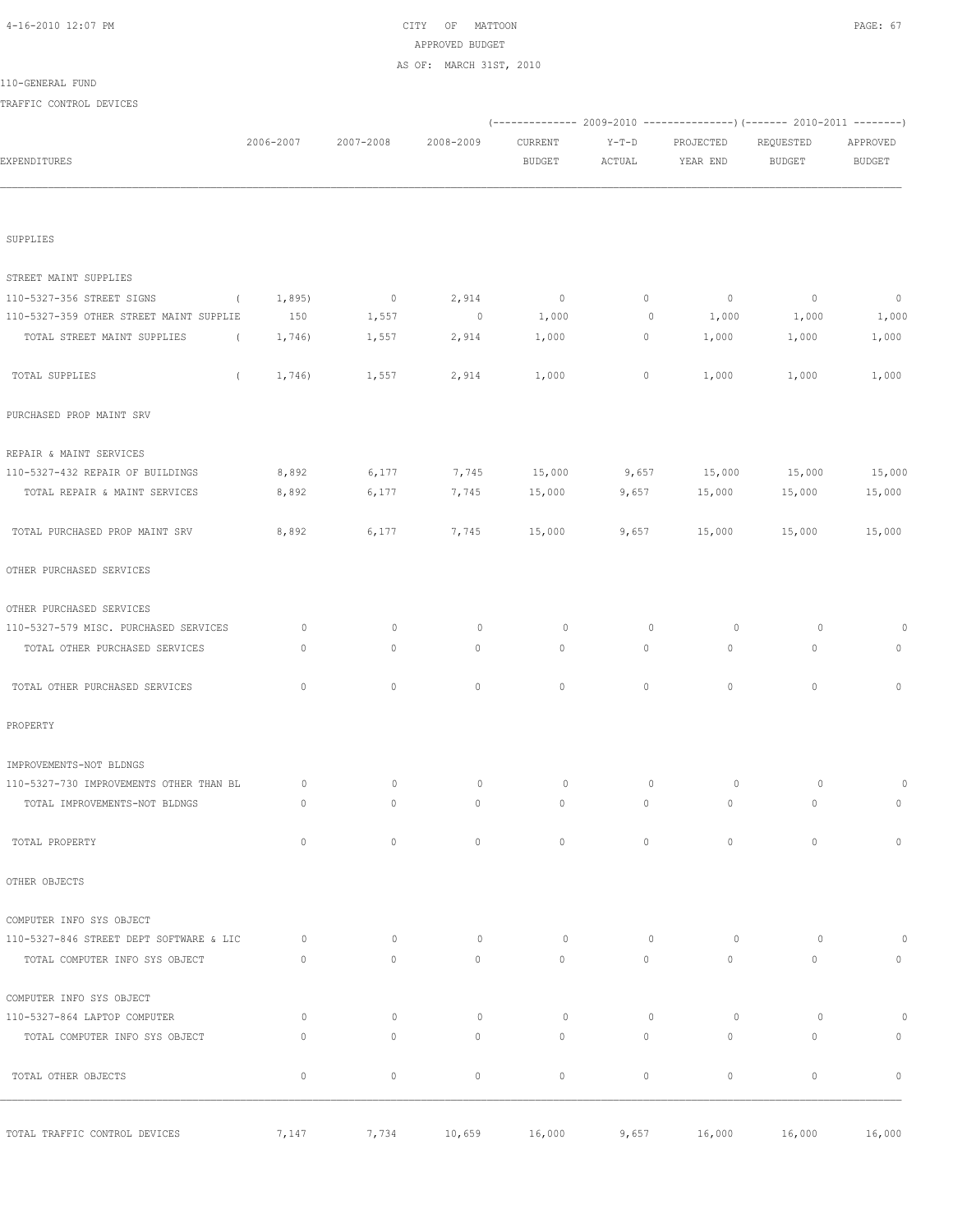## 4-16-2010 12:07 PM CITY OF MATTOON PAGE: 68 APPROVED BUDGET AS OF: MARCH 31ST, 2010

#### 110-GENERAL FUND

STORM DRAINAGE

| EXPENDITURES                   | 2006-2007      | 2007-2008       | 2008-2009       | CURRENT<br><b>BUDGET</b> | $Y-T-D$<br>ACTUAL | (-------------- 2009-2010 ----------------) (------- 2010-2011 --------)<br>PROJECTED<br>YEAR END | REQUESTED<br><b>BUDGET</b> | APPROVED<br><b>BUDGET</b> |
|--------------------------------|----------------|-----------------|-----------------|--------------------------|-------------------|---------------------------------------------------------------------------------------------------|----------------------------|---------------------------|
|                                |                |                 |                 |                          |                   |                                                                                                   |                            |                           |
| OTHER OBJECTS                  |                |                 |                 |                          |                   |                                                                                                   |                            |                           |
| FINANCIAL TRANS OBJECTS        |                |                 |                 |                          |                   |                                                                                                   |                            |                           |
| 110-5328-828 REAL ESTATE TAXES | $\overline{7}$ | $\overline{7}$  | $7\phantom{.0}$ | $\circ$                  |                   | 7<br>$\mathbf{0}$                                                                                 | $\mathbf 0$                | 0                         |
| TOTAL FINANCIAL TRANS OBJECTS  | $\overline{7}$ | $\overline{7}$  | $\overline{7}$  | $\mathbf{0}$             | $\overline{7}$    | $\circ$                                                                                           | $\Omega$                   | $\mathbb O$               |
| TOTAL OTHER OBJECTS            | $\overline{7}$ | $7\phantom{.0}$ | $7\phantom{.0}$ | $\circ$                  | $7\phantom{.0}$   | $\circ$                                                                                           | $\mathbf{0}$               | $\circ$                   |
| TOTAL STORM DRAINAGE           | $\overline{7}$ | $7\phantom{.0}$ | $\overline{7}$  | $\circ$                  | 7                 | 0                                                                                                 | $\mathbf{0}$               | $\circ$                   |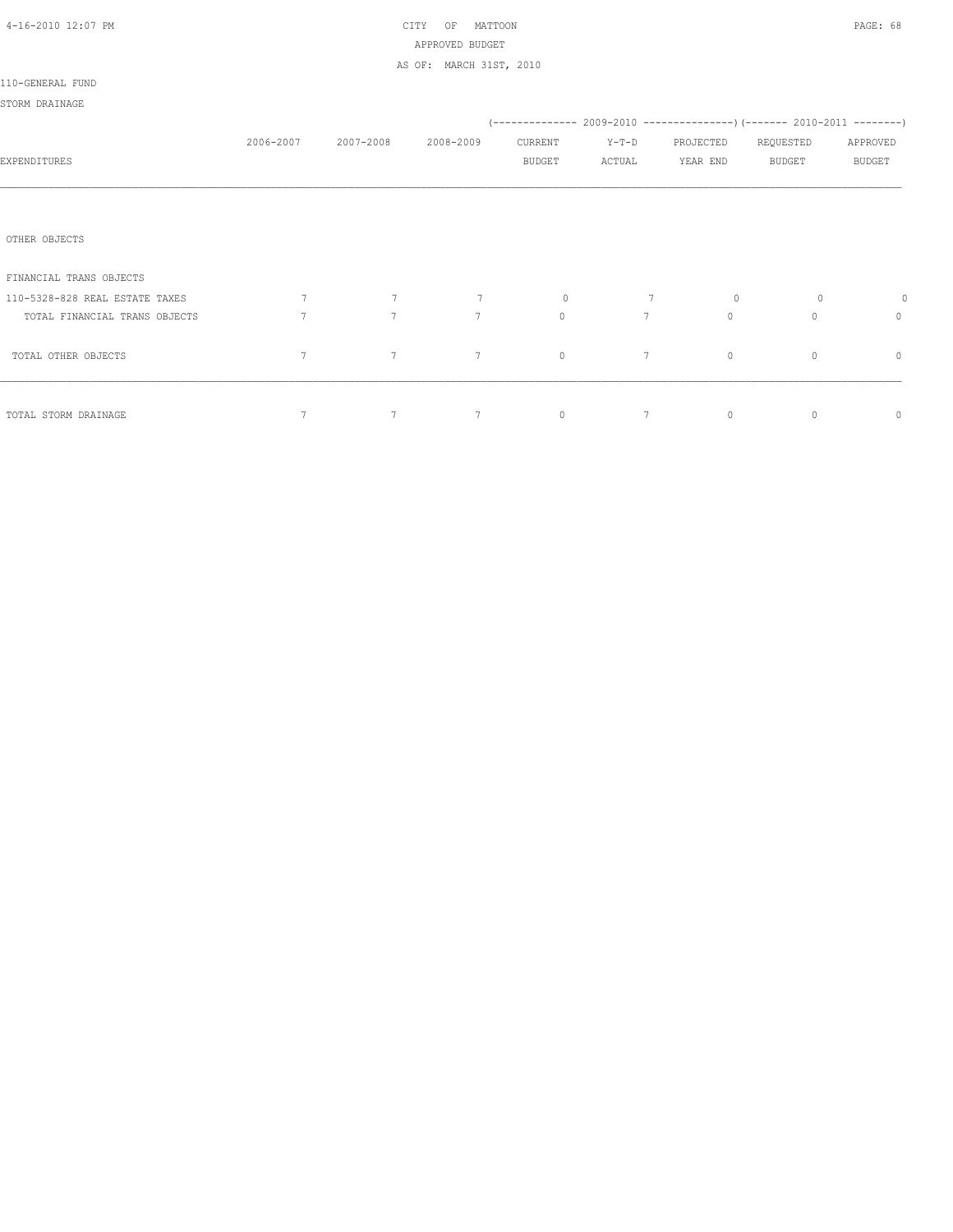## 4-16-2010 12:07 PM CITY OF MATTOON PAGE: 69 APPROVED BUDGET AS OF: MARCH 31ST, 2010

### 110-GENERAL FUND

|                                     |                |                |                 |                                     |               |           | (-------------- 2009-2010 ----------------)(------- 2010-2011 --------) |                          |
|-------------------------------------|----------------|----------------|-----------------|-------------------------------------|---------------|-----------|-------------------------------------------------------------------------|--------------------------|
|                                     | 2006-2007      | 2007-2008      | 2008-2009       | CURRENT                             | $Y-T-D$       | PROJECTED | REQUESTED                                                               | APPROVED                 |
| EXPENDITURES                        |                |                |                 | <b>BUDGET</b>                       | ACTUAL        | YEAR END  | <b>BUDGET</b>                                                           | <b>BUDGET</b>            |
|                                     |                |                |                 |                                     |               |           |                                                                         |                          |
| SUPPLIES                            |                |                |                 |                                     |               |           |                                                                         |                          |
| GENERAL SUPPLIES                    |                |                |                 |                                     |               |           |                                                                         |                          |
| 110-5331-318 VEHICLE PARTS          | 6,753          | 9,359          | 10,417          | 10,000                              | 3,653         | 7,000     | 10,000                                                                  | 5,000                    |
| 110-5331-319 MISCELLANEOUS SUPPLIES | $\overline{0}$ | $\overline{0}$ | $\sim$ 0        | $\sim$ 0                            | $\sim$ 0      | $\sim$ 0  | $\sim$ 0                                                                | $\overline{\phantom{0}}$ |
| TOTAL GENERAL SUPPLIES              | 6,753          | 9,359          | 10,417          | 10,000                              | 3,653         | 7,000     | 10,000                                                                  | 5,000                    |
| TOTAL SUPPLIES                      | 6,753          | 9,359          |                 | 10,417 10,000                       | 3,653         | 7,000     | 10,000                                                                  | 5,000                    |
| PROPERTY                            |                |                |                 |                                     |               |           |                                                                         |                          |
| MACHINERY & EQUIPMENT               |                |                |                 |                                     |               |           |                                                                         |                          |
| 110-5331-742 VEHICLES               | $\circ$        |                | 31, 247 31, 247 | $31,247$ $31,247$ $31,247$ $31,247$ |               |           |                                                                         | 31,247                   |
| TOTAL MACHINERY & EQUIPMENT         | $\mathbf{0}$   | 31,247         | 31,247          | 31,247                              | 31,247        |           | 31, 247 31, 247                                                         | 31,247                   |
| TOTAL PROPERTY                      | $\circ$        | 31,247         | 31,247          | 31,247                              | 31,247        | 31,247    | 31,247                                                                  | 31,247                   |
| TOTAL STREET CLEANING               | 6,753          | 40,607         | 41,665          |                                     | 41,247 34,900 |           | 38, 247 41, 247                                                         | 36,247                   |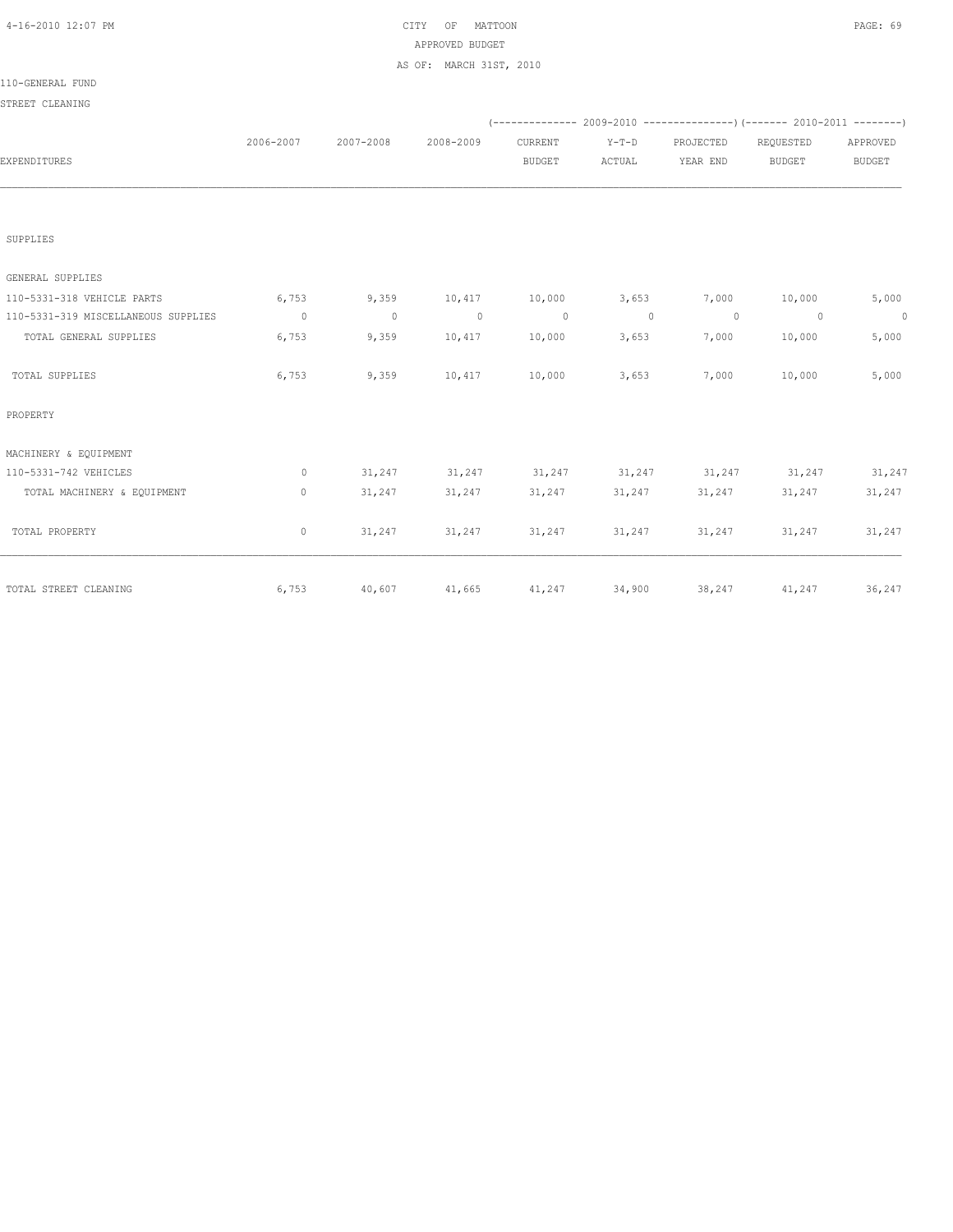## 4-16-2010 12:07 PM CITY OF MATTOON PAGE: 70 APPROVED BUDGET AS OF: MARCH 31ST, 2010

#### 110-GENERAL FUND

|                                     |                |              |              |               |              |              | (-------------- 2009-2010 ----------------) (------- 2010-2011 --------) |               |
|-------------------------------------|----------------|--------------|--------------|---------------|--------------|--------------|--------------------------------------------------------------------------|---------------|
|                                     | 2006-2007      | 2007-2008    | 2008-2009    | CURRENT       | $Y-T-D$      | PROJECTED    | REQUESTED                                                                | APPROVED      |
| EXPENDITURES                        |                |              |              | <b>BUDGET</b> | ACTUAL       | YEAR END     | <b>BUDGET</b>                                                            | <b>BUDGET</b> |
|                                     |                |              |              |               |              |              |                                                                          |               |
| SUPPLIES                            |                |              |              |               |              |              |                                                                          |               |
| GENERAL SUPPLIES                    |                |              |              |               |              |              |                                                                          |               |
| 110-5332-314 CHEMICALS              | 3,235          | 10,132       | 2,865        | 6,000         | 6,106        | 6,106        | 6,000                                                                    | 6,000         |
| 110-5332-319 MISCELLANEOUS SUPPLIES | $\overline{0}$ | $\sim$ 0     | $\sim$ 0     | $\sim$ 0      | 15           | 15           | $\overline{0}$                                                           | $\circ$       |
| TOTAL GENERAL SUPPLIES              | 3,235          | 10,132       | 2,865        | 6,000         | 6,120        | 6,121        | 6,000                                                                    | 6,000         |
| TOTAL SUPPLIES                      | 3,235          | 10,132       | 2,865        | 6,000         | 6,120        | 6,121        | 6,000                                                                    | 6,000         |
| OTHER PURCHASED SERVICES            |                |              |              |               |              |              |                                                                          |               |
| EMPLOYEE BUSINESS EXP               |                |              |              |               |              |              |                                                                          |               |
| 110-5332-562 TRAVEL & TRAINING      | $\circ$        | $\circ$      | $\circ$      | $\circ$       | $\mathbf{0}$ | $\mathbf{0}$ | $\mathbf{0}$                                                             | $\mathbf 0$   |
| TOTAL EMPLOYEE BUSINESS EXP         | $\mathbf{0}$   | $\mathbf{0}$ | $\mathbf{0}$ | $\circ$       | $\circ$      | $\mathbf{0}$ | $\mathbf{0}$                                                             | $\mathbf{0}$  |
| TOTAL OTHER PURCHASED SERVICES      | $\circ$        | $\circ$      | $\mathbf 0$  | $\circ$       | $\circ$      | $\circ$      | $\circ$                                                                  | $\circ$       |
| TOTAL MOSQUITO ABATEMENT            | 3,235          | 10, 132      | 2,865        | 6,000         | 6,120        | 6,121        | 6,000                                                                    | 6,000         |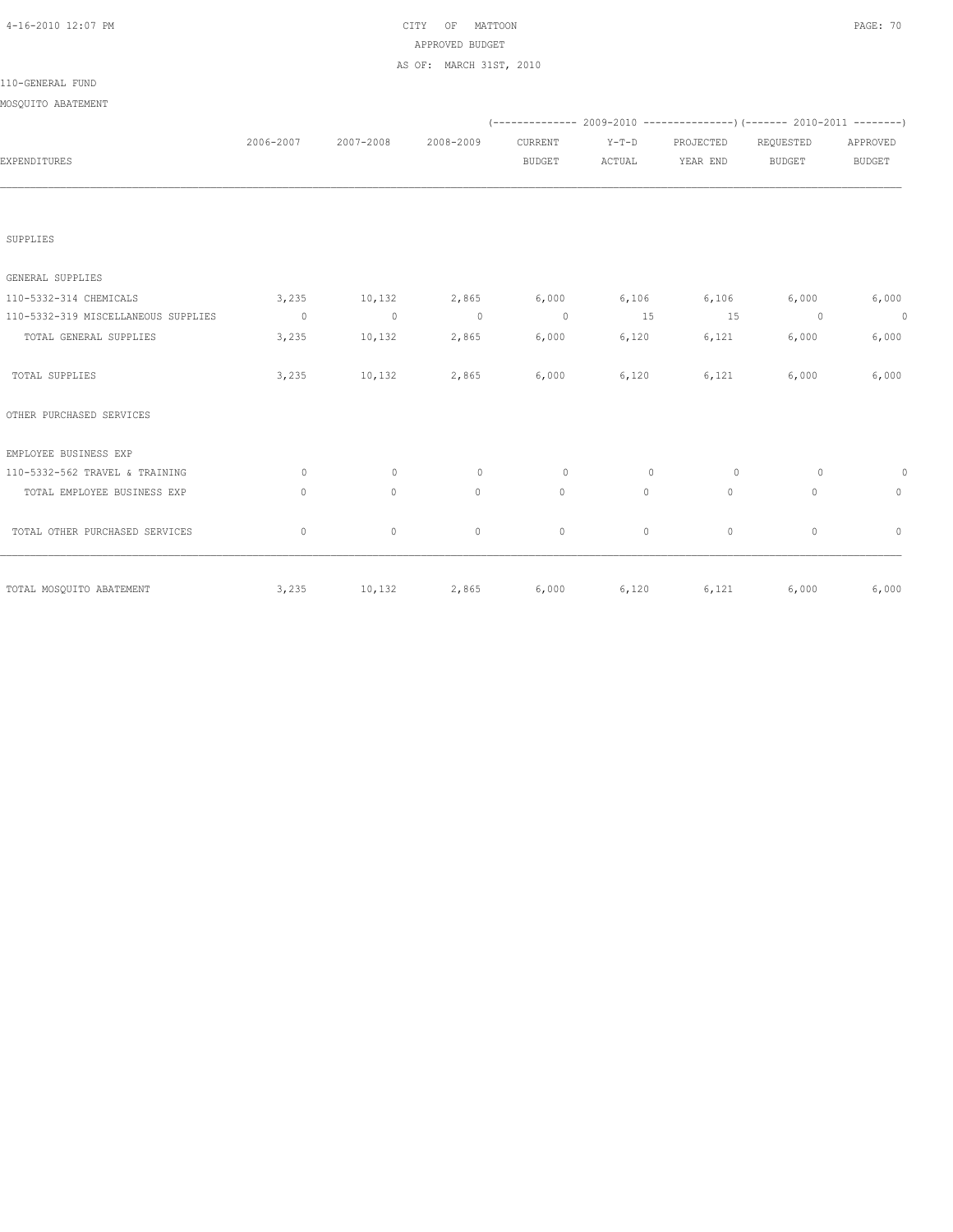## 4-16-2010 12:07 PM CITY OF MATTOON PAGE: 71 APPROVED BUDGET AS OF: MARCH 31ST, 2010

#### 110-GENERAL FUND

|                                      |           |                |              |                          |                   | (-------------- 2009-2010 ----------------) (------- 2010-2011 --------) |                            |                           |
|--------------------------------------|-----------|----------------|--------------|--------------------------|-------------------|--------------------------------------------------------------------------|----------------------------|---------------------------|
| EXPENDITURES                         | 2006-2007 | 2007-2008      | 2008-2009    | CURRENT<br><b>BUDGET</b> | $Y-T-D$<br>ACTUAL | PROJECTED<br>YEAR END                                                    | REQUESTED<br><b>BUDGET</b> | APPROVED<br><b>BUDGET</b> |
|                                      |           |                |              |                          |                   |                                                                          |                            |                           |
| <b>SUPPLIES</b>                      |           |                |              |                          |                   |                                                                          |                            |                           |
| GENERAL SUPPLIES                     |           |                |              |                          |                   |                                                                          |                            |                           |
| 110-5334-314 CHEMICALS               | 2,301     | 2,675          | 1,118        | 2,000                    | 2,807             | 2,000                                                                    | 2,000                      | 2,000                     |
| 110-5334-319 MISCELLANEOUS SUPPLIES  | 980       | $\overline{0}$ | $\mathbf{0}$ | $\circ$                  | $\mathbf{0}$      | $\overline{0}$                                                           | $\circ$                    | $\overline{0}$            |
| TOTAL GENERAL SUPPLIES               | 3,281     | 2,675          | 1,118        | 2,000                    | 2,807             | 2,000                                                                    | 2,000                      | 2,000                     |
| TOTAL SUPPLIES                       | 3,281     | 2,675          | 1,118        | 2,000                    | 2,807             | 2,000                                                                    | 2,000                      | 2,000                     |
| OTHER PURCHASED SERVICES             |           |                |              |                          |                   |                                                                          |                            |                           |
| OTHER PURCHASED SERVICES             |           |                |              |                          |                   |                                                                          |                            |                           |
| 110-5334-579 MISC PURCHASED SERVICES | 200       | $\circ$        | $\circ$      | $\circ$                  | $\mathbf{0}$      | $\mathbf{0}$                                                             | $\mathbf{0}$               | 0                         |
| TOTAL OTHER PURCHASED SERVICES       | 200       | $\circ$        | $\circ$      | $\circ$                  | $\circ$           | $\circ$                                                                  | $\circ$                    | 0                         |
| TOTAL OTHER PURCHASED SERVICES       | 200       | $\circ$        | $\mathbf 0$  | $\circ$                  | $\circ$           | 0                                                                        | $\mathbf{0}$               | $\mathbf{0}$              |

\_\_\_\_\_\_\_\_\_\_\_\_\_\_\_\_\_\_\_\_\_\_\_\_\_\_\_\_\_\_\_\_\_\_\_\_\_\_\_\_\_\_\_\_\_\_\_\_\_\_\_\_\_\_\_\_\_\_\_\_\_\_\_\_\_\_\_\_\_\_\_\_\_\_\_\_\_\_\_\_\_\_\_\_\_\_\_\_\_\_\_\_\_\_\_\_\_\_\_\_\_\_\_\_\_\_\_\_\_\_\_\_\_\_\_\_\_\_\_\_\_\_\_\_\_\_\_\_\_\_\_\_\_\_\_\_\_\_\_\_\_\_\_\_\_\_\_\_\_\_

TOTAL WEED CONTROL 3,481 2,675 1,118 2,000 2,807 2,000 2,000 2,000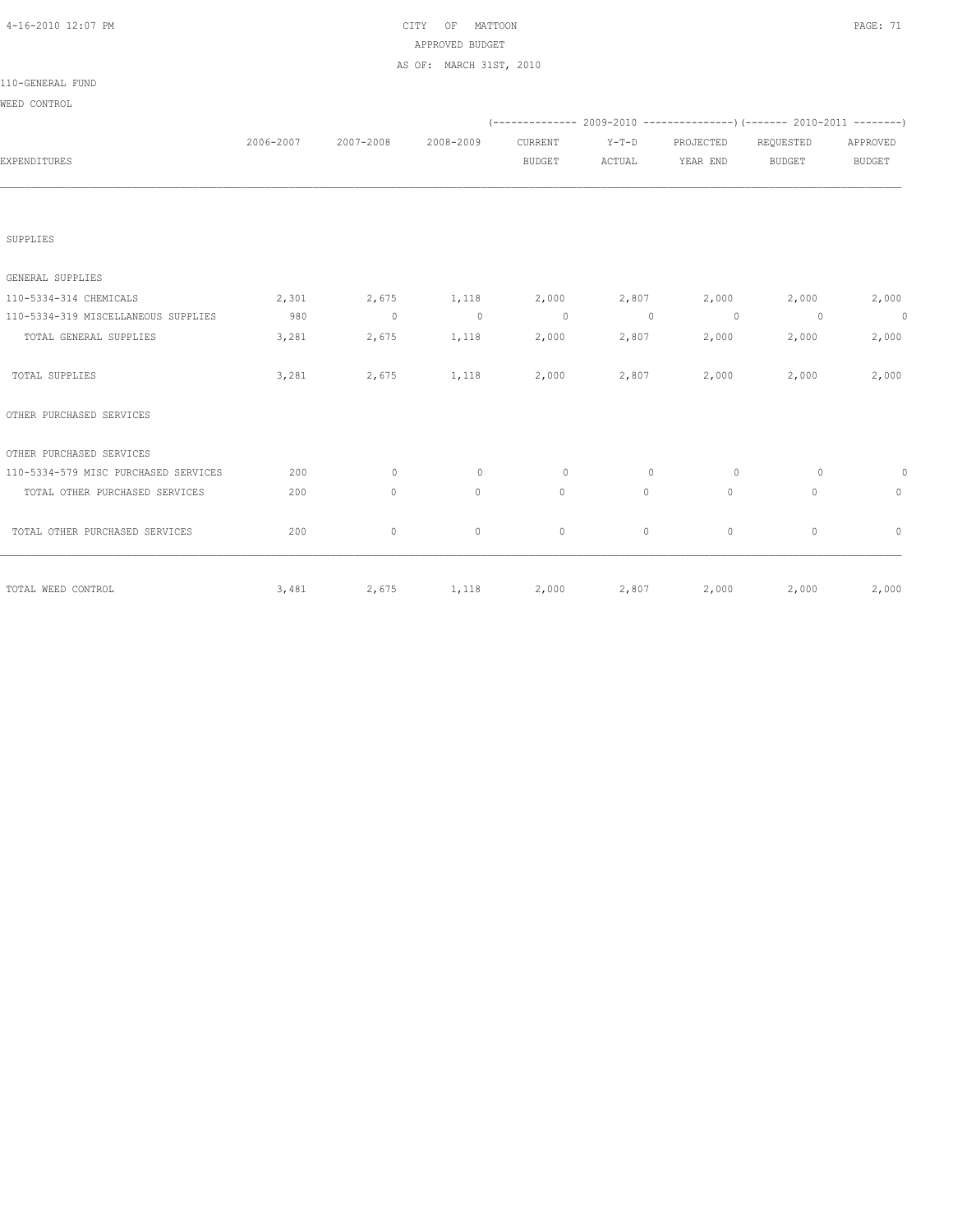## 4-16-2010 12:07 PM CITY OF MATTOON PAGE: 72 APPROVED BUDGET AS OF: MARCH 31ST, 2010

#### 110-GENERAL FUND

#### YARD WASTE COLLECTION

|                                         |           |                |           | (-------------- 2009-2010 ----------------) (------- 2010-2011 --------) |                |             |               |                |
|-----------------------------------------|-----------|----------------|-----------|--------------------------------------------------------------------------|----------------|-------------|---------------|----------------|
|                                         | 2006-2007 | 2007-2008      | 2008-2009 | CURRENT                                                                  | $Y-T-D$        | PROJECTED   | REQUESTED     | APPROVED       |
| EXPENDITURES                            |           |                |           | <b>BUDGET</b>                                                            | ACTUAL         | YEAR END    | <b>BUDGET</b> | <b>BUDGET</b>  |
|                                         |           |                |           |                                                                          |                |             |               |                |
| PERSONNEL SERVICES                      |           |                |           |                                                                          |                |             |               |                |
| SALARIES & WAGES                        |           |                |           |                                                                          |                |             |               |                |
| 110-5335-111 SALARIES OF REG EMPLOYEES  | 47,305    | 47,314         | 61,506    | 0                                                                        | 47,322         | $\sim$ 0    | $\circ$       | $\circ$        |
| 110-5335-112 SALARIES OF TEMP EMPLOYEES | 20,540    | 17,461         | 15,938    | 0                                                                        | 8,607          | 10,000      | 10,000        | 10,000         |
| 110-5335-113 OVERTIME                   | 3,701     | 2,668          | 3,086     | 0                                                                        | 4,155          | 0           | $\mathbb{O}$  | $\overline{0}$ |
| 110-5335-114 COMPENSATED ABSENCES       | 137       | $\overline{0}$ | 64        | 0                                                                        | $\overline{0}$ | $\mathbf 0$ | $\mathbf 0$   | $\mathbb O$    |
| TOTAL SALARIES & WAGES                  | 71,684    | 67,442         | 80,593    | 0                                                                        | 60,084         | 10,000      | 10,000        | 10,000         |
| TOTAL PERSONNEL SERVICES                | 71,684    | 67,442         | 80,593    | 0                                                                        | 60,084         | 10,000      | 10,000        | 10,000         |
| EMPOLOYEE BENEFITS                      |           |                |           |                                                                          |                |             |               |                |
| GROUP INSURANCE                         |           |                |           |                                                                          |                |             |               |                |
| 110-5335-211 GROUP HEALTH INSURANCE     | 5,909     | 6,388          | 8,510     | 0                                                                        | 7,717          | 0           | 0             | 0              |
| TOTAL GROUP INSURANCE                   | 5,909     | 6,388          | 8,510     | 0                                                                        | 7,717          | $\circ$     | $\mathbb O$   | 0              |
| SOCIAL SECURITY CONTRIB                 |           |                |           |                                                                          |                |             |               |                |
| 110-5335-221 FICA CONTRIBUTIONS         | 4,196     | 4,263          | 5,021     | 0                                                                        | 3,793          | 620         | 620           | 620            |
| 110-5335-222 MEDICARE CONTRIBUTIONS     | 981       | 997            | 1,174     | 0                                                                        | 887            | 145         | 145           | 145            |
| TOTAL SOCIAL SECURITY CONTRIB           | 5,178     | 5,260          | 6,196     | 0                                                                        | 4,680          | 765         | 765           | 765            |
| RETIREMENT CONTRIBTUIONS                |           |                |           |                                                                          |                |             |               |                |
| 110-5335-231 IMRF CONTRIBUTIONS         | 5,401     | 5,427          | 6,485     | 0                                                                        | 5,404          | 0           | 0             | $\mathbf 0$    |
| TOTAL RETIREMENT CONTRIBTUIONS          | 5,401     | 5,427          | 6,485     | 0                                                                        | 5,404          | $\circ$     | 0             | 0              |
| UNEMPLOYMNT COMPENSATION                |           |                |           |                                                                          |                |             |               |                |
| 110-5335-240 UNEMPLOYMENT COMP.         | 412       | 373            | 271       | 0                                                                        | 0              | 0           | 105           | 105            |
| TOTAL UNEMPLOYMNT COMPENSATION          | 412       | 373            | 271       | $\circ$                                                                  | $\circ$        | $\circ$     | 105           | 105            |
| WORKER'S COMPENSATION                   |           |                |           |                                                                          |                |             |               |                |
| 110-5335-250 WORKERS' COMPENSATION      | 914       | 921            | 930       | $\circ$                                                                  | $\mathbb O$    | $\mathbf 0$ | 450           | 450            |
| TOTAL WORKER'S COMPENSATION             | 914       | 921            | 930       | $\circ$                                                                  | $\mathbb O$    | $\mathbb O$ | 450           | 450            |
| TOTAL EMPOLOYEE BENEFITS                | 17,814    | 18,369         | 22,391    | $\mathbb O$                                                              | 17,802         | 765         | 1,320         | 1,320          |
| SUPPLIES                                |           |                |           |                                                                          |                |             |               |                |
| GENERAL SUPPLIES                        |           |                |           |                                                                          |                |             |               |                |
| 110-5335-318 VEHICLE PARTS              | 16,997    | 257            | 19,922    | 5,000                                                                    | 13,530         | 11,000      | 10,000        | 10,000         |
| 110-5335-319 MISCELLANEOUS SUPPLIES     | 562       | 1,040          | 35        | 500                                                                      | - 49           | 50          | 100           | 100            |
| TOTAL GENERAL SUPPLIES                  | 17,559    | 1,297          | 19,958    | 5,500                                                                    | 13,579         | 11,050      | 10,100        | 10,100         |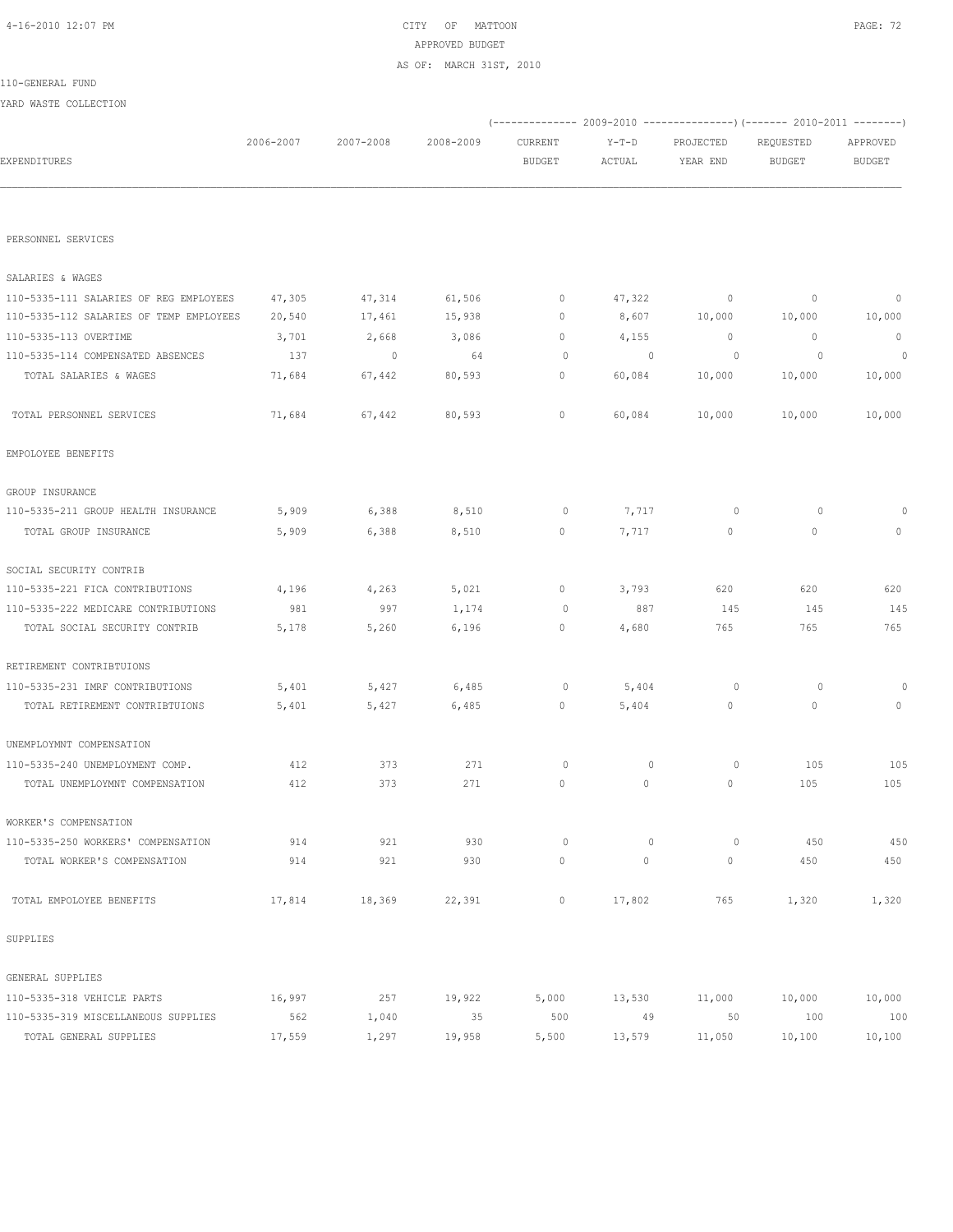# 4-16-2010 12:07 PM CITY OF MATTOON PAGE: 73 APPROVED BUDGET AS OF: MARCH 31ST, 2010

### 110-GENERAL FUND

### YARD WASTE COLLECTION

|                                         |             |           |             |               |             |             | (-------------- 2009-2010 ----------------) (------- 2010-2011 --------) |               |  |
|-----------------------------------------|-------------|-----------|-------------|---------------|-------------|-------------|--------------------------------------------------------------------------|---------------|--|
|                                         | 2006-2007   | 2007-2008 | 2008-2009   | CURRENT       | $Y-T-D$     | PROJECTED   | REQUESTED                                                                | APPROVED      |  |
| EXPENDITURES                            |             |           |             | <b>BUDGET</b> | ACTUAL      | YEAR END    | <b>BUDGET</b>                                                            | <b>BUDGET</b> |  |
|                                         |             |           |             |               |             |             |                                                                          |               |  |
| ENERGY                                  |             |           |             |               |             |             |                                                                          |               |  |
| 110-5335-321 NATURAL GAS & ELECTRIC (CI | $\circ$     | $\circ$   | $\mathbb O$ | $\circ$       | $\mathbb O$ | $\circ$     | $\mathbb O$                                                              | $\mathbb O$   |  |
| TOTAL ENERGY                            | $\Omega$    | $\circ$   | $\circ$     | $\circ$       | $\circ$     | $\circ$     | $\mathbf{0}$                                                             | $\mathbf{0}$  |  |
| TOTAL SUPPLIES                          | 17,559      | 1,297     | 19,958      | 5,500         | 13,579      | 11,050      | 10,100                                                                   | 10,100        |  |
| PURCHASED PROP MAINT SRV                |             |           |             |               |             |             |                                                                          |               |  |
| UTILITY SERVICES                        |             |           |             |               |             |             |                                                                          |               |  |
| 110-5335-410 UTILITY SERVICES           | 331         | 372       | 396         | 300           | 1,989       | 2,100       | 300                                                                      | 300           |  |
| TOTAL UTILITY SERVICES                  | 331         | 372       | 396         | 300           | 1,989       | 2,100       | 300                                                                      | 300           |  |
| CLEANING SERVICES                       |             |           |             |               |             |             |                                                                          |               |  |
| 110-5335-421 DISPOSAL SERVICES          | 44,299      | 48,333    | 148         | $\circ$       | $\circ$     | $\circ$     | $\circ$                                                                  | $\mathbb O$   |  |
| TOTAL CLEANING SERVICES                 | 44,299      | 48,333    | 148         | $\mathbb O$   | $\circ$     | $\mathbb O$ | $\mathbb O$                                                              | 0             |  |
| TOTAL PURCHASED PROP MAINT SRV          | 44,630      | 48,706    | 544         | 300           | 1,989       | 2,100       | 300                                                                      | 300           |  |
| OTHER PURCHASED SERVICES                |             |           |             |               |             |             |                                                                          |               |  |
| COMMUNICATION                           |             |           |             |               |             |             |                                                                          |               |  |
| 110-5335-532 TELEPHONE                  | $\circ$     | $\circ$   | $\mathbb O$ | $\circ$       | $\mathbb O$ | $\circ$     | $\mathbb O$                                                              | $\mathbf{0}$  |  |
| TOTAL COMMUNICATION                     | $\Omega$    | $\Omega$  | $\circ$     | $\circ$       | $\circ$     | $\mathbb O$ | $\Omega$                                                                 | $\mathbb O$   |  |
| TOTAL OTHER PURCHASED SERVICES          | $\circ$     | $\circ$   | $\circ$     | $\circ$       | $\circ$     | $\circ$     | $\mathbf 0$                                                              | $\circ$       |  |
| PROPERTY                                |             |           |             |               |             |             |                                                                          |               |  |
| MACHINERY & EQUIPMENT                   |             |           |             |               |             |             |                                                                          |               |  |
| 110-5335-741 MACHINERY                  | $\circ$     | 41,015    | 41,015      | 41,050        | 41,040      | 41,040      | 41,015                                                                   | 41,015        |  |
| TOTAL MACHINERY & EQUIPMENT             | $\circ$     | 41,015    | 41,015      | 41,050        | 41,040      | 41,040      | 41,015                                                                   | 41,015        |  |
| TOTAL PROPERTY                          | $\mathbb O$ | 41,015    | 41,015      | 41,050        | 41,040      | 41,040      | 41,015                                                                   | 41,015        |  |
| TOTAL YARD WASTE COLLECTION             | 151,687     | 176,828   | 164,502     | 46,850        | 134,493     | 64,955      | 62,735                                                                   | 62,735        |  |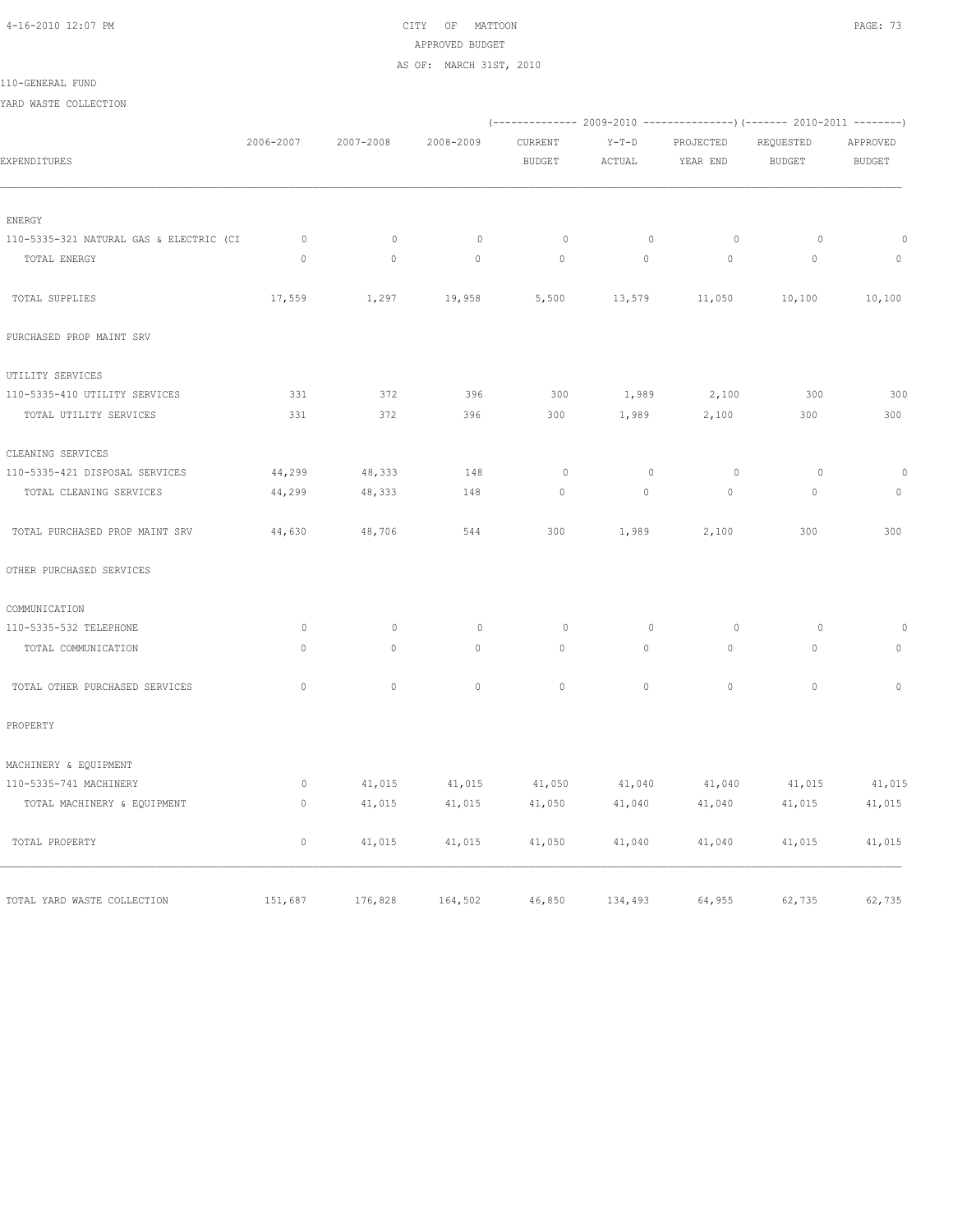# 4-16-2010 12:07 PM CITY OF MATTOON PAGE: 74 APPROVED BUDGET AS OF: MARCH 31ST, 2010

### 110-GENERAL FUND

### REFUSE COLLECT & DISPOSAL

|                                         |           |           |           |               |         |           | (-------------- 2009-2010 ----------------) (------- 2010-2011 --------) |               |
|-----------------------------------------|-----------|-----------|-----------|---------------|---------|-----------|--------------------------------------------------------------------------|---------------|
|                                         | 2006-2007 | 2007-2008 | 2008-2009 | CURRENT       | $Y-T-D$ | PROJECTED | REQUESTED                                                                | APPROVED      |
| EXPENDITURES                            |           |           |           | <b>BUDGET</b> | ACTUAL  | YEAR END  | <b>BUDGET</b>                                                            | <b>BUDGET</b> |
|                                         |           |           |           |               |         |           |                                                                          |               |
| PURCHASED PROP MAINT SRV                |           |           |           |               |         |           |                                                                          |               |
| CLEANING SERVICES                       |           |           |           |               |         |           |                                                                          |               |
| 110-5338-421 DISPOSAL SERVICES          | 24,313    | 17,004    | 23,404    | 18,000        | 10,598  | 15,000    | $\mathbf{0}$                                                             | $\mathbf 0$   |
| TOTAL CLEANING SERVICES                 | 24,313    | 17,004    | 23,404    | 18,000        | 10,598  | 15,000    | $\circ$                                                                  | $\circ$       |
| TOTAL PURCHASED PROP MAINT SRV          | 24,313    | 17,004    | 23,404    | 18,000        | 10,598  | 15,000    | $\circ$                                                                  | $\circ$       |
| OTHER PURCHASED SERVICES                |           |           |           |               |         |           |                                                                          |               |
| OTHER PURCHASED SERVICES                |           |           |           |               |         |           |                                                                          |               |
| 110-5338-579 MISC OTHER PURCHASED SERVI | 1,808     | 12,873    | 14,600    | 8,000         | 8,006   | 8,006     | 2,500                                                                    | 2,500         |
| TOTAL OTHER PURCHASED SERVICES          | 1,808     | 12,873    | 14,600    | 8,000         | 8,006   | 8,006     | 2,500                                                                    | 2,500         |
| TOTAL OTHER PURCHASED SERVICES          | 1,808     | 12,873    | 14,600    | 8,000         | 8,006   | 8,006     | 2,500                                                                    | 2,500         |
| TOTAL REFUSE COLLECT & DISPOSAL         | 26,120    | 29,877    | 38,003    | 26,000        | 18,605  | 23,006    | 2,500                                                                    | 2,500         |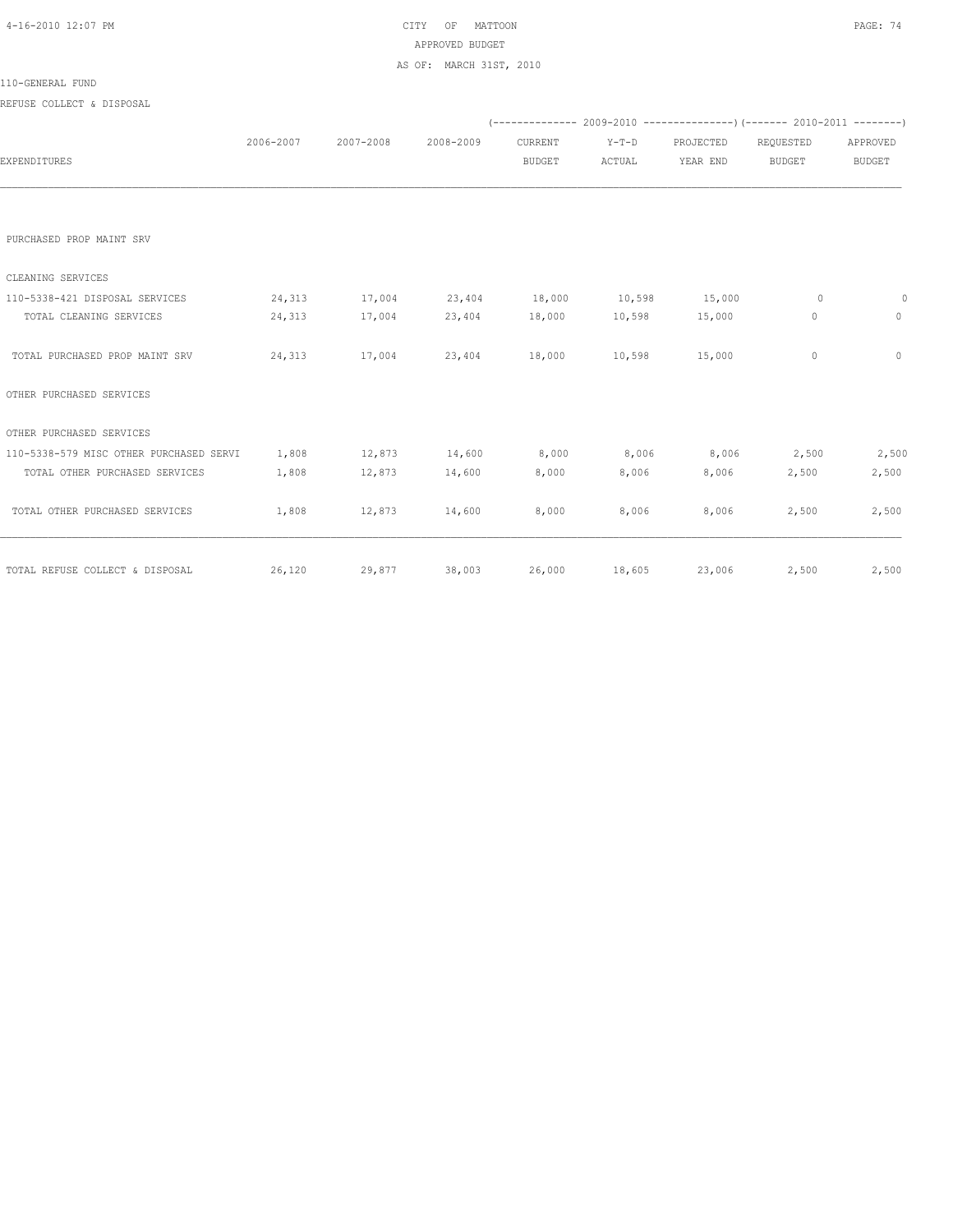# 4-16-2010 12:07 PM CITY OF MATTOON PAGE: 75 APPROVED BUDGET AS OF: MARCH 31ST, 2010

### 110-GENERAL FUND

### CONSTRUCTION INSPECTION

|                                         |           |           |           |               |         | (------------- 2009-2010 ---------------)(------- 2010-2011 --------) |                          |                |
|-----------------------------------------|-----------|-----------|-----------|---------------|---------|-----------------------------------------------------------------------|--------------------------|----------------|
|                                         | 2006-2007 | 2007-2008 | 2008-2009 | CURRENT       | $Y-T-D$ | PROJECTED                                                             | REQUESTED                | APPROVED       |
| EXPENDITURES                            |           |           |           | <b>BUDGET</b> | ACTUAL  | YEAR END                                                              | <b>BUDGET</b>            | <b>BUDGET</b>  |
|                                         |           |           |           |               |         |                                                                       |                          |                |
| PERSONNEL SERVICES                      |           |           |           |               |         |                                                                       |                          |                |
| SALARIES & WAGES                        |           |           |           |               |         |                                                                       |                          |                |
| 110-5370-111 SALARIES OF REG EMPLOYEES  | 57,961    | 78,186    | 59,059    | 90,543        | 45,525  | 90,543                                                                | 90,452                   | 90,452         |
| 110-5370-112 SALARIES OF TEMP. EMPLOYEE | 13,915    | 15,348    | 16,571    | $\circ$       | 32,118  | $\overline{0}$                                                        | $\overline{\phantom{0}}$ | $\overline{0}$ |
| 110-5370-113 OVERTIME                   | 2,038     | 2,539     | 1,003     | 2,000         | 12,206  | 15,000                                                                | 2,000                    | 2,000          |
| 110-5370-114 COMPENSATED ABSENCES       | 5,688     | 5,232     | 3,493     | $\circ$       | 4,733   | $\sim$ 0                                                              | $\mathbf 0$              | $\mathbb O$    |
| TOTAL SALARIES & WAGES                  | 79,603    | 101,306   | 80,126    | 92,543        | 94,581  | 105,543                                                               | 92,452                   | 92,452         |
| TOTAL PERSONNEL SERVICES                | 79,603    | 101,306   | 80,126    | 92,543        | 94,581  | 105,543                                                               | 92,452                   | 92,452         |
| EMPOLOYEE BENEFITS                      |           |           |           |               |         |                                                                       |                          |                |
| GROUP INSURANCE                         |           |           |           |               |         |                                                                       |                          |                |
| 110-5370-211 GROUP HEALTH INSURANCE     | 8,561     | 7,377     | 5,657     | 9,052         | 8,297   | 9,052                                                                 | 9,052                    | 8,463          |
| 110-5370-212 GROUP LIFE INSURANCE       | 110       | 288       | 288       | 288           | 264     | 288                                                                   | 288                      | 288            |
| TOTAL GROUP INSURANCE                   | 8,671     | 7,665     | 5,945     | 9,340         | 8,561   | 9,340                                                                 | 9,340                    | 8,751          |
| SOCIAL SECURITY CONTRIB                 |           |           |           |               |         |                                                                       |                          |                |
| 110-5370-221 FICA CONTRIBUTIONS         | 6,443     | 6,261     | 4,909     | 5,738         | 6,145   | 5,738                                                                 | 5,732                    | 5,732          |
| 110-5370-222 MEDICARE CONTRIBUTIONS     | 1,507     | 1,464     | 1,148     | 1,342         | 1,437   | 1,342                                                                 | 1,341                    | 1,341          |
| TOTAL SOCIAL SECURITY CONTRIB           | 7,949     | 7,726     | 6,057     | 7,080         | 7,582   | 7,080                                                                 | 7,073                    | 7,073          |
| RETIREMENT CONTRIBTUIONS                |           |           |           |               |         |                                                                       |                          |                |
| 110-5370-231 IMRF CONTRIBUTIONS         | 10,561    | 8,988     | 7,917     | 10,025        | 10,094  | 10,025                                                                | 12,111                   | 12,111         |
| TOTAL RETIREMENT CONTRIBTUIONS          | 10,561    | 8,988     | 7,917     | 10,025        | 10,094  | 10,025                                                                | 12,111                   | 12,111         |
| UNEMPLOYMNT COMPENSATION                |           |           |           |               |         |                                                                       |                          |                |
| 110-5370-240 UNEMPLOYMENT COMP.         | 374       | 531       | 267       | 172           | 158     | 172                                                                   | 263                      | 263            |
| TOTAL UNEMPLOYMNT COMPENSATION          | 374       | 531       | 267       | 172           | 158     | 172                                                                   | 263                      | 263            |
| WORKER'S COMPENSATION                   |           |           |           |               |         |                                                                       |                          |                |
| 110-5370-250 WORKERS' COMPENSATION      | 3,205     | 3,041     | 6,523     | 898           | 823     | 898                                                                   | 10,447                   | 10,447         |
| TOTAL WORKER'S COMPENSATION             | 3,205     | 3,041     | 6,523     | 898           | 823     | 898                                                                   | 10,447                   | 10,447         |
| TOTAL EMPOLOYEE BENEFITS                | 30,760    | 27,951    | 26,709    | 27,515        | 27,218  | 27,515                                                                | 39,234                   | 38,645         |
| SUPPLIES                                |           |           |           |               |         |                                                                       |                          |                |
| GENERAL SUPPLIES                        |           |           |           |               |         |                                                                       |                          |                |
| 110-5370-316 TOOLS & EQUIPMENT          | 2,685     | 2,374     | 390       | 2,000         | 992     | 2,000                                                                 | 1,500                    | 1,000          |
| 110-5370-319 MISCELLANEOUS SUPPLIES     | 2,571     | 1,206     | 427       | 2,000         | 620     | 1,000                                                                 | 1,500                    | 1,000          |
| TOTAL GENERAL SUPPLIES                  | 5,256     | 3,580     | 817       | 4,000         | 1,612   | 3,000                                                                 | 3,000                    | 2,000          |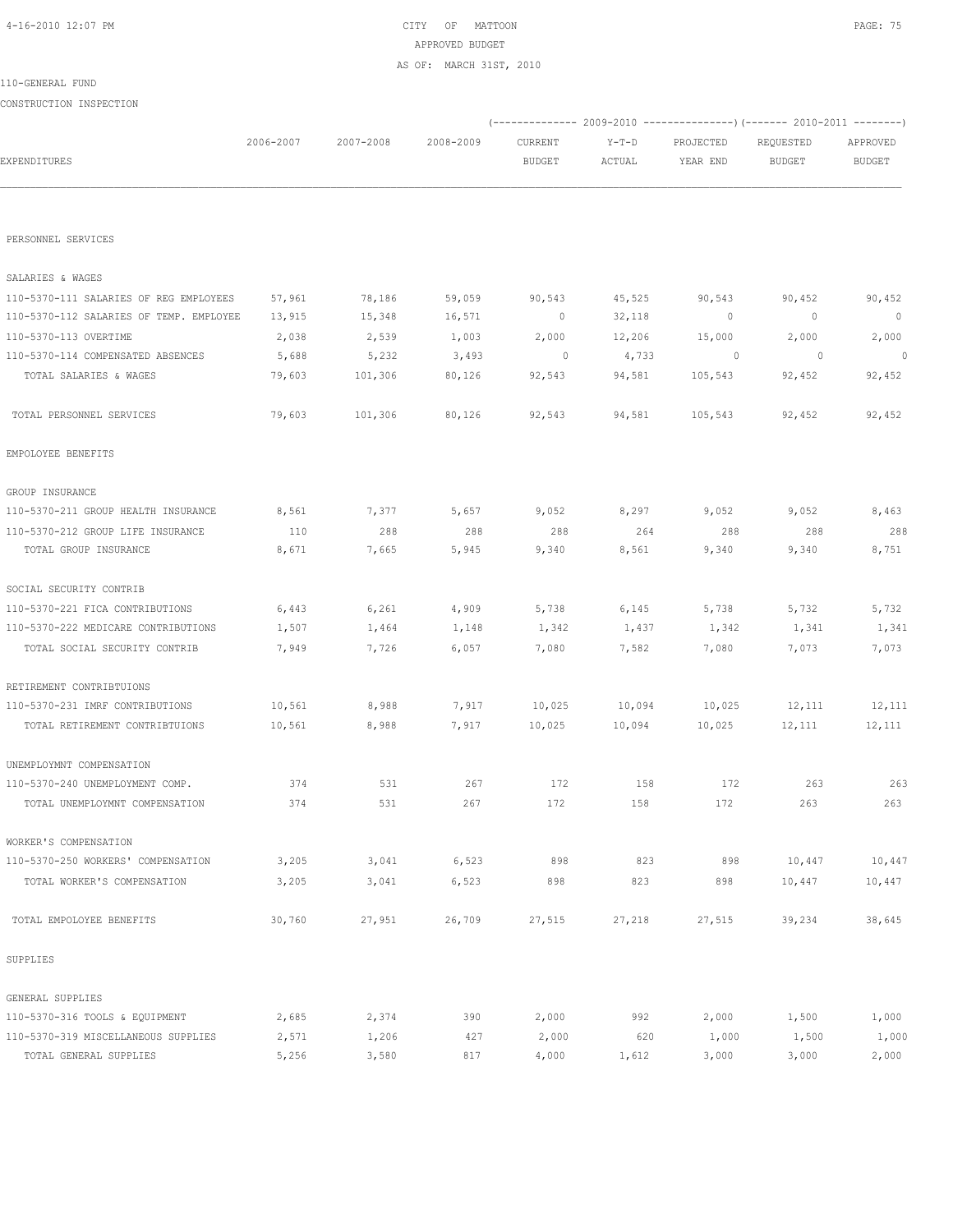# 4-16-2010 12:07 PM CITY OF MATTOON PAGE: 76 APPROVED BUDGET AS OF: MARCH 31ST, 2010

### 110-GENERAL FUND

### CONSTRUCTION INSPECTION

|                                         |           | 2007-2008    |              |               |              | (-------------- 2009-2010 ----------------) (------- 2010-2011 --------) |               |               |
|-----------------------------------------|-----------|--------------|--------------|---------------|--------------|--------------------------------------------------------------------------|---------------|---------------|
|                                         | 2006-2007 |              | 2008-2009    | CURRENT       | $Y-T-D$      | PROJECTED                                                                | REQUESTED     | APPROVED      |
| EXPENDITURES                            |           |              |              | <b>BUDGET</b> | ACTUAL       | YEAR END                                                                 | <b>BUDGET</b> | <b>BUDGET</b> |
|                                         |           |              |              |               |              |                                                                          |               |               |
| ENERGY                                  |           |              |              |               |              |                                                                          |               |               |
| 110-5370-326 FUEL                       | $\circ$   | $\mathbf{0}$ | $\circ$      | $\circ$       | $\mathbf{0}$ | $\mathbf{0}$                                                             | $\mathbf{0}$  | $\mathbf{0}$  |
| TOTAL ENERGY                            | $\circ$   | $\circ$      | $\circ$      | $\circ$       | $\circ$      | $\circ$                                                                  | $\mathbf{0}$  | $\circ$       |
| TOTAL SUPPLIES                          | 5,256     | 3,580        | 817          | 4,000         | 1,612        | 3,000                                                                    | 3,000         | 2,000         |
| OTHER PURCHASED SERVICES                |           |              |              |               |              |                                                                          |               |               |
| PROFESSIONAL SERVICES                   |           |              |              |               |              |                                                                          |               |               |
| 110-5370-511 PLANNING & DESIGN SERVICES | $\circ$   | $\circ$      | $\circ$      | $\circ$       | 11           | 11                                                                       | $\mathbb O$   | $\mathbf{0}$  |
| TOTAL PROFESSIONAL SERVICES             | $\Omega$  | $\mathbf{0}$ | $\circ$      | $\mathbf{0}$  | 11           | 11                                                                       | $\mathbf{0}$  | $\circ$       |
| COMMUNICATION                           |           |              |              |               |              |                                                                          |               |               |
| 110-5370-533 CELLULAR PHONE             | 918       | 918          | 65           | 1,100         | 753          | 753                                                                      | 1,100         | 1,100         |
| TOTAL COMMUNICATION                     | 918       | 918          | 65           | 1,100         | 753          | 753                                                                      | 1,100         | 1,100         |
| TOTAL OTHER PURCHASED SERVICES          | 918       | 918          | 65           | 1,100         | 764          | 764                                                                      | 1,100         | 1,100         |
| OTHER OBJECTS                           |           |              |              |               |              |                                                                          |               |               |
| COMPUTER INFO SYS OBJECT                |           |              |              |               |              |                                                                          |               |               |
| 110-5370-863 DESKTOP PC WORK STATIONS   | 1,053     | $\circ$      | $\circ$      | $\circ$       | $\mathbf 0$  | $\circ$                                                                  | $\circ$       | $\mathbf{0}$  |
| TOTAL COMPUTER INFO SYS OBJECT          | 1,053     | $\circ$      | $\mathbf{0}$ | $\mathbf{0}$  | $\circ$      | $\circ$                                                                  | $\circ$       | $\mathbf{0}$  |
| TOTAL OTHER OBJECTS                     | 1,053     | $\mathbb O$  | $\circ$      | $\mathbb O$   | $\circ$      | $\mathbb O$                                                              | $\circ$       | $\circ$       |
| TOTAL CONSTRUCTION INSPECTION           | 117,589   | 133,755      | 107,717      | 125,158       | 124,175      | 136,822                                                                  | 135,786       | 134,197       |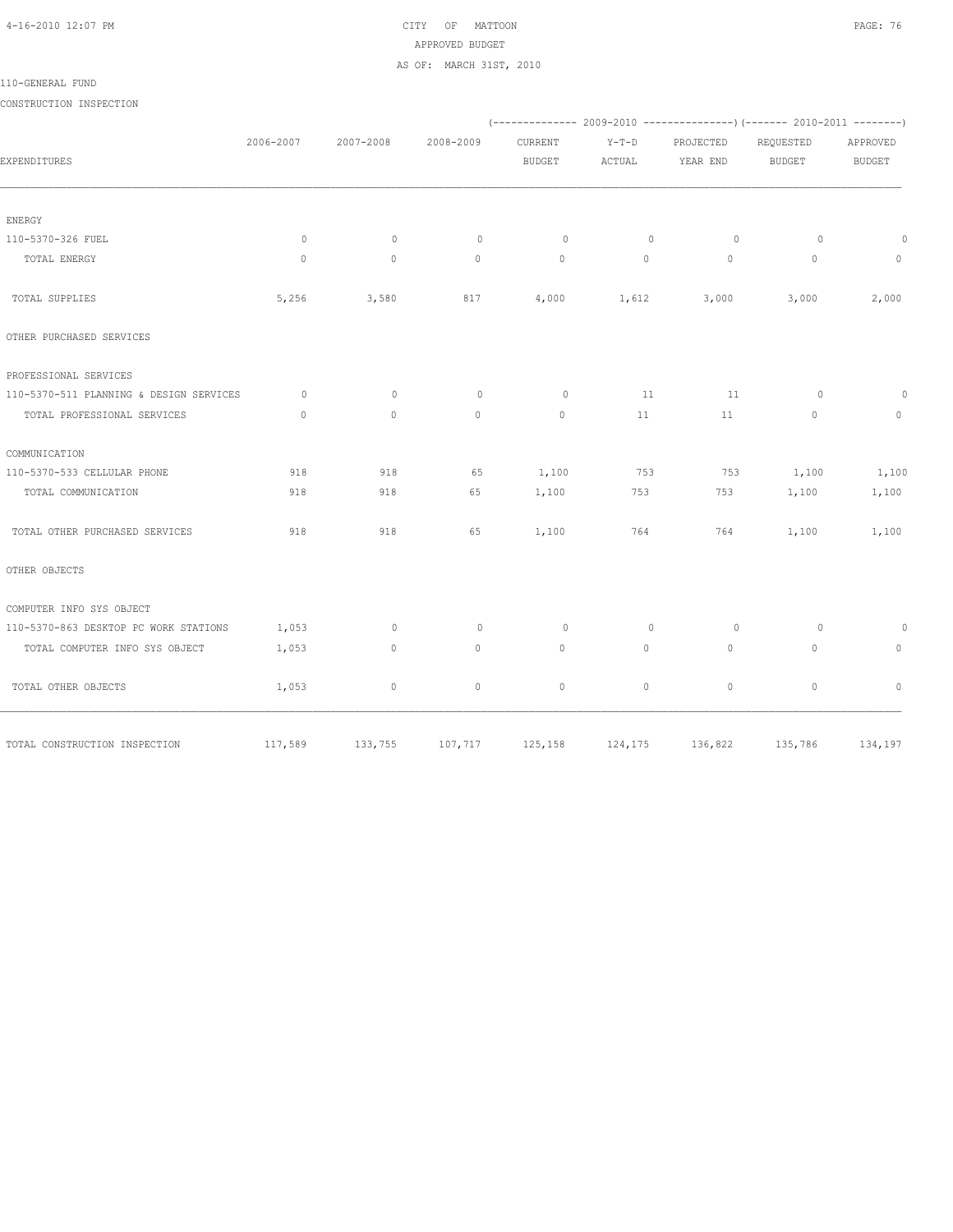# 4-16-2010 12:07 PM CITY OF MATTOON PAGE: 77 APPROVED BUDGET AS OF: MARCH 31ST, 2010

### 110-GENERAL FUND

### CUSTODIAL SERVICES

|                                         |                          | 2007-2008      |                          |                |                | (------------- 2009-2010 ---------------)(------- 2010-2011 --------) |               |                |
|-----------------------------------------|--------------------------|----------------|--------------------------|----------------|----------------|-----------------------------------------------------------------------|---------------|----------------|
|                                         | 2006-2007                |                | 2008-2009                | CURRENT        | $Y-T-D$        | PROJECTED                                                             | REQUESTED     | APPROVED       |
| EXPENDITURES                            |                          |                |                          | <b>BUDGET</b>  | ACTUAL         | YEAR END                                                              | <b>BUDGET</b> | <b>BUDGET</b>  |
|                                         |                          |                |                          |                |                |                                                                       |               |                |
| PERSONNEL SERVICES                      |                          |                |                          |                |                |                                                                       |               |                |
|                                         |                          |                |                          |                |                |                                                                       |               |                |
| SALARIES & WAGES                        |                          |                |                          |                |                |                                                                       |               |                |
| 110-5381-111 SALARIES OF REG EMPLOYEES  | 51,710                   | 60,206         | 58,626                   | 71,391         | 48,279         | 71,391                                                                | 37,559        | 37,559         |
| 110-5381-112 SALARIES OF TEMP EMPLOYEES | $\overline{\phantom{0}}$ | $\overline{0}$ | $\overline{\phantom{0}}$ | $\overline{0}$ | $\overline{0}$ | $\overline{0}$                                                        | $\mathbf 0$   | $\overline{0}$ |
| 110-5381-113 OVERTIME                   | 632                      | 1,231          | 188                      | 366            | $\overline{0}$ | 366                                                                   | $\mathbf 0$   | $\circ$        |
| 110-5381-114 COMPENSATED ABSENCES       | 10,926                   | 5,430          | 5,474                    | $\circ$        | 4,065          | $\overline{0}$                                                        | $\mathbf 0$   | $\mathbb O$    |
| TOTAL SALARIES & WAGES                  | 63,267                   | 66,867         | 64,288                   | 71,757         | 52,344         | 71,757                                                                | 37,559        | 37,559         |
| TOTAL PERSONNEL SERVICES                | 63,267                   | 66,867         | 64,288                   | 71,757         | 52,344         | 71,757                                                                | 37,559        | 37,559         |
| EMPOLOYEE BENEFITS                      |                          |                |                          |                |                |                                                                       |               |                |
| GROUP INSURANCE                         |                          |                |                          |                |                |                                                                       |               |                |
| 110-5381-211 GROUP HEALTH INSURANCE     | 13,409                   | 12,265         | 13,149                   | 15,656         | 12,745         | 15,656                                                                | 7,828         | 8,606          |
| 110-5381-212 GROUP LIFE INSURANCE       | 221                      | 288            | 288                      | 288            | 264            | 288                                                                   | 144           | 144            |
| TOTAL GROUP INSURANCE                   | 13,630                   | 12,553         | 13,437                   | 15,944         | 13,009         | 15,944                                                                | 7,972         | 8,750          |
| SOCIAL SECURITY CONTRIB                 |                          |                |                          |                |                |                                                                       |               |                |
| 110-5381-221 FICA CONTRIBUTIONS         | 3,750                    | 3,979          | 3,816                    | 4,449          | 3,329          | 4,449                                                                 | 2,329         | 2,329          |
| 110-5381-222 MEDICARE CONTRIBUTIONS     | 877                      | 931            | 892                      | 1,040          | 779            | 1,040                                                                 | 545           | 545            |
| TOTAL SOCIAL SECURITY CONTRIB           | 4,627                    | 4,910          | 4,708                    | 5,489          | 4,107          | 5,489                                                                 | 2,874         | 2,874          |
| RETIREMENT CONTRIBTUIONS                |                          |                |                          |                |                |                                                                       |               |                |
| 110-5381-231 IMRF CONTRIBUTIONS         | 7,111                    | 6,849          | 6,162                    | 7,774          | 5,491          | 7,774                                                                 | 4,920         | 4,920          |
| TOTAL RETIREMENT CONTRIBTUIONS          | 7,111                    | 6,849          | 6,162                    | 7,774          | 5,491          | 7,774                                                                 | 4,920         | 4,920          |
| UNEMPLOYMNT COMPENSATION                |                          |                |                          |                |                |                                                                       |               |                |
| 110-5381-240 UNEMPLOYMENT COMP.         | 374                      | 354            | 267                      | 172            | 158            | 172                                                                   | 131           | 131            |
| TOTAL UNEMPLOYMNT COMPENSATION          | 374                      | 354            | 267                      | 172            | 158            | 172                                                                   | 131           | 131            |
| WORKER'S COMPENSATION                   |                          |                |                          |                |                |                                                                       |               |                |
| 110-5381-250 WORKERS' COMPENSATION      | 2,218                    | 2,847          | 2,262                    | 2,318          | 2,125          | 2,318                                                                 | 1,416         | 1,416          |
| TOTAL WORKER'S COMPENSATION             | 2,218                    | 2,847          | 2,262                    | 2,318          | 2,125          | 2,318                                                                 | 1,416         | 1,416          |
| TOTAL EMPOLOYEE BENEFITS                | 27,960                   | 27,513         | 26,836                   | 31,697         | 24,890         | 31,697                                                                | 17,313        | 18,091         |
| SUPPLIES                                |                          |                |                          |                |                |                                                                       |               |                |
| GENERAL SUPPLIES                        |                          |                |                          |                |                |                                                                       |               |                |
| 110-5381-312 CLEANING SUPPLIES          | 3,153                    | 2,784          | 3,366                    | 2,700          | 2,579          | 2,700                                                                 | 2,000         | 2,000          |
| 110-5381-316 TOOLS & EQUIPMENT          | 179                      | 28             | 77                       | 500            | 58             | 100                                                                   | 200           | 200            |
| 110-5381-319 MISCELLANEOUS SUPPLIES     | 964                      | 972            | 306                      | 1,000          | 216            | 500                                                                   | 300           | 300            |
| TOTAL GENERAL SUPPLIES                  | 4,296                    | 3,784          | 3,749                    | 4,200          | 2,853          | 3,300                                                                 | 2,500         | 2,500          |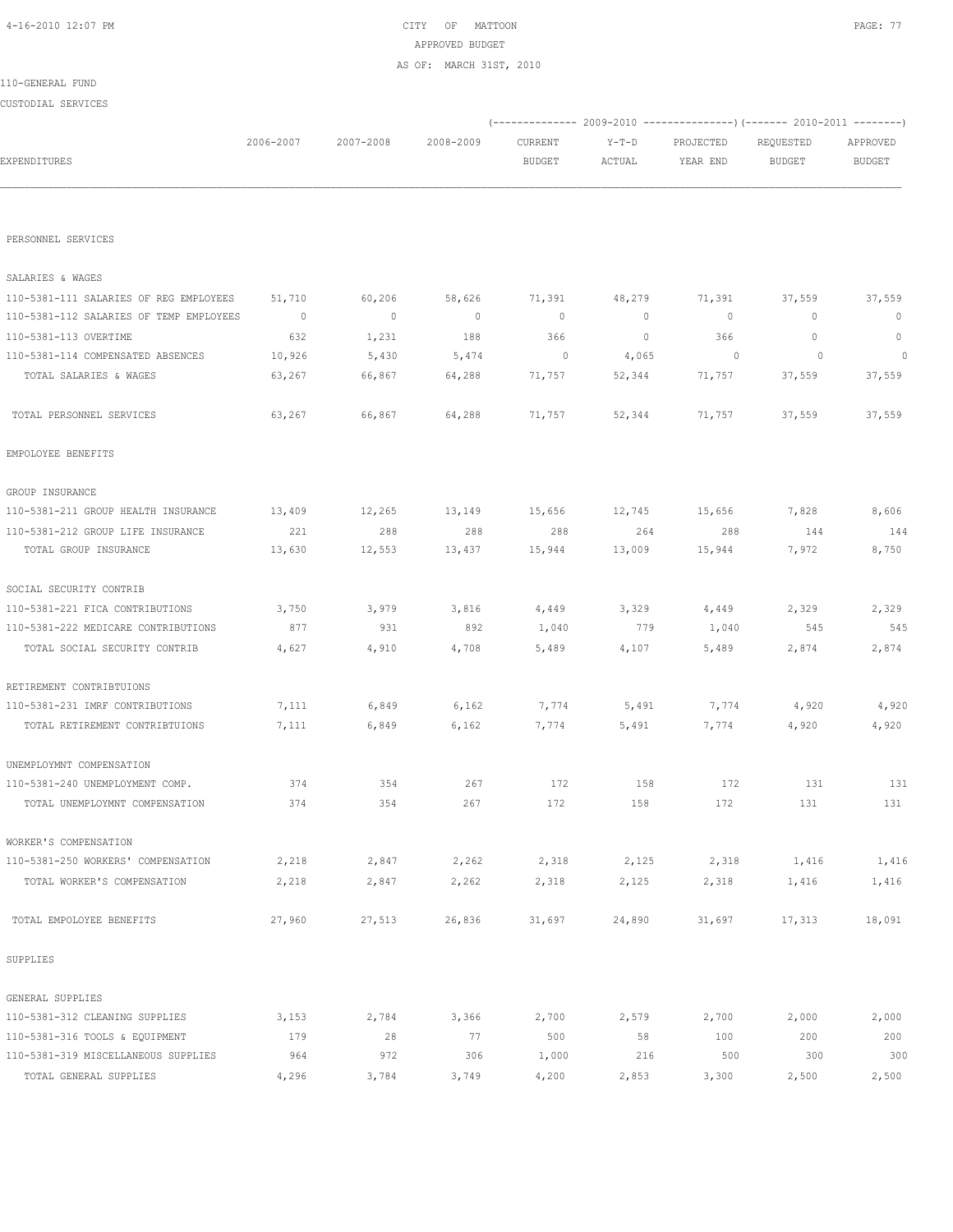# 4-16-2010 12:07 PM CITY OF MATTOON PAGE: 78 APPROVED BUDGET AS OF: MARCH 31ST, 2010

### 110-GENERAL FUND

### CUSTODIAL SERVICES

|                                        |                |                                                         |                          |                          |                | (-------------- 2009-2010 ----------------)(------- 2010-2011 --------) |                |                |
|----------------------------------------|----------------|---------------------------------------------------------|--------------------------|--------------------------|----------------|-------------------------------------------------------------------------|----------------|----------------|
|                                        | 2006-2007      | 2007-2008                                               | 2008-2009                | CURRENT                  | $Y-T-D$        | PROJECTED                                                               | REQUESTED      | APPROVED       |
| EXPENDITURES                           |                |                                                         |                          | BUDGET                   | ACTUAL         | YEAR END                                                                | <b>BUDGET</b>  | BUDGET         |
| ENERGY                                 |                |                                                         |                          |                          |                |                                                                         |                |                |
| 110-5381-321 NATURAL GAS & ELECTRIC    | 11,715         | 28,765                                                  | 40,254                   | 32,000                   | 32,676         | 32,000                                                                  | 35,000         | 35,000         |
| TOTAL ENERGY                           | 11,715         | 28,765                                                  | 40,254                   | 32,000                   | 32,676         | 32,000                                                                  | 35,000         | 35,000         |
| TOTAL SUPPLIES                         | 16,011         | 32,549                                                  | 44,003                   | 36,200                   | 35,529         | 35,300                                                                  | 37,500         | 37,500         |
| PURCHASED PROP MAINT SRV               |                |                                                         |                          |                          |                |                                                                         |                |                |
| UTILITY SERVICES                       |                |                                                         |                          |                          |                |                                                                         |                |                |
| 110-5381-410 UTILITY SERVICES          | 2,837          | 2,383                                                   | 2,324                    | 2,500                    | 2,166          | 2,500                                                                   | 2,500          | 2,500          |
| TOTAL UTILITY SERVICES                 | 2,837          | 2,383                                                   | 2,324                    | 2,500                    | 2,166          | 2,500                                                                   | 2,500          | 2,500          |
| REPAIR & MAINT SERVICES                |                |                                                         |                          |                          |                |                                                                         |                |                |
| 110-5381-432 REPAIR OF BUILDINGS       | 1,122          | 856                                                     | 1,439                    | 2,000                    | 9,082          | 12,000                                                                  | 2,500          | 2,500          |
| 110-5381-435 ELEVATOR SERVICE AGREEMEN | 2,348          | 2,803                                                   | 3,488                    | 2,600                    | 2,400          | 2,750                                                                   | 2,500          | 2,500          |
| 110-5381-436 PEST CONTROL SERVICES     | $\overline{0}$ | $\overline{\phantom{0}}$                                | $\overline{0}$           | $\overline{0}$           | $\overline{0}$ | $\overline{0}$                                                          | $\overline{0}$ | $\overline{0}$ |
| 110-5381-437 UST MONITORING SERVICES   | $\overline{0}$ | $\overline{0}$                                          | $\overline{\phantom{0}}$ | $\overline{\phantom{0}}$ | $\overline{0}$ | $\sim$ 0                                                                | $\mathbf 0$    | $\circ$        |
| TOTAL REPAIR & MAINT SERVICES          | 3,470          | 3,658                                                   | 4,927                    | 4,600                    | 11,481         | 14,750                                                                  | 5,000          | 5,000          |
| OTHER PROP MAINT SERVICE               |                |                                                         |                          |                          |                |                                                                         |                |                |
| 110-5381-460 OTHER PROP MAINT SERVICES | 307            | 275                                                     | 100                      | 16,000                   | 1,120          | 1,120                                                                   | 1,000          | 1,000          |
| TOTAL OTHER PROP MAINT SERVICE         | 307            | 275                                                     | 100                      | 16,000                   | 1,120          | 1,120                                                                   | 1,000          | 1,000          |
| TOTAL PURCHASED PROP MAINT SRV         | 6,614          | 6,316                                                   | 7,351                    | 23,100                   | 14,766         | 18,370                                                                  | 8,500          | 8,500          |
| OTHER PURCHASED SERVICES               |                |                                                         |                          |                          |                |                                                                         |                |                |
| COMMUNICATION                          |                |                                                         |                          |                          |                |                                                                         |                |                |
| 110-5381-532 TELEPHONE                 | $\overline{0}$ | 11                                                      | 37                       | $\circ$                  | $\circ$        | $\circ$                                                                 | $\circ$        | $\mathbb O$    |
| 110-5381-534 PAGERS                    | 136            | 118                                                     | 159                      | 150                      | 77             | 125                                                                     | $\mathbf{0}$   | $\mathbf 0$    |
| TOTAL COMMUNICATION                    | 136            | 129                                                     | 196                      | 150                      | 77             | 125                                                                     | $\Omega$       | 0              |
| TOTAL OTHER PURCHASED SERVICES         | 136            | 129                                                     | 196                      | 150                      | 77             | 125                                                                     | $\circ$        | $\circ$        |
| TOTAL CUSTODIAL SERVICES               |                | 113,988 133,374 142,674 162,904 127,606 157,249 100,872 |                          |                          |                |                                                                         |                | 101,650        |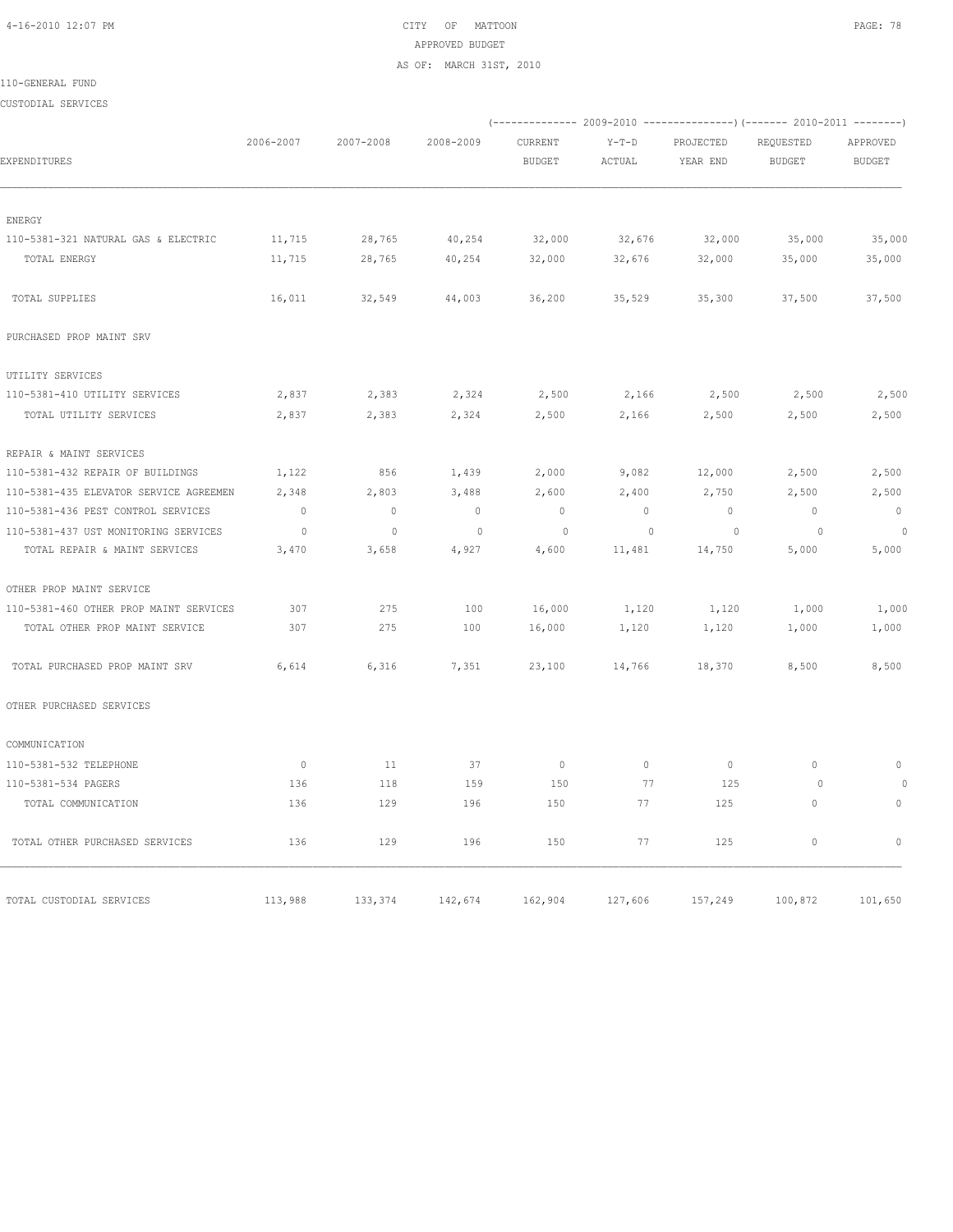# 4-16-2010 12:07 PM CITY OF MATTOON PAGE: 79 APPROVED BUDGET AS OF: MARCH 31ST, 2010

### 110-GENERAL FUND BURGESS OSBORNE

|                                        | 2006-2007 | 2007-2008 | 2008-2009 | CURRENT       | $Y-T-D$       | PROJECTED | REQUESTED     | APPROVED      |
|----------------------------------------|-----------|-----------|-----------|---------------|---------------|-----------|---------------|---------------|
| EXPENDITURES                           |           |           |           | <b>BUDGET</b> | ACTUAL        | YEAR END  | <b>BUDGET</b> | <b>BUDGET</b> |
|                                        |           |           |           |               |               |           |               |               |
| SUPPLIES                               |           |           |           |               |               |           |               |               |
| GENERAL SUPPLIES                       |           |           |           |               |               |           |               |               |
| 110-5383-319 MISCELLANEOUS SUPPLIES    | 1,081     | 1,997     | 2,175     | 1,500         | 1,096         | 1,250     | 1,500         | 1,500         |
| TOTAL GENERAL SUPPLIES                 | 1,081     | 1,997     | 2,175     | 1,500         | 1,096         | 1,250     | 1,500         | 1,500         |
| ENERGY                                 |           |           |           |               |               |           |               |               |
| 110-5383-321 NATURAL GAS & ELECTRIC    | 6,677     | 6,141     | 8,824     | 7,000         | 5,916         | 7,000     | 7,000         | 7,000         |
| TOTAL ENERGY                           | 6,677     | 6,141     | 8,824     | 7,000         | 5,916         | 7,000     | 7,000         | 7,000         |
| TOTAL SUPPLIES                         | 7,759     | 8,138     | 10,999    | 8,500         | 7,012         | 8,250     | 8,500         | 8,500         |
| PURCHASED PROP MAINT SRV               |           |           |           |               |               |           |               |               |
| UTILITY SERVICES                       |           |           |           |               |               |           |               |               |
| 110-5383-410 UTILITY SERVICES          | 395       | 417       | 372       | 500           | 248           | 300       | 400           | 400           |
| TOTAL UTILITY SERVICES                 | 395       | 417       | 372       | 500           | 248           | 300       | 400           | 400           |
| REPAIR & MAINT SERVICES                |           |           |           |               |               |           |               |               |
| 110-5383-432 REPAIR OF BUILDINGS       | 2,167     | 648       | 859       | 500           | 263           | 350       | 500           | 500           |
| TOTAL REPAIR & MAINT SERVICES          | 2,167     | 648       | 859       | 500           | 263           | 350       | 500           | 500           |
| OTHER PROP MAINT SERVICE               |           |           |           |               |               |           |               |               |
| 110-5383-460 OTHER PROP MAINT SERVICES | $\circ$   | 361       | 182       | 500           | 195           | 200       | 200           | 200           |
| TOTAL OTHER PROP MAINT SERVICE         | $\circ$   | 361       | 182       | 500           | 195           | 200       | 200           | 200           |
| TOTAL PURCHASED PROP MAINT SRV         | 2,562     | 1,426     | 1,413     | 1,500         | 706           | 850       | 1,100         | 1,100         |
| OTHER OBJECTS                          |           |           |           |               |               |           |               |               |
| FINANCIAL TRANS OBJECTS                |           |           |           |               |               |           |               |               |
| 110-5383-828 REAL ESTATE TAXES         | 9         | 9         | 9         | $\circ$       | 9             | 9         | $\mathbb O$   | $\mathbb O$   |
| TOTAL FINANCIAL TRANS OBJECTS          | 9         | 9         | 9         | $\circ$       | $\mathcal{G}$ | 9         | $\circ$       | $\circ$       |
| TOTAL OTHER OBJECTS                    | 9         | 9         | 9         | $\mathbb O$   | 9             | 9         | $\mathbb O$   | $\mathbb O$   |
| TOTAL BURGESS OSBORNE                  | 10,330    | 9,573     | 12,421    | 10,000        | 7,727         | 9,109     | 9,600         | 9,600         |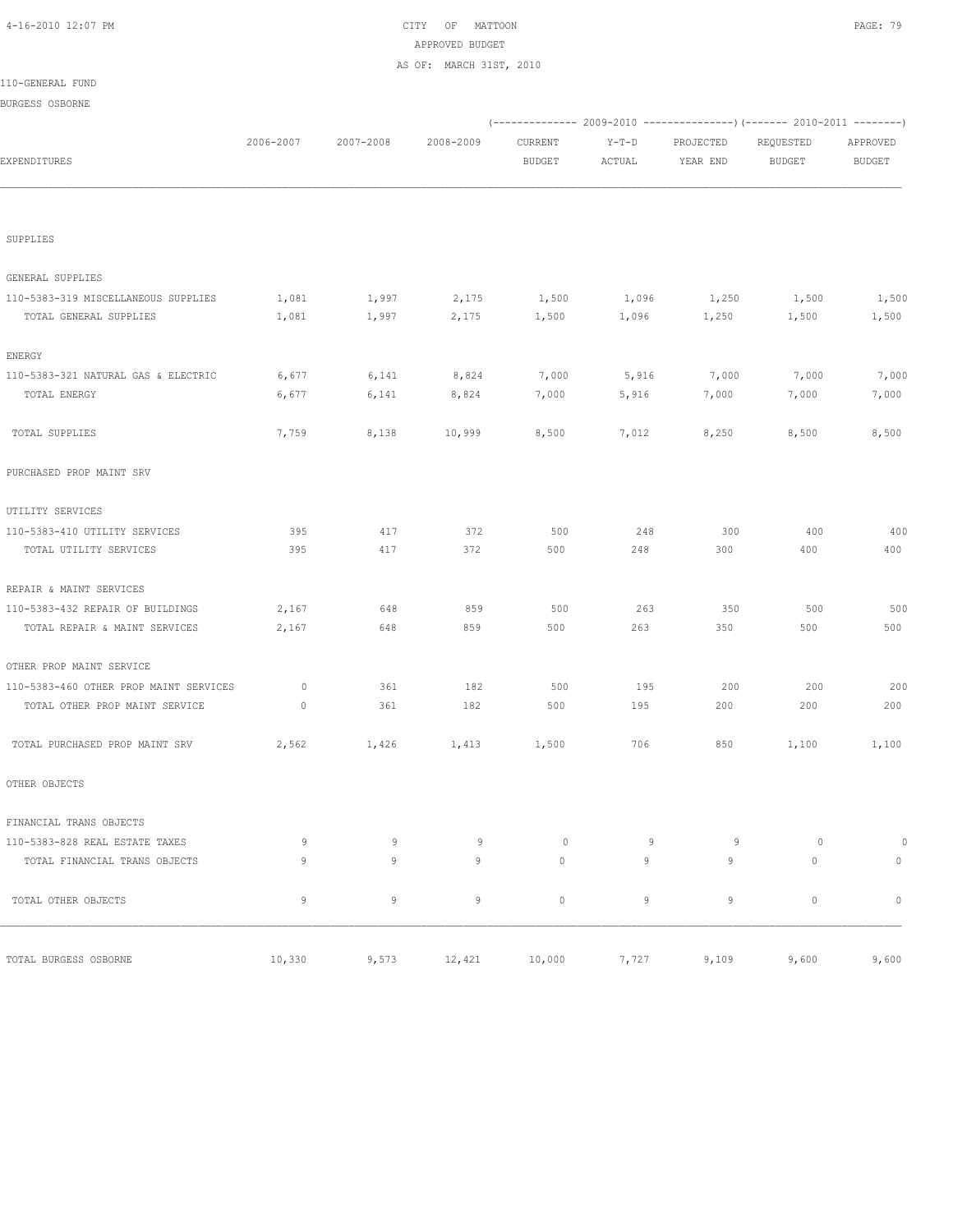# 4-16-2010 12:07 PM CITY OF MATTOON PAGE: 80 APPROVED BUDGET AS OF: MARCH 31ST, 2010

| RAILROAD DEPOT |  |
|----------------|--|
|----------------|--|

|                                        |           |           |                | (------------- 2009-2010 ---------------) (------- 2010-2011 --------) |                   |                       |                            |                           |  |
|----------------------------------------|-----------|-----------|----------------|------------------------------------------------------------------------|-------------------|-----------------------|----------------------------|---------------------------|--|
| EXPENDITURES                           | 2006-2007 | 2007-2008 | 2008-2009      | CURRENT<br><b>BUDGET</b>                                               | $Y-T-D$<br>ACTUAL | PROJECTED<br>YEAR END | REQUESTED<br><b>BUDGET</b> | APPROVED<br><b>BUDGET</b> |  |
|                                        |           |           |                |                                                                        |                   |                       |                            |                           |  |
| SUPPLIES                               |           |           |                |                                                                        |                   |                       |                            |                           |  |
| GENERAL SUPPLIES                       |           |           |                |                                                                        |                   |                       |                            |                           |  |
| 110-5384-319 MISCELLANEOUS SUPPLIES    | 1,595     | 1,666     | 1,819          | 1,500                                                                  | 605               | 1,000                 | $\mathbb O$                | 0                         |  |
| TOTAL GENERAL SUPPLIES                 | 1,595     | 1,666     | 1,819          | 1,500                                                                  | 605               | 1,000                 | $\circ$                    | 0                         |  |
| ENERGY                                 |           |           |                |                                                                        |                   |                       |                            |                           |  |
| 110-5384-321 NATURAL GAS & ELECTRIC    | 0         | 287       | $\overline{4}$ | $\circ$                                                                | 2,632             | 2,500                 | $\mathbf 0$                | $\theta$                  |  |
| TOTAL ENERGY                           | $\circ$   | 287       | 4              | $\circ$                                                                | 2,632             | 2,500                 | $\circ$                    | 0                         |  |
| TOTAL SUPPLIES                         | 1,595     | 1,953     | 1,822          | 1,500                                                                  | 3,238             | 3,500                 | $\mathbf 0$                | $\circ$                   |  |
| PURCHASED PROP MAINT SRV               |           |           |                |                                                                        |                   |                       |                            |                           |  |
| UTILITY SERVICES                       |           |           |                |                                                                        |                   |                       |                            |                           |  |
| 110-5384-410 UTILITY SERVICES          | 24        | 277       | $\mathbf 0$    | 500                                                                    | 0                 | $\mathbf 0$           | $\mathbf 0$                | 0                         |  |
| TOTAL UTILITY SERVICES                 | 24        | 277       | $\mathbf 0$    | 500                                                                    | $\circ$           | $\circ$               | $\circ$                    | 0                         |  |
| REPAIR & MAINT SERVICES                |           |           |                |                                                                        |                   |                       |                            |                           |  |
| 110-5384-432 REPAIR OF BUILDINGS       | 1,247     | 2,030     | 3,459          | 2,000                                                                  | 744               | 2,000                 | $\circ$                    | 0                         |  |
| TOTAL REPAIR & MAINT SERVICES          | 1,247     | 2,030     | 3,459          | 2,000                                                                  | 744               | 2,000                 | $\circ$                    | 0                         |  |
| OTHER PROP MAINT SERVICE               |           |           |                |                                                                        |                   |                       |                            |                           |  |
| 110-5384-460 OTHER PROP MAINT SERVICES | 480       | 3,586     | 291            | 2,000                                                                  | 916               | 1,000                 | $\mathbb O$                |                           |  |
| TOTAL OTHER PROP MAINT SERVICE         | 480       | 3,586     | 291            | 2,000                                                                  | 916               | 1,000                 | 0                          | 0                         |  |
| TOTAL PURCHASED PROP MAINT SRV         | 1,752     | 5,893     | 3,750          | 4,500                                                                  | 1,661             | 3,000                 | $\circ$                    | 0                         |  |
| OTHER PURCHASED SERVICES               |           |           |                |                                                                        |                   |                       |                            |                           |  |
| OTHER PURCHASED SERVICES               |           |           |                |                                                                        |                   |                       |                            |                           |  |
| 110-5384-576 SECURITY SERVICES         | 432       | 162       | 525            | $\circ$                                                                | 152               | 500                   | $\mathbf{0}$               | $\mathbf 0$               |  |
| TOTAL OTHER PURCHASED SERVICES         | 432       | 162       | 525            | 0                                                                      | 152               | 500                   | $\circ$                    | $\circ$                   |  |
| TOTAL OTHER PURCHASED SERVICES         | 432       | 162       | 525            | $\circ$                                                                | 152               | 500                   | $\mathbb O$                | $\circ$                   |  |
| TOTAL RAILROAD DEPOT                   | 3,779     | 8,007     | 6,097          | 6,000                                                                  | 5,050             | 7,000                 | $\circ$                    | $\mathbb O$               |  |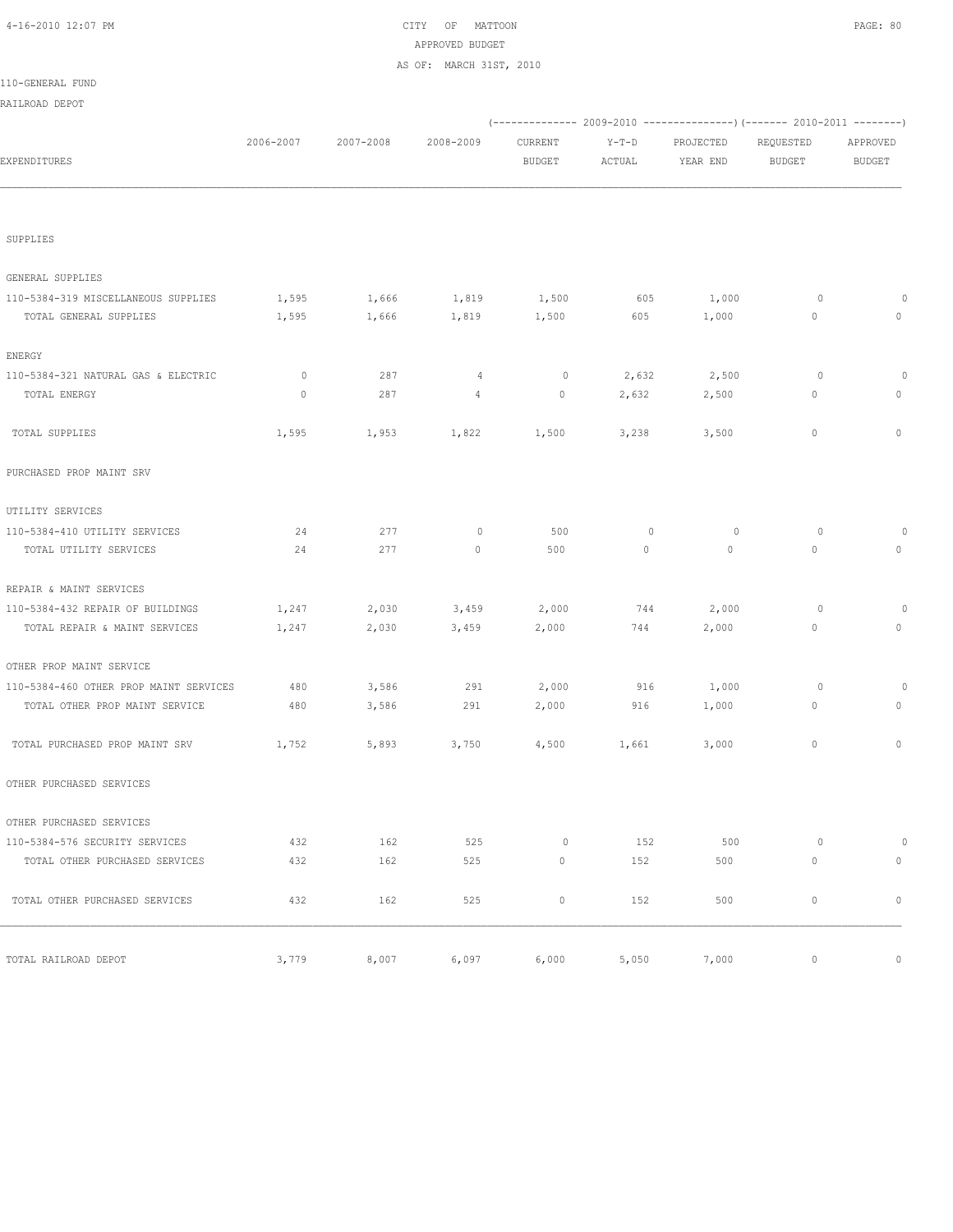# 4-16-2010 12:07 PM CITY OF MATTOON PAGE: 81 APPROVED BUDGET AS OF: MARCH 31ST, 2010

| PARKING | $\sim$<br>., |
|---------|--------------|
|         |              |

|                                         | 2006-2007    | 2007-2008 | 2008-2009    | CURRENT       | $Y-T-D$      | PROJECTED    | (-------------- 2009-2010 ----------------) (------- 2010-2011 --------) | APPROVED      |
|-----------------------------------------|--------------|-----------|--------------|---------------|--------------|--------------|--------------------------------------------------------------------------|---------------|
| EXPENDITURES                            |              |           |              | <b>BUDGET</b> | ACTUAL       | YEAR END     | REQUESTED<br><b>BUDGET</b>                                               | <b>BUDGET</b> |
|                                         |              |           |              |               |              |              |                                                                          |               |
| SUPPLIES                                |              |           |              |               |              |              |                                                                          |               |
| GENERAL SUPPLIES                        |              |           |              |               |              |              |                                                                          |               |
| 110-5385-319 MISCELLANEOUS SUPPLIES     | 35           | 19        | $\circ$      | 500           | $\circ$      | $\circ$      | $\mathbb O$                                                              | $\mathbf{0}$  |
| TOTAL GENERAL SUPPLIES                  | 35           | 19        | $\circ$      | 500           | $\circ$      | $\circ$      | $\circ$                                                                  | $\circ$       |
| ENERGY                                  |              |           |              |               |              |              |                                                                          |               |
| 110-5385-321 NATURAL GAS & ELECTRIC     | $\circ$      | $\circ$   | $\circ$      | $\circ$       | $\mathbf{0}$ | $\mathbf{0}$ | $\mathbf{0}$                                                             | $\Omega$      |
| TOTAL ENERGY                            | $\mathbf{0}$ | $\circ$   | $\circ$      | $\circ$       | $\circ$      | $\mathbf{0}$ | 0                                                                        | $\mathbf{0}$  |
| TOTAL SUPPLIES                          | 35           | 19        | $\circ$      | 500           | $\circ$      | $\circ$      | $\circ$                                                                  | $\circ$       |
| PURCHASED PROP MAINT SRV                |              |           |              |               |              |              |                                                                          |               |
| REPAIR & MAINT SERVICES                 |              |           |              |               |              |              |                                                                          |               |
| 110-5385-439 OTHER REPAIR & MAINT SRVCS | $\circ$      | $\circ$   | $\circ$      | $\circ$       | $\circ$      | $\circ$      | $\mathbf{0}$                                                             | $\Omega$      |
| TOTAL REPAIR & MAINT SERVICES           | $\Omega$     | $\circ$   | $\circ$      | $\circ$       | $\circ$      | $\circ$      | $\circ$                                                                  | $\mathbf{0}$  |
| TOTAL PURCHASED PROP MAINT SRV          | $\mathbf{0}$ | $\circ$   | $\mathbf{0}$ | $\circ$       | $\circ$      | $\mathbf{0}$ | $\mathbf{0}$                                                             | $\circ$       |
| OTHER OBJECTS                           |              |           |              |               |              |              |                                                                          |               |
| FINANCIAL TRANS OBJECTS                 |              |           |              |               |              |              |                                                                          |               |
| 110-5385-828 REAL ESTATE TAXES          | 124          | 40        | 40           | 50            |              | 1,432 1,433  | 100                                                                      | 100           |
| TOTAL FINANCIAL TRANS OBJECTS           | 124          | 40        | 40           | 50            | 1,432        | 1,433        | 100                                                                      | 100           |
| TOTAL OTHER OBJECTS                     | 124          | 40        | 40           | 50            | 1,432        | 1,433        | 100                                                                      | 100           |
| TOTAL PARKING LOTS                      | 159          | 59        | 40           | 550           | 1,432        | 1,433        | 100                                                                      | 100           |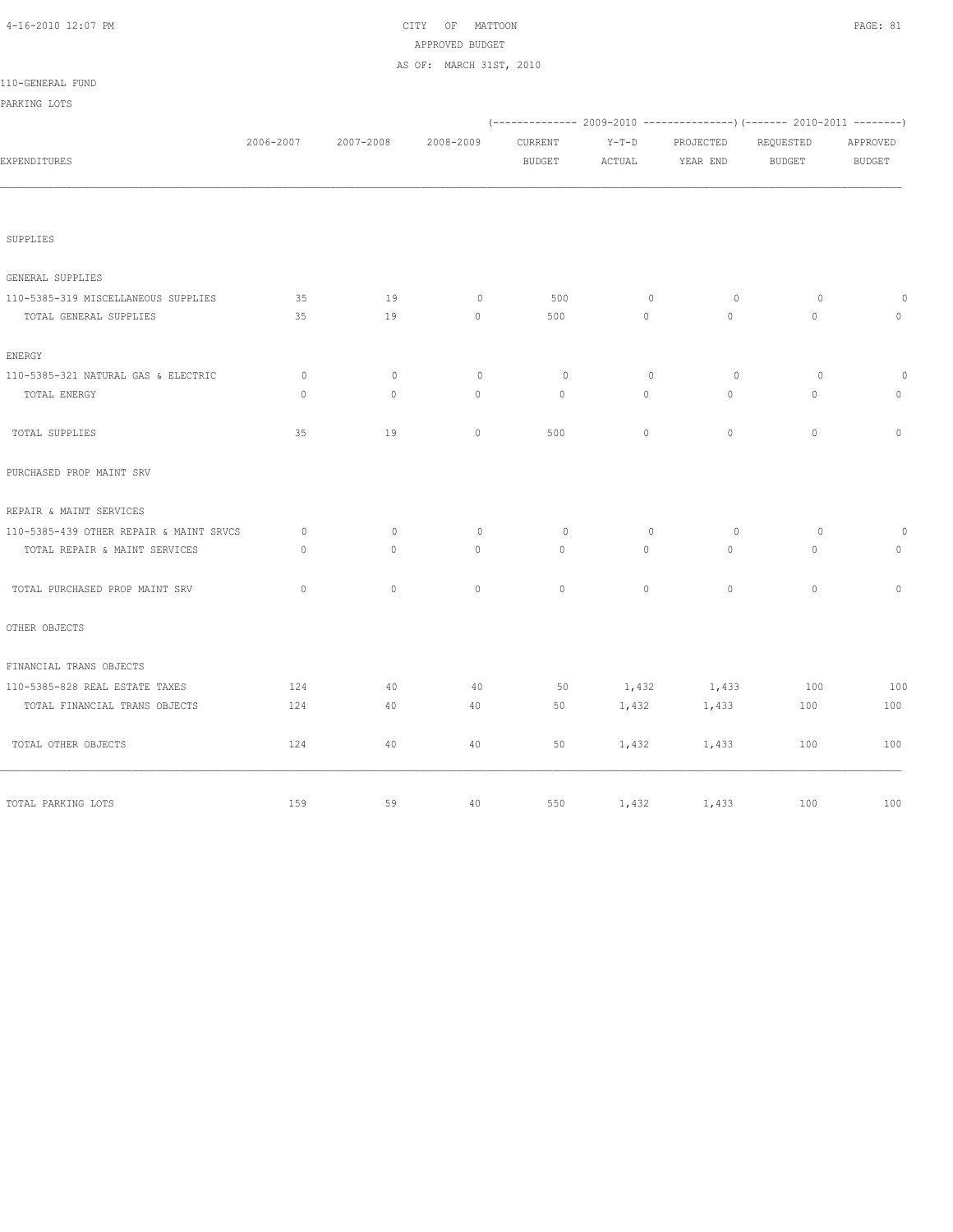# 4-16-2010 12:07 PM CITY OF MATTOON PAGE: 82 APPROVED BUDGET AS OF: MARCH 31ST, 2010

|                                                      |              |                     |              |                          |                   |                       | (-------------- 2009-2010 ----------------) (------- 2010-2011 --------) |                           |
|------------------------------------------------------|--------------|---------------------|--------------|--------------------------|-------------------|-----------------------|--------------------------------------------------------------------------|---------------------------|
| EXPENDITURES                                         | 2006-2007    | 2007-2008           | 2008-2009    | CURRENT<br><b>BUDGET</b> | $Y-T-D$<br>ACTUAL | PROJECTED<br>YEAR END | REQUESTED<br><b>BUDGET</b>                                               | APPROVED<br><b>BUDGET</b> |
|                                                      |              |                     |              |                          |                   |                       |                                                                          |                           |
| SUPPLIES                                             |              |                     |              |                          |                   |                       |                                                                          |                           |
| GENERAL SUPPLIES                                     |              |                     |              |                          |                   |                       |                                                                          |                           |
| 110-5386-319 MISCELLANEOUS SUPPLIES                  | $\Omega$     | $\Omega$            | $\Omega$     | $\Omega$                 | $\Omega$          | $\Omega$              | $\Omega$                                                                 |                           |
| TOTAL GENERAL SUPPLIES                               | $\Omega$     | $\circ$             | $\circ$      | $\circ$                  | $\circ$           | $\mathbf{0}$          | $\circ$                                                                  | $\circ$                   |
| STREET MAINT SUPPLIES                                |              |                     |              |                          |                   |                       |                                                                          |                           |
| 110-5386-359 OTHER STREET MAINT SUPPLIE              | $\circ$      | $\circ$             | $\circ$      | $\circ$                  | $\mathbf{0}$      | $\mathbf{0}$          | $\mathbf{0}$                                                             | $\theta$                  |
| TOTAL STREET MAINT SUPPLIES                          | $\mathbf{0}$ | $\circ$             | $\circ$      | $\circ$                  | $\circ$           | $\mathbf{0}$          | $\mathbf{0}$                                                             | $\mathbf{0}$              |
| TOTAL SUPPLIES                                       | $\mathbf{0}$ | $\circ$             | $\mathbf{0}$ | $\mathbf{0}$             | $\circ$           | $\circ$               | $\mathbf{0}$                                                             | $\circ$                   |
| PURCHASED PROP MAINT SRV                             |              |                     |              |                          |                   |                       |                                                                          |                           |
| OTHER PROP MAINT SERVICE                             |              |                     |              |                          |                   |                       |                                                                          |                           |
| 110-5386-460 OTHER PROP MAINT SERVICES 17,467 18,041 |              |                     | 1,000        | $\overline{0}$           | $\circ$           | $\circ$               | $\mathbf{0}$                                                             | $\mathbf{0}$              |
| TOTAL OTHER PROP MAINT SERVICE                       | 17,467       | 18,041              | 1,000        | $\circ$                  | $\circ$           | $\mathbf{0}$          | $\mathbf{0}$                                                             | $\mathbb O$               |
| TOTAL PURCHASED PROP MAINT SRV                       |              | 17,467 18,041       | 1,000        | $\circ$                  | $\circ$           | $\circ$               | $\circ$                                                                  | $\circ$                   |
| TOTAL TREE MAINTENANCE                               |              | 17,467 18,041 1,000 |              | $\circ$                  | $\circ$           | $\circ$               | $\circ$                                                                  | $\circ$                   |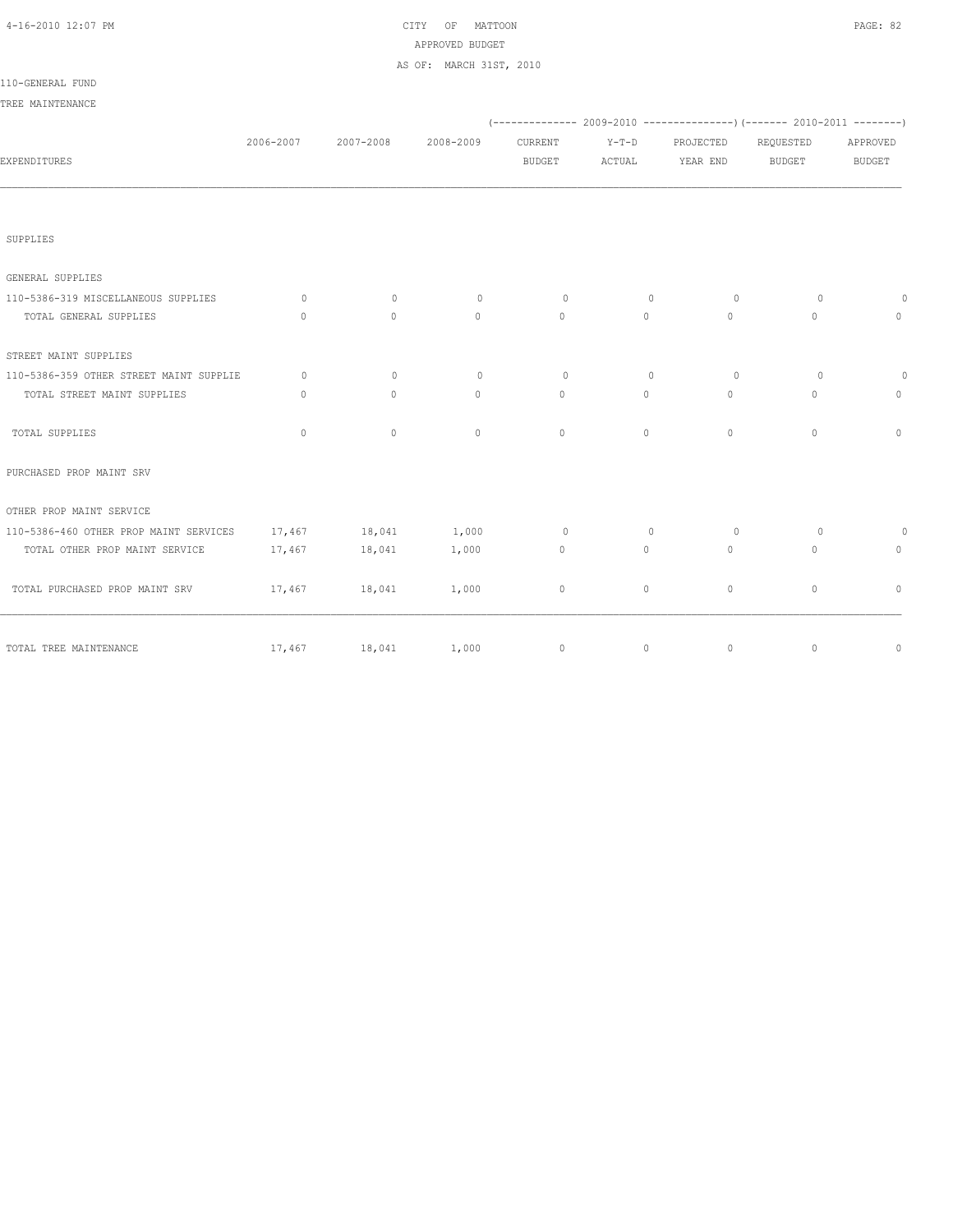# 4-16-2010 12:07 PM CITY OF MATTOON PAGE: 83 APPROVED BUDGET AS OF: MARCH 31ST, 2010

# 110-GENERAL FUND GARMENT FACTORY

|                                        |           |             |                |                          |                   |                       | (------------- 2009-2010 ---------------) (------- 2010-2011 --------) |                           |
|----------------------------------------|-----------|-------------|----------------|--------------------------|-------------------|-----------------------|------------------------------------------------------------------------|---------------------------|
| EXPENDITURES                           | 2006-2007 | 2007-2008   | 2008-2009      | CURRENT<br><b>BUDGET</b> | $Y-T-D$<br>ACTUAL | PROJECTED<br>YEAR END | REQUESTED<br><b>BUDGET</b>                                             | APPROVED<br><b>BUDGET</b> |
|                                        |           |             |                |                          |                   |                       |                                                                        |                           |
| SUPPLIES                               |           |             |                |                          |                   |                       |                                                                        |                           |
| GENERAL SUPPLIES                       |           |             |                |                          |                   |                       |                                                                        |                           |
| 110-5388-319 MISCELLANEOUS SUPPLIES    | 10        | $\circ$     | 14             | $\circ$                  | 27                | 100                   | $\mathbf 0$                                                            | $\mathbf{0}$              |
| TOTAL GENERAL SUPPLIES                 | 10        | 0           | 14             | $\circ$                  | 27                | 100                   | $\mathbf 0$                                                            | 0                         |
| ENERGY                                 |           |             |                |                          |                   |                       |                                                                        |                           |
| 110-5388-321 NATURAL GAS & ELECTRIC    | 69        | 192         | 216            | 300                      | 174               | 300                   | 300                                                                    | 300                       |
| TOTAL ENERGY                           | 69        | 192         | 216            | 300                      | 174               | 300                   | 300                                                                    | 300                       |
| TOTAL SUPPLIES                         | 79        | 192         | 230            | 300                      | 201               | 400                   | 300                                                                    | 300                       |
| PURCHASED PROP MAINT SRV               |           |             |                |                          |                   |                       |                                                                        |                           |
| UTILITY SERVICES                       |           |             |                |                          |                   |                       |                                                                        |                           |
| 110-5388-410 UTILITY SERVICES          | 0         | $\circ$     | $\mathbf 0$    | 0                        | 0                 | $\mathbf 0$           | $\circ$                                                                |                           |
| TOTAL UTILITY SERVICES                 | $\circ$   | $\circ$     | $\mathbf{0}$   | $\mathbf{0}$             | $\circ$           | $\circ$               | $\circ$                                                                | 0                         |
| REPAIR & MAINT SERVICES                |           |             |                |                          |                   |                       |                                                                        |                           |
| 110-5388-432 REPAIR OF BUILDINGS       | 37        | $\circ$     | 20             | 200                      | $\mathbf 0$       | $\mathbf 0$           | $\mathbf 0$                                                            | 0                         |
| TOTAL REPAIR & MAINT SERVICES          | 37        | $\circ$     | 20             | 200                      | $\circ$           | $\circ$               | $\mathbb O$                                                            | 0                         |
| OTHER PROP MAINT SERVICE               |           |             |                |                          |                   |                       |                                                                        |                           |
| 110-5388-460 OTHER PROP MAINT SERVICES | 0         | $\circ$     | $\circ$        | $\circ$                  | 280               | 300                   | $\mathbb O$                                                            | 0                         |
| TOTAL OTHER PROP MAINT SERVICE         | $\circ$   | $\circ$     | $\mathbb O$    | $\circ$                  | 280               | 300                   | $\mathbb O$                                                            | $\circ$                   |
| TOTAL PURCHASED PROP MAINT SRV         | 37        | $\mathbb O$ | 20             | 200                      | 280               | 300                   | $\mathbb O$                                                            | $\mathsf{O}\xspace$       |
| OTHER OBJECTS                          |           |             |                |                          |                   |                       |                                                                        |                           |
| FINANCIAL TRANS OBJECTS                |           |             |                |                          |                   |                       |                                                                        |                           |
| 110-5388-828 REAL ESTATE TAXES         | 9         | 9           | 9              | 10                       | 9                 | 9                     | $\mathbb O$                                                            | $\mathbb O$               |
| TOTAL FINANCIAL TRANS OBJECTS          | 9         | 9           | 9              | 10                       | 9                 | 9                     | $\mathbb O$                                                            | $\mathbb O$               |
| TOTAL OTHER OBJECTS                    | 9         | 9           | $\overline{9}$ | 10                       | $\overline{9}$    | 9                     | $\mathbb O$                                                            | $\mathbb O$               |
| TOTAL GARMENT FACTORY                  | 125       | 201         | 258            | 510                      | 489               | 709                   | 300                                                                    | 300                       |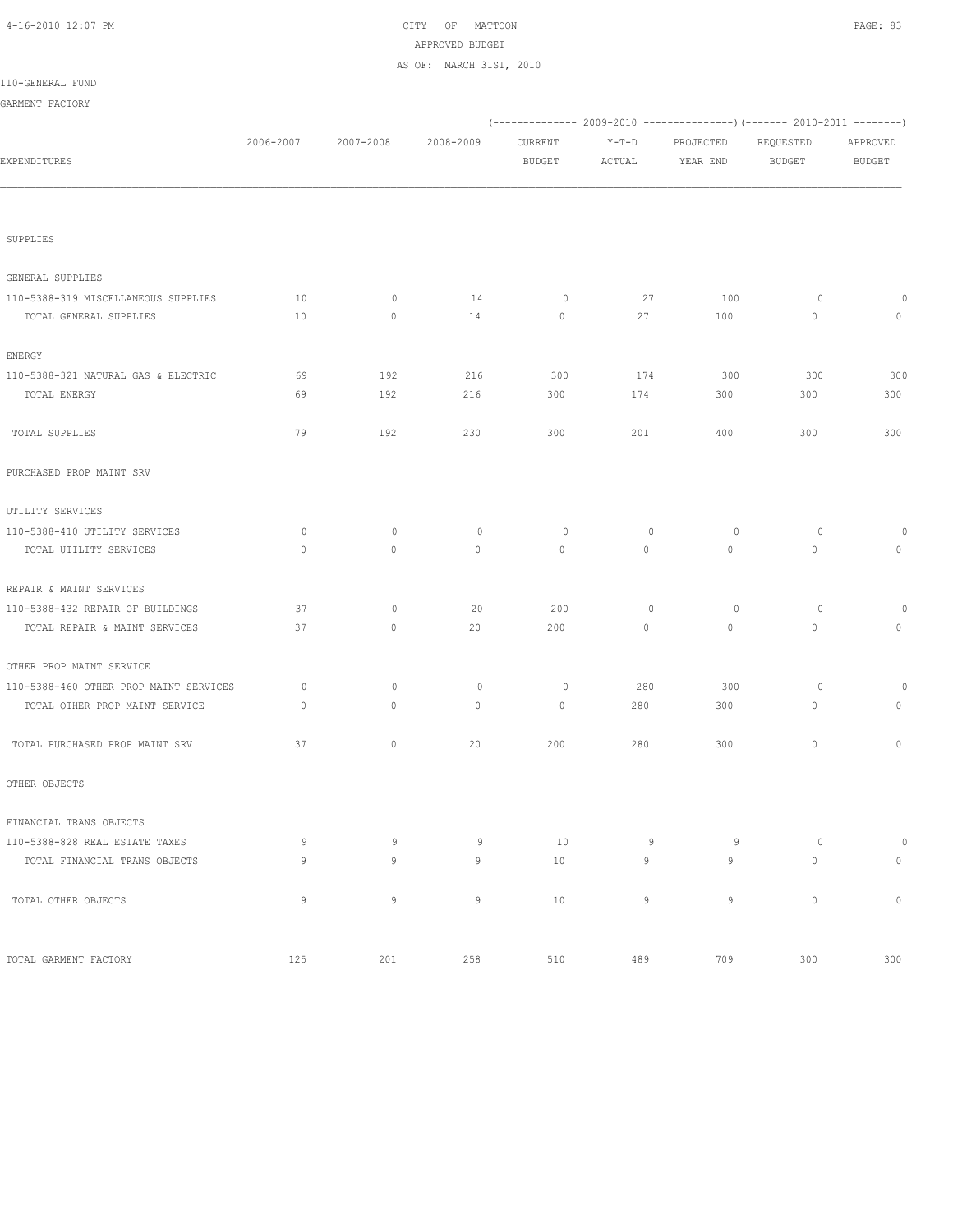# 4-16-2010 12:07 PM CITY OF MATTOON PAGE: 84 APPROVED BUDGET AS OF: MARCH 31ST, 2010

### 110-GENERAL FUND

### EQUIPMENT MAINTENANCE

|                                        |              |                |                |               |              |              | REQUESTED<br><b>BUDGET</b> |                     |  |  | (-------------- 2009-2010 ----------------) (------- 2010-2011 --------) |  |  |  |  |  |
|----------------------------------------|--------------|----------------|----------------|---------------|--------------|--------------|----------------------------|---------------------|--|--|--------------------------------------------------------------------------|--|--|--|--|--|
|                                        | 2006-2007    | 2007-2008      | 2008-2009      | CURRENT       | $Y-T-D$      | PROJECTED    |                            | APPROVED            |  |  |                                                                          |  |  |  |  |  |
| EXPENDITURES                           |              |                |                | <b>BUDGET</b> | ACTUAL       | YEAR END     |                            | <b>BUDGET</b>       |  |  |                                                                          |  |  |  |  |  |
|                                        |              |                |                |               |              |              |                            |                     |  |  |                                                                          |  |  |  |  |  |
| PERSONNEL SERVICES                     |              |                |                |               |              |              |                            |                     |  |  |                                                                          |  |  |  |  |  |
| SALARIES & WAGES                       |              |                |                |               |              |              |                            |                     |  |  |                                                                          |  |  |  |  |  |
| 110-5390-111 SALARIES OF REG EMPLOYEES | 68,270       | 69,488         | 38,072         | $\mathbf 0$   | 29,518       | 0            | 0                          | $\mathbf{0}$        |  |  |                                                                          |  |  |  |  |  |
| 110-5390-113 OVERTIME                  | 3,529        | 4,771          | 1,409          | $\mathbf 0$   | 1,058        | 0            | 0                          | 0                   |  |  |                                                                          |  |  |  |  |  |
| 110-5390-114 COMPENSATED ABSENCES      | 939          | 8,336          | 7,903          | $\circ$       | 5,525        | $\mathbf 0$  | $\mathbf{0}$               | 0                   |  |  |                                                                          |  |  |  |  |  |
| TOTAL SALARIES & WAGES                 | 72,738       | 82,595         | 47,383         | $\circ$       | 36,102       | 0            | 0                          | 0                   |  |  |                                                                          |  |  |  |  |  |
| TOTAL PERSONNEL SERVICES               | 72,738       | 82,595         | 47,383         | $\circ$       | 36,102       | $\mathbb O$  | $\mathbf{0}$               | 0                   |  |  |                                                                          |  |  |  |  |  |
| EMPOLOYEE BENEFITS                     |              |                |                |               |              |              |                            |                     |  |  |                                                                          |  |  |  |  |  |
| GROUP INSURANCE                        |              |                |                |               |              |              |                            |                     |  |  |                                                                          |  |  |  |  |  |
| 110-5390-211 GROUP HEALTH INSURANCE    | 6,578        | 4,384          | 2,791          | $\mathbb O$   | 2,072        | 0            | 0                          | 0                   |  |  |                                                                          |  |  |  |  |  |
| 110-5390-212 GROUP LIFE INSURANCE      | 75           | $\overline{0}$ | $\overline{0}$ | 0             | $\sim$ 0     | $\mathbf 0$  | $\mathbf 0$                | 0                   |  |  |                                                                          |  |  |  |  |  |
| TOTAL GROUP INSURANCE                  | 6,653        | 4,384          | 2,791          | $\mathbf 0$   | 2,072        | $\mathbb O$  | $\mathbf 0$                | 0                   |  |  |                                                                          |  |  |  |  |  |
| SOCIAL SECURITY CONTRIB                |              |                |                |               |              |              |                            |                     |  |  |                                                                          |  |  |  |  |  |
| 110-5390-221 FICA CONTRIBUTIONS        | 4,573        | 4,540          | 2,913          | $\circ$       | 2,322        | 0            | $\mathbf{0}$               | 0                   |  |  |                                                                          |  |  |  |  |  |
| 110-5390-222 MEDICARE CONTRIBUTIONS    | 1,070        | 1,062          | 681            | 0             | 543          | $\mathbf{0}$ | $\mathbf 0$                | $\mathbf 0$         |  |  |                                                                          |  |  |  |  |  |
| TOTAL SOCIAL SECURITY CONTRIB          | 5,642        | 5,602          | 3,594          | $\mathbf 0$   | 2,864        | $\circ$      | $\circ$                    | 0                   |  |  |                                                                          |  |  |  |  |  |
| RETIREMENT CONTRIBTUIONS               |              |                |                |               |              |              |                            |                     |  |  |                                                                          |  |  |  |  |  |
| 110-5390-231 IMRF CONTRIBUTIONS        | 8,531        | 7,737          | 4,661          | 0             | 3,841        | 0            | 0                          |                     |  |  |                                                                          |  |  |  |  |  |
| TOTAL RETIREMENT CONTRIBTUIONS         | 8,531        | 7,737          | 4,661          | $\circ$       | 3,841        | $\mathbb O$  | $\mathbb O$                | 0                   |  |  |                                                                          |  |  |  |  |  |
| UNEMPLOYMNT COMPENSATION               |              |                |                |               |              |              |                            |                     |  |  |                                                                          |  |  |  |  |  |
| 110-5390-240 UNEMPLOYMENT COMP.        | 128          | 0              | $\mathbf 0$    | 0             | 0            | $\mathbf 0$  | $\mathbf 0$                |                     |  |  |                                                                          |  |  |  |  |  |
| TOTAL UNEMPLOYMNT COMPENSATION         | 128          | 0              | $\mathbf 0$    | $\mathbf 0$   | $\circ$      | $\mathbb O$  | $\mathbf 0$                | 0                   |  |  |                                                                          |  |  |  |  |  |
| WORKER'S COMPENSATION                  |              |                |                |               |              |              |                            |                     |  |  |                                                                          |  |  |  |  |  |
| 110-5390-250 WORKERS' COMPENSATION     | 3,416        | 59             | $\circ$        | $\circ$       | $\mathbf{0}$ | $\mathbf{0}$ | $\mathbf 0$                | $\mathbf 0$         |  |  |                                                                          |  |  |  |  |  |
| TOTAL WORKER'S COMPENSATION            | 3,416        | 59             | $\mathbb O$    | 0             | $\circ$      | $\circ$      | $\circ$                    | $\circ$             |  |  |                                                                          |  |  |  |  |  |
| TOTAL EMPOLOYEE BENEFITS               | 24,370       | 17,782         | 11,046         | $\circ$       | 8,777        | $\circ$      | $\circ$                    | $\circ$             |  |  |                                                                          |  |  |  |  |  |
| SUPPLIES                               |              |                |                |               |              |              |                            |                     |  |  |                                                                          |  |  |  |  |  |
| GENERAL SUPPLIES                       |              |                |                |               |              |              |                            |                     |  |  |                                                                          |  |  |  |  |  |
| 110-5390-312 CLEANING SUPPLIES         | $\mathbf{0}$ | $\circ$        | $\mathbf 0$    | $\mathbf{0}$  | $\circ$      | $\circ$      | $\mathbf 0$                | $\circ$             |  |  |                                                                          |  |  |  |  |  |
| 110-5390-313 MEDICAL & SAFETY SUPPLIES | $\circ$      | $\mathbf{0}$   | $\mathbf{0}$   | $\mathbf{0}$  | $\circ$      | $\circ$      | $\mathbf{0}$               | $\circ$             |  |  |                                                                          |  |  |  |  |  |
| 110-5390-314 CHEMICALS                 | $\circ$      | $\mathbf{0}$   | $\circ$        | $\mathbf{0}$  | $\circ$      | $\circ$      | $\mathbf{0}$               | $\mathbf 0$         |  |  |                                                                          |  |  |  |  |  |
| 110-5390-316 TOOLS & EQUIPMENT         | $\mathbf{0}$ | $\mathbf{0}$   | $\circ$        | $\circ$       | $\circ$      | $\mathbf 0$  | $\mathbf 0$                | $\circ$             |  |  |                                                                          |  |  |  |  |  |
| 110-5390-318 VEHICLE PARTS             | $\mathbf{0}$ | $\circ$        | $\circ$        | $\circ$       | $\circ$      | $\circ$      | $\circ$                    | $\mathsf{O}\xspace$ |  |  |                                                                          |  |  |  |  |  |
| 110-5390-319 MISCELLANEOUS SUPPLIES    | $\circ$      | $\circ$        | $\circ$        | $\circ$       | $\mathbf{0}$ | $\mathbf{0}$ | $\mathbf{0}$               | $\mathbf 0$         |  |  |                                                                          |  |  |  |  |  |
| TOTAL GENERAL SUPPLIES                 | 0            | $\circ$        | $\mathbf 0$    | $\circ$       | $\circ$      | 0            | $\circ$                    | 0                   |  |  |                                                                          |  |  |  |  |  |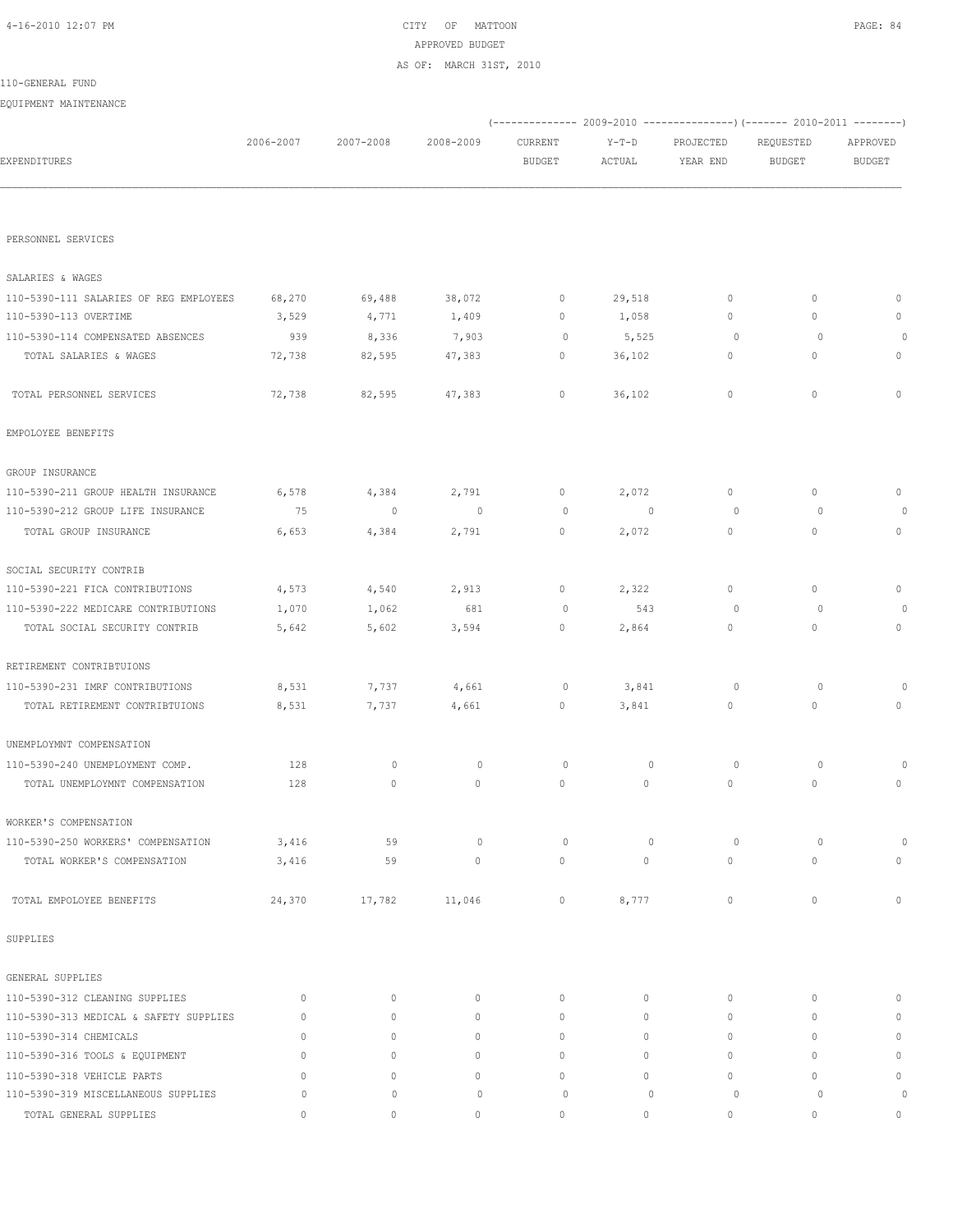# 4-16-2010 12:07 PM CITY OF MATTOON PAGE: 85 APPROVED BUDGET AS OF: MARCH 31ST, 2010

### 110-GENERAL FUND

### EQUIPMENT MAINTENANCE

|                                         |              |              |              |               |              | (-------------- 2009-2010 ---------------) (------- 2010-2011 --------) |               |               |
|-----------------------------------------|--------------|--------------|--------------|---------------|--------------|-------------------------------------------------------------------------|---------------|---------------|
|                                         | 2006-2007    | 2007-2008    | 2008-2009    | CURRENT       | $Y-T-D$      | PROJECTED                                                               | REQUESTED     | APPROVED      |
| EXPENDITURES                            |              |              |              | <b>BUDGET</b> | ACTUAL       | YEAR END                                                                | <b>BUDGET</b> | <b>BUDGET</b> |
| BOOKS & PERIODICALS                     |              |              |              |               |              |                                                                         |               |               |
| 110-5390-340 BOOKS & PERIODICALS        | $\circ$      | $\circ$      | $\mathbf{0}$ | $\circ$       | $\mathbf{0}$ | $\mathbf{0}$                                                            | $\mathbf{0}$  |               |
| TOTAL BOOKS & PERIODICALS               | $\circ$      | $\circ$      | $\circ$      | $\circ$       | $\circ$      | $\circ$                                                                 | $\mathbf{0}$  | $\mathbf{0}$  |
| TOTAL SUPPLIES                          | $\mathbf{0}$ | $\circ$      | $\circ$      | $\circ$       | $\circ$      | $\circ$                                                                 | $\mathbf{0}$  | $\circ$       |
| PURCHASED PROP MAINT SRV                |              |              |              |               |              |                                                                         |               |               |
| REPAIR & MAINT SERVICES                 |              |              |              |               |              |                                                                         |               |               |
| 110-5390-433 REPAIR OF MACHINERY        | $\Omega$     | $\circ$      | $\Omega$     | $\Omega$      | $\Omega$     | $\Omega$                                                                | $\Omega$      | $\Omega$      |
| 110-5390-434 REPAIR OF VEHICLES         | $\Omega$     | $\Omega$     | $\Omega$     | $\circ$       | $\Omega$     | $\circ$                                                                 | $\circ$       | $\mathbf{0}$  |
| TOTAL REPAIR & MAINT SERVICES           | $\mathbf{0}$ | $\circ$      | $\circ$      | $\circ$       | $\circ$      | $\circ$                                                                 | $\mathbf{0}$  | $\circ$       |
| RENTALS                                 |              |              |              |               |              |                                                                         |               |               |
| 110-5390-440 RENTALS                    | $\circ$      | $\mathbf{0}$ | $\circ$      | $\circ$       | $\mathbf{0}$ | $\mathbf{0}$                                                            | $\mathbf{0}$  |               |
| TOTAL RENTALS                           | $\Omega$     | $\circ$      | $\mathbb O$  | $\circ$       | $\circ$      | $\circ$                                                                 | $\mathbf{0}$  | $\circ$       |
| TOTAL PURCHASED PROP MAINT SRV          | $\mathbf{0}$ | $\circ$      | $\circ$      | $\circ$       | $\Omega$     | $\Omega$                                                                | $\Omega$      | $\Omega$      |
| OTHER PURCHASED SERVICES                |              |              |              |               |              |                                                                         |               |               |
| EMPLOYEE BUSINESS EXP                   |              |              |              |               |              |                                                                         |               |               |
| 110-5390-562 TRAVEL & TRAINING          | $\circ$      | $\mathbf{0}$ | $\mathbf{0}$ | $\circ$       | $\mathbf{0}$ | $\mathbf{0}$                                                            | $\mathbf{0}$  |               |
| TOTAL EMPLOYEE BUSINESS EXP             | $\mathbf{0}$ | $\circ$      | $\circ$      | $\circ$       | $\circ$      | $\circ$                                                                 | $\mathbf 0$   | $\circ$       |
| OTHER PURCHASED SERVICES                |              |              |              |               |              |                                                                         |               |               |
| 110-5390-579 MISC OTHER PURCHASED SERVI | $\circ$      | $\mathbf{0}$ | $\mathbf{0}$ | $\circ$       | $\mathbf{0}$ | $\mathbf{0}$                                                            | $\mathbf{0}$  |               |
| TOTAL OTHER PURCHASED SERVICES          | $\circ$      | $\circ$      | $\circ$      | $\circ$       | $\circ$      | $\circ$                                                                 | $\mathbf{0}$  | $\circ$       |
| TOTAL OTHER PURCHASED SERVICES          | $\circ$      | $\mathbb O$  | $\circ$      | $\circ$       | $\circ$      | $\circ$                                                                 | $\mathbb O$   | $\circ$       |
| TOTAL EQUIPMENT MAINTENANCE             | 97,108       | 100,378      | 58,428       | $\circ$       | 44,878       | $\circ$                                                                 | $\mathbf{0}$  | $\circ$       |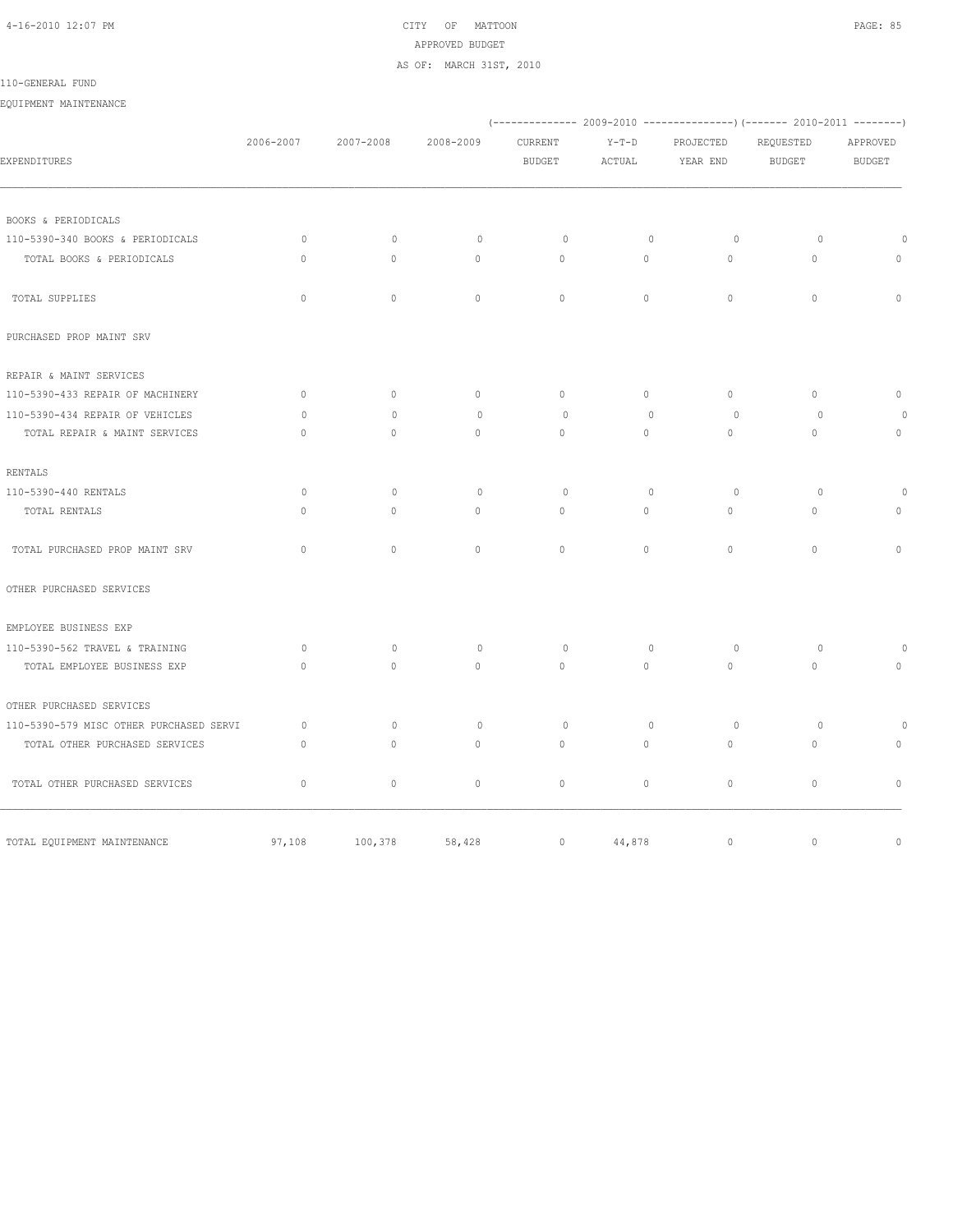# 4-16-2010 12:07 PM CITY OF MATTOON PAGE: 86 APPROVED BUDGET AS OF: MARCH 31ST, 2010

|                               |           |           |           |               |         | (-------------- 2009-2010 ----------------) (------- 2010-2011 --------) |               |               |
|-------------------------------|-----------|-----------|-----------|---------------|---------|--------------------------------------------------------------------------|---------------|---------------|
|                               | 2006-2007 | 2007-2008 | 2008-2009 | CURRENT       | $Y-T-D$ | PROJECTED                                                                | REQUESTED     | APPROVED      |
| EXPENDITURES                  |           |           |           | <b>BUDGET</b> | ACTUAL  | YEAR END                                                                 | <b>BUDGET</b> | <b>BUDGET</b> |
|                               |           |           |           |               |         |                                                                          |               |               |
| SUPPLIES                      |           |           |           |               |         |                                                                          |               |               |
| FOOD                          |           |           |           |               |         |                                                                          |               |               |
| 110-5421-330 FOOD             | 2,433     | 4,205     | 4,838     | 4,500         | 4,928   | 5,000                                                                    | 4,500         | 4,500         |
| TOTAL FOOD                    | 2,433     | 4,205     | 4,838     | 4,500         | 4,928   | 5,000                                                                    | 4,500         | 4,500         |
| TOTAL SUPPLIES                | 2,433     | 4,205     | 4,838     | 4,500         | 4,928   | 5,000                                                                    | 4,500         | 4,500         |
| OTHER OBJECTS                 |           |           |           |               |         |                                                                          |               |               |
| FINANCIAL TRANS OBJECTS       |           |           |           |               |         |                                                                          |               |               |
| 110-5421-825 GRANTS           | 16,500    | 49,500    | 33,000    | 33,000        | 33,000  | 33,000                                                                   | 33,000        | 33,000        |
| TOTAL FINANCIAL TRANS OBJECTS | 16,500    | 49,500    | 33,000    | 33,000        | 33,000  | 33,000                                                                   | 33,000        | 33,000        |
| TOTAL OTHER OBJECTS           | 16,500    | 49,500    | 33,000    | 33,000        | 33,000  | 33,000                                                                   | 33,000        | 33,000        |
| TOTAL COUNCIL ON AGING        | 18,933    | 53,705    | 37,838    | 37,500        | 37,928  | 38,000                                                                   | 37,500        | 37,500        |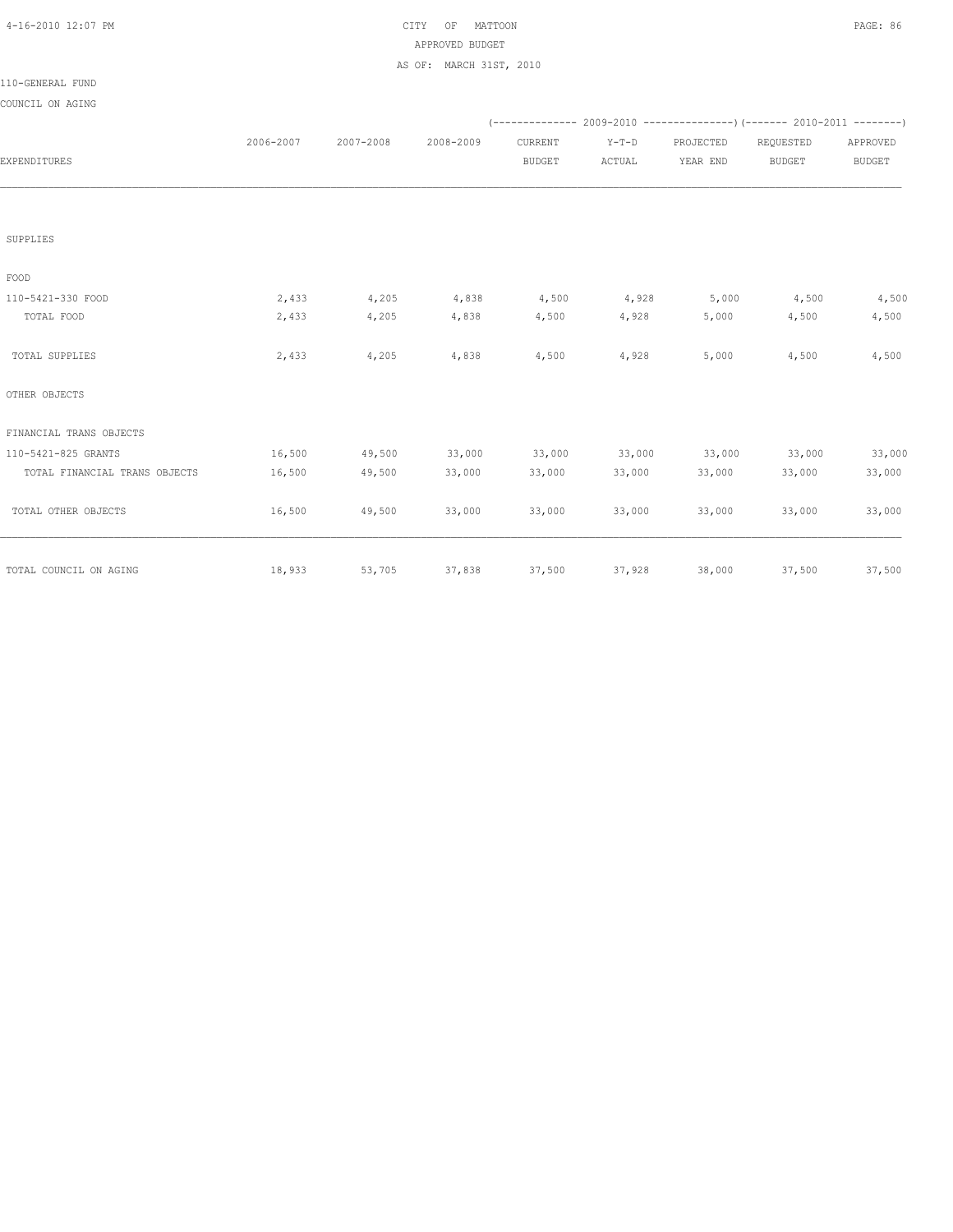# 4-16-2010 12:07 PM CITY OF MATTOON PAGE: 87 APPROVED BUDGET AS OF: MARCH 31ST, 2010

### 110-GENERAL FUND

ACADEMIC & VOC SCHOLARSHP

|                                 | 2006-2007 | 2007-2008 | 2008-2009 | CURRENT       | $Y-T-D$ | PROJECTED | REQUESTED     | APPROVED      |
|---------------------------------|-----------|-----------|-----------|---------------|---------|-----------|---------------|---------------|
| EXPENDITURES                    |           |           |           | <b>BUDGET</b> | ACTUAL  | YEAR END  | <b>BUDGET</b> | <b>BUDGET</b> |
|                                 |           |           |           |               |         |           |               |               |
| OTHER OBJECTS                   |           |           |           |               |         |           |               |               |
| FINANCIAL TRANS OBJECTS         |           |           |           |               |         |           |               |               |
| 110-5423-825 GRANTS             | 2,250     | $\circ$   | 1,500     | 3,000         | $\circ$ | 3,000     | 3,000         | 1,500         |
| TOTAL FINANCIAL TRANS OBJECTS   | 2,250     | $\circ$   | 1,500     | 3,000         | $\circ$ | 3,000     | 3,000         | 1,500         |
| TOTAL OTHER OBJECTS             | 2,250     | $\circ$   | 1,500     | 3,000         | $\circ$ | 3,000     | 3,000         | 1,500         |
| TOTAL ACADEMIC & VOC SCHOLARSHP | 2,250     | $\circ$   | 1,500     | 3,000         | $\circ$ | 3,000     | 3,000         | 1,500         |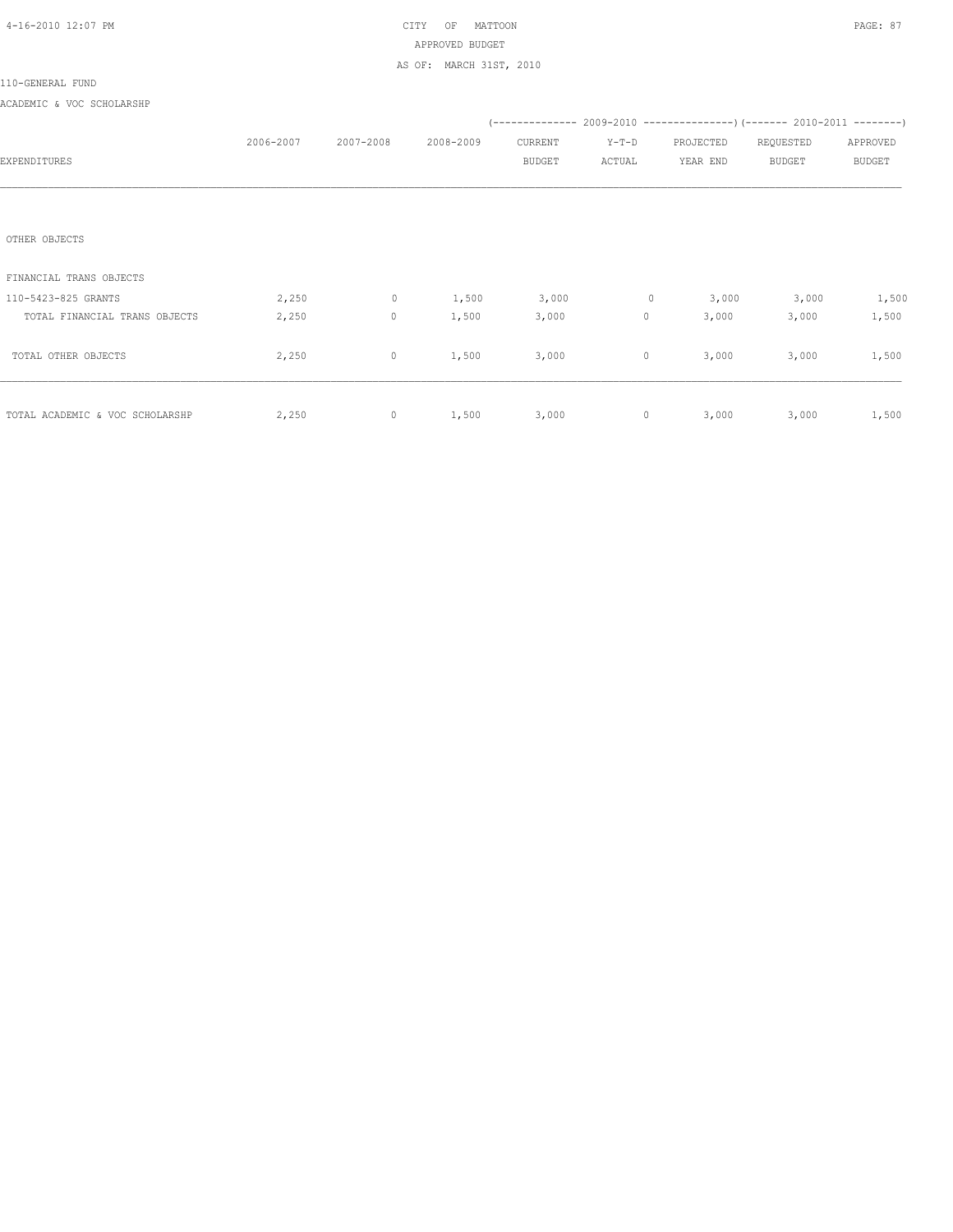# 4-16-2010 12:07 PM CITY OF MATTOON PAGE: 88 APPROVED BUDGET AS OF: MARCH 31ST, 2010

#### 110-GENERAL FUND

#### RETIREE BENEFITS

|              |           |           |           |               |        | (-------------- 2009-2010 ----------------) (------- 2010-2011 ---------) |           |               |
|--------------|-----------|-----------|-----------|---------------|--------|---------------------------------------------------------------------------|-----------|---------------|
|              | 2006-2007 | 2007-2008 | 2008-2009 | CURRENT       | Y-T-D  | PROJECTED                                                                 | REOUESTED | APPROVED      |
| EXPENDITURES |           |           |           | <b>BUDGET</b> | ACTUAL | YEAR END                                                                  | BUDGET    | <b>BUDGET</b> |
|              |           |           |           |               |        |                                                                           |           |               |

### EMPOLOYEE BENEFITS

| GROUP INSURANCE                     |         |         |         |         |         |         |         |         |
|-------------------------------------|---------|---------|---------|---------|---------|---------|---------|---------|
| 110-5424-211 GROUP HEALTH INSURANCE | 652,984 | 673,421 | 896,029 | 800,000 | 579,630 | 650,000 | 650,000 | 650,000 |
| 110-5424-212 GROUP LIFE INSURANCE   | 0       | 0       | 0       | 0       | 0       | 0       | 0       |         |
| GROUP INSURANCE<br>TOTAL.           | 652,984 | 673,421 | 896,029 | 800,000 | 579,630 | 650,000 | 650,000 | 650,000 |
| TOTAL EMPOLOYEE BENEFITS            | 652,984 | 673,421 | 896,029 | 800,000 | 579,630 | 650,000 | 650,000 | 650,000 |
| TOTAL RETIREE BENEFITS              | 652,984 | 673,421 | 896,029 | 800,000 | 579,630 | 650,000 | 650,000 | 650,000 |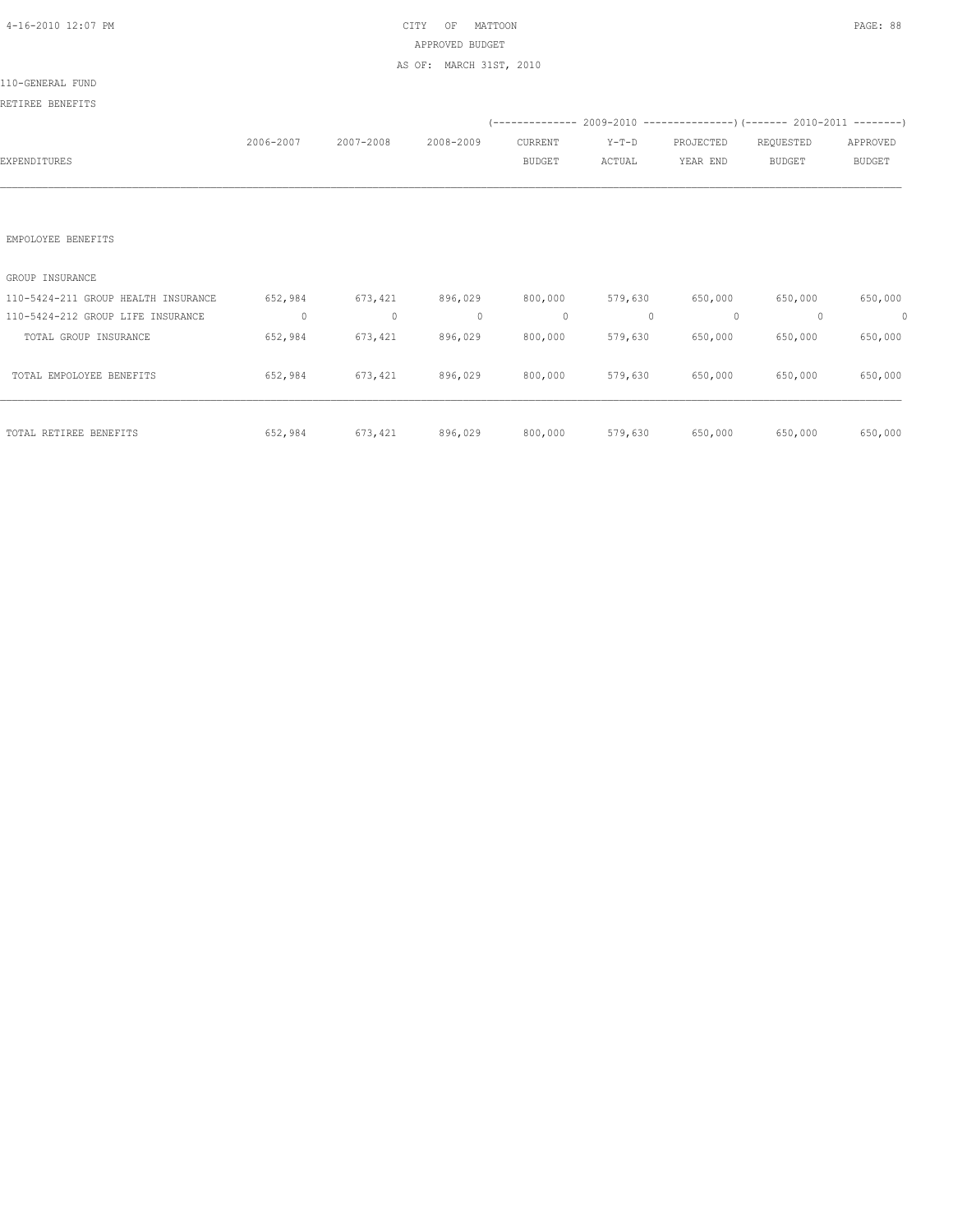# 4-16-2010 12:07 PM CITY OF MATTOON PAGE: 89 APPROVED BUDGET AS OF: MARCH 31ST, 2010

### 110-GENERAL FUND

### PROPERTY & CASUALTY INS

| EXPENDITURES                                              | 2006-2007               | 2007-2008              | 2008-2009      | CURRENT<br><b>BUDGET</b> | $Y-T-D$<br>ACTUAL | (-------------- 2009-2010 -----------------) (------- 2010-2011 --------)<br>PROJECTED<br>YEAR END | REQUESTED<br><b>BUDGET</b> | APPROVED<br><b>BUDGET</b> |
|-----------------------------------------------------------|-------------------------|------------------------|----------------|--------------------------|-------------------|----------------------------------------------------------------------------------------------------|----------------------------|---------------------------|
| OTHER PURCHASED SERVICES                                  |                         |                        |                |                          |                   |                                                                                                    |                            |                           |
| INSURANCE                                                 |                         |                        |                |                          |                   |                                                                                                    |                            |                           |
| 110-5430-523 PROPERTY AND CASUALTY INS<br>TOTAL INSURANCE | $\circ$<br>$\mathbf{0}$ | $3,563$ (<br>$3,563$ ( | 3,583<br>3,583 | 0<br>$\mathbb O$         |                   | $\mathbf{0}$<br>$\mathbf 0$<br>$\circ$<br>0                                                        | 150,325<br>150,325         | 150,325<br>150,325        |
|                                                           |                         |                        |                |                          |                   |                                                                                                    |                            |                           |
| TOTAL OTHER PURCHASED SERVICES                            | $\circ$                 | $3,563$ (              | 3,583          | $\circ$                  |                   | $\circ$<br>0                                                                                       | 150,325                    | 150,325                   |
| TOTAL PROPERTY & CASUALTY INS                             | $\circ$                 | $3,563$ (              | 3,583          | $\circ$                  |                   | $\circ$<br>0                                                                                       | 150,325                    | 150,325                   |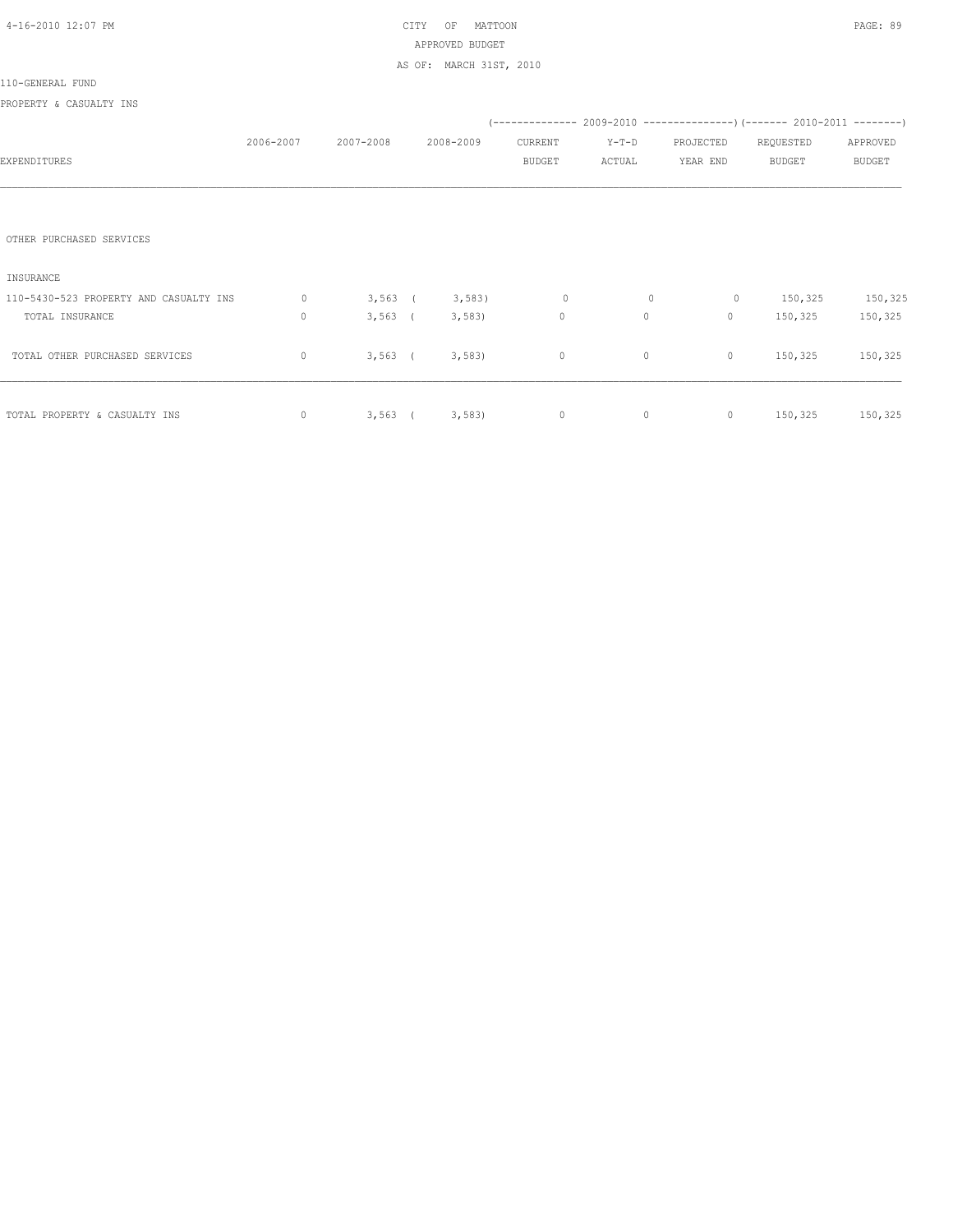# 4-16-2010 12:07 PM CITY OF MATTOON PAGE: 90 APPROVED BUDGET AS OF: MARCH 31ST, 2010

### 110-GENERAL FUND

ARTS COUNCIL

|                                         | 2006-2007    | 2007-2008    | 2008-2009    | CURRENT       | $Y-T-D$  | PROJECTED    | REQUESTED     | APPROVED      |
|-----------------------------------------|--------------|--------------|--------------|---------------|----------|--------------|---------------|---------------|
| EXPENDITURES                            |              |              |              | <b>BUDGET</b> | ACTUAL   | YEAR END     | <b>BUDGET</b> | <b>BUDGET</b> |
|                                         |              |              |              |               |          |              |               |               |
| SUPPLIES                                |              |              |              |               |          |              |               |               |
| GENERAL SUPPLIES                        |              |              |              |               |          |              |               |               |
| 110-5505-319 MISCELLANEOUS SUPPLIES     | 3,632        | $\mathbf{0}$ | $\circ$      | 1,000         | $\sim$ 0 | 1,000        | $\circ$       | 0             |
| TOTAL GENERAL SUPPLIES                  | 3,632        | $\circ$      | $\circ$      | 1,000         | $\circ$  | 1,000        | 0             | $\circ$       |
| TOTAL SUPPLIES                          | 3,632        | $\circ$      | $\mathbb O$  | 1,000         | $\circ$  | 1,000        | 0             | $\circ$       |
| OTHER PURCHASED SERVICES                |              |              |              |               |          |              |               |               |
| COMMUNICATION                           |              |              |              |               |          |              |               |               |
| 110-5505-531 POSTAGE                    | $\circ$      | $\mathbf{0}$ | $\circ$      | $\circ$       | $\circ$  | $\mathbf{0}$ | $\mathbf{0}$  | 0             |
| TOTAL COMMUNICATION                     | $\mathbf{0}$ | $\circ$      | $\mathbf{0}$ | $\circ$       | $\circ$  | $\circ$      | $\circ$       | $\mathbf{0}$  |
| OTHER PURCHASED SERVICES                |              |              |              |               |          |              |               |               |
| 110-5505-579 MISC OTHER PURCHASED SERVI | 4,141        | 6,404        | 6,702        | 4,000         | 3,201    | 4,000        | $\mathbf 0$   | 5,000         |
| TOTAL OTHER PURCHASED SERVICES          | 4,141        | 6,404        | 6,702        | 4,000         | 3,201    | 4,000        | $\circ$       | 5,000         |
| TOTAL OTHER PURCHASED SERVICES          | 4,141        | 6,404        | 6,702        | 4,000         | 3,201    | 4,000        | $\circ$       | 5,000         |
| TOTAL ARTS COUNCIL                      | 7,773        | 6,404        | 6,702        | 5,000         | 3,201    | 5,000        | $\circ$       | 5,000         |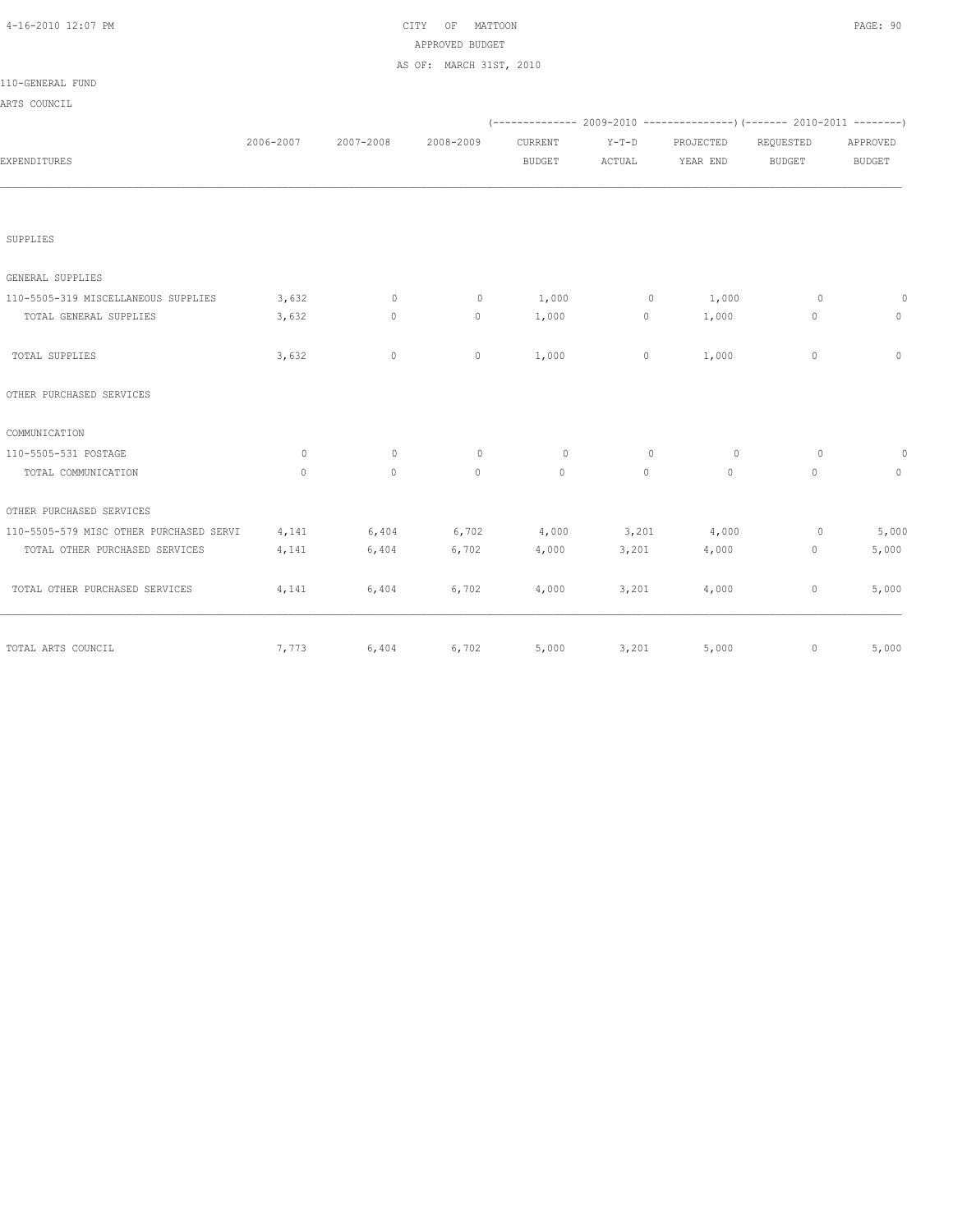# 4-16-2010 12:07 PM CITY OF MATTOON PAGE: 91 APPROVED BUDGET AS OF: MARCH 31ST, 2010

#### 110-GENERAL FUND

#### PARK ADMINISTRATION

| EXPENDITURES                            | 2006-2007 | 2007-2008 | 2008-2009 | CURRENT<br><b>BUDGET</b> | $Y-T-D$<br>ACTUAL | PROJECTED<br>YEAR END | REQUESTED<br><b>BUDGET</b> | APPROVED<br><b>BUDGET</b> |
|-----------------------------------------|-----------|-----------|-----------|--------------------------|-------------------|-----------------------|----------------------------|---------------------------|
| PERSONNEL SERVICES                      |           |           |           |                          |                   |                       |                            |                           |
| SALARIES & WAGES                        |           |           |           |                          |                   |                       |                            |                           |
| 110-5511-111 SALARIES OF REG EMPLOYEES  | 169,791   | 171,214   | 178,287   | 192,595                  | 154,917           | 192,595               | 192,620                    | 192,620                   |
| 110-5511-112 SALARIES OF TEMP EMPLOYEES | 23,729    | 31,291    | 21,826    | 30,000                   | 22,370            | 30,000                | 30,000                     | 25,000                    |
| 110-5511-113 OVERTIME                   | 22,735    | 19,439    | 13,171    | 20,000                   | 7,755             | 10,000                | 20,000                     | 5,000                     |
| 110-5511-114 COMPENSATED ABSENCES       | 6,472     | 9,582     | 7,829     | 0                        | 11,651            | $\circ$               | $\overline{0}$             | $\mathbf{0}$              |
| TOTAL SALARIES & WAGES                  | 222,727   | 231,526   | 221,113   | 242,595                  | 196,693           | 232,595               | 242,620                    | 222,620                   |
| TOTAL PERSONNEL SERVICES                | 222,727   | 231,526   | 221,113   | 242,595                  | 196,693           | 232,595               | 242,620                    | 222,620                   |
| EMPOLOYEE BENEFITS                      |           |           |           |                          |                   |                       |                            |                           |
| GROUP INSURANCE                         |           |           |           |                          |                   |                       |                            |                           |
| 110-5511-211 GROUP HEALTH INSURANCE     | 13,422    | 14,388    | 15,054    | 18,616                   | 17,065            | 18,616                | 18,616                     | 19,723                    |
| 110-5511-212 GROUP LIFE INSURANCE       | 420       | 547       | 547       | 547                      | 501               | 547                   | 547                        | 547                       |
| TOTAL GROUP INSURANCE                   | 13,842    | 14,935    | 15,601    | 19,163                   | 17,566            | 19,163                | 19,163                     | 20,270                    |
| SOCIAL SECURITY CONTRIB                 |           |           |           |                          |                   |                       |                            |                           |
| 110-5511-221 FICA CONTRIBUTIONS         | 13,538    | 14,022    | 13,537    | 15,041                   | 12,620            | 15,041                | 15,042                     | 14,112                    |
| 110-5511-222 MEDICARE CONTRIBUTIONS     | 3,166     | 3,279     | 3,166     | 3,518                    | 2,951             | 3,518                 | 3,518                      | 3,300                     |
| TOTAL SOCIAL SECURITY CONTRIB           | 16,704    | 17,301    | 16,703    | 18,559                   | 15,571            | 18,559                | 18,560                     | 17,412                    |
| RETIREMENT CONTRIBTUIONS                |           |           |           |                          |                   |                       |                            |                           |
| 110-5511-231 IMRF CONTRIBUTIONS         | 22,904    | 20,796    | 19,549    | 23,031                   | 19,040            | 23,031                | 27,853                     | 25,888                    |
| TOTAL RETIREMENT CONTRIBTUIONS          | 22,904    | 20,796    | 19,549    | 23,031                   | 19,040            | 23,031                | 27,853                     | 25,888                    |
| UNEMPLOYMNT COMPENSATION                |           |           |           |                          |                   |                       |                            |                           |
| 110-5511-240 UNEMPLOYMENT COMP.         | 1,187     | 1,159     | 843       | 537                      | 492               | 537                   | 815                        | 815                       |
| TOTAL UNEMPLOYMNT COMPENSATION          | 1,187     | 1,159     | 843       | 537                      | 492               | 537                   | 815                        | 815                       |
| WORKER'S COMPENSATION                   |           |           |           |                          |                   |                       |                            |                           |
| 110-5511-250 WORKERS' COMPENSATION      | 7,953     | 7,738     | 7,721     | 7,326                    | 6,716             | 7,326                 | 7,909                      | 7,420                     |
| TOTAL WORKER'S COMPENSATION             | 7,953     | 7,738     | 7,721     | 7,326                    | 6,716             | 7,326                 | 7,909                      | 7,420                     |
| TOTAL EMPOLOYEE BENEFITS                | 62,591    | 61,928    | 60,418    | 68,616                   | 59,385            | 68,616                | 74,300                     | 71,805                    |
| SUPPLIES                                |           |           |           |                          |                   |                       |                            |                           |
| GENERAL SUPPLIES                        |           |           |           |                          |                   |                       |                            |                           |
| 110-5511-312 CLEANING SUPPLIES          | $\circ$   | $\circ$   | 15        | $\circ$                  | 13                | 15                    | $\circ$                    | $\circ$                   |
| 110-5511-313 MEDICAL & SAFETY SUPPLIES  | 524       | 428       | 201       | 500                      | 439               | 500                   | 500                        | 500                       |
| 110-5511-315 UNIFORMS & CLOTHING        | $\circ$   | $\circ$   | $\circ$   | $\mathbf 0$              | $\circ$           | 0                     | $\circ$                    | $\circ$                   |
| 110-5511-316 TOOLS & EQUIPMENT          | 8,911     | 9,121     | 6,303     | 8,000                    | 5,345             | 8,000                 | 8,000                      | 6,000                     |
| 110-5511-318 VEHICLE PARTS              | 1,921     | 100       | 1,904     | 2,000                    | 73                | 1,000                 | 1,000                      | 1,000                     |

TOTAL GENERAL SUPPLIES 11,356 9,648 8,423 10,500 5,869 9,515 9,500 7,500

(-------------- 2009-2010 ---------------)(------- 2010-2011 --------)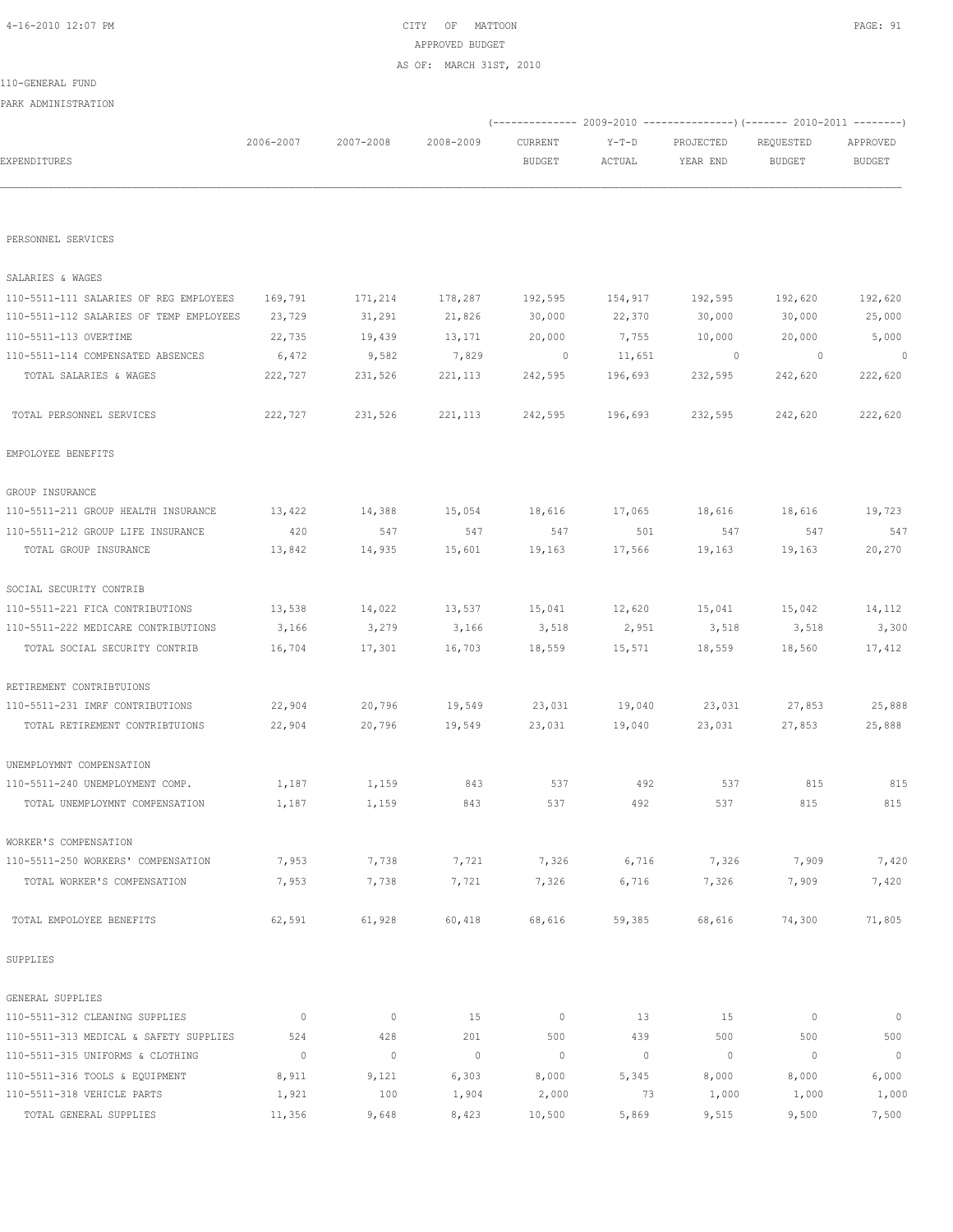# 4-16-2010 12:07 PM CITY OF MATTOON PAGE: 92 APPROVED BUDGET AS OF: MARCH 31ST, 2010

### 110-GENERAL FUND

### PARK ADMINISTRATION

|                                         |              |                |              |                          |                   |                       | (------------- 2009-2010 ---------------)(------- 2010-2011 --------) |                           |
|-----------------------------------------|--------------|----------------|--------------|--------------------------|-------------------|-----------------------|-----------------------------------------------------------------------|---------------------------|
| EXPENDITURES                            | 2006-2007    | 2007-2008      | 2008-2009    | CURRENT<br><b>BUDGET</b> | $Y-T-D$<br>ACTUAL | PROJECTED<br>YEAR END | REQUESTED<br><b>BUDGET</b>                                            | APPROVED<br><b>BUDGET</b> |
|                                         |              |                |              |                          |                   |                       |                                                                       |                           |
| ENERGY                                  |              |                |              |                          |                   |                       |                                                                       |                           |
| 110-5511-326 FUEL                       | 10,095       | 15,393         | 13,996       | 12,500                   | 9,163             | 12,500                | 13,000                                                                | 13,000                    |
| TOTAL ENERGY                            | 10,095       | 15,393         | 13,996       | 12,500                   | 9,163             | 12,500                | 13,000                                                                | 13,000                    |
| TOTAL SUPPLIES                          | 21,451       | 25,042         | 22,419       | 23,000                   | 15,032            | 22,015                | 22,500                                                                | 20,500                    |
| PURCHASED PROP MAINT SRV                |              |                |              |                          |                   |                       |                                                                       |                           |
| REPAIR & MAINT SERVICES                 |              |                |              |                          |                   |                       |                                                                       |                           |
| 110-5511-433 REPAIR OF MACHINERY        | 6,554        | 6,182          | 9,086        | 6,000                    | 16,705            | 18,000                | 15,000                                                                | 10,000                    |
| 110-5511-434 REPAIR OF VEHICLES         | 2,449        | 8,565          | 1,534        | 5,000                    | 2,652             | 3,000                 | 4,000                                                                 | 4,000                     |
| TOTAL REPAIR & MAINT SERVICES           | 9,004        | 14,746         | 10,621       | 11,000                   | 19,357            | 21,000                | 19,000                                                                | 14,000                    |
| TOTAL PURCHASED PROP MAINT SRV          | 9,004        | 14,746         | 10,621       | 11,000                   | 19,357            | 21,000                | 19,000                                                                | 14,000                    |
| OTHER PURCHASED SERVICES                |              |                |              |                          |                   |                       |                                                                       |                           |
| COMMUNICATION                           |              |                |              |                          |                   |                       |                                                                       |                           |
| 110-5511-531 POSTAGE                    | 22           | $\overline{1}$ | 32           | $\overline{\phantom{0}}$ | $\overline{7}$    | 8 <sup>8</sup>        | 10                                                                    | 10                        |
| 110-5511-532 TELEPHONE                  | 907          | 850            | 828          | 1,000                    | 762               | 1,000                 | 1,000                                                                 | 1,000                     |
| 110-5511-533 CELLULAR PHONE             | 973          | $\circ$        | 1,020        | 1,100                    | 929               | 1,745                 | 1,100                                                                 | 1,100                     |
| 110-5511-535 RADIOS                     | $\circ$      | $\overline{0}$ | $\circ$      | $\circ$                  | $\overline{0}$    | $\sim$ 0              | $\mathbf 0$                                                           | $\mathbb O$               |
| TOTAL COMMUNICATION                     | 1,902        | 851            | 1,880        | 2,100                    | 1,697             | 2,753                 | 2,110                                                                 | 2,110                     |
| PRINTING & BUILDING                     |              |                |              |                          |                   |                       |                                                                       |                           |
| 110-5511-550 PRINTING & BINDING         | 0            | $\circ$        | 0            | 0                        | $\mathbf 0$       | $\mathbf 0$           | 0                                                                     | 0                         |
| TOTAL PRINTING & BUILDING               | $\circ$      | 0              | $\circ$      | $\circ$                  | 0                 | $\circ$               | 0                                                                     | 0                         |
| EMPLOYEE BUSINESS EXP                   |              |                |              |                          |                   |                       |                                                                       |                           |
| 110-5511-561 BUSINESS MEETING EXPENSE   | $\mathbf 0$  | $\circ$        | $\mathbf 0$  | $\circ$                  | $\circ$           | $\circ$               | $\circ$                                                               | $\mathbf 0$               |
| 110-5511-562 TRAVEL & TRAINING          | 364          | 549            | 284          | 400                      | 15                | 25                    | 400                                                                   | 400                       |
| 110-5511-564 PRIVATE VEHICLE EXP REIMB  | $\mathbf{0}$ | $\mathbb O$    | $\circ$      | $\circ$                  | $\circ$           | $\circ$               | 0                                                                     | 0                         |
| 110-5511-565 CELLULAR PHONE EXP REIMB   | $\mathbf{0}$ | 0              | 0            | $\circ$                  | 0                 | $\mathbf{0}$          | 0                                                                     | $\circ$                   |
| 110-5511-567 EMPLOYEE RECRUITMENT EXP   | $\mathbf{0}$ | $\circ$        | $\mathbf{0}$ | $\mathbf{0}$             | $\circ$           | $\mathbf{0}$          | 0                                                                     | $\circ$                   |
| 110-5511-569 MISC EMPLOYEE BUSINESS EXP | $\circ$      | 85             | $\circ$      | 300                      | 849               | 850                   | 200                                                                   | 200                       |
| TOTAL EMPLOYEE BUSINESS EXP             | 364          | 634            | 284          | 700                      | 864               | 875                   | 600                                                                   | 600                       |
| TOTAL OTHER PURCHASED SERVICES          | 2,266        | 1,485          | 2,164        | 2,800                    | 2,561             | 3,628                 | 2,710                                                                 | 2,710                     |
| PROPERTY                                |              |                |              |                          |                   |                       |                                                                       |                           |
| IMPROVEMENTS-NOT BLDNGS                 |              |                |              |                          |                   |                       |                                                                       |                           |
| 110-5511-730 OTHER IMPROVEMENTS         | 0            | 0              | 0            | 0                        | $\mathbf 0$       | 0                     | 0                                                                     | $\Omega$                  |
| TOTAL IMPROVEMENTS-NOT BLDNGS           | $\circ$      | 0              | $\circ$      | $\mathbb O$              | 0                 | $\circ$               | 0                                                                     | 0                         |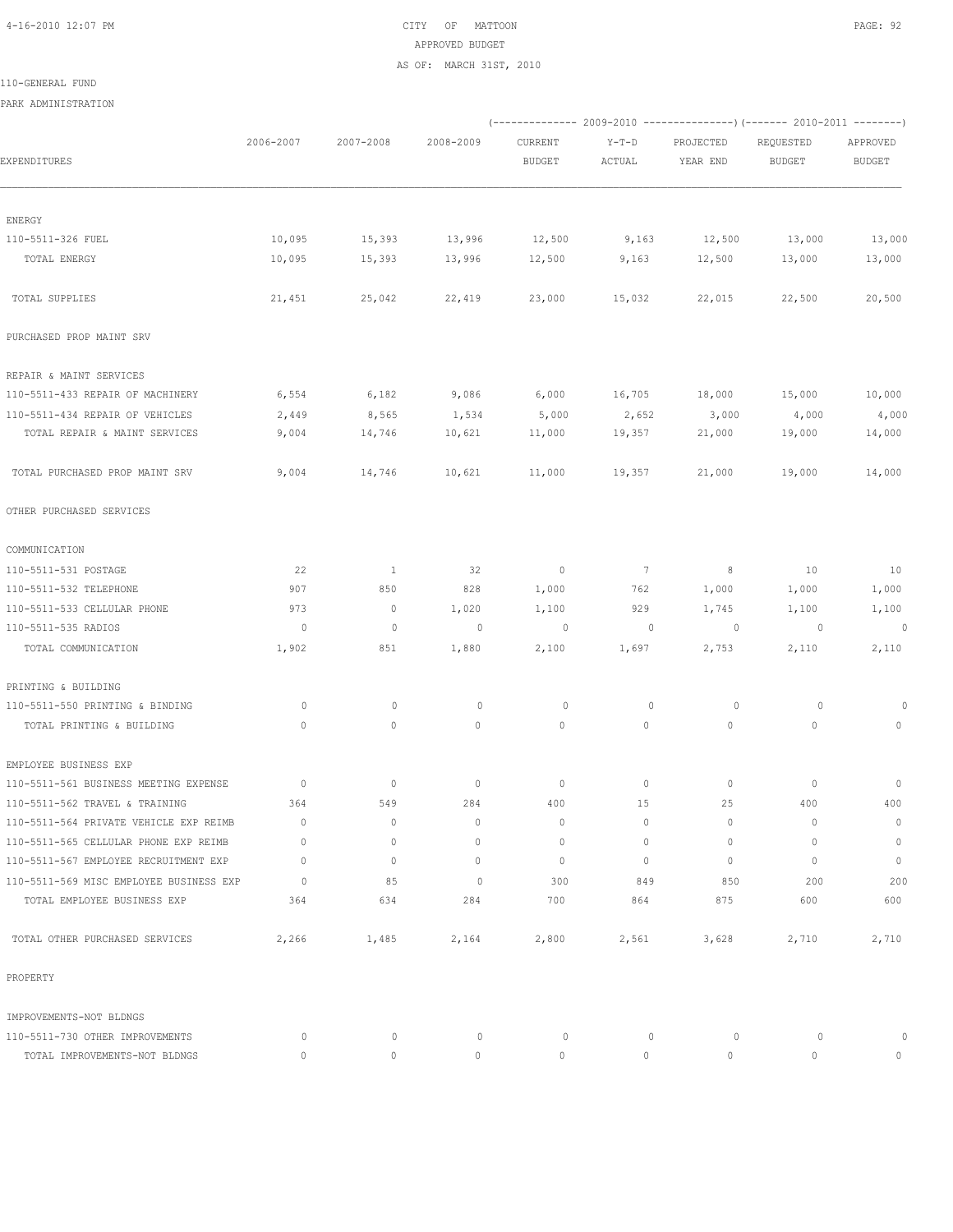# 4-16-2010 12:07 PM CITY OF MATTOON PAGE: 93 APPROVED BUDGET AS OF: MARCH 31ST, 2010

### 110-GENERAL FUND

### PARK ADMINISTRATION

|                                         |                |                |                |                          |                   |                          | (-------------- 2009-2010 ----------------) (------- 2010-2011 --------) |                           |
|-----------------------------------------|----------------|----------------|----------------|--------------------------|-------------------|--------------------------|--------------------------------------------------------------------------|---------------------------|
| EXPENDITURES                            | 2006-2007      | 2007-2008      | 2008-2009      | CURRENT<br><b>BUDGET</b> | $Y-T-D$<br>ACTUAL | PROJECTED<br>YEAR END    | REQUESTED<br><b>BUDGET</b>                                               | APPROVED<br><b>BUDGET</b> |
|                                         |                |                |                |                          |                   |                          |                                                                          |                           |
| MACHINERY & EQUIPMENT                   |                |                |                |                          |                   |                          |                                                                          |                           |
| 110-5511-741 MACHINERY                  | $\overline{0}$ | $\overline{0}$ | $\overline{0}$ | $\circ$                  | $\sim$ 0          | $\sim$ 0                 | $\overline{\phantom{0}}$                                                 | $\overline{\phantom{0}}$  |
| 110-5511-742 VEHICLES                   | 22,358         | 4,679          | 4,679          | 4,679                    | 4,679             | 4,679                    | 4,679                                                                    | 4,679                     |
| TOTAL MACHINERY & EQUIPMENT             | 22,358         | 4,679          | 4,679          | 4,679                    | 4,679             | 4,679                    | 4,679                                                                    | 4,679                     |
| TOTAL PROPERTY                          | 22,358         | 4,679          | 4,679          | 4,679                    | 4,679             | 4,679                    | 4,679                                                                    | 4,679                     |
| OTHER OBJECTS                           |                |                |                |                          |                   |                          |                                                                          |                           |
| FINANCIAL TRANS OBJECTS                 |                |                |                |                          |                   |                          |                                                                          |                           |
| 110-5511-814 PRINTING & COPY MACHINE LE | $\Omega$       | $\circ$        | $\circ$        | $\circ$                  | $\Omega$          | $\circ$                  | $\circ$                                                                  | $\Omega$                  |
| TOTAL FINANCIAL TRANS OBJECTS           | $\mathbf{0}$   | $\circ$        | $\mathbf{0}$   | $\circ$                  | $\circ$           | $\circ$                  | 0                                                                        | $\mathbf{0}$              |
| FINANCIAL TRANS OBJECTS                 |                |                |                |                          |                   |                          |                                                                          |                           |
| 110-5511-825 TOURISM GRANT EXPENDITURES | $\circ$        | $\circ$        | 3,894          | $\circ$                  | 560               | 600                      | $\mathbf{0}$                                                             | $\circ$                   |
| 110-5511-828 REAL ESTATE TAXES          | $\Omega$       | $\circ$        | $\circ$        | $\circ$                  | $\overline{0}$    | $\overline{\phantom{0}}$ | $\circ$                                                                  | $\mathbf{0}$              |
| TOTAL FINANCIAL TRANS OBJECTS           | $\mathbf{0}$   | $\circ$        | 3,894          | $\mathbf{0}$             | 560               | 600                      | 0                                                                        | $\mathbf{0}$              |
| TOTAL OTHER OBJECTS                     | $\circ$        | $\circ$        | 3,894          | $\circ$                  | 560               | 600                      | $\mathbf{0}$                                                             | $\mathbf{0}$              |
| TOTAL PARK ADMINISTRATION               | 340,396        | 339,406        |                | 325,307 352,690          | 298,267           | 353,133                  | 365,809                                                                  | 336,314                   |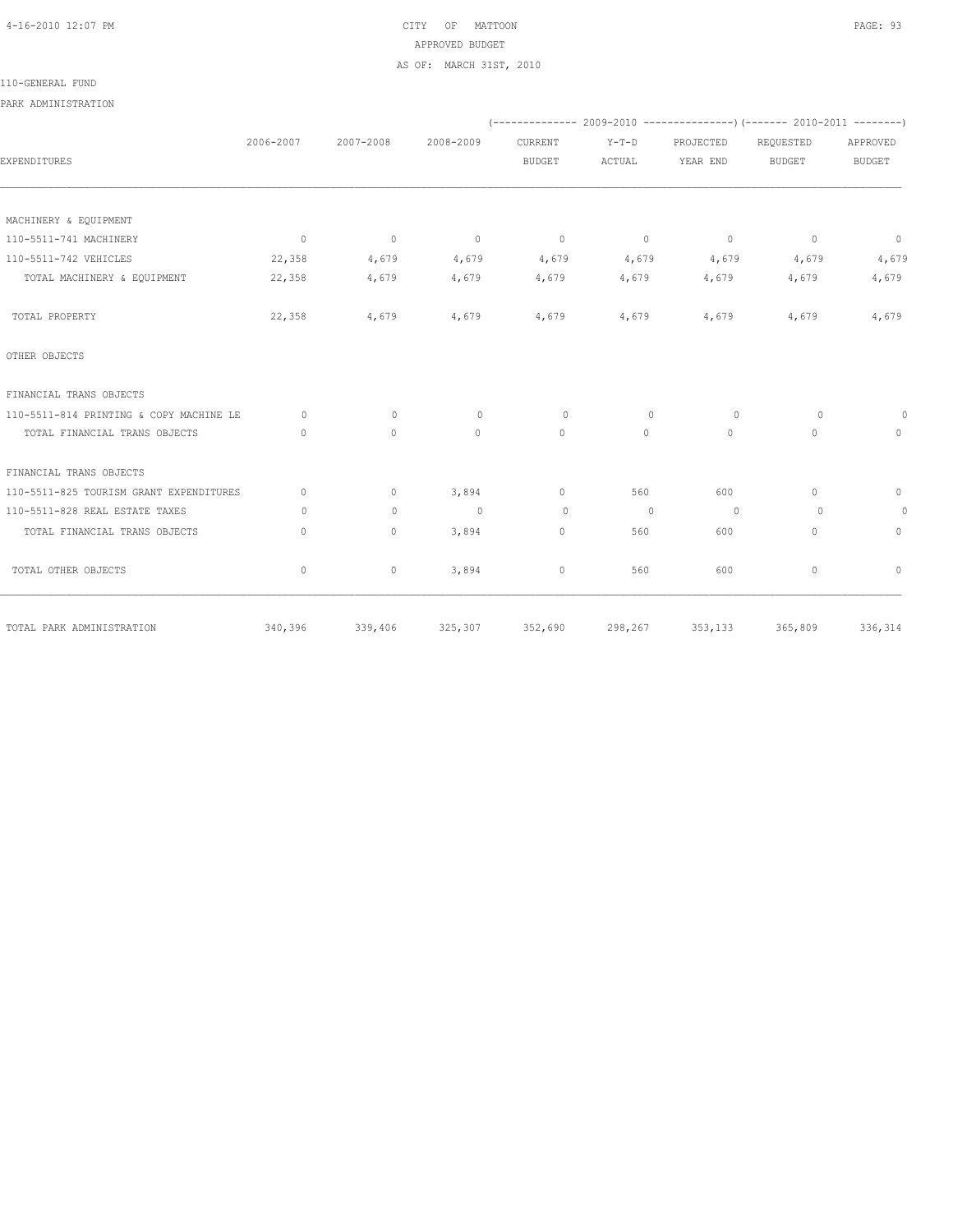# 4-16-2010 12:07 PM CITY OF MATTOON PAGE: 94 APPROVED BUDGET AS OF: MARCH 31ST, 2010

### 110-GENERAL FUND

LAKE ADMINISTRATION

|                                         |                |           |           |                          |                   |                       | (-------------  2009-2010 ---------------) (-------  2010-2011 --------) |                    |
|-----------------------------------------|----------------|-----------|-----------|--------------------------|-------------------|-----------------------|--------------------------------------------------------------------------|--------------------|
| EXPENDITURES                            | 2006-2007      | 2007-2008 | 2008-2009 | CURRENT<br><b>BUDGET</b> | $Y-T-D$<br>ACTUAL | PROJECTED<br>YEAR END | REQUESTED<br><b>BUDGET</b>                                               | APPROVED<br>BUDGET |
|                                         |                |           |           |                          |                   |                       |                                                                          |                    |
| PERSONNEL SERVICES                      |                |           |           |                          |                   |                       |                                                                          |                    |
| SALARIES & WAGES                        |                |           |           |                          |                   |                       |                                                                          |                    |
| 110-5512-111 SALARIES OF REG EMPLOYEES  | 46,033         | 45,119    | 47,388    | 52,581                   | 43,962            | 52,581                | 52,581                                                                   | 52,581             |
| 110-5512-112 SALARIES OF TEMP EMPLOYEES | 34,869         | 31,870    | 32,283    | 30,000                   | 23,104            | 30,000                | 30,000                                                                   | 25,000             |
| 110-5512-113 OVERTIME                   | 6,732          | 8,173     | 7,527     | 9,000                    | 7,280             | 9,000                 | 9,000                                                                    | 7,500              |
| 110-5512-114 COMPENSATED ABSENCES       | 1,686          | 2,756     | 3,441     | $\overline{0}$           | 1,640             | $\overline{0}$        | $\overline{\phantom{0}}$                                                 | $\circ$            |
| TOTAL SALARIES & WAGES                  | 89,320         | 87,918    | 90,639    | 91,581                   | 75,986            | 91,581                | 91,581                                                                   | 85,081             |
| TOTAL PERSONNEL SERVICES                | 89,320         | 87,918    | 90,639    | 91,581                   | 75,986            | 91,581                | 91,581                                                                   | 85,081             |
| EMPOLOYEE BENEFITS                      |                |           |           |                          |                   |                       |                                                                          |                    |
| GROUP INSURANCE                         |                |           |           |                          |                   |                       |                                                                          |                    |
| 110-5512-211 GROUP HEALTH INSURANCE     | 5,006          | 4,098     | 3,889     | 5,309                    | 4,866             | 5,309                 | 5,309                                                                    | 5,092              |
| 110-5512-212 GROUP LIFE INSURANCE       | 121            | 158       | 158       | 158                      | 145               | 158                   | 158                                                                      | 158                |
| TOTAL GROUP INSURANCE                   | 5,127          | 4,256     | 4,047     | 5,467                    | 5,011             | 5,467                 | 5,467                                                                    | 5,250              |
| SOCIAL SECURITY CONTRIB                 |                |           |           |                          |                   |                       |                                                                          |                    |
| 110-5512-221 FICA CONTRIBUTIONS         | 5,480          | 5,416     | 5,630     | 5,678                    | 4,986             | 5,678                 | 5,678                                                                    | 5,275              |
| 110-5512-222 MEDICARE CONTRIBUTIONS     | 1,281          | 1,267     | 1,317     | 1,328                    | 1,166             | 1,328                 | 1,328                                                                    | 1,234              |
| TOTAL SOCIAL SECURITY CONTRIB           | 6,761          | 6,683     | 6,947     | 7,006                    | 6,152             | 7,006                 | 7,006                                                                    | 6,509              |
| RETIREMENT CONTRIBTUIONS                |                |           |           |                          |                   |                       |                                                                          |                    |
| 110-5512-231 IMRF CONTRIBUTIONS         | 6,287          | 5,934     | 5,822     | 6,671                    | 5,771             | 6,671                 | 8,067                                                                    | 7,871              |
| TOTAL RETIREMENT CONTRIBTUIONS          | 6,287          | 5,934     | 5,822     | 6,671                    | 5,771             | 6,671                 | 8,067                                                                    | 7,871              |
| UNEMPLOYMNT COMPENSATION                |                |           |           |                          |                   |                       |                                                                          |                    |
| 110-5512-240 UNEMPLOYMENT COMP.         | 872            | 648       | 481       | 322                      | 295               | 322                   | 460                                                                      | 407                |
| TOTAL UNEMPLOYMNT COMPENSATION          | 872            | 648       | 481       | 322                      | 295               | 322                   | 460                                                                      | 407                |
| WORKER'S COMPENSATION                   |                |           |           |                          |                   |                       |                                                                          |                    |
| 110-5512-250 WORKERS' COMPENSATION      | 3,463          | 3,009     | 3,040     | 2,766                    | 2,536             | 2,766                 | 2,986                                                                    | 2,774              |
| TOTAL WORKER'S COMPENSATION             | 3,463          | 3,009     | 3,040     | 2,766                    | 2,536             | 2,766                 | 2,986                                                                    | 2,774              |
| TOTAL EMPOLOYEE BENEFITS                | 22,509         | 20,531    | 20,337    | 22,232                   | 19,765            | 22,232                | 23,986                                                                   | 22,811             |
| SUPPLIES                                |                |           |           |                          |                   |                       |                                                                          |                    |
| GENERAL SUPPLIES                        |                |           |           |                          |                   |                       |                                                                          |                    |
| 110-5512-311 OFFICE SUPPLIES            | 387            | 823       | 286       | 500                      | 479               | 600                   | 500                                                                      | 500                |
| 110-5512-315 UNIFORMS & CLOTHING        | $\overline{0}$ | $\circ$   | $\circ$   | $\circ$                  | 0                 | $\mathbf{0}$          | $\mathbf{0}$                                                             | $\mathbb O$        |
| 110-5512-319 MISCELLANEOUS SUPPLIES     | 170            | 258       | 1,163     | 500                      | 475               | 600                   | 500                                                                      | 500                |
| TOTAL GENERAL SUPPLIES                  | 557            | 1,081     | 1,449     | 1,000                    | 954               | 1,200                 | 1,000                                                                    | 1,000              |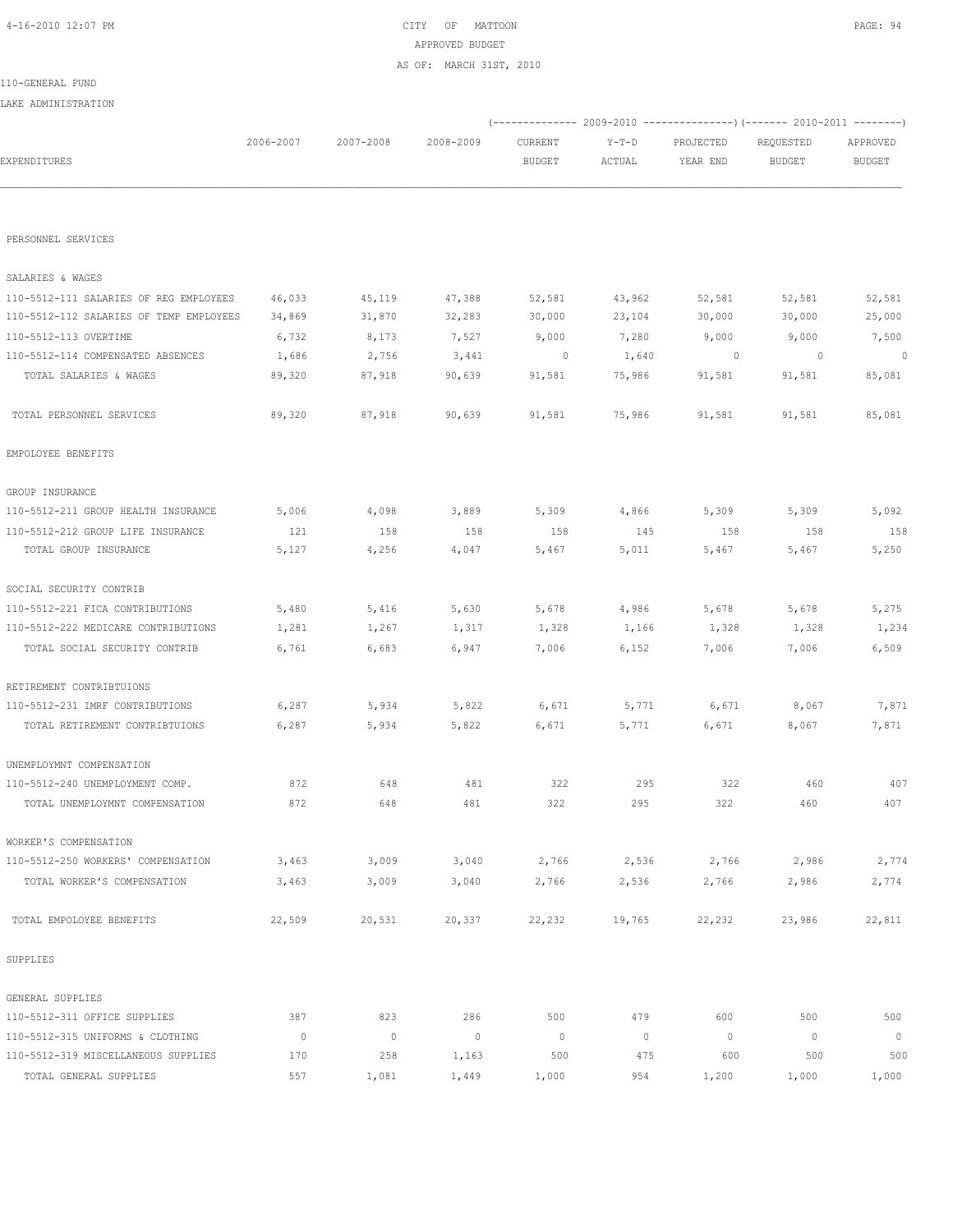# 4-16-2010 12:07 PM CITY OF MATTOON PAGE: 95 APPROVED BUDGET AS OF: MARCH 31ST, 2010

### 110-GENERAL FUND

### LAKE ADMINISTRATION

|                                         |                |                |           |             |                | (-------------- 2009-2010 ---------------) (------ 2010-2011 --------) |               |               |
|-----------------------------------------|----------------|----------------|-----------|-------------|----------------|------------------------------------------------------------------------|---------------|---------------|
|                                         | 2006-2007      | 2007-2008      | 2008-2009 | CURRENT     | $Y-T-D$        | PROJECTED                                                              | REQUESTED     | APPROVED      |
| EXPENDITURES                            |                |                |           | BUDGET      | ACTUAL         | YEAR END                                                               | <b>BUDGET</b> | <b>BUDGET</b> |
|                                         |                |                |           |             |                |                                                                        |               |               |
| ENERGY                                  |                |                |           |             |                |                                                                        |               |               |
| 110-5512-326 FUEL                       | 1,297          | 2,377          | 2,058     | 2,500       | 638            | $\circ$                                                                | 2,000         | 2,000         |
| TOTAL ENERGY                            | 1,297          | 2,377          | 2,058     | 2,500       | 638            | $\circ$                                                                | 2,000         | 2,000         |
| TOTAL SUPPLIES                          | 1,854          | 3,458          | 3,507     | 3,500       | 1,592          | 1,200                                                                  | 3,000         | 3,000         |
| PURCHASED PROP MAINT SRV                |                |                |           |             |                |                                                                        |               |               |
| REPAIR & MAINT SERVICES                 |                |                |           |             |                |                                                                        |               |               |
| 110-5512-433 REPAIR OF MACHINERY        | 1,002          | 1,348          | 1,911     | 2,000       | 2,953          | 2,000                                                                  | 2,500         | 2,500         |
| 110-5512-434 REPAIR OF VEHICLES         | 2,207          | 2,236          | 2,821     | 3,000       | 3,295          | 3,750                                                                  | 4,000         | 4,000         |
| TOTAL REPAIR & MAINT SERVICES           | 3,208          | 3,585          | 4,732     | 5,000       | 6,248          | 5,750                                                                  | 6,500         | 6,500         |
| TOTAL PURCHASED PROP MAINT SRV          | 3,208          | 3,585          | 4,732     | 5,000       | 6,248          | 5,750                                                                  | 6,500         | 6,500         |
| OTHER PURCHASED SERVICES                |                |                |           |             |                |                                                                        |               |               |
| COMMUNICATION                           |                |                |           |             |                |                                                                        |               |               |
| 110-5512-531 POSTAGE                    | $\overline{0}$ | 107            | 34        | 100         | 21             | 50                                                                     | 50            | 50            |
| 110-5512-533 CELLULAR PHONE             | 956            | $\overline{0}$ | 991       | 1,100       | $\overline{0}$ | 1,100                                                                  | 1,100         | 1,100         |
| TOTAL COMMUNICATION                     | 956            | 107            | 1,025     | 1,200       | 21             | 1,150                                                                  | 1,150         | 1,150         |
| TOTAL OTHER PURCHASED SERVICES          | 956            | 107            | 1,025     | 1,200       | 21             | 1,150                                                                  | 1,150         | 1,150         |
| OTHER OBJECTS                           |                |                |           |             |                |                                                                        |               |               |
| CITY CLERK DEPT OBJECTS                 |                |                |           |             |                |                                                                        |               |               |
| 110-5512-802 HUNTING/FISHING REMITTANCE | 9,014          | 9,357          | 10,275    | 8,000       | 7,517          | 8,000 9,000                                                            |               | 9,000         |
| 110-5512-803 SALES TAX REMITTANCE       | 3,398          | 3,279          | 3,348     | 2,500       | 2,818          | 3,000                                                                  | 3,000         | 3,000         |
| TOTAL CITY CLERK DEPT OBJECTS           | 12,412         | 12,636         | 13,623    | 10,500      | 10,335         | 11,000                                                                 | 12,000        | 12,000        |
| FINANCIAL TRANS OBJECTS                 |                |                |           |             |                |                                                                        |               |               |
| 110-5512-825 TOURISM GRANT EXPENDITURES | 0              | $\mathbb O$    | $\circ$   | $\circ$     | 560            | 600                                                                    | 20,000        | 20,000        |
| TOTAL FINANCIAL TRANS OBJECTS           | $\mathbb O$    | $\mathbb O$    | $\circ$   | $\mathbb O$ | 560            | 600                                                                    | 20,000        | 20,000        |
| TOTAL OTHER OBJECTS                     | 12,412         | 12,636         | 13,623    | 10,500      | 10,895         | 11,600                                                                 | 32,000        | 32,000        |
| TOTAL LAKE ADMINISTRATION               | 130,259        | 128,234        | 133,863   | 134,013     | 114,507        | 133,513                                                                | 158,217       | 150,542       |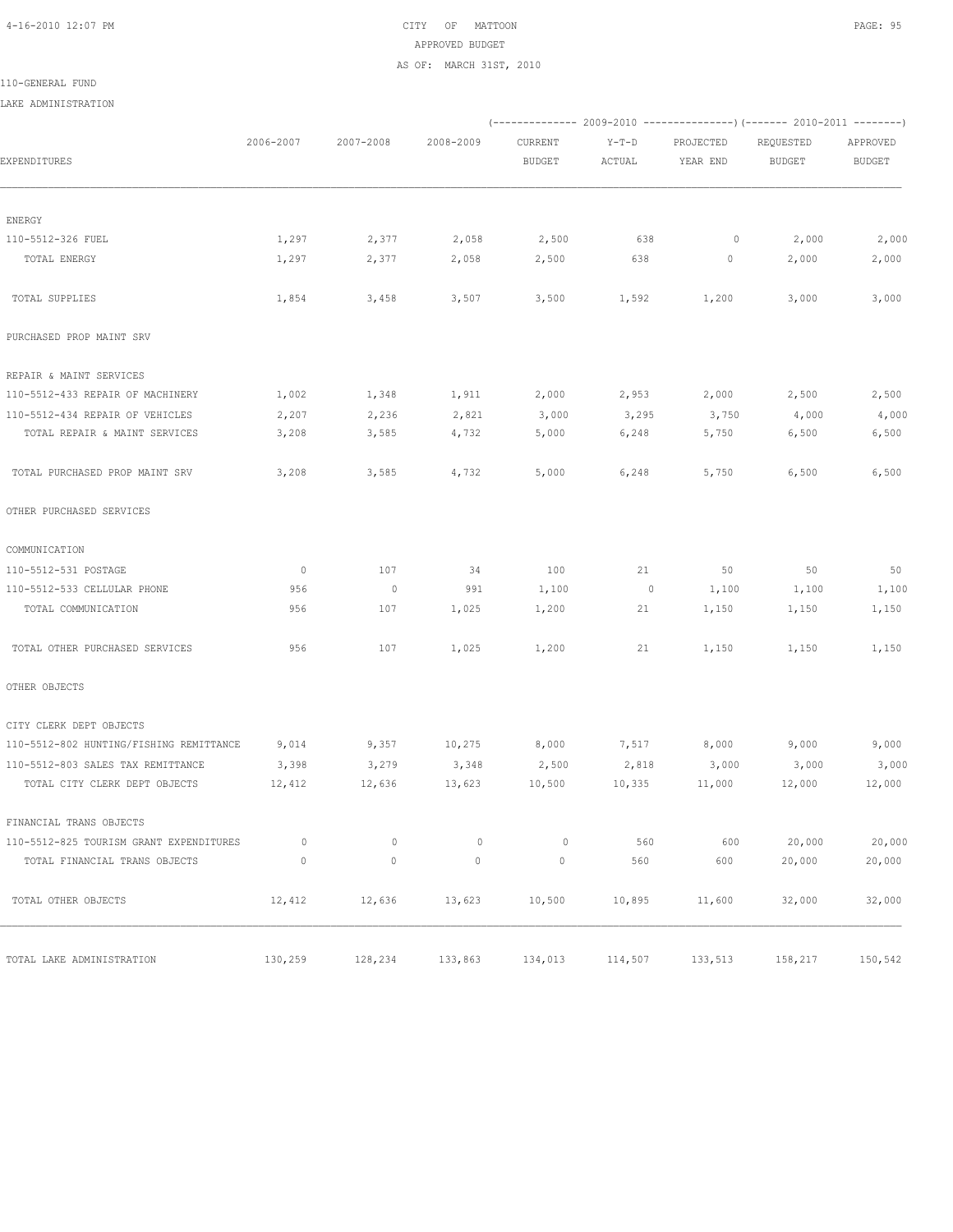# 4-16-2010 12:07 PM CITY OF MATTOON PAGE: 96 APPROVED BUDGET AS OF: MARCH 31ST, 2010

| DEMAR: |  |
|--------|--|
|        |  |

|                                     |                |                          |                |                          |                   |                       | (-------------- 2009-2010 ---------------) (------ 2010-2011 --------) |                           |  |
|-------------------------------------|----------------|--------------------------|----------------|--------------------------|-------------------|-----------------------|------------------------------------------------------------------------|---------------------------|--|
| EXPENDITURES                        | 2006-2007      | 2007-2008                | 2008-2009      | CURRENT<br><b>BUDGET</b> | $Y-T-D$<br>ACTUAL | PROJECTED<br>YEAR END | REQUESTED<br><b>BUDGET</b>                                             | APPROVED<br><b>BUDGET</b> |  |
|                                     |                |                          |                |                          |                   |                       |                                                                        |                           |  |
| SUPPLIES                            |                |                          |                |                          |                   |                       |                                                                        |                           |  |
| GENERAL SUPPLIES                    |                |                          |                |                          |                   |                       |                                                                        |                           |  |
| 110-5521-312 CLEANING SUPPLIES      | 360            | 1,949                    | 879            | 1,000                    | 590               | 1,000                 | 1,000                                                                  | 1,000                     |  |
| 110-5521-314 CHEMICALS              | $\overline{0}$ | $\overline{\phantom{0}}$ | $\overline{0}$ | $\sim$ 0                 | $\overline{0}$    | $\sim$ 0              | $\sim$ 0                                                               | $\circ$                   |  |
| TOTAL GENERAL SUPPLIES              | 360            | 1,949                    | 879            | 1,000                    | 590               | 1,000                 | 1,000                                                                  | 1,000                     |  |
| ENERGY                              |                |                          |                |                          |                   |                       |                                                                        |                           |  |
| 110-5521-321 NATURAL GAS & ELECTRIC | 34             | 282                      | 118            | 600                      | 153               | 500                   | 200                                                                    | 200                       |  |
| TOTAL ENERGY                        | 34             | 282                      | 118            | 600                      | 153               | 500                   | 200                                                                    | 200                       |  |
| TOTAL SUPPLIES                      | 394            | 2,232                    | 997            | 1,600                    | 743               | 1,500                 | 1,200                                                                  | 1,200                     |  |
| PURCHASED PROP MAINT SRV            |                |                          |                |                          |                   |                       |                                                                        |                           |  |
| UTILITY SERVICES                    |                |                          |                |                          |                   |                       |                                                                        |                           |  |
| 110-5521-410 UTILITY SERVICES       | 586            | 574                      | 483            | 800                      | 384               | 600                   | 500                                                                    | 500                       |  |
| TOTAL UTILITY SERVICES              | 586            | 574                      | 483            | 800                      | 384               | 600                   | 500                                                                    | 500                       |  |
| CLEANING SERVICES                   |                |                          |                |                          |                   |                       |                                                                        |                           |  |
| 110-5521-423 CUSTODIAL SERVICES     | 0              | $\circ$                  | $\circ$        | $\circ$                  | $\mathbf 0$       | $\mathbf 0$           | $\mathbf 0$                                                            | $\mathbf{0}$              |  |
| TOTAL CLEANING SERVICES             | $\mathbb O$    | $\circ$                  | $\mathbf{0}$   | $\circ$                  | $\circ$           | $\circ$               | $\circ$                                                                | 0                         |  |
| REPAIR & MAINT SERVICES             |                |                          |                |                          |                   |                       |                                                                        |                           |  |
| 110-5521-432 REPAIR OF BUILDINGS    | 258            | 904                      | 1,953          | 1,000                    | 473               | 750                   | 1,000                                                                  | 1,000                     |  |
| 110-5521-436 PEST CONTROL SERVICES  | 200            | 200                      | 210            | 300                      | 165               | 250                   | 300                                                                    | 300                       |  |
| TOTAL REPAIR & MAINT SERVICES       | 458            | 1,104                    | 2,163          | 1,300                    | 638               | 1,000                 | 1,300                                                                  | 1,300                     |  |
| RENTALS                             |                |                          |                |                          |                   |                       |                                                                        |                           |  |
| 110-5521-440 RENTALS                | $\circ$        | $\circ$                  | 50             | 0                        | 55                | $\mathbb O$           | $\circ$                                                                | $\mathbb O$               |  |
| TOTAL RENTALS                       | $\circ$        | $\circ$                  | 50             | $\overline{\phantom{0}}$ | 55                | $\circ$               | $\circ$                                                                | $\circ$                   |  |
| CONSTRUCTION SERVICES               |                |                          |                |                          |                   |                       |                                                                        |                           |  |
| 110-5521-450 CONSTRUCTION SERVICES  | $\overline{0}$ | $\overline{0}$           | $\overline{0}$ | $\circ$                  | $\overline{0}$    | $\circ$               | $\circ$                                                                | $\circ$                   |  |
| TOTAL CONSTRUCTION SERVICES         | $\circ$        | $\circ$                  | $\circ$        | $\circ$                  | $\circ$           | $\circ$               | $\mathbb O$                                                            | $\overline{0}$            |  |
| TOTAL PURCHASED PROP MAINT SRV      | 1,044          | 1,678                    | 2,695          | 2,100                    | 1,076             | 1,600                 | 1,800                                                                  | 1,800                     |  |
| TOTAL DEMARS CENTER                 | 1,438          | 3,909                    | 3,692          | 3,700                    | 1,819             | 3,100                 | 3,000                                                                  | 3,000                     |  |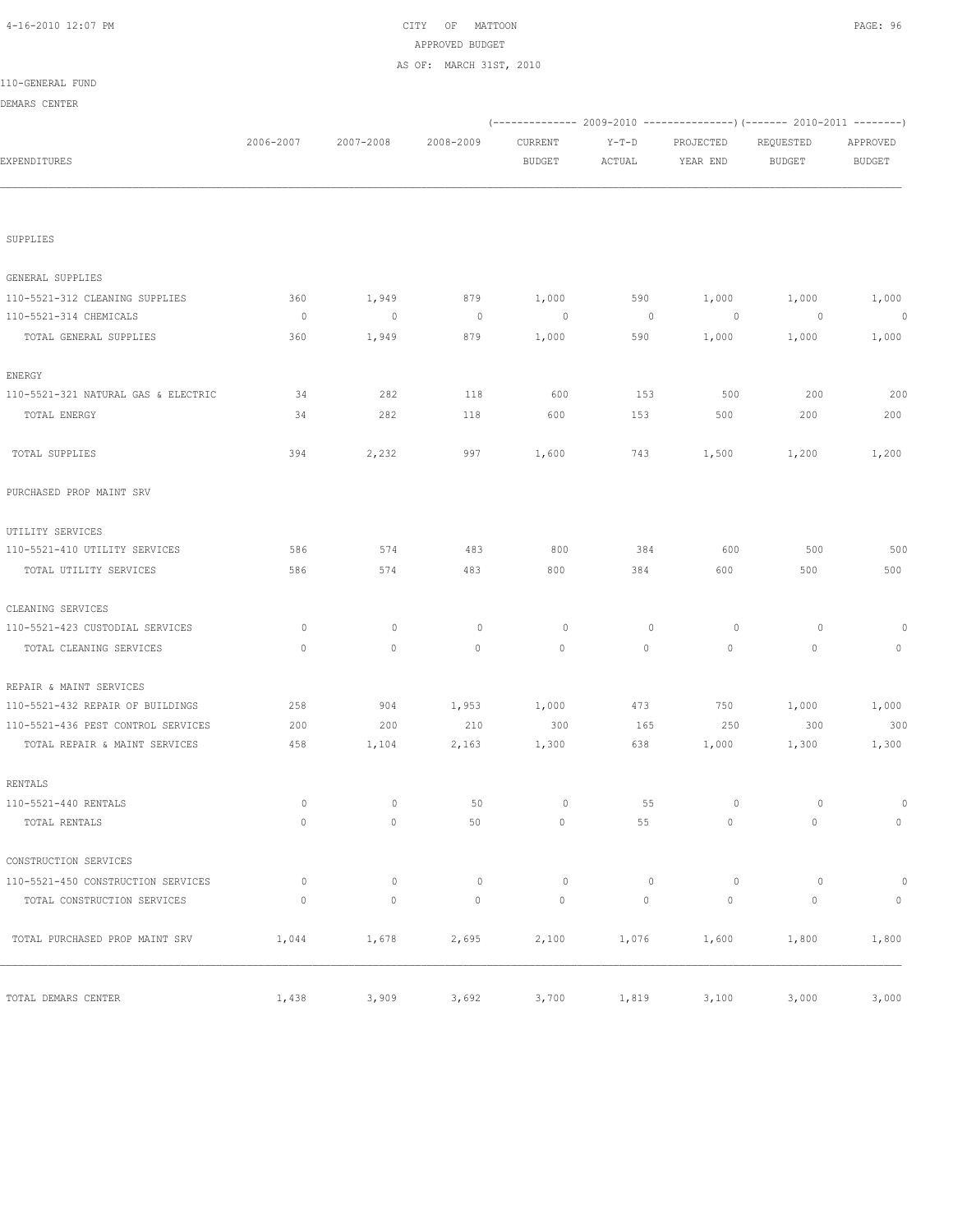# 4-16-2010 12:07 PM CITY OF MATTOON PAGE: 97 APPROVED BUDGET AS OF: MARCH 31ST, 2010

# 110-GENERAL FUND PETERSON PARK

|                                     |           |           |             |                          |                   | (------------- 2009-2010 ---------------) (------- 2010-2011 --------) |                            |                           |
|-------------------------------------|-----------|-----------|-------------|--------------------------|-------------------|------------------------------------------------------------------------|----------------------------|---------------------------|
| EXPENDITURES                        | 2006-2007 | 2007-2008 | 2008-2009   | CURRENT<br><b>BUDGET</b> | $Y-T-D$<br>ACTUAL | PROJECTED<br>YEAR END                                                  | REQUESTED<br><b>BUDGET</b> | APPROVED<br><b>BUDGET</b> |
|                                     |           |           |             |                          |                   |                                                                        |                            |                           |
| SUPPLIES                            |           |           |             |                          |                   |                                                                        |                            |                           |
| GENERAL SUPPLIES                    |           |           |             |                          |                   |                                                                        |                            |                           |
| 110-5541-314 CHEMICALS              | 88        | 1,140     | 25          | 500                      | 72                | 200                                                                    | 200                        | 200                       |
| 110-5541-319 MISCELLANEOUS SUPPLIES | 32,265    | 22,302    | 9,154       | 8,000                    | 14,028            | 15,000                                                                 | 10,000                     | 10,000                    |
| TOTAL GENERAL SUPPLIES              | 32,353    | 23,441    | 9,178       | 8,500                    | 14,100            | 15,200                                                                 | 10,200                     | 10,200                    |
| ENERGY                              |           |           |             |                          |                   |                                                                        |                            |                           |
| 110-5541-321 NATURAL GAS & ELECTRIC | 15,545    | 18,832    | 26,472      | 16,000                   | 13,557            | 16,000                                                                 | 15,000                     | 15,000                    |
| TOTAL ENERGY                        | 15,545    | 18,832    | 26,472      | 16,000                   | 13,557            | 16,000                                                                 | 15,000                     | 15,000                    |
| STREET MAINT SUPPLIES               |           |           |             |                          |                   |                                                                        |                            |                           |
| 110-5541-352 AGGREGATE SURFACE COAT | 949       | 0         | $\mathbf 0$ | 0                        | 158               | 160                                                                    | 200                        | 200                       |
| TOTAL STREET MAINT SUPPLIES         | 949       | $\circ$   | $\circ$     | $\mathbb O$              | 158               | 160                                                                    | 200                        | 200                       |
| TOTAL SUPPLIES                      | 48,846    | 42,273    | 35,650      | 24,500                   | 27,815            | 31,360                                                                 | 25,400                     | 25,400                    |
| PURCHASED PROP MAINT SRV            |           |           |             |                          |                   |                                                                        |                            |                           |
| UTILITY SERVICES                    |           |           |             |                          |                   |                                                                        |                            |                           |
| 110-5541-410 UTILITY SERVICES       | 5,471     | 11,194    | 5,309       | 8,000                    | 6,526             | 8,000                                                                  | 8,000                      | 8,000                     |
| TOTAL UTILITY SERVICES              | 5,471     | 11,194    | 5,309       | 8,000                    | 6,526             | 8,000                                                                  | 8,000                      | 8,000                     |
| CLEANING SERVICES                   |           |           |             |                          |                   |                                                                        |                            |                           |
| 110-5541-424 LAWN CARE              | 2,609     | 6,306     | 3,056       | 2,500                    | 3,806             | 4,500                                                                  | 2,500                      | 2,500                     |
| TOTAL CLEANING SERVICES             | 2,609     | 6,306     | 3,056       | 2,500                    | 3,806             | 4,500                                                                  | 2,500                      | 2,500                     |
| REPAIR & MAINT SERVICES             |           |           |             |                          |                   |                                                                        |                            |                           |
| 110-5541-432 REPAIR OF BUILDINGS    | 9,501     | 8,760     | 19,580      | 7,500                    | 5,742             | 12,500                                                                 | 7,500                      | 7,500                     |
| 110-5541-436 PEST CONTROL SERVICES  | 200       | 200       | 167         | 300                      | 165               | 250                                                                    | 250                        | 250                       |
| TOTAL REPAIR & MAINT SERVICES       | 9,701     | 8,960     | 19,748      | 7,800                    | 5,907             | 12,750                                                                 | 7,750                      | 7,750                     |
| RENTALS                             |           |           |             |                          |                   |                                                                        |                            |                           |
| 110-5541-440 RENTALS                | 420       | 2,290     | 1,225       | 1,100                    | 858               | 1,100                                                                  | 1,000                      | 1,000                     |
| TOTAL RENTALS                       | 420       | 2,290     | 1,225       | 1,100                    | 858               | 1,100                                                                  | 1,000                      | 1,000                     |
| CONSTRUCTION SERVICES               |           |           |             |                          |                   |                                                                        |                            |                           |
| 110-5541-450 CONSTRUCTION SERVICES  | 4,080     | 3,319     | 26,211      | 3,000                    | 4,619             | 2,000                                                                  | 12,000                     | 12,000                    |
| TOTAL CONSTRUCTION SERVICES         | 4,080     | 3,319     | 26,211      | 3,000                    | 4,619             | 2,000                                                                  | 12,000                     | 12,000                    |
| TOTAL PURCHASED PROP MAINT SRV      | 22,280    | 32,069    | 55,549      | 22,400                   | 21,715            | 28,350                                                                 | 31,250                     | 31,250                    |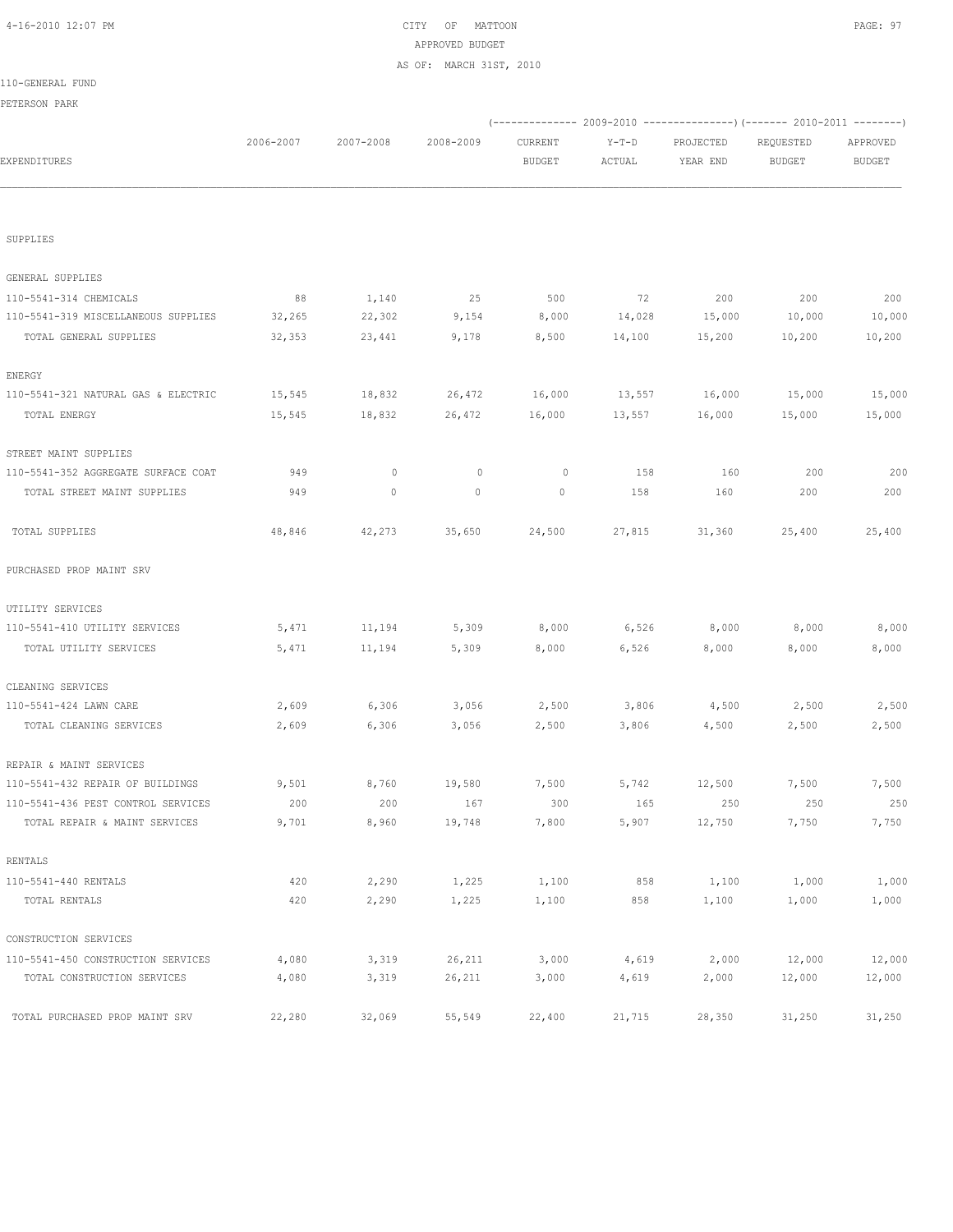# 4-16-2010 12:07 PM CITY OF MATTOON PAGE: 98 APPROVED BUDGET AS OF: MARCH 31ST, 2010

### 110-GENERAL FUND

### PETERSON PARK

| EXPENDITURES                   | 2006-2007 | 2007-2008 | 2008-2009 | CURRENT<br><b>BUDGET</b> | $Y-T-D$<br>ACTUAL | PROJECTED<br>YEAR END | (-------------- 2009-2010 ----------------) (------- 2010-2011 --------)<br>REQUESTED<br><b>BUDGET</b> | APPROVED<br><b>BUDGET</b> |
|--------------------------------|-----------|-----------|-----------|--------------------------|-------------------|-----------------------|--------------------------------------------------------------------------------------------------------|---------------------------|
| OTHER OBJECTS                  |           |           |           |                          |                   |                       |                                                                                                        |                           |
| FINANCIAL TRANS OBJECTS        |           |           |           |                          |                   |                       |                                                                                                        |                           |
| 110-5541-828 REAL ESTATE TAXES | 190       | 190       | 190       | 200                      | 190               | 190                   | 190                                                                                                    | 190                       |
| TOTAL FINANCIAL TRANS OBJECTS  | 190       | 190       | 190       | 200                      | 190               | 190                   | 190                                                                                                    | 190                       |
| TOTAL OTHER OBJECTS            | 190       | 190       | 190       | 200                      | 190               | 190                   | 190                                                                                                    | 190                       |
| TOTAL PETERSON PARK            | 71,317    | 74,532    | 91,389    | 47,100                   | 49,720            | 59,900                | 56,840                                                                                                 | 56,840                    |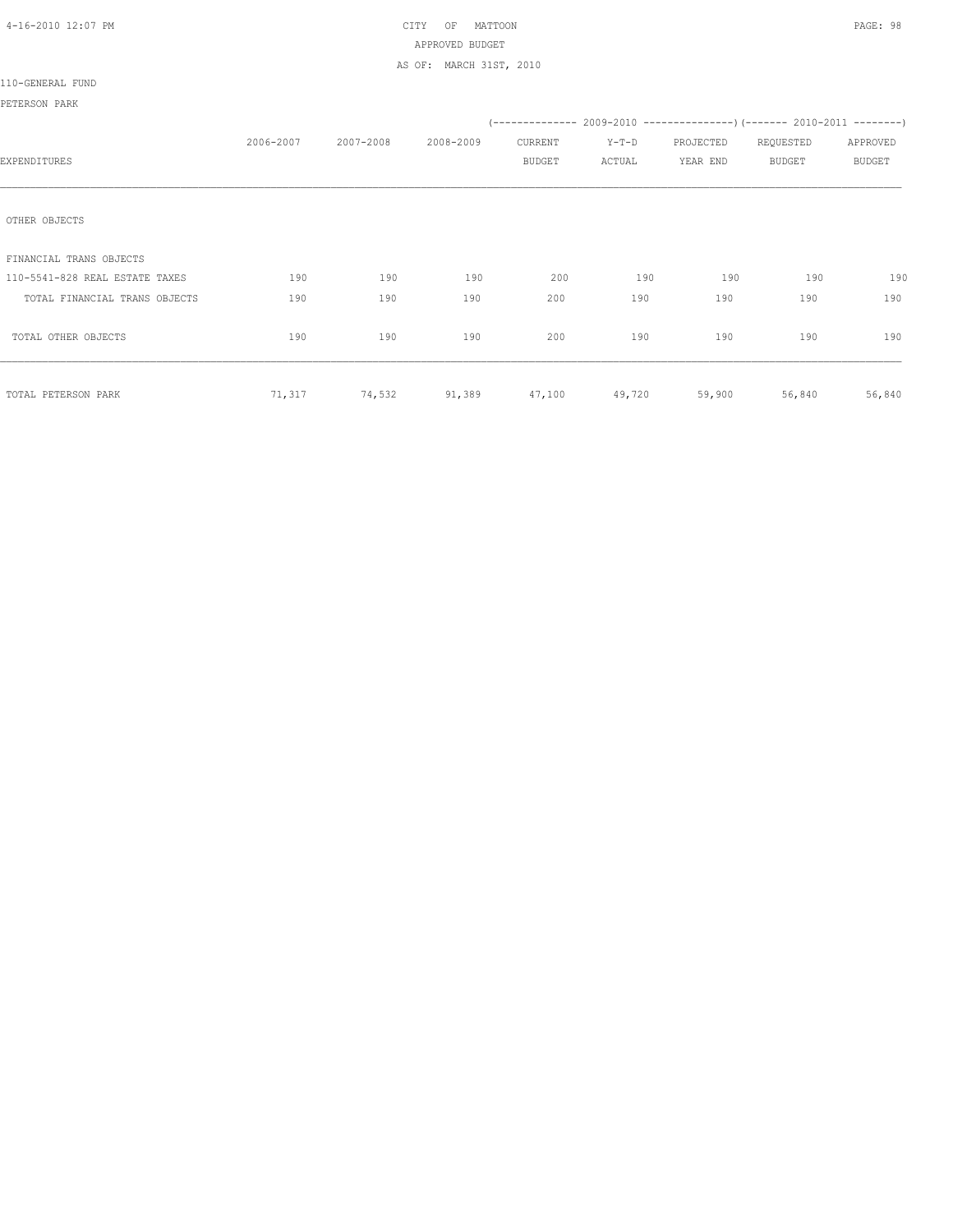# 4-16-2010 12:07 PM CITY OF MATTOON PAGE: 99 APPROVED BUDGET AS OF: MARCH 31ST, 2010

### 110-GENERAL FUND

LAWSON PARK

|                                         |                |                |                | (-------------- 2009-2010 ---------------) (------- 2010-2011 --------) |                   |                          |                            |                           |
|-----------------------------------------|----------------|----------------|----------------|-------------------------------------------------------------------------|-------------------|--------------------------|----------------------------|---------------------------|
| EXPENDITURES                            | 2006-2007      | 2007-2008      | 2008-2009      | CURRENT<br><b>BUDGET</b>                                                | $Y-T-D$<br>ACTUAL | PROJECTED<br>YEAR END    | REQUESTED<br><b>BUDGET</b> | APPROVED<br><b>BUDGET</b> |
|                                         |                |                |                |                                                                         |                   |                          |                            |                           |
| SUPPLIES                                |                |                |                |                                                                         |                   |                          |                            |                           |
| GENERAL SUPPLIES                        |                |                |                |                                                                         |                   |                          |                            |                           |
| 110-5542-314 CHEMICALS                  | $\overline{0}$ | $\overline{0}$ | $\overline{0}$ | $\overline{\phantom{0}}$                                                | $\overline{0}$    | $\overline{\phantom{0}}$ | $\overline{0}$             | $\overline{0}$            |
| 110-5542-319 MISCELLANEOUS SUPPLIES     | 4,345          | 7,309          | 6,992          | 2,500                                                                   | 2,232             | 2,500                    | 3,000                      | 2,500                     |
| TOTAL GENERAL SUPPLIES                  | 4,345          | 7,309          | 6,992          | 2,500                                                                   | 2,232             | 2,500                    | 3,000                      | 2,500                     |
| ENERGY                                  |                |                |                |                                                                         |                   |                          |                            |                           |
| 110-5542-321 NATURAL GAS & ELECTRIC (CI | 4,473          | 2,672          | 2,286          | 4,000                                                                   | 2,861             | 4,000                    | 3,500                      | 3,500                     |
| TOTAL ENERGY                            | 4,473          | 2,672          | 2,286          | 4,000                                                                   | 2,861             | 4,000                    | 3,500                      | 3,500                     |
| STREET MAINT SUPPLIES                   |                |                |                |                                                                         |                   |                          |                            |                           |
| 110-5542-352 AGGREGATE SURFACE COAT     | $\circ$        | $\circ$        | $\circ$        | $\circ$                                                                 | $\circ$           | 0                        | $\circ$                    | 0                         |
| 110-5542-356 STREET SIGNS               | 0              | $\mathbf 0$    | $\mathbf 0$    | $\circ$                                                                 | $\mathbf 0$       | $\overline{0}$           | $\circ$                    | $\circ$                   |
| TOTAL STREET MAINT SUPPLIES             | $\circ$        | 0              | $\mathbf 0$    | $\mathbf 0$                                                             | $\circ$           | $\circ$                  | $\mathbf 0$                | $\circ$                   |
| TOTAL SUPPLIES                          | 8,818          | 9,981          | 9,277          | 6,500                                                                   | 5,093             | 6,500                    | 6,500                      | 6,000                     |
| PURCHASED PROP MAINT SRV                |                |                |                |                                                                         |                   |                          |                            |                           |
| UTILITY SERVICES                        |                |                |                |                                                                         |                   |                          |                            |                           |
| 110-5542-410 UTILITY SERVICES           | 0              | 2,294          | 3,312          | 3,000                                                                   | 789               | 1,000                    | 2,000                      | 2,000                     |
| TOTAL UTILITY SERVICES                  | 0              | 2,294          | 3,312          | 3,000                                                                   | 789               | 1,000                    | 2,000                      | 2,000                     |
| CLEANING SERVICES                       |                |                |                |                                                                         |                   |                          |                            |                           |
| 110-5542-424 LAWN CARE                  | 1,494          | 2,234          | 4,028          | 3,000                                                                   | 2,215             | 3,000                    | 2,000                      | 2,000                     |
| TOTAL CLEANING SERVICES                 | 1,494          | 2,234          | 4,028          | 3,000                                                                   | 2,215             | 3,000                    | 2,000                      | 2,000                     |
| REPAIR & MAINT SERVICES                 |                |                |                |                                                                         |                   |                          |                            |                           |
| 110-5542-432 REPAIR OF BUILDINGS        | 155            | 1,106          | 1,545          | 500                                                                     | 129               | 300                      | 500                        | 500                       |
| TOTAL REPAIR & MAINT SERVICES           | 155            | 1,106          | 1,545          | 500                                                                     | 129               | 300                      | 500                        | 500                       |
| RENTALS                                 |                |                |                |                                                                         |                   |                          |                            |                           |
| 110-5542-440 RENTALS                    | 560            | 613            | 1,275          | 900                                                                     | 315               | 315                      | 500                        | 500                       |
| TOTAL RENTALS                           | 560            | 613            | 1,275          | 900                                                                     | 315               | 315                      | 500                        | 500                       |
| CONSTRUCTION SERVICES                   |                |                |                |                                                                         |                   |                          |                            |                           |
| 110-5542-450 CONSTRUCTION SERVICES      | 4,000          | 542            | 1,000          | 6,000                                                                   | 450               | 450                      | 1,000                      | 1,000                     |
| TOTAL CONSTRUCTION SERVICES             | 4,000          | 542            | 1,000          | 6,000                                                                   | 450               | 450                      | 1,000                      | 1,000                     |
| TOTAL PURCHASED PROP MAINT SRV          | 6,209          | 6,789          | 11,160         | 13,400                                                                  | 3,898             | 5,065                    | 6,000                      | 6,000                     |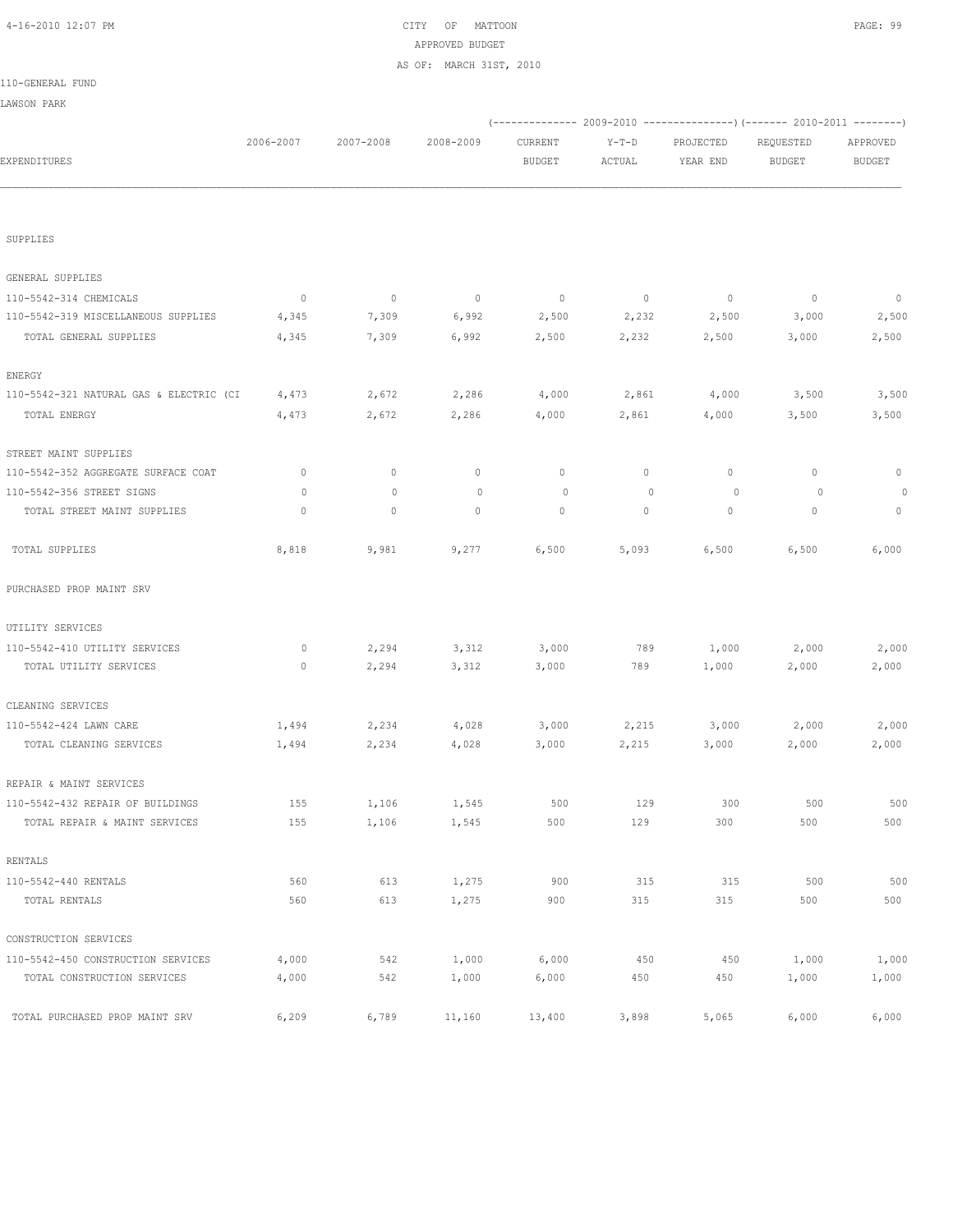# 4-16-2010 12:07 PM CITY OF MATTOON PAGE:100 APPROVED BUDGET AS OF: MARCH 31ST, 2010

|                                | 2006-2007 | 2007-2008 | 2008-2009 | CURRENT       | $Y-T-D$ | PROJECTED | $(---------- 2009-2010 ------------)$ $(---- 2010-2011 ------)$<br>REQUESTED | APPROVED      |
|--------------------------------|-----------|-----------|-----------|---------------|---------|-----------|------------------------------------------------------------------------------|---------------|
| EXPENDITURES                   |           |           |           | <b>BUDGET</b> | ACTUAL  | YEAR END  | <b>BUDGET</b>                                                                | <b>BUDGET</b> |
| OTHER OBJECTS                  |           |           |           |               |         |           |                                                                              |               |
| FINANCIAL TRANS OBJECTS        |           |           |           |               |         |           |                                                                              |               |
| 110-5542-828 REAL ESTATE TAXES | 117       | 117       | 117       | 200           | 117     | 117       | 150                                                                          | 150           |
| TOTAL FINANCIAL TRANS OBJECTS  | 117       | 117       | 117       | 200           | 117     | 117       | 150                                                                          | 150           |
| TOTAL OTHER OBJECTS            | 117       | 117       | 117       | 200           | 117     | 117       | 150                                                                          | 150           |
| TOTAL LAWSON PARK              | 15,144    | 16,887    | 20,555    | 20,100        | 9,108   | 11,682    | 12,650                                                                       | 12,150        |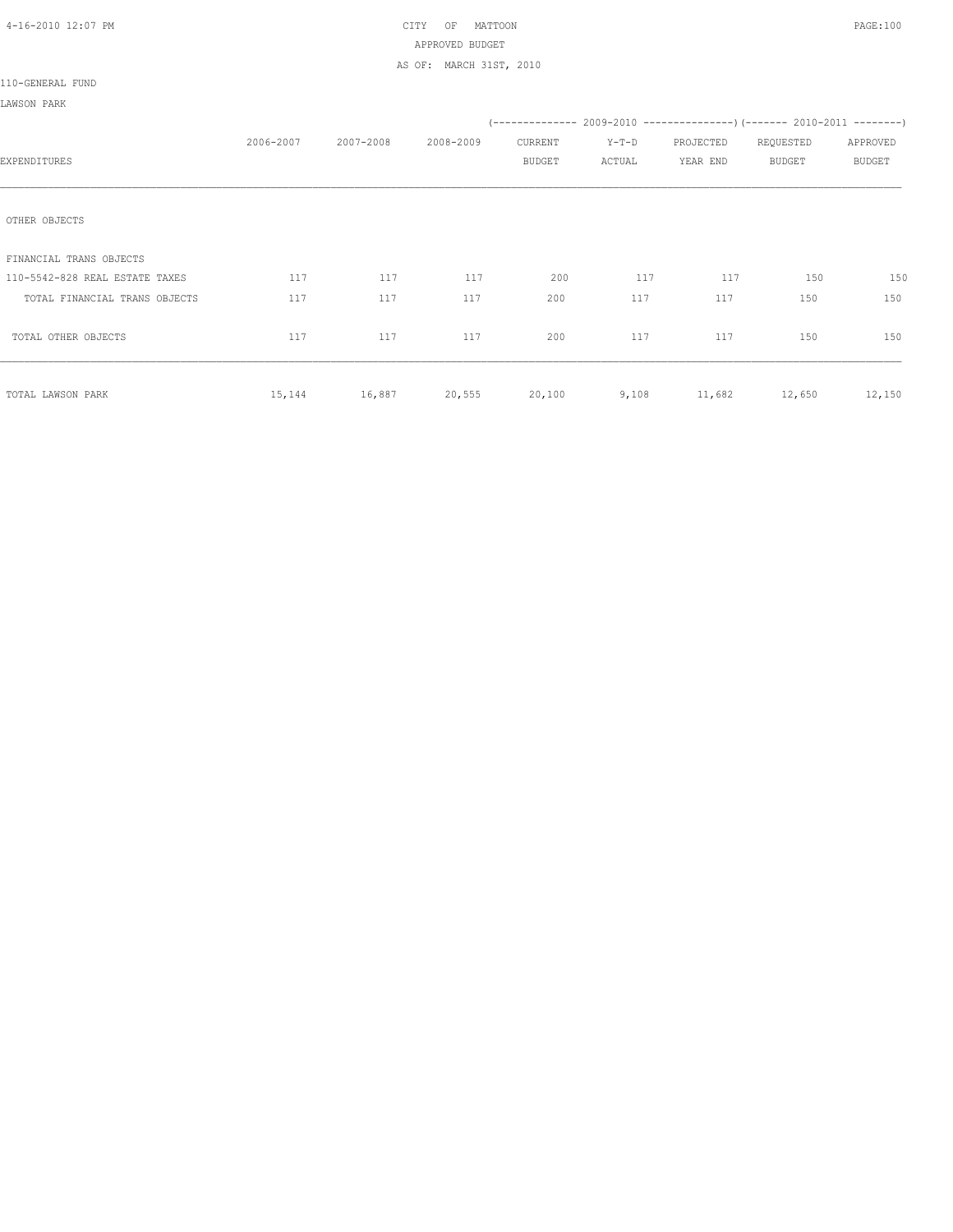# 4-16-2010 12:07 PM CITY OF MATTOON PAGE:101 APPROVED BUDGET AS OF: MARCH 31ST, 2010

| VANLANINGHAM PARK                      |              |                |              |                          |                   |                       |                                                                                                        |                    |
|----------------------------------------|--------------|----------------|--------------|--------------------------|-------------------|-----------------------|--------------------------------------------------------------------------------------------------------|--------------------|
| EXPENDITURES                           | 2006-2007    | $2007 - 2008$  | 2008-2009    | CURRENT<br><b>BUDGET</b> | $Y-T-D$<br>ACTUAL | PROJECTED<br>YEAR END | (-------------- 2009-2010 ----------------) (------- 2010-2011 --------)<br>REQUESTED<br><b>BUDGET</b> | APPROVED<br>BUDGET |
| SUPPLIES                               |              |                |              |                          |                   |                       |                                                                                                        |                    |
| GENERAL SUPPLIES                       |              |                |              |                          |                   |                       |                                                                                                        |                    |
| 110-5543-316 TOOLS & EQUIPMENT         | $\mathbf{0}$ | $\overline{0}$ | $\circ$      | $\circ$                  | $\circ$           | $\circ$               | $\circ$                                                                                                | $\mathbf{0}$       |
| 110-5543-319 MISCELLANEOUS SUPPLIES    | $\circ$      | 972            | $\circ$      | 500                      | $\circ$           | $\circ$               | 500                                                                                                    | 500                |
| TOTAL GENERAL SUPPLIES                 | $\mathbf{0}$ | 972            | $\circ$      | 500                      | $\circ$           | $\circ$               | 500                                                                                                    | 500                |
| ENERGY                                 |              |                |              |                          |                   |                       |                                                                                                        |                    |
| 110-5543-321 NATURAL GAS & ELECTRIC    | $\circ$      | $\mathbf{0}$   | $\circ$      | $\circ$                  | $\circ$           | $\mathbf{0}$          | $\mathbf{0}$                                                                                           | $\mathbf{0}$       |
| TOTAL ENERGY                           | $\mathbf{0}$ | $\circ$        | $\mathbf{0}$ | $\mathbf{0}$             | $\circ$           | $\circ$               | $\circ$                                                                                                | $\circ$            |
| STREET MAINT SUPPLIES                  |              |                |              |                          |                   |                       |                                                                                                        |                    |
| 110-5543-352 AGGREGATE SURFACE COAT    | 0            | $\circ$        | $\circ$      | $\circ$                  | $\mathbf{0}$      | $\mathbf{0}$          | $\mathbf{0}$                                                                                           | $\theta$           |
| TOTAL STREET MAINT SUPPLIES            | $\circ$      | $\circ$        | $\mathbb O$  | $\mathbf{0}$             | $\circ$           | $\circ$               | $\mathbb O$                                                                                            | $\circ$            |
| TOTAL SUPPLIES                         | $\circ$      | 972            | $\mathbf{0}$ | 500                      | $\circ$           | $\circ$               | 500                                                                                                    | 500                |
| PURCHASED PROP MAINT SRV               |              |                |              |                          |                   |                       |                                                                                                        |                    |
| OTHER PROP MAINT SERVICE               |              |                |              |                          |                   |                       |                                                                                                        |                    |
| 110-5543-460 OTHER PROP MAINT SERVICES | $\circ$      | $\mathbb O$    | $\mathbb O$  | $\circ$                  | $\mathbf{0}$      | $\mathbb O$           | $\mathbb O$                                                                                            | $\mathbf{0}$       |
| TOTAL OTHER PROP MAINT SERVICE         | $\mathbf{0}$ | $\circ$        | $\circ$      | $\mathbb O$              | $\circ$           | $\mathbf{0}$          | $\mathbb O$                                                                                            | $\circ$            |
| TOTAL PURCHASED PROP MAINT SRV         | $\circ$      | $\mathbb O$    | $\circ$      | $\circ$                  | $\circ$           | $\circ$               | $\circ$                                                                                                | $\circ$            |
| TOTAL VANLANINGHAM PARK                | $\circ$      | 972            | $\mathbf{0}$ | 500                      | $\circ$           | $\circ$               | 500                                                                                                    | 500                |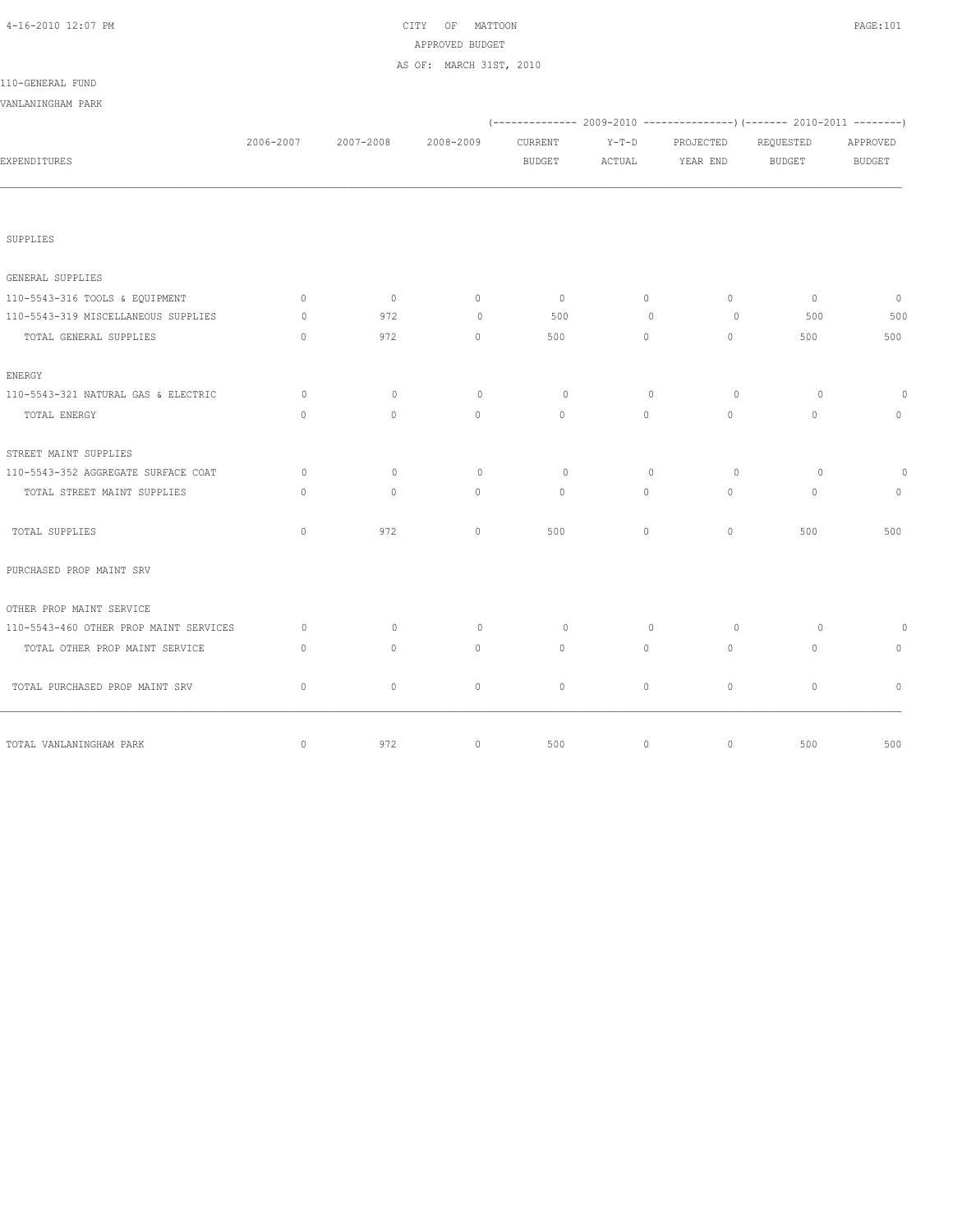# 4-16-2010 12:07 PM CITY OF MATTOON PAGE:102 APPROVED BUDGET AS OF: MARCH 31ST, 2010

# 110-GENERAL FUND CUNNINGHAM PARK

|                                         |              |           |             |               |                |              | (-------------- 2009-2010 ----------------) (------- 2010-2011 --------) |               |
|-----------------------------------------|--------------|-----------|-------------|---------------|----------------|--------------|--------------------------------------------------------------------------|---------------|
|                                         | 2006-2007    | 2007-2008 | 2008-2009   | CURRENT       | $Y-T-D$        | PROJECTED    | REQUESTED                                                                | APPROVED      |
| EXPENDITURES                            |              |           |             | <b>BUDGET</b> | ACTUAL         | YEAR END     | <b>BUDGET</b>                                                            | <b>BUDGET</b> |
|                                         |              |           |             |               |                |              |                                                                          |               |
| SUPPLIES                                |              |           |             |               |                |              |                                                                          |               |
| GENERAL SUPPLIES                        |              |           |             |               |                |              |                                                                          |               |
| 110-5544-316 TOOLS & EQUIPMENT          | $\circ$      | $\circ$   | $\circ$     | $\circ$       | $\circ$        | $\circ$      | $\mathbf{0}$                                                             | $\circ$       |
| 110-5544-319 MISCELLANEOUS SUPPLIES     | $\circ$      | $\circ$   | $\circ$     | $\circ$       | $\circ$        | $\circ$      | $\mathbf{0}$                                                             | $\mathbf 0$   |
| TOTAL GENERAL SUPPLIES                  | $\mathbf{0}$ | $\circ$   | $\circ$     | $\circ$       | $\circ$        | $\mathbf{0}$ | $\mathbf{0}$                                                             | $\mathbf{0}$  |
| ENERGY                                  |              |           |             |               |                |              |                                                                          |               |
| 110-5544-321 NATURAL GAS & ELECTRIC (CI | 430          | 461       | 483         | 500           | 477            | 500          | 500                                                                      | 500           |
| TOTAL ENERGY                            | 430          | 461       | 483         | 500           | 477            | 500          | 500                                                                      | 500           |
| TOTAL SUPPLIES                          | 430          | 461       | 483         | 500           | 477            | 500          | 500                                                                      | 500           |
| PURCHASED PROP MAINT SRV                |              |           |             |               |                |              |                                                                          |               |
| OTHER PROP MAINT SERVICE                |              |           |             |               |                |              |                                                                          |               |
| 110-5544-460 OTHER PROP MAINT SERVICES  | $\circ$      | $\circ$   | $\circ$     | $\circ$       | $\overline{0}$ | $\mathbf{0}$ | $\mathbf{0}$                                                             | $\mathbf{0}$  |
| TOTAL OTHER PROP MAINT SERVICE          | $\circ$      | $\circ$   | $\circ$     | $\circ$       | $\circ$        | $\mathbf{0}$ | $\mathbf{0}$                                                             | $\circ$       |
| TOTAL PURCHASED PROP MAINT SRV          | $\circ$      | $\circ$   | $\mathbb O$ | $\circ$       | $\circ$        | $\circ$      | $\circ$                                                                  | $\circ$       |
| TOTAL CUNNINGHAM PARK                   | 430          | 461       | 483         | 500           | 477            | 500          | 500                                                                      | 500           |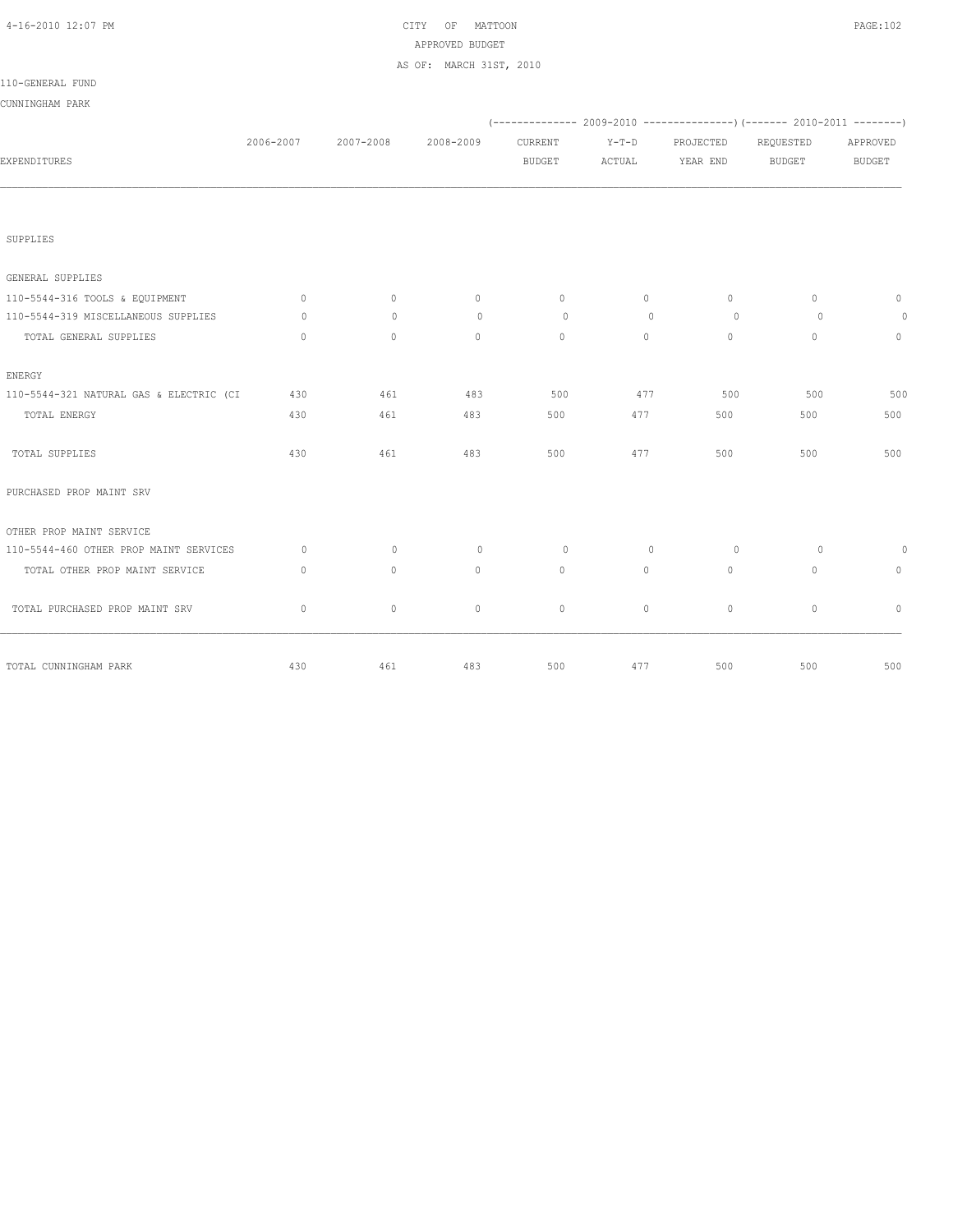# 4-16-2010 12:07 PM CITY OF MATTOON PAGE:103 APPROVED BUDGET AS OF: MARCH 31ST, 2010

#### 110-GENERAL FUND

BOYS COMPLEX

|                                         | 2006-2007       | 2007-2008      | 2008-2009      | CURRENT        | $Y-T-D$        | PROJECTED                | (-------------- 2009-2010 ---------------) (------ 2010-2011 --------)<br>REQUESTED | APPROVED                 |
|-----------------------------------------|-----------------|----------------|----------------|----------------|----------------|--------------------------|-------------------------------------------------------------------------------------|--------------------------|
| EXPENDITURES                            |                 |                |                | <b>BUDGET</b>  | ACTUAL         | YEAR END                 | <b>BUDGET</b>                                                                       | <b>BUDGET</b>            |
|                                         |                 |                |                |                |                |                          |                                                                                     |                          |
| SUPPLIES                                |                 |                |                |                |                |                          |                                                                                     |                          |
| GENERAL SUPPLIES                        |                 |                |                |                |                |                          |                                                                                     |                          |
| 110-5551-316 TOOLS & EQUIPMENT          | $\overline{0}$  | $\overline{0}$ | $\overline{0}$ | $\overline{0}$ | $\overline{0}$ | $\overline{\phantom{0}}$ | $\overline{0}$                                                                      | $\overline{\phantom{0}}$ |
| 110-5551-319 MISCELLANEOUS SUPPLIES     | 9,274           | 4,321          | 2,714          | 2,500          | 2,427          | 3,000                    | 2,500                                                                               | 2,500                    |
| TOTAL GENERAL SUPPLIES                  | 9,274           | 4,321          | 2,714          | 2,500          | 2,427          | 3,000                    | 2,500                                                                               | 2,500                    |
| ENERGY                                  |                 |                |                |                |                |                          |                                                                                     |                          |
| 110-5551-321 NATURAL GAS & ELECTRIC (CI | 3,105           | 2,716          | 3,024          | 4,000          | 3,139          | 4,000                    | 4,000                                                                               | 4,000                    |
| TOTAL ENERGY                            | 3,105           | 2,716          | 3,024          | 4,000          | 3,139          | 4,000                    | 4,000                                                                               | 4,000                    |
| STREET MAINT SUPPLIES                   |                 |                |                |                |                |                          |                                                                                     |                          |
| 110-5551-352 AGGREGATE SURFACE COAT     | 0               | 1,555          | $\circ$        | $\circ$        | 1,238          | 654                      | 1,000                                                                               | 1,000                    |
| TOTAL STREET MAINT SUPPLIES             | $\mathbf 0$     | 1,555          | $\circ$        | $\circ$        | 1,238          | 654                      | 1,000                                                                               | 1,000                    |
| TOTAL SUPPLIES                          | 12,379          | 8,591          | 5,739          | 6,500          | 6,803          | 7,654                    | 7,500                                                                               | 7,500                    |
| PURCHASED PROP MAINT SRV                |                 |                |                |                |                |                          |                                                                                     |                          |
| UTILITY SERVICES                        |                 |                |                |                |                |                          |                                                                                     |                          |
| 110-5551-410 UTILITY SERVICES           | 25)<br>$\left($ | 917            | 7,857          | 2,500          | 3,465          | 4,000                    | 3,000                                                                               | 3,000                    |
| TOTAL UTILITY SERVICES                  | 25)<br>$\left($ | 917            | 7,857          | 2,500          | 3,465          | 4,000                    | 3,000                                                                               | 3,000                    |
| CLEANING SERVICES                       |                 |                |                |                |                |                          |                                                                                     |                          |
| 110-5551-424 LAWN CARE                  | 6,156           | 1,679          | 1,768          | 3,000          | 1,484          | 1,000                    | 1,500                                                                               | 1,500                    |
| TOTAL CLEANING SERVICES                 | 6,156           | 1,679          | 1,768          | 3,000          | 1,484          | 1,000                    | 1,500                                                                               | 1,500                    |
| RENTALS                                 |                 |                |                |                |                |                          |                                                                                     |                          |
| 110-5551-440 RENTALS                    | 0               | $\circ$        | $\circ$        | 0              | $\mathbf 0$    | $\mathbf 0$              | $\mathbf 0$                                                                         | $\mathbb O$              |
| TOTAL RENTALS                           | $\circ$         | $\circ$        | $\mathbf 0$    | $\circ$        | $\circ$        | 0                        | $\mathbf 0$                                                                         | 0                        |
| CONSTRUCTION SERVICES                   |                 |                |                |                |                |                          |                                                                                     |                          |
| 110-5551-450 CONSTRUCTION SERVICES      | $\circ$         | 94             | $\mathbb O$    | 100            | 6,097          | 6,097                    | 4,000                                                                               | 4,000                    |
| TOTAL CONSTRUCTION SERVICES             | $\mathbb O$     | 94             | $\mathbb O$    | 100            | 6,097          | 6,097                    | 4,000                                                                               | 4,000                    |
| TOTAL PURCHASED PROP MAINT SRV          | 6,131           | 2,690          | 9,625          | 5,600          | 11,045         | 11,097                   | 8,500                                                                               | 8,500                    |
| OTHER OBJECTS                           |                 |                |                |                |                |                          |                                                                                     |                          |
| FINANCIAL TRANS OBJECTS                 |                 |                |                |                |                |                          |                                                                                     |                          |
| 110-5551-828 REAL ESTATE TAXES          | 116             | 116            | 152            | 150            | 152            | 152                      | 150                                                                                 | 150                      |
| TOTAL FINANCIAL TRANS OBJECTS           | 116             | 116            | 152            | 150            | 152            | 152                      | 150                                                                                 | 150                      |
| TOTAL OTHER OBJECTS                     | 116             | 116            | 152            | 150            | 152            | 152                      | 150                                                                                 | 150                      |
| TOTAL BOYS COMPLEX                      | 18,625          | 11,397         | 15,516         | 12,250         | 18,001         | 18,903                   | 16, 150                                                                             | 16, 150                  |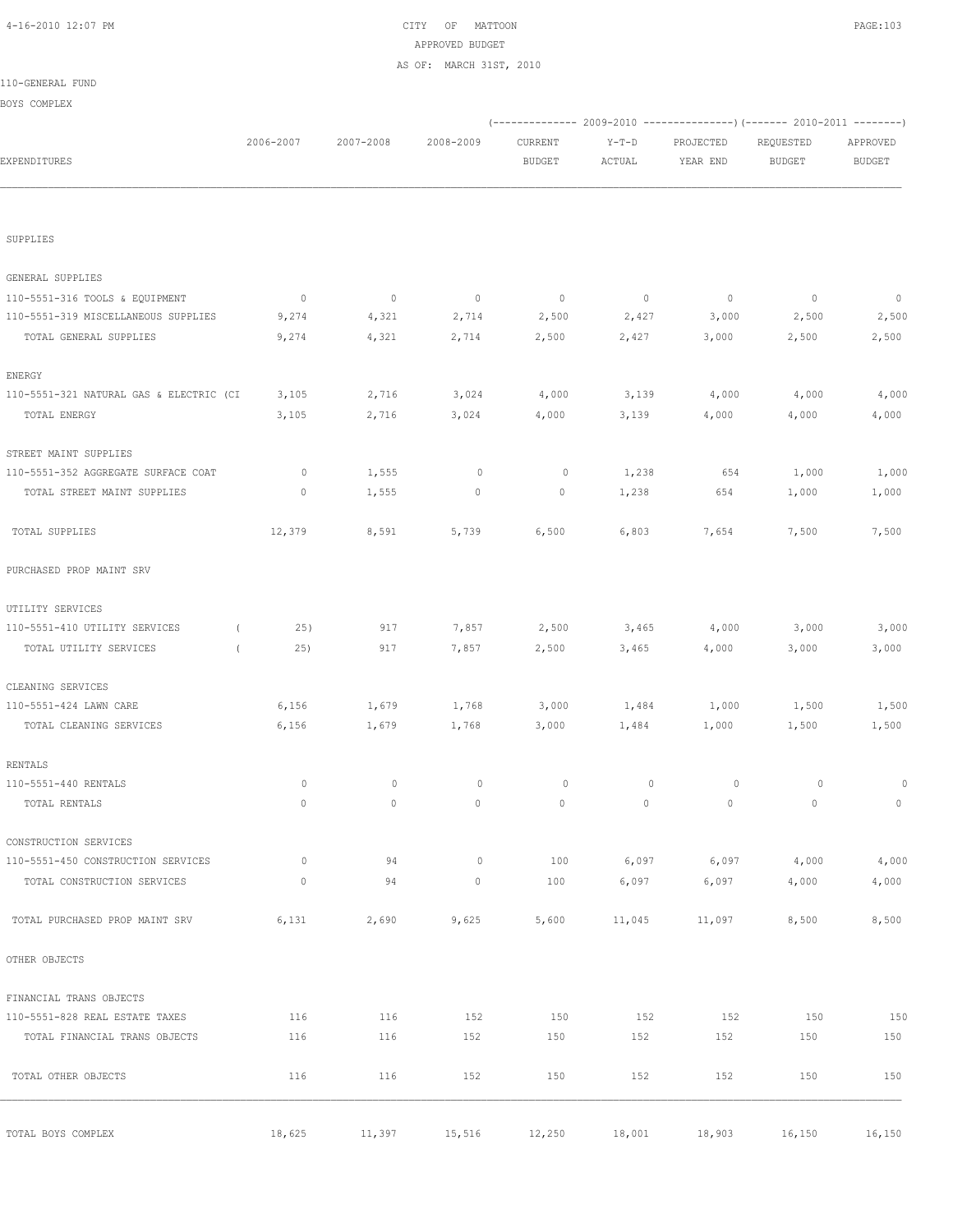# 4-16-2010 12:07 PM CITY OF MATTOON PAGE:104 APPROVED BUDGET AS OF: MARCH 31ST, 2010

#### 110-GENERAL FUND

GIRLS COMPLEX

|                                         |                |                |                          |                          |                   |                       | (------------- 2009-2010 ---------------) (------- 2010-2011 --------) |                           |  |
|-----------------------------------------|----------------|----------------|--------------------------|--------------------------|-------------------|-----------------------|------------------------------------------------------------------------|---------------------------|--|
| EXPENDITURES                            | 2006-2007      | 2007-2008      | 2008-2009                | CURRENT<br><b>BUDGET</b> | $Y-T-D$<br>ACTUAL | PROJECTED<br>YEAR END | REQUESTED<br><b>BUDGET</b>                                             | APPROVED<br><b>BUDGET</b> |  |
|                                         |                |                |                          |                          |                   |                       |                                                                        |                           |  |
| SUPPLIES                                |                |                |                          |                          |                   |                       |                                                                        |                           |  |
| GENERAL SUPPLIES                        |                |                |                          |                          |                   |                       |                                                                        |                           |  |
| 110-5552-312 CLEANING SUPPLIES          | $\overline{0}$ | $\overline{0}$ | $\overline{\phantom{0}}$ | $\overline{0}$           | $\overline{0}$    | $\overline{0}$        | $\overline{0}$                                                         | $\overline{\phantom{0}}$  |  |
| 110-5552-319 MISCELLANEOUS SUPPLIES     | 12,074         | 6,524          | 2,747                    | 2,500                    | 2,887             | 3,250                 | 3,000                                                                  | 3,000                     |  |
| TOTAL GENERAL SUPPLIES                  | 12,074         | 6,524          | 2,747                    | 2,500                    | 2,887             | 3,250                 | 3,000                                                                  | 3,000                     |  |
| ENERGY                                  |                |                |                          |                          |                   |                       |                                                                        |                           |  |
| 110-5552-321 NATURAL GAS & ELECTRIC (CI | 4,744          | 3,706          | 3,926                    | 4,000                    | 3,402             | 4,000                 | 4,000                                                                  | 4,000                     |  |
| TOTAL ENERGY                            | 4,744          | 3,706          | 3,926                    | 4,000                    | 3,402             | 4,000                 | 4,000                                                                  | 4,000                     |  |
| STREET MAINT SUPPLIES                   |                |                |                          |                          |                   |                       |                                                                        |                           |  |
| 110-5552-352 AGGREGATE SURFACE COAT     | 0              | 1,884          | 1,553                    | 1,000                    | 931               | 647                   | 1,000                                                                  | 1,000                     |  |
| TOTAL STREET MAINT SUPPLIES             | $\mathbf 0$    | 1,884          | 1,553                    | 1,000                    | 931               | 647                   | 1,000                                                                  | 1,000                     |  |
| TOTAL SUPPLIES                          | 16,818         | 12,114         | 8,226                    | 7,500                    | 7,220             | 7,897                 | 8,000                                                                  | 8,000                     |  |
| PURCHASED PROP MAINT SRV                |                |                |                          |                          |                   |                       |                                                                        |                           |  |
| UTILITY SERVICES                        |                |                |                          |                          |                   |                       |                                                                        |                           |  |
| 110-5552-410 UTILITY SERVICES           | 3,853          | 4,972          | 2,507                    | 5,000                    | 1,958             | 2,500                 | 2,500                                                                  | 2,500                     |  |
| TOTAL UTILITY SERVICES                  | 3,853          | 4,972          | 2,507                    | 5,000                    | 1,958             | 2,500                 | 2,500                                                                  | 2,500                     |  |
| CLEANING SERVICES                       |                |                |                          |                          |                   |                       |                                                                        |                           |  |
| 110-5552-424 LAWN CARE                  | 2,942          | 1,746          | 3,018                    | 2,500                    | 1,261             | 565                   | 1,500                                                                  | 1,500                     |  |
| TOTAL CLEANING SERVICES                 | 2,942          | 1,746          | 3,018                    | 2,500                    | 1,261             | 565                   | 1,500                                                                  | 1,500                     |  |
| RENTALS                                 |                |                |                          |                          |                   |                       |                                                                        |                           |  |
| 110-5552-440 RENTALS                    | 150            | 150            | 465                      | 200                      | 270               | $\mathbf 0$           | 200                                                                    | 200                       |  |
| TOTAL RENTALS                           | 150            | 150            | 465                      | 200                      | 270               | 0                     | 200                                                                    | 200                       |  |
| CONSTRUCTION SERVICES                   |                |                |                          |                          |                   |                       |                                                                        |                           |  |
| 110-5552-450 CONSTRUCTION SERVICES      | $\circ$        | 293            | 413                      | 2,000                    | 393               | 27                    | 2,000                                                                  | 2,000                     |  |
| TOTAL CONSTRUCTION SERVICES             | $\mathbb O$    | 293            | 413                      | 2,000                    | 393               | 27                    | 2,000                                                                  | 2,000                     |  |
| TOTAL PURCHASED PROP MAINT SRV          | 6,945          | 7,161          | 6,403                    | 9,700                    | 3,881             | 3,092                 | 6,200                                                                  | 6,200                     |  |
| TOTAL GIRLS COMPLEX                     | 23,763         | 19,275         | 14,628                   | 17,200                   | 11,101            | 10,989                | 14,200                                                                 | 14,200                    |  |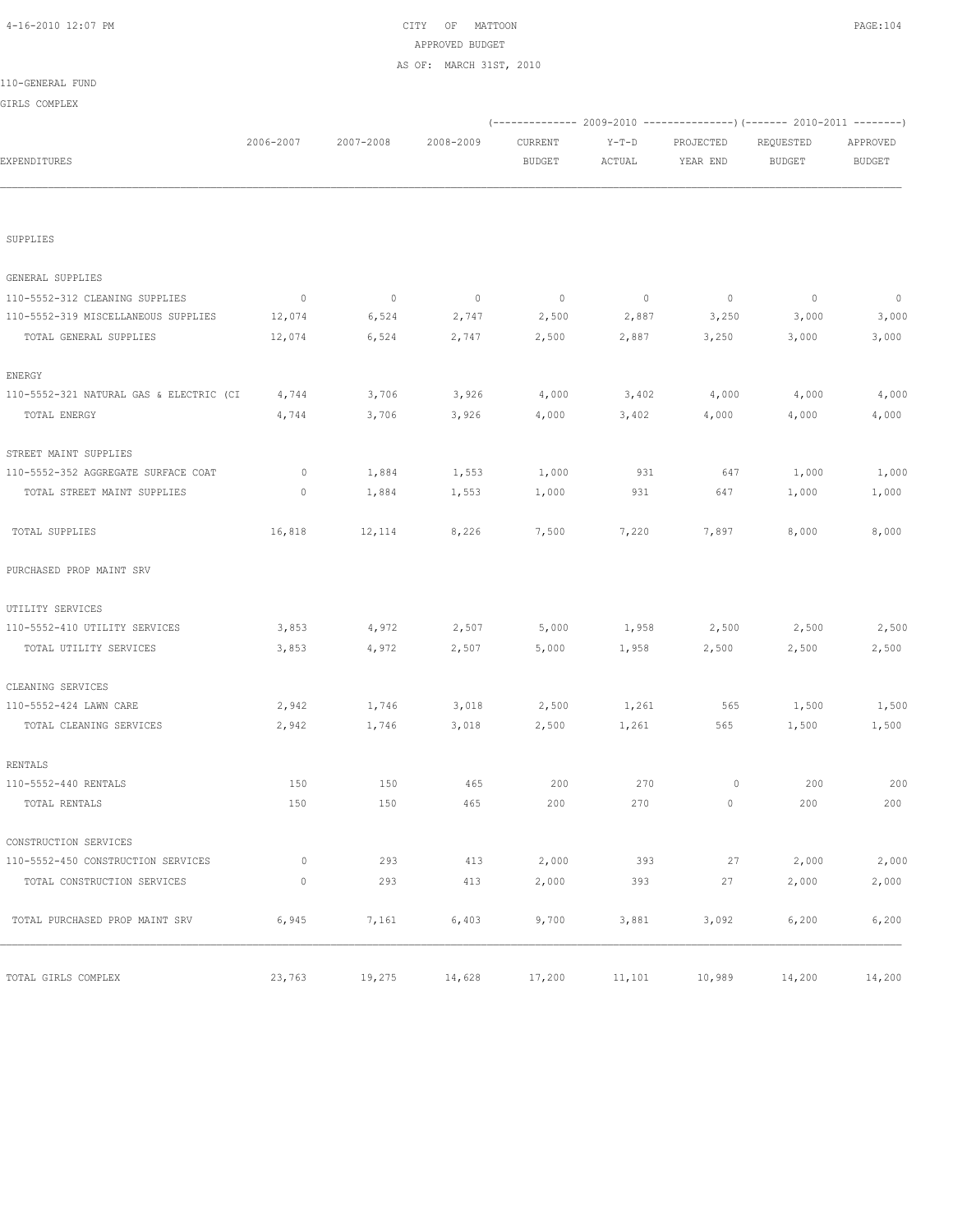# 4-16-2010 12:07 PM CITY OF MATTOON PAGE:105 APPROVED BUDGET AS OF: MARCH 31ST, 2010

# 110-GENERAL FUND JR FOOTBALL COMPLEX

|                                         |                |                |                          |                |                |                | (-------------- 2009-2010 ----------------) (------- 2010-2011 --------) |                |  |
|-----------------------------------------|----------------|----------------|--------------------------|----------------|----------------|----------------|--------------------------------------------------------------------------|----------------|--|
|                                         | 2006-2007      | 2007-2008      | 2008-2009                | CURRENT        | $Y-T-D$        | PROJECTED      | REQUESTED                                                                | APPROVED       |  |
| EXPENDITURES                            |                |                |                          | <b>BUDGET</b>  | ACTUAL         | YEAR END       | <b>BUDGET</b>                                                            | <b>BUDGET</b>  |  |
|                                         |                |                |                          |                |                |                |                                                                          |                |  |
| SUPPLIES                                |                |                |                          |                |                |                |                                                                          |                |  |
| GENERAL SUPPLIES                        |                |                |                          |                |                |                |                                                                          |                |  |
| 110-5553-312 CLEANING SUPPLIES          | $\overline{0}$ | $\overline{0}$ | $\overline{\phantom{0}}$ | $\overline{0}$ | $\overline{0}$ | $\circ$        | $\sim$ 0                                                                 | $\circ$        |  |
| 110-5553-316 TOOLS & EQUIPMENT          | 120            | 3,753          | 889                      | 500            | $\circ$        | $\overline{0}$ | $\overline{\phantom{0}}$                                                 | $\overline{0}$ |  |
| 110-5553-319 MISCELLANEOUS SUPPLIES     | 10,204         | 6,716          | 5,878                    | 2,500          | 3,851          | 4,500          | 3,000                                                                    | 3,000          |  |
| TOTAL GENERAL SUPPLIES                  | 10,324         | 10,469         | 6,767                    | 3,000          | 3,851          | 4,500          | 3,000                                                                    | 3,000          |  |
| ENERGY                                  |                |                |                          |                |                |                |                                                                          |                |  |
| 110-5553-321 NATURAL GAS & ELECTRIC (CI | 1,741          | 1,097          | 2,076                    | 2,500          | 3,552          | 3,500          | 3,000                                                                    | 3,000          |  |
| TOTAL ENERGY                            | 1,741          | 1,097          | 2,076                    | 2,500          | 3,552          | 3,500          | 3,000                                                                    | 3,000          |  |
| TOTAL SUPPLIES                          | 12,065         | 11,566         | 8,843                    | 5,500          | 7,403          | 8,000          | 6,000                                                                    | 6,000          |  |
| PURCHASED PROP MAINT SRV                |                |                |                          |                |                |                |                                                                          |                |  |
| UTILITY SERVICES                        |                |                |                          |                |                |                |                                                                          |                |  |
| 110-5553-410 UTILITY SERVICES           | 2,820          | 5,952          | 3,632                    | 5,000          | 4,335          | 5,000          | 5,000                                                                    | 5,000          |  |
| TOTAL UTILITY SERVICES                  | 2,820          | 5,952          | 3,632                    | 5,000          | 4,335          | 5,000          | 5,000                                                                    | 5,000          |  |
| CLEANING SERVICES                       |                |                |                          |                |                |                |                                                                          |                |  |
| 110-5553-424 LAWN CARE                  | 2,982          | 4,474          | 2,344                    | 3,000          | 1,609          | 2,500          | 3,000                                                                    | 3,000          |  |
| TOTAL CLEANING SERVICES                 | 2,982          | 4,474          | 2,344                    | 3,000          | 1,609          | 2,500          | 3,000                                                                    | 3,000          |  |
| RENTALS                                 |                |                |                          |                |                |                |                                                                          |                |  |
| 110-5553-440 RENTALS                    | 350            | 893            | 1,000                    | 1,500          | 420            | 500            | 500                                                                      | 500            |  |
| TOTAL RENTALS                           | 350            | 893            | 1,000                    | 1,500          | 420            | 500            | 500                                                                      | 500            |  |
| TOTAL PURCHASED PROP MAINT SRV          | 6,153          | 11,319         | 6,976                    | 9,500          | 6,364          | 8,000          | 8,500                                                                    | 8,500          |  |
| TOTAL JR FOOTBALL COMPLEX               | 18,217         | 22,886         | 15,819                   | 15,000         | 13,767         | 16,000         | 14,500                                                                   | 14,500         |  |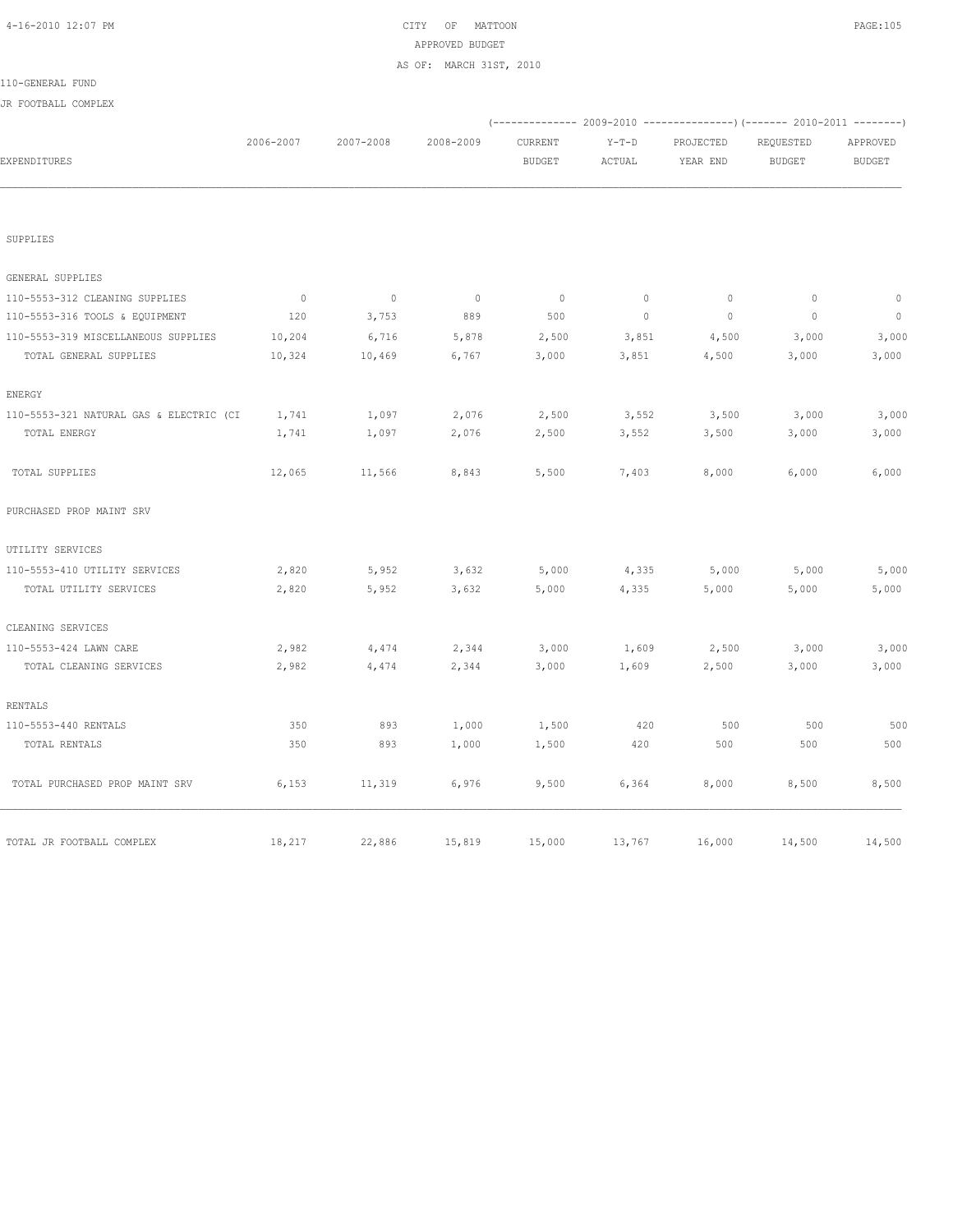# 4-16-2010 12:07 PM CITY OF MATTOON PAGE:106 APPROVED BUDGET AS OF: MARCH 31ST, 2010

| LITTLE KINZEL PARK |  |  |  |  |
|--------------------|--|--|--|--|
|--------------------|--|--|--|--|

|                                         |              |              |             |         |              |              | (-------------- 2009-2010 -----------------) (------- 2010-2011 --------) |               |
|-----------------------------------------|--------------|--------------|-------------|---------|--------------|--------------|---------------------------------------------------------------------------|---------------|
|                                         | 2006-2007    | 2007-2008    | 2008-2009   | CURRENT | $Y-T-D$      | PROJECTED    | REQUESTED                                                                 | APPROVED      |
| EXPENDITURES                            |              |              |             | BUDGET  | ACTUAL       | YEAR END     | BUDGET                                                                    | <b>BUDGET</b> |
|                                         |              |              |             |         |              |              |                                                                           |               |
| SUPPLIES                                |              |              |             |         |              |              |                                                                           |               |
| GENERAL SUPPLIES                        |              |              |             |         |              |              |                                                                           |               |
| 110-5554-316 TOOLS & EQUIPMENT          | 10,617       | 11           | $\circ$     | 200     | $\circ$      | $\mathbf{0}$ | $\mathbf{0}$                                                              | $\mathbf{0}$  |
| TOTAL GENERAL SUPPLIES                  | 10,617       | 11           | $\circ$     | 200     | $\circ$      | $\circ$      | $\circ$                                                                   | $\circ$       |
| ENERGY                                  |              |              |             |         |              |              |                                                                           |               |
| 110-5554-321 NATURAL GAS & ELECTRIC (CI | 197          | 374          | 339         | 500     | 74           | 300          | 200                                                                       | 200           |
| TOTAL ENERGY                            | 197          | 374          | 339         | 500     | 74           | 300          | 200                                                                       | 200           |
| TOTAL SUPPLIES                          | 10,814       | 385          | 339         | 700     | 74           | 300          | 200                                                                       | 200           |
| PURCHASED PROP MAINT SRV                |              |              |             |         |              |              |                                                                           |               |
| REPAIR & MAINT SERVICES                 |              |              |             |         |              |              |                                                                           |               |
| 110-5554-432 REPAIR OF STRUCTURES       | $\Omega$     | 799          | $\circ$     | 300     | 33           | 50           | 200                                                                       | 200           |
| TOTAL REPAIR & MAINT SERVICES           | $\mathbf{0}$ | 799          | $\mathbf 0$ | 300     | 33           | 50           | 200                                                                       | 200           |
| OTHER PROP MAINT SERVICE                |              |              |             |         |              |              |                                                                           |               |
| 110-5554-460 OTHER PROP MAINT SERVICES  | $\circ$      | $\circ$      | 50          | $\circ$ | $\mathbf{0}$ | $\mathbf{0}$ | $\circ$                                                                   | $\Omega$      |
| TOTAL OTHER PROP MAINT SERVICE          | $\circ$      | $\mathbf{0}$ | 50          | $\circ$ | $\circ$      | $\circ$      | $\mathbf{0}$                                                              | $\mathbf{0}$  |
| TOTAL PURCHASED PROP MAINT SRV          | $\mathbf 0$  | 799          | 50          | 300     | 33           | 50           | 200                                                                       | 200           |
| TOTAL LITTLE KINZEL PARK                | 10,814       | 1,184        | 389         | 1,000   | 107          | 350          | 400                                                                       | 400           |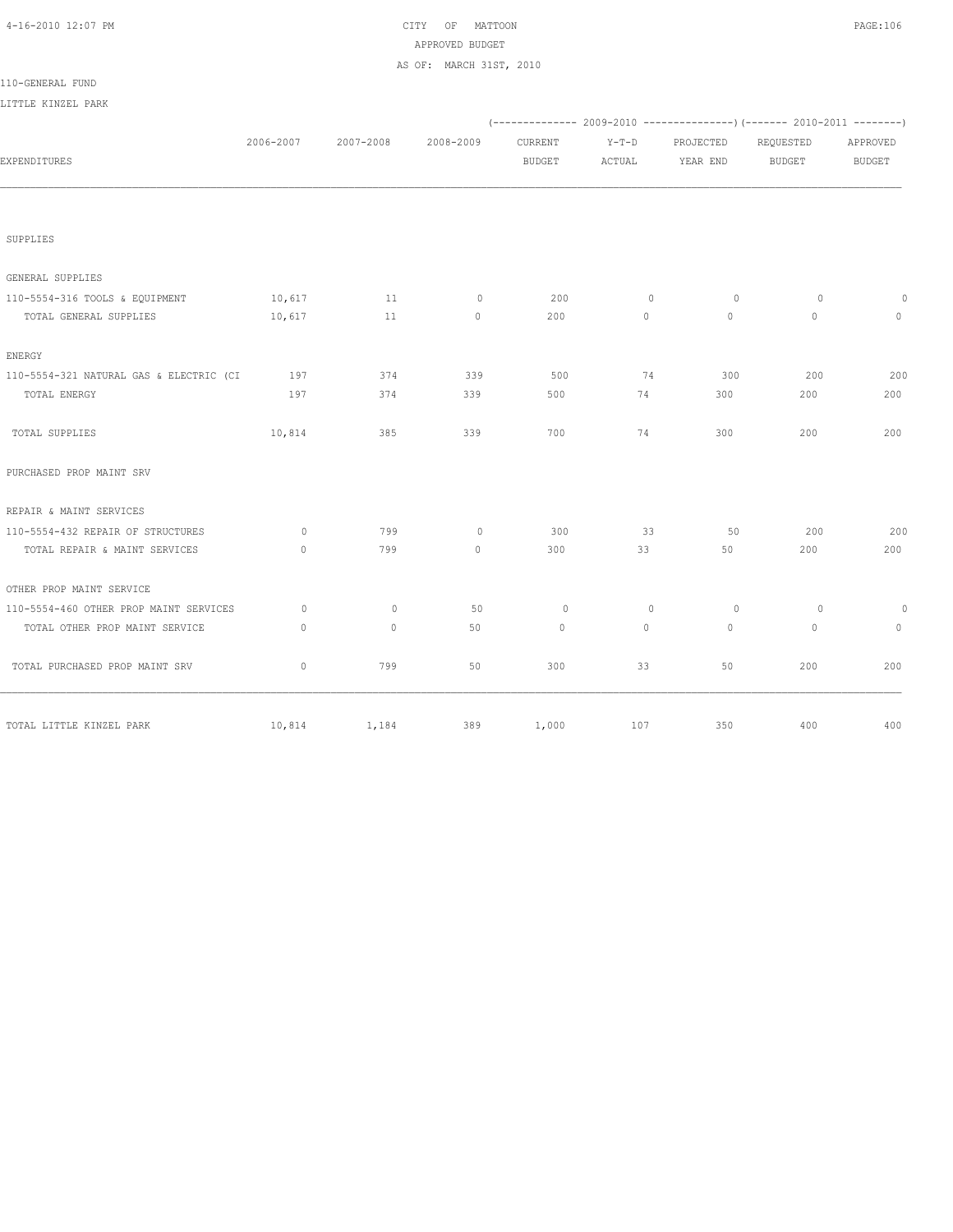# 4-16-2010 12:07 PM CITY OF MATTOON PAGE:107 APPROVED BUDGET AS OF: MARCH 31ST, 2010

### 110-GENERAL FUND

### KINZEL FIELD

|                                         |           |           |             | (-------------- 2009-2010 ---------------) (------- 2010-2011 --------) |             |                 |               |               |
|-----------------------------------------|-----------|-----------|-------------|-------------------------------------------------------------------------|-------------|-----------------|---------------|---------------|
|                                         | 2006-2007 | 2007-2008 | 2008-2009   | CURRENT                                                                 | $Y-T-D$     | PROJECTED       | REQUESTED     | APPROVED      |
| EXPENDITURES                            |           |           |             | <b>BUDGET</b>                                                           | ACTUAL      | YEAR END        | <b>BUDGET</b> | <b>BUDGET</b> |
|                                         |           |           |             |                                                                         |             |                 |               |               |
| SUPPLIES                                |           |           |             |                                                                         |             |                 |               |               |
| GENERAL SUPPLIES                        |           |           |             |                                                                         |             |                 |               |               |
| 110-5555-316 TOOLS & EQUIPMENT          | 3,380     | $\circ$   | $\circ$     | 0                                                                       | 420         | 420             | $\mathbf 0$   | $\mathbf 0$   |
| TOTAL GENERAL SUPPLIES                  | 3,380     | $\circ$   | $\circ$     | $\circ$                                                                 | 420         | 420             | $\circ$       | $\circ$       |
| ENERGY                                  |           |           |             |                                                                         |             |                 |               |               |
| 110-5555-321 NATURAL GAS & ELECTRIC (CI | 465       | 692       | 1,094       | 750                                                                     | 985         | 1,000           | 1,000         | 1,000         |
| TOTAL ENERGY                            | 465       | 692       | 1,094       | 750                                                                     | 985         | 1,000           | 1,000         | 1,000         |
| STREET MAINT SUPPLIES                   |           |           |             |                                                                         |             |                 |               |               |
| 110-5555-352 AGGREGATE SURFACE COAT     | 6,938     | $\circ$   | $\mathbf 0$ | 0                                                                       | $\mathbf 0$ | $\mathbf 0$     | $\mathbf 0$   | $\mathbf 0$   |
| TOTAL STREET MAINT SUPPLIES             | 6,938     | $\circ$   | $\circ$     | $\circ$                                                                 | $\circ$     | $\circ$         | $\circ$       | $\mathbb O$   |
| TOTAL SUPPLIES                          | 10,783    | 692       | 1,094       | 750                                                                     | 1,404       | 1,420           | 1,000         | 1,000         |
| PURCHASED PROP MAINT SRV                |           |           |             |                                                                         |             |                 |               |               |
| UTILITY SERVICES                        |           |           |             |                                                                         |             |                 |               |               |
| 110-5555-410 UTILITY SERVICES           | 0         | $\circ$   | 17          | 0                                                                       | $\circ$     | $\mathbf 0$     | $\mathbb O$   |               |
| TOTAL UTILITY SERVICES                  | $\circ$   | $\circ$   | 17          | $\circ$                                                                 | $\circ$     | $\mathbb O$     | $\circ$       | 0             |
| RENTALS                                 |           |           |             |                                                                         |             |                 |               |               |
| 110-5555-440 RENTALS                    | 455       | 368       | 158         | $\circ$                                                                 | 228         | 228             | $\mathbb O$   | 0             |
| TOTAL RENTALS                           | 455       | 368       | 158         | $\circ$                                                                 | 228         | 228             | $\circ$       | 0             |
| OTHER PROP MAINT SERVICE                |           |           |             |                                                                         |             |                 |               |               |
| 110-5555-460 OTHER PROP MAINT SERVICES  | 530       | 294       | $\circ$     | 0                                                                       | $\mathbf 0$ | $\mathbf 0$     | $\mathbb O$   | 0             |
| TOTAL OTHER PROP MAINT SERVICE          | 530       | 294       | $\mathbb O$ | $\circ$                                                                 | $\circ$     | $\mathbb O$     | $\circ$       | 0             |
| TOTAL PURCHASED PROP MAINT SRV          | 985       | 662       | 174         | $\mathbb O$                                                             | 228         | 228             | $\mathbb O$   | $\mathbb O$   |
| OTHER OBJECTS                           |           |           |             |                                                                         |             |                 |               |               |
| FINANCIAL TRANS OBJECTS                 |           |           |             |                                                                         |             |                 |               |               |
| 110-5555-828 REAL ESTATE TAXES          | 6         | 6         | 6           | $\circ$                                                                 | 6           | $7\phantom{.0}$ | $\circ$       | $\mathbb O$   |
| TOTAL FINANCIAL TRANS OBJECTS           | 6         | 6         | 6           | $\mathbb O$                                                             | 6           | $7\phantom{.0}$ | $\circ$       | $\mathbb O$   |
| TOTAL OTHER OBJECTS                     | 6         | 6         | 6           | $\mathbb O$                                                             | 6           | $7\phantom{.0}$ | $\circ$       | $\mathbb O$   |
| TOTAL KINZEL FIELD                      | 11,775    | 1,360     | 1,274       | 750                                                                     | 1,638       | 1,655           | 1,000         | 1,000         |
|                                         |           |           |             |                                                                         |             |                 |               |               |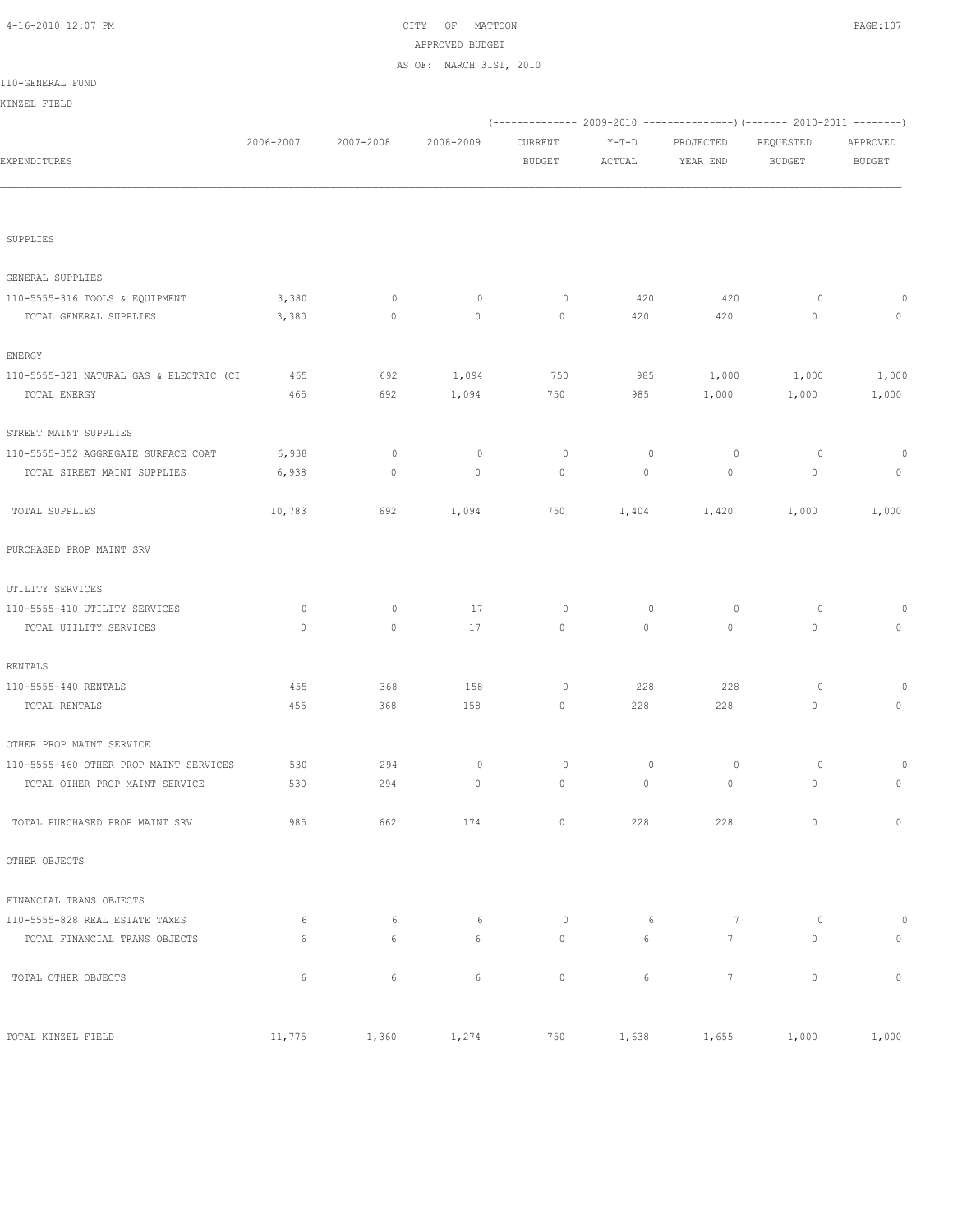# 4-16-2010 12:07 PM CITY OF MATTOON PAGE:108 APPROVED BUDGET AS OF: MARCH 31ST, 2010

### 110-GENERAL FUND T-BALL COMPLEX

|                                     |                |                          |                |                          |                   |                          | (------------- 2009-2010 ---------------) (------- 2010-2011 --------) |                           |
|-------------------------------------|----------------|--------------------------|----------------|--------------------------|-------------------|--------------------------|------------------------------------------------------------------------|---------------------------|
| EXPENDITURES                        | 2006-2007      | 2007-2008                | 2008-2009      | CURRENT<br><b>BUDGET</b> | $Y-T-D$<br>ACTUAL | PROJECTED<br>YEAR END    | REQUESTED<br><b>BUDGET</b>                                             | APPROVED<br><b>BUDGET</b> |
|                                     |                |                          |                |                          |                   |                          |                                                                        |                           |
| SUPPLIES                            |                |                          |                |                          |                   |                          |                                                                        |                           |
| GENERAL SUPPLIES                    |                |                          |                |                          |                   |                          |                                                                        |                           |
| 110-5556-316 TOOLS & EQUIPMENT      | $\overline{0}$ | $\overline{\phantom{0}}$ | $\overline{0}$ | $\overline{0}$           | $\overline{0}$    | $\overline{\phantom{0}}$ | $\overline{0}$                                                         | $\overline{\phantom{0}}$  |
| 110-5556-319 MISCELLANEOUS SUPPLIES | 10,403         | 6,135                    | 529            | 1,000                    | 1,122             | 1,250                    | 1,000                                                                  | 1,000                     |
| TOTAL GENERAL SUPPLIES              | 10,403         | 6,135                    | 529            | 1,000                    | 1,122             | 1,250                    | 1,000                                                                  | 1,000                     |
| ENERGY                              |                |                          |                |                          |                   |                          |                                                                        |                           |
| 110-5556-321 NATURAL GAS & ELECTRIC | 779            | 2,511                    | 1,367          | 1,500                    | 954               | 1,250                    | 1,000                                                                  | 1,000                     |
| TOTAL ENERGY                        | 779            | 2,511                    | 1,367          | 1,500                    | 954               | 1,250                    | 1,000                                                                  | 1,000                     |
| STREET MAINT SUPPLIES               |                |                          |                |                          |                   |                          |                                                                        |                           |
| 110-5556-352 AGGREGATE SURFACE COAT | 5,976          | $\mathbb O$              | 1,232          | $\mathbb O$              | $\circ$           | $\circ$                  | $\mathbf{0}$                                                           | $\circ$                   |
| 110-5556-356 STREET SIGNS           | $\overline{0}$ | $\circ$                  | $\overline{0}$ | $\circ$                  | $\overline{0}$    | $\overline{0}$           | $\overline{0}$                                                         | $\circ$                   |
| TOTAL STREET MAINT SUPPLIES         | 5,976          | $\circ$                  | 1,232          | $\circ$                  | $\circ$           | $\circ$                  | $\circ$                                                                | 0                         |
| TOTAL SUPPLIES                      | 17,158         | 8,646                    | 3,127          | 2,500                    | 2,076             | 2,500                    | 2,000                                                                  | 2,000                     |
| PURCHASED PROP MAINT SRV            |                |                          |                |                          |                   |                          |                                                                        |                           |
| UTILITY SERVICES                    |                |                          |                |                          |                   |                          |                                                                        |                           |
| 110-5556-410 UTILITY SERVICES       | 0              | $\mathbb O$              | 0              | 1,000                    | $\circ$           | $\mathbf 0$              | $\mathbf 0$                                                            | 0                         |
| TOTAL UTILITY SERVICES              | $\mathbf{0}$   | 0                        | $\circ$        | 1,000                    | $\circ$           | $\circ$                  | $\circ$                                                                | $\circ$                   |
| CLEANING SERVICES                   |                |                          |                |                          |                   |                          |                                                                        |                           |
| 110-5556-424 LAWN CARE              | 1,093          | 94                       | 1,431          | 500                      | 323               | 400                      | 500                                                                    | 500                       |
| TOTAL CLEANING SERVICES             | 1,093          | 94                       | 1,431          | 500                      | 323               | 400                      | 500                                                                    | 500                       |
| RENTALS                             |                |                          |                |                          |                   |                          |                                                                        |                           |
| 110-5556-440 RENTALS                | $\circ$        | $\circ$                  | 424            | 500                      | 360               | 400                      | 500                                                                    | 500                       |
| TOTAL RENTALS                       | $\mathbb O$    | $\circ$                  | 424            | 500                      | 360               | 400                      | 500                                                                    | 500                       |
| CONSTRUCTION SERVICES               |                |                          |                |                          |                   |                          |                                                                        |                           |
| 110-5556-450 CONSTRUCTION SERVICES  | 4,000          | 8,646                    | $\circ$        | 1,000                    | $\circ$           | $\mathbb O$              | $\mathbb O$                                                            | $\mathbb O$               |
| TOTAL CONSTRUCTION SERVICES         | 4,000          | 8,646                    | $\mathbb O$    | 1,000                    | $\circ$           | $\mathbb O$              | $\mathbb O$                                                            | $\mathbb O$               |
| TOTAL PURCHASED PROP MAINT SRV      | 5,093          | 8,740                    | 1,855          | 3,000                    | 683               | 800                      | 1,000                                                                  | 1,000                     |
| TOTAL T-BALL COMPLEX                | 22,251         | 17,386                   | 4,983          | 5,500                    | 2,759             | 3,300                    | 3,000                                                                  | 3,000                     |
|                                     |                |                          |                |                          |                   |                          |                                                                        |                           |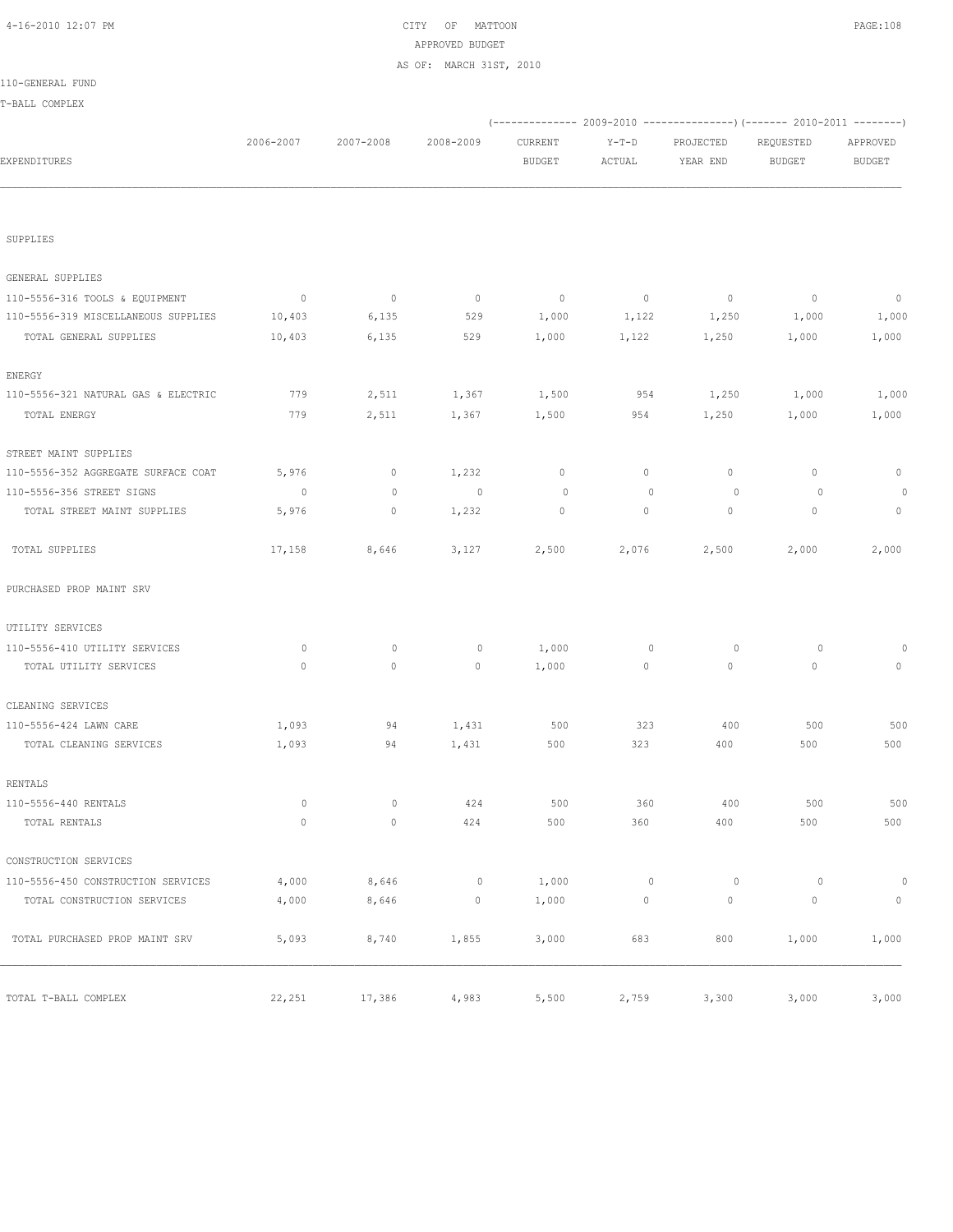# 4-16-2010 12:07 PM CITY OF MATTOON PAGE:109 APPROVED BUDGET

AS OF: MARCH 31ST, 2010

#### 110-GENERAL FUND

| EAST CAMPGROUND                        |                          |                |                |                |                |                          |                                                                        |               |
|----------------------------------------|--------------------------|----------------|----------------|----------------|----------------|--------------------------|------------------------------------------------------------------------|---------------|
|                                        |                          |                |                |                |                |                          | (------------- 2009-2010 ---------------) (------- 2010-2011 --------) |               |
|                                        | 2006-2007                | 2007-2008      | 2008-2009      | CURRENT        | $Y-T-D$        | PROJECTED                | REQUESTED                                                              | APPROVED      |
| EXPENDITURES                           |                          |                |                | <b>BUDGET</b>  | ACTUAL         | YEAR END                 | <b>BUDGET</b>                                                          | <b>BUDGET</b> |
|                                        |                          |                |                |                |                |                          |                                                                        |               |
| SUPPLIES                               |                          |                |                |                |                |                          |                                                                        |               |
| GENERAL SUPPLIES                       |                          |                |                |                |                |                          |                                                                        |               |
| 110-5561-312 CLEANING SUPPLIES         | 370                      | 336            | 343            | 500            | 158            | 300                      | 0                                                                      | 0             |
| 110-5561-313 MEDICAL & SAFETY SUPPLIES | 96                       | 88             | $\circ$        | $\circ$        | $\circ$        | $\circ$                  | $\mathbf 0$                                                            | $\mathbb O$   |
| 110-5561-314 CHEMICALS                 | 276                      | 159            | $\circ$        | $\mathbf 0$    | $\circ$        | 0                        | $\mathbf 0$                                                            | $\circ$       |
| 110-5561-316 TOOLS & EQUIPMENT         | 116                      | 667            | 153            | 1,500          | $\circ$        | $\circ$                  | 1,500                                                                  | 750           |
| 110-5561-319 MISCELLANEOUS SUPPLIES    | 1,857                    | 2,460          | 1,733          | 3,000          | 869            | 1,000                    | 3,000                                                                  | 1,000         |
| TOTAL GENERAL SUPPLIES                 | 2,714                    | 3,710          | 2,229          | 5,000          | 1,027          | 1,300                    | 4,500                                                                  | 1,750         |
| ENERGY                                 |                          |                |                |                |                |                          |                                                                        |               |
| 110-5561-322 ELECTRICITY               | 7,049                    | 11,859         | 7,878          | 9,000          | 10,536         | 12,000                   | 12,000                                                                 | 12,000        |
| 110-5561-323 BOTTLED GAS               | $\overline{\phantom{0}}$ | $\overline{0}$ | $\sim$ 0       | $\overline{0}$ | $\sim$ 0       | $\sim$ 0                 | $\sim$ 0                                                               | $\mathbf 0$   |
| TOTAL ENERGY                           | 7,049                    | 11,859         | 7,878          | 9,000          | 10,536         | 12,000                   | 12,000                                                                 | 12,000        |
| STREET MAINT SUPPLIES                  |                          |                |                |                |                |                          |                                                                        |               |
| 110-5561-352 AGGREGATE SURFACE COAT    | 0                        | 0              | 900            | 1,000          | 2,265          | 1,084                    | 1,000                                                                  | 1,000         |
| 110-5561-356 STREET SIGNS              | $\circ$                  | $\circ$        | $\overline{0}$ | $\overline{0}$ | $\overline{0}$ | $\overline{\phantom{0}}$ | $\overline{\phantom{0}}$                                               | $\circ$       |
| TOTAL STREET MAINT SUPPLIES            | $\mathbf{0}$             | 0              | 900            | 1,000          | 2,265          | 1,084                    | 1,000                                                                  | 1,000         |
| TOTAL SUPPLIES                         | 9,764                    | 15,570         | 11,008         | 15,000         | 13,828         | 14,384                   | 17,500                                                                 | 14,750        |
| PURCHASED PROP MAINT SRV               |                          |                |                |                |                |                          |                                                                        |               |
| UTILITY SERVICES                       |                          |                |                |                |                |                          |                                                                        |               |
| 110-5561-410 UTILITY SERVICES          | 2,762                    | 3,763          | 3,993          | 4,000          | 2,146          | 2,750                    | 2,500                                                                  | 2,500         |
| TOTAL UTILITY SERVICES                 | 2,762                    | 3,763          | 3,993          | 4,000          | 2,146          | 2,750                    | 2,500                                                                  | 2,500         |
| REPAIR & MAINT SERVICES                |                          |                |                |                |                |                          |                                                                        |               |
| 110-5561-432 REPAIR OF BUILDINGS       | 2,348                    | 1,032          | 1,059          | 1,500          | 2,501          | 3,000                    | 1,500                                                                  | 1,500         |
| TOTAL REPAIR & MAINT SERVICES          | 2,348                    | 1,032          | 1,059          | 1,500          | 2,501          | 3,000                    | 1,500                                                                  | 1,500         |
| RENTALS                                |                          |                |                |                |                |                          |                                                                        |               |
| 110-5561-440 RENTALS                   | 0                        | $\circ$        | 335            | 400            | $\mathbb O$    | $\mathbb O$              | 400                                                                    | 400           |
| TOTAL RENTALS                          | 0                        | $\mathbb O$    | 335            | 400            | $\circ$        | 0                        | 400                                                                    | 400           |
| CONSTRUCTION SERVICES                  |                          |                |                |                |                |                          |                                                                        |               |
| 110-5561-450 CONSTRUCTION SERVICES     | 1,585                    | 4,380          | 2,981          | 4,000          | 886            | 200                      | 4,000                                                                  | 4,000         |
| TOTAL CONSTRUCTION SERVICES            | 1,585                    | 4,380          | 2,981          | 4,000          | 886            | 200                      | 4,000                                                                  | 4,000         |
| TOTAL PURCHASED PROP MAINT SRV         | 6,694                    | 9,175          | 8,369          | 9,900          | 5,532          | 5,950                    | 8,400                                                                  | 8,400         |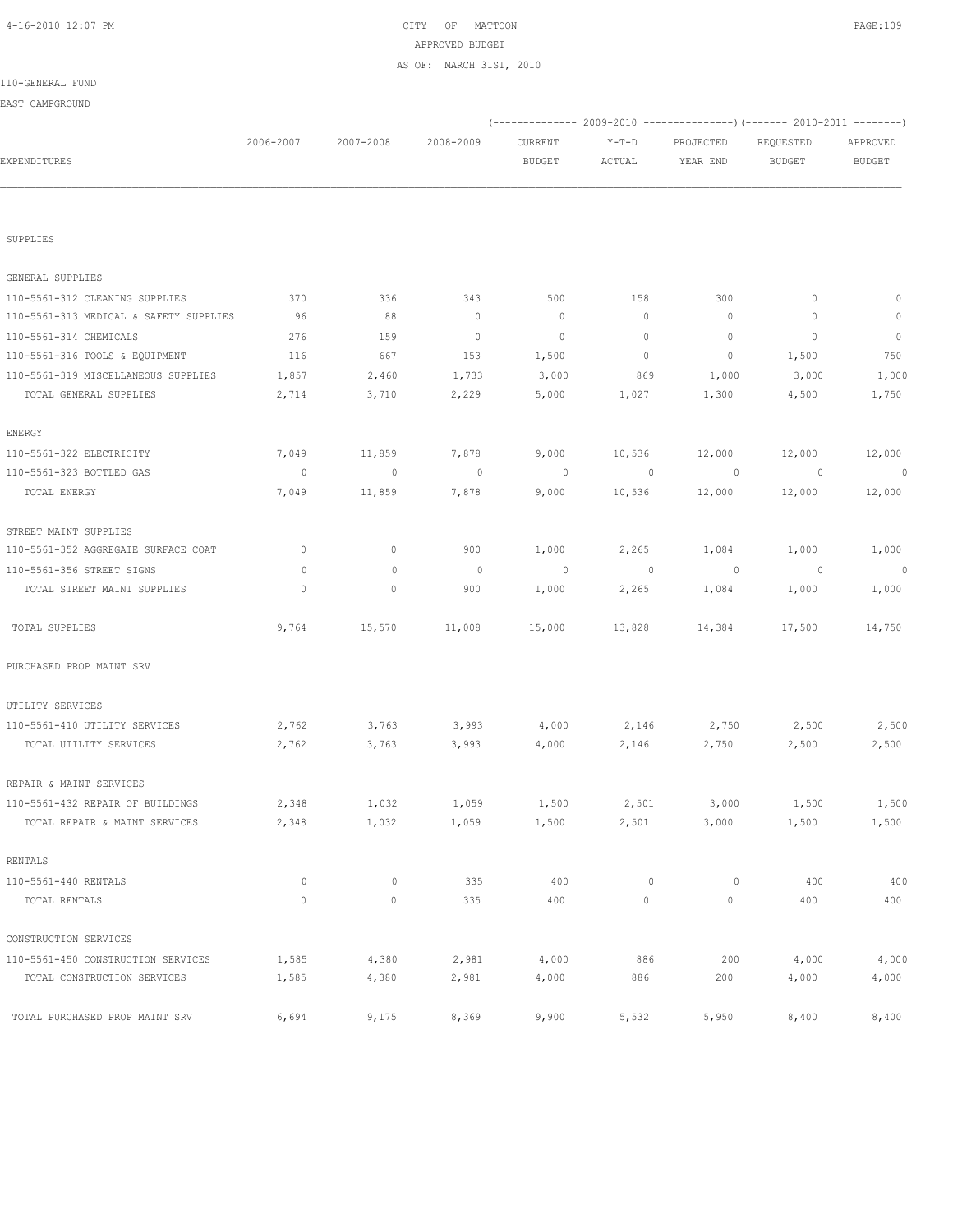## 4-16-2010 12:07 PM CITY OF MATTOON PAGE:110 APPROVED BUDGET AS OF: MARCH 31ST, 2010

#### 110-GENERAL FUND

#### EAST CAMPGROUND

|                                |           |           |           |               |         |             | $(---------- 2009-2010 ---------- 2010-2011 ---- 2010-2011 ---- 2000-2010 ---- 2000-2010 ---- 2000-2010 ---- 2000-2010 ---- 2000-2010 ---- 2000-2010 ---- 2000-2010 ---- 2000-2010 ---- 2000-2010 ---- 2000-2010 ---- 2000-2010 ---- 2000-2010 ---- 2000-2010 ---- 2000-2010 ---- 2000-2010$ |               |
|--------------------------------|-----------|-----------|-----------|---------------|---------|-------------|----------------------------------------------------------------------------------------------------------------------------------------------------------------------------------------------------------------------------------------------------------------------------------------------|---------------|
|                                | 2006-2007 | 2007-2008 | 2008-2009 | CURRENT       | $Y-T-D$ | PROJECTED   | REQUESTED                                                                                                                                                                                                                                                                                    | APPROVED      |
| EXPENDITURES                   |           |           |           | <b>BUDGET</b> | ACTUAL  | YEAR END    | <b>BUDGET</b>                                                                                                                                                                                                                                                                                | <b>BUDGET</b> |
|                                |           |           |           |               |         |             |                                                                                                                                                                                                                                                                                              |               |
| OTHER PURCHASED SERVICES       |           |           |           |               |         |             |                                                                                                                                                                                                                                                                                              |               |
| COMMUNICATION                  |           |           |           |               |         |             |                                                                                                                                                                                                                                                                                              |               |
| 110-5561-532 TELEPHONE         | 356       | 303       | 278       | 500           | 194     | 40          | 300                                                                                                                                                                                                                                                                                          | 300           |
| TOTAL COMMUNICATION            | 356       | 303       | 278       | 500           | 194     | 40          | 300                                                                                                                                                                                                                                                                                          | 300           |
| TOTAL OTHER PURCHASED SERVICES | 356       | 303       | 278       | 500           | 194     | 40          | 300                                                                                                                                                                                                                                                                                          | 300           |
| OTHER OBJECTS                  |           |           |           |               |         |             |                                                                                                                                                                                                                                                                                              |               |
| FINANCIAL TRANS OBJECTS        |           |           |           |               |         |             |                                                                                                                                                                                                                                                                                              |               |
| 110-5561-828 REAL ESTATE TAXES | 287       | 1,635     | 1,421     | 500           |         | 1,444 1,444 | 1,400                                                                                                                                                                                                                                                                                        | 1,400         |
| TOTAL FINANCIAL TRANS OBJECTS  | 287       | 1,635     | 1,421     | 500           | 1,444   | 1,444       | 1,400                                                                                                                                                                                                                                                                                        | 1,400         |
| TOTAL OTHER OBJECTS            | 287       | 1,635     | 1,421     | 500           | 1,444   | 1,444       | 1,400                                                                                                                                                                                                                                                                                        | 1,400         |
| TOTAL EAST CAMPGROUND          | 17,101    | 26,682    | 21,075    | 25,900        | 20,998  | 21,819      | 27,600                                                                                                                                                                                                                                                                                       | 24,850        |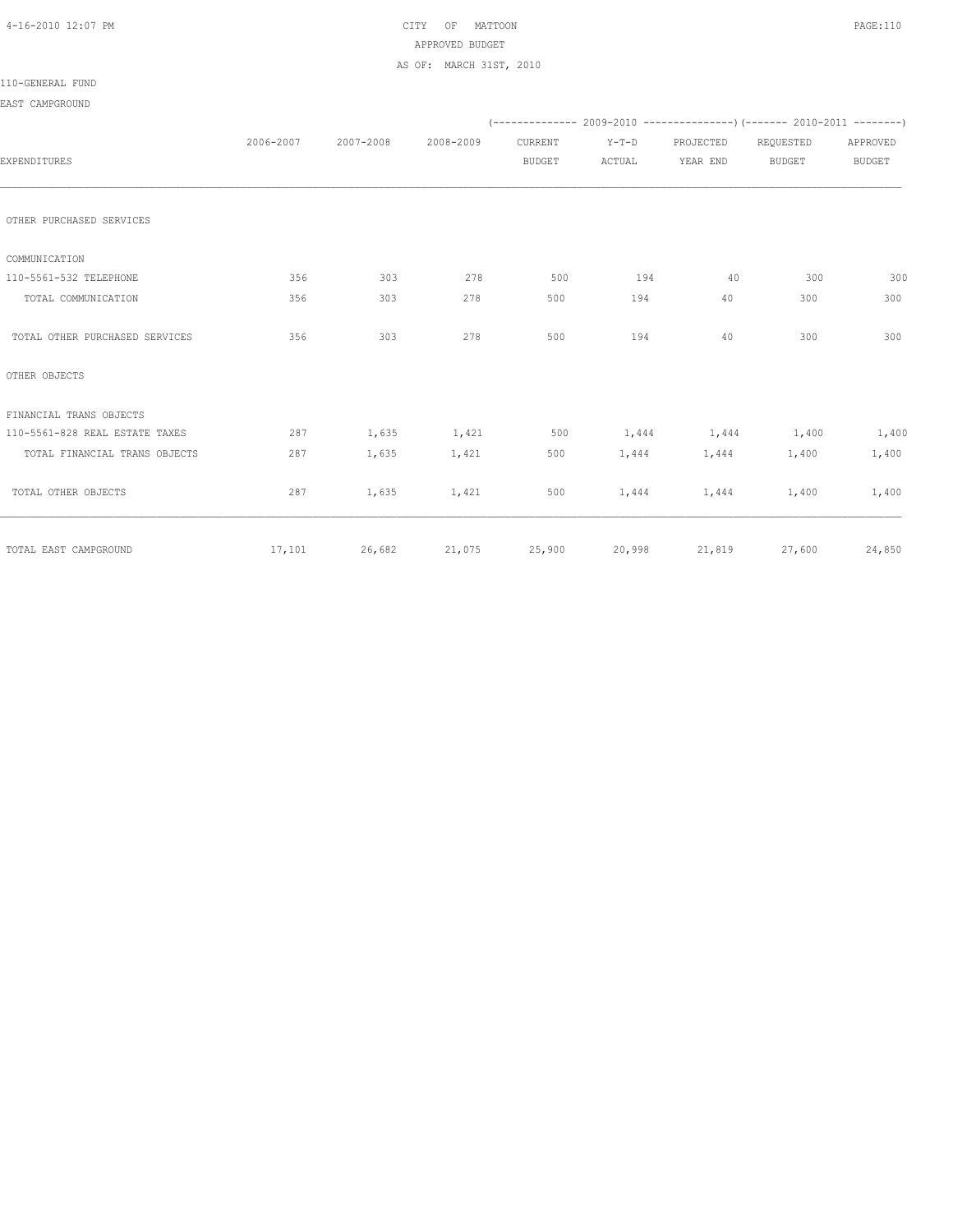## 4-16-2010 12:07 PM CITY OF MATTOON PAGE:111 APPROVED BUDGET AS OF: MARCH 31ST, 2010

## 110-GENERAL FUND

| WEST CAMPGROUND |  |
|-----------------|--|
|                 |  |

|                                        |                          |                          |                          |                          |                          |                       | (-------------- 2009-2010 ----------------) (------- 2010-2011 --------) |                           |
|----------------------------------------|--------------------------|--------------------------|--------------------------|--------------------------|--------------------------|-----------------------|--------------------------------------------------------------------------|---------------------------|
| EXPENDITURES                           | 2006-2007                | 2007-2008                | 2008-2009                | CURRENT<br><b>BUDGET</b> | $Y-T-D$<br>ACTUAL        | PROJECTED<br>YEAR END | REQUESTED<br><b>BUDGET</b>                                               | APPROVED<br><b>BUDGET</b> |
|                                        |                          |                          |                          |                          |                          |                       |                                                                          |                           |
| SUPPLIES                               |                          |                          |                          |                          |                          |                       |                                                                          |                           |
| GENERAL SUPPLIES                       |                          |                          |                          |                          |                          |                       |                                                                          |                           |
| 110-5562-312 CLEANING SUPPLIES         | 170                      | 480                      | $\overline{\phantom{0}}$ | 400                      | 108                      | 200                   | 400                                                                      | 400                       |
| 110-5562-313 MEDICAL & SAFETY SUPPLIES | 112                      | 88                       | 165                      | 100                      | 91                       | 100                   | 100                                                                      | 100                       |
| 110-5562-314 CHEMICALS                 | $\overline{0}$           | 32                       | $\mathbf{0}$             | $\mathbf{0}$             | $\circ$                  | $\circ$               | $\mathbf{0}$                                                             | $\overline{0}$            |
| 110-5562-315 UNIFORMS & CLOTHING       | $\overline{0}$           | $\overline{0}$           | $\mathbf 0$              | $\mathbb{O}$             | $\circ$                  | $\mathbf{0}$          | $\circ$                                                                  | $\overline{0}$            |
| 110-5562-316 TOOLS & EQUIPMENT         | 1,128                    | 640                      | 3,019                    | 2,500                    | 657                      | 1,000                 | 2,000                                                                    | 1,000                     |
| 110-5562-318 VEHICLE PARTS             | $\circ$                  | $\circ$                  | $\overline{\phantom{0}}$ | $\circ$                  | $\overline{0}$           | $\overline{0}$        | $\overline{\phantom{0}}$                                                 | $\overline{0}$            |
| 110-5562-319 MISCELLANEOUS SUPPLIES    | 2,543                    | 1,616                    | 955                      | 2,000                    | 528                      | 1,000                 | 2,000                                                                    | 1,000                     |
| TOTAL GENERAL SUPPLIES                 | 3,953                    | 2,856                    | 4,139                    | 5,000                    | 1,384                    | 2,300                 | 4,500                                                                    | 2,500                     |
| ENERGY                                 |                          |                          |                          |                          |                          |                       |                                                                          |                           |
| 110-5562-322 ELECTRICITY               | 11,006                   | 7,990                    | 9,552                    | 11,500                   | 11,931                   | 13,000                | 13,000                                                                   | 13,000                    |
| 110-5562-323 BOTTLED GAS               | $\overline{\phantom{0}}$ | $\overline{\phantom{0}}$ | $\overline{\phantom{0}}$ | $\overline{\phantom{0}}$ | $\overline{\phantom{0}}$ | $\circ$               | $\overline{0}$                                                           | $\overline{0}$            |
| 110-5562-326 FUEL                      | 2,149                    | 1,699                    | 1,281                    | 3,500                    | 2,729                    | $\overline{0}$        | 3,500                                                                    | 3,500                     |
| TOTAL ENERGY                           | 13,155                   | 9,689                    | 10,833                   | 15,000                   | 14,660                   | 13,000                | 16,500                                                                   | 16,500                    |
| STREET MAINT SUPPLIES                  |                          |                          |                          |                          |                          |                       |                                                                          |                           |
| 110-5562-352 AGGREGATE SURFACE COAT    | 1,365                    | $\circ$                  | 1,556                    | 1,000                    | 982                      | 1,000                 | 1,000                                                                    | 1,000                     |
| 110-5562-356 STREET SIGNS              | $\overline{0}$           | $\circ$                  | $\sim$ 0                 | $\sim$ 0                 | $\overline{\phantom{0}}$ | $\sim$ 0              | $\sim$ 0                                                                 | $\overline{0}$            |
| TOTAL STREET MAINT SUPPLIES            | 1,365                    | 0                        | 1,556                    | 1,000                    | 982                      | 1,000                 | 1,000                                                                    | 1,000                     |
| TOTAL SUPPLIES                         | 18,473                   | 12,545                   | 16,527                   | 21,000                   | 17,027                   | 16,300                | 22,000                                                                   | 20,000                    |
| PURCHASED PROP MAINT SRV               |                          |                          |                          |                          |                          |                       |                                                                          |                           |
| UTILITY SERVICES                       |                          |                          |                          |                          |                          |                       |                                                                          |                           |
| 110-5562-410 UTILITY SERVICES          | 3,072                    | 3,040                    | 1,642                    | 3,500                    |                          | $1,936$ $3,250$       | 2,000                                                                    | 2,000                     |
| TOTAL UTILITY SERVICES                 | 3,072                    | 3,040                    | 1,642                    | 3,500                    | 1,936                    | 3,250                 | 2,000                                                                    | 2,000                     |
| REPAIR & MAINT SERVICES                |                          |                          |                          |                          |                          |                       |                                                                          |                           |
| 110-5562-432 REPAIR OF BUILDINGS       | 3,121                    | 2,205                    | 902                      | 2,500                    | 212                      | 500                   | 2,000                                                                    | 2,000                     |
| TOTAL REPAIR & MAINT SERVICES          | 3,121                    | 2,205                    | 902                      | 2,500                    | 212                      | 500                   | 2,000                                                                    | 2,000                     |
| RENTALS                                |                          |                          |                          |                          |                          |                       |                                                                          |                           |
| 110-5562-440 RENTALS                   | 0                        | 566                      | 350                      | 1,500                    | 439                      | 500                   | 1,000                                                                    | 1,000                     |
| TOTAL RENTALS                          | $\mathbb O$              | 566                      | 350                      | 1,500                    | 439                      | 500                   | 1,000                                                                    | 1,000                     |
| CONSTRUCTION SERVICES                  |                          |                          |                          |                          |                          |                       |                                                                          |                           |
| 110-5562-450 CONSTRUCTION SERVICES     | 552                      | 2,568                    | $\mathbf 0$              | 3,000                    | 0                        | $\mathbf 0$           | 3,000                                                                    | 3,000                     |
| TOTAL CONSTRUCTION SERVICES            | 552                      | 2,568                    | $\mathbf 0$              | 3,000                    | $\circ$                  | 0                     | 3,000                                                                    | 3,000                     |
| TOTAL PURCHASED PROP MAINT SRV         | 6,745                    | 8,379                    | 2,894                    | 10,500                   | 2,587                    | 4,250                 | 8,000                                                                    | 8,000                     |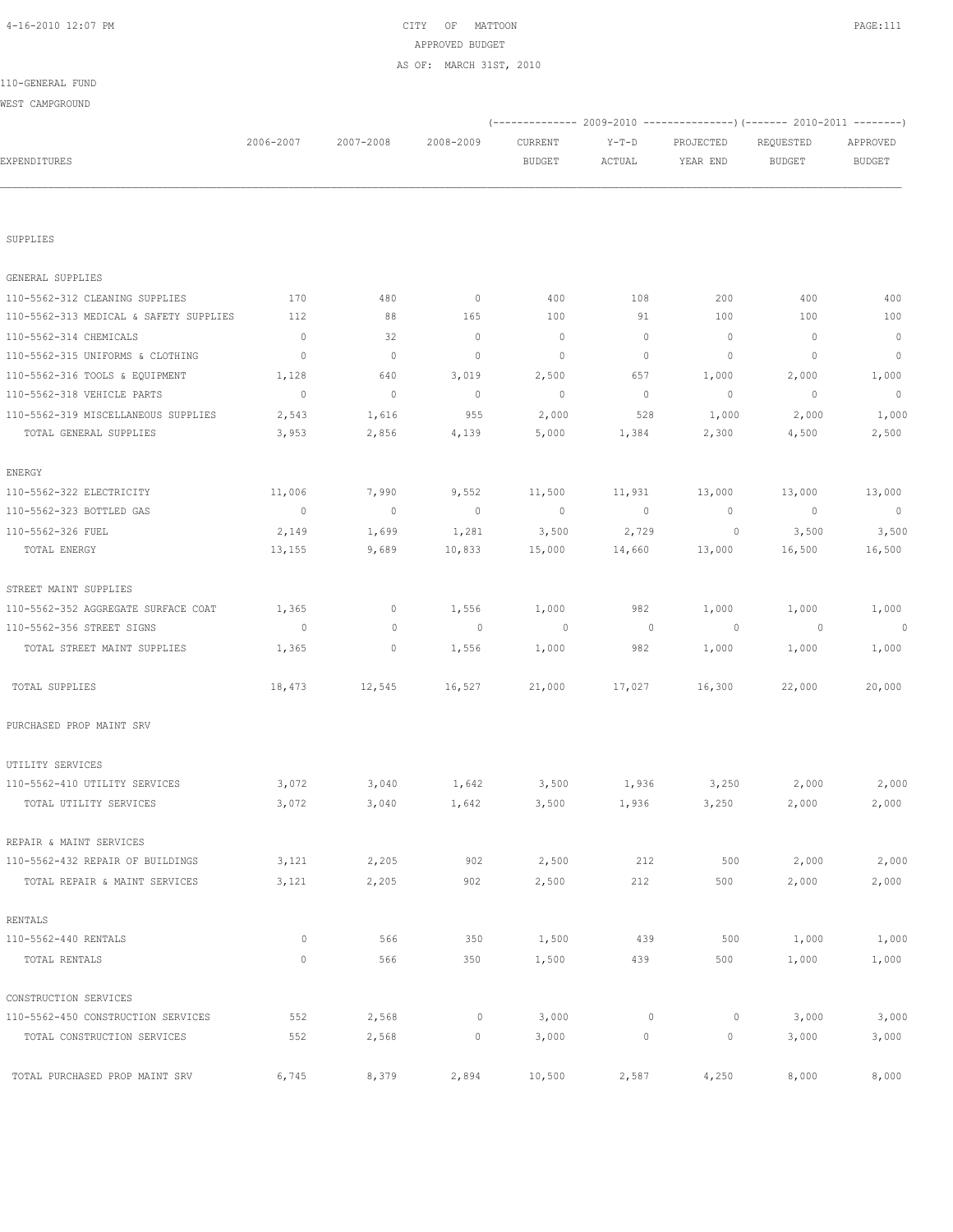## 4-16-2010 12:07 PM CITY OF MATTOON PAGE:112 APPROVED BUDGET AS OF: MARCH 31ST, 2010

#### 110-GENERAL FUND

#### WEST CAMPGROUND

|                                |           |           |           |               |         | (-------------- 2009-2010 ----------------) (------- 2010-2011 --------) |               |          |
|--------------------------------|-----------|-----------|-----------|---------------|---------|--------------------------------------------------------------------------|---------------|----------|
|                                | 2006-2007 | 2007-2008 | 2008-2009 | CURRENT       | $Y-T-D$ | PROJECTED                                                                | REQUESTED     | APPROVED |
| EXPENDITURES                   |           |           |           | <b>BUDGET</b> | ACTUAL  | YEAR END                                                                 | <b>BUDGET</b> | BUDGET   |
|                                |           |           |           |               |         |                                                                          |               |          |
| OTHER PURCHASED SERVICES       |           |           |           |               |         |                                                                          |               |          |
| COMMUNICATION                  |           |           |           |               |         |                                                                          |               |          |
| 110-5562-532 TELEPHONE         | 307       | 306       | 287       | 500           | 199     | 400                                                                      | 300           | 300      |
| TOTAL COMMUNICATION            | 307       | 306       | 287       | 500           | 199     | 400                                                                      | 300           | 300      |
| TOTAL OTHER PURCHASED SERVICES | 307       | 306       | 287       | 500           | 199     | 400                                                                      | 300           | 300      |
| TOTAL WEST CAMPGROUND          | 25,525    | 21,230    | 19,708    | 32,000        | 19,813  | 20,950                                                                   | 30,300        | 28,300   |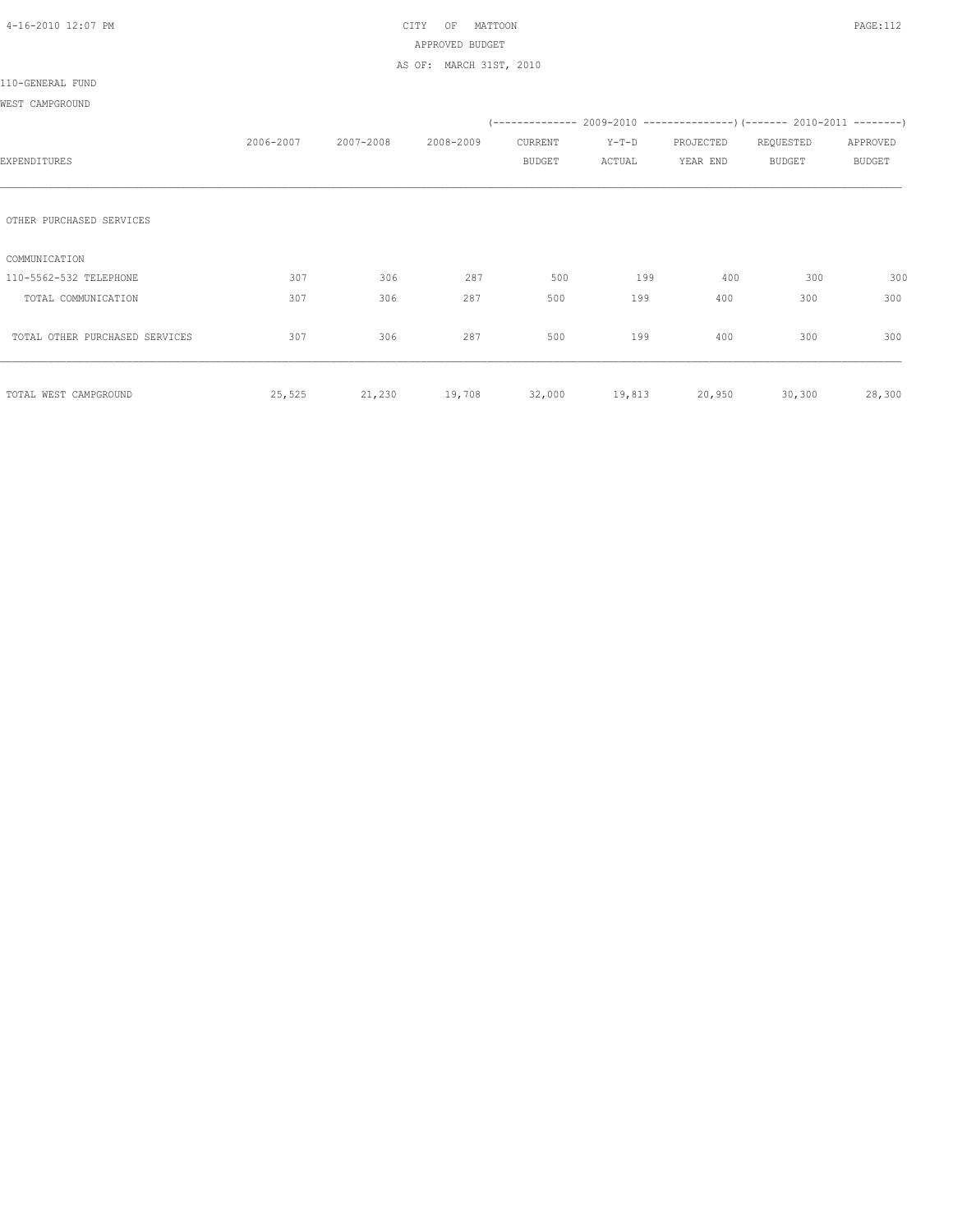## 4-16-2010 12:07 PM CITY OF MATTOON PAGE:113 APPROVED BUDGET AS OF: MARCH 31ST, 2010

## 110-GENERAL FUND

| ħ |  |
|---|--|

|                                         |                          |              |                          |                          |                          | (-------------- 2009-2010 ----------------) (------- 2010-2011 --------) |                            |                           |
|-----------------------------------------|--------------------------|--------------|--------------------------|--------------------------|--------------------------|--------------------------------------------------------------------------|----------------------------|---------------------------|
| EXPENDITURES                            | 2006-2007                | 2007-2008    | 2008-2009                | CURRENT<br><b>BUDGET</b> | $Y-T-D$<br>ACTUAL        | PROJECTED<br>YEAR END                                                    | REQUESTED<br><b>BUDGET</b> | APPROVED<br><b>BUDGET</b> |
|                                         |                          |              |                          |                          |                          |                                                                          |                            |                           |
| SUPPLIES                                |                          |              |                          |                          |                          |                                                                          |                            |                           |
| GENERAL SUPPLIES                        |                          |              |                          |                          |                          |                                                                          |                            |                           |
| 110-5563-311 OFFICE SUPPLIES            | $\overline{0}$           | 111          | $\mathbf 0$              | 300                      | 102                      | 200                                                                      | 200                        | 200                       |
| 110-5563-312 CLEANING SUPPLIES          | 285                      | 210          | $\mathbf 0$              | 200                      | 129                      | 200                                                                      | 200                        | 200                       |
| 110-5563-314 CHEMICALS                  | 128                      | 85           | $\mathbf{0}$             | 100                      | $\circ$                  | $\circ$                                                                  | $\mathbf{0}$               | $\overline{0}$            |
| 110-5563-315 UNIFORMS & CLOTHING        | $\overline{0}$           | $\mathbf{0}$ | $\mathbb{O}$             | $\sim$ 0                 | $\circ$                  | $\mathbf{0}$                                                             | $\circ$                    | $\overline{0}$            |
| 110-5563-316 TOOLS & EQUIPMENT          | 144                      | 48           | 172                      | 200                      | 116                      | 200                                                                      | 200                        | 200                       |
| 110-5563-317 CONCESSION & SOUVENIR SUPP | 26,511                   | 26,248       | 26,591                   | 25,000                   | 23,730                   | 27,500                                                                   | 25,000                     | 25,000                    |
| 110-5563-319 MISCELLANEOUS SUPPLIES     | 6,932                    | 7,985        | 3,862                    | 10,000                   | 5,973                    | 7,500                                                                    | 8,000                      | 7,500                     |
| TOTAL GENERAL SUPPLIES                  | 34,000                   | 34,686       | 30,625                   | 35,800                   | 30,050                   | 35,600                                                                   | 33,600                     | 33,100                    |
| ENERGY                                  |                          |              |                          |                          |                          |                                                                          |                            |                           |
| 110-5563-322 ELECTRICITY                | 3,371                    | 3,633        | 3,884                    | 4,000                    | 4,345                    | 4,000                                                                    | 4,000                      | 4,000                     |
| 110-5563-323 BOTTLED GAS                | $\overline{\phantom{0}}$ | 2,586        | $\overline{\phantom{0}}$ | $\overline{0}$           | $\overline{\phantom{0}}$ | $\overline{\phantom{0}}$                                                 | $\overline{0}$             | $\overline{0}$            |
| 110-5563-327 FUEL - RESALE              | 17,383                   | 17,578       | 17,893                   | 20,000                   | 10,785                   | 16,000                                                                   | 17,000                     | 17,000                    |
| TOTAL ENERGY                            | 20,754                   | 23,796       | 21,777                   | 24,000                   | 15,130                   | 20,000                                                                   | 21,000                     | 21,000                    |
| STREET MAINT SUPPLIES                   |                          |              |                          |                          |                          |                                                                          |                            |                           |
| 110-5563-352 AGGREGATE SURFACE COAT     | 0                        | $\circ$      | 781                      | 1,000                    | 915                      | 470                                                                      | 500                        | 500                       |
| TOTAL STREET MAINT SUPPLIES             | $\mathbf{0}$             | 0            | 781                      | 1,000                    | 915                      | 470                                                                      | 500                        | 500                       |
| TOTAL SUPPLIES                          | 54,753                   | 58,483       | 53,182                   | 60,800                   | 46,096                   | 56,070                                                                   | 55,100                     | 54,600                    |
| PURCHASED PROP MAINT SRV                |                          |              |                          |                          |                          |                                                                          |                            |                           |
| UTILITY SERVICES                        |                          |              |                          |                          |                          |                                                                          |                            |                           |
| 110-5563-410 UTILITY SERVICES           | 3,458                    | 510          | 950                      | 1,500                    | 658                      | 646                                                                      | 1,000                      | 1,000                     |
| TOTAL UTILITY SERVICES                  | 3,458                    | 510          | 950                      | 1,500                    | 658                      | 646                                                                      | 1,000                      | 1,000                     |
| REPAIR & MAINT SERVICES                 |                          |              |                          |                          |                          |                                                                          |                            |                           |
| 110-5563-432 REPAIR OF BUILDINGS        | 18,242                   | 1,515        | 9,787                    | 3,000                    | 434                      | 500                                                                      | 3,000                      | 3,000                     |
| TOTAL REPAIR & MAINT SERVICES           | 18,242                   | 1,515        | 9,787                    | 3,000                    | 434                      | 500                                                                      | 3,000                      | 3,000                     |
| RENTALS                                 |                          |              |                          |                          |                          |                                                                          |                            |                           |
| 110-5563-440 RENTALS                    | 687                      | 1,158        | 420                      | 750                      | 193                      | 250                                                                      | 750                        | 750                       |
| TOTAL RENTALS                           | 687                      | 1,158        | 420                      | 750                      | 193                      | 250                                                                      | 750                        | 750                       |
| TOTAL PURCHASED PROP MAINT SRV          | 22,388                   | 3,183        | 11,157                   | 5,250                    | 1,285                    | 1,396                                                                    | 4,750                      | 4,750                     |
|                                         |                          |              |                          |                          |                          |                                                                          |                            |                           |

OTHER PURCHASED SERVICES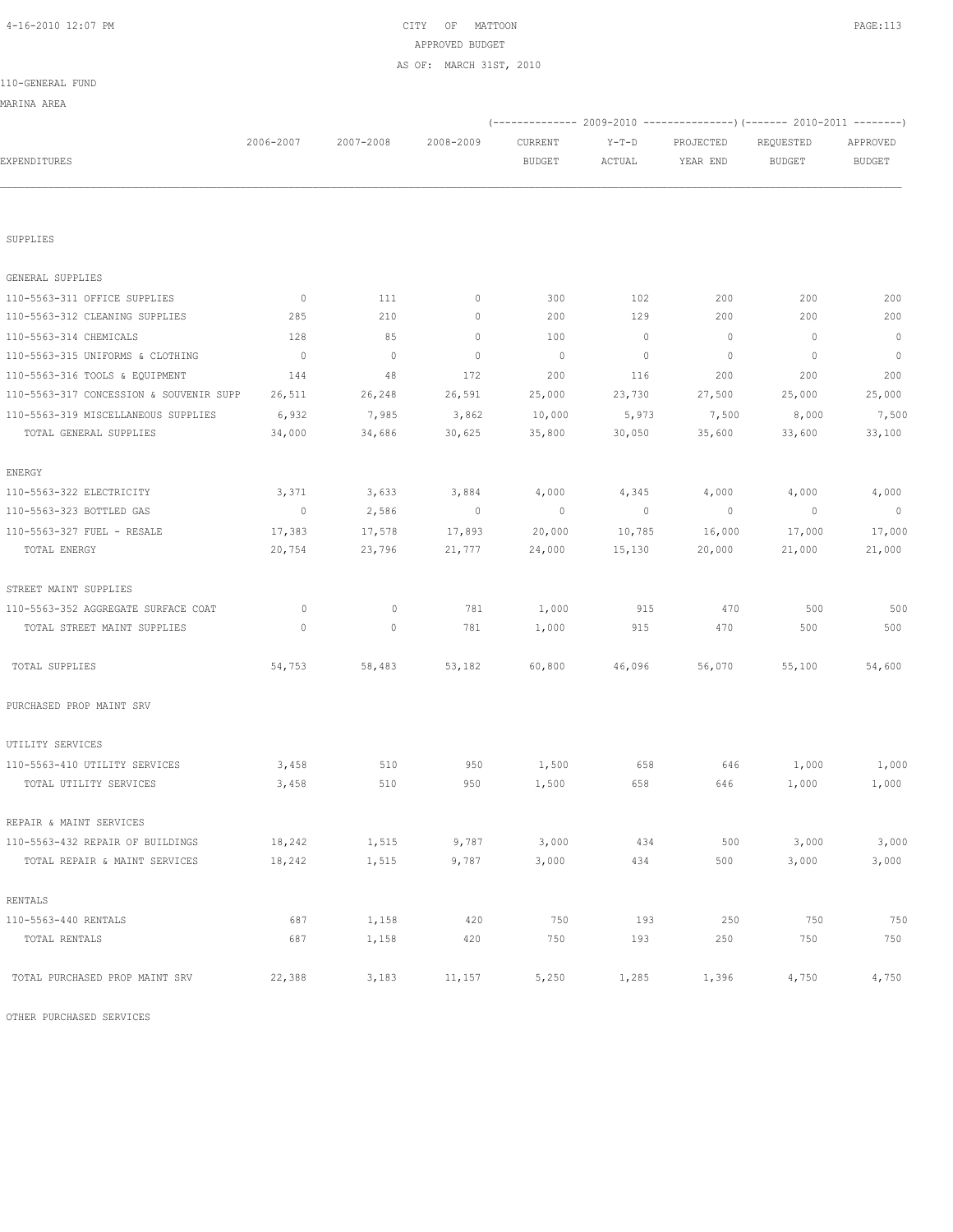## 4-16-2010 12:07 PM CITY OF MATTOON PAGE:114 APPROVED BUDGET AS OF: MARCH 31ST, 2010

## 110-GENERAL FUND

#### MARINA AREA

|                                | 2006-2007 | 2007-2008 | 2008-2009 | CURRENT       | $Y-T-D$ | PROJECTED | REQUESTED     | APPROVED      |
|--------------------------------|-----------|-----------|-----------|---------------|---------|-----------|---------------|---------------|
| EXPENDITURES                   |           |           |           | <b>BUDGET</b> | ACTUAL  | YEAR END  | <b>BUDGET</b> | <b>BUDGET</b> |
|                                |           |           |           |               |         |           |               |               |
| COMMUNICATION                  |           |           |           |               |         |           |               |               |
| 110-5563-532 TELEPHONE         | 668       | 576       | 735       | 800           | 747     | 800       | 800           | 800           |
| TOTAL COMMUNICATION            | 668       | 576       | 735       | 800           | 747     | 800       | 800           | 800           |
| OTHER PURCHASED SERVICES       |           |           |           |               |         |           |               |               |
| 110-5563-576 SECURITY SERVICES | 540       | 598       | 540       | 800           | 495     | 700       | 800           | 800           |
| TOTAL OTHER PURCHASED SERVICES | 540       | 598       | 540       | 800           | 495     | 700       | 800           | 800           |
| TOTAL OTHER PURCHASED SERVICES | 1,208     | 1,174     | 1,275     | 1,600         | 1,242   | 1,500     | 1,600         | 1,600         |
| TOTAL MARINA AREA              | 78,349    | 62,839    | 65,614    | 67,650        | 48,622  | 58,966    | 61,450        | 60,950        |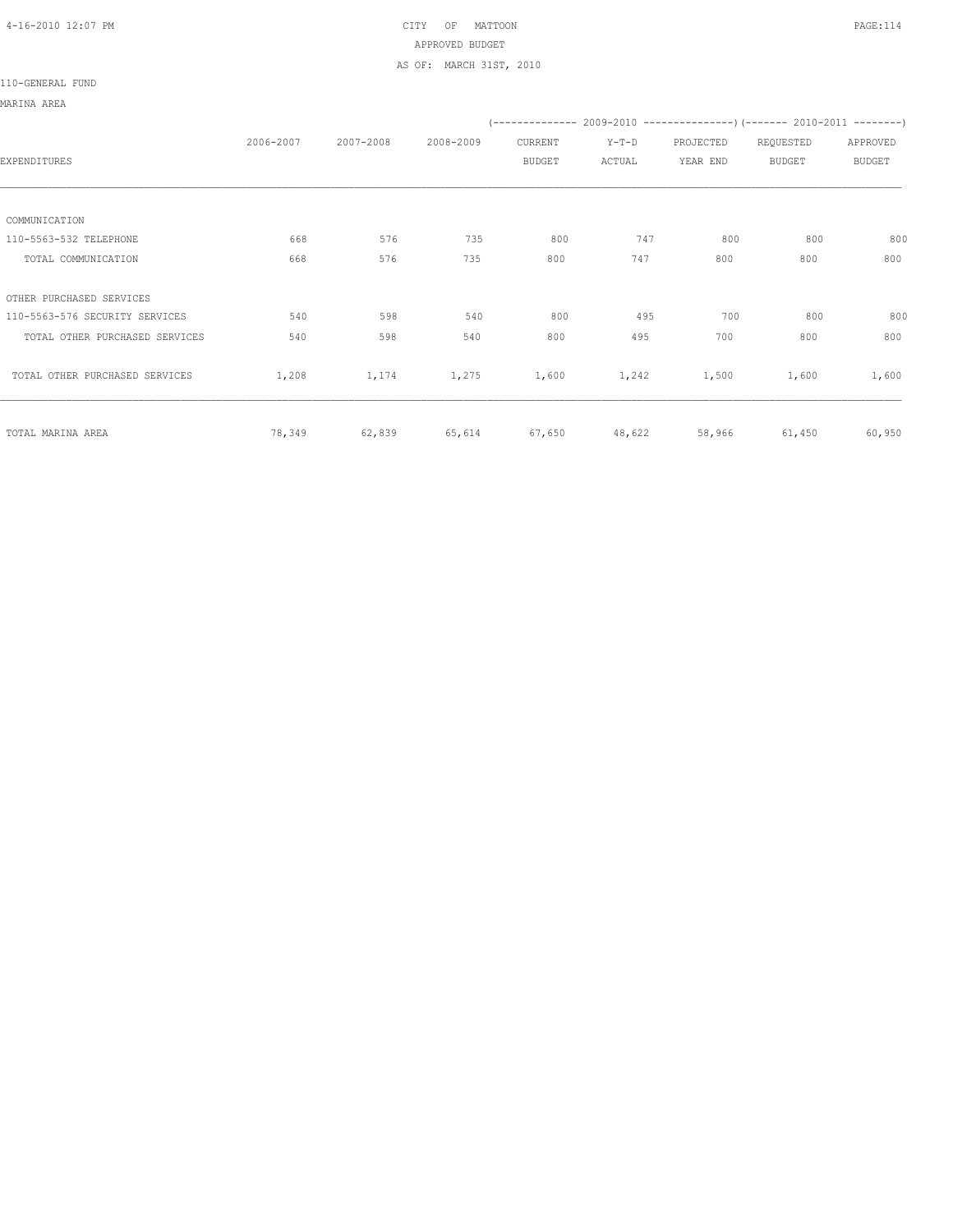## 4-16-2010 12:07 PM CITY OF MATTOON PAGE:115 APPROVED BUDGET AS OF: MARCH 31ST, 2010

#### 110-GENERAL FUND

BEACH AREA

| 2006-2007<br>2007-2008<br>2008-2009<br>CURRENT<br>PROJECTED<br>$Y-T-D$<br>REQUESTED<br>YEAR END<br>EXPENDITURES<br><b>BUDGET</b><br>ACTUAL<br><b>BUDGET</b><br>SUPPLIES<br>GENERAL SUPPLIES<br>110-5564-319 MISCELLANEOUS SUPPLIES<br>2,393<br>3,724<br>2,000<br>1,000<br>2,000<br>489<br>784<br>TOTAL GENERAL SUPPLIES<br>489<br>2,393<br>3,724<br>2,000<br>784<br>1,000<br>2,000<br>ENERGY<br>636<br>110-5564-322 ELECTRICITY<br>733<br>544<br>1,000<br>669<br>1,000<br>1,000<br>636<br>TOTAL ENERGY<br>733<br>1,000<br>1,000<br>1,000<br>544<br>669<br>STREET MAINT SUPPLIES<br>110-5564-352 AGGREGATE SURFACE COAT<br>$\circ$<br>140<br>744<br>1,500<br>293<br>500<br>1,500<br>TOTAL STREET MAINT SUPPLIES<br>$\circ$<br>140<br>744<br>1,500<br>293<br>500<br>1,500<br>TOTAL SUPPLIES<br>1,125<br>3,266<br>5,012<br>4,500<br>1,746<br>2,500<br>4,500<br>PURCHASED PROP MAINT SRV<br>UTILITY SERVICES<br>110-5564-410 UTILITY SERVICES<br>117<br>139<br>146<br>200<br>120<br>200<br>200<br>139<br>200<br>200<br>117<br>146<br>120<br>200<br>TOTAL UTILITY SERVICES<br>REPAIR & MAINT SERVICES<br>110-5564-432 REPAIR OF BUILDINGS<br>410<br>410<br>1,000<br>1,000<br>$\mathbb O$<br>$\mathbf 0$<br>$\mathbf 0$<br>1,000<br>TOTAL REPAIR & MAINT SERVICES<br>410<br>410<br>$\circ$<br>$\circ$<br>1,000<br>$\circ$<br>RENTALS<br>420<br>110-5564-440 RENTALS<br>980<br>280<br>1,000<br>473<br>750<br>1,000<br>280<br>1,000<br>TOTAL RENTALS<br>420<br>980<br>1,000<br>473<br>750<br>CONSTRUCTION SERVICES<br>110-5564-450 CONSTRUCTION SERVICES<br>0<br>3,285<br>4,181<br>4,000<br>3,445<br>4,000<br>4,000<br>$\mathbb O$<br>3,285<br>4,000<br>TOTAL CONSTRUCTION SERVICES<br>4,181<br>4,000<br>3,445<br>4,000<br>946<br>4,404<br>5,016<br>6,200<br>4,038<br>4,950<br>6,200<br>TOTAL PURCHASED PROP MAINT SRV |               |
|----------------------------------------------------------------------------------------------------------------------------------------------------------------------------------------------------------------------------------------------------------------------------------------------------------------------------------------------------------------------------------------------------------------------------------------------------------------------------------------------------------------------------------------------------------------------------------------------------------------------------------------------------------------------------------------------------------------------------------------------------------------------------------------------------------------------------------------------------------------------------------------------------------------------------------------------------------------------------------------------------------------------------------------------------------------------------------------------------------------------------------------------------------------------------------------------------------------------------------------------------------------------------------------------------------------------------------------------------------------------------------------------------------------------------------------------------------------------------------------------------------------------------------------------------------------------------------------------------------------------------------------------------------------------------------------------------------------------------------------------------------------------------------------------------------------|---------------|
|                                                                                                                                                                                                                                                                                                                                                                                                                                                                                                                                                                                                                                                                                                                                                                                                                                                                                                                                                                                                                                                                                                                                                                                                                                                                                                                                                                                                                                                                                                                                                                                                                                                                                                                                                                                                                | APPROVED      |
|                                                                                                                                                                                                                                                                                                                                                                                                                                                                                                                                                                                                                                                                                                                                                                                                                                                                                                                                                                                                                                                                                                                                                                                                                                                                                                                                                                                                                                                                                                                                                                                                                                                                                                                                                                                                                | <b>BUDGET</b> |
|                                                                                                                                                                                                                                                                                                                                                                                                                                                                                                                                                                                                                                                                                                                                                                                                                                                                                                                                                                                                                                                                                                                                                                                                                                                                                                                                                                                                                                                                                                                                                                                                                                                                                                                                                                                                                |               |
|                                                                                                                                                                                                                                                                                                                                                                                                                                                                                                                                                                                                                                                                                                                                                                                                                                                                                                                                                                                                                                                                                                                                                                                                                                                                                                                                                                                                                                                                                                                                                                                                                                                                                                                                                                                                                |               |
|                                                                                                                                                                                                                                                                                                                                                                                                                                                                                                                                                                                                                                                                                                                                                                                                                                                                                                                                                                                                                                                                                                                                                                                                                                                                                                                                                                                                                                                                                                                                                                                                                                                                                                                                                                                                                |               |
|                                                                                                                                                                                                                                                                                                                                                                                                                                                                                                                                                                                                                                                                                                                                                                                                                                                                                                                                                                                                                                                                                                                                                                                                                                                                                                                                                                                                                                                                                                                                                                                                                                                                                                                                                                                                                | 1,000         |
|                                                                                                                                                                                                                                                                                                                                                                                                                                                                                                                                                                                                                                                                                                                                                                                                                                                                                                                                                                                                                                                                                                                                                                                                                                                                                                                                                                                                                                                                                                                                                                                                                                                                                                                                                                                                                | 1,000         |
|                                                                                                                                                                                                                                                                                                                                                                                                                                                                                                                                                                                                                                                                                                                                                                                                                                                                                                                                                                                                                                                                                                                                                                                                                                                                                                                                                                                                                                                                                                                                                                                                                                                                                                                                                                                                                |               |
|                                                                                                                                                                                                                                                                                                                                                                                                                                                                                                                                                                                                                                                                                                                                                                                                                                                                                                                                                                                                                                                                                                                                                                                                                                                                                                                                                                                                                                                                                                                                                                                                                                                                                                                                                                                                                | 1,000         |
|                                                                                                                                                                                                                                                                                                                                                                                                                                                                                                                                                                                                                                                                                                                                                                                                                                                                                                                                                                                                                                                                                                                                                                                                                                                                                                                                                                                                                                                                                                                                                                                                                                                                                                                                                                                                                | 1,000         |
|                                                                                                                                                                                                                                                                                                                                                                                                                                                                                                                                                                                                                                                                                                                                                                                                                                                                                                                                                                                                                                                                                                                                                                                                                                                                                                                                                                                                                                                                                                                                                                                                                                                                                                                                                                                                                |               |
|                                                                                                                                                                                                                                                                                                                                                                                                                                                                                                                                                                                                                                                                                                                                                                                                                                                                                                                                                                                                                                                                                                                                                                                                                                                                                                                                                                                                                                                                                                                                                                                                                                                                                                                                                                                                                | 1,500         |
|                                                                                                                                                                                                                                                                                                                                                                                                                                                                                                                                                                                                                                                                                                                                                                                                                                                                                                                                                                                                                                                                                                                                                                                                                                                                                                                                                                                                                                                                                                                                                                                                                                                                                                                                                                                                                | 1,500         |
|                                                                                                                                                                                                                                                                                                                                                                                                                                                                                                                                                                                                                                                                                                                                                                                                                                                                                                                                                                                                                                                                                                                                                                                                                                                                                                                                                                                                                                                                                                                                                                                                                                                                                                                                                                                                                | 3,500         |
|                                                                                                                                                                                                                                                                                                                                                                                                                                                                                                                                                                                                                                                                                                                                                                                                                                                                                                                                                                                                                                                                                                                                                                                                                                                                                                                                                                                                                                                                                                                                                                                                                                                                                                                                                                                                                |               |
|                                                                                                                                                                                                                                                                                                                                                                                                                                                                                                                                                                                                                                                                                                                                                                                                                                                                                                                                                                                                                                                                                                                                                                                                                                                                                                                                                                                                                                                                                                                                                                                                                                                                                                                                                                                                                |               |
|                                                                                                                                                                                                                                                                                                                                                                                                                                                                                                                                                                                                                                                                                                                                                                                                                                                                                                                                                                                                                                                                                                                                                                                                                                                                                                                                                                                                                                                                                                                                                                                                                                                                                                                                                                                                                | 200           |
|                                                                                                                                                                                                                                                                                                                                                                                                                                                                                                                                                                                                                                                                                                                                                                                                                                                                                                                                                                                                                                                                                                                                                                                                                                                                                                                                                                                                                                                                                                                                                                                                                                                                                                                                                                                                                | 200           |
|                                                                                                                                                                                                                                                                                                                                                                                                                                                                                                                                                                                                                                                                                                                                                                                                                                                                                                                                                                                                                                                                                                                                                                                                                                                                                                                                                                                                                                                                                                                                                                                                                                                                                                                                                                                                                |               |
|                                                                                                                                                                                                                                                                                                                                                                                                                                                                                                                                                                                                                                                                                                                                                                                                                                                                                                                                                                                                                                                                                                                                                                                                                                                                                                                                                                                                                                                                                                                                                                                                                                                                                                                                                                                                                | 1,000         |
|                                                                                                                                                                                                                                                                                                                                                                                                                                                                                                                                                                                                                                                                                                                                                                                                                                                                                                                                                                                                                                                                                                                                                                                                                                                                                                                                                                                                                                                                                                                                                                                                                                                                                                                                                                                                                | 1,000         |
|                                                                                                                                                                                                                                                                                                                                                                                                                                                                                                                                                                                                                                                                                                                                                                                                                                                                                                                                                                                                                                                                                                                                                                                                                                                                                                                                                                                                                                                                                                                                                                                                                                                                                                                                                                                                                |               |
|                                                                                                                                                                                                                                                                                                                                                                                                                                                                                                                                                                                                                                                                                                                                                                                                                                                                                                                                                                                                                                                                                                                                                                                                                                                                                                                                                                                                                                                                                                                                                                                                                                                                                                                                                                                                                | 750           |
|                                                                                                                                                                                                                                                                                                                                                                                                                                                                                                                                                                                                                                                                                                                                                                                                                                                                                                                                                                                                                                                                                                                                                                                                                                                                                                                                                                                                                                                                                                                                                                                                                                                                                                                                                                                                                | 750           |
|                                                                                                                                                                                                                                                                                                                                                                                                                                                                                                                                                                                                                                                                                                                                                                                                                                                                                                                                                                                                                                                                                                                                                                                                                                                                                                                                                                                                                                                                                                                                                                                                                                                                                                                                                                                                                |               |
|                                                                                                                                                                                                                                                                                                                                                                                                                                                                                                                                                                                                                                                                                                                                                                                                                                                                                                                                                                                                                                                                                                                                                                                                                                                                                                                                                                                                                                                                                                                                                                                                                                                                                                                                                                                                                | 4,000         |
|                                                                                                                                                                                                                                                                                                                                                                                                                                                                                                                                                                                                                                                                                                                                                                                                                                                                                                                                                                                                                                                                                                                                                                                                                                                                                                                                                                                                                                                                                                                                                                                                                                                                                                                                                                                                                | 4,000         |
|                                                                                                                                                                                                                                                                                                                                                                                                                                                                                                                                                                                                                                                                                                                                                                                                                                                                                                                                                                                                                                                                                                                                                                                                                                                                                                                                                                                                                                                                                                                                                                                                                                                                                                                                                                                                                | 5,950         |
| OTHER PURCHASED SERVICES                                                                                                                                                                                                                                                                                                                                                                                                                                                                                                                                                                                                                                                                                                                                                                                                                                                                                                                                                                                                                                                                                                                                                                                                                                                                                                                                                                                                                                                                                                                                                                                                                                                                                                                                                                                       |               |
| COMMUNICATION                                                                                                                                                                                                                                                                                                                                                                                                                                                                                                                                                                                                                                                                                                                                                                                                                                                                                                                                                                                                                                                                                                                                                                                                                                                                                                                                                                                                                                                                                                                                                                                                                                                                                                                                                                                                  |               |
| 110-5564-532 TELEPHONE<br>183<br>126<br>174<br>500<br>165<br>$\mathbb O$<br>500                                                                                                                                                                                                                                                                                                                                                                                                                                                                                                                                                                                                                                                                                                                                                                                                                                                                                                                                                                                                                                                                                                                                                                                                                                                                                                                                                                                                                                                                                                                                                                                                                                                                                                                                | 500           |
| 183<br>126<br>174<br>500<br>165<br>0<br>500<br>TOTAL COMMUNICATION                                                                                                                                                                                                                                                                                                                                                                                                                                                                                                                                                                                                                                                                                                                                                                                                                                                                                                                                                                                                                                                                                                                                                                                                                                                                                                                                                                                                                                                                                                                                                                                                                                                                                                                                             | 500           |
| 183<br>126<br>174<br>500<br>165<br>$\circ$<br>500<br>TOTAL OTHER PURCHASED SERVICES                                                                                                                                                                                                                                                                                                                                                                                                                                                                                                                                                                                                                                                                                                                                                                                                                                                                                                                                                                                                                                                                                                                                                                                                                                                                                                                                                                                                                                                                                                                                                                                                                                                                                                                            | 500           |
| TOTAL BEACH AREA<br>2,255<br>7,795<br>10,203<br>11,200<br>5,949<br>7,450<br>11,200                                                                                                                                                                                                                                                                                                                                                                                                                                                                                                                                                                                                                                                                                                                                                                                                                                                                                                                                                                                                                                                                                                                                                                                                                                                                                                                                                                                                                                                                                                                                                                                                                                                                                                                             |               |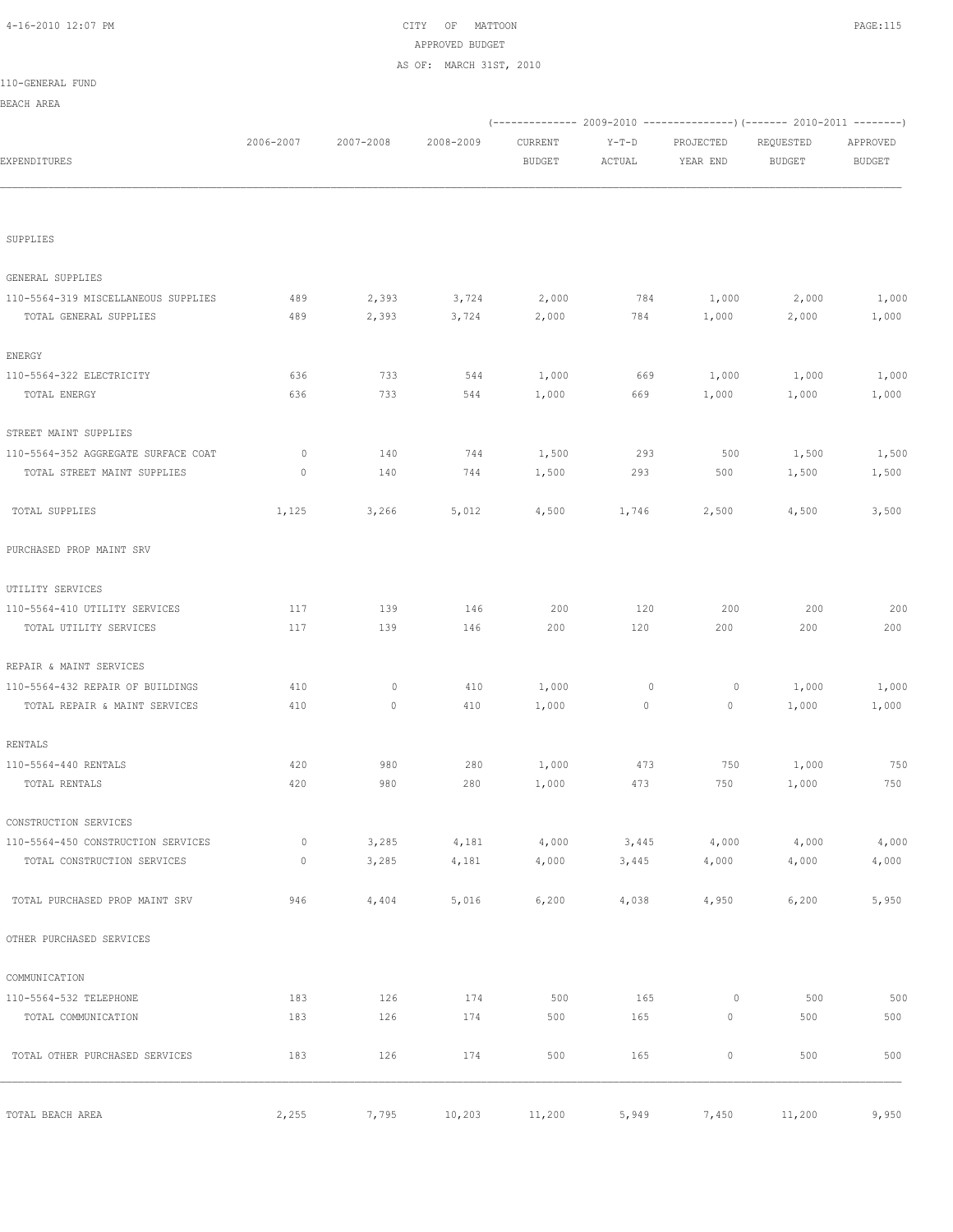# 4-16-2010 12:07 PM CITY OF MATTOON PAGE:116 APPROVED BUDGET

AS OF: MARCH 31ST, 2010

## 110-GENERAL FUND

|  | DODGE GROVE CEMETERY |  |
|--|----------------------|--|
|  |                      |  |

|                                         |              |              |              |                          |                   |                       | (------------- 2009-2010 ---------------) (------- 2010-2011 --------) |                           |
|-----------------------------------------|--------------|--------------|--------------|--------------------------|-------------------|-----------------------|------------------------------------------------------------------------|---------------------------|
| EXPENDITURES                            | 2006-2007    | 2007-2008    | 2008-2009    | CURRENT<br><b>BUDGET</b> | $Y-T-D$<br>ACTUAL | PROJECTED<br>YEAR END | REQUESTED<br>BUDGET                                                    | APPROVED<br><b>BUDGET</b> |
|                                         |              |              |              |                          |                   |                       |                                                                        |                           |
| PERSONNEL SERVICES                      |              |              |              |                          |                   |                       |                                                                        |                           |
| SALARIES & WAGES                        |              |              |              |                          |                   |                       |                                                                        |                           |
| 110-5570-111 SALARIES OF REG EMPLOYEES  | $\circ$      | $\circ$      | $\circ$      | $\mathbf 0$              | $\circ$           | 0                     | 73,115                                                                 | 73,115                    |
| 110-5570-112 SALARIES OF TEMP EMPLOYEES | $\mathbf{0}$ | 0            | $\mathbf 0$  | $\mathbf 0$              | $\circ$           | 0                     | 30,000                                                                 | 30,000                    |
| 110-5570-113 OVERTIME                   | $\mathbf{0}$ | $\circ$      | $\mathbf{0}$ | $\circ$                  | $\circ$           | 0                     | 1,388                                                                  | 1,388                     |
| 110-5570-114 COMPENSATED ABSENCES       | $\circ$      | $\circ$      | $\circ$      | 0                        | $\mathbf 0$       | $\mathbf 0$           | $\overline{0}$                                                         | $\mathbf 0$               |
| TOTAL SALARIES & WAGES                  | $\mathbf{0}$ | $\mathbf{0}$ | $\circ$      | $\circ$                  | $\circ$           | 0                     | 104,503                                                                | 104,503                   |
| TOTAL PERSONNEL SERVICES                | $\mathbb O$  | $\circ$      | $\mathbb O$  | $\circ$                  | $\circ$           | $\circ$               | 104,503                                                                | 104,503                   |
| EMPOLOYEE BENEFITS                      |              |              |              |                          |                   |                       |                                                                        |                           |
| GROUP INSURANCE                         |              |              |              |                          |                   |                       |                                                                        |                           |
| 110-5570-211 GROUP HEALTH INSURANCE     | $\mathbf{0}$ | $\circ$      | $\mathbf 0$  | $\mathbb O$              | $\circ$           | 0                     | 12,525                                                                 | 13,770                    |
| 110-5570-212 GROUP LIFE INSURANCE       | 0            | $\circ$      | $\circ$      | $\circ$                  | $\mathbf 0$       | $\mathbf 0$           | 230                                                                    | 230                       |
| TOTAL GROUP INSURANCE                   | $\mathbf{0}$ | $\circ$      | $\mathbf 0$  | $\circ$                  | $\circ$           | 0                     | 12,755                                                                 | 14,000                    |
| SOCIAL SECURITY CONTRIB                 |              |              |              |                          |                   |                       |                                                                        |                           |
| 110-5570-221 FICA CONTRIBUTIONS         | 0            | $\circ$      | $\mathbf 0$  | $\mathbf 0$              | $\circ$           | 0                     | 6,479                                                                  | 6,479                     |
| 110-5570-222 MEDICARE CONTRIBUTIONS     | 0            | 0            | $\mathbf 0$  | 0                        | $\mathbf 0$       | $\mathbf 0$           | 1,515                                                                  | 1,515                     |
| TOTAL SOCIAL SECURITY CONTRIB           | $\circ$      | $\circ$      | $\mathbb O$  | $\circ$                  | $\circ$           | 0                     | 7,994                                                                  | 7,994                     |
| RETIREMENT CONTRIBTUIONS                |              |              |              |                          |                   |                       |                                                                        |                           |
| 110-5570-231 IMRF CONTRIBUTIONS         | $\circ$      | 0            | $\circ$      | 0                        | $\circ$           | 0                     | 9,654                                                                  | 9,654                     |
| TOTAL RETIREMENT CONTRIBTUIONS          | 0            | $\circ$      | 0            | $\circ$                  | $\circ$           | 0                     | 9,654                                                                  | 9,654                     |
| UNEMPLOYMNT COMPENSATION                |              |              |              |                          |                   |                       |                                                                        |                           |
| 110-5570-240 UNEMPLOYMENT               | $\circ$      | $\circ$      | $\circ$      | $\circ$                  | $\mathbf 0$       | $\mathbf 0$           | 525                                                                    | 525                       |
| TOTAL UNEMPLOYMNT COMPENSATION          | $\mathbf{0}$ | $\circ$      | 0            | 0                        | $\circ$           | $\mathbb O$           | 525                                                                    | 525                       |
| WORKER'S COMPENSATION                   |              |              |              |                          |                   |                       |                                                                        |                           |
| 110-5570-250 WORKERS' COMPENSATION      | 0            | $\circ$      | $\circ$      | $\circ$                  | $\mathbf 0$       | $\mathbf{0}$          | 5,641                                                                  | 5,641                     |
| TOTAL WORKER'S COMPENSATION             | $\mathbb O$  | $\circ$      | $\circ$      | $\circ$                  | $\circ$           | $\circ$               | 5,641                                                                  | 5,641                     |
| TOTAL EMPOLOYEE BENEFITS                | $\circ$      | $\circ$      | $\circ$      | $\circ$                  | $\circ$           | 0                     | 36,569                                                                 | 37,814                    |
| SUPPLIES                                |              |              |              |                          |                   |                       |                                                                        |                           |
| GENERAL SUPPLIES                        |              |              |              |                          |                   |                       |                                                                        |                           |
| 110-5570-311 SUPPLIES                   | $\circ$      | $\circ$      | $\mathbf 0$  | $\circ$                  | $\circ$           | 0                     | 1,000                                                                  | 1,000                     |
| 110-5570-316 TOOLS & EQUIPMENT          | $\circ$      | 0            | $\circ$      | 0                        | $\mathbf 0$       | $\mathbf{0}$          | 2,000                                                                  | 1,500                     |
| TOTAL GENERAL SUPPLIES                  | 0            | $\mathbb O$  | 0            | $\circ$                  | $\circ$           | 0                     | 3,000                                                                  | 2,500                     |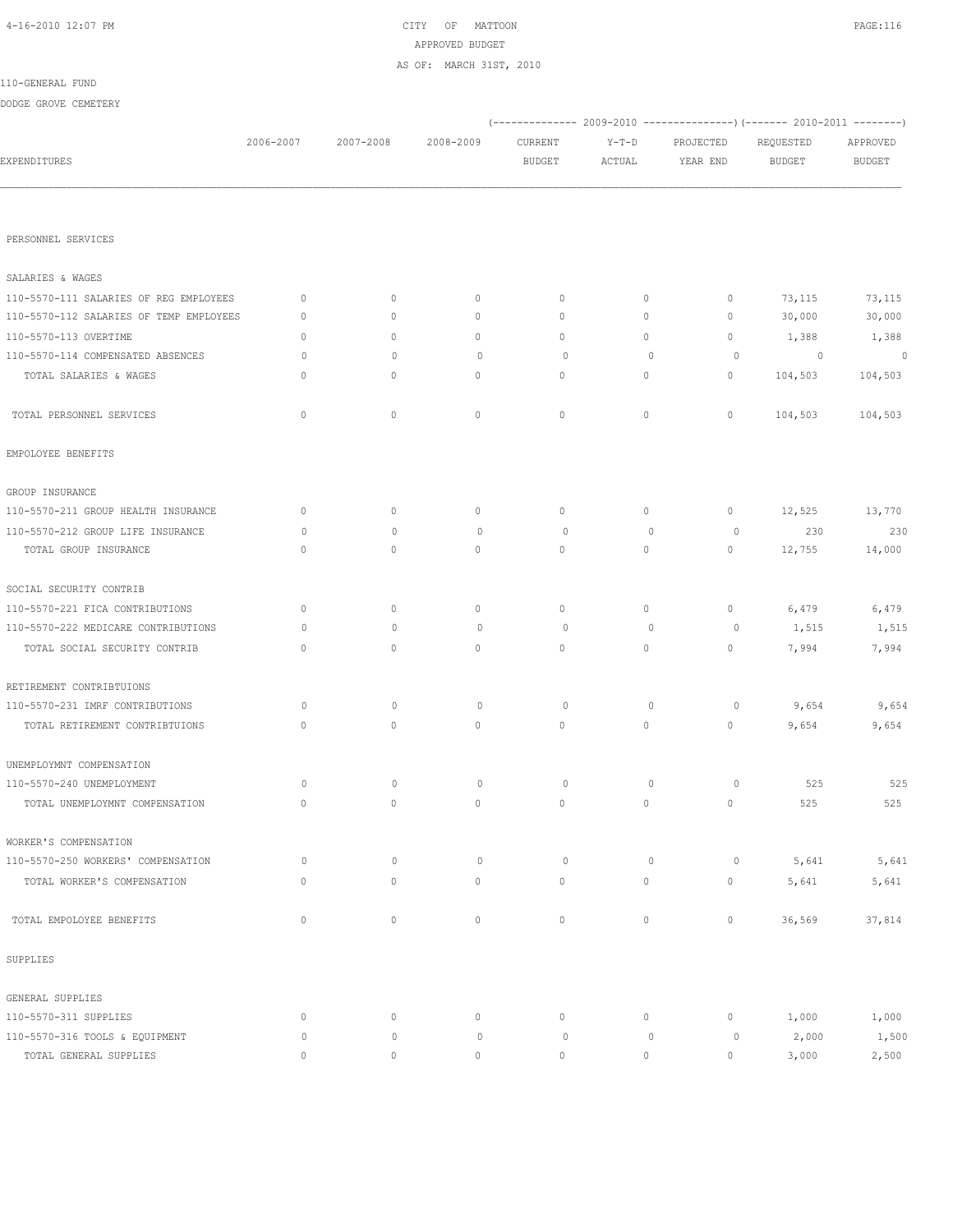## 4-16-2010 12:07 PM CITY OF MATTOON PAGE:117 APPROVED BUDGET AS OF: MARCH 31ST, 2010

#### 110-GENERAL FUND

#### DODGE GROVE CEMETERY

|                                         |              |                         |                    |                    |              |                    | (-------------- 2009-2010 ---------------)(------- 2010-2011 --------) |                 |
|-----------------------------------------|--------------|-------------------------|--------------------|--------------------|--------------|--------------------|------------------------------------------------------------------------|-----------------|
|                                         | 2006-2007    | 2007-2008               | 2008-2009          | CURRENT            | $Y-T-D$      | PROJECTED          | REQUESTED                                                              | APPROVED        |
| EXPENDITURES                            |              |                         |                    | <b>BUDGET</b>      | ACTUAL       | YEAR END           | <b>BUDGET</b>                                                          | <b>BUDGET</b>   |
|                                         |              |                         |                    |                    |              |                    |                                                                        |                 |
| ENERGY                                  |              |                         |                    |                    |              |                    |                                                                        |                 |
| 110-5570-321 UTILITIES                  | $\circ$      | 0                       | $\circ$            | $\circ$            | $\circ$      | $\circ$            | 6,000                                                                  | 6,000           |
| 110-5570-326 FUEL<br>TOTAL ENERGY       | 0<br>0       | $\mathbf{0}$<br>$\circ$ | $\circ$<br>$\circ$ | $\circ$<br>$\circ$ | $\circ$<br>0 | $\circ$<br>$\circ$ | 4,500<br>10,500                                                        | 4,500<br>10,500 |
|                                         |              |                         |                    |                    |              |                    |                                                                        |                 |
| TOTAL SUPPLIES                          | $\circ$      | $\mathbb O$             | $\mathbb O$        | $\circ$            | $\circ$      | $\circ$            | 13,500                                                                 | 13,000          |
| PURCHASED PROP MAINT SRV                |              |                         |                    |                    |              |                    |                                                                        |                 |
| REPAIR & MAINT SERVICES                 |              |                         |                    |                    |              |                    |                                                                        |                 |
| 110-5570-432 REPAIR OF BUILDINGS/STRUCT | $\mathbf 0$  | $\mathbb O$             | $\circ$            | $\circ$            | $\circ$      | $\circ$            | $\circ$                                                                | $\overline{0}$  |
| 110-5570-433 REPAIR OF MACHINERY        | 0            | $\circ$                 | 0                  | 0                  | $\mathbf 0$  | $\circ$            | 4,500                                                                  | 4,500           |
| TOTAL REPAIR & MAINT SERVICES           | $\mathbf{0}$ | 0                       | 0                  | $\circ$            | $\circ$      | $\circ$            | 4,500                                                                  | 4,500           |
| TOTAL PURCHASED PROP MAINT SRV          | $\circ$      | $\mathbb O$             | $\mathbb O$        | $\mathbb O$        | $\circ$      | 0                  | 4,500                                                                  | 4,500           |
| PROPERTY                                |              |                         |                    |                    |              |                    |                                                                        |                 |
| BUILDINGS                               |              |                         |                    |                    |              |                    |                                                                        |                 |
| 110-5570-720 BUILDINGS & STRUCTURES     | $\circ$      | $\circ$                 | $\circ$            | 0                  | $\circ$      | $\mathbf 0$        | $\circ$                                                                | $\cap$          |
| TOTAL BUILDINGS                         | $\circ$      | $\circ$                 | $\circ$            | $\circ$            | $\circ$      | $\circ$            | 0                                                                      | 0               |
| IMPROVEMENTS-NOT BLDNGS                 |              |                         |                    |                    |              |                    |                                                                        |                 |
| 110-5570-730 IMPROVMENTS OTHER THAN BLD | $\circ$      | $\circ$                 | $\circ$            | 0                  | $\mathbf 0$  | $\mathbf 0$        | $\circ$                                                                | 0               |
| TOTAL IMPROVEMENTS-NOT BLDNGS           | $\circ$      | 0                       | 0                  | $\circ$            | 0            | $\circ$            | 0                                                                      | 0               |
| MACHINERY & EQUIPMENT                   |              |                         |                    |                    |              |                    |                                                                        |                 |
| 110-5570-740 MACHINERY                  | 0            | 0                       | $\circ$            | 0                  | 0            | $\mathbf 0$        | 0                                                                      | $\mathbf{0}$    |
| TOTAL MACHINERY & EQUIPMENT             | $\circ$      | 0                       | $\circ$            | $\circ$            | $\circ$      | $\circ$            | $\mathbb O$                                                            | 0               |
| TOTAL PROPERTY                          | $\circ$      | $\mathbb O$             | $\circ$            | $\circ$            | $\circ$      | $\circ$            | 0                                                                      | 0               |
| OTHER OBJECTS                           |              |                         |                    |                    |              |                    |                                                                        |                 |
| FINANCIAL TRANS OBJECTS                 |              |                         |                    |                    |              |                    |                                                                        |                 |
| 110-5570-816 FARM EXPENSES              | $\circ$      | $\circ$                 | $\circ$            | $\circ$            | $\circ$      | $\mathbb O$        | 200                                                                    | 200             |
| TOTAL FINANCIAL TRANS OBJECTS           | $\circ$      | $\mathbb O$             | $\circ$            | $\circ$            | $\circ$      | 0                  | 200                                                                    | 200             |
| FINANCIAL TRANS OBJECTS                 |              |                         |                    |                    |              |                    |                                                                        |                 |
| 110-5570-828 REAL ESTATE TAXES          | $\circ$      | $\circ$                 | $\circ$            | 0                  | $\mathbf 0$  | $\circ$            | 1,400                                                                  | 1,400           |
| TOTAL FINANCIAL TRANS OBJECTS           | $\circ$      | $\circ$                 | $\circ$            | $\circ$            | $\circ$      | $\mathbb O$        | 1,400                                                                  | 1,400           |
| TOTAL OTHER OBJECTS                     | $\circ$      | $\mathbb O$             | $\mathbb O$        | $\mathbb O$        | $\circ$      | 0                  | 1,600                                                                  | 1,600           |
| TOTAL DODGE GROVE CEMETERY              | $\circ$      | $\mathbb O$             | $\circ$            | $\mathbb O$        | $\circ$      | $\circ$            | 160,672                                                                | 161,417         |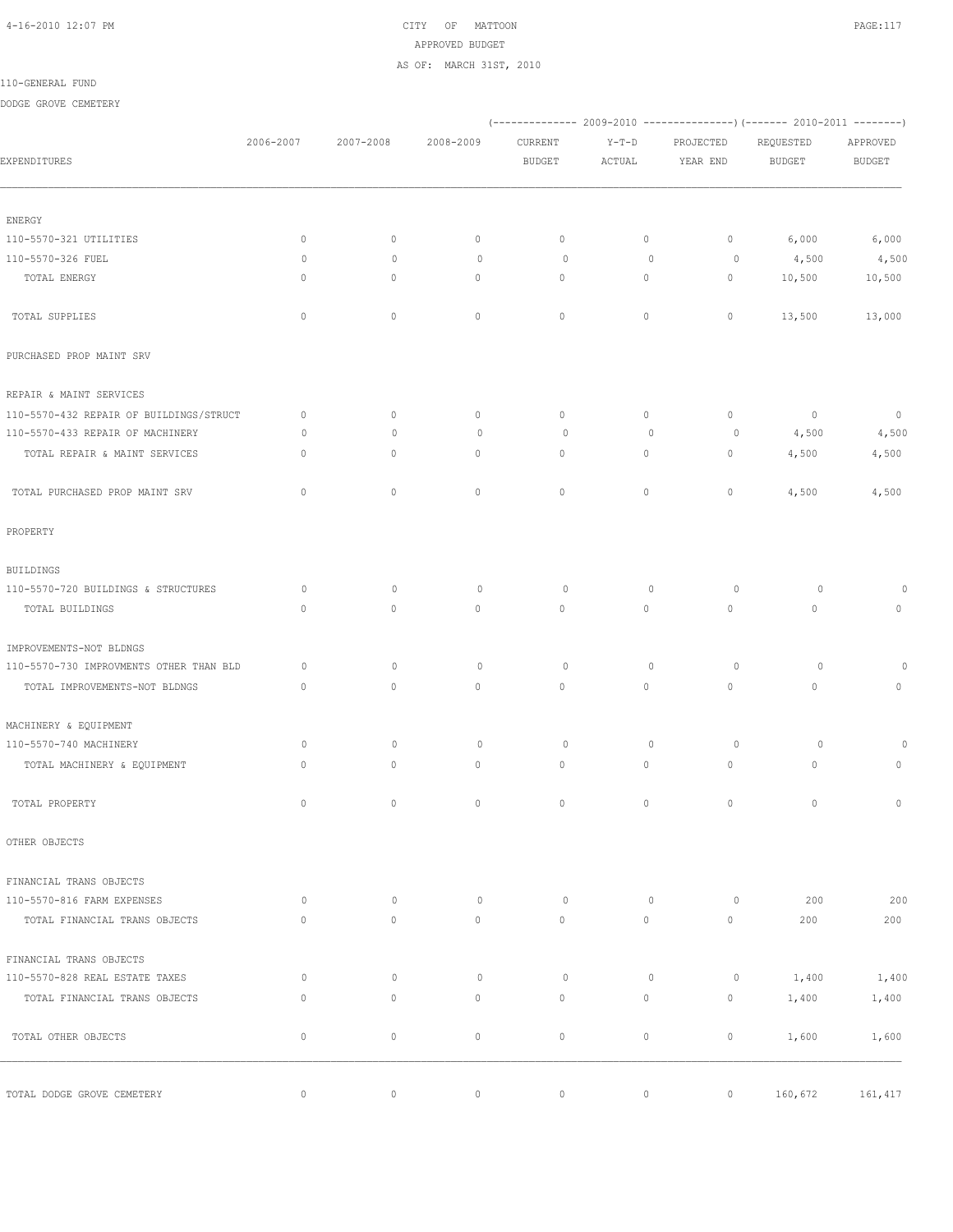## 4-16-2010 12:07 PM CITY OF MATTOON PAGE:118 APPROVED BUDGET AS OF: MARCH 31ST, 2010

#### 110-GENERAL FUND

#### ECONOMIC DEVELOPMENT

|                                         |           |              |              |               |              |              | (-------------- 2009-2010 -------------------) (------- 2010-2011 ---------) |               |
|-----------------------------------------|-----------|--------------|--------------|---------------|--------------|--------------|------------------------------------------------------------------------------|---------------|
|                                         | 2006-2007 | 2007-2008    | 2008-2009    | CURRENT       | $Y-T-D$      | PROJECTED    | REQUESTED                                                                    | APPROVED      |
| EXPENDITURES                            |           |              |              | <b>BUDGET</b> | ACTUAL       | YEAR END     | <b>BUDGET</b>                                                                | <b>BUDGET</b> |
|                                         |           |              |              |               |              |              |                                                                              |               |
| OTHER PURCHASED SERVICES                |           |              |              |               |              |              |                                                                              |               |
| PROFESSIONAL SERVICES                   |           |              |              |               |              |              |                                                                              |               |
| 110-5651-519 OTHER PROFESSIONAL SERVICE | 1,720     | 39,909       | 53, 532      | 37,000        | 13,660       | 15,000       | $\mathbf{0}$                                                                 |               |
| TOTAL PROFESSIONAL SERVICES             | 1,720     | 39,909       | 53,532       | 37,000        | 13,660       | 15,000       | $\circ$                                                                      | $\mathbf{0}$  |
| OTHER PURCHASED SERVICES                |           |              |              |               |              |              |                                                                              |               |
| 110-5651-571 DUES & MEMBERSHIPS         | 60,000    | 60,000       | 60,000       | 60,000        | 55,000       | 60,000       | 60,000                                                                       | 60,000        |
| 110-5651-579 FUTUREGEN ECONOMIC DEVELOP | $\sim$ 0  | $\circ$      | 500,000      | $\circ$       | 465,885      | 467,400      | $\overline{0}$                                                               | $\circ$       |
| TOTAL OTHER PURCHASED SERVICES          | 60,000    | 60,000       | 560,000      | 60,000        | 520,885      | 527,400      | 60,000                                                                       | 60,000        |
| TOTAL OTHER PURCHASED SERVICES          | 61,720    | 99,909       | 613,532      | 97,000        | 534,545      | 542,400      | 60,000                                                                       | 60,000        |
| PROPERTY                                |           |              |              |               |              |              |                                                                              |               |
| IMPROVEMENTS-NOT BLDNGS                 |           |              |              |               |              |              |                                                                              |               |
| 110-5651-730 IMPROV OTHER THAN BUILDING | 28,594    | $\mathbf{0}$ | $\mathbf{0}$ | $\circ$       | $\mathbf{0}$ | $\mathbf{0}$ | $\mathbf{0}$                                                                 | $\mathbf{0}$  |
| TOTAL IMPROVEMENTS-NOT BLDNGS           | 28,594    | 0            | $\mathbf{0}$ | 0             | $\circ$      | $\circ$      | $\circ$                                                                      | $\mathbf{0}$  |
| TOTAL PROPERTY                          | 28,594    | $\mathbb O$  | $\circ$      | $\mathbb O$   | $\circ$      | $\circ$      | $\circ$                                                                      | $\mathbf{0}$  |
| TOTAL ECONOMIC DEVELOPMENT              | 90,314    | 99,909       | 613,532      | 97,000        | 534,545      | 542,400      | 60,000                                                                       | 60,000        |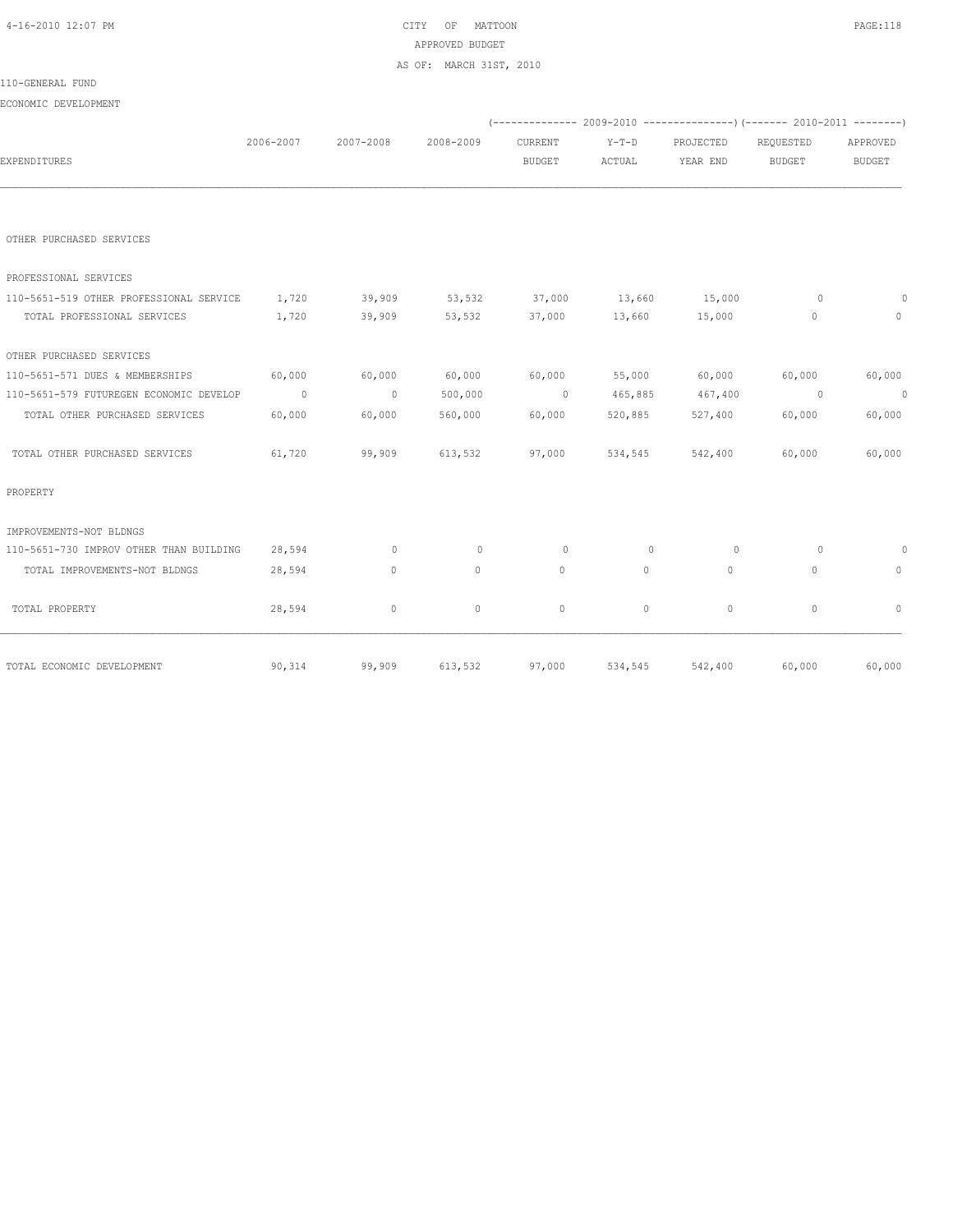## 4-16-2010 12:07 PM CITY OF MATTOON PAGE:119 APPROVED BUDGET AS OF: MARCH 31ST, 2010

#### 110-GENERAL FUND

#### SOUTH RT45 BUSINESS DIST

| EXPENDITURES                            | 2006-2007 | 2007-2008 | 2008-2009 | CURRENT<br><b>BUDGET</b> | $Y-T-D$<br>ACTUAL | PROJECTED<br>YEAR END      | (-------------- 2009-2010 ----------------) (------- 2010-2011 --------)<br>REQUESTED<br><b>BUDGET</b> | APPROVED<br><b>BUDGET</b> |
|-----------------------------------------|-----------|-----------|-----------|--------------------------|-------------------|----------------------------|--------------------------------------------------------------------------------------------------------|---------------------------|
| OTHER PURCHASED SERVICES                |           |           |           |                          |                   |                            |                                                                                                        |                           |
| PROFESSIONAL SERVICES                   |           |           |           |                          |                   |                            |                                                                                                        |                           |
| 110-5652-511 SOUTH RT45 BUSINESS DISTRI | 24,178    | 90,208    | 352       | 0                        |                   | $\mathbf 0$<br>$\mathbf 0$ | $\mathbf 0$                                                                                            | 0                         |
| TOTAL PROFESSIONAL SERVICES             | 24,178    | 90,208    | 352       | $\mathbf{0}$             |                   | $\circ$<br>$\circ$         | $\Omega$                                                                                               | $\circ$                   |
| TOTAL OTHER PURCHASED SERVICES          | 24,178    | 90,208    | 352       | $\mathbb O$              |                   | $\circ$<br>$\circ$         | $\mathbf{0}$                                                                                           | $\mathbf{0}$              |
| TOTAL SOUTH RT45 BUSINESS DIST          | 24,178    | 90,208    | 352       | $\circ$                  |                   | $\circ$<br>$\mathbb O$     | $\mathbf{0}$                                                                                           | $\circ$                   |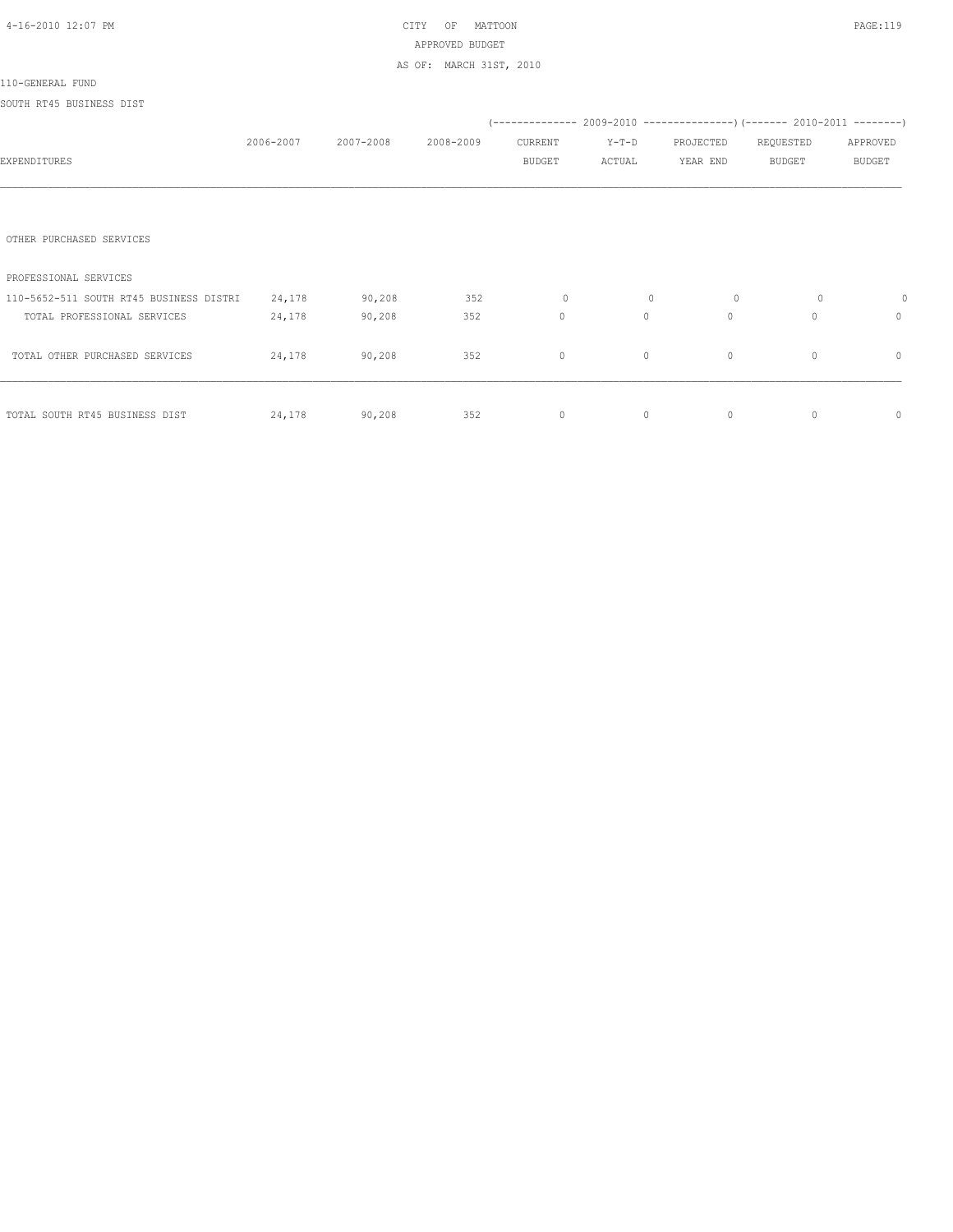## 4-16-2010 12:07 PM CITY OF MATTOON PAGE:120 APPROVED BUDGET AS OF: MARCH 31ST, 2010

## 110-GENERAL FUND

2003 LIBRARY REF GO BOND

| ZUUS BIBRARI REP GU BUND                |           |           |           |                          |                   |                       |                                                                                                       |                           |
|-----------------------------------------|-----------|-----------|-----------|--------------------------|-------------------|-----------------------|-------------------------------------------------------------------------------------------------------|---------------------------|
| EXPENDITURES                            | 2006-2007 | 2007-2008 | 2008-2009 | CURRENT<br><b>BUDGET</b> | $Y-T-D$<br>ACTUAL | PROJECTED<br>YEAR END | (-------------- 2009-2010 ---------------) (------- 2010-2011 --------)<br>REQUESTED<br><b>BUDGET</b> | APPROVED<br><b>BUDGET</b> |
|                                         |           |           |           |                          |                   |                       |                                                                                                       |                           |
| OTHER OBJECTS                           |           |           |           |                          |                   |                       |                                                                                                       |                           |
| FINANCIAL TRANS OBJECTS                 |           |           |           |                          |                   |                       |                                                                                                       |                           |
| 110-5716-817 SERIES 2003 LIBRARY REFUND | 81,150    | 81,910    | 78,445    | 78,050                   | 78,852            | 78,852                | 78,486                                                                                                | 78,486                    |
| TOTAL FINANCIAL TRANS OBJECTS           | 81,150    | 81,910    | 78,445    | 78,050                   | 78,852            | 78,852                | 78,486                                                                                                | 78,486                    |
| TOTAL OTHER OBJECTS                     | 81,150    | 81,910    | 78,445    | 78,050                   | 78,852            | 78,852                | 78,486                                                                                                | 78,486                    |

| TOTAL 2003 LIBRARY REF GO BOND | 81,150   81,910   78,445   78,050   78,852   78,852   78,486   78,486 |  |  |  |  |
|--------------------------------|-----------------------------------------------------------------------|--|--|--|--|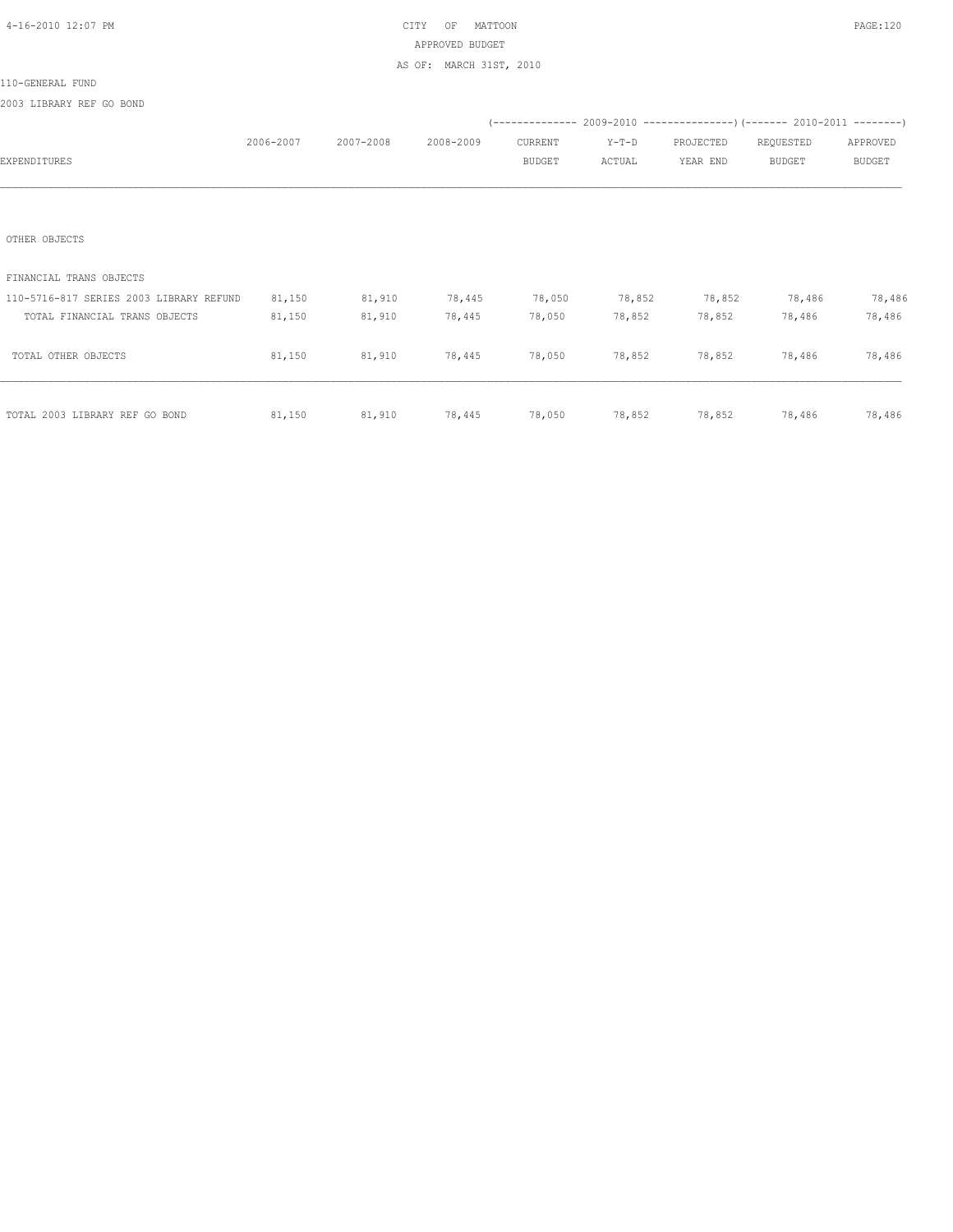## 4-16-2010 12:07 PM CITY OF MATTOON PAGE:121 APPROVED BUDGET AS OF: MARCH 31ST, 2010

#### 110-GENERAL FUND

2003A ERI GO BONDS

| CUNDU INI UU DUNDU                      |           |                 |           |                          |                   |                       |                            |                           |
|-----------------------------------------|-----------|-----------------|-----------|--------------------------|-------------------|-----------------------|----------------------------|---------------------------|
| EXPENDITURES                            | 2006-2007 | 2007-2008       | 2008-2009 | CURRENT<br><b>BUDGET</b> | $Y-T-D$<br>ACTUAL | PROJECTED<br>YEAR END | REQUESTED<br><b>BUDGET</b> | APPROVED<br><b>BUDGET</b> |
|                                         |           |                 |           |                          |                   |                       |                            |                           |
|                                         |           |                 |           |                          |                   |                       |                            |                           |
| OTHER OBJECTS                           |           |                 |           |                          |                   |                       |                            |                           |
| FINANCIAL TRANS OBJECTS                 |           |                 |           |                          |                   |                       |                            |                           |
| 110-5717-817 2003A PENSION BENEFIT GO B | 196,550   | 195,460         | 194,153   | 192,628                  | 192,628           | 192,628               | 195,885                    | 195,885                   |
| TOTAL FINANCIAL TRANS OBJECTS           | 196,550   | 195,460         | 194,153   | 192,628                  | 192,628           | 192,628               | 195,885                    | 195,885                   |
| TOTAL OTHER OBJECTS                     | 196,550   | 195,460         | 194,153   | 192,628                  | 192,628           | 192,628               | 195,885                    | 195,885                   |
| TOTAL 2003A ERI GO BONDS                |           | 196,550 195,460 |           | 194,153 192,628          | 192,628 192,628   |                       | 195,885                    | 195,885                   |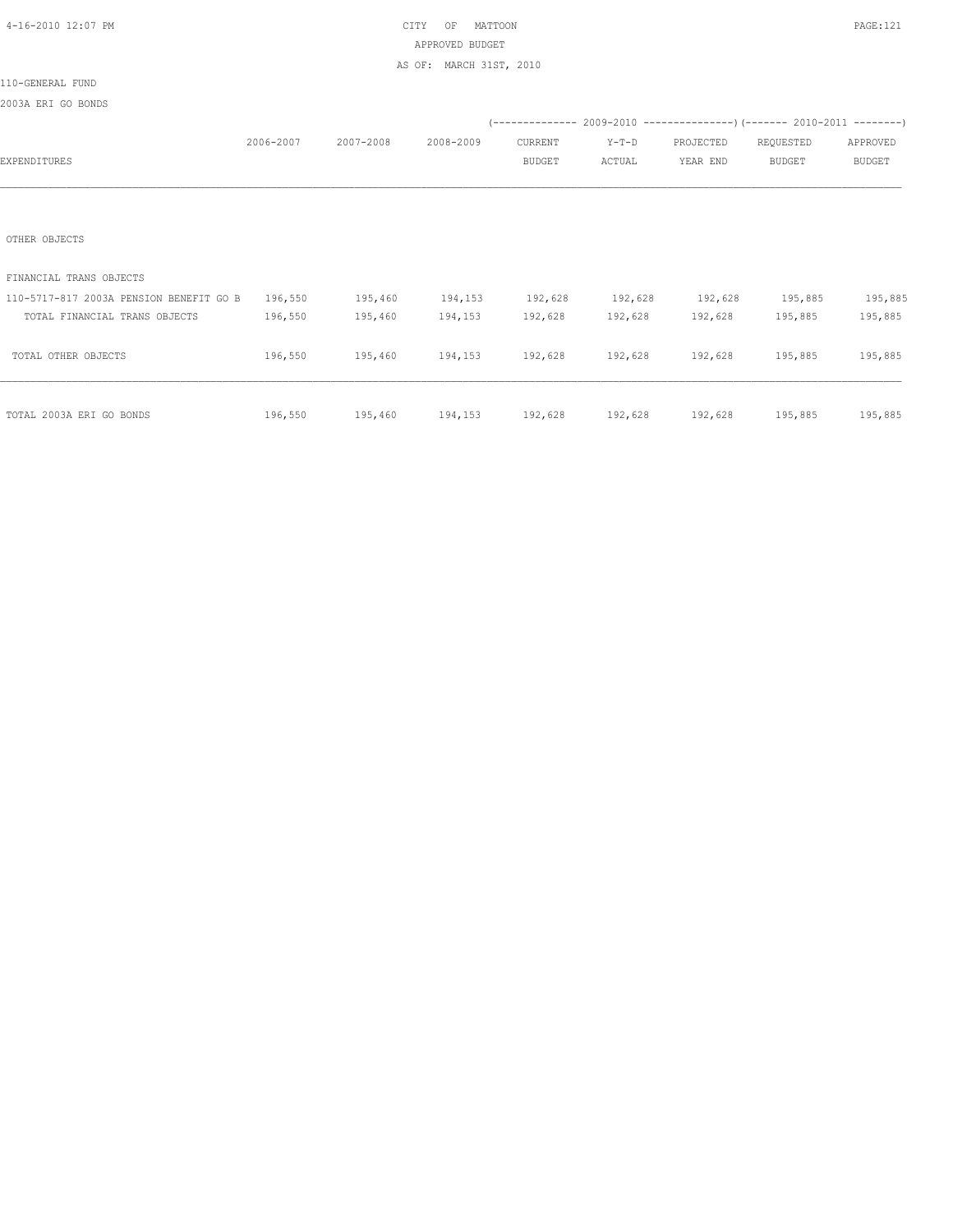## 4-16-2010 12:07 PM CITY OF MATTOON PAGE:122 APPROVED BUDGET AS OF: MARCH 31ST, 2010

#### 110-GENERAL FUND

| 2005B REF GO BONDS                 |           |           |           | (-------------- 2009-2010 ----------------) (------- 2010-2011 --------) |                   |                       |                            |                           |
|------------------------------------|-----------|-----------|-----------|--------------------------------------------------------------------------|-------------------|-----------------------|----------------------------|---------------------------|
| EXPENDITURES                       | 2006-2007 | 2007-2008 | 2008-2009 | CURRENT<br><b>BUDGET</b>                                                 | $Y-T-D$<br>ACTUAL | PROJECTED<br>YEAR END | REQUESTED<br><b>BUDGET</b> | APPROVED<br><b>BUDGET</b> |
|                                    |           |           |           |                                                                          |                   |                       |                            |                           |
|                                    |           |           |           |                                                                          |                   |                       |                            |                           |
| OTHER OBJECTS                      |           |           |           |                                                                          |                   |                       |                            |                           |
| FINANCIAL TRANS OBJECTS            |           |           |           |                                                                          |                   |                       |                            |                           |
| 110-5719-817 2005B REFUNDING BONDS | 201,028   | 197,453   | 198,553   | 198,553                                                                  | 199,300           | 199,300               | 194,750                    | 194,750                   |
| TOTAL FINANCIAL TRANS OBJECTS      | 201,028   | 197,453   | 198,553   | 198,553                                                                  | 199,300           | 199,300               | 194,750                    | 194,750                   |
| TOTAL OTHER OBJECTS                | 201,028   | 197,453   | 198,553   | 198,553                                                                  | 199,300           | 199,300               | 194,750                    | 194,750                   |
| TOTAL 2005B REF GO BONDS           | 201,028   | 197,453   | 198,553   | 198,553                                                                  | 199,300           | 199,300               | 194,750                    | 194,750                   |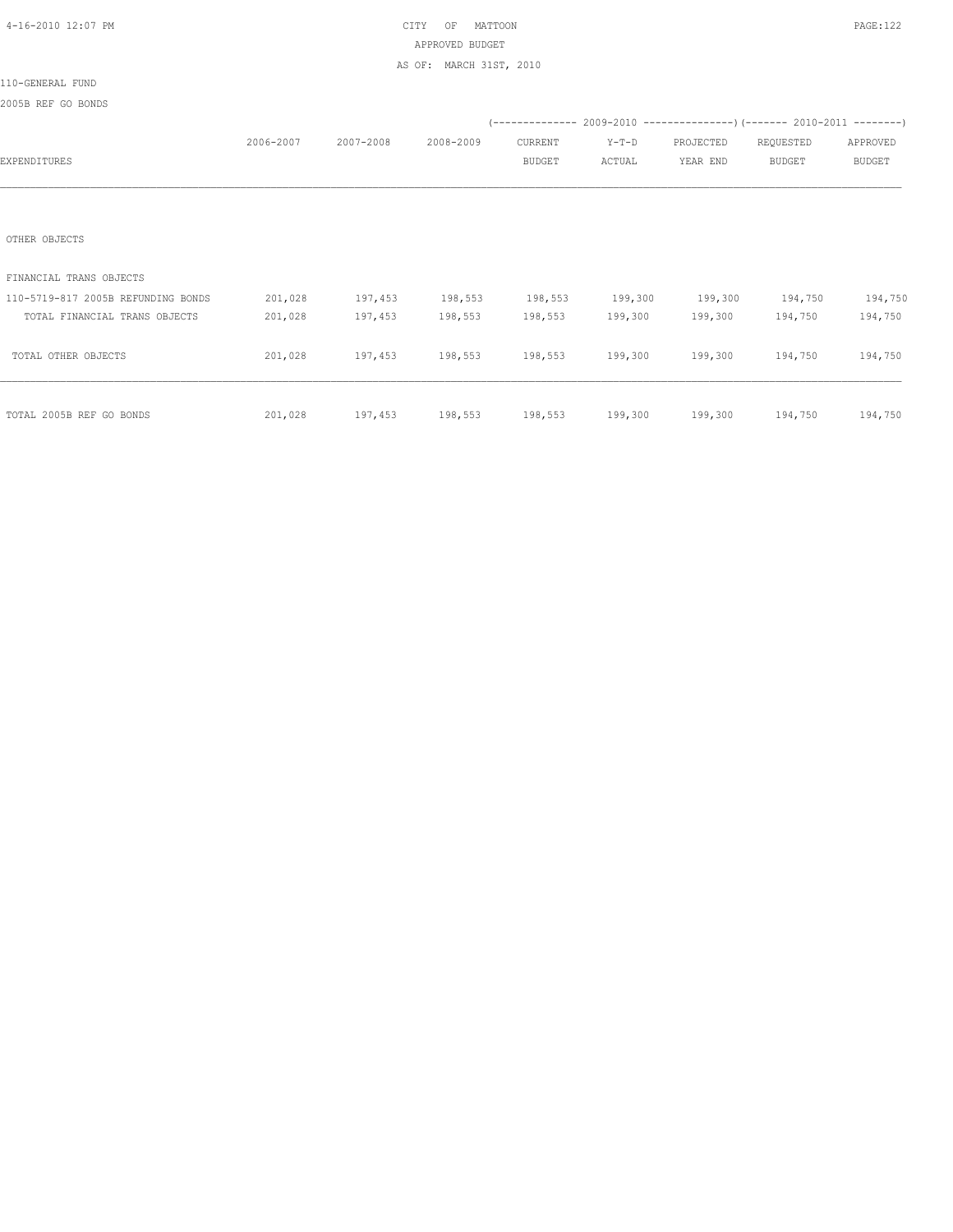## 4-16-2010 12:07 PM CITY OF MATTOON PAGE:123 APPROVED BUDGET AS OF: MARCH 31ST, 2010

#### 110-GENERAL FUND

#### STREET DEPT EQPT LEASE

|                               |           |             |              |               |              | (-------------- 2009-2010 ----------------) (------- 2010-2011 --------) |               |               |
|-------------------------------|-----------|-------------|--------------|---------------|--------------|--------------------------------------------------------------------------|---------------|---------------|
|                               | 2006-2007 | 2007-2008   | 2008-2009    | CURRENT       | $Y-T-D$      | PROJECTED                                                                | REQUESTED     | APPROVED      |
| EXPENDITURES                  |           |             |              | <b>BUDGET</b> | ACTUAL       | YEAR END                                                                 | <b>BUDGET</b> | <b>BUDGET</b> |
|                               |           |             |              |               |              |                                                                          |               |               |
|                               |           |             |              |               |              |                                                                          |               |               |
| OTHER OBJECTS                 |           |             |              |               |              |                                                                          |               |               |
| FINANCIAL TRANS OBJECTS       |           |             |              |               |              |                                                                          |               |               |
| 110-5742-817 DEBT SERVICES    | 31,247    | $\circ$     | $\circ$      | 0             | $\mathbf{0}$ | $\mathbf{0}$                                                             | $\mathbf 0$   | 0             |
| TOTAL FINANCIAL TRANS OBJECTS | 31,247    | $\mathbb O$ | $\mathbf{0}$ | $\mathbf{0}$  | $\circ$      | $\circ$                                                                  | $\circ$       | $\mathbf{0}$  |
| TOTAL OTHER OBJECTS           | 31,247    | $\circ$     | $\circ$      | $\circ$       | $\circ$      | $\circ$                                                                  | $\circ$       | $\mathbf{0}$  |
| TOTAL STREET DEPT EQPT LEASE  | 31,247    | $\circ$     | $\circ$      | $\circ$       | $\circ$      | $\circ$                                                                  | $\mathbf{0}$  | $\mathbf{0}$  |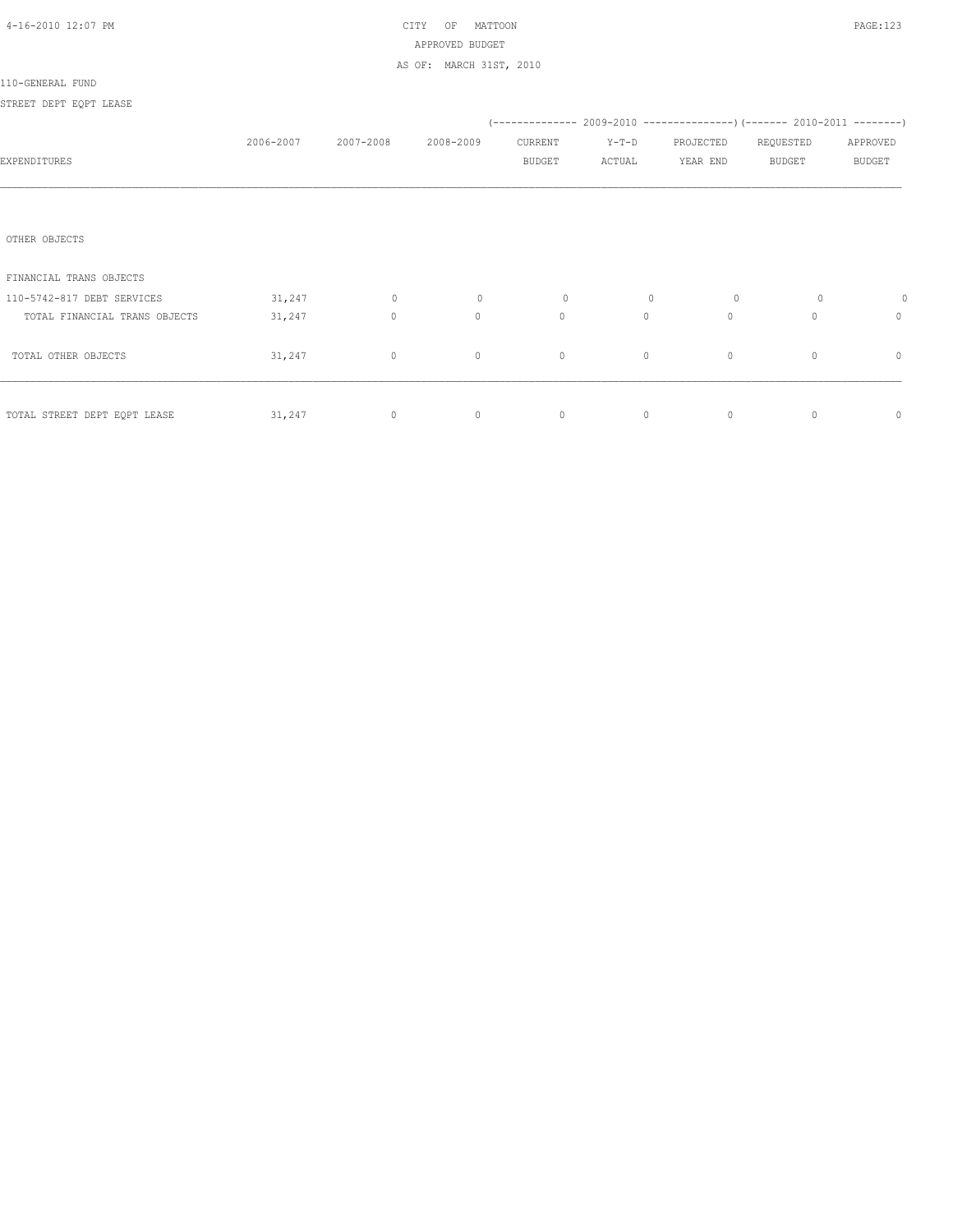## 4-16-2010 12:07 PM CITY OF MATTOON PAGE:124 APPROVED BUDGET AS OF: MARCH 31ST, 2010

#### 110-GENERAL FUND

#### YARD WASTE EQPT LEASE

|                               |           |             |              |               |             | (-------------- 2009-2010 ----------------) (------- 2010-2011 --------) |               |               |
|-------------------------------|-----------|-------------|--------------|---------------|-------------|--------------------------------------------------------------------------|---------------|---------------|
|                               | 2006-2007 | 2007-2008   | 2008-2009    | CURRENT       | $Y-T-D$     | PROJECTED                                                                | REQUESTED     | APPROVED      |
| EXPENDITURES                  |           |             |              | <b>BUDGET</b> | ACTUAL      | YEAR END                                                                 | <b>BUDGET</b> | <b>BUDGET</b> |
|                               |           |             |              |               |             |                                                                          |               |               |
|                               |           |             |              |               |             |                                                                          |               |               |
| OTHER OBJECTS                 |           |             |              |               |             |                                                                          |               |               |
| FINANCIAL TRANS OBJECTS       |           |             |              |               |             |                                                                          |               |               |
| 110-5745-817 DEBT SERVICES    | 41,040    | $\circ$     | $\circ$      | 0             | $\mathbf 0$ | $\mathbf 0$                                                              | $\mathbf 0$   | 0             |
| TOTAL FINANCIAL TRANS OBJECTS | 41,040    | $\mathbb O$ | $\mathbf{0}$ | $\mathbf{0}$  | $\circ$     | $\circ$                                                                  | $\mathbf{0}$  | $\circ$       |
| TOTAL OTHER OBJECTS           | 41,040    | $\mathbb O$ | $\circ$      | $\mathbb O$   | $\circ$     | $\mathbb O$                                                              | $\mathbf{0}$  | $\mathbf{0}$  |
| TOTAL YARD WASTE EQPT LEASE   | 41,040    | $\circ$     | $\mathbf{0}$ | $\circ$       | $\circ$     | $\mathbb O$                                                              | $\mathbf{0}$  | 0             |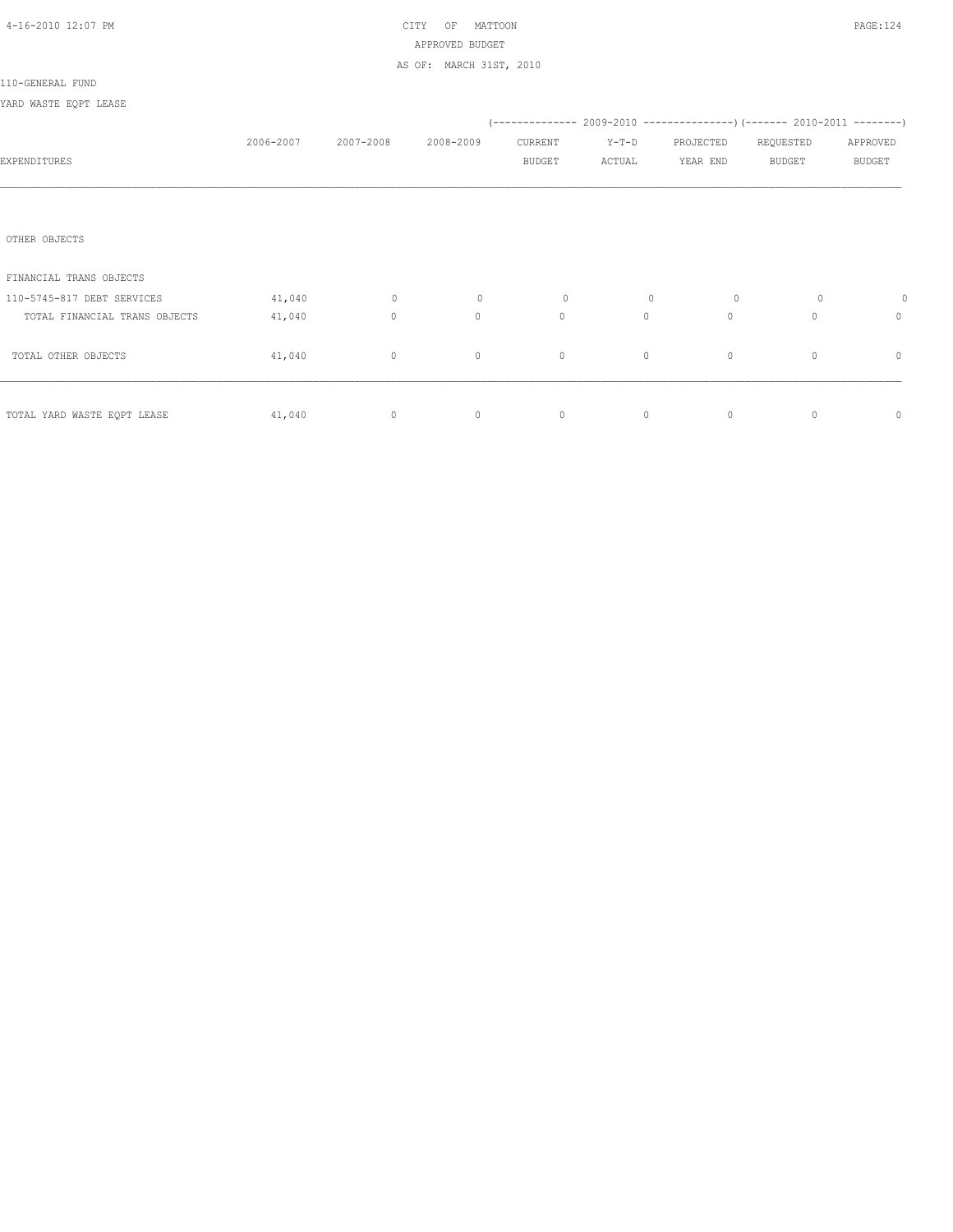## 4-16-2010 12:07 PM CITY OF MATTOON PAGE:125 APPROVED BUDGET AS OF: MARCH 31ST, 2010

#### 110-GENERAL FUND

| EXPENDITURES                  | 2006-2007 | 2007-2008 | 2008-2009 | CURRENT<br><b>BUDGET</b> | $Y-T-D$<br>ACTUAL | (-------------- 2009-2010 -----------------) (------- 2010-2011 --------)<br>PROJECTED<br>YEAR END | REQUESTED<br><b>BUDGET</b> | APPROVED<br><b>BUDGET</b> |
|-------------------------------|-----------|-----------|-----------|--------------------------|-------------------|----------------------------------------------------------------------------------------------------|----------------------------|---------------------------|
|                               |           |           |           |                          |                   |                                                                                                    |                            |                           |
| OTHER OBJECTS                 |           |           |           |                          |                   |                                                                                                    |                            |                           |
| FINANCIAL TRANS OBJECTS       |           |           |           |                          |                   |                                                                                                    |                            |                           |
| 110-5751-817 DEBT SERVICES    | 49,500    | 49,500    | 49,500    | 49,500                   | 49,513            | 49,513                                                                                             | $\mathbf{0}$               | 0                         |
| TOTAL FINANCIAL TRANS OBJECTS | 49,500    | 49,500    | 49,500    | 49,500                   | 49,513            | 49,513                                                                                             | 0                          | $\circ$                   |
| TOTAL OTHER OBJECTS           | 49,500    | 49,500    | 49,500    | 49,500                   | 49,513            | 49,513                                                                                             | $\mathbf{0}$               | $\mathbf{0}$              |
| TOTAL RURAL KING WTR/SWR EXT  | 49,500    | 49,500    | 49,500    | 49,500                   | 49,513            | 49,513                                                                                             | $\mathbf{0}$               | $\circ$                   |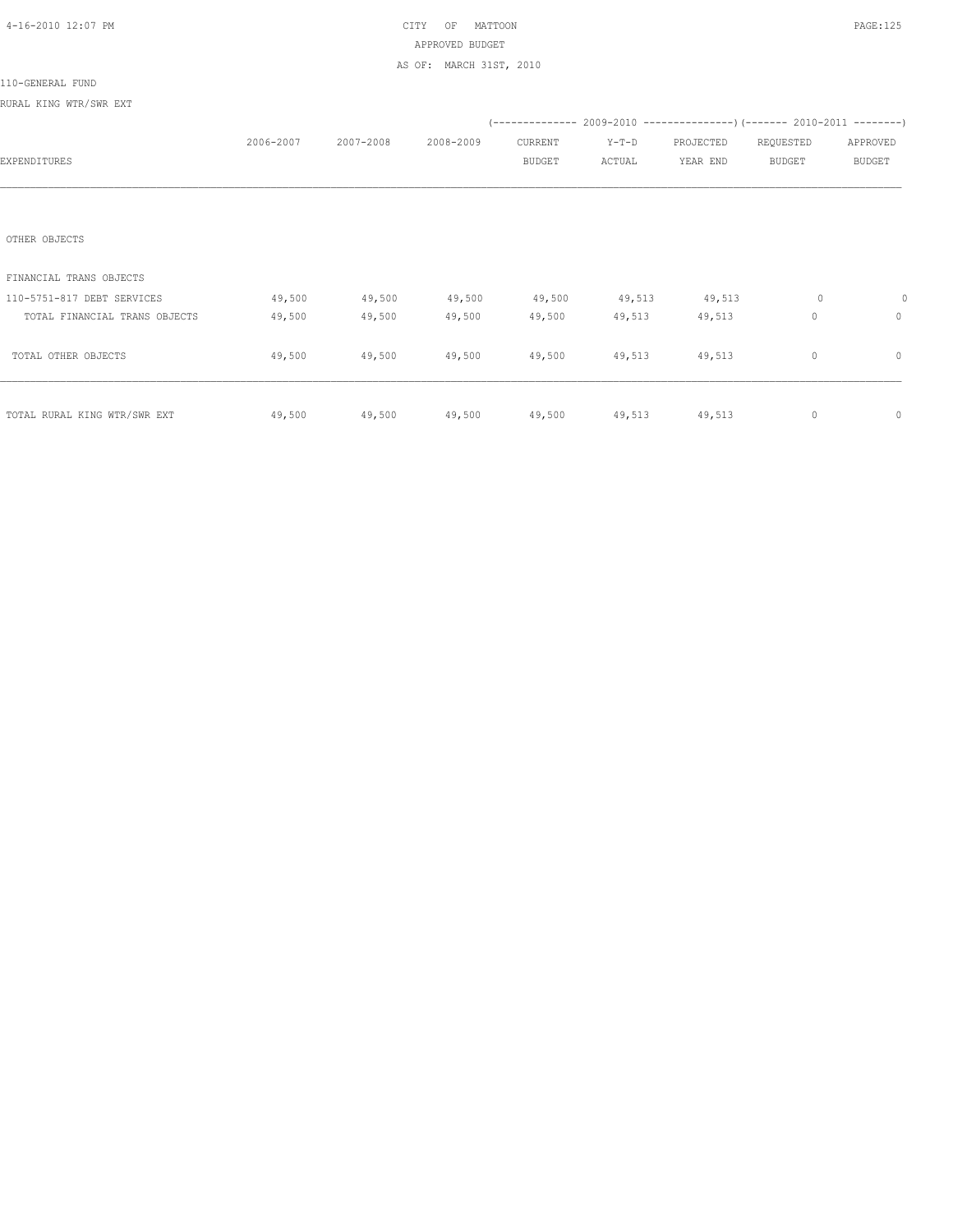## 4-16-2010 12:07 PM CITY OF MATTOON PAGE:126 APPROVED BUDGET AS OF: MARCH 31ST, 2010

#### 110-GENERAL FUND

KAL KAN WTR/SWR EXT

|                               |              |             |           |               |         | $(-$ ------------- 2009-2010 ----------------) (------- 2010-2011 --------) |               |               |  |
|-------------------------------|--------------|-------------|-----------|---------------|---------|-----------------------------------------------------------------------------|---------------|---------------|--|
|                               | 2006-2007    | 2007-2008   | 2008-2009 | CURRENT       | $Y-T-D$ | PROJECTED                                                                   | REQUESTED     | APPROVED      |  |
| EXPENDITURES                  |              |             |           | <b>BUDGET</b> | ACTUAL  | YEAR END                                                                    | <b>BUDGET</b> | <b>BUDGET</b> |  |
|                               |              |             |           |               |         |                                                                             |               |               |  |
| OTHER OBJECTS                 |              |             |           |               |         |                                                                             |               |               |  |
| FINANCIAL TRANS OBJECTS       |              |             |           |               |         |                                                                             |               |               |  |
| 110-5752-817 DEBT SERVICES    | $\circ$      | $\circ$     | $\circ$   | 15,467        | 14,178  | 15,467                                                                      | 15,467        | 15,467        |  |
| TOTAL FINANCIAL TRANS OBJECTS | $\mathbf{0}$ | $\mathbb O$ | $\circ$   | 15,467        | 14,178  | 15,467                                                                      | 15,467        | 15,467        |  |
| TOTAL OTHER OBJECTS           | 0            | $\circ$     | $\circ$   | 15,467        | 14,178  | 15,467                                                                      | 15,467        | 15,467        |  |
| TOTAL KAL KAN WTR/SWR EXT     | 0            | $\circ$     | $\circ$   | 15,467        |         | 14,178 15,467                                                               | 15,467        | 15,467        |  |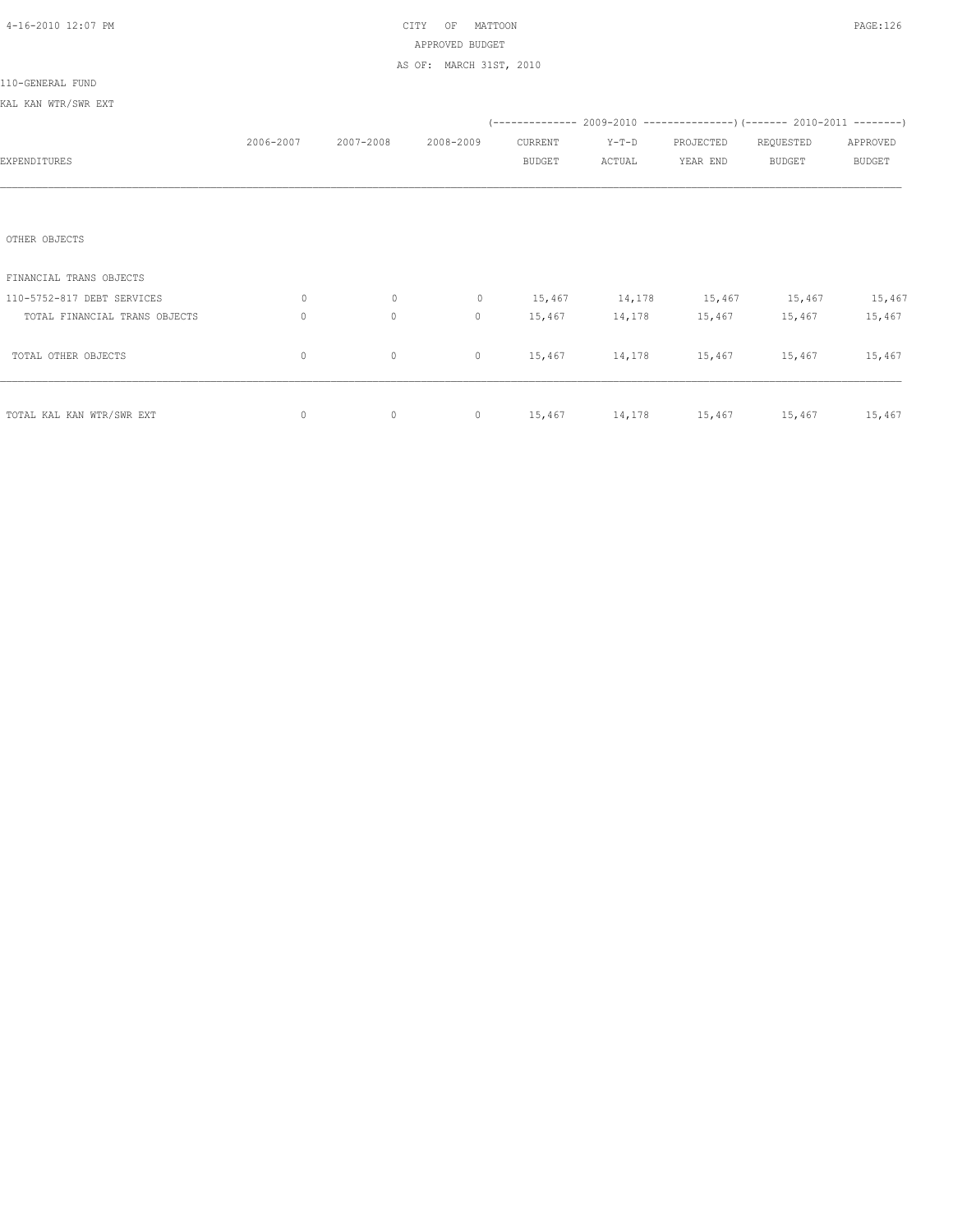## 4-16-2010 12:07 PM CITY OF MATTOON PAGE:127 APPROVED BUDGET AS OF: MARCH 31ST, 2010

## 110-GENERAL FUND

#### HOME DEPOT INFRASTRUCTURE

|                                         |           |           |             |               |             | (-------------- 2009-2010 ----------------) (------- 2010-2011 --------) |               |               |
|-----------------------------------------|-----------|-----------|-------------|---------------|-------------|--------------------------------------------------------------------------|---------------|---------------|
|                                         | 2006-2007 | 2007-2008 | 2008-2009   | CURRENT       | $Y-T-D$     | PROJECTED                                                                | REQUESTED     | APPROVED      |
| EXPENDITURES                            |           |           |             | <b>BUDGET</b> | ACTUAL      | YEAR END                                                                 | <b>BUDGET</b> | <b>BUDGET</b> |
|                                         |           |           |             |               |             |                                                                          |               |               |
|                                         |           |           |             |               |             |                                                                          |               |               |
| OTHER OBJECTS                           |           |           |             |               |             |                                                                          |               |               |
| FINANCIAL TRANS OBJECTS                 |           |           |             |               |             |                                                                          |               |               |
| 110-5753-817 DEBT SERVICES-HOME DEPOT I | 80,590    | 82,711    | $\circ$     | 0             | $\mathbf 0$ | $\mathbf 0$                                                              | $\mathbf 0$   | 0             |
| TOTAL FINANCIAL TRANS OBJECTS           | 80,590    | 82,711    | $\mathbb O$ | $\mathbf{0}$  | $\circ$     | $\circ$                                                                  | $\mathbf{0}$  | $\circ$       |
| TOTAL OTHER OBJECTS                     | 80,590    | 82,711    | $\circ$     | $\circ$       | $\circ$     | $\circ$                                                                  | $\circ$       | $\mathbf{0}$  |
| TOTAL HOME DEPOT INFRASTRUCTURE         | 80,590    | 82,711    | $\circ$     | $\circ$       | $\circ$     | $\circ$                                                                  | $\mathbf{0}$  | $\mathbf{0}$  |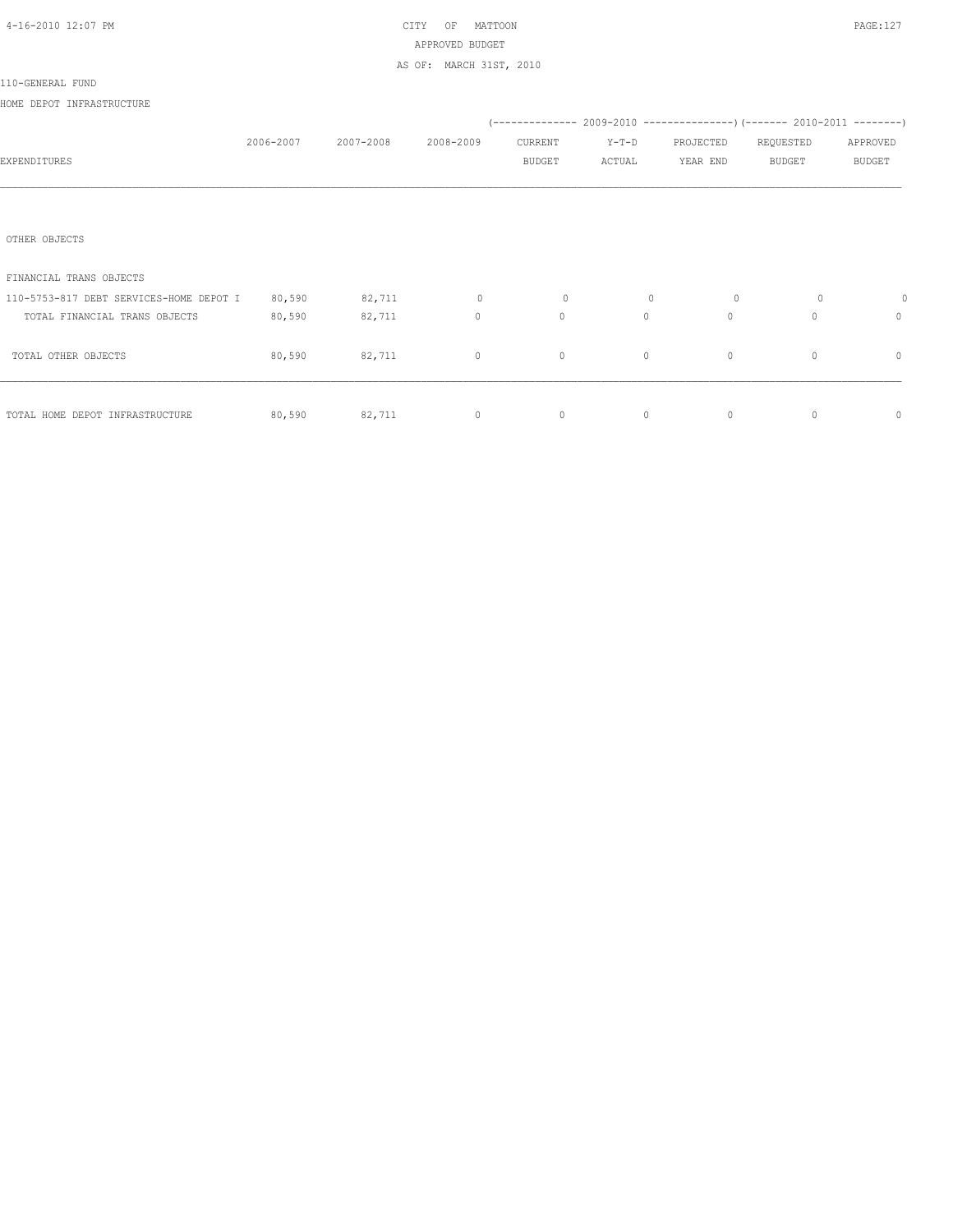## 4-16-2010 12:07 PM CITY OF MATTOON PAGE:128 APPROVED BUDGET AS OF: MARCH 31ST, 2010

#### 110-GENERAL FUND

#### FISCAL AGENT FEES

| EXPENDITURES                                                                                | 2006-2007  | 2007-2008  | 2008-2009  | CURRENT<br><b>BUDGET</b> | $Y-T-D$<br>ACTUAL | PROJECTED<br>YEAR END | (-------------- 2009-2010 ----------------) (------- 2010-2011 --------)<br>REQUESTED<br><b>BUDGET</b> | APPROVED<br><b>BUDGET</b> |
|---------------------------------------------------------------------------------------------|------------|------------|------------|--------------------------|-------------------|-----------------------|--------------------------------------------------------------------------------------------------------|---------------------------|
| OTHER OBJECTS                                                                               |            |            |            |                          |                   |                       |                                                                                                        |                           |
| FINANCIAL TRANS OBJECTS<br>110-5760-817 FISCAL AGENT'S FEE<br>TOTAL FINANCIAL TRANS OBJECTS | 808<br>808 | 648<br>648 | 634<br>634 | 1,500<br>1,500           | 659<br>659        | 1,500<br>1,500        | $\mathbf 0$<br>$\circ$                                                                                 | 0<br>$\circ$              |
| TOTAL OTHER OBJECTS                                                                         | 808        | 648        | 634        | 1,500                    | 659               | 1,500                 | $\circ$                                                                                                | $\circ$                   |
| TOTAL FISCAL AGENT FEES                                                                     | 808        | 648        | 634        | 1,500                    | 659               | 1,500                 | $\circ$                                                                                                | $\circ$                   |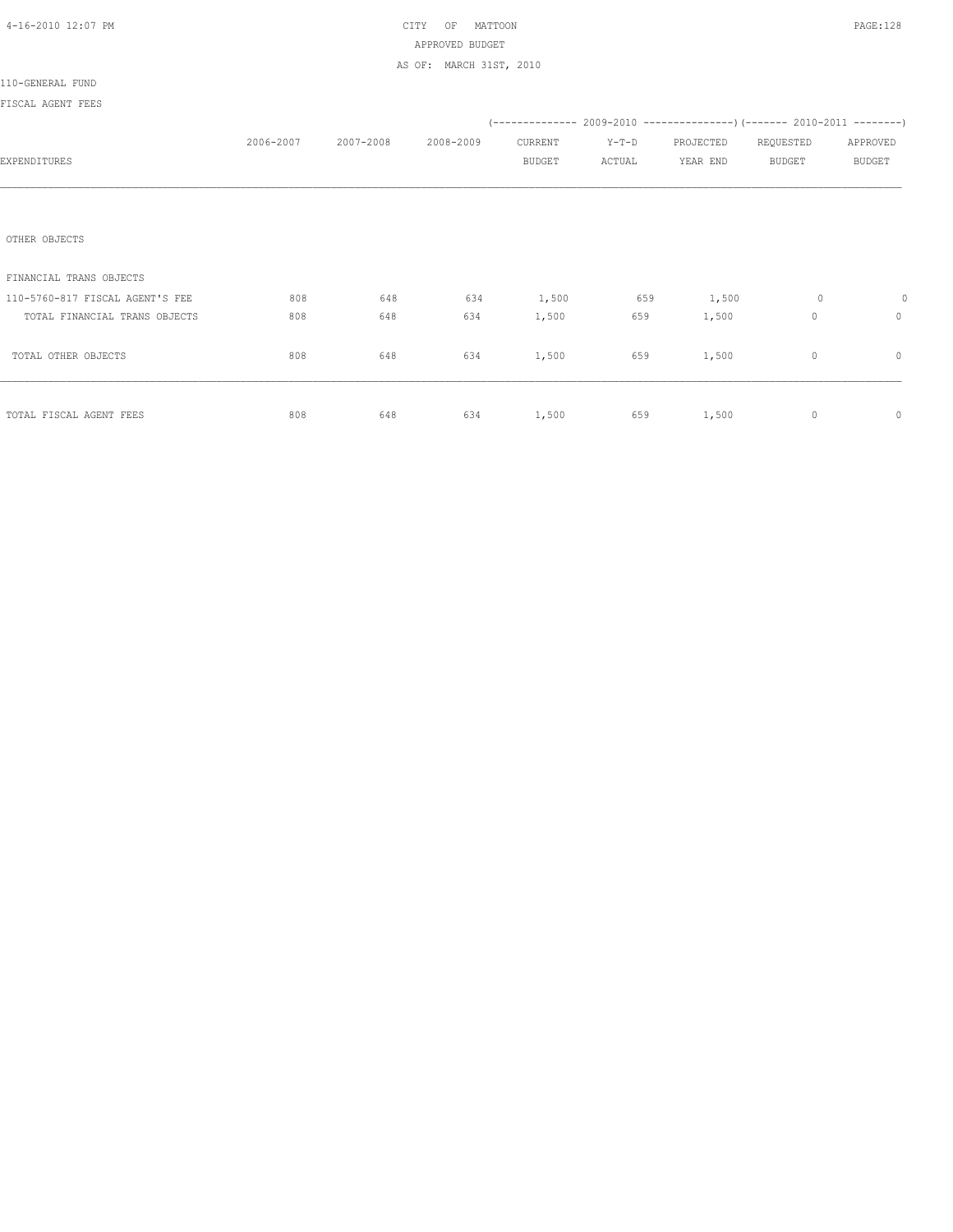# 4-16-2010 12:07 PM CITY OF MATTOON PAGE:129 APPROVED BUDGET

AS OF: MARCH 31ST, 2010

## 110-GENERAL FUND INTEREST EXPENSE

|                                                                       |                |                                                                                              |                |                          | (-------------- 2009-2010 ---------------) (------- 2010-2011 --------) |                       |                            |                          |
|-----------------------------------------------------------------------|----------------|----------------------------------------------------------------------------------------------|----------------|--------------------------|-------------------------------------------------------------------------|-----------------------|----------------------------|--------------------------|
| EXPENDITURES                                                          | 2006-2007      | 2007-2008                                                                                    | 2008-2009      | CURRENT<br><b>BUDGET</b> | $Y-T-D$<br>ACTUAL                                                       | PROJECTED<br>YEAR END | REQUESTED<br><b>BUDGET</b> | APPROVED<br>BUDGET       |
|                                                                       |                |                                                                                              |                |                          |                                                                         |                       |                            |                          |
| OTHER OBJECTS                                                         |                |                                                                                              |                |                          |                                                                         |                       |                            |                          |
| FINANCIAL TRANS OBJECTS                                               |                |                                                                                              |                |                          |                                                                         |                       |                            |                          |
| 110-5795-817 INTEREST EXPENSE                                         | 0              | 0                                                                                            | 0              | 0                        | $\mathbf 0$                                                             | $\mathbf{0}$          | $\mathbf 0$                |                          |
| TOTAL FINANCIAL TRANS OBJECTS                                         | $\mathbf{0}$   | $\circ$                                                                                      | $\mathbf{0}$   | $\mathbf{0}$             | $\circ$                                                                 | $\circ$               | $\circ$                    | 0                        |
| TOTAL OTHER OBJECTS                                                   | 0              | $\circ$                                                                                      | $\mathbf 0$    | $\circ$                  | $\circ$                                                                 | 0                     | $\mathbf{0}$               | 0                        |
| TOTAL INTEREST EXPENSE                                                | $\circ$        | $\circ$                                                                                      | $\circ$        | $\circ$                  | $\circ$                                                                 | 0                     | $\mathbf 0$                | $\circ$                  |
| TOTAL EXPENDITURES                                                    | 14, 147, 463   | 14,764,476  15,091,105  14,470,910  13,101,612  14,896,912                                   |                |                          |                                                                         |                       | 13,855,663                 | 13,829,477               |
| REVENUE OVER/(UNDER) EXPENDITURES                                     | 523, 157       | 355,279                                                                                      | 727,579        |                          | 1,261,324 ( 247,278) 1,074,111                                          |                       | 1,082,324                  | 1,108,810                |
| OTHER FINANCING SOURCES                                               |                |                                                                                              |                |                          |                                                                         |                       |                            |                          |
| 110-4902-010 TRFR FROM MOTOR FUEL TAX                                 | $\circ$        | $\circ$                                                                                      | $\circ$        | $\circ$                  | $\circ$                                                                 | 0                     | $\mathbf 0$                | $\mathbf 0$              |
| 110-4911-010 TRFR FROM WATER FUND                                     | $\mathbf{0}$   | $\circ$                                                                                      | $\mathbf{0}$   | $\mathbf{0}$             | $\circ$                                                                 | $\circ$               | $\mathbf 0$                | $\circ$                  |
| 110-4912-010 TRFR FROM SEWER FUND                                     | $\mathbf{0}$   | $\mathbf{0}$                                                                                 | $\mathbf 0$    | $\mathbf{0}$             | $\circ$                                                                 | $\circ$               | $\mathbf{0}$               | $\mathbb O$              |
| 110-4918-010 INTERFUND CHRG - CAPITAL P                               | $\mathbf{0}$   | $\mathbf{0}$                                                                                 | $\mathbf{0}$   | 70,000                   | $\circ$                                                                 | 70,000                | 70,000                     | 70,000                   |
| 110-4948-010 PROCEEDS FROM REVOLV LOAN                                | $\circ$        | $\mathbf{0}$                                                                                 | $\mathbb O$    | $\circ$                  | $\circ$                                                                 | $\circ$               | $\circ$                    | $\circ$                  |
| 110-4949-010 VEHICLE LOAN PROCEEDS                                    | 106,640        | 265,969                                                                                      | 0              | 0                        | $\mathbf 0$                                                             | $\mathbf 0$           | $\overline{0}$             | $\circ$                  |
| TOTAL OTHER FINANCING SOURCES                                         | 106,640        | 265,969                                                                                      | $\circ$        | 70,000                   | $\circ$                                                                 | 70,000                | 70,000                     | 70,000                   |
| OTHER FINANCING (USES)                                                |                |                                                                                              |                |                          |                                                                         |                       |                            |                          |
| 110-5902-822 TRANSFER TO MOTOR FUEL TAX                               | $\overline{0}$ | $\circ$                                                                                      | 58,404         | $\mathbb{O}$             | $\circ$                                                                 | $\circ$               | $\mathbb O$                | $\mathbf 0$              |
| 110-5904-822 TRANSFER TO FESTIVAL MANA.                               | $\circ$        | $\circ$                                                                                      | $\circ$        | $\circ$                  | 0                                                                       | 0                     | 0                          | $\mathbf 0$              |
| 110-5912-822 TRANSFER TO LIBRARY FUND                                 | 384,995        | 403,858                                                                                      | 405,548        | 420,364                  | 419,943                                                                 | 419,301               | 429,610                    | 429,610                  |
| 110-5915-822 TRANSFER TO INS & TORT JUD                               | $\overline{0}$ | 158,054                                                                                      | 142,892        | 132,392                  | $\circ$                                                                 | $\circ$               | $\overline{0}$             | $\circ$                  |
| 110-5922-817 DEBT SERVICES                                            | $\mathbb O$    | $\circ$                                                                                      | $\overline{0}$ | $\circ$                  | $\overline{0}$                                                          | $\circ$               | $\overline{\phantom{0}}$   | $\overline{0}$           |
| 110-5922-822 TRANSFER TO LIBRARY FUND                                 | $\overline{0}$ | 45,412                                                                                       | 39,811         | 37,650                   | 22,934                                                                  | 32,000                | 30,000                     | 30,000                   |
| 110-5933-822 TRANSFERS TO CEMETERY FUND                               | 51,938         | 47,000                                                                                       | 43,295         | 52,196                   | $\sim$ 0                                                                | 52,196                | $\overline{0}$             | $\overline{\phantom{0}}$ |
| 110-5945-822 TRANSFER TO CAPITAL IMPROV                               | 616,857        | 693,089                                                                                      | 621,985        | 720,000                  | 571,270                                                                 | 700,000               | 700,000                    | 700,000                  |
| TOTAL OTHER FINANCING (USES)                                          | 1,053,789      | 1,347,413                                                                                    | 1,311,934      | 1,362,602                | 1,014,147                                                               | 1,203,497             | 1,159,610                  | 1,159,610                |
| TOTAL OTHER FINANCING SOURCES (USES)<br>- (                           |                | 947,150) (1,081,444) (1,311,934) (1,292,602) (1,014,147) (1,133,497) (1,089,610) (1,089,610) |                |                          |                                                                         |                       |                            |                          |
| REVENUES & OTHER SOURCES OVER/<br>(UNDER) EXPENDITURES & OTHER (USES) | $\sqrt{2}$     | 423,993) ( 726,165) ( 584,355) ( 31,278) ( 1,261,425) ( 59,386) (                            |                |                          |                                                                         |                       | 7,286)                     | 19,200                   |

\*\*\* END OF REPORT \*\*\*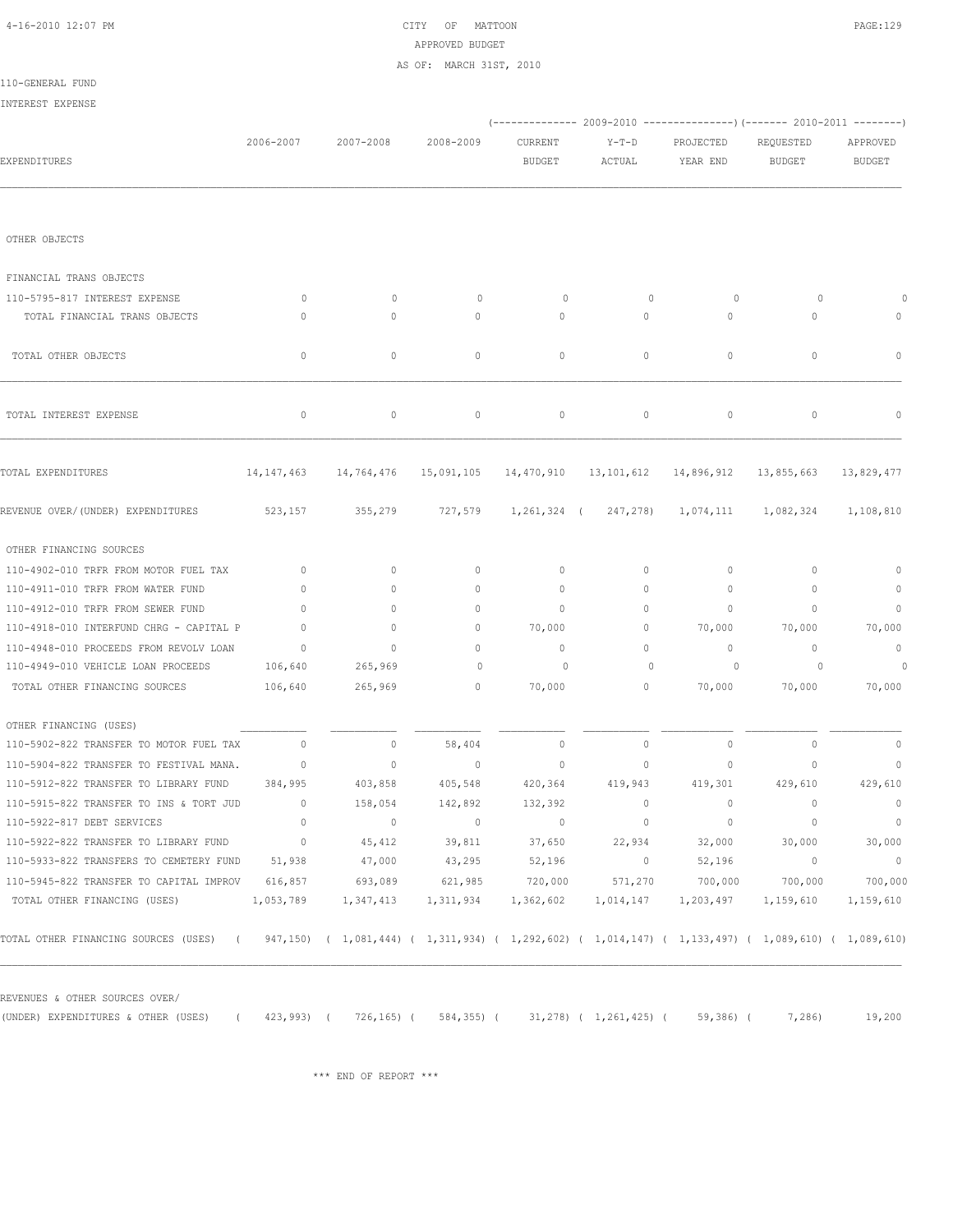## 4-16-2010 12:07 PM CITY OF MATTOON PAGE:130 APPROVED BUDGET AS OF: MARCH 31ST, 2010

121-MOTOR FUEL TAX FUND

| (-------------- 2009-2010<br>---------------) (------- 2010-2011 ---------)<br>CURRENT<br>REQUESTED<br>$Y-T-D$<br>PROJECTED<br>APPROVED<br>ACTUAL<br><b>BUDGET</b><br><b>BUDGET</b><br><b>BUDGET</b><br>YEAR END | 2008-2009 | 2007-2008    | 2006-2007   | <b>REVENUES</b>                     |
|------------------------------------------------------------------------------------------------------------------------------------------------------------------------------------------------------------------|-----------|--------------|-------------|-------------------------------------|
|                                                                                                                                                                                                                  |           |              |             | LICENSES & PERMITS                  |
|                                                                                                                                                                                                                  |           |              |             | BUSINESS LIC & PERMITS              |
| $\circ$<br>$\circ$<br>$\circ$<br>$\circ$<br>$\mathbf{0}$                                                                                                                                                         |           | $\circ$      | $\circ$     | 121-4215-023 PUBLIC UTILITY LICENSE |
| 0<br>$\circ$<br>$\circ$<br>$\circ$<br>$\mathbf 0$                                                                                                                                                                |           | $\mathbf{0}$ | $\circ$     | TOTAL BUSINESS LIC & PERMITS        |
| $\mathbb O$<br>$\circ$<br>$\circ$<br>$\circ$<br>$\circ$<br>$\mathbf{0}$                                                                                                                                          |           | $\circ$      | $\mathbf 0$ | TOTAL LICENSES & PERMITS            |
|                                                                                                                                                                                                                  |           |              |             | INTERGOVERNMENTAL REV               |
|                                                                                                                                                                                                                  |           |              |             | FEDERAL GOVT GRANTS                 |
| $\mathbb O$<br>$\circ$<br>$\mathbf 0$<br>$\mathbf 0$<br>$\mathbf 0$<br>0                                                                                                                                         |           | $\mathbf{0}$ | $\circ$     | 121-4313-023 FEDERAL CAPITAL GRANTS |
| 0<br>$\circ$<br>$\circ$<br>$\circ$<br>0<br>0                                                                                                                                                                     |           | $\circ$      | $\circ$     | TOTAL FEDERAL GOVT GRANTS           |
|                                                                                                                                                                                                                  |           |              |             | STATE GOVT GRANTS                   |
| $\mathbb O$<br>$\circ$<br>$\mathbf 0$<br>$\mathbf 0$<br>$\mathbf 0$                                                                                                                                              |           | $\mathbf 0$  | $\circ$     | 121-4323-023 STATE CAPITAL GRANTS   |
| $\mathbb O$<br>$\circ$<br>$\mathbb O$<br>$\circ$<br>$\mathbf 0$<br>0                                                                                                                                             |           | $\mathbb O$  | $\mathbb O$ | TOTAL STATE GOVT GRANTS             |
|                                                                                                                                                                                                                  |           |              |             | STATE GOVT SHARED REV               |
| 480,000<br>384,421<br>$\circ$<br>468,250<br>468,250                                                                                                                                                              | 477,309   | 510,643      | 572,633     | 121-4332-010 MOTOR FUEL TAX         |
| 468,250<br>480,000<br>384,421<br>468,250<br>0                                                                                                                                                                    | 477,309   | 510,643      | 572,633     | TOTAL STATE GOVT SHARED REV         |
|                                                                                                                                                                                                                  |           |              |             | COUNTY GRANTS                       |
| $\circ$<br>$\circ$<br>$\mathbf 0$<br>$\mathbf 0$<br>$\mathbf 0$                                                                                                                                                  |           | $\mathbf 0$  | $\circ$     | 121-4340-023 COUNTY CAPITAL GRANTS  |
| $\mathbb O$<br>0<br>$\mathbf{0}$<br>$\circ$<br>$\circ$<br>0                                                                                                                                                      |           | $\circ$      | $\circ$     | TOTAL COUNTY GRANTS                 |
|                                                                                                                                                                                                                  |           |              |             | SCHOOL DISTRICT GRANTS              |
| $\mathbb O$<br>$\circ$<br>$\mathbf 0$<br>$\mathbf 0$<br>$\mathbf 0$                                                                                                                                              |           | $\mathbf 0$  | $\circ$     | 121-4360-023 SCHOOL DISTRICT GRANTS |
| $\mathbb O$<br>$\circ$<br>$\mathbf 0$<br>$\mathbf 0$<br>$\mathbf 0$<br>0                                                                                                                                         |           | $\mathbf 0$  | $\circ$     | TOTAL SCHOOL DISTRICT GRANTS        |
| 480,000<br>384,421<br>$\circ$<br>468,250<br>468,250                                                                                                                                                              | 477,309   | 510,643      | 572,633     | TOTAL INTERGOVERNMENTAL REV         |
|                                                                                                                                                                                                                  |           |              |             | INVESTMENT EARNINGS                 |
|                                                                                                                                                                                                                  |           |              |             | INTEREST EARNINGS                   |
| 15,000<br>1,601<br>$\mathbb O$<br>$\mathbf 0$<br>0                                                                                                                                                               | 11,549    | 32,024       | 56,504      | 121-4610-010 INTEREST EARNINGS      |
| 15,000<br>1,601<br>$\mathbb O$<br>$\mathbf 0$<br>0                                                                                                                                                               | 11,549    | 32,024       | 56,504      | TOTAL INTEREST EARNINGS             |
| $\mathbb O$<br>$\mathbb O$<br>$\mathbb O$<br>15,000<br>1,601                                                                                                                                                     | 11,549    | 32,024       | 56,504      | TOTAL INVESTMENT EARNINGS           |
|                                                                                                                                                                                                                  |           |              |             |                                     |

CONTRIB & OTHER MISC REV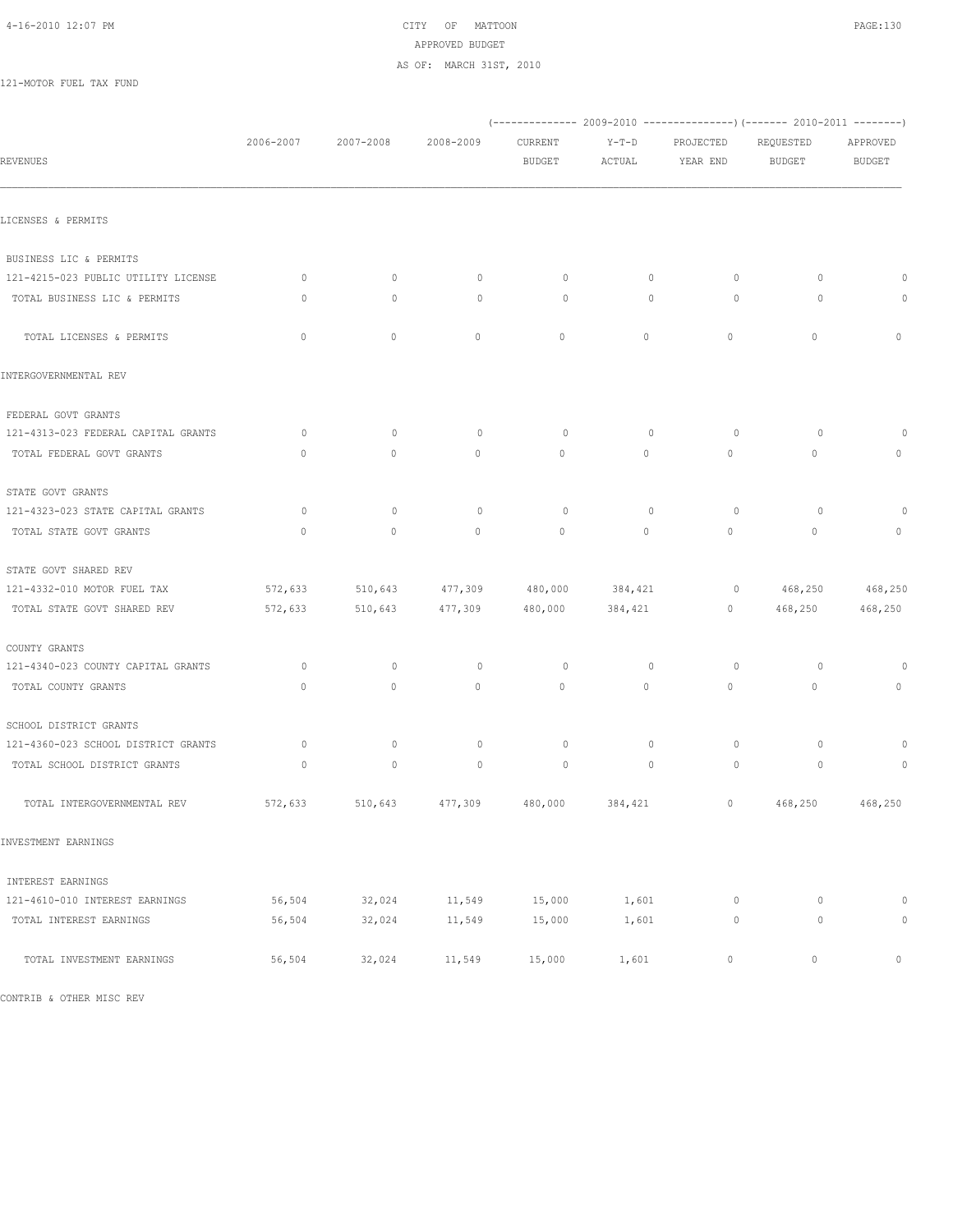## 4-16-2010 12:07 PM CITY OF MATTOON PAGE:131 APPROVED BUDGET AS OF: MARCH 31ST, 2010

121-MOTOR FUEL TAX FUND

|                                         | 2006-2007 | 2007-2008 | 2008-2009 | CURRENT       | $Y-T-D$      | PROJECTED    | REQUESTED     | APPROVED       |
|-----------------------------------------|-----------|-----------|-----------|---------------|--------------|--------------|---------------|----------------|
| <b>REVENUES</b>                         |           |           |           | <b>BUDGET</b> | ACTUAL       | YEAR END     | <b>BUDGET</b> | BUDGET         |
|                                         |           |           |           |               |              |              |               |                |
| CONTRIBUTIONS & MISC REV                |           |           |           |               |              |              |               |                |
| 121-4800-010 CONTRIBUTIONS & OTHER MISC | 0         | $\circ$   | 69,523    | $\circ$       | $\mathbf{0}$ | $\mathbf{0}$ | $\mathbf{0}$  |                |
| TOTAL CONTRIBUTIONS & MISC REV          | 0         | $\circ$   | 69,523    | $\circ$       | $\mathbf{0}$ | $\circ$      | $\mathbf{0}$  | 0              |
| TOTAL CONTRIB & OTHER MISC REV          | $\circ$   | 0         | 69,523    | $\circ$       | $\circ$      | $\mathbf{0}$ | $\mathbf{0}$  | $\overline{0}$ |
| TOTAL REVENUES                          | 629,137   | 542,668   | 558,381   | 495,000       | 386,022      | 0            | 468,250       | 468,250        |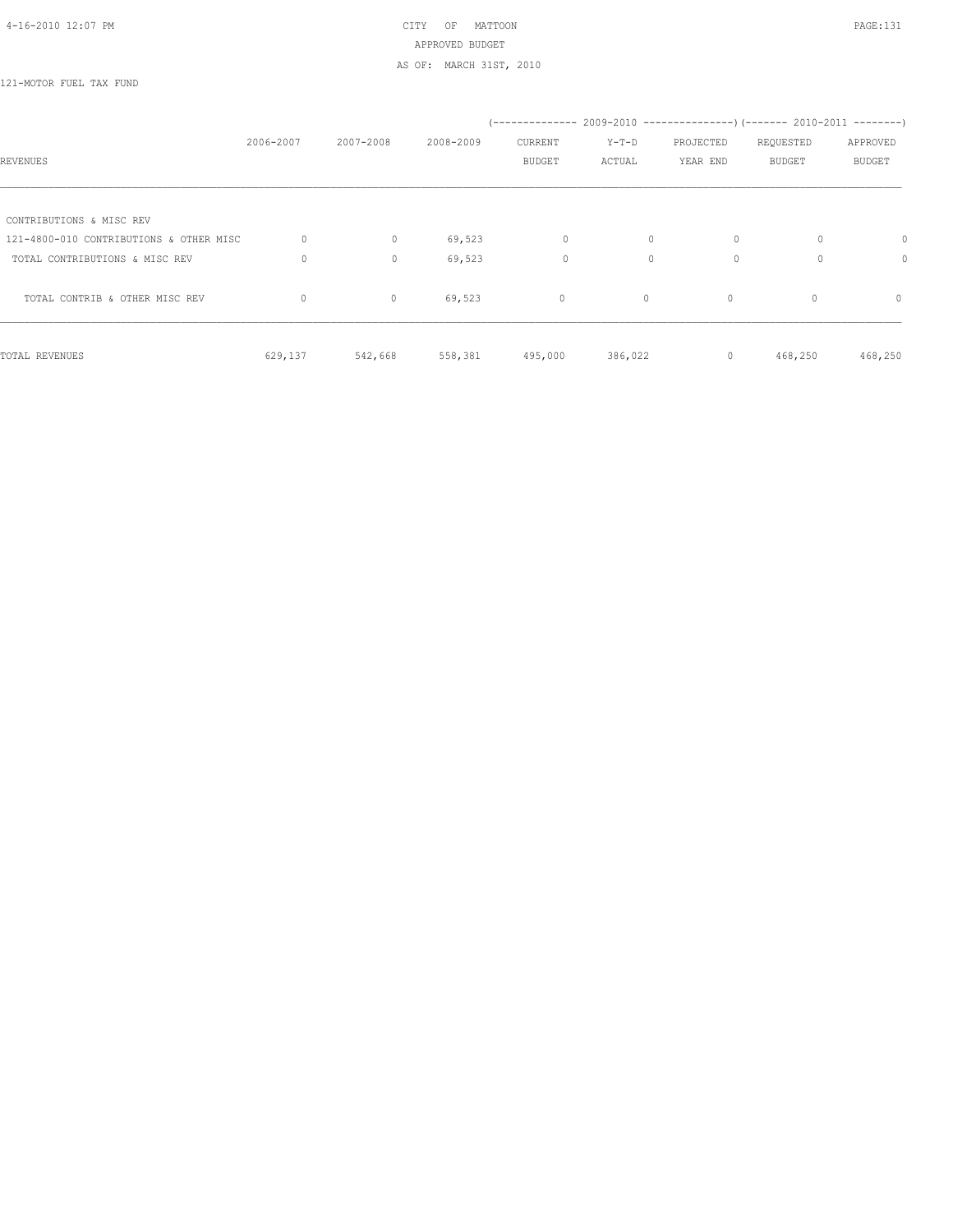STREETS

## 4-16-2010 12:07 PM CITY OF MATTOON PAGE:132 APPROVED BUDGET AS OF: MARCH 31ST, 2010

#### 121-MOTOR FUEL TAX FUND

|                                         |              |                    |                          |               |                |              | (------------- 2009-2010 ---------------) (------- 2010-2011 --------) |                |
|-----------------------------------------|--------------|--------------------|--------------------------|---------------|----------------|--------------|------------------------------------------------------------------------|----------------|
|                                         | 2006-2007    | 2007-2008          | 2008-2009                | CURRENT       | $Y-T-D$        | PROJECTED    | REQUESTED                                                              | APPROVED       |
| EXPENDITURES                            |              |                    |                          | <b>BUDGET</b> | ACTUAL         | YEAR END     | <b>BUDGET</b>                                                          | BUDGET         |
|                                         |              |                    |                          |               |                |              |                                                                        |                |
| SUPPLIES                                |              |                    |                          |               |                |              |                                                                        |                |
| STREET MAINT SUPPLIES                   |              |                    |                          |               |                |              |                                                                        |                |
| 121-5321-351 CONCRETE                   | 9,499        | 14,566             | 14,655                   | 17,280        | 13,454         | 0            | 22,000                                                                 | 22,000         |
| 121-5321-352 AGGREGATE SURFACE COAT     | $\sim$ 0     | 3,927              | 17,969                   | 12,000        | $\overline{0}$ | 0            | 20,000                                                                 | 20,000         |
| 121-5321-353 BITUMINOUS PATCHING        | 22,430       | 19,072             | 5,790                    | 39,300        | 24,585         | $\circ$      | 66,000                                                                 | 66,000         |
| 121-5321-355 CRACK SEALER               | 28,214       | 6,435              | 15,000                   | 19,600        | 19,443         | $\circ$      | 21,000                                                                 | 21,000         |
| 121-5321-356 STREET SIGNS               | 2,060        | 1,180              | 1,095                    | 15,000        | 5,387          | 0            | 2,200                                                                  | 2,200          |
| 121-5321-359 OTHER STREET MTCE SUPPLIES | $\sim$ 0     | 166                | $\overline{\phantom{0}}$ | 3,000         | 348            | $\mathbf 0$  | 1,200                                                                  | 1,200          |
| TOTAL STREET MAINT SUPPLIES             | 62,204       | 45,345             | 54,509                   | 106,180       | 63,217         | 0            | 132,400                                                                | 132,400        |
| TOTAL SUPPLIES                          | 62,204       | 45,345             | 54,509                   | 106,180       | 63,217         | 0            | 132,400                                                                | 132,400        |
| PURCHASED PROP MAINT SRV                |              |                    |                          |               |                |              |                                                                        |                |
| RENTALS                                 |              |                    |                          |               |                |              |                                                                        |                |
| 121-5321-440 RENTALS                    | $\circ$      | 0                  | $\mathbf 0$              | 0             | 0              | $\mathbf{0}$ | $\mathbf{0}$                                                           |                |
| TOTAL RENTALS                           | $\mathbf{0}$ | $\circ$            | $\mathbf{0}$             | $\mathbf{0}$  | $\circ$        | $\circ$      | $\circ$                                                                | 0              |
| CONSTRUCTION SERVICES                   |              |                    |                          |               |                |              |                                                                        |                |
| 121-5321-451 SEAL COAT                  | 98,030       | 114,199            | $\sim$ 0                 | 107,250       | $\circ$        | 0            | 237,000                                                                | 237,000        |
| 121-5321-452 AGGREGATE SURFACE COAT     | 71,187       | 41,593             | 75,192                   | 32,700        | $\circ$        | 0            | 77,000                                                                 | 77,000         |
| 121-5321-453 BITUMINOUS PATCHING        | $\mathbf 0$  | 533)<br>$\sqrt{2}$ | 6,682                    | $\circ$       | $\circ$        | 0            | $\circ$                                                                | $\circ$        |
| 121-5321-454 ROTO-TILLING               | $\circ$      | 0                  | $\circ$                  | $\mathbb O$   | $\circ$        | $\circ$      | 0                                                                      | $\overline{0}$ |
| 121-5321-455 BRICK STREET MAINTENANCE   | $\mathbf{0}$ | 0                  | $\circ$                  | $\circ$       | $\circ$        | 0            | $\mathbf 0$                                                            | $\mathbb O$    |
| 121-5321-459 OTHER CONSTRUCTION SERVICE | 0            | $\circ$            | $\circ$                  | $\circ$       | $\mathbf{0}$   | $\mathbf 0$  | $\overline{0}$                                                         | $\mathbf 0$    |
| TOTAL CONSTRUCTION SERVICES             | 169,216      | 155,259            | 81,873                   | 139,950       | $\circ$        | 0            | 314,000                                                                | 314,000        |
| TOTAL PURCHASED PROP MAINT SRV          | 169,216      | 155,259            | 81,873                   | 139,950       | $\circ$        | $\circ$      | 314,000                                                                | 314,000        |
| OTHER PURCHASED SERVICES                |              |                    |                          |               |                |              |                                                                        |                |
| PROFESSIONAL SERVICES                   |              |                    |                          |               |                |              |                                                                        |                |
| 121-5321-511 PLANNING & DESIGN SERVICES | $\circ$      | $\circ$            | $\circ$                  | $\circ$       | $\circ$        | 0            | $\circ$                                                                | $\circ$        |
| 121-5321-519 OTHER PROFESSIONAL SERVICE | 85           | 0                  | $\circ$                  | 0             | 55             | $\mathbf{0}$ | $\mathbf 0$                                                            | $\mathbf 0$    |
| TOTAL PROFESSIONAL SERVICES             | 85           | $\circ$            | $\mathbf{0}$             | $\mathbf{0}$  | 55             | $\circ$      | $\mathbf{0}$                                                           | $\circ$        |
| ADVERTISING                             |              |                    |                          |               |                |              |                                                                        |                |
| 121-5321-540 ADVERTISING                | 117          | 70                 | 34                       | 1,000         | 144            | $\mathbf 0$  | 1,000                                                                  | 1,000          |
| TOTAL ADVERTISING                       | 117          | 70                 | 34                       | 1,000         | 144            | 0            | 1,000                                                                  | 1,000          |
| TOTAL OTHER PURCHASED SERVICES          | 202          | 70                 | 34                       | 1,000         | 199            | 0            | 1,000                                                                  | 1,000          |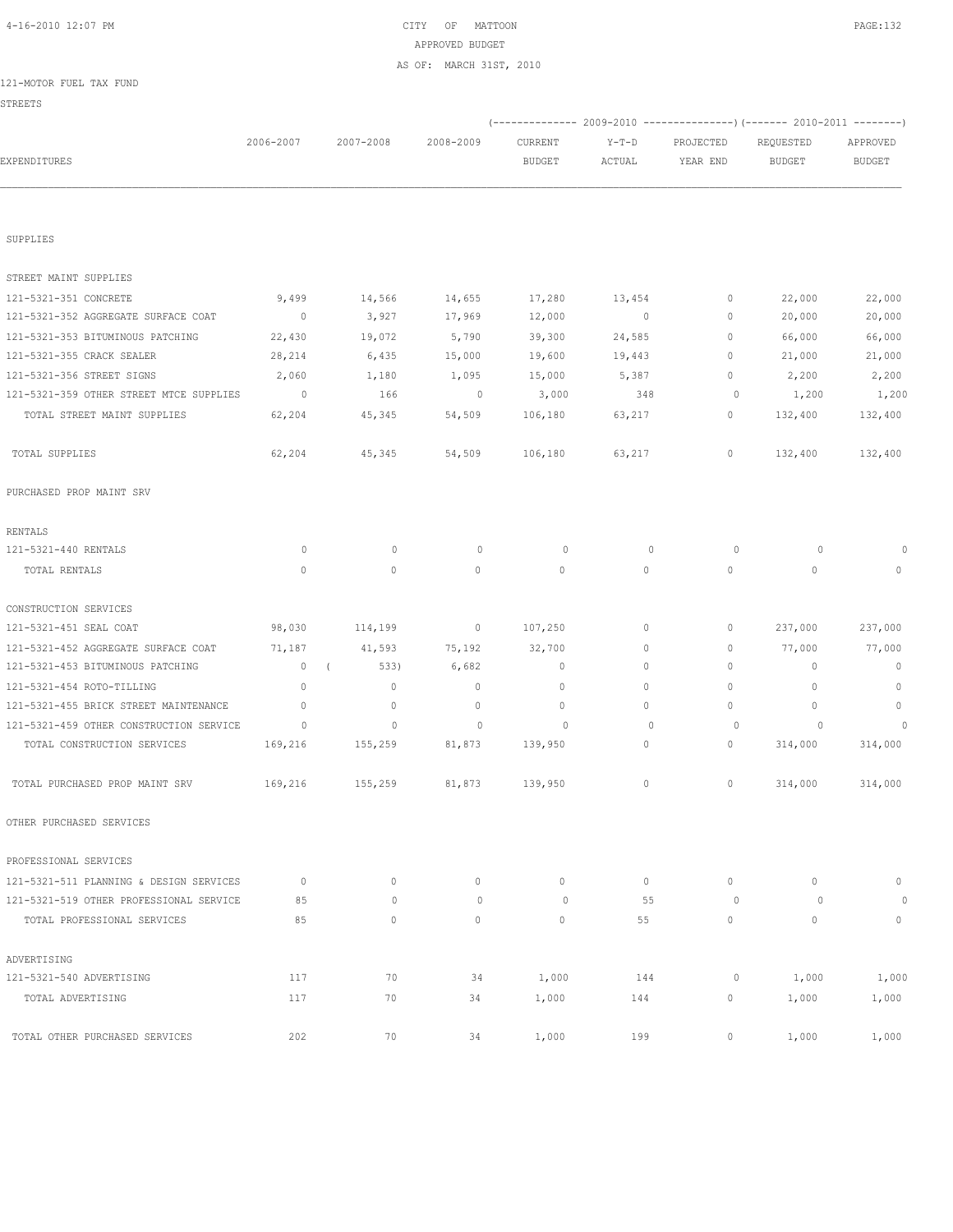## 4-16-2010 12:07 PM CITY OF MATTOON PAGE:133 APPROVED BUDGET AS OF: MARCH 31ST, 2010

#### 121-MOTOR FUEL TAX FUND

|                                         |           |           |           |               |                |              | $(-$ ------------- 2009-2010 ----------------) $(-$ ------ 2010-2011 --------) |               |
|-----------------------------------------|-----------|-----------|-----------|---------------|----------------|--------------|--------------------------------------------------------------------------------|---------------|
|                                         | 2006-2007 | 2007-2008 | 2008-2009 | CURRENT       | $Y-T-D$        | PROJECTED    | REQUESTED                                                                      | APPROVED      |
| EXPENDITURES                            |           |           |           | <b>BUDGET</b> | ACTUAL         | YEAR END     | <b>BUDGET</b>                                                                  | <b>BUDGET</b> |
|                                         |           |           |           |               |                |              |                                                                                |               |
| PROPERTY                                |           |           |           |               |                |              |                                                                                |               |
| IMPROVEMENTS-NOT BLDNGS                 |           |           |           |               |                |              |                                                                                |               |
| 121-5321-730 IMPROVEMENTS OTHER THAN BL | 372,368   | 110,655   | 313,469   | $\circ$       | 70,421         | $\mathbf 0$  | $\mathbf{0}$                                                                   | 0             |
| TOTAL IMPROVEMENTS-NOT BLDNGS           | 372,368   | 110,655   | 313,469   | $\circ$       | 70,421         | 0            | $\circ$                                                                        | $\mathbf{0}$  |
| TOTAL PROPERTY                          | 372,368   | 110,655   | 313,469   | $\circ$       | 70,421         | $\circ$      | $\mathbf 0$                                                                    | $\circ$       |
| OTHER OBJECTS                           |           |           |           |               |                |              |                                                                                |               |
| FINANCIAL TRANS OBJECTS                 |           |           |           |               |                |              |                                                                                |               |
| 121-5321-821 INTERGOVERNMENTAL EXPENDIT | 1,000     | 1,000     | 1,000     | 1,000         | $\overline{0}$ | $\mathbf{0}$ | 1,000                                                                          | 1,000         |
| TOTAL FINANCIAL TRANS OBJECTS           | 1,000     | 1,000     | 1,000     | 1,000         | $\circ$        | $\circ$      | 1,000                                                                          | 1,000         |
| TOTAL OTHER OBJECTS                     | 1,000     | 1,000     | 1,000     | 1,000         | $\circ$        | $\circ$      | 1,000                                                                          | 1,000         |
| TOTAL STREETS                           | 604,991   | 312,329   | 450,885   | 248,130       | 133,837        | $\circ$      | 448,400                                                                        | 448,400       |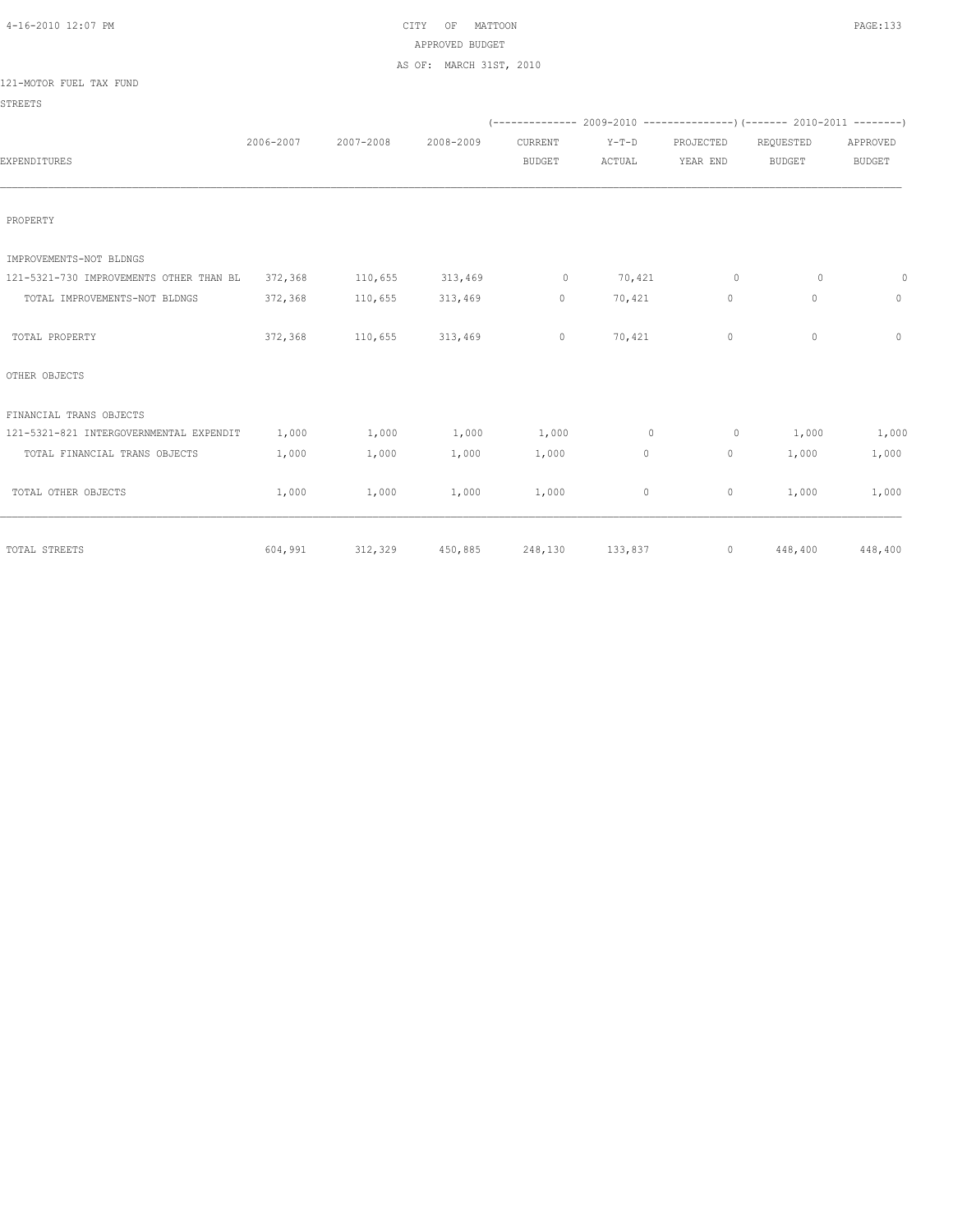## 4-16-2010 12:07 PM CITY OF MATTOON PAGE:134 APPROVED BUDGET AS OF: MARCH 31ST, 2010

## 121-MOTOR FUEL TAX FUND

#### SIDEWALKS & CROSSWALKS

|                                      |              |           |              |                                               |                |              | (-------------- 2009-2010 ----------------)(------- 2010-2011 --------) |               |
|--------------------------------------|--------------|-----------|--------------|-----------------------------------------------|----------------|--------------|-------------------------------------------------------------------------|---------------|
|                                      | 2006-2007    | 2007-2008 | 2008-2009    | CURRENT                                       | $Y-T-D$        | PROJECTED    | REQUESTED                                                               | APPROVED      |
| EXPENDITURES                         |              |           |              | <b>BUDGET</b>                                 | ACTUAL         | YEAR END     | <b>BUDGET</b>                                                           | <b>BUDGET</b> |
|                                      |              |           |              |                                               |                |              |                                                                         |               |
| SUPPLIES                             |              |           |              |                                               |                |              |                                                                         |               |
| STREET MAINT SUPPLIES                |              |           |              |                                               |                |              |                                                                         |               |
| 121-5323-351 CONCRETE                | 9,179        |           | $0 \t 1,456$ | $\sim$ 0.000 $\sim$ 0.000 $\sim$ 0.000 $\sim$ | $\overline{0}$ |              | $0 \t 1,200$                                                            | 1,200         |
| TOTAL STREET MAINT SUPPLIES          | 9,179        | $\circ$   | 1,456        | $\circ$                                       | $\circ$        | $\circ$      | 1,200                                                                   | 1,200         |
| TOTAL SUPPLIES                       | 9,179        | $\circ$   | 1,456        | $\mathbf{0}$                                  | $\circ$        | $\circ$      | 1,200                                                                   | 1,200         |
| PURCHASED PROP MAINT SRV             |              |           |              |                                               |                |              |                                                                         |               |
| CONSTRUCTION SERVICES                |              |           |              |                                               |                |              |                                                                         |               |
| 121-5323-459 OTHER CONSTRUCTION COST | $\circ$      | $\circ$   | $\circ$      | $\circ$                                       | $\circ$        | $\mathbf{0}$ | $\mathbf{0}$                                                            | $\mathbf 0$   |
| TOTAL CONSTRUCTION SERVICES          | $\mathbf{0}$ | $\circ$   | $\circ$      | $\circ$                                       | $\circ$        | $\mathbf{0}$ | $\mathbf{0}$                                                            | $\circ$       |
| TOTAL PURCHASED PROP MAINT SRV       | $\circ$      | $\circ$   | $\circ$      | $\circ$                                       | $\circ$        | $\mathbb O$  | $\mathbb O$                                                             | $\circ$       |
| TOTAL SIDEWALKS & CROSSWALKS         | 9,179        |           | $0 \t 1,456$ | $\circ$                                       | $\circ$        |              | $0 \t 1,200$                                                            | 1,200         |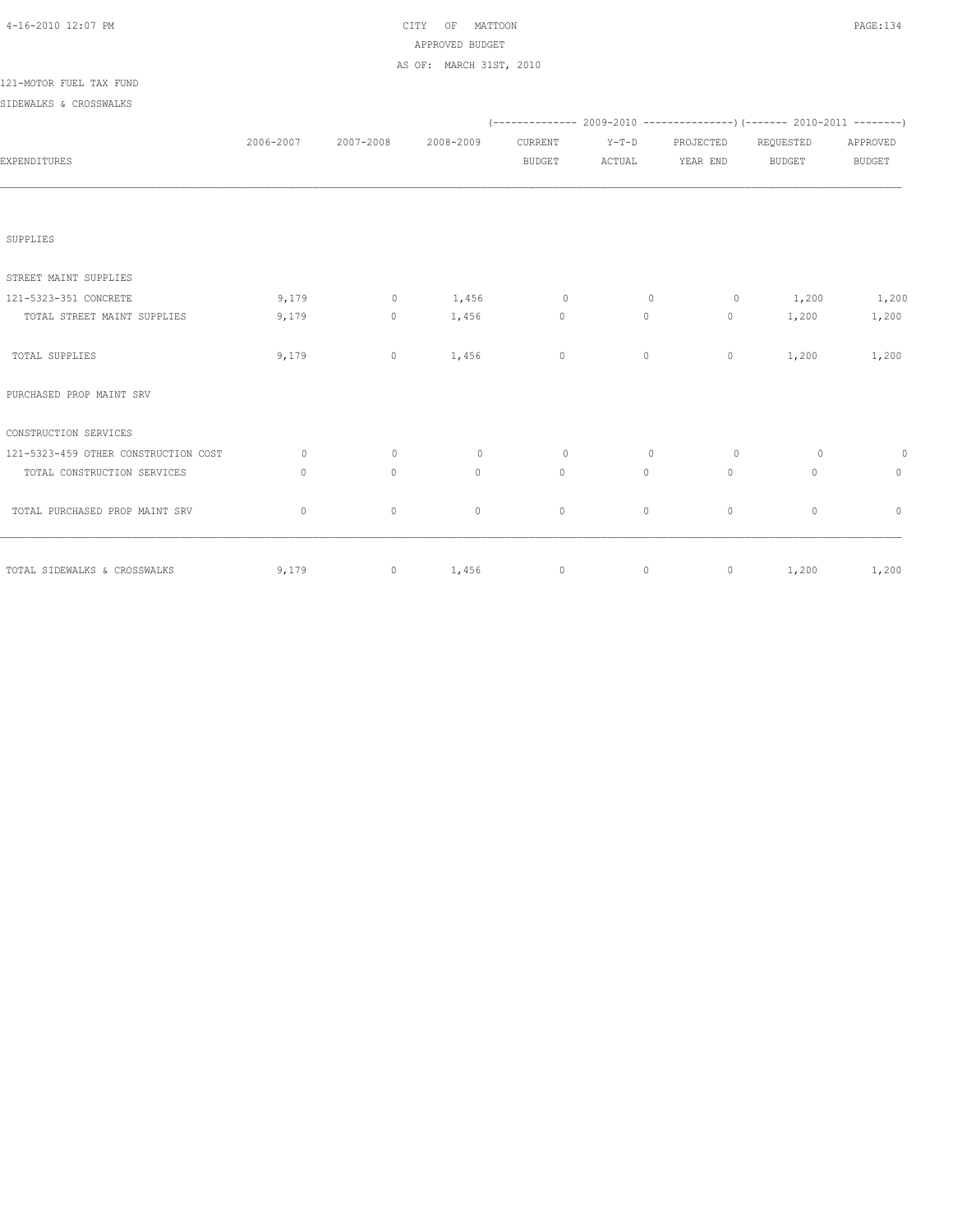## 4-16-2010 12:07 PM CITY OF MATTOON PAGE:135 APPROVED BUDGET AS OF: MARCH 31ST, 2010

### 121-MOTOR FUEL TAX FUND

BRIDGES, VIADUCTS & GRADE

|                                         | 2006-2007 | 2007-2008 | 2008-2009    | CURRENT       | $Y-T-D$ | PROJECTED               | REQUESTED     | APPROVED      |
|-----------------------------------------|-----------|-----------|--------------|---------------|---------|-------------------------|---------------|---------------|
| EXPENDITURES                            |           |           |              | <b>BUDGET</b> | ACTUAL  | YEAR END                | <b>BUDGET</b> | <b>BUDGET</b> |
|                                         |           |           |              |               |         |                         |               |               |
|                                         |           |           |              |               |         |                         |               |               |
| PROPERTY                                |           |           |              |               |         |                         |               |               |
| IMPROVEMENTS-NOT BLDNGS                 |           |           |              |               |         |                         |               |               |
| 121-5324-730 IMPROVEMENTS OTHER THAN BL | 128,304   | $\circ$   | $\circ$      | $\circ$       |         | $\mathbf{0}$<br>$\circ$ | $\mathbf 0$   | 0             |
| TOTAL IMPROVEMENTS-NOT BLDNGS           | 128,304   | $\circ$   | $\mathbf{0}$ | $\circ$       | $\circ$ | $\mathbf{0}$            | $\mathbf{0}$  | $\circ$       |
| TOTAL PROPERTY                          | 128,304   | $\circ$   | $\mathbf{0}$ | $\circ$       | $\circ$ | $\circ$                 | $\mathbf{0}$  | $\mathbf{0}$  |
| TOTAL BRIDGES, VIADUCTS & GRADE         | 128,304   | $\circ$   | $\circ$      | $\circ$       | $\circ$ | $\circ$                 | $\mathbf{0}$  | $\mathbf{0}$  |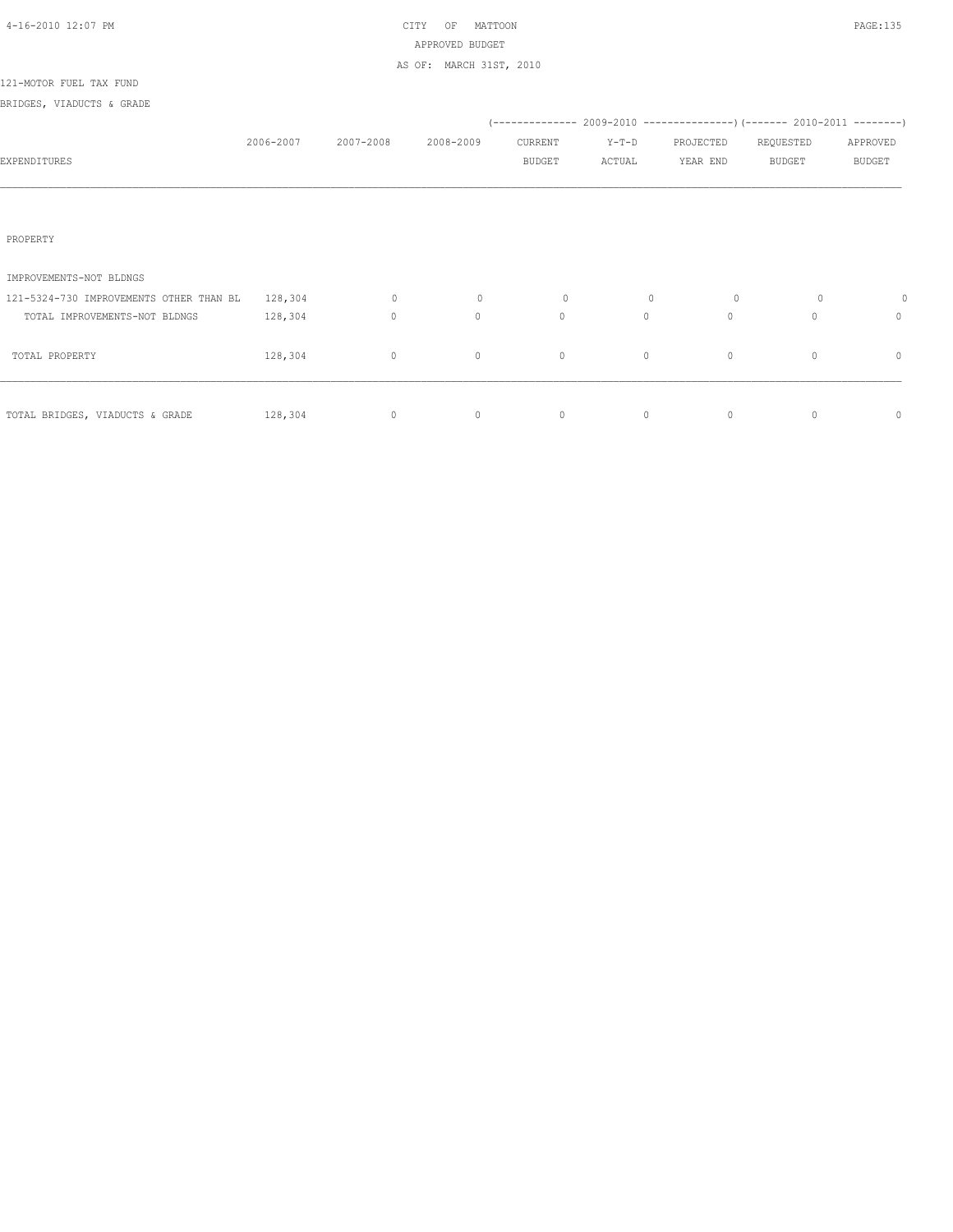## 4-16-2010 12:07 PM CITY OF MATTOON PAGE:136 APPROVED BUDGET AS OF: MARCH 31ST, 2010

#### 121-MOTOR FUEL TAX FUND

SNOW & ICE REMOVAL

| EXPENDITURES                       | 2006-2007 | 2007-2008 | 2008-2009 | CURRENT<br><b>BUDGET</b> | $Y-T-D$<br>ACTUAL | PROJECTED<br>YEAR END | (-------------- 2009-2010 ---------------) (------- 2010-2011 --------)<br>REQUESTED<br><b>BUDGET</b> | APPROVED<br><b>BUDGET</b> |
|------------------------------------|-----------|-----------|-----------|--------------------------|-------------------|-----------------------|-------------------------------------------------------------------------------------------------------|---------------------------|
|                                    |           |           |           |                          |                   |                       |                                                                                                       |                           |
| SUPPLIES                           |           |           |           |                          |                   |                       |                                                                                                       |                           |
| STREET MAINT SUPPLIES              |           |           |           |                          |                   |                       |                                                                                                       |                           |
| 121-5325-354 ICE REMOVAL CHEMICALS | 13,730    | 14,774    | 24,807    | 45,000                   | 21,145            | $\mathbf 0$           | 26,000                                                                                                | 26,000                    |
| TOTAL STREET MAINT SUPPLIES        | 13,730    | 14,774    | 24,807    | 45,000                   | 21,145            | 0                     | 26,000                                                                                                | 26,000                    |
| TOTAL SUPPLIES                     | 13,730    | 14,774    | 24,807    | 45,000                   | 21,145            | 0                     | 26,000                                                                                                | 26,000                    |
| TOTAL SNOW & ICE REMOVAL           | 13,730    | 14,774    | 24,807    | 45,000                   | 21,145            | 0                     | 26,000                                                                                                | 26,000                    |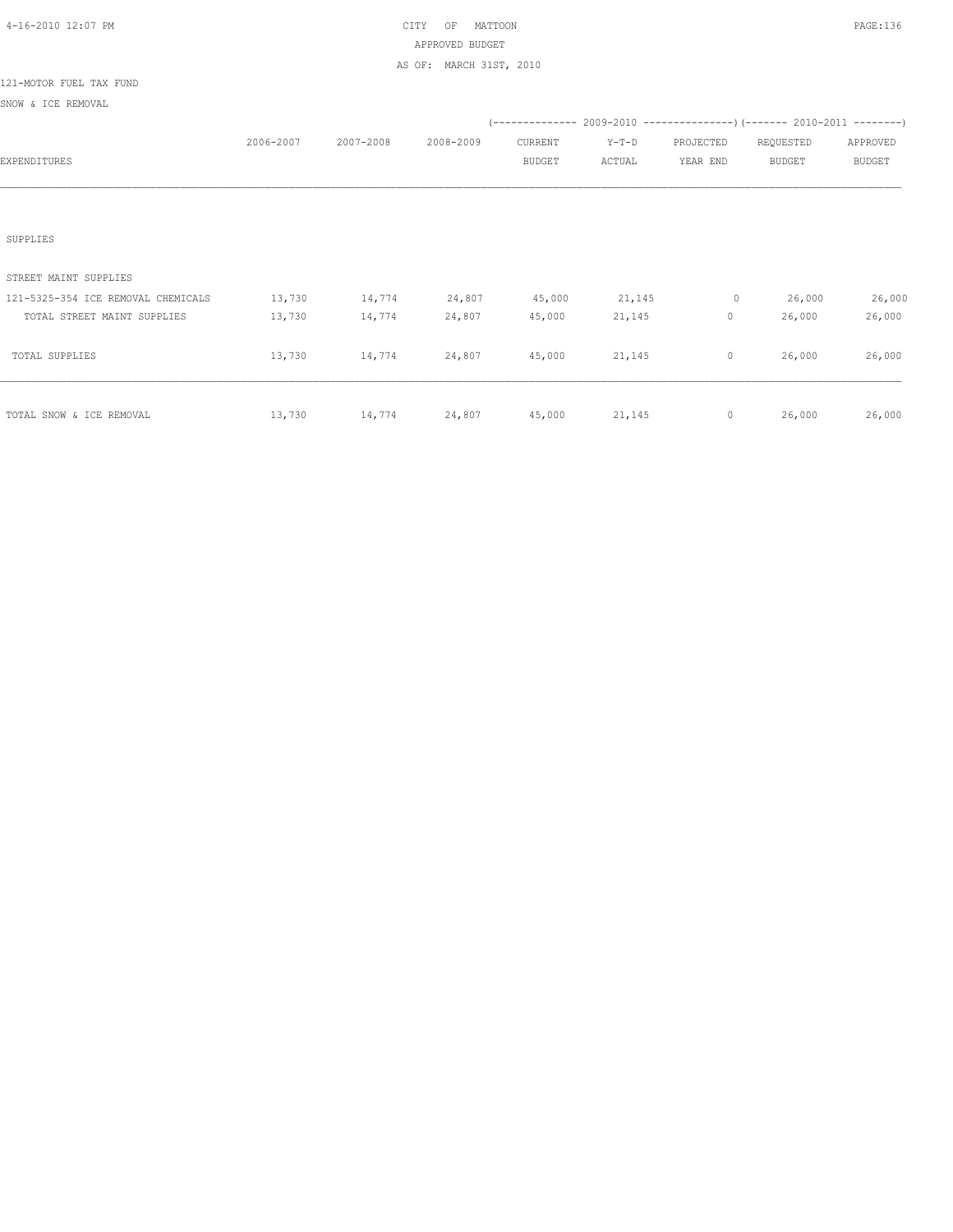## 4-16-2010 12:07 PM CITY OF MATTOON PAGE:137 APPROVED BUDGET AS OF: MARCH 31ST, 2010

#### 121-MOTOR FUEL TAX FUND

STREET LIGHTING

|                                        | 2006-2007    | 2007-2008    | 2008-2009 | CURRENT       | $Y-T-D$      | PROJECTED    | REQUESTED | APPROVED      |
|----------------------------------------|--------------|--------------|-----------|---------------|--------------|--------------|-----------|---------------|
| EXPENDITURES                           |              |              |           | <b>BUDGET</b> | ACTUAL       | YEAR END     | BUDGET    | <b>BUDGET</b> |
|                                        |              |              |           |               |              |              |           |               |
| SUPPLIES                               |              |              |           |               |              |              |           |               |
| ENERGY                                 |              |              |           |               |              |              |           |               |
| 121-5326-321 NATURAL GAS & ELECTRIC    | $\circ$      | $\circ$      | $\circ$   | $\circ$       | $\circ$      | $\circ$      | 165,000   | 165,000       |
| 121-5326-322 ELECTRIC (COLES MOULTRIE) | $\circ$      | $\circ$      | $\circ$   | $\circ$       | $\mathbf{0}$ | $\mathbf{0}$ | 4,000     | 4,000         |
| TOTAL ENERGY                           | $\mathbf{0}$ | $\mathbf{0}$ | $\circ$   | $\circ$       | $\circ$      | $\circ$      | 169,000   | 169,000       |
| TOTAL SUPPLIES                         | $\circ$      | $\mathbb O$  | $\circ$   | $\mathbb O$   | $\circ$      | $\circ$      | 169,000   | 169,000       |
| PURCHASED PROP MAINT SRV               |              |              |           |               |              |              |           |               |
| REPAIR & MAINT SERVICES                |              |              |           |               |              |              |           |               |
| 121-5326-432 REPAIR OF STRUCTURES      | $\circ$      | $\circ$      | $\circ$   | $\circ$       | $\circ$      | $\circ$      | 25,000    | 25,000        |
| TOTAL REPAIR & MAINT SERVICES          | $\circ$      | $\circ$      | $\circ$   | $\circ$       | $\circ$      | $\circ$      | 25,000    | 25,000        |
| TOTAL PURCHASED PROP MAINT SRV         | $\circ$      | $\circ$      | $\circ$   | $\mathbb O$   | $\circ$      | $\circ$      | 25,000    | 25,000        |
| TOTAL STREET LIGHTING                  | $\mathbf{0}$ | $\circ$      | $\circ$   | $\circ$       | $\circ$      | $\circ$      | 194,000   | 194,000       |
|                                        |              |              |           |               |              |              |           |               |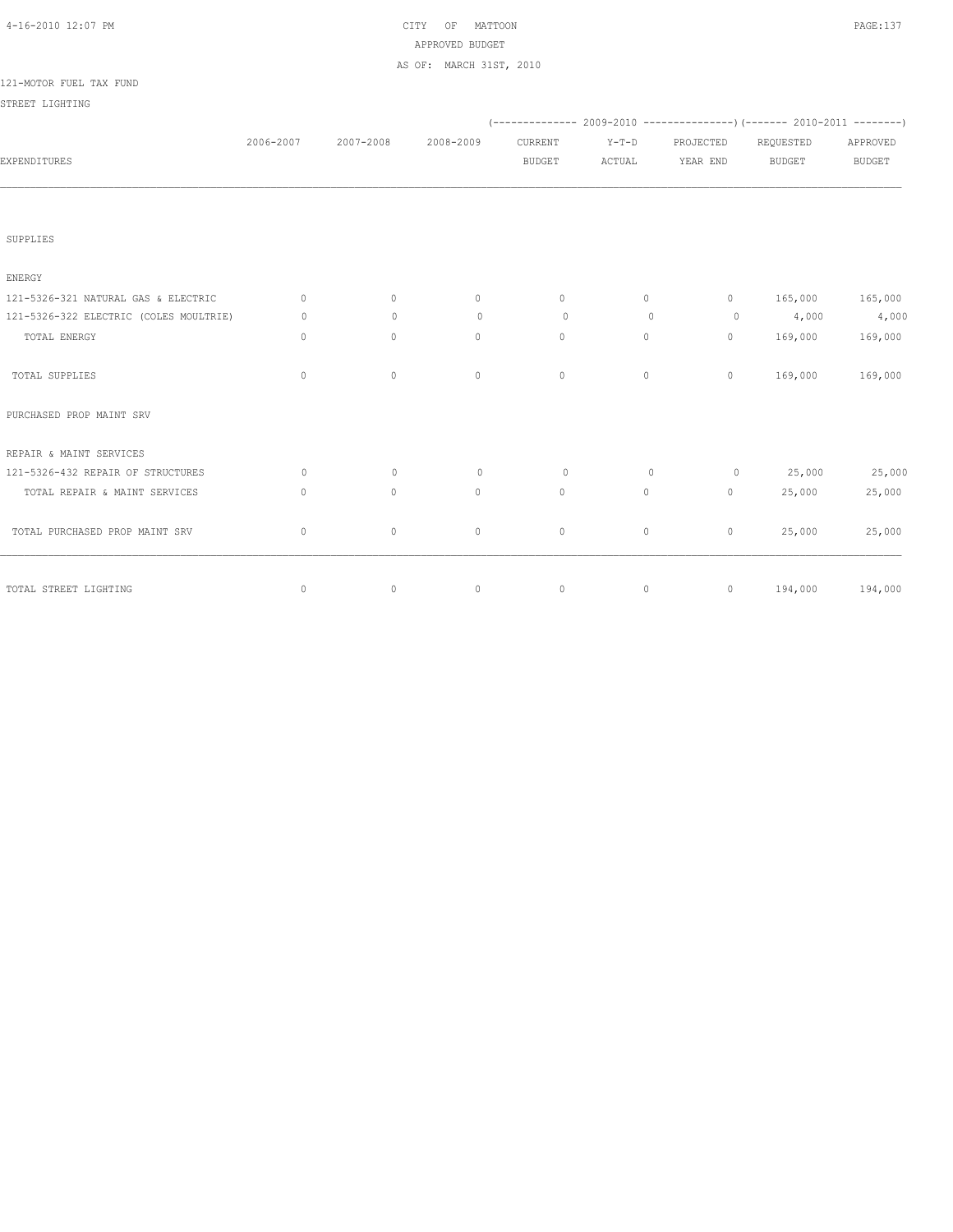## 4-16-2010 12:07 PM CITY OF MATTOON PAGE:138 APPROVED BUDGET AS OF: MARCH 31ST, 2010

## 121-MOTOR FUEL TAX FUND

#### TRAFFIC CONTROL DEVICES

|                                         |           |             |             |                |             |             | (-------------- 2009-2010 -----------------) (------- 2010-2011 --------) |                |
|-----------------------------------------|-----------|-------------|-------------|----------------|-------------|-------------|---------------------------------------------------------------------------|----------------|
|                                         | 2006-2007 | 2007-2008   | 2008-2009   | CURRENT        | $Y-T-D$     | PROJECTED   | REQUESTED                                                                 | APPROVED       |
| EXPENDITURES                            |           |             |             | <b>BUDGET</b>  | ACTUAL      | YEAR END    | <b>BUDGET</b>                                                             | BUDGET         |
|                                         |           |             |             |                |             |             |                                                                           |                |
| SUPPLIES                                |           |             |             |                |             |             |                                                                           |                |
| STREET MAINT SUPPLIES                   |           |             |             |                |             |             |                                                                           |                |
| 121-5327-356 STREET SIGNS               | 44,714    | 5,421       | 8,867       | $\overline{0}$ | 323         | $\circ$     | $\overline{0}$                                                            | $\overline{0}$ |
| 121-5327-359 OTHER STREET MAINT SUPPLIE | 2,487     | 3,544       | 4,518       | 5,000          | 1,438       | $\circ$     | 4,000                                                                     | 4,000          |
| TOTAL STREET MAINT SUPPLIES             | 47,201    | 8,965       | 13,385      | 5,000          | 1,761       | 0           | 4,000                                                                     | 4,000          |
| TOTAL SUPPLIES                          | 47,201    | 8,965       | 13,385      | 5,000          | 1,761       | $\circ$     | 4,000                                                                     | 4,000          |
| PURCHASED PROP MAINT SRV                |           |             |             |                |             |             |                                                                           |                |
| REPAIR & MAINT SERVICES                 |           |             |             |                |             |             |                                                                           |                |
| 121-5327-432 REPAIR OF STRUCTURE        | 505       | $\circ$     | $\circ$     | 10,000         | 4,667       | $\circ$     | 19,000                                                                    | 19,000         |
| TOTAL REPAIR & MAINT SERVICES           | 505       | $\circ$     | $\circ$     | 10,000         | 4,667       | $\circ$     | 19,000                                                                    | 19,000         |
| TOTAL PURCHASED PROP MAINT SRV          | 505       | $\mathbb O$ | $\circ$     | 10,000         | 4,667       | $\mathbb O$ | 19,000                                                                    | 19,000         |
| PROPERTY                                |           |             |             |                |             |             |                                                                           |                |
| IMPROVEMENTS-NOT BLDNGS                 |           |             |             |                |             |             |                                                                           |                |
| 121-5327-730 IMPROVEMENTS OTHER THAN BL | 1,566     | $\circ$     | $\circ$     | 0              | $\mathbf 0$ | $\mathbf 0$ | $\circ$                                                                   | $\Omega$       |
| TOTAL IMPROVEMENTS-NOT BLDNGS           | 1,566     | $\circ$     | $\circ$     | $\circ$        | $\circ$     | $\circ$     | $\mathbf{0}$                                                              | $\mathbf{0}$   |
| TOTAL PROPERTY                          | 1,566     | $\mathbb O$ | $\mathbb O$ | $\mathbb O$    | $\circ$     | $\mathbb O$ | $\mathbf{0}$                                                              | $\mathbf{0}$   |
| TOTAL TRAFFIC CONTROL DEVICES           | 49,272    | 8,965       | 13,385      | 15,000         | 6,429       | $\mathbb O$ | 23,000                                                                    | 23,000         |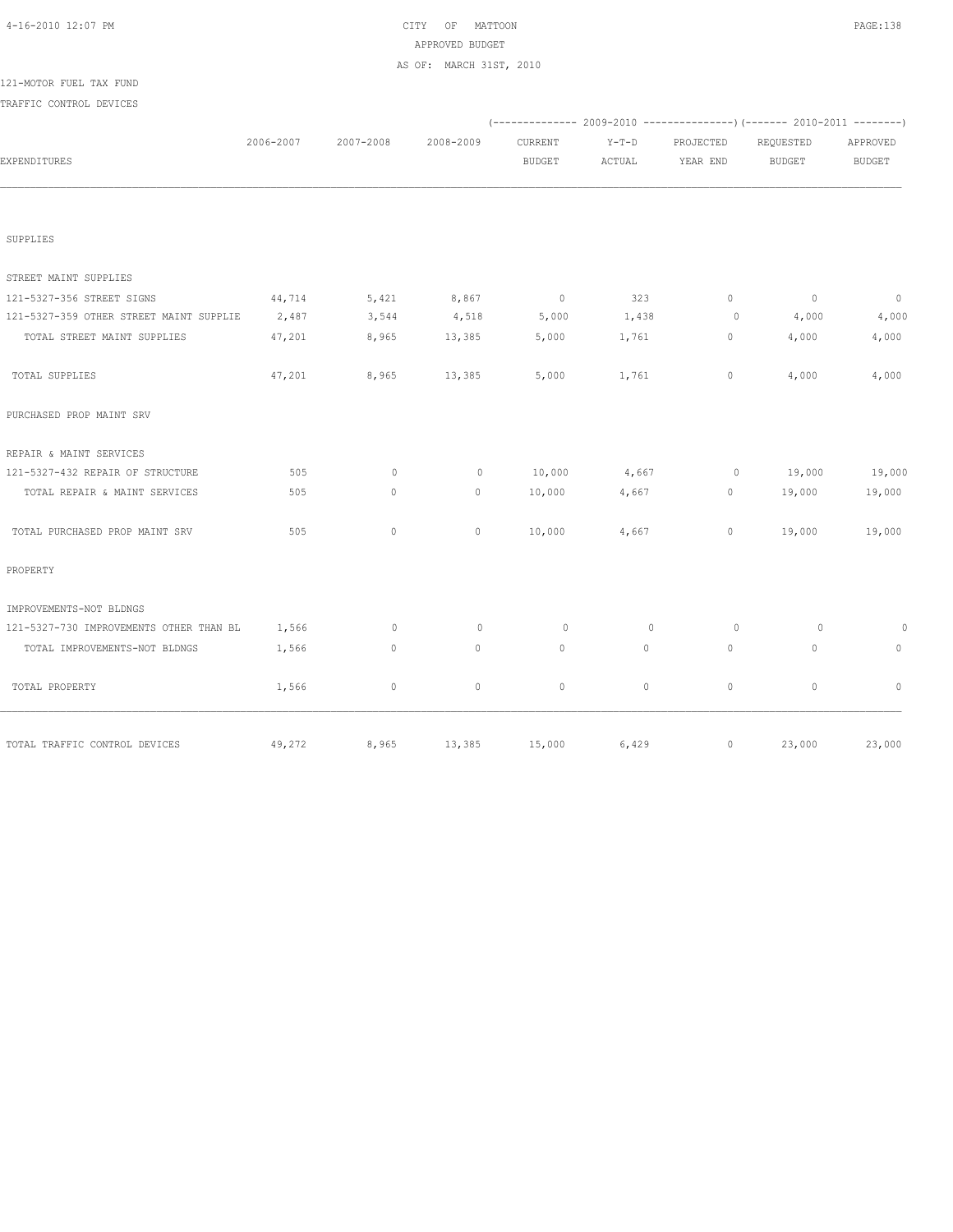STORM DRAINAGE

## 4-16-2010 12:07 PM CITY OF MATTOON PAGE:139 APPROVED BUDGET AS OF: MARCH 31ST, 2010

#### 121-MOTOR FUEL TAX FUND

|                                         |                        |              |              |                          |                   | (-------------- 2009-2010 ----------------) (------- 2010-2011 --------) |                            |                           |
|-----------------------------------------|------------------------|--------------|--------------|--------------------------|-------------------|--------------------------------------------------------------------------|----------------------------|---------------------------|
| EXPENDITURES                            | 2006-2007              | 2007-2008    | 2008-2009    | CURRENT<br><b>BUDGET</b> | $Y-T-D$<br>ACTUAL | PROJECTED<br>YEAR END                                                    | REQUESTED<br><b>BUDGET</b> | APPROVED<br><b>BUDGET</b> |
|                                         |                        |              |              |                          |                   |                                                                          |                            |                           |
| SUPPLIES                                |                        |              |              |                          |                   |                                                                          |                            |                           |
| STREET MAINT SUPPLIES                   |                        |              |              |                          |                   |                                                                          |                            |                           |
| 121-5328-357 CATCH BASINS               | 510                    | 3,531        | 6,677        | 7,000                    | 3,534             | 0                                                                        | 8,000                      | 8,000                     |
| 121-5328-358 PIPE                       | 2,430                  | 2,163        | 10,010       | 5,000                    | 2,929             | $\circ$                                                                  | 6,000                      | 6,000                     |
| TOTAL STREET MAINT SUPPLIES             | 2,940                  | 5,694        | 16,687       | 12,000                   | 6,463             | $\circ$                                                                  | 14,000                     | 14,000                    |
| TOTAL SUPPLIES                          | 2,940                  | 5,694        | 16,687       | 12,000                   | 6,463             | $\circ$                                                                  | 14,000                     | 14,000                    |
| PURCHASED PROP MAINT SRV                |                        |              |              |                          |                   |                                                                          |                            |                           |
| CONSTRUCTION SERVICES                   |                        |              |              |                          |                   |                                                                          |                            |                           |
| 121-5328-459 OTHER CONSTRUCTION SERVICE | $\circ$                | $\mathbf{0}$ | $\circ$      | 0                        | $\circ$           | $\circ$                                                                  | $\circ$                    | $\mathbf{0}$              |
| TOTAL CONSTRUCTION SERVICES             | $\circ$                | $\circ$      | $\circ$      | $\circ$                  | $\circ$           | $\circ$                                                                  | $\circ$                    | $\circ$                   |
| TOTAL PURCHASED PROP MAINT SRV          | $\circ$                | $\mathbb O$  | $\mathbb O$  | $\circ$                  | 0                 | 0                                                                        | $\circ$                    | $\mathbf{0}$              |
| TOTAL STORM DRAINAGE                    | 2,940                  | 5,694        | 16,687       | 12,000                   | 6,463             | $\circ$                                                                  | 14,000                     | 14,000                    |
| TOTAL EXPENDITURES                      | 808,416                | 341,761      | 507,220      | 320,130                  | 167,875           | $\circ$                                                                  | 706,600                    | 706,600                   |
| REVENUE OVER/(UNDER) EXPENDITURES       | (179, 279)             | 200,907      | 51,161       | 174,870                  | 218,148           | 0(                                                                       | $238,350$ (                | 238,350                   |
| OTHER FINANCING SOURCES                 |                        |              |              |                          |                   |                                                                          |                            |                           |
| 121-4941-023 TRANSFER FROM GENERAL FUND | $\mathbf 0$            | $\circ$      | 58,404       | $\mathbb O$              | $\circ$           | $\circ$                                                                  | $\circ$                    | $\mathbb{O}$              |
| 121-4948-023 FROM REVOLVING LOAN FUND   | $\mathbf{0}$           | 0            | $\circ$      | $\mathbf{0}$             | $\circ$           | $\circ$                                                                  | $\circ$                    | 0                         |
| 121-4955-023 DEVELOPER CONTRIBUTIONS    | $\circ$                | $\mathbf 0$  | $\circ$      | $\circ$                  | $\mathbf{0}$      | $\circ$                                                                  | $\circ$                    | $\circ$                   |
| TOTAL OTHER FINANCING SOURCES           | $\circ$                | $\circ$      | 58,404       | 0                        | 0                 | 0                                                                        | $\circ$                    | 0                         |
| OTHER FINANCING (USES)                  |                        |              |              |                          |                   |                                                                          |                            |                           |
| 121-5901-100 TRFR TO GENERAL FUND       | $\mathbb O$            | $\mathbb O$  | $\mathbb O$  | $\mathbb O$              | $\circ$           | $\mathbb O$                                                              | $\circ$                    | $\circ$                   |
| 121-5935-822 TRNFS TO GENERAL FUND      | $\circ$                | 0            | $\circ$      | 0                        | $\mathbf 0$       | $\circ$                                                                  | $\circ$                    | $\mathbf 0$               |
| TOTAL OTHER FINANCING (USES)            | $\mathbf{0}$           | $\circ$      | $\mathbf{0}$ | $\circ$                  | 0                 | $\circ$                                                                  | $\circ$                    | $\mathbf 0$               |
| TOTAL OTHER FINANCING SOURCES (USES)    | 0                      | $\circ$      | 58,404       | $\circ$                  | 0                 | $\circ$                                                                  | $\mathbf{0}$               | $\circ$                   |
| REVENUES & OTHER SOURCES OVER/          |                        |              |              |                          |                   |                                                                          |                            |                           |
| (UNDER) EXPENDITURES & OTHER (USES)     | 179,279)<br>$\sqrt{2}$ | 200,907      | 109,566      | 174,870                  | 218,148           | 0(                                                                       | $238,350$ (                | 238,350                   |

\*\*\* END OF REPORT \*\*\*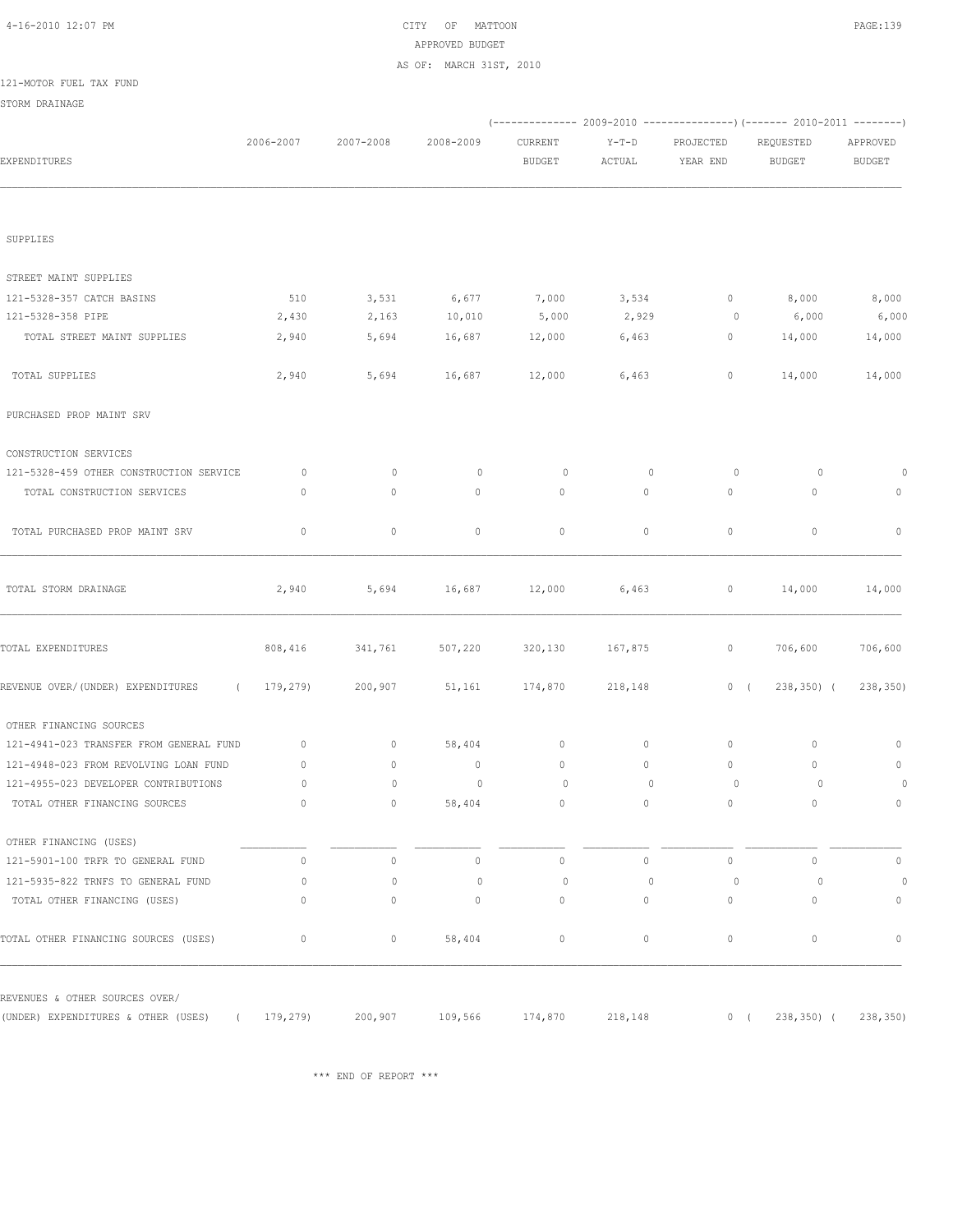## 4-16-2010 12:07 PM CITY OF MATTOON PAGE:140 APPROVED BUDGET AS OF: MARCH 31ST, 2010

122-HOTEL TAX FUND

|                                         |           |             |             |                          |                   | (-------------- 2009-2010 ----------------) (------- 2010-2011 ---------) |                            |                           |
|-----------------------------------------|-----------|-------------|-------------|--------------------------|-------------------|---------------------------------------------------------------------------|----------------------------|---------------------------|
| <b>REVENUES</b>                         | 2006-2007 | 2007-2008   | 2008-2009   | CURRENT<br><b>BUDGET</b> | $Y-T-D$<br>ACTUAL | PROJECTED<br>YEAR END                                                     | REQUESTED<br><b>BUDGET</b> | APPROVED<br><b>BUDGET</b> |
| TAXES                                   |           |             |             |                          |                   |                                                                           |                            |                           |
|                                         |           |             |             |                          |                   |                                                                           |                            |                           |
| HOTEL & MOTEL TAX                       |           |             |             |                          |                   |                                                                           |                            |                           |
| 122-4170-100 HOTEL & MOTEL TAXES        | 227,872   | 228,956     | 259,715     | 253,017                  | 169,906           | 251,000                                                                   | 275,000                    | 275,000                   |
| TOTAL HOTEL & MOTEL TAX                 | 227,872   | 228,956     | 259,715     | 253,017                  | 169,906           | 251,000                                                                   | 275,000                    | 275,000                   |
| TOTAL TAXES                             | 227,872   | 228,956     | 259,715     | 253,017                  | 169,906           | 251,000                                                                   | 275,000                    | 275,000                   |
| CHARGES FOR SERVICES                    |           |             |             |                          |                   |                                                                           |                            |                           |
| GENERAL GOVT CHARGES                    |           |             |             |                          |                   |                                                                           |                            |                           |
| 122-4419-100 OTHER MISC GENERAL GOVT CH | 98        | 37          | 24,762      | $\circ$                  | 34,544            | 34,544 11,250                                                             |                            | 11,250                    |
| TOTAL GENERAL GOVT CHARGES              | 98        | 37          | 24,762      | $\circ$                  | 34,544            | 34,544                                                                    | 11,250                     | 11,250                    |
| TOTAL CHARGES FOR SERVICES              | 98        | 37          | 24,762      | $\circ$                  | 34,544            | 34,544                                                                    | 11,250                     | 11,250                    |
| INVESTMENT EARNINGS                     |           |             |             |                          |                   |                                                                           |                            |                           |
| INTEREST EARNINGS                       |           |             |             |                          |                   |                                                                           |                            |                           |
| 122-4610-100 INTEREST EARNINGS          | $\circ$   | $\circ$     | $\circ$     | $\circ$                  | $\circ$           | $\mathbf{0}$                                                              | $\mathbf 0$                |                           |
| TOTAL INTEREST EARNINGS                 | $\Omega$  | $\Omega$    | $\circ$     | $\circ$                  | $\circ$           | $\mathbf{0}$                                                              | $\mathbf{0}$               | $\Omega$                  |
| TOTAL INVESTMENT EARNINGS               | $\Omega$  | $\mathbb O$ | $\mathbb O$ | $\mathbb O$              | $\circ$           | $\Omega$                                                                  | $\mathbb O$                | $\Omega$                  |
| CONTRIB & OTHER MISC REV                |           |             |             |                          |                   |                                                                           |                            |                           |
| CONTRIBUTIONS & MISC REV                |           |             |             |                          |                   |                                                                           |                            |                           |
| 122-4800-100 CONTRIBUTIONS & OTHER MISC | $\circ$   | $\circ$     | 1,500       | 0                        | $\circ$           | $\circ$                                                                   | $\mathbf{0}$               |                           |
| TOTAL CONTRIBUTIONS & MISC REV          | 0         | $\circ$     | 1,500       | 0                        | $\circ$           | $\mathbf 0$                                                               | $\circ$                    | $\mathbf 0$               |
| TOTAL CONTRIB & OTHER MISC REV          | $\circ$   | $\circ$     | 1,500       | $\circ$                  | $\circ$           | $\circ$                                                                   | $\mathbb O$                | $\circ$                   |
| TOTAL REVENUES                          | 227,969   | 228,993     | 285,977     | 253,017                  | 204,451           | 285,544                                                                   | 286,250                    | 286,250                   |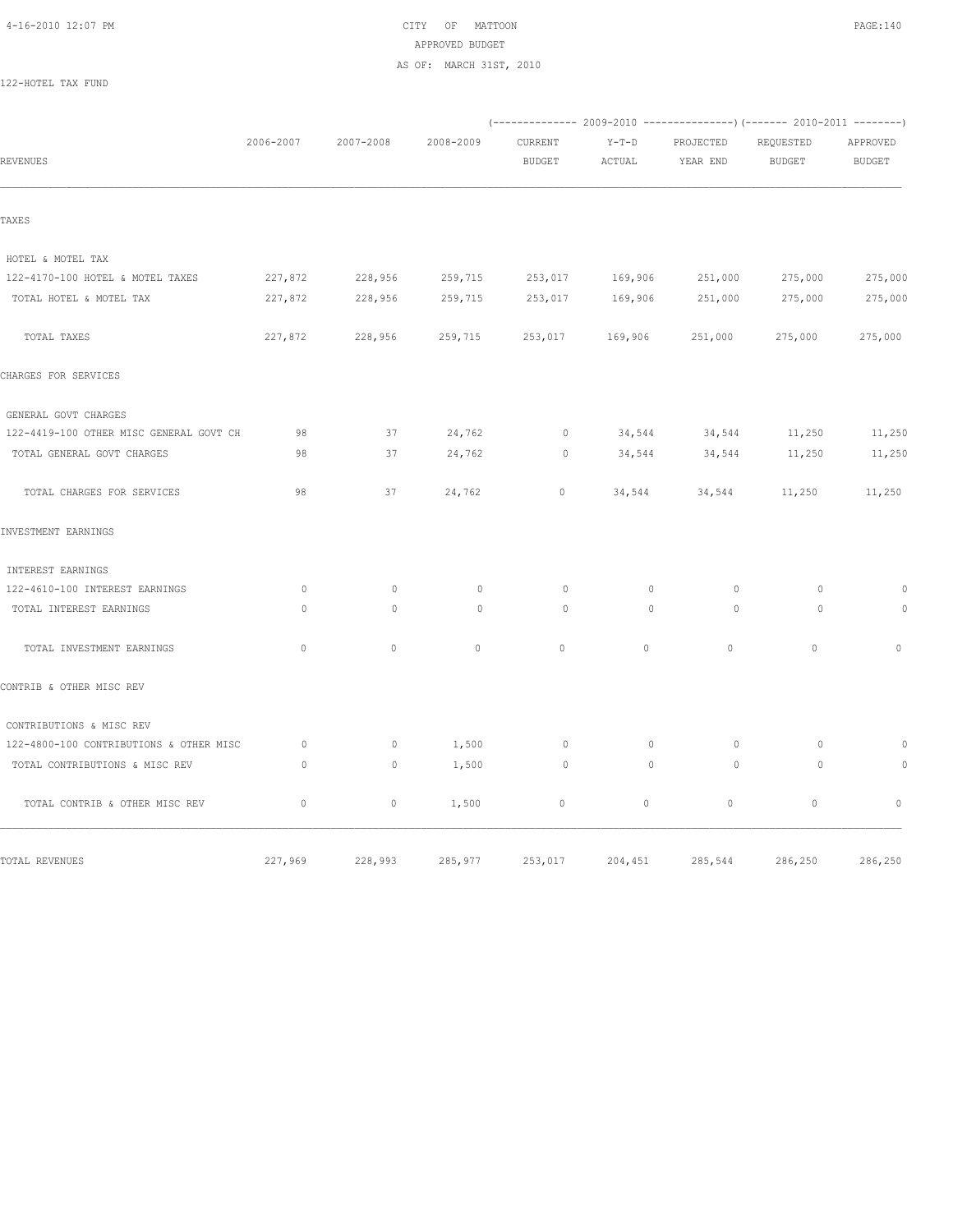## 4-16-2010 12:07 PM CITY OF MATTOON PAGE:141 APPROVED BUDGET AS OF: MARCH 31ST, 2010

### 122-HOTEL TAX FUND

#### HOTEI

| HOTEL TAX ADMINISTRATION                |                |           |                |               |         |                |                                                                                        |                |
|-----------------------------------------|----------------|-----------|----------------|---------------|---------|----------------|----------------------------------------------------------------------------------------|----------------|
|                                         | 2006-2007      | 2007-2008 | 2008-2009      | CURRENT       | $Y-T-D$ | PROJECTED      | (-------------- 2009-2010 -----------------) (------- 2010-2011 --------)<br>REQUESTED | APPROVED       |
| EXPENDITURES                            |                |           |                | <b>BUDGET</b> | ACTUAL  | YEAR END       | <b>BUDGET</b>                                                                          | <b>BUDGET</b>  |
|                                         |                |           |                |               |         |                |                                                                                        |                |
| PERSONNEL SERVICES                      |                |           |                |               |         |                |                                                                                        |                |
| SALARIES & WAGES                        |                |           |                |               |         |                |                                                                                        |                |
| 122-5653-111 SALARIES OF REG EMPLOYEES  | 43,206         | 43,981    | 39,628         | 44,199        | 35,617  | 44,199         | 43,333                                                                                 | 43,333         |
| 122-5653-112 SALARIES OF TEMP EMPLOYEES | 4,460          | 5,075     | 6,326          | 19,000        | 6,183   | 10,000         | 10,000                                                                                 | 10,000         |
| 122-5653-113 OVERTIME                   | $\overline{0}$ | $\circ$   | $\overline{0}$ | 270           | $\circ$ | $\Omega$       | $\mathbf{0}$                                                                           | $\Omega$       |
| 122-5653-114 COMPENSATED ABSENCES       | 277            | 2,229     | 2,569          | $\sim$ 0      | 2,038   | $\overline{0}$ | $\mathbf{0}$                                                                           | $\overline{0}$ |
| TOTAL SALARIES & WAGES                  | 47,943         | 51,285    | 48,523         | 63,469        | 43,838  | 54,199         | 53,333                                                                                 | 53,333         |
| TOTAL PERSONNEL SERVICES                | 47,943         | 51,285    | 48,523         | 63,469        | 43,838  | 54,199         | 53,333                                                                                 | 53,333         |
| EMPOLOYEE BENEFITS                      |                |           |                |               |         |                |                                                                                        |                |
| GROUP INSURANCE                         |                |           |                |               |         |                |                                                                                        |                |
| 122-5653-211 GROUP HEALTH INSURANCE     | 6,529          | 5,927     | 6,568          | 7,828         | 7,176   | 7,828          | 7,828                                                                                  | 8,606          |
| 122-5653-212 GROUP LIFE INSURANCE       | 110            | 144       | 144            | 144           | 132     | 144            | 144                                                                                    | 144            |
| TOTAL GROUP INSURANCE                   | 6,639          | 6,071     | 6,712          | 7,972         | 7,308   | 7,972          | 7,972                                                                                  | 8,750          |
| SOCIAL SECURITY CONTRIB                 |                |           |                |               |         |                |                                                                                        |                |
| 122-5653-221 FICA CONTRIBUTIONS         | 2,845          | 3,088     | 2,928          | 3,918         | 2,776   | 3,360          | 3,307                                                                                  | 3,307          |
| 122-5653-222 MEDICARE CONTRIBUTIONS     | 665            | 722       | 685            | 916           | 649     | 786            | 773                                                                                    | 773            |
| TOTAL SOCIAL SECURITY CONTRIB           | 3,511          | 3,811     | 3,612          | 4,834         | 3,425   | 4,146          | 4,080                                                                                  | 4,080          |

| RETIREMENT CONTRIBTUIONS           |        |        |        |        |        |        |        |        |
|------------------------------------|--------|--------|--------|--------|--------|--------|--------|--------|
| 122-5653-231 IMRF CONTRIBUTIONS    | 4,043  | 4,230  | 4,080  | 4,788  | 4,045  | 4,788  | 5,677  | 5,677  |
| TOTAL RETIREMENT CONTRIBTUIONS     | 4,043  | 4,230  | 4,080  | 4,788  | 4,045  | 4,788  | 5,677  | 5,677  |
| UNEMPLOYMNT COMPENSATION           |        |        |        |        |        |        |        |        |
| 122-5653-240 UNEMPLOYMENT COMP.    | 458    | 450    | 349    | 219    | 201    | 219    | 236    | 236    |
| TOTAL UNEMPLOYMNT COMPENSATION     | 458    | 450    | 349    | 219    | 201    | 219    | 236    | 236    |
| WORKER'S COMPENSATION              |        |        |        |        |        |        |        |        |
| 122-5653-250 WORKERS' COMPENSATION | 304    | 174    | 180    | 171    | 157    | 171    | 144    | 144    |
| TOTAL WORKER'S COMPENSATION        | 304    | 174    | 180    | 171    | 157    | 171    | 144    | 144    |
| TOTAL EMPOLOYEE BENEFITS           | 14,954 | 14,736 | 14,933 | 17,984 | 15,135 | 17,296 | 18,109 | 18,887 |
| SUPPLIES                           |        |        |        |        |        |        |        |        |
| GENERAL SUPPLIES                   |        |        |        |        |        |        |        |        |

| 122-5653-311 OFFICE SUPPLIES            | 3,369 | 1,102    | 1,051 | 700   | 2,016 | 2,250 | 1,000 | 1,000        |
|-----------------------------------------|-------|----------|-------|-------|-------|-------|-------|--------------|
| 122-5653-316 TOOLS & EQUIPMENT          | 1,278 | 0        |       |       | 1,600 | 1,600 |       | $\mathbf{0}$ |
| 122-5653-317 CONCESSION & SOUVENIR SUPP | 1,960 | $\Omega$ | 1,232 | 2,000 |       |       | 2,000 | 2,000        |
| 122-5653-319 MISCELLANEOUS SUPPLIES     | 21    | 672      | 740   |       |       |       |       |              |
| TOTAL GENERAL SUPPLIES                  | 6,628 | 1,774    | 3,023 | 2,700 | 3,616 | 3,850 | 3,000 | 3,000        |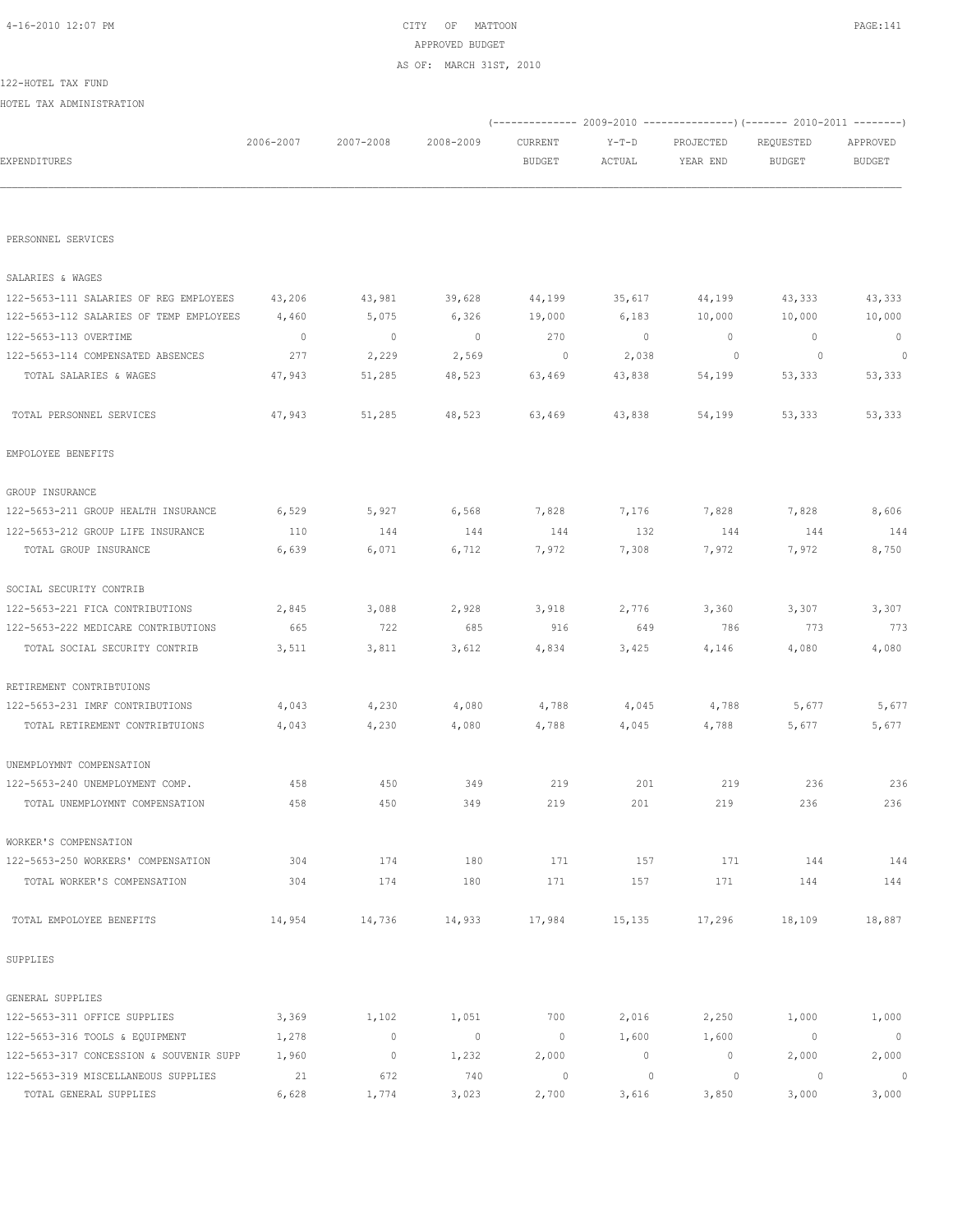## 4-16-2010 12:07 PM CITY OF MATTOON PAGE:142 APPROVED BUDGET AS OF: MARCH 31ST, 2010

### 122-HOTEL TAX FUND

#### HOTEL TAX ADMINISTRATION

|                                         |                |                          |                |                          |                          | (-------------- 2009-2010 ----------------) (------- 2010-2011 --------) |                            |                           |
|-----------------------------------------|----------------|--------------------------|----------------|--------------------------|--------------------------|--------------------------------------------------------------------------|----------------------------|---------------------------|
| EXPENDITURES                            | 2006-2007      | 2007-2008                | 2008-2009      | CURRENT<br><b>BUDGET</b> | $Y-T-D$<br>ACTUAL        | PROJECTED<br>YEAR END                                                    | REQUESTED<br><b>BUDGET</b> | APPROVED<br><b>BUDGET</b> |
|                                         |                |                          |                |                          |                          |                                                                          |                            |                           |
| ENERGY                                  |                |                          |                |                          |                          |                                                                          |                            |                           |
| 122-5653-321 NATURAL GAS & ELECTRIC (CI | 1,806          | 1,272                    | 1,170          | 850                      | 313                      | 750                                                                      | 850                        | 850                       |
| 122-5653-322 ELECTRICITY (COLES MOULTRI | 310            | 256                      | 179            | 500                      | 463                      | 500                                                                      | 500                        | 500                       |
| TOTAL ENERGY                            | 2,116          | 1,528                    | 1,350          | 1,350                    | 776                      | 1,250                                                                    | 1,350                      | 1,350                     |
| TOTAL SUPPLIES                          | 8,744          | 3,302                    | 4,373          | 4,050                    | 4,392                    | 5,100                                                                    | 4,350                      | 4,350                     |
| PURCHASED PROP MAINT SRV                |                |                          |                |                          |                          |                                                                          |                            |                           |
| REPAIR & MAINT SERVICES                 |                |                          |                |                          |                          |                                                                          |                            |                           |
| 122-5653-432 REPAIR OF STRUCTURES       | $\mathbf{0}$   | $\mathbb O$              | 0              | $\circ$                  | 0                        | $\circ$                                                                  | $\circ$                    | $\mathbf{0}$              |
| 122-5653-436 PEST CONTROL SERVICES      | 0              | $\circ$                  | $\circ$        | $\circ$                  | $\mathbf{0}$             | $\mathbf{0}$                                                             | $\mathbf{0}$               | $\mathbf 0$               |
| TOTAL REPAIR & MAINT SERVICES           | $\mathbf{0}$   | 0                        | 0              | $\circ$                  | $\circ$                  | $\circ$                                                                  | $\mathbf{0}$               | 0                         |
| TOTAL PURCHASED PROP MAINT SRV          | $\mathbf{0}$   | $\mathbb O$              | $\circ$        | $\circ$                  | $\circ$                  | 0                                                                        | $\circ$                    | $\mathbf{0}$              |
| OTHER PURCHASED SERVICES                |                |                          |                |                          |                          |                                                                          |                            |                           |
| PROFESSIONAL SERVICES                   |                |                          |                |                          |                          |                                                                          |                            |                           |
| 122-5653-513 AUDITING SERVICES          | 1,000          | 1,000                    | 1,100          | 1,100                    | 1,100                    | 1,100                                                                    | 1,100                      | 1,100                     |
| 122-5653-516 TECHNOLOGY SERVICES        | 2,518          | $\overline{\phantom{0}}$ | $\sim$ 0       | 2,964                    | 2,717                    | 2,964                                                                    | 2,964                      | 2,964                     |
| TOTAL PROFESSIONAL SERVICES             | 3,518          | 1,000                    | 1,100          | 4,064                    | 3,817                    | 4,064                                                                    | 4,064                      | 4,064                     |
| COMMUNICATION                           |                |                          |                |                          |                          |                                                                          |                            |                           |
| 122-5653-531 POSTAGE                    | 305            | 441                      | 142            | 700                      | 121                      | 300                                                                      | 500                        | 500                       |
| 122-5653-532 TELEPHONE                  | 2,859          | 2,677                    | 2,538          | 2,500                    | 2,709                    | 3,250                                                                    | 3,000                      | 3,000                     |
| 122-5653-533 CELLULAR PHONE             | 545            | 519                      | 766            | 750                      | 476                      | 600                                                                      | 700                        | 700                       |
| TOTAL COMMUNICATION                     | 3,709          | 3,638                    | 3,445          | 3,950                    | 3,307                    | 4,150                                                                    | 4,200                      | 4,200                     |
| ADVERTISING                             |                |                          |                |                          |                          |                                                                          |                            |                           |
| 122-5653-540 ADVERTISING                | 19,093         | 25,339                   | 8,949          | 15,000                   | 9,830                    | 12,000                                                                   | 15,000                     | 15,000                    |
| TOTAL ADVERTISING                       | 19,093         | 25,339                   | 8,949          | 15,000                   | 9,830                    | 12,000                                                                   | 15,000                     | 15,000                    |
| PRINTING & BUILDING                     |                |                          |                |                          |                          |                                                                          |                            |                           |
| 122-5653-550 PRINTING & BINDING         | 1,675          | 1,438                    | 2,206          | 3,000                    | $\mathbb O$              | $\circ$                                                                  | 3,000                      | 3,000                     |
| TOTAL PRINTING & BUILDING               | 1,675          | 1,438                    | 2,206          | 3,000                    | $\circ$                  | 0                                                                        | 3,000                      | 3,000                     |
| EMPLOYEE BUSINESS EXP                   |                |                          |                |                          |                          |                                                                          |                            |                           |
| 122-5653-561 BUSINESS MEETING EXPENSE   | 1,691          | 1,957                    | 1,813          | 3,000                    | 1,638                    | 2,000                                                                    | 3,000                      | 3,000                     |
| 122-5653-562 TRAVEL & TRAINING          | 2,965          | 4,077                    | 2,489          | 5,000                    | 4,535                    | 5,000                                                                    | 8,500                      | 8,500                     |
| 122-5653-564 PRIVATE VEHICLE EXPENSE RE | $\overline{0}$ | $\overline{0}$           | $\overline{0}$ | $\circ$                  | $\overline{\phantom{0}}$ | $\overline{0}$                                                           | $\sim$ 0                   | $\circ$                   |
| TOTAL EMPLOYEE BUSINESS EXP             | 4,656          | 6,033                    | 4,302          | 8,000                    | 6,173                    | 7,000                                                                    | 11,500                     | 11,500                    |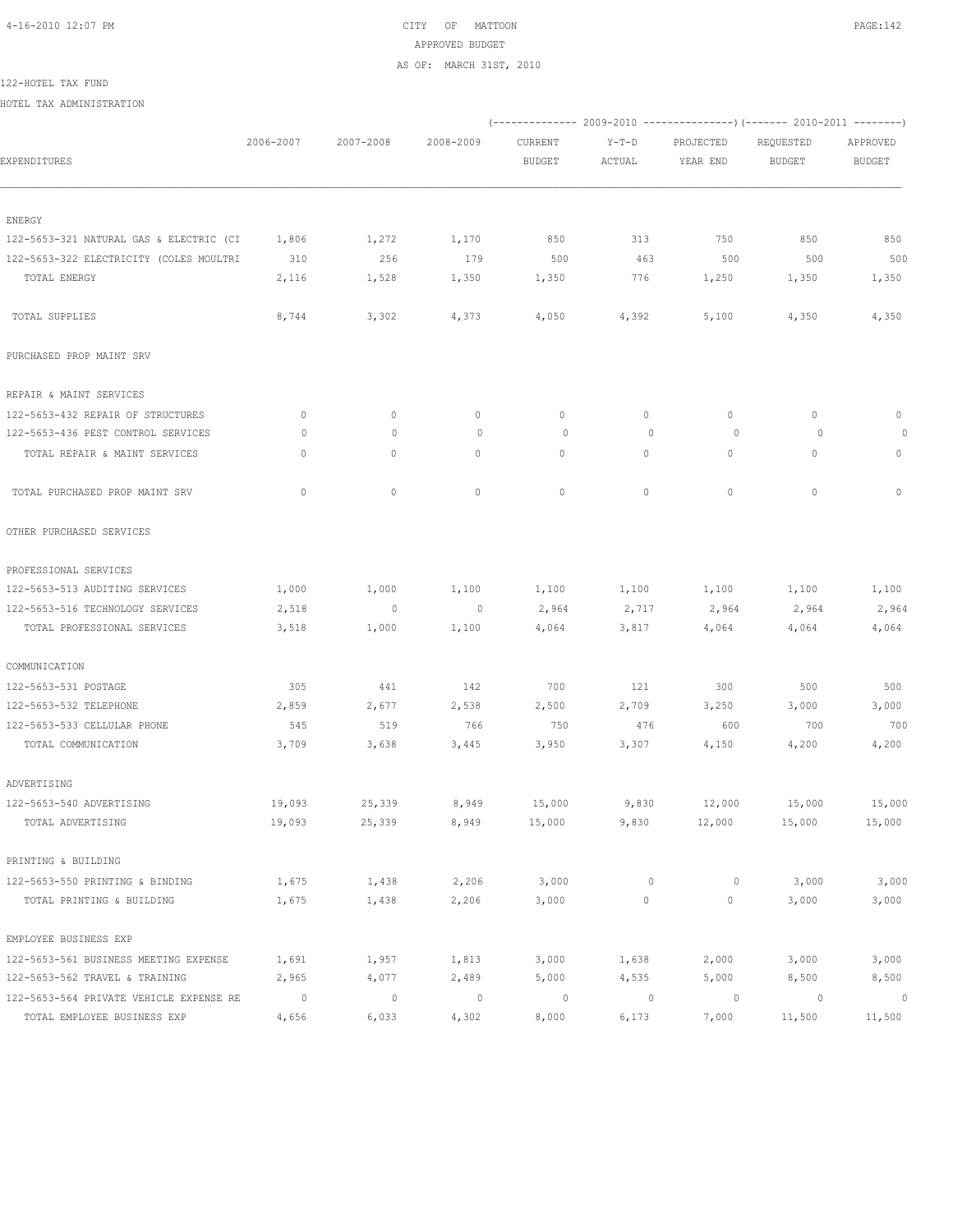## 4-16-2010 12:07 PM CITY OF MATTOON PAGE:143 APPROVED BUDGET AS OF: MARCH 31ST, 2010

#### 122-HOTEL TAX FUND

#### HOTEL TAX ADMINISTRATION

|                                                                           |              |                |                  | (-------------- 2009-2010 ----------------) (------- 2010-2011 --------) |                   |                       |                            |                           |
|---------------------------------------------------------------------------|--------------|----------------|------------------|--------------------------------------------------------------------------|-------------------|-----------------------|----------------------------|---------------------------|
| EXPENDITURES                                                              | 2006-2007    | 2007-2008      | 2008-2009        | CURRENT<br><b>BUDGET</b>                                                 | $Y-T-D$<br>ACTUAL | PROJECTED<br>YEAR END | REQUESTED<br><b>BUDGET</b> | APPROVED<br><b>BUDGET</b> |
|                                                                           |              |                |                  |                                                                          |                   |                       |                            |                           |
| OTHER PURCHASED SERVICES                                                  |              |                |                  |                                                                          |                   |                       |                            |                           |
| 122-5653-571 DUES & MEMBERSHIPS                                           | 485          | 1,725          | 1,550            | 1,750                                                                    | 1,645             | 1,750                 | 1,750                      | 1,750                     |
| 122-5653-572 COMMUNITY PROMOTION & RELA<br>TOTAL OTHER PURCHASED SERVICES | 722<br>1,207 | 5,654<br>7,378 | 28,079<br>29,629 | 3,000<br>4,750                                                           | 24,805<br>26,450  | 26,000<br>27,750      | 14,250<br>16,000           | 14,250<br>16,000          |
| TOTAL OTHER PURCHASED SERVICES                                            | 33,857       | 44,826         | 49,632           | 38,764                                                                   | 49,575            | 54,964                | 53,764                     | 53,764                    |
| PROPERTY                                                                  |              |                |                  |                                                                          |                   |                       |                            |                           |
| IMPROVEMENTS-NOT BLDNGS                                                   |              |                |                  |                                                                          |                   |                       |                            |                           |
| 122-5653-730 IMPROVEMENTS OTHER THAN BL                                   | $\circ$      | $\circ$        | 0                | 0                                                                        | $\mathbf 0$       | $\mathbf 0$           | 0                          | 10,000                    |
| TOTAL IMPROVEMENTS-NOT BLDNGS                                             | $\mathbf{0}$ | 0              | $\circ$          | $\circ$                                                                  | 0                 | $\circ$               | 0                          | 10,000                    |
| MACHINERY & EQUIPMENT                                                     |              |                |                  |                                                                          |                   |                       |                            |                           |
| 122-5653-743 FURNITURE & FIXTURES                                         | 0            | 0              | 0                | 0                                                                        | $\mathbf 0$       | 0                     | 0                          | $\mathbf{0}$              |
| TOTAL MACHINERY & EQUIPMENT                                               | $\mathbf{0}$ | 0              | 0                | 0                                                                        | 0                 | $\mathbf{0}$          | $\circ$                    | $\mathbb O$               |
| TOTAL PROPERTY                                                            | $\circ$      | $\circ$        | $\circ$          | $\circ$                                                                  | $\circ$           | $\circ$               | 0                          | 10,000                    |
| OTHER OBJECTS                                                             |              |                |                  |                                                                          |                   |                       |                            |                           |
| FINANCIAL TRANS OBJECTS                                                   |              |                |                  |                                                                          |                   |                       |                            |                           |
| 122-5653-814 PRINTING & COPY MACHINE MA                                   | 10           | $\circ$        | 0                | 0                                                                        | $\mathbf 0$       | $\mathbf 0$           | 0                          | 0                         |
| TOTAL FINANCIAL TRANS OBJECTS                                             | 10           | $\circ$        | $\circ$          | $\circ$                                                                  | 0                 | $\circ$               | 0                          | $\mathbf{0}$              |
| FINANCIAL TRANS OBJECTS                                                   |              |                |                  |                                                                          |                   |                       |                            |                           |
| 122-5653-825 TOURISM GRANTS                                               | 71,350       | 83,922         | 74,050           | 80,000                                                                   | 79,571            | 80,000                | 85,000                     | 85,000                    |
| TOTAL FINANCIAL TRANS OBJECTS                                             | 71,350       | 83,922         | 74,050           | 80,000                                                                   | 79,571            | 80,000                | 85,000                     | 85,000                    |
| COMPUTER INFO SYS OBJECT                                                  |              |                |                  |                                                                          |                   |                       |                            |                           |
| 122-5653-863 COMPUTERS                                                    | $\circ$      | $\circ$        | 19               | 0                                                                        | $\circ$           | 0                     | 1,200                      | 1,200                     |
| TOTAL COMPUTER INFO SYS OBJECT                                            | $\mathbb O$  | $\mathbb O$    | 19               | $\mathbb O$                                                              | $\circ$           | $\circ$               | 1,200                      | 1,200                     |
| TOTAL OTHER OBJECTS                                                       | 71,360       | 83,922         | 74,069           | 80,000                                                                   | 79,571            | 80,000                | 86,200                     | 86,200                    |
| TOTAL HOTEL TAX ADMINISTRATION                                            | 176,858      | 198,071        | 191,528          | 204,267                                                                  | 192,511           | 211,559               | 215,756                    | 226,534                   |
| TOTAL EXPENDITURES                                                        | 176,858      | 198,071        | 191,528          | 204,267                                                                  | 192,511           | 211,559               | 215,756                    | 226,534                   |
| REVENUE OVER/(UNDER) EXPENDITURES                                         | 51,111       | 30,922         | 94,448           | 48,750                                                                   | 11,940            | 73,985                | 70,494                     | 59,716                    |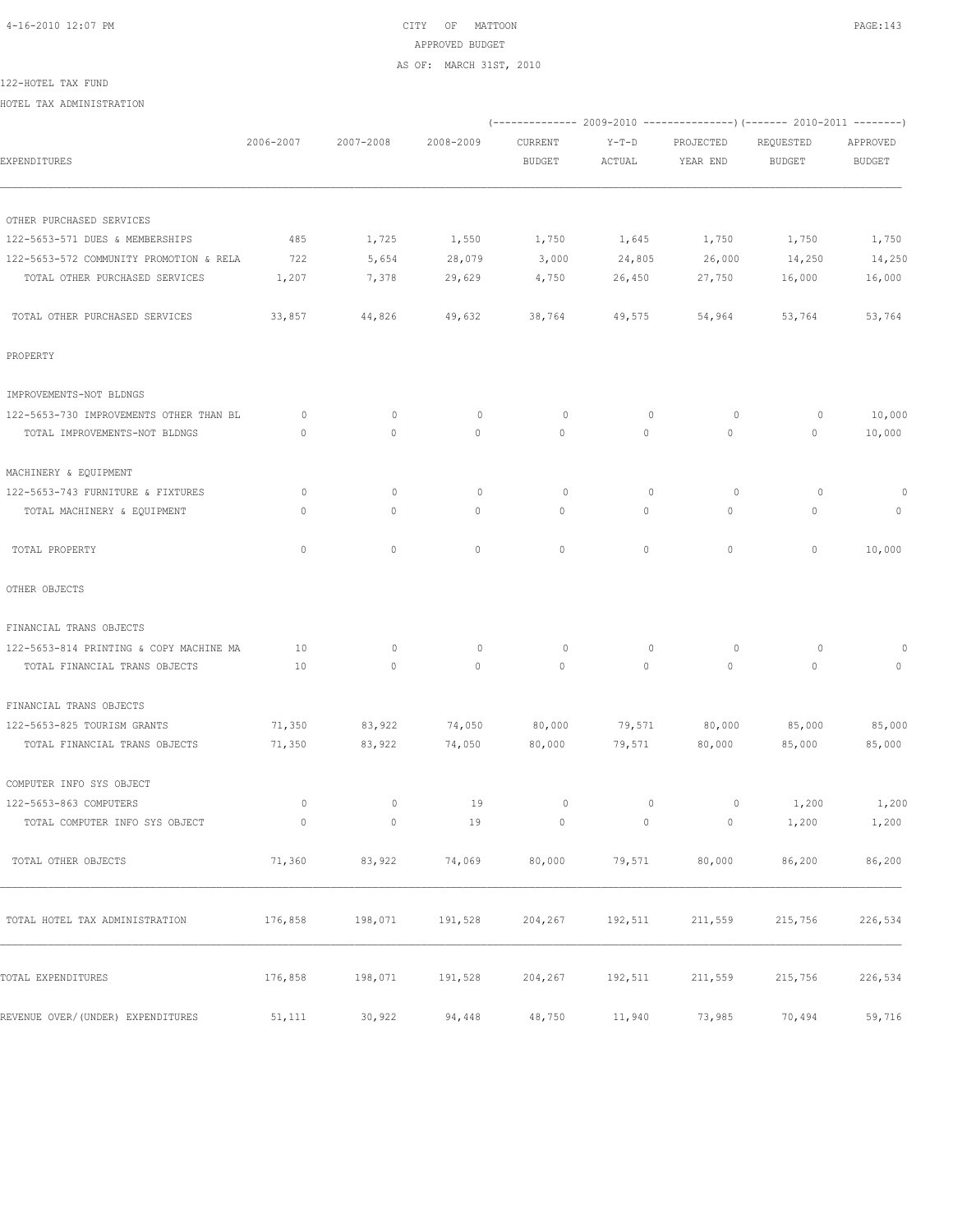## 4-16-2010 12:07 PM CITY OF MATTOON PAGE:144 APPROVED BUDGET AS OF: MARCH 31ST, 2010

#### 122-HOTEL TAX FUND

#### HOTEL TAX ADMINISTRATION

|                                                    |           |           |              |               |              | (-------------- 2009-2010 -----------------) (------- 2010-2011 --------) |              |               |
|----------------------------------------------------|-----------|-----------|--------------|---------------|--------------|---------------------------------------------------------------------------|--------------|---------------|
|                                                    | 2006-2007 | 2007-2008 | 2008-2009    | CURRENT       | $Y-T-D$      | PROJECTED                                                                 | REQUESTED    | APPROVED      |
| <b>EXPENDITURES</b>                                |           |           |              | <b>BUDGET</b> | ACTUAL       | YEAR END                                                                  | BUDGET       | <b>BUDGET</b> |
|                                                    |           |           |              |               |              |                                                                           |              |               |
| OTHER FINANCING (USES)                             |           |           |              |               |              |                                                                           |              |               |
| 122-5904-822 TRFR TO FESTIVAL MANAGEMEN            | 60,000    | 60,000    | 60,000       | 48,750        | 0            | 48,750                                                                    | 40,313       | 40,313        |
| 122-5909-822 TRFR TO CAPITAL PROJECT FU            | 0         | $\circ$   | $\mathbf{0}$ | 0             | $\mathbf{0}$ | $\mathbf{0}$                                                              | 0            | $\mathbf 0$   |
| TOTAL OTHER FINANCING (USES)                       | 60,000    | 60,000    | 60,000       | 48,750        | $\circ$      | 48,750                                                                    | 40,313       | 40,313        |
| TOTAL OTHER FINANCING SOURCES (USES)<br>$\sqrt{2}$ | 60,000) ( | 60,000) ( | 60,000) (    | 48,750)       |              | 0(<br>48,750) (                                                           | $40, 313)$ ( | 40, 313)      |
| REVENUES & OTHER SOURCES OVER/                     |           |           |              |               |              |                                                                           |              |               |

(UNDER) EXPENDITURES & OTHER (USES) (8,889) (29,078) 34,448 0 11,940 25,235 30,181 19,403

\*\*\* END OF REPORT \*\*\*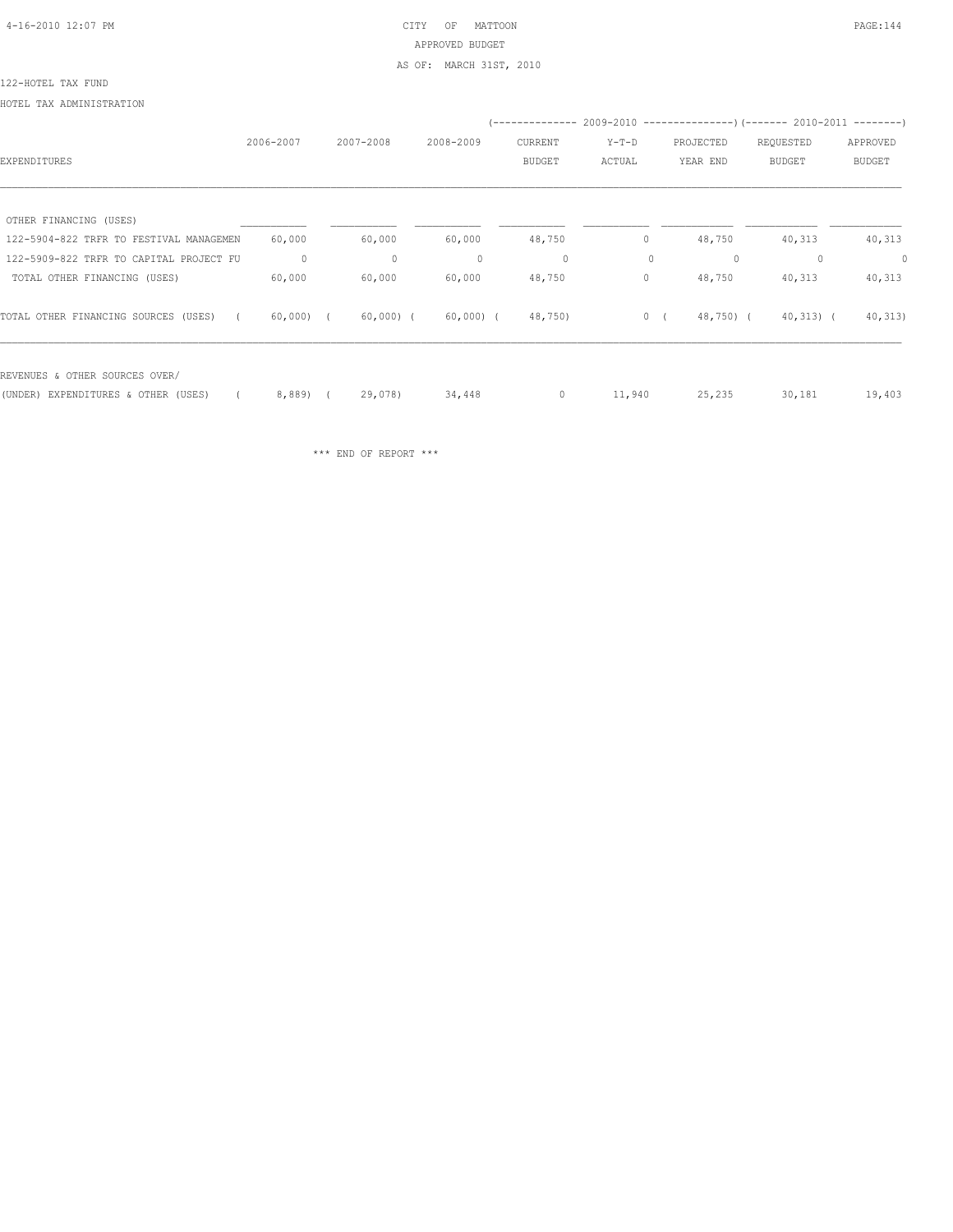# 4-16-2010 12:08 PM CITY OF MATTOON PAGE:145 APPROVED BUDGET AS OF: MARCH 31ST, 2010

### 123-FESTIVAL MGMT FUND

|                                         |              |                                                             |                                         |               |              |                | (-------------- 2009-2010 -----------------) (------- 2010-2011 --------) |                |
|-----------------------------------------|--------------|-------------------------------------------------------------|-----------------------------------------|---------------|--------------|----------------|---------------------------------------------------------------------------|----------------|
|                                         | 2006-2007    | 2007-2008                                                   | 2008-2009                               | CURRENT       | $Y-T-D$      | PROJECTED      | REQUESTED                                                                 | APPROVED       |
| REVENUES                                |              |                                                             |                                         | <b>BUDGET</b> | ACTUAL       | YEAR END       | <b>BUDGET</b>                                                             | <b>BUDGET</b>  |
|                                         |              |                                                             |                                         |               |              |                |                                                                           |                |
| CHARGES FOR SERVICES                    |              |                                                             |                                         |               |              |                |                                                                           |                |
| CEMETERY DEPT CHRGS                     |              |                                                             |                                         |               |              |                |                                                                           |                |
| 123-4491-010 CONTRIBUTIONS FOR FIREWORK | 13,167       | 13,544                                                      | 13,250                                  | 13,500        | 12,437       | 12,437 12,500  |                                                                           | 12,500         |
| 123-4492-010 CONTRIBUTIONS F OR LIGHTWO | 32,770       | 31,989                                                      | 31,203                                  | 32,250        | 34,193       | 34,193         | 32,600                                                                    | 32,600         |
| 123-4493-010 CONTRIBS FOR WATER SPORTS  | $\sim$ 0     | $\sim$ 0                                                    | $\sim$ 0                                | $\circ$       | $\sim$ 0     | $\overline{0}$ | $\sim$ 0                                                                  | $\overline{0}$ |
| 123-4494-010 CONTRIBUTIONS FOR BAGELFES | 64,204       | 73,096                                                      | 63,178                                  | 60,000        | 88,533       | 88,533         | 115,850                                                                   | 115,850        |
| 123-4495-010 CONTRIBUTION FOR FALL FEST | $\sim$ 0     | $\mathbf{0}$                                                | $\mathbf{0}$                            | $\circ$       | $\circ$      | $\circ$        | $\mathbf{0}$                                                              | $\circ$        |
| 123-4496-010 CONTRIBUTIONS FOR SESOUICE | 63           | $\circ$                                                     | $\Omega$                                | $\circ$       | $\Omega$     | $\Omega$       | $\Omega$                                                                  | $\circ$        |
| 123-4499-010 OTHER UNDESIGNATD CONTRIBU | $\sim$ 0     | $\mathbb O$                                                 | $\circ$                                 | $\circ$       | $\mathbf{0}$ | $\mathbf 0$    | $\mathbf{0}$                                                              | $\overline{0}$ |
| TOTAL CEMETERY DEPT CHRGS               | 110,204      | 118,630                                                     | 107,631                                 | 105,750       | 135,164      | 135,163        | 160,950                                                                   | 160,950        |
| TOTAL CHARGES FOR SERVICES              | 110,204      | $118,630$ $107,631$ $105,750$ $135,164$ $135,163$ $160,950$ |                                         |               |              |                |                                                                           | 160,950        |
| CONTRIB & OTHER MISC REV                |              |                                                             |                                         |               |              |                |                                                                           |                |
| CONTRIBUTIONS & MISC REV                |              |                                                             |                                         |               |              |                |                                                                           |                |
| 123-4800-010 CONTRIBUTIONS & OTHER MISC | $\circ$      | $\circ$                                                     | $\circ$                                 | 0             | $\mathbf{0}$ | $\mathbf{0}$   | $\begin{array}{c} \n\end{array}$                                          |                |
| TOTAL CONTRIBUTIONS & MISC REV          | $\Omega$     | $\Omega$                                                    | $\Omega$                                | $\Omega$      | $\Omega$     | $\Omega$       | $\Omega$                                                                  | $\Omega$       |
| TOTAL CONTRIB & OTHER MISC REV          | $\mathbf{0}$ | $\circ$                                                     | $\mathbf{0}$                            | $\circ$       | $\circ$      | $\circ$        | $\mathbf{0}$                                                              | $\circ$        |
| TOTAL REVENUES                          | 110,204      | 118,630                                                     | 107,631 105,750 135,164 135,163 160,950 |               |              |                |                                                                           | 160,950        |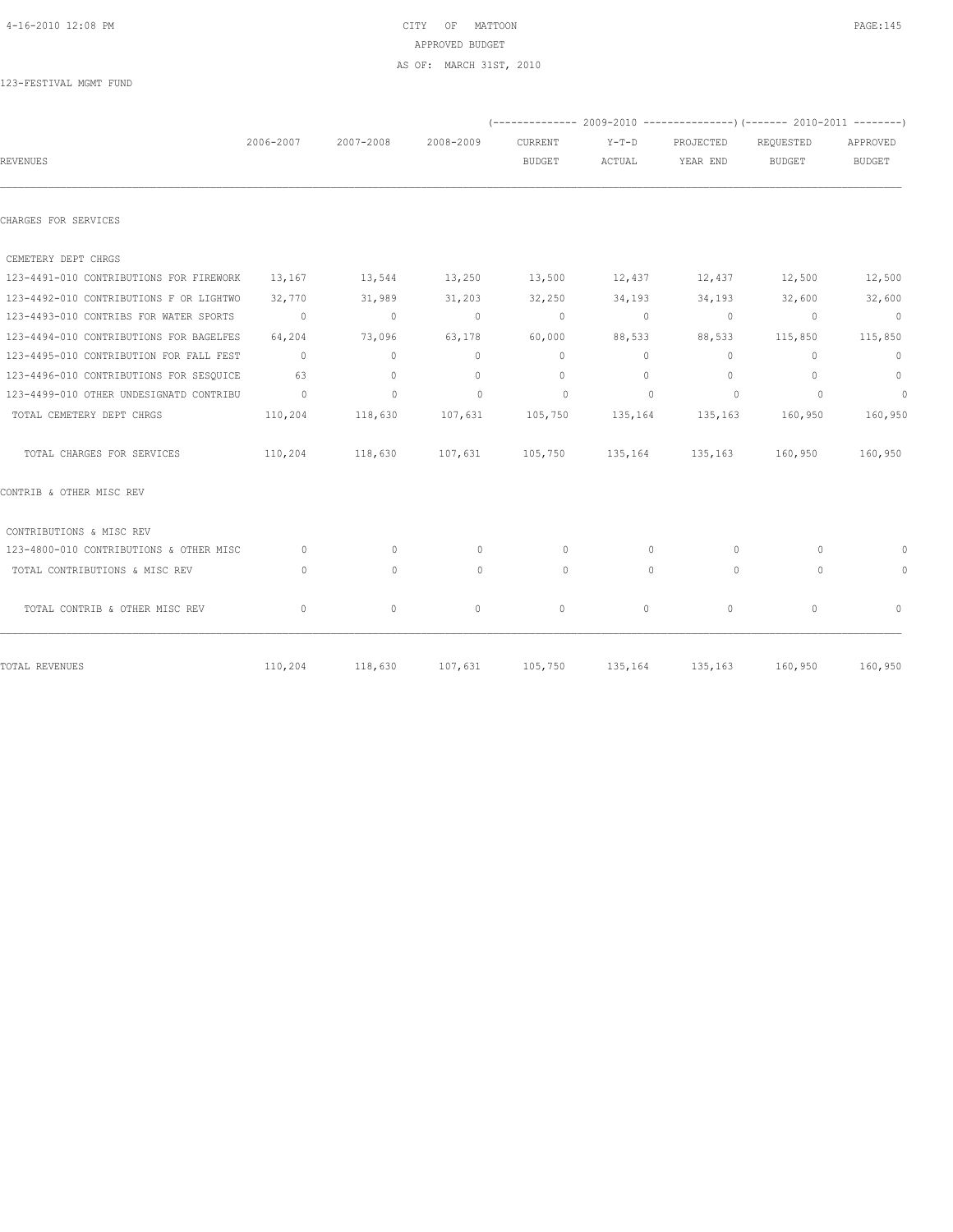# 4-16-2010 12:08 PM CITY OF MATTOON PAGE:146 APPROVED BUDGET AS OF: MARCH 31ST, 2010

## 123-FESTIVAL MGMT FUND

|                                         |             |              |              |                          |                   |                       | (-------------- 2009-2010 ----------------) (------- 2010-2011 ---------) |                                  |
|-----------------------------------------|-------------|--------------|--------------|--------------------------|-------------------|-----------------------|---------------------------------------------------------------------------|----------------------------------|
| EXPENDITURES                            | 2006-2007   | 2007-2008    | 2008-2009    | CURRENT<br><b>BUDGET</b> | $Y-T-D$<br>ACTUAL | PROJECTED<br>YEAR END | REQUESTED<br>BUDGET                                                       | APPROVED<br><b>BUDGET</b>        |
|                                         |             |              |              |                          |                   |                       |                                                                           |                                  |
| SUPPLIES                                |             |              |              |                          |                   |                       |                                                                           |                                  |
| GENERAL SUPPLIES                        |             |              |              |                          |                   |                       |                                                                           |                                  |
| 123-5581-311 OFFICE SUPPLIES            | 122         | 3            | $\mathbb O$  | $\circ$                  | $\circ$           | 0                     | $\circ$                                                                   | $\circ$                          |
| 123-5581-319 MISCELLANEOUS SUPPLIES     | 15          | 0            | $\mathbb O$  | 500                      | $\mathbf 0$       | $\circ$               | $\circ$                                                                   | $\mathbf{0}$                     |
| TOTAL GENERAL SUPPLIES                  | 137         | 3            | $\circ$      | 500                      | $\circ$           | 0                     | 0                                                                         | $\circ$                          |
| TOTAL SUPPLIES                          | 137         | 3            | $\mathbb O$  | 500                      | $\circ$           | $\circ$               | $\circ$                                                                   | $\circ$                          |
| OTHER PURCHASED SERVICES                |             |              |              |                          |                   |                       |                                                                           |                                  |
| PROFESSIONAL SERVICES                   |             |              |              |                          |                   |                       |                                                                           |                                  |
| 123-5581-519 OTHER PROFESSIONAL SERVICE | 0           | $\circ$      | $\circ$      | $\circ$                  | $\circ$           | $\mathbb O$           | $\circ$                                                                   | $\begin{array}{c} \n\end{array}$ |
| TOTAL PROFESSIONAL SERVICES             | $\circ$     | $\circ$      | $\mathbf{0}$ | $\circ$                  | $\circ$           | 0                     | $\circ$                                                                   | $\mathbf{0}$                     |
| COMMUNICATION                           |             |              |              |                          |                   |                       |                                                                           |                                  |
| 123-5581-531 POSTAGE                    | $\circ$     | $\circ$      | $\mathbb O$  | $\circ$                  | $\mathbf 0$       | $\circ$               | $\circ$                                                                   | $\mathbf{0}$                     |
| TOTAL COMMUNICATION                     | $\circ$     | $\circ$      | $\mathbf{0}$ | $\circ$                  | $\circ$           | 0                     | 0                                                                         | $\circ$                          |
| EMPLOYEE BUSINESS EXP                   |             |              |              |                          |                   |                       |                                                                           |                                  |
| 123-5581-561 BUSINESS MEETING EXPENSE   | 45          | 124          | 107          | 500                      | 183               | 200                   | $\mathbf{0}$                                                              | $\mathbf{0}$                     |
| TOTAL EMPLOYEE BUSINESS EXP             | 45          | 124          | 107          | 500                      | 183               | 200                   | 0                                                                         | $\circ$                          |
| OTHER PURCHASED SERVICES                |             |              |              |                          |                   |                       |                                                                           |                                  |
| 123-5581-579 MISC. OTHER PURCHASED SERV | $\circ$     | $\circ$      | $\circ$      | $\circ$                  | $\circ$           | $\mathbb O$           | $\circ$                                                                   | $\mathbf{0}$                     |
| TOTAL OTHER PURCHASED SERVICES          | $\circ$     | $\mathbf{0}$ | $\circ$      | $\circ$                  | $\circ$           | $\circ$               | $\circ$                                                                   | $\mathbf{0}$                     |
| TOTAL OTHER PURCHASED SERVICES          | 45          | 124          | 107          | 500                      | 183               | 200                   | $\circ$                                                                   | $\circ$                          |
| OTHER OBJECTS                           |             |              |              |                          |                   |                       |                                                                           |                                  |
| SPECIAL EVENT OBJECTS                   |             |              |              |                          |                   |                       |                                                                           |                                  |
| 123-5581-831 PARADES                    | $\circ$     | $\mathbb O$  | $\circ$      | $\circ$                  | $\circ$           | $\mathbb O$           | $\mathbb O$                                                               | $\mathbb O$                      |
| TOTAL SPECIAL EVENT OBJECTS             | $\mathbb O$ | $\circ$      | $\circ$      | $\circ$                  | $\circ$           | $\circ$               | $\circ$                                                                   | $\circ$                          |
| TOTAL OTHER OBJECTS                     | $\mathbb O$ | $\circ$      | $\mathbb O$  | $\circ$                  | $\circ$           | $\circ$               | $\mathbb O$                                                               | $\circ$                          |
| TOTAL FESTIVAL ADMINISTRATION           | 182         | 126          | 107          | 1,000                    | 183               | 200                   | $\circ$                                                                   | $\circ$                          |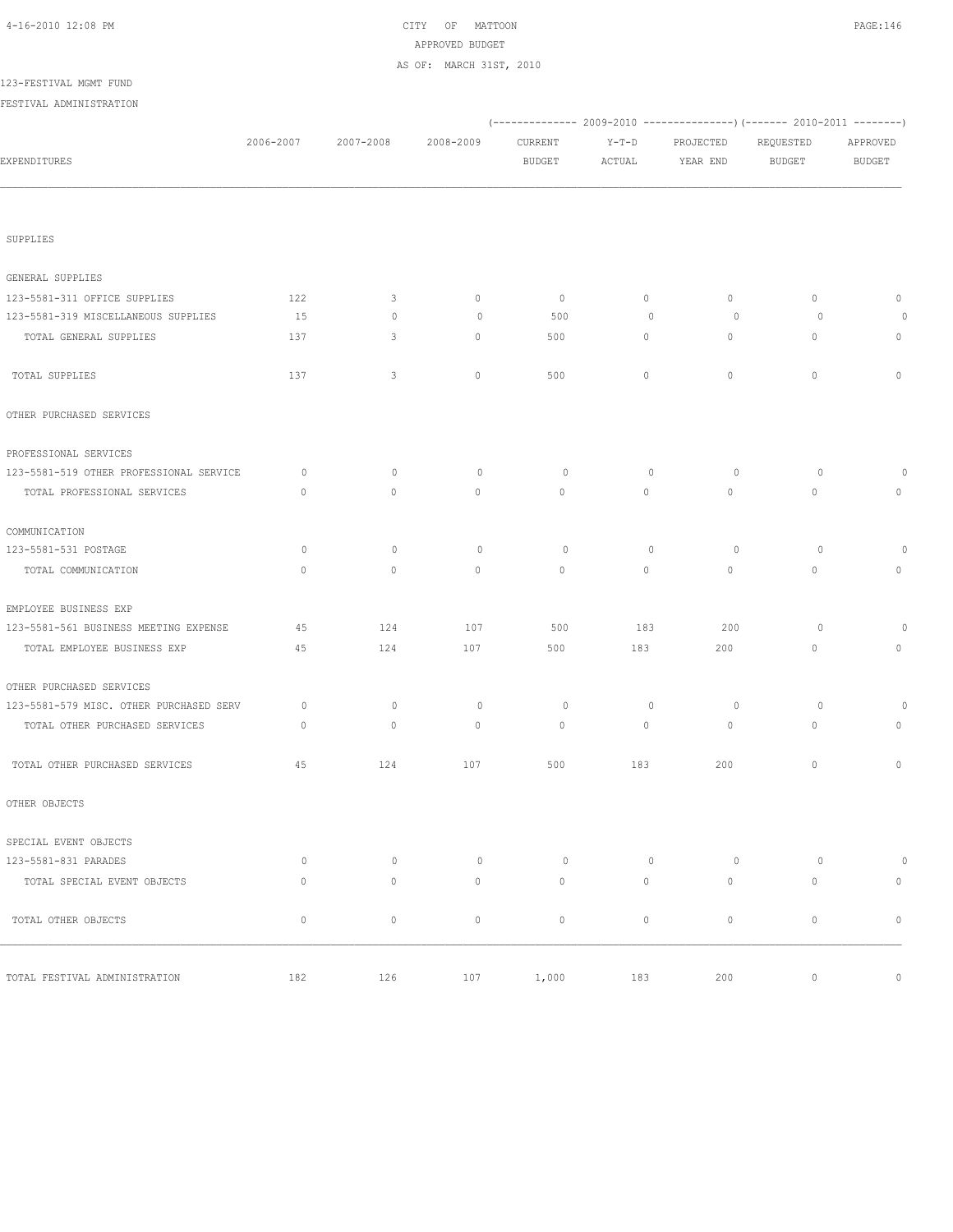# 4-16-2010 12:08 PM CITY OF MATTOON PAGE:147 APPROVED BUDGET AS OF: MARCH 31ST, 2010

### 123-FESTIVAL MGMT FUND

JULY 4TH FIREWORKS

|                                         |           |             |             |                          |                   |                       | (-------------- 2009-2010 ---------------) (------- 2010-2011 --------) |                           |
|-----------------------------------------|-----------|-------------|-------------|--------------------------|-------------------|-----------------------|-------------------------------------------------------------------------|---------------------------|
| EXPENDITURES                            | 2006-2007 | 2007-2008   | 2008-2009   | CURRENT<br><b>BUDGET</b> | $Y-T-D$<br>ACTUAL | PROJECTED<br>YEAR END | REQUESTED<br><b>BUDGET</b>                                              | APPROVED<br><b>BUDGET</b> |
|                                         |           |             |             |                          |                   |                       |                                                                         |                           |
| SUPPLIES                                |           |             |             |                          |                   |                       |                                                                         |                           |
| GENERAL SUPPLIES                        |           |             |             |                          |                   |                       |                                                                         |                           |
| 123-5582-319 MISCELLANEOUS SUPPLIES     | 68        | 633         | 63          | 1,000                    | 38                | 38                    | 100                                                                     | 100                       |
| TOTAL GENERAL SUPPLIES                  | 68        | 633         | 63          | 1,000                    | 38                | 38                    | 100                                                                     | 100                       |
| ENERGY                                  |           |             |             |                          |                   |                       |                                                                         |                           |
| 123-5582-321 NATURAL GAS & ELECTRIC     | 0         | $\circ$     | $\circ$     | $\circ$                  | $\mathbf 0$       | $\circ$               | $\mathbf 0$                                                             | $\mathbf 0$               |
| TOTAL ENERGY                            | $\circ$   | $\mathbb O$ | $\mathbb O$ | $\circ$                  | $\circ$           | $\mathbb O$           | $\circ$                                                                 | 0                         |
| FOOD                                    |           |             |             |                          |                   |                       |                                                                         |                           |
| 123-5582-330 FOOD                       | 216       | 70          | 70          | 700                      | 0                 | $\mathbf 0$           | 100                                                                     | 100                       |
| TOTAL FOOD                              | 216       | 70          | 70          | 700                      | $\circ$           | $\circ$               | 100                                                                     | 100                       |
| TOTAL SUPPLIES                          | 284       | 703         | 133         | 1,700                    | 38                | 38                    | 200                                                                     | 200                       |
| PURCHASED PROP MAINT SRV                |           |             |             |                          |                   |                       |                                                                         |                           |
| RENTALS                                 |           |             |             |                          |                   |                       |                                                                         |                           |
| 123-5582-440 RENTALS                    | 1,700     | 0           | 2,265       | 2,000                    | 2,250             | 2,250                 | 2,250                                                                   | 2,250                     |
| TOTAL RENTALS                           | 1,700     | 0           | 2,265       | 2,000                    | 2,250             | 2,250                 | 2,250                                                                   | 2,250                     |
| TOTAL PURCHASED PROP MAINT SRV          | 1,700     | $\circ$     | 2,265       | 2,000                    | 2,250             | 2,250                 | 2,250                                                                   | 2,250                     |
| OTHER PURCHASED SERVICES                |           |             |             |                          |                   |                       |                                                                         |                           |
| PROFESSIONAL SERVICES                   |           |             |             |                          |                   |                       |                                                                         |                           |
| 123-5582-519 OTHER PROFESSIONAL SERVICE | 3,655     | 4,415       | 5,168       | 3,500                    | 4,340             | 4,340                 | 4,335                                                                   | 4,335                     |
| TOTAL PROFESSIONAL SERVICES             | 3,655     | 4,415       | 5,168       | 3,500                    | 4,340             | 4,340                 | 4,335                                                                   | 4,335                     |
| COMMUNICATION                           |           |             |             |                          |                   |                       |                                                                         |                           |
| 123-5582-531 POSTAGE                    | $\circ$   | $\circ$     | $\circ$     | $\circ$                  | $\mathbf 0$       | $\mathbf{0}$          | $\mathbf 0$                                                             | $\mathbf 0$               |
| TOTAL COMMUNICATION                     | $\circ$   | $\circ$     | $\mathbb O$ | $\circ$                  | $\circ$           | $\circ$               | $\circ$                                                                 | $\circ$                   |
| ADVERTISING                             |           |             |             |                          |                   |                       |                                                                         |                           |
| 123-5582-540 ADVERTISING                | 2,295     | 1,555       | 1,825       | 3,500                    | 1,825             | 1,825                 | 2,000                                                                   | 2,000                     |
| TOTAL ADVERTISING                       | 2,295     | 1,555       | 1,825       | 3,500                    | 1,825             | 1,825                 | 2,000                                                                   | 2,000                     |
| OTHER PURCHASED SERVICES                |           |             |             |                          |                   |                       |                                                                         |                           |
| 123-5582-574 SPECIAL EVENT SERVICES     | 600       | $\circ$     | $\circ$     | $\circ$                  | $\circ$           | $\circ$               | $\circ$                                                                 | $\circ$                   |
| 123-5582-579 MISC. OTHER PURCHASED SERV | 578       | 450         | 269         | 1,000                    | 168               | 168                   | 320                                                                     | 320                       |
| TOTAL OTHER PURCHASED SERVICES          | 1,178     | 450         | 269         | 1,000                    | 168               | 168                   | 320                                                                     | 320                       |
| TOTAL OTHER PURCHASED SERVICES          | 7,128     | 6,420       | 7,262       | 8,000                    | 6,333             | 6,333                 | 6,655                                                                   | 6,655                     |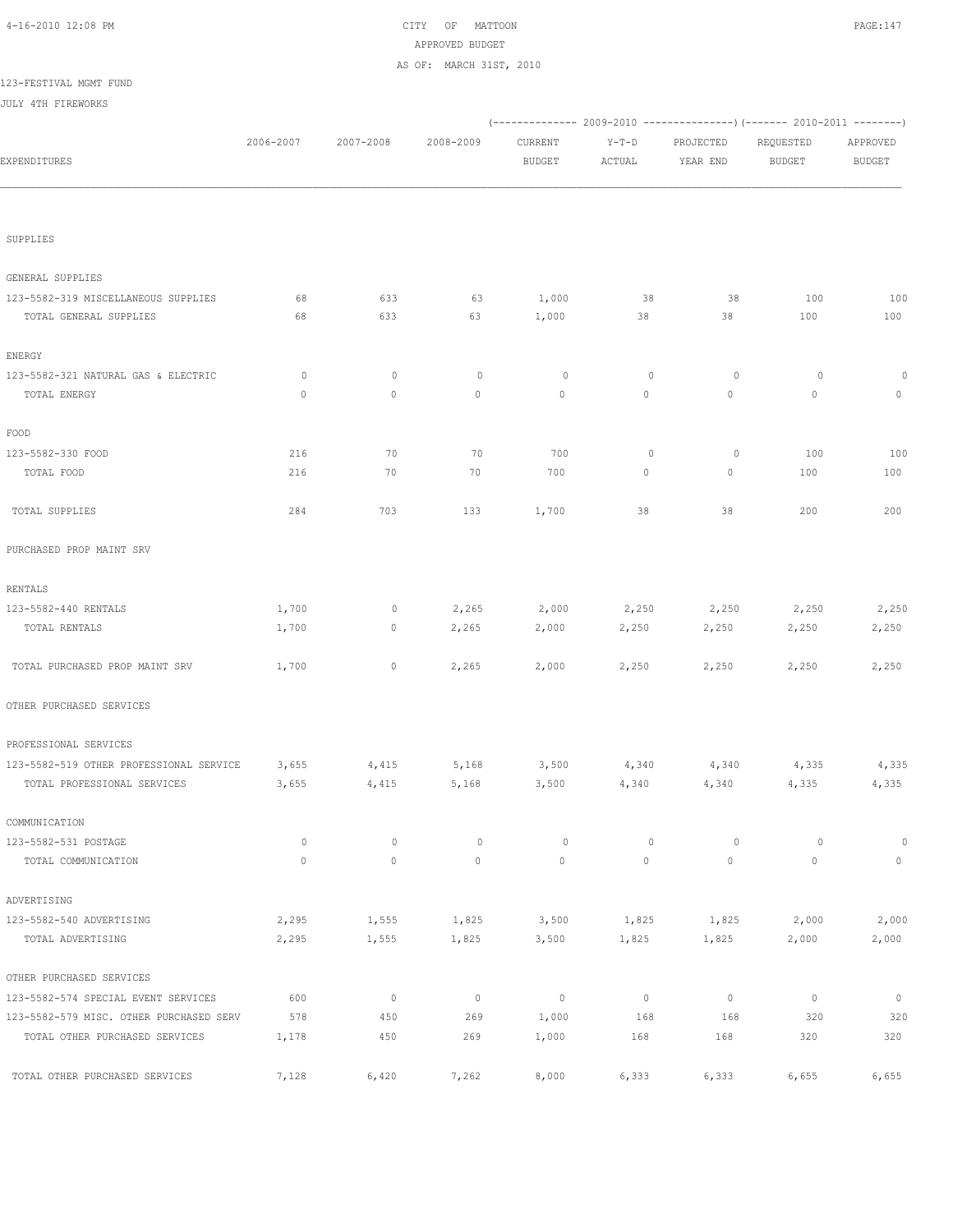# 4-16-2010 12:08 PM CITY OF MATTOON PAGE:148 APPROVED BUDGET AS OF: MARCH 31ST, 2010

## 123-FESTIVAL MGMT FUND

### JULY 4TH FIREWORKS

|                             |              |           |              |               |         |           | (-------------- 2009-2010 ----------------) (------- 2010-2011 --------) |               |
|-----------------------------|--------------|-----------|--------------|---------------|---------|-----------|--------------------------------------------------------------------------|---------------|
|                             | 2006-2007    | 2007-2008 | 2008-2009    | CURRENT       | $Y-T-D$ | PROJECTED | REQUESTED                                                                | APPROVED      |
| EXPENDITURES                |              |           |              | <b>BUDGET</b> | ACTUAL  | YEAR END  | <b>BUDGET</b>                                                            | <b>BUDGET</b> |
|                             |              |           |              |               |         |           |                                                                          |               |
| OTHER OBJECTS               |              |           |              |               |         |           |                                                                          |               |
| SPECIAL EVENT OBJECTS       |              |           |              |               |         |           |                                                                          |               |
| 123-5582-831 PARADES        | 1,397        | 610       | 610          | 3,000         | 910     | 910       | $\mathbf 0$                                                              | 0             |
| 123-5582-834 ENTERTAINMENT  | $\mathbf{0}$ | $\circ$   | $\mathbf{0}$ | $\mathbf 0$   | $\circ$ | $\circ$   | $\mathbf{0}$                                                             | $\circ$       |
| 123-5582-835 FIREWORKS      | 10,000       | 11,700    | 10,000       | 10,500        | 15,000  | 15,000    | 15,000                                                                   | 15,000        |
| TOTAL SPECIAL EVENT OBJECTS | 11,397       | 12,310    | 10,610       | 13,500        | 15,910  | 15,910    | 15,000                                                                   | 15,000        |
| TOTAL OTHER OBJECTS         | 11,397       | 12,310    | 10,610       | 13,500        | 15,910  | 15,910    | 15,000                                                                   | 15,000        |
| TOTAL JULY 4TH FIREWORKS    | 20,510       | 19,433    | 20,269       | 25,200        | 24,531  | 24,531    | 24,105                                                                   | 24,105        |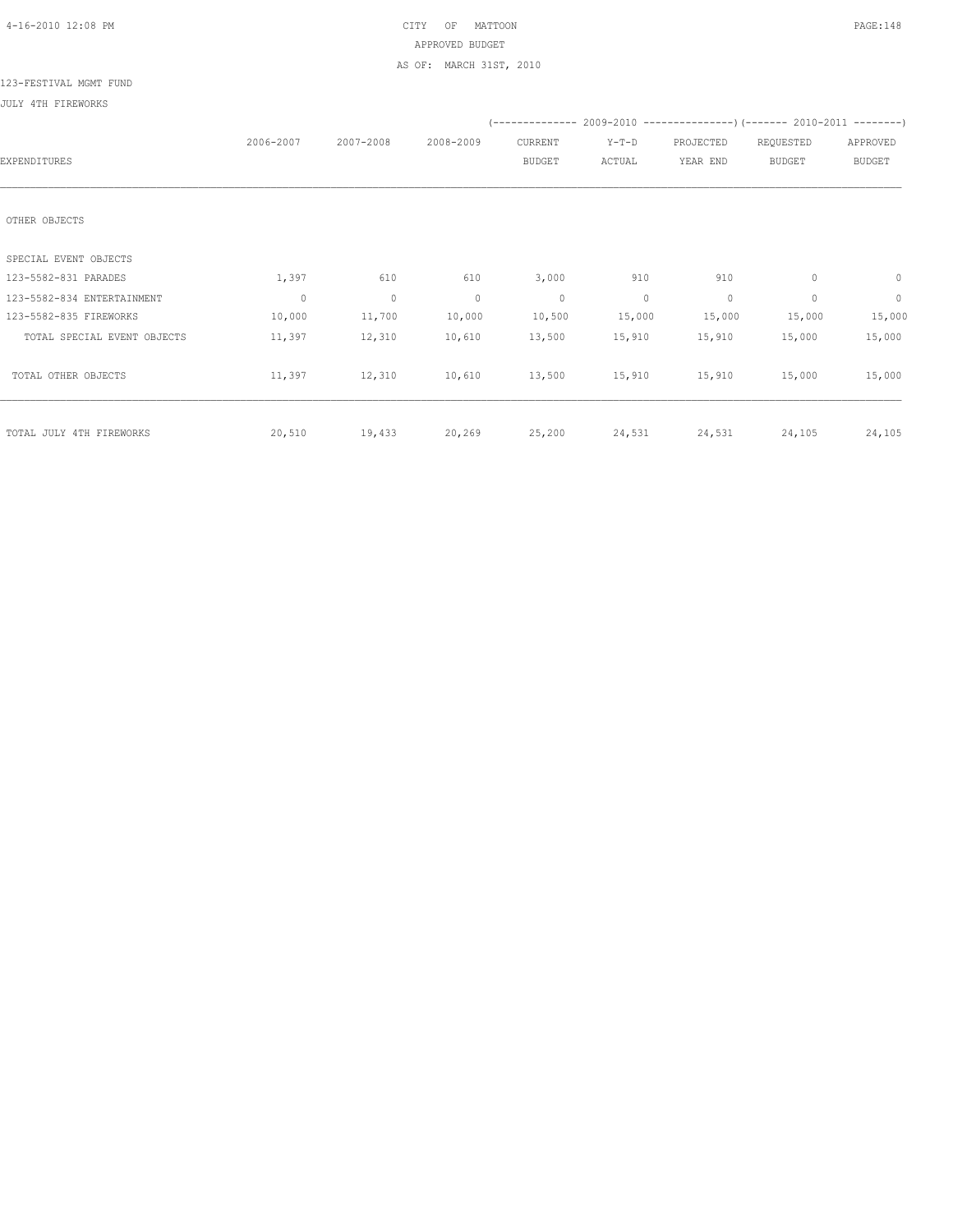# 4-16-2010 12:08 PM CITY OF MATTOON PAGE:149 APPROVED BUDGET AS OF: MARCH 31ST, 2010

### 123-FESTIVAL MGMT FUND

#### BAGELFEST

|                                         |                |           |           |                          |                   |                       | (-------------- 2009-2010 ---------------) (------- 2010-2011 --------) |                    |  |
|-----------------------------------------|----------------|-----------|-----------|--------------------------|-------------------|-----------------------|-------------------------------------------------------------------------|--------------------|--|
| EXPENDITURES                            | 2006-2007      | 2007-2008 | 2008-2009 | CURRENT<br><b>BUDGET</b> | $Y-T-D$<br>ACTUAL | PROJECTED<br>YEAR END | REQUESTED<br>BUDGET                                                     | APPROVED<br>BUDGET |  |
|                                         |                |           |           |                          |                   |                       |                                                                         |                    |  |
| SUPPLIES                                |                |           |           |                          |                   |                       |                                                                         |                    |  |
| GENERAL SUPPLIES                        |                |           |           |                          |                   |                       |                                                                         |                    |  |
| 123-5584-311 OFFICE SUPPLIES            | 31             | 33        | 11        | 100                      | 460               | 227                   | 200                                                                     | 200                |  |
| 123-5584-312 CLEANING SUPPLIES          | $\overline{0}$ | $\circ$   | $\circ$   | $\mathbf 0$              | $\overline{0}$    | $\overline{0}$        | $\overline{0}$                                                          | $\overline{0}$     |  |
| 123-5584-317 CONCESSION & SOUVENIR SUPP | 2,949          | 1,736     | 46        | 3,500                    | 932               | 932                   | 1,500                                                                   | 1,500              |  |
| 123-5584-319 MISCELLANEOUS SUPPLIES     | 122            | 170       | 1,572     | 1,000                    | 320               | 320                   | 300                                                                     | 300                |  |
| TOTAL GENERAL SUPPLIES                  | 3,102          | 1,938     | 1,628     | 4,600                    | 1,712             | 1,479                 | 2,000                                                                   | 2,000              |  |
| ENERGY                                  |                |           |           |                          |                   |                       |                                                                         |                    |  |
| 123-5584-321 NATURAL GAS & ELECTRIC     | 0              | $\circ$   | 124       | 0                        | $\mathbf 0$       | $\mathbb{O}$          | $\circ$                                                                 | $\mathbf{0}$       |  |
| TOTAL ENERGY                            | $\circ$        | $\circ$   | 124       | 0                        | $\circ$           | 0                     | $\mathbb O$                                                             | $\circ$            |  |
| FOOD                                    |                |           |           |                          |                   |                       |                                                                         |                    |  |
| 123-5584-330 FOOD                       | 209            | 409       | 90        | 200                      | 166               | 166                   | 150                                                                     | 150                |  |
| TOTAL FOOD                              | 209            | 409       | 90        | 200                      | 166               | 166                   | 150                                                                     | 150                |  |
| TOTAL SUPPLIES                          | 3,312          | 2,347     | 1,841     | 4,800                    | 1,879             | 1,645                 | 2,150                                                                   | 2,150              |  |
| PURCHASED PROP MAINT SRV                |                |           |           |                          |                   |                       |                                                                         |                    |  |
| RENTALS                                 |                |           |           |                          |                   |                       |                                                                         |                    |  |
| 123-5584-440 RENTALS                    | 17,467         | 13,150    | 15,800    | 19,000                   | 16,464            | 16,464                | 16,500                                                                  | 16,500             |  |
| TOTAL RENTALS                           | 17,467         | 13,150    | 15,800    | 19,000                   | 16,464            | 16,464                | 16,500                                                                  | 16,500             |  |
| TOTAL PURCHASED PROP MAINT SRV          | 17,467         | 13,150    | 15,800    | 19,000                   | 16,464            | 16,464                | 16,500                                                                  | 16,500             |  |
| OTHER PURCHASED SERVICES                |                |           |           |                          |                   |                       |                                                                         |                    |  |
| INSURANCE                               |                |           |           |                          |                   |                       |                                                                         |                    |  |
| 123-5584-525 SPECIAL EVENT INSURANCE    | 5,760          | 4,880     | 3,200     | 6,500                    | 1,950             | 1,950                 | 4,000                                                                   | 4,000              |  |
| TOTAL INSURANCE                         | 5,760          | 4,880     | 3,200     | 6,500                    | 1,950             | 1,950                 | 4,000                                                                   | 4,000              |  |
| COMMUNICATION                           |                |           |           |                          |                   |                       |                                                                         |                    |  |
| 123-5584-531 POSTAGE                    | 368            | 320       | 352       | 1,000                    | 253               | 253                   | 500                                                                     | 500                |  |
| TOTAL COMMUNICATION                     | 368            | 320       | 352       | 1,000                    | 253               | 253                   | 500                                                                     | 500                |  |
| ADVERTISING                             |                |           |           |                          |                   |                       |                                                                         |                    |  |
| 123-5584-540 ADVERTISING                | 10,492         | 12,855    | 10,505    | 10,000                   | 8,547             | 8,547                 | 10,000                                                                  | 10,000             |  |
| TOTAL ADVERTISING                       | 10,492         | 12,855    | 10,505    | 10,000                   | 8,547             | 8,547                 | 10,000                                                                  | 10,000             |  |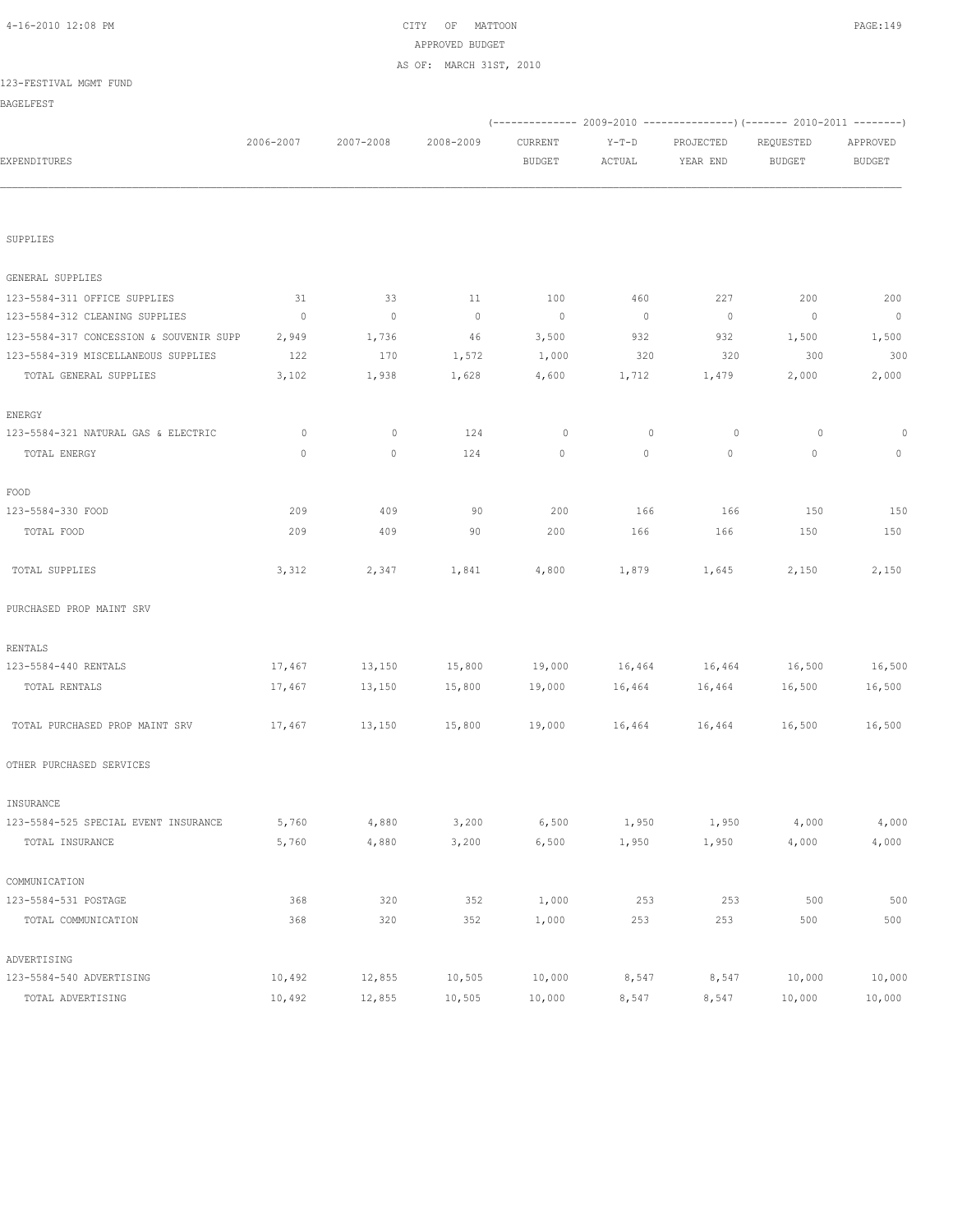# 4-16-2010 12:08 PM CITY OF MATTOON PAGE:150 APPROVED BUDGET AS OF: MARCH 31ST, 2010

## 123-FESTIVAL MGMT FUND

BAGELFEST

|                                                        |              |           |           | (-------------- 2009-2010 ----------------) (------- 2010-2011 --------) |                |                          |                          |                |
|--------------------------------------------------------|--------------|-----------|-----------|--------------------------------------------------------------------------|----------------|--------------------------|--------------------------|----------------|
|                                                        | 2006-2007    | 2007-2008 | 2008-2009 | CURRENT                                                                  | Y-T-D          | PROJECTED                | REQUESTED                | APPROVED       |
| EXPENDITURES                                           |              |           |           | BUDGET                                                                   | ACTUAL         | YEAR END                 | <b>BUDGET</b>            | <b>BUDGET</b>  |
|                                                        |              |           |           |                                                                          |                |                          |                          |                |
| PRINTING & BUILDING<br>123-5584-550 PRINTING & BINDING | $\circ$      | 1,355     | 2,538     | 2,000                                                                    | 1,507          | 1,507                    | 1,500                    | 1,500          |
| TOTAL PRINTING & BUILDING                              | $\mathbf{0}$ | 1,355     | 2,538     | 2,000                                                                    | 1,507          | 1,507                    | 1,500                    | 1,500          |
|                                                        |              |           |           |                                                                          |                |                          |                          |                |
| EMPLOYEE BUSINESS EXP                                  |              |           |           |                                                                          |                |                          |                          |                |
| 123-5584-561 BUSINESS MEETING EXPENSE                  | 135          | 354       | 1,837     | 300                                                                      | 663            | 663                      | 300                      | 300            |
| TOTAL EMPLOYEE BUSINESS EXP                            | 135          | 354       | 1,837     | 300                                                                      | 663            | 663                      | 300                      | 300            |
| OTHER PURCHASED SERVICES                               |              |           |           |                                                                          |                |                          |                          |                |
| 123-5584-574 SPECIAL EVENT SERVICES                    | 1,010        | 180       | 230       | 1,000                                                                    | $\overline{0}$ | $\overline{\phantom{0}}$ | $\overline{\phantom{0}}$ | $\overline{0}$ |
| 123-5584-579 MISC OTHER PURCHASED SERVI                | 13,319       | 8,500     | 15,474    | 15,000                                                                   | 9,833          | 9,833                    | 10,000                   | 10,000         |
| TOTAL OTHER PURCHASED SERVICES                         | 14,329       | 8,680     | 15,704    | 16,000                                                                   | 9,833          | 9,833                    | 10,000                   | 10,000         |
| TOTAL OTHER PURCHASED SERVICES                         | 31,084       | 28,443    | 34,135    | 35,800                                                                   | 22,752         | 22,753                   | 26,300                   | 26,300         |
| OTHER OBJECTS                                          |              |           |           |                                                                          |                |                          |                          |                |
| FINANCIAL TRANS OBJECTS                                |              |           |           |                                                                          |                |                          |                          |                |
| 123-5584-813 OTHER REFUND                              | 655          | $\circ$   | 750       | 500                                                                      | $\mathbf 0$    | $\circ$                  | 750                      | 750            |
| TOTAL FINANCIAL TRANS OBJECTS                          | 655          | 0         | 750       | 500                                                                      | $\circ$        | $\circ$                  | 750                      | 750            |
| SPECIAL EVENT OBJECTS                                  |              |           |           |                                                                          |                |                          |                          |                |
| 123-5584-831 PARADES                                   | 1,250        | 750       | 400       | 1,200                                                                    | 444            | 444                      | 500                      | 500            |
| 123-5584-832 BEER TENT                                 | 11,580       | 15,462    | 13,608    | 12,000                                                                   | 16,015         | 15,990                   | 13,000                   | 13,000         |
| 123-5584-833 QUEEN PAGEANT                             | 1,080        | 257       | 445       | 1,000                                                                    | 640            | 640                      | 500                      | 500            |
| 123-5584-834 ENTERTAINMENT                             | 40,737       | 41,295    | 29,359    | 30,000                                                                   | 32,412         | 12,412                   | 43,000                   | 43,000         |
| TOTAL SPECIAL EVENT OBJECTS                            | 54,646       | 57,763    | 43,812    | 44,200                                                                   | 49,511         | 29,486                   | 57,000                   | 57,000         |
| TOTAL OTHER OBJECTS                                    | 55,301       | 57,763    | 44,562    | 44,700                                                                   | 49,511         | 29,486                   | 57,750                   | 57,750         |
| TOTAL BAGELFEST                                        | 107,164      | 101,703   | 96,339    | 104,300                                                                  | 90,605         | 70,348                   | 102,700                  | 102,700        |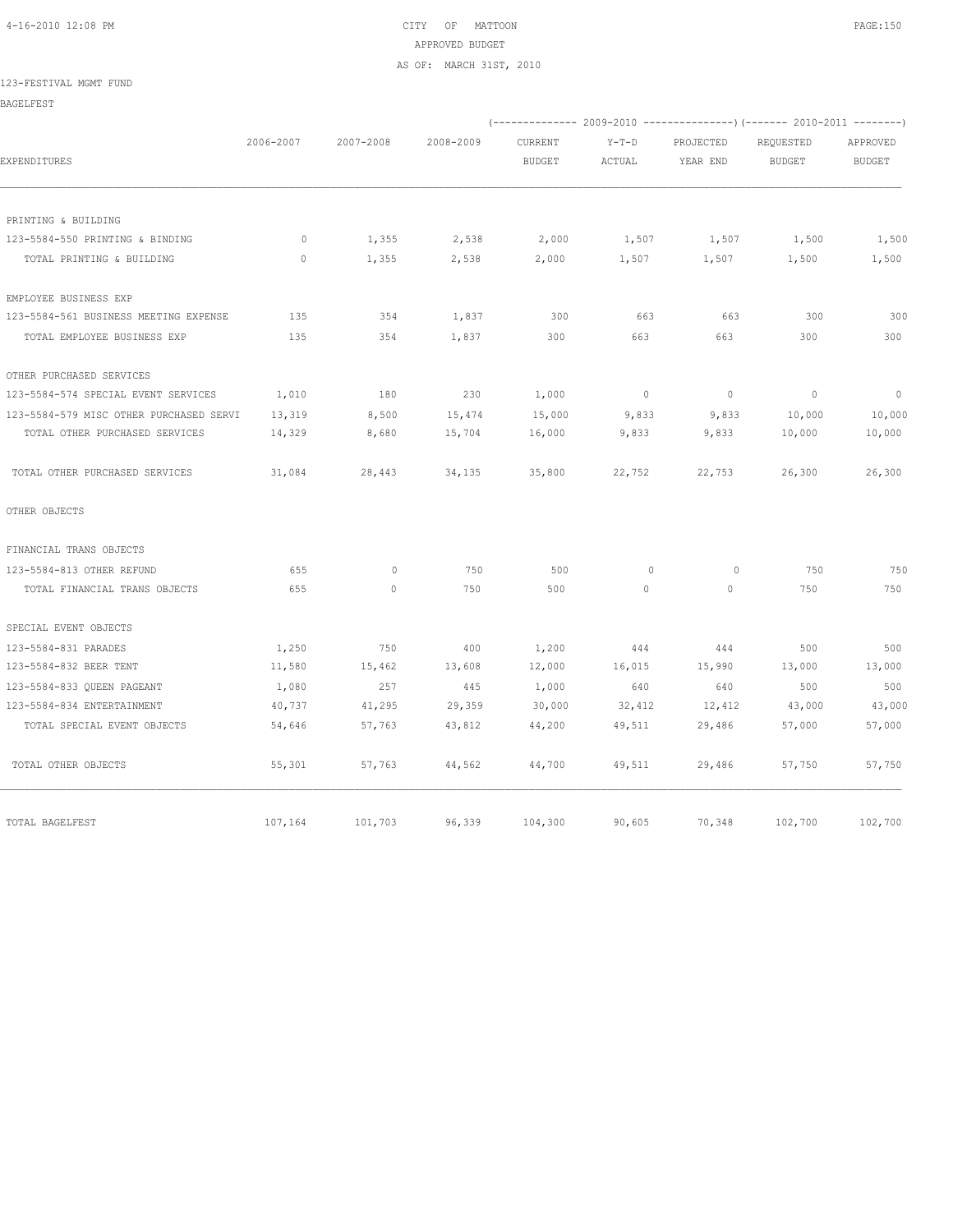# 4-16-2010 12:08 PM CITY OF MATTOON PAGE:151 APPROVED BUDGET AS OF: MARCH 31ST, 2010

### 123-FESTIVAL MGMT FUND

|                                         |             |                |                | (-------------- 2009-2010 ----------------) (------- 2010-2011 ---------) |                 |                       |                            |                           |
|-----------------------------------------|-------------|----------------|----------------|---------------------------------------------------------------------------|-----------------|-----------------------|----------------------------|---------------------------|
| EXPENDITURES                            | 2006-2007   | 2007-2008      | 2008-2009      | CURRENT<br><b>BUDGET</b>                                                  | Y-T-D<br>ACTUAL | PROJECTED<br>YEAR END | REQUESTED<br><b>BUDGET</b> | APPROVED<br><b>BUDGET</b> |
|                                         |             |                |                |                                                                           |                 |                       |                            |                           |
| SUPPLIES                                |             |                |                |                                                                           |                 |                       |                            |                           |
| GENERAL SUPPLIES                        |             |                |                |                                                                           |                 |                       |                            |                           |
| 123-5586-316 TOOLS & EQUIPMENT          | 707         | 1,018          | 215            | 3,375                                                                     | 902             | 902                   | 500                        | 500                       |
| 123-5586-317 CONCESSION & SOUVENIR SUPP | 13          | $\overline{0}$ | $\overline{0}$ | $\overline{0}$                                                            | $\overline{0}$  | $\overline{0}$        | $\overline{0}$             | $\overline{0}$            |
| 123-5586-319 MISCELLANEOUS SUPPLIES     | 1,325       | 1,719          | 1,145          | 3,400                                                                     | 2,213           | 2,055                 | 1,000                      | 1,000                     |
| TOTAL GENERAL SUPPLIES                  | 2,046       | 2,736          | 1,360          | 6,775                                                                     | 3,115           | 2,957                 | 1,500                      | 1,500                     |
| ENERGY                                  |             |                |                |                                                                           |                 |                       |                            |                           |
| 123-5586-321 NATURAL GAS & ELECTRIC     | 1,158       | 608            | 708            | 2,750                                                                     | 1,524           | 1,524                 | 1,500                      | 1,500                     |
| TOTAL ENERGY                            | 1,158       | 608            | 708            | 2,750                                                                     | 1,524           | 1,524                 | 1,500                      | 1,500                     |
| FOOD                                    |             |                |                |                                                                           |                 |                       |                            |                           |
| 123-5586-330 FOOD                       | 2,098       | 1,803          | 2,041          | 2,000                                                                     | 2,339           | 2,339                 | 2,400                      | 2,400                     |
| TOTAL FOOD                              | 2,098       | 1,803          | 2,041          | 2,000                                                                     | 2,339           | 2,339                 | 2,400                      | 2,400                     |
| TOTAL SUPPLIES                          | 5,301       | 5,147          | 4,108          | 11,525                                                                    | 6,979           | 6,820                 | 5,400                      | 5,400                     |
| PURCHASED PROP MAINT SRV                |             |                |                |                                                                           |                 |                       |                            |                           |
| REPAIR & MAINT SERVICES                 |             |                |                |                                                                           |                 |                       |                            |                           |
| 123-5586-432 REPAIR OF STRUCTURES       | 14,230      | 9,657          | 4,255          | 3,375                                                                     | 5,105           | 5,105                 | 5,000                      | 5,000                     |
| TOTAL REPAIR & MAINT SERVICES           | 14,230      | 9,657          | 4,255          | 3,375                                                                     | 5,105           | 5,105                 | 5,000                      | 5,000                     |
| TOTAL PURCHASED PROP MAINT SRV          | 14,230      | 9,657          | 4,255          | 3,375                                                                     | 5,105           | 5,105                 | 5,000                      | 5,000                     |
| OTHER PURCHASED SERVICES                |             |                |                |                                                                           |                 |                       |                            |                           |
| PROFESSIONAL SERVICES                   |             |                |                |                                                                           |                 |                       |                            |                           |
| 123-5586-519 OTHER PROFESSIONAL FEES    | 10,197      | 4,956          | 25             | 1,000                                                                     | $\mathbb O$     | $\mathbb O$           | $\mathbb O$                | $\mathbb O$               |
| TOTAL PROFESSIONAL SERVICES             | 10,197      | 4,956          | 25             | 1,000                                                                     | $\circ$         | $\circ$               | $\circ$                    | $\circ$                   |
| COMMUNICATION                           |             |                |                |                                                                           |                 |                       |                            |                           |
| 123-5586-531 POSTAGE                    | $\circ$     | $\circ$        | 26             | $\circ$                                                                   | 88              | 88                    | 150                        | 150                       |
| TOTAL COMMUNICATION                     | $\mathbb O$ | $\mathbb O$    | 26             | $\circ$                                                                   | 88              | 88                    | 150                        | 150                       |
| ADVERTISING                             |             |                |                |                                                                           |                 |                       |                            |                           |
| 123-5586-540 ADVERTISING                | 2,674       | 6, 245         | 5,344          | 3,000                                                                     | 4,597           | 4,597                 | 4,655                      | 4,655                     |
| TOTAL ADVERTISING                       | 2,674       | 6,245          | 5,344          | 3,000                                                                     | 4,597           | 4,597                 | 4,655                      | 4,655                     |
| PRINTING & BUILDING                     |             |                |                |                                                                           |                 |                       |                            |                           |
| 123-5586-550 PRINTING & BINDING         | 3,227       | 2,880          | 3,335          | 3,000                                                                     | 2,380           | 2,380                 | 2,400                      | 2,400                     |
| TOTAL PRINTING & BUILDING               | 3,227       | 2,880          | 3,335          | 3,000                                                                     | 2,380           | 2,380                 | 2,400                      | 2,400                     |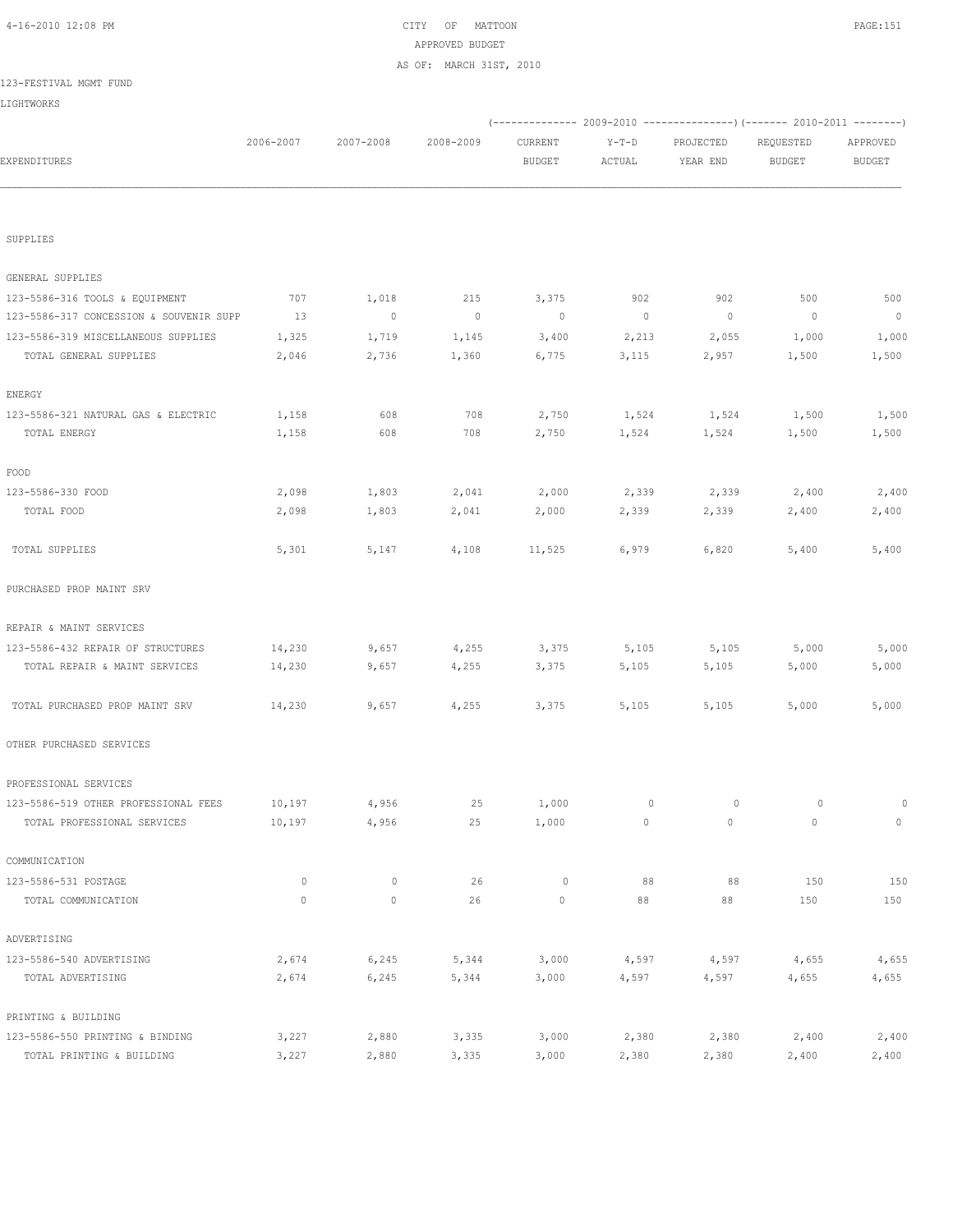## 4-16-2010 12:08 PM CITY OF MATTOON PAGE:152 APPROVED BUDGET AS OF: MARCH 31ST, 2010

### 123-FESTIVAL MGMT FUND

LIGHTWORKS

|                |                |                          |               |             |                  |                | (-------------- 2009-2010 ----------------) (------- 2010-2011 --------) |
|----------------|----------------|--------------------------|---------------|-------------|------------------|----------------|--------------------------------------------------------------------------|
| 2006-2007      | 2007-2008      | 2008-2009                | CURRENT       | $Y-T-D$     | PROJECTED        | REQUESTED      | APPROVED                                                                 |
|                |                |                          | <b>BUDGET</b> | ACTUAL      | YEAR END         | <b>BUDGET</b>  | BUDGET                                                                   |
|                |                |                          |               |             |                  |                |                                                                          |
| $\mathbf{0}$   | $\circ$        | $\mathbf 0$              | $\circ$       | $\circ$     | 600              | $\circ$        | $\circ$                                                                  |
| 0              | $\circ$        | $\mathbf 0$              | 0             | 600         | $\overline{0}$   | 600            | 600                                                                      |
| $\mathbf{0}$   | $\circ$        | 0                        | $\circ$       | 600         | 600              | 600            | 600                                                                      |
| 16,097         | 14,081         | 8,730                    | 7,000         | 7,665       | 7,665            | 7,805          | 7,805                                                                    |
|                |                |                          |               |             |                  |                |                                                                          |
|                |                |                          |               |             |                  |                |                                                                          |
| 842            | 400            | 442                      | 2,000         | 1,578       | 1,578            | 1,640          | 1,640                                                                    |
| 842            | 400            | 442                      | 2,000         | 1,578       | 1,578            | 1,640          | 1,640                                                                    |
| 842            | 400            | 442                      | 2,000         | 1,578       | 1,578            | 1,640          | 1,640                                                                    |
| 36,470         | 29,285         | 17,536                   | 23,900        | 21,326      | 21,168           | 19,845         | 19,845                                                                   |
| 164,326        | 150,548        | 134,251                  | 154,400       | 136,645     | 116,247          | 146,650        | 146,650                                                                  |
| $\sqrt{2}$     |                |                          |               |             | 18,916           | 14,300         | 14,300                                                                   |
|                |                |                          |               |             |                  |                |                                                                          |
| $\overline{0}$ | $\overline{0}$ | $\overline{\phantom{0}}$ | $\mathbf 0$   | 0           | $\sim$ 0         | $\overline{0}$ | $\mathbf 0$                                                              |
| 15,000         | 15,000         | 15,000                   | 15,000        | 0           | 15,000           | 15,000         | 15,000                                                                   |
| 5,000          | 5,000          | 5,000                    | 3,750         | 0           | 3,750            | 2,813          | 2,813                                                                    |
| $\overline{0}$ | $\circ$        | $\overline{0}$           | $\mathbf 0$   | 0           | $\circ$          | $\circ$        | $\overline{\phantom{0}}$                                                 |
| 40,000         | 40,000         | 40,000                   | 30,000        | 0           | 30,000           | 22,500         | 22,500                                                                   |
| $\overline{0}$ | $\mathbf 0$    | $\circ$                  | $\circ$       | $\circ$     | $\circ$          | $\circ$        | $\overline{0}$                                                           |
| 0              | $\mathbf 0$    | 0                        | 0             | $\mathbf 0$ | 0                | $\circ$        | $\mathbf{0}$                                                             |
| 60,000         | 60,000         | 60,000                   | 48,750        | 0           | 48,750           | 40,313         | 40,313                                                                   |
| 60,000         | 60,000         | 60,000                   | 48,750        | 0           | 48,750           | 40,313         | 40,313                                                                   |
|                |                |                          |               |             |                  |                |                                                                          |
| 5,878          | 28,082         | 33,380                   | 100 (         | 1,481)      | 67,666           | 54,613         | 54,613                                                                   |
|                |                | $54, 122$ ) (            | $31,918$ (    | 26,620) (   | 48,650) ( 1,481) |                |                                                                          |

\*\*\* END OF REPORT \*\*\*

\*\*\* END OF REPORT \*\*\*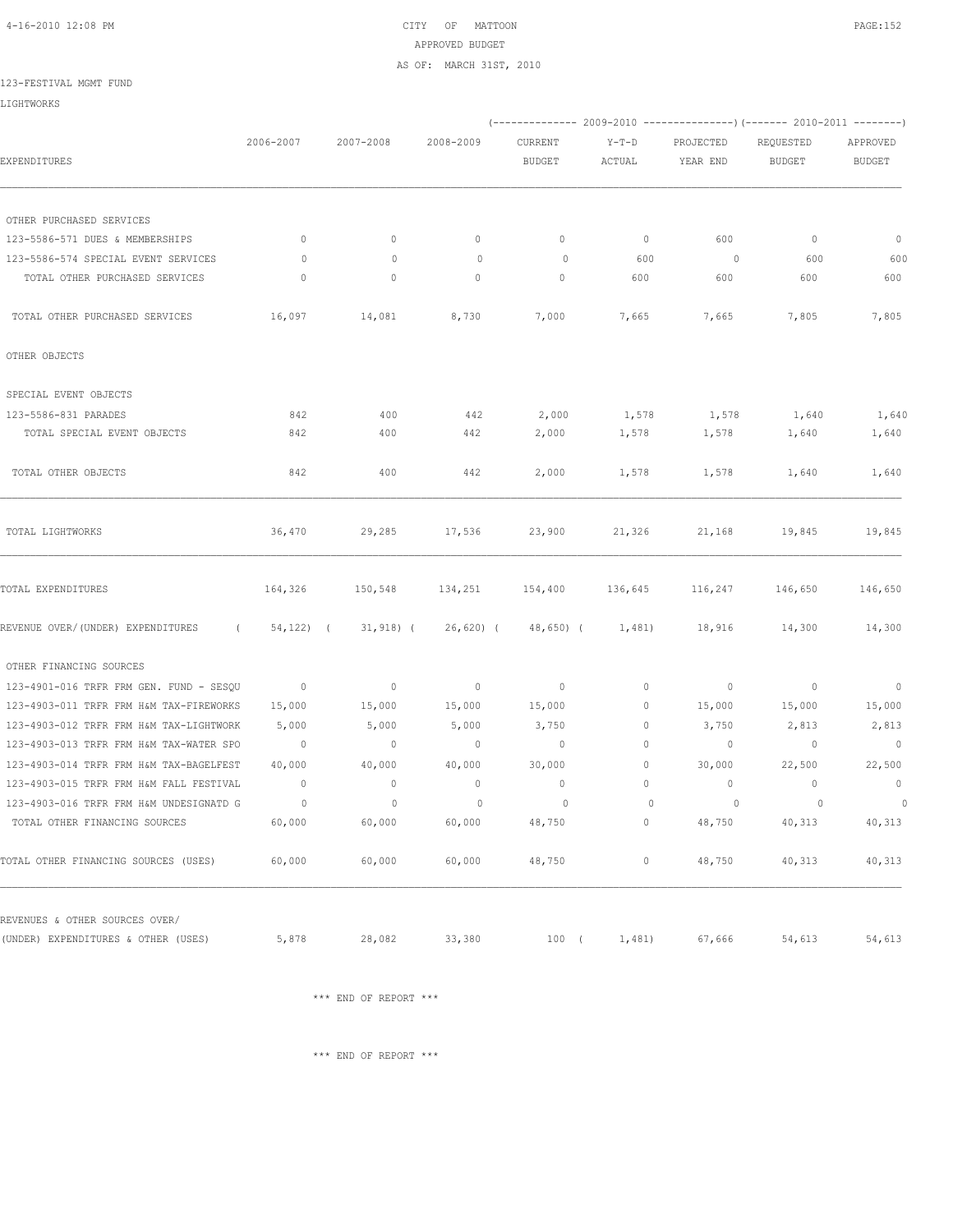# 4-16-2010 12:08 PM CITY OF MATTOON PAGE:153 APPROVED BUDGET AS OF: MARCH 31ST, 2010

125-INSURANCE & TORT JDGMNT

|                                                |              |           |                     |               |               |              | $(-$ -------------- 2009-2010 ----------------) (------- 2010-2011 --------) |               |
|------------------------------------------------|--------------|-----------|---------------------|---------------|---------------|--------------|------------------------------------------------------------------------------|---------------|
|                                                | 2006-2007    | 2007-2008 | 2008-2009           | CURRENT       | $Y-T-D$       | PROJECTED    | REQUESTED                                                                    | APPROVED      |
| <b>REVENUES</b>                                |              |           |                     | <b>BUDGET</b> | ACTUAL        | YEAR END     | <b>BUDGET</b>                                                                | <b>BUDGET</b> |
|                                                |              |           |                     |               |               |              |                                                                              |               |
| TAXES                                          |              |           |                     |               |               |              |                                                                              |               |
| UNLIMITED RATE PROP TAX                        |              |           |                     |               |               |              |                                                                              |               |
| 125-4123-010 PROPERTY TAXES                    | $\circ$      | $\circ$   | $\circ$             | $\circ$       | $\circ$       | $\mathbf{0}$ | $\mathbf{0}$                                                                 | $\circ$       |
| TOTAL UNLIMITED RATE PROP TAX                  | $\circ$      | $\circ$   | $\circ$             | $\circ$       | $\mathbf{0}$  | $\circ$      | $\mathbf{0}$                                                                 | $\mathbf 0$   |
| TOTAL TAXES                                    | $\mathbf{0}$ | $\circ$   | $\circ$             | $\mathbf{0}$  | $\circ$       | $\circ$      | $\circ$                                                                      | $\circ$       |
| INVESTMENT EARNINGS                            |              |           |                     |               |               |              |                                                                              |               |
| INTEREST EARNINGS                              |              |           |                     |               |               |              |                                                                              |               |
| 125-4610-010 INTEREST EARNINGS                 | $\circ$      | $\circ$   | $\circ$             | $\circ$       | $\circ$       | $\circ$      | $\mathbf{0}$                                                                 | 0             |
| TOTAL INTEREST EARNINGS                        | $\circ$      | $\circ$   | $\circ$             | $\circ$       | $\mathbf{0}$  | $\mathbf{0}$ | $\mathbf{0}$                                                                 | $\mathbb O$   |
| TOTAL INVESTMENT EARNINGS                      | $\mathbf{0}$ | $\circ$   | $\mathbf{0}$        | $\mathbf{0}$  | $\circ$       | $\mathbf{0}$ | $\circ$                                                                      | $\circ$       |
| CONTRIB & OTHER MISC REV                       |              |           |                     |               |               |              |                                                                              |               |
| CONTRIBUTIONS & MISC REV                       |              |           |                     |               |               |              |                                                                              |               |
| 125-4807-010 MISC. FINANCE DEPT REVENUE 19,870 |              |           | 2,677 12,756        | 25,000        | 47,594        |              | $0 \t 37,500$                                                                | 37,500        |
| TOTAL CONTRIBUTIONS & MISC REV                 | 19,870       | 2,677     | 12,756              | 25,000        | 47,594        | $\circ$      | 37,500                                                                       | 37,500        |
| TOTAL CONTRIB & OTHER MISC REV                 | 19,870       |           | 2,677 12,756        |               | 25,000 47,594 | $\circ$      | 37,500                                                                       | 37,500        |
| TOTAL REVENUES                                 | 19,870       |           | 2,677 12,756 25,000 |               | 47,594        |              | $0 \t 37,500$                                                                | 37,500        |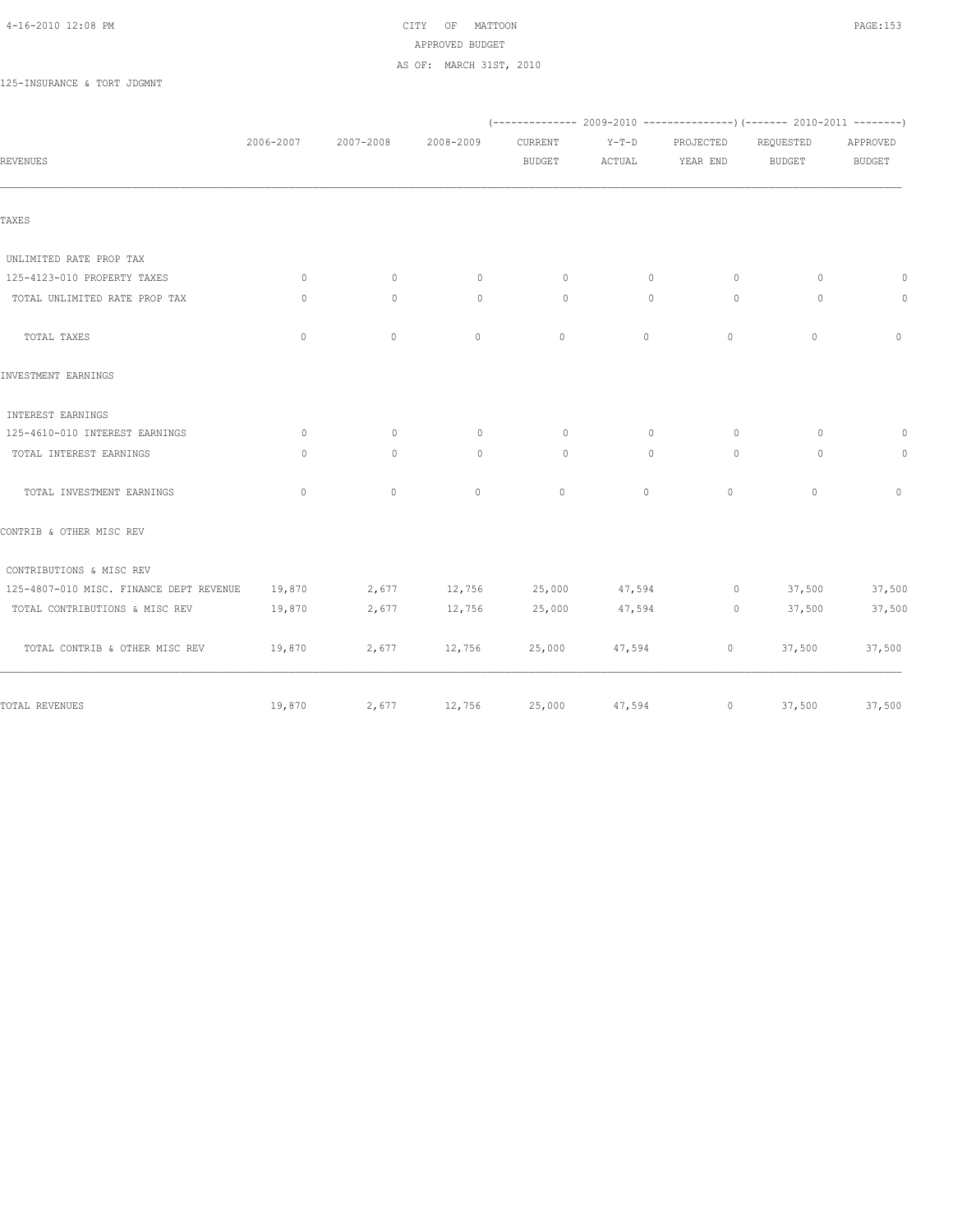## 4-16-2010 12:08 PM CITY OF MATTOON PAGE:154 APPROVED BUDGET AS OF: MARCH 31ST, 2010

#### 125-INSURANCE & TORT JDGMNT

#### FINANCIAL ADMINISTRATION

|                                         |                          |             |             |               |             |             | (------------- 2009-2010 ---------------) (------- 2010-2011 --------) |                          |
|-----------------------------------------|--------------------------|-------------|-------------|---------------|-------------|-------------|------------------------------------------------------------------------|--------------------------|
|                                         | 2006-2007                | 2007-2008   | 2008-2009   | CURRENT       | $Y-T-D$     | PROJECTED   | REQUESTED                                                              | APPROVED                 |
| EXPENDITURES                            |                          |             |             | <b>BUDGET</b> | ACTUAL      | YEAR END    | <b>BUDGET</b>                                                          | <b>BUDGET</b>            |
|                                         |                          |             |             |               |             |             |                                                                        |                          |
| EMPOLOYEE BENEFITS                      |                          |             |             |               |             |             |                                                                        |                          |
| UNEMPLOYMNT COMPENSATION                |                          |             |             |               |             |             |                                                                        |                          |
| 125-5150-240 UNEMPLOYMENT COMP.         | 33,720                   | 26,110      | 16,387      | 14,297        | 2,091       | 0           | 20,000                                                                 | 20,000                   |
| TOTAL UNEMPLOYMNT COMPENSATION          | 33,720                   | 26,110      | 16,387      | 14,297        | 2,091       | $\circ$     | 20,000                                                                 | 20,000                   |
| WORKER'S COMPENSATION                   |                          |             |             |               |             |             |                                                                        |                          |
| 125-5150-250 WORKERS' COMPENSATION      | 555,264                  | 587,681     | 513,030     | 509,037       | 606,986     | 0           | 537,570                                                                | 537,570                  |
| TOTAL WORKER'S COMPENSATION             | 555,264                  | 587,681     | 513,030     | 509,037       | 606,986     | $\circ$     | 537,570                                                                | 537,570                  |
| TOTAL EMPOLOYEE BENEFITS                | 588,984                  | 613,791     | 529,417     | 523,334       | 609,077     | 0           | 557,570                                                                | 557,570                  |
| OTHER PURCHASED SERVICES                |                          |             |             |               |             |             |                                                                        |                          |
| PROFESSIONAL SERVICES                   |                          |             |             |               |             |             |                                                                        |                          |
| 125-5150-519 OTHER PROFESSIONAL SERVICE | 1,914                    | 6,942       | 17,547      | 5,000         | 8,015       | 0           | 36,250                                                                 | 36,250                   |
| TOTAL PROFESSIONAL SERVICES             | 1,914                    | 6,942       | 17,547      | 5,000         | 8,015       | $\circ$     | 36,250                                                                 | 36,250                   |
| INSURANCE                               |                          |             |             |               |             |             |                                                                        |                          |
| 125-5150-523 PROPERTY & CASUALTY INSURA | 283,263                  | 263,421     | 230,914     | 240,713       | 240,565     | 0           | 217,193                                                                | 217,193                  |
| 125-5150-526 BOILER & MACHINERY INSURAN | $\sim$ 0                 | $\circ$     | $\sim$ 0    | $\circ$       | $\sim$ 0    | 0           | $\overline{0}$                                                         | $\overline{0}$           |
| 125-5150-527 SELF INSURED RETENTION/DED | 42,999                   | 16,433      | 41,940      | 20,000        | 11,268      | $\circ$     | 20,000                                                                 | 20,000                   |
| 125-5150-528 UNINSURED JUDGEMENTS       | 235                      | $\mathbf 0$ | $\circ$     | $\circ$       | $\circ$     | 0           | $\mathbf 0$                                                            | $\mathbf{0}$             |
| TOTAL INSURANCE                         | 326,497                  | 279,853     | 272,854     | 260,713       | 251,833     | $\circ$     | 237,193                                                                | 237,193                  |
| COMMUNICATION                           |                          |             |             |               |             |             |                                                                        |                          |
| 125-5150-531 POSTAGE                    | 58                       | 23          | $\circ$     | 0             | $\mathbf 0$ | $\mathbf 0$ | 0                                                                      | 0                        |
| TOTAL COMMUNICATION                     | 58                       | 23          | $\mathbb O$ | $\circ$       | 0           | $\circ$     | 0                                                                      | 0                        |
| TOTAL OTHER PURCHASED SERVICES          | 328,470                  | 286,818     | 290,402     | 265,713       | 259,848     | $\circ$     | 273,443                                                                | 273,443                  |
| TOTAL FINANCIAL ADMINISTRATION          | 917,453                  | 900,609     | 819,819     | 789,047       | 868,925     | $\circ$     | 831,013                                                                | 831,013                  |
| TOTAL EXPENDITURES                      | 917,453                  | 900,609     | 819,819     | 789,047       | 868,925     | 0           | 831,013                                                                | 831,013                  |
| REVENUE OVER/(UNDER) EXPENDITURES       | 897,584) (<br>$\left($   | 897,932) (  | 807,063) (  | 764,047) (    | 821,331)    | 0(          | 793,513) (                                                             | 793,513)                 |
| OTHER FINANCING SOURCES                 |                          |             |             |               |             |             |                                                                        |                          |
| 125-4901-010 INTERFUND XFRS FROM GEN FU | $\overline{0}$           | $\circ$     | $\circ$     | $\mathbb O$   | 0           | 0           | $\overline{0}$                                                         | $\circ$                  |
| 125-4901-021 INTERFUND CHG - GENERAL FU | 441,295                  | 626,541     | 565,237     | 566,604       | 370,476     | 0           | 600,339                                                                | 600,339                  |
| 125-4903-010 INTERFUND XFR-HOTEL MOTEL  | $\overline{\phantom{0}}$ | $\circ$     | $\circ$     | 0             | 0           | 0           | $\overline{0}$                                                         | $\overline{\phantom{0}}$ |
| 125-4903-021 INTERFUND CHG - HOTEL TAX  | 762                      | 619         | 529         | 390           | 358         | 0           | 380                                                                    | 380                      |
| 125-4911-010 INTERFUND XFRS FROM WATER  | $\overline{\phantom{0}}$ | 0           | $\circ$     | 0             | 0           | 0           | $\circ$                                                                | $\overline{\phantom{0}}$ |
| 125-4911-021 INTERFUND CHG - WATER FUND | 118,076                  | 113,838     | 108,625     | 83,295        | 73,997      | 0           | 78,435                                                                 | 78,435                   |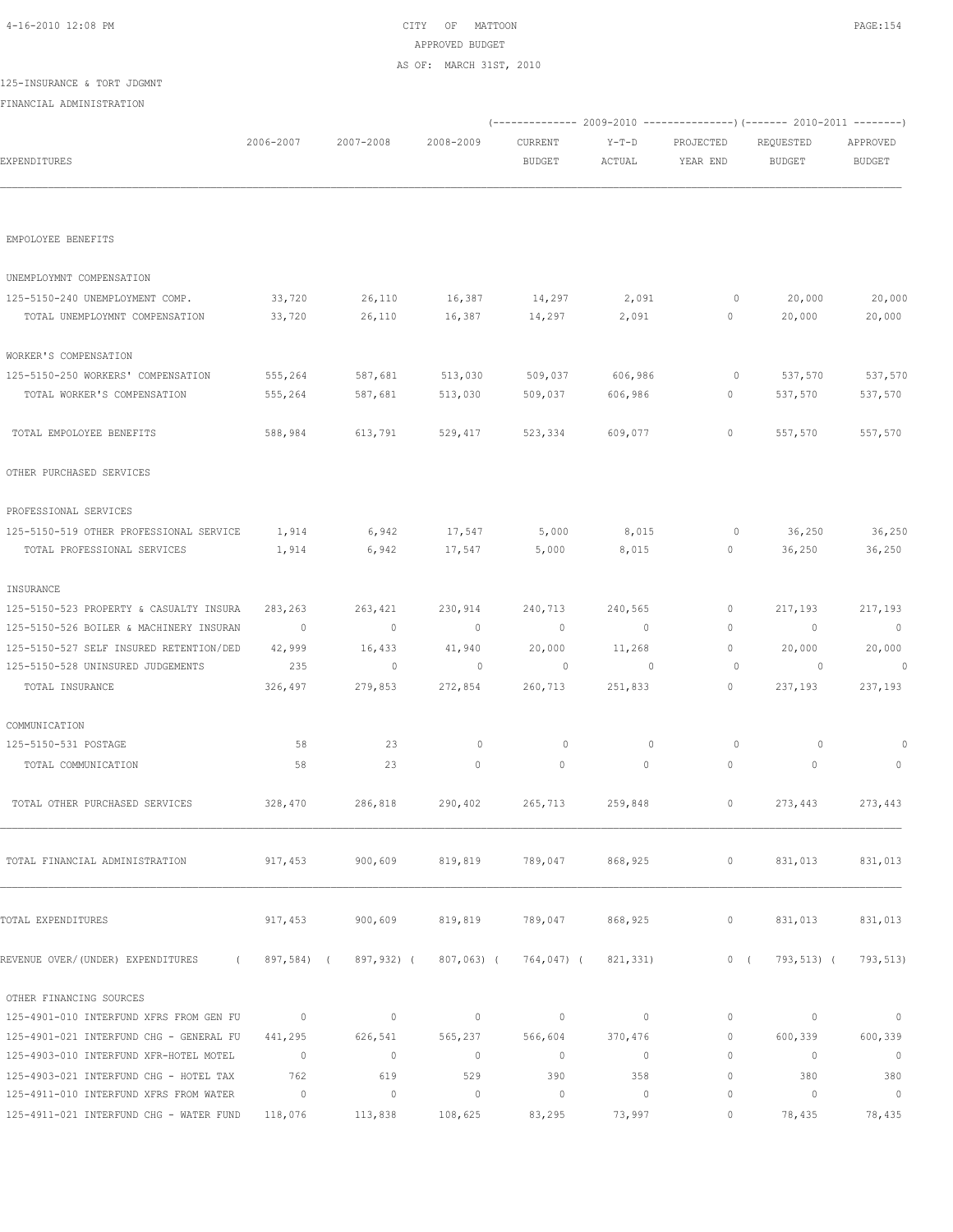## 4-16-2010 12:08 PM CITY OF MATTOON PAGE:155 APPROVED BUDGET AS OF: MARCH 31ST, 2010

#### 125-INSURANCE & TORT JDGMNT

#### FINANCIAL ADMINISTRATION

|                                         |                |                                  |              |               |          |                                  | ------------- 2009-2010 ----------------) (------- 2010-2011 --------) |                                  |
|-----------------------------------------|----------------|----------------------------------|--------------|---------------|----------|----------------------------------|------------------------------------------------------------------------|----------------------------------|
|                                         | 2006-2007      | 2007-2008                        | 2008-2009    | CURRENT       | $Y-T-D$  | PROJECTED                        | REQUESTED                                                              | APPROVED                         |
| EXPENDITURES                            |                |                                  |              | <b>BUDGET</b> | ACTUAL   | YEAR END                         | <b>BUDGET</b>                                                          | <b>BUDGET</b>                    |
| 125-4912-010 INTERFUND XFRS FROM SEWER  | $\Omega$       | $\mathbf{0}$                     | $\mathbf{0}$ | $\mathbf{0}$  | $\circ$  | $\Omega$                         | $\Omega$                                                               | $\begin{array}{c} \n\end{array}$ |
| 125-4912-021 INTERFUND CHG - SEWER FUND | 137,663        | 135,655                          | 112,314      | 96,511        | 85,630   | 0                                | 103,829                                                                | 103,829                          |
| 125-4913-010 INTERFUND XFRS - CEMETERY  | $\circ$        | $\mathbf{0}$                     | $\mathbf{0}$ | $\mathbf{0}$  | $\circ$  | 0                                | $\Omega$                                                               | $\circ$                          |
| 125-4913-021 INTERFUND CHG - CEMETERY F | 6,367          | 8,067                            | 7,306        | 6,925         | 6,983    | 0                                | $\cap$                                                                 | $\circ$                          |
| 125-4917-010 INTERFUND XFRS - LIBRARY F | $\overline{0}$ | $\mathbf{0}$                     | $\mathbf{0}$ | $\mathbf{0}$  | $\circ$  | $\begin{array}{c} \n\end{array}$ | $\Omega$                                                               | $\circ$                          |
| 125-4917-021 INTERFUND CHG - LIBRARY FU | 8,118          | 13,213                           | 13,051       | 9,629         | 10,768   | $\mathbf{0}$                     | 10,543                                                                 | 10,543                           |
| TOTAL OTHER FINANCING SOURCES           | 712,281        | 897,932                          | 807,063      | 763,354       | 548,212  | $\Omega$                         | 793,526                                                                | 793,526                          |
| OTHER FINANCING (USES)                  |                |                                  |              |               |          |                                  |                                                                        |                                  |
| 125-5944-822 INTRFD TRNFRS - CAPITAL PR | $\cap$         | $\begin{array}{c} \n\end{array}$ | $\Omega$     | $\Omega$      | $\cap$   |                                  | $\bigcap$                                                              |                                  |
| TOTAL OTHER FINANCING (USES)            | $\Omega$       | $\mathbf{0}$                     | $\Omega$     | $\mathbf{0}$  | $\Omega$ | $\Omega$                         | $\Omega$                                                               | $\Omega$                         |
| TOTAL OTHER FINANCING SOURCES (USES)    | 712,281        | 897,932                          | 807,063      | 763,354       | 548,212  | $\circ$                          | 793,526                                                                | 793,526                          |

REVENUES & OTHER SOURCES OVER/

(UNDER) EXPENDITURES & OTHER (USES) ( 185,303) 0 0 ( 693) ( 273,119) 0 13 13

\*\*\* END OF REPORT \*\*\*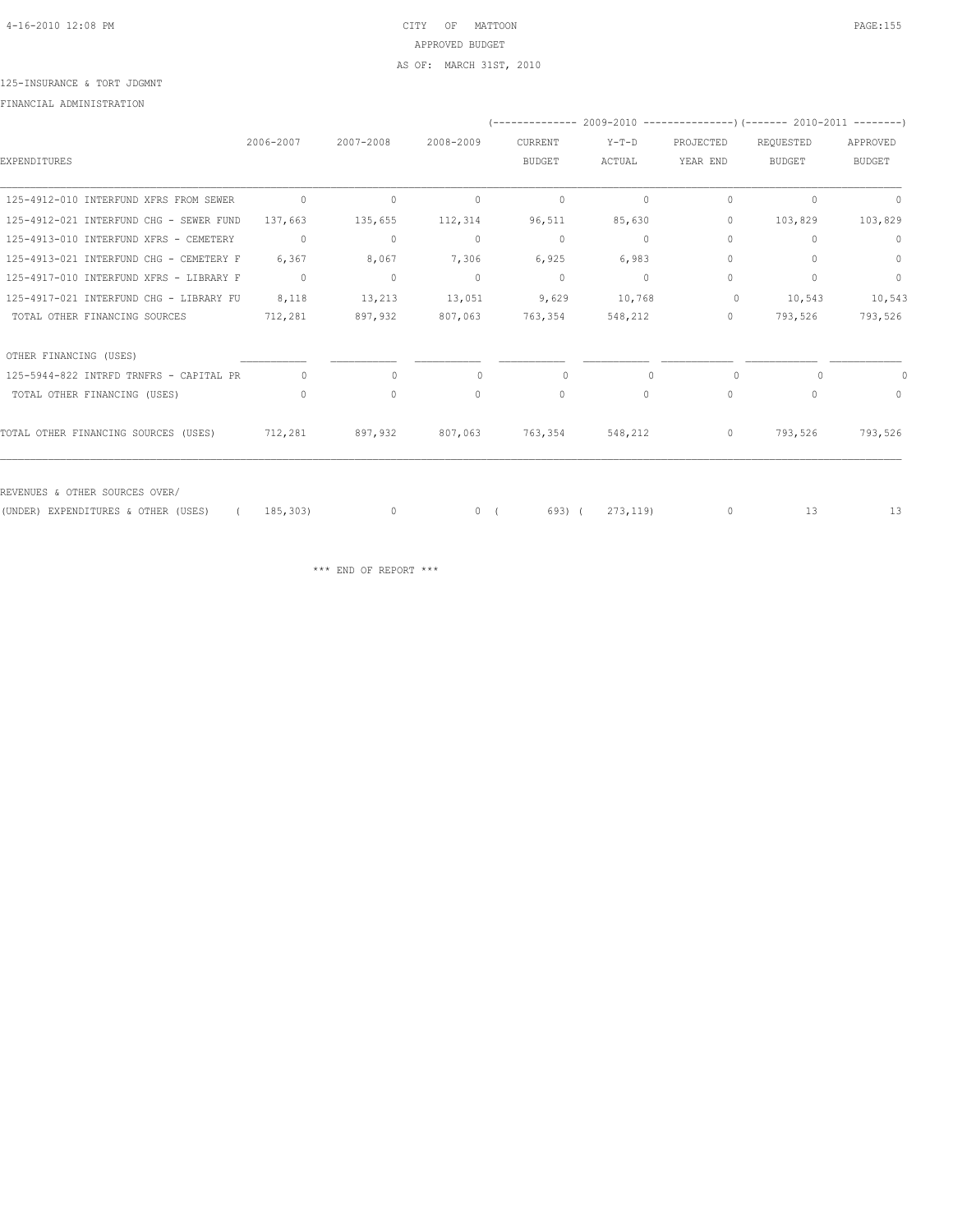# 4-16-2010 12:08 PM CITY OF MATTOON PAGE:156 APPROVED BUDGET AS OF: MARCH 31ST, 2010

126-HOME REHAB GRANT FUND

|                                                                                      |                |                   |              |               |              |                | (-------------- 2009-2010 -----------------) (------- 2010-2011 --------) |                |
|--------------------------------------------------------------------------------------|----------------|-------------------|--------------|---------------|--------------|----------------|---------------------------------------------------------------------------|----------------|
|                                                                                      | 2006-2007      | 2007-2008         | 2008-2009    | CURRENT       | $Y-T-D$      | PROJECTED      | REQUESTED                                                                 | APPROVED       |
| <b>REVENUES</b>                                                                      |                |                   |              | <b>BUDGET</b> | ACTUAL       | YEAR END       | <b>BUDGET</b>                                                             | <b>BUDGET</b>  |
|                                                                                      |                |                   |              |               |              |                |                                                                           |                |
| INTERGOVERNMENTAL REV                                                                |                |                   |              |               |              |                |                                                                           |                |
| FEDERAL GOVT GRANTS                                                                  |                |                   |              |               |              |                |                                                                           |                |
| 126-4311-023 FED'L OPER. CATEGORICAL GR  209,144  197,013  210,000  210,000  172,972 |                |                   |              |               |              | $\circ$        | 168,500                                                                   | 168,500        |
| 126-4313-023 FEDERAL CAPITAL GRANTS                                                  | $\sim$ 0       | $\sim$ 0          | $\sim$ 0     | $\sim$ 0      | $\sim$ 0     | $\overline{0}$ | $\sim$ 0                                                                  | $\overline{0}$ |
| TOTAL FEDERAL GOVT GRANTS                                                            | 209,144        | 197,013           | 210,000      | 210,000       | 172,972      | $\circ$        | 168,500                                                                   | 168,500        |
| STATE GOVT GRANTS                                                                    |                |                   |              |               |              |                |                                                                           |                |
| 126-4323-023 STATE CAPITAL GRANTS                                                    | $\overline{0}$ | $\circ$           | $\circ$      | $\circ$       | $\circ$      | $\circ$        | $\mathbf{0}$                                                              | $\mathbf{0}$   |
| TOTAL STATE GOVT GRANTS                                                              | $\circ$        | $\mathbf{0}$      | $\mathbf{0}$ | $\circ$       | $\mathbf{0}$ | $\mathbf{0}$   | $\mathbf{0}$                                                              | $\theta$       |
|                                                                                      |                |                   |              |               |              |                | 168,500<br>$\overline{0}$                                                 | 168,500        |
| CONTRIB & OTHER MISC REV                                                             |                |                   |              |               |              |                |                                                                           |                |
| CONTRIBUTIONS & MISC REV                                                             |                |                   |              |               |              |                |                                                                           |                |
| 126-4800-023 CONTRIBUTIONS & OTHER MISC                                              | $\circ$        | $\circ$           | $\circ$      | $\circ$       | $\circ$      | $\circ$        | $\mathbf{0}$                                                              | 0              |
| TOTAL CONTRIBUTIONS & MISC REV                                                       | $\circ$        | $\mathbf{0}$      | $\mathbf{0}$ | $\circ$       | $\mathbf{0}$ | $\mathbf{0}$   | $\mathbf{0}$                                                              | $\theta$       |
| TOTAL CONTRIB & OTHER MISC REV                                                       | $\mathbf{0}$   | $\circ$           | $\mathbf{0}$ | $\mathbb O$   | $\circ$      | $\mathbf{0}$   | $\mathbf{0}$                                                              | $\mathbf{0}$   |
| TOTAL REVENUES                                                                       |                | 209, 144 197, 013 |              |               |              |                | 210,000 210,000 172,972 0 168,500 168,500                                 |                |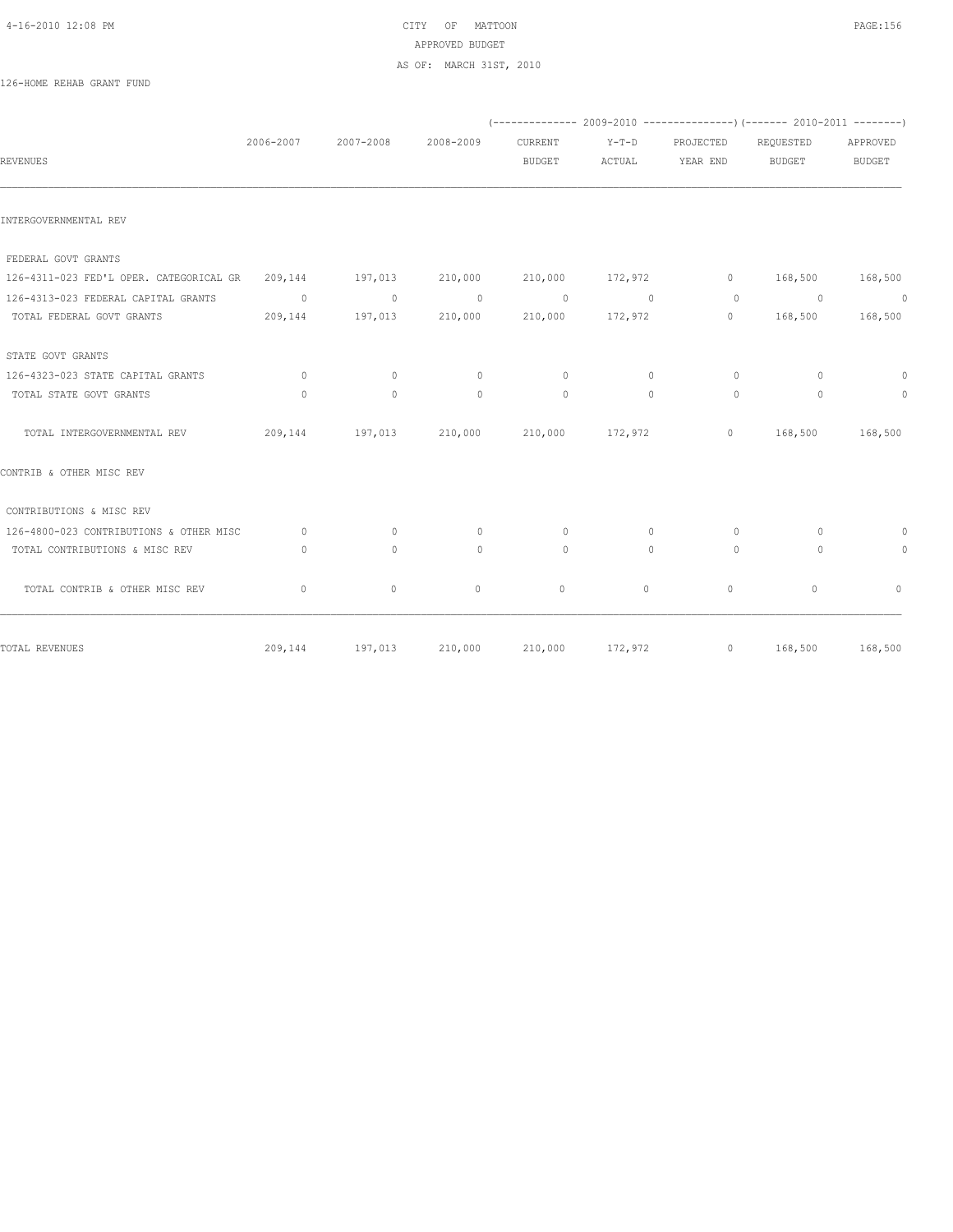## 4-16-2010 12:08 PM CITY OF MATTOON PAGE:157 APPROVED BUDGET AS OF: MARCH 31ST, 2010

#### 126-HOME REHAB GRANT FUND

### CDAP HOME REHABILITATION

|                                         |           |           |           | $(-$ ------------- 2009-2010 ----------------) $(-$ ------- 2010-2011 --------) |         |              |               |               |
|-----------------------------------------|-----------|-----------|-----------|---------------------------------------------------------------------------------|---------|--------------|---------------|---------------|
|                                         | 2006-2007 | 2007-2008 | 2008-2009 | CURRENT                                                                         | $Y-T-D$ | PROJECTED    | REQUESTED     | APPROVED      |
| EXPENDITURES                            |           |           |           | <b>BUDGET</b>                                                                   | ACTUAL  | YEAR END     | <b>BUDGET</b> | <b>BUDGET</b> |
|                                         |           |           |           |                                                                                 |         |              |               |               |
| PURCHASED PROP MAINT SRV                |           |           |           |                                                                                 |         |              |               |               |
| CONSTRUCTION SERVICES                   |           |           |           |                                                                                 |         |              |               |               |
| 126-5601-459 OTHER CONSTRUCTION SVCS    | 178,573   | 166,060   | 174,485   | 180,000                                                                         | 136,936 | $\circ$      | 143,225       | 143,225       |
| TOTAL CONSTRUCTION SERVICES             | 178,573   | 166,060   | 174,485   | 180,000                                                                         | 136,936 | $\circ$      | 143,225       | 143,225       |
| TOTAL PURCHASED PROP MAINT SRV          | 178,573   | 166,060   | 174,485   | 180,000                                                                         | 136,936 | $\circ$      | 143,225       | 143,225       |
| OTHER PURCHASED SERVICES                |           |           |           |                                                                                 |         |              |               |               |
| PROFESSIONAL SERVICES                   |           |           |           |                                                                                 |         |              |               |               |
| 126-5601-519 OTHER PROFESSIONAL SERVICE | 30,571    | 30,953    | 35,520    | 30,000                                                                          | 20,025  | $\circ$      | 25,275        | 25,275        |
| TOTAL PROFESSIONAL SERVICES             | 30,571    | 30,953    | 35,520    | 30,000                                                                          | 20,025  | $\circ$      | 25,275        | 25,275        |
| TOTAL OTHER PURCHASED SERVICES          | 30,571    | 30,953    | 35,520    | 30,000                                                                          | 20,025  | $\circ$      | 25,275        | 25,275        |
| TOTAL CDAP HOME REHABILITATION          | 209,144   | 197,013   | 210,005   | 210,000                                                                         | 156,961 | $\circ$      | 168,500       | 168,500       |
| TOTAL EXPENDITURES                      | 209,144   | 197,013   | 210,005   | 210,000                                                                         | 156,961 | $\circ$      | 168,500       | 168,500       |
| REVENUE OVER/(UNDER) EXPENDITURES       | $\circ$   | 0(        | 5)        | $\sim$ 0                                                                        | 16,011  | $\mathbf{0}$ | $\circ$       | $\circ$       |

 $\hspace{0.1mm}^{\star\star\star}$  END OF REPORT  $\hspace{0.1mm}^{\star\star\star}$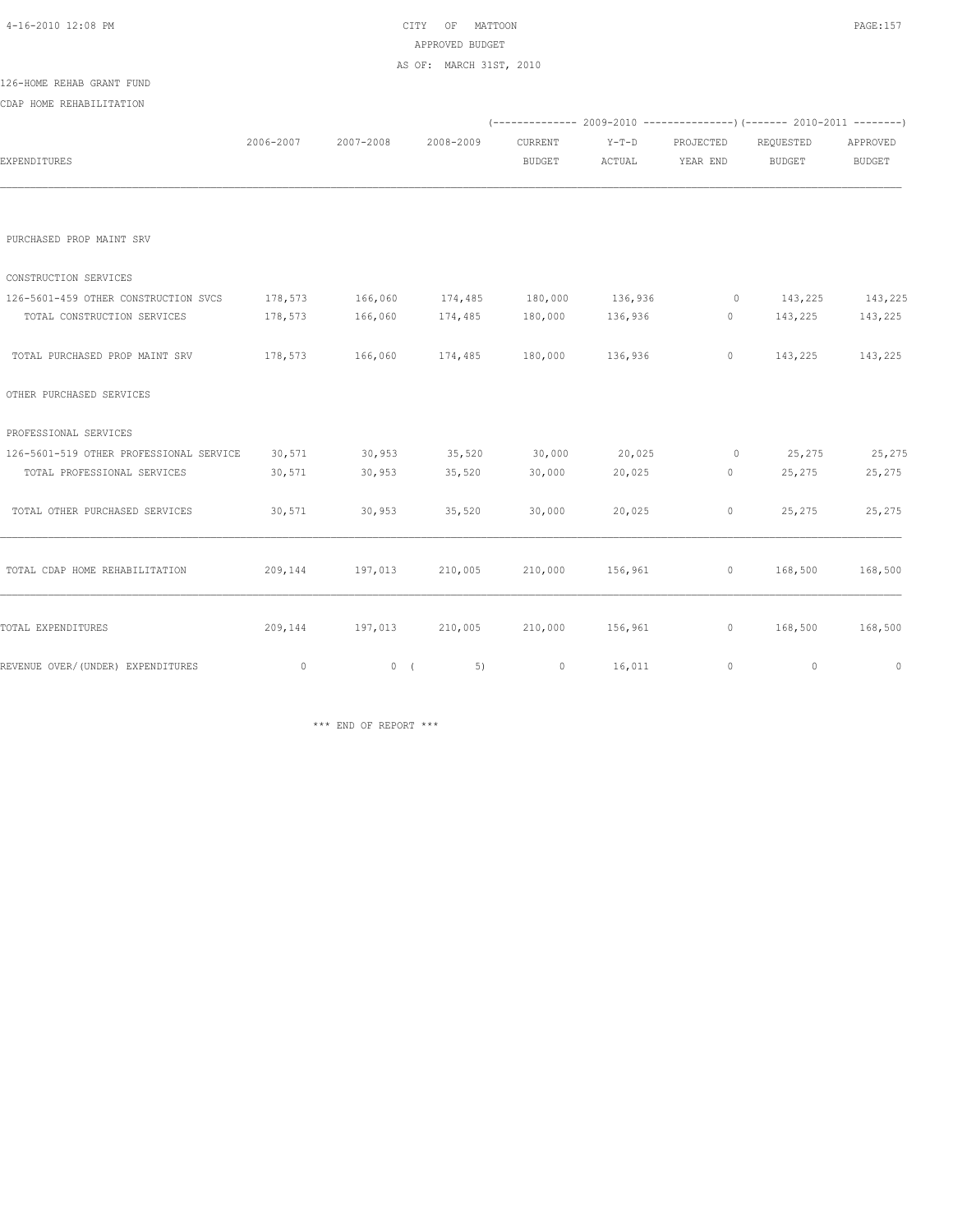# 4-16-2010 12:08 PM CITY OF MATTOON PAGE:158 APPROVED BUDGET AS OF: MARCH 31ST, 2010

127-REVOLVING LOAN FUND

|                                         |              |                               |           |               |          |                           | (-------------- 2009-2010 ----------------) (------- 2010-2011 --------) |               |
|-----------------------------------------|--------------|-------------------------------|-----------|---------------|----------|---------------------------|--------------------------------------------------------------------------|---------------|
|                                         | 2006-2007    | 2007-2008                     | 2008-2009 | CURRENT       | $Y-T-D$  | PROJECTED                 | REQUESTED                                                                | APPROVED      |
| <b>REVENUES</b>                         |              |                               |           | <b>BUDGET</b> | ACTUAL   | YEAR END                  | <b>BUDGET</b>                                                            | <b>BUDGET</b> |
| INVESTMENT EARNINGS                     |              |                               |           |               |          |                           |                                                                          |               |
| INTEREST EARNINGS                       |              |                               |           |               |          |                           |                                                                          |               |
| 127-4610-022 INTEREST EARNINGS          | 24,668       | 24,545 24,304                 |           | 500           | 702      | $\circ$                   | 750                                                                      | 750           |
| TOTAL INTEREST EARNINGS                 | 24,668       | 24,545                        | 24,304    | 500           | 702      | $\circ$                   | 750                                                                      | 750           |
| REVOLVING LOAN FUND                     |              |                               |           |               |          |                           |                                                                          |               |
| 127-4630-022 REVOLVING LOAN FUND REPAYM | $\circ$      | $\mathbf{0}$                  | $\sim$ 0  |               |          | 135,000 144,944 0 144,000 |                                                                          | 144,000       |
| TOTAL REVOLVING LOAN FUND               | $\mathbf{0}$ | $\circ$                       | $\circ$   | 135,000       | 144,944  | $\circ$                   | 144,000                                                                  | 144,000       |
| NET INCREASE (DECREASE)                 |              |                               |           |               |          |                           |                                                                          |               |
| 127-4640-022 NET INCREASE (DECREASE) IN | $\mathbf{1}$ | $\circ$                       | $\circ$   | $\circ$       | $\Omega$ | $\circ$                   | $\mathbf{0}$                                                             | $\mathbf{0}$  |
| TOTAL NET INCREASE (DECREASE)           | $\mathbf{1}$ | $\circ$                       | $\circ$   | $\circ$       | $\circ$  | $\circ$                   | $\Omega$                                                                 | $\Omega$      |
| RENTS & ROYALTIES                       |              |                               |           |               |          |                           |                                                                          |               |
| 127-4650-022 GAIN(LOSS) ON SALE OF INVE | $\circ$      | $\mathbf{0}$                  | $\circ$   | $\circ$       | $\Omega$ | $\circ$                   | $\Omega$                                                                 | 0             |
| TOTAL RENTS & ROYALTIES                 | $\Omega$     | $\mathbf{0}$                  | $\Omega$  | $\circ$       | $\Omega$ | $\Omega$                  | $\Omega$                                                                 | $\mathbf{0}$  |
| TOTAL INVESTMENT EARNINGS               | 24,669       | 24,545 24,304 135,500 145,646 |           |               |          |                           | $0 \t 144,750 \t 144,750$                                                |               |
| TOTAL REVENUES                          | 24,669       | 24,545 24,304 135,500 145,646 |           |               |          |                           | $0 \t 144,750 \t 144,750$                                                |               |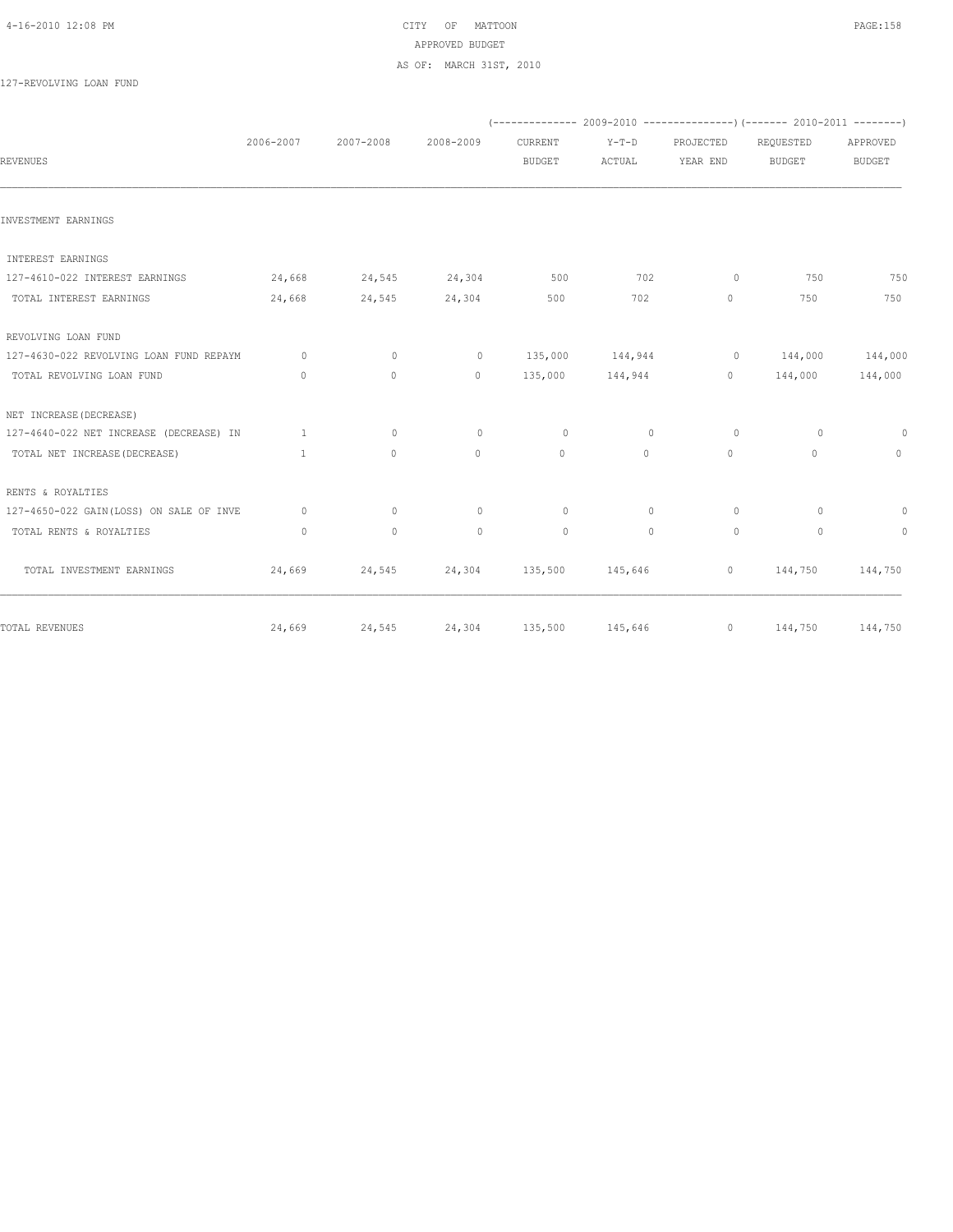|  | 4-16-2010 12:08 PM |  |
|--|--------------------|--|

# CITY OF MATTOON PAGE:159 APPROVED BUDGET AS OF: MARCH 31ST, 2010

#### 127-REVOLVING LOAN FUND

| EXPENDITURES                            | 2006-2007 | 2007-2008 | 2008-2009   | CURRENT<br><b>BUDGET</b> | $Y-T-D$<br>ACTUAL | (-------------- 2009-2010 ----------------) (------- 2010-2011 --------)<br>PROJECTED<br>YEAR END | REQUESTED<br><b>BUDGET</b> | APPROVED<br><b>BUDGET</b> |
|-----------------------------------------|-----------|-----------|-------------|--------------------------|-------------------|---------------------------------------------------------------------------------------------------|----------------------------|---------------------------|
|                                         |           |           |             |                          |                   |                                                                                                   |                            |                           |
| OTHER PURCHASED SERVICES                |           |           |             |                          |                   |                                                                                                   |                            |                           |
| PROFESSIONAL SERVICES                   |           |           |             |                          |                   |                                                                                                   |                            |                           |
| 127-5652-513 AUDITING SERVICES          | 1,000     | 1,000     | 1,100       | 1,100                    | 1,100             | $\circ$                                                                                           | 1,100                      | 1,100                     |
| 127-5652-519 OTHER PROFESSIONAL SERVICE | 2,432     | 676       | 1,627       | 4,400                    | 810               | $\mathbf 0$                                                                                       | 2,000                      | 2,000                     |
| TOTAL PROFESSIONAL SERVICES             | 3,432     | 1,676     | 2,727       | 5,500                    | 1,910             | 0                                                                                                 | 3,100                      | 3,100                     |
| TOTAL OTHER PURCHASED SERVICES          | 3,432     | 1,676     | 2,727       | 5,500                    | 1,910             | $\mathbb O$                                                                                       | 3,100                      | 3,100                     |
| OTHER OBJECTS                           |           |           |             |                          |                   |                                                                                                   |                            |                           |
| FINANCIAL TRANS OBJECTS                 |           |           |             |                          |                   |                                                                                                   |                            |                           |
| 127-5652-826 SPECIAL ITEMS              | 0         | 0         | $\circ$     | 130,000                  | 56,975            | 0                                                                                                 | 150,000                    | 150,000                   |
| TOTAL FINANCIAL TRANS OBJECTS           | $\circ$   | 0         | $\mathbb O$ | 130,000                  | 56,975            | $\circ$                                                                                           | 150,000                    | 150,000                   |
| SPECIAL EVENT OBJECTS                   |           |           |             |                          |                   |                                                                                                   |                            |                           |
| 127-5652-830 BAD DEBT EXPENSE           | 13,728    | 0         | 0           | $\circ$                  | 0                 | $\circ$                                                                                           | $\mathbf 0$                | $\mathbf{0}$              |
| TOTAL SPECIAL EVENT OBJECTS             | 13,728    | 0         | $\circ$     | $\mathbb O$              | 0                 | $\mathbb O$                                                                                       | $\mathbb O$                | $\circ$                   |
| TOTAL OTHER OBJECTS                     | 13,728    | 0         | $\circ$     | 130,000                  | 56,975            | 0                                                                                                 | 150,000                    | 150,000                   |
| TOTAL REVOLVING LOANS                   | 17,160    | 1,676     | 2,727       | 135,500                  | 58,885            | 0                                                                                                 | 153,100                    | 153,100                   |
| TOTAL EXPENDITURES                      | 17,160    | 1,676     | 2,727       | 135,500                  | 58,885            | $\circ$                                                                                           | 153,100                    | 153,100                   |
| REVENUE OVER/(UNDER) EXPENDITURES       | 7,509     | 22,869    | 21,577      | $\circ$                  | 86,761            | 0(                                                                                                | $8,350)$ (                 | 8,350)                    |
| OTHER FINANCING SOURCES                 |           |           |             |                          |                   |                                                                                                   |                            |                           |
| 127-4901-022 INTERFUND XFRS FROM GEN. F | $\circ$   | 0         | $\circ$     | $\circ$                  | 14,178            |                                                                                                   | 0 $15,467$                 | 15,467                    |
| TOTAL OTHER FINANCING SOURCES           | 0         | 0         | 0           | 0                        | 14,178            | $0 \qquad \qquad$                                                                                 | 15,467                     | 15,467                    |
| OTHER FINANCING (USES)                  |           |           |             |                          |                   |                                                                                                   |                            |                           |
| 127-5935-822 TRANSFER TO GENERAL FUND   | $\circ$   | $\circ$   | $\circ$     | $\circ$                  | $\mathbf{0}$      | $\mathbf 0$                                                                                       | $\mathbb O$                | $\mathbf{0}$              |
| TOTAL OTHER FINANCING (USES)            | 0         | 0         | $\mathbb O$ | $\circ$                  | $\circ$           | $\mathbb O$                                                                                       | $\mathbb O$                | $\overline{0}$            |
| TOTAL OTHER FINANCING SOURCES (USES)    | $\circ$   | 0         | $\mathbb O$ | $\circ$                  | 14,178            | $\circ$                                                                                           | 15,467                     | 15,467                    |
| REVENUES & OTHER SOURCES OVER/          |           |           |             |                          |                   |                                                                                                   |                            |                           |
| (UNDER) EXPENDITURES & OTHER (USES)     | 7,509     | 22,869    | 21,577      | $\overline{0}$           | 100,938           | $\circ$                                                                                           | 7,117                      | 7,117                     |

 $\hspace{0.1mm}^{\star\,\star\,\star}$  END OF REPORT  $\hspace{0.1mm}^{\star\,\star\,\star}$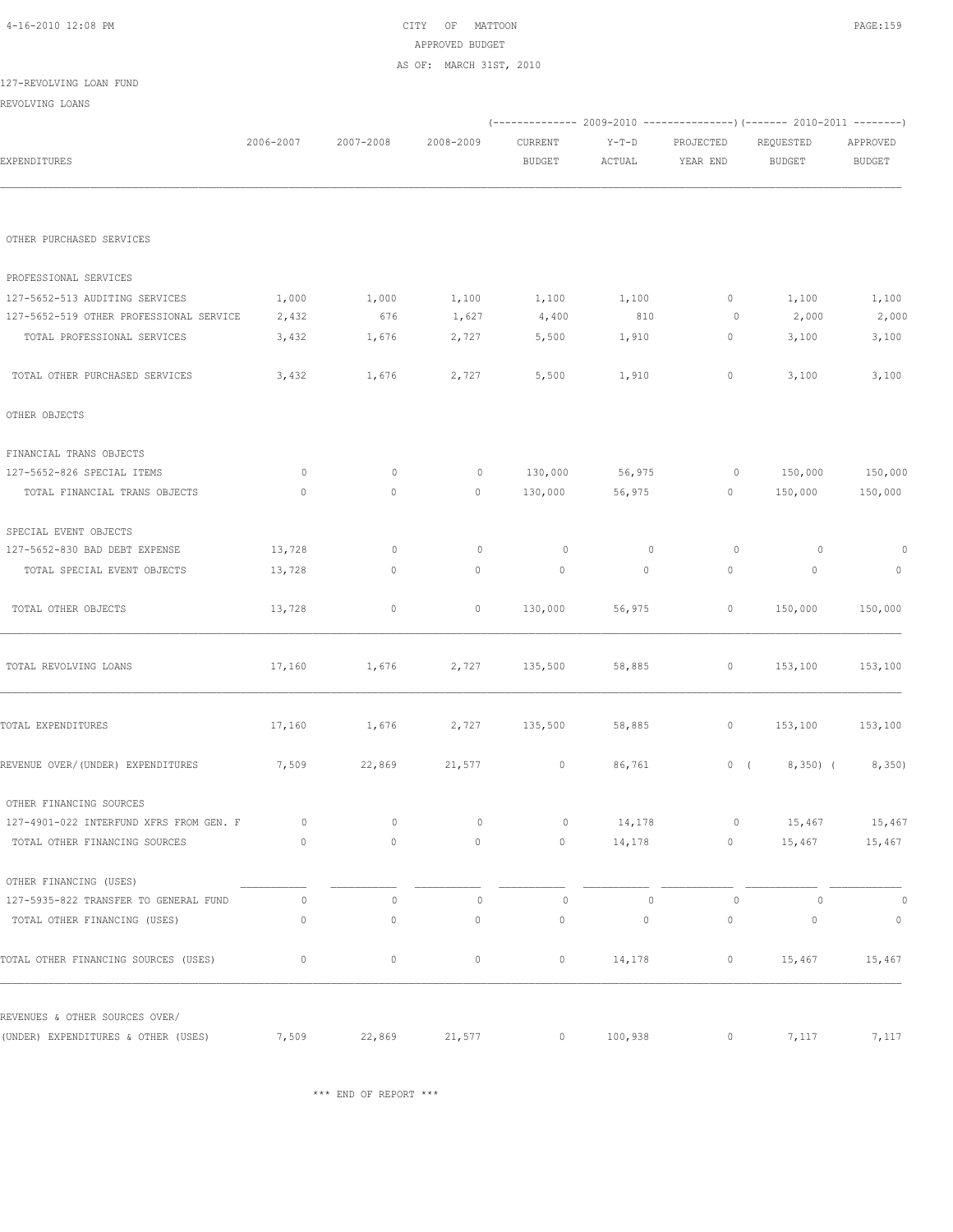# 4-16-2010 12:08 PM CITY OF MATTOON PAGE:160 APPROVED BUDGET AS OF: MARCH 31ST, 2010

128-MIDTOWN TIF FUND

|                                         |             |                 |                 |               |              |              | (-------------- 2009-2010 ----------------) (------- 2010-2011 --------) |               |
|-----------------------------------------|-------------|-----------------|-----------------|---------------|--------------|--------------|--------------------------------------------------------------------------|---------------|
|                                         | 2006-2007   | 2007-2008       | 2008-2009       | CURRENT       | $Y-T-D$      | PROJECTED    | REQUESTED                                                                | APPROVED      |
| <b>REVENUES</b>                         |             |                 |                 | <b>BUDGET</b> | ACTUAL       | YEAR END     | <b>BUDGET</b>                                                            | <b>BUDGET</b> |
|                                         |             |                 |                 |               |              |              |                                                                          |               |
| TAXES                                   |             |                 |                 |               |              |              |                                                                          |               |
| TIF/BD TAX RECEIPTS                     |             |                 |                 |               |              |              |                                                                          |               |
| 128-4192-023 PROPERTY TAX RECEIPTS      | 150,208     | 127,077 147,144 |                 | 150,000       | 186,401      | $\circ$      | 200,000                                                                  | 200,000       |
| TOTAL TIF/BD TAX RECEIPTS               | 150,208     | 127,077         | 147,144         | 150,000       | 186,401      | $\circ$      | 200,000                                                                  | 200,000       |
| TOTAL TAXES                             | 150,208     | 127,077         | 147,144 150,000 |               | 186,401      | 0            | 200,000                                                                  | 200,000       |
| INVESTMENT EARNINGS                     |             |                 |                 |               |              |              |                                                                          |               |
| INTEREST EARNINGS                       |             |                 |                 |               |              |              |                                                                          |               |
| 128-4610-023 INTEREST EARNINGS          | 3,982       | 2,714           | 2,550           | 2,500         | 1,588        | $\circ$      | 1,750                                                                    | 1,750         |
| TOTAL INTEREST EARNINGS                 | 3,982       | 2,714           | 2,550           | 2,500         | 1,588        | $\circ$      | 1,750                                                                    | 1,750         |
| TOTAL INVESTMENT EARNINGS               | 3,982       | 2,714           | 2,550           | 2,500         | 1,588        | 0            | 1,750                                                                    | 1,750         |
| CONTRIB & OTHER MISC REV                |             |                 |                 |               |              |              |                                                                          |               |
| CONTRIBUTIONS & MISC REV                |             |                 |                 |               |              |              |                                                                          |               |
| 128-4805-023 CONTRIBUTIONS & OTHER MISC | $\circ$     | $\mathbf{0}$    | $\circ$         | $\circ$       | $\mathbf{0}$ | $\mathbf{0}$ | $\mathbf{0}$                                                             |               |
| TOTAL CONTRIBUTIONS & MISC REV          | $\circ$     | 0               | $\circ$         | $\circ$       | $\mathbf{0}$ | $\mathbf{0}$ | $\circ$                                                                  | 0             |
| TOTAL CONTRIB & OTHER MISC REV          | $\mathbf 0$ | $\mathbb O$     | $\mathbf 0$     | $\mathbb O$   | $\circ$      | $\mathbb O$  | $\mathbf 0$                                                              | $\circ$       |
| TOTAL REVENUES                          | 154,191     | 129,792         | 149,694 152,500 |               | 187,989      | $\circ$      | 201,750                                                                  | 201,750       |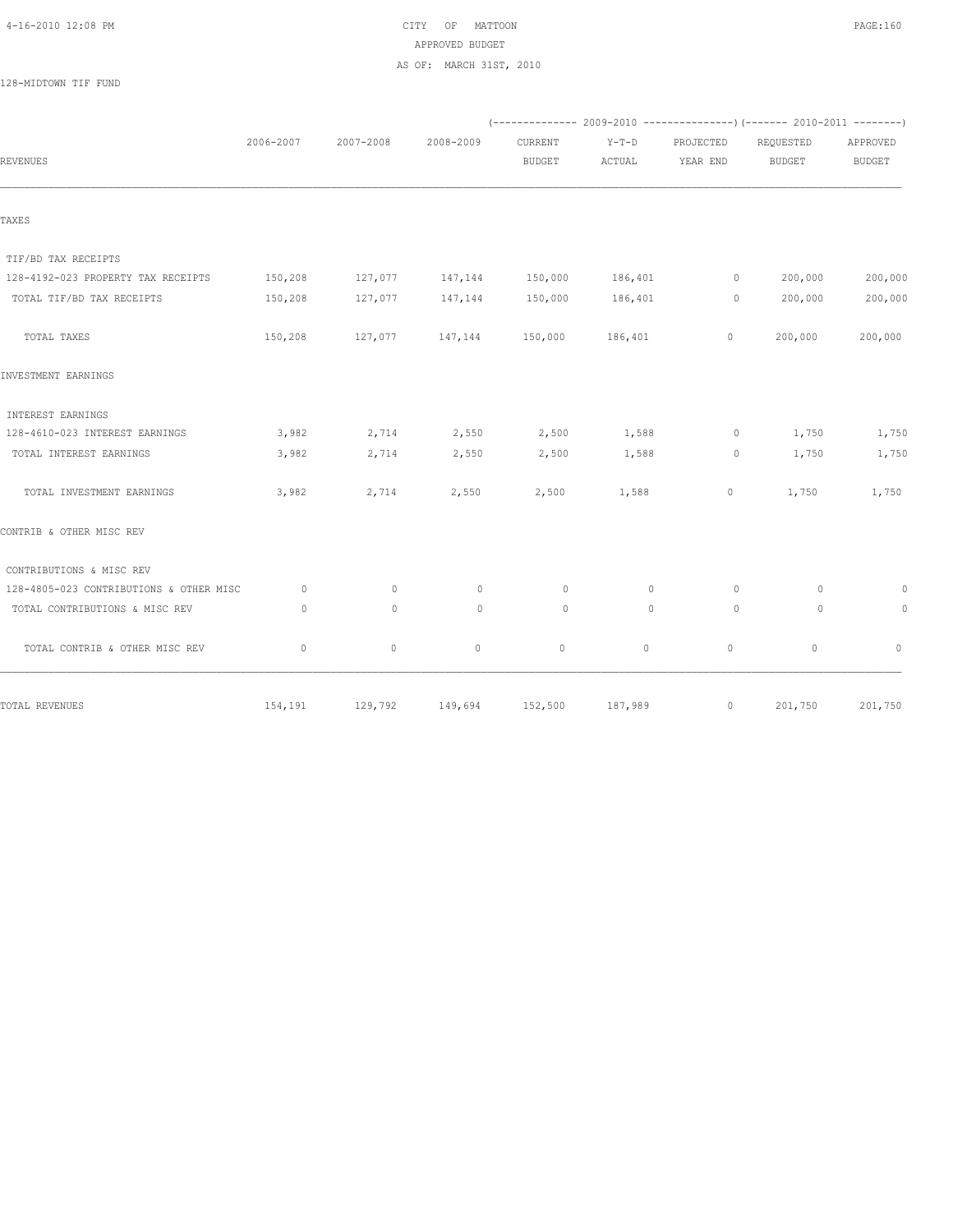# 4-16-2010 12:08 PM CITY OF MATTOON PAGE:161 APPROVED BUDGET AS OF: MARCH 31ST, 2010

# 128-MIDTOWN TIF FUND PURCHASED SERVICES

|                                         |                |             |                |                |                | (-------------- 2009-2010 ---------------) (------ 2010-2011 --------) |                |                          |  |
|-----------------------------------------|----------------|-------------|----------------|----------------|----------------|------------------------------------------------------------------------|----------------|--------------------------|--|
|                                         | 2006-2007      | 2007-2008   | 2008-2009      | CURRENT        | $Y-T-D$        | PROJECTED                                                              | REQUESTED      | APPROVED                 |  |
| EXPENDITURES                            |                |             |                | <b>BUDGET</b>  | ACTUAL         | YEAR END                                                               | <b>BUDGET</b>  | <b>BUDGET</b>            |  |
|                                         |                |             |                |                |                |                                                                        |                |                          |  |
| SUPPLIES                                |                |             |                |                |                |                                                                        |                |                          |  |
| GENERAL SUPPLIES                        |                |             |                |                |                |                                                                        |                |                          |  |
| 128-5604-311 OFFICE SUPPLIES            | $\overline{0}$ | $\circ$     | $\circ$        | $\circ$        | $\circ$        | $\circ$                                                                | 0              | $\circ$                  |  |
| 128-5604-319 MISCELLANEOUS SUPPLIES     | 10,612         | $\mathbf 0$ | $\circ$        | $\circ$        | $\mathbf 0$    | $\mathbf 0$                                                            | $\mathbf 0$    | 0                        |  |
| TOTAL GENERAL SUPPLIES                  | 10,612         | $\circ$     | $\circ$        | $\circ$        | 0              | $\circ$                                                                | $\circ$        | 0                        |  |
| TOTAL SUPPLIES                          | 10,612         | $\mathbb O$ | $\mathbb O$    | $\circ$        | $\circ$        | $\mathbb O$                                                            | $\circ$        | 0                        |  |
| OTHER PURCHASED SERVICES                |                |             |                |                |                |                                                                        |                |                          |  |
| PROFESSIONAL SERVICES                   |                |             |                |                |                |                                                                        |                |                          |  |
| 128-5604-511 PLANNING & DESIGN SERVICES | $\overline{0}$ | 140         | $\overline{0}$ | 20,000         | $\overline{0}$ | 0                                                                      | $\overline{0}$ | $\overline{\phantom{0}}$ |  |
| 128-5604-513 AUDITING SERVICES          | 1,000          | 1,000       | 1,100          | 1,100          | 1,100          | $\circ$                                                                | 1,100          | 1,100                    |  |
| 128-5604-519 OTHER PROFESSIONAL SERVICE | 1,200          | 375         | $\overline{0}$ | 2,000          | $\sim$ 0       | $\mathbf 0$                                                            | $\overline{0}$ | $\mathbf 0$              |  |
| TOTAL PROFESSIONAL SERVICES             | 2,200          | 1,515       | 1,100          | 23,100         | 1,100          | $\circ$                                                                | 1,100          | 1,100                    |  |
| COMMUNICATION                           |                |             |                |                |                |                                                                        |                |                          |  |
| 128-5604-531 POSTAGE                    | 117            | 28          | 0              | $\circ$        | $\mathbf 0$    | $\mathbf 0$                                                            | 0              | 0                        |  |
| TOTAL COMMUNICATION                     | 117            | 28          | $\circ$        | $\circ$        | $\circ$        | $\circ$                                                                | $\mathbb O$    | 0                        |  |
| ADVERTISING                             |                |             |                |                |                |                                                                        |                |                          |  |
| 128-5604-540 ADVERTISING                | $\circ$        | 95          | $\mathbf 0$    | $\circ$        | $\mathbf 0$    | $\mathbf 0$                                                            | 0              |                          |  |
| TOTAL ADVERTISING                       | $\circ$        | 95          | $\circ$        | $\circ$        | 0              | $\circ$                                                                | $\circ$        | 0                        |  |
| PRINTING & BUILDING                     |                |             |                |                |                |                                                                        |                |                          |  |
| 128-5604-550 PRINTING AND BINDING       | 20             | $\mathbf 0$ | 138            | 500            | $\mathbf 0$    | $\mathbf 0$                                                            | 0              |                          |  |
| TOTAL PRINTING & BUILDING               | 20             | $\circ$     | 138            | 500            | 0              | $\mathbb O$                                                            | $\circ$        |                          |  |
| EMPLOYEE BUSINESS EXP                   |                |             |                |                |                |                                                                        |                |                          |  |
| 128-5604-561 BUSINESS MEETING EXPENSE   | 295            | 768         | 1,367          | 750            | $\mathbf 0$    | $\mathbf 0$                                                            | 0              | $\mathbf 0$              |  |
| TOTAL EMPLOYEE BUSINESS EXP             | 295            | 768         | 1,367          | 750            | $\circ$        | $\circ$                                                                | $\mathbb O$    | $\circ$                  |  |
| OTHER PURCHASED SERVICES                |                |             |                |                |                |                                                                        |                |                          |  |
| 128-5604-571 DUES & MEMBERSHIPS         | 375            | 375         | 375            | 375            | 375            | $\circ$                                                                | 0              | $\mathbb O$              |  |
| 128-5604-577 DEMOLITION SERVICES        | $\overline{0}$ | $\circ$     | $\overline{0}$ | $\overline{0}$ | $\overline{0}$ | $\circ$                                                                | $\mathbf 0$    | $\mathbb O$              |  |
| TOTAL OTHER PURCHASED SERVICES          | 375            | 375         | 375            | 375            | 375            | $\circ$                                                                | $\circ$        | $\mathbb O$              |  |
| TOTAL OTHER PURCHASED SERVICES          | 3,006          | 2,780       | 2,980          | 24,725         | 1,475          | $\circ$                                                                | 1,100          | 1,100                    |  |

OTHER OBJECTS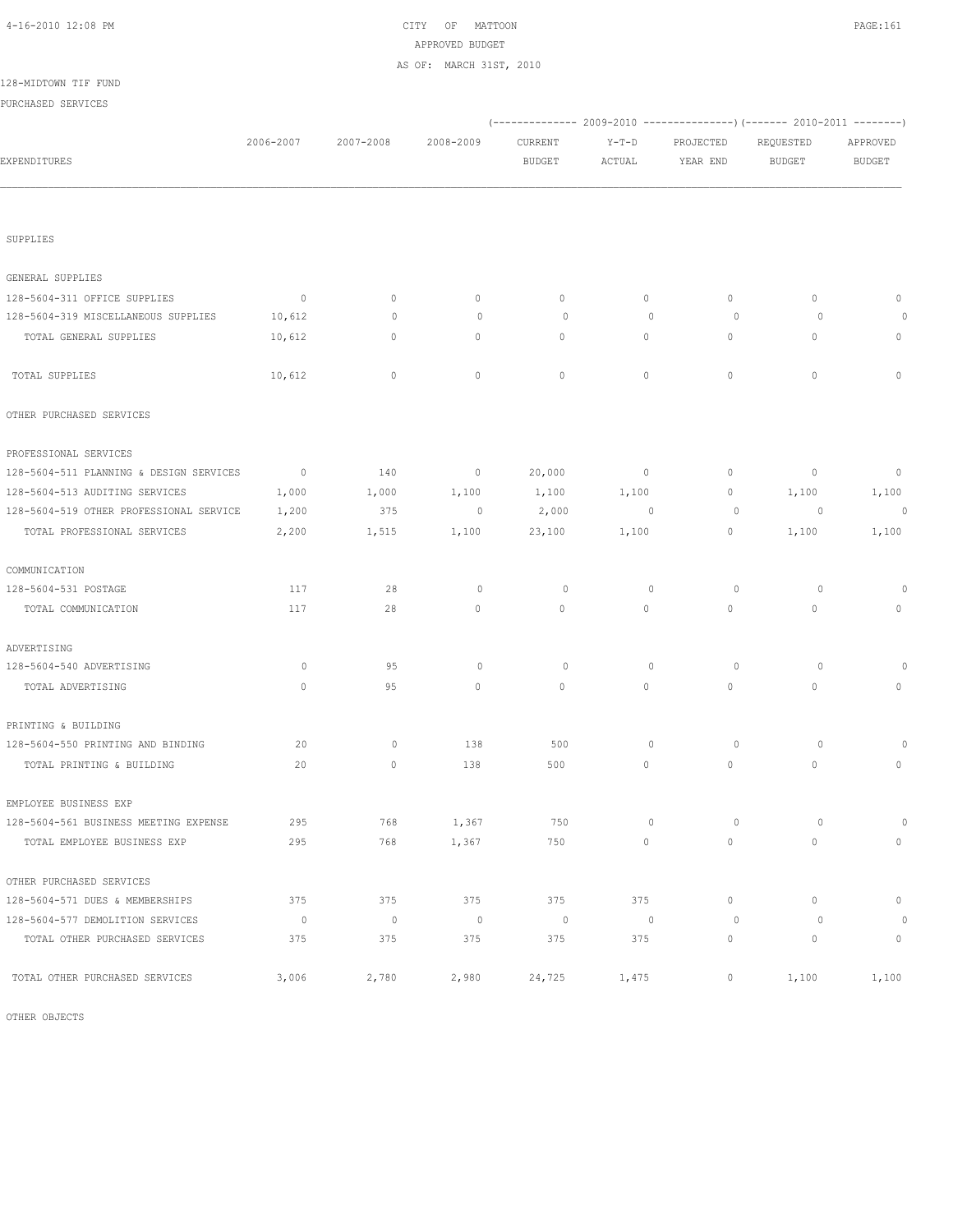## 4-16-2010 12:08 PM CITY OF MATTOON PAGE:162 APPROVED BUDGET AS OF: MARCH 31ST, 2010

#### 128-MIDTOWN TIF FUND

#### PURCHASED SERVICES

| EXPENDITURES                                            | 2006-2007    | 2007-2008              | 2008-2009        | CURRENT<br><b>BUDGET</b> | $Y-T-D$<br>ACTUAL       | PROJECTED<br>YEAR END  | REQUESTED<br><b>BUDGET</b> | APPROVED<br><b>BUDGET</b> |
|---------------------------------------------------------|--------------|------------------------|------------------|--------------------------|-------------------------|------------------------|----------------------------|---------------------------|
| FINANCIAL TRANS OBJECTS                                 |              |                        |                  |                          |                         |                        |                            |                           |
| 128-5604-817 TIF ALTERNATE SOURCE GO BO                 | $\mathbf{0}$ | $\circ$                | $\circ$          | $\circ$                  | $\circ$                 | $\mathbf{0}$           | $\circ$                    | $\mathbf{0}$              |
| 128-5604-818 OTHER TIF DEBT INSTRUMENTS                 | 0            | $\circ$                | $\mathbb O$      | $\circ$                  | $\circ$                 | $\mathbf 0$            | $\mathbf 0$                | $\mathbf{0}$              |
| TOTAL FINANCIAL TRANS OBJECTS                           | $\mathbf{0}$ | $\circ$                | $\mathbf{0}$     | $\circ$                  | $\circ$                 | $\circ$                | $\circ$                    | 0                         |
| FINANCIAL TRANS OBJECTS                                 |              |                        |                  |                          |                         |                        |                            |                           |
| 128-5604-821 SHARED INCREMENT (20%)                     | 31,642       | 25,414                 | 29,497           | 30,000                   | 0                       | $\mathbf{0}$           | 40,000                     | 40,000                    |
| 128-5604-825 TIF GRANTS                                 | 14,298       | 49,786                 | 69,054           | 97,687                   | 84,938                  | 0                      | 100,000                    | 100,000                   |
| 128-5604-826 TIF LOANS                                  | $\mathbf{0}$ | $\mathbb O$            | $\circ$          | $\circ$                  | $\circ$                 | $\circ$                | $\mathbb O$                | $\mathbb O$               |
| 128-5604-827 JOB TRAINING                               | $\circ$      | $\mathbf 0$            | $\circ$          | $\circ$                  | $\circ$                 | $\mathbf 0$            | $\circ$                    | $\mathbb O$               |
| TOTAL FINANCIAL TRANS OBJECTS                           | 45,939       | 75,199                 | 98,551           | 127,687                  | 84,938                  | $\circ$                | 140,000                    | 140,000                   |
| TOTAL OTHER OBJECTS                                     | 45,939       | 75,199                 | 98,551           | 127,687                  | 84,938                  | 0                      | 140,000                    | 140,000                   |
| CAPITAL PROJECTS                                        |              |                        |                  |                          |                         |                        |                            |                           |
| CAPITAL PROJECTS                                        |              |                        |                  |                          |                         |                        |                            |                           |
| 128-5604-900 PARKS                                      | $\mathbf{0}$ | $\circ$                | $\circ$          | $\mathbb O$              | $\circ$                 | $\mathbf{0}$           | $\circ$                    | $\circ$                   |
| 128-5604-901 STREETS                                    | $\mathbf{0}$ | $\circ$                | $\mathbf{0}$     | $\circ$                  | $\circ$                 | $\mathbf{0}$           | $\circ$                    | $\circ$                   |
| 128-5604-902 SIDEWALKS & CROSSWALKS                     | $\mathbf{0}$ | $\circ$                | $\circ$          | $\mathbf{0}$             | $\circ$                 | $\mathbf{0}$           | $\circ$                    | $\circ$                   |
| 128-5604-903 STREET LIGHTING                            | $\mathbf{0}$ | $\circ$                | $\circ$          | $\mathbb O$              | $\mathbf 0$             | $\mathbf{0}$           | $\circ$                    | $\mathbf{0}$              |
| 128-5604-904 TRAFFIC CONTROL DEVICES                    | $\mathbf{0}$ | $\circ$                | $\circ$          | $\circ$                  | $\circ$                 | $\mathbf{0}$           | $\circ$                    | $\mathbf{0}$              |
| 128-5604-905 STORM DRAINAGE                             | $\Omega$     | $\circ$                | $\circ$          | $\mathbf{0}$             | $\circ$                 | $\mathbf{0}$           | $\mathbf 0$                | $\mathbf{0}$              |
| 128-5604-906 SANITARY SEWER                             | $\Omega$     | $\circ$                | $\circ$          | $\mathbf{0}$             | $\circ$                 | $\mathbf{0}$           | $\Omega$                   | $\mathbf{0}$              |
| 128-5604-907 WATER DISTRIBUTION                         | $\mathbf{0}$ | $\circ$                | $\mathbf{0}$     | $\circ$                  | $\circ$                 | $\mathbf{0}$           | $\mathbf 0$                | $\mathbf{0}$              |
| 128-5604-908 PARKING LOTS                               | $\mathbf{0}$ | $\circ$                | 7,704            | $\circ$                  | $\circ$                 | $\mathbf{0}$           | $\circ$                    | 200,000                   |
| 128-5604-909 PUBLIC BUILDINGS<br>TOTAL CAPITAL PROJECTS | 0<br>$\circ$ | $\circ$<br>$\mathbb O$ | 26,732<br>34,436 | 0<br>$\circ$             | $\mathbf{0}$<br>$\circ$ | $\mathbf 0$<br>$\circ$ | $\mathbb O$<br>0           | $\mathbf{0}$<br>200,000   |
|                                                         |              |                        |                  |                          |                         |                        |                            |                           |
| TOTAL CAPITAL PROJECTS                                  | $\circ$      | $\mathbb O$            | 34,436           | $\mathbb O$              | $\circ$                 | $\circ$                | 0                          | 200,000                   |
| TOTAL PURCHASED SERVICES                                | 59,558       | 77,979                 | 135,966          | 152,412                  | 86,413                  | $\circ$                | 141,100                    | 341,100                   |
| TOTAL EXPENDITURES                                      | 59,558       | 77,979                 | 135,966          | 152,412                  | 86,413                  | $\circ$                | 141,100                    | 341,100                   |
| REVENUE OVER/ (UNDER) EXPENDITURES                      | 94,633       | 51,812                 | 13,728           | 88                       | 101,576                 | 0                      | $60,650$ (                 | 139,350                   |
| OTHER FINANCING SOURCES                                 |              |                        |                  |                          |                         |                        |                            |                           |
| 128-4909-023 TRANS FROM CAPITAL IMPROV                  | $\circ$      | $\circ$                | $\mathbb O$      | $\mathbb O$              | 0                       | 0                      | $\mathbb O$                | $\circ$                   |
| 128-4931-023 LAND / BUILDING SALE PROCE                 | $\circ$      | 0                      | $\circ$          | $\circ$                  | $\circ$                 | $\circ$                | 0                          | $\mathbb O$               |
| 128-4949-023 LONG TERM DEBT PROCEEDS                    | 0            | 0                      | 0                | 0                        | $\mathbf 0$             | $\mathbf 0$            | $\mathbb O$                | $\mathbb O$               |
| TOTAL OTHER FINANCING SOURCES                           | $\circ$      | 0                      | 0                | $\circ$                  | 0                       | $\circ$                | 0                          | $\circ$                   |
| TOTAL OTHER FINANCING SOURCES (USES)                    | $\circ$      | $\mathbb O$            | $\mathbb O$      | $\mathbb O$              | 0                       | $\mathbb O$            | 0                          | $\mathbb O$               |
| REVENUES & OTHER SOURCES OVER/                          |              |                        |                  |                          |                         |                        |                            |                           |
| (UNDER) EXPENDITURES & OTHER (USES)                     | 94,633       | 51,812                 | 13,728           | 88                       | 101,576                 | $\circ$                | 60,650 (                   | 139,350)                  |

(-------------- 2009-2010 ---------------)(------- 2010-2011 --------)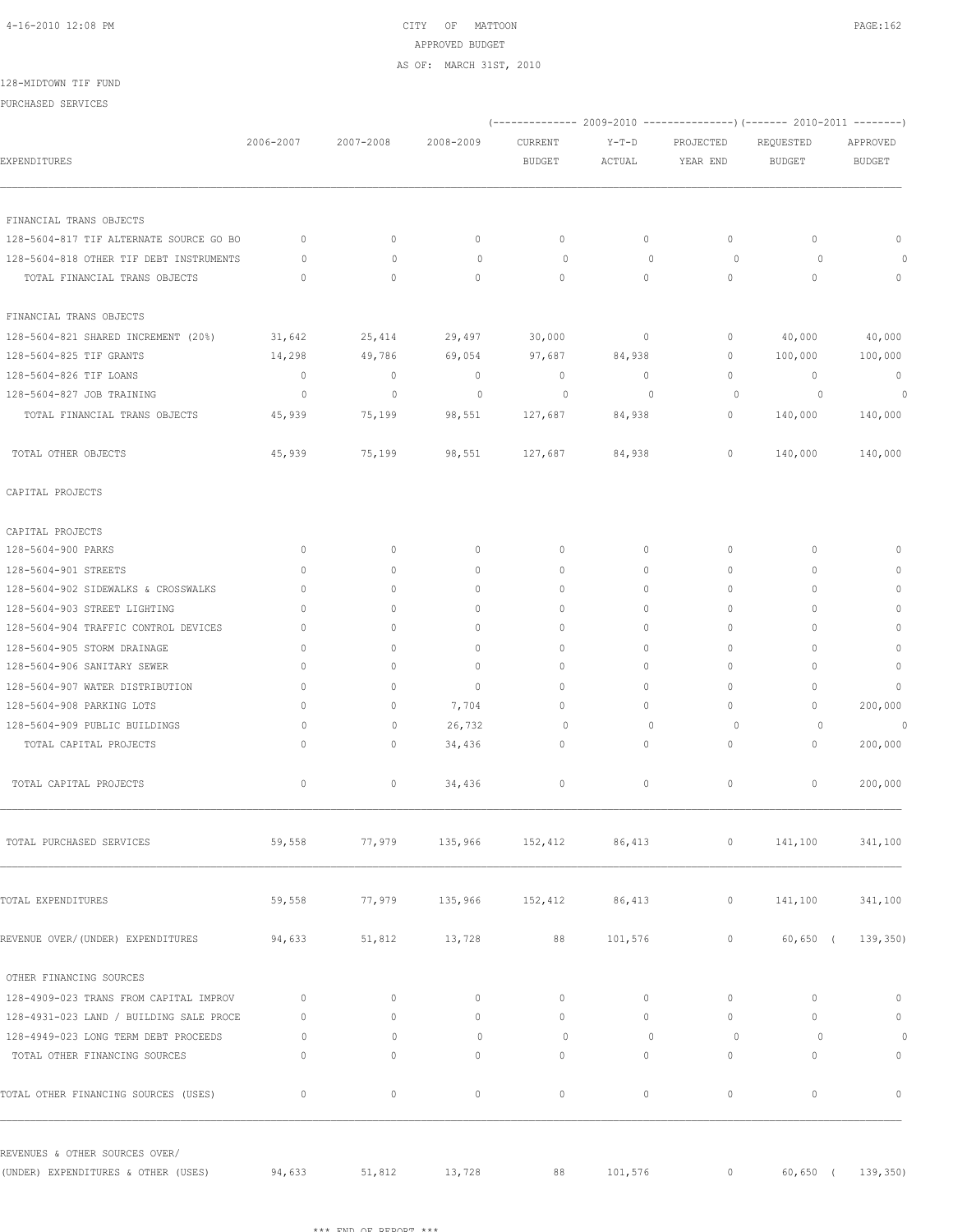# 4-16-2010 12:08 PM CITY OF MATTOON PAGE:163 APPROVED BUDGET AS OF: MARCH 31ST, 2010

130-CAPITAL PROJECT FUND

|                                         | 2006-2007      | 2007-2008    | 2008-2009   | CURRENT             | $Y-T-D$             | PROJECTED      | REQUESTED                             | APPROVED       |
|-----------------------------------------|----------------|--------------|-------------|---------------------|---------------------|----------------|---------------------------------------|----------------|
| <b>REVENUES</b>                         |                |              |             | <b>BUDGET</b>       | ACTUAL              | YEAR END       | BUDGET                                | <b>BUDGET</b>  |
| TAXES                                   |                |              |             |                     |                     |                |                                       |                |
|                                         |                |              |             |                     |                     |                |                                       |                |
| TIF/BD TAX RECEIPTS                     |                |              |             |                     |                     |                |                                       |                |
| 130-4191-010 I-57 EAST TIF DISTRICT     | $\mathbf{0}$   | $\circ$      | $\circ$     | $\circ$             | $\circ$             | $\circ$        | $\circ$                               | $\circ$        |
| 130-4192-010 MIDTOWN TIF DISTRICT       | $\circ$        | $\mathbf{0}$ | $\circ$     | 0                   | $\circ$             | $\circ$        | $\mathbf 0$                           | $\mathbf 0$    |
| TOTAL TIF/BD TAX RECEIPTS               | 0              | $\mathbf{0}$ | $\circ$     | 0                   | $\circ$             | $\mathbb O$    | $\circ$                               | 0              |
| TOTAL TAXES                             | $\circ$        | $\mathbb O$  | $\circ$     | $\circ$             | $\circ$             | $\circ$        | $\circ$                               | $\mathbf 0$    |
| INTERGOVERNMENTAL REV                   |                |              |             |                     |                     |                |                                       |                |
| FEDERAL GOVT GRANTS                     |                |              |             |                     |                     |                |                                       |                |
| 130-4313-023 FEDERAL CAPITAL GRANTS     | $\circ$        | $\sim$ 0     | $\circ$     | 2,537,600           | 1,995,665           | $\circ$        | 600,000                               | 600,000        |
| 130-4319-022 FED CAPITAL GRANT - ECON D | $\overline{0}$ | 43,500       | $\circ$     | $\sim$ 0            | $\sim$ 0            |                | $\overline{0}$<br>$\sim$ 0            | $\overline{0}$ |
| TOTAL FEDERAL GOVT GRANTS               | $\circ$        | 43,500       | 0           |                     | 2,537,600 1,995,665 | $\circ$        | 600,000                               | 600,000        |
| STATE GOVT GRANTS                       |                |              |             |                     |                     |                |                                       |                |
| 130-4323-023 STATE CAPITAL GRANTS       | 469,400        | $\circ$      | $\circ$     | 450,000             | $\mathbb O$         |                | $0 \qquad 1,400,000 \qquad 1,400,000$ |                |
| TOTAL STATE GOVT GRANTS                 | 469,400        | $\circ$      | $\circ$     | 450,000             | $\circ$             | $\overline{0}$ | 1,400,000                             | 1,400,000      |
| SCHOOL DISTRICT GRANTS                  |                |              |             |                     |                     |                |                                       |                |
| 130-4360-023 SCHOOL DISTRICT GRANTS     | $\overline{0}$ | $\circ$      | $\circ$     | $\circ$             | 0                   | $\circ$        | $\mathbf 0$                           | 0              |
| TOTAL SCHOOL DISTRICT GRANTS            | $\circ$        | $\circ$      | $\circ$     | 0                   | $\circ$             | $\circ$        | $\circ$                               | $\mathbf 0$    |
| TOTAL INTERGOVERNMENTAL REV             | 469,400        | 43,500       | $\circ$     | 2,987,600 1,995,665 |                     |                | $0 \qquad 2,000,000$                  | 2,000,000      |
| CHARGES FOR SERVICES                    |                |              |             |                     |                     |                |                                       |                |
| GENERAL GOVT CHARGES                    |                |              |             |                     |                     |                |                                       |                |
| 130-4416-021 DEVELOPMENT IMPACT FEES    | $\circ$        | $\circ$      | $\circ$     | $\circ$             | $\mathbf 0$         | $\circ$        | $\mathbf 0$                           | 0              |
| TOTAL GENERAL GOVT CHARGES              | $\circ$        | $\circ$      | $\circ$     | $\circ$             | $\circ$             | $\circ$        | $\mathbb O$                           | $\circ$        |
| PUBLIC WORKS DEPT CHRGS                 |                |              |             |                     |                     |                |                                       |                |
| 130-4441-021 PLAN REVIEW FEES           | $\circ$        | $\circ$      | $\circ$     | 0                   | $\circ$             | $\circ$        | $\circ$                               |                |
| TOTAL PUBLIC WORKS DEPT CHRGS           | $\circ$        | $\mathbf{0}$ | $\mathbb O$ | $\circ$             | $\circ$             | $\circ$        | $\circ$                               | 0              |
| TOTAL CHARGES FOR SERVICES              | $\circ$        | $\circ$      | $\circ$     | $\circ$             | $\circ$             | $\mathbb O$    | $\mathbb O$                           | $\circ$        |
| INVESTMENT EARNINGS                     |                |              |             |                     |                     |                |                                       |                |
| INTEREST EARNINGS                       |                |              |             |                     |                     |                |                                       |                |
| 130-4610-010 INTEREST EARNINGS          | 28,851         | 23,732       | 5,815       | 5,000               | 11,118              | $\mathbf 0$    | $\mathbf 0$                           | $\mathbf 0$    |
| TOTAL INTEREST EARNINGS                 | 28,851         | 23,732       | 5,815       | 5,000               | 11,118              | $\circ$        | $\mathbb O$                           | $\mathbb O$    |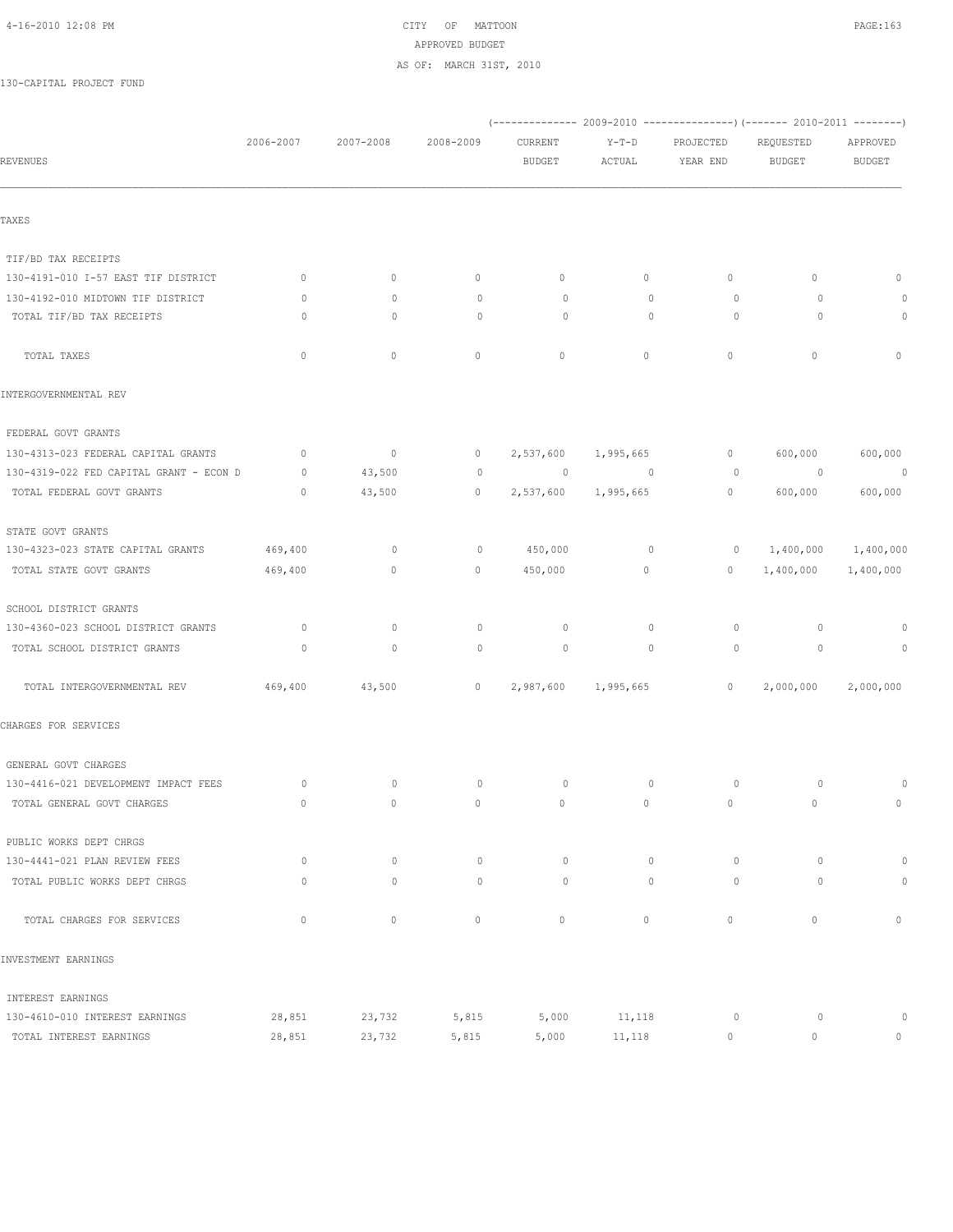# 4-16-2010 12:08 PM CITY OF MATTOON PAGE:164 APPROVED BUDGET AS OF: MARCH 31ST, 2010

### 130-CAPITAL PROJECT FUND

|                                         |              |              |                |                          |                   |                       | (-------------- 2009-2010 ----------------) (------- 2010-2011 --------) |                           |
|-----------------------------------------|--------------|--------------|----------------|--------------------------|-------------------|-----------------------|--------------------------------------------------------------------------|---------------------------|
| <b>REVENUES</b>                         | 2006-2007    | 2007-2008    | 2008-2009      | CURRENT<br><b>BUDGET</b> | $Y-T-D$<br>ACTUAL | PROJECTED<br>YEAR END | REQUESTED<br><b>BUDGET</b>                                               | APPROVED<br><b>BUDGET</b> |
|                                         |              |              |                |                          |                   |                       |                                                                          |                           |
| DIVIDEND EARNINGS                       |              |              |                |                          |                   |                       |                                                                          |                           |
| 130-4620-010 DIVIDEND EARNINGS          | $\Omega$     | $\Omega$     | $\Omega$       | $\Omega$                 | $\Omega$          | $\Omega$              | $\Omega$                                                                 | $\mathbf{0}$              |
| TOTAL DIVIDEND EARNINGS                 | $\mathbf{0}$ | $\circ$      | $\mathbb O$    | $\circ$                  | $\circ$           | $\circ$               | $\mathbf{0}$                                                             | $\circ$                   |
| RENTS & ROYALTIES                       |              |              |                |                          |                   |                       |                                                                          |                           |
| 130-4650-010 FARM INCOME                | $\circ$      | $\circ$      | 9,307          | $\overline{0}$           | 7,045             | $\mathbf{0}$          | $\Omega$                                                                 |                           |
| TOTAL RENTS & ROYALTIES                 | $\circ$      | $\mathbf{0}$ | 9,307          | $\circ$                  | 7,045             | $\mathbf{0}$          | $\mathbf{0}$                                                             | $\Omega$                  |
| TOTAL INVESTMENT EARNINGS               | 28,851       | 23,732       | 15,122         | 5,000                    | 18,164            | $\circ$               | $\circ$                                                                  | $\circ$                   |
| CONTRIB & OTHER MISC REV                |              |              |                |                          |                   |                       |                                                                          |                           |
| CONTRIBUTIONS & MISC REV                |              |              |                |                          |                   |                       |                                                                          |                           |
| 130-4805-023 CONTRIBUTIONS & OTHER MISC | 126,474      | $\circ$      | $\circ$        | $\circ$                  | $\circ$           | $\mathbf{0}$          | 0                                                                        | $\circ$                   |
| 130-4808-023 GRT. AMER. STATION GRANT   | $\bigcirc$   | $\Omega$     | $\circ$        | $\circ$                  | $\circ$           | $\Omega$              | $\Omega$                                                                 | $\circ$                   |
| 130-4809-023 TOURISM GRANT-DEPOT RESTOR | $\circ$      | $\mathbf{0}$ | $\circ$        | $\circ$                  | $\mathbf{0}$      | $\mathbf{0}$          | $\mathbf{0}$                                                             | $\mathbf{0}$              |
| TOTAL CONTRIBUTIONS & MISC REV          | 126,474      | $\circ$      | $\mathbf{0}$   | $\mathbf{0}$             | $\circ$           | $\mathbf{0}$          | $\circ$                                                                  | $\circ$                   |
| CONTRIBUTIONS & MISC REV                |              |              |                |                          |                   |                       |                                                                          |                           |
| 130-4810-023 HIST. SOCIETY GRANT-DEPOT  | $\sim$ 0     | $\sim$ 0     | $\overline{0}$ | $\circ$                  | $\sim$ 0          | $\circ$               | $\mathbf{0}$                                                             | $\circ$                   |
| 130-4811-023 HIST, SOC. GRANT-DEPOT RES | 84,001       | 52,819       | $\circ$        | 170,000                  | 42,628            | $\Omega$              | $\Omega$                                                                 | $\circ$                   |
| TOTAL CONTRIBUTIONS & MISC REV          | 84,001       | 52,819       | $\circ$        | 170,000                  | 42,628            | $\circ$               | $\mathbf{0}$                                                             | $\circ$                   |
| TOTAL CONTRIB & OTHER MISC REV          | 210,475      | 52,819       | $\circ$        | 170,000                  | 42,628            | $\mathbf{0}$          | $\mathbf{0}$                                                             | $\Omega$                  |
| TOTAL REVENUES                          | 708,727      | 120,051      | 15,122         | 3,162,600                | 2,056,457         | $0 \qquad \qquad$     | 2,000,000                                                                | 2,000,000                 |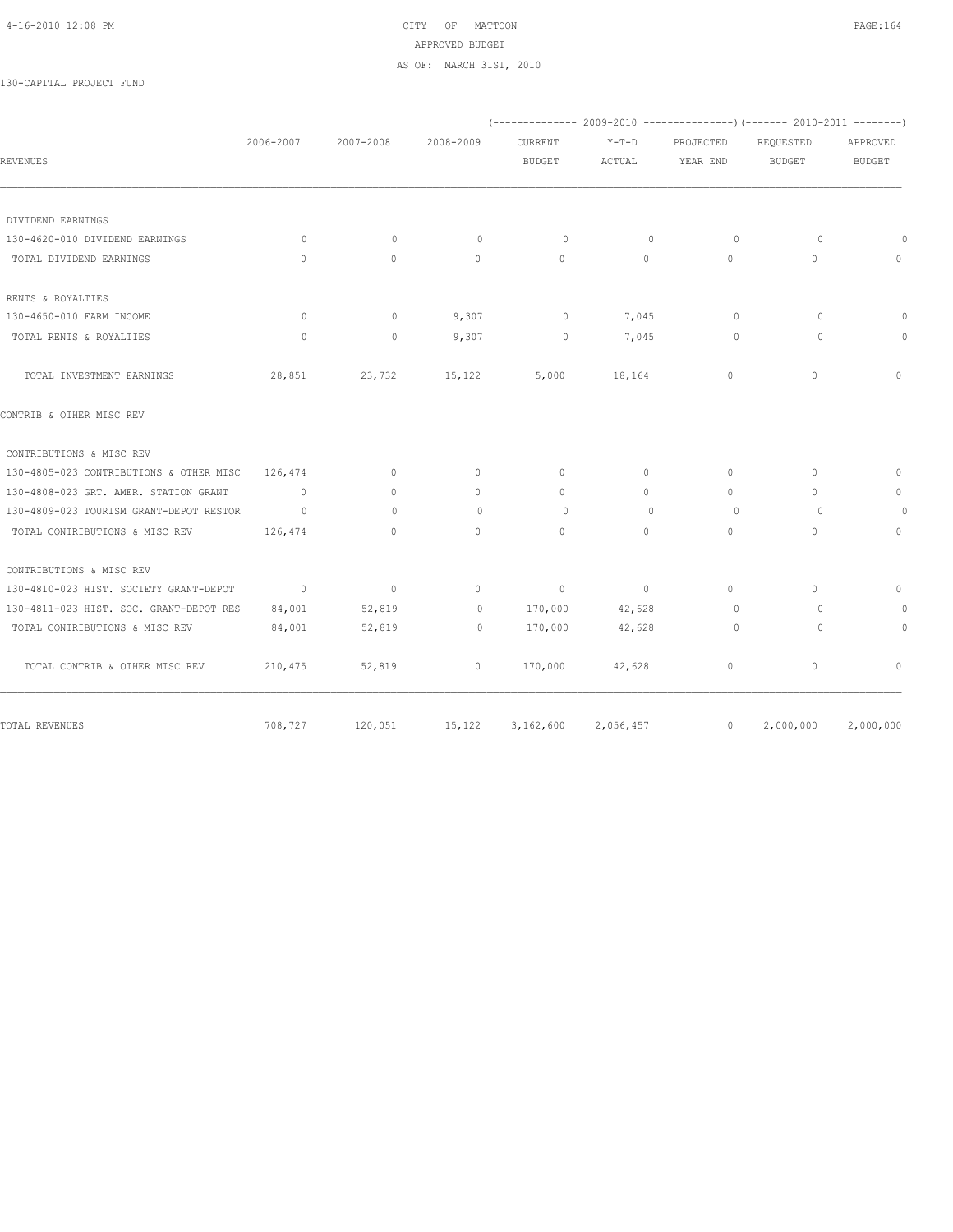# 4-16-2010 12:08 PM CITY OF MATTOON PAGE:165 APPROVED BUDGET AS OF: MARCH 31ST, 2010

## 130-CAPITAL PROJECT FUND

### FINANCIAL ADMINISTRATION

|                                   |              |           |                         |               |         |              | (-------------- 2009-2010 ----------------) (------- 2010-2011 --------) |               |
|-----------------------------------|--------------|-----------|-------------------------|---------------|---------|--------------|--------------------------------------------------------------------------|---------------|
|                                   | 2006-2007    | 2007-2008 | 2008-2009               | CURRENT       | $Y-T-D$ | PROJECTED    | REQUESTED                                                                | APPROVED      |
| EXPENDITURES                      |              |           |                         | <b>BUDGET</b> | ACTUAL  | YEAR END     | <b>BUDGET</b>                                                            | <b>BUDGET</b> |
|                                   |              |           |                         |               |         |              |                                                                          |               |
|                                   |              |           |                         |               |         |              |                                                                          |               |
|                                   |              |           |                         |               |         |              |                                                                          |               |
| OTHER PURCHASED SERVICES          |              |           |                         |               |         |              |                                                                          |               |
| PROFESSIONAL SERVICES             |              |           |                         |               |         |              |                                                                          |               |
| 130-5150-513 AUDITING SERVICES    | 1,000        | 1,000     | 1,100                   | 1,100         | 1,100   | $\circ$      | $\mathbf{0}$                                                             | $\theta$      |
| TOTAL PROFESSIONAL SERVICES       | 1,000        | 1,000     | 1,100                   | 1,100         | 1,100   | $\mathbf{0}$ | $\mathbf{0}$                                                             | $\circ$       |
| TOTAL OTHER PURCHASED SERVICES    | 1,000        | 1,000     | 1,100                   | 1,100         | 1,100   | $\mathbf{0}$ | $\mathbf{0}$                                                             | $\circ$       |
| OTHER OBJECTS                     |              |           |                         |               |         |              |                                                                          |               |
|                                   |              |           |                         |               |         |              |                                                                          |               |
| FINANCIAL TRANS OBJECTS           |              |           |                         |               |         |              |                                                                          |               |
| 130-5150-811 BANK SERVICE CHARGES | $\mathbf{0}$ | $\circ$   | $\circ$                 | $\circ$       | 225     | $\circ$      | $\mathbf{0}$                                                             | $\mathbf{0}$  |
| 130-5150-816 FARM EXPENSES        | $\Omega$     | $\circ$   | $\circ$                 | $\circ$       | 4,963   | $\Omega$     | $\Omega$                                                                 | $\mathbf 0$   |
| TOTAL FINANCIAL TRANS OBJECTS     | $\mathbf{0}$ | $\circ$   | $\mathbf{0}$            | $\mathbf{0}$  | 5,188   | $\circ$      | $\circ$                                                                  | $\circ$       |
| TOTAL OTHER OBJECTS               | $\circ$      | $\circ$   | $\mathbf 0$             | $\mathbb O$   | 5,188   | $\circ$      | $\mathbf{0}$                                                             | $\mathbf{0}$  |
|                                   |              |           |                         |               |         |              |                                                                          |               |
| TOTAL FINANCIAL ADMINISTRATION    | 1,000        |           | $1,000$ $1,100$ $1,100$ |               | 6,288   | 0            | $\circ$                                                                  | $\circ$       |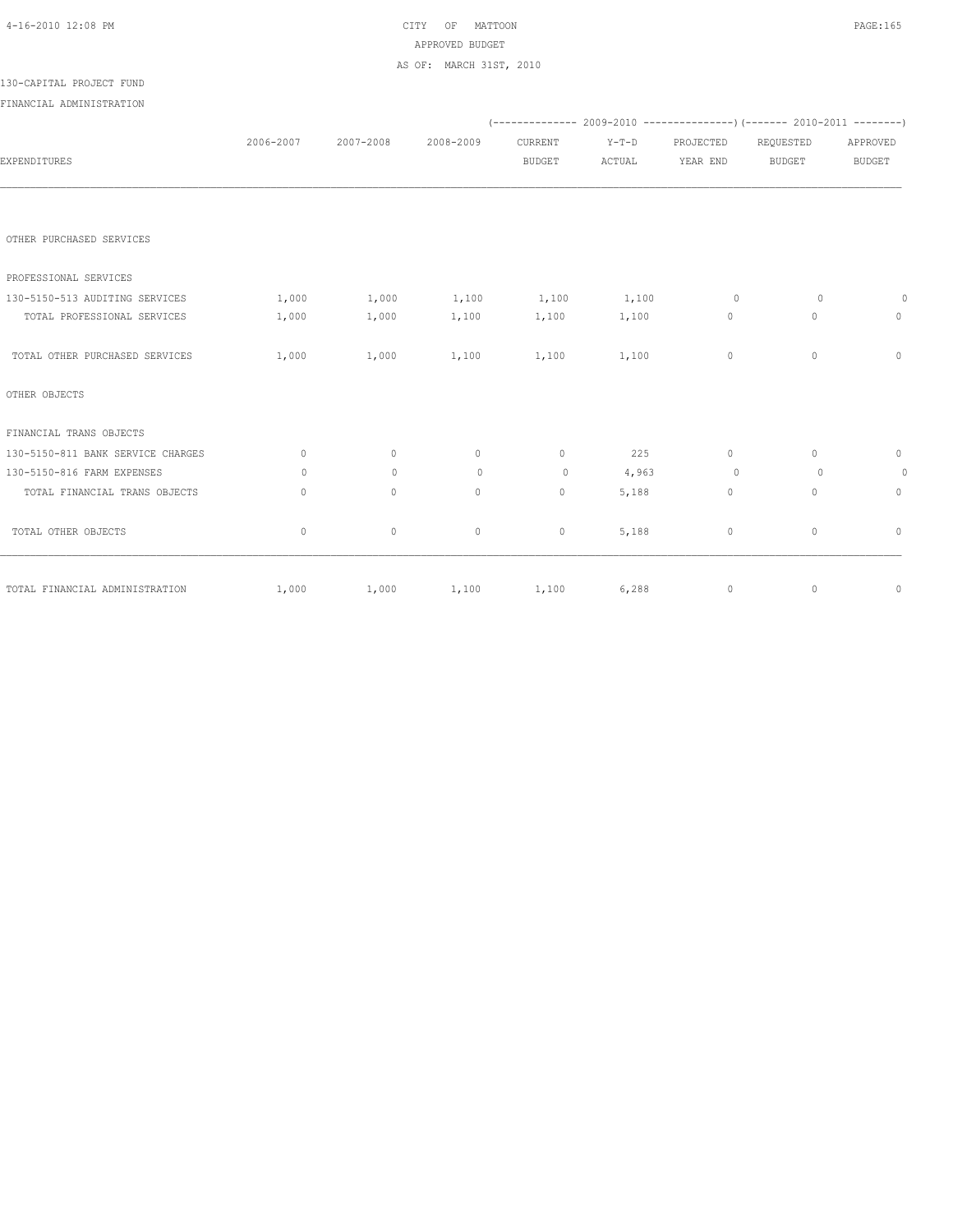# 4-16-2010 12:08 PM CITY OF MATTOON PAGE:166 APPROVED BUDGET AS OF: MARCH 31ST, 2010

## 130-CAPITAL PROJECT FUND

COMPUTER INFO SYSTEMS

|                                          |              |              |              | (-------------- 2009-2010 ---------------) (------- 2010-2011 --------) |                   |                       |                            |                           |
|------------------------------------------|--------------|--------------|--------------|-------------------------------------------------------------------------|-------------------|-----------------------|----------------------------|---------------------------|
| EXPENDITURES                             | 2006-2007    | 2007-2008    | 2008-2009    | CURRENT<br><b>BUDGET</b>                                                | $Y-T-D$<br>ACTUAL | PROJECTED<br>YEAR END | REQUESTED<br><b>BUDGET</b> | APPROVED<br><b>BUDGET</b> |
|                                          |              |              |              |                                                                         |                   |                       |                            |                           |
| OTHER PURCHASED SERVICES                 |              |              |              |                                                                         |                   |                       |                            |                           |
| PROFESSIONAL SERVICES                    |              |              |              |                                                                         |                   |                       |                            |                           |
| 130-5170-516 TECHNOLOGY SUPPORT SERVICE  | 0            | $\circ$      | $\circ$      | 0                                                                       | $\mathbf 0$       | $\mathbf 0$           | $\mathbf 0$                |                           |
| TOTAL PROFESSIONAL SERVICES              | $\mathbf{0}$ | $\mathbf{0}$ | $\mathbf 0$  | $\circ$                                                                 | $\circ$           | $\mathbb O$           | $\mathbf 0$                | $\cap$                    |
| TOTAL OTHER PURCHASED SERVICES           | $\circ$      | $\mathbf{0}$ | $\mathbf{0}$ | $\mathbf{0}$                                                            | $\circ$           | $\mathbf{0}$          | $\mathbf{0}$               | $\mathbf 0$               |
| OTHER OBJECTS                            |              |              |              |                                                                         |                   |                       |                            |                           |
| COMPUTER INFO SYS OBJECT                 |              |              |              |                                                                         |                   |                       |                            |                           |
| 130-5170-841 W.A.N. SFTWRE, LIC., SVC A  | $\circ$      | $\circ$      | $\mathbf 0$  | $\mathbf 0$                                                             | $\circ$           | 0                     | $\mathbf 0$                | 0                         |
| 130-5170-842 G/L SOFTWARE, LIC., SVC AG  | $\mathbf{0}$ | 0            | $\mathbf 0$  | $\mathbf 0$                                                             | $\circ$           | 0                     | $\mathbf 0$                | $\mathbf 0$               |
| 130-5170-843 UTILITY SFTWR, LIC, SVC AG  | $\mathbf{0}$ | 0            | $\mathbf 0$  | $\mathbf 0$                                                             | 0                 | 0                     | $\mathbf 0$                | 0                         |
| 130-5170-844 POLICE SFTWR, LIC, SVC AGR  | $\mathbf{0}$ | 0            | $\mathbf 0$  | $\mathbf 0$                                                             | 0                 | $\circ$               | $\mathbf{0}$               | $\circ$                   |
| 130-5170-845 FIRE SFTWARE, LIC & SVC AG  | $\mathbf{0}$ | $\circ$      | $\mathbf 0$  | $\circ$                                                                 | $\circ$           | $\circ$               | $\mathbf{0}$               | $\circ$                   |
| 130-5170-846 STREET SFTWRE, LIC & SVC A  | 0            | 0            | 0            | $\circ$                                                                 | $\mathbf{0}$      | $\mathbf{0}$          | $\mathbf{0}$               | 0                         |
| TOTAL COMPUTER INFO SYS OBJECT           | $\mathbf{0}$ | $\mathbf{0}$ | $\circ$      | $\mathbf{0}$                                                            | $\circ$           | $\circ$               | $\mathbf{0}$               | 0                         |
| COMPUTER INFO SYS OBJECT                 |              |              |              |                                                                         |                   |                       |                            |                           |
| 130-5170-851 W.A.N. SERVERS/INFRASTRUCT  | $\mathbf{0}$ | $\circ$      | $\mathbf 0$  | $\mathbf 0$                                                             | $\circ$           | $\circ$               | $\mathbf 0$                | $\mathbf 0$               |
| 130-5170-852 INTERNET FILTERS/ANTI-VIRU  | 0            | $\circ$      | $\mathbf 0$  | $\circ$                                                                 | $\circ$           | $\circ$               | $\mathbf 0$                | 0                         |
| 130-5170-853 L.A.N. SERVERS/INFRASTRUCT  | 0            | 0            | $\mathbf 0$  | $\circ$                                                                 | $\circ$           | $\circ$               | $\circ$                    | 0                         |
| 130-5170-854 WIDE AREA NETWORK WIRING    | $\circ$      | $\mathbf{0}$ | $\circ$      | $\circ$                                                                 | 0                 | $\mathbf 0$           | $\mathbf 0$                | 0                         |
| TOTAL COMPUTER INFO SYS OBJECT           | $\circ$      | 0            | $\circ$      | $\mathbf{0}$                                                            | $\circ$           | 0                     | $\mathbf 0$                | $\mathbf 0$               |
| COMPUTER INFO SYS OBJECT                 |              |              |              |                                                                         |                   |                       |                            |                           |
| 130-5170-861 PC WORK STATION UPGRADES    | 0            | 0            | $\mathbf 0$  | $\mathbf 0$                                                             | 0                 | 0                     | 0                          | 0                         |
| 130-5170-862 PC WORK STATION UPGRADES-F  | $\circ$      | 0            | $\mathbf 0$  | $\mathbf 0$                                                             | $\circ$           | $\circ$               | $\mathbf 0$                | 0                         |
| 130-5170-863 NEW DESKTOP PC WORK STATIO  | $\mathbf{0}$ | $\mathbf{0}$ | $\circ$      | $\mathbf{0}$                                                            | $\circ$           | $\mathbf 0$           | $\mathbf{0}$               | 0                         |
| 130-5170-864 LAPTOP, NOTEBOOK , DOCK STA | 0            | 0            | 0            | 0                                                                       | $\circ$           | $\circ$               | $\circ$                    | $\circ$                   |
| 130-5170-865 PRINTERS                    | $\circ$      | $\circ$      | $\mathbb O$  | $\circ$                                                                 | $\mathbf{0}$      | $\mathbf{0}$          | $\circ$                    | $\overline{0}$            |
| TOTAL COMPUTER INFO SYS OBJECT           | 0            | $\circ$      | $\circ$      | $\circ$                                                                 | $\circ$           | $\mathbb O$           | $\mathbb O$                | $\mathbb O$               |
| TOTAL OTHER OBJECTS                      | $\circ$      | $\circ$      | $\mathbb O$  | $\circ$                                                                 | $\circ$           | $\circ$               | $\mathbb O$                | $\mathbb O$               |
| TOTAL COMPUTER INFO SYSTEMS              | $\circ$      | $\circ$      | $\circ$      | $\mathbb O$                                                             | $\circ$           | $\circ$               | $\circ$                    | $\mathbb O$               |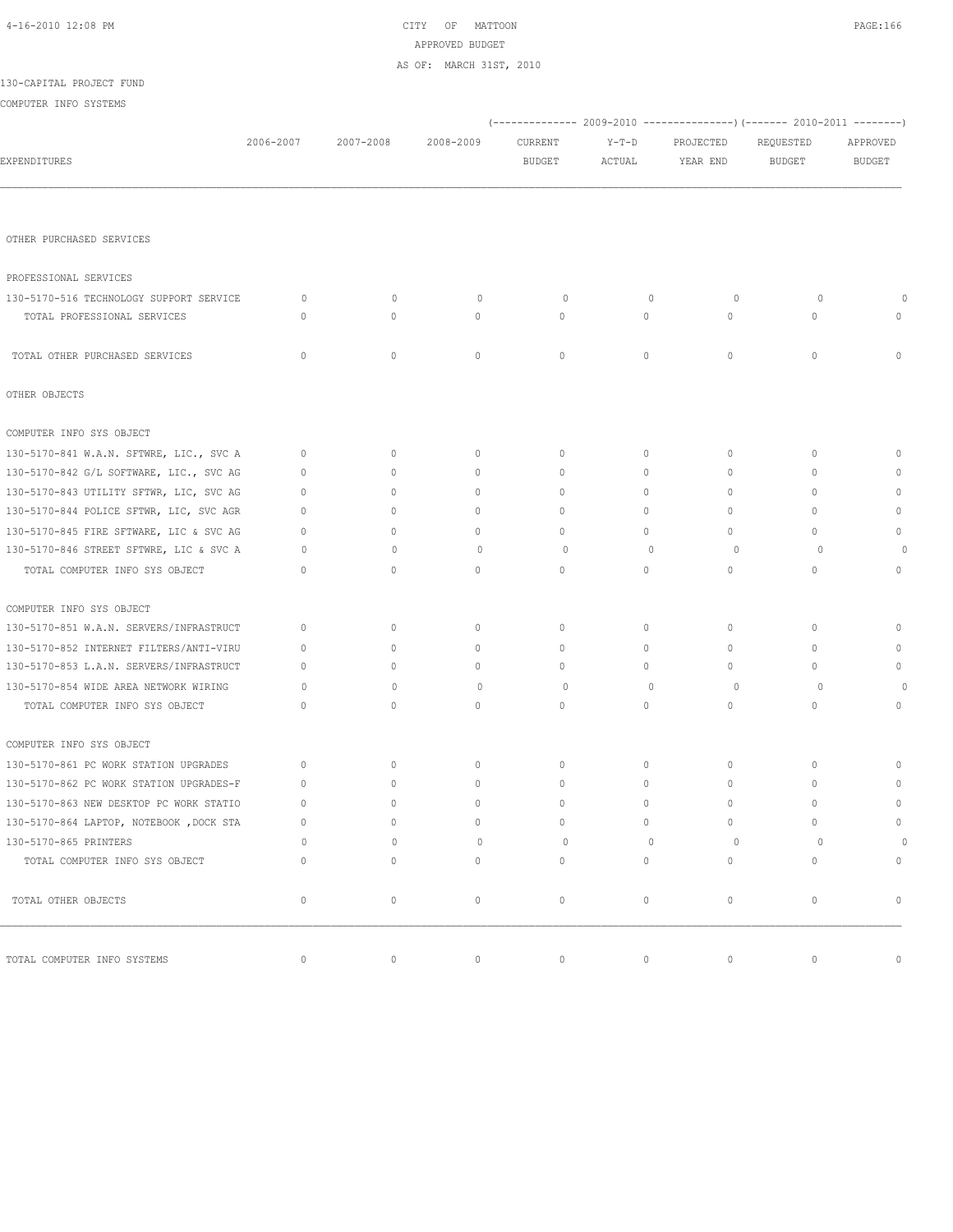# 4-16-2010 12:08 PM CITY OF MATTOON PAGE:167 APPROVED BUDGET AS OF: MARCH 31ST, 2010

### 130-CAPITAL PROJECT FUND

| EXPENDITURES                   | 2006-2007    | 2007-2008 | 2008-2009    | CURRENT<br><b>BUDGET</b> | $Y-T-D$<br>ACTUAL | PROJECTED<br>YEAR END | (-------------- 2009-2010 ---------------) (------- 2010-2011 --------)<br>REQUESTED<br><b>BUDGET</b> | APPROVED<br><b>BUDGET</b> |
|--------------------------------|--------------|-----------|--------------|--------------------------|-------------------|-----------------------|-------------------------------------------------------------------------------------------------------|---------------------------|
|                                |              |           |              |                          |                   |                       |                                                                                                       |                           |
|                                |              |           |              |                          |                   |                       |                                                                                                       |                           |
| SUPPLIES                       |              |           |              |                          |                   |                       |                                                                                                       |                           |
| GENERAL SUPPLIES               |              |           |              |                          |                   |                       |                                                                                                       |                           |
| 130-5213-316 TOOLS & EQUIPMENT | $\circ$      | $\circ$   | $\circ$      | $\circ$                  | $\mathbf{0}$      | $\mathbf{0}$          | $\mathbf 0$                                                                                           | 0                         |
| TOTAL GENERAL SUPPLIES         | $\circ$      | $\circ$   | $\mathbf{0}$ | $\mathbf{0}$             | $\circ$           | $\circ$               | $\mathbf{0}$                                                                                          | 0                         |
| TOTAL SUPPLIES                 | $\mathbf{0}$ | $\circ$   | $\mathbb O$  | $\circ$                  | $\circ$           | $\mathbb O$           | $\mathbb O$                                                                                           | $\circ$                   |
| TOTAL PATROL                   | $\mathbf{0}$ | $\circ$   | $\circ$      | $\circ$                  | $\circ$           | $\circ$               | $\circ$                                                                                               | $\circ$                   |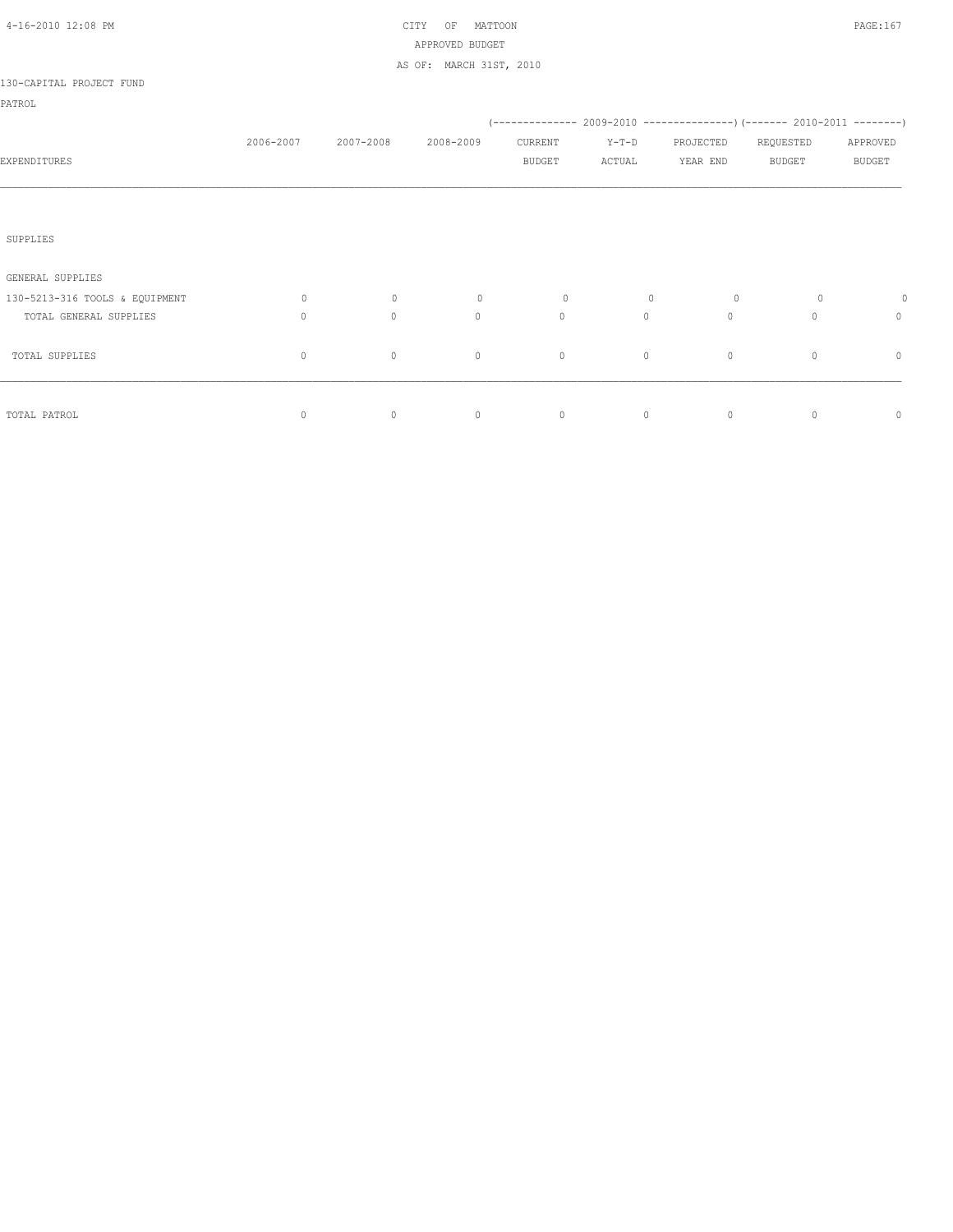# 4-16-2010 12:08 PM CITY OF MATTOON PAGE:168 APPROVED BUDGET AS OF: MARCH 31ST, 2010

## 130-CAPITAL PROJECT FUND

|                             |              |           |              |               |         | (-------------- 2009-2010 -----------------) (------- 2010-2011 --------) |               |               |
|-----------------------------|--------------|-----------|--------------|---------------|---------|---------------------------------------------------------------------------|---------------|---------------|
|                             | 2006-2007    | 2007-2008 | 2008-2009    | CURRENT       | $Y-T-D$ | PROJECTED                                                                 | REQUESTED     | APPROVED      |
| EXPENDITURES                |              |           |              | <b>BUDGET</b> | ACTUAL  | YEAR END                                                                  | <b>BUDGET</b> | <b>BUDGET</b> |
|                             |              |           |              |               |         |                                                                           |               |               |
|                             |              |           |              |               |         |                                                                           |               |               |
| PROPERTY                    |              |           |              |               |         |                                                                           |               |               |
| MACHINERY & EQUIPMENT       |              |           |              |               |         |                                                                           |               |               |
| 130-5223-742 VEHICLES       | $\circ$      | $\circ$   | $\mathbb O$  | 0             |         | $\mathbf 0$<br>$\mathbf 0$                                                | $\mathbf 0$   | 0             |
| TOTAL MACHINERY & EQUIPMENT | $\mathbf{0}$ | $\circ$   | $\mathbf{0}$ | $\mathbf{0}$  | $\circ$ | $\circ$                                                                   | $\circ$       | $\mathbf{0}$  |
| TOTAL PROPERTY              | $\circ$      | $\circ$   | $\circ$      | $\circ$       | $\circ$ | $\circ$                                                                   | $\circ$       | 0             |
| TOTAL AUTOMOTIVE SERVICES   | 0            | $\circ$   | $\circ$      | $\circ$       | $\circ$ | $\circ$                                                                   | $\mathbf{0}$  | $\circ$       |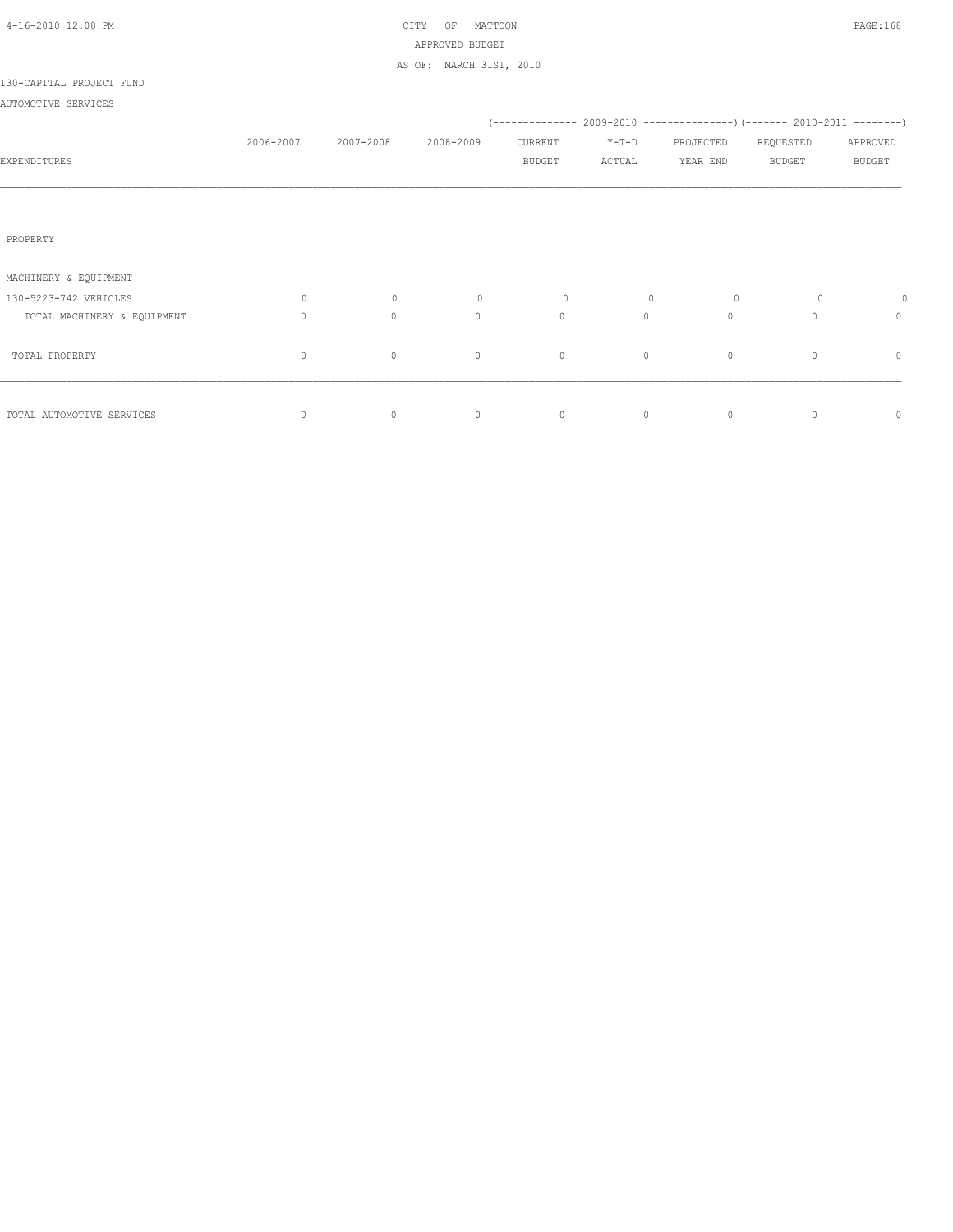# 4-16-2010 12:08 PM CITY OF MATTOON PAGE:169 APPROVED BUDGET AS OF: MARCH 31ST, 2010

### 130-CAPITAL PROJECT FUND

1700 WABASH RENOVATIONS

|                                      |              |           |           |               |         | (-------------- 2009-2010 ----------------) (------- 2010-2011 --------) |               |               |
|--------------------------------------|--------------|-----------|-----------|---------------|---------|--------------------------------------------------------------------------|---------------|---------------|
|                                      | 2006-2007    | 2007-2008 | 2008-2009 | CURRENT       | $Y-T-D$ | PROJECTED                                                                | REQUESTED     | APPROVED      |
| EXPENDITURES                         |              |           |           | <b>BUDGET</b> | ACTUAL  | YEAR END                                                                 | <b>BUDGET</b> | <b>BUDGET</b> |
|                                      |              |           |           |               |         |                                                                          |               |               |
|                                      |              |           |           |               |         |                                                                          |               |               |
| PROPERTY                             |              |           |           |               |         |                                                                          |               |               |
| <b>BUILDINGS</b>                     |              |           |           |               |         |                                                                          |               |               |
| 130-5224-720 1700 WABASH RENOVATIONS | 0            | $\circ$   | $\circ$   | $\circ$       |         | $\mathbf{0}$<br>$\mathbf 0$                                              | $\mathbf 0$   | 0             |
| TOTAL BUILDINGS                      | $\mathbf{0}$ | $\circ$   | $\circ$   | $\mathbb O$   | $\circ$ | $\mathbb O$                                                              | $\mathbf{0}$  | $\mathbb O$   |
| TOTAL PROPERTY                       | $\mathbf{0}$ | $\circ$   | $\circ$   | $\mathbb O$   | $\circ$ | $\circ$                                                                  | $\mathbf{0}$  | $\mathbf{0}$  |
|                                      |              |           |           |               |         |                                                                          |               |               |
| TOTAL 1700 WABASH RENOVATIONS        | $\mathbf{0}$ | $\circ$   | $\circ$   | $\circ$       | 0       | 0                                                                        | $\mathbf{0}$  | $\mathbf{0}$  |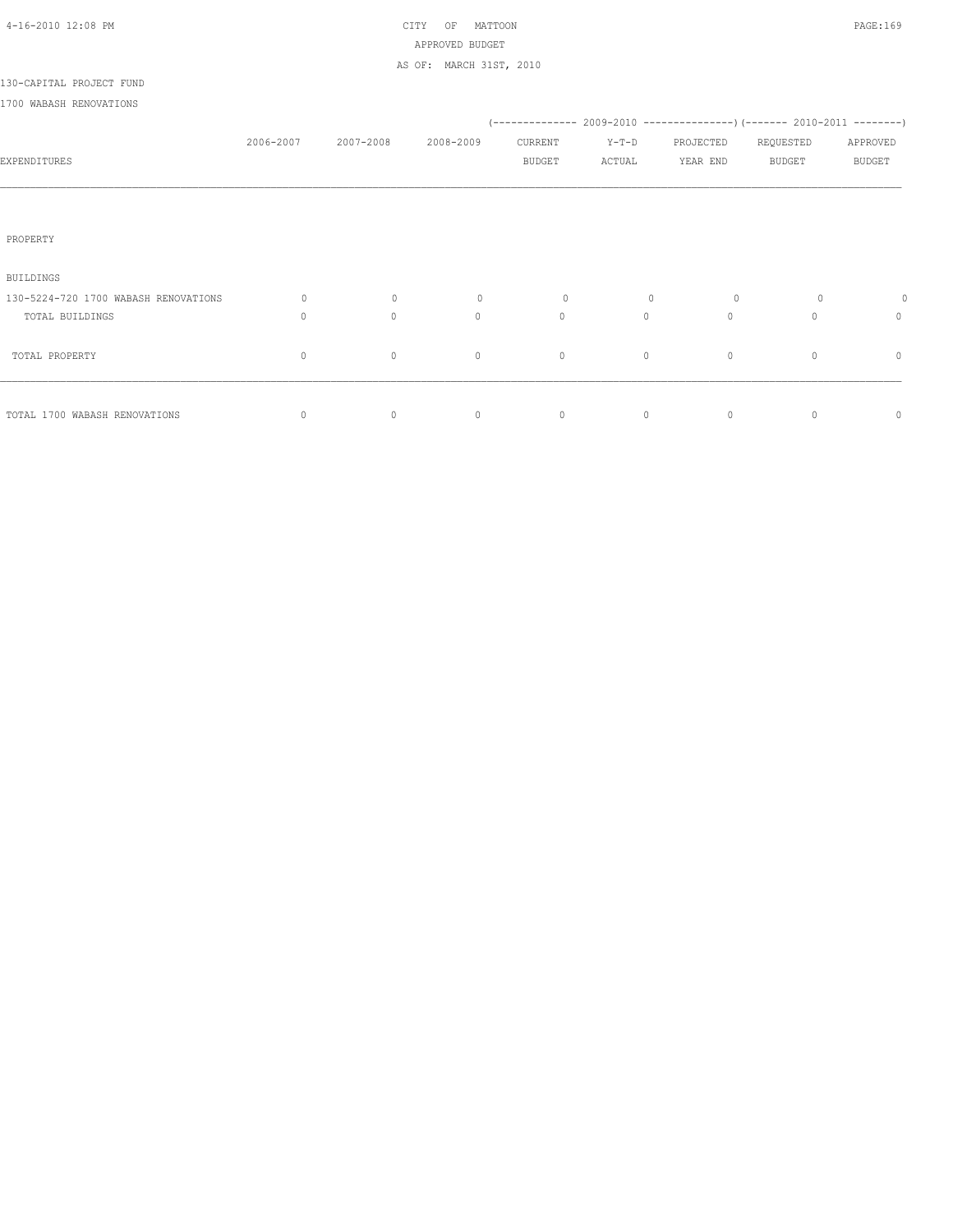# 4-16-2010 12:08 PM CITY OF MATTOON PAGE:170 APPROVED BUDGET AS OF: MARCH 31ST, 2010

### 130-CAPITAL PROJECT FUND

FIRE ADMINISTRATION

|                                         |              |              |              |               |              |              | (-------------- 2009-2010 ----------------) (------- 2010-2011 --------) |               |
|-----------------------------------------|--------------|--------------|--------------|---------------|--------------|--------------|--------------------------------------------------------------------------|---------------|
|                                         | 2006-2007    | 2007-2008    | 2008-2009    | CURRENT       | $Y-T-D$      | PROJECTED    | REQUESTED                                                                | APPROVED      |
| EXPENDITURES                            |              |              |              | <b>BUDGET</b> | ACTUAL       | YEAR END     | <b>BUDGET</b>                                                            | <b>BUDGET</b> |
|                                         |              |              |              |               |              |              |                                                                          |               |
| PROPERTY                                |              |              |              |               |              |              |                                                                          |               |
| IMPROVEMENTS-NOT BLDNGS                 |              |              |              |               |              |              |                                                                          |               |
| 130-5241-730 IMPROVEMENTS OTHER THAN BL | $\Omega$     | $\mathbf{0}$ | $\circ$      | $\circ$       | $\Omega$     | $\mathbf{0}$ | $\Omega$                                                                 |               |
| TOTAL IMPROVEMENTS-NOT BLDNGS           | $\Omega$     | $\circ$      | $\mathbf{0}$ | $\mathbf{0}$  | $\circ$      | $\mathbf{0}$ | $\mathbf{0}$                                                             | $\mathbf{0}$  |
| MACHINERY & EQUIPMENT                   |              |              |              |               |              |              |                                                                          |               |
| 130-5241-740 MACHINERY & EQUIPMENT      | $\circ$      | $\circ$      | $\circ$      | $\circ$       | $\circ$      | $\mathbf{0}$ | $\mathbf{0}$                                                             | $\mathbf{0}$  |
| 130-5241-741 MACHINERY                  | $\mathbf{0}$ | $\mathbf{0}$ | $\circ$      | $\mathbf{0}$  | $\circ$      | $\mathbf{0}$ | $\Omega$                                                                 | $\circ$       |
| 130-5241-742 VEHICLES                   | 748,078      | $\circ$      | $\circ$      | $\circ$       | $\mathbf{0}$ | $\mathbf{0}$ | $\mathbf{0}$                                                             | $\mathbf{0}$  |
| TOTAL MACHINERY & EQUIPMENT             | 748,078      | $\circ$      | $\circ$      | $\mathbf{0}$  | $\circ$      | $\circ$      | $\mathbf{0}$                                                             | $\mathbf{0}$  |
| TOTAL PROPERTY                          | 748,078      | $\circ$      | $\circ$      | $\mathbb O$   | $\circ$      | $\circ$      | $\mathbf{0}$                                                             | $\mathbf{0}$  |
| TOTAL FIRE ADMINISTRATION               | 748,078      | $\circ$      | $\circ$      | $\mathbb O$   | 0            | $\circ$      | $\mathbf{0}$                                                             | $\circ$       |
|                                         |              |              |              |               |              |              |                                                                          |               |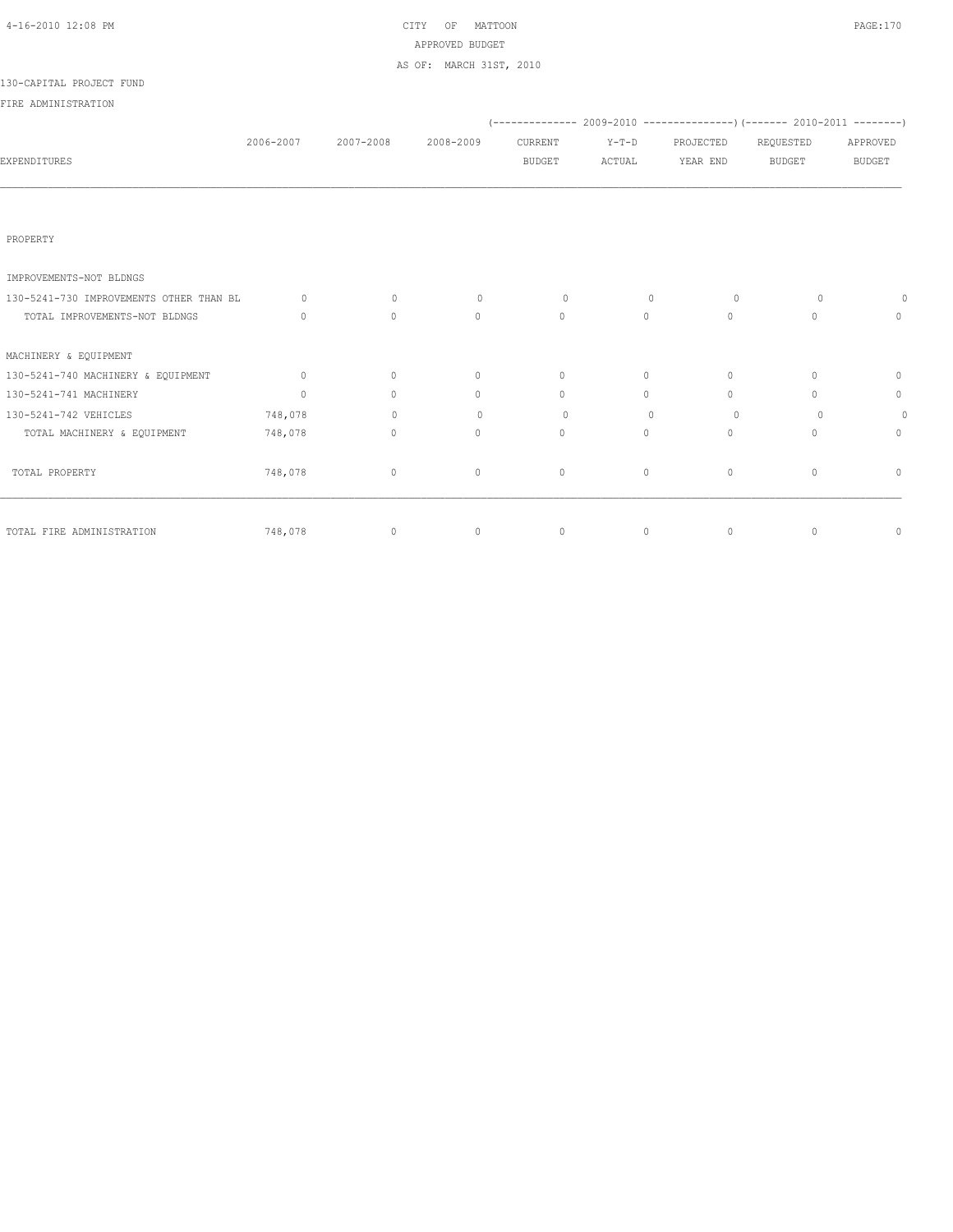# 4-16-2010 12:08 PM CITY OF MATTOON PAGE:171 APPROVED BUDGET AS OF: MARCH 31ST, 2010

### 130-CAPITAL PROJECT FUND

| ن ⊥ ششہ⊥ ن                              |              |           |           |               |         |           | (-------------- 2009-2010 ----------------)(------- 2010-2011 --------) |               |
|-----------------------------------------|--------------|-----------|-----------|---------------|---------|-----------|-------------------------------------------------------------------------|---------------|
|                                         | 2006-2007    | 2007-2008 | 2008-2009 | CURRENT       | $Y-T-D$ | PROJECTED | REQUESTED                                                               | APPROVED      |
| EXPENDITURES                            |              |           |           | <b>BUDGET</b> | ACTUAL  | YEAR END  | <b>BUDGET</b>                                                           | <b>BUDGET</b> |
|                                         |              |           |           |               |         |           |                                                                         |               |
|                                         |              |           |           |               |         |           |                                                                         |               |
| PROPERTY                                |              |           |           |               |         |           |                                                                         |               |
| <b>BUILDINGS</b>                        |              |           |           |               |         |           |                                                                         |               |
| 130-5321-720 PUBLIC WORKS BUILDINGS     | $\circ$      | $\circ$   | $\circ$   | 3,000,000     | 25,044  | $\circ$   | 3,000,000                                                               | 3,000,000     |
| TOTAL BUILDINGS                         | $\mathbf{0}$ | $\circ$   | $\circ$   | 3,000,000     | 25,044  | $\circ$   | 3,000,000                                                               | 3,000,000     |
| IMPROVEMENTS-NOT BLDNGS                 |              |           |           |               |         |           |                                                                         |               |
| 130-5321-730 IMPROVEMENTS OTHER THAN BL | 600          | 241,185   | 57,236    | 500,000       | 250,715 | $\circ$   | 2,250,000                                                               | 2,250,000     |
| TOTAL IMPROVEMENTS-NOT BLDNGS           | 600          | 241,185   | 57,236    | 500,000       | 250,715 | $\circ$   | 2,250,000                                                               | 2,250,000     |
| TOTAL PROPERTY                          | 600          | 241,185   | 57,236    | 3,500,000     | 275,759 | $\circ$   | 5,250,000                                                               | 5,250,000     |
| TOTAL STREETS                           | 600          | 241,185   | 57,236    | 3,500,000     | 275,759 | $\circ$   | 5,250,000                                                               | 5,250,000     |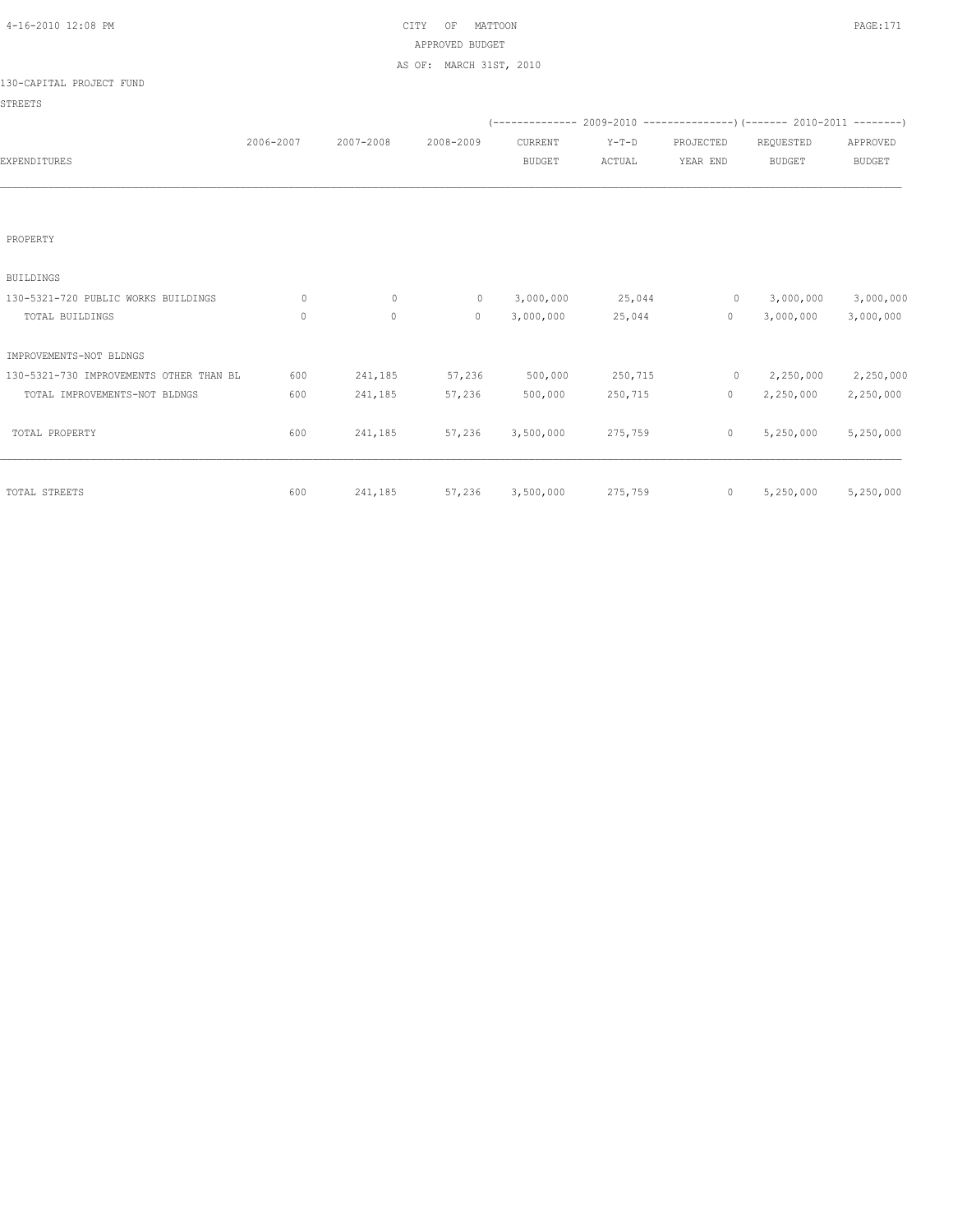# 4-16-2010 12:08 PM CITY OF MATTOON PAGE:172 APPROVED BUDGET AS OF: MARCH 31ST, 2010

## 130-CAPITAL PROJECT FUND

STORM DRAINAGE

|              |           |           |           |               |        | (-------------- 2009-2010 ----------------) (------- 2010-2011 --------) |               |               |
|--------------|-----------|-----------|-----------|---------------|--------|--------------------------------------------------------------------------|---------------|---------------|
|              | 2006-2007 | 2007-2008 | 2008-2009 | CURRENT       | Y-T-D  | PROJECTED                                                                | REQUESTED     | APPROVED      |
| EXPENDITURES |           |           |           | <b>BUDGET</b> | ACTUAL | YEAR END                                                                 | <b>BUDGET</b> | <b>BUDGET</b> |
|              |           |           |           |               |        |                                                                          |               |               |
|              |           |           |           |               |        |                                                                          |               |               |

PROPERTY

| TOTAL STORM DRAINAGE                    | 1,516 | 6,234 | 1,150,400 | 2,250,000 | 76,200 | 0            | 1,750,000 | 1,750,000 |
|-----------------------------------------|-------|-------|-----------|-----------|--------|--------------|-----------|-----------|
| TOTAL PROPERTY                          | 1,516 | 6,234 | 1,150,400 | 2,250,000 | 76,200 | 0            | 1,750,000 | 1,750,000 |
| TOTAL IMPROVEMENTS-NOT BLDNGS           | 1,516 | 6,234 | 1,150,400 | 2,250,000 | 76,200 | $\mathbf{0}$ | 1,750,000 | 1,750,000 |
| 130-5328-730 IMPROVEMENTS OTHER THAN BL | 1,516 | 6,234 | 1,150,400 | 2,250,000 | 76,200 | $\Omega$     | 1,750,000 | 1,750,000 |
| IMPROVEMENTS-NOT BLDNGS                 |       |       |           |           |        |              |           |           |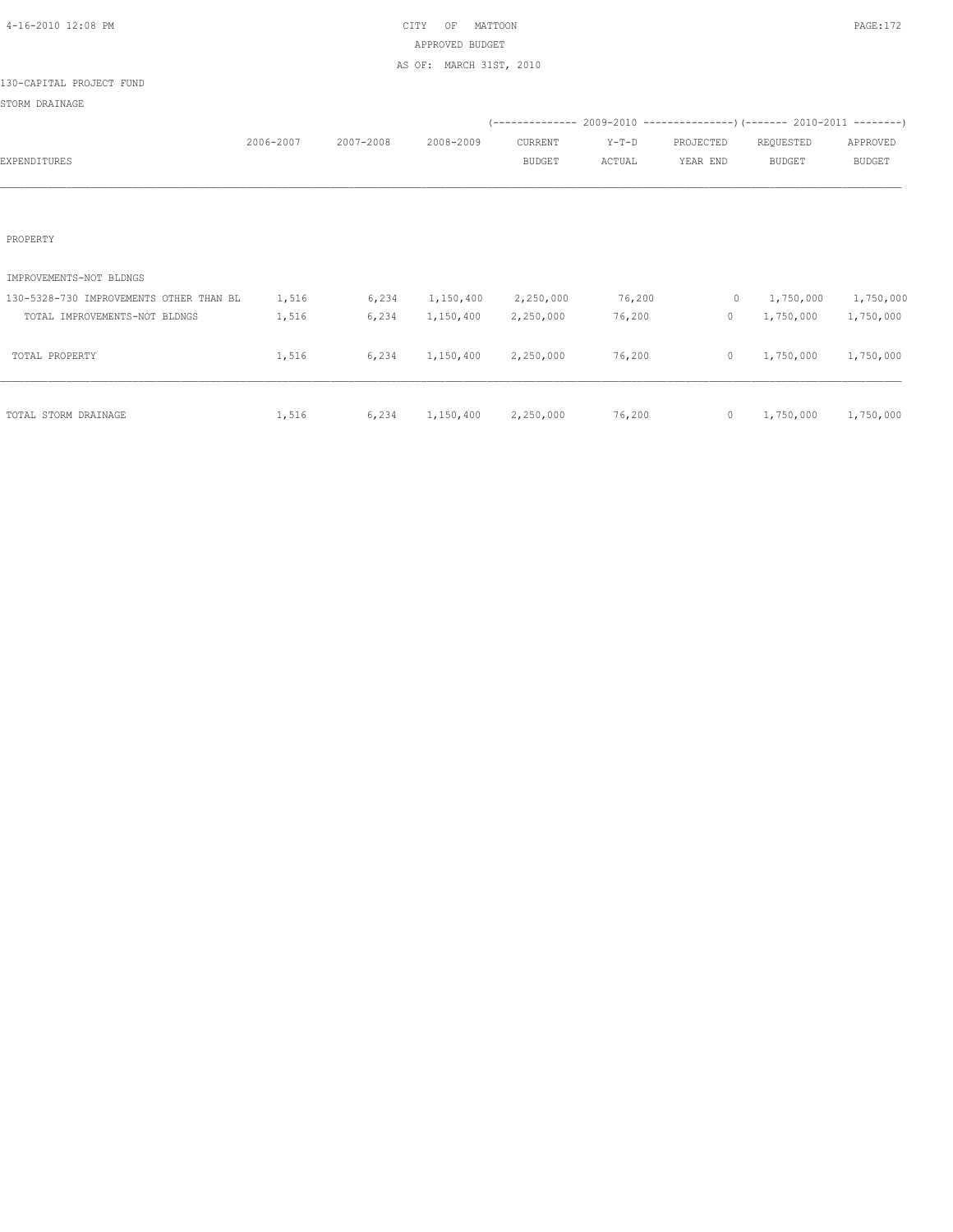# 4-16-2010 12:08 PM CITY OF MATTOON PAGE:173 APPROVED BUDGET AS OF: MARCH 31ST, 2010

## 130-CAPITAL PROJECT FUND

SANITATION - VEHICLE

|                             |              |             |              |               |         | (-------------- 2009-2010 ----------------) (------- 2010-2011 --------) |               |               |
|-----------------------------|--------------|-------------|--------------|---------------|---------|--------------------------------------------------------------------------|---------------|---------------|
|                             | 2006-2007    | 2007-2008   | 2008-2009    | CURRENT       | $Y-T-D$ | PROJECTED                                                                | REQUESTED     | APPROVED      |
| EXPENDITURES                |              |             |              | <b>BUDGET</b> | ACTUAL  | YEAR END                                                                 | <b>BUDGET</b> | <b>BUDGET</b> |
|                             |              |             |              |               |         |                                                                          |               |               |
|                             |              |             |              |               |         |                                                                          |               |               |
| PROPERTY                    |              |             |              |               |         |                                                                          |               |               |
| MACHINERY & EQUIPMENT       |              |             |              |               |         |                                                                          |               |               |
| 130-5331-742 VEHICLES       | $\circ$      | $\circ$     | $\mathbf{0}$ | $\circ$       |         | $\mathbf{0}$<br>$\mathbf{0}$                                             | $\mathbf 0$   | 0             |
| TOTAL MACHINERY & EQUIPMENT | $\mathbf{0}$ | $\mathbb O$ | $\mathbf{0}$ | $\mathbf{0}$  | $\circ$ | $\circ$                                                                  | $\mathbf{0}$  | $\mathbb O$   |
| TOTAL PROPERTY              | $\mathbf{0}$ | $\circ$     | $\circ$      | $\circ$       | $\circ$ | $\circ$                                                                  | $\mathbf{0}$  | $\circ$       |
| TOTAL SANITATION - VEHICLE  | $\circ$      | $\circ$     | $\mathbf{0}$ | $\circ$       | $\circ$ | $\mathbb O$                                                              | $\mathbf{0}$  | $\circ$       |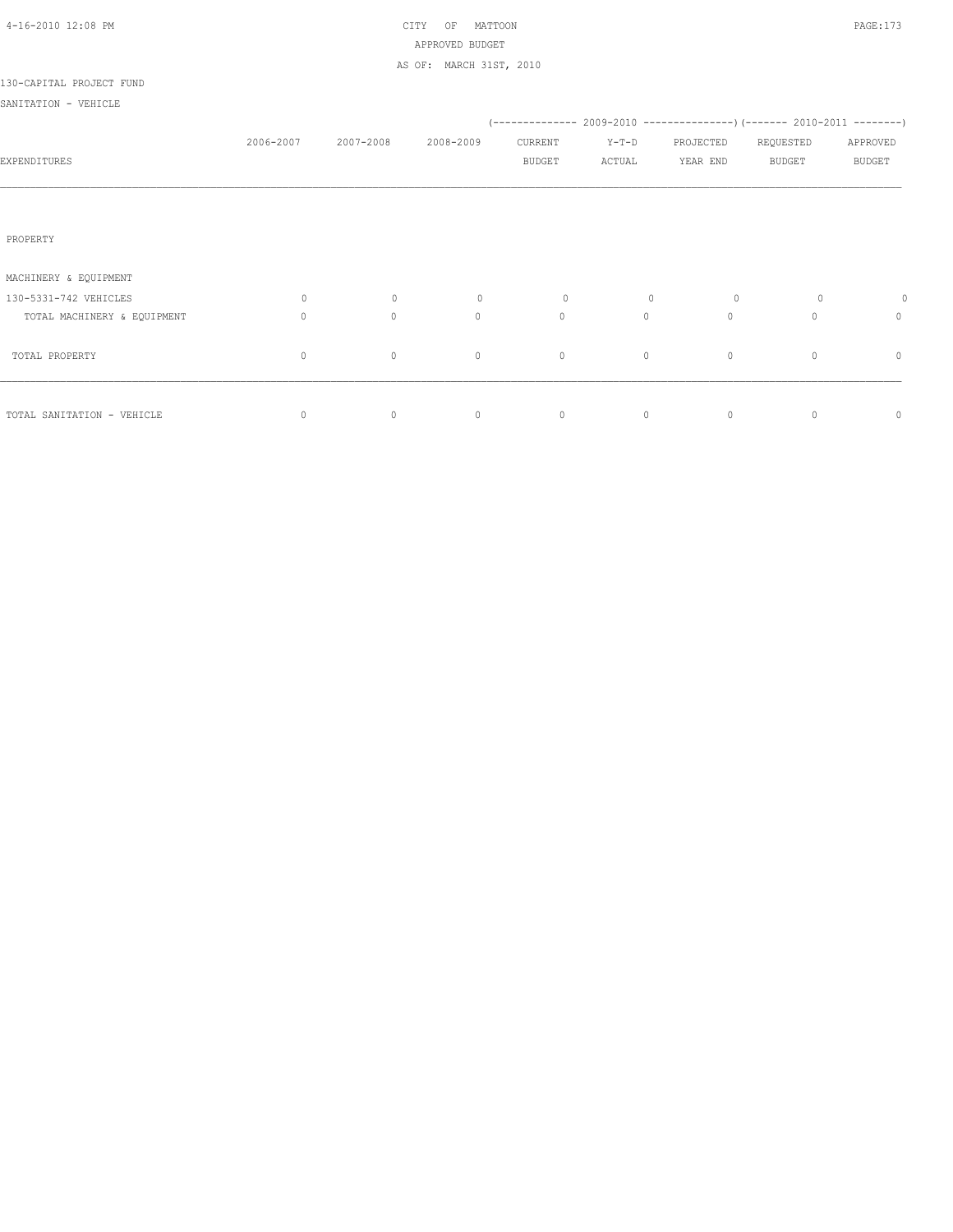# 4-16-2010 12:08 PM CITY OF MATTOON PAGE:174 APPROVED BUDGET AS OF: MARCH 31ST, 2010

## 130-CAPITAL PROJECT FUND

### SANITATION - CONTAINERS

|                               |              |           |              |               |             | (-------------- 2009-2010 ----------------) (------- 2010-2011 --------) |               |               |
|-------------------------------|--------------|-----------|--------------|---------------|-------------|--------------------------------------------------------------------------|---------------|---------------|
|                               | 2006-2007    | 2007-2008 | 2008-2009    | CURRENT       | $Y-T-D$     | PROJECTED                                                                | REQUESTED     | APPROVED      |
| EXPENDITURES                  |              |           |              | <b>BUDGET</b> | ACTUAL      | YEAR END                                                                 | <b>BUDGET</b> | <b>BUDGET</b> |
|                               |              |           |              |               |             |                                                                          |               |               |
|                               |              |           |              |               |             |                                                                          |               |               |
| PROPERTY                      |              |           |              |               |             |                                                                          |               |               |
| MACHINERY & EQUIPMENT         |              |           |              |               |             |                                                                          |               |               |
| 130-5333-743 FIXTURES         | $\circ$      | $\circ$   | $\circ$      | 0             | $\mathbf 0$ | $\mathbf{0}$                                                             | $\mathbf 0$   | 0             |
| TOTAL MACHINERY & EQUIPMENT   | $\mathbf{0}$ | $\circ$   | $\mathbf{0}$ | $\mathbf{0}$  | $\circ$     | $\circ$                                                                  | $\circ$       | 0             |
| TOTAL PROPERTY                | $\circ$      | $\circ$   | $\circ$      | $\circ$       | $\circ$     | $\circ$                                                                  | $\circ$       | $\mathbf{0}$  |
| TOTAL SANITATION - CONTAINERS | 0            | $\circ$   | $\mathbb{O}$ | $\circ$       | $\circ$     | 0                                                                        | $\mathbf{0}$  | 0             |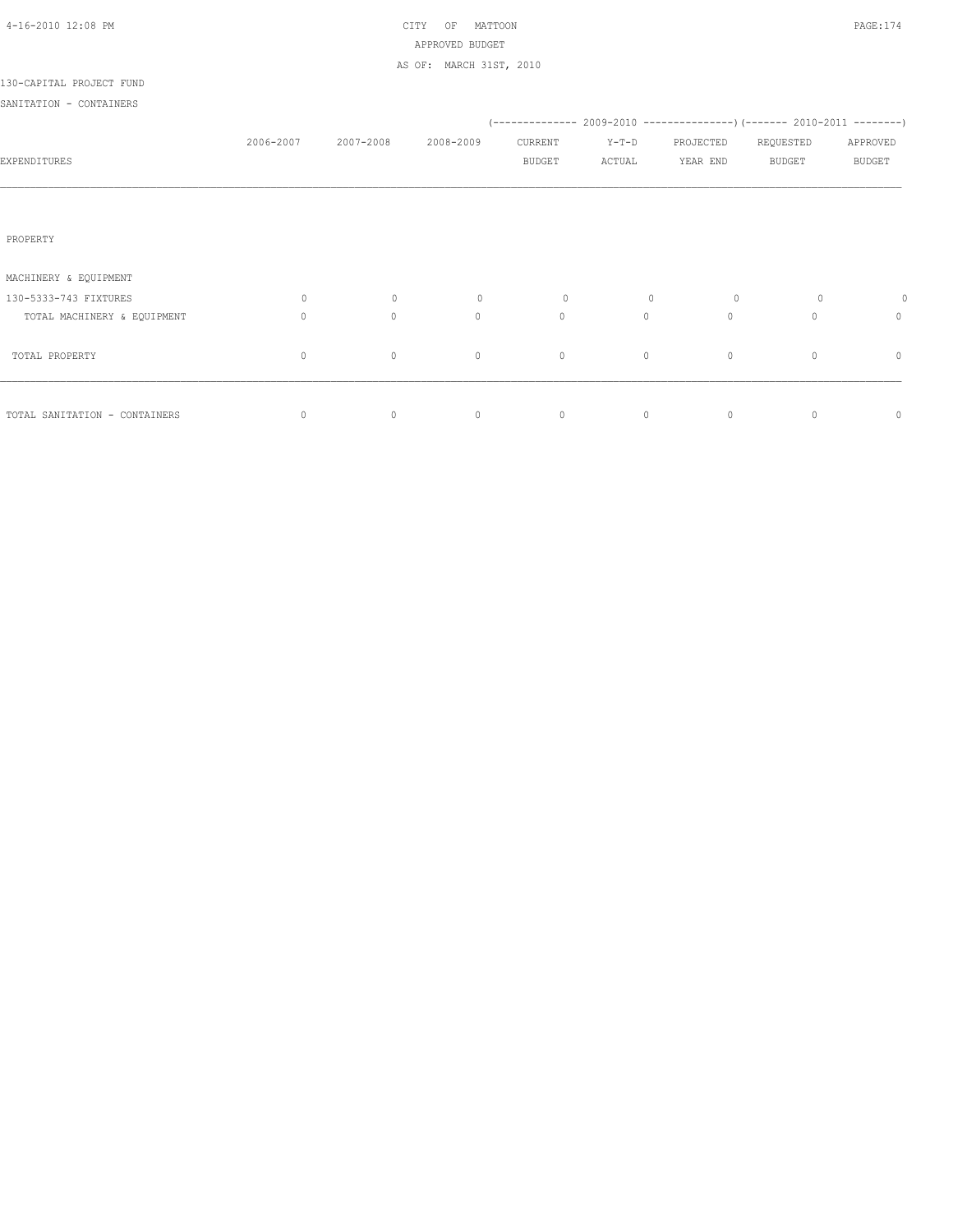# 4-16-2010 12:08 PM CITY OF MATTOON PAGE:175 APPROVED BUDGET AS OF: MARCH 31ST, 2010

## 130-CAPITAL PROJECT FUND

### CONSTRUCTION INSPECTION

|                               |              |             |              |               |              | (-------------- 2009-2010 ----------------) (------- 2010-2011 --------) |               |               |
|-------------------------------|--------------|-------------|--------------|---------------|--------------|--------------------------------------------------------------------------|---------------|---------------|
|                               | 2006-2007    | 2007-2008   | 2008-2009    | CURRENT       | $Y-T-D$      | PROJECTED                                                                | REQUESTED     | APPROVED      |
| EXPENDITURES                  |              |             |              | <b>BUDGET</b> | ACTUAL       | YEAR END                                                                 | <b>BUDGET</b> | <b>BUDGET</b> |
|                               |              |             |              |               |              |                                                                          |               |               |
|                               |              |             |              |               |              |                                                                          |               |               |
| PROPERTY                      |              |             |              |               |              |                                                                          |               |               |
| MACHINERY & EQUIPMENT         |              |             |              |               |              |                                                                          |               |               |
| 130-5370-742 VEHICLES         | $\circ$      | $\circ$     | $\circ$      | $\circ$       | $\mathbf{0}$ | $\mathbf{0}$                                                             | $\mathbf{0}$  | 0             |
| TOTAL MACHINERY & EQUIPMENT   | $\mathbf{0}$ | $\circ$     | $\mathbf{0}$ | $\mathbf{0}$  | $\circ$      | $\circ$                                                                  | $\circ$       | $\mathbb O$   |
| TOTAL PROPERTY                | $\circ$      | $\mathbb O$ | $\circ$      | $\mathbb O$   | $\circ$      | $\mathbb O$                                                              | $\circ$       | 0             |
| TOTAL CONSTRUCTION INSPECTION | 0            | $\mathbb O$ | $\mathbf 0$  | $\circ$       | $\circ$      | $\circ$                                                                  | $\mathbf{0}$  | 0             |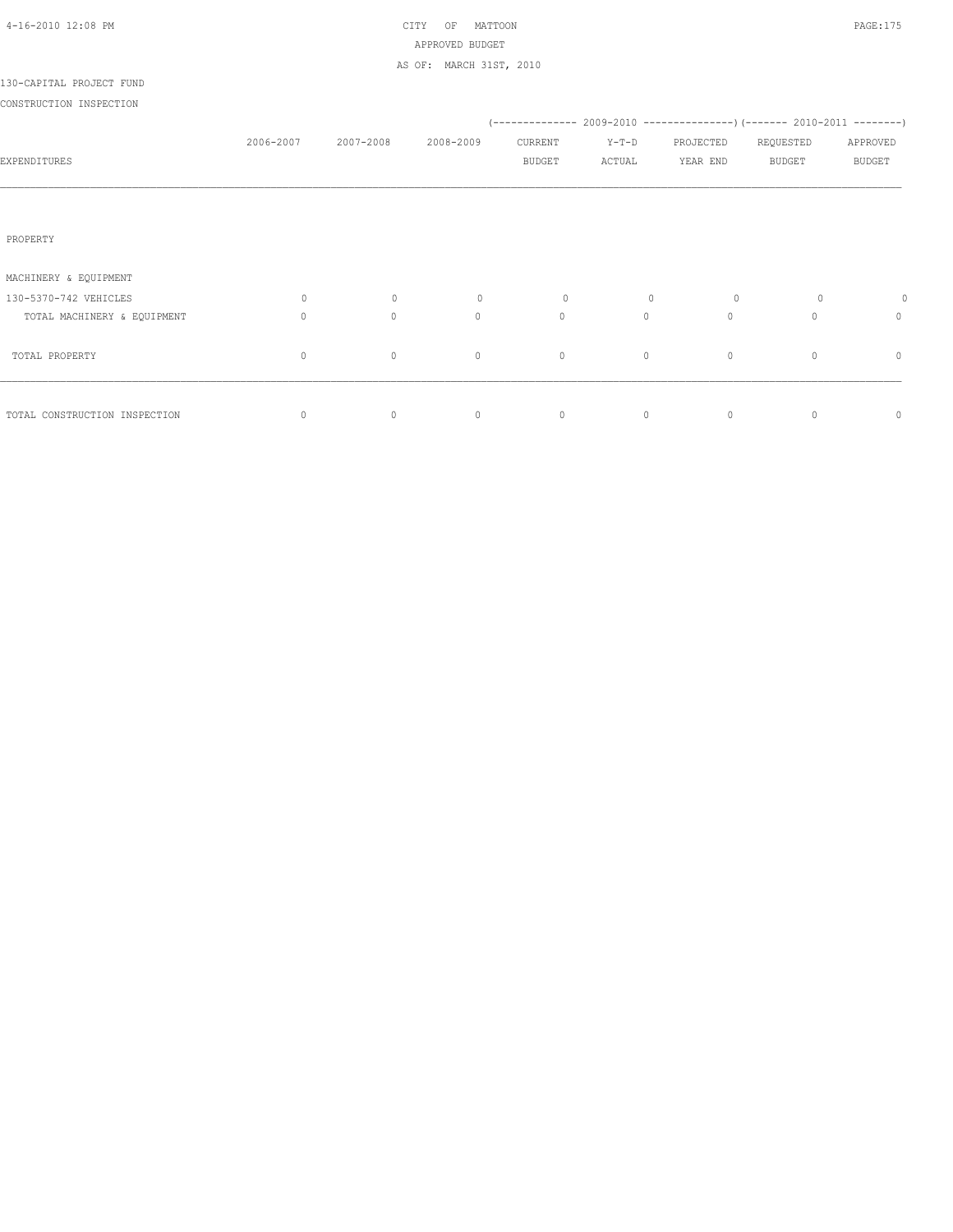# 4-16-2010 12:08 PM CITY OF MATTOON PAGE:176 APPROVED BUDGET AS OF: MARCH 31ST, 2010

## 130-CAPITAL PROJECT FUND

CITY HALL

|                                         |                |           |              |               |              | (-------------- 2009-2010 ----------------) (------- 2010-2011 --------) |               |               |
|-----------------------------------------|----------------|-----------|--------------|---------------|--------------|--------------------------------------------------------------------------|---------------|---------------|
|                                         | 2006-2007      | 2007-2008 | 2008-2009    | CURRENT       | $Y-T-D$      | PROJECTED                                                                | REQUESTED     | APPROVED      |
| EXPENDITURES                            |                |           |              | <b>BUDGET</b> | ACTUAL       | YEAR END                                                                 | <b>BUDGET</b> | <b>BUDGET</b> |
|                                         |                |           |              |               |              |                                                                          |               |               |
|                                         |                |           |              |               |              |                                                                          |               |               |
| PROPERTY                                |                |           |              |               |              |                                                                          |               |               |
| <b>BUILDINGS</b>                        |                |           |              |               |              |                                                                          |               |               |
| 130-5382-720 BUILDINGS                  | 59,627         | $\circ$   | $\circ$      | $\circ$       | $\circ$      | 0                                                                        | $\circ$       | 0             |
| 130-5382-721 CAPITAL IMPROV TO CITY HAL | $\overline{0}$ | 0         | $\circ$      | $\circ$       | $\mathbf{0}$ | $\mathbf{0}$                                                             | $\mathbf{0}$  | 0             |
| TOTAL BUILDINGS                         | 59,627         | $\circ$   | $\mathbf{0}$ | $\mathbf{0}$  | $\circ$      | $\circ$                                                                  | $\circ$       | $\mathbf{0}$  |
| TOTAL PROPERTY                          | 59,627         | $\circ$   | $\mathbb O$  | $\circ$       | $\circ$      | $\mathbb O$                                                              | $\mathbf{0}$  | $\circ$       |
| TOTAL CITY HALL                         | 59,627         | $\circ$   | $\circ$      | $\circ$       | $\circ$      | $\circ$                                                                  | $\mathbf 0$   | $\circ$       |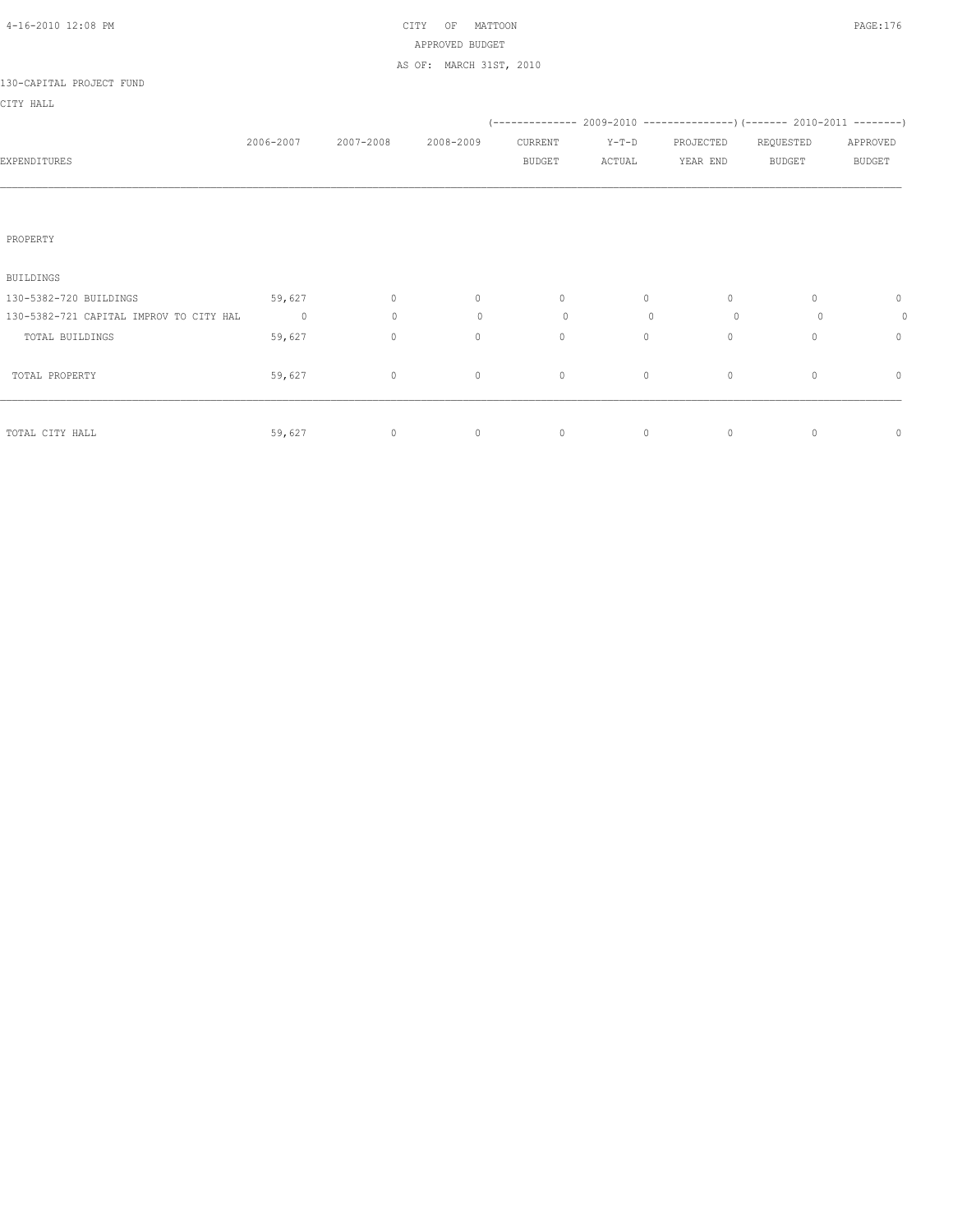# 4-16-2010 12:08 PM CITY OF MATTOON PAGE:177 APPROVED BUDGET AS OF: MARCH 31ST, 2010

## 130-CAPITAL PROJECT FUND

BURGESS AUDITORIUM

|                                 |              |             |              |               |         | (-------------- 2009-2010 ----------------) (------- 2010-2011 --------) |               |               |
|---------------------------------|--------------|-------------|--------------|---------------|---------|--------------------------------------------------------------------------|---------------|---------------|
|                                 | 2006-2007    | 2007-2008   | 2008-2009    | CURRENT       | $Y-T-D$ | PROJECTED                                                                | REQUESTED     | APPROVED      |
| EXPENDITURES                    |              |             |              | <b>BUDGET</b> | ACTUAL  | YEAR END                                                                 | <b>BUDGET</b> | <b>BUDGET</b> |
|                                 |              |             |              |               |         |                                                                          |               |               |
|                                 |              |             |              |               |         |                                                                          |               |               |
| PROPERTY                        |              |             |              |               |         |                                                                          |               |               |
| <b>BUILDINGS</b>                |              |             |              |               |         |                                                                          |               |               |
| 130-5383-720 BURGESS AUDITORIUM | $\circ$      | $\circ$     | $\circ$      | 0             |         | $\mathbf 0$<br>$\mathbf 0$                                               | $\mathbf 0$   | 0             |
| TOTAL BUILDINGS                 | $\circ$      | $\circ$     | $\mathbf{0}$ | $\mathbf{0}$  | $\circ$ | $\mathbf{0}$                                                             | $\mathbf{0}$  | $\circ$       |
| TOTAL PROPERTY                  | $\mathbf{0}$ | $\mathbb O$ | $\circ$      | $\mathbb O$   | $\circ$ | $\mathbb O$                                                              | $\mathbf{0}$  | $\mathbf{0}$  |
| TOTAL BURGESS AUDITORIUM        | $\mathbf{0}$ | $\circ$     | $\circ$      | $\circ$       | $\circ$ | $\circ$                                                                  | $\mathbf{0}$  | 0             |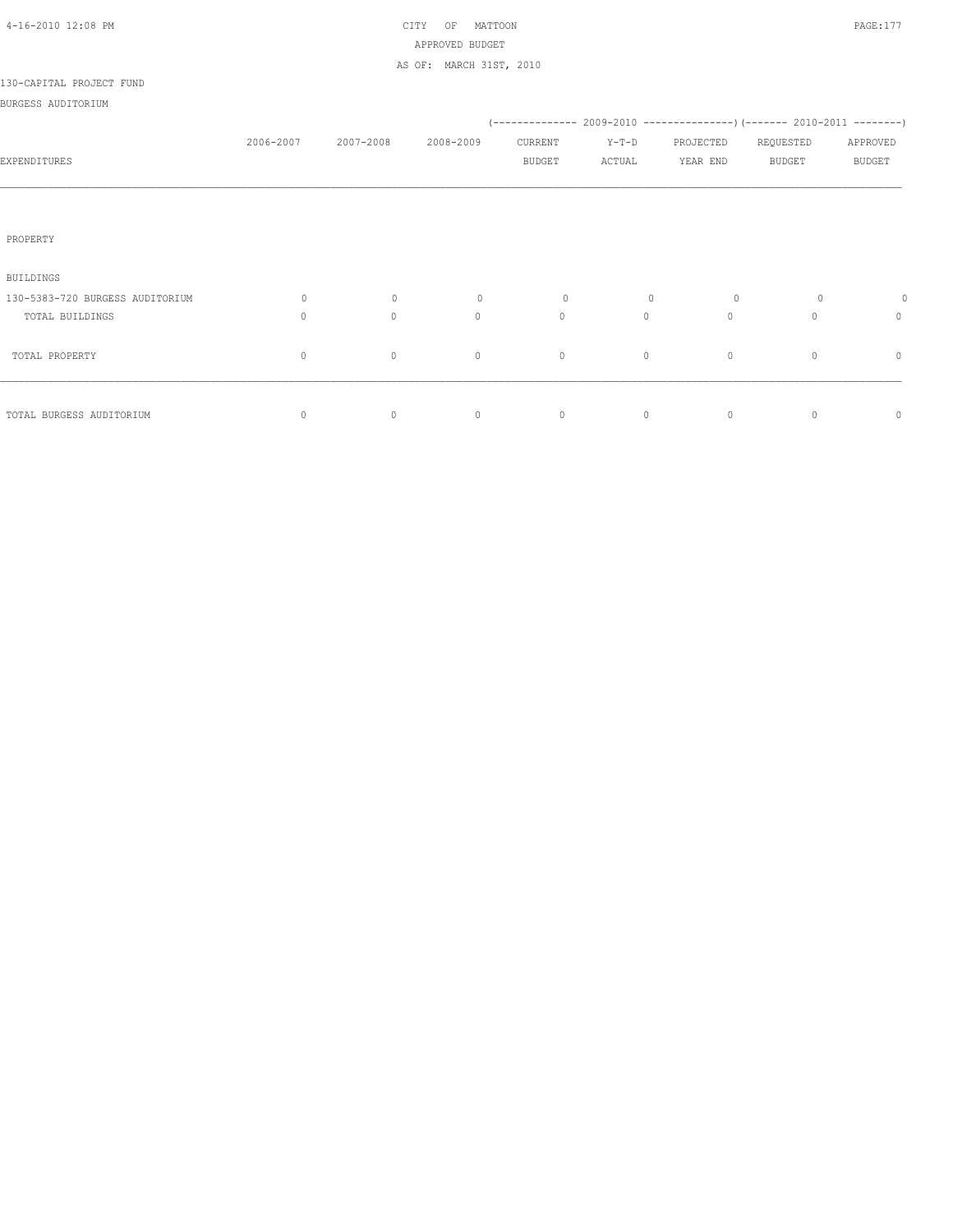# 4-16-2010 12:08 PM CITY OF MATTOON PAGE:178 APPROVED BUDGET AS OF: MARCH 31ST, 2010

# 130-CAPITAL PROJECT FUND

RAILROAD

| mathoun                           |           |           |           |                          |                   |                       |                            |                           |
|-----------------------------------|-----------|-----------|-----------|--------------------------|-------------------|-----------------------|----------------------------|---------------------------|
| EXPENDITURES                      | 2006-2007 | 2007-2008 | 2008-2009 | CURRENT<br><b>BUDGET</b> | $Y-T-D$<br>ACTUAL | PROJECTED<br>YEAR END | REQUESTED<br><b>BUDGET</b> | APPROVED<br><b>BUDGET</b> |
|                                   |           |           |           |                          |                   |                       |                            |                           |
| PROPERTY                          |           |           |           |                          |                   |                       |                            |                           |
| <b>BUILDINGS</b>                  |           |           |           |                          |                   |                       |                            |                           |
| 130-5384-720 IC DEPOT RESTORATION | 158,086   | 52,819    | $\circ$   | 2,730,000                | 2,113,003         | $\mathbf{0}$          | 600,000                    | 600,000                   |
| TOTAL BUILDINGS                   | 158,086   | 52,819    | $\circ$   | 2,730,000                | 2,113,003         | 0                     | 600,000                    | 600,000                   |
| TOTAL PROPERTY                    | 158,086   | 52,819    | $\circ$   | 2,730,000                | 2,113,003         | 0                     | 600,000                    | 600,000                   |
| TOTAL RAILROAD                    | 158,086   | 52,819    | $\circ$   | 2,730,000                | 2,113,003         | 0                     | 600,000                    | 600,000                   |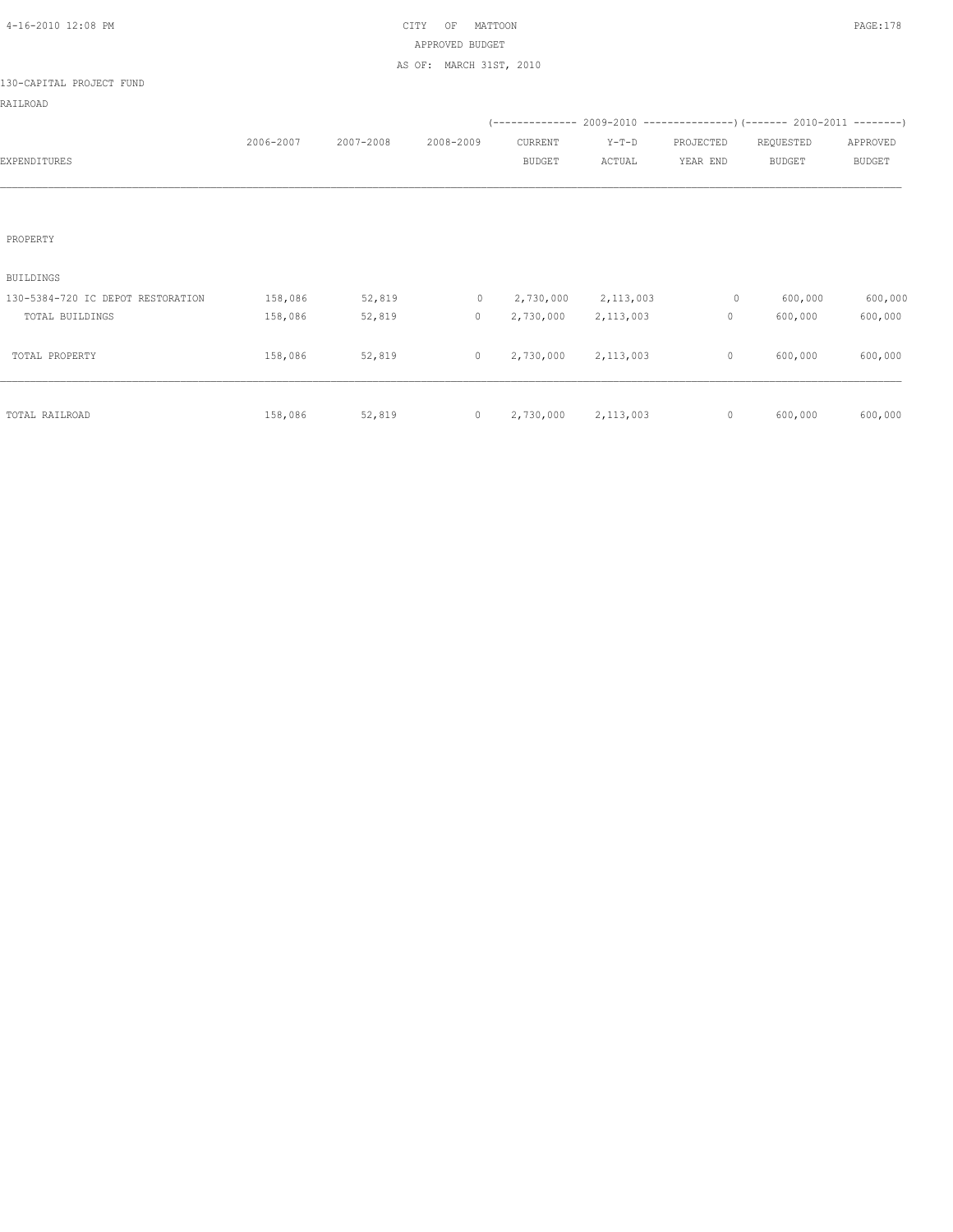# 4-16-2010 12:08 PM CITY OF MATTOON PAGE:179 APPROVED BUDGET AS OF: MARCH 31ST, 2010

### 130-CAPITAL PROJECT FUND

CULTURE AND RECREATION

| EXPENDITURES                        | 2006-2007 | 2007-2008 | 2008-2009 | CURRENT<br><b>BUDGET</b> | $Y-T-D$<br>ACTUAL | PROJECTED<br>YEAR END | (-------------- 2009-2010 ----------------) (------- 2010-2011 --------)<br>REQUESTED<br><b>BUDGET</b> | APPROVED<br><b>BUDGET</b> |
|-------------------------------------|-----------|-----------|-----------|--------------------------|-------------------|-----------------------|--------------------------------------------------------------------------------------------------------|---------------------------|
|                                     |           |           |           |                          |                   |                       |                                                                                                        |                           |
| PROPERTY                            |           |           |           |                          |                   |                       |                                                                                                        |                           |
| <b>BUILDINGS</b>                    |           |           |           |                          |                   |                       |                                                                                                        |                           |
| 130-5385-720 CULTURE AND RECREATION | 179,977   | 31,153    | 4,075     | 800,000                  | 721,597           | $\mathbf{0}$          | $\circ$                                                                                                | 0                         |
| TOTAL BUILDINGS                     | 179,977   | 31,153    | 4,075     | 800,000                  | 721,597           | $\circ$               | $\mathbf{0}$                                                                                           | 0                         |
| TOTAL PROPERTY                      | 179,977   | 31,153    | 4,075     | 800,000                  | 721,597           | $\mathbb O$           | $\mathbb O$                                                                                            | $\circ$                   |
| TOTAL CULTURE AND RECREATION        | 179,977   | 31,153    | 4,075     | 800,000                  | 721,597           | $\circ$               | $\mathbf{0}$                                                                                           | 0                         |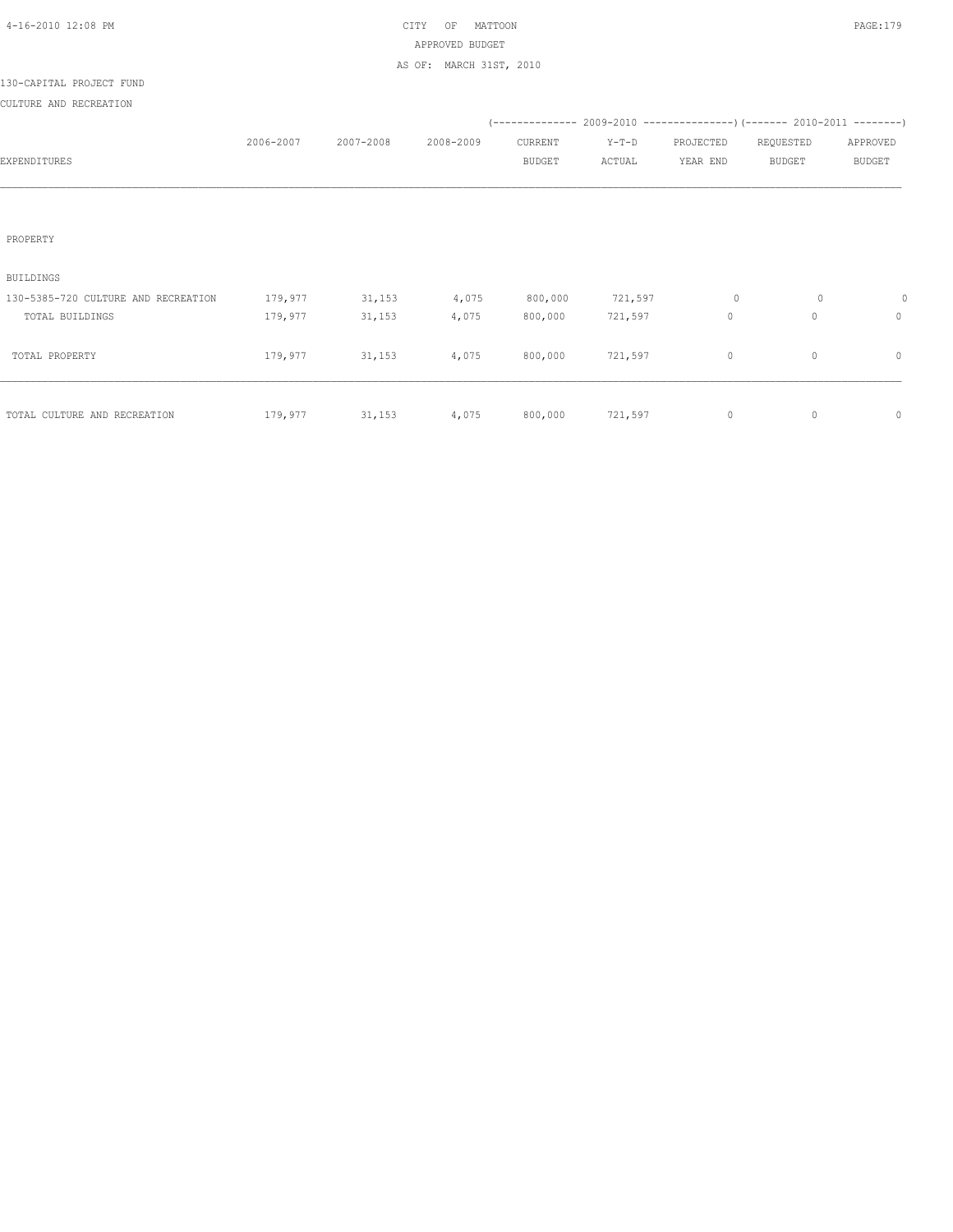# 4-16-2010 12:08 PM CITY OF MATTOON PAGE:180 APPROVED BUDGET AS OF: MARCH 31ST, 2010

## 130-CAPITAL PROJECT FUND

### I-57 EAST TIF DISTRICT

|                                         |           |           |           |               |              | (-------------- 2009-2010 ----------------) (------- 2010-2011 --------) |               |               |
|-----------------------------------------|-----------|-----------|-----------|---------------|--------------|--------------------------------------------------------------------------|---------------|---------------|
|                                         | 2006-2007 | 2007-2008 | 2008-2009 | CURRENT       | $Y-T-D$      | PROJECTED                                                                | REQUESTED     | APPROVED      |
| EXPENDITURES                            |           |           |           | <b>BUDGET</b> | ACTUAL       | YEAR END                                                                 | <b>BUDGET</b> | <b>BUDGET</b> |
|                                         |           |           |           |               |              |                                                                          |               |               |
|                                         |           |           |           |               |              |                                                                          |               |               |
| OTHER PURCHASED SERVICES                |           |           |           |               |              |                                                                          |               |               |
| PROFESSIONAL SERVICES                   |           |           |           |               |              |                                                                          |               |               |
| 130-5603-511 PLANNING & DESIGN SERVICES | 71,220    | 729       | 87        | 0             | $\mathbf{0}$ | $\mathbf{0}$                                                             | $\mathbf{0}$  | 0             |
| TOTAL PROFESSIONAL SERVICES             | 71,220    | 729       | 87        | $\mathbf{0}$  | $\circ$      | $\circ$                                                                  | $\Omega$      | $\mathbf{0}$  |
| TOTAL OTHER PURCHASED SERVICES          | 71,220    | 729       | 87        | $\circ$       | $\circ$      | $\circ$                                                                  | $\circ$       | $\circ$       |
| TOTAL I-57 EAST TIF DISTRICT            | 71,220    | 729       | 87        | $\mathbb O$   | $\circ$      | $\circ$                                                                  | $\mathbf{0}$  | $\mathbf{0}$  |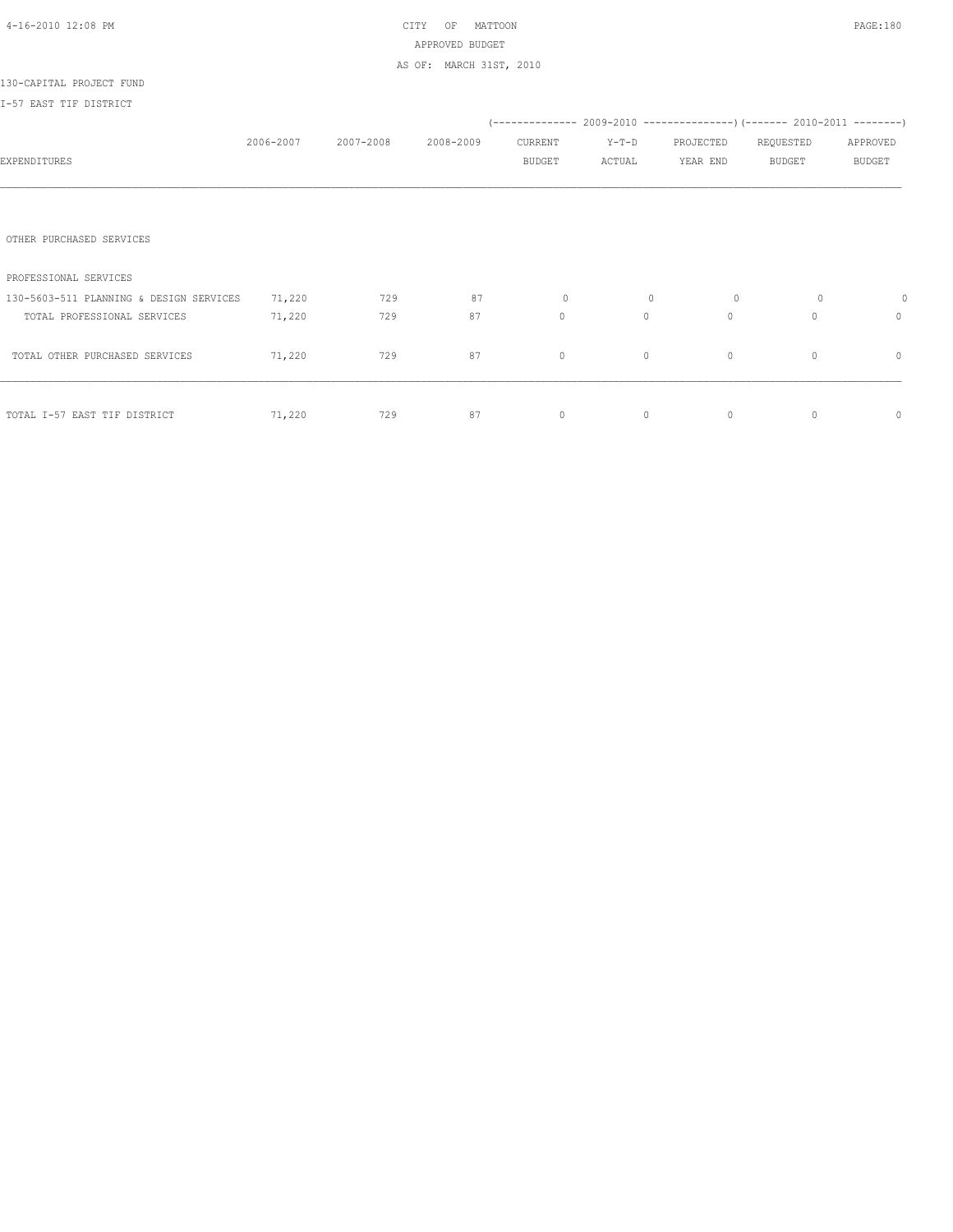# 4-16-2010 12:08 PM CITY OF MATTOON PAGE:181 APPROVED BUDGET AS OF: MARCH 31ST, 2010

## 130-CAPITAL PROJECT FUND

#### MIDTOWN TIF DISTRICT

|                                        | 2006-2007 | 2007-2008    | 2008-2009    | CURRENT      | $Y-T-D$      | PROJECTED    | REQUESTED                        | APPROVED      |
|----------------------------------------|-----------|--------------|--------------|--------------|--------------|--------------|----------------------------------|---------------|
| EXPENDITURES                           |           |              |              | BUDGET       | ACTUAL       | YEAR END     | <b>BUDGET</b>                    | <b>BUDGET</b> |
|                                        |           |              |              |              |              |              |                                  |               |
|                                        |           |              |              |              |              |              |                                  |               |
| OTHER PURCHASED SERVICES               |           |              |              |              |              |              |                                  |               |
| PROFESSIONAL SERVICES                  |           |              |              |              |              |              |                                  |               |
| 130-5604-511 PLANING & DESIGN SERVICES | $\circ$   | $\circ$      | $\circ$      | $\circ$      | $\mathbf{0}$ | $\mathbf{0}$ | $\mathbf{0}$                     | 0             |
| TOTAL PROFESSIONAL SERVICES            | $\Omega$  | $\mathbf{0}$ | $\mathbf{0}$ | $\mathbf{0}$ | $\circ$      | $\circ$      | $\Omega$                         | $\mathbf{0}$  |
| TOTAL OTHER PURCHASED SERVICES         | $\Omega$  | $\circ$      | $\circ$      | $\circ$      | $\circ$      | $\mathbf{0}$ | $\Omega$                         | $\Omega$      |
| TOTAL MIDTOWN TIF DISTRICT             | $\circ$   | $\circ$      | $\mathbf{0}$ | $\mathbf{0}$ | $\circ$      | $\circ$      | $\begin{array}{c} \n\end{array}$ | $\mathbf{0}$  |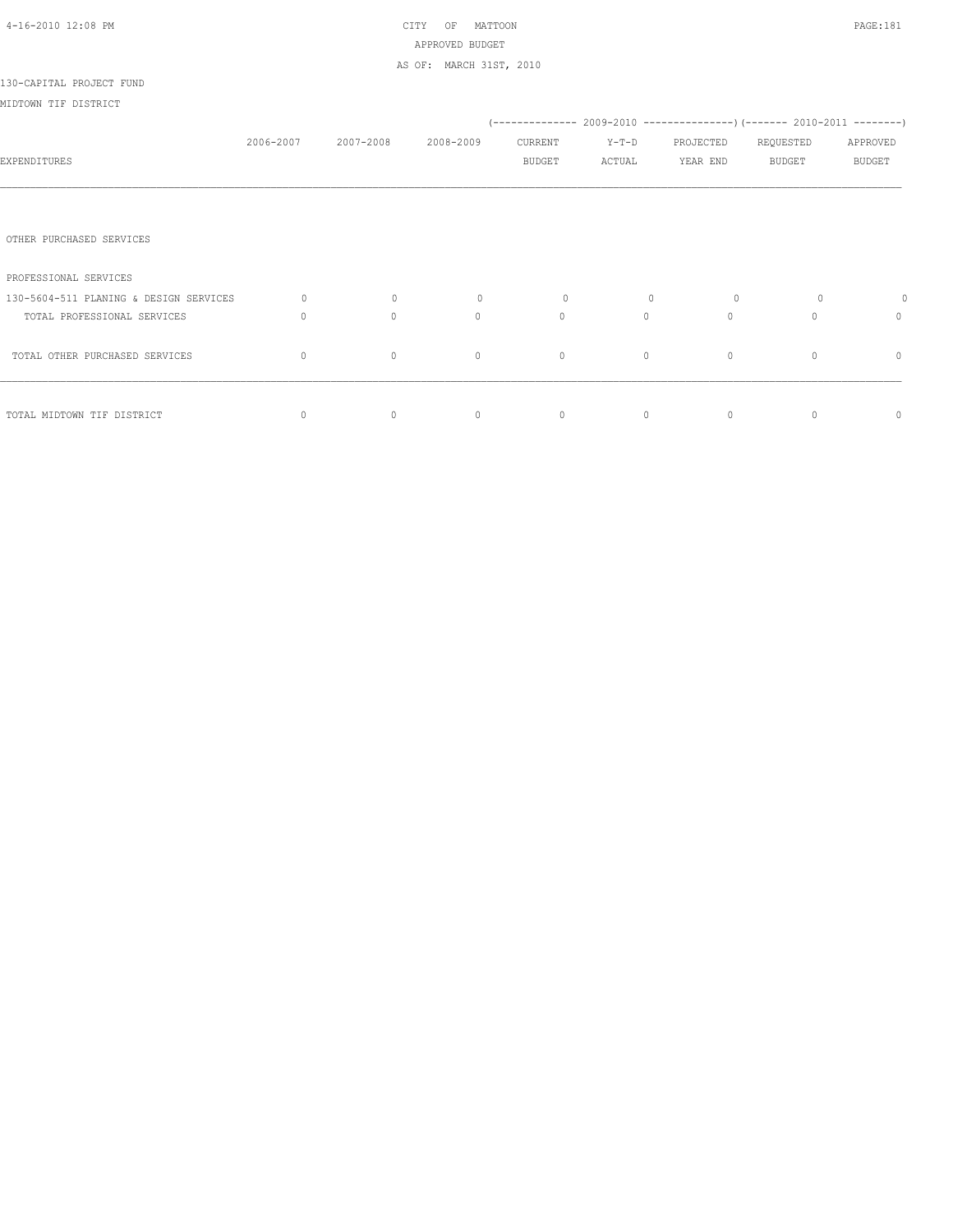# 4-16-2010 12:08 PM CITY OF MATTOON PAGE:182 APPROVED BUDGET AS OF: MARCH 31ST, 2010

## 130-CAPITAL PROJECT FUND

#### CONDEMNATIONS/DEMOLITIONS

|                                  |              |              |           |               |              | (-------------- 2009-2010 ----------------) (------- 2010-2011 --------) |               |               |
|----------------------------------|--------------|--------------|-----------|---------------|--------------|--------------------------------------------------------------------------|---------------|---------------|
|                                  | 2006-2007    | 2007-2008    | 2008-2009 | CURRENT       | $Y-T-D$      | PROJECTED                                                                | REQUESTED     | APPROVED      |
| EXPENDITURES                     |              |              |           | <b>BUDGET</b> | ACTUAL       | YEAR END                                                                 | <b>BUDGET</b> | <b>BUDGET</b> |
|                                  |              |              |           |               |              |                                                                          |               |               |
|                                  |              |              |           |               |              |                                                                          |               |               |
| OTHER PURCHASED SERVICES         |              |              |           |               |              |                                                                          |               |               |
| OTHER PURCHASED SERVICES         |              |              |           |               |              |                                                                          |               |               |
| 130-5606-577 DEMOLITION SERVICES | $\circ$      | $\circ$      | 1,541     | $\circ$       | $\mathbf{0}$ | $\mathbf{0}$                                                             | $\mathbf{0}$  | 0             |
| TOTAL OTHER PURCHASED SERVICES   | $\mathbf{0}$ | $\mathbf{0}$ | 1,541     | $\mathbf{0}$  | $\circ$      | $\circ$                                                                  | $\Omega$      | $\circ$       |
| TOTAL OTHER PURCHASED SERVICES   | $\mathbf{0}$ | $\circ$      | 1,541     | $\circ$       | $\circ$      | $\circ$                                                                  | $\circ$       | $\mathbf{0}$  |
| TOTAL CONDEMNATIONS/DEMOLITIONS  | 0            | $\circ$      | 1,541     | $\circ$       | $\circ$      | $\circ$                                                                  | $\mathbf{0}$  | $\mathbf{0}$  |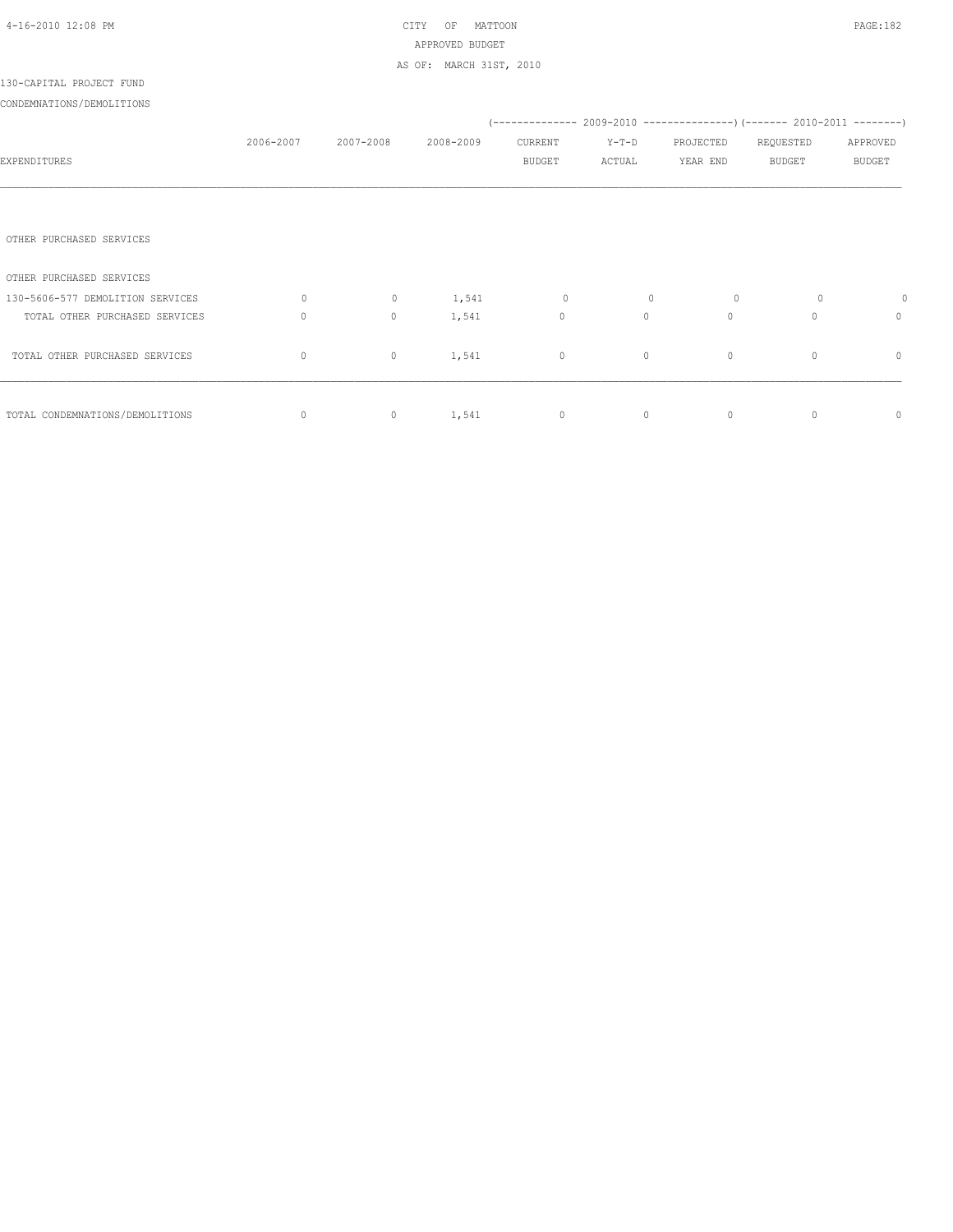# 4-16-2010 12:08 PM CITY OF MATTOON PAGE:183 APPROVED BUDGET AS OF: MARCH 31ST, 2010

#### 130-CAPITAL PROJECT FUND

SOUTH 45 TIF DISTRICT

|                                         |           |           |              |               |              | (-------------- 2009-2010 ------------------- 2010-2011 --------- ) |               |               |
|-----------------------------------------|-----------|-----------|--------------|---------------|--------------|---------------------------------------------------------------------|---------------|---------------|
|                                         | 2006-2007 | 2007-2008 | 2008-2009    | CURRENT       | $Y-T-D$      | PROJECTED                                                           | REQUESTED     | APPROVED      |
| <b>EXPENDITURES</b>                     |           |           |              | <b>BUDGET</b> | ACTUAL       | YEAR END                                                            | <b>BUDGET</b> | <b>BUDGET</b> |
|                                         |           |           |              |               |              |                                                                     |               |               |
|                                         |           |           |              |               |              |                                                                     |               |               |
| OTHER PURCHASED SERVICES                |           |           |              |               |              |                                                                     |               |               |
|                                         |           |           |              |               |              |                                                                     |               |               |
| PROFESSIONAL SERVICES                   |           |           |              |               |              |                                                                     |               |               |
| 130-5607-511 SOUTH 45 TIF DISCTIRCT     | 44,403    | 350       | $\circ$      | $\circ$       | $\mathbf{0}$ | $\mathbf{0}$                                                        | $\mathbf{0}$  | 0             |
| TOTAL PROFESSIONAL SERVICES             | 44,403    | 350       | $\circ$      | $\circ$       | $\circ$      | $\circ$                                                             | $\Omega$      | $\circ$       |
| OTHER PURCHASED SERVICES                |           |           |              |               |              |                                                                     |               |               |
| 130-5607-577 CLUB ILLINI/TONY EATON REN | 50,000    | $\circ$   | $\circ$      | $\circ$       | $\mathbf{0}$ | $\mathbf{0}$                                                        | $\mathbf{0}$  | $\theta$      |
| TOTAL OTHER PURCHASED SERVICES          | 50,000    | $\circ$   | $\circ$      | $\circ$       | $\circ$      | $\circ$                                                             | $\Omega$      | $\circ$       |
| TOTAL OTHER PURCHASED SERVICES          | 94,403    | 350       | $\circ$      | $\mathbb O$   | $\circ$      | $\circ$                                                             | $\mathbf{0}$  | $\circ$       |
|                                         |           |           |              |               |              |                                                                     |               |               |
|                                         |           |           |              |               |              |                                                                     |               |               |
| TOTAL SOUTH 45 TIF DISTRICT             | 94,403    | 350       | $\mathbf{0}$ | $\circ$       | $\circ$      | $\mathbf{0}$                                                        | $\Omega$      | $\mathbf{0}$  |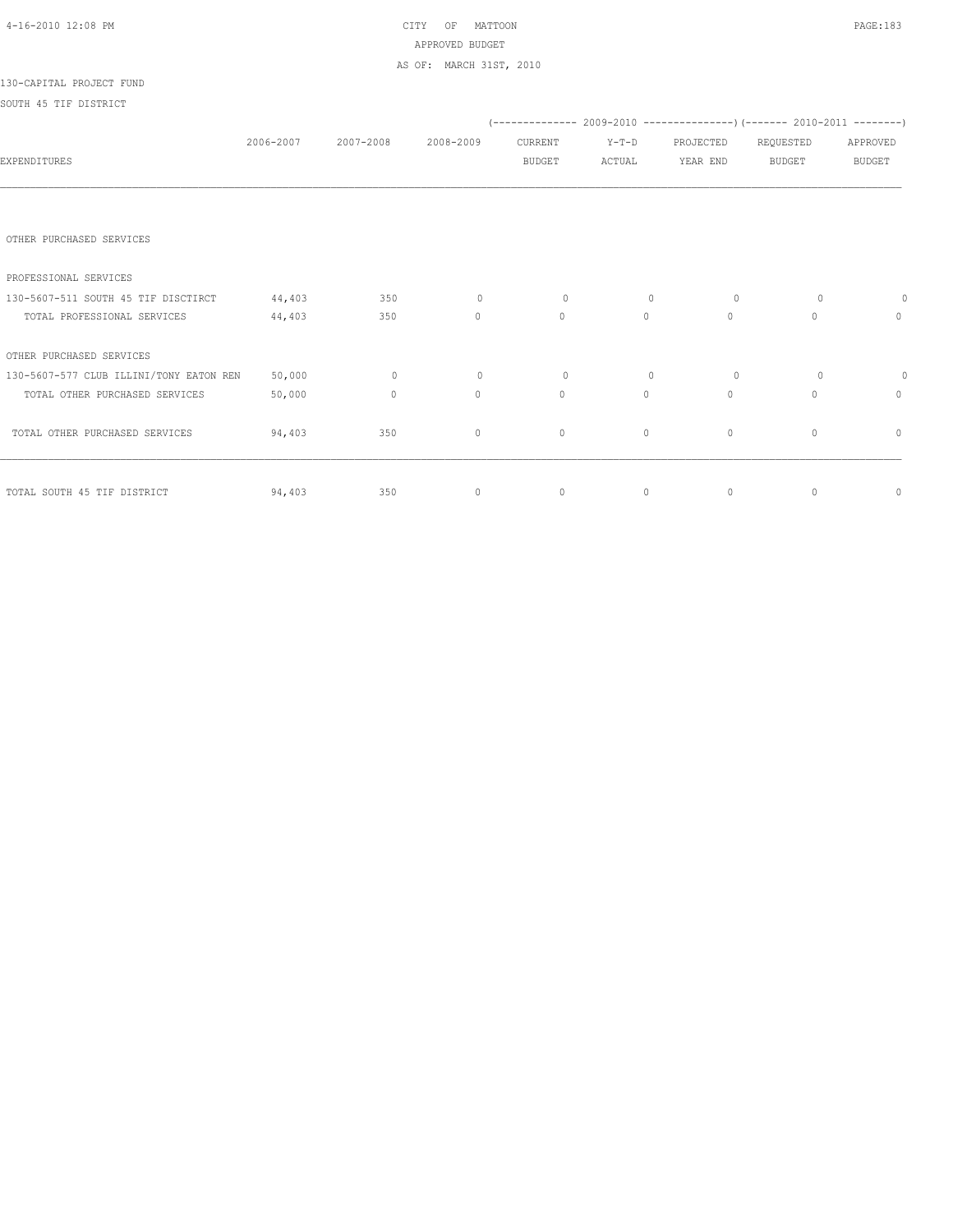# 4-16-2010 12:08 PM CITY OF MATTOON PAGE:184 APPROVED BUDGET AS OF: MARCH 31ST, 2010

## 130-CAPITAL PROJECT FUND

#### YMCA LAND ACQUISITION

| TMCW MWIND WARDTOTTIOM   |           |           |           |               |         |           |           |          |
|--------------------------|-----------|-----------|-----------|---------------|---------|-----------|-----------|----------|
|                          |           |           |           |               |         |           |           |          |
|                          | 2006-2007 | 2007-2008 | 2008-2009 | CURRENT       | $Y-T-D$ | PROJECTED | REQUESTED | APPROVED |
| EXPENDITURES             |           |           |           | <b>BUDGET</b> | ACTUAL  | YEAR END  | BUDGET    | BUDGET   |
|                          |           |           |           |               |         |           |           |          |
|                          |           |           |           |               |         |           |           |          |
|                          |           |           |           |               |         |           |           |          |
| OTHER PURCHASED SERVICES |           |           |           |               |         |           |           |          |
|                          |           |           |           |               |         |           |           |          |

| TOTAL YMCA LAND ACOUISITION        | 93,804 | 84,295 | 167,508 | 500,000 | 1,028 | $\circ$ | 500,000 | 500,000 |
|------------------------------------|--------|--------|---------|---------|-------|---------|---------|---------|
| OTHER PURCHASED SERVICES<br>TOTAL. | 93,804 | 84,295 | 167,508 | 500,000 | 1,028 | 0       | 500,000 | 500,000 |
| TOTAL OTHER PURCHASED SERVICES     | 93,804 | 84,295 | 167,508 | 500,000 | 1,028 | $\circ$ | 500,000 | 500,000 |
| 130-5608-577 YMCA LAND ACOUISITION | 93,804 | 84,295 | 167,508 | 500,000 | 1,028 | 0       | 500,000 | 500,000 |
| OTHER PURCHASED SERVICES           |        |        |         |         |       |         |         |         |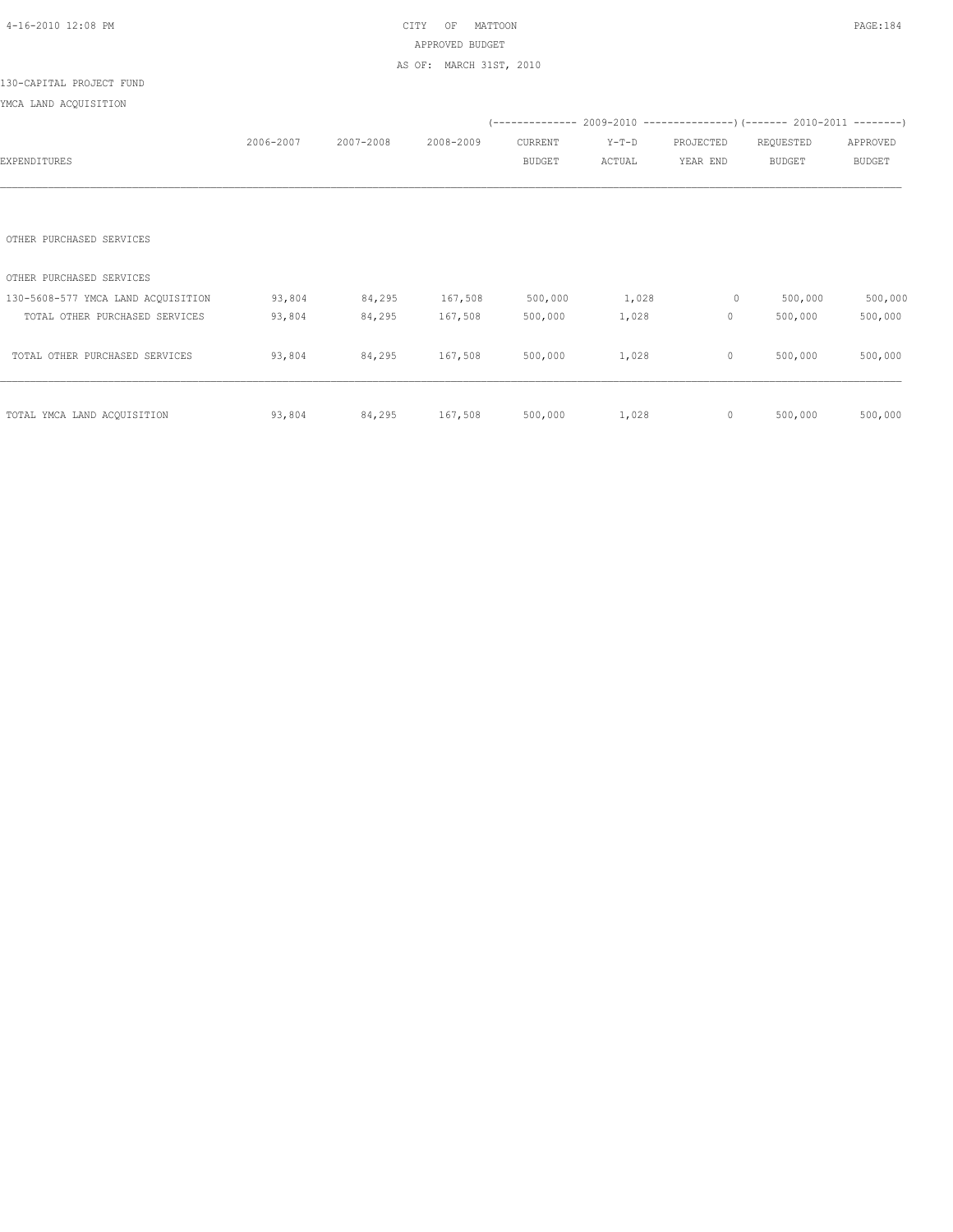# 4-16-2010 12:08 PM CITY OF MATTOON PAGE:185 APPROVED BUDGET AS OF: MARCH 31ST, 2010

## 130-CAPITAL PROJECT FUND

#### JUSTRITE CDAP EXPENSES

|                                     |           |           |              |               |              | (-------------- 2009-2010 -----------------) (------- 2010-2011 --------) |               |               |
|-------------------------------------|-----------|-----------|--------------|---------------|--------------|---------------------------------------------------------------------------|---------------|---------------|
|                                     | 2006-2007 | 2007-2008 | 2008-2009    | CURRENT       | $Y-T-D$      | PROJECTED                                                                 | REQUESTED     | APPROVED      |
| EXPENDITURES                        |           |           |              | <b>BUDGET</b> | ACTUAL       | YEAR END                                                                  | <b>BUDGET</b> | <b>BUDGET</b> |
|                                     |           |           |              |               |              |                                                                           |               |               |
|                                     |           |           |              |               |              |                                                                           |               |               |
| OTHER PURCHASED SERVICES            |           |           |              |               |              |                                                                           |               |               |
| OTHER PURCHASED SERVICES            |           |           |              |               |              |                                                                           |               |               |
| 130-5609-577 JUSTRITE CDAP EXPENSES | 465,313   | 43,500    | $\circ$      | $\circ$       | $\mathbf{0}$ | $\mathbf{0}$                                                              | $\mathbf{0}$  | 0             |
| TOTAL OTHER PURCHASED SERVICES      | 465,313   | 43,500    | $\mathbf{0}$ | $\mathbb O$   | $\circ$      | $\circ$                                                                   | $\mathbf{0}$  | 0             |
| TOTAL OTHER PURCHASED SERVICES      | 465,313   | 43,500    | $\circ$      | $\circ$       | $\circ$      | $\mathbb O$                                                               | $\circ$       | 0             |
| TOTAL JUSTRITE CDAP EXPENSES        | 465,313   | 43,500    | $\mathbf 0$  | $\mathbb O$   | 0            | 0                                                                         | $\mathbf{0}$  | 0             |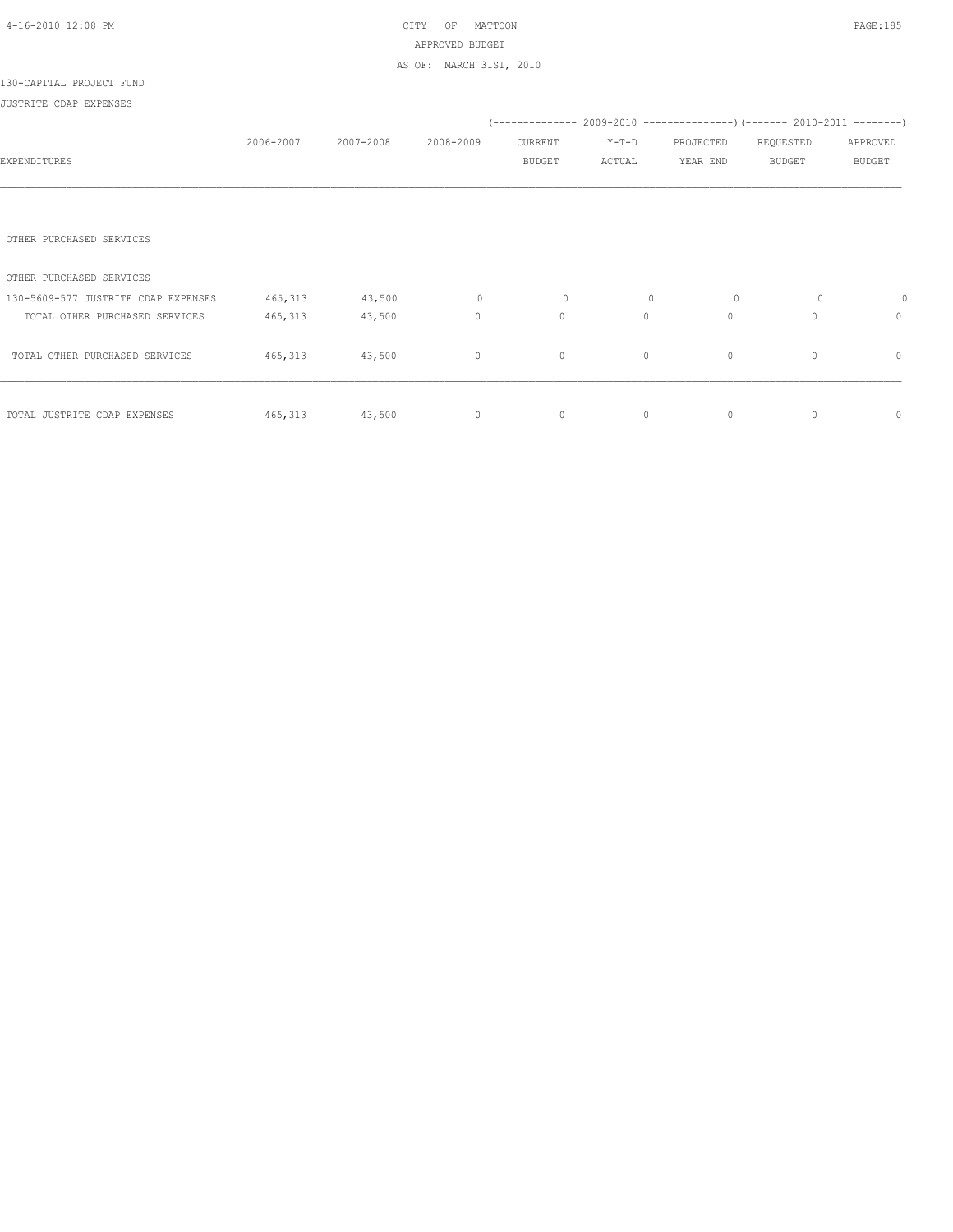# 4-16-2010 12:08 PM CITY OF MATTOON PAGE:186 APPROVED BUDGET AS OF: MARCH 31ST, 2010

#### 130-CAPITAL PROJECT FUND

RETAIL DEVELOPMENT MRTNG

|                                                |              |                                                                              |                   |                          |                   |                       | (-------------- 2009-2010 ---------------) (------ 2010-2011 --------) |                           |
|------------------------------------------------|--------------|------------------------------------------------------------------------------|-------------------|--------------------------|-------------------|-----------------------|------------------------------------------------------------------------|---------------------------|
| EXPENDITURES                                   | 2006-2007    | 2007-2008                                                                    | 2008-2009         | CURRENT<br><b>BUDGET</b> | $Y-T-D$<br>ACTUAL | PROJECTED<br>YEAR END | REQUESTED<br><b>BUDGET</b>                                             | APPROVED<br><b>BUDGET</b> |
|                                                |              |                                                                              |                   |                          |                   |                       |                                                                        |                           |
| OTHER PURCHASED SERVICES                       |              |                                                                              |                   |                          |                   |                       |                                                                        |                           |
| PROFESSIONAL SERVICES                          |              |                                                                              |                   |                          |                   |                       |                                                                        |                           |
| 130-5651-519 RETAIL DEVELOPMENT MARKETI        | 12,192       | $\mathbf{0}$                                                                 | $\circ$           | $\circ$                  | $\circ$           | $\mathbb O$           | $\mathbf{0}$                                                           | n                         |
| TOTAL PROFESSIONAL SERVICES                    | 12,192       | $\circ$                                                                      | $\mathbf{0}$      | $\circ$                  | $\circ$           | $\circ$               | $\circ$                                                                | 0                         |
| OTHER PURCHASED SERVICES                       |              |                                                                              |                   |                          |                   |                       |                                                                        |                           |
| 130-5651-571 DUES & MEMBERSHIPS                | $\circ$      | $\mathbf{0}$                                                                 | $\mathbf{0}$      | $\circ$                  | 0                 | $\mathbf 0$           | $\mathbf{0}$                                                           |                           |
| TOTAL OTHER PURCHASED SERVICES                 | $\mathbf{0}$ | $\circ$                                                                      | $\mathbf{0}$      | $\mathbf{0}$             | $\circ$           | $\circ$               | $\mathbf{0}$                                                           | 0                         |
| TOTAL OTHER PURCHASED SERVICES                 | 12,192       | 0                                                                            | 0                 | $\circ$                  | $\circ$           | $\circ$               | $\mathbf{0}$                                                           | $\mathbf{0}$              |
| TOTAL RETAIL DEVELOPMENT MRTNG                 | 12,192       | $\mathbb O$                                                                  | $\circ$           | $\circ$                  | $\circ$           | $\circ$               | $\mathbf 0$                                                            | $\mathbf{0}$              |
| TOTAL EXPENDITURES                             | 1,885,814    | 461,266 1,381,946                                                            |                   | 9,781,100                | 3,193,876         | $\circ$               | 8,100,000                                                              | 8,100,000                 |
| REVENUE OVER/(UNDER) EXPENDITURES              |              | $(1, 177, 088)$ $(341, 214)$ $(1, 366, 824)$ $(6, 618, 500)$ $(1, 137, 419)$ |                   |                          |                   |                       | $0 \quad (6,100,000) \quad (6,100,000)$                                |                           |
| OTHER FINANCING SOURCES                        |              |                                                                              |                   |                          |                   |                       |                                                                        |                           |
| 130-4901-010 INTERFUND XFRS FROM GEN. F        | 616,857      | 693,089                                                                      | 621,985 720,000   |                          | 571,270           | 0                     | 700,000                                                                | 700,000                   |
| 130-4906-010 INTRFD TRNFRS IN - INS & T        | $\circ$      | $\circ$                                                                      | $\circ$           | $\mathbf 0$              | $\circ$           | 0                     | 0                                                                      | $\mathbf 0$               |
| 130-4911-010 INTERFUND XFRS FROM WATER         | $\circ$      | $\mathbf{0}$                                                                 | $\mathbb O$       | $\mathbf{0}$             | $\circ$           | 0                     | 0                                                                      | $\mathbf 0$               |
| 130-4912-010 INTERFUND XFRS FROM SEWER         | $\mathbf{0}$ | 0                                                                            | $\mathbf{0}$      | $\mathbf{0}$             | $\circ$           | 0                     | $\mathbf{0}$                                                           | $\mathbf 0$               |
| 130-4931-010 SALE OF GENERAL CAPITAL AS        | $\mathbf{0}$ | $\circ$                                                                      | $\mathbf{0}$      | $\circ$                  | $\circ$           | $\circ$               | $\mathbf{0}$                                                           | $\mathbf{0}$              |
| 130-4941-023 PROCEEDS - GEN. OBLIGATION        | $\circ$      | $\circ$                                                                      | 6,000,000         | $\circ$                  | $\circ$           | $\circ$               | $\mathbf{0}$                                                           | $\mathbf{0}$              |
| 130-4941-024 PROCEEDS - GO BOND 2009A P        | $\circ$      | $\mathbf{0}$                                                                 | 50,118            | $\mathbf{0}$             | $\circ$           | $\circ$               | $\mathbf{0}$                                                           | $\mathbf{0}$              |
| 130-4944-023 PROCEEDS - OTHER BONDS ISS        | $\circ$      | $\circ$                                                                      | $\circ$           | $\circ$                  | $\circ$           | 0                     | $\begin{array}{c} \n\end{array}$                                       | 0                         |
| 130-4947-023 PROCEEDS - CAPITAL LEASES         | 661,203      | $\circ$                                                                      | $\mathbf{0}$      | $\mathbf{0}$             | $\circ$           | $\circ$               | $\mathbf{0}$                                                           | $\mathbf 0$               |
| 130-4948-023 PROCEEDS - REVOLVING LOAN         | $\mathbb O$  | $\circ$                                                                      | $\circ$           | $\circ$                  | $\circ$           | $\circ$               | $\mathbb O$                                                            | $\circ$                   |
| 130-4949-023 OTHER LONG TERM DEBT ISSUE        | $\circ$      | $\mathbb O$                                                                  | $\circ$           | $\circ$                  | $\circ$           | $\mathbb O$           | $\mathbf 0$                                                            | $\mathbb O$               |
| TOTAL OTHER FINANCING SOURCES                  | 1,278,060    |                                                                              | 693,089 6,672,103 | 720,000                  | 571,270           | $\circ$               | 700,000                                                                | 700,000                   |
| OTHER FINANCING (USES)                         |              |                                                                              |                   |                          |                   |                       |                                                                        |                           |
| 130-5937-822 TRANSFER TO MIDTOWN TIF FU        | $\circ$      | $\mathbb O$                                                                  | $\mathbb O$       | $\mathbb O$              | $\circ$           | 0                     | $\mathbf 0$                                                            | $\circ$                   |
| 130-5938-822 TRANSFERS TO GENERAL FUND         | $\circ$      | 0                                                                            | 0                 | 70,000                   | 0                 | 0                     | $\circ$                                                                | $\mathbb O$               |
| 130-5948-822 TRANSFERS TO CEMETERY FUND        | 0            | 0                                                                            | $\circ$           | $\circ$                  | $\mathbf 0$       | $\mathbf 0$           | $\mathbf 0$                                                            | $\mathbb O$               |
| TOTAL OTHER FINANCING (USES)                   | $\circ$      | $\mathbb O$                                                                  | $\circ$           | 70,000                   | $\circ$           | 0                     | $\mathbf 0$                                                            | $\mathbb O$               |
| TOTAL OTHER FINANCING SOURCES (USES) 1,278,060 |              | 693,089                                                                      | 6,672,103         | 650,000                  | 571,270           | $\circ$               | 700,000                                                                | 700,000                   |
| REVENUES & OTHER SOURCES OVER/                 |              |                                                                              |                   |                          |                   |                       |                                                                        |                           |

(UNDER) EXPENDITURES & OTHER (USES) 100,972 351,874 5,305,278 ( 5,968,500) ( 566,149) 0 ( 5,400,000) ( 5,400,000)

\*\*\* END OF REPORT \*\*\*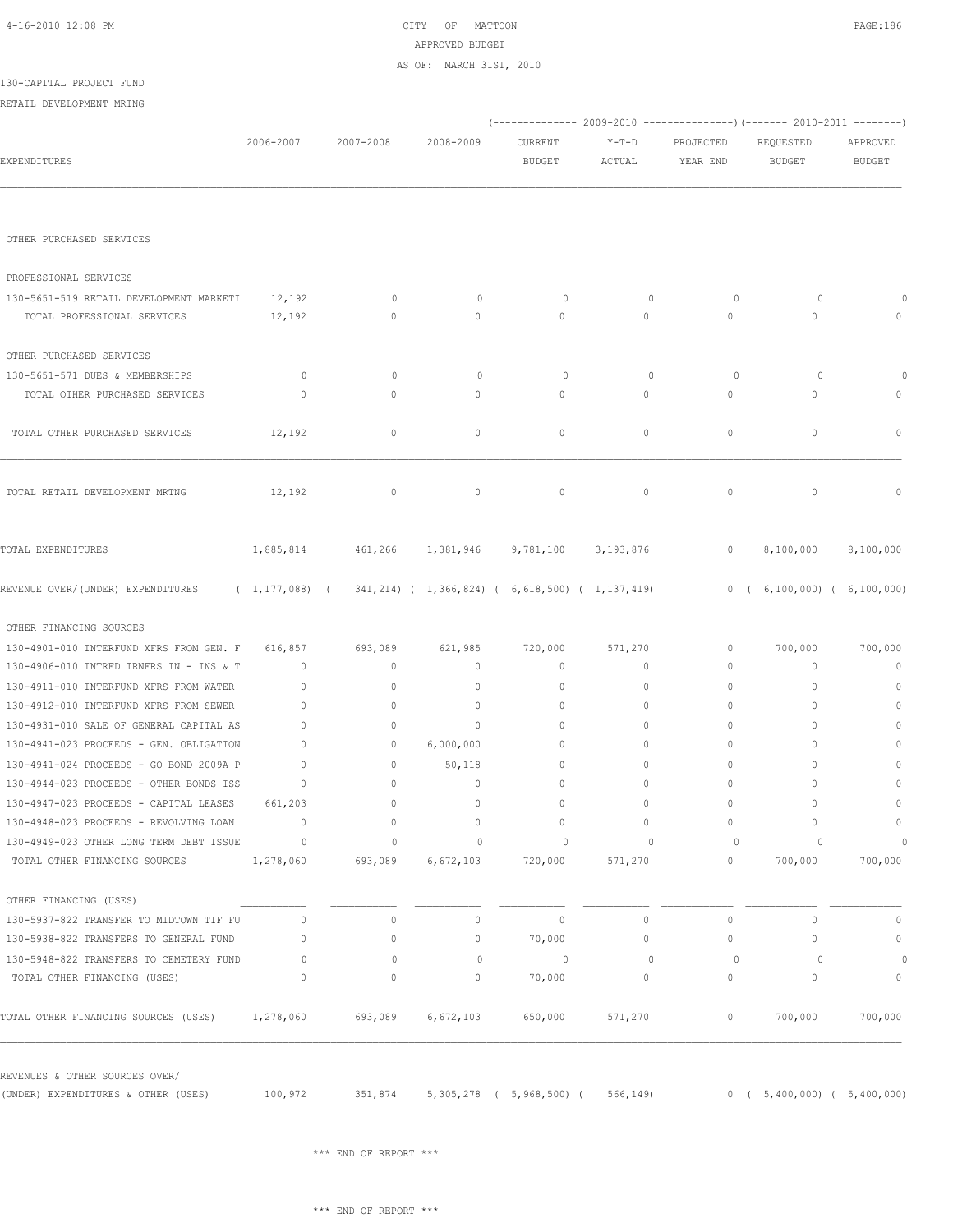# 4-16-2010 12:08 PM CITY OF MATTOON PAGE:187 APPROVED BUDGET AS OF: MARCH 31ST, 2010

## 150-I-57 EAST TIF DISTRICT

|                                         |              |                |              |               |              |              | $(-$ -------------- 2009-2010 ----------------) (------- 2010-2011 --------) |               |
|-----------------------------------------|--------------|----------------|--------------|---------------|--------------|--------------|------------------------------------------------------------------------------|---------------|
|                                         | 2006-2007    | 2007-2008      | 2008-2009    | CURRENT       | $Y-T-D$      | PROJECTED    | REQUESTED                                                                    | APPROVED      |
| REVENUES                                |              |                |              | <b>BUDGET</b> | ACTUAL       | YEAR END     | <b>BUDGET</b>                                                                | <b>BUDGET</b> |
|                                         |              |                |              |               |              |              |                                                                              |               |
| TAXES                                   |              |                |              |               |              |              |                                                                              |               |
| TIF/BD TAX RECEIPTS                     |              |                |              |               |              |              |                                                                              |               |
| 150-4192-023 PROPERTY TAX RECEIPTS      | $\circ$      | 887            | 959          | 1,000         | 974          |              | $0 \t 1,000$                                                                 | 1,000         |
| TOTAL TIF/BD TAX RECEIPTS               | $\circ$      | 887            | 959          | 1,000         | 974          | $\circ$      | 1,000                                                                        | 1,000         |
| TOTAL TAXES                             | $\circ$      | 887            | 959          | 1,000         | 974          | $\circ$      | 1,000                                                                        | 1,000         |
| INVESTMENT EARNINGS                     |              |                |              |               |              |              |                                                                              |               |
| INTEREST EARNINGS                       |              |                |              |               |              |              |                                                                              |               |
| 150-4610-023 INTEREST EARNINGS          | $\circ$      | 3              | $\mathbf{3}$ | $\circ$       | $\mathbf{0}$ | $\mathbf{0}$ | $\mathbf{0}$                                                                 | $\mathbf 0$   |
| TOTAL INTEREST EARNINGS                 | $\circ$      | 3 <sup>7</sup> | 3            | $\circ$       | $\mathbf{0}$ | $\mathbf{0}$ | $\mathbf 0$                                                                  | $\mathbf 0$   |
| TOTAL INVESTMENT EARNINGS               | $\mathbf{0}$ | 3              | 3            | $\circ$       | $\circ$      | $\mathbf{0}$ | $\mathbb O$                                                                  | $\mathbf{0}$  |
| CONTRIB & OTHER MISC REV                |              |                |              |               |              |              |                                                                              |               |
| CONTRIBUTIONS & MISC REV                |              |                |              |               |              |              |                                                                              |               |
| 150-4805-023 CONTRIBUTIONS & OTHER MISC | $\circ$      | $\circ$        | $\circ$      | $\circ$       | $\mathbf{0}$ | $\mathbf{0}$ | $\mathbf{0}$                                                                 | $\circ$       |
| TOTAL CONTRIBUTIONS & MISC REV          | $\circ$      | $\circ$        | $\circ$      | $\circ$       | $\mathbf{0}$ | $\mathbf{0}$ | $\mathbf{0}$                                                                 | $\mathbb O$   |
| TOTAL CONTRIB & OTHER MISC REV          | $\circ$      | $\mathbb O$    | $\mathbb O$  | $\mathbb O$   | $\circ$      | $\circ$      | $\circ$                                                                      | $\mathbb O$   |
| TOTAL REVENUES                          | $\mathbf{0}$ | 890            | 962          | 1,000         | 975          | $\circ$      | 1,000                                                                        | 1,000         |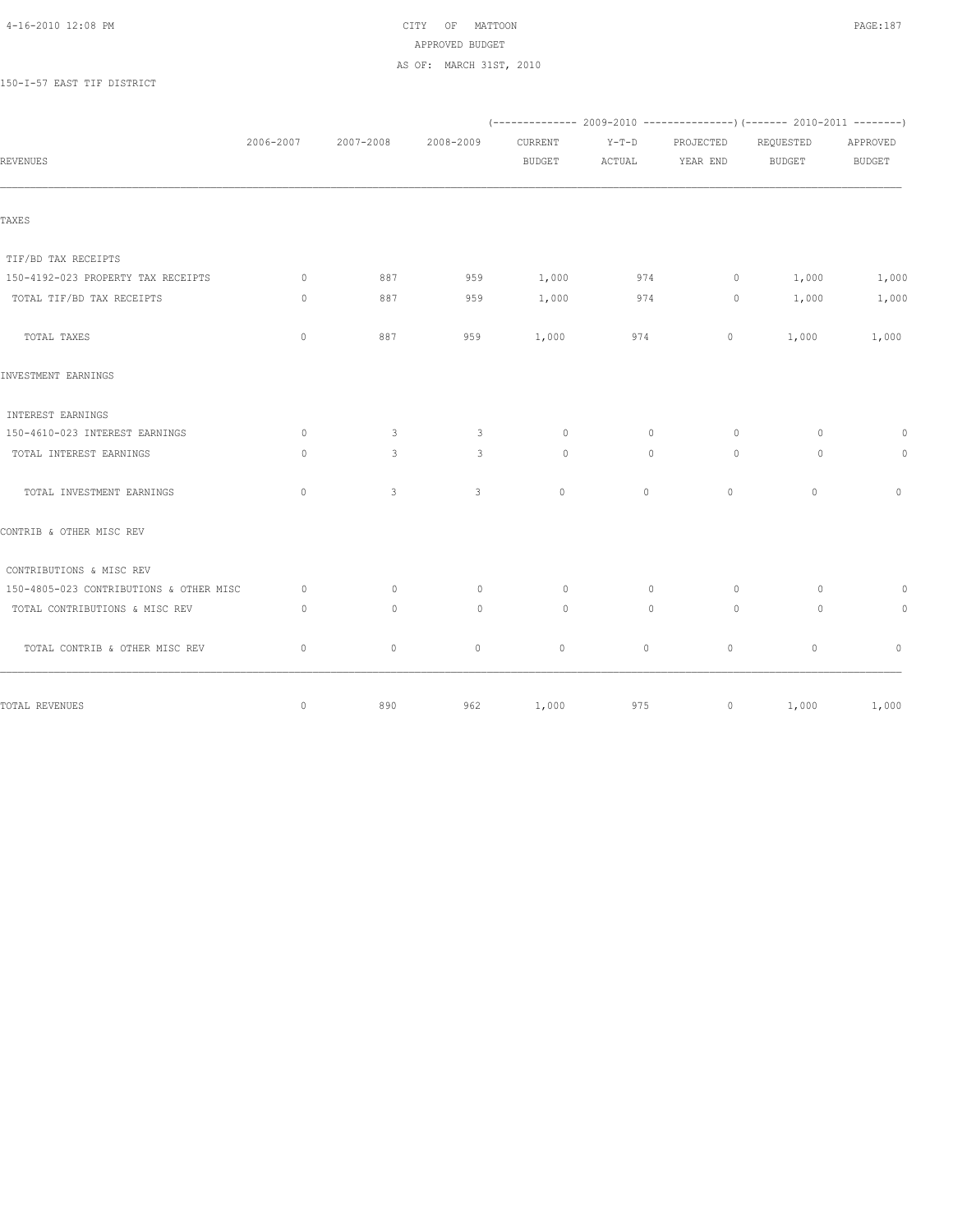# 4-16-2010 12:08 PM CITY OF MATTOON PAGE:188 APPROVED BUDGET AS OF: MARCH 31ST, 2010

## 150-I-57 EAST TIF DISTRICT

#### TRAFFIC CONTROL DEVICES

|                                      |           |           |              |               |              | (-------------- 2009-2010 ----------------) (------- 2010-2011 --------) |               |               |
|--------------------------------------|-----------|-----------|--------------|---------------|--------------|--------------------------------------------------------------------------|---------------|---------------|
|                                      | 2006-2007 | 2007-2008 | 2008-2009    | CURRENT       | $Y-T-D$      | PROJECTED                                                                | REQUESTED     | APPROVED      |
| EXPENDITURES                         |           |           |              | <b>BUDGET</b> | ACTUAL       | YEAR END                                                                 | <b>BUDGET</b> | <b>BUDGET</b> |
|                                      |           |           |              |               |              |                                                                          |               |               |
|                                      |           |           |              |               |              |                                                                          |               |               |
| PROPERTY                             |           |           |              |               |              |                                                                          |               |               |
| IMPROVEMENTS-NOT BLDNGS              |           |           |              |               |              |                                                                          |               |               |
| 150-5327-730 TRAFFIC CONTROL DEVICES | $\circ$   | $\circ$   | $\circ$      | 0             | $\mathbf{0}$ | $\mathbf{0}$                                                             | $\mathbf{0}$  | 0             |
| TOTAL IMPROVEMENTS-NOT BLDNGS        | $\Omega$  | $\circ$   | $\mathbf{0}$ | $\mathbf{0}$  | $\circ$      | $\circ$                                                                  | $\Omega$      | $\mathbf{0}$  |
| TOTAL PROPERTY                       | $\circ$   | $\circ$   | $\circ$      | $\circ$       | $\circ$      | $\circ$                                                                  | $\circ$       | $\mathbf{0}$  |
| TOTAL TRAFFIC CONTROL DEVICES        | 0         | $\circ$   | $\circ$      | $\circ$       | $\circ$      | 0                                                                        | $\mathbf{0}$  | $\mathbf{0}$  |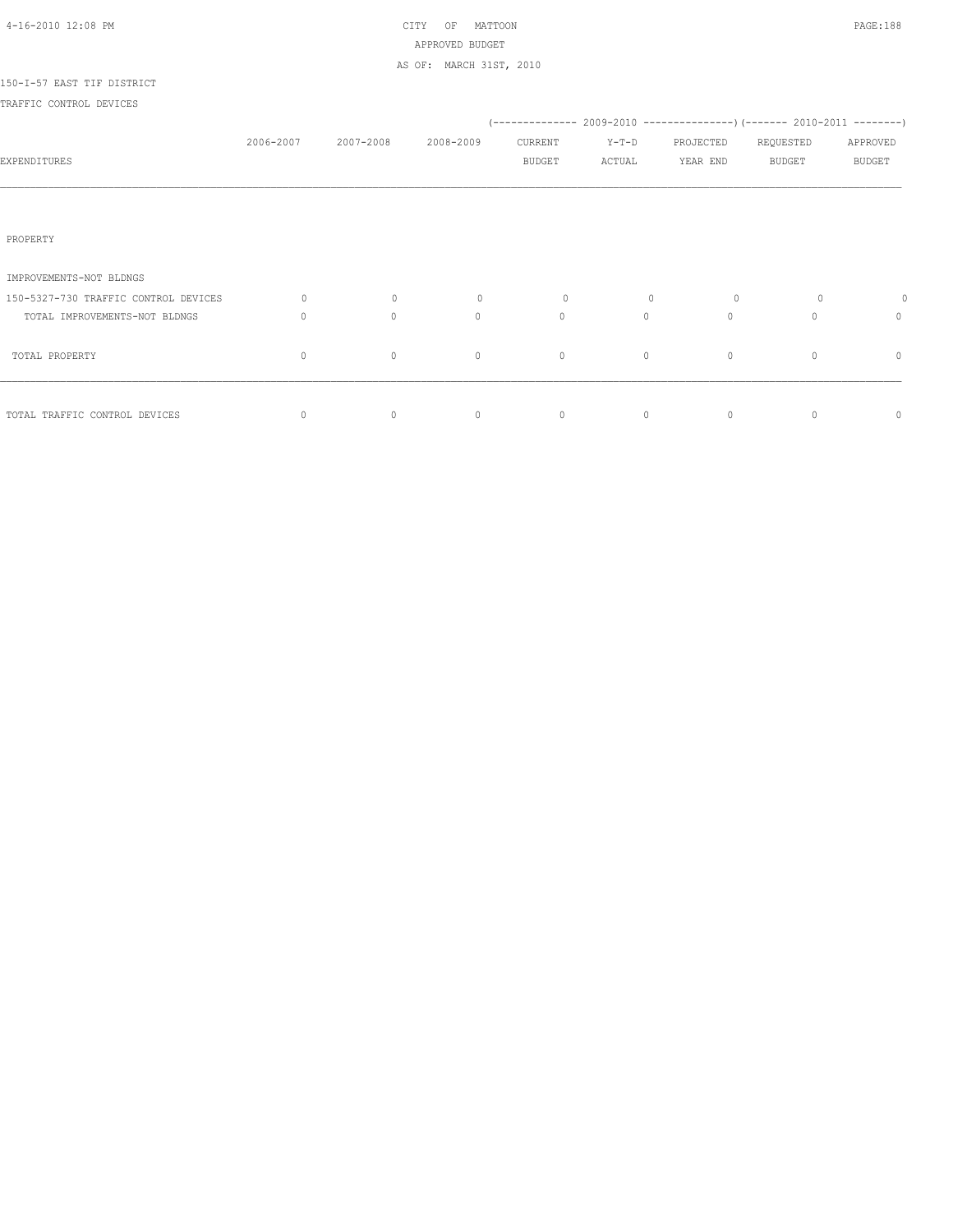# 4-16-2010 12:08 PM CITY OF MATTOON PAGE:189 APPROVED BUDGET AS OF: MARCH 31ST, 2010

## 150-I-57 EAST TIF DISTRICT

STORM DRAINAGE

|                               |              |           |              |               |              | (-------------- 2009-2010 ----------------) (------- 2010-2011 --------) |               |               |
|-------------------------------|--------------|-----------|--------------|---------------|--------------|--------------------------------------------------------------------------|---------------|---------------|
|                               | 2006-2007    | 2007-2008 | 2008-2009    | CURRENT       | $Y-T-D$      | PROJECTED                                                                | REQUESTED     | APPROVED      |
| EXPENDITURES                  |              |           |              | <b>BUDGET</b> | ACTUAL       | YEAR END                                                                 | <b>BUDGET</b> | <b>BUDGET</b> |
|                               |              |           |              |               |              |                                                                          |               |               |
|                               |              |           |              |               |              |                                                                          |               |               |
| PROPERTY                      |              |           |              |               |              |                                                                          |               |               |
| IMPROVEMENTS-NOT BLDNGS       |              |           |              |               |              |                                                                          |               |               |
| 150-5328-730 STORM DRAINAGE   | $\circ$      | $\circ$   | $\circ$      | $\circ$       | $\mathbf{0}$ | $\mathbf{0}$                                                             | $\mathbf{0}$  | 0             |
| TOTAL IMPROVEMENTS-NOT BLDNGS | $\circ$      | $\circ$   | $\mathbf{0}$ | $\mathbf{0}$  | $\circ$      | $\circ$                                                                  | $\circ$       | $\mathbb O$   |
| TOTAL PROPERTY                | $\circ$      | $\circ$   | $\circ$      | $\circ$       | $\circ$      | $\circ$                                                                  | $\circ$       | 0             |
| TOTAL STORM DRAINAGE          | $\mathbf{0}$ | $\circ$   | $\circ$      | $\circ$       | $\circ$      | $\circ$                                                                  | $\mathbf{0}$  | 0             |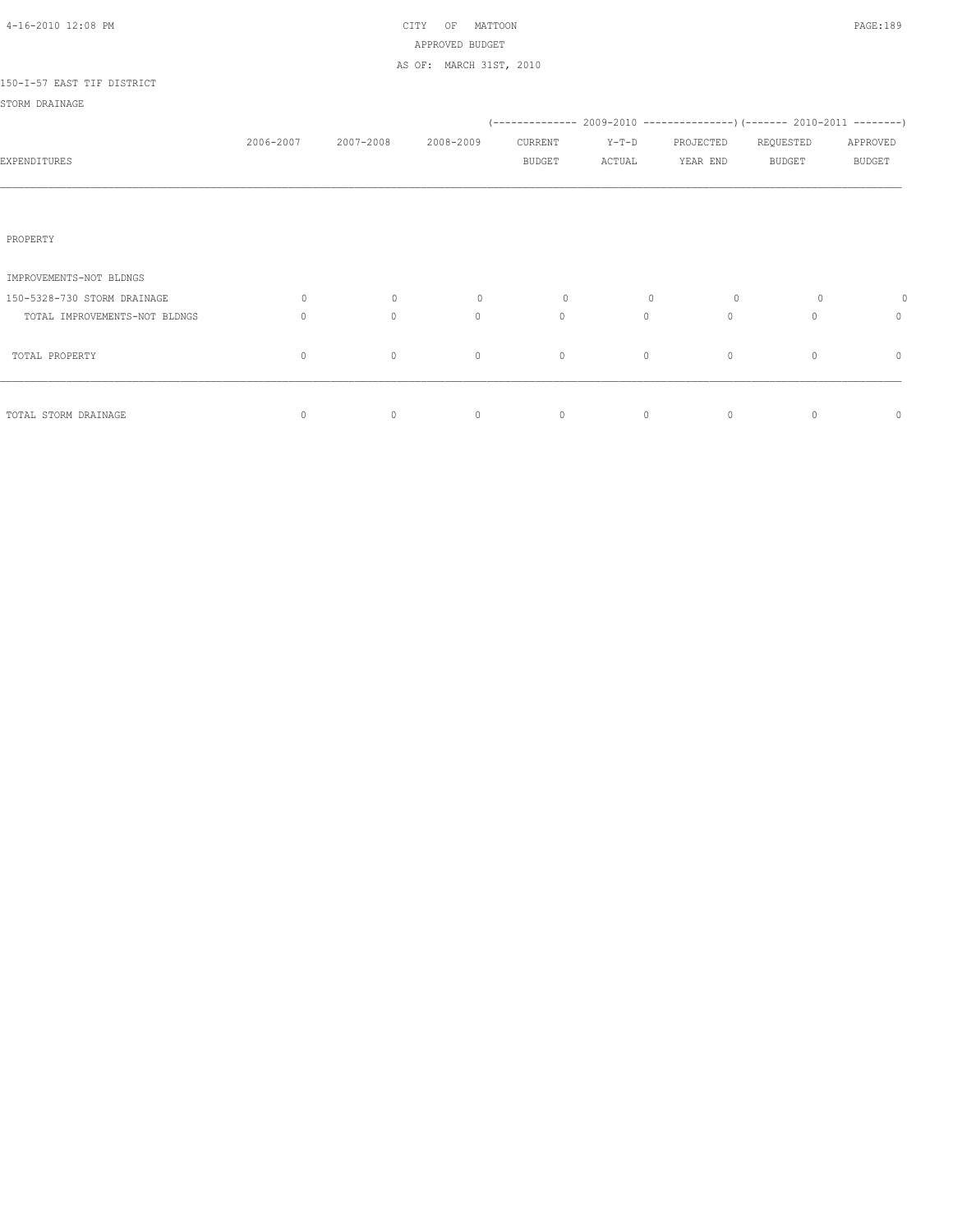# 4-16-2010 12:08 PM CITY OF MATTOON PAGE:190 APPROVED BUDGET AS OF: MARCH 31ST, 2010

## 150-I-57 EAST TIF DISTRICT

SANITARY SEWER

|                               |              |           |              |               |              | (-------------- 2009-2010 ----------------) (------- 2010-2011 --------) |               |               |
|-------------------------------|--------------|-----------|--------------|---------------|--------------|--------------------------------------------------------------------------|---------------|---------------|
|                               | 2006-2007    | 2007-2008 | 2008-2009    | CURRENT       | $Y-T-D$      | PROJECTED                                                                | REQUESTED     | APPROVED      |
| EXPENDITURES                  |              |           |              | <b>BUDGET</b> | ACTUAL       | YEAR END                                                                 | <b>BUDGET</b> | <b>BUDGET</b> |
|                               |              |           |              |               |              |                                                                          |               |               |
|                               |              |           |              |               |              |                                                                          |               |               |
| PROPERTY                      |              |           |              |               |              |                                                                          |               |               |
| IMPROVEMENTS-NOT BLDNGS       |              |           |              |               |              |                                                                          |               |               |
| 150-5341-730 SANITARY SEWER   | $\circ$      | $\circ$   | $\circ$      | $\circ$       | $\mathbf{0}$ | $\mathbf{0}$                                                             | $\mathbf{0}$  | 0             |
| TOTAL IMPROVEMENTS-NOT BLDNGS | $\mathbf{0}$ | $\circ$   | $\mathbf{0}$ | $\mathbf{0}$  | $\circ$      | $\circ$                                                                  | $\circ$       | 0             |
| TOTAL PROPERTY                | $\circ$      | $\circ$   | $\circ$      | $\circ$       | $\circ$      | $\circ$                                                                  | $\circ$       | $\mathbf{0}$  |
| TOTAL SANITARY SEWER          | $\mathbf{0}$ | 0         | $\circ$      | $\mathbb O$   | 0            | 0                                                                        | $\mathbf{0}$  | 0             |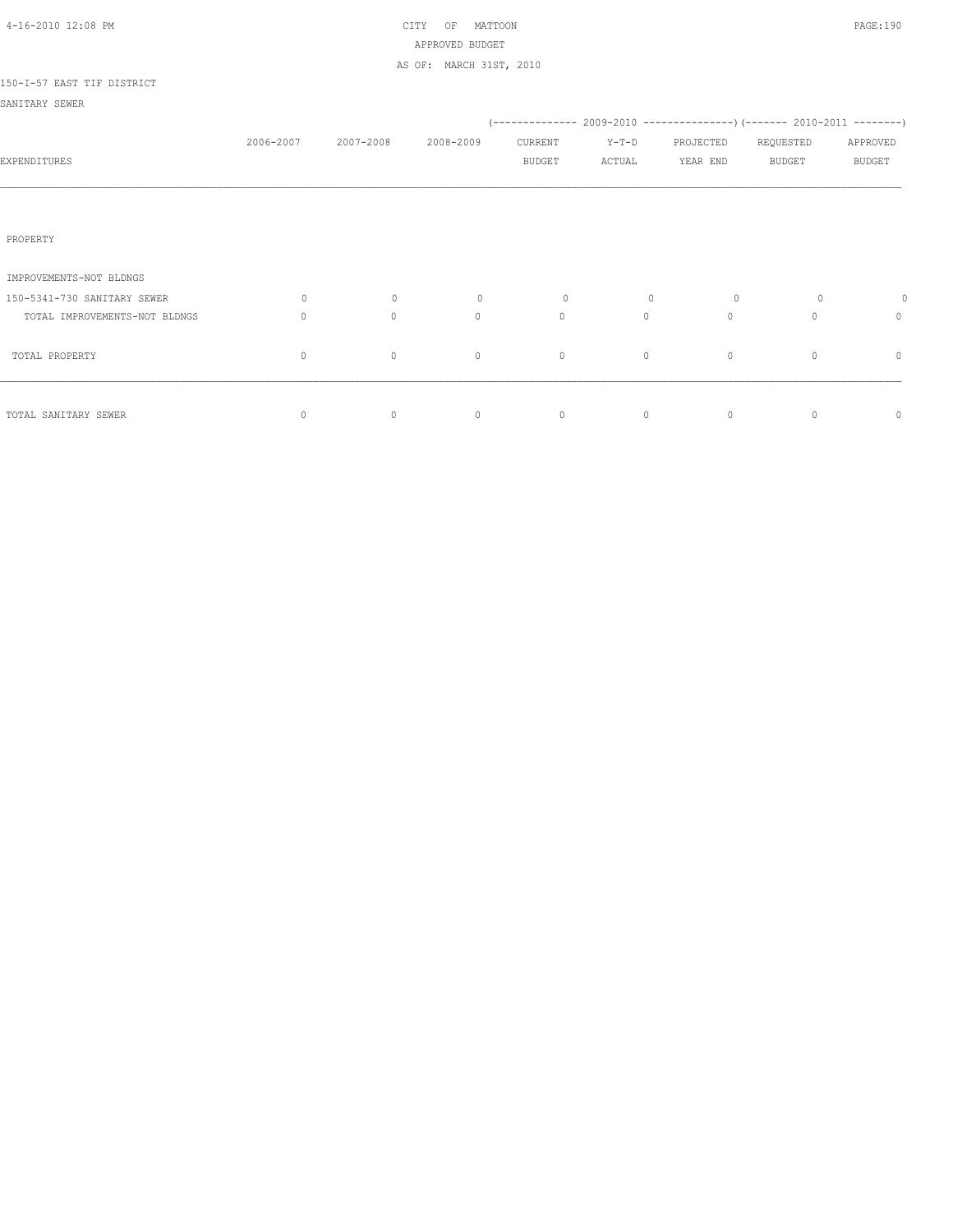# 4-16-2010 12:08 PM CITY OF MATTOON PAGE:191 APPROVED BUDGET AS OF: MARCH 31ST, 2010

#### 150-I-57 EAST TIF DISTRICT

WATER DISTRIBUTION

|                                 |              |           |              |               |         | (-------------- 2009-2010 ----------------) (------- 2010-2011 --------) |               |               |
|---------------------------------|--------------|-----------|--------------|---------------|---------|--------------------------------------------------------------------------|---------------|---------------|
|                                 | 2006-2007    | 2007-2008 | 2008-2009    | CURRENT       | $Y-T-D$ | PROJECTED                                                                | REQUESTED     | APPROVED      |
| EXPENDITURES                    |              |           |              | <b>BUDGET</b> | ACTUAL  | YEAR END                                                                 | <b>BUDGET</b> | <b>BUDGET</b> |
|                                 |              |           |              |               |         |                                                                          |               |               |
|                                 |              |           |              |               |         |                                                                          |               |               |
| PROPERTY                        |              |           |              |               |         |                                                                          |               |               |
| IMPROVEMENTS-NOT BLDNGS         |              |           |              |               |         |                                                                          |               |               |
| 150-5354-730 WATER DISTRIBUTION | $\circ$      | $\circ$   | $\circ$      | 0             |         | $\mathbf{0}$<br>$\mathbf{0}$                                             | $\mathbf{0}$  | 0             |
| TOTAL IMPROVEMENTS-NOT BLDNGS   | $\circ$      | $\circ$   | $\mathbf{0}$ | $\mathbf{0}$  | $\circ$ | $\mathbf{0}$                                                             | $\mathbf{0}$  | $\circ$       |
| TOTAL PROPERTY                  | $\mathbf{0}$ | $\circ$   | $\mathbf{0}$ | $\mathbb O$   | $\circ$ | $\mathbf{0}$                                                             | $\mathbf{0}$  | $\mathbf{0}$  |
| TOTAL WATER DISTRIBUTION        | $\circ$      | $\circ$   | $\mathbf{0}$ | $\mathbf 0$   | $\circ$ | $\circ$                                                                  | $\mathbf{0}$  | $\circ$       |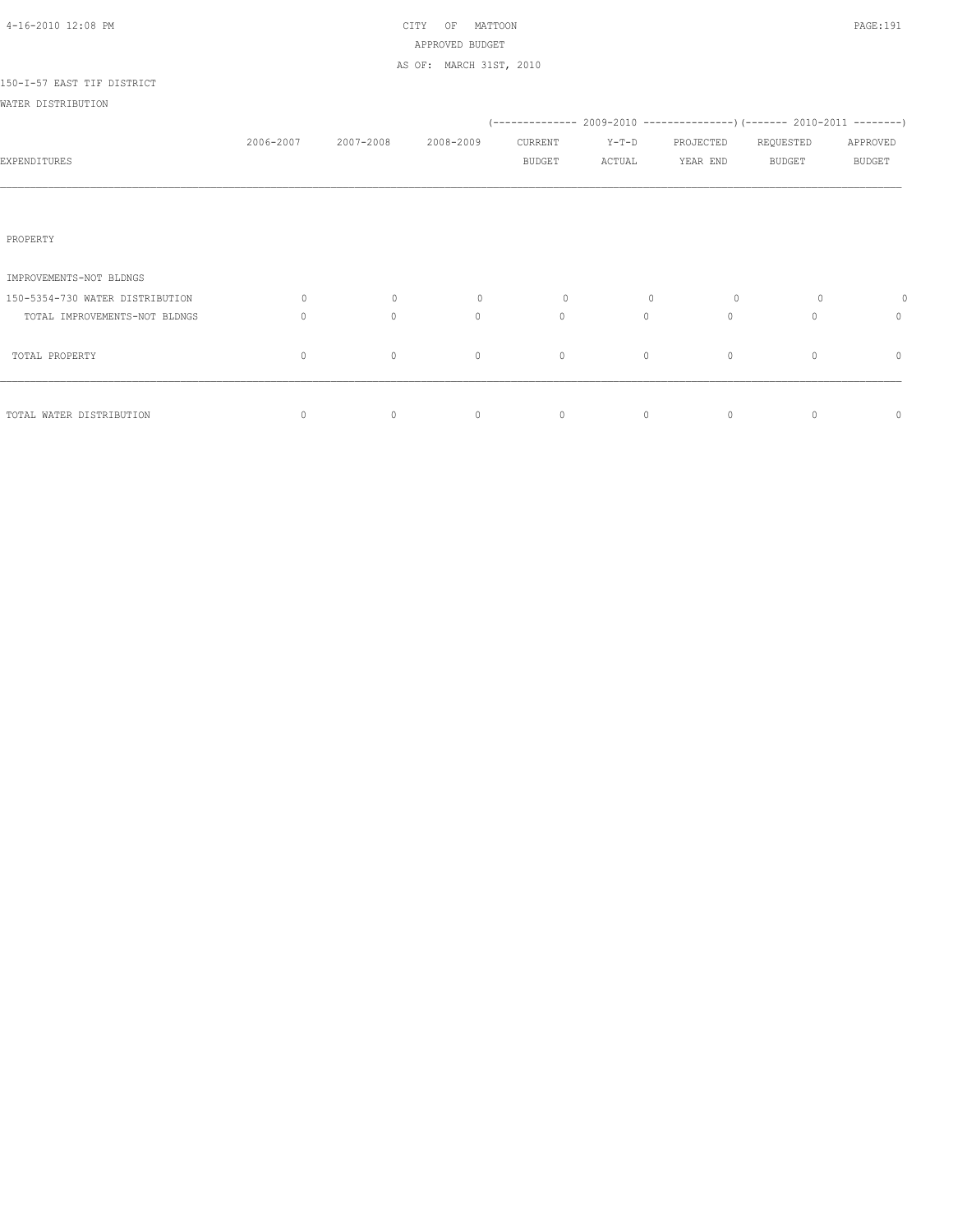# 4-16-2010 12:08 PM CITY OF MATTOON PAGE:192 APPROVED BUDGET AS OF: MARCH 31ST, 2010

#### 150-I-57 EAST TIF DISTRICT

PARKING LOTS

|                               |              |           |              |               |         | (-------------- 2009-2010 ----------------) (------- 2010-2011 --------) |               |               |
|-------------------------------|--------------|-----------|--------------|---------------|---------|--------------------------------------------------------------------------|---------------|---------------|
|                               | 2006-2007    | 2007-2008 | 2008-2009    | CURRENT       | $Y-T-D$ | PROJECTED                                                                | REQUESTED     | APPROVED      |
| EXPENDITURES                  |              |           |              | <b>BUDGET</b> | ACTUAL  | YEAR END                                                                 | <b>BUDGET</b> | <b>BUDGET</b> |
|                               |              |           |              |               |         |                                                                          |               |               |
|                               |              |           |              |               |         |                                                                          |               |               |
| PROPERTY                      |              |           |              |               |         |                                                                          |               |               |
| IMPROVEMENTS-NOT BLDNGS       |              |           |              |               |         |                                                                          |               |               |
| 150-5385-730 PARKING LOTS     | $\circ$      | $\circ$   | $\circ$      | 0             |         | $\mathbf{0}$<br>$\mathbf 0$                                              | $\mathbf 0$   | 0             |
| TOTAL IMPROVEMENTS-NOT BLDNGS | $\mathbf{0}$ | $\circ$   | $\mathbf{0}$ | $\mathbf{0}$  | $\circ$ | $\circ$                                                                  | $\circ$       | $\mathbf{0}$  |
| TOTAL PROPERTY                | $\circ$      | $\circ$   | $\circ$      | $\circ$       | $\circ$ | $\circ$                                                                  | $\circ$       | $\mathbf{0}$  |
| TOTAL PARKING LOTS            | $\mathbf{0}$ | $\circ$   | $\mathbf 0$  | $\circ$       | $\circ$ | $\circ$                                                                  | $\mathbf{0}$  | 0             |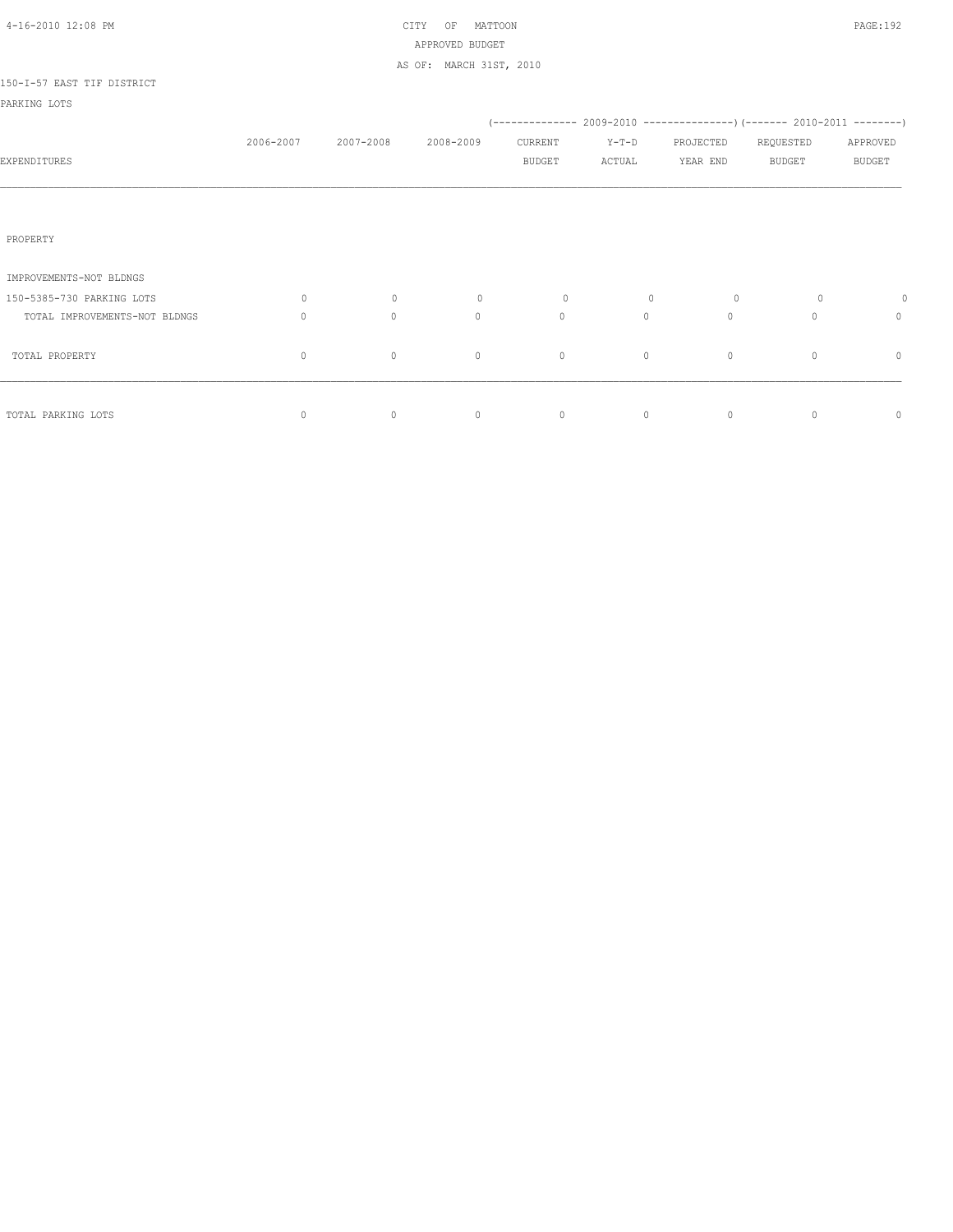# 4-16-2010 12:08 PM CITY OF MATTOON PAGE:193 APPROVED BUDGET AS OF: MARCH 31ST, 2010

## 150-I-57 EAST TIF DISTRICT

PUBLIC BUILDINGS

|                               |              |             |              |               |              | (-------------- 2009-2010 ---------------) (------- 2010-2011 --------) |               |               |
|-------------------------------|--------------|-------------|--------------|---------------|--------------|-------------------------------------------------------------------------|---------------|---------------|
|                               | 2006-2007    | 2007-2008   | 2008-2009    | CURRENT       | $Y-T-D$      | PROJECTED                                                               | REQUESTED     | APPROVED      |
| EXPENDITURES                  |              |             |              | <b>BUDGET</b> | ACTUAL       | YEAR END                                                                | <b>BUDGET</b> | <b>BUDGET</b> |
|                               |              |             |              |               |              |                                                                         |               |               |
|                               |              |             |              |               |              |                                                                         |               |               |
| PROPERTY                      |              |             |              |               |              |                                                                         |               |               |
| <b>BUILDINGS</b>              |              |             |              |               |              |                                                                         |               |               |
| 150-5389-720 PUBLIC BUILDINGS | $\circ$      | $\mathbb O$ | $\circ$      | $\circ$       | $\mathbf{0}$ | $\mathbf{0}$                                                            | $\mathbf{0}$  | 0             |
| TOTAL BUILDINGS               | $\mathbf{0}$ | $\mathbb O$ | $\mathbf{0}$ | $\mathbb O$   | $\circ$      | $\circ$                                                                 | $\mathbf{0}$  | $\mathbb O$   |
| TOTAL PROPERTY                | 0            | $\circ$     | $\circ$      | $\circ$       | $\circ$      | $\circ$                                                                 | $\mathbf 0$   | 0             |
| TOTAL PUBLIC BUILDINGS        | 0            | $\circ$     | $\circ$      | $\circ$       | $\circ$      | $\circ$                                                                 | $\mathbf 0$   | $\circ$       |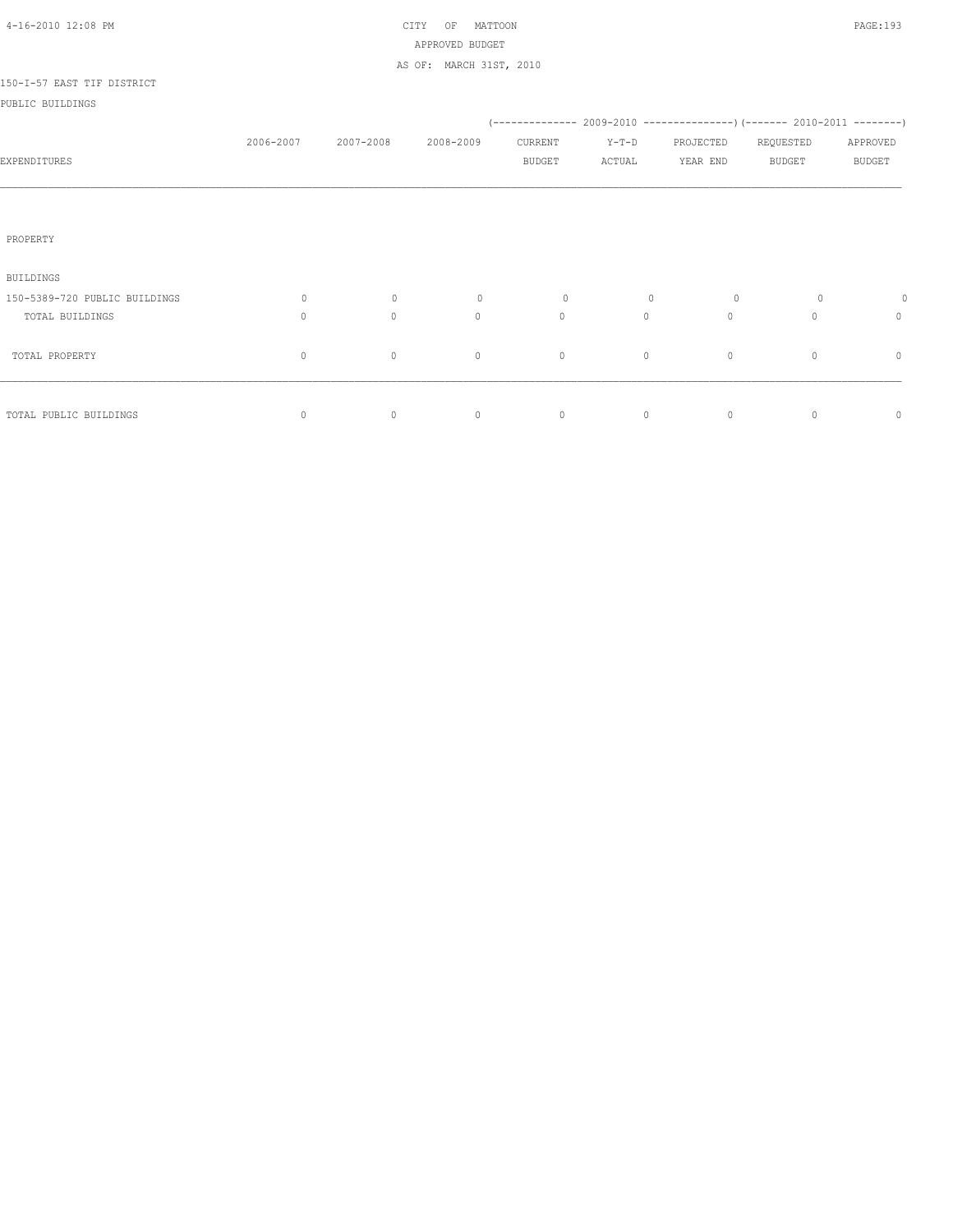# 4-16-2010 12:08 PM CITY OF MATTOON PAGE:194 APPROVED BUDGET AS OF: MARCH 31ST, 2010

## 150-I-57 EAST TIF DISTRICT

|                               |              |             |              |               |             | (-------------- 2009-2010 ----------------) (------- 2010-2011 --------) |               |               |
|-------------------------------|--------------|-------------|--------------|---------------|-------------|--------------------------------------------------------------------------|---------------|---------------|
|                               | 2006-2007    | 2007-2008   | 2008-2009    | CURRENT       | $Y-T-D$     | PROJECTED                                                                | REQUESTED     | APPROVED      |
| EXPENDITURES                  |              |             |              | <b>BUDGET</b> | ACTUAL      | YEAR END                                                                 | <b>BUDGET</b> | <b>BUDGET</b> |
|                               |              |             |              |               |             |                                                                          |               |               |
|                               |              |             |              |               |             |                                                                          |               |               |
| PROPERTY                      |              |             |              |               |             |                                                                          |               |               |
| IMPROVEMENTS-NOT BLDNGS       |              |             |              |               |             |                                                                          |               |               |
| 150-5511-730 PARKS            | $\circ$      | $\circ$     | $\circ$      | $\circ$       | $\mathbf 0$ | $\mathbf 0$                                                              | $\mathbf 0$   | 0             |
| TOTAL IMPROVEMENTS-NOT BLDNGS | $\mathbf{0}$ | $\circ$     | $\mathbf{0}$ | $\mathbf{0}$  | $\circ$     | $\circ$                                                                  | $\mathbf{0}$  | $\circ$       |
| TOTAL PROPERTY                | $\circ$      | $\mathbb O$ | $\mathbb{O}$ | $\circ$       | $\circ$     | $\circ$                                                                  | $\mathbf{0}$  | 0             |
| TOTAL PARKS                   | $\circ$      | $\circ$     | $\circ$      | $\circ$       | $\circ$     | 0                                                                        | 0             | 0             |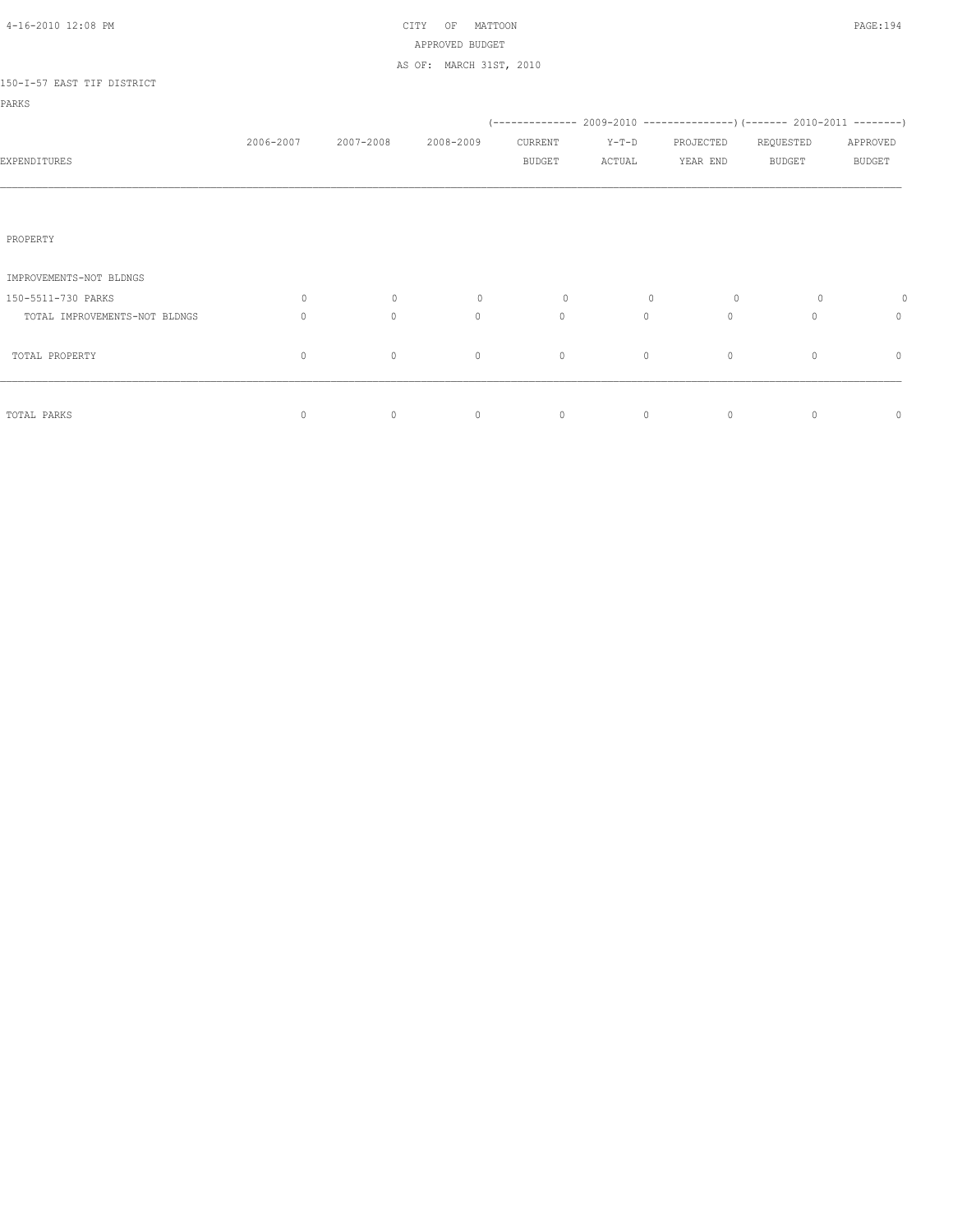# 4-16-2010 12:08 PM CITY OF MATTOON PAGE:195 APPROVED BUDGET AS OF: MARCH 31ST, 2010

#### 150-I-57 EAST TIF DISTRICT

PURCHASED SERVICES

| EXPENDITURES                            | 2006-2007   | 2007-2008    | 2008-2009   | (-------------- 2009-2010 ----------------) (------- 2010-2011 --------)<br>CURRENT<br><b>BUDGET</b> | $Y-T-D$<br>ACTUAL | PROJECTED<br>YEAR END | REQUESTED<br><b>BUDGET</b> | APPROVED<br><b>BUDGET</b> |
|-----------------------------------------|-------------|--------------|-------------|------------------------------------------------------------------------------------------------------|-------------------|-----------------------|----------------------------|---------------------------|
| SUPPLIES                                |             |              |             |                                                                                                      |                   |                       |                            |                           |
| GENERAL SUPPLIES                        |             |              |             |                                                                                                      |                   |                       |                            |                           |
| 150-5604-311 OFFICE SUPPLIES            | $\circ$     | $\circ$      | $\mathbf 0$ | $\circ$                                                                                              | $\circ$           | $\circ$               | $\circ$                    | 0                         |
| 150-5604-319 MISCELLANEOUS SUPPLIES     | $\circ$     | $\circ$      | $\mathbf 0$ | $\circ$                                                                                              | 0                 | $\mathbf 0$           | 0                          | 0                         |
| TOTAL GENERAL SUPPLIES                  | $\circ$     | $\circ$      | 0           | $\mathbf 0$                                                                                          | $\circ$           | $\circ$               | $\mathbf 0$                | 0                         |
| TOTAL SUPPLIES                          | $\mathbb O$ | $\mathbb O$  | $\mathbb O$ | $\circ$                                                                                              | $\circ$           | $\mathbb O$           | $\mathbb O$                | $\mathbb O$               |
| OTHER PURCHASED SERVICES                |             |              |             |                                                                                                      |                   |                       |                            |                           |
| PROFESSIONAL SERVICES                   |             |              |             |                                                                                                      |                   |                       |                            |                           |
| 150-5604-511 PLANNING & DESIGN SERVICES | $\circ$     | $\circ$      | $\circ$     | $\mathbf 0$                                                                                          | $\circ$           | $\circ$               | $\mathbf 0$                | $\circ$                   |
| 150-5604-513 AUDITING SERVICES          | $\circ$     | $\circ$      | $\circ$     | $\circ$                                                                                              | $\circ$           | $\mathbb O$           | $\mathbb O$                | 0                         |
| 150-5604-519 OTHER PROFESSIONAL SERVICE | 0           | $\circ$      | 909         | $\circ$                                                                                              | $\mathbf 0$       | $\mathbf 0$           | $\mathbf 0$                | $\mathbf 0$               |
| TOTAL PROFESSIONAL SERVICES             | $\circ$     | $\circ$      | 909         | $\mathbf 0$                                                                                          | $\circ$           | $\circ$               | $\mathbf 0$                | 0                         |
| COMMUNICATION                           |             |              |             |                                                                                                      |                   |                       |                            |                           |
| 150-5604-531 POSTAGE                    | $\circ$     | $\circ$      | $\circ$     | $\circ$                                                                                              | $\mathbf 0$       | $\mathbf 0$           | $\circ$                    |                           |
| TOTAL COMMUNICATION                     | $\circ$     | $\circ$      | $\mathbb O$ | $\mathbb O$                                                                                          | $\circ$           | $\mathbb O$           | $\mathbb O$                | 0                         |
| ADVERTISING                             |             |              |             |                                                                                                      |                   |                       |                            |                           |
| 150-5604-540 ADVERTISING                | 0           | $\circ$      | $\circ$     | $\circ$                                                                                              | $\mathbf 0$       | $\mathbf 0$           | $\circ$                    |                           |
| TOTAL ADVERTISING                       | $\circ$     | $\circ$      | 0           | $\mathbf 0$                                                                                          | $\circ$           | $\mathbb O$           | $\mathbb O$                | 0                         |
| PRINTING & BUILDING                     |             |              |             |                                                                                                      |                   |                       |                            |                           |
| 150-5604-550 PRINTING AND BINDING       | $\circ$     | $\circ$      | 83          | $\circ$                                                                                              | 0                 | $\mathbf 0$           | $\circ$                    |                           |
| TOTAL PRINTING & BUILDING               | 0           | $\circ$      | 83          | $\circ$                                                                                              | $\circ$           | $\circ$               | $\mathbf 0$                | 0                         |
| EMPLOYEE BUSINESS EXP                   |             |              |             |                                                                                                      |                   |                       |                            |                           |
| 150-5604-561 BUSINESS MEETING EXPENSE   | 0           | 0            | 0           | 0                                                                                                    | 0                 | 0                     | 0                          |                           |
| TOTAL EMPLOYEE BUSINESS EXP             | $\circ$     | $\circ$      | $\mathbf 0$ | $\mathbf 0$                                                                                          | $\circ$           | 0                     | $\mathbf 0$                | $\circ$                   |
| OTHER PURCHASED SERVICES                |             |              |             |                                                                                                      |                   |                       |                            |                           |
| 150-5604-571 DUE & MEMBERSHIP           | $\circ$     | $\circ$      | $\circ$     | $\mathbf{0}$                                                                                         | $\circ$           | $\circ$               | $\circ$                    | $\mathbb O$               |
| 150-5604-577 DEMOLITION SERVICES        | $\circ$     | $\circ$      | $\circ$     | 0                                                                                                    | $\circ$           | $\mathbf 0$           | $\mathbf 0$                | $\mathbf 0$               |
| TOTAL OTHER PURCHASED SERVICES          | $\circ$     | $\mathbf{0}$ | $\mathbb O$ | $\mathbf{0}$                                                                                         | $\circ$           | $\circ$               | $\circ$                    | $\circ$                   |
| TOTAL OTHER PURCHASED SERVICES          | $\circ$     | $\circ$      | 991         | $\mathbb O$                                                                                          | $\circ$           | $\mathbb O$           | $\circ$                    | $\mathbb O$               |

CAPITAL PROJECTS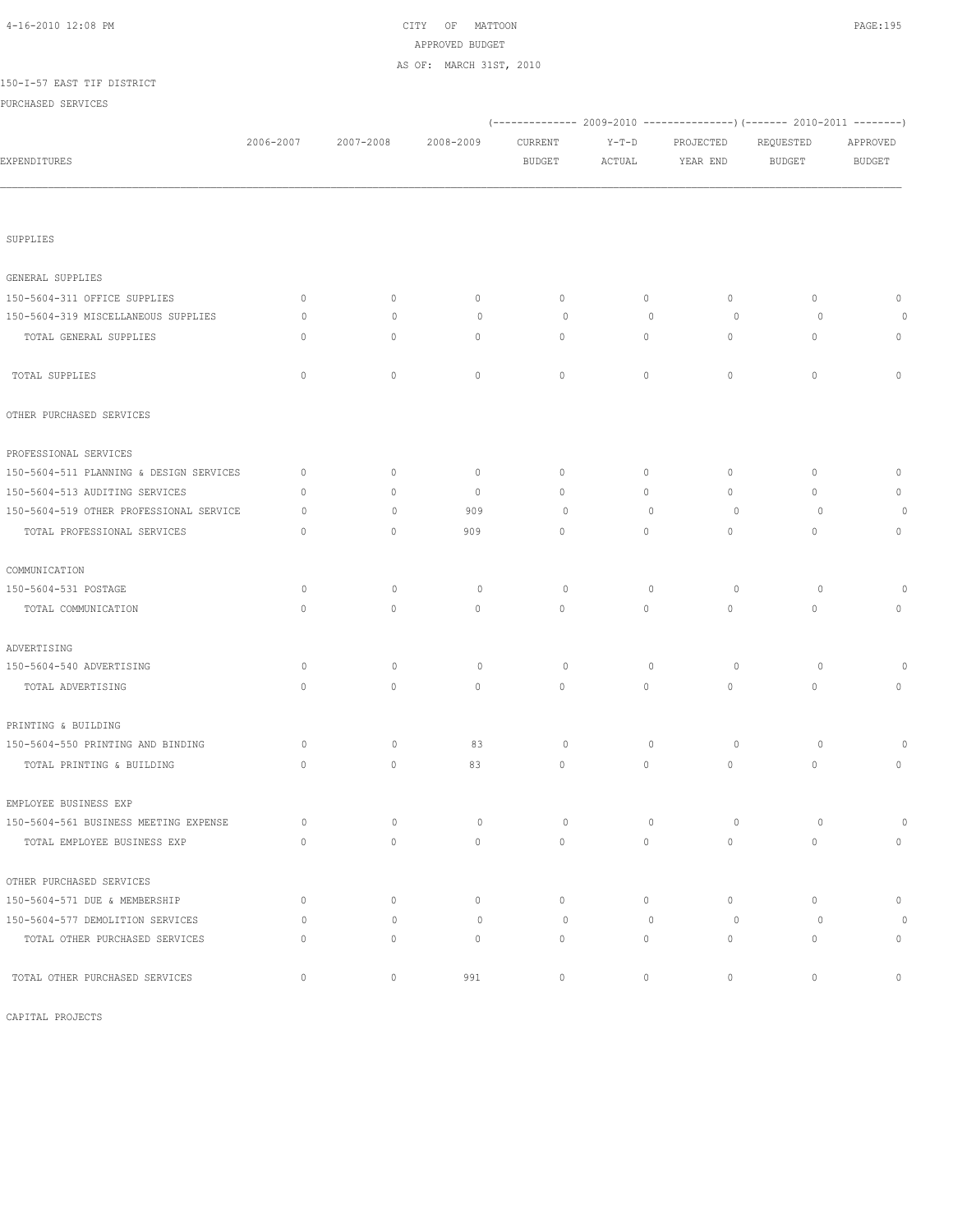# 4-16-2010 12:08 PM CITY OF MATTOON PAGE:196 APPROVED BUDGET AS OF: MARCH 31ST, 2010

## 150-I-57 EAST TIF DISTRICT

## PURCHASED SERVICES

|                                     |              |              |              |               |              |           | (-------------- 2009-2010 ---------------) (------- 2010-2011 --------) |               |
|-------------------------------------|--------------|--------------|--------------|---------------|--------------|-----------|-------------------------------------------------------------------------|---------------|
|                                     | 2006-2007    | 2007-2008    | 2008-2009    | CURRENT       | $Y-T-D$      | PROJECTED | REQUESTED                                                               | APPROVED      |
| EXPENDITURES                        |              |              |              | <b>BUDGET</b> | ACTUAL       | YEAR END  | <b>BUDGET</b>                                                           | <b>BUDGET</b> |
|                                     |              |              |              |               |              |           |                                                                         |               |
| CAPITAL PROJECTS                    |              |              |              |               |              |           |                                                                         |               |
| 150-5604-901 STREETS                | $\mathbf{0}$ | $\mathbf{0}$ | $\mathbf{0}$ | $\mathbf{0}$  | $\circ$      | $\circ$   | 0                                                                       | 0             |
| 150-5604-902 SIDEWALKS & CROSSWALKS |              | $\Omega$     | $\Omega$     | $\Omega$      | $\Omega$     | $\Omega$  | $\bigcap$                                                               | 0             |
| 150-5604-903 STREET LIGHTING        | $\Omega$     | $\circ$      | $\circ$      | 0             | $\mathbf{0}$ | $\Omega$  | $\mathbf{0}$                                                            | 0             |
| TOTAL CAPITAL PROJECTS              | $\Omega$     | $\circ$      | $\Omega$     | $\mathbf{0}$  | $\Omega$     | $\Omega$  | $\bigcap$                                                               | $\circ$       |
| TOTAL CAPITAL PROJECTS              | 0            | $\circ$      | $\mathbf{0}$ | $\mathbf{0}$  | $\circ$      | $\circ$   | $\Omega$                                                                | $\Omega$      |
| TOTAL PURCHASED SERVICES            | $\Omega$     | 0            | 991          | $\mathbf 0$   | $\circ$      | 0         | $\Omega$                                                                | 0             |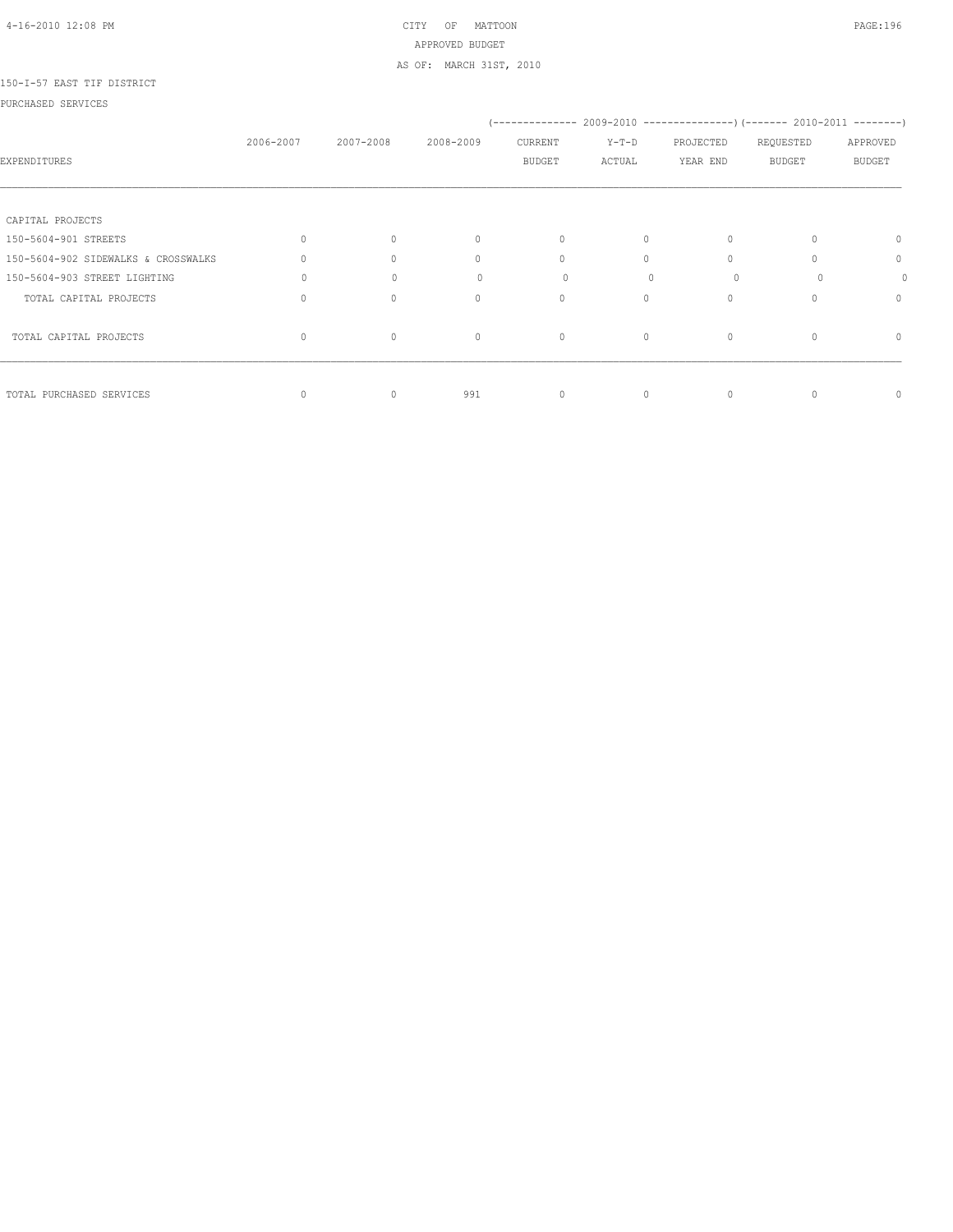# 4-16-2010 12:08 PM CITY OF MATTOON PAGE:197 APPROVED BUDGET AS OF: MARCH 31ST, 2010

## 150-I-57 EAST TIF DISTRICT

| --- ------                    |              |              |              |                          |                   | (-------------- 2009-2010 ----------------) (------- 2010-2011 --------) |                     |                           |
|-------------------------------|--------------|--------------|--------------|--------------------------|-------------------|--------------------------------------------------------------------------|---------------------|---------------------------|
| EXPENDITURES                  | 2006-2007    | 2007-2008    | 2008-2009    | CURRENT<br><b>BUDGET</b> | $Y-T-D$<br>ACTUAL | PROJECTED<br>YEAR END                                                    | REQUESTED<br>BUDGET | APPROVED<br><b>BUDGET</b> |
|                               |              |              |              |                          |                   |                                                                          |                     |                           |
| OTHER OBJECTS                 |              |              |              |                          |                   |                                                                          |                     |                           |
| FINANCIAL TRANS OBJECTS       |              |              |              |                          |                   |                                                                          |                     |                           |
| 150-5654-825 TIF GRANTS       | $\circ$      | $\mathbf{0}$ | $\mathbf{0}$ | $\circ$                  | $\mathbf{0}$      | $\mathbf{0}$                                                             | $\mathbf{0}$        | 0                         |
| TOTAL FINANCIAL TRANS OBJECTS | $\mathbf{0}$ | $\circ$      | $\mathbf{0}$ | $\mathbf{0}$             | $\circ$           | $\circ$                                                                  | $\mathbf{0}$        | $\circ$                   |
| TOTAL OTHER OBJECTS           | $\mathbf{0}$ | $\circ$      | $\mathbf{0}$ | $\circ$                  | $\circ$           | $\circ$                                                                  | $\mathbf{0}$        | $\mathbf{0}$              |
| TOTAL TIF GRANTS              | $\circ$      | $\circ$      | $\mathbf{0}$ | $\circ$                  | $\circ$           | $\mathbb O$                                                              | $\mathbf{0}$        | $\mathbb O$               |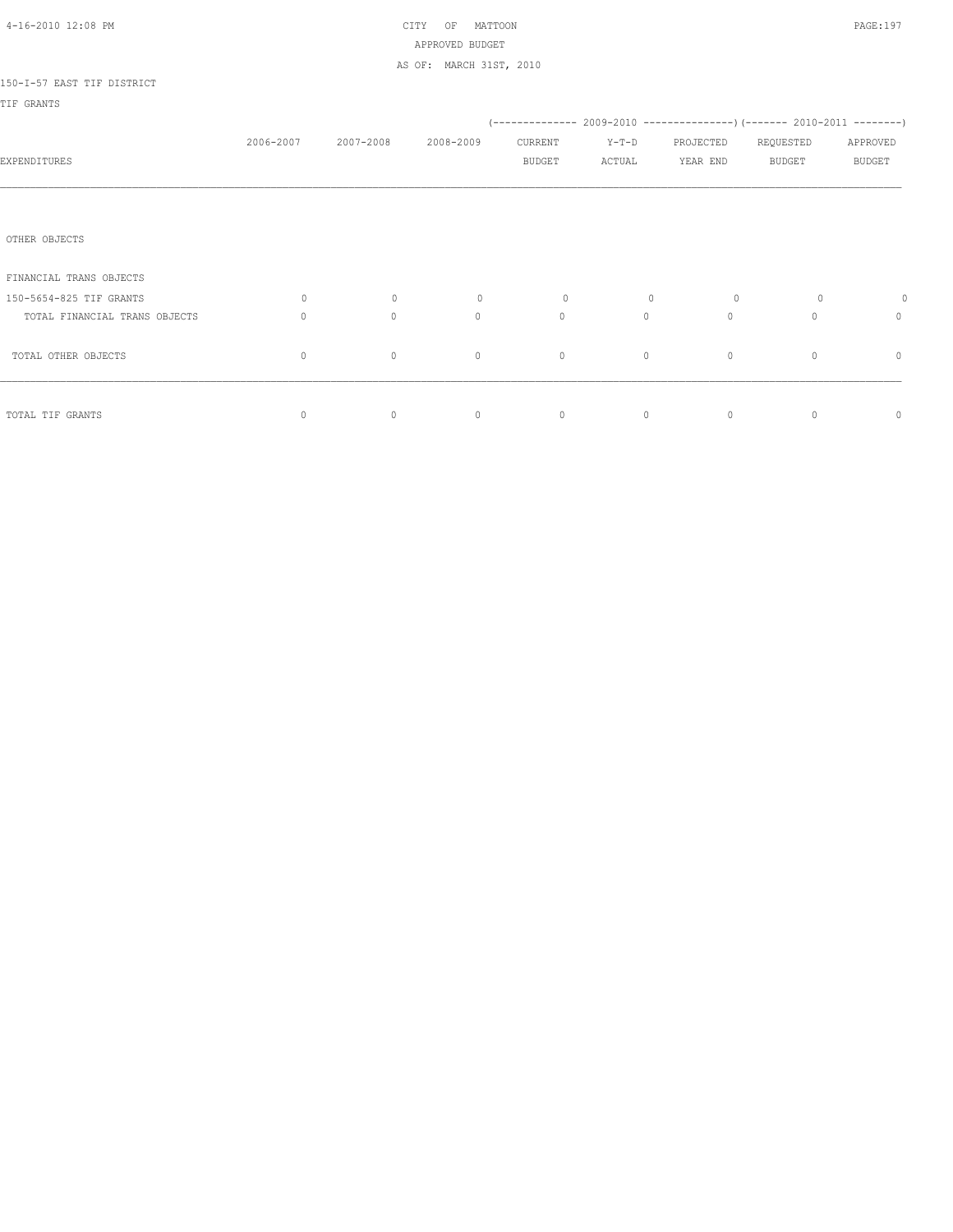# 4-16-2010 12:08 PM CITY OF MATTOON PAGE:198 APPROVED BUDGET AS OF: MARCH 31ST, 2010

## 150-I-57 EAST TIF DISTRICT

TIF LOANS

| EXPENDITURES                  | 2006-2007    | 2007-2008 | 2008-2009    | CURRENT<br>BUDGET | $Y-T-D$<br>ACTUAL | (-------------- 2009-2010 ---------------) (------- 2010-2011 --------)<br>PROJECTED<br>YEAR END | REQUESTED<br>BUDGET | APPROVED<br><b>BUDGET</b> |
|-------------------------------|--------------|-----------|--------------|-------------------|-------------------|--------------------------------------------------------------------------------------------------|---------------------|---------------------------|
|                               |              |           |              |                   |                   |                                                                                                  |                     |                           |
| OTHER OBJECTS                 |              |           |              |                   |                   |                                                                                                  |                     |                           |
| FINANCIAL TRANS OBJECTS       |              |           |              |                   |                   |                                                                                                  |                     |                           |
| 150-5655-826 TIF LOANS        | $\circ$      | $\circ$   | $\circ$      | $\circ$           | $\mathbf{0}$      | $\mathbf{0}$                                                                                     | $\mathbf 0$         | 0                         |
| TOTAL FINANCIAL TRANS OBJECTS | $\circ$      | $\circ$   | $\mathbf{0}$ | $\mathbf{0}$      | $\circ$           | $\circ$                                                                                          | $\mathbf{0}$        | $\mathbb O$               |
| TOTAL OTHER OBJECTS           | $\mathbf{0}$ | $\circ$   | $\circ$      | $\mathbb O$       | $\circ$           | $\circ$                                                                                          | $\mathbf 0$         | $\circ$                   |
| TOTAL TIF LOANS               | $\circ$      | $\circ$   | $\circ$      | $\circ$           | $\circ$           | $\circ$                                                                                          | $\mathbf 0$         | $\circ$                   |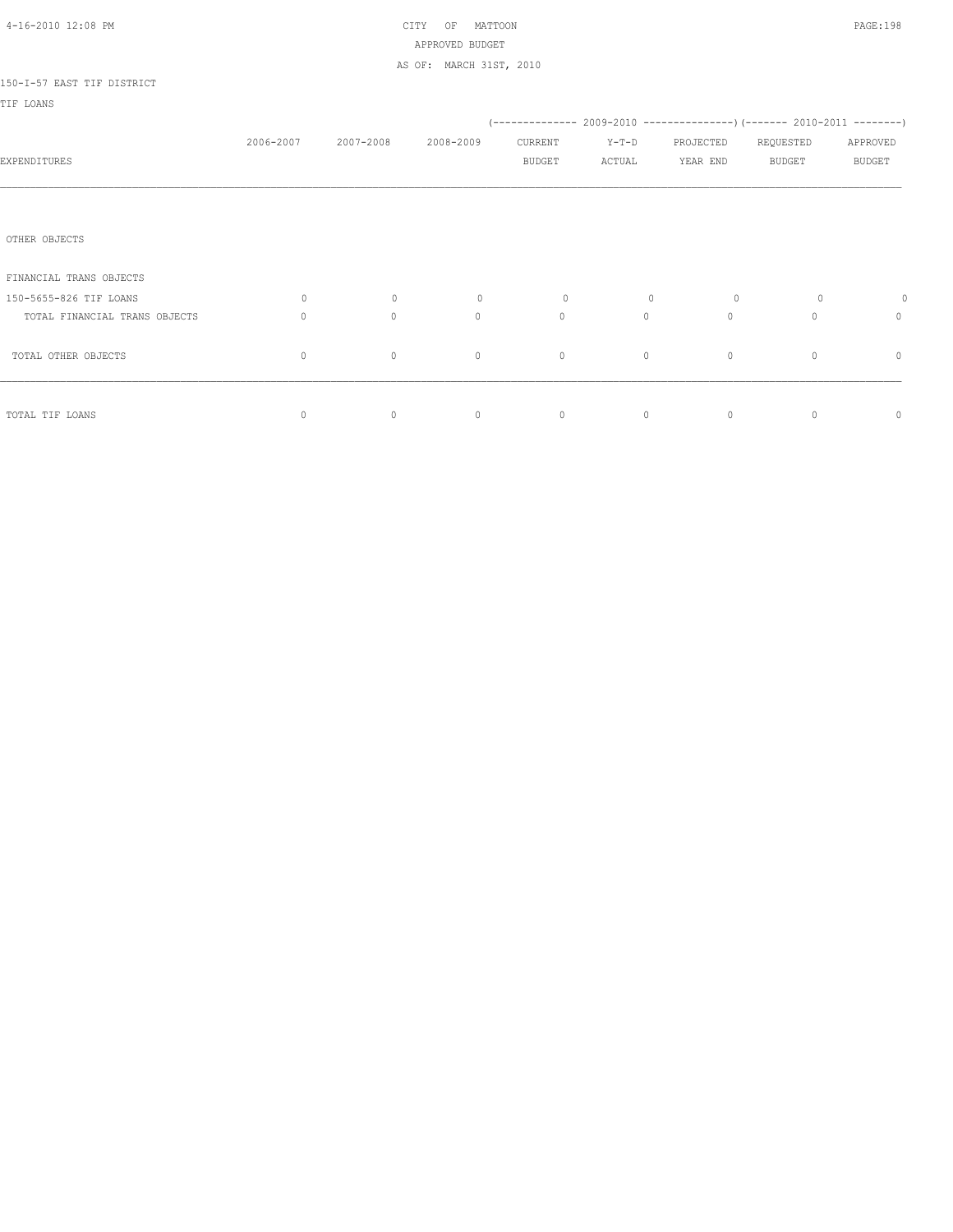# 4-16-2010 12:08 PM CITY OF MATTOON PAGE:199 APPROVED BUDGET AS OF: MARCH 31ST, 2010

## 150-I-57 EAST TIF DISTRICT

TIF ALT REV GO BONDS

|                                         |              |              |              |               |         | (-------------- 2009-2010 ----------------) (------- 2010-2011 --------) |               |               |
|-----------------------------------------|--------------|--------------|--------------|---------------|---------|--------------------------------------------------------------------------|---------------|---------------|
|                                         | 2006-2007    | 2007-2008    | 2008-2009    | CURRENT       | $Y-T-D$ | PROJECTED                                                                | REQUESTED     | APPROVED      |
| EXPENDITURES                            |              |              |              | <b>BUDGET</b> | ACTUAL  | YEAR END                                                                 | <b>BUDGET</b> | <b>BUDGET</b> |
|                                         |              |              |              |               |         |                                                                          |               |               |
|                                         |              |              |              |               |         |                                                                          |               |               |
| OTHER OBJECTS                           |              |              |              |               |         |                                                                          |               |               |
| FINANCIAL TRANS OBJECTS                 |              |              |              |               |         |                                                                          |               |               |
| 150-5719-817 TIF ALTERNATE SOURCE GO BO | $\circ$      | $\mathbf{0}$ | $\circ$      | $\circ$       |         | $\mathbf{0}$<br>$\mathbf{0}$                                             | $\mathbf{0}$  | 0             |
| TOTAL FINANCIAL TRANS OBJECTS           | $\mathbf{0}$ | $\mathbb O$  | $\mathbf{0}$ | $\mathbf{0}$  | $\circ$ | $\circ$                                                                  | $\circ$       | $\circ$       |
|                                         |              |              |              |               |         |                                                                          |               |               |
| TOTAL OTHER OBJECTS                     | $\mathbf{0}$ | $\circ$      | $\circ$      | $\circ$       | $\circ$ | $\circ$                                                                  | $\mathbf{0}$  | $\mathbf{0}$  |
|                                         |              |              |              |               |         |                                                                          |               |               |
| TOTAL TIF ALT REV GO BONDS              | $\mathbf{0}$ | $\circ$      | $\mathbf{0}$ | $\mathbf{0}$  | $\circ$ | $\circ$                                                                  | $\mathbf{0}$  | $\Omega$      |
|                                         |              |              |              |               |         |                                                                          |               |               |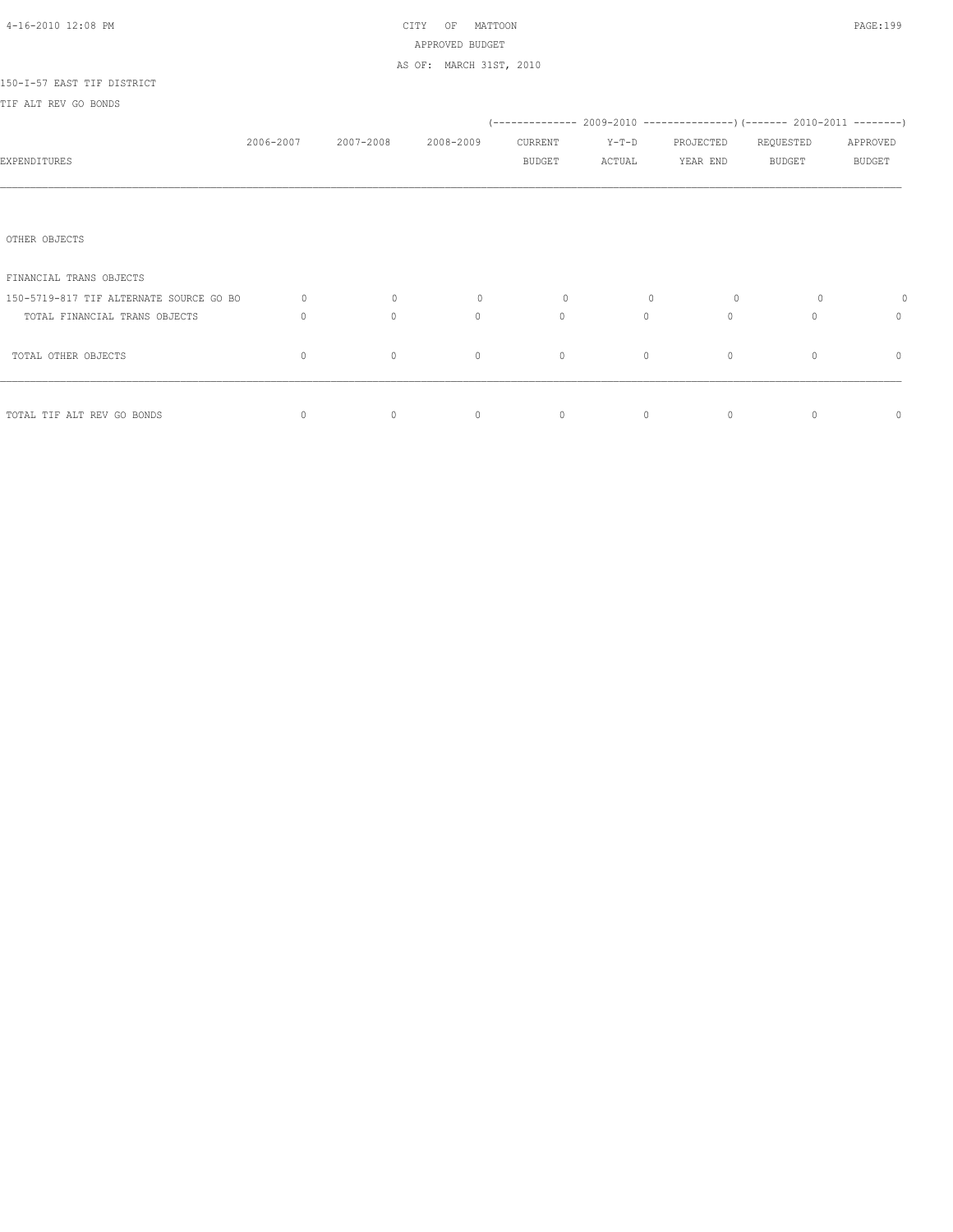# 4-16-2010 12:08 PM CITY OF MATTOON PAGE:200 APPROVED BUDGET AS OF: MARCH 31ST, 2010

## 150-I-57 EAST TIF DISTRICT

OTHER DEBT SERVICES

|                                         |              |              |              |               |         | $(-$ ------------- 2009-2010 ----------------) (------- 2010-2011 --------) |               |               |
|-----------------------------------------|--------------|--------------|--------------|---------------|---------|-----------------------------------------------------------------------------|---------------|---------------|
|                                         | 2006-2007    | 2007-2008    | 2008-2009    | CURRENT       | $Y-T-D$ | PROJECTED                                                                   | REQUESTED     | APPROVED      |
| EXPENDITURES                            |              |              |              | <b>BUDGET</b> | ACTUAL  | YEAR END                                                                    | <b>BUDGET</b> | <b>BUDGET</b> |
|                                         |              |              |              |               |         |                                                                             |               |               |
|                                         |              |              |              |               |         |                                                                             |               |               |
| OTHER OBJECTS                           |              |              |              |               |         |                                                                             |               |               |
| FINANCIAL TRANS OBJECTS                 |              |              |              |               |         |                                                                             |               |               |
| 150-5756-817 OTHER TIF DEBT INSTRUMENTS | $\circ$      | $\mathbf{0}$ | $\mathbf{0}$ | $\circ$       |         | $\mathbf{0}$<br>$\mathbf{0}$                                                | $\mathbf{0}$  | 0             |
| TOTAL FINANCIAL TRANS OBJECTS           | $\circ$      | $\circ$      | $\mathbf{0}$ | $\mathbf{0}$  | $\circ$ | $\circ$                                                                     | $\mathbf{0}$  | $\circ$       |
| TOTAL OTHER OBJECTS                     | $\mathbf{0}$ | $\circ$      | $\mathbf{0}$ | $\mathbf{0}$  | $\circ$ | $\circ$                                                                     | $\Omega$      | $\mathbf{0}$  |
| TOTAL OTHER DEBT SERVICES               | $\mathbf{0}$ | $\circ$      | $\mathbf{0}$ | $\circ$       | $\circ$ | $\circ$                                                                     | $\mathbf{0}$  | $\mathbf{0}$  |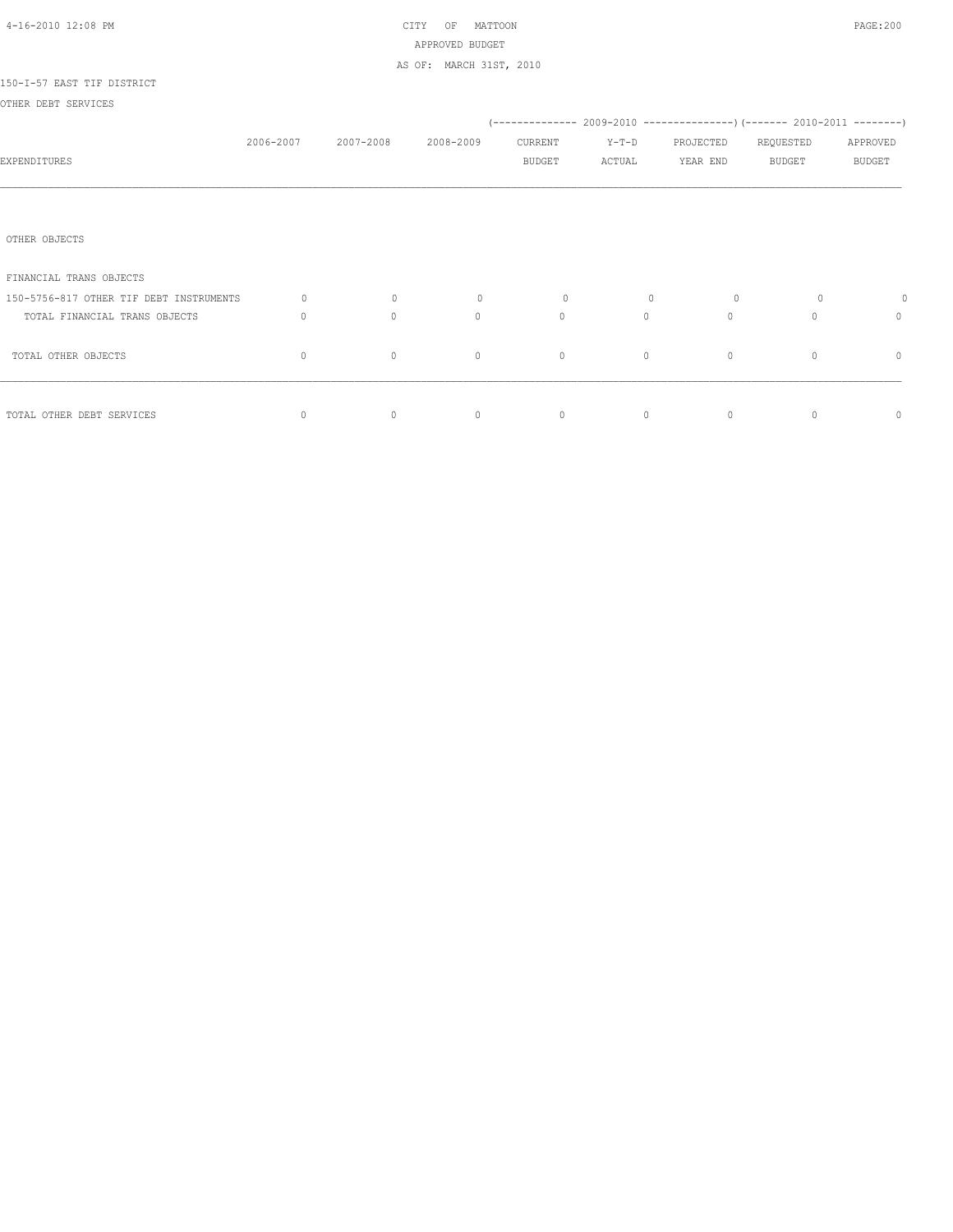# 4-16-2010 12:08 PM CITY OF MATTOON PAGE:201 APPROVED BUDGET AS OF: MARCH 31ST, 2010

#### 150-I-57 EAST TIF DISTRICT

INTERGOVERNMENTAL EXP

| OTHER OBJECTS<br>FINANCIAL TRANS OBJECTS<br>150-5800-817 DEBT ISSUANCE COSTS<br>TOTAL FINANCIAL TRANS OBJECTS<br>FINANCIAL TRANS OBJECTS |              |              |              |                          |                   |                       | (-------------- 2009-2010 ----------------) (------- 2010-2011 ---------) |                           |  |
|------------------------------------------------------------------------------------------------------------------------------------------|--------------|--------------|--------------|--------------------------|-------------------|-----------------------|---------------------------------------------------------------------------|---------------------------|--|
| EXPENDITURES                                                                                                                             | 2006-2007    | 2007-2008    | 2008-2009    | CURRENT<br><b>BUDGET</b> | $Y-T-D$<br>ACTUAL | PROJECTED<br>YEAR END | REQUESTED<br><b>BUDGET</b>                                                | APPROVED<br><b>BUDGET</b> |  |
|                                                                                                                                          |              |              |              |                          |                   |                       |                                                                           |                           |  |
|                                                                                                                                          |              |              |              |                          |                   |                       |                                                                           |                           |  |
|                                                                                                                                          |              |              |              |                          |                   |                       |                                                                           |                           |  |
|                                                                                                                                          | $\circ$      | $\circ$      | $\circ$      | $\circ$                  | $\mathbf 0$       | $\circ$               | $\mathbb O$                                                               | $\theta$                  |  |
|                                                                                                                                          | $\circ$      | $\mathbf{0}$ | $\circ$      | $\mathbf{0}$             | $\circ$           | $\mathbf{0}$          | $\circ$                                                                   | $\circ$                   |  |
|                                                                                                                                          |              |              |              |                          |                   |                       |                                                                           |                           |  |
| 150-5800-821 SHARED INCREMENT (20%)                                                                                                      | $\circ$      | 178          | 192          | 200                      | $\circ$           | $\circ$               | 200                                                                       | 200                       |  |
| 150-5800-822 PROPERTY TAX REIMBURSEMENT                                                                                                  | 0            | 97           | 577          | 200                      | 581               | $\circ$               | 600                                                                       | 600                       |  |
| 150-5800-826 JOB TRAINING                                                                                                                | 0            | $\mathbf{0}$ | $\circ$      | $\circ$                  | $\mathbf 0$       | $\mathbf{0}$          | $\overline{0}$                                                            | $\mathbf{0}$              |  |
| TOTAL FINANCIAL TRANS OBJECTS                                                                                                            | $\mathbb O$  | 275          | 769          | 400                      | 581               | $\mathbb O$           | 800                                                                       | 800                       |  |
| TOTAL OTHER OBJECTS                                                                                                                      | $\circ$      | 275          | 769          | 400                      | 581               | $\circ$               | 800                                                                       | 800                       |  |
| TOTAL INTERGOVERNMENTAL EXP                                                                                                              | $\circ$      | 275          | 769          | 400                      | 581               | $\circ$               | 800                                                                       | 800                       |  |
| TOTAL EXPENDITURES                                                                                                                       | $\mathbb O$  | 275          | 1,760        | 400                      | 581               | $\circ$               | 800                                                                       | 800                       |  |
| REVENUE OVER/(UNDER) EXPENDITURES                                                                                                        | $\mathbb O$  | 614 (        | 798)         | 600                      | 394               | $\circ$               | 200                                                                       | 200                       |  |
| OTHER FINANCING SOURCES                                                                                                                  |              |              |              |                          |                   |                       |                                                                           |                           |  |
| 150-4909-023 TRANS FROM CAPITAL IMPROV                                                                                                   | $\mathbf{0}$ | $\circ$      | $\circ$      | $\mathbb O$              | $\circ$           | $\mathbf{0}$          | $\circ$                                                                   | $\mathbb O$               |  |
| 150-4949-023 LONG TERM DEBT PROCEEDS                                                                                                     | $\circ$      | $\mathbf{0}$ | $\circ$      | $\circ$                  | $\mathbf{0}$      | $\mathbf{0}$          | $\mathbf 0$                                                               | $\circ$                   |  |
| TOTAL OTHER FINANCING SOURCES                                                                                                            | $\circ$      | $\Omega$     | $\mathbf{0}$ | $\circ$                  | $\circ$           | $\circ$               | $\circ$                                                                   | $\mathbb O$               |  |
| TOTAL OTHER FINANCING SOURCES (USES)                                                                                                     | $\mathbb O$  | $\mathbb O$  | $\circ$      | $\mathbb O$              | $\circ$           | $\mathbb O$           | $\mathbb O$                                                               | $\mathbb O$               |  |
| REVENUES & OTHER SOURCES OVER/                                                                                                           |              |              |              |                          |                   |                       |                                                                           |                           |  |
| (UNDER) EXPENDITURES & OTHER (USES)                                                                                                      | $\circ$      | 614 (        | 798)         | 600                      | 394               | $\circ$               | 200                                                                       | 200                       |  |
|                                                                                                                                          |              |              |              |                          |                   |                       |                                                                           |                           |  |

 $\hspace{0.1mm}^{\star\star\star}$  END OF REPORT  $\hspace{0.1mm}^{\star\star\star}$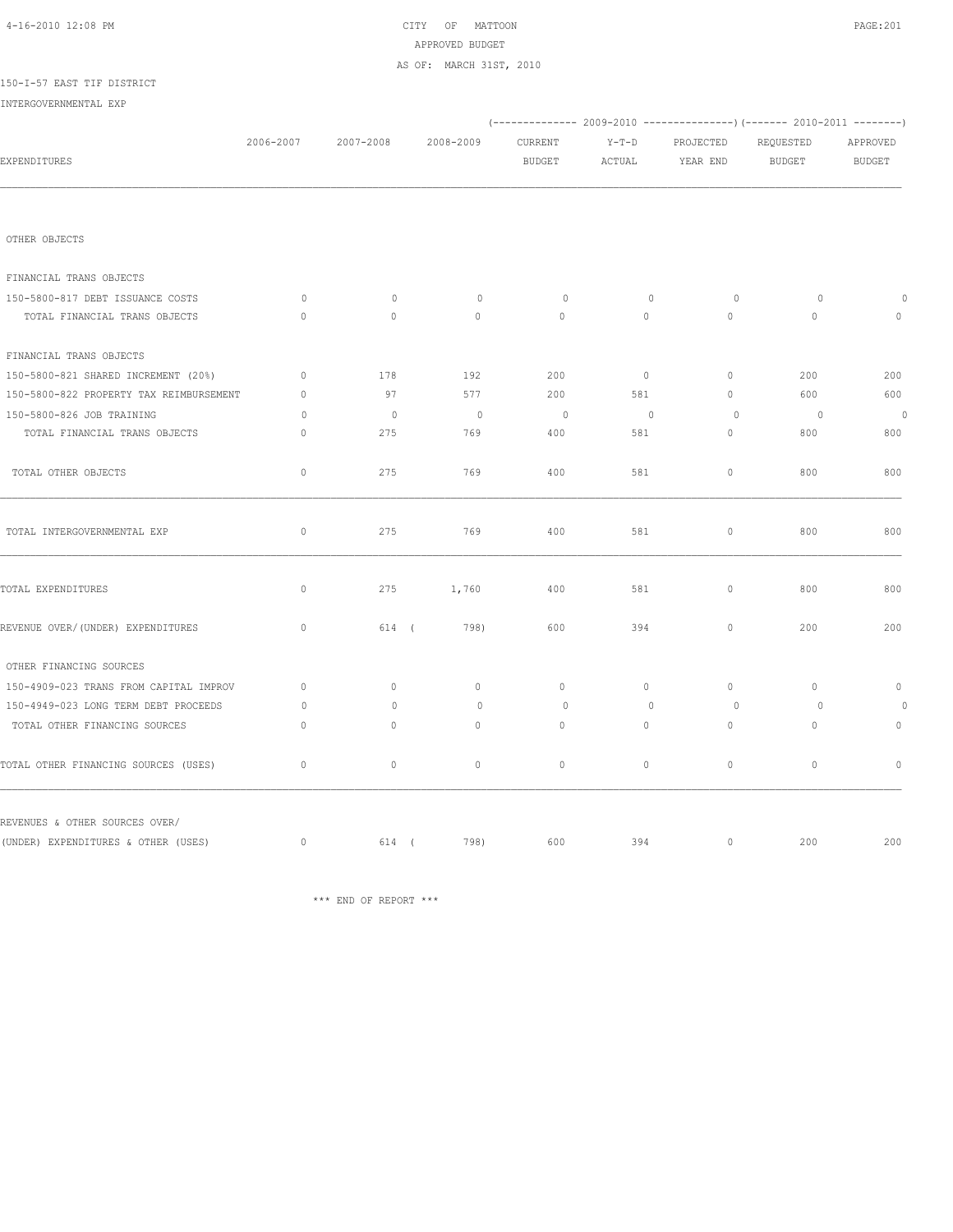# 4-16-2010 12:08 PM CITY OF MATTOON PAGE:202 APPROVED BUDGET AS OF: MARCH 31ST, 2010

## 151-SOUTH RT 45 TIF DISTRICT

|                                         |              |              |              |                          |                   |                                 | (-------------- 2009-2010 -------------------) (------- 2010-2011 ---------) |                           |
|-----------------------------------------|--------------|--------------|--------------|--------------------------|-------------------|---------------------------------|------------------------------------------------------------------------------|---------------------------|
| <b>REVENUES</b>                         | 2006-2007    | 2007-2008    | 2008-2009    | CURRENT<br><b>BUDGET</b> | $Y-T-D$<br>ACTUAL | PROJECTED REQUESTED<br>YEAR END | <b>BUDGET</b>                                                                | APPROVED<br><b>BUDGET</b> |
|                                         |              |              |              |                          |                   |                                 |                                                                              |                           |
| TAXES                                   |              |              |              |                          |                   |                                 |                                                                              |                           |
| TIF/BD TAX RECEIPTS                     |              |              |              |                          |                   |                                 |                                                                              |                           |
| 151-4192-023 PROPERTY TAX RECEIPTS      | $\circ$      | $\circ$      | $\circ$      |                          |                   | 0 1,185 0 1,200                 |                                                                              | 1,200                     |
| TOTAL TIF/BD TAX RECEIPTS               | $\Omega$     | $\Omega$     | $\circ$      | $\circ$                  | 1,185             | $\overline{0}$                  | 1,200                                                                        | 1,200                     |
| TOTAL TAXES                             | $\Omega$     | $\circ$      | $\mathbf{0}$ | $\circ$                  | 1,185             | $\circ$                         | 1,200                                                                        | 1,200                     |
| INVESTMENT EARNINGS                     |              |              |              |                          |                   |                                 |                                                                              |                           |
| INTEREST EARNINGS                       |              |              |              |                          |                   |                                 |                                                                              |                           |
| 151-4610-023 INVESTMENT EARNINGS        | $\circ$      | $\mathbf{0}$ | $\circ$      | $\circ$                  | $\overline{1}$    | $\circ$                         | $\Omega$                                                                     | $\circ$                   |
| TOTAL INTEREST EARNINGS                 | $\circ$      | $\circ$      | $\circ$      | $\circ$                  | $\mathbf{1}$      | $\circ$                         | $\mathbf{0}$                                                                 | $\mathbf 0$               |
| TOTAL INVESTMENT EARNINGS               | $\mathbf{0}$ | $\circ$      | $\mathbf{0}$ | $\circ$                  | $\mathbf{1}$      | $\circ$                         | 0                                                                            | $\mathbb O$               |
| CONTRIB & OTHER MISC REV                |              |              |              |                          |                   |                                 |                                                                              |                           |
| CONTRIBUTIONS & MISC REV                |              |              |              |                          |                   |                                 |                                                                              |                           |
| 151-4805-023 CONTRIBUTIONS & OTHER REVE | $\circ$      | $\circ$      | $\circ$      | $\circ$                  | $\mathbf{0}$      | $\circ$                         | $\mathbf{0}$                                                                 | $\circ$                   |
| TOTAL CONTRIBUTIONS & MISC REV          | $\circ$      | $\circ$      | $\circ$      | $\circ$                  | $\mathbf{0}$      | $\mathbf{0}$                    | $\mathbf{0}$                                                                 | $\mathbf 0$               |
| TOTAL CONTRIB & OTHER MISC REV          | $\mathbf 0$  | $\circ$      | $\circ$      | $\circ$                  | $\circ$           | $\circ$                         | $\circ$                                                                      | $\circ$                   |
| TOTAL REVENUES                          | $\mathbf{0}$ | $\circ$      | $\circ$      | $\circ$                  | 1,186             | $\circ$                         | 1,200                                                                        | 1,200                     |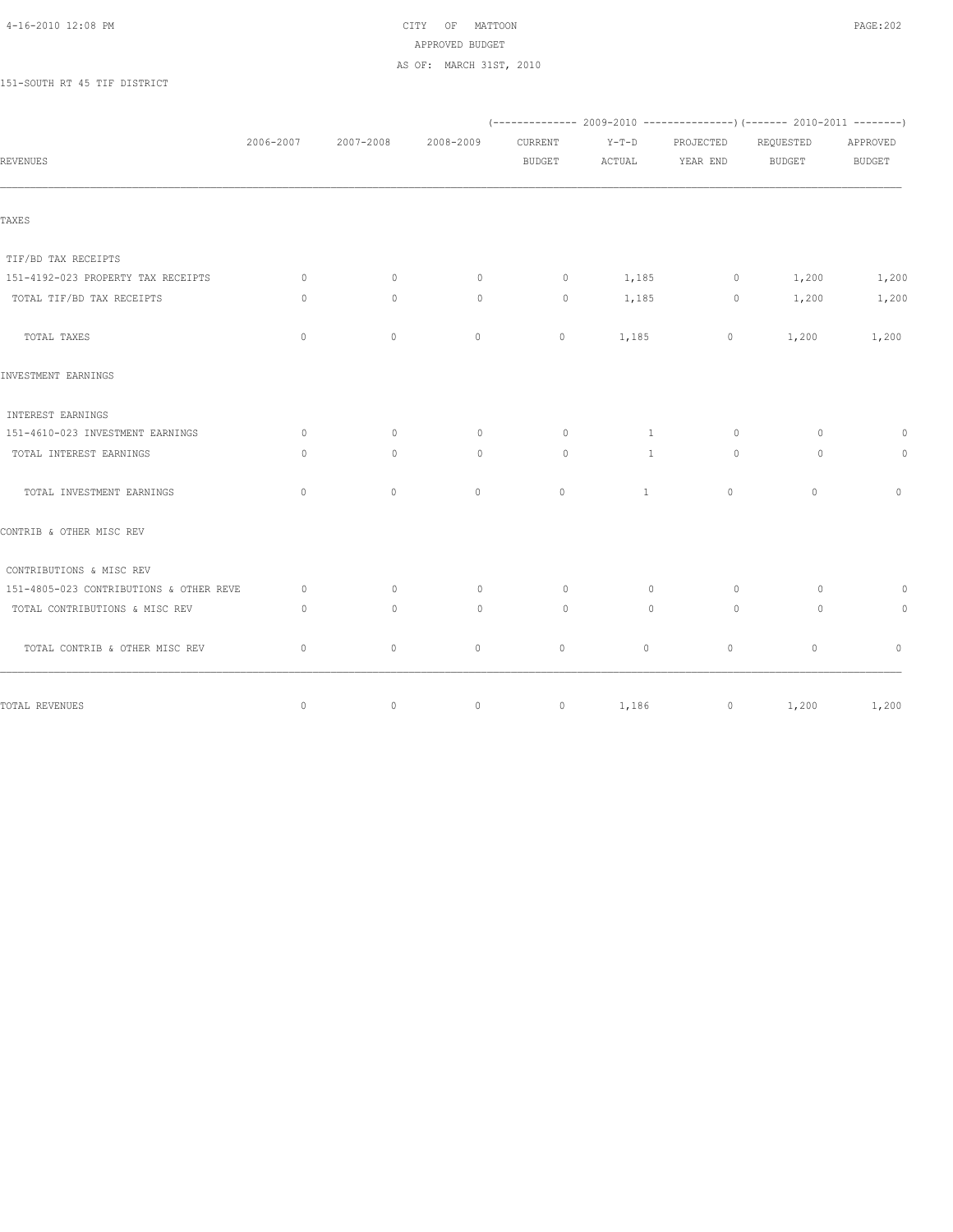# 4-16-2010 12:08 PM CITY OF MATTOON PAGE:203 APPROVED BUDGET AS OF: MARCH 31ST, 2010

#### 151-SOUTH RT 45 TIF DISTRICT

SOUTH RT 45 TIF DISTRICT

|                                         |                |              |                          |                          |                   |                       | (-------------- 2009-2010 ----------------) (------- 2010-2011 --------) |                           |
|-----------------------------------------|----------------|--------------|--------------------------|--------------------------|-------------------|-----------------------|--------------------------------------------------------------------------|---------------------------|
| EXPENDITURES                            | 2006-2007      | 2007-2008    | 2008-2009                | CURRENT<br><b>BUDGET</b> | $Y-T-D$<br>ACTUAL | PROJECTED<br>YEAR END | REQUESTED<br><b>BUDGET</b>                                               | APPROVED<br><b>BUDGET</b> |
|                                         |                |              |                          |                          |                   |                       |                                                                          |                           |
| SUPPLIES                                |                |              |                          |                          |                   |                       |                                                                          |                           |
| GENERAL SUPPLIES                        |                |              |                          |                          |                   |                       |                                                                          |                           |
| 151-5604-311 OFFICE SUPPLIES            | $\circ$        | $\circ$      | $\circ$                  | $\circ$                  | $\circ$           | $\circ$               | $\circ$                                                                  | $\circ$                   |
| 151-5604-319 MISCELLANEOUS SUPPLIES     | $\circ$        | $\circ$      | 0                        | 0                        | 0                 | $\mathbf{0}$          | $\mathbf 0$                                                              | 0                         |
| TOTAL GENERAL SUPPLIES                  | $\mathbf{0}$   | $\mathbf{0}$ | $\circ$                  | $\mathbf{0}$             | $\circ$           | $\mathbb O$           | $\mathbf 0$                                                              | 0                         |
| TOTAL SUPPLIES                          | $\mathbb O$    | $\circ$      | $\mathbb O$              | $\circ$                  | $\circ$           | $\circ$               | $\mathbf{0}$                                                             | $\mathbb O$               |
| OTHER PURCHASED SERVICES                |                |              |                          |                          |                   |                       |                                                                          |                           |
| PROFESSIONAL SERVICES                   |                |              |                          |                          |                   |                       |                                                                          |                           |
| 151-5604-511 PLANNING & DESIGN SERVICES | $\circ$        | $\circ$      | $\mathbf 0$              | $\mathbf 0$              | $\circ$           | $\mathbb O$           | $\mathbf 0$                                                              | 0                         |
| 151-5604-513 AUDITING SERVICES          | 0              | $\circ$      | $\mathbf 0$              | $\circ$                  | $\circ$           | $\circ$               | $\circ$                                                                  | $\circ$                   |
| 151-5604-519 OTHER PROFESSIONAL SERVICE | 0              | 0            | $\mathbf 0$              | 0                        | 0                 | $\mathbf 0$           | $\circ$                                                                  | $\mathbf 0$               |
| TOTAL PROFESSIONAL SERVICES             | $\circ$        | $\circ$      | $\circ$                  | $\mathbf{0}$             | $\circ$           | $\circ$               | $\mathbf 0$                                                              | 0                         |
| COMMUNICATION                           |                |              |                          |                          |                   |                       |                                                                          |                           |
| 151-5604-531 POSTAGE                    | $\circ$        | $\mathbf 0$  | 0                        | $\circ$                  | $\mathbf 0$       | $\mathbf 0$           | $\mathbf 0$                                                              |                           |
| TOTAL COMMUNICATION                     | $\mathbf{0}$   | $\circ$      | 0                        | $\circ$                  | $\circ$           | $\circ$               | $\circ$                                                                  | 0                         |
| ADVERTISING                             |                |              |                          |                          |                   |                       |                                                                          |                           |
| 151-5604-540 ADVERTISING                | 0              | $\circ$      | $\circ$                  | 0                        | 0                 | $\mathbf{0}$          | $\circ$                                                                  |                           |
| TOTAL ADVERTISING                       | $\circ$        | $\circ$      | $\mathbb O$              | $\circ$                  | $\circ$           | $\mathbb O$           | $\mathbb O$                                                              | 0                         |
| PRINTING & BUILDING                     |                |              |                          |                          |                   |                       |                                                                          |                           |
| 151-5604-550 PRINTING AND BINDING       | 0              | $\circ$      | $\circ$                  | 0                        | 0                 | $\mathbf 0$           | $\mathbb O$                                                              |                           |
| TOTAL PRINTING & BUILDING               | 0              | $\circ$      | $\mathbf 0$              | $\mathbf 0$              | $\circ$           | $\circ$               | $\mathbf 0$                                                              | 0                         |
| EMPLOYEE BUSINESS EXP                   |                |              |                          |                          |                   |                       |                                                                          |                           |
| 151-5604-561 BUSINESS MEETING EXPENSE   | 0              | $\circ$      | $\circ$                  | 0                        | $\circ$           | 0                     | $\mathbf 0$                                                              | $\circ$                   |
| TOTAL EMPLOYEE BUSINESS EXP             | $\mathbf{0}$   | $\circ$      | $\circ$                  | $\mathbf{0}$             | $\circ$           | $\mathbf{0}$          | $\circ$                                                                  | $\circ$                   |
| OTHER PURCHASED SERVICES                |                |              |                          |                          |                   |                       |                                                                          |                           |
| 151-5604-571 DUES & MEMBERSHIP          | $\overline{0}$ | $\circ$      | $\overline{\phantom{0}}$ | $\circ$                  | $\circ$           | $\circ$               | $\mathbf 0$                                                              | $\mathbb O$               |
| 151-5604-577 DEMOLITION EXPENSES        | $\circ$        | $\circ$      | $\circ$                  | $\circ$                  | $\circ$           | $\circ$               | $\circ$                                                                  | $\mathbb O$               |
| TOTAL OTHER PURCHASED SERVICES          | $\circ$        | $\circ$      | $\circ$                  | $\circ$                  | $\circ$           | $\circ$               | $\circ$                                                                  | $\mathbb O$               |
| TOTAL OTHER PURCHASED SERVICES          | $\circ$        | $\circ$      | $\circ$                  | $\circ$                  | $\circ$           | $\circ$               | $\mathbb O$                                                              | $\mathbb O$               |

OTHER OBJECTS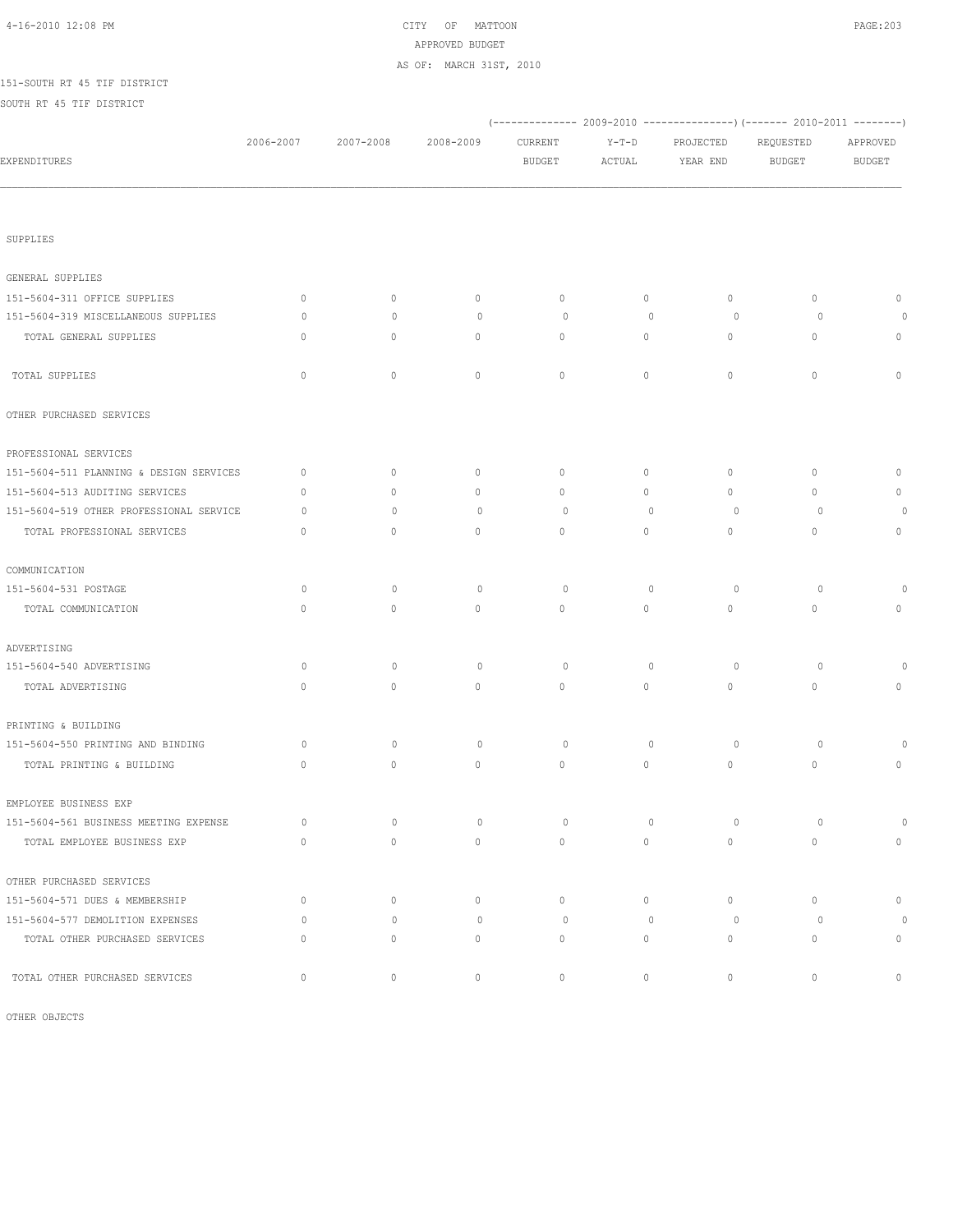# APPROVED BUDGET AS OF: MARCH 31ST, 2010

## 151-SOUTH RT 45 TIF DISTRICT

SOUTH RT 45 TIF DISTRICT

|                                         |              |                                        |                |                                  |                                  |                       | (-------------- 2009-2010 ----------------) (------- 2010-2011 --------) |                           |  |  |
|-----------------------------------------|--------------|----------------------------------------|----------------|----------------------------------|----------------------------------|-----------------------|--------------------------------------------------------------------------|---------------------------|--|--|
| EXPENDITURES                            | 2006-2007    | 2007-2008                              | 2008-2009      | CURRENT<br><b>BUDGET</b>         | $Y-T-D$<br>ACTUAL                | PROJECTED<br>YEAR END | REQUESTED<br><b>BUDGET</b>                                               | APPROVED<br><b>BUDGET</b> |  |  |
|                                         |              |                                        |                |                                  |                                  |                       |                                                                          |                           |  |  |
| FINANCIAL TRANS OBJECTS                 |              |                                        |                |                                  |                                  |                       |                                                                          |                           |  |  |
| 151-5604-817 TIF ALTERNATE SOURCE GO BO | $\mathbf{0}$ | $\circ$                                | $\mathbf{0}$   | $\circ$                          | $\circ$                          | $\mathbf{0}$          | $\mathbf{0}$                                                             | $\mathbf{0}$              |  |  |
| 151-5604-818 OTHER TIF DEBT INSTRUMENTS | $\circ$      | $\circ$                                | $\mathbf{0}$   | $\mathbf{0}$                     | $\circ$                          | $\mathbf{0}$          | $\circ$                                                                  | $\circ$                   |  |  |
| 151-5604-819 DEBT ISSUANCE COSTS        | $\Omega$     | $\mathbf{0}$                           | $\mathbf{0}$   | $\circ$                          | $\mathbf{0}$                     | $\mathbf{0}$          | $\mathbf{0}$                                                             | $\mathbf{0}$              |  |  |
| TOTAL FINANCIAL TRANS OBJECTS           | $\circ$      | $\circ$                                | $\mathbf{0}$   | $\circ$                          | $\circ$                          | $\circ$               | $\mathbf{0}$                                                             | 0                         |  |  |
| FINANCIAL TRANS OBJECTS                 |              |                                        |                |                                  |                                  |                       |                                                                          |                           |  |  |
| 151-5604-821 SHARED INCREMENT (20%)     | $\circ$      | $\circ$                                | $\mathbf{0}$   | $\circ$                          | 0                                | $\circ$               | 240                                                                      | 240                       |  |  |
| 151-5604-822 PROPERTY TAX REIMBURSEMENT | $\circ$      | $\circ$                                | $\circ$        | $\circ$                          | $\circ$                          | $\mathbf{0}$          | $\circ$                                                                  | $\mathbb{O}$              |  |  |
| 151-5604-825 TIF GRANTS                 | $\mathbf{0}$ | $\circ$                                | $\circ$        | $\circ$                          | $\circ$                          | $\circ$               | $\mathbf{0}$                                                             | $\circ$                   |  |  |
| 151-5604-826 TIF LOANS                  | $\circ$      | $\circ$                                | $\mathbf{0}$   | $\circ$                          | $\circ$                          | $\circ$               | $\mathbf{0}$                                                             | $\mathbf{0}$              |  |  |
| 151-5604-827 JOB TRAINING               | 0            | $\mathbf{0}$                           | $\circ$        | $\circ$                          | $\begin{array}{c} \n\end{array}$ | $\mathbf{0}$          | $\mathbf{0}$                                                             | $\mathbb O$               |  |  |
| TOTAL FINANCIAL TRANS OBJECTS           | $\circ$      | $\circ$                                | $\mathbf{0}$   | 0                                | $\circ$                          | $\circ$               | 240                                                                      | 240                       |  |  |
| TOTAL OTHER OBJECTS                     | $\circ$      | $\circ$                                | $\mathbf{0}$   | $\circ$                          | $\circ$                          | $\circ$               | 240                                                                      | 240                       |  |  |
| CAPITAL PROJECTS                        |              |                                        |                |                                  |                                  |                       |                                                                          |                           |  |  |
| CAPITAL PROJECTS                        |              |                                        |                |                                  |                                  |                       |                                                                          |                           |  |  |
| 151-5604-900 PARKS                      | $\circ$      | $\circ$                                | $\mathbf{0}$   | $\circ$                          | 0                                | $\circ$               | $\mathbf{0}$                                                             | $\circ$                   |  |  |
| 151-5604-901 STREETS                    | $\circ$      | $\circ$                                | $\circ$        | $\circ$                          | $\circ$                          | $\circ$               | $\circ$                                                                  | $\mathbf 0$               |  |  |
| 151-5604-902 SIDEWALKS & CROSSWALKS     | $\circ$      | $\mathbf{0}$                           | $\mathbf{0}$   | $\circ$                          | $\circ$                          | $\circ$               | $\mathbf{0}$                                                             | $\mathbf 0$               |  |  |
| 151-5604-903 STREET LIGHTING            | $\circ$      | $\mathbf{0}$                           | $\mathbf{0}$   | $\mathbf{0}$                     | $\circ$                          | $\circ$               | $\mathbf{0}$                                                             | $\circ$                   |  |  |
| 151-5604-904 TRAFFIC CONTROL DEVICES    | $\circ$      | $\mathbf{0}$                           | $\mathbf{0}$   | $\mathbf{0}$                     | $\circ$                          | $\circ$               | $\mathbf{0}$                                                             | $\circ$                   |  |  |
| 151-5604-905 STORM DRAINAGE             | 0            | $\circ$                                | $\mathbf{0}$   | 0                                | $\circ$                          | $\mathbf{0}$          | $\mathbf{0}$                                                             | $\mathbf{0}$              |  |  |
| 151-5604-906 SANITARY SEWER             | $\mathbf{0}$ | $\mathbf{0}$                           | $\mathbf{0}$   | 0                                | $\circ$                          | 0                     | $\mathbf{0}$                                                             | $\circ$                   |  |  |
| 151-5604-907 WATER DISTRIBUTION         | $\circ$      | $\circ$                                | $\mathbf{0}$   | $\circ$                          | $\circ$                          | $\circ$               | $\mathbf{0}$                                                             | 0                         |  |  |
| 151-5604-908 PARKING LOTS               | $\circ$      | $\circ$                                | $\mathbf{0}$   | $\circ$                          | $\circ$                          | $\circ$               | $\mathbf{0}$                                                             | 0                         |  |  |
| 151-5604-909 PUBLIC BUILDINGS           | 0            | $\mathbf{0}$                           | $\circ$        | $\circ$                          | $\mathbf{0}$                     | $\mathbf{0}$          | $\mathbf{0}$                                                             | $\mathbf{0}$              |  |  |
| TOTAL CAPITAL PROJECTS                  | $\circ$      | $\circ$                                | $\mathbf{0}$   | $\circ$                          | $\circ$                          | $\mathbf{0}$          | $\mathbf{0}$                                                             | 0                         |  |  |
| TOTAL CAPITAL PROJECTS                  | $\circ$      | $\overline{0}$                         | $\overline{0}$ | $\overline{0}$                   | $\overline{0}$                   | $\overline{0}$        | $\overline{0}$                                                           | $\overline{0}$            |  |  |
| TOTAL SOUTH RT 45 TIF DISTRICT          | $\circ$      | $\circ$                                | $\circ$        | $\circ$                          | $\circ$                          | $\circ$               | 240                                                                      | 240                       |  |  |
| TOTAL EXPENDITURES                      | $\mathbb O$  | $\circ$                                | $\circ$        | $\mathbf 0$                      | $\circ$                          | $\circ$               | 240                                                                      | 240                       |  |  |
| REVENUE OVER/(UNDER) EXPENDITURES       | $\circ$      | $\circ$                                | $\circ$        | $\circ$                          | 1,186                            | $\circ$               | 960                                                                      | 960                       |  |  |
| OTHER FINANCING SOURCES                 |              |                                        |                |                                  |                                  |                       |                                                                          |                           |  |  |
| 151-4949-023 LONG TERM DEBT PROCEEDS    | $\circ$      | $\circ$                                | $\circ$        | $\circ$                          | $\overline{0}$                   | $\mathbf 0$           | $\overline{0}$                                                           | $\mathbf 0$               |  |  |
| TOTAL OTHER FINANCING SOURCES           | $\circ$      | $\mathbf{0}$                           | $\circ$        | $\circ$                          | $\circ$                          | $\circ$               | $\circ$                                                                  | $\circ$                   |  |  |
| TOTAL OTHER FINANCING SOURCES (USES)    | $\circ$      | $\circ$                                | $\circ$        | $\circ$                          | $\circ$                          | $\circ$               | $\circ$                                                                  | $\circ$                   |  |  |
| REVENUES & OTHER SOURCES OVER/          |              |                                        |                |                                  |                                  |                       |                                                                          |                           |  |  |
| (UNDER) EXPENDITURES & OTHER (USES)     |              | $0 \qquad \qquad$<br>$0 \qquad \qquad$ |                | $\overline{0}$<br>$\overline{0}$ | 1,186                            | $\overline{0}$        | 960                                                                      | 960                       |  |  |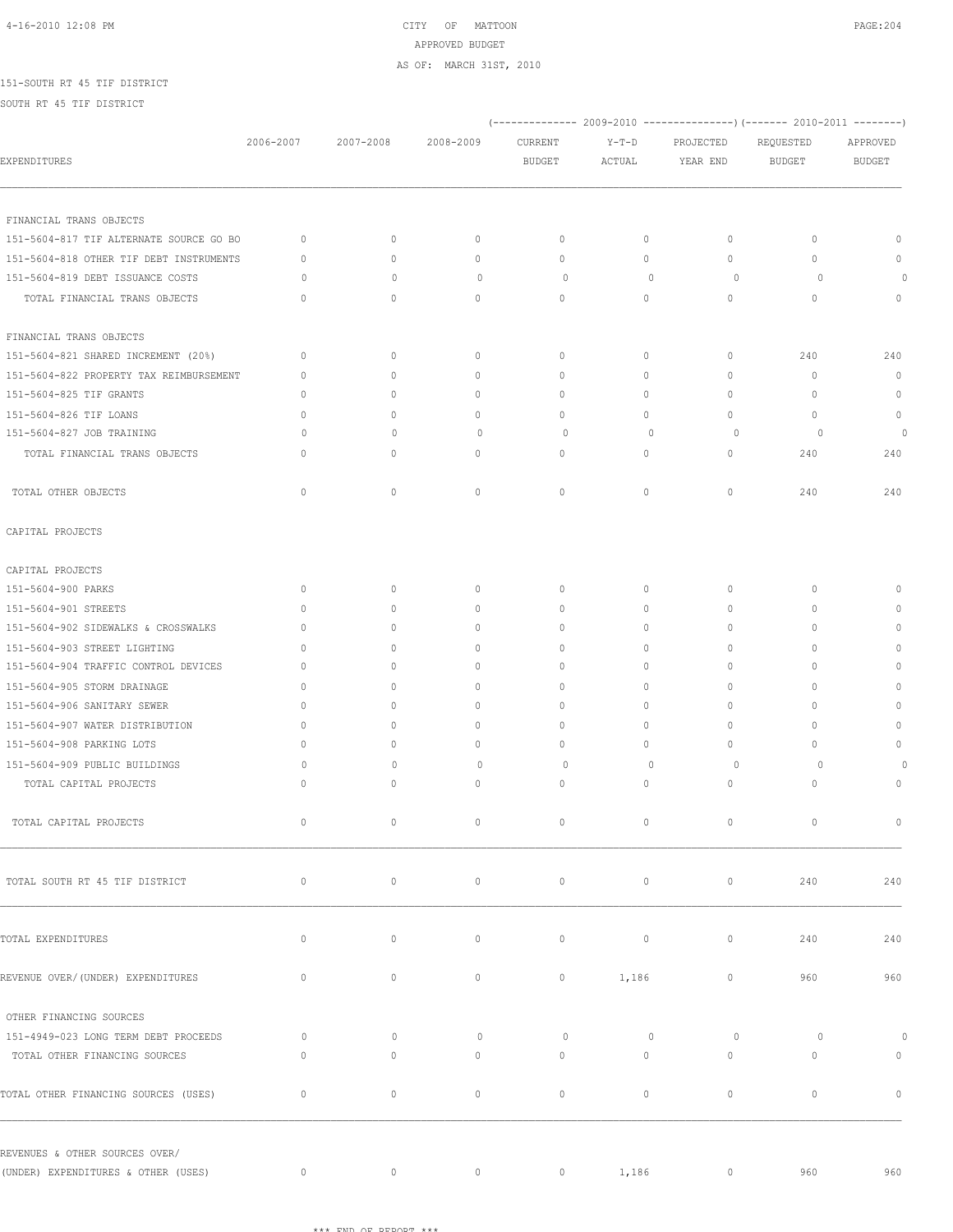# 4-16-2010 12:08 PM CITY OF MATTOON PAGE:205 APPROVED BUDGET AS OF: MARCH 31ST, 2010

152-SOUTH RT 45 BUSINESS DIST

|                                         |              |              |                                     |               |              |                     | (-------------- 2009-2010 -------------------) (------- 2010-2011 ---------) |                          |
|-----------------------------------------|--------------|--------------|-------------------------------------|---------------|--------------|---------------------|------------------------------------------------------------------------------|--------------------------|
|                                         | 2006-2007    | 2007-2008    | 2008-2009                           | CURRENT       | $Y-T-D$      | PROJECTED REQUESTED |                                                                              | APPROVED                 |
| <b>REVENUES</b>                         |              |              |                                     | <b>BUDGET</b> | ACTUAL       | YEAR END            | <b>BUDGET</b>                                                                | BUDGET                   |
|                                         |              |              |                                     |               |              |                     |                                                                              |                          |
| TAXES                                   |              |              |                                     |               |              |                     |                                                                              |                          |
| TIF/BD TAX RECEIPTS                     |              |              |                                     |               |              |                     |                                                                              |                          |
| 152-4193-023 SALES TAX RECEIPTS         | $\circ$      |              | 8,492 35,434 35,000 29,220          |               |              |                     | $0 \t 35,000$                                                                | 35,000                   |
| 152-4194-023 HOTEL/MOTEL TAX RECEIPTS   | $\circ$      | $\sim$ 0     | $\sim$ 0                            | $\sim$ 0      | $\sim$ 0     | $\sim$ 0            | $\sim$ 0                                                                     | $\overline{\phantom{0}}$ |
| TOTAL TIF/BD TAX RECEIPTS               | $\bigcirc$   |              | 8,492 35,434 35,000 29,220 0 35,000 |               |              |                     |                                                                              | 35,000                   |
| TOTAL TAXES                             | $\circ$      |              | 8,492 35,434 35,000 29,220          |               |              |                     | $0 \t 35,000$                                                                | 35,000                   |
| INVESTMENT EARNINGS                     |              |              |                                     |               |              |                     |                                                                              |                          |
| INTEREST EARNINGS                       |              |              |                                     |               |              |                     |                                                                              |                          |
| 152-4610-023 INVESTMENT INCOME          | $\circ$      | $\circ$      | $\circ$                             | $\circ$       | 115          | $\overline{0}$      | $\mathbf{0}$                                                                 |                          |
| TOTAL INTEREST EARNINGS                 | $\circ$      | $\mathbf{0}$ | $\circ$                             | $\circ$       | 115          | $\circ$             | $\mathbf{0}$                                                                 | $\mathbf{0}$             |
| TOTAL INVESTMENT EARNINGS               | $\circ$      | $\circ$      | $\circ$                             | $\circ$       | 115          | $\circ$             | $\mathbf{0}$                                                                 | $\circ$                  |
| CONTRIB & OTHER MISC REV                |              |              |                                     |               |              |                     |                                                                              |                          |
| CONTRIBUTIONS & MISC REV                |              |              |                                     |               |              |                     |                                                                              |                          |
| 152-4805-023 CONTRIBUTIONS & OTHER INCO | $\circ$      | $\circ$      | $\circ$                             | $\circ$       | $\circ$      | $\circ$             | $\mathbf{0}$                                                                 | $\mathbf 0$              |
| TOTAL CONTRIBUTIONS & MISC REV          | $\circ$      | $\circ$      | $\circ$                             | $\circ$       | $\mathbf{0}$ | $\circ$             | $\mathbf{0}$                                                                 | $\mathbf{0}$             |
| TOTAL CONTRIB & OTHER MISC REV          | $\mathbf{0}$ | $\circ$      | $\mathbf{0}$                        | $\circ$       | $\circ$      | $\mathbf{0}$        | $\Omega$                                                                     | $\Omega$                 |
| TOTAL REVENUES                          | 0            |              | 8,492 35,434 35,000 29,335          |               |              |                     | $0 \t 35,000$                                                                | 35,000                   |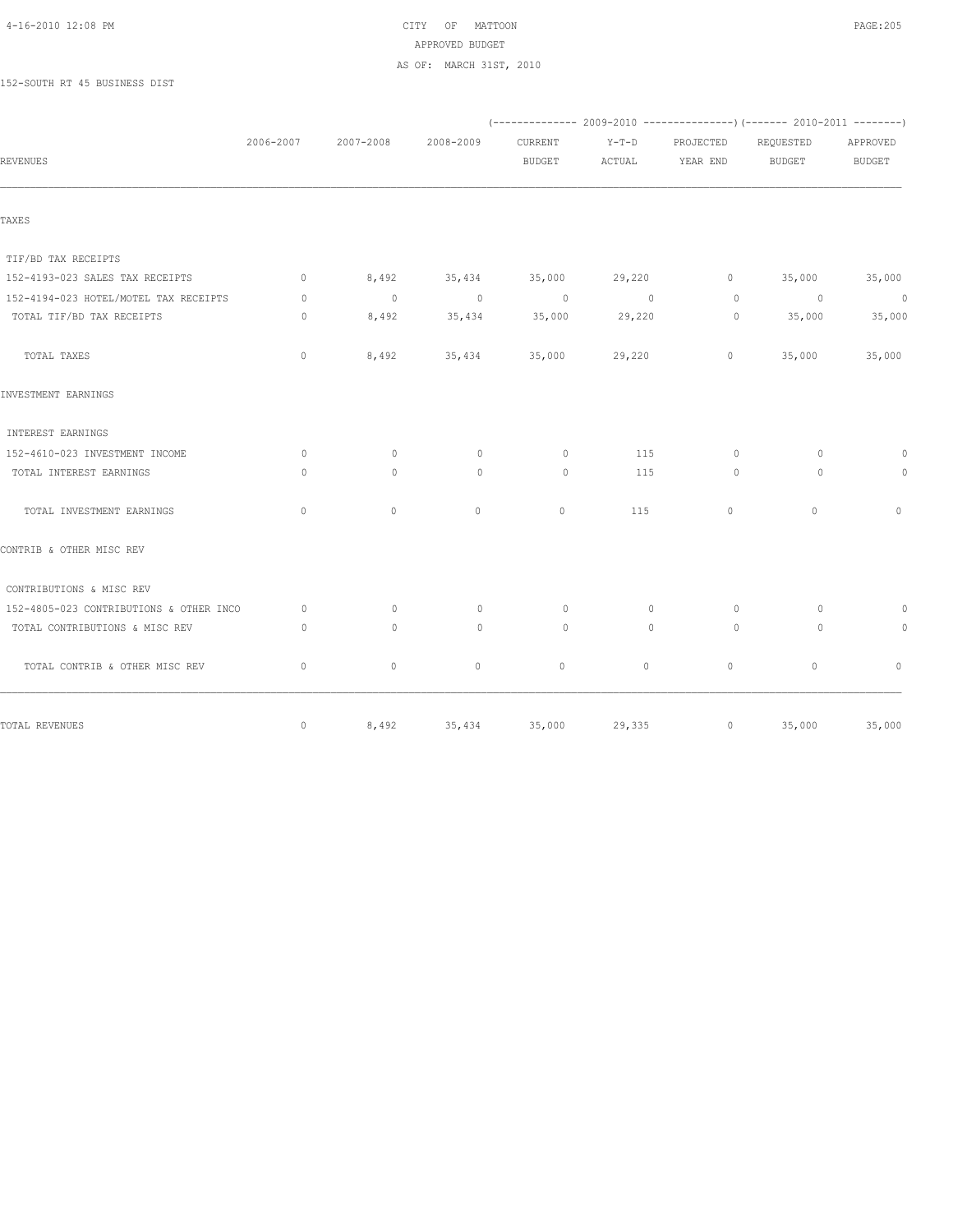# 4-16-2010 12:08 PM CITY OF MATTOON PAGE:206 APPROVED BUDGET AS OF: MARCH 31ST, 2010

#### 152-SOUTH RT 45 BUSINESS DIST

SOUTH RT 45 BUSINESS DIS

| EXPENDITURES                            | 2006-2007    | 2007-2008    | 2008-2009    | CURRENT<br><b>BUDGET</b> | $Y-T-D$<br>ACTUAL | PROJECTED<br>YEAR END | (------------- 2009-2010 ---------------) (------- 2010-2011 --------)<br>REQUESTED<br><b>BUDGET</b> | APPROVED<br><b>BUDGET</b> |
|-----------------------------------------|--------------|--------------|--------------|--------------------------|-------------------|-----------------------|------------------------------------------------------------------------------------------------------|---------------------------|
| SUPPLIES                                |              |              |              |                          |                   |                       |                                                                                                      |                           |
|                                         |              |              |              |                          |                   |                       |                                                                                                      |                           |
| GENERAL SUPPLIES                        |              |              |              |                          |                   |                       |                                                                                                      |                           |
| 152-5604-311 OFFICE SUPPLIES            | $\mathbf{0}$ | $\circ$      | $\mathbf 0$  | $\mathbb O$              | $\circ$           | $\circ$               | 0                                                                                                    | 0                         |
| 152-5604-319 MISCELLANEOUS SUPPLIES     | $\circ$      | $\mathbf{0}$ | $\mathbf 0$  | 0                        | $\mathbf{0}$      | $\mathbf{0}$          | $\mathbf 0$                                                                                          | $\mathbf{0}$              |
| TOTAL GENERAL SUPPLIES                  | $\mathbf{0}$ | $\circ$      | $\mathbf 0$  | $\circ$                  | $\circ$           | $\mathbb O$           | $\mathbf 0$                                                                                          | 0                         |
| TOTAL SUPPLIES                          | $\mathbf{0}$ | $\mathbb O$  | $\mathbf{0}$ | $\mathbb O$              | $\circ$           | $\circ$               | $\mathbf{0}$                                                                                         | $\mathbb O$               |
| OTHER PURCHASED SERVICES                |              |              |              |                          |                   |                       |                                                                                                      |                           |
| PROFESSIONAL SERVICES                   |              |              |              |                          |                   |                       |                                                                                                      |                           |
| 152-5604-511 PLANNING & DESIGN SERVICES | $\circ$      | $\mathbb O$  | $\mathbf 0$  | $\mathbf 0$              | $\circ$           | $\circ$               | $\mathbf 0$                                                                                          | 0                         |
| 152-5604-513 AUDITING SERVICES          | $\mathbf{0}$ | $\circ$      | $\mathbf 0$  | $\circ$                  | $\circ$           | $\circ$               | $\mathbf 0$                                                                                          | $\circ$                   |
| 152-5604-519 OTHER PROFESSIONAL SERVICE | 0            | 0            | 0            | 0                        | 0                 | $\mathbf 0$           | $\mathbf 0$                                                                                          | $\mathbf 0$               |
| TOTAL PROFESSIONAL SERVICES             | $\circ$      | $\mathbf{0}$ | $\circ$      | $\mathbf{0}$             | $\circ$           | $\mathbb O$           | $\mathbf 0$                                                                                          | 0                         |
| COMMUNICATION                           |              |              |              |                          |                   |                       |                                                                                                      |                           |
| 152-5604-531 POSTAGE                    | $\circ$      | $\circ$      | $\circ$      | $\circ$                  | $\mathbf 0$       | $\mathbf 0$           | $\circ$                                                                                              |                           |
| TOTAL COMMUNICATION                     | $\mathbf{0}$ | $\mathbf{0}$ | $\circ$      | $\mathbf{0}$             | $\circ$           | $\circ$               | $\mathbf{0}$                                                                                         | 0                         |
| ADVERTISING                             |              |              |              |                          |                   |                       |                                                                                                      |                           |
| 152-5604-540 ADVERTISING                | 0            | $\circ$      | $\mathbf 0$  | 0                        | 0                 | $\mathbf 0$           | $\circ$                                                                                              |                           |
| TOTAL ADVERTISING                       | $\circ$      | $\circ$      | $\mathbb O$  | $\circ$                  | $\circ$           | $\mathbb O$           | $\mathbb O$                                                                                          | 0                         |
| PRINTING & BUILDING                     |              |              |              |                          |                   |                       |                                                                                                      |                           |
| 152-5604-550 PRINTING & BINDING         | 0            | $\circ$      | 83           | 0                        | 0                 | $\mathbf 0$           | $\circ$                                                                                              |                           |
| TOTAL PRINTING & BUILDING               | $\mathbb O$  | $\circ$      | 83           | $\circ$                  | $\circ$           | $\mathbb O$           | $\mathbf 0$                                                                                          | 0                         |
| EMPLOYEE BUSINESS EXP                   |              |              |              |                          |                   |                       |                                                                                                      |                           |
| 152-5604-561 BUSINESS MEETING EXPENSE   | 0            | 0            | $\circ$      | 0                        | 0                 | $\mathbf 0$           | $\mathbb O$                                                                                          | $\mathbf{0}$              |
| TOTAL EMPLOYEE BUSINESS EXP             | $\mathbf{0}$ | $\mathbf{0}$ | $\mathbf{0}$ | $\mathbf{0}$             | $\circ$           | $\circ$               | $\circ$                                                                                              | $\mathbb O$               |
| OTHER PURCHASED SERVICES                |              |              |              |                          |                   |                       |                                                                                                      |                           |
| 152-5604-571 DUES & MEMBERSHIPS         | $\circ$      | $\circ$      | $\circ$      | $\circ$                  | $\circ$           | $\circ$               | $\circ$                                                                                              | $\mathbb O$               |
| 152-5604-577 DEMOLITION EXPENSES        | $\circ$      | $\mathbb O$  | $\circ$      | $\circ$                  | $\circ$           | $\mathbb O$           | $\mathbb O$                                                                                          | $\mathbf 0$               |
| TOTAL OTHER PURCHASED SERVICES          | $\circ$      | $\circ$      | $\circ$      | $\circ$                  | $\circ$           | $\mathbb O$           | $\mathbb O$                                                                                          | $\mathbb O$               |
| TOTAL OTHER PURCHASED SERVICES          | $\circ$      | $\circ$      | 83           | $\circ$                  | $\circ$           | 0                     | $\circ$                                                                                              | $\mathbb O$               |

OTHER OBJECTS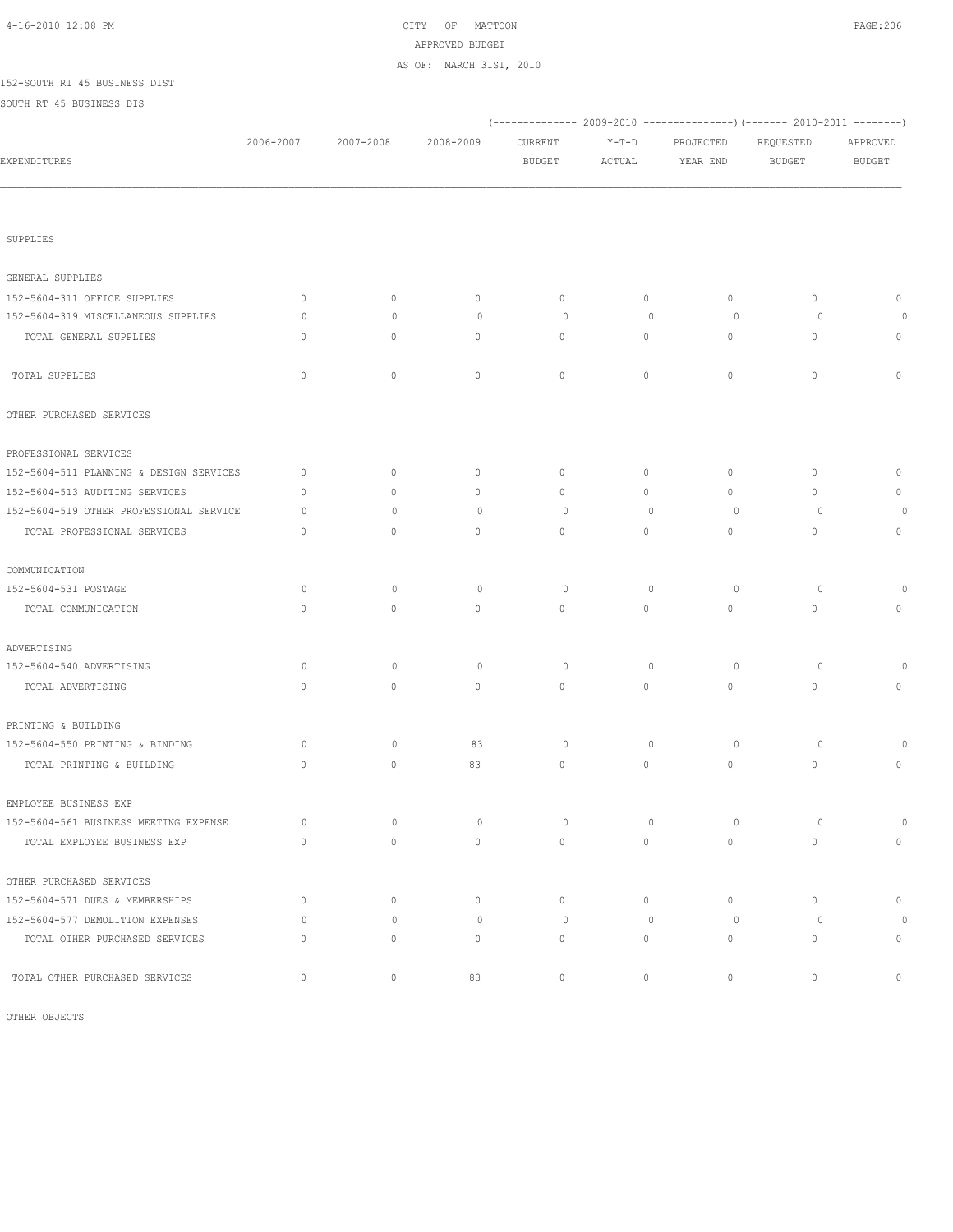# 4-16-2010 12:08 PM CITY OF MATTOON PAGE:207 APPROVED BUDGET AS OF: MARCH 31ST, 2010

#### 152-SOUTH RT 45 BUSINESS DIST

SOUTH RT 45 BUSINESS DIS

|                                         |                          |                     |                         |                    |                         |                         | (-------------- 2009-2010 ----------------) (------- 2010-2011 ---------) |                    |
|-----------------------------------------|--------------------------|---------------------|-------------------------|--------------------|-------------------------|-------------------------|---------------------------------------------------------------------------|--------------------|
|                                         | 2006-2007                | 2007-2008           | 2008-2009               | CURRENT            | $Y-T-D$                 | PROJECTED               | REQUESTED                                                                 | APPROVED           |
| EXPENDITURES                            |                          |                     |                         | <b>BUDGET</b>      | ACTUAL                  | YEAR END                | <b>BUDGET</b>                                                             | <b>BUDGET</b>      |
|                                         |                          |                     |                         |                    |                         |                         |                                                                           |                    |
| FINANCIAL TRANS OBJECTS                 |                          |                     |                         |                    |                         |                         |                                                                           |                    |
| 152-5604-817 BD ALTERNATE SOURCE GO BON | $\mathbf{0}$             | $\circ$             | $\circ$                 | $\circ$            | 0                       | $\mathbf{0}$            | $\mathbf{0}$                                                              | $\mathbb{O}$       |
| 152-5604-818 OTHER BD DEBT INSTRUMENTS  | $\mathbf{0}$<br>$\Omega$ | $\circ$<br>$\Omega$ | $\circ$<br>$\mathbf{0}$ | $\circ$<br>$\circ$ | $\circ$<br>$\mathbf{0}$ | $\circ$<br>$\mathbf{0}$ | $\mathbf{0}$<br>$\mathbf{0}$                                              | $\circ$<br>$\circ$ |
| 152-5604-819 DEBT ISSUANCE COSTS        | $\Omega$                 | $\Omega$            | $\mathbf{0}$            | $\mathbf{0}$       | $\circ$                 | $\mathbf{0}$            | $\mathbf{0}$                                                              | $\circ$            |
| TOTAL FINANCIAL TRANS OBJECTS           |                          |                     |                         |                    |                         |                         |                                                                           |                    |
| FINANCIAL TRANS OBJECTS                 |                          |                     |                         |                    |                         |                         |                                                                           |                    |
| 152-5604-825 BD GRANTS                  | $\circ$                  | $\circ$             | $\circ$                 | $\circ$            | $\circ$                 | $\circ$                 | $\mathbf{0}$                                                              | $\circ$            |
| 152-5604-826 BD LOANS                   | $\circ$                  | $\mathbf{0}$        | $\circ$                 | $\circ$            | $\mathbf 0$             | $\mathbf{0}$            | $\mathbf{0}$                                                              | $\circ$            |
| TOTAL FINANCIAL TRANS OBJECTS           | $\mathbf{0}$             | $\circ$             | $\circ$                 | $\mathbf{0}$       | $\circ$                 | $\mathbf{0}$            | $\mathbf{0}$                                                              | $\circ$            |
| TOTAL OTHER OBJECTS                     | $\Omega$                 | $\circ$             | $\mathbf{0}$            | $\circ$            | $\circ$                 | $\Omega$                | $\Omega$                                                                  | $\mathbf{0}$       |
| CAPITAL PROJECTS                        |                          |                     |                         |                    |                         |                         |                                                                           |                    |
| CAPITAL PROJECTS                        |                          |                     |                         |                    |                         |                         |                                                                           |                    |
| 152-5604-900 PARKS                      | $\mathbf{0}$             | $\circ$             | $\circ$                 | $\mathbf{0}$       | $\circ$                 | $\circ$                 | $\mathbf{0}$                                                              | $\circ$            |
| 152-5604-901 STREETS                    | $\circ$                  | $\mathbf{0}$        | $\circ$                 | $\circ$            | $\mathbf{0}$            | $\mathbf{0}$            | $\mathbf{0}$                                                              | $\mathbb O$        |
| TOTAL CAPITAL PROJECTS                  | $\circ$                  | $\circ$             | $\mathbf{0}$            | $\circ$            | $\circ$                 | $\mathbf{0}$            | $\mathbf{0}$                                                              | $\circ$            |
| TOTAL CAPITAL PROJECTS                  | $\mathbb O$              | $\mathbb O$         | $\mathbb O$             | $\mathbb O$        | $\circ$                 | $\mathbf{0}$            | $\circ$                                                                   | $\mathbf{0}$       |
| TOTAL SOUTH RT 45 BUSINESS DIS          | $\mathbb O$              | $\mathbb O$         | 83                      | $\circ$            | $\circ$                 | $\mathbb O$             | $\mathbb O$                                                               | $\circ$            |
| TOTAL EXPENDITURES                      | $\mathbb O$              | $\mathbb O$         | 83                      | $\mathbb O$        | $\circ$                 | $\mathbb O$             | $\mathbb O$                                                               | $\circ$            |
| REVENUE OVER/(UNDER) EXPENDITURES       | $\circ$                  | 8,492               | 35,351                  | 35,000             | 29,335                  | $\circ$                 | 35,000                                                                    | 35,000             |

\*\*\* END OF REPORT \*\*\*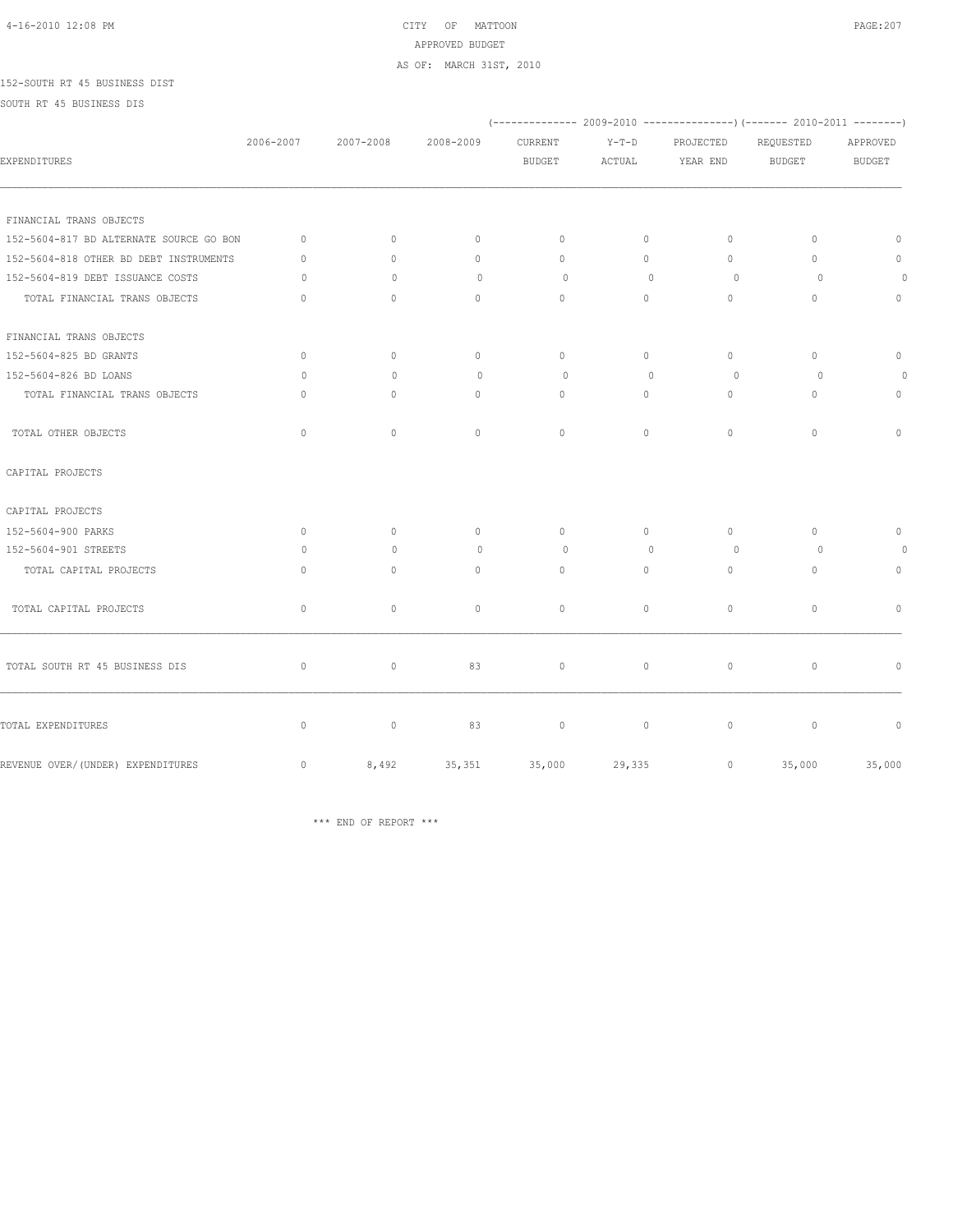# 4-16-2010 12:08 PM CITY OF MATTOON PAGE:208 APPROVED BUDGET AS OF: MARCH 31ST, 2010

## 153-BROADWAY EAST TIF DIST

|                                         |              |             |              |               | (------------- 2009-2010 ---------------)(------- 2010-2011 --------) |              |                         |               |  |
|-----------------------------------------|--------------|-------------|--------------|---------------|-----------------------------------------------------------------------|--------------|-------------------------|---------------|--|
|                                         | 2006-2007    | 2007-2008   | 2008-2009    | CURRENT       | $Y-T-D$                                                               | PROJECTED    | REQUESTED               | APPROVED      |  |
| <b>REVENUES</b>                         |              |             |              | <b>BUDGET</b> | ACTUAL                                                                | YEAR END     | <b>BUDGET</b>           | <b>BUDGET</b> |  |
|                                         |              |             |              |               |                                                                       |              |                         |               |  |
| TAXES                                   |              |             |              |               |                                                                       |              |                         |               |  |
| TIF/BD TAX RECEIPTS                     |              |             |              |               |                                                                       |              |                         |               |  |
| 153-4192-023 PROPERTY TAX RECEIPTS      | $\circ$      | $\mathbb O$ | $\mathbf{1}$ | $\circ$       | 4,485                                                                 |              | 5,000<br>$\overline{0}$ | 5,000         |  |
| TOTAL TIF/BD TAX RECEIPTS               | $\circ$      | $\circ$     | $\mathbf{1}$ | $\circ$       | 4,485                                                                 | $\circ$      | 5,000                   | 5,000         |  |
| TOTAL TAXES                             | $\mathbf{0}$ | $\mathbb O$ | $\mathbf{1}$ | $\circ$       | 4,485                                                                 | 0            | 5,000                   | 5,000         |  |
| INVESTMENT EARNINGS                     |              |             |              |               |                                                                       |              |                         |               |  |
| INTEREST EARNINGS                       |              |             |              |               |                                                                       |              |                         |               |  |
| 153-4610-023 INVESTMENT INCOME          | $\circ$      | $\circ$     | $\circ$      | $\circ$       | 2                                                                     | $\mathbf{0}$ | $\mathbf{0}$            | $\mathbf 0$   |  |
| TOTAL INTEREST EARNINGS                 | $\circ$      | $\circ$     | $\circ$      | $\circ$       | 2                                                                     | $\mathbf{0}$ | $\mathbf{0}$            | $\mathbf 0$   |  |
| TOTAL INVESTMENT EARNINGS               | $\mathbf{0}$ | $\circ$     | $\mathbf{0}$ | $\circ$       | 2                                                                     | $\mathbf{0}$ | $\mathbf{0}$            | $\mathbf{0}$  |  |
| CONTRIB & OTHER MISC REV                |              |             |              |               |                                                                       |              |                         |               |  |
| CONTRIBUTIONS & MISC REV                |              |             |              |               |                                                                       |              |                         |               |  |
| 153-4805-023 CONTRIBUTIONS & OTHER INCO | $\circ$      | $\circ$     | $\circ$      | $\circ$       | $\mathbf{0}$                                                          | $\mathbf{0}$ | $\mathbf{0}$            | $\circ$       |  |
| TOTAL CONTRIBUTIONS & MISC REV          | $\circ$      | $\circ$     | $\circ$      | $\circ$       | $\mathbf{0}$                                                          | $\circ$      | $\mathbf{0}$            | $\mathbb O$   |  |
| TOTAL CONTRIB & OTHER MISC REV          | $\circ$      | $\circ$     | $\circ$      | $\circ$       | $\circ$                                                               | $\mathbb O$  | $\circ$                 | $\circ$       |  |
| TOTAL REVENUES                          | $\circ$      | $\circ$     | $\mathbf{1}$ | $\circ$       | 4,487                                                                 | $\circ$      | 5,000                   | 5,000         |  |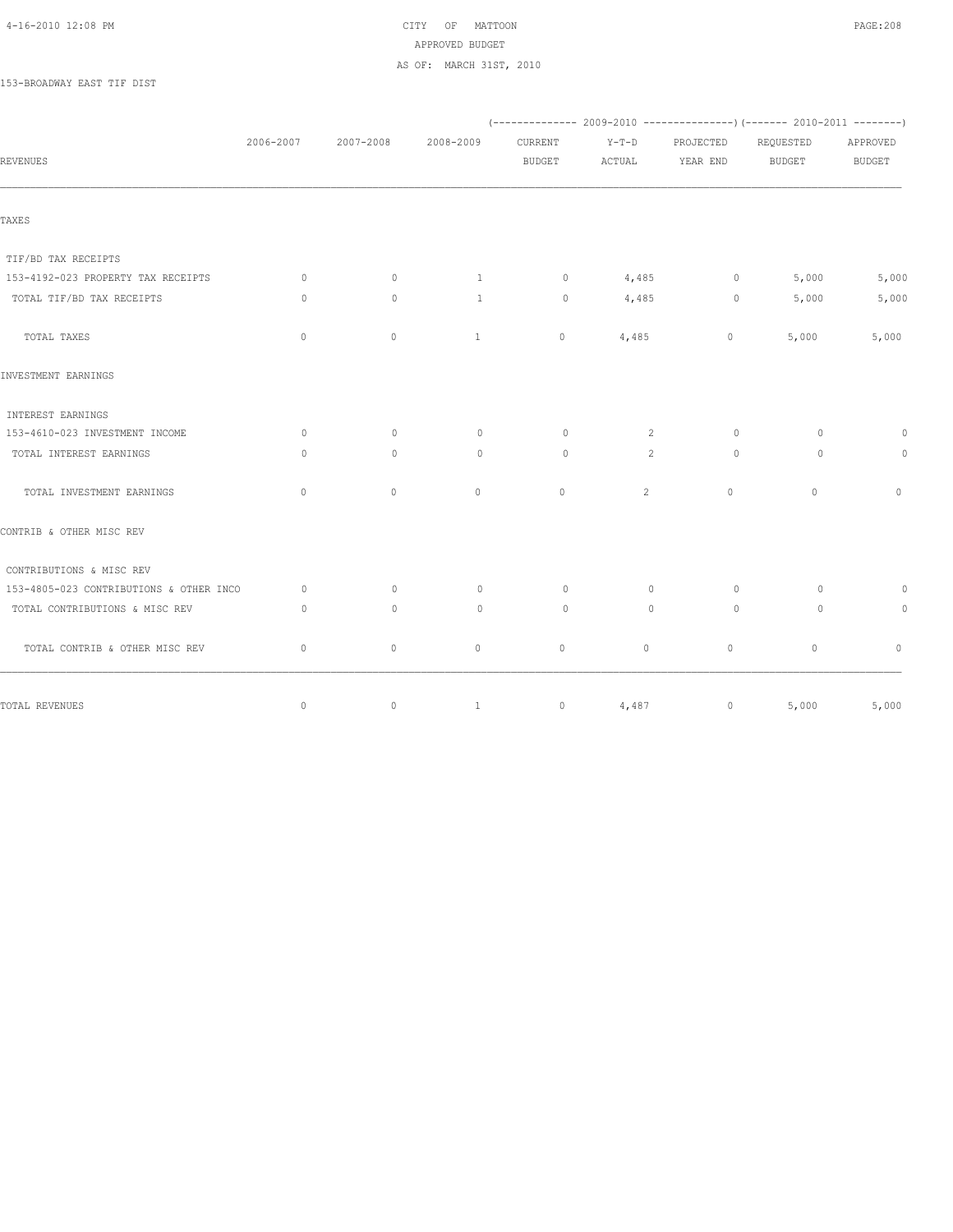# 4-16-2010 12:08 PM CITY OF MATTOON PAGE:209 APPROVED BUDGET AS OF: MARCH 31ST, 2010

#### 153-BROADWAY EAST TIF DIST

BROADWAY EAST TIF DIST

|                                           |              |                               |      |                |                | $(-$ -------------- 2009-2010 -----------------) (------- 2010-2011 --------) |                |               |
|-------------------------------------------|--------------|-------------------------------|------|----------------|----------------|-------------------------------------------------------------------------------|----------------|---------------|
|                                           |              | 2006-2007 2007-2008 2008-2009 |      | CURRENT        | $Y-T-D$        | PROJECTED REQUESTED                                                           |                | APPROVED      |
| <b>EXPENDITURES</b>                       |              |                               |      | <b>BUDGET</b>  | ACTUAL         | YEAR END                                                                      | <b>BUDGET</b>  | <b>BUDGET</b> |
|                                           |              |                               |      |                |                |                                                                               |                |               |
|                                           |              |                               |      |                |                |                                                                               |                |               |
| OTHER PURCHASED SERVICES                  |              |                               |      |                |                |                                                                               |                |               |
| PROFESSIONAL SERVICES                     |              |                               |      |                |                |                                                                               |                |               |
| 153-5604-511 PLANNING & DESIGN SERVICES 0 |              | $\sim$ 0                      | 508  | $\sim$ 0       | $\overline{0}$ | $\sim$ 0                                                                      | $\circ$        | $\mathbf 0$   |
| TOTAL PROFESSIONAL SERVICES               | $\mathbf{0}$ | $\circ$                       | 508  | $\circ$        | $\circ$        | $\circ$                                                                       | $\Omega$       | $\circ$       |
| TOTAL OTHER PURCHASED SERVICES            | $\circ$      | $\circ$                       | 508  | $\circ$        | $\circ$        | $\circ$                                                                       | $\mathbf{0}$   | $\circ$       |
| TOTAL BROADWAY EAST TIF DIST              | $\circ$      | $\circ$                       | 508  | $\circ$        | $\overline{0}$ | $\circ$                                                                       | $\mathbf{0}$   | $\circ$       |
| TOTAL EXPENDITURES                        | $\mathbf{0}$ | 0                             | 508  | $\overline{0}$ | $\sim$ 0       | $\circ$                                                                       | $\overline{0}$ | $\circ$       |
| REVENUE OVER/(UNDER) EXPENDITURES         | $\circ$      | 0(                            | 507) | $\circ$        |                | 4,487<br>$\circ$                                                              | 5,000          | 5,000         |

 $\hspace{0.1cm}^{\star\star\star}$  END OF REPORT  $\hspace{0.1cm}^{\star\star\star}$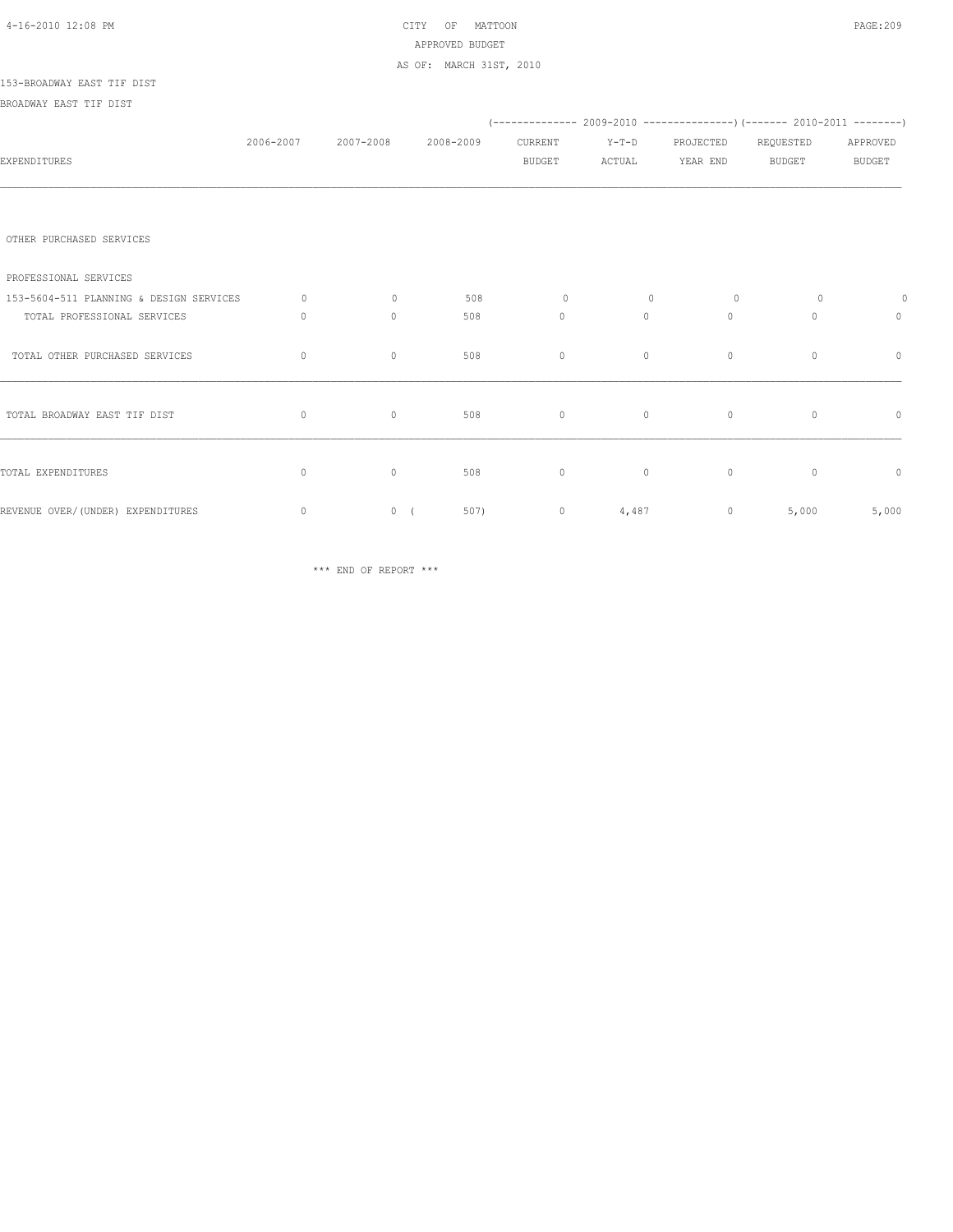# 4-16-2010 12:08 PM CITY OF MATTOON PAGE:210 APPROVED BUDGET AS OF: MARCH 31ST, 2010

154-BROADWAY EAST BUS DIST

|                                         |              |                   |                         |                         |              |                | (-------------- 2009-2010 ----------------) (------- 2010-2011 --------) |               |
|-----------------------------------------|--------------|-------------------|-------------------------|-------------------------|--------------|----------------|--------------------------------------------------------------------------|---------------|
|                                         | 2006-2007    | 2007-2008         | 2008-2009               | CURRENT                 | $Y-T-D$      | PROJECTED      | REQUESTED                                                                | APPROVED      |
| <b>REVENUES</b>                         |              |                   |                         | <b>BUDGET</b>           | ACTUAL       | YEAR END       | <b>BUDGET</b>                                                            | <b>BUDGET</b> |
|                                         |              |                   |                         |                         |              |                |                                                                          |               |
| TAXES                                   |              |                   |                         |                         |              |                |                                                                          |               |
| TIF/BD TAX RECEIPTS                     |              |                   |                         |                         |              |                |                                                                          |               |
| 154-4193-023 SALES TAX RECEIPTS         | $\circ$      | $\overline{0}$    | 274,873 360,000 271,698 |                         |              |                | $0 \t340,000$                                                            | 340,000       |
| 154-4194-023 HOTEL/MOTEL TAX RECEIPTS   | $\circ$      | $\circ$           | $\sim$ 0                | $\sim$ 0                | $\sim$ 0     | $\overline{0}$ | $\sim$ 0                                                                 | $\sim$ 0      |
| TOTAL TIF/BD TAX RECEIPTS               | 0            | $\circ$           |                         | 274,873 360,000 271,698 |              |                | $0 \t340,000$                                                            | 340,000       |
| TOTAL TAXES                             | $\circ$      | $\circ$           |                         | 274,873 360,000         | 271,698      | $\circ$        | 340,000                                                                  | 340,000       |
| INVESTMENT EARNINGS                     |              |                   |                         |                         |              |                |                                                                          |               |
| INTEREST EARNINGS                       |              |                   |                         |                         |              |                |                                                                          |               |
| 154-4610-023 INVESTMENT INCOME          | $\circ$      | $\Omega$          | 49                      |                         | 1,000 11,907 | $\overline{0}$ | 2,500                                                                    | 2,500         |
| TOTAL INTEREST EARNINGS                 | $\circ$      | $\circ$           | 49                      | 1,000                   | 11,907       | $\circ$        | 2,500                                                                    | 2,500         |
| TOTAL INVESTMENT EARNINGS               | $\Omega$     | $\circ$           | 49                      | 1,000                   | 11,907       | $\circ$        | 2,500                                                                    | 2,500         |
| CONTRIB & OTHER MISC REV                |              |                   |                         |                         |              |                |                                                                          |               |
| CONTRIBUTIONS & MISC REV                |              |                   |                         |                         |              |                |                                                                          |               |
| 154-4805-023 CONTRIBUTIONS & OTHER INCO | $\Omega$     | $\Omega$          | $\circ$                 | $\Omega$                | $\Omega$     | $\mathbf{0}$   | $\begin{array}{c} \n\end{array}$                                         | $\mathbf 0$   |
| TOTAL CONTRIBUTIONS & MISC REV          | $\circ$      | $\circ$           | $\circ$                 | $\circ$                 | $\mathbf{0}$ | $\circ$        | $\mathbf{0}$                                                             | $\mathbf 0$   |
| TOTAL CONTRIB & OTHER MISC REV          | $\mathbf{0}$ | $\circ$           | $\mathbf{0}$            | $\circ$                 | $\circ$      | $\circ$        | $\mathbf{0}$                                                             | $\circ$       |
| TOTAL REVENUES                          | $\mathbf{0}$ | $0 \qquad \qquad$ |                         | 274,922 361,000 283,605 |              |                | 0 342,500 342,500                                                        |               |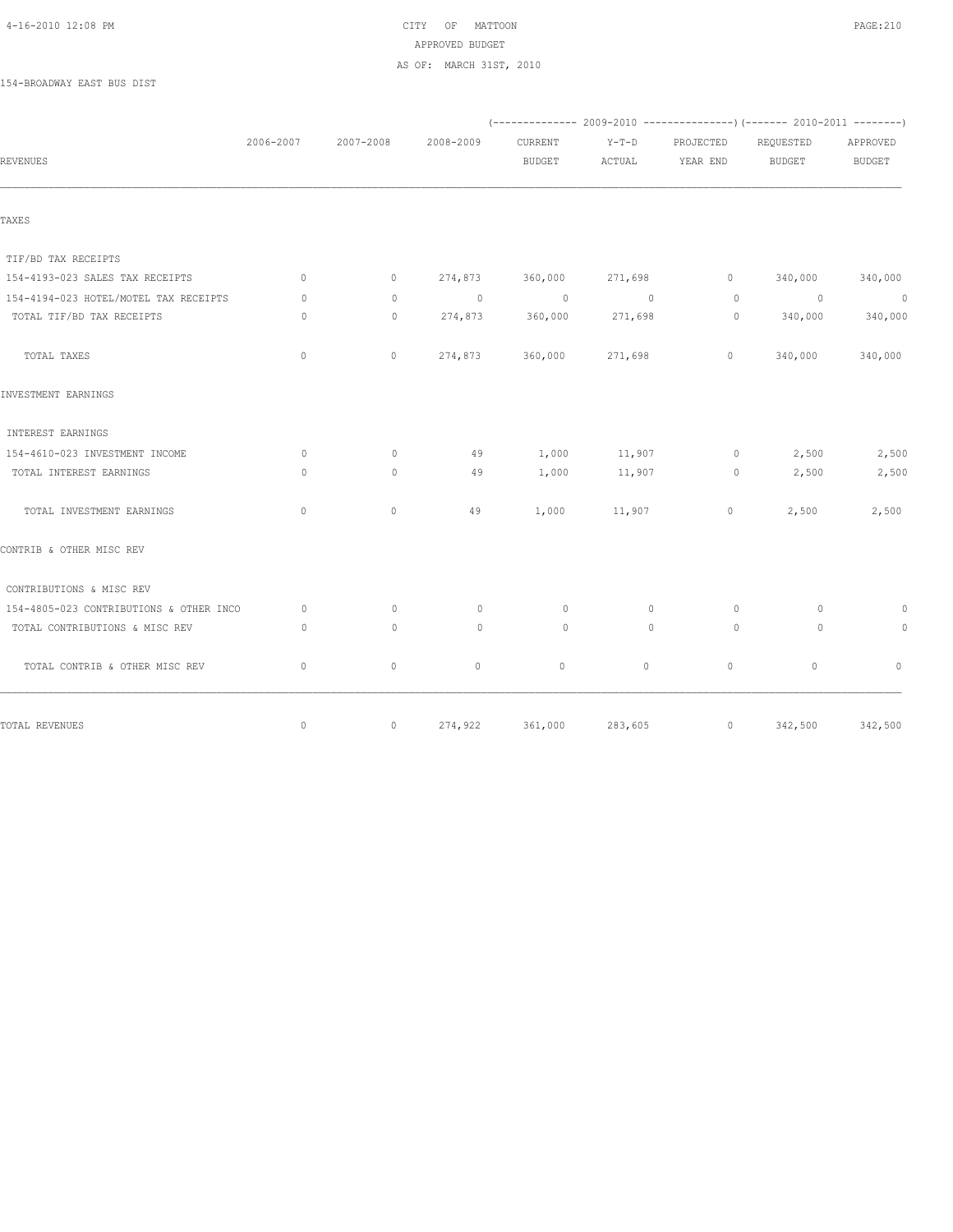# 4-16-2010 12:08 PM CITY OF MATTOON PAGE:211 APPROVED BUDGET AS OF: MARCH 31ST, 2010

#### 154-BROADWAY EAST BUS DIST

BROADWAY EAST BUSINESS D

|                                         |              |              |              |                          |                   |                       | (-------------- 2009-2010 ----------------) (------- 2010-2011 ---------) |                           |
|-----------------------------------------|--------------|--------------|--------------|--------------------------|-------------------|-----------------------|---------------------------------------------------------------------------|---------------------------|
| EXPENDITURES                            | 2006-2007    | 2007-2008    | 2008-2009    | CURRENT<br><b>BUDGET</b> | $Y-T-D$<br>ACTUAL | PROJECTED<br>YEAR END | REQUESTED<br><b>BUDGET</b>                                                | APPROVED<br><b>BUDGET</b> |
|                                         |              |              |              |                          |                   |                       |                                                                           |                           |
| OTHER PURCHASED SERVICES                |              |              |              |                          |                   |                       |                                                                           |                           |
| PROFESSIONAL SERVICES                   |              |              |              |                          |                   |                       |                                                                           |                           |
| 154-5604-511 PLANNING AND DESIGN SERVIC | $\circ$      | $\mathbb O$  | 330          | $\circ$                  | $\circ$           | $\circ$               | $\circ$                                                                   | $\circ$                   |
| 154-5604-519 OTHER PROFESSIONAL SERVICE | $\Omega$     | $\mathbf{0}$ | 14,000       | $\circ$                  | 13,028            | $\mathbf{0}$          | $\mathbf{0}$                                                              | $\circ$                   |
| TOTAL PROFESSIONAL SERVICES             | $\Omega$     | $\mathbf{0}$ | 14,330       | $\circ$                  | 13,028            | $\circ$               | $\mathbf{0}$                                                              | $\mathbf{0}$              |
| COMMUNICATION                           |              |              |              |                          |                   |                       |                                                                           |                           |
| 154-5604-531 POSTAGE                    | $\circ$      | $\circ$      | 40           | $\circ$                  | $\mathbf{0}$      | $\mathbf{0}$          | $\mathbf{0}$                                                              | $\mathbf{0}$              |
| TOTAL COMMUNICATION                     | $\Omega$     | $\Omega$     | 40           | $\Omega$                 | $\Omega$          | $\Omega$              | $\mathbf{0}$                                                              | $\circ$                   |
| PRINTING & BUILDING                     |              |              |              |                          |                   |                       |                                                                           |                           |
| 154-5604-550 PRINTING & BINDING         | $\Omega$     | $\circ$      | 83           | $\Omega$                 | $\mathbf{0}$      | $\circ$               | $\Omega$                                                                  | $\circ$                   |
| TOTAL PRINTING & BUILDING               | $\mathbf{0}$ | $\mathbf{0}$ | 83           | $\circ$                  | $\circ$           | $\circ$               | $\mathbf{0}$                                                              | $\circ$                   |
| TOTAL OTHER PURCHASED SERVICES          | $\circ$      | $\circ$      | 14,452       | $\circ$                  | 13,028            | $\circ$               | $\mathbf{0}$                                                              | $\circ$                   |
| OTHER OBJECTS                           |              |              |              |                          |                   |                       |                                                                           |                           |
| FINANCIAL TRANS OBJECTS                 |              |              |              |                          |                   |                       |                                                                           |                           |
| 154-5604-811 BANK SERVICE CHARGES       | $\circ$      | $\circ$      | 15           | $\circ$                  | $\mathbf{0}$      | $\circ$               | $\circ$                                                                   | $\circ$                   |
| TOTAL FINANCIAL TRANS OBJECTS           | $\circ$      | $\circ$      | 15           | $\circ$                  | $\circ$           | $\circ$               | $\mathbf{0}$                                                              | $\circ$                   |
| FINANCIAL TRANS OBJECTS                 |              |              |              |                          |                   |                       |                                                                           |                           |
| 154-5604-825 BUSINESS DISTRICT GRANTS   | $\circ$      | $\circ$      | $\mathbb O$  | $\circ$                  | 300,842           | $\circ$               | $\circ$                                                                   | $\circ$                   |
| TOTAL FINANCIAL TRANS OBJECTS           | $\Omega$     | $\circ$      | $\mathbf{0}$ | $\mathbf{0}$             | 300,842           | $\circ$               | $\mathbf{0}$                                                              | $\mathbf{0}$              |
| TOTAL OTHER OBJECTS                     | $\circ$      | $\mathbb O$  | 15           | $\circ$                  | 300,842           | $\circ$               | $\circ$                                                                   | $\circ$                   |
| TOTAL BROADWAY EAST BUSINESS D          | $\circ$      | $\mathbb O$  | 14,467       | $\circ$                  | 313,871           | $\circ$               | $\circ$                                                                   | $\mathbb O$               |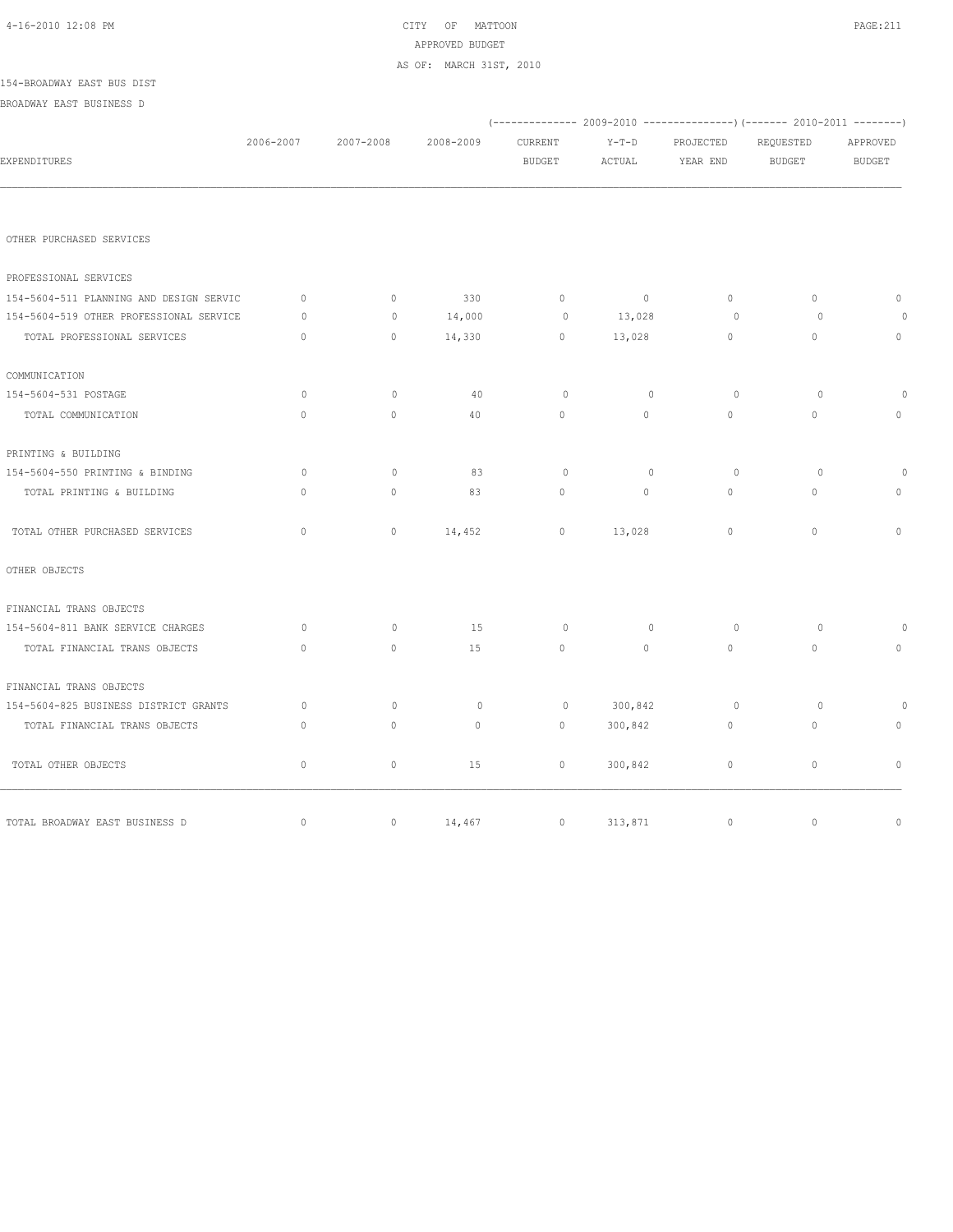# 4-16-2010 12:08 PM CITY OF MATTOON PAGE:212 APPROVED BUDGET AS OF: MARCH 31ST, 2010

#### 154-BROADWAY EAST BUS DIST

BROADWAY EAST BUSINESS D

|                                         | 2006-2007    | 2007-2008 | 2008-2009 | CURRENT       | $Y-T-D$ | PROJECTED               | REQUESTED     | APPROVED      |
|-----------------------------------------|--------------|-----------|-----------|---------------|---------|-------------------------|---------------|---------------|
| EXPENDITURES                            |              |           |           | <b>BUDGET</b> | ACTUAL  | YEAR END                | <b>BUDGET</b> | <b>BUDGET</b> |
|                                         |              |           |           |               |         |                         |               |               |
| OTHER OBJECTS                           |              |           |           |               |         |                         |               |               |
| FINANCIAL TRANS OBJECTS                 |              |           |           |               |         |                         |               |               |
| 154-5719-817 BD ALTERNATE REVENUE SOURC | 0            | $\circ$   | 21,002    | $\circ$       |         | $\mathbf{0}$<br>$\circ$ | 322,809       | 322,809       |
| TOTAL FINANCIAL TRANS OBJECTS           | $\mathbf{0}$ | $\circ$   | 21,002    | $\circ$       | $\circ$ | $\circ$                 | 322,809       | 322,809       |
| TOTAL OTHER OBJECTS                     | $\mathbf{0}$ | $\circ$   | 21,002    | $\circ$       | $\circ$ | $\circ$                 | 322,809       | 322,809       |
| TOTAL BROADWAY EAST BUSINESS D          | $\circ$      | $\circ$   | 21,002    | $\circ$       | $\circ$ | 0                       | 322,809       | 322,809       |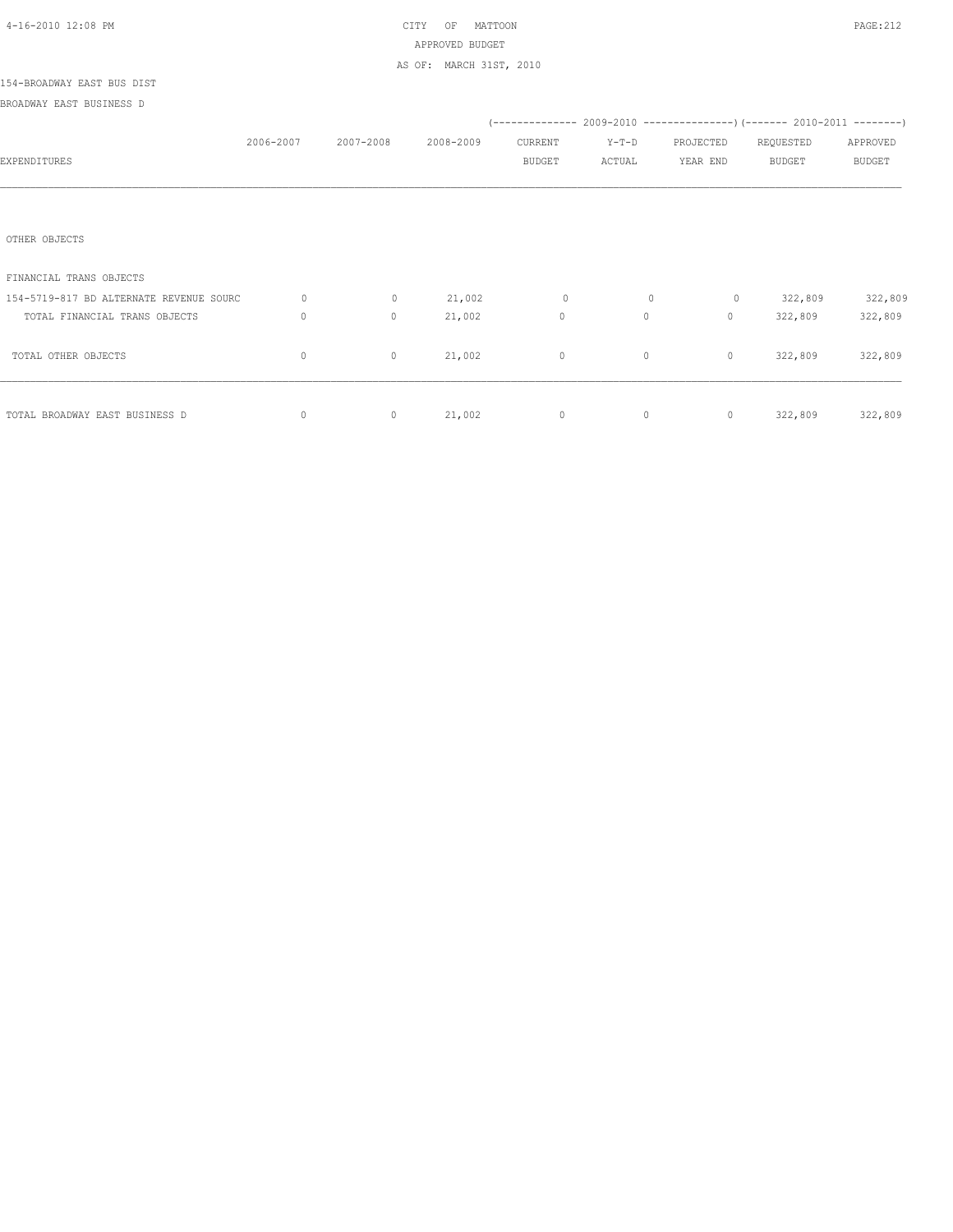# 4-16-2010 12:08 PM CITY OF MATTOON PAGE:213 APPROVED BUDGET AS OF: MARCH 31ST, 2010

#### 154-BROADWAY EAST BUS DIST

| BROADWAY EAST BUSINESS D                |              |           |           |                                                                                                      |                   |                       |                            |                           |
|-----------------------------------------|--------------|-----------|-----------|------------------------------------------------------------------------------------------------------|-------------------|-----------------------|----------------------------|---------------------------|
| EXPENDITURES                            | 2006-2007    | 2007-2008 | 2008-2009 | (-------------- 2009-2010 ----------------) (------- 2010-2011 --------)<br>CURRENT<br><b>BUDGET</b> | $Y-T-D$<br>ACTUAL | PROJECTED<br>YEAR END | REQUESTED<br><b>BUDGET</b> | APPROVED<br><b>BUDGET</b> |
|                                         |              |           |           |                                                                                                      |                   |                       |                            |                           |
| OTHER OBJECTS                           |              |           |           |                                                                                                      |                   |                       |                            |                           |
| FINANCIAL TRANS OBJECTS                 |              |           |           |                                                                                                      |                   |                       |                            |                           |
| 154-5800-817 DEBT ISSUANCE COSTS        | $\circ$      | $\circ$   | 67,174    | $\overline{0}$                                                                                       | 21,106            | $\overline{0}$        | 500                        | 500                       |
| TOTAL FINANCIAL TRANS OBJECTS           | $\mathbf 0$  | $\circ$   | 67,174    | $\circ$                                                                                              | 21,106            | $\circ$               | 500                        | 500                       |
| TOTAL OTHER OBJECTS                     | $\mathbf 0$  | $\circ$   | 67,174    | $\circ$                                                                                              | 21,106            | $\circ$               | 500                        | 500                       |
| TOTAL BROADWAY EAST BUSINESS D          | $\circ$      | $\circ$   | 67,174    | 0                                                                                                    | 21,106            | $\circ$               | 500                        | 500                       |
| TOTAL EXPENDITURES                      | $\circ$      | $\circ$   |           | $102,644$ 0                                                                                          | 334,977           | 0                     | 323,309                    | 323,309                   |
| REVENUE OVER/(UNDER) EXPENDITURES       | $\mathbf{0}$ | $\circ$   |           | 172,279 361,000 (51,372)                                                                             |                   | $\circ$               | 19,191                     | 19,191                    |
| OTHER FINANCING SOURCES                 |              |           |           |                                                                                                      |                   |                       |                            |                           |
| 154-4941-023 GO BOND PROCEEDS           | $\mathbf 0$  | $\circ$   | 4,000,000 | $\circ$                                                                                              | $\circ$           | 0                     | $\circ$                    | $\circ$                   |
| 154-4941-024 PROCEEDS - GO BOND 2009B P | $\circ$      | $\circ$   | 43,437    | $\circ$                                                                                              | $\circ$           | $\overline{0}$        | $\circ$                    | $\circ$                   |
| TOTAL OTHER FINANCING SOURCES           | $\mathbf{0}$ | $\circ$   | 4,043,437 | $\circ$                                                                                              | $\circ$           | $\mathbf{0}$          | $\mathbf{0}$               | $\circ$                   |
| TOTAL OTHER FINANCING SOURCES (USES)    | $\mathbb O$  | $\circ$   | 4,043,437 | $\mathbb O$                                                                                          | $\circ$           | $\mathbb O$           | $\circ$                    | $\mathbb O$               |
| REVENUES & OTHER SOURCES OVER/          |              |           |           |                                                                                                      |                   |                       |                            |                           |
| (UNDER) EXPENDITURES & OTHER (USES)     | $\circ$      |           |           | $0 \qquad 4,215,716 \qquad 361,000 \qquad (51,372)$                                                  |                   | $\overline{0}$        | 19,191                     | 19,191                    |

\*\*\* END OF REPORT \*\*\*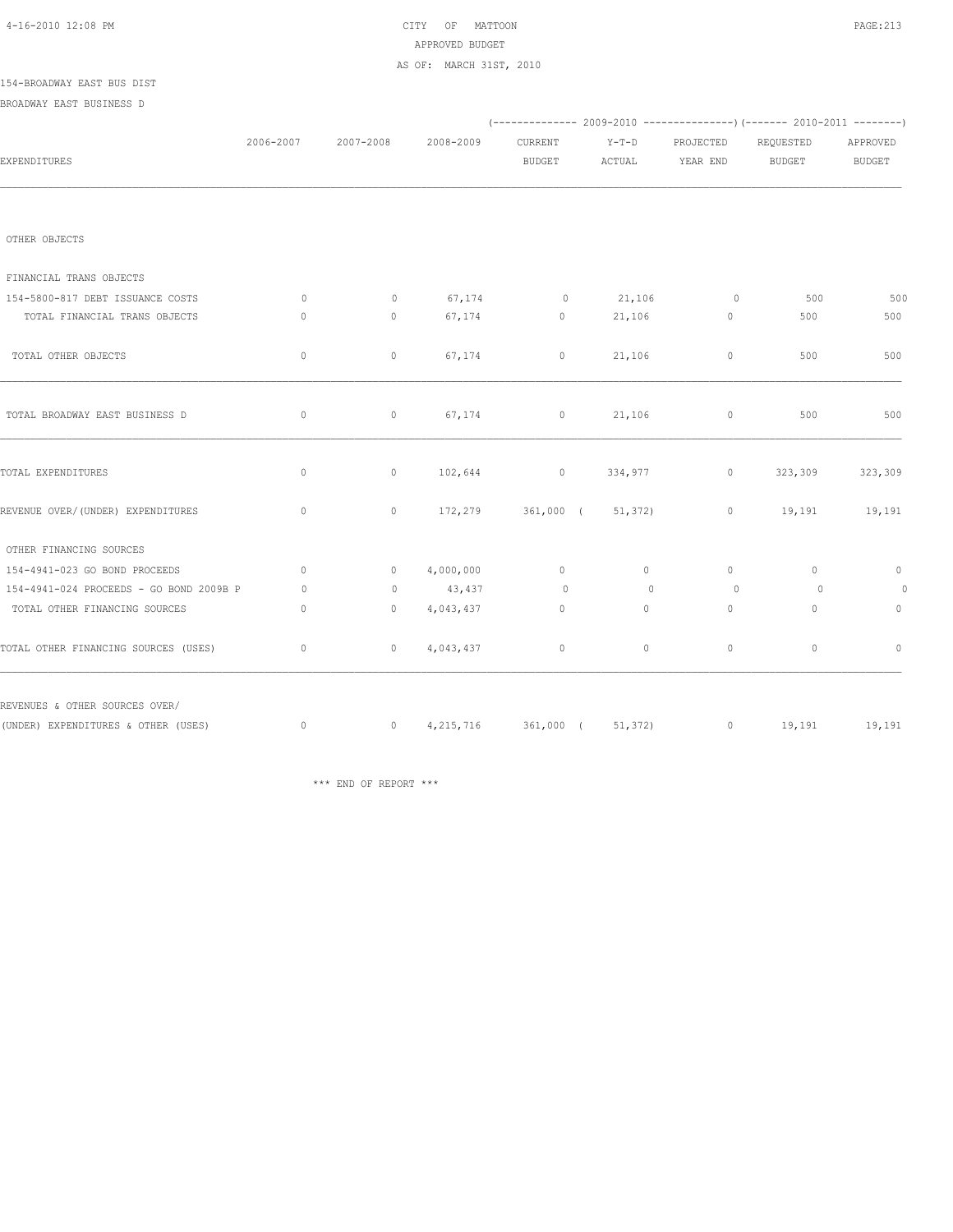# 4-16-2010 12:08 PM CITY OF MATTOON PAGE:214 APPROVED BUDGET AS OF: MARCH 31ST, 2010

155-I-57 EAST BUSINESS DIST

|                                         |              |              |               |               |              |              | $(-$ -------------- 2009-2010 ----------------) (------- 2010-2011 --------) |                |
|-----------------------------------------|--------------|--------------|---------------|---------------|--------------|--------------|------------------------------------------------------------------------------|----------------|
|                                         | 2006-2007    | 2007-2008    | 2008-2009     | CURRENT       | Y-T-D        | PROJECTED    | REQUESTED                                                                    | APPROVED       |
| <b>REVENUES</b>                         |              |              |               | <b>BUDGET</b> | ACTUAL       | YEAR END     | <b>BUDGET</b>                                                                | <b>BUDGET</b>  |
|                                         |              |              |               |               |              |              |                                                                              |                |
| TAXES                                   |              |              |               |               |              |              |                                                                              |                |
| TIF/BD TAX RECEIPTS                     |              |              |               |               |              |              |                                                                              |                |
| 155-4193-023 SALES TAX RECEIPTS         | $\circ$      | $\circ$      | $\circ$       | $\circ$       | $\circ$      | $\circ$      | 0                                                                            | $\circ$        |
| 155-4194-023 HOTEL/MOTEL TAX RECEIPTS   | $\circ$      | $\mathbf{0}$ | $\circ$       | $\circ$       | $\mathbf{0}$ | $\circ$      | $\mathbf{0}$                                                                 | $\overline{0}$ |
| TOTAL TIF/BD TAX RECEIPTS               | 0            | $\mathbf{0}$ | $\circ$       | $\circ$       | $\mathbf{0}$ | $\circ$      | $\mathbf 0$                                                                  | $\mathbf 0$    |
| TOTAL TAXES                             | $\mathbf{0}$ | $\circ$      | $\mathbf{0}$  | $\circ$       | $\circ$      | $\circ$      | $\circ$                                                                      | $\circ$        |
| INVESTMENT EARNINGS                     |              |              |               |               |              |              |                                                                              |                |
| INTEREST EARNINGS                       |              |              |               |               |              |              |                                                                              |                |
| 155-4610-023 INVESTMENT INCOME          | $\circ$      | $\Omega$     | $\circ$       | $\circ$       | $\Omega$     | $\mathbf{0}$ | $\Omega$                                                                     |                |
| TOTAL INTEREST EARNINGS                 | $\circ$      | $\Omega$     | $\circ$       | $\circ$       | $\mathbf{0}$ | $\mathbf{0}$ | $\mathbb O$                                                                  | $\mathbf{0}$   |
| TOTAL INVESTMENT EARNINGS               | $\circ$      | $\circ$      | $\mathbf{0}$  | $\circ$       | $\circ$      | $\circ$      | $\circ$                                                                      | $\circ$        |
| CONTRIB & OTHER MISC REV                |              |              |               |               |              |              |                                                                              |                |
| CONTRIBUTIONS & MISC REV                |              |              |               |               |              |              |                                                                              |                |
| 155-4805-023 CONTRIBUTIONS & OTHER INCO | $\circ$      |              | $0 \t 20,000$ | $\circ$       | $\Omega$     | $\mathbf{0}$ | $\Omega$                                                                     | $\mathbf 0$    |
| TOTAL CONTRIBUTIONS & MISC REV          | $\circ$      | $\circ$      | 20,000        | $\circ$       | $\mathbf{0}$ | $\mathbf{0}$ | $\mathbf{0}$                                                                 | $\mathbf 0$    |
| TOTAL CONTRIB & OTHER MISC REV          | $\circ$      | $\circ$      | 20,000        | $\circ$       | $\circ$      | $\circ$      | $\mathbf{0}$                                                                 | $\circ$        |
| TOTAL REVENUES                          | $\mathbb O$  | $\circ$      | 20,000        | $\mathbb O$   | $\circ$      | $\circ$      | $\mathbb O$                                                                  | $\mathbb O$    |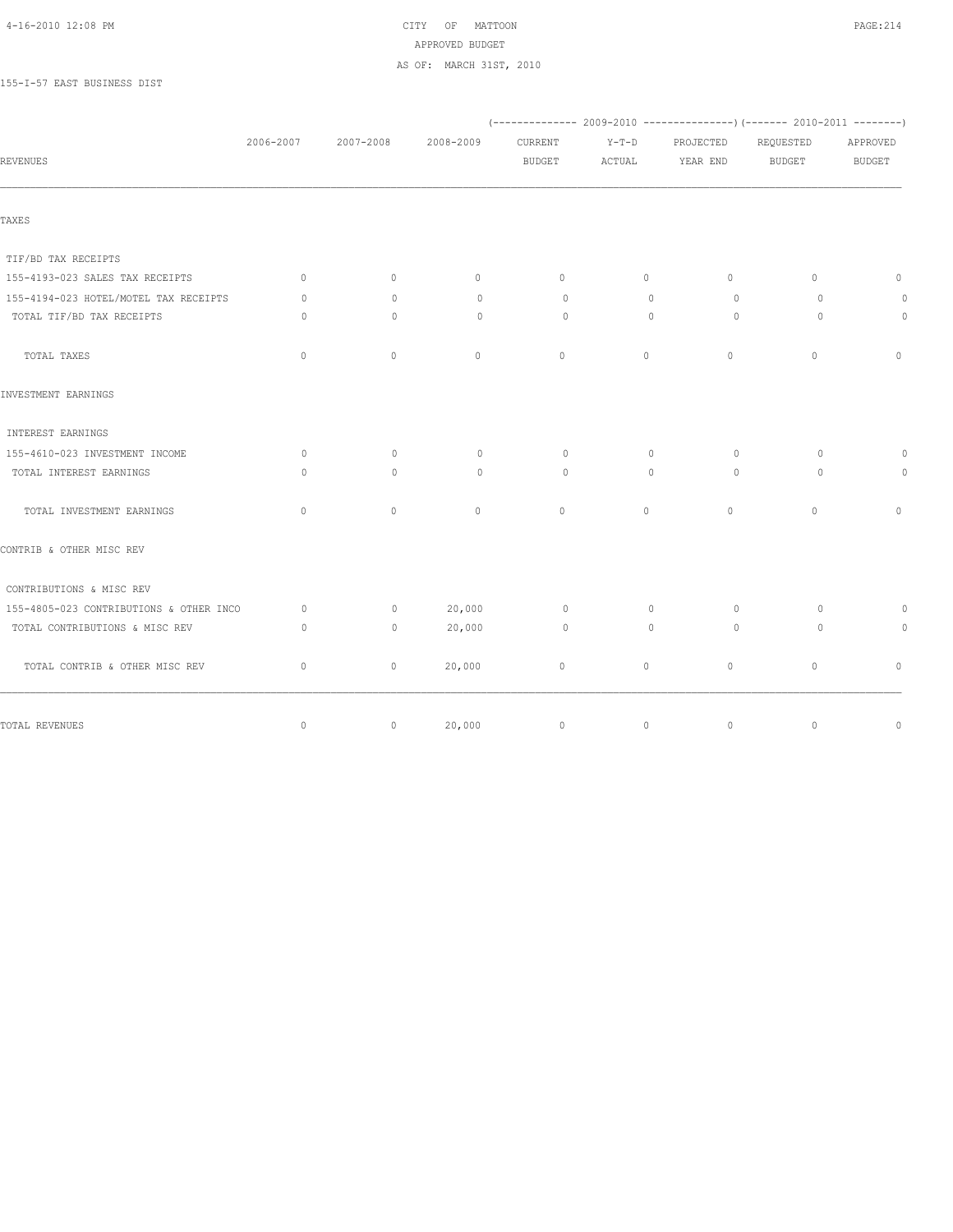# 4-16-2010 12:08 PM CITY OF MATTOON PAGE:215 APPROVED BUDGET AS OF: MARCH 31ST, 2010

#### I-57 EAST BUSINESS DIST

|                                         |             |                   |                    |                |         | $(---------- 2009-2010 ---------- 2010-2011 ---- 2010-2011 ---- 2000-2010 ---- 2000-2010 ---- 2000-2010 ---- 2000-2010 ---- 2000-2010 ---- 2000-2010 ---- 2000-2010 ---- 2000-2010 ---- 2000-2010 ---- 2000-2010 ---- 2000-2010 ---- 2000-2010 ---- 2000-2010 ---- 2000-2010 ---- 2000-2010$ |               |               |
|-----------------------------------------|-------------|-------------------|--------------------|----------------|---------|----------------------------------------------------------------------------------------------------------------------------------------------------------------------------------------------------------------------------------------------------------------------------------------------|---------------|---------------|
|                                         | 2006-2007   | 2007-2008         | 2008-2009          | CURRENT        | $Y-T-D$ | PROJECTED                                                                                                                                                                                                                                                                                    | REQUESTED     | APPROVED      |
| EXPENDITURES                            |             |                   |                    | <b>BUDGET</b>  | ACTUAL  | YEAR END                                                                                                                                                                                                                                                                                     | <b>BUDGET</b> | <b>BUDGET</b> |
|                                         |             |                   |                    |                |         |                                                                                                                                                                                                                                                                                              |               |               |
|                                         |             |                   |                    |                |         |                                                                                                                                                                                                                                                                                              |               |               |
| OTHER PURCHASED SERVICES                |             |                   |                    |                |         |                                                                                                                                                                                                                                                                                              |               |               |
|                                         |             |                   |                    |                |         |                                                                                                                                                                                                                                                                                              |               |               |
| PROFESSIONAL SERVICES                   |             |                   |                    |                |         |                                                                                                                                                                                                                                                                                              |               |               |
| 155-5604-511 PLANNING & DESIGN SERVICES | $\circ$     |                   | $0 \t 21,269$      | $\overline{0}$ |         | $\mathbf{0}$<br>$\mathbf{0}$                                                                                                                                                                                                                                                                 | $\mathbf{0}$  | $\mathbf 0$   |
| TOTAL PROFESSIONAL SERVICES             | $\circ$     | $\circ$           | 21,269             | $\circ$        | $\circ$ | $\Omega$                                                                                                                                                                                                                                                                                     | $\Omega$      | $\circ$       |
|                                         |             |                   |                    |                |         |                                                                                                                                                                                                                                                                                              |               |               |
| TOTAL OTHER PURCHASED SERVICES          | $\mathbf 0$ | $\circ$           | 21,269             | $\circ$        | $\circ$ | $\circ$                                                                                                                                                                                                                                                                                      | $\circ$       | $\mathbf{0}$  |
|                                         |             |                   |                    |                |         |                                                                                                                                                                                                                                                                                              |               |               |
| TOTAL I-57 EAST BUSINESS DIST           | $\circ$     |                   | $0 \t 21,269$      | $\circ$        | $\circ$ | 0                                                                                                                                                                                                                                                                                            | $\circ$       | $\circ$       |
|                                         |             |                   |                    |                |         |                                                                                                                                                                                                                                                                                              |               |               |
|                                         |             |                   |                    |                |         |                                                                                                                                                                                                                                                                                              |               |               |
| TOTAL EXPENDITURES                      | $\mathbf 0$ | $0 \qquad \qquad$ | 21,269             | $\circ$        | $\circ$ | 0                                                                                                                                                                                                                                                                                            | $\circ$       | $\circ$       |
| REVENUE OVER/ (UNDER) EXPENDITURES      | $\circ$     |                   | $0 \quad (1, 269)$ | $\circledcirc$ | $\circ$ | $\circ$                                                                                                                                                                                                                                                                                      | $\circ$       | $\mathbb O$   |
|                                         |             |                   |                    |                |         |                                                                                                                                                                                                                                                                                              |               |               |

\*\*\* END OF REPORT \*\*\*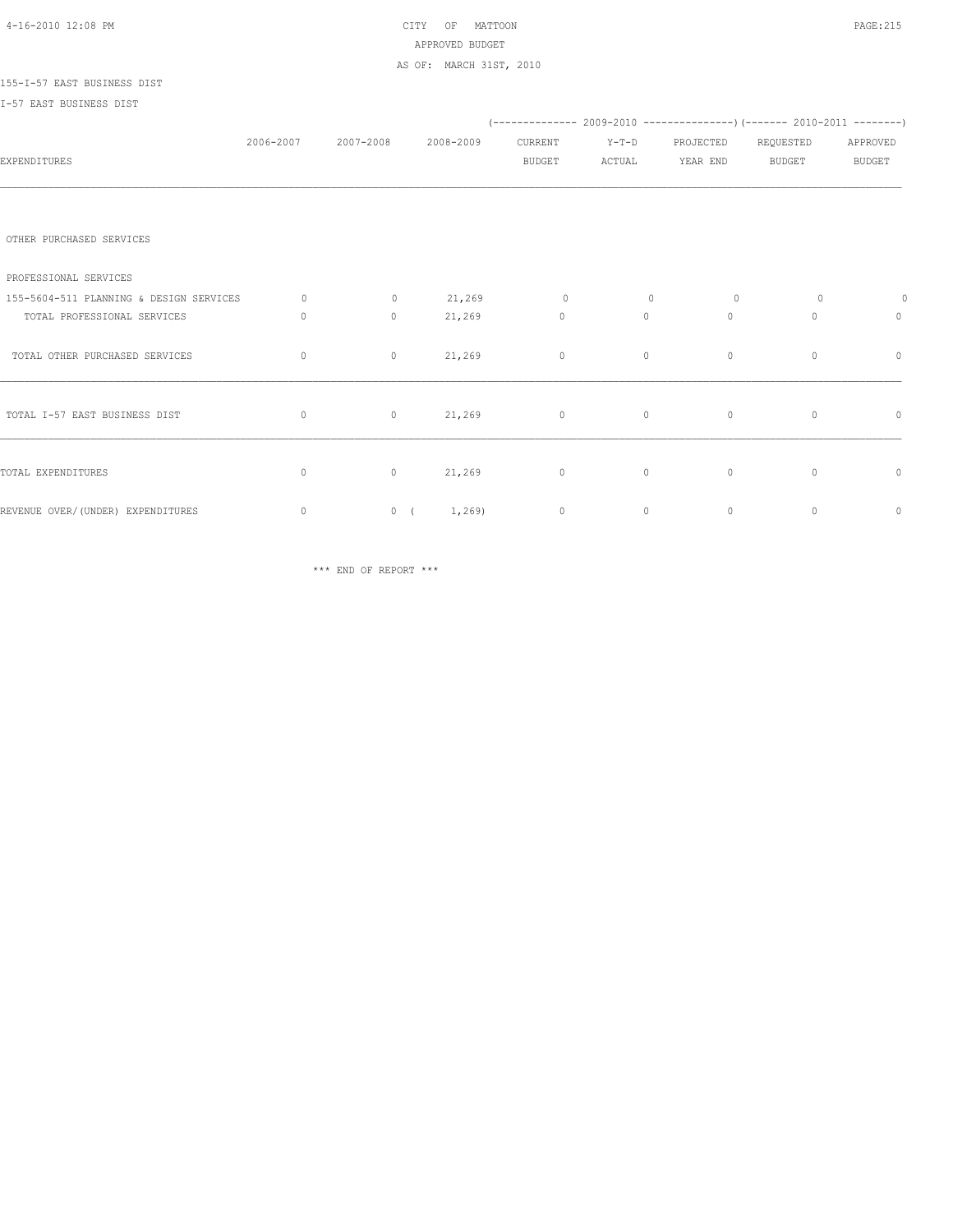# 4-16-2010 12:08 PM CITY OF MATTOON PAGE:216 APPROVED BUDGET AS OF: MARCH 31ST, 2010

## 171-MATTOON PUBLIC LIBRARY

|                                         |             | 2007-2008   |             | (-------------- 2009-2010 ----------------) (------- 2010-2011 --------) |              |                |                              |                          |
|-----------------------------------------|-------------|-------------|-------------|--------------------------------------------------------------------------|--------------|----------------|------------------------------|--------------------------|
| REVENUES                                | 2006-2007   |             | 2008-2009   | CURRENT                                                                  | $Y-T-D$      | PROJECTED      | REQUESTED                    | APPROVED                 |
|                                         |             |             |             | <b>BUDGET</b>                                                            | ACTUAL       | YEAR END       | <b>BUDGET</b>                | <b>BUDGET</b>            |
| TAXES                                   |             |             |             |                                                                          |              |                |                              |                          |
|                                         |             |             |             |                                                                          |              |                |                              |                          |
| LIMITED RATE PROP TAXES                 |             |             |             |                                                                          |              |                |                              |                          |
| 171-4118-010 PROPERTY TAXES             | $\circ$     | $\circ$     | $\circ$     | 402,000                                                                  | $\circ$      |                | 0 429,610 429,610            |                          |
| TOTAL LIMITED RATE PROP TAXES           | $\circ$     | $\circ$     | $\circ$     | 402,000                                                                  | $\mathbf 0$  |                | 429,610<br>$0 \qquad \qquad$ | 429,610                  |
| TOTAL TAXES                             | $\circ$     | $\circ$     | $\mathbb O$ | 402,000                                                                  | $\circ$      | 0              | 429,610                      | 429,610                  |
| INTERGOVERNMENTAL REV                   |             |             |             |                                                                          |              |                |                              |                          |
| STATE GOVT GRANTS                       |             |             |             |                                                                          |              |                |                              |                          |
| 171-4321-022 STATE OPERATING (LSTA) GRA | $\circ$     | $\mathbb O$ | $\circ$     | $\overline{0}$                                                           | $\circ$      | $\circ$        | $\sim$ 0                     | $\overline{\phantom{0}}$ |
| 171-4322-022 STATE OPERATING (PER CAPIT | $\mathbf 0$ | 0           | $\circ$     | 22,000                                                                   | $\circ$      | $\overline{0}$ | 12,000                       | 12,000                   |
| 171-4323-023 STATE CAPITAL (LSCA) GRANT | $\circ$     | $\circ$     | $\circ$     | $\circ$                                                                  | $\mathbb{O}$ | $\circ$        | $\overline{0}$               | $\circ$                  |
| TOTAL STATE GOVT GRANTS                 | $\circ$     | $\circ$     | $\circ$     | 22,000                                                                   | $\mathbb O$  | $\circ$        | 12,000                       | 12,000                   |
| TOTAL INTERGOVERNMENTAL REV             | $\mathbb O$ | $\mathbb O$ | $\circ$     | 22,000                                                                   | $\circ$      | $\circ$        | 12,000                       | 12,000                   |
| CHARGES FOR SERVICES                    |             |             |             |                                                                          |              |                |                              |                          |
| GENERAL GOVT CHARGES                    |             |             |             |                                                                          |              |                |                              |                          |
| 171-4419-010 MISC. CHARGES              | $\circ$     | $\circ$     | $\circ$     | 4,000                                                                    | $\mathbb O$  | $\circ$        | 3,500                        | 3,500                    |
| TOTAL GENERAL GOVT CHARGES              | $\circ$     | 0           | $\circ$     | 4,000                                                                    | $\mathbb O$  | $\circ$        | 3,500                        | 3,500                    |
| TOTAL CHARGES FOR SERVICES              | $\mathbf 0$ | $\circ$     | $\mathbb O$ | 4,000                                                                    | $\circ$      | 0              | 3,500                        | 3,500                    |
| FINES & FORFEITURES                     |             |             |             |                                                                          |              |                |                              |                          |
| OTHER FINES                             |             |             |             |                                                                          |              |                |                              |                          |
| 171-4520-010 FINES & FORFEITS           | 0           | $\circ$     | $\circ$     | 11,000                                                                   | $\circ$      | $\circ$        | 14,000                       | 14,000                   |
| TOTAL OTHER FINES                       | $\circ$     | $\mathbb O$ | $\mathbf 0$ | 11,000                                                                   | $\mathbb O$  |                | $0 \t 14,000$                | 14,000                   |
| TOTAL FINES & FORFEITURES               | $\circ$     | $\circ$     | $\circ$     | 11,000                                                                   | $\circ$      | $\circ$        | 14,000                       | 14,000                   |
| INVESTMENT EARNINGS                     |             |             |             |                                                                          |              |                |                              |                          |
| INTEREST EARNINGS                       |             |             |             |                                                                          |              |                |                              |                          |
| 171-4610-010 INTEREST EARNINGS          | $\circ$     | $\circ$     | $\circ$     | 0                                                                        | $\mathbb O$  | 0              | $\mathbf 0$                  |                          |
| TOTAL INTEREST EARNINGS                 | 0           | 0           | $\circ$     | $\circ$                                                                  | $\mathbf 0$  | $\circ$        | $\circ$                      | $\theta$                 |
| TOTAL INVESTMENT EARNINGS               | 0           | $\mathbb O$ | $\mathbb O$ | $\circ$                                                                  | $\circ$      | 0              | $\circ$                      | 0                        |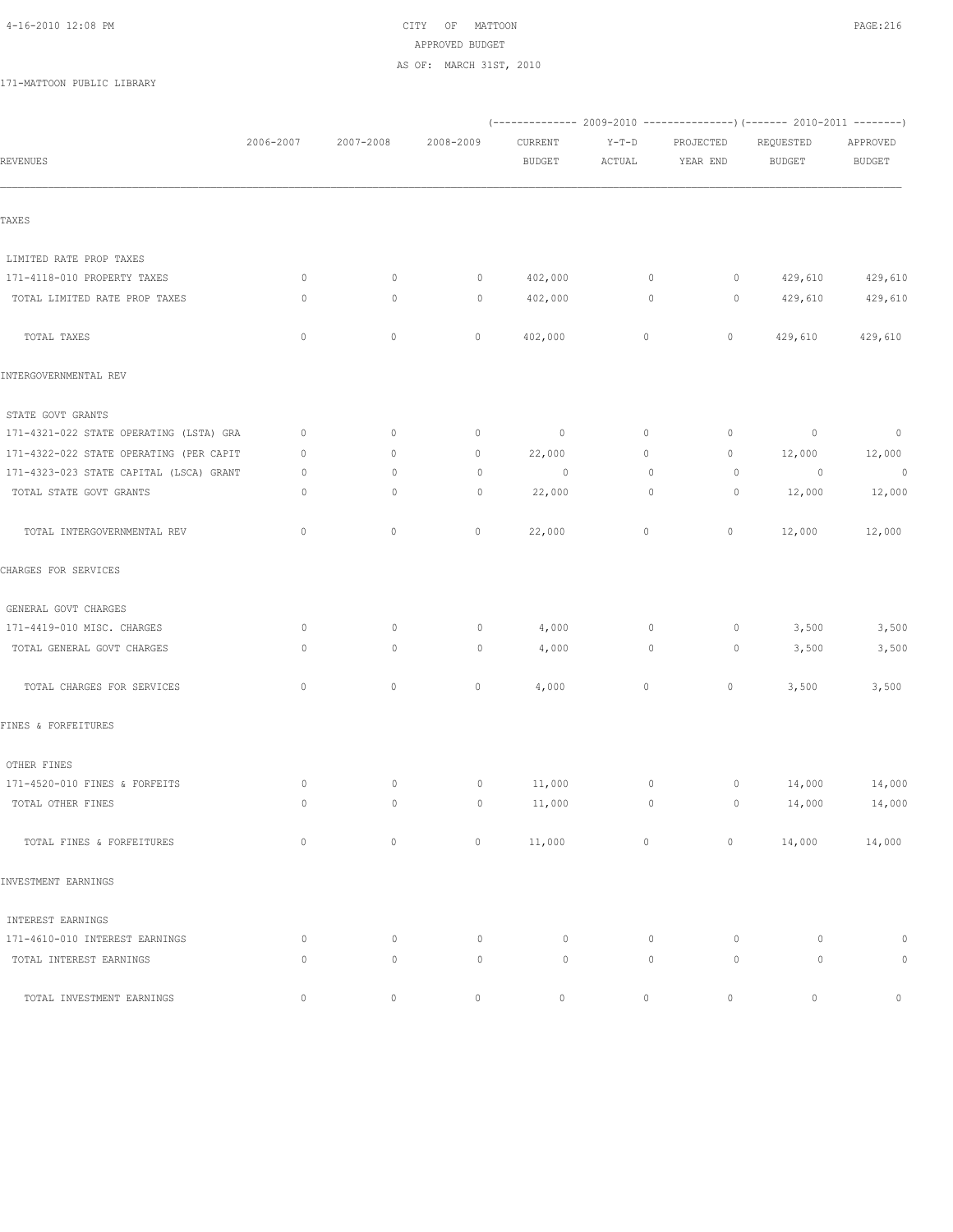## 4-16-2010 12:08 PM CITY OF MATTOON PAGE:217 APPROVED BUDGET AS OF: MARCH 31ST, 2010

### 171-MATTOON PUBLIC LIBRARY

|                                         |              |             |              |               |              | $(---------- 2009-2010 ------------)$ $(---- 2010-2011 ------)$ |               |               |
|-----------------------------------------|--------------|-------------|--------------|---------------|--------------|-----------------------------------------------------------------|---------------|---------------|
|                                         | 2006-2007    | 2007-2008   | 2008-2009    | CURRENT       | $Y-T-D$      | PROJECTED                                                       | REQUESTED     | APPROVED      |
| REVENUES                                |              |             |              | <b>BUDGET</b> | ACTUAL       | YEAR END                                                        | <b>BUDGET</b> | <b>BUDGET</b> |
|                                         |              |             |              |               |              |                                                                 |               |               |
| CONTRIB & OTHER MISC REV                |              |             |              |               |              |                                                                 |               |               |
| CONTRIBUTIONS & MISC REV                |              |             |              |               |              |                                                                 |               |               |
| 171-4805-010 CONTRIBUTIONS & OTHER MISC | 0            | $\circ$     | 0            | 11,500        | 0            | 0                                                               | 8,000         | 8,000         |
| TOTAL CONTRIBUTIONS & MISC REV          | 0            | $\circ$     | $\circ$      | 11,500        | $\mathbf{0}$ | $\mathbf{0}$                                                    | 8,000         | 8,000         |
| TOTAL CONTRIB & OTHER MISC REV          | $\mathbf{0}$ | $\mathbb O$ | $\circ$      | 11,500        | $\circ$      | 0                                                               | 8,000         | 8,000         |
| TOTAL REVENUES                          | $\mathbf{0}$ | 0           | $\mathbf{0}$ | 450,500       | $\circ$      | 0                                                               | 467,110       | 467,110       |
|                                         |              |             |              |               |              |                                                                 |               |               |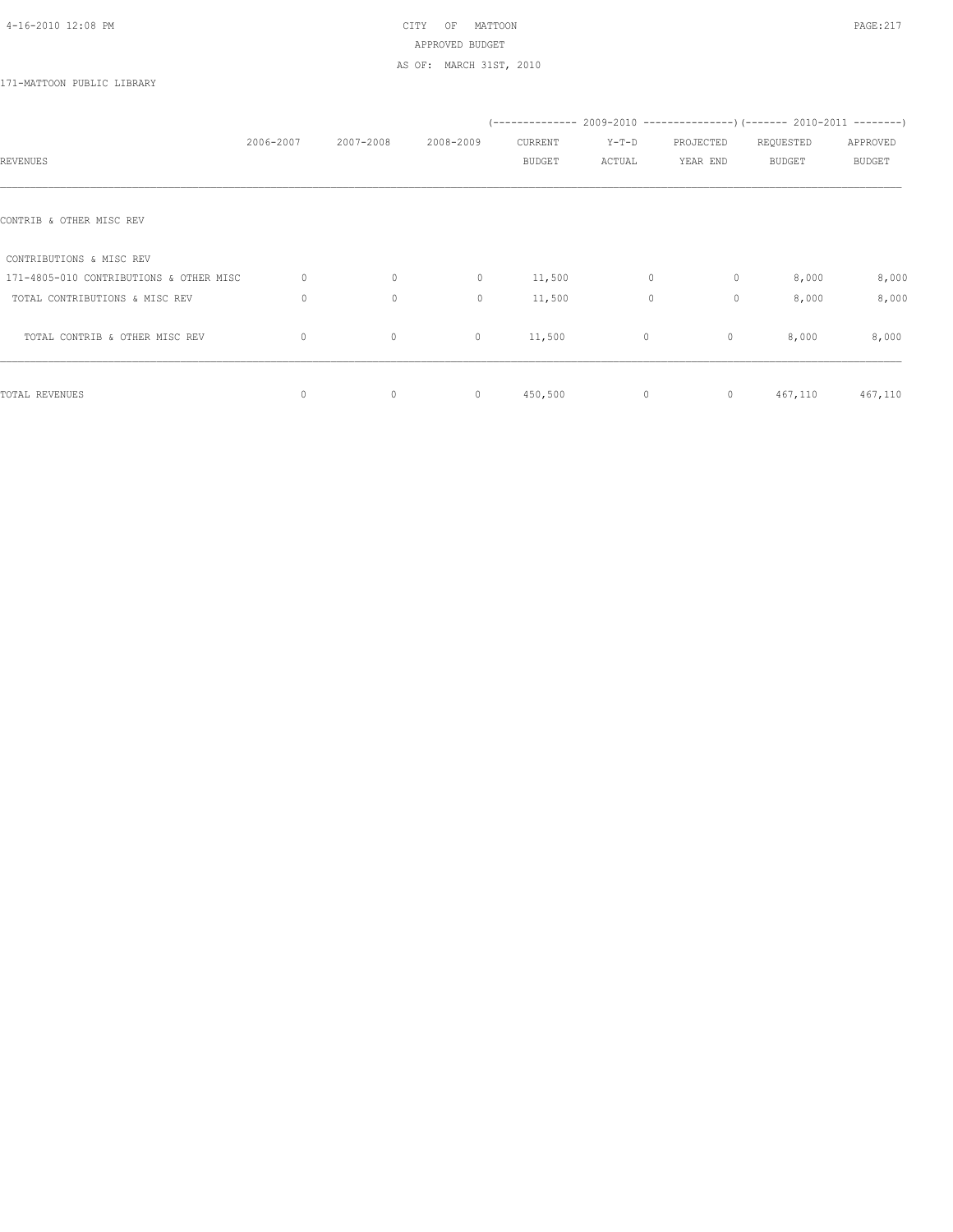## 4-16-2010 12:08 PM CITY OF MATTOON PAGE:218 APPROVED BUDGET AS OF: MARCH 31ST, 2010

### 171-MATTOON PUBLIC LIBRARY

MATTOON PUBLIC LIBRARY

|                                         |              |              |             |               |              |             | (-------------- 2009-2010 ---------------) (------- 2010-2011 --------) |               |
|-----------------------------------------|--------------|--------------|-------------|---------------|--------------|-------------|-------------------------------------------------------------------------|---------------|
|                                         | 2006-2007    | 2007-2008    | 2008-2009   | CURRENT       | $Y-T-D$      | PROJECTED   | REQUESTED                                                               | APPROVED      |
| EXPENDITURES                            |              |              |             | <b>BUDGET</b> | ACTUAL       | YEAR END    | <b>BUDGET</b>                                                           | <b>BUDGET</b> |
|                                         |              |              |             |               |              |             |                                                                         |               |
| PERSONNEL SERVICES                      |              |              |             |               |              |             |                                                                         |               |
| SALARIES & WAGES                        |              |              |             |               |              |             |                                                                         |               |
| 171-5507-111 SALARIES OF REGULAR EMPLOY | $\circ$      | $\circ$      | $\circ$     | 218,870       | $\circ$      | 0           | 206,000                                                                 | 206,000       |
| 171-5507-112 SALARIES OF TEMP EMPLOYEES | $\mathbf{0}$ | $\circ$      | $\mathbf 0$ | $\circ$       | $\circ$      | 0           | $\mathbb O$                                                             | $\circ$       |
| 171-5507-113 OVERTIME                   | $\mathbf{0}$ | $\circ$      | $\mathbf 0$ | $\circ$       | $\circ$      | $\circ$     | $\circ$                                                                 | $\circ$       |
| 171-5507-114 COMPENSATED ABSENCES       | $\circ$      | $\circ$      | $\circ$     | $\circ$       | $\mathbf 0$  | $\mathbf 0$ | $\circ$                                                                 | $\mathbb O$   |
| TOTAL SALARIES & WAGES                  | $\circ$      | $\circ$      | $\circ$     | 218,870       | $\circ$      | $\circ$     | 206,000                                                                 | 206,000       |
| TOTAL PERSONNEL SERVICES                | $\circ$      | $\mathbb O$  | $\mathbb O$ | 218,870       | $\circ$      | $\circ$     | 206,000                                                                 | 206,000       |
| EMPOLOYEE BENEFITS                      |              |              |             |               |              |             |                                                                         |               |
| GROUP INSURANCE                         |              |              |             |               |              |             |                                                                         |               |
| 171-5507-211 GROUP HEALTH INSURANCE     | 0            | $\circ$      | $\circ$     | 45,000        | $\circ$      | 0           | 50,000                                                                  | 50,000        |
| 171-5507-212 GROUP LIFE INSURANCE       | $\circ$      | $\mathbf{0}$ | $\circ$     | 1,045         | $\mathbb{O}$ | $\circ$     | 1,045                                                                   | 1,045         |
| TOTAL GROUP INSURANCE                   | $\circ$      | $\circ$      | $\mathbf 0$ | 46,045        | $\circ$      | $\circ$     | 51,045                                                                  | 51,045        |
| SOCIAL SECURITY CONTRIB                 |              |              |             |               |              |             |                                                                         |               |
| 171-5507-221 FICA                       | $\circ$      | $\circ$      | $\circ$     | 14,117        | $\circ$      | $\circ$     | 10,000                                                                  | 10,000        |
| 171-5507-222 MEDICARE                   | $\circ$      | 0            | $\circ$     | 2,626         | $\mathbf 0$  | $\circ$     | 5,500                                                                   | 5,500         |
| TOTAL SOCIAL SECURITY CONTRIB           | 0            | $\circ$      | $\mathbf 0$ | 16,743        | $\circ$      | $\circ$     | 15,500                                                                  | 15,500        |
| RETIREMENT CONTRIBTUIONS                |              |              |             |               |              |             |                                                                         |               |
| 171-5507-231 IMRF CONTRIBUTIONS         | $\circ$      | 0            | $\circ$     | 25,120        | $\mathbb O$  | $\circ$     | 31,000                                                                  | 31,000        |
| TOTAL RETIREMENT CONTRIBTUIONS          | $\circ$      | $\circ$      | $\circ$     | 25,120        | $\circ$      | $\circ$     | 31,000                                                                  | 31,000        |
| UNEMPLOYMNT COMPENSATION                |              |              |             |               |              |             |                                                                         |               |
| 171-5507-240 UNEMPLOYMENT CONTRIBUTIONS | $\circ$      | $\circ$      | $\circ$     | 1,400         | $\circ$      | $\circ$     | 2,000                                                                   | 2,000         |
| TOTAL UNEMPLOYMNT COMPENSATION          | $\circ$      | $\circ$      | $\mathbf 0$ | 1,400         | $\circ$      | $\circ$     | 2,000                                                                   | 2,000         |
| WORKER'S COMPENSATION                   |              |              |             |               |              |             |                                                                         |               |
| 171-5507-250 WORKER'S COMPENSATION      | 0            | $\mathbb O$  | $\circ$     | 1,000         | $\mathbf 0$  | $\mathbf 0$ | 1,000                                                                   | 1,000         |
| TOTAL WORKER'S COMPENSATION             | $\mathbb O$  | $\circ$      | $\circ$     | 1,000         | $\circ$      | 0           | 1,000                                                                   | 1,000         |
| TOTAL EMPOLOYEE BENEFITS                | 0            | $\circ$      | $\mathbf 0$ | 90,308        | $\circ$      | $\circ$     | 100,545                                                                 | 100,545       |
| SUPPLIES                                |              |              |             |               |              |             |                                                                         |               |
| GENERAL SUPPLIES                        |              |              |             |               |              |             |                                                                         |               |
| 171-5507-311 OFFICE SUPPLIES            | $\circ$      | $\circ$      | 0           | 5,000         | $\circ$      | 0           | 5,000                                                                   | 5,000         |
| 171-5507-312 CLEANING SUPPLIES          | $\circ$      | $\circ$      | $\circ$     | 2,500         | $\mathbf 0$  | $\mathbf 0$ | 2,500                                                                   | 2,500         |
| TOTAL GENERAL SUPPLIES                  | 0            | $\mathbb O$  | $\mathbf 0$ | 7,500         | $\circ$      | 0           | 7,500                                                                   | 7,500         |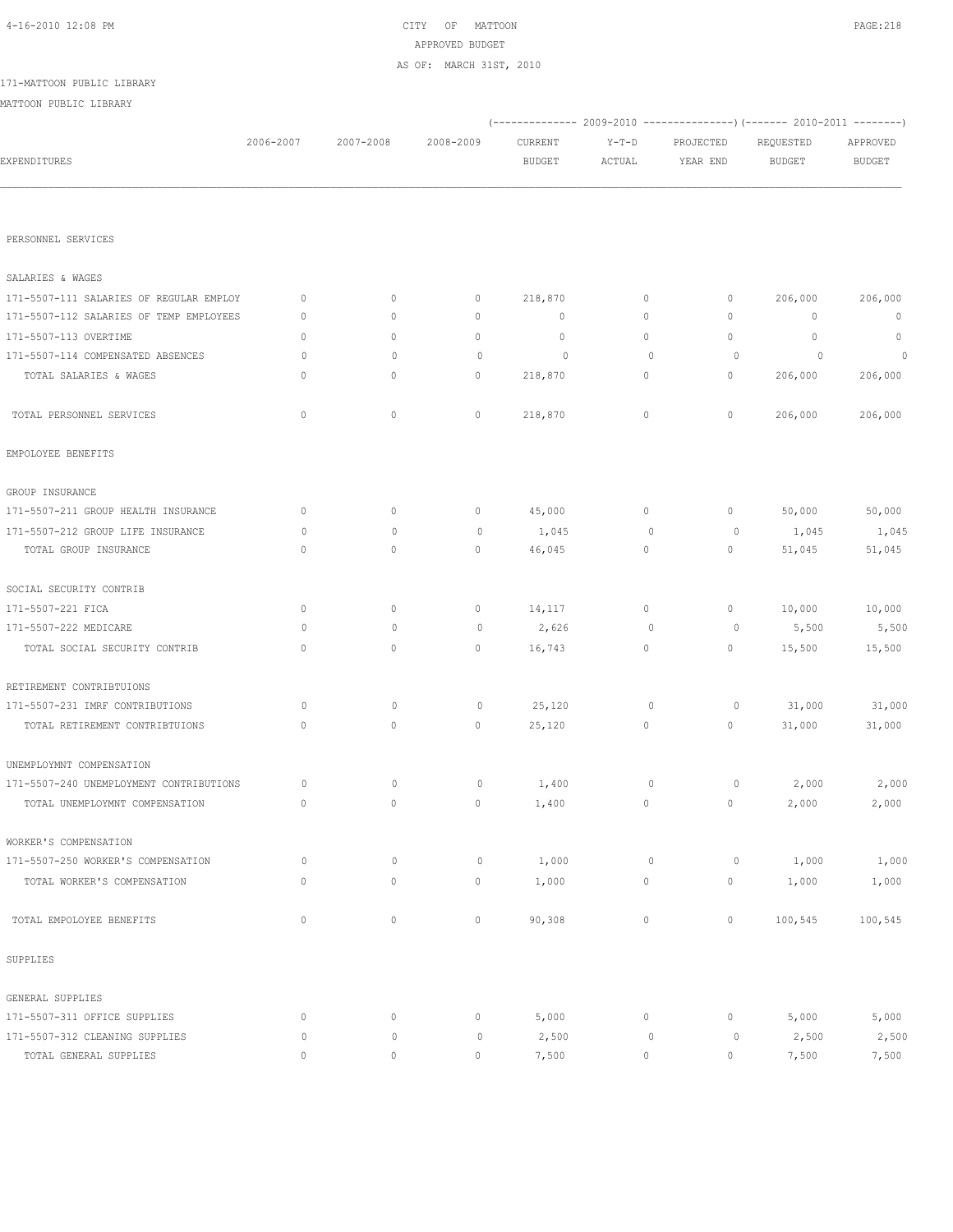### 4-16-2010 12:08 PM CITY OF MATTOON PAGE:219 APPROVED BUDGET AS OF: MARCH 31ST, 2010

#### 171-MATTOON PUBLIC LIBRARY

#### MATTOON PUBLIC LIBRARY

| EXPENDITURES                            | 2006-2007    | 2007-2008   | 2008-2009   | CURRENT<br><b>BUDGET</b> | $Y-T-D$<br>ACTUAL | PROJECTED<br>YEAR END | REQUESTED<br><b>BUDGET</b> | APPROVED<br><b>BUDGET</b> |
|-----------------------------------------|--------------|-------------|-------------|--------------------------|-------------------|-----------------------|----------------------------|---------------------------|
|                                         |              |             |             |                          |                   |                       |                            |                           |
| ENERGY                                  |              |             |             |                          |                   |                       |                            |                           |
| 171-5507-321 NATURAL GAS & ELECTRICITY  | 0            | $\circ$     | 0           | 44,000                   | 0                 | $\mathbf 0$           | 35,000                     | 35,000                    |
| TOTAL ENERGY                            | $\circ$      | $\mathbb O$ | $\mathbb O$ | 44,000                   | $\circ$           | $\mathbb O$           | 35,000                     | 35,000                    |
| BOOKS & PERIODICALS                     |              |             |             |                          |                   |                       |                            |                           |
| 171-5507-340 BOOKS                      | $\circ$      | $\circ$     | $\circ$     | 35,000                   | $\mathbf 0$       | $\mathbf 0$           | 35,000                     | 35,000                    |
| TOTAL BOOKS & PERIODICALS               | $\circ$      | $\mathbb O$ | $\mathbb O$ | 35,000                   | $\circ$           | 0                     | 35,000                     | 35,000                    |
| TOTAL SUPPLIES                          | $\circ$      | $\mathbb O$ | $\mathbb O$ | 86,500                   | $\circ$           | $\mathbb O$           | 77,500                     | 77,500                    |
| PURCHASED PROP MAINT SRV                |              |             |             |                          |                   |                       |                            |                           |
| UTILITY SERVICES                        |              |             |             |                          |                   |                       |                            |                           |
| 171-5507-410 WATER & SEWER              | $\circ$      | $\circ$     | 0           | 2,000                    | 0                 | $\mathbf 0$           | 2,000                      | 2,000                     |
| TOTAL UTILITY SERVICES                  | $\circ$      | $\circ$     | $\mathbb O$ | 2,000                    | $\circ$           | 0                     | 2,000                      | 2,000                     |
| CLEANING SERVICES                       |              |             |             |                          |                   |                       |                            |                           |
| 171-5507-424 LAWN CARE                  | $\circ$      | $\circ$     | $\circ$     | 0                        | 0                 | $\mathbf 0$           | 2,000                      | 2,000                     |
| TOTAL CLEANING SERVICES                 | $\circ$      | $\circ$     | 0           | $\mathbf 0$              | $\circ$           | $\mathbb O$           | 2,000                      | 2,000                     |
| REPAIR & MAINT SERVICES                 |              |             |             |                          |                   |                       |                            |                           |
| 171-5507-432 REPAIR OF STRUCTURES       | $\circ$      | $\mathbb O$ | $\mathbf 0$ | 8,000                    | $\circ$           | 0                     | 6,000                      | 6,000                     |
| 171-5507-435 ELEVATOR SERVICE AGREEMENT | $\mathbf{0}$ | $\circ$     | 0           | $\mathbf 0$              | $\circ$           | $\mathbb O$           | $\mathbf 0$                | $\circ$                   |
| 171-5507-436 PEST CONTROL SERVICES      | $\mathbf{0}$ | $\circ$     | 0           | $\mathbf 0$              | $\circ$           | $\circ$               | $\mathbf 0$                | $\mathbb O$               |
| 171-5507-437 SECURITY MONITORING SERVIC | 0            | $\mathbf 0$ | $\circ$     | $\circ$                  | $\mathbf 0$       | $\mathbf{0}$          | $\mathbf 0$                | $\mathbf 0$               |
| TOTAL REPAIR & MAINT SERVICES           | 0            | $\circ$     | 0           | 8,000                    | $\circ$           | 0                     | 6,000                      | 6,000                     |
| RENTALS                                 |              |             |             |                          |                   |                       |                            |                           |
| 171-5507-440 EQUIPMENT RENTAL           | 0            | $\circ$     | $\circ$     | 4,500                    | 0                 | $\mathbf 0$           | 11,500                     | 11,500                    |
| TOTAL RENTALS                           | $\circ$      | $\mathbb O$ | 0           | 4,500                    | $\circ$           | 0                     | 11,500                     | 11,500                    |
| TOTAL PURCHASED PROP MAINT SRV          | $\circ$      | $\circ$     | $\mathbf 0$ | 14,500                   | $\circ$           | $\circ$               | 21,500                     | 21,500                    |
| OTHER PURCHASED SERVICES                |              |             |             |                          |                   |                       |                            |                           |
| PROFESSIONAL SERVICES                   |              |             |             |                          |                   |                       |                            |                           |
| 171-5507-513 AUDITING                   | $\circ$      | $\circ$     | $\mathbf 0$ | 1,250                    | $\circ$           | $\circ$               | 1,000                      | 1,000                     |
| 171-5507-516 TECHNOLOGY SUPPORT SERVICE | 0            | 0           | $\circ$     | 8,000                    | $\mathbf 0$       | $\mathbf{0}$          | 7,000                      | 7,000                     |
| TOTAL PROFESSIONAL SERVICES             | $\circ$      | $\mathbb O$ | $\mathbb O$ | 9,250                    | $\circ$           | $\circ$               | 8,000                      | 8,000                     |
| INSURANCE                               |              |             |             |                          |                   |                       |                            |                           |
| 171-5507-521 PUBLIC OFFICIAL BONDS      | $\circ$      | $\circ$     | $\mathbf 0$ | 1,025                    | $\circ$           | $\circ$               | 1,025                      | 1,025                     |
| 171-5507-523 PROPERTY & CASUALTY INSURA | 0            | $\circ$     | $\mathbb O$ | 9,629                    | $\mathbb O$       | $\mathbb O$           | 10,000                     | 10,000                    |
| TOTAL INSURANCE                         | 0            | $\mathbb O$ | 0           | 10,654                   | $\circ$           | 0                     | 11,025                     | 11,025                    |

(-------------- 2009-2010 ---------------)(------- 2010-2011 --------)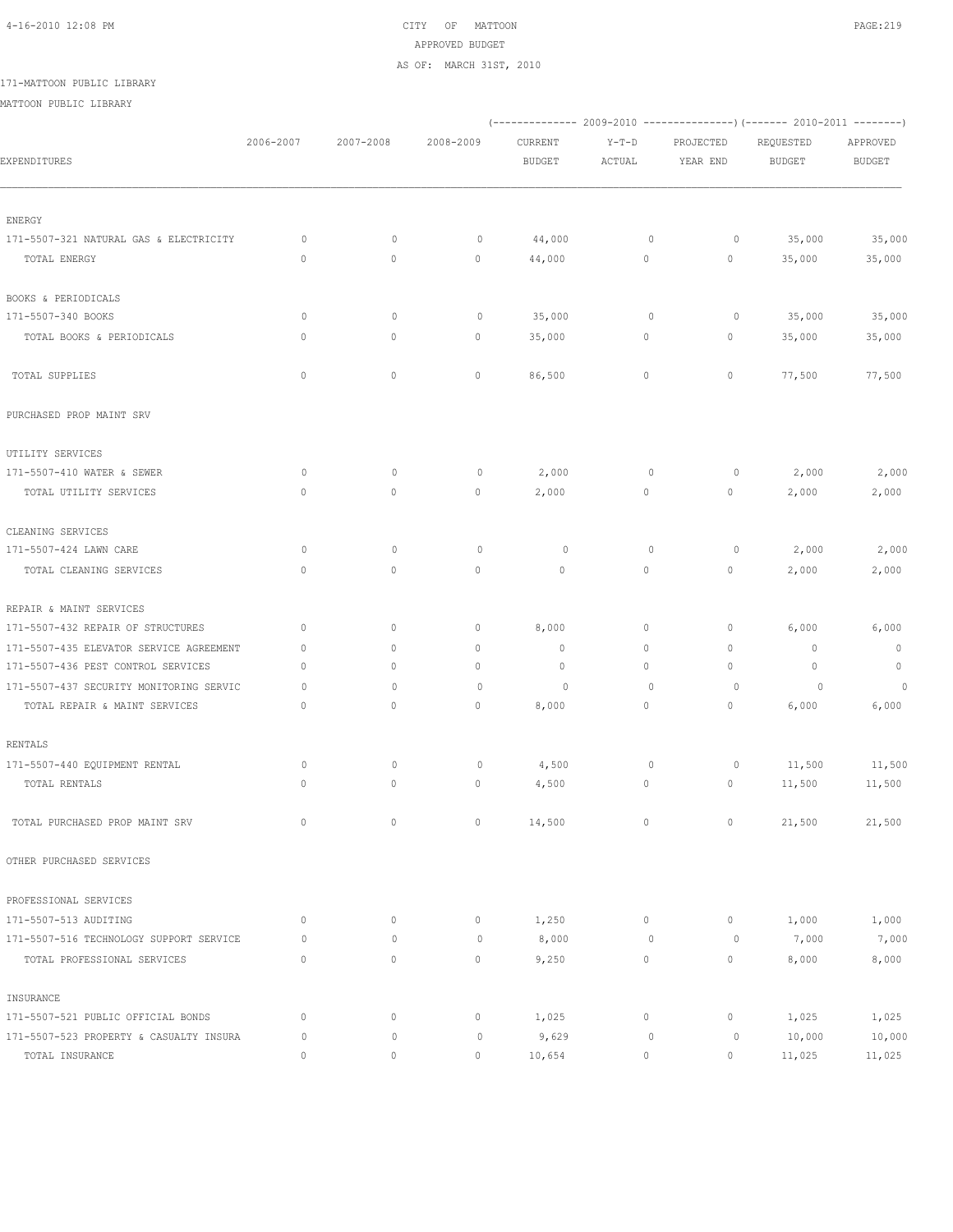### 4-16-2010 12:08 PM CITY OF MATTOON PAGE:220 APPROVED BUDGET AS OF: MARCH 31ST, 2010

#### 171-MATTOON PUBLIC LIBRARY

MATTOON PUBLIC LIBRARY

|                                         |                                  |              |             |               |             |             | (-------------- 2009-2010 ----------------) (------- 2010-2011 --------) |                |
|-----------------------------------------|----------------------------------|--------------|-------------|---------------|-------------|-------------|--------------------------------------------------------------------------|----------------|
|                                         | 2006-2007                        | 2007-2008    | 2008-2009   | CURRENT       | $Y-T-D$     | PROJECTED   | REQUESTED                                                                | APPROVED       |
| EXPENDITURES                            |                                  |              |             | <b>BUDGET</b> | ACTUAL      | YEAR END    | <b>BUDGET</b>                                                            | <b>BUDGET</b>  |
| COMMUNICATION                           |                                  |              |             |               |             |             |                                                                          |                |
| 171-5507-531 POSTAGE                    | $\mathbf{0}$                     | $\mathbb O$  | $\circ$     | $\circ$       | $\circ$     | $\circ$     | $\circ$                                                                  | $\circ$        |
| 171-5507-532 TELEPHONE                  | 0                                | $\circ$      | $\circ$     | 12,000        | $\mathbf 0$ | $\mathbf 0$ | 12,000                                                                   | 12,000         |
| TOTAL COMMUNICATION                     | 0                                | $\circ$      | $\circ$     | 12,000        | 0           | $\circ$     | 12,000                                                                   | 12,000         |
| EMPLOYEE BUSINESS EXP                   |                                  |              |             |               |             |             |                                                                          |                |
| 171-5507-562 TRAVEL & TRAINING          | 0                                | $\mathbb O$  | 0           | 2,150         | 0           | $\circ$     | $\circ$                                                                  | $\overline{0}$ |
| 171-5507-563 TUITION REIMBURSEMENT      | 0                                | 0            | $\circ$     | $\circ$       | $\circ$     | $\circ$     | 1,260                                                                    | 1,260          |
| TOTAL EMPLOYEE BUSINESS EXP             | 0                                | $\mathbb O$  | 0           | 2,150         | 0           | $\circ$     | 1,260                                                                    | 1,260          |
| OTHER PURCHASED SERVICES                |                                  |              |             |               |             |             |                                                                          |                |
| 171-5507-571 DUES & MEMBERSHIPS         | $\mathbf 0$                      | $\mathbb O$  | $\circ$     | $\circ$       | $\circ$     | 0           | 5,250                                                                    | 5,250          |
| 171-5507-572 COMMUNITY PROMOTIONS       | $\begin{array}{c} \n\end{array}$ | $\circ$      | $\circ$     | 2,500         | $\circ$     | $\circ$     | $\overline{\phantom{0}}$                                                 | $\overline{0}$ |
| 171-5507-579 MISCELLANEOUS PURCHASED SE | 0                                | $\circ$      | $\circ$     | 24,646        | $\mathbf 0$ | $\mathbf 0$ | 20,790                                                                   | 20,790         |
| TOTAL OTHER PURCHASED SERVICES          | $\mathbf{0}$                     | $\circ$      | 0           | 27,146        | $\circ$     | 0           | 26,040                                                                   | 26,040         |
| TOTAL OTHER PURCHASED SERVICES          | $\circ$                          | $\circ$      | $\circ$     | 61,200        | $\circ$     | $\circ$     | 58,325                                                                   | 58,325         |
| PROPERTY                                |                                  |              |             |               |             |             |                                                                          |                |
| LAND                                    |                                  |              |             |               |             |             |                                                                          |                |
| 171-5507-710 LAND                       | $\circ$                          | 0            | 0           | 0             | $\mathbf 0$ | 0           | 0                                                                        |                |
| TOTAL LAND                              | $\mathbf{0}$                     | $\mathbb O$  | $\circ$     | $\mathbb O$   | $\circ$     | $\circ$     | 0                                                                        | 0              |
| <b>BUILDINGS</b>                        |                                  |              |             |               |             |             |                                                                          |                |
| 171-5507-720 BUILDINGS                  | $\circ$                          | $\circ$      | $\circ$     | 0             | $\circ$     | $\mathbf 0$ | $\mathbf 0$                                                              | $\mathbf{0}$   |
| TOTAL BUILDINGS                         | $\circ$                          | $\mathbb O$  | $\circ$     | $\circ$       | $\circ$     | $\circ$     | 0                                                                        | 0              |
| IMPROVEMENTS-NOT BLDNGS                 |                                  |              |             |               |             |             |                                                                          |                |
| 171-5507-730 IMPROVEMENTS OTHER THAN BU | $\circ$                          | $\circ$      | $\circ$     | 0             | $\mathbf 0$ | $\mathbf 0$ | $\mathbf 0$                                                              | $\Omega$       |
| TOTAL IMPROVEMENTS-NOT BLDNGS           | $\mathbf{0}$                     | $\mathbb O$  | 0           | $\circ$       | $\circ$     | $\circ$     | 0                                                                        | 0              |
| MACHINERY & EQUIPMENT                   |                                  |              |             |               |             |             |                                                                          |                |
| 171-5507-740 MACHINERY & EQUIPMENT      | $\circ$                          | $\circ$      | $\circ$     | $\circ$       | $\circ$     | $\circ$     | $\mathbf{0}$                                                             | $\mathbf{0}$   |
| TOTAL MACHINERY & EQUIPMENT             | $\circ$                          | $\circ$      | $\circ$     | $\circ$       | $\circ$     | $\mathbb O$ | $\mathbb O$                                                              | 0              |
| TOTAL PROPERTY                          | $\circ$                          | $\mathbf{0}$ | $\mathbb O$ | $\circ$       | $\circ$     | $\circ$     | $\mathbf{0}$                                                             | $\mathbb O$    |
| OTHER OBJECTS                           |                                  |              |             |               |             |             |                                                                          |                |
| FINANCIAL TRANS OBJECTS                 |                                  |              |             |               |             |             |                                                                          |                |
| 171-5507-825 PER CAPITA GRANT EXPENDITU | $\circ$                          | $\mathbb O$  | $\circ$     | $\circ$       | 0           | $\circ$     | 0                                                                        | $\mathbb O$    |
| 171-5507-826 LSTA GRANT EXPENDITURES    | 0                                | $\circ$      | $\circ$     | 0             | $\mathbf 0$ | $\mathbf 0$ | $\circ$                                                                  | $\mathbf 0$    |
| TOTAL FINANCIAL TRANS OBJECTS           | $\circ$                          | $\mathbb O$  | $\circ$     | $\mathbb O$   | $\circ$     | $\mathbb O$ | $\mathbb O$                                                              | $\mathbb O$    |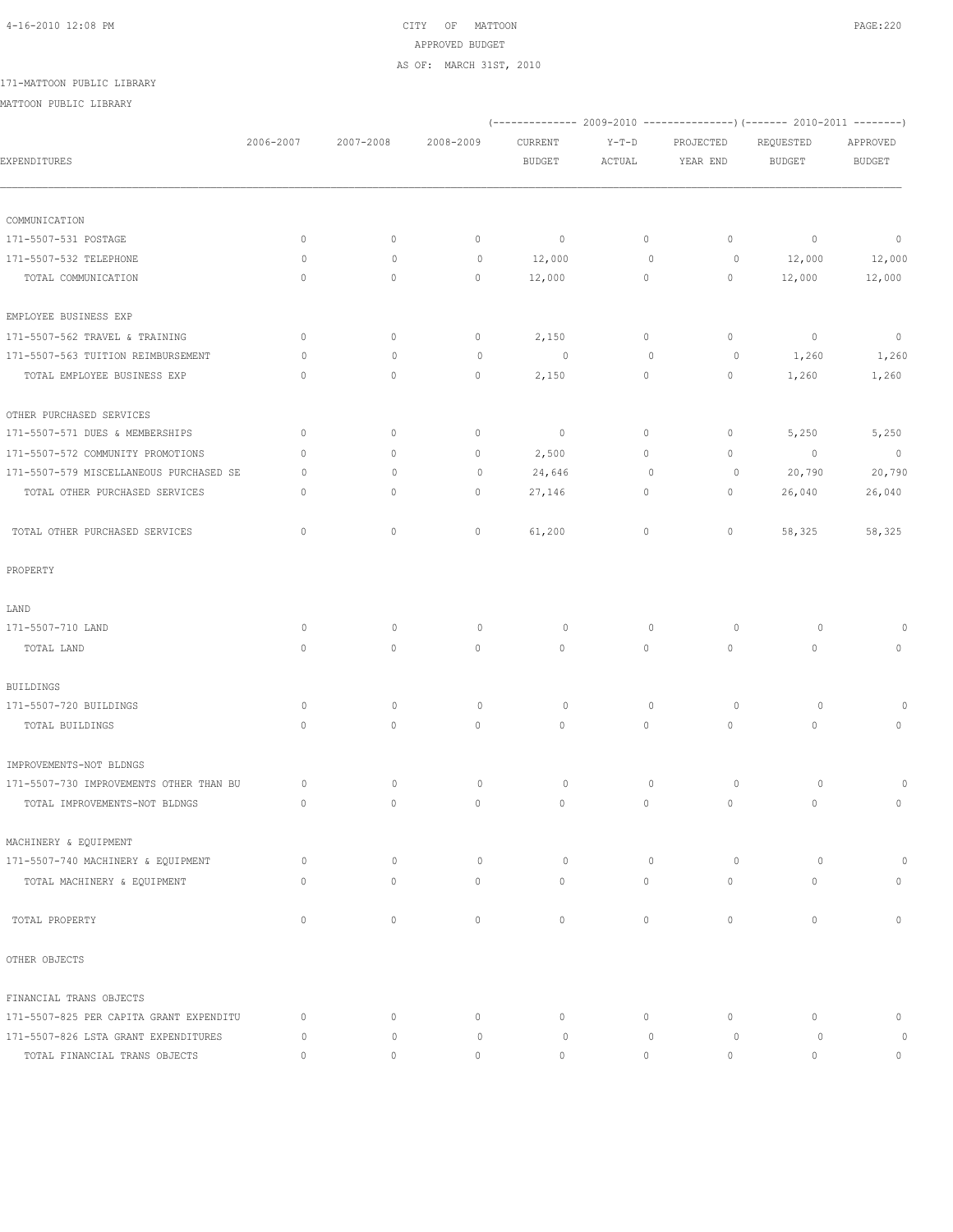## 4-16-2010 12:08 PM CITY OF MATTOON PAGE:221 APPROVED BUDGET AS OF: MARCH 31ST, 2010

### 171-MATTOON PUBLIC LIBRARY

#### MATTOON PUBLIC LIBRARY

|                                         | 2006-2007    | 2007-2008    | 2008-2009    | CURRENT       | $Y-T-D$                          | PROJECTED    | REQUESTED     | APPROVED      |
|-----------------------------------------|--------------|--------------|--------------|---------------|----------------------------------|--------------|---------------|---------------|
| EXPENDITURES                            |              |              |              | <b>BUDGET</b> | ACTUAL                           | YEAR END     | <b>BUDGET</b> | <b>BUDGET</b> |
|                                         |              |              |              |               |                                  |              |               |               |
|                                         |              |              |              |               |                                  |              |               |               |
| COMPUTER INFO SYS OBJECT                |              |              |              |               |                                  |              |               |               |
| 171-5507-841 WIDE AREA NETWORK SOFTWARE | $\circ$      | $\mathbf{0}$ | $\mathbf{0}$ | $\Omega$      | $\begin{array}{c} \n\end{array}$ | $\Omega$     | $\Omega$      | 0             |
| TOTAL COMPUTER INFO SYS OBJECT          | $\Omega$     | $\circ$      | $\mathbf{0}$ | $\mathbf{0}$  | $\circ$                          | $\circ$      | $\Omega$      | $\mathbf{0}$  |
| COMPUTER INFO SYS OBJECT                |              |              |              |               |                                  |              |               |               |
| 171-5507-863 COMPUTERS                  | $\mathbf{0}$ | $\circ$      | $\circ$      | 3,000         | $\circ$                          | 0            | 8,000         | 8,000         |
| 171-5507-865 PRINTERS                   | $\circ$      | $\mathbf{0}$ | $\mathbf{0}$ | $\circ$       | $\mathbf{0}$                     | $\mathbf{0}$ | $\mathbf 0$   | $\mathbf 0$   |
| TOTAL COMPUTER INFO SYS OBJECT          | $\Omega$     | $\circ$      | $\mathbf{0}$ | 3,000         | $\circ$                          | 0            | 8,000         | 8,000         |
| TOTAL OTHER OBJECTS                     | $\circ$      | $\circ$      | $\circ$      | 3,000         | $\circ$                          | $\circ$      | 8,000         | 8,000         |
|                                         |              |              |              |               |                                  |              |               |               |
| TOTAL MATTOON PUBLIC LIBRARY            | 0            | $\mathbb O$  | $\circ$      | 474,378       | $\circ$                          | $\circ$      | 471,870       | 471,870       |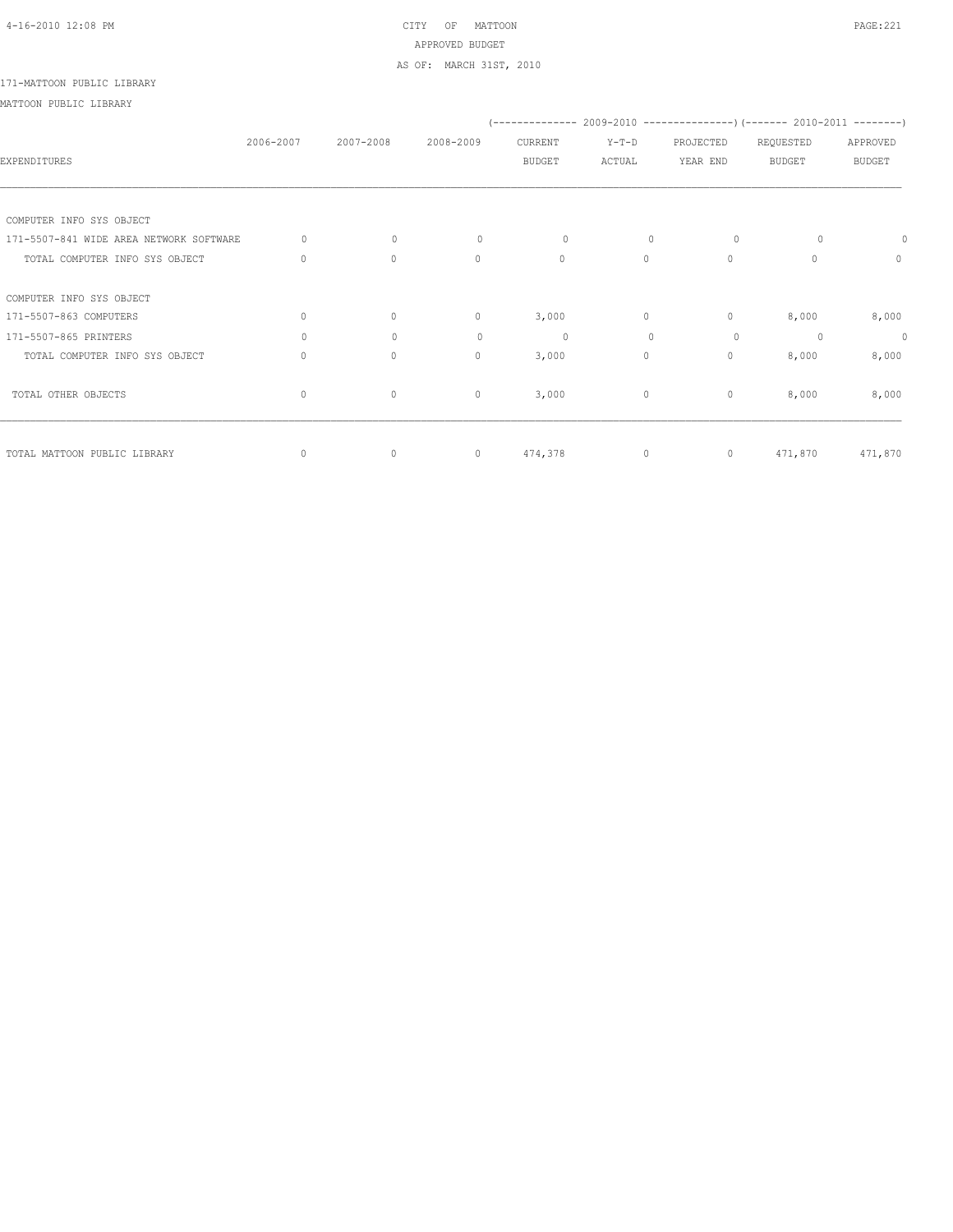## 4-16-2010 12:08 PM CITY OF MATTOON PAGE:222 APPROVED BUDGET AS OF: MARCH 31ST, 2010

### 171-MATTOON PUBLIC LIBRARY

DEBT SERVICE

|                                         |              |           |           |               |             | (-------------- 2009-2010 ----------------) (------- 2010-2011 --------) |               |               |
|-----------------------------------------|--------------|-----------|-----------|---------------|-------------|--------------------------------------------------------------------------|---------------|---------------|
|                                         | 2006-2007    | 2007-2008 | 2008-2009 | CURRENT       | $Y-T-D$     | PROJECTED                                                                | REQUESTED     | APPROVED      |
| EXPENDITURES                            |              |           |           | <b>BUDGET</b> | ACTUAL      | YEAR END                                                                 | <b>BUDGET</b> | <b>BUDGET</b> |
|                                         |              |           |           |               |             |                                                                          |               |               |
|                                         |              |           |           |               |             |                                                                          |               |               |
| OTHER OBJECTS                           |              |           |           |               |             |                                                                          |               |               |
| FINANCIAL TRANS OBJECTS                 |              |           |           |               |             |                                                                          |               |               |
| 171-5717-817 TRANS TO GENERAL FD PENSIO | $\circ$      | $\circ$   | $\circ$   | 13,927        | $\mathbf 0$ | $\circ$                                                                  | 14,162        | 14,162        |
| TOTAL FINANCIAL TRANS OBJECTS           | $\mathbf{0}$ | $\circ$   | $\circ$   | 13,927        | $\circ$     | $\circ$                                                                  | 14,162        | 14,162        |
| TOTAL OTHER OBJECTS                     | $\circ$      | $\circ$   | $\circ$   | 13,927        | $\circ$     | $\circ$                                                                  | 14,162        | 14,162        |
|                                         |              |           |           |               |             |                                                                          |               |               |
| TOTAL DEBT SERVICE                      | $\mathbf{0}$ | $\circ$   | $\circ$   | 13,927        | $\circ$     | 0                                                                        | 14,162        | 14,162        |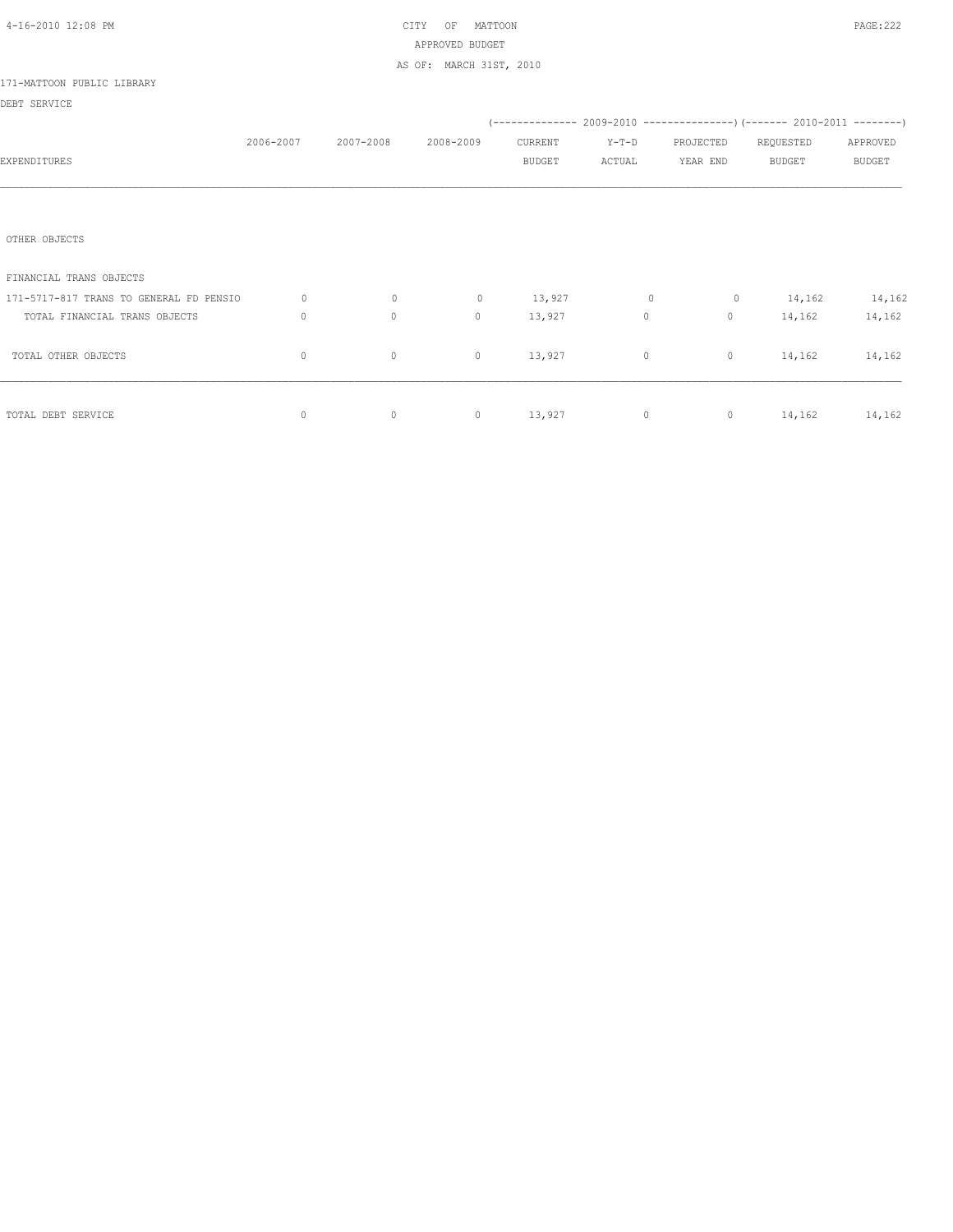## 4-16-2010 12:08 PM CITY OF MATTOON PAGE:223 APPROVED BUDGET AS OF: MARCH 31ST, 2010

#### 171-MATTOON PUBLIC LIBRARY

|                                         |              |              |             |               |          | (-------------- 2009-2010 ----------------) (------- 2010-2011 ---------) |                             |               |
|-----------------------------------------|--------------|--------------|-------------|---------------|----------|---------------------------------------------------------------------------|-----------------------------|---------------|
|                                         | 2006-2007    | 2007-2008    | 2008-2009   | CURRENT       | $Y-T-D$  | PROJECTED                                                                 | REQUESTED                   | APPROVED      |
| EXPENDITURES                            |              |              |             | <b>BUDGET</b> | ACTUAL   | YEAR END                                                                  | <b>BUDGET</b>               | <b>BUDGET</b> |
|                                         |              |              |             |               |          |                                                                           |                             |               |
| OTHER OBJECTS                           |              |              |             |               |          |                                                                           |                             |               |
| FINANCIAL TRANS OBJECTS                 |              |              |             |               |          |                                                                           |                             |               |
| 171-5790-817 INTEREST EXPENSE           | $\circ$      | $\circ$      | $\circ$     | $\circ$       | $\circ$  | $\mathbf{0}$                                                              | $\Omega$                    | 0             |
| TOTAL FINANCIAL TRANS OBJECTS           | $\circ$      | $\mathbf{0}$ | $\circ$     | $\circ$       | $\circ$  | $\mathbf{0}$                                                              | $\mathbb O$                 | $\circ$       |
| TOTAL OTHER OBJECTS                     | $\circ$      | $\mathbb O$  | $\mathbb O$ | $\mathbb O$   | $\circ$  | $\mathbb O$                                                               | $\circ$                     | $\mathbb O$   |
| TOTAL INTEREST EXPENSE                  | $\circ$      | $\mathbb O$  | $\circ$     | $\circ$       | $\circ$  | $\circ$                                                                   | $\circ$                     | $\circ$       |
| TOTAL EXPENDITURES                      | $\circ$      | $\mathbb O$  | $\circ$     | 488,305       | $\circ$  | $\circ$                                                                   | 486,032                     | 486,032       |
| REVENUE OVER/ (UNDER) EXPENDITURES      | $\circ$      | $\circ$      |             | 0(37,805)     | $\circ$  |                                                                           | $0 \t (18,922) \t (18,922)$ |               |
| OTHER FINANCING SOURCES                 |              |              |             |               |          |                                                                           |                             |               |
| 171-4901-010 TRANSFER OF REPLACEMENT TA | $\circ$      | $\circ$      | $\circ$     | 38,000        | $\sim$ 0 | $\circ$                                                                   | 30,000                      | 30,000        |
| TOTAL OTHER FINANCING SOURCES           | $\mathbf{0}$ | $\mathbf{0}$ | $\circ$     | 38,000        | $\circ$  | $\circ$                                                                   | 30,000                      | 30,000        |
| TOTAL OTHER FINANCING SOURCES (USES)    | $\circ$      | $\circ$      | $\circ$     | 38,000        | $\circ$  | 0                                                                         | 30,000                      | 30,000        |
| REVENUES & OTHER SOURCES OVER/          |              |              |             |               |          |                                                                           |                             |               |
| (UNDER) EXPENDITURES & OTHER (USES)     | $\circ$      | $\circ$      |             | $0$ 195       | $\circ$  | $0 \t 11,078 \t 11,078$                                                   |                             |               |

\*\*\* END OF REPORT \*\*\*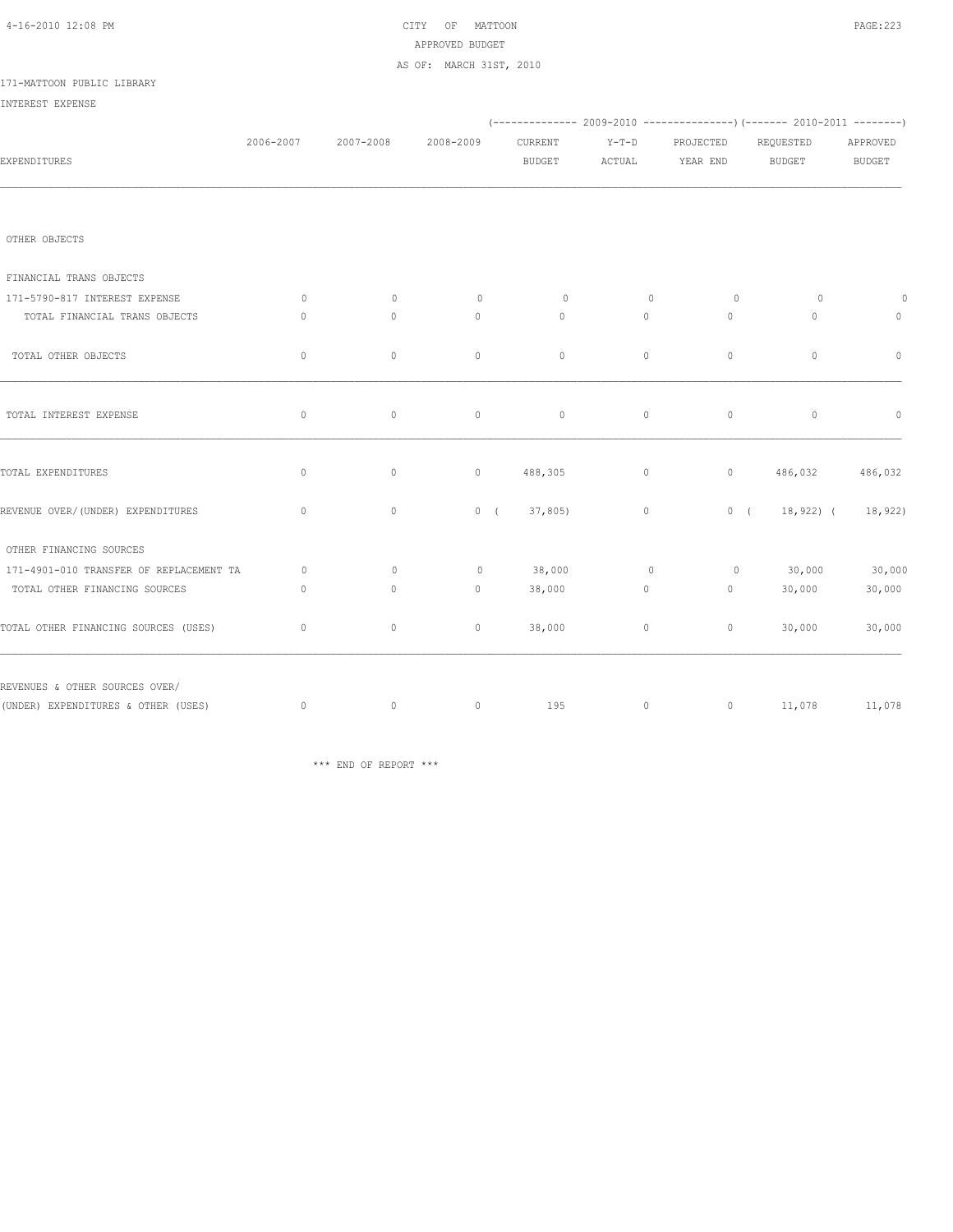## 4-16-2010 12:08 PM CITY OF MATTOON PAGE:224 APPROVED BUDGET AS OF: MARCH 31ST, 2010

211-WATER FUND

|                                                |           |                                     |               |                          |                          |                       | (------------- 2009-2010 ---------------) (------- 2010-2011 --------) |                           |
|------------------------------------------------|-----------|-------------------------------------|---------------|--------------------------|--------------------------|-----------------------|------------------------------------------------------------------------|---------------------------|
| <b>REVENUES</b>                                | 2006-2007 | 2007-2008                           | 2008-2009     | CURRENT<br><b>BUDGET</b> | $Y-T-D$<br>ACTUAL        | PROJECTED<br>YEAR END | REQUESTED<br>BUDGET                                                    | APPROVED<br><b>BUDGET</b> |
|                                                |           |                                     |               |                          |                          |                       |                                                                        |                           |
| INTERGOVERNMENTAL REV                          |           |                                     |               |                          |                          |                       |                                                                        |                           |
| FEDERAL GOVT GRANTS                            |           |                                     |               |                          |                          |                       |                                                                        |                           |
| 211-4313-023 FEDERAL CAPITAL GRANT             | 47,810    |                                     | 195,115 7,075 | $\overline{\phantom{0}}$ | $\overline{\phantom{0}}$ | $\circ$               | $\mathbf 0$                                                            |                           |
| TOTAL FEDERAL GOVT GRANTS                      | 47,810    | 195, 115                            | 7,075         | 0                        | $\circ$                  | $\circ$               | $\circ$                                                                | 0                         |
| STATE GOVT GRANTS                              |           |                                     |               |                          |                          |                       |                                                                        |                           |
| 211-4323-023 STATE CAPITAL GRANTS              | 228,223   | 4,610                               | 33,510        | 18,000                   | 33,788                   | $\mathbf 0$           | $\mathbf{0}$                                                           |                           |
| TOTAL STATE GOVT GRANTS                        | 228,223   | 4,610                               | 33,510        | 18,000                   | 33,788                   | $\mathbf{0}$          | 0                                                                      |                           |
| TOTAL INTERGOVERNMENTAL REV                    | 276,033   | 199,725                             | 40,585        | 18,000                   | 33,788                   | $\circ$               | $\mathbf{0}$                                                           | 0                         |
| CHARGES FOR SERVICES                           |           |                                     |               |                          |                          |                       |                                                                        |                           |
| WTR FD REVENUES & OTHER                        |           |                                     |               |                          |                          |                       |                                                                        |                           |
| 211-4461-021 WATER SALES                       | 2,861,362 | 2,873,951                           | 2,720,275     | 3,000,000                | 2,547,484                | $\circ$               | 3,025,000                                                              | 3,025,000                 |
| 211-4462-021 UTILITY TAX                       | 97,897    | $\sim$ 0                            | $\sim$ 0      | 100,000                  | 88,912                   | $\circ$               | 97,000                                                                 | 97,000                    |
| 211-4463-021 RELIANT ENERGY SALES              | 63,341    | 76,807                              | 76,368        | 75,000                   | 67,556                   | $\circ$               | 72,500                                                                 | 72,500                    |
| 211-4464-021 FARM INCOME                       | 17,600    | 22,043                              | 19,433        | 5,000                    | $\overline{0}$           | $\circ$               | 11,220                                                                 | 11,220                    |
| 211-4465-021 LEASES & RENTALS                  | 25,136    | 18,672                              | 18,980        | 17,500                   | 17,000                   | $\circ$               | 16,000                                                                 | 16,000                    |
| 211-4466-021 PERMITS & TAPPING FEES            | 9,010     | 11,208                              | 3,883         | 7,500                    | 6,135                    | $\circ$               | 7,000                                                                  | 7,000                     |
| 211-4469-021 MISC. & SUNDRY SEWER CHARG 18,324 |           | 33,984                              | 30,066        | 20,000                   | 51,152                   | $\circ$               | $\sim$ 0                                                               | $\mathbf 0$               |
| TOTAL WTR FD REVENUES & OTHER                  | 3,092,670 | 3,036,666                           | 2,869,006     | 3,225,000                | 2,778,239                | $\mathbb O$           | 3,228,720                                                              | 3,228,720                 |
| TOTAL CHARGES FOR SERVICES                     | 3,092,670 | 3,036,666                           | 2,869,006     | 3,225,000                | 2,778,239                | $\circ$               | 3,228,720                                                              | 3,228,720                 |
| INVESTMENT EARNINGS                            |           |                                     |               |                          |                          |                       |                                                                        |                           |
| INTEREST EARNINGS                              |           |                                     |               |                          |                          |                       |                                                                        |                           |
| 211-4610-021 INTEREST EARNINGS                 |           | $51,153$ $48,222$ $35,954$ $27,500$ |               |                          | 13,981                   | $\overline{0}$        | 17,500 17,500                                                          |                           |
| TOTAL INTEREST EARNINGS                        | 51, 153   | 48,222                              | 35,954        | 27,500                   | 13,981                   | $\circ$               | 17,500                                                                 | 17,500                    |
| NET INCREASE (DECREASE)                        |           |                                     |               |                          |                          |                       |                                                                        |                           |
| 211-4640-021 NET INCREASE/DECREASE             | $\circ$   | $\mathbf{0}$                        | $\circ$       | $\circ$                  | $\circ$                  | $\mathbf{0}$          | $\mathbf{0}$                                                           | 0                         |
| TOTAL NET INCREASE (DECREASE)                  | $\circ$   | $\circ$                             | $\circ$       | $\mathbf{0}$             | $\circ$                  | $\circ$               | $\circ$                                                                | 0                         |
| RENTS & ROYALTIES                              |           |                                     |               |                          |                          |                       |                                                                        |                           |
| 211-4650-021 GAIN/LOSS ON SALE OF INVES        | 0         | $\circ$                             | $\circ$       | $\circ$                  | $\mathbf 0$              | $\circ$               | $\mathbf{0}$                                                           |                           |
| TOTAL RENTS & ROYALTIES                        | $\circ$   | $\circ$                             | $\circ$       | $\circ$                  | $\circ$                  | $\mathbf{0}$          | $\mathbf{0}$                                                           | $\circ$                   |
| TOTAL INVESTMENT EARNINGS                      | 51,153    | 48,222                              | 35,954        | 27,500                   | 13,981                   | 0                     | 17,500                                                                 | 17,500                    |
| TOTAL REVENUES                                 | 3,419,856 |                                     |               |                          | 2,826,008                | $\circ$               |                                                                        |                           |
|                                                |           | 3,284,613                           | 2,945,545     | 3,270,500                |                          |                       | 3, 246, 220                                                            | 3, 246, 220               |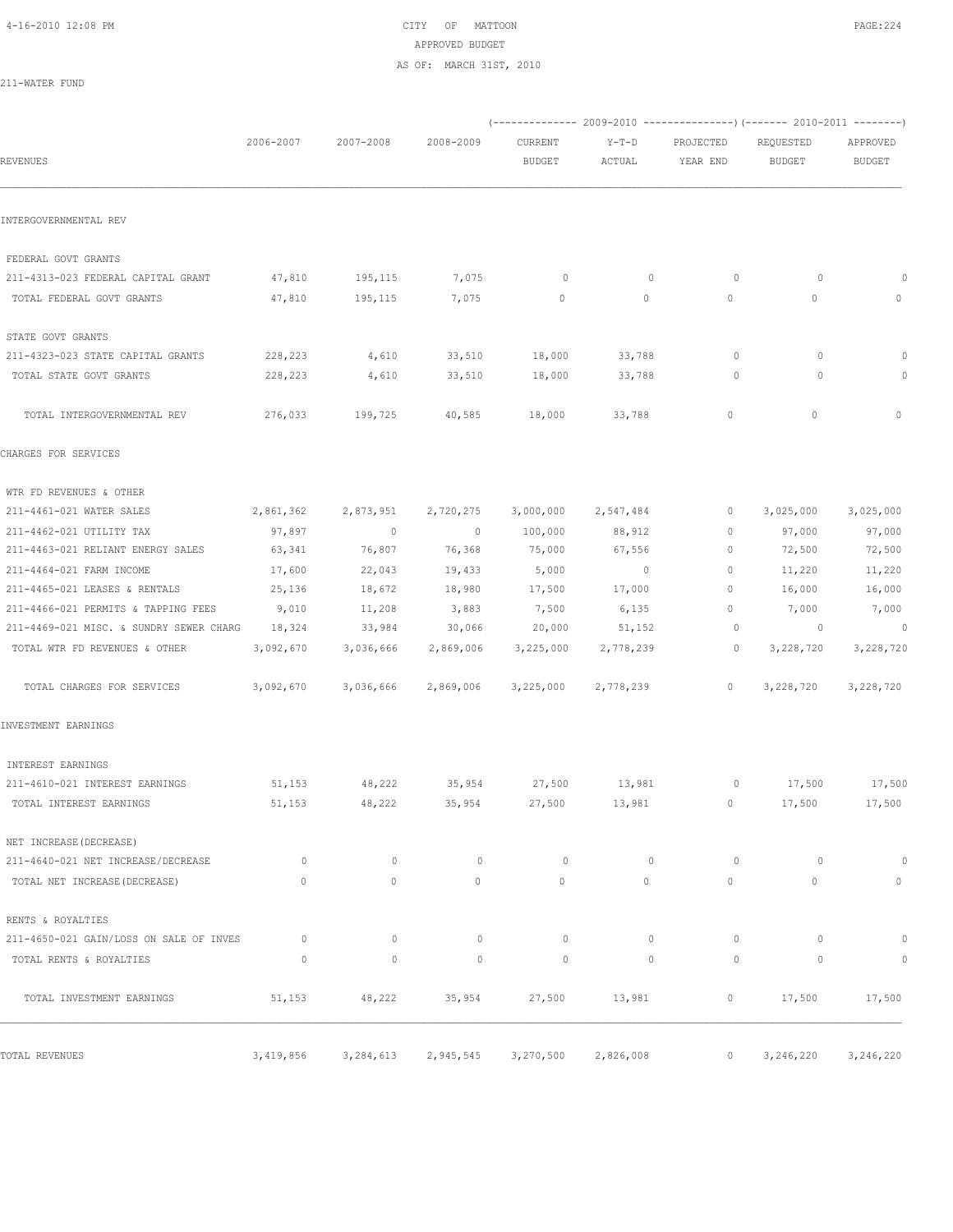## 4-16-2010 12:08 PM CITY OF MATTOON PAGE:225 APPROVED BUDGET AS OF: MARCH 31ST, 2010

#### 211-WATER FUND

RESERVOIRS & WTR SOURCES

|                                                 |              |                          |              |               |                          |              | (-------------- 2009-2010 ----------------) (------- 2010-2011 --------) |               |
|-------------------------------------------------|--------------|--------------------------|--------------|---------------|--------------------------|--------------|--------------------------------------------------------------------------|---------------|
|                                                 | 2006-2007    | 2007-2008                | 2008-2009    | CURRENT       | $Y-T-D$                  | PROJECTED    | REQUESTED                                                                | APPROVED      |
| EXPENDITURES                                    |              |                          |              | <b>BUDGET</b> | ACTUAL                   | YEAR END     | <b>BUDGET</b>                                                            | <b>BUDGET</b> |
|                                                 |              |                          |              |               |                          |              |                                                                          |               |
| PERSONNEL SERVICES                              |              |                          |              |               |                          |              |                                                                          |               |
| SALARIES & WAGES                                |              |                          |              |               |                          |              |                                                                          |               |
| 211-5351-111 SALARIES OF REG EMPLOYEES          | 6,807        | 8,615                    | 19,947       | $\mathbb O$   | 21,605                   | $\mathbb O$  | $\mathbf 0$                                                              | $\mathbf 0$   |
| 211-5351-112 SALARIES OF TEMP EMPLOYEES         | 186          | $\overline{\phantom{0}}$ | 373          | $\mathbb O$   | 784                      | $\circ$      | $\mathbf 0$                                                              | 0             |
| 211-5351-113 OVERTIME                           | 32           | 38                       | 99           | $\mathbb O$   | 404                      | 0            | $\mathbf 0$                                                              | 0             |
| 211-5351-114 COMPENSATED ABSENCES<br>$\sqrt{2}$ | 4,914)       | $\overline{\phantom{0}}$ | 40           | 0             | $\overline{\phantom{0}}$ | $\mathbf 0$  | $\mathbf 0$                                                              | $\mathbf{0}$  |
| TOTAL SALARIES & WAGES                          | 2,111        | 8,653                    | 20,459       | $\mathbb O$   | 22,793                   | 0            | 0                                                                        | 0             |
| TOTAL PERSONNEL SERVICES                        | 2,111        | 8,653                    | 20,459       | 0             | 22,793                   | $\mathbb O$  | $\mathbf 0$                                                              | $\mathbf{0}$  |
| EMPOLOYEE BENEFITS                              |              |                          |              |               |                          |              |                                                                          |               |
| GROUP INSURANCE                                 |              |                          |              |               |                          |              |                                                                          |               |
| 211-5351-211 GROUP HEALTH INSURANCE             | 749          | 976                      | 2,450        | $\mathbf 0$   | 3,548                    | 0            | 0                                                                        | 0             |
| 211-5351-212 GROUP LIFE INSURANCE               | 33           | 43                       | 43           | 0             | $\overline{\phantom{0}}$ | $\mathbf{0}$ | $\mathbf 0$                                                              | $\mathbf{0}$  |
| TOTAL GROUP INSURANCE                           | 782          | 1,019                    | 2,493        | $\mathbf 0$   | 3,548                    | $\circ$      | $\circ$                                                                  | 0             |
| SOCIAL SECURITY CONTRIB                         |              |                          |              |               |                          |              |                                                                          |               |
| 211-5351-221 FICA CONTRIBUTIONS                 | 383          | 603                      | 1,250        | $\mathbf 0$   | 1,399                    | 0            | 0                                                                        | 0             |
| 211-5351-222 MEDICARE CONTRIBUTIONS             | 90           | 141                      | 292          | 0             | 327                      | $\mathbf 0$  | $\mathbf 0$                                                              | 0             |
| TOTAL SOCIAL SECURITY CONTRIB                   | 472          | 744                      | 1,543        | $\mathbb O$   | 1,727                    | $\mathbb O$  | $\circ$                                                                  | $\circ$       |
| RETIREMENT CONTRIBTUIONS                        |              |                          |              |               |                          |              |                                                                          |               |
| 211-5351-231 IMRF CONTRIBUTIONS                 | 722          | 1,061                    | 2,005        | 0             | 2,165                    | $\mathbf{0}$ | $\mathbf{0}$                                                             | $\mathbf{0}$  |
| TOTAL RETIREMENT CONTRIBTUIONS                  | 722          | 1,061                    | 2,005        | $\circ$       | 2,165                    | $\circ$      | 0                                                                        | 0             |
| UNEMPLOYMNT COMPENSATION                        |              |                          |              |               |                          |              |                                                                          |               |
| 211-5351-240 UNEMPLOYMENT COMP.                 | 56           | 53                       | 375          | $\circ$       | $\mathbf 0$              | $\mathbf{0}$ | $\mathbf 0$                                                              | 0             |
| TOTAL UNEMPLOYMNT COMPENSATION                  | 56           | 53                       | 375          | $\mathbf{0}$  | $\circ$                  | $\circ$      | $\mathbf{0}$                                                             | 0             |
| WORKER'S COMPENSATION                           |              |                          |              |               |                          |              |                                                                          |               |
| 211-5351-250 WORKERS' COMPENSATION              | 1,696        | 1,795                    | 1,941        | 0             | $\mathbf 0$              | $\mathbf 0$  | $\mathbf 0$                                                              | $\theta$      |
| TOTAL WORKER'S COMPENSATION                     | 1,696        | 1,795                    | 1,941        | $\circ$       | $\circ$                  | $\mathbb O$  | $\mathbf 0$                                                              | $\circ$       |
| TOTAL EMPOLOYEE BENEFITS                        | 3,729        | 4,673                    | 8,356        | $\circ$       | 7,440                    | $\mathbf{0}$ | $\mathbf{0}$                                                             | $\circ$       |
| <b>SUPPLIES</b>                                 |              |                          |              |               |                          |              |                                                                          |               |
| GENERAL SUPPLIES                                |              |                          |              |               |                          |              |                                                                          |               |
| 211-5351-312 CLEANING SUPPLIES                  | $\circ$      | $\circ$                  | $\mathbf 0$  | $\circ$       | $\circ$                  | $\circ$      | $\mathbf 0$                                                              | $\circ$       |
| 211-5351-313 MEDICAL & SAFETY SUPPLIES          | $\mathbf{0}$ | $\circ$                  | $\mathbf{0}$ | $\mathbf 0$   | $\circ$                  | $\mathbb O$  | $\mathbf 0$                                                              | $\mathbf 0$   |
| 211-5351-316 TOOLS & EQUIPMENT                  | $\circ$      | $\circ$                  | $\mathbf{0}$ | $\mathbf 0$   | $\circ$                  | $\circ$      | $\mathbf 0$                                                              | $\circ$       |
| 211-5351-318 VEHICLE PARTS                      | 356          | 188                      | 522          | $\mathbf 0$   | 382                      | 0            | 400                                                                      | 400           |
| 211-5351-319 MISCELLANEOUS SUPPLIES             | 180          | 376                      | $\circ$      | 200           | 748                      | $\mathbf 0$  | 400                                                                      | 400           |
| TOTAL GENERAL SUPPLIES                          | 537          | 564                      | 522          | 200           | 1,130                    | 0            | 800                                                                      | 800           |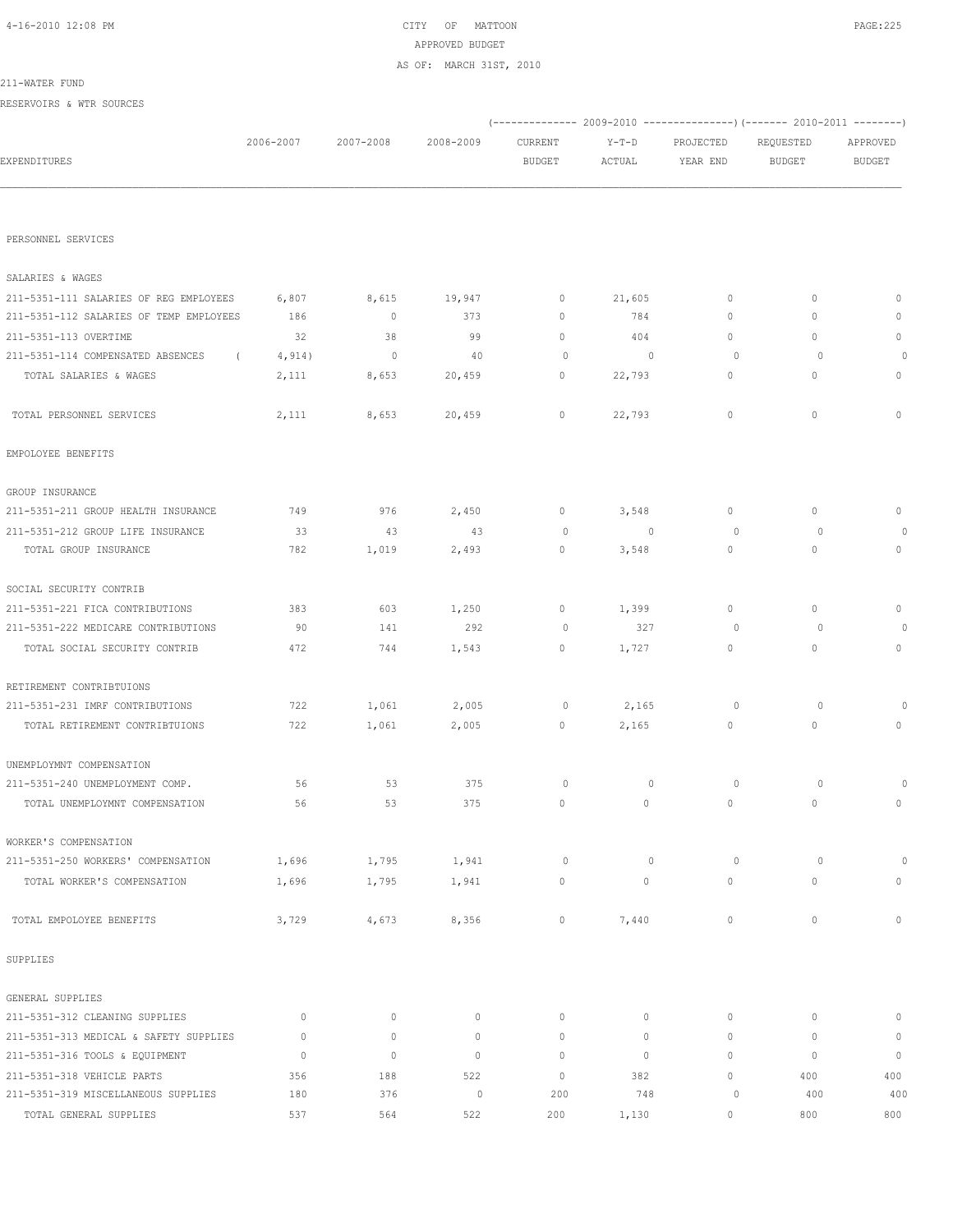## 4-16-2010 12:08 PM CITY OF MATTOON PAGE:226 APPROVED BUDGET AS OF: MARCH 31ST, 2010

#### 211-WATER FUND

RESERVOIRS & WTR SOURCES

|                                         |                          |                          |                          |                          |                          |                       | (-------------- 2009-2010 ----------------) (------- 2010-2011 --------) |                           |
|-----------------------------------------|--------------------------|--------------------------|--------------------------|--------------------------|--------------------------|-----------------------|--------------------------------------------------------------------------|---------------------------|
| EXPENDITURES                            | 2006-2007                | 2007-2008                | 2008-2009                | CURRENT<br><b>BUDGET</b> | $Y-T-D$<br>ACTUAL        | PROJECTED<br>YEAR END | REQUESTED<br><b>BUDGET</b>                                               | APPROVED<br><b>BUDGET</b> |
|                                         |                          |                          |                          |                          |                          |                       |                                                                          |                           |
| ENERGY                                  |                          |                          |                          |                          |                          |                       |                                                                          |                           |
| 211-5351-321 NATURAL GAS & ELECTRIC     | 2,641                    | 30, 153                  | 16,247                   | 3,500                    | 1,417                    | 0                     | 3,500                                                                    | 3,500                     |
| 211-5351-322 ELECTRICITY                | 54                       | 46                       | 34                       | 100                      | 72                       | $\circ$               | 100                                                                      | 100                       |
| 211-5351-326 FUEL                       | $\overline{0}$           | $\overline{\phantom{0}}$ | $\overline{\phantom{0}}$ | $\overline{0}$           | $\overline{0}$           | $\mathbf 0$           | $\overline{\phantom{0}}$                                                 | $\mathbb O$               |
| TOTAL ENERGY                            | 2,695                    | 30,199                   | 16,281                   | 3,600                    | 1,489                    | 0                     | 3,600                                                                    | 3,600                     |
| TOTAL SUPPLIES                          | 3,232                    | 30,763                   | 16,803                   | 3,800                    | 2,619                    | $\circ$               | 4,400                                                                    | 4,400                     |
| PURCHASED PROP MAINT SRV                |                          |                          |                          |                          |                          |                       |                                                                          |                           |
| REPAIR & MAINT SERVICES                 |                          |                          |                          |                          |                          |                       |                                                                          |                           |
| 211-5351-432 REPAIR OF STRUCTURES       | 1,640                    | 754                      | 2,251                    | 2,000                    | 2,159                    | 0                     | 2,000                                                                    | 2,000                     |
| 211-5351-433 REPAIR OF MACHINERY        | $\overline{0}$           | 1,342                    | $\circ$                  | 500                      | 3,043                    | $\circ$               | 1,000                                                                    | 1,000                     |
| 211-5351-434 REPAIR OF VEHICLES         | 18                       | $\overline{0}$           | $\circ$                  | $\overline{0}$           | $\overline{0}$           | $\circ$               | $\overline{0}$                                                           | $\overline{0}$            |
| 211-5351-439 OTHER REPAIR & MAINTENANCE | $\overline{\phantom{0}}$ | $\overline{\phantom{0}}$ | $\circ$                  | 100                      | $\overline{\phantom{0}}$ | $\mathbf 0$           | $\mathbf 0$                                                              | $\mathbb O$               |
| TOTAL REPAIR & MAINT SERVICES           | 1,657                    | 2,095                    | 2,251                    | 2,600                    | 5,202                    | $\circ$               | 3,000                                                                    | 3,000                     |
| OTHER PROP MAINT SERVICE                |                          |                          |                          |                          |                          |                       |                                                                          |                           |
| 211-5351-460 OTHER PROPERTY MAINT. SVCS | 261                      | 2,250                    | 25,178                   | 44,000                   | 26,800                   | $\circ$               | 25,000                                                                   | 25,000                    |
| TOTAL OTHER PROP MAINT SERVICE          | 261                      | 2,250                    | 25,178                   | 44,000                   | 26,800                   | $\circ$               | 25,000                                                                   | 25,000                    |
| TOTAL PURCHASED PROP MAINT SRV          | 1,918                    | 4,345                    | 27,428                   | 46,600                   | 32,003                   | $\circ$               | 28,000                                                                   | 28,000                    |
| OTHER PURCHASED SERVICES                |                          |                          |                          |                          |                          |                       |                                                                          |                           |
| PROFESSIONAL SERVICES                   |                          |                          |                          |                          |                          |                       |                                                                          |                           |
| 211-5351-519 OTHER PROFESSIONAL SVCS    | 4,167                    | $\circ$                  | 2,525                    | 3,000                    | 3,600                    | 0                     | 3,000                                                                    | 3,000                     |
| TOTAL PROFESSIONAL SERVICES             | 4,167                    | $\circ$                  | 2,525                    | 3,000                    | 3,600                    | 0                     | 3,000                                                                    | 3,000                     |
| INSURANCE                               |                          |                          |                          |                          |                          |                       |                                                                          |                           |
| 211-5351-524 WATER RESERVOIR DAM INSURA | 3,568                    | 3,425                    | 6,850                    | 3,500                    | $\circ$                  | $\circ$               | 3,500                                                                    | 3,500                     |
| TOTAL INSURANCE                         | 3,568                    | 3,425                    | 6,850                    | 3,500                    | $\circ$                  | $\circ$               | 3,500                                                                    | 3,500                     |
| COMMUNICATION                           |                          |                          |                          |                          |                          |                       |                                                                          |                           |
| 211-5351-532 TELEPHONE                  | $\circ$                  | $\mathbb O$              | $\circ$                  | $\circ$                  | $\mathbb O$              | $\mathbb O$           | $\circ$                                                                  | $\mathbb O$               |
| TOTAL COMMUNICATION                     | $\circ$                  | $\mathbb O$              | $\mathbb O$              | $\circ$                  | $\circ$                  | $\mathbb O$           | $\mathbb O$                                                              | $\mathbb O$               |
| OTHER PURCHASED SERVICES                |                          |                          |                          |                          |                          |                       |                                                                          |                           |
| 211-5351-579 MISC OTHER PURCHASED SERVI | $\circ$                  | 113                      | $\circ$                  | $\circ$                  | 400                      | $\mathbb O$           | 5,000                                                                    | 5,000                     |
| TOTAL OTHER PURCHASED SERVICES          | $\mathbf 0$              | 113                      | $\mathbb O$              | $\mathbb O$              | 400                      | $\circ$               | 5,000                                                                    | 5,000                     |
| TOTAL OTHER PURCHASED SERVICES          | 7,735                    | 3,538                    | 9,375                    | 6,500                    | 4,000                    | $\circ$               | 11,500                                                                   | 11,500                    |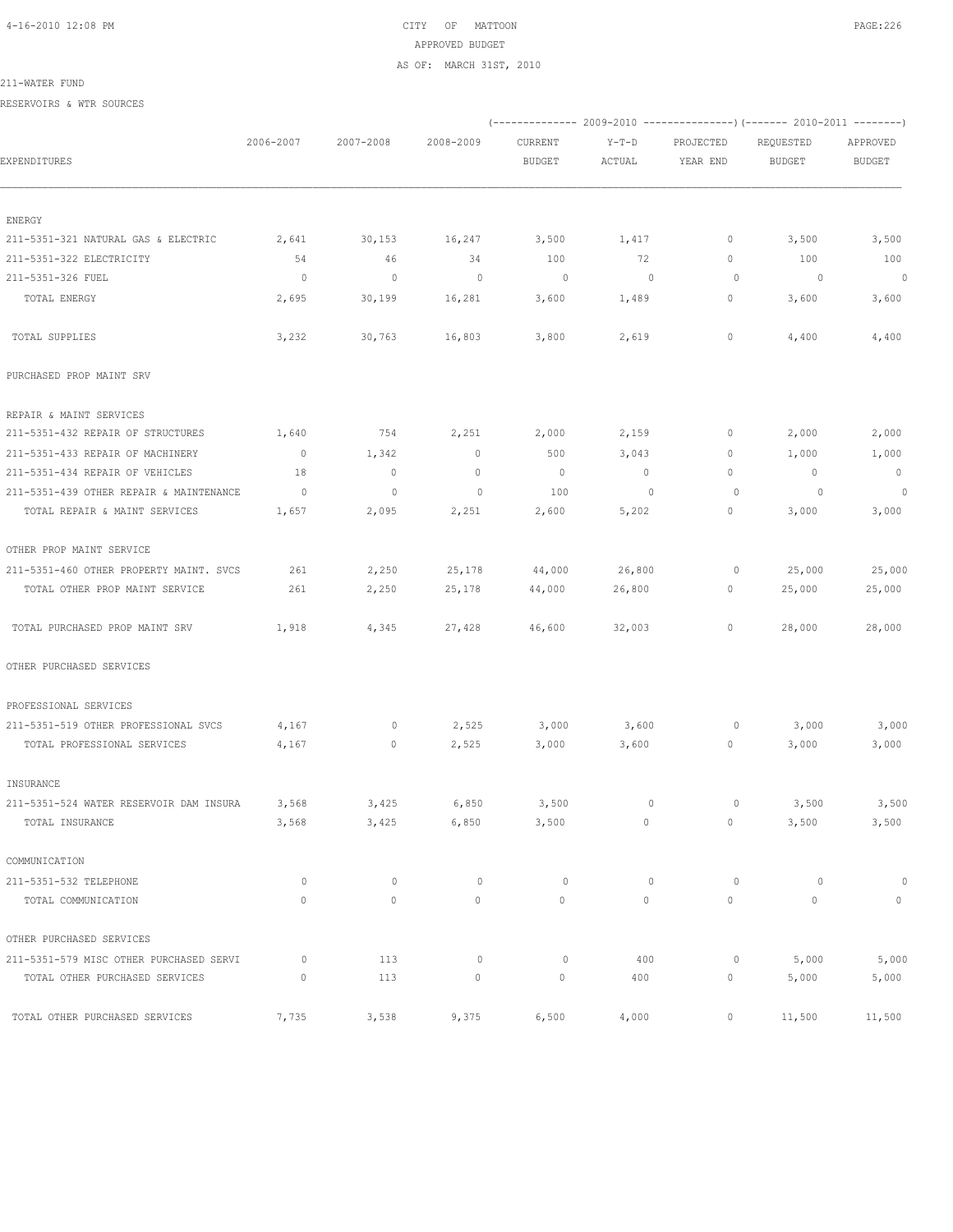## 4-16-2010 12:08 PM CITY OF MATTOON PAGE:227 APPROVED BUDGET AS OF: MARCH 31ST, 2010

### 211-WATER FUND

RESERVOIRS & WTR SOURCES

|                                         |              |              |              |                          | 2009-2010         |                       | ---------------) (------- 2010-2011 -------- |                           |
|-----------------------------------------|--------------|--------------|--------------|--------------------------|-------------------|-----------------------|----------------------------------------------|---------------------------|
| EXPENDITURES                            | 2006-2007    | 2007-2008    | 2008-2009    | CURRENT<br><b>BUDGET</b> | $Y-T-D$<br>ACTUAL | PROJECTED<br>YEAR END | REQUESTED<br><b>BUDGET</b>                   | APPROVED<br><b>BUDGET</b> |
|                                         |              |              |              |                          |                   |                       |                                              |                           |
| PROPERTY                                |              |              |              |                          |                   |                       |                                              |                           |
| LAND                                    |              |              |              |                          |                   |                       |                                              |                           |
| 211-5351-710 LAND                       | $\circ$      | $\circ$      | $\circ$      | $\circ$                  | $\mathbf{0}$      | $\mathbf{0}$          | $\mathbf 0$                                  |                           |
| TOTAL LAND                              | $\mathbf{0}$ | $\circ$      | $\mathbf{0}$ | $\circ$                  | $\circ$           | $\circ$               | $\circ$                                      | $\mathbb O$               |
| <b>BUILDINGS</b>                        |              |              |              |                          |                   |                       |                                              |                           |
| 211-5351-720 BUILDINGS                  | $\circ$      | $\mathbf{0}$ | $\circ$      | $\circ$                  | $\mathbf{0}$      | $\mathbf{0}$          | $\mathbf{0}$                                 | $\mathbf{0}$              |
| TOTAL BUILDINGS                         | 0            | $\mathbb O$  | $\circ$      | $\circ$                  | $\circ$           | $\mathbb O$           | $\circ$                                      | 0                         |
| IMPROVEMENTS-NOT BLDNGS                 |              |              |              |                          |                   |                       |                                              |                           |
| 211-5351-730 IMPROVEMENTS OTHER THAN BL | 330,336      | 891          | 0            | 50,000                   | 1,600             | $\circ$               | 80,000                                       | 80,000                    |
| TOTAL IMPROVEMENTS-NOT BLDNGS           | 330,336      | 891          | $\circ$      | 50,000                   | 1,600             | 0                     | 80,000                                       | 80,000                    |
| MACHINERY & EQUIPMENT                   |              |              |              |                          |                   |                       |                                              |                           |
| 211-5351-740 MACHINNERY & EQUIPMENT     | $\circ$      | 5,683        | $\circ$      | $\circ$                  | $\mathbf{0}$      | $\mathbf{0}$          | $\mathbf{0}$                                 | 0                         |
| TOTAL MACHINERY & EQUIPMENT             | $\mathbf{0}$ | 5,683        | $\mathbf{0}$ | $\circ$                  | $\circ$           | $\circ$               | $\mathbf{0}$                                 | $\mathbf{0}$              |
| TOTAL PROPERTY                          | 330,336      | 6,574        | $\circ$      | 50,000                   | 1,600             | $\circ$               | 80,000                                       | 80,000                    |
| TOTAL RESERVOIRS & WTR SOURCES          | 349,061      | 58,546       | 82,422       | 106,900                  | 70,454            | 0                     | 123,900                                      | 123,900                   |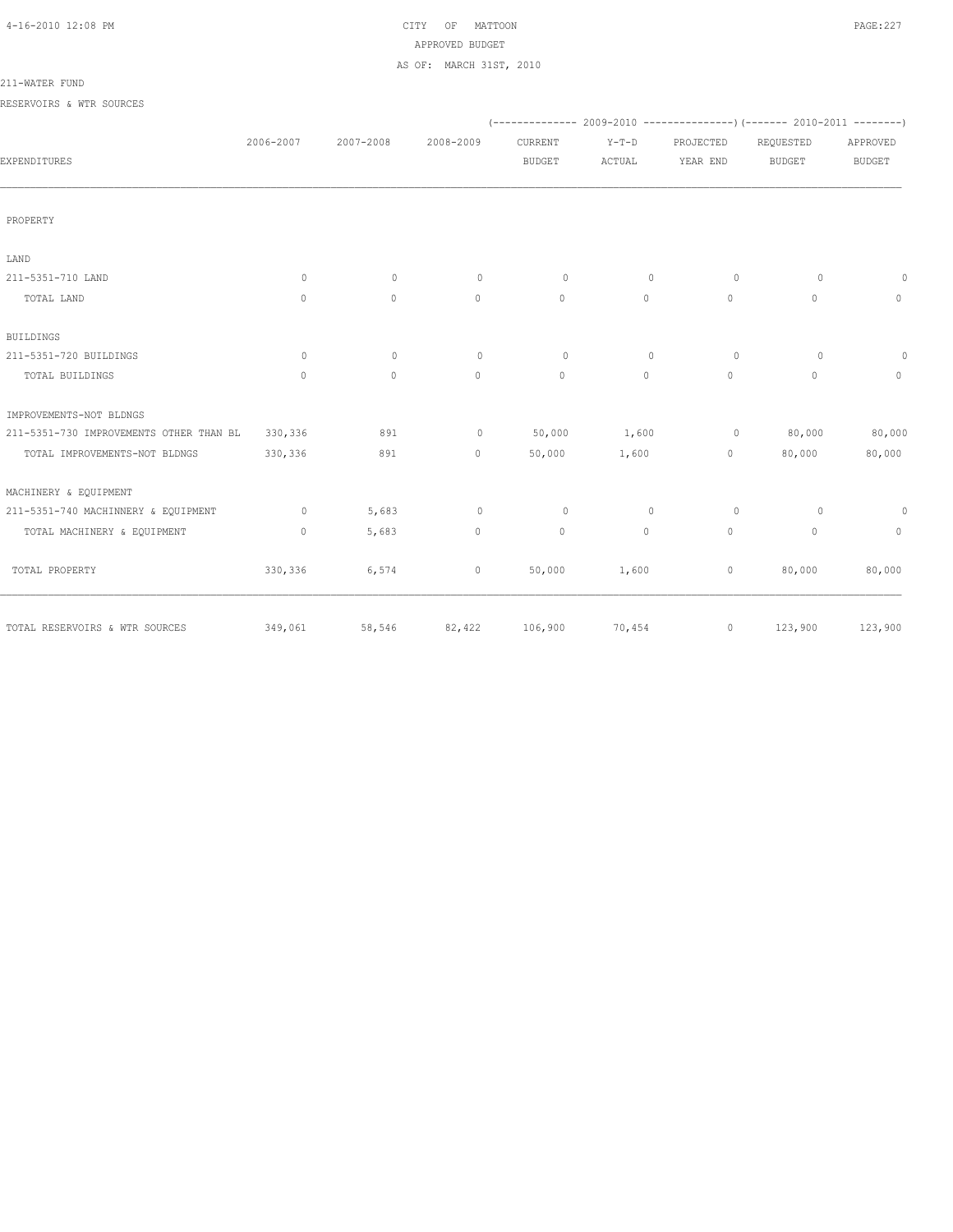## 4-16-2010 12:08 PM CITY OF MATTOON PAGE:228 APPROVED BUDGET AS OF: MARCH 31ST, 2010

#### 211-WATER FUND

RESTRICTED RELIANT EXPS

|                                         |             |               |              | (--------------          |                   |                       | 2009-2010 ----------------) (------- 2010-2011 --------) |                           |
|-----------------------------------------|-------------|---------------|--------------|--------------------------|-------------------|-----------------------|----------------------------------------------------------|---------------------------|
| EXPENDITURES                            | 2006-2007   | $2007 - 2008$ | 2008-2009    | CURRENT<br><b>BUDGET</b> | $Y-T-D$<br>ACTUAL | PROJECTED<br>YEAR END | REQUESTED<br><b>BUDGET</b>                               | APPROVED<br><b>BUDGET</b> |
|                                         |             |               |              |                          |                   |                       |                                                          |                           |
| PROPERTY                                |             |               |              |                          |                   |                       |                                                          |                           |
| LAND                                    |             |               |              |                          |                   |                       |                                                          |                           |
| 211-5352-710 LAND                       | $\circ$     | $\circ$       | $\circ$      | $\circ$                  | $\circ$           | $\mathbf{0}$          | $\mathbf{0}$                                             |                           |
| TOTAL LAND                              | $\circ$     | $\circ$       | $\mathbf{0}$ | $\mathbf{0}$             | $\circ$           | $\mathbf{0}$          | $\circ$                                                  | $\mathbf{0}$              |
| <b>BUILDINGS</b>                        |             |               |              |                          |                   |                       |                                                          |                           |
| 211-5352-720 BUILDINGS                  | $\circ$     | $\mathbf{0}$  | $\circ$      | $\circ$                  | $\mathbf{0}$      | $\mathbf{0}$          | $\mathbf{0}$                                             | $\mathbf{0}$              |
| TOTAL BUILDINGS                         | 0           | $\circ$       | $\circ$      | $\circ$                  | $\circ$           | $\mathbb O$           | $\circ$                                                  | 0                         |
| IMPROVEMENTS-NOT BLDNGS                 |             |               |              |                          |                   |                       |                                                          |                           |
| 211-5352-730 IMPROVEMNTS OTHER THAN BUI | 3,266       | 82,820        | $\circ$      | 77,800                   | 40, 153           | $\circ$               | 3,000                                                    | 3,000                     |
| TOTAL IMPROVEMENTS-NOT BLDNGS           | 3,266       | 82,820        | $\circ$      | 77,800                   | 40,153            | $\circ$               | 3,000                                                    | 3,000                     |
| MACHINERY & EQUIPMENT                   |             |               |              |                          |                   |                       |                                                          |                           |
| 211-5352-740 MACHINERY & EQUIPMENT      | $\circ$     | $\circ$       | $\circ$      | $\circ$                  | $\mathbf{0}$      | $\circ$               | $\circ$                                                  | $\circ$                   |
| TOTAL MACHINERY & EQUIPMENT             | $\mathbf 0$ | $\circ$       | $\mathbb O$  | $\circ$                  | $\circ$           | $\mathbb O$           | $\circ$                                                  | $\mathbb O$               |
| TOTAL PROPERTY                          | 3,266       | 82,820        | $\circ$      | 77,800                   | 40,153            | 0                     | 3,000                                                    | 3,000                     |
| TOTAL RESTRICTED RELIANT EXPS           | 3,266       | 82,820        | $\circ$      | 77,800                   | 40,153            | $\circ$               | 3,000                                                    | 3,000                     |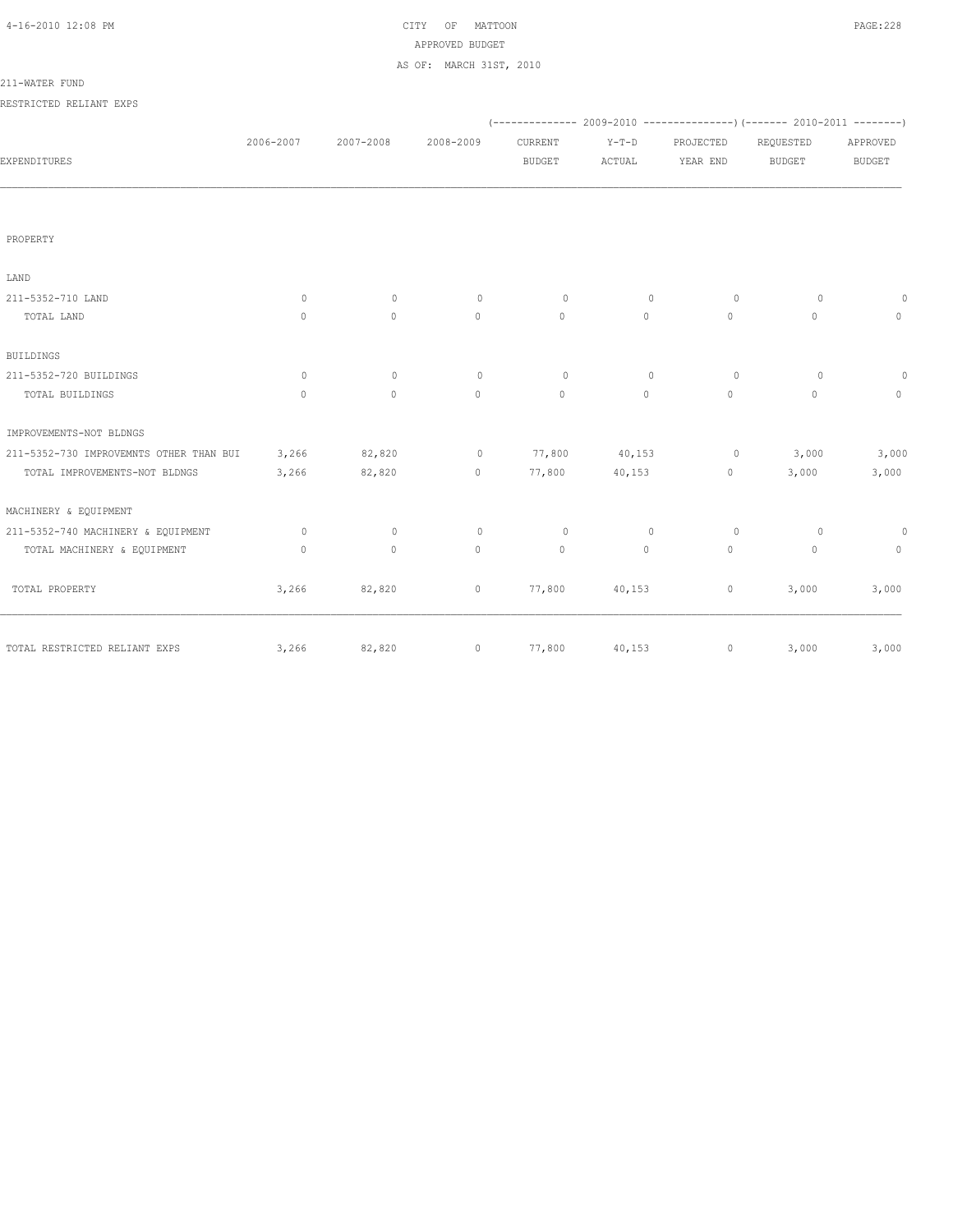# 4-16-2010 12:08 PM CITY OF MATTOON PAGE:229 APPROVED BUDGET

(-------------- 2009-2010 ---------------)(------- 2010-2011 --------)

AS OF: MARCH 31ST, 2010

### 211-WATER FUND

#### WATER TREATMENT PLANT

| EXPENDITURES                            | 2006-2007 | 2007-2008 | 2008-2009                | CURRENT<br><b>BUDGET</b> | $Y-T-D$<br>ACTUAL        | PROJECTED<br>YEAR END | REQUESTED<br><b>BUDGET</b> | APPROVED<br><b>BUDGET</b> |
|-----------------------------------------|-----------|-----------|--------------------------|--------------------------|--------------------------|-----------------------|----------------------------|---------------------------|
|                                         |           |           |                          |                          |                          |                       |                            |                           |
| PERSONNEL SERVICES                      |           |           |                          |                          |                          |                       |                            |                           |
| SALARIES & WAGES                        |           |           |                          |                          |                          |                       |                            |                           |
| 211-5353-111 SALARIES OF REG EMPLOYEES  | 269,936   | 269,253   | 286,138                  | 319,640                  | 261,622                  | 0                     | 272,118                    | 274,618                   |
| 211-5353-112 SALARIES OF TEMP EMPLOYEES | $\sim$ 0  | 10,610    | $\overline{\phantom{0}}$ | $\circ$                  | $\overline{\phantom{0}}$ | $\circ$               | $\overline{0}$             | $\overline{0}$            |
| 211-5353-113 OVERTIME                   | 27,288    | 27,469    | 18,798                   | 22,500                   | 17,903                   | 0                     | 27,668                     | 27,668                    |
| 211-5353-114 COMPENSATED ABSENCES       | 47,865    | 47,652    | 53,374                   | $\circ$                  | 31,080                   | $\mathbf 0$           | $\sim$ 0                   | $\mathbf{0}$              |
| TOTAL SALARIES & WAGES                  | 345,089   | 354,984   | 358,309                  | 342,140                  | 310,605                  | 0                     | 299,786                    | 302,286                   |
| TOTAL PERSONNEL SERVICES                | 345,089   | 354,984   | 358,309                  | 342,140                  | 310,605                  | 0                     | 299,786                    | 302,286                   |
| EMPOLOYEE BENEFITS                      |           |           |                          |                          |                          |                       |                            |                           |
| GROUP INSURANCE                         |           |           |                          |                          |                          |                       |                            |                           |
| 211-5353-211 GROUP HEALTH INSURANCE     | 31,852    | 30,626    | 32,736                   | 35,838                   | 36,999                   | 0                     | 37,143                     | 41,525                    |
| 211-5353-212 GROUP LIFE INSURANCE       | 663       | 864       | 864                      | 864                      | 792                      | $\mathbf{0}$          | 768                        | 768                       |
| TOTAL GROUP INSURANCE                   | 32,515    | 31,490    | 33,600                   | 36,702                   | 37,791                   | 0                     | 37,911                     | 42,293                    |
| SOCIAL SECURITY CONTRIB                 |           |           |                          |                          |                          |                       |                            |                           |
| 211-5353-221 FICA CONTRIBUTIONS         | 20,149    | 21,500    | 20,893                   | 21,213                   | 19,941                   | 0                     | 18,587                     | 18,742                    |
| 211-5353-222 MEDICARE CONTRIBUTIONS     | 4,712     | 5,028     | 4,886                    | 4,961                    | 4,664                    | 0                     | 4,347                      | 4,383                     |
| TOTAL SOCIAL SECURITY CONTRIB           | 24,861    | 26,528    | 25,780                   | 26,174                   | 24,605                   | 0                     | 22,934                     | 23,125                    |
| RETIREMENT CONTRIBTUIONS                |           |           |                          |                          |                          |                       |                            |                           |
| 211-5353-231 IMRF CONTRIBUTIONS         | 38,306    | 35,922    | 33,743                   | 37,065                   | 33,996                   | $\mathbf 0$           | 39,272                     | 39,599                    |
| TOTAL RETIREMENT CONTRIBTUIONS          | 38,306    | 35,922    | 33,743                   | 37,065                   | 33,996                   | 0                     | 39,272                     | 39,599                    |
| UNEMPLOYMNT COMPENSATION                |           |           |                          |                          |                          |                       |                            |                           |
| 211-5353-240 UNEMPLOYMENT COMP.         | 1,309     | 1,061     | 802                      | 516                      | 473                      | $\mathbf 0$           | 657                        | 657                       |
| TOTAL UNEMPLOYMNT COMPENSATION          | 1,309     | 1,061     | 802                      | 516                      | 473                      | 0                     | 657                        | 657                       |
| WORKER'S COMPENSATION                   |           |           |                          |                          |                          |                       |                            |                           |
| 211-5353-250 WORKERS' COMPENSATION      | 28,709    | 25,347    | 24,905                   | 20,494                   | 18,786                   | $\mathbf 0$           | 18,017                     | 18,167                    |
| TOTAL WORKER'S COMPENSATION             | 28,709    | 25,347    | 24,905                   | 20,494                   | 18,786                   | 0                     | 18,017                     | 18,167                    |
| TOTAL EMPOLOYEE BENEFITS                | 125,699   | 120,349   | 118,829                  | 120,951                  | 115,652                  | 0                     | 118,791                    | 123,841                   |
| SUPPLIES                                |           |           |                          |                          |                          |                       |                            |                           |
| GENERAL SUPPLIES                        |           |           |                          |                          |                          |                       |                            |                           |
| 211-5353-311 OFFICE SUPPLIES            | 1,502     | 677       | 1,633                    | 800                      | 282                      | 0                     | 600                        | 600                       |
| 211-5353-312 CLEANING SUPPLIES          | 298       | 1,008     | 339                      | 500                      | 395                      | $\mathbb O$           | 500                        | 500                       |
| 211-5353-313 MEDICAL & SAFETY SUPPLIES  | 17        | 5         | 72                       | 300                      | 67                       | $\mathbb O$           | 100                        | 100                       |
| 211-5353-314 CHEMICALS                  | 143,530   | 219,842   | 248,324                  | 300,000                  | 221,472                  | 0                     | 250,000                    | 250,000                   |
| 211-5353-316 TOOLS & EQUIPMENT          | 857       | 961       | 475                      | 1,000                    | 1,029                    | $\mathbb O$           | 1,000                      | 1,000                     |
| 211-5353-318 VEHICLE PARTS              | 105       | 451       | 111                      | 500                      | $\circ$                  | 0                     | 200                        | 200                       |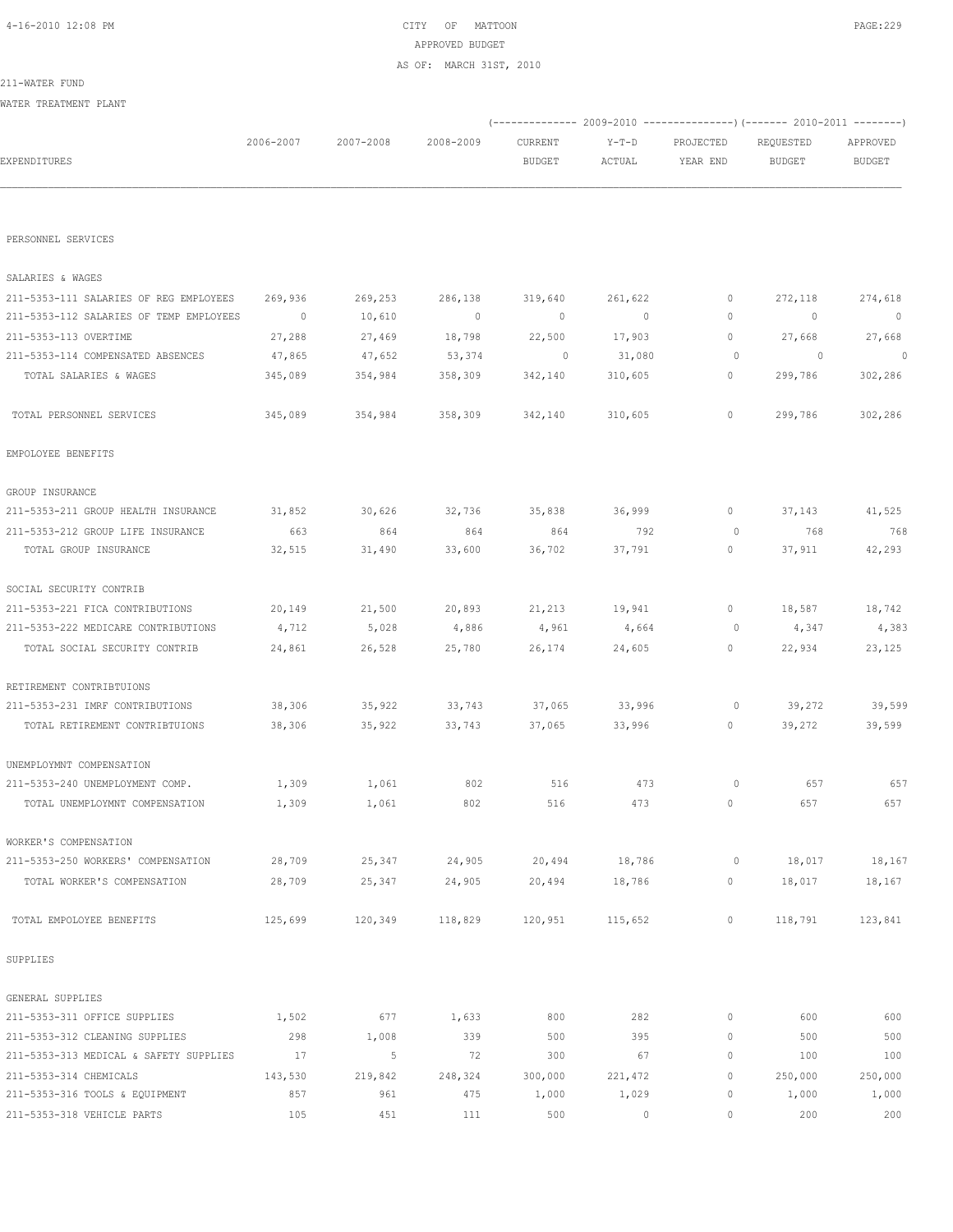### 4-16-2010 12:08 PM CITY OF MATTOON PAGE:230 APPROVED BUDGET AS OF: MARCH 31ST, 2010

#### 211-WATER FUND

#### WATER TREATMENT PLANT

| EXPENDITURES                            | 2006-2007    | 2007-2008    | 2008-2009    | CURRENT<br><b>BUDGET</b> | $Y-T-D$<br>ACTUAL | PROJECTED<br>YEAR END | REQUESTED<br><b>BUDGET</b> | APPROVED<br><b>BUDGET</b> |
|-----------------------------------------|--------------|--------------|--------------|--------------------------|-------------------|-----------------------|----------------------------|---------------------------|
| 211-5353-319 MISCELLANEOUS SUPPLIES     | 12,020       | 16,565       | 13,491       | 15,000                   | 14,430            | $\mathbf{0}$          | 15,000                     | 15,000                    |
| TOTAL GENERAL SUPPLIES                  | 158,329      | 239,509      | 264,446      | 318,100                  | 237,674           | 0                     | 267,400                    | 267,400                   |
| ENERGY                                  |              |              |              |                          |                   |                       |                            |                           |
| 211-5353-321 NATURAL GAS & ELECTRIC     | 19,777       | 17,242       | 24,209       | 56,000                   | 47,614            | 0                     | 45,000                     | 45,000                    |
| 211-5353-322 ELECTRICITY                | 48,931       | 48,610       | 56,083       | 60,000                   | 56,025            | 0                     | 60,000                     | 60,000                    |
| 211-5353-326 FUEL                       | 1,409        | 998          | 3,206        | 2,500                    | $\overline{0}$    | $\mathbf 0$           | $\overline{0}$             | $\theta$                  |
| TOTAL ENERGY                            | 70,117       | 66,850       | 83,498       | 118,500                  | 103,639           | 0                     | 105,000                    | 105,000                   |
| BOOKS & PERIODICALS                     |              |              |              |                          |                   |                       |                            |                           |
| 211-5353-340 BOOKS & PERIODICALS        | 0            | $\circ$      | 0            | 0                        | $\mathbf{0}$      | $\mathbf{0}$          | $\mathbf{0}$               |                           |
| TOTAL BOOKS & PERIODICALS               | $\mathbf{0}$ | $\mathbf{0}$ | $\circ$      | $\mathbf{0}$             | $\circ$           | $\circ$               | $\mathbf{0}$               | $\Omega$                  |
| WTR SYSTM MAINT SUPPLIES                |              |              |              |                          |                   |                       |                            |                           |
| 211-5353-377 PLANT EQUIPMENT            | 5,277        | 7,429        | 7,798        | 9,000                    | 8,184             | 0                     | 9,000                      | 9,000                     |
| 211-5353-378 PLANT MTCE & REPAIR        | 3,476        | 2,262        | 1,833        | 2,500                    | 687               | $\circ$               | 2,000                      | 2,000                     |
| 211-5353-379 OTHER WATER MNTCE MATERIAL | 171          | 668          | 614          | 500                      | 309               | $\mathbf{0}$          | 500                        | 500                       |
| TOTAL WTR SYSTM MAINT SUPPLIES          | 8,924        | 10,358       | 10,245       | 12,000                   | 9,179             | 0                     | 11,500                     | 11,500                    |
| TOTAL SUPPLIES                          | 237,370      | 316,717      | 358,190      | 448,600                  | 350,493           | 0                     | 383,900                    | 383,900                   |
| PURCHASED PROP MAINT SRV                |              |              |              |                          |                   |                       |                            |                           |
| REPAIR & MAINT SERVICES                 |              |              |              |                          |                   |                       |                            |                           |
| 211-5353-431 REPAIR OF OFFICE EQUIPMENT | $\sim$ 0     | $\circ$      | $\mathbb{O}$ | $\mathbf{0}$             | $\circ$           | 0                     | 0                          | $\circ$                   |
| 211-5353-432 REPAIR OF STRUCTURES       | 18,573       | 42,367       | 35,486       | 43,000                   | 29,145            | $\circ$               | 40,000                     | 40,000                    |
| 211-5353-433 REPAIR OF MACHINERY        | 4,784        | 22,074       | 4,920        | 6,000                    | 3,790             | $\circ$               | 5,000                      | 5,000                     |
| 211-5353-434 REPAIR OF VEHICLES         | 384          | 846          | 194          | 250                      | 273               | $\circ$               | 500                        | 500                       |
| 211-5353-435 ELEVATOR SERVICE AGREEMENT | 2,169        | 2,283        | 2,712        | 3,100                    | 2,347             | 0                     | 2,700                      | 2,700                     |
| 211-5353-439 OTHER REPAIR & MAINT. SERV | 3,874        | 3,204        | 3,962        | 9,000                    | 6,611             | $\mathbf{0}$          | 5,000                      | 5,000                     |
| TOTAL REPAIR & MAINT SERVICES           | 29,783       | 70,774       | 47,274       | 61,350                   | 42,167            | 0                     | 53,200                     | 53,200                    |
| RENTALS                                 |              |              |              |                          |                   |                       |                            |                           |
| 211-5353-440 RENTALS                    | 0            | $\circ$      | $\circ$      | $\circ$                  | $\mathbf 0$       | $\mathbf 0$           | $\circ$                    | $\mathbb O$               |
| TOTAL RENTALS                           | $\circ$      | $\circ$      | $\mathbf{0}$ | $\circ$                  | $\circ$           | $\circ$               | $\mathbb O$                | $\circ$                   |
| CONSTRUCTION SERVICES                   |              |              |              |                          |                   |                       |                            |                           |
| 211-5353-459 OTHER CONSTRUCTION SERVICE | 0            | $\circ$      | 500          | 5,000                    | 0                 | $\mathbf 0$           | $\mathbf 0$                | $\mathbf 0$               |
| TOTAL CONSTRUCTION SERVICES             | $\circ$      | $\circ$      | 500          | 5,000                    | $\circ$           | $\circ$               | $\circ$                    | $\circ$                   |
| OTHER PROP MAINT SERVICE                |              |              |              |                          |                   |                       |                            |                           |
| 211-5353-460 OTHER PROPERTY MAINT. SERV | 2,523        | 1,472        | 2,132        | 3,000                    | 1,265             | $\mathbf 0$           | 1,500                      | 1,500                     |
| TOTAL OTHER PROP MAINT SERVICE          | 2,523        | 1,472        | 2,132        | 3,000                    | 1,265             | 0                     | 1,500                      | 1,500                     |
| TOTAL PURCHASED PROP MAINT SRV          | 32,306       | 72,246       | 49,906       | 69,350                   | 43,432            | 0                     | 54,700                     | 54,700                    |

(-------------- 2009-2010 ---------------)(------- 2010-2011 --------)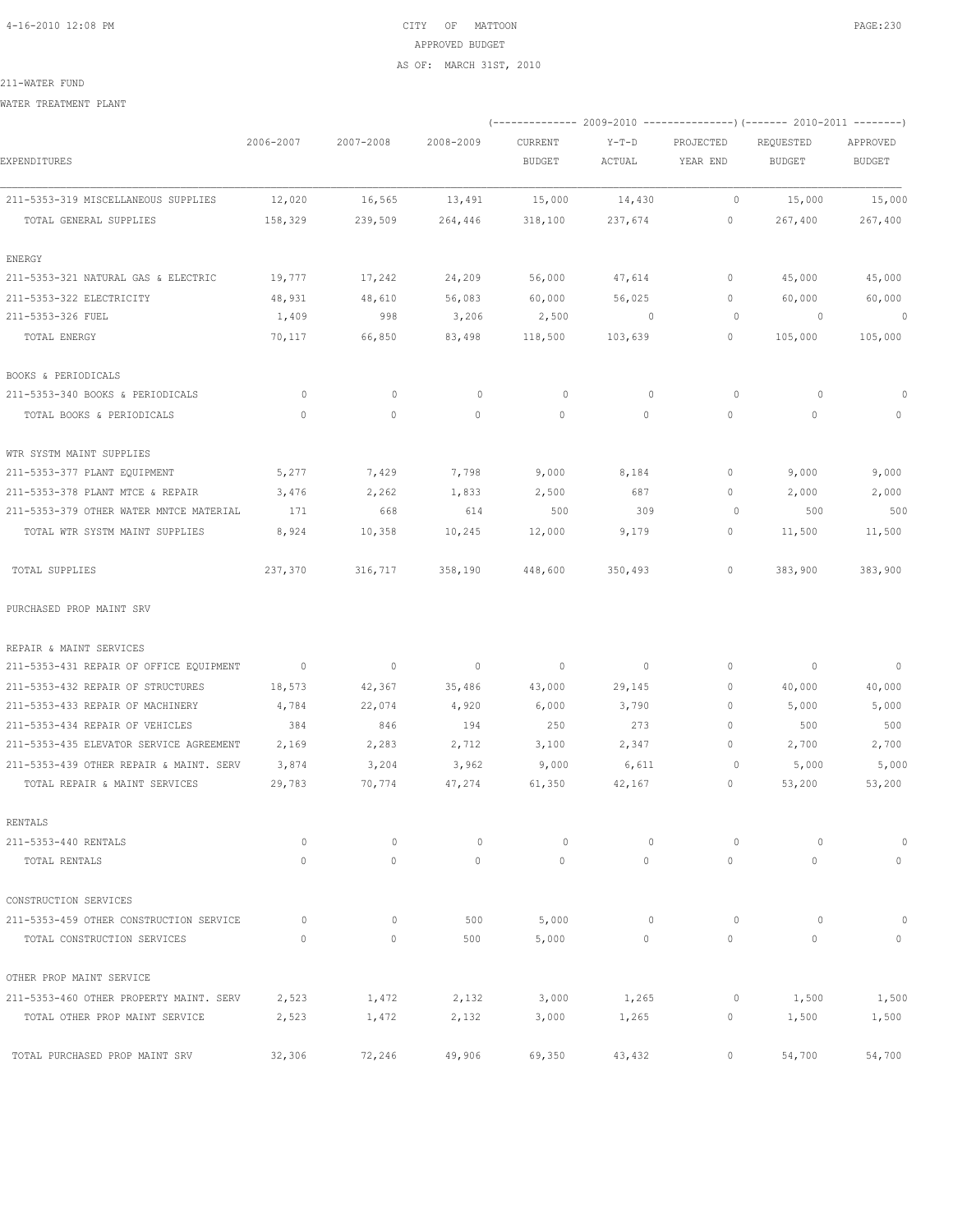## 4-16-2010 12:08 PM CITY OF MATTOON PAGE:231 APPROVED BUDGET AS OF: MARCH 31ST, 2010

#### 211-WATER FUND

| EXPENDITURES                            | 2006-2007                | 2007-2008      | 2008-2009                | CURRENT<br><b>BUDGET</b> | $Y-T-D$<br>ACTUAL | PROJECTED<br>YEAR END | REQUESTED<br>BUDGET | APPROVED<br><b>BUDGET</b> |
|-----------------------------------------|--------------------------|----------------|--------------------------|--------------------------|-------------------|-----------------------|---------------------|---------------------------|
| OTHER PURCHASED SERVICES                |                          |                |                          |                          |                   |                       |                     |                           |
| PROFESSIONAL SERVICES                   |                          |                |                          |                          |                   |                       |                     |                           |
| 211-5353-516 TECHNOLOGY SUPPORT SERVICE | $\sim$ 0                 | $\overline{0}$ | $\overline{0}$           | $\overline{0}$           | $\overline{0}$    | 0                     | 20,000              | 20,000                    |
| 211-5353-519 OTHER PROFESSIONAL SERVICE | 4,457                    | 3,904          | 16,820                   | 18,000                   | 12,477            | $\circ$               | $\overline{0}$      | $\overline{\phantom{0}}$  |
| TOTAL PROFESSIONAL SERVICES             | 4,457                    | 3,904          | 16,820                   | 18,000                   | 12,477            | 0                     | 20,000              | 20,000                    |
| COMMUNICATION                           |                          |                |                          |                          |                   |                       |                     |                           |
| 211-5353-531 POSTAGE                    | 471                      | 499            | 567                      | 600                      | 377               | 0                     | 600                 | 600                       |
| 211-5353-532 TELEPHONE                  | 2,721                    | 2,487          | 2,742                    | 2,500                    | 2,086             | 0                     | 2,500               | 2,500                     |
| 211-5353-533 CELLULAR PHONE             | $\overline{0}$           | 100            | 1,050                    | 1,100                    | 1,091             | 0                     | 1,100               | 1,100                     |
| 211-5353-538 INTERNET ACCESS CHARGE     | $\overline{\phantom{0}}$ | $\sim$ 0       | $\overline{\phantom{0}}$ | $\circ$                  | $\mathbf 0$       | 0                     | $\circ$             | $\overline{0}$            |
| TOTAL COMMUNICATION                     | 3,191                    | 3,086          | 4,359                    | 4,200                    | 3,553             | 0                     | 4,200               | 4,200                     |
| OTHER PURCHASED SERVICES                |                          |                |                          |                          |                   |                       |                     |                           |
| 211-5353-579 MISC OTHER PURCHASED SERVI | 923                      | 1,030          | 633                      | 1,200                    | 500               | 0                     | 500                 | 500                       |
| TOTAL OTHER PURCHASED SERVICES          | 923                      | 1,030          | 633                      | 1,200                    | 500               | 0                     | 500                 | 500                       |
| TOTAL OTHER PURCHASED SERVICES          | 8,572                    | 8,021          | 21,812                   | 23,400                   | 16,531            | 0                     | 24,700              | 24,700                    |
| PROPERTY                                |                          |                |                          |                          |                   |                       |                     |                           |
| LAND                                    |                          |                |                          |                          |                   |                       |                     |                           |
| 211-5353-710 LAND                       | 0                        | 0              | 0                        | 0                        | 0                 | $\circ$               | $\circ$             | 0                         |
| TOTAL LAND                              | $\mathbf 0$              | $\circ$        | 0                        | 0                        | $\circ$           | 0                     | 0                   | 0                         |
| <b>BUILDINGS</b>                        |                          |                |                          |                          |                   |                       |                     |                           |
| 211-5353-720 BUILDINGS                  | 0                        | 0              | 0                        | 0                        | $\mathbf 0$       | 0                     | $\mathbf 0$         |                           |
| TOTAL BUILDINGS                         | $\mathbf 0$              | 0              | $\circ$                  | $\circ$                  | $\circ$           | 0                     | $\mathbb O$         | 0                         |
| IMPROVEMENTS-NOT BLDNGS                 |                          |                |                          |                          |                   |                       |                     |                           |
| 211-5353-730 IMPROVEMENTS OTHER THAN BL | 11,969                   | $\mathbb O$    | 0                        | 400,000                  | 31,853            | $\circ$               | 400,000             | 400,000                   |
| TOTAL IMPROVEMENTS-NOT BLDNGS           | 11,969                   | 0              | 0                        | 400,000                  | 31,853            | 0                     | 400,000             | 400,000                   |
| MACHINERY & EQUIPMENT                   |                          |                |                          |                          |                   |                       |                     |                           |
| 211-5353-740 MACHINERY & EQUIPMENT      | $\circ$                  | $\mathbb O$    | $\circ$                  | $\circ$                  | 0                 | 0                     | 0                   | $\circ$                   |
| 211-5353-742 VEHICLES                   | 0                        | $\circ$        | $\mathbb O$              | 0                        | $\circ$           | $\circ$               | $\circ$             | $\mathbb O$               |
| TOTAL MACHINERY & EQUIPMENT             | $\circ$                  | $\circ$        | $\mathbb O$              | $\mathbb O$              | $\mathbb O$       | $\mathbb O$           | $\mathbb O$         | $\circ$                   |
| TOTAL PROPERTY                          | 11,969                   | $\mathbb O$    | $\circ$                  | 400,000                  | 31,853            | $\circ$               | 400,000             | 400,000                   |

OTHER OBJECTS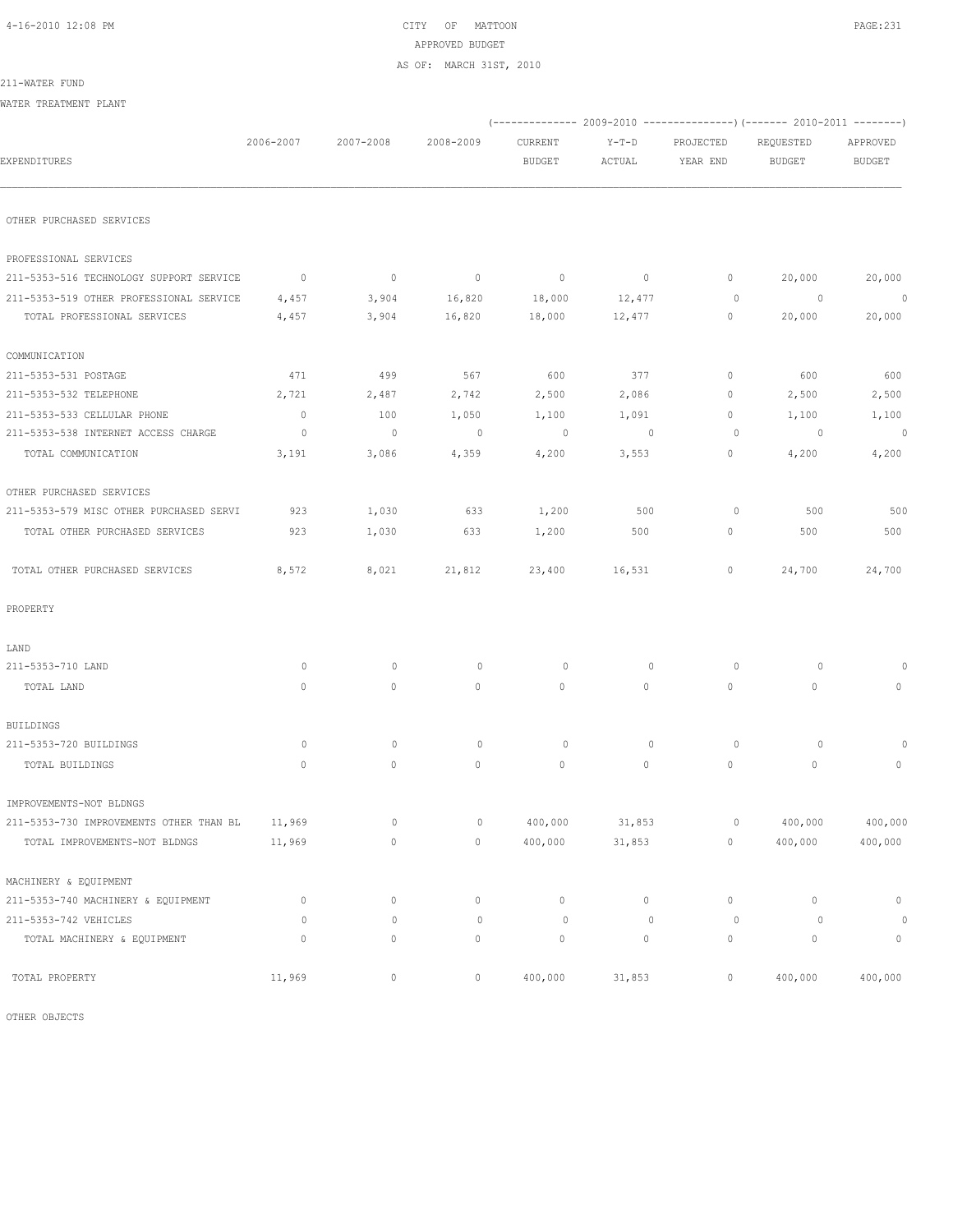## 4-16-2010 12:08 PM CITY OF MATTOON PAGE:232 APPROVED BUDGET AS OF: MARCH 31ST, 2010

#### 211-WATER FUND

#### WATER TREATMENT PLANT

|                                         |              |                                   |           |               |              |              | (-------------- 2009-2010 ----------------) (------- 2010-2011 --------) |               |
|-----------------------------------------|--------------|-----------------------------------|-----------|---------------|--------------|--------------|--------------------------------------------------------------------------|---------------|
|                                         | 2006-2007    | 2007-2008                         | 2008-2009 | CURRENT       | $Y-T-D$      | PROJECTED    | REQUESTED                                                                | APPROVED      |
| EXPENDITURES                            |              |                                   |           | <b>BUDGET</b> | ACTUAL       | YEAR END     | <b>BUDGET</b>                                                            | <b>BUDGET</b> |
|                                         |              |                                   |           |               |              |              |                                                                          |               |
| FINANCIAL TRANS OBJECTS                 |              |                                   |           |               |              |              |                                                                          |               |
| 211-5353-814 PRINTING & COPY MACHINE LE | 527          | 752                               | 356       | 500           | 313          | $\mathbf{0}$ | 500                                                                      | 500           |
| TOTAL FINANCIAL TRANS OBJECTS           | 527          | 752                               | 356       | 500           | 313          | $\circ$      | 500                                                                      | 500           |
| COMPUTER INFO SYS OBJECT                |              |                                   |           |               |              |              |                                                                          |               |
| 211-5353-847 WATER DEPT SOFTWARE        | $\Omega$     | $\mathbf{0}$                      | $\circ$   | $\circ$       | $\Omega$     | $\mathbf{0}$ | $\Omega$                                                                 | $\mathbf 0$   |
| TOTAL COMPUTER INFO SYS OBJECT          | $\Omega$     | $\circ$                           | $\Omega$  | $\circ$       | $\Omega$     | $\circ$      | $\Omega$                                                                 | $\circ$       |
| COMPUTER INFO SYS OBJECT                |              |                                   |           |               |              |              |                                                                          |               |
| 211-5353-863 COMPUTERS                  | $\circ$      | 8,126                             | 154       | $\circ$       | $\mathbf{0}$ | $\mathbf{0}$ | $\mathbf{0}$                                                             | $\mathbf 0$   |
| TOTAL COMPUTER INFO SYS OBJECT          | $\mathbf{0}$ | 8,126                             | 154       | $\mathbf{0}$  | $\circ$      | $\circ$      | $\Omega$                                                                 | $\circ$       |
| TOTAL OTHER OBJECTS                     | 527          | 8,878                             | 510       | 500           | 313          | 0            | 500                                                                      | 500           |
| TOTAL WATER TREATMENT PLANT             |              | 761,532 881,194 907,556 1,404,941 |           |               | 868,878      |              | $0 \qquad 1,282,377 \qquad 1,289,927$                                    |               |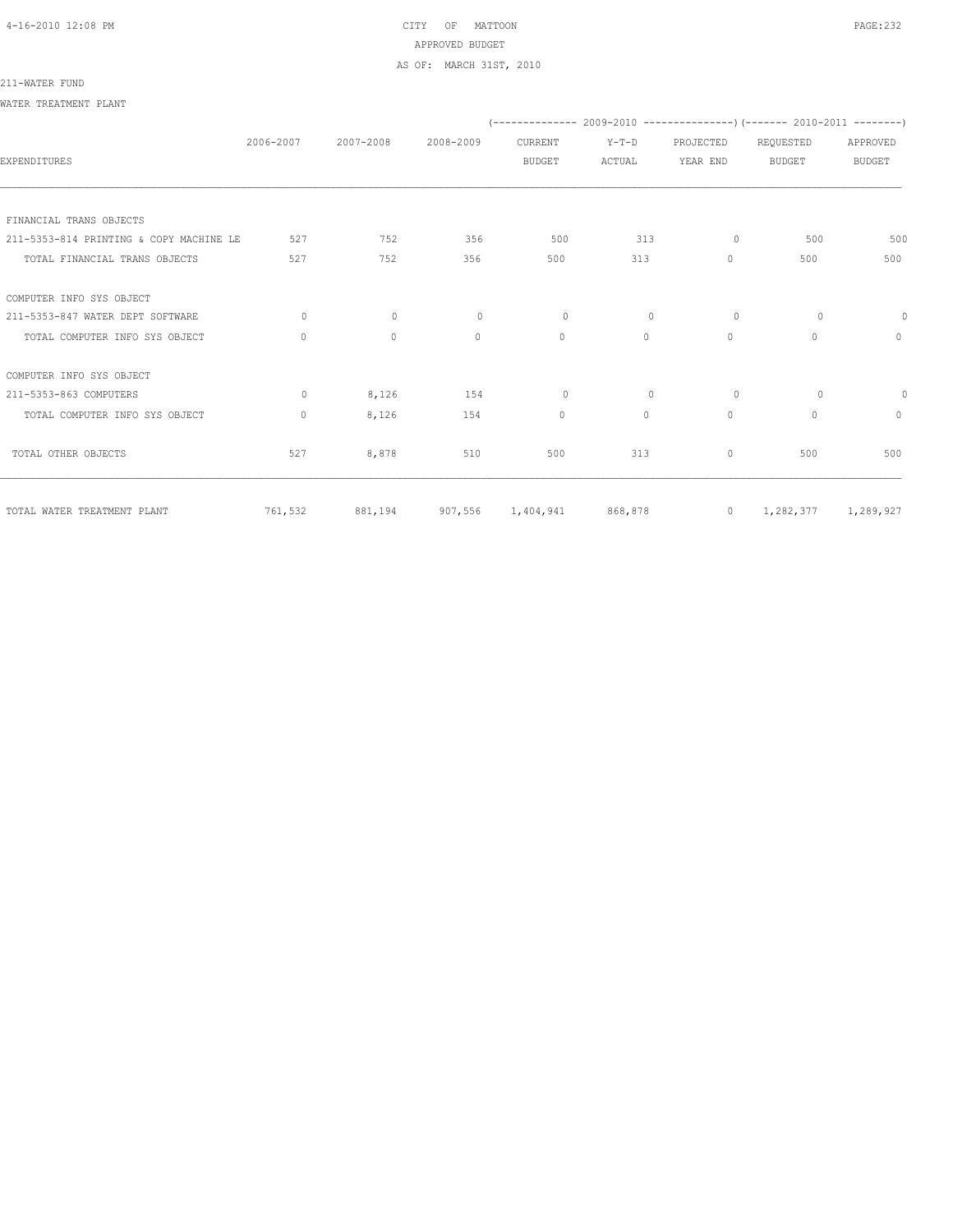## 4-16-2010 12:08 PM CITY OF MATTOON PAGE:233 APPROVED BUDGET AS OF: MARCH 31ST, 2010

#### 211-WATER FUND

#### WATER DISTRIBUTION

|                                         |           |           |           |               |         |             | (-------------- 2009-2010 ----------------) (------- 2010-2011 --------) |                |
|-----------------------------------------|-----------|-----------|-----------|---------------|---------|-------------|--------------------------------------------------------------------------|----------------|
|                                         | 2006-2007 | 2007-2008 | 2008-2009 | CURRENT       | $Y-T-D$ | PROJECTED   | REQUESTED                                                                | APPROVED       |
| EXPENDITURES                            |           |           |           | <b>BUDGET</b> | ACTUAL  | YEAR END    | BUDGET                                                                   | <b>BUDGET</b>  |
|                                         |           |           |           |               |         |             |                                                                          |                |
| PERSONNEL SERVICES                      |           |           |           |               |         |             |                                                                          |                |
| SALARIES & WAGES                        |           |           |           |               |         |             |                                                                          |                |
| 211-5354-111 SALARIES OF REG EMPLOYEES  | 147,034   | 163,306   | 200,121   | 239,015       | 140,924 | 0           | 229,450                                                                  | 225,614        |
| 211-5354-112 SALARIES OF TEMP EMPLOYEES | $\sim$ 0  | 213       | 430       | $\circ$       | 180     | 0           | $\overline{\phantom{0}}$                                                 | $\overline{0}$ |
| 211-5354-113 OVERTIME                   | 10,453    | 7,339     | 9,185     | 9,437         | 6,231   | $\circ$     | 9,452                                                                    | 8,974          |
| 211-5354-114 COMPENSATED ABSENCES       | 21,744    | 75,107    | 55,821    | 0             | 36,973  | 0           | $\overline{0}$                                                           | $\mathbb O$    |
| TOTAL SALARIES & WAGES                  | 179,231   | 245,965   | 265,558   | 248,452       | 184,307 | 0           | 238,902                                                                  | 234,588        |
| TOTAL PERSONNEL SERVICES                | 179,231   | 245,965   | 265,558   | 248,452       | 184,307 | 0           | 238,902                                                                  | 234,588        |
| EMPOLOYEE BENEFITS                      |           |           |           |               |         |             |                                                                          |                |
| GROUP INSURANCE                         |           |           |           |               |         |             |                                                                          |                |
| 211-5354-211 GROUP HEALTH INSURANCE     | 22,141    | 20,100    | 29,409    | 33,083        | 28,823  | $\circ$     | 33,454                                                                   | 35,775         |
| 211-5354-212 GROUP LIFE INSURANCE       | 581       | 739       | 825       | 690           | 633     | $\mathbf 0$ | 930                                                                      | 919            |
| TOTAL GROUP INSURANCE                   | 22,722    | 20,839    | 30,234    | 33,773        | 29,456  | $\circ$     | 34,384                                                                   | 36,694         |
| SOCIAL SECURITY CONTRIB                 |           |           |           |               |         |             |                                                                          |                |
| 211-5354-221 FICA CONTRIBUTIONS         | 10,618    | 10,824    | 15,973    | 15,404        | 12,285  | $\circ$     | 14,818                                                                   | 14,544         |
| 211-5354-222 MEDICARE CONTRIBUTIONS     | 2,483     | 2,531     | 3,736     | 3,603         | 2,873   | $\circ$     | 3,464                                                                    | 3,402          |
| TOTAL SOCIAL SECURITY CONTRIB           | 13,102    | 13,355    | 19,709    | 19,007        | 15,158  | $\circ$     | 18,282                                                                   | 17,946         |
| RETIREMENT CONTRIBTUIONS                |           |           |           |               |         |             |                                                                          |                |
| 211-5354-231 IMRF CONTRIBUTIONS         | 20,227    | 18,537    | 25,759    | 26,916        | 19,941  | 0           | 31,296                                                                   | 30,731         |
| TOTAL RETIREMENT CONTRIBTUIONS          | 20,227    | 18,537    | 25,759    | 26,916        | 19,941  | 0           | 31,296                                                                   | 30,731         |
| UNEMPLOYMNT COMPENSATION                |           |           |           |               |         |             |                                                                          |                |
| 211-5354-240 UNEMPLOYMENT COMP.         | 985       | 909       | 766       | 415           | 380     | $\mathbf 0$ | 635                                                                      | 635            |
| TOTAL UNEMPLOYMNT COMPENSATION          | 985       | 909       | 766       | 415           | 380     | 0           | 635                                                                      | 635            |
| WORKER'S COMPENSATION                   |           |           |           |               |         |             |                                                                          |                |
| 211-5354-250 WORKERS' COMPENSATION      | 26,722    | 26,849    | 32,843    | 14,548        | 13,336  | 0           | 20,204                                                                   | 19,825         |
| TOTAL WORKER'S COMPENSATION             | 26,722    | 26,849    | 32,843    | 14,548        | 13,336  | 0           | 20,204                                                                   | 19,825         |
| TOTAL EMPOLOYEE BENEFITS                | 83,758    | 80,489    | 109,310   | 94,659        | 78,271  | $\circ$     | 104,801                                                                  | 105,831        |
| SUPPLIES                                |           |           |           |               |         |             |                                                                          |                |
| GENERAL SUPPLIES                        |           |           |           |               |         |             |                                                                          |                |
| 211-5354-313 MEDICAL & SAFETY SUPPLIES  | 1,815     | 1,401     | 592       | 1,000         | 983     | $\circ$     | 1,000                                                                    | 1,000          |
| 211-5354-316 TOOLS & EQUIPMENT          | 3,925     | 4,232     | 1,930     | 2,000         | 1,752   | 0           | 2,000                                                                    | 2,000          |
| 211-5354-318 VEHICLE PARTS              | 4,654     | 3,610     | 8,150     | 8,000         | 8,089   | 0           | 8,000                                                                    | 8,000          |
| 211-5354-319 MISCELLANEOUS SUPPLIES     | 1,749     | 2,395     | 1,215     | 1,500         | 1,138   | 0           | 1,500                                                                    | 1,500          |
| TOTAL GENERAL SUPPLIES                  | 12,143    | 11,637    | 11,887    | 12,500        | 11,962  | 0           | 12,500                                                                   | 12,500         |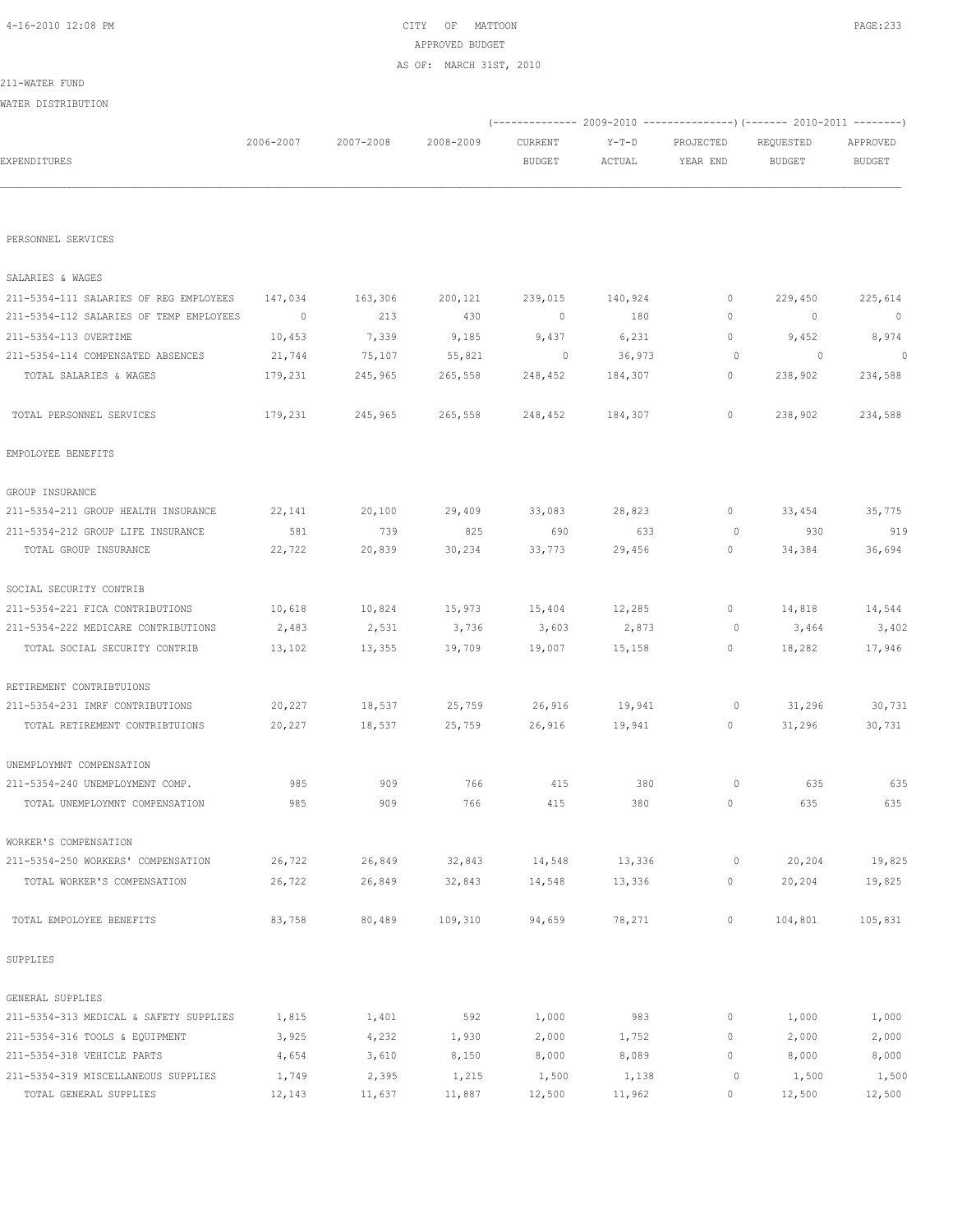## 4-16-2010 12:08 PM CITY OF MATTOON PAGE:234 APPROVED BUDGET AS OF: MARCH 31ST, 2010

### 211-WATER FUND

#### WATER DISTRIBUTION

|                                         |              |           |           |                          |                          |              | (-------------- 2009-2010 -----------------) (------- 2010-2011 --------) |                          |
|-----------------------------------------|--------------|-----------|-----------|--------------------------|--------------------------|--------------|---------------------------------------------------------------------------|--------------------------|
|                                         | 2006-2007    | 2007-2008 | 2008-2009 | CURRENT                  | $Y-T-D$                  | PROJECTED    | REQUESTED                                                                 | APPROVED                 |
| EXPENDITURES                            |              |           |           | BUDGET                   | ACTUAL                   | YEAR END     | BUDGET                                                                    | BUDGET                   |
|                                         |              |           |           |                          |                          |              |                                                                           |                          |
| ENERGY                                  |              |           |           |                          |                          |              |                                                                           |                          |
| 211-5354-321 NATURAL GAS & ELECTRIC     | 41,421       | 45,706    | 38,886    | 30,000                   | 14,780                   | $\circ$      | 20,000                                                                    | 20,000                   |
| 211-5354-322 ELECTRICITY                | 1,662        | 214       | 903       | 2,000                    | 1,713                    | $\circ$      | 2,000                                                                     | 2,000                    |
| 211-5354-323 BOTTLED GAS                | 2,049        | 2,860     | 3,519     | 1,000                    | 2,432                    | $\mathbf{0}$ | 2,500                                                                     | 2,500                    |
| 211-5354-326 FUEL                       | 3,321        | $\sim$ 0  | $\sim$ 0  | $\sim$ 0                 | $\sim$ 0                 | 0            | $\sim$ 0                                                                  | $\circ$                  |
| TOTAL ENERGY                            | 48,452       | 48,779    | 43,309    | 33,000                   | 18,925                   | $\circ$      | 24,500                                                                    | 24,500                   |
| SWR SYSTM MAINT SUPPLIES                |              |           |           |                          |                          |              |                                                                           |                          |
| 211-5354-363 BACKFILL & SURFACE MATERIA | $\circ$      | 8,765     | 7,055     | 10,000                   | 14,914                   | $\mathbf 0$  | 20,000                                                                    | 20,000                   |
| TOTAL SWR SYSTM MAINT SUPPLIES          | $\mathbf{0}$ | 8,765     | 7,055     | 10,000                   | 14,914                   | $\circ$      | 20,000                                                                    | 20,000                   |
| WTR SYSTM MAINT SUPPLIES                |              |           |           |                          |                          |              |                                                                           |                          |
| 211-5354-371 WATER PIPE                 | 5,310        | 2,182     | 16,107    | 5,000                    | 8,376                    | $\circ$      | 10,000                                                                    | 10,000                   |
| 211-5354-374 SERVICE LINE MATERIALS     | 12,480       | 9,377     | 11,140    | 12,000                   | 6,811                    | 0            | 10,000                                                                    | 10,000                   |
| 211-5354-375 LEAK REPAIR MATERIALS      | 8,722        | 1,802     | 7,570     | 6,000                    | 1,346                    | $\circ$      | 5,000                                                                     | 5,000                    |
| 211-5354-376 BACKFILL & SURFACE MATERIA | 10,282       | 785       | $\sim$ 0  | $\overline{\phantom{0}}$ | $\overline{\phantom{0}}$ | $\circ$      | $\overline{\phantom{0}}$                                                  | $\overline{\phantom{0}}$ |
| 211-5354-379 OTHER WATER MAINT. MATERIA | 11,844       | 17,175    | 30,790    | 15,000                   | 22,691                   | $\mathbf 0$  | 25,000                                                                    | 25,000                   |
| TOTAL WTR SYSTM MAINT SUPPLIES          | 48,638       | 31,321    | 65,606    | 38,000                   | 39,224                   | $\circ$      | 50,000                                                                    | 50,000                   |
| TOTAL SUPPLIES                          | 109,233      | 100,504   | 127,857   | 93,500                   | 85,024                   | $\circ$      | 107,000                                                                   | 107,000                  |
| PURCHASED PROP MAINT SRV                |              |           |           |                          |                          |              |                                                                           |                          |
| REPAIR & MAINT SERVICES                 |              |           |           |                          |                          |              |                                                                           |                          |
| 211-5354-432 REPAIR OF STRUCTURES       | 3,261        | 2,610     | 858       | 1,500                    | 1,383                    | $\circ$      | 1,500                                                                     | 1,500                    |
| 211-5354-433 REPAIR OF MACHINERY        | 12,006       | 990       | 12,411    | 10,000                   | 5,504                    | $\circ$      | 10,000                                                                    | 10,000                   |
| 211-5354-434 REPAIR OF VEHICLES         | 3,385        | 7,127     | 1,252     | 3,000                    | 1,478                    | $\circ$      | 5,000                                                                     | 5,000                    |
| 211-5354-439 OTHER REPAIR & MAINT. SERV | 9,347        | 13,274    | 8,655     | 6,000                    | 15,743                   | $\mathbf 0$  | 10,000                                                                    | 10,000                   |
| TOTAL REPAIR & MAINT SERVICES           | 27,999       | 24,001    | 23,176    | 20,500                   | 24,107                   | $\circ$      | 26,500                                                                    | 26,500                   |
| RENTALS                                 |              |           |           |                          |                          |              |                                                                           |                          |
| 211-5354-440 RENTALS                    | 281          | 3,185     | 1,382     | 2,000                    | 2,060                    | 0            | 2,000                                                                     | 2,000                    |
| TOTAL RENTALS                           | 281          | 3,185     | 1,382     | 2,000                    | 2,060                    | 0            | 2,000                                                                     | 2,000                    |
| OTHER PROP MAINT SERVICE                |              |           |           |                          |                          |              |                                                                           |                          |
| 211-5354-460 OTHER PROPERTY MAINT. SERV | 3,325        | 1,617     | 1,290     | 3,000                    | 5,649                    | 0            | 3,000                                                                     | 3,000                    |
| TOTAL OTHER PROP MAINT SERVICE          | 3,325        | 1,617     | 1,290     | 3,000                    | 5,649                    | 0            | 3,000                                                                     | 3,000                    |
| TOTAL PURCHASED PROP MAINT SRV          | 31,605       | 28,802    | 25,847    | 25,500                   | 31,816                   | 0            | 31,500                                                                    | 31,500                   |

PROPERTY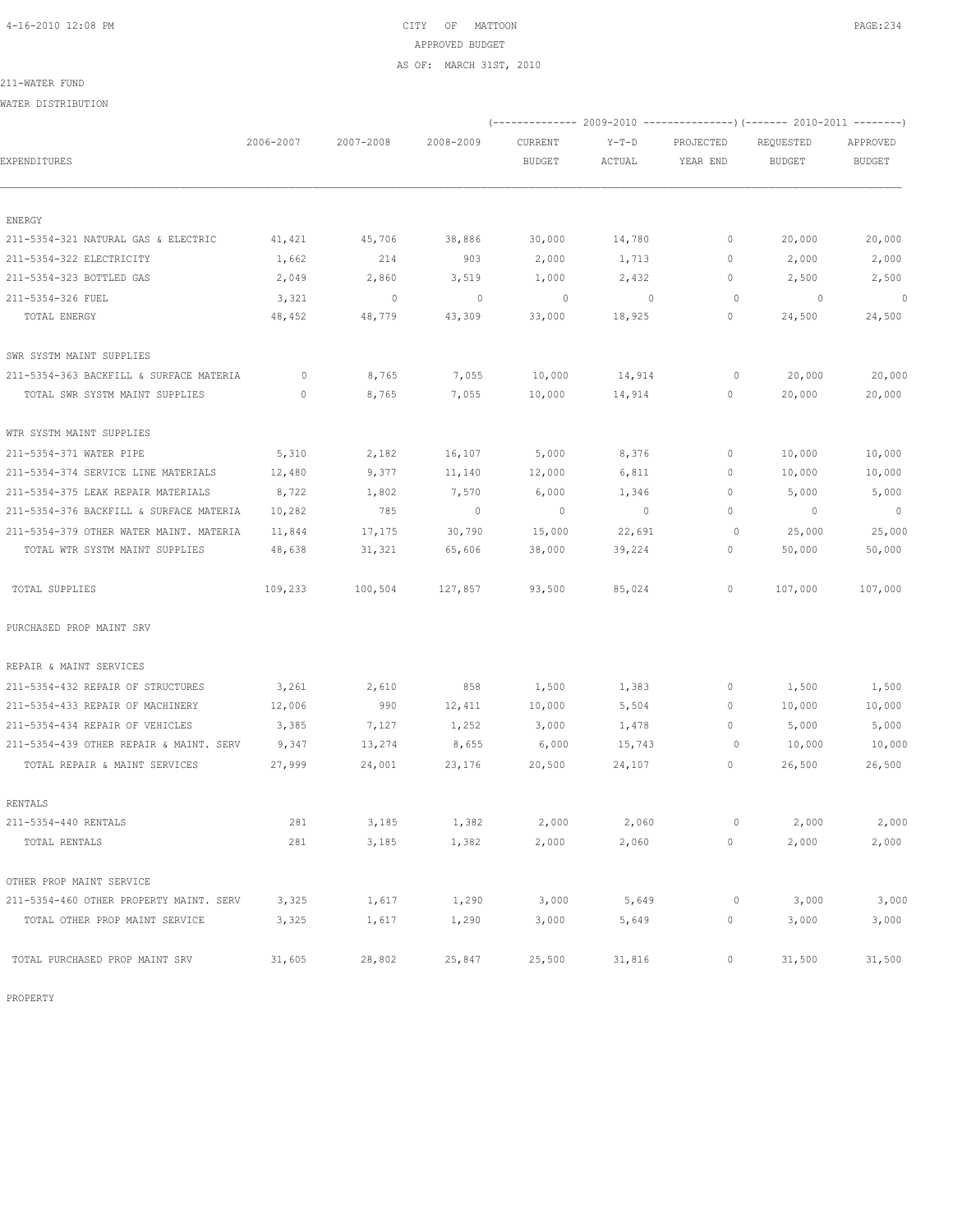### 4-16-2010 12:08 PM CITY OF MATTOON PAGE:235 APPROVED BUDGET AS OF: MARCH 31ST, 2010

### 211-WATER FUND

#### WATER DISTRIBUTION

|                                         |                |              |              |               |                |              | (-------------- 2009-2010 ---------------)(------- 2010-2011 --------) |               |
|-----------------------------------------|----------------|--------------|--------------|---------------|----------------|--------------|------------------------------------------------------------------------|---------------|
|                                         | 2006-2007      | 2007-2008    | 2008-2009    | CURRENT       | $Y-T-D$        | PROJECTED    | REQUESTED                                                              | APPROVED      |
| EXPENDITURES                            |                |              |              | <b>BUDGET</b> | ACTUAL         | YEAR END     | <b>BUDGET</b>                                                          | <b>BUDGET</b> |
| LAND                                    |                |              |              |               |                |              |                                                                        |               |
| 211-5354-710 LAND                       | $\circ$        | $\circ$      | $\mathbb O$  | $\circ$       | $\mathbb O$    | $\circ$      | $\circ$                                                                |               |
| TOTAL LAND                              | $\circ$        | $\circ$      | $\circ$      | $\circ$       | $\circ$        | $\circ$      | $\mathbf{0}$                                                           | $\mathbf{0}$  |
| BUILDINGS                               |                |              |              |               |                |              |                                                                        |               |
| 211-5354-720 BUILDINGS                  | $\circ$        | $\circ$      | $\circ$      | $\circ$       | $\mathbf{0}$   | $\mathbf{0}$ | $\circ$                                                                |               |
| TOTAL BUILDINGS                         | $\circ$        | $\circ$      | $\circ$      | $\circ$       | $\circ$        | $\circ$      | $\mathbf{0}$                                                           | $\mathbf{0}$  |
| IMPROVEMENTS-NOT BLDNGS                 |                |              |              |               |                |              |                                                                        |               |
| 211-5354-730 IMPROVEMENTS OTHER THAN BL | 1,650          | 27,260       | $\circ$      | 125,000       | 159,291        | $\circ$      | 234,500                                                                | 234,500       |
| TOTAL IMPROVEMENTS-NOT BLDNGS           | 1,650          | 27,260       | $\circ$      | 125,000       | 159,291        | $\circ$      | 234,500                                                                | 234,500       |
| MACHINERY & EQUIPMENT                   |                |              |              |               |                |              |                                                                        |               |
| 211-5354-740 MACHINERY & EQUIPMENT      | 4,391          | $\circ$      | $\circ$      | $\circ$       | $\overline{0}$ | $\circ$      | $\overline{\phantom{0}}$                                               | $\mathbb O$   |
| 211-5354-742 VEHICLES                   | $\overline{0}$ | $\mathbf{0}$ | $\circ$      | 15,982        | 15,982         | $\mathbf{0}$ | 65,482                                                                 | 65,482        |
| TOTAL MACHINERY & EQUIPMENT             | 4,391          | $\circ$      | $\circ$      | 15,982        | 15,982         | $\circ$      | 65,482                                                                 | 65,482        |
| TOTAL PROPERTY                          | 6,041          | 27,260       | $\circ$      | 140,982       | 175,272        | $\circ$      | 299,982                                                                | 299,982       |
| OTHER OBJECTS                           |                |              |              |               |                |              |                                                                        |               |
| FINANCIAL TRANS OBJECTS                 |                |              |              |               |                |              |                                                                        |               |
| 211-5354-828 REAL ESTATE TAXES          | 17             | 17           | 17           | 30            | 17             | $\circ$      | 20                                                                     | 20            |
| TOTAL FINANCIAL TRANS OBJECTS           | 17             | 17           | 17           | 30            | 17             | $\circ$      | 20                                                                     | 20            |
| COMPUTER INFO SYS OBJECT                |                |              |              |               |                |              |                                                                        |               |
| 211-5354-863 DESKTOP PC WORK STATIONS   | $\circ$        | $\circ$      | $\circ$      | $\circ$       | $\mathbb O$    | $\mathbb O$  | $\mathbb O$                                                            | $\mathbf{0}$  |
| TOTAL COMPUTER INFO SYS OBJECT          | $\mathbf{0}$   | $\circ$      | $\mathbf{0}$ | $\circ$       | $\circ$        | $\circ$      | $\circ$                                                                | $\mathbf{0}$  |
| TOTAL OTHER OBJECTS                     | 17             | 17           | 17           | 30            | 17             | $\circ$      | 20                                                                     | 20            |
| TOTAL WATER DISTRIBUTION                | 409,885        | 483,036      | 528,589      | 603,123       | 554,708        | $\mathbf{0}$ | 782,205                                                                | 778,921       |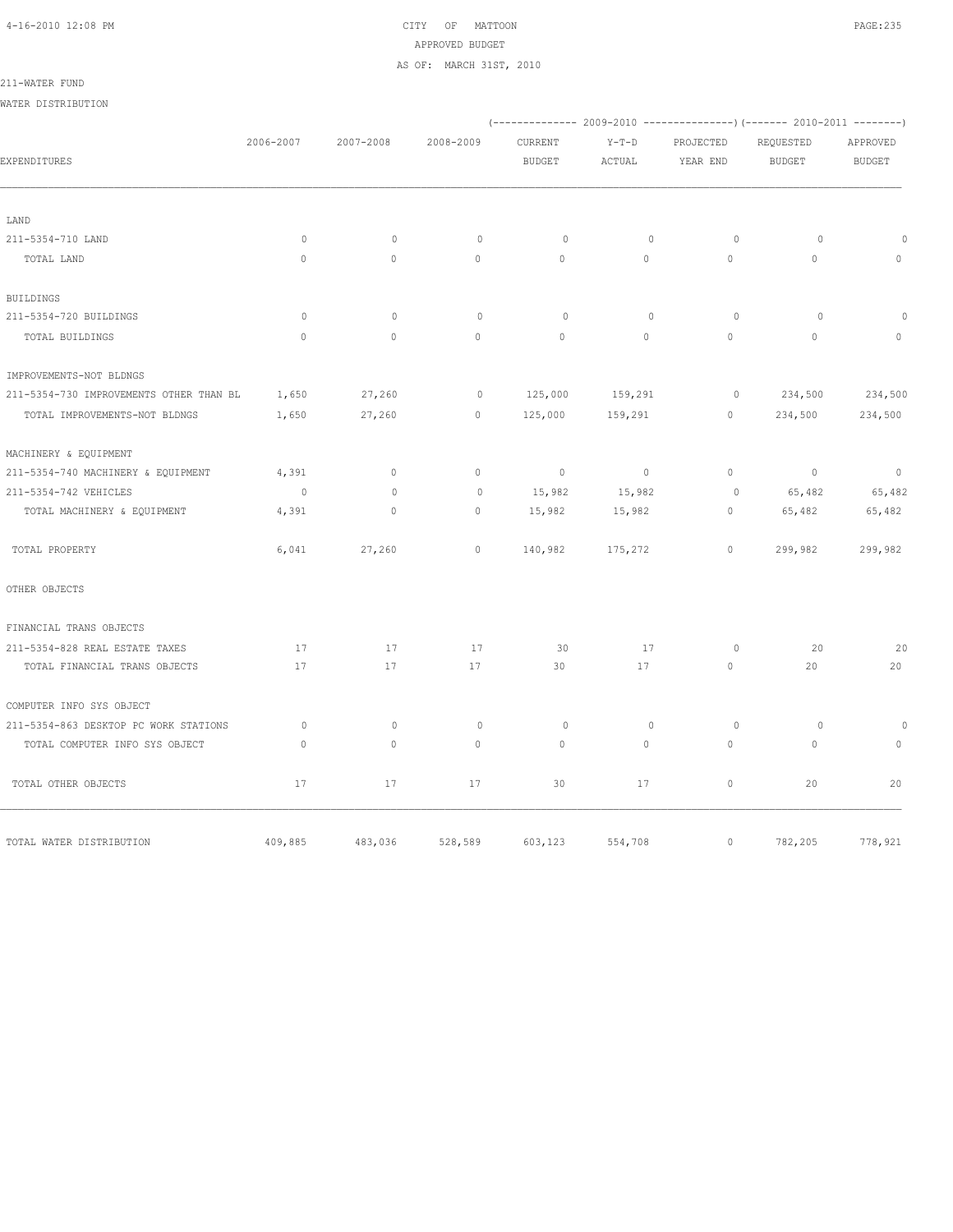## 4-16-2010 12:08 PM CITY OF MATTOON PAGE:236 APPROVED BUDGET AS OF: MARCH 31ST, 2010

#### 211-WATER FUND

#### ACCOUNTING & COLLECTION

| EXPENDITURES                            | 2006-2007 | 2007-2008 | 2008-2009      | (--------------<br>CURRENT<br><b>BUDGET</b> | 2009-2010<br>$Y-T-D$<br>ACTUAL | PROJECTED<br>YEAR END | ---------------) (------- 2010-2011 --------<br>REQUESTED<br><b>BUDGET</b> | APPROVED<br><b>BUDGET</b> |
|-----------------------------------------|-----------|-----------|----------------|---------------------------------------------|--------------------------------|-----------------------|----------------------------------------------------------------------------|---------------------------|
|                                         |           |           |                |                                             |                                |                       |                                                                            |                           |
| PERSONNEL SERVICES                      |           |           |                |                                             |                                |                       |                                                                            |                           |
| SALARIES & WAGES                        |           |           |                |                                             |                                |                       |                                                                            |                           |
| 211-5355-111 SALARIES OF REG EMPLOYEES  | 102,925   | 94,539    | 97,301         | 92,270                                      | 95,550                         | 0                     | 109,222                                                                    | 109,222                   |
| 211-5355-112 SALARIES OF TEMP EMPLOYEES | 2,091     | 2,111     | $\overline{0}$ | $\circ$                                     | $\overline{0}$                 | 0                     | 0                                                                          | $\overline{0}$            |
| 211-5355-113 OVERTIME                   | 471       | 298       | 139            | 192                                         | 319                            | 0                     | 192                                                                        | 192                       |
| 211-5355-114 COMPENSATED ABSENCES       | 8,185     | 8,263     | 9,302          | $\circ$                                     | 9,059                          | $\mathbf 0$           | $\overline{0}$                                                             | $\mathbf{0}$              |
| TOTAL SALARIES & WAGES                  | 113,672   | 105,211   | 106,743        | 92,462                                      | 104,929                        | 0                     | 109,414                                                                    | 109,414                   |
| TOTAL PERSONNEL SERVICES                | 113,672   | 105,211   | 106,743        | 92,462                                      | 104,929                        | 0                     | 109,414                                                                    | 109,414                   |
| EMPOLOYEE BENEFITS                      |           |           |                |                                             |                                |                       |                                                                            |                           |
| GROUP INSURANCE                         |           |           |                |                                             |                                |                       |                                                                            |                           |
| 211-5355-211 GROUP HEALTH INSURANCE     | 17,653    | 14,388    | 15,053         | 17,266                                      | 17,709                         | 0                     | 19,223                                                                     | 20,705                    |
| 211-5355-212 GROUP LIFE INSURANCE       | 294       | 383       | 383            | 348                                         | 319                            | $\mathbf 0$           | 383                                                                        | 383                       |
| TOTAL GROUP INSURANCE                   | 17,947    | 14,771    | 15,436         | 17,614                                      | 18,028                         | 0                     | 19,606                                                                     | 21,088                    |
| SOCIAL SECURITY CONTRIB                 |           |           |                |                                             |                                |                       |                                                                            |                           |
| 211-5355-221 FICA CONTRIBUTIONS         | 6,615     | 6,458     | 6,242          | 5,732                                       | 6,651                          | 0                     | 6,784                                                                      | 6,784                     |
| 211-5355-222 MEDICARE CONTRIBUTIONS     | 1,547     | 1,510     | 1,460          | 1,341                                       | 1,555                          | 0                     | 1,587                                                                      | 1,587                     |
| TOTAL SOCIAL SECURITY CONTRIB           | 8,162     | 7,968     | 7,702          | 7,073                                       | 8,206                          | 0                     | 8,371                                                                      | 8,371                     |
| RETIREMENT CONTRIBTUIONS                |           |           |                |                                             |                                |                       |                                                                            |                           |
| 211-5355-231 IMRF CONTRIBUTIONS         | 11,977    | 10,696    | 10,087         | 10,016                                      | 10,843                         | $\mathbf 0$           | 14,333                                                                     | 14,333                    |
| TOTAL RETIREMENT CONTRIBTUIONS          | 11,977    | 10,696    | 10,087         | 10,016                                      | 10,843                         | 0                     | 14,333                                                                     | 14,333                    |
| UNEMPLOYMNT COMPENSATION                |           |           |                |                                             |                                |                       |                                                                            |                           |
| 211-5355-240 UNEMPLOYMENT COMP.         | 559       | 470       | 356            | 208                                         | 191                            | $\mathbf 0$           | 350                                                                        | 350                       |
| TOTAL UNEMPLOYMNT COMPENSATION          | 559       | 470       | 356            | 208                                         | 191                            | $\mathbb O$           | 350                                                                        | 350                       |
| WORKER'S COMPENSATION                   |           |           |                |                                             |                                |                       |                                                                            |                           |
| 211-5355-250 WORKERS' COMPENSATION      | 2,642     | 2,913     | 1,082          | 1,165                                       | 1,068                          | $\mathbf 0$           | 2,404                                                                      | 2,404                     |
| TOTAL WORKER'S COMPENSATION             | 2,642     | 2,913     | 1,082          | 1,165                                       | 1,068                          | 0                     | 2,404                                                                      | 2,404                     |
| TOTAL EMPOLOYEE BENEFITS                | 41,287    | 36,818    | 34,663         | 36,076                                      | 38,336                         | $\circ$               | 45,064                                                                     | 46,546                    |
| SUPPLIES                                |           |           |                |                                             |                                |                       |                                                                            |                           |
| GENERAL SUPPLIES                        |           |           |                |                                             |                                |                       |                                                                            |                           |
| 211-5355-311 OFFICE SUPPLIES            | 6,410     | 5,964     | 5,729          | 5,000                                       | 3,015                          | 0                     | 5,000                                                                      | 5,000                     |
| 211-5355-318 VEHICLE PARTS              | 147       | 605       | 784            | 600                                         | $\circ$                        | 0                     | 5,000                                                                      | 5,000                     |
| 211-5355-319 MISCELLANEOUS SUPPLIES     | 819       | 1,099     | 132            | 300                                         | 278                            | $\mathbf 0$           | 300                                                                        | 300                       |
| TOTAL GENERAL SUPPLIES                  | 7,376     | 7,667     | 6,645          | 5,900                                       | 3,293                          | 0                     | 10,300                                                                     | 10,300                    |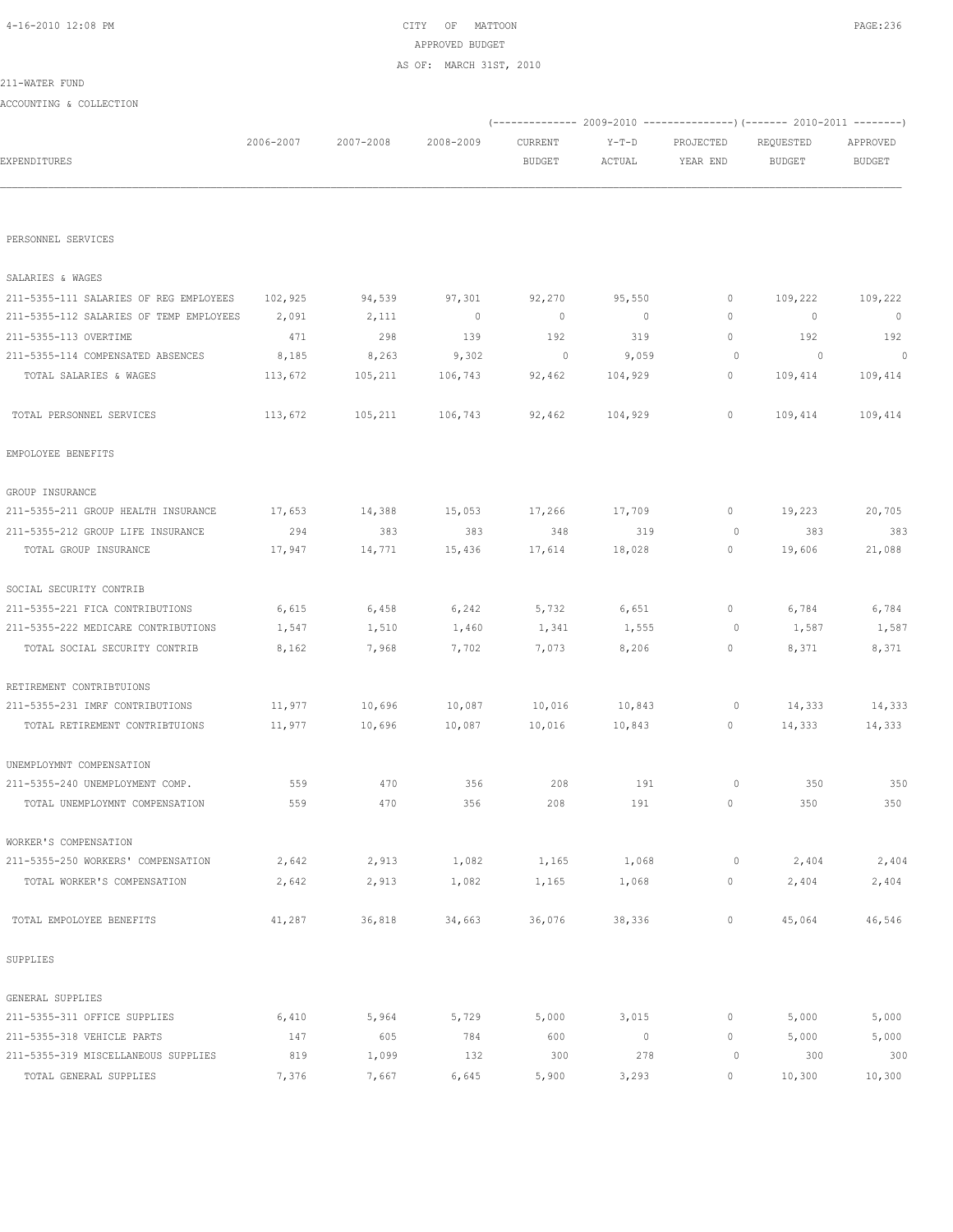### 4-16-2010 12:08 PM CITY OF MATTOON PAGE:237 APPROVED BUDGET AS OF: MARCH 31ST, 2010

#### 211-WATER FUND

#### ACCOUNTING & COLLECTION

|                                         |                          |                          |                |                          |                          |                       | (-------------- 2009-2010 ----------------) (------- 2010-2011 --------) |                           |  |
|-----------------------------------------|--------------------------|--------------------------|----------------|--------------------------|--------------------------|-----------------------|--------------------------------------------------------------------------|---------------------------|--|
| EXPENDITURES                            | 2006-2007                | 2007-2008                | 2008-2009      | CURRENT<br><b>BUDGET</b> | $Y-T-D$<br>ACTUAL        | PROJECTED<br>YEAR END | REQUESTED<br><b>BUDGET</b>                                               | APPROVED<br><b>BUDGET</b> |  |
|                                         |                          |                          |                |                          |                          |                       |                                                                          |                           |  |
| ENERGY                                  |                          |                          |                |                          |                          |                       |                                                                          |                           |  |
| 211-5355-326 FUEL                       | 30,902                   | 40,757                   | 44,065         | 48,000                   | 25,052                   | $\circ$               | 35,000                                                                   | 35,000                    |  |
| TOTAL ENERGY                            | 30,902                   | 40,757                   | 44,065         | 48,000                   | 25,052                   | $\circ$               | 35,000                                                                   | 35,000                    |  |
| WTR SYSTM MAINT SUPPLIES                |                          |                          |                |                          |                          |                       |                                                                          |                           |  |
| 211-5355-372 METER TILES, RIMS & LIDS   | 2,957                    | 5,556                    | 3,000          | 3,000                    | 1,446                    | $\circ$               | 3,000                                                                    | 3,000                     |  |
| 211-5355-373 WATER METERS               | $\overline{\phantom{0}}$ | $\overline{\phantom{0}}$ | 9,015          | $\sim$ 0                 | $\overline{\phantom{0}}$ | $\circ$               | $\overline{0}$                                                           | $\circ$                   |  |
| TOTAL WTR SYSTM MAINT SUPPLIES          | 2,957                    | 5,556                    | 12,015         | 3,000                    | 1,446                    | $\circ$               | 3,000                                                                    | 3,000                     |  |
| TOTAL SUPPLIES                          | 41,236                   | 53,980                   | 62,725         | 56,900                   | 29,791                   | 0                     | 48,300                                                                   | 48,300                    |  |
| PURCHASED PROP MAINT SRV                |                          |                          |                |                          |                          |                       |                                                                          |                           |  |
| REPAIR & MAINT SERVICES                 |                          |                          |                |                          |                          |                       |                                                                          |                           |  |
| 211-5355-431 REPAIR OF OFFICE EQUIPMENT | $\circ$                  | 0                        | $\mathbf 0$    | $\circ$                  | 0                        | $\circ$               | $\mathbf 0$                                                              | $\circ$                   |  |
| 211-5355-434 REPAIR OF VEHICLES         | $\mathbf{0}$             | 0                        | $\circ$        | $\mathbf{0}$             | $\circ$                  | $\circ$               | $\mathbf{0}$                                                             | 0                         |  |
| 211-5355-439 OTHER REPAIR & MAINT. SERV | $\circ$                  | $\mathbf{0}$             | $\mathbf{0}$   | $\circ$                  | $\mathbf{0}$             | $\mathbf 0$           | $\mathbf{0}$                                                             | $\mathbf{0}$              |  |
| TOTAL REPAIR & MAINT SERVICES           | $\mathbf{0}$             | $\circ$                  | $\mathbf{0}$   | $\mathbf{0}$             | $\circ$                  | $\circ$               | $\circ$                                                                  | 0                         |  |
| TOTAL PURCHASED PROP MAINT SRV          | $\mathbf{0}$             | $\circ$                  | $\mathbf{0}$   | $\mathbf{0}$             | $\circ$                  | $\circ$               | $\circ$                                                                  | $\mathbf{0}$              |  |
| OTHER PURCHASED SERVICES                |                          |                          |                |                          |                          |                       |                                                                          |                           |  |
| PROFESSIONAL SERVICES                   |                          |                          |                |                          |                          |                       |                                                                          |                           |  |
| 211-5355-516 TECHNOLOGY SUPPORT SERVICE | 11,437                   | 4,879                    | 12,452         | 11,300                   | 11,049                   | $\circ$               | 11,300                                                                   | 11,300                    |  |
| 211-5355-518 ACCOUNTING SERVICES        | $\overline{0}$           | $\overline{\phantom{0}}$ | $\overline{0}$ | $\circ$                  | $\overline{0}$           | $\circ$               | $\overline{0}$                                                           | $\overline{0}$            |  |
| 211-5355-519 OTHER PROFESSIONAL SERVICE | 434                      | $\overline{0}$           | 50             | $\circ$                  | $\overline{\phantom{0}}$ | $\mathbf 0$           | $\mathbf 0$                                                              | $\circ$                   |  |
| TOTAL PROFESSIONAL SERVICES             | 11,872                   | 4,879                    | 12,502         | 11,300                   | 11,049                   | $\circ$               | 11,300                                                                   | 11,300                    |  |
| COMMUNICATION                           |                          |                          |                |                          |                          |                       |                                                                          |                           |  |
| 211-5355-531 POSTAGE                    | 11,926                   | 15,318                   | 13,585         | 15,000                   | 10,610                   | $\circ$               | 15,000                                                                   | 15,000                    |  |
| 211-5355-532 TELEPHONE                  | 980                      | 1,676                    | 1,417          | 1,400                    | 1,191                    | 0                     | 14,000                                                                   | 14,000                    |  |
| TOTAL COMMUNICATION                     | 12,907                   | 16,994                   | 15,002         | 16,400                   | 11,802                   | 0                     | 29,000                                                                   | 29,000                    |  |
| EMPLOYEE BUSINESS EXP                   |                          |                          |                |                          |                          |                       |                                                                          |                           |  |
| 211-5355-562 TRAVEL & TRAINING          | 1,862                    | $\mathbb O$              | 0              | 1,000                    | 38                       | $\circ$               | 500                                                                      | 500                       |  |
| 211-5355-569 MISC. EMPLOYEE BUSINESS EX | $\overline{0}$           | $\circ$                  | $\circ$        | $\circ$                  | $\overline{0}$           | $\mathbf 0$           | $\mathbf 0$                                                              | $\overline{0}$            |  |
| TOTAL EMPLOYEE BUSINESS EXP             | 1,862                    | $\mathbb O$              | 0              | 1,000                    | 38                       | $\circ$               | 500                                                                      | 500                       |  |
| OTHER PURCHASED SERVICES                |                          |                          |                |                          |                          |                       |                                                                          |                           |  |
| 211-5355-579 COLLECTION FEES            | $\circ$                  | $\circ$                  | $\circ$        | $\circ$                  | $\mathbf 0$              | $\mathbf 0$           | $\mathbf 0$                                                              | $\mathbb O$               |  |
| TOTAL OTHER PURCHASED SERVICES          | $\circ$                  | $\mathbb O$              | $\circ$        | $\circ$                  | $\circ$                  | $\circ$               | $\mathbb O$                                                              | $\circ$                   |  |
| TOTAL OTHER PURCHASED SERVICES          | 26,640                   | 21,873                   | 27,504         | 28,700                   | 22,888                   | $\circ$               | 40,800                                                                   | 40,800                    |  |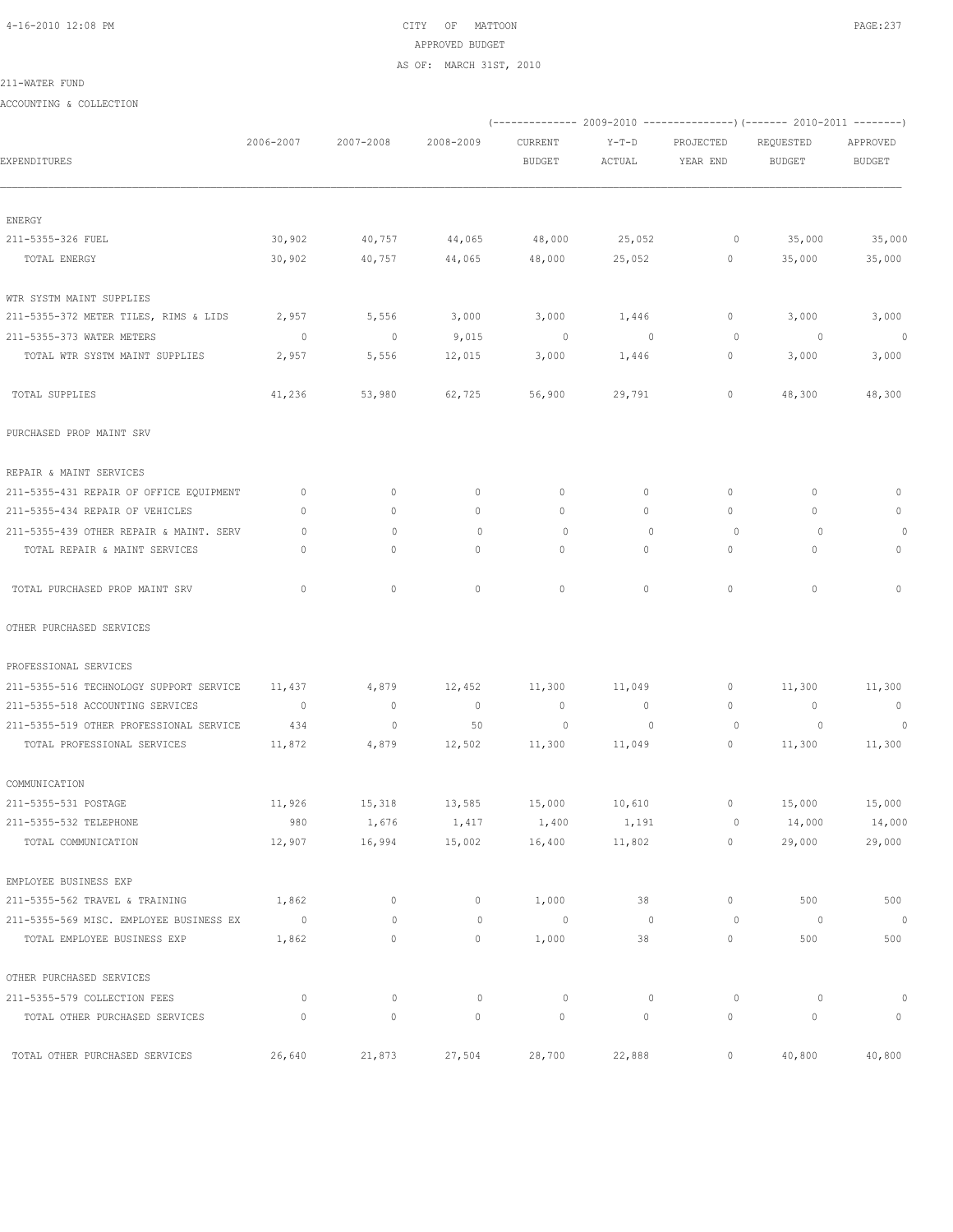## 4-16-2010 12:08 PM CITY OF MATTOON PAGE:238 APPROVED BUDGET AS OF: MARCH 31ST, 2010

#### 211-WATER FUND

|                                         | 2006-2007   | 2007-2008                                                                                                                                                                                                                                                                                                                                                                                                                                                                                                                                                                                                                                                                                                                                                                                                                                                                                                                                                                                                                                                                                                                                                                                                   | 2008-2009     | CURRENT | $Y-T-D$ | PROJECTED | REQUESTED | APPROVED     |
|-----------------------------------------|-------------|-------------------------------------------------------------------------------------------------------------------------------------------------------------------------------------------------------------------------------------------------------------------------------------------------------------------------------------------------------------------------------------------------------------------------------------------------------------------------------------------------------------------------------------------------------------------------------------------------------------------------------------------------------------------------------------------------------------------------------------------------------------------------------------------------------------------------------------------------------------------------------------------------------------------------------------------------------------------------------------------------------------------------------------------------------------------------------------------------------------------------------------------------------------------------------------------------------------|---------------|---------|---------|-----------|-----------|--------------|
| EXPENDITURES                            |             | (-------------- 2009-2010 ---------------) (------- 2010-2011 --------)<br><b>BUDGET</b><br>ACTUAL<br>YEAR END<br><b>BUDGET</b><br>$\mathbf 0$<br>0<br>0<br>$\mathbf 0$<br>$\mathbf 0$<br>0<br>$\circ$<br>$\circ$<br>0<br>0<br>0<br>0<br>19,764<br>1,083<br>75,000<br>23,725<br>75,000<br>0<br>23,725<br>75,000<br>19,764<br>1,083<br>75,000<br>0<br>0<br>$\mathbf 0$<br>0<br>$\mathbf 0$<br>$\mathbf 0$<br>$\mathbf 0$<br>$\circ$<br>$\mathbf{0}$<br>$\circ$<br>$\circ$<br>0<br>$\circ$<br>19,764<br>1,083<br>75,000<br>23,725<br>0<br>75,000<br>100,000<br>97,000<br>0<br>$\circ$<br>$\mathbf 0$<br>0<br>100,000<br>97,000<br>0<br>$\mathbb O$<br>0<br>0<br>$\circ$<br>$\mathbf 0$<br>$\mathbf 0$<br>0<br>0<br>0<br>$\circ$<br>$\circ$<br>$\mathbf 0$<br>$\circ$<br>0<br>$\circ$<br>$\circ$<br>$\circ$<br>$\mathbf 0$<br>$\circ$<br>0<br>$\circ$<br>$\circ$<br>2,065<br>1,424<br>1,500<br>313<br>0<br>1,280<br>1,288<br>1,500<br>1,118<br>0<br>$\mathbf 0$<br>0<br>3,346<br>2,712<br>3,000<br>1,431<br>0<br>84<br>$\circ$<br>288<br>$\mathbb O$<br>$\mathbb O$<br>2,027<br>2,027<br>84<br>$\mathbb O$<br>288<br>$\mathbb O$<br>$\mathbb O$<br>$\mathbb O$<br>97,000<br>5,372<br>2,796<br>103,000<br>1,720 | <b>BUDGET</b> |         |         |           |           |              |
| PROPERTY                                |             |                                                                                                                                                                                                                                                                                                                                                                                                                                                                                                                                                                                                                                                                                                                                                                                                                                                                                                                                                                                                                                                                                                                                                                                                             |               |         |         |           |           |              |
|                                         |             |                                                                                                                                                                                                                                                                                                                                                                                                                                                                                                                                                                                                                                                                                                                                                                                                                                                                                                                                                                                                                                                                                                                                                                                                             |               |         |         |           |           |              |
| BUILDINGS                               |             |                                                                                                                                                                                                                                                                                                                                                                                                                                                                                                                                                                                                                                                                                                                                                                                                                                                                                                                                                                                                                                                                                                                                                                                                             |               |         |         |           |           | $\Omega$     |
| 211-5355-720 BUILDINGS                  | 0           |                                                                                                                                                                                                                                                                                                                                                                                                                                                                                                                                                                                                                                                                                                                                                                                                                                                                                                                                                                                                                                                                                                                                                                                                             |               |         |         |           |           |              |
| TOTAL BUILDINGS                         | $\circ$     |                                                                                                                                                                                                                                                                                                                                                                                                                                                                                                                                                                                                                                                                                                                                                                                                                                                                                                                                                                                                                                                                                                                                                                                                             |               |         |         |           |           | 0            |
| IMPROVEMENTS-NOT BLDNGS                 |             |                                                                                                                                                                                                                                                                                                                                                                                                                                                                                                                                                                                                                                                                                                                                                                                                                                                                                                                                                                                                                                                                                                                                                                                                             |               |         |         |           |           |              |
| 211-5355-730 IMPROVEMENTS OTHER THAN BL | 3,399       |                                                                                                                                                                                                                                                                                                                                                                                                                                                                                                                                                                                                                                                                                                                                                                                                                                                                                                                                                                                                                                                                                                                                                                                                             |               |         |         |           |           | 75,000       |
| TOTAL IMPROVEMENTS-NOT BLDNGS           | 3,399       |                                                                                                                                                                                                                                                                                                                                                                                                                                                                                                                                                                                                                                                                                                                                                                                                                                                                                                                                                                                                                                                                                                                                                                                                             |               |         |         |           |           | 75,000       |
| MACHINERY & EQUIPMENT                   |             |                                                                                                                                                                                                                                                                                                                                                                                                                                                                                                                                                                                                                                                                                                                                                                                                                                                                                                                                                                                                                                                                                                                                                                                                             |               |         |         |           |           |              |
| 211-5355-740 MACHINERY & EQUIPMENT      | 0           |                                                                                                                                                                                                                                                                                                                                                                                                                                                                                                                                                                                                                                                                                                                                                                                                                                                                                                                                                                                                                                                                                                                                                                                                             |               |         |         |           |           | 0            |
| TOTAL MACHINERY & EQUIPMENT             | $\circ$     |                                                                                                                                                                                                                                                                                                                                                                                                                                                                                                                                                                                                                                                                                                                                                                                                                                                                                                                                                                                                                                                                                                                                                                                                             |               |         |         |           |           | $\mathbf{0}$ |
| TOTAL PROPERTY                          | 3,399       |                                                                                                                                                                                                                                                                                                                                                                                                                                                                                                                                                                                                                                                                                                                                                                                                                                                                                                                                                                                                                                                                                                                                                                                                             |               |         |         |           |           | 75,000       |
| OTHER OBJECTS                           |             |                                                                                                                                                                                                                                                                                                                                                                                                                                                                                                                                                                                                                                                                                                                                                                                                                                                                                                                                                                                                                                                                                                                                                                                                             |               |         |         |           |           |              |
| CITY CLERK DEPT OBJECTS                 |             |                                                                                                                                                                                                                                                                                                                                                                                                                                                                                                                                                                                                                                                                                                                                                                                                                                                                                                                                                                                                                                                                                                                                                                                                             |               |         |         |           |           |              |
| 211-5355-804 UTILITY TAX REMITTANCE     | 97,897      |                                                                                                                                                                                                                                                                                                                                                                                                                                                                                                                                                                                                                                                                                                                                                                                                                                                                                                                                                                                                                                                                                                                                                                                                             |               |         |         |           |           | 97,000       |
| TOTAL CITY CLERK DEPT OBJECTS           | 97,897      |                                                                                                                                                                                                                                                                                                                                                                                                                                                                                                                                                                                                                                                                                                                                                                                                                                                                                                                                                                                                                                                                                                                                                                                                             |               |         |         |           |           | 97,000       |
| FINANCIAL TRANS OBJECTS                 |             |                                                                                                                                                                                                                                                                                                                                                                                                                                                                                                                                                                                                                                                                                                                                                                                                                                                                                                                                                                                                                                                                                                                                                                                                             |               |         |         |           |           |              |
| 211-5355-811 BANK SERVICE CHARGES       | $\mathbf 0$ |                                                                                                                                                                                                                                                                                                                                                                                                                                                                                                                                                                                                                                                                                                                                                                                                                                                                                                                                                                                                                                                                                                                                                                                                             |               |         |         |           |           | 0            |
| 211-5355-812 METER DEPOSIT REFUNDS      | $\circ$     |                                                                                                                                                                                                                                                                                                                                                                                                                                                                                                                                                                                                                                                                                                                                                                                                                                                                                                                                                                                                                                                                                                                                                                                                             |               |         |         |           |           | $\mathbf{0}$ |
| 211-5355-813 OTHER REFUNDS              | $\circ$     |                                                                                                                                                                                                                                                                                                                                                                                                                                                                                                                                                                                                                                                                                                                                                                                                                                                                                                                                                                                                                                                                                                                                                                                                             |               |         |         |           |           | 0            |
| 211-5355-814 PRINTING/COPY MACH LEASE/M | 1,295       |                                                                                                                                                                                                                                                                                                                                                                                                                                                                                                                                                                                                                                                                                                                                                                                                                                                                                                                                                                                                                                                                                                                                                                                                             |               |         |         |           |           | $\circ$      |
| 211-5355-815 POSTAGE METER LEASE & MAIN | 1,090       |                                                                                                                                                                                                                                                                                                                                                                                                                                                                                                                                                                                                                                                                                                                                                                                                                                                                                                                                                                                                                                                                                                                                                                                                             |               |         |         |           |           | $\mathbf{0}$ |
| TOTAL FINANCIAL TRANS OBJECTS           | 2,385       |                                                                                                                                                                                                                                                                                                                                                                                                                                                                                                                                                                                                                                                                                                                                                                                                                                                                                                                                                                                                                                                                                                                                                                                                             |               |         |         |           |           | 0            |
| SPECIAL EVENT OBJECTS                   |             |                                                                                                                                                                                                                                                                                                                                                                                                                                                                                                                                                                                                                                                                                                                                                                                                                                                                                                                                                                                                                                                                                                                                                                                                             |               |         |         |           |           |              |
| 211-5355-830 BAD DEBT EXPENSE           | 4,639       |                                                                                                                                                                                                                                                                                                                                                                                                                                                                                                                                                                                                                                                                                                                                                                                                                                                                                                                                                                                                                                                                                                                                                                                                             |               |         |         |           |           | $\mathbb O$  |
| TOTAL SPECIAL EVENT OBJECTS             | 4,639       |                                                                                                                                                                                                                                                                                                                                                                                                                                                                                                                                                                                                                                                                                                                                                                                                                                                                                                                                                                                                                                                                                                                                                                                                             |               |         |         |           |           | $\mathbb O$  |
| TOTAL OTHER OBJECTS                     | 104,921     |                                                                                                                                                                                                                                                                                                                                                                                                                                                                                                                                                                                                                                                                                                                                                                                                                                                                                                                                                                                                                                                                                                                                                                                                             |               |         |         |           |           | 97,000       |
| TOTAL ACCOUNTING & COLLECTION           | 331,154     | 243,018                                                                                                                                                                                                                                                                                                                                                                                                                                                                                                                                                                                                                                                                                                                                                                                                                                                                                                                                                                                                                                                                                                                                                                                                     | 235,513       | 392,138 | 221,388 | $\circ$   | 415,578   | 417,060      |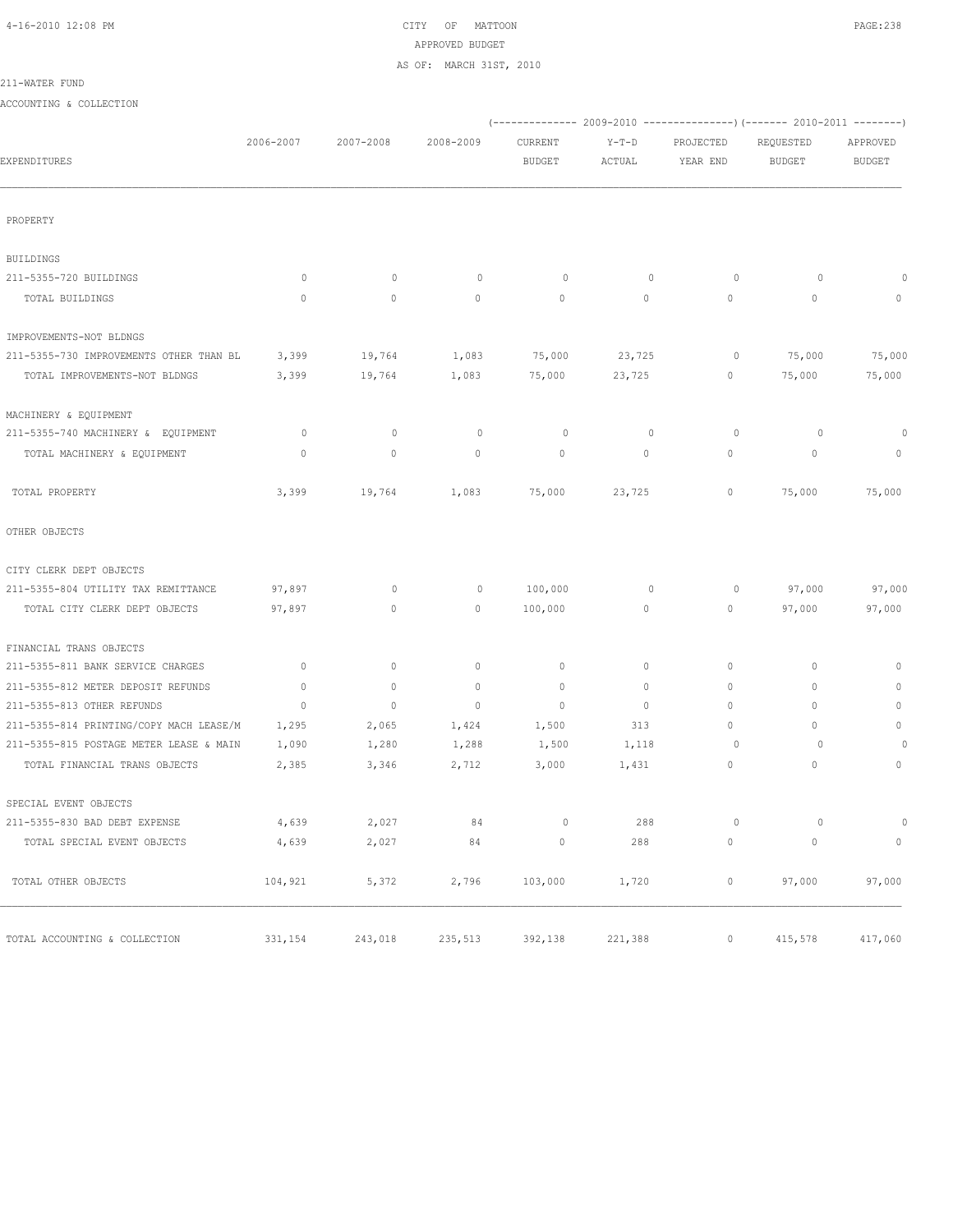## 4-16-2010 12:08 PM CITY OF MATTOON PAGE:239 APPROVED BUDGET AS OF: MARCH 31ST, 2010

#### 211-WATER FUND

ADMINISTRATIVE & GENERAL

|                                         |              |                          |                          | (-------------- 2009-2010 ----------------) (------- 2010-2011 --------) |                          |                       |                            |                           |
|-----------------------------------------|--------------|--------------------------|--------------------------|--------------------------------------------------------------------------|--------------------------|-----------------------|----------------------------|---------------------------|
| EXPENDITURES                            | 2006-2007    | 2007-2008                | 2008-2009                | CURRENT<br><b>BUDGET</b>                                                 | $Y-T-D$<br>ACTUAL        | PROJECTED<br>YEAR END | REQUESTED<br><b>BUDGET</b> | APPROVED<br><b>BUDGET</b> |
|                                         |              |                          |                          |                                                                          |                          |                       |                            |                           |
| PERSONNEL SERVICES                      |              |                          |                          |                                                                          |                          |                       |                            |                           |
| SALARIES & WAGES                        |              |                          |                          |                                                                          |                          |                       |                            |                           |
| 211-5356-111 SALARIES OF REG EMPLOYEES  | 94,140       | 96,266                   | 92,566                   | 108,739                                                                  | 64,808                   | 0                     | 119,449                    | 119,449                   |
| 211-5356-112 SALARIES OF TEMP EMPLOYEES | 1,790        | $\overline{\phantom{0}}$ | $\overline{\phantom{0}}$ | $\overline{0}$                                                           | $\overline{\phantom{0}}$ | 0                     | $\overline{0}$             | $\overline{0}$            |
| 211-5356-113 OVERTIME                   | 915          | 914                      | 196                      | 191                                                                      | 174                      | 0                     | 191                        | 191                       |
| 211-5356-114 COMPENSATED ABSENCES       | 10,978       | 11,936                   | 13,502                   | $\sim$ 0                                                                 | 12,152                   | $\mathbf 0$           | $\sim$ 0                   | $\circ$                   |
| TOTAL SALARIES & WAGES                  | 107,823      | 109,115                  | 106,265                  | 108,930                                                                  | 77,134                   | 0                     | 119,640                    | 119,640                   |
| TOTAL PERSONNEL SERVICES                | 107,823      | 109,115                  | 106,265                  | 108,930                                                                  | 77,134                   | $\circ$               | 119,640                    | 119,640                   |
| EMPOLOYEE BENEFITS                      |              |                          |                          |                                                                          |                          |                       |                            |                           |
| GROUP INSURANCE                         |              |                          |                          |                                                                          |                          |                       |                            |                           |
| 211-5356-211 GROUP HEALTH INSURANCE     | 8,683        | 7,883                    | 8,745                    | 11,741                                                                   | 6,771                    | $\circ$               | 14,951                     | 16,381                    |
| 211-5356-212 GROUP LIFE INSURANCE       | 164          | 262                      | 262                      | 262                                                                      | 240                      | $\mathbb O$           | 297                        | 297                       |
| TOTAL GROUP INSURANCE                   | 8,847        | 8,145                    | 9,007                    | 12,003                                                                   | 7,011                    | $\circ$               | 15,248                     | 16,678                    |
| SOCIAL SECURITY CONTRIB                 |              |                          |                          |                                                                          |                          |                       |                            |                           |
| 211-5356-221 FICA CONTRIBUTIONS         | 6,320        | 6,436                    | 6,556                    | 6,754                                                                    | 5,070                    | 0                     | 7,418                      | 7,418                     |
| 211-5356-222 MEDICARE CONTRIBUTIONS     | 1,478        | 1,505                    | 1,533                    | 1,579                                                                    | 1,186                    | $\circ$               | 1,735                      | 1,735                     |
| TOTAL SOCIAL SECURITY CONTRIB           | 7,798        | 7,941                    | 8,089                    | 8,333                                                                    | 6,256                    | $\circ$               | 9,153                      | 9,153                     |
| RETIREMENT CONTRIBTUIONS                |              |                          |                          |                                                                          |                          |                       |                            |                           |
| 211-5356-231 IMRF CONTRIBUTIONS         | 11,818       | 11,090                   | 10,604                   | 11,801                                                                   | 8,225                    | 0                     | 15,673                     | 15,673                    |
| TOTAL RETIREMENT CONTRIBTUIONS          | 11,818       | 11,090                   | 10,604                   | 11,801                                                                   | 8,225                    | 0                     | 15,673                     | 15,673                    |
| UNEMPLOYMNT COMPENSATION                |              |                          |                          |                                                                          |                          |                       |                            |                           |
| 211-5356-240 UNEMPLOYMENT COMP.         | 279          | 322                      | 243                      | 159                                                                      | 146                      | 0                     | 327                        | 327                       |
| TOTAL UNEMPLOYMNT COMPENSATION          | 279          | 322                      | 243                      | 159                                                                      | 146                      | 0                     | 327                        | 327                       |
| WORKER'S COMPENSATION                   |              |                          |                          |                                                                          |                          |                       |                            |                           |
| 211-5356-250 WORKERS' COMPENSATION      | 5,728        | 6,067                    | 2,249                    | 2,298                                                                    | 2,107                    | $\mathbf 0$           | 3,556                      | 3,556                     |
| TOTAL WORKER'S COMPENSATION             | 5,728        | 6,067                    | 2,249                    | 2,298                                                                    | 2,107                    | 0                     | 3,556                      | 3,556                     |
| TOTAL EMPOLOYEE BENEFITS                | 34,471       | 33,565                   | 30,193                   | 34,594                                                                   | 23,744                   | $\circ$               | 43,957                     | 45,387                    |
| <b>SUPPLIES</b>                         |              |                          |                          |                                                                          |                          |                       |                            |                           |
| GENERAL SUPPLIES                        |              |                          |                          |                                                                          |                          |                       |                            |                           |
| 211-5356-311 OFFICE SUPPLIES            | 142          | 35                       | $\mathbf 0$              | $\circ$                                                                  | 99                       | $\circ$               | $\mathbf 0$                | $\circ$                   |
| 211-5356-313 MEDICAL & SAFETY SUPPLEIES | $\mathbf{0}$ | $\mathbf{0}$             | $\circ$                  | $\circ$                                                                  | $\circ$                  | $\circ$               | $\mathbf{0}$               | $\circ$                   |
| 211-5356-318 VEHICLE PARTS              | $\circ$      | $\circ$                  | $\circ$                  | $\mathbf{0}$                                                             | $\circ$                  | $\circ$               | $\circ$                    | $\circ$                   |
| 211-5356-319 MISCELLANEOUS SUPPLIES     | $\circ$      | $\mathbf 0$              | $\circ$                  | $\circ$                                                                  | $\mathbf{0}$             | $\mathbf 0$           | $\mathbb O$                | $\mathbf 0$               |
| TOTAL GENERAL SUPPLIES                  | 142          | 35                       | 0                        | $\circ$                                                                  | 99                       | $\circ$               | $\circ$                    | $\circ$                   |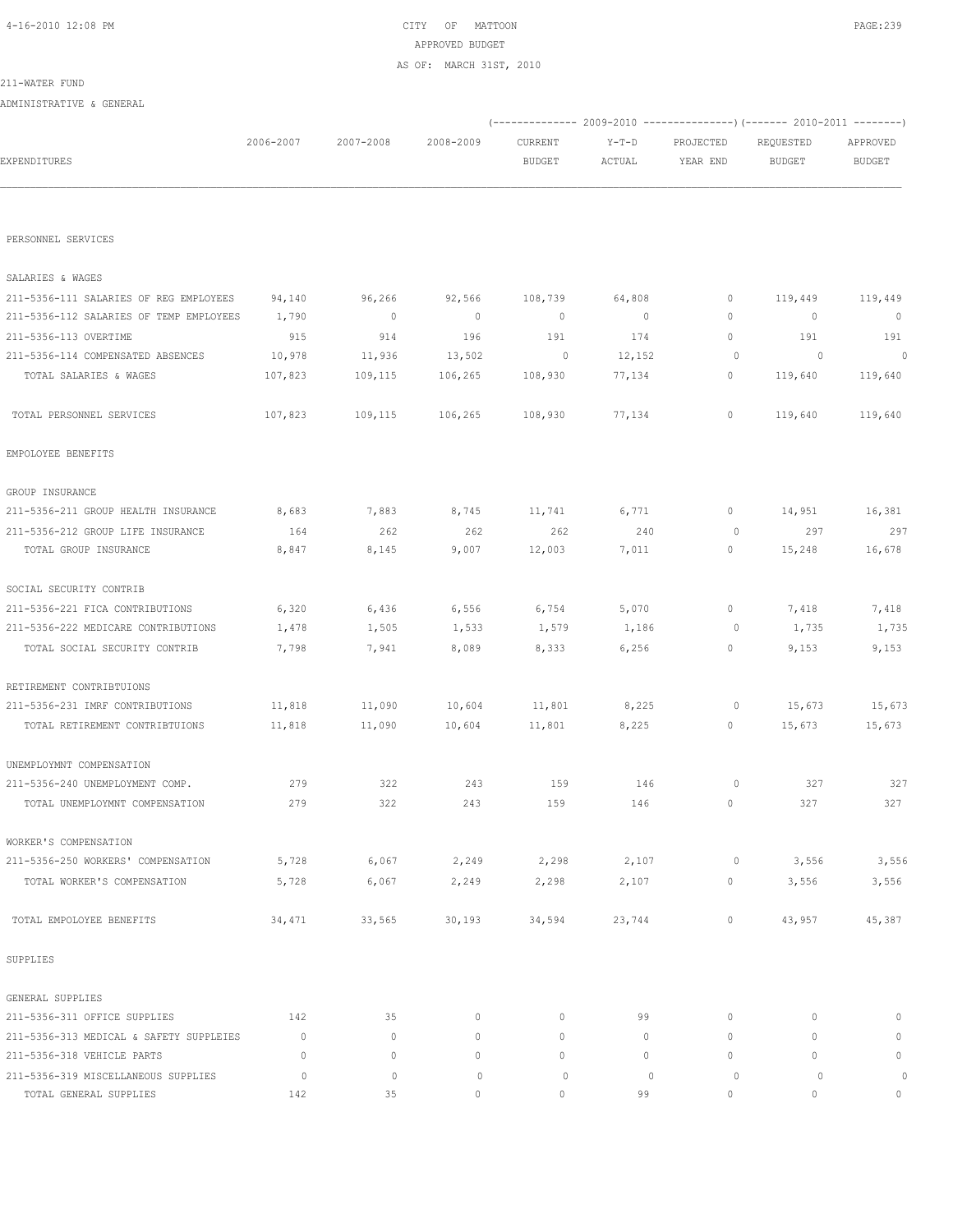### 4-16-2010 12:08 PM CITY OF MATTOON PAGE:240 APPROVED BUDGET AS OF: MARCH 31ST, 2010

#### 211-WATER FUND

#### ADMINISTRATIVE & GENERAL

|                                                          |                          |                          |                    | (-------------- 2009-2010 ----------------) (------- 2010-2011 --------) |                    |                          |                                    |                    |
|----------------------------------------------------------|--------------------------|--------------------------|--------------------|--------------------------------------------------------------------------|--------------------|--------------------------|------------------------------------|--------------------|
|                                                          | 2006-2007                | 2007-2008                | 2008-2009          | CURRENT                                                                  | $Y-T-D$            | PROJECTED                | REQUESTED                          | APPROVED           |
| EXPENDITURES                                             |                          |                          |                    | <b>BUDGET</b>                                                            | ACTUAL             | YEAR END                 | BUDGET                             | <b>BUDGET</b>      |
|                                                          |                          |                          |                    |                                                                          |                    |                          |                                    |                    |
| ENERGY                                                   |                          |                          |                    |                                                                          |                    |                          |                                    |                    |
| 211-5356-321 NATURAL GAS & ELECTRIC<br>211-5356-326 FUEL | 21,646<br>$\overline{0}$ | 13,726<br>$\overline{0}$ | 14,390<br>$\sim$ 0 | 20,000<br>$\sim$ 0                                                       | 11,376<br>$\sim$ 0 | $\circ$<br>$\circ$       | 15,000<br>$\overline{\phantom{0}}$ | 15,000<br>$\sim$ 0 |
| TOTAL ENERGY                                             | 21,646                   | 13,726                   | 14,390             | 20,000                                                                   | 11,376             | $\circ$                  | 15,000                             | 15,000             |
|                                                          |                          |                          |                    |                                                                          |                    |                          |                                    |                    |
| BOOKS & PERIODICALS                                      |                          |                          |                    |                                                                          |                    |                          |                                    |                    |
| 211-5356-340 BOOKS & PERIODICALS                         | 75                       | $\mathbf 0$              | $\circ$            | $\circ$                                                                  | $\overline{0}$     | $\circ$                  | $\mathbf 0$                        | $\mathbb O$        |
| TOTAL BOOKS & PERIODICALS                                | 75                       | 0                        | $\circ$            | $\circ$                                                                  | $\circ$            | 0                        | $\circ$                            | $\circ$            |
| TOTAL SUPPLIES                                           | 21,862                   | 13,761                   | $14,390$ 20,000    |                                                                          | 11,475             | $\circ$                  | 15,000                             | 15,000             |
| PURCHASED PROP MAINT SRV                                 |                          |                          |                    |                                                                          |                    |                          |                                    |                    |
| REPAIR & MAINT SERVICES                                  |                          |                          |                    |                                                                          |                    |                          |                                    |                    |
| 211-5356-431 REPAIR OF OFFICE EQUIPMENT                  | $\circ$                  | $\circ$                  | $\circ$            | $\mathbf{0}$                                                             | $\circ$            | $\circ$                  | $\circ$                            | 0                  |
| 211-5356-439 OTHER REPAIR & MAINT. SERV                  | $\circ$                  | $\circ$                  | $\circ$            | $\circ$                                                                  | $\mathbf{0}$       | $\mathbf 0$              | $\overline{0}$                     | $\mathbf 0$        |
| TOTAL REPAIR & MAINT SERVICES                            | $\mathbf{0}$             | $\circ$                  | $\circ$            | $\circ$                                                                  | $\circ$            | $\circ$                  | $\circ$                            | 0                  |
| TOTAL PURCHASED PROP MAINT SRV                           | $\mathbf{0}$             | 0                        | $\mathbf{0}$       | $\circ$                                                                  | $\circ$            | $\circ$                  | $\mathbf{0}$                       | $\mathbf{0}$       |
| OTHER PURCHASED SERVICES                                 |                          |                          |                    |                                                                          |                    |                          |                                    |                    |
| PROFESSIONAL SERVICES                                    |                          |                          |                    |                                                                          |                    |                          |                                    |                    |
| 211-5356-511 PLANNING & DESIGN SERVICES                  | 31,815                   | 30,389                   | 26,808             | 15,000                                                                   | 8,454              | $\circ$                  | 40,000                             | 40,000             |
| 211-5356-513 AUDITING SERVICES                           | 15,300                   | 14,300                   | 14,500             | 14,500                                                                   | 14,500             | $\overline{0}$           | 14,500                             | 14,500             |
| 211-5356-519 OTHER PROFESSIONAL SERVICE                  | 419                      | $\overline{0}$           | 512                | 500                                                                      | $\sim$ 0           | $\overline{\phantom{0}}$ | $\sim$ 0                           | $\mathbb O$        |
| TOTAL PROFESSIONAL SERVICES                              | 47,534                   | 44,689                   | 41,820             | 30,000                                                                   | 22,954             | $\circ$                  | 54,500                             | 54,500             |
| INSURANCE                                                |                          |                          |                    |                                                                          |                    |                          |                                    |                    |
| 211-5356-523 PROPERTY & CASUALTY INSURA                  | 49,591                   |                          | 49,954 43,264      |                                                                          | 40,921 37,711      | $\circ$                  | 31,974                             | 31,974             |
| TOTAL INSURANCE                                          | 49,591                   | 49,954                   | 43,264             | 40,921                                                                   | 37,711             | $\circ$                  | 31,974                             | 31,974             |
| COMMUNICATION                                            |                          |                          |                    |                                                                          |                    |                          |                                    |                    |
| 211-5356-531 POSTAGE                                     | $\circ$                  | $\circ$                  | $\circ$            | 500                                                                      | 19                 | $\circ$                  | $\mathbf 0$                        | $\circ$            |
| 211-5356-532 TELEPHONE                                   | 78                       | $\mathbb O$              | $\mathbf 0$        | 600                                                                      | $\circ$            | $\circ$                  | $\mathbf 0$                        | $\circ$            |
| 211-5356-533 CELLULAR PHONE                              | 643                      | $\mathbb O$              | 940                | 1,100                                                                    | $\circ$            | $\circ$                  | 1,100                              | 1,100              |
| 211-5356-534 PAGERS                                      | $\mathbf{0}$             | $\mathbb O$              | $\circ$            | $\circ$                                                                  | $\circ$            | $\circ$                  | $\mathbf{0}$                       | $\circ$            |
| 211-5356-535 RADIOS                                      | $\circ$                  | $\circ$                  | $\circ$            | $\circ$                                                                  | $\mathbf{0}$       | $\mathbf{0}$             | $\circ$                            | $\mathbb O$        |
| TOTAL COMMUNICATION                                      | 721                      | $\circ$                  | 940                | 2,200                                                                    | 19                 | $\circ$                  | 1,100                              | 1,100              |
| ADVERTISING                                              |                          |                          |                    |                                                                          |                    |                          |                                    |                    |
| 211-5356-540 ADVERTISING                                 | $\circ$                  | $\mathbb O$              | 43                 | 0                                                                        | 270                | $\mathbb O$              | 500                                | 500                |
| TOTAL ADVERTISING                                        | $\mathbb O$              | $\circ$                  | 43                 | $\circ$                                                                  | 270                | 0                        | 500                                | 500                |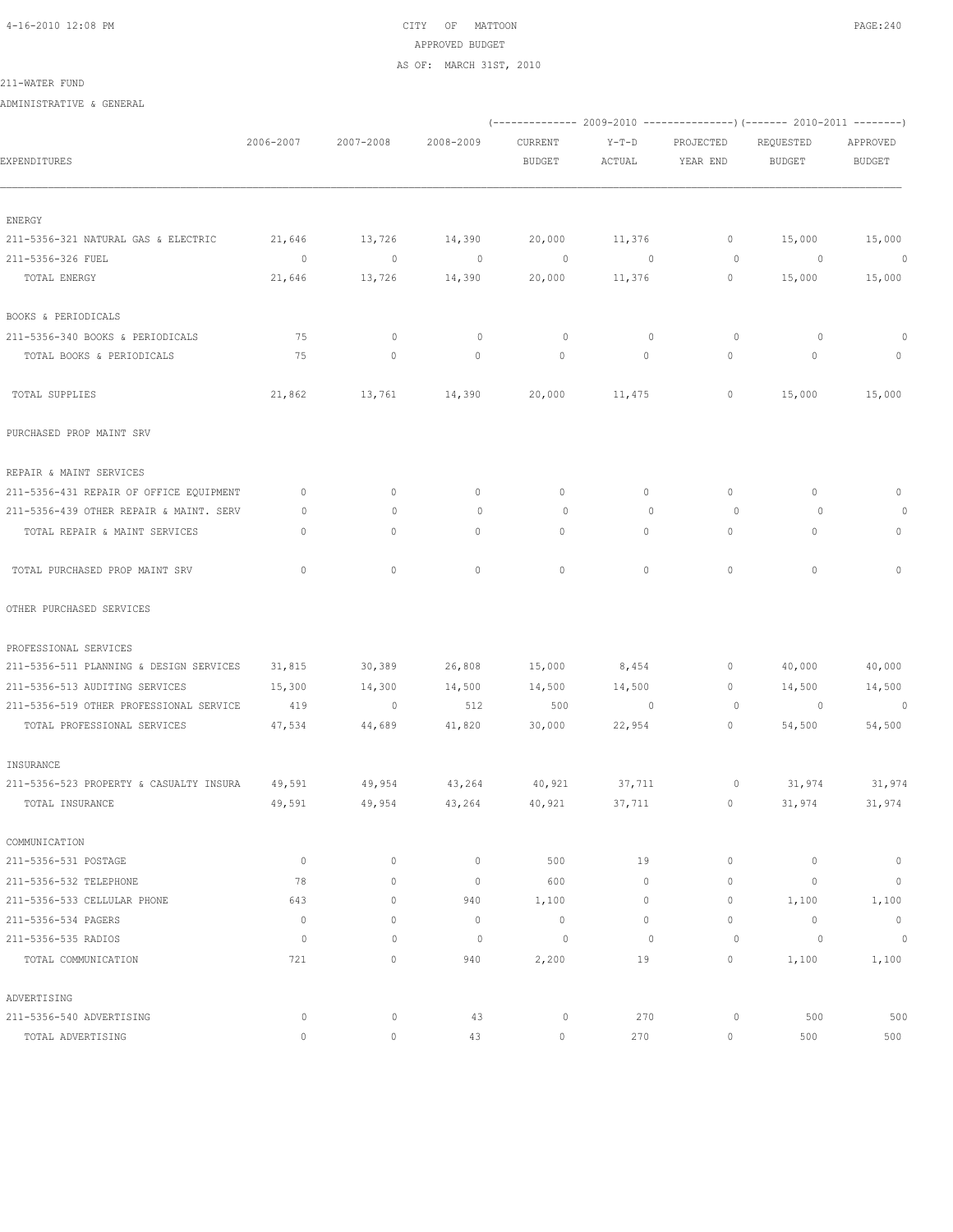## 4-16-2010 12:08 PM CITY OF MATTOON PAGE:241 APPROVED BUDGET AS OF: MARCH 31ST, 2010

#### 211-WATER FUND

ADMINISTRATIVE & GENERAL

|                                           |                          |           |                |                |                |              | (-------------- 2009-2010 ----------------) (------- 2010-2011 --------) |                |
|-------------------------------------------|--------------------------|-----------|----------------|----------------|----------------|--------------|--------------------------------------------------------------------------|----------------|
|                                           | 2006-2007                | 2007-2008 | 2008-2009      | CURRENT        | $Y-T-D$        | PROJECTED    | REQUESTED                                                                | APPROVED       |
| EXPENDITURES                              |                          |           |                | <b>BUDGET</b>  | ACTUAL         | YEAR END     | <b>BUDGET</b>                                                            | <b>BUDGET</b>  |
| EMPLOYEE BUSINESS EXP                     |                          |           |                |                |                |              |                                                                          |                |
| 211-5356-562 TRAVEL & TRAINING            | 2,185                    | 1,582     | 873            | 1,000          | 755            | $\circ$      | 800                                                                      | 800            |
| 211-5356-563 TUITION REIMBURSEMENT        | $\overline{0}$           | $\circ$   | $\mathbf{0}$   | $\overline{0}$ | 100            | $\mathbf{0}$ | $\mathbf{0}$                                                             | $\overline{0}$ |
| 211-5356-564 PRIVATE VEHICLE EXP. REIMB   | 55                       | $\circ$   | $\overline{0}$ | $\overline{0}$ | $\overline{0}$ | $\circ$      | $\mathbf{0}$                                                             | $\circ$        |
| 211-5356-565 CELLULAR PHONE EXPENSE REI   | 148                      | 600       | 600            | 600            | 550            | $\mathbf{0}$ | $\mathbf{0}$                                                             | $\circ$        |
| TOTAL EMPLOYEE BUSINESS EXP               | 2,389                    | 2,182     | 1,473          | 1,600          | 1,405          | 0            | 800                                                                      | 800            |
| OTHER PURCHASED SERVICES                  |                          |           |                |                |                |              |                                                                          |                |
| 211-5356-571 DUES & MEMBERSHIPS           | 2,656                    | 1,700     | 1,840          | 2,000          | 1,794          | 0            | 2,000                                                                    | 2,000          |
| 211-5356-572 COMMUNITY PROMOTION & RELA   | $\overline{\phantom{0}}$ | 9,996     | 8,420          | 5,000          | $\overline{0}$ | 0            | 6,000                                                                    | 6,000          |
| 211-5356-579 MISC. OTHER PURCHASED SERV   | 670                      | 524       | 717            | 500            | 1,511          | $\mathbf 0$  | 1,000                                                                    | 1,000          |
| TOTAL OTHER PURCHASED SERVICES            | 3,326                    | 12,220    | 10,977         | 7,500          | 3,305          | 0            | 9,000                                                                    | 9,000          |
| TOTAL OTHER PURCHASED SERVICES            | 103,560                  | 109,045   | 98,516         | 82,221         | 65,664         | 0            | 97,874                                                                   | 97,874         |
| OTHER OBJECTS                             |                          |           |                |                |                |              |                                                                          |                |
| FINANCIAL TRANS OBJECTS                   |                          |           |                |                |                |              |                                                                          |                |
| 211-5356-816 FARM EXPENSES                | 2,794                    | 2,752     | 11,618         | 0              | 142            | $\mathbf 0$  | $\mathbf 0$                                                              |                |
| TOTAL FINANCIAL TRANS OBJECTS             | 2,794                    | 2,752     | 11,618         | $\circ$        | 142            | 0            | $\circ$                                                                  | 0              |
| FINANCIAL TRANS OBJECTS                   |                          |           |                |                |                |              |                                                                          |                |
| 211-5356-826 SPECIAL ITEMS                | $\mathbb O$              | $\circ$   | $\circ$        | $\circ$        | 0              | 0            | $\circ$                                                                  | $\circ$        |
| 211-5356-827 EXTRAORDINARY ITEMS          | $\mathbb O$              | $\circ$   | 0              | $\mathbf 0$    | $\circ$        | $\circ$      | $\mathbf{0}$                                                             | $\circ$        |
| 211-5356-828 REAL ESTATE TAXES            | 229                      | 83        | 63             | 500            | 393            | $\mathbf{0}$ | 500                                                                      | 500            |
| TOTAL FINANCIAL TRANS OBJECTS             | 229                      | 83        | 63             | 500            | 393            | 0            | 500                                                                      | 500            |
| COMPUTER INFO SYS OBJECT                  |                          |           |                |                |                |              |                                                                          |                |
| 211-5356-841 W.A.N. SOFTWARE, LIC, SVC AG | 0                        | 0         | $\mathbf 0$    | $\circ$        | 0              | 0            | $\circ$                                                                  | 0              |
| 211-5356-842 GENERAL LEDGER SOFTWARE      | $\mathbf{0}$             | 0         | $\mathbf 0$    | $\circ$        | $\circ$        | 0            | $\circ$                                                                  | $\mathbf 0$    |
| 211-5356-843 UTILITY SOFTWARE, LIC, SVC A | 0                        | $\circ$   | 0              | 0              | $\mathbf{0}$   | $\mathbf{0}$ | $\mathbf{0}$                                                             | $\mathbf 0$    |
| TOTAL COMPUTER INFO SYS OBJECT            | 0                        | $\circ$   | 0              | $\circ$        | $\circ$        | $\circ$      | $\mathbb O$                                                              | $\circ$        |
| COMPUTER INFO SYS OBJECT                  |                          |           |                |                |                |              |                                                                          |                |
| 211-5356-853 LOCAL AREA NETWORK           | $\circ$                  | $\circ$   | 0              | $\circ$        | 0              | 0            | 0                                                                        | $\mathbb O$    |
| TOTAL COMPUTER INFO SYS OBJECT            | $\circ$                  | $\circ$   | $\circ$        | $\circ$        | $\circ$        | $\mathbf{0}$ | $\mathbf{0}$                                                             | $\circ$        |
| COMPUTER INFO SYS OBJECT                  |                          |           |                |                |                |              |                                                                          |                |
| 211-5356-863 NEW DESKTOP PC WORK STATIO   | 0                        | 0         | 0              | 500            | 503            | 0            | 0                                                                        | $\circ$        |
| 211-5356-864 LAPTOP NOTEBOOK & DOCKING    | 0                        | 0         | $\mathbf{0}$   | $\circ$        | $\circ$        | 0            | $\mathbf{0}$                                                             | 0              |
| 211-5356-865 PRINTERS                     | 0                        | $\circ$   | $\circ$        | $\circ$        | $\mathbf 0$    | $\circ$      | $\mathbf 0$                                                              | $\circ$        |
| TOTAL COMPUTER INFO SYS OBJECT            | $\circ$                  | $\circ$   | $\mathbf 0$    | 500            | 503            | $\mathbb O$  | $\circ$                                                                  | $\mathbf 0$    |
| TOTAL OTHER OBJECTS                       | 3,023                    | 2,835     | 11,681         | 1,000          | 1,039          | 0            | 500                                                                      | 500            |
| TOTAL ADMINISTRATIVE & GENERAL            | 270,739                  | 268,321   | 261,045        | 246,745        | 179,056        | 0            | 276,971                                                                  | 278,401        |
|                                           |                          |           |                |                |                |              |                                                                          |                |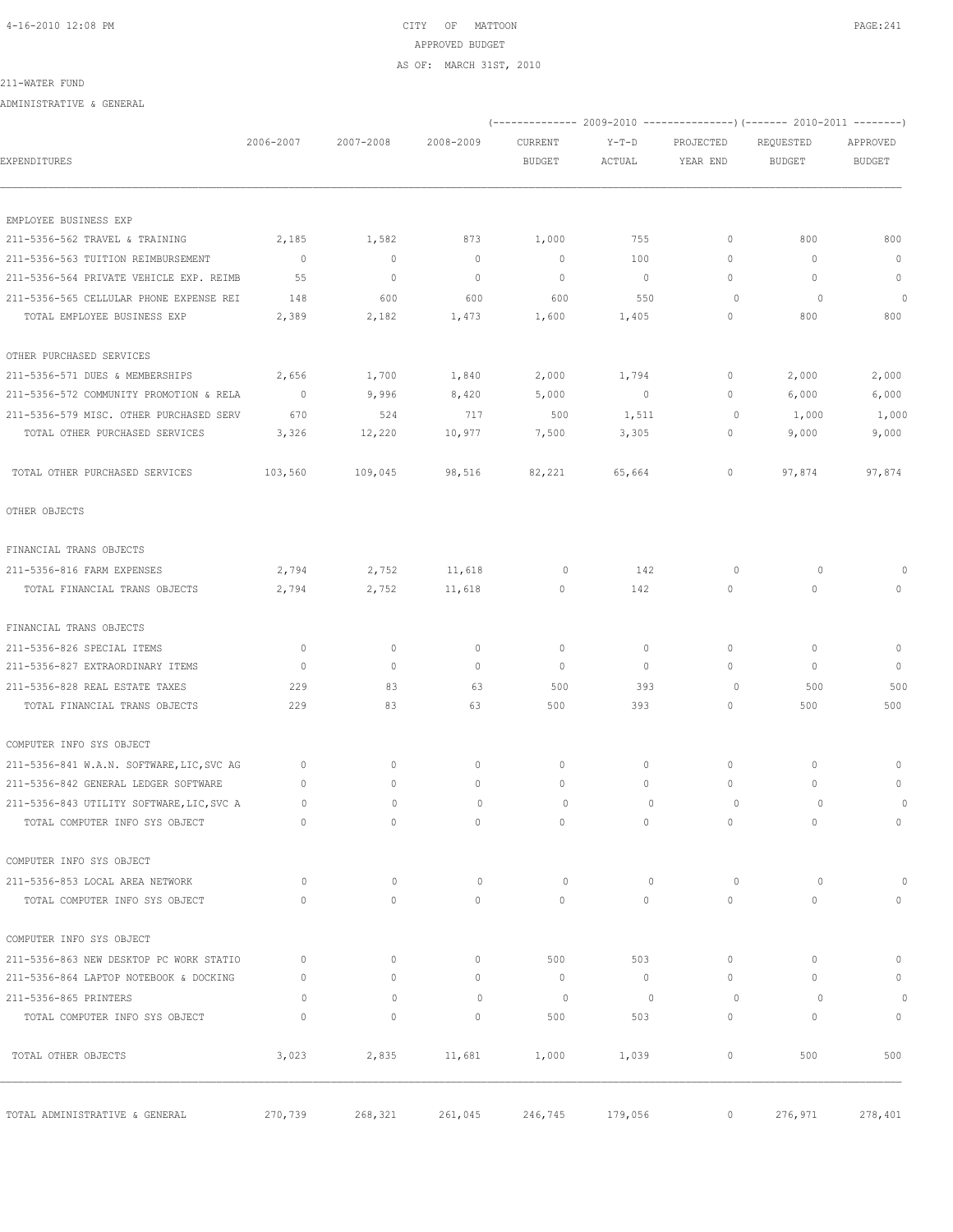## 4-16-2010 12:08 PM CITY OF MATTOON PAGE:242 APPROVED BUDGET AS OF: MARCH 31ST, 2010

### 211-WATER FUND

### DEPRECIATION

|                                    | 2006-2007    | 2007-2008 | 2008-2009    | CURRENT       | $Y-T-D$      | PROJECTED    | REQUESTED     | APPROVED      |
|------------------------------------|--------------|-----------|--------------|---------------|--------------|--------------|---------------|---------------|
| EXPENDITURES                       |              |           |              | <b>BUDGET</b> | ACTUAL       | YEAR END     | <b>BUDGET</b> | <b>BUDGET</b> |
|                                    |              |           |              |               |              |              |               |               |
|                                    |              |           |              |               |              |              |               |               |
| OTHER OBJECTS                      |              |           |              |               |              |              |               |               |
|                                    |              |           |              |               |              |              |               |               |
| FINANCIAL TRANS OBJECTS            |              |           |              |               |              |              |               |               |
| 211-5357-826 SPECIAL ITEMS         | $\mathbf{0}$ | $\circ$   | $\mathbf{0}$ | $\circ$       | $\circ$      | 0            | $\mathbf{0}$  | $\circ$       |
| 211-5357-829 SUBTOTAL DEPRECIATION | 592,099      | 602,233   | 602,232      | 600,000       | $\mathbf{0}$ | $\mathbf{0}$ | 620,000       | 620,000       |
| TOTAL FINANCIAL TRANS OBJECTS      | 592,099      | 602,233   | 602,232      | 600,000       | $\circ$      | 0            | 620,000       | 620,000       |
| TOTAL OTHER OBJECTS                | 592,099      | 602,233   | 602,232      | 600,000       | $\circ$      | 0            | 620,000       | 620,000       |
|                                    |              |           |              |               |              |              |               |               |
| TOTAL DEPRECIATION                 | 592,099      | 602,233   | 602,232      | 600,000       | $\circ$      | 0            | 620,000       | 620,000       |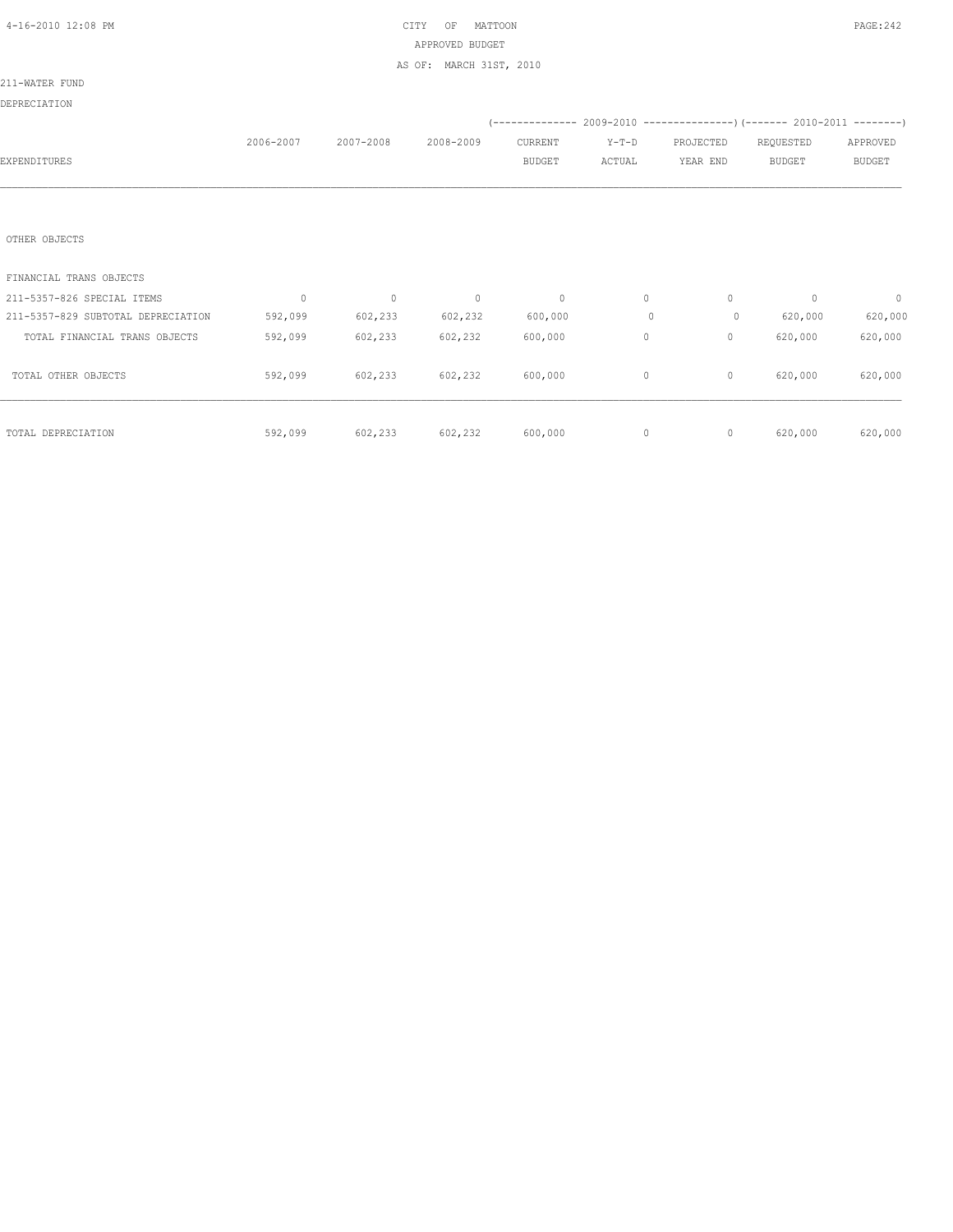## 4-16-2010 12:08 PM CITY OF MATTOON PAGE:243 APPROVED BUDGET AS OF: MARCH 31ST, 2010

#### 211-WATER FUND

2003 REFUNDING GO BONDS

|                                        |              |             |              |               |         |           | (-------------- 2009-2010 -----------------) (------- 2010-2011 --------) |               |
|----------------------------------------|--------------|-------------|--------------|---------------|---------|-----------|---------------------------------------------------------------------------|---------------|
|                                        | 2006-2007    | 2007-2008   | 2008-2009    | CURRENT       | $Y-T-D$ | PROJECTED | REQUESTED                                                                 | APPROVED      |
| EXPENDITURES                           |              |             |              | <b>BUDGET</b> | ACTUAL  | YEAR END  | <b>BUDGET</b>                                                             | <b>BUDGET</b> |
|                                        |              |             |              |               |         |           |                                                                           |               |
|                                        |              |             |              |               |         |           |                                                                           |               |
| OTHER OBJECTS                          |              |             |              |               |         |           |                                                                           |               |
| FINANCIAL TRANS OBJECTS                |              |             |              |               |         |           |                                                                           |               |
| 211-5714-817 2003 WATERWORKS REFUNDING | $\circ$      | $\circ$     | $\circ$      | 596,755       | 596,755 | 0         | 597,505                                                                   | 597,505       |
| TOTAL FINANCIAL TRANS OBJECTS          | $\mathbf{0}$ | $\circ$     | $\mathbf{0}$ | 596,755       | 596,755 | $\circ$   | 597,505                                                                   | 597,505       |
| TOTAL OTHER OBJECTS                    | 0            | $\circ$     | $\circ$      | 596,755       | 596,755 | $\circ$   | 597,505                                                                   | 597,505       |
| TOTAL 2003 REFUNDING GO BONDS          | 0            | $\mathbb O$ | $\circ$      | 596,755       | 596,755 | 0         | 597,505                                                                   | 597,505       |
|                                        |              |             |              |               |         |           |                                                                           |               |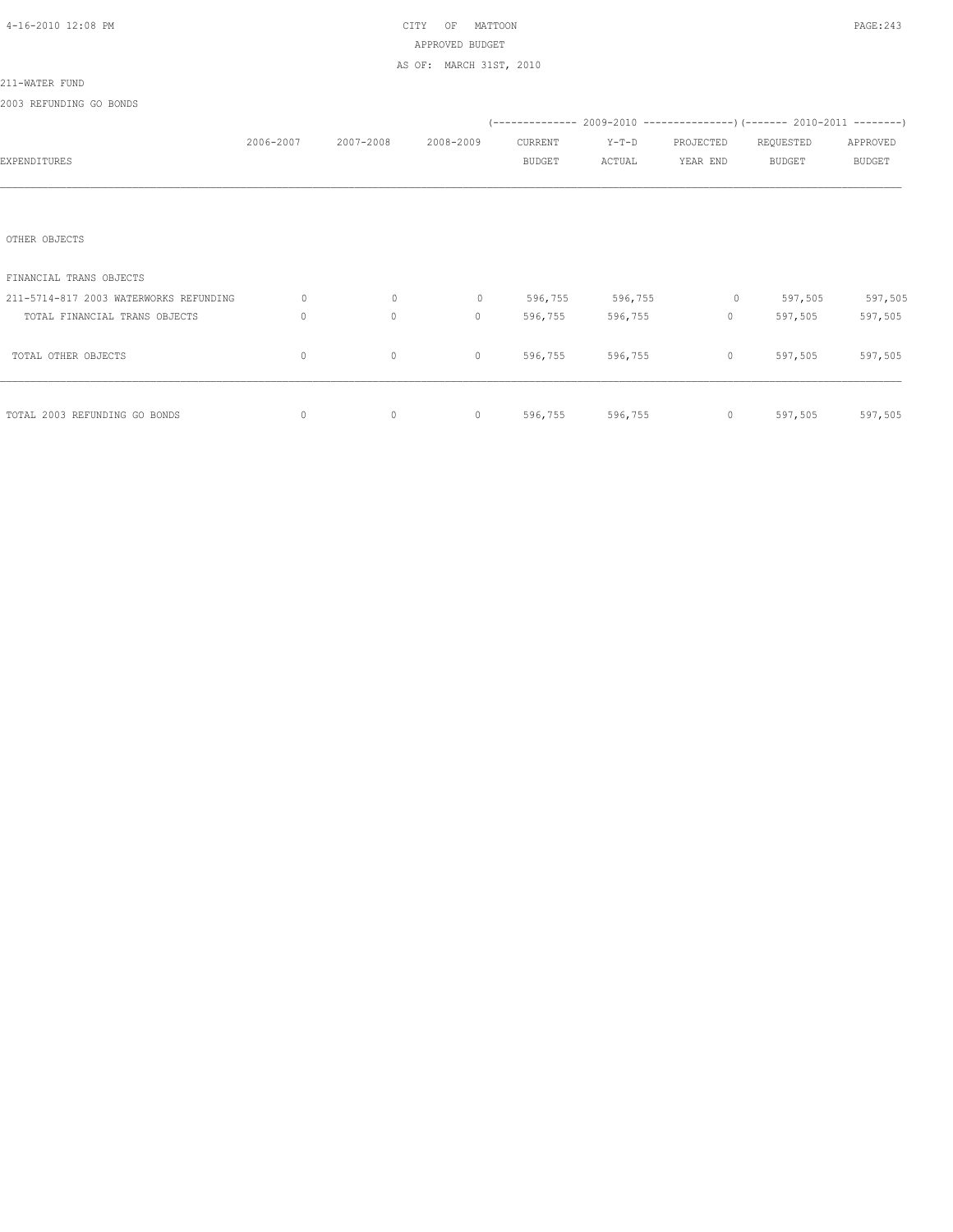## 4-16-2010 12:08 PM CITY OF MATTOON PAGE:244 APPROVED BUDGET AS OF: MARCH 31ST, 2010

#### 211-WATER FUND

2003A ERI GO BONDS

|                                         |           |           |           |               |         |              | $(---------- 2009-2010 ------------ 2010-2011 ------ 2010-2011$ |               |
|-----------------------------------------|-----------|-----------|-----------|---------------|---------|--------------|-----------------------------------------------------------------|---------------|
|                                         | 2006-2007 | 2007-2008 | 2008-2009 | CURRENT       | $Y-T-D$ | PROJECTED    | REQUESTED                                                       | APPROVED      |
| EXPENDITURES                            |           |           |           | <b>BUDGET</b> | ACTUAL  | YEAR END     | BUDGET                                                          | <b>BUDGET</b> |
|                                         |           |           |           |               |         |              |                                                                 |               |
| OTHER OBJECTS                           |           |           |           |               |         |              |                                                                 |               |
| FINANCIAL TRANS OBJECTS                 |           |           |           |               |         |              |                                                                 |               |
| 211-5717-817 2003A PENSION BENEFIT GO B | 47,866    | $\circ$   | 47,282    | 46,911        | 43,002  | $\mathbf{0}$ | 47,704                                                          | 47,704        |
| TOTAL FINANCIAL TRANS OBJECTS           | 47,866    | $\circ$   | 47,282    | 46,911        | 43,002  | 0            | 47,704                                                          | 47,704        |
| TOTAL OTHER OBJECTS                     | 47,866    | $\circ$   | 47,282    | 46,911        | 43,002  | $\circ$      | 47,704                                                          | 47,704        |
| TOTAL 2003A ERI GO BONDS                | 47,866    | $\circ$   | 47,282    | 46,911        | 43,002  | 0            | 47,704                                                          | 47,704        |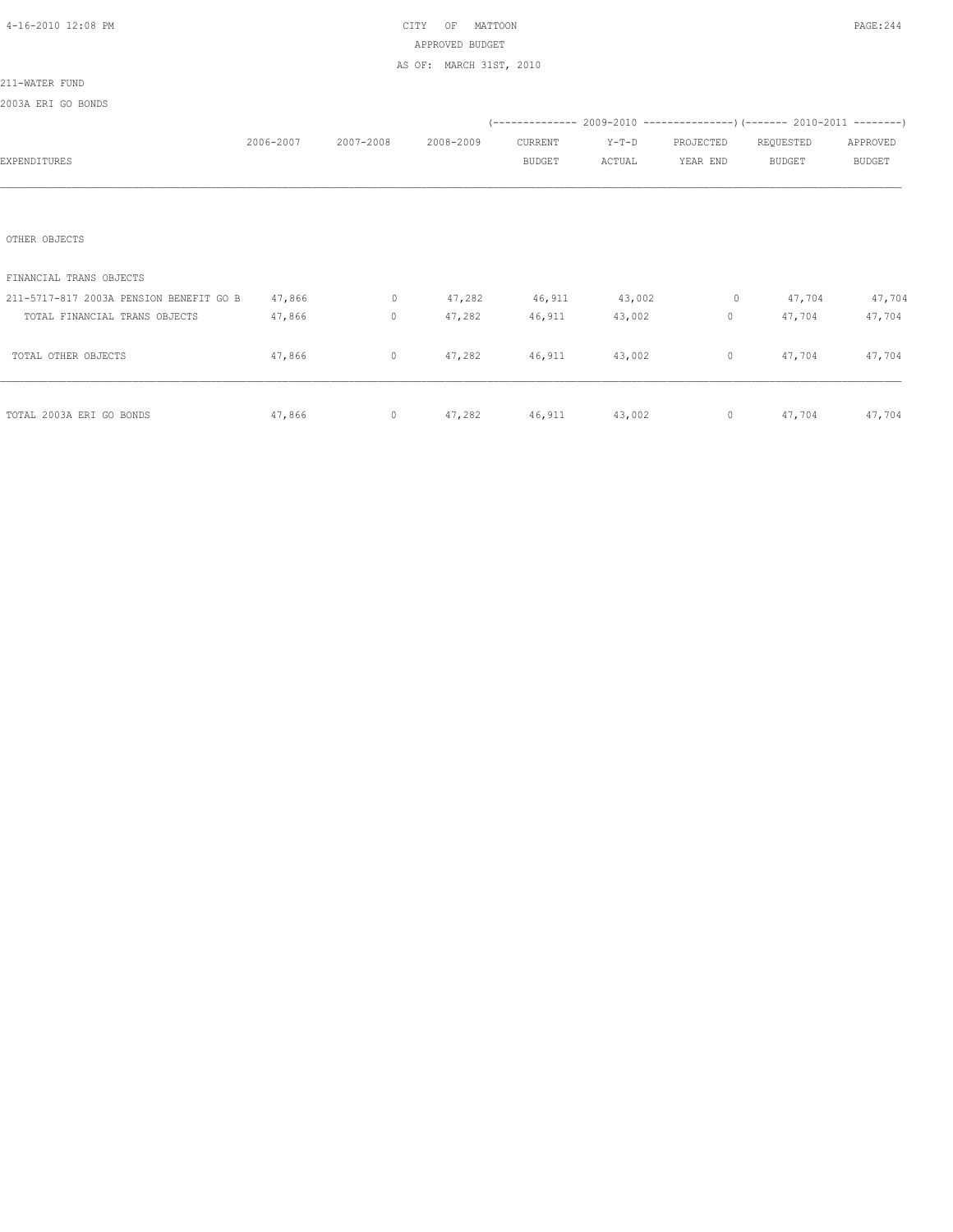## 4-16-2010 12:08 PM CITY OF MATTOON PAGE:245 APPROVED BUDGET AS OF: MARCH 31ST, 2010

#### 211-WATER FUND

#### 1998 IEPA NOTE

| tan umum mata                 |              |           |                   |                          |                   |                       | (-------------- 2009-2010 ---------------) (------- 2010-2011 --------) |                           |
|-------------------------------|--------------|-----------|-------------------|--------------------------|-------------------|-----------------------|-------------------------------------------------------------------------|---------------------------|
| EXPENDITURES                  | 2006-2007    | 2007-2008 | 2008-2009         | CURRENT<br><b>BUDGET</b> | $Y-T-D$<br>ACTUAL | PROJECTED<br>YEAR END | REQUESTED<br><b>BUDGET</b>                                              | APPROVED<br><b>BUDGET</b> |
|                               |              |           |                   |                          |                   |                       |                                                                         |                           |
| OTHER OBJECTS                 |              |           |                   |                          |                   |                       |                                                                         |                           |
| FINANCIAL TRANS OBJECTS       |              |           |                   |                          |                   |                       |                                                                         |                           |
| 211-5731-817 DEBT SERVICES    | 0            | $\circ$   | $\overline{0}$    | 522,429                  | 522,429           | $\circ$               | 522,429                                                                 | 522,429                   |
| TOTAL FINANCIAL TRANS OBJECTS | $\mathbf{0}$ | $\circ$   | $0 \qquad \qquad$ | 522,429                  | 522,429           | $\circ$               | 522,429                                                                 | 522,429                   |
| TOTAL OTHER OBJECTS           | $\mathbf{0}$ | $\circ$   | $\circ$           | 522,429                  | 522,429           | $\circ$               | 522,429                                                                 | 522,429                   |
| TOTAL 1998 IEPA NOTE          | 0            | $\circ$   | $\circ$           |                          | 522,429 522,429   | $\circ$               | 522,429                                                                 | 522,429                   |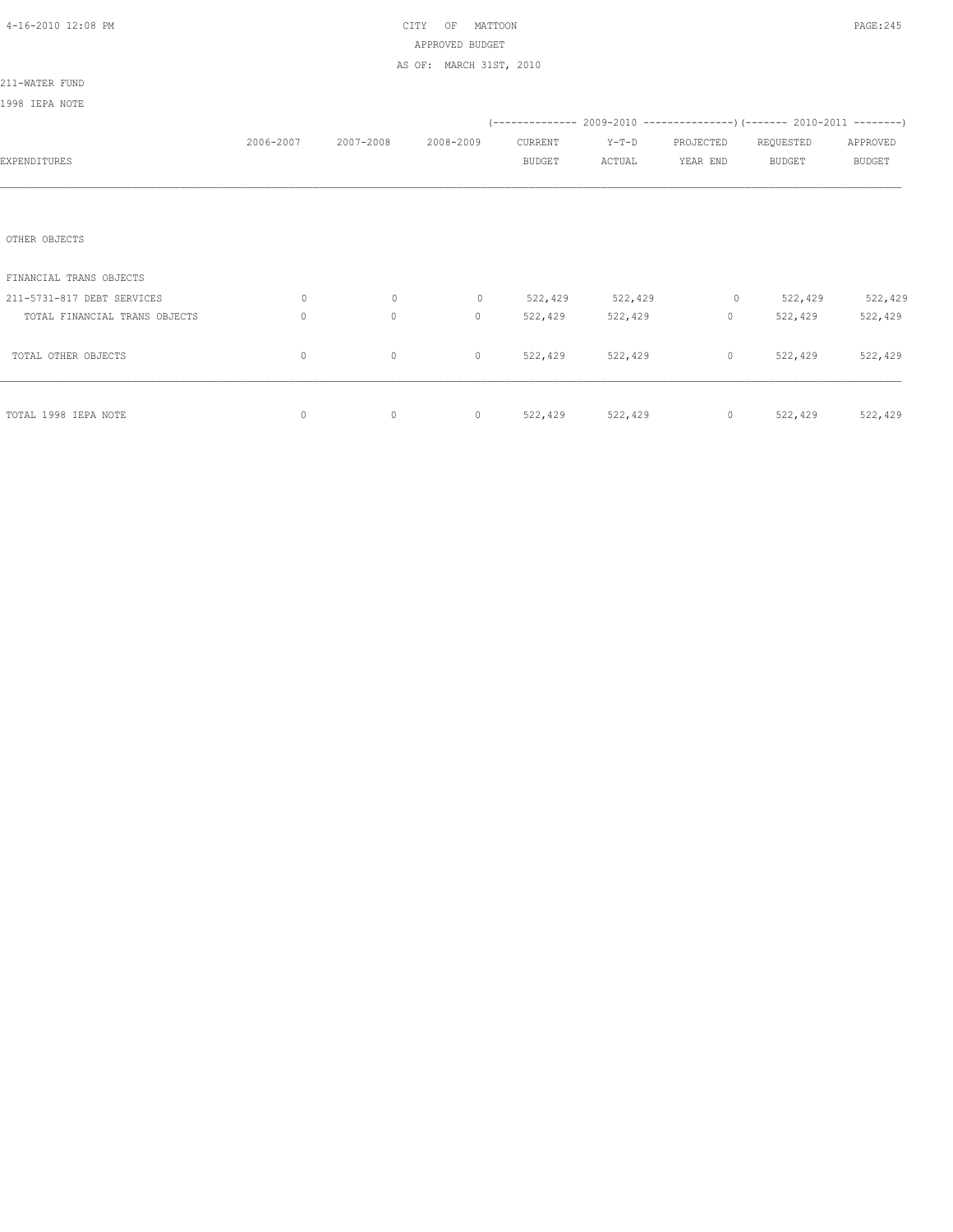## 4-16-2010 12:08 PM CITY OF MATTOON PAGE:246 APPROVED BUDGET AS OF: MARCH 31ST, 2010

## 211-WATER FUND

| FISCAL AGENT FEES |  |  |
|-------------------|--|--|
|-------------------|--|--|

|                               |           |           |           |               |         |           | (-------------- 2009-2010 ---------------) (------- 2010-2011 --------) |               |
|-------------------------------|-----------|-----------|-----------|---------------|---------|-----------|-------------------------------------------------------------------------|---------------|
|                               | 2006-2007 | 2007-2008 | 2008-2009 | CURRENT       | $Y-T-D$ | PROJECTED | REQUESTED                                                               | APPROVED      |
| EXPENDITURES                  |           |           |           | <b>BUDGET</b> | ACTUAL  | YEAR END  | <b>BUDGET</b>                                                           | <b>BUDGET</b> |
|                               |           |           |           |               |         |           |                                                                         |               |
|                               |           |           |           |               |         |           |                                                                         |               |
| OTHER OBJECTS                 |           |           |           |               |         |           |                                                                         |               |
| FINANCIAL TRANS OBJECTS       |           |           |           |               |         |           |                                                                         |               |
| 211-5760-817 DEBT SERVICES    | 494       | 1,137     | 614       | 1,500         | 654     | $\circ$   | 1,500                                                                   | 1,500         |
| TOTAL FINANCIAL TRANS OBJECTS | 494       | 1,137     | 614       | 1,500         | 654     | 0         | 1,500                                                                   | 1,500         |
| TOTAL OTHER OBJECTS           | 494       | 1,137     | 614       | 1,500         | 654     | 0         | 1,500                                                                   | 1,500         |
|                               |           |           |           |               |         |           |                                                                         |               |
| TOTAL FISCAL AGENT FEES       | 494       | 1,137     | 614       | 1,500         | 654     | 0         | 1,500                                                                   | 1,500         |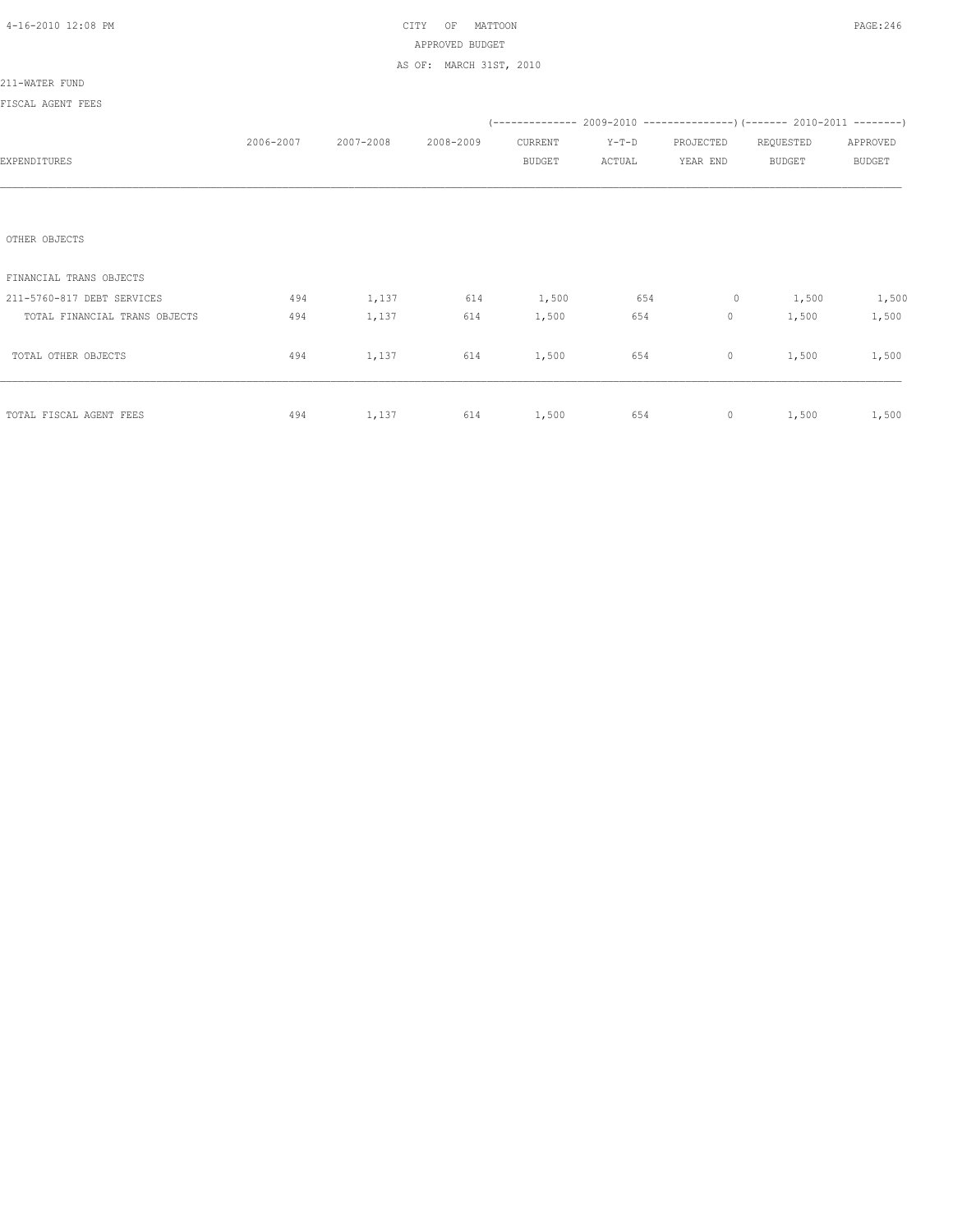## 4-16-2010 12:08 PM CITY OF MATTOON PAGE:247 APPROVED BUDGET AS OF: MARCH 31ST, 2010

## 211-WATER FUND INTEREST EXPENSE

|                                         |              |              |              |                                     |              | (-------------- 2009-2010 ---------------) (------- 2010-2011 --------) |                                             |             |
|-----------------------------------------|--------------|--------------|--------------|-------------------------------------|--------------|-------------------------------------------------------------------------|---------------------------------------------|-------------|
|                                         | 2006-2007    | 2007-2008    | 2008-2009    | CURRENT                             | $Y-T-D$      | PROJECTED                                                               | REQUESTED                                   | APPROVED    |
| EXPENDITURES                            |              |              |              | <b>BUDGET</b>                       | ACTUAL       | YEAR END                                                                | <b>BUDGET</b>                               | BUDGET      |
|                                         |              |              |              |                                     |              |                                                                         |                                             |             |
| OTHER OBJECTS                           |              |              |              |                                     |              |                                                                         |                                             |             |
| FINANCIAL TRANS OBJECTS                 |              |              |              |                                     |              |                                                                         |                                             |             |
| 211-5795-817 INTEREST EXPENSE           | 333,236      | 320,486      | 297,429      | 0                                   | 0            | $\mathbf 0$                                                             | $\mathbf 0$                                 | 0           |
| TOTAL FINANCIAL TRANS OBJECTS           | 333,236      | 320,486      | 297,429      | $\circ$                             | 0            | $\circ$                                                                 | 0                                           | 0           |
| TOTAL OTHER OBJECTS                     | 333,236      | 320,486      | 297,429      | $\circ$                             | $\circ$      | $\circ$                                                                 | $\circ$                                     | $\circ$     |
| TOTAL INTEREST EXPENSE                  | 333,236      | 320,486      | 297,429      | $\mathbb O$                         | $\circ$      | $\circ$                                                                 | $\mathbb O$                                 | $\circ$     |
| TOTAL EXPENDITURES                      | 3,099,333    | 2,940,791    |              | 2,962,682 4,599,242                 | 3,097,477    | $\circ$                                                                 | 4,673,169                                   | 4,680,347   |
| REVENUE OVER/(UNDER) EXPENDITURES       | 320,523      | 343,822 (    |              | 17, 137) ( 1, 328, 742) ( 271, 470) |              |                                                                         | $0 \quad (1,426,949) \quad (1,434,127)$     |             |
| OTHER FINANCING SOURCES                 |              |              |              |                                     |              |                                                                         |                                             |             |
| 211-4905-021 INTERFUND XFR-IMRF FUND    | $\circ$      | $\circ$      | $\circ$      | $\circ$                             | $\circ$      | 0                                                                       | $\mathbf 0$                                 | $\circ$     |
| 211-4910-021 INTERFUND XFR-DEBT SVC FUN | $\circ$      | $\circ$      | $\mathbf 0$  | $\mathbb O$                         | $\circ$      | $\circ$                                                                 | 0                                           | $\circ$     |
| 211-4931-021 SALE OF CAPITAL ASSETS     | 518,491      | 93,133       | 430,275      | 150,000                             | 63,142       | 0                                                                       | 50,000                                      | 50,000      |
| 211-4945-021 REFUNDING BONDS ISSUED     | $\circ$      | $\circ$      | $\circ$      | 0                                   | 0            | 0                                                                       | $\mathbf 0$                                 | $\circ$     |
| 211-4946-021 PREMIUMS ON BONDS SOLD     | $\mathbf 0$  | 0            | $\mathbf 0$  | 0                                   | 0            | 0                                                                       | 0                                           | $\circ$     |
| 211-4947-021 VEHICLE LOAN PROCEEDS      | $\mathbf{0}$ | 0            | $\mathbf 0$  | $\mathbf{0}$                        | 0            | $\mathbf{0}$                                                            | $\mathbf{0}$                                | $\circ$     |
| 211-4955-021 DEVELOPER CONTRIBUTION     | $\mathbf{0}$ | $\circ$      | $\mathbf{0}$ | $\circ$                             | $\circ$      | $\circ$                                                                 | $\mathbf{0}$                                | $\mathbb O$ |
| 211-4956-021 OTHER CONTRIBUTION CAPITAL | $\circ$      | 38,015       | 1,053        | $\mathbf 0$                         | $\circ$      | $\circ$                                                                 | $\mathbf{0}$                                | $\mathbb O$ |
| 211-4990-023 LAKE LEASE PROCEEDS        | $\circ$      | $\mathbf{0}$ | $\circ$      | $\circ$                             | $\mathbf{0}$ | $\circ$                                                                 | $\mathbf{0}$                                | $\mathbf 0$ |
| TOTAL OTHER FINANCING SOURCES           | 518,491      | 131,149      | 431,327      | 150,000                             | 63,142       | 0                                                                       | 50,000                                      | 50,000      |
| OTHER FINANCING (USES)                  |              |              |              |                                     |              |                                                                         |                                             |             |
| 211-5936-822 INTERFUND TRANSFERS        | $\circ$      | 47,600       | $\circ$      | $\mathbb O$                         | $\mathbf 0$  | $\mathbb O$                                                             | $\circ$                                     | $\mathbf 0$ |
| TOTAL OTHER FINANCING (USES)            | $\circ$      | 47,600       | $\circ$      | $\mathbb O$                         | $\circ$      | $\circ$                                                                 | $\mathbb O$                                 | $\circ$     |
| TOTAL OTHER FINANCING SOURCES (USES)    | 518,491      | 83,549       | 431,327      | 150,000                             | 63,142       | $\circ$                                                                 | 50,000                                      | 50,000      |
| REVENUES & OTHER SOURCES OVER/          |              |              |              |                                     |              |                                                                         |                                             |             |
| (UNDER) EXPENDITURES & OTHER (USES)     | 839,014      | 427,371      |              | 414,191 ( 1,178,742) (              | 208,328)     |                                                                         | $0 \quad (1, 376, 949) \quad (1, 384, 127)$ |             |

\*\*\* END OF REPORT \*\*\*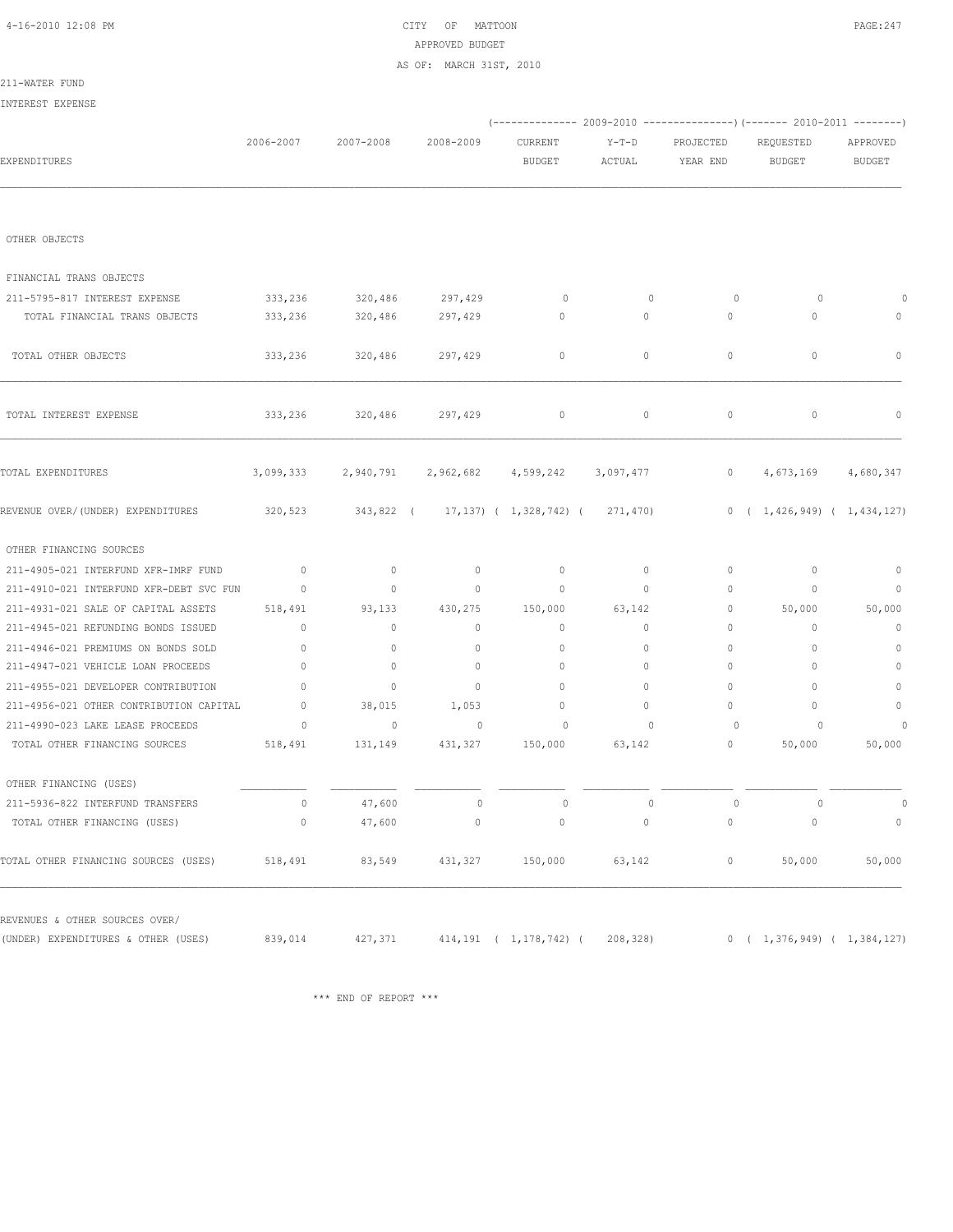## 4-16-2010 12:08 PM CITY OF MATTOON PAGE:248 APPROVED BUDGET AS OF: MARCH 31ST, 2010

| REVENUES                                | 2006-2007 | 2007-2008    | 2008-2009    | CURRENT<br><b>BUDGET</b> | $Y-T-D$<br>ACTUAL | (-------------- 2009-2010 ---------------) (------- 2010-2011 --------)<br>PROJECTED<br>YEAR END | REQUESTED<br><b>BUDGET</b> | APPROVED<br><b>BUDGET</b> |
|-----------------------------------------|-----------|--------------|--------------|--------------------------|-------------------|--------------------------------------------------------------------------------------------------|----------------------------|---------------------------|
| INTERGOVERNMENTAL REV                   |           |              |              |                          |                   |                                                                                                  |                            |                           |
| FEDERAL GOVT GRANTS                     |           |              |              |                          |                   |                                                                                                  |                            |                           |
| 212-4313-023 FEDERAL CAPITAL GRANTS     | $\circ$   | $\mathbf{0}$ | $\circ$      | $\circ$                  | 14,890            | $\circ$                                                                                          | $\mathbf{0}$               |                           |
| TOTAL FEDERAL GOVT GRANTS               | $\Omega$  | 0            | $\circ$      | $\circ$                  | 14,890            | $\mathbf 0$                                                                                      | $\mathbf 0$                |                           |
| TOTAL INTERGOVERNMENTAL REV             | $\Omega$  | $\Omega$     | $\mathbf{0}$ | $\mathbf{0}$             | 14,890            | $\circ$                                                                                          | $\circ$                    | $\Omega$                  |
| CHARGES FOR SERVICES                    |           |              |              |                          |                   |                                                                                                  |                            |                           |
| SWR FD REVENUES & OTHER                 |           |              |              |                          |                   |                                                                                                  |                            |                           |
| 212-4451-021 SEWER USE CHARGES          | 3,381,505 | 3,310,850    | 3,205,705    | 3,400,000                | 2,992,615         | $\circ$                                                                                          | 3,525,000                  | 3,525,000                 |
| 212-4452-021 SEWER CHARGE PENALTIES     | 53,561    | 48,296       | 51,646       | 53,000                   | 46,038            | 0                                                                                                | 52,500                     | 52,500                    |
| 212-4453-021 BOD SURCHARGES             | 37,026    | 33,293       | 26,462       | 36,000                   | 29,140            | 0                                                                                                | 33,000                     | 33,000                    |
| 212-4454-021 SUSPENDED SOLIDS SURCHARGE | 12,392    | 10,129       | 5,543        | 12,500                   | 10,933            | $\circ$                                                                                          | 12,000                     | 12,000                    |
| 212-4455-021 PERMITS & TAPPING FEES     | 2,383     | 3,745        | 2,120        | 4,500                    | 1,145             | 0                                                                                                | 2,000                      | 2,000                     |
| 212-4456-021 ERC LECHATE CHARGES        | 22,852    | 19,720       | 20,648       | 20,000                   | 23,496            | $\mathbf{0}$                                                                                     | 25,000                     | 25,000                    |
| 212-4459-021 MISC & SUNDRY SEWER CHARGE | 11,888    | 21,422       | 21,423       | 25,000                   | 10,006            | 0                                                                                                | 12,000                     | 12,000                    |
| TOTAL SWR FD REVENUES & OTHER           | 3,521,608 | 3,447,455    | 3, 333, 547  | 3,551,000                | 3, 113, 374       | $\mathbf 0$                                                                                      | 3,661,500                  | 3,661,500                 |
| TOTAL CHARGES FOR SERVICES              | 3,521,608 | 3,447,455    | 3, 333, 547  | 3,551,000                | 3, 113, 374       | $\circ$                                                                                          | 3,661,500                  | 3,661,500                 |
| INVESTMENT EARNINGS                     |           |              |              |                          |                   |                                                                                                  |                            |                           |
| INTEREST EARNINGS                       |           |              |              |                          |                   |                                                                                                  |                            |                           |
| 212-4610-021 INTEREST EARNINGS          | 122,948   | 92,762       | 50,812       | 45,000                   | 20,618            | $\mathbf 0$                                                                                      | 25,000                     | 25,000                    |
| TOTAL INTEREST EARNINGS                 | 122,948   | 92,762       | 50,812       | 45,000                   | 20,618            | 0                                                                                                | 25,000                     | 25,000                    |
| NET INCREASE (DECREASE)                 |           |              |              |                          |                   |                                                                                                  |                            |                           |
| 212-4640-021 NET INCREASE IN VALUE OF I | $\circ$   | $\circ$      | $\circ$      | $\circ$                  | $\mathbf 0$       | $\mathbf{0}$                                                                                     | $\mathbb O$                |                           |
| TOTAL NET INCREASE (DECREASE)           | $\Omega$  | $\mathbf{0}$ | $\circ$      | $\circ$                  | $\Omega$          | $\Omega$                                                                                         | $\Omega$                   | $\mathbf{0}$              |
| TOTAL INVESTMENT EARNINGS               | 122,948   | 92,762       | 50,812       | 45,000                   | 20,618            | 0                                                                                                | 25,000                     | 25,000                    |
| TOTAL REVENUES                          | 3,644,556 | 3,540,217    | 3,384,359    | 3,596,000                | 3,148,882         | $\circ$                                                                                          | 3,686,500                  | 3,686,500                 |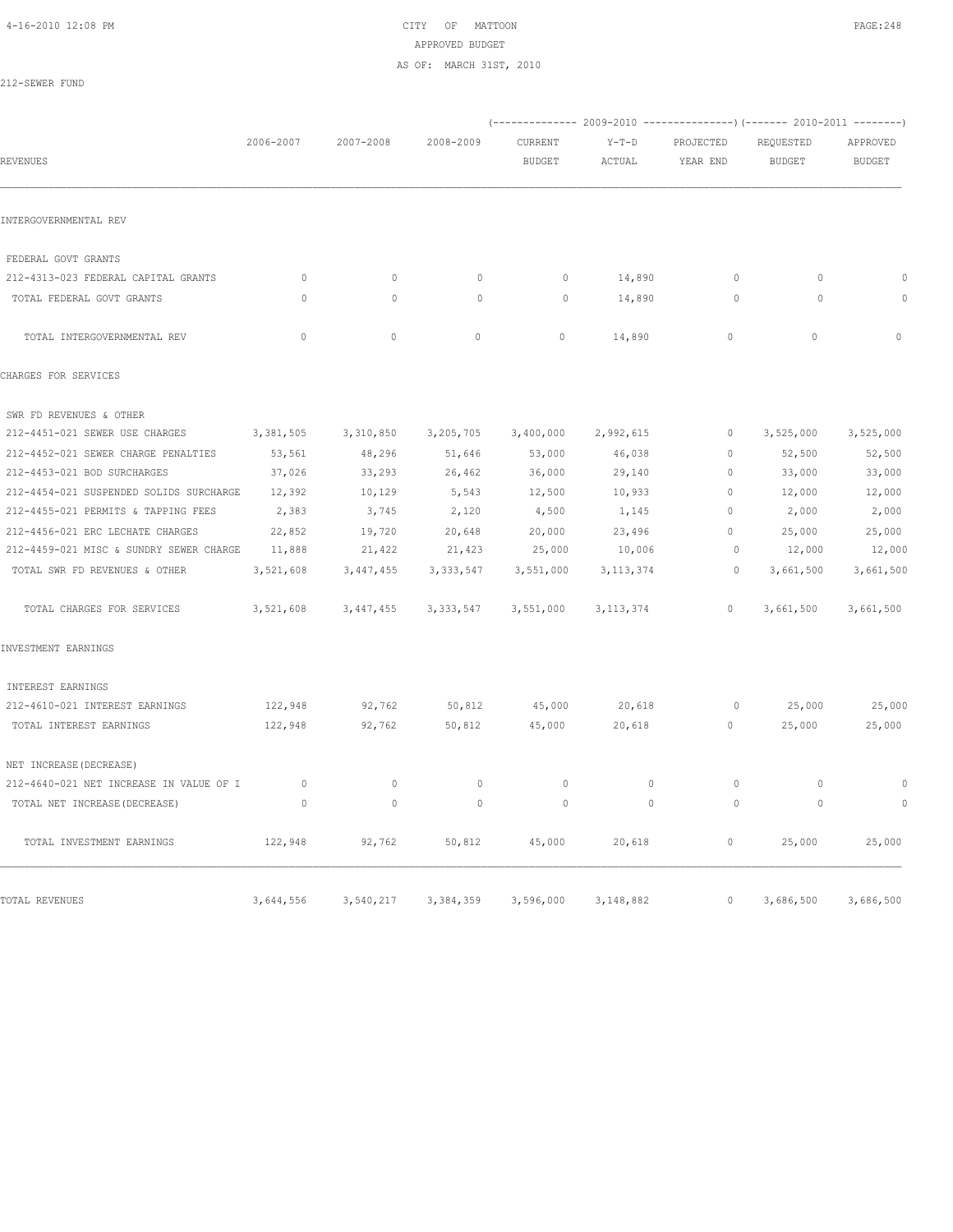## 4-16-2010 12:08 PM CITY OF MATTOON PAGE:249 APPROVED BUDGET AS OF: MARCH 31ST, 2010

#### 212-SEWER FUND

SEWER COLLECTION SYSTEM

|                                         |                          |           |           | (-------------- 2009-2010 ----------------) (------- 2010-2011 --------) |         |             |               |                |
|-----------------------------------------|--------------------------|-----------|-----------|--------------------------------------------------------------------------|---------|-------------|---------------|----------------|
|                                         | 2006-2007                | 2007-2008 | 2008-2009 | CURRENT                                                                  | $Y-T-D$ | PROJECTED   | REQUESTED     | APPROVED       |
| EXPENDITURES                            |                          |           |           | <b>BUDGET</b>                                                            | ACTUAL  | YEAR END    | <b>BUDGET</b> | BUDGET         |
|                                         |                          |           |           |                                                                          |         |             |               |                |
| PERSONNEL SERVICES                      |                          |           |           |                                                                          |         |             |               |                |
| SALARIES & WAGES                        |                          |           |           |                                                                          |         |             |               |                |
| 212-5342-111 SALARIES OF REG EMPLOYEES  | 136,296                  | 173,514   | 197,450   | 239,015                                                                  | 162,085 | 0           | 229,450       | 225,614        |
| 212-5342-112 SALARIES OF TEMP EMPLOYEES | 2,091                    | 2,106     | 817       | $\sim$ 0                                                                 | 588     | $\circ$     | $\sim$ 0      | $\overline{0}$ |
| 212-5342-113 OVERTIME                   | 5,985                    | 5,623     | 6,056     | 9,437                                                                    | 5,389   | $\circ$     | 9,452         | 8,974          |
| 212-5342-114 COMPENSATED ABSENCES       | 20,514                   | 56,955    | 62,775    | $\sim$ 0                                                                 | 47,803  | $\mathbf 0$ | $\sim$ 0      | $\circ$        |
| TOTAL SALARIES & WAGES                  | 164,885                  | 238,198   | 267,098   | 248,452                                                                  | 215,864 | 0           | 238,902       | 234,588        |
| TOTAL PERSONNEL SERVICES                | 164,885                  | 238,198   | 267,098   | 248,452                                                                  | 215,864 | 0           | 238,902       | 234,588        |
| EMPOLOYEE BENEFITS                      |                          |           |           |                                                                          |         |             |               |                |
| GROUP INSURANCE                         |                          |           |           |                                                                          |         |             |               |                |
| 212-5342-211 GROUP HEALTH INSURANCE     | 22,206                   | 23,080    | 30, 207   | 33,083                                                                   | 30,946  | $\circ$     | 33,454        | 35,775         |
| 212-5342-212 GROUP LIFE INSURANCE       | 835                      | 1,084     | 825       | 706                                                                      | 647     | $\mathbb O$ | 930           | 919            |
| TOTAL GROUP INSURANCE                   | 23,041                   | 24,164    | 31,032    | 33,789                                                                   | 31,593  | $\circ$     | 34,384        | 36,694         |
| SOCIAL SECURITY CONTRIB                 |                          |           |           |                                                                          |         |             |               |                |
| 212-5342-221 FICA CONTRIBUTIONS         | 10,166                   | 11,639    | 16,604    | 15,404                                                                   | 13,863  | $\circ$     | 14,812        | 14,544         |
| 212-5342-222 MEDICARE CONTRIBUTIONS     | 2,377                    | 2,722     | 3,883     | 3,603                                                                    | 3,242   | $\mathbf 0$ | 3,464         | 3,402          |
| TOTAL SOCIAL SECURITY CONTRIB           | 12,544                   | 14,361    | 20,487    | 19,007                                                                   | 17,105  | $\circ$     | 18,276        | 17,946         |
| RETIREMENT CONTRIBTUIONS                |                          |           |           |                                                                          |         |             |               |                |
| 212-5342-231 IMRF CONTRIBUTIONS         | 19,063                   | 19,580    | 26,779    | 26,916                                                                   | 23,034  | $\circ$     | 31,296        | 30,731         |
| TOTAL RETIREMENT CONTRIBTUIONS          | 19,063                   | 19,580    | 26,779    | 26,916                                                                   | 23,034  |             | $0 \t 31,296$ | 30,731         |
| UNEMPLOYMNT COMPENSATION                |                          |           |           |                                                                          |         |             |               |                |
| 212-5342-240 UNEMPLOYMENT COMP.         | 1,415                    | 1,333     | 766       | 415                                                                      | 380     | $\mathbf 0$ | 635           | 635            |
| TOTAL UNEMPLOYMNT COMPENSATION          | 1,415                    | 1,333     | 766       | 415                                                                      | 380     | 0           | 635           | 635            |
| WORKER'S COMPENSATION                   |                          |           |           |                                                                          |         |             |               |                |
| 212-5342-250 WORKERS' COMPENSATION      | 38,424                   | 39,347    | 32,845    | 18,258                                                                   | 16,737  | $\mathbf 0$ | 33,426        | 32,789         |
| TOTAL WORKER'S COMPENSATION             | 38,424                   | 39,347    | 32,845    | 18,258                                                                   | 16,737  | 0           | 33,426        | 32,789         |
| TOTAL EMPOLOYEE BENEFITS                | 94,486                   | 98,786    | 111,910   | 98,385                                                                   | 88,849  | 0           | 118,017       | 118,795        |
| SUPPLIES                                |                          |           |           |                                                                          |         |             |               |                |
| GENERAL SUPPLIES                        |                          |           |           |                                                                          |         |             |               |                |
| 212-5342-313 MEDICAL & SAFETY SUPPLIES  | 1,242                    | 1,903     | 605       | 1,000                                                                    | 1,043   | 0           | 1,200         | 1,200          |
| 212-5342-316 TOOLS & EQUIPMENT          | 3,615                    | 3,600     | 2,024     | 1,500                                                                    | 1,383   | $\circ$     | 1,500         | 1,500          |
| 212-5342-318 VEHICLE PARTS              | 10,444                   | 6,778     | 12,460    | 10,000                                                                   | 15,382  | 0           | 15,000        | 15,000         |
| 212-5342-319 MISCELLANEOUS SUPPLIES     | $\overline{\phantom{0}}$ | $1,498$ ( | 98)       | $\circ$                                                                  | 3,958   | $\mathbf 0$ | 1,500         | 1,500          |
| TOTAL GENERAL SUPPLIES                  | 15,301                   | 13,779    | 14,991    | 12,500                                                                   | 21,764  | 0           | 19,200        | 19,200         |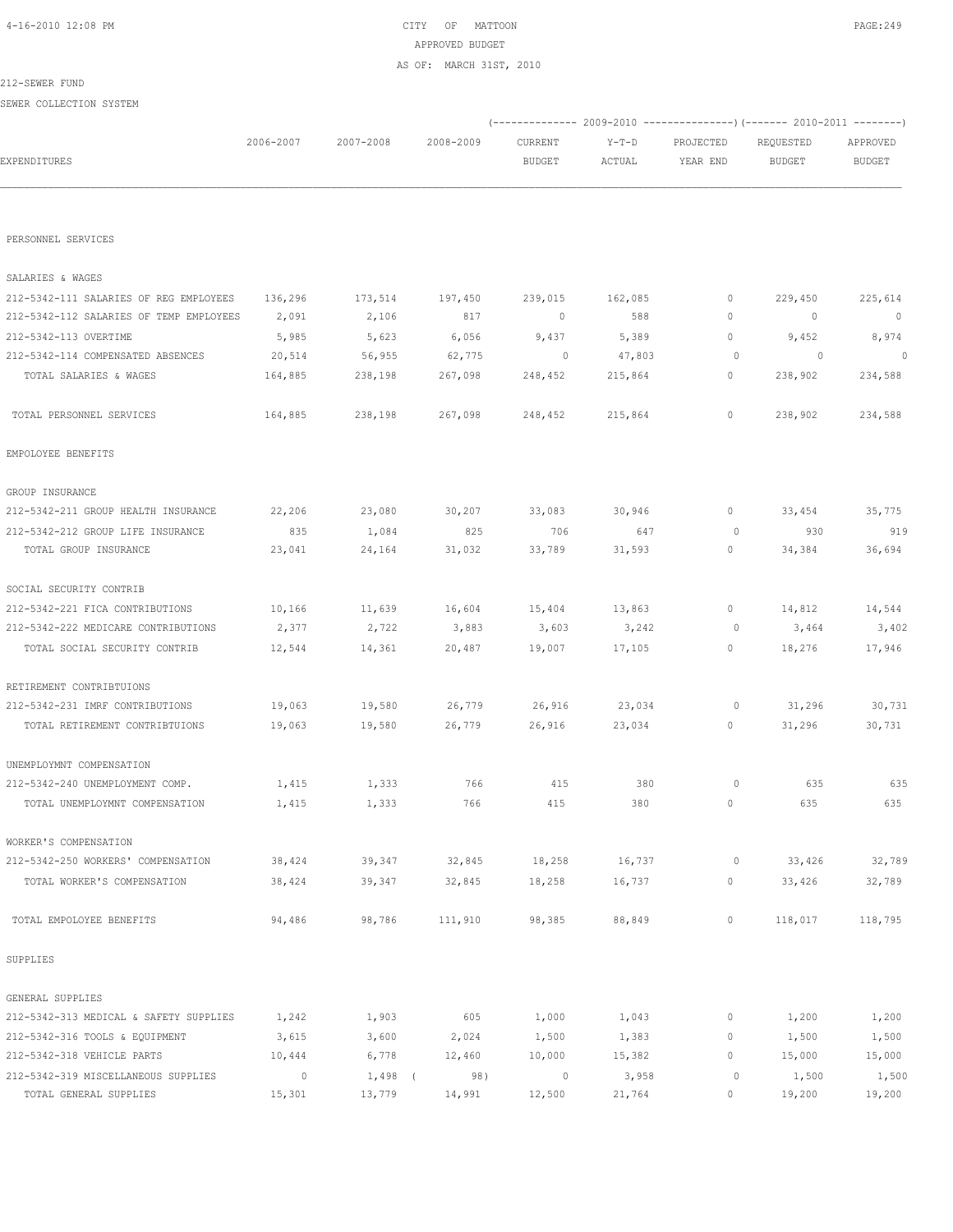## 4-16-2010 12:08 PM CITY OF MATTOON PAGE:250 APPROVED BUDGET AS OF: MARCH 31ST, 2010

#### 212-SEWER FUND

#### SEWER COLLECTION SYSTEM

|                                         |           | 2007-2008   |           |               |              | (-------------- 2009-2010 ----------------) (------- 2010-2011 --------) |               |               |
|-----------------------------------------|-----------|-------------|-----------|---------------|--------------|--------------------------------------------------------------------------|---------------|---------------|
| EXPENDITURES                            | 2006-2007 |             | 2008-2009 | CURRENT       | $Y-T-D$      | PROJECTED                                                                | REQUESTED     | APPROVED      |
|                                         |           |             |           | <b>BUDGET</b> | ACTUAL       | YEAR END                                                                 | <b>BUDGET</b> | <b>BUDGET</b> |
|                                         |           |             |           |               |              |                                                                          |               |               |
| ENERGY                                  |           |             |           |               |              |                                                                          |               |               |
| 212-5342-326 FUEL                       | 3,321     | 0           | 2,766     | 0             | 2,283        | 0                                                                        | 0             | 0             |
| TOTAL ENERGY                            | 3,321     | 0           | 2,766     | 0             | 2,283        | 0                                                                        | 0             | 0             |
| SWR SYSTM MAINT SUPPLIES                |           |             |           |               |              |                                                                          |               |               |
| 212-5342-361 SEWER PIPE                 | 4,322     | 999         | 4,005     | 3,000         | 1,918        | 0                                                                        | 3,000         | 3,000         |
| 212-5342-362 MANHOLES CASINGS & LIDS    | 4,401     | 5,043       | 5,067     | 3,000         | 1,135        | 0                                                                        | 3,000         | 3,000         |
| 212-5342-363 BACKFILL & SURFACE MATERIA | 17,829    | 23,198      | 24,484    | 20,000        | 14,000       | 0                                                                        | 20,000        | 20,000        |
| 212-5342-364 SEWER LINE REPAIR MATERIAL | 2,840     | 3,832       | 350       | 2,000         | 2,281        | 0                                                                        | 3,000         | 3,000         |
| 212-5342-369 OTHER SEWER MTCE SUPPLIES  | 3,054     | 8,711       | 8,992     | 7,000         | 7,266        | $\circ$                                                                  | 9,000         | 9,000         |
| TOTAL SWR SYSTM MAINT SUPPLIES          | 32,446    | 41,783      | 42,898    | 35,000        | 26,600       | 0                                                                        | 38,000        | 38,000        |
| TOTAL SUPPLIES                          | 51,068    | 55,562      | 60,655    | 47,500        | 50,647       | 0                                                                        | 57,200        | 57,200        |
| PURCHASED PROP MAINT SRV                |           |             |           |               |              |                                                                          |               |               |
| REPAIR & MAINT SERVICES                 |           |             |           |               |              |                                                                          |               |               |
| 212-5342-433 REPAIR OF MACHINERY        | 4,963     | 2,938       | 13,575    | 15,000        | 3,592        | 0                                                                        | 5,000         | 5,000         |
| 212-5342-434 REPAIR OF VEHICLES         | 2,632     | 1,334       | 712       | 2,000         | 2,809        | 0                                                                        | 2,500         | 2,500         |
| 212-5342-439 OTHER REPAIR & MTCE SERVIC | 15,577    | 3,055       | 17,048    | 3,000         | 19,039       | 0                                                                        | 15,000        | 15,000        |
| TOTAL REPAIR & MAINT SERVICES           | 23,171    | 7,326       | 31,334    | 20,000        | 25,441       | 0                                                                        | 22,500        | 22,500        |
| RENTALS                                 |           |             |           |               |              |                                                                          |               |               |
| 212-5342-440 RENTALS                    | 309       | 2,950       | 2,182     | 2,000         | 868          | 0                                                                        | 1,000         | 1,000         |
| TOTAL RENTALS                           | 309       | 2,950       | 2,182     | 2,000         | 868          | $\circ$                                                                  | 1,000         | 1,000         |
| CONSTRUCTION SERVICES                   |           |             |           |               |              |                                                                          |               |               |
| 212-5342-454 ROTO-TILLING               | 121       | 0           | 0         | 0             | $\mathbf{0}$ | 0                                                                        | 0             | 0             |
| TOTAL CONSTRUCTION SERVICES             | 121       | $\mathbb O$ | $\circ$   | $\circ$       | 0            | $\mathbb O$                                                              | $\mathbb O$   | 0             |
| OTHER PROP MAINT SERVICE                |           |             |           |               |              |                                                                          |               |               |
| 212-5342-460 OTHER PROPERTY MTCE SERVIC | 50        | 66,374      | 41,487    | 1,000         | 29           | $\mathbb O$                                                              | 5,000         | 5,000         |
| TOTAL OTHER PROP MAINT SERVICE          | 50        | 66,374      | 41,487    | 1,000         | 29           | 0                                                                        | 5,000         | 5,000         |
| TOTAL PURCHASED PROP MAINT SRV          | 23,650    | 76,650      | 75,002    | 23,000        | 26,338       | 0                                                                        | 28,500        | 28,500        |
| PROPERTY                                |           |             |           |               |              |                                                                          |               |               |
| IMPROVEMENTS-NOT BLDNGS                 |           |             |           |               |              |                                                                          |               |               |
| 212-5342-730 IMPROVEMENTS OTHER THAN BL | 12,842    | $0$ (       | 3,198)    | 0             | 52,150       | 0                                                                        | 300,000       | 300,000       |
| TOTAL IMPROVEMENTS-NOT BLDNGS           | 12,842    | 0(          | 3,198)    | $\mathsf{O}$  | 52,150       | $\circ$                                                                  | 300,000       | 300,000       |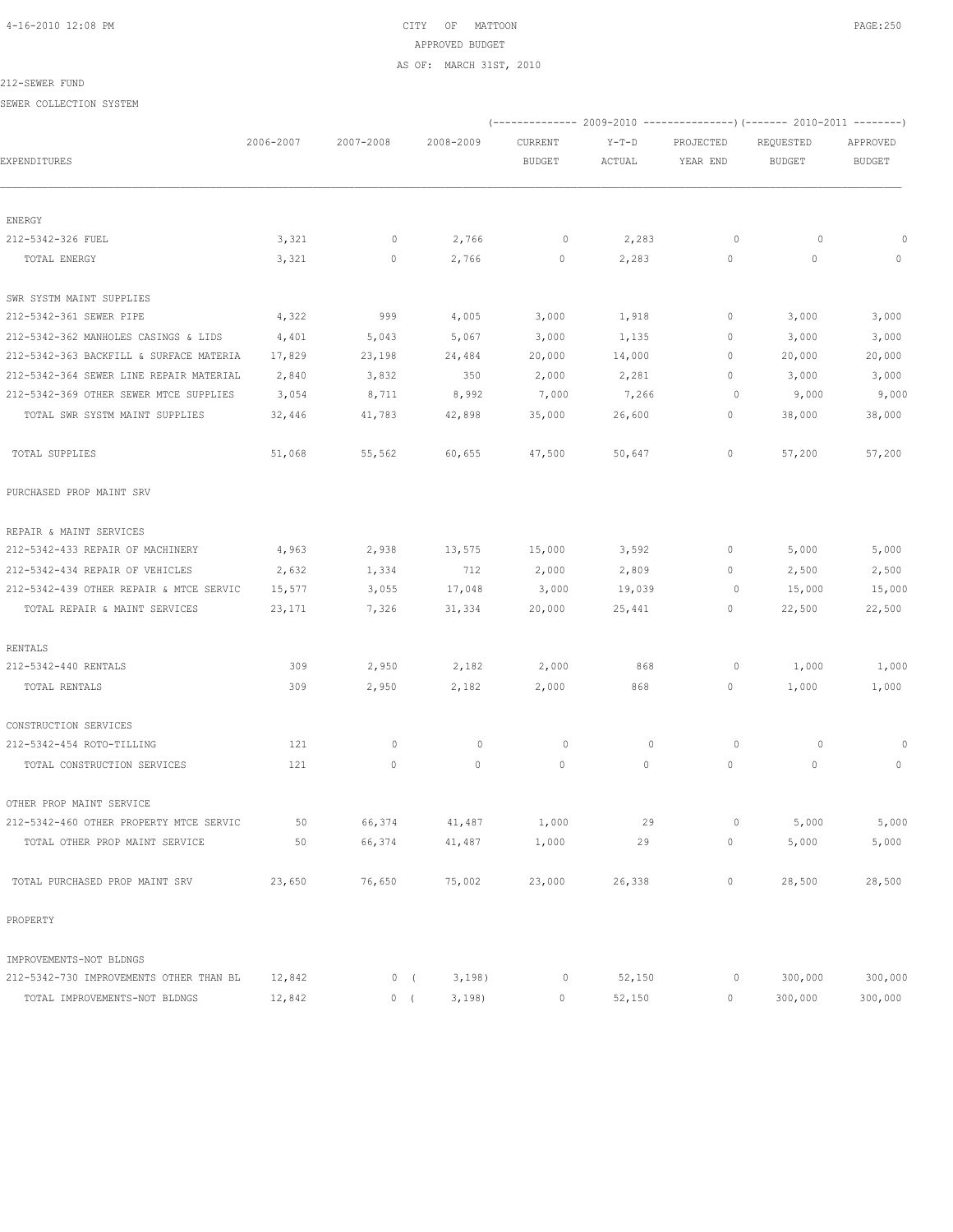## 4-16-2010 12:08 PM CITY OF MATTOON PAGE:251 APPROVED BUDGET AS OF: MARCH 31ST, 2010

#### 212-SEWER FUND

#### SEWER COLLECTION SYSTEM

|                                       |              |              | (-------------- 2009-2010 ----------------) (------- 2010-2011 --------) |               |              |              |               |               |  |  |
|---------------------------------------|--------------|--------------|--------------------------------------------------------------------------|---------------|--------------|--------------|---------------|---------------|--|--|
|                                       | 2006-2007    | 2007-2008    | 2008-2009                                                                | CURRENT       | $Y-T-D$      | PROJECTED    | REQUESTED     | APPROVED      |  |  |
| EXPENDITURES                          |              |              |                                                                          | <b>BUDGET</b> | ACTUAL       | YEAR END     | <b>BUDGET</b> | <b>BUDGET</b> |  |  |
|                                       |              |              |                                                                          |               |              |              |               |               |  |  |
| MACHINERY & EQUIPMENT                 |              |              |                                                                          |               |              |              |               |               |  |  |
| 212-5342-740 MACHINERY & EQUIPMENT    | 108          | 0(           | 56, 492)                                                                 | 12,722        | 12,722       | $\circ$      | 62,222        | 62,222        |  |  |
| TOTAL MACHINERY & EQUIPMENT           | 108          | 0(           | 56,492)                                                                  | 12,722        | 12,722       | $\circ$      | 62,222        | 62,222        |  |  |
| TOTAL PROPERTY                        | 12,950       | 0(           | 59,690)                                                                  | 12,722        | 64,871       | $\circ$      | 362,222       | 362,222       |  |  |
| OTHER OBJECTS                         |              |              |                                                                          |               |              |              |               |               |  |  |
| COMPUTER INFO SYS OBJECT              |              |              |                                                                          |               |              |              |               |               |  |  |
| 212-5342-863 DESKTOP PC WORK STATIONS | $\circ$      | $\circ$      | $\circ$                                                                  | 0             | $\mathbf{0}$ | $\mathbf{0}$ | $\mathbf{0}$  | $\mathbf 0$   |  |  |
| TOTAL COMPUTER INFO SYS OBJECT        | $\mathbf{0}$ | $\mathbf{0}$ | $\mathbf{0}$                                                             | $\mathbf{0}$  | $\circ$      | $\circ$      | $\circ$       | $\circ$       |  |  |
| TOTAL OTHER OBJECTS                   | $\circ$      | $\circ$      | $\mathbf{0}$                                                             | $\circ$       | $\circ$      | $\circ$      | $\circ$       | $\mathbf{0}$  |  |  |
| TOTAL SEWER COLLECTION SYSTEM         | 347,039      | 469,196      | 454,975                                                                  | 430,059       | 446,569      | $\circ$      | 804,841       | 801,305       |  |  |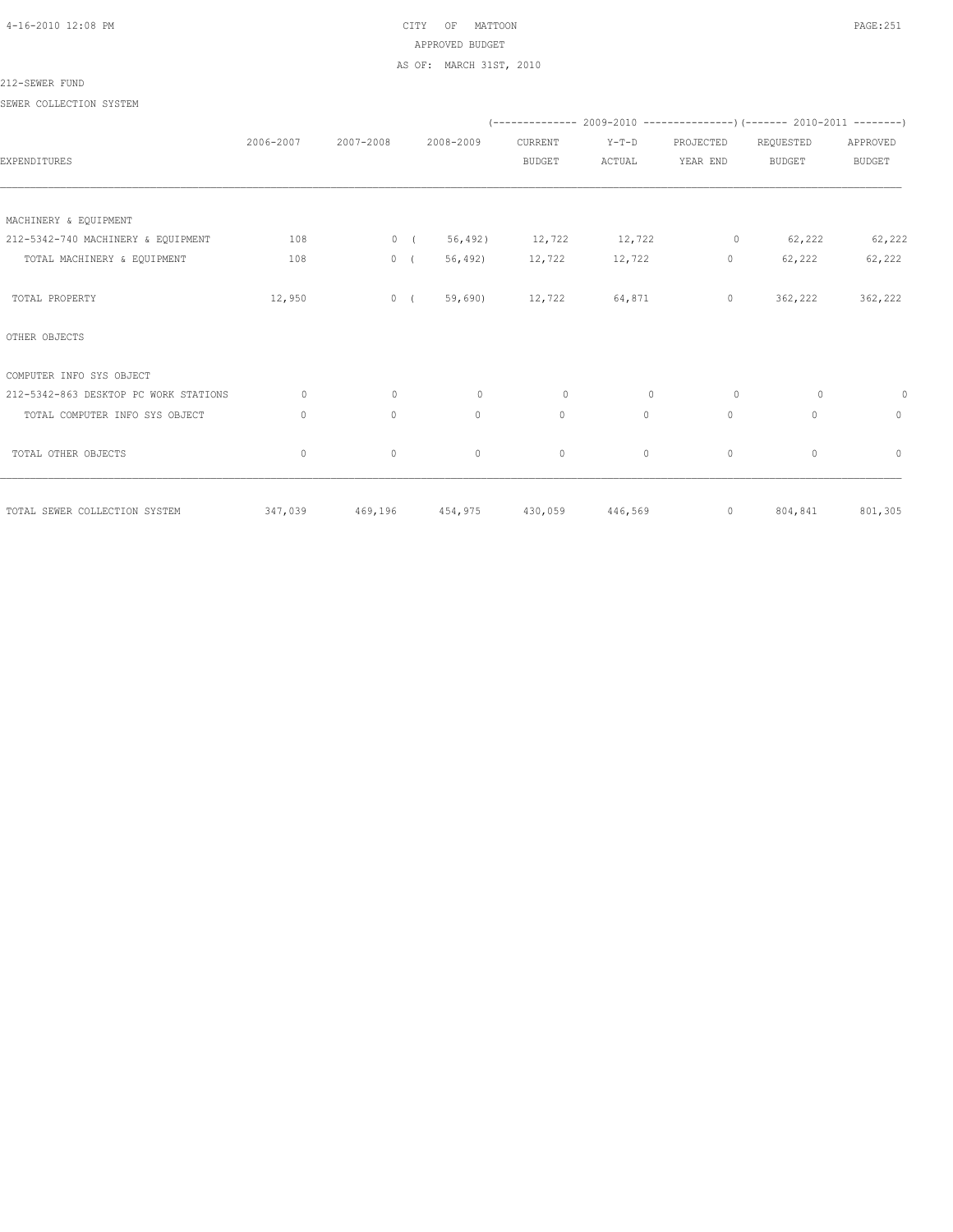| SUPPLIES                                |                          |                          |                          |             |             |              |                          |                |
|-----------------------------------------|--------------------------|--------------------------|--------------------------|-------------|-------------|--------------|--------------------------|----------------|
| GENERAL SUPPLIES                        |                          |                          |                          |             |             |              |                          |                |
| 212-5343-316 TOOLS & EQUIPMENT          | 950                      | 1,036                    | 4,249                    | 4,000       | 4,883       | $\mathbb O$  | 4,000                    | 4,000          |
| 212-5343-318 VEHICLE PARTS              | 91                       | $\circ$                  | 10                       | $\circ$     | - 11        | $\circ$      | $\overline{\phantom{0}}$ | $\overline{0}$ |
| 212-5343-319 MISCELLANEOUS SUPPLIES     | 151                      | 13                       | 8                        | 500         | 121         | $\mathbf{0}$ | 500                      | 500            |
| TOTAL GENERAL SUPPLIES                  | 1,193                    | 1,049                    | 4,266                    | 4,500       | 5,015       | 0            | 4,500                    | 4,500          |
| ENERGY                                  |                          |                          |                          |             |             |              |                          |                |
| 212-5343-321 NATURAL GAS & ELECTRIC (AM | 19,748                   | 22,130                   | 31,036                   | 23,000      | 27,543      | 0            | 36,000                   | 36,000         |
| 212-5343-322 ELECTRICITY (COLES-MOULTRI | 4,742                    | 5,770                    | 7,210                    | 6,000       | 5,403       | $\circ$      | 7,000                    | 7,000          |
| 212-5343-323 BOTTLED GAS                | 331                      | $\overline{\phantom{0}}$ | 364                      | 600         | $\circ$     | 0            | $\circ$                  | $\overline{0}$ |
| 212-5343-326 FUEL                       | $\overline{\phantom{0}}$ | 651                      | $\overline{\phantom{0}}$ | $\circ$     | $\mathbf 0$ | $\mathbf{0}$ | $\circ$                  | $\circ$        |
| TOTAL ENERGY                            | 24,820                   | 28,550                   | 38,610                   | 29,600      | 32,946      | 0            | 43,000                   | 43,000         |
| SWR SYSTM MAINT SUPPLIES                |                          |                          |                          |             |             |              |                          |                |
| 212-5343-365 LIFT STATION REPAIR MATERI | 14,345                   | 7,085                    | 8,002                    | 20,000      | 9,335       | 0            | 10,000                   | 10,000         |
| 212-5343-369 OTHER SEWER MTCE SUPPLIES  | $\sim$ 0                 | 70                       | 13                       | 500         | 191         | $\mathbf{0}$ | 500                      | 500            |
| TOTAL SWR SYSTM MAINT SUPPLIES          | 14,345                   | 7,155                    | 8,016                    | 20,500      | 9,527       | 0            | 10,500                   | 10,500         |
| TOTAL SUPPLIES                          | 40,357                   | 36,754                   | 50,892                   | 54,600      | 47,487      | 0            | 58,000                   | 58,000         |
| PURCHASED PROP MAINT SRV                |                          |                          |                          |             |             |              |                          |                |
| REPAIR & MAINT SERVICES                 |                          |                          |                          |             |             |              |                          |                |
| 212-5343-432 REPAIR OF STRUCTURES       | 6,841                    | $\mathbf 0$              | $\overline{\phantom{0}}$ | 1,000       | 0           | $\circ$      | $\sim$ 0                 | $\mathbf 0$    |
| 212-5343-433 REPAIR OF MACHINERY        | 8,232                    | 1,740                    | 4,141                    | 7,000       | 11,292      | 0            | 8,000                    | 8,000          |
| 212-5343-434 REPAIR OF VEHICLES         | $\mathbf{0}$             | $\circ$                  | 124                      | $\mathbf 0$ | $\circ$     | $\circ$      | $\mathbf{0}$             | $\overline{0}$ |
| 212-5343-435 ELEVATOR SERVICE AGREEMENT | $\mathbf{0}$             | $\circ$                  | $\overline{0}$           | 2,000       | 873         | 0            | 1,000                    | 1,000          |
| 212-5343-439 OTHER REPAIR & MTCE SERVIC | 0                        | 7,195                    | 10,941                   | $\circ$     | 8,673       | $\mathbf{0}$ | 10,000                   | 10,000         |
| TOTAL REPAIR & MAINT SERVICES           | 15,073                   | 8,935                    | 15,207                   | 10,000      | 20,838      | 0            | 19,000                   | 19,000         |
| CONSTRUCTION SERVICES                   |                          |                          |                          |             |             |              |                          |                |
| 212-5343-454 ROTO-TILLING               | 0                        | 0                        | $\circ$                  | 0           | $\mathbf 0$ | $\circ$      | $\mathbb O$              | 0              |
| TOTAL CONSTRUCTION SERVICES             | $\circ$                  | $\mathbf{0}$             | $\circ$                  | $\circ$     | $\circ$     | $\circ$      | $\Omega$                 | $\Omega$       |
| TOTAL PURCHASED PROP MAINT SRV          | 15,073                   | 8,935                    | 15,207                   | 10,000      | 20,838      | $\circ$      | 19,000                   | 19,000         |
| OTHER PURCHASED SERVICES                |                          |                          |                          |             |             |              |                          |                |
| PROFESSIONAL SERVICES                   |                          |                          |                          |             |             |              |                          |                |
| 212-5343-511 PLANNING & DESIGN SERVICES | 0                        | 0                        | $\circ$                  | 0           | 0           | $\mathbf{0}$ | $\mathbf 0$              | 0              |
| TOTAL PROFESSIONAL SERVICES             | 0                        | 0                        | 0                        | 0           | $\circ$     | 0            | $\circ$                  | 0              |

### 212-SEWER FUND SEWER LIFT STATIONS

### 4-16-2010 12:08 PM CITY OF MATTOON PAGE:252 APPROVED BUDGET AS OF: MARCH 31ST, 2010

EXPENDITURES BUDGET ACTUAL YEAR END BUDGET BUDGET \_\_\_\_\_\_\_\_\_\_\_\_\_\_\_\_\_\_\_\_\_\_\_\_\_\_\_\_\_\_\_\_\_\_\_\_\_\_\_\_\_\_\_\_\_\_\_\_\_\_\_\_\_\_\_\_\_\_\_\_\_\_\_\_\_\_\_\_\_\_\_\_\_\_\_\_\_\_\_\_\_\_\_\_\_\_\_\_\_\_\_\_\_\_\_\_\_\_\_\_\_\_\_\_\_\_\_\_\_\_\_\_\_\_\_\_\_\_\_\_\_\_\_\_\_\_\_\_\_\_\_\_\_\_\_\_\_\_\_\_\_\_\_\_\_\_\_\_\_\_

2006-2007 2007-2008 2008-2009 CURRENT Y-T-D PROJECTED REQUESTED APPROVED

(-------------- 2009-2010 ---------------)(------- 2010-2011 --------)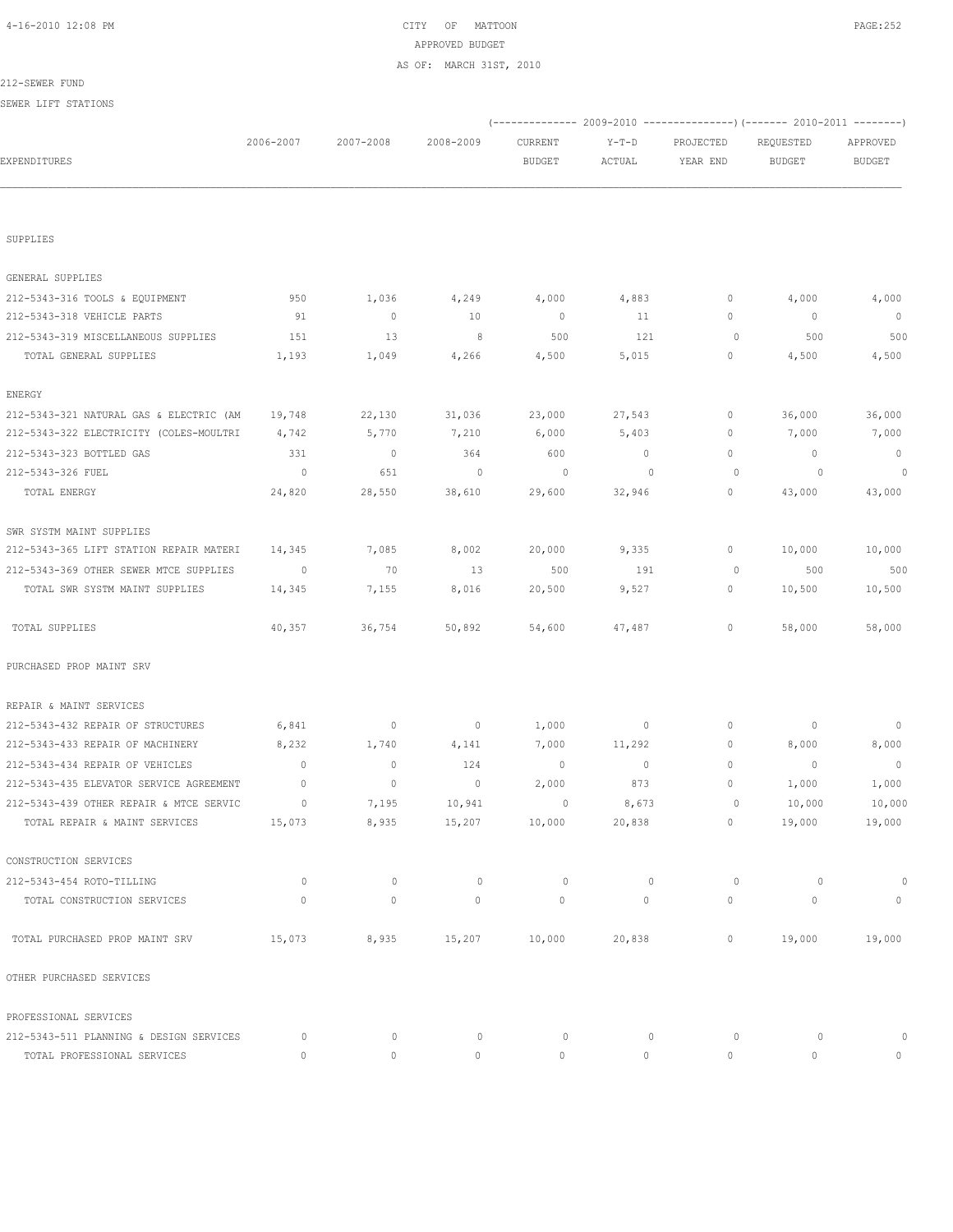# 4-16-2010 12:08 PM CITY OF MATTOON PAGE:253 APPROVED BUDGET AS OF: MARCH 31ST, 2010

### 212-SEWER FUND

### SEWER LIFT STATIONS

|                                                                                                                                                                                                                                                                                                                                       |                 |                 |                |               |          |                | (-------------- 2009-2010 -------------------) (------- 2010-2011 ---------) |               |
|---------------------------------------------------------------------------------------------------------------------------------------------------------------------------------------------------------------------------------------------------------------------------------------------------------------------------------------|-----------------|-----------------|----------------|---------------|----------|----------------|------------------------------------------------------------------------------|---------------|
|                                                                                                                                                                                                                                                                                                                                       | 2006-2007       | 2007-2008       | 2008-2009      | CURRENT       | $Y-T-D$  | PROJECTED      | REQUESTED                                                                    | APPROVED      |
| EXPENDITURES<br>TOTAL COMMUNICATION<br>TOTAL EMPLOYEE BUSINESS EXP<br>TOTAL OTHER PURCHASED SERVICES<br>PROPERTY<br>IMPROVEMENTS-NOT BLDNGS<br>TOTAL IMPROVEMENTS-NOT BLDNGS<br>212-5343-741 MACHINERY<br>TOTAL MACHINERY & EQUIPMENT<br>TOTAL PROPERTY<br>OTHER OBJECTS<br>FINANCIAL TRANS OBJECTS<br>212-5343-828 REAL ESTATE TAXES |                 |                 |                | <b>BUDGET</b> | ACTUAL   | YEAR END       | BUDGET                                                                       | <b>BUDGET</b> |
| COMMUNICATION                                                                                                                                                                                                                                                                                                                         |                 |                 |                |               |          |                |                                                                              |               |
| 212-5343-533 CELLULAR PHONE                                                                                                                                                                                                                                                                                                           | $\circ$         | $\circ$         | $\circ$        | $\circ$       | $\circ$  | $\circ$        | $\mathbb O$                                                                  | $\Omega$      |
|                                                                                                                                                                                                                                                                                                                                       | $\mathbf{0}$    | $\circ$         | $\circ$        | $\mathbf{0}$  | $\circ$  | $\circ$        | $\circ$                                                                      | $\mathbb O$   |
| EMPLOYEE BUSINESS EXP                                                                                                                                                                                                                                                                                                                 |                 |                 |                |               |          |                |                                                                              |               |
| 212-5343-562 TRAVEL & TRAINING                                                                                                                                                                                                                                                                                                        | $\circ$         | $\circ$         | $\circ$        | $\circ$       | $\circ$  | $\circ$        | $\mathbf{0}$                                                                 | $\Omega$      |
|                                                                                                                                                                                                                                                                                                                                       | $\Omega$        | $\Omega$        | $\mathbf{0}$   | $\Omega$      | $\Omega$ | $\Omega$       | $\circ$                                                                      | $\circ$       |
|                                                                                                                                                                                                                                                                                                                                       | $\Omega$        | $\circ$         | $\circ$        | $\circ$       | $\Omega$ | $\circ$        | $\Omega$                                                                     | $\circ$       |
|                                                                                                                                                                                                                                                                                                                                       |                 |                 |                |               |          |                |                                                                              |               |
|                                                                                                                                                                                                                                                                                                                                       |                 |                 |                |               |          |                |                                                                              |               |
| 212-5343-730 IMPROVEMENTS OTHER THAN BL                                                                                                                                                                                                                                                                                               | $\circ$         | $\circ$         | $\overline{0}$ | 190,000       | 32,242   |                | $0 \t 200,000$                                                               | 200,000       |
|                                                                                                                                                                                                                                                                                                                                       | $\circ$         | $\circ$         | $\circ$        | 190,000       | 32,242   |                | 200,000<br>$0 \qquad \qquad$                                                 | 200,000       |
| MACHINERY & EQUIPMENT                                                                                                                                                                                                                                                                                                                 |                 |                 |                |               |          |                |                                                                              |               |
|                                                                                                                                                                                                                                                                                                                                       | $\Omega$        | $\Omega$        | $\circ$        | $\circ$       | $\circ$  | $\mathbf{0}$   | $\circ$                                                                      | $\mathbb O$   |
|                                                                                                                                                                                                                                                                                                                                       | $\Omega$        | $\mathbf{0}$    | $\circ$        | $\circ$       | $\circ$  | $\Omega$       | $\circ$                                                                      | $\circ$       |
|                                                                                                                                                                                                                                                                                                                                       | $\Omega$        | $\mathbf{0}$    | $\circ$        | 190,000       | 32,242   | $\circ$        | 200,000                                                                      | 200,000       |
|                                                                                                                                                                                                                                                                                                                                       |                 |                 |                |               |          |                |                                                                              |               |
|                                                                                                                                                                                                                                                                                                                                       |                 |                 |                |               |          |                |                                                                              |               |
|                                                                                                                                                                                                                                                                                                                                       | $7\phantom{.0}$ | $7^{\circ}$     | 24             | $\circ$       | 24       | $\mathbf{0}$   | $\mathbf{0}$                                                                 | $\mathbf{0}$  |
| TOTAL FINANCIAL TRANS OBJECTS                                                                                                                                                                                                                                                                                                         | $7\phantom{.0}$ | 7               | 24             | $\circ$       | 24       | $\circ$        | $\circ$                                                                      | $\mathbb O$   |
| TOTAL OTHER OBJECTS                                                                                                                                                                                                                                                                                                                   | $7\phantom{.0}$ | $7\phantom{.0}$ | 24             | $\circ$       | 24       | $\circ$        | $\mathbf{0}$                                                                 | $\mathbf{0}$  |
| TOTAL SEWER LIFT STATIONS                                                                                                                                                                                                                                                                                                             | 55,437          | 45,695          | 66,122         | 254,600       | 100,591  | $\overline{0}$ | 277,000                                                                      | 277,000       |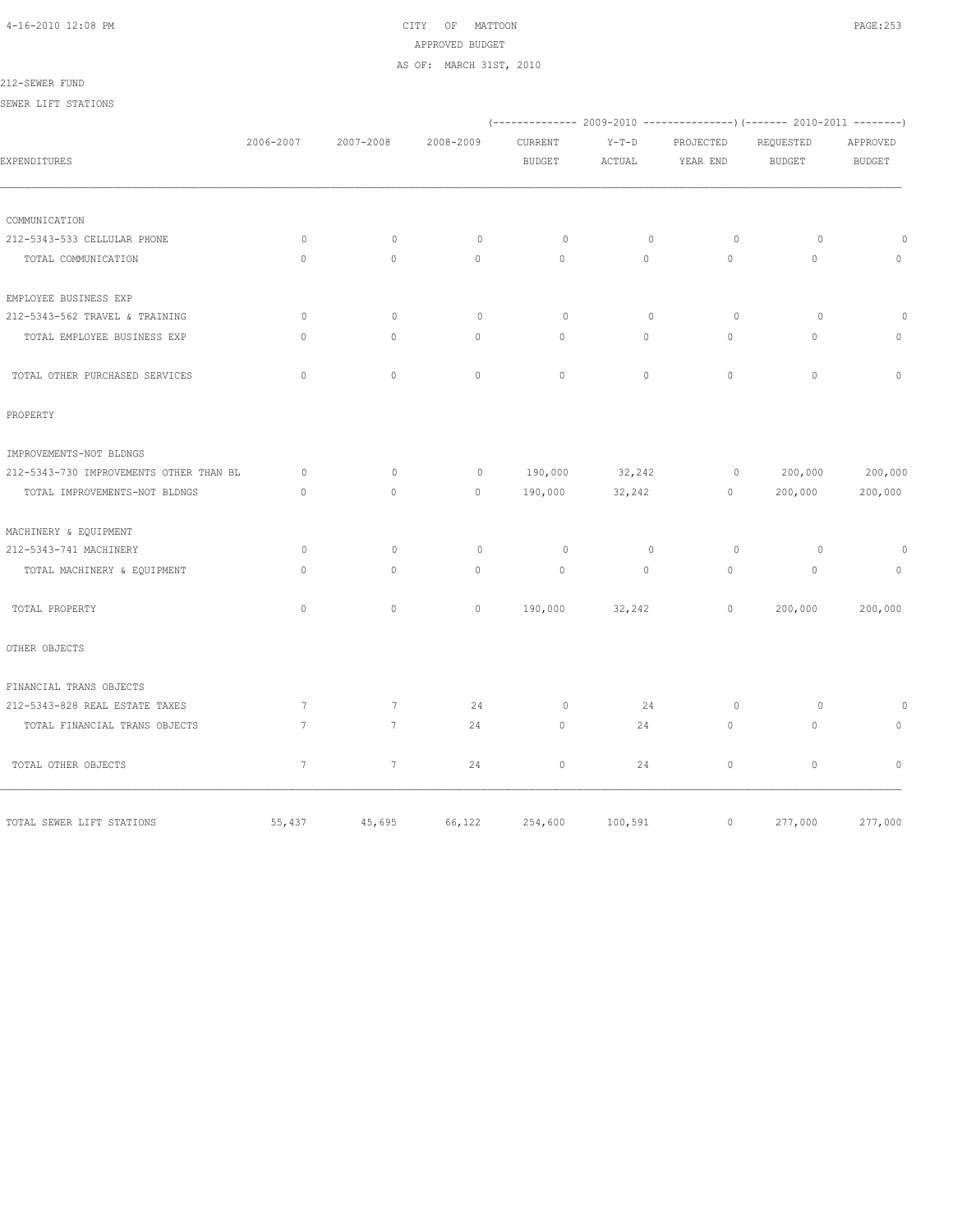# 4-16-2010 12:08 PM CITY OF MATTOON PAGE:254 APPROVED BUDGET AS OF: MARCH 31ST, 2010

### 212-SEWER FUND

WASTEWATER TREATMNT PLANT

|                                         |           |           |           |               |          |             | (-------------- 2009-2010 ---------------) (------ 2010-2011 --------) |                |
|-----------------------------------------|-----------|-----------|-----------|---------------|----------|-------------|------------------------------------------------------------------------|----------------|
|                                         | 2006-2007 | 2007-2008 | 2008-2009 | CURRENT       | $Y-T-D$  | PROJECTED   | REQUESTED                                                              | APPROVED       |
| EXPENDITURES                            |           |           |           | <b>BUDGET</b> | ACTUAL   | YEAR END    | BUDGET                                                                 | BUDGET         |
|                                         |           |           |           |               |          |             |                                                                        |                |
| PERSONNEL SERVICES                      |           |           |           |               |          |             |                                                                        |                |
| SALARIES & WAGES                        |           |           |           |               |          |             |                                                                        |                |
| 212-5344-111 SALARIES OF REG EMPLOYEES  | 320,551   | 293,343   | 303,984   | 332,906       | 274,732  | 0           | 349,142                                                                | 348,142        |
| 212-5344-112 SALARIES OF TEMP EMPLOYEES | 44        | 2,566     | $\sim$ 0  | $\sim$ 0      | $\sim$ 0 | 0           | $\sim$ 0                                                               | $\overline{0}$ |
| 212-5344-113 OVERTIME                   | 3,671     | 4,695     | 5,036     | 6,000         | 2,194    | $\circ$     | 7,172                                                                  | 7,172          |
| 212-5344-114 COMPENSATED ABSENCES       | 24,350    | 26,004    | 30,847    | $\sim$ 0      | 22,311   | $\mathbf 0$ | $\sim$ 0                                                               | $\mathbf 0$    |
| TOTAL SALARIES & WAGES                  | 348,615   | 326,609   | 339,868   | 338,906       | 299,237  | 0           | 356,314                                                                | 355,314        |
| TOTAL PERSONNEL SERVICES                | 348,615   | 326,609   | 339,868   | 338,906       | 299,237  | 0           | 356,314                                                                | 355, 314       |
| EMPOLOYEE BENEFITS                      |           |           |           |               |          |             |                                                                        |                |
| GROUP INSURANCE                         |           |           |           |               |          |             |                                                                        |                |
| 212-5344-211 GROUP HEALTH INSURANCE     | 39,001    | 31,125    | 32,736    | 40,364        | 36,999   | $\circ$     | 41,669                                                                 | 44,322         |
| 212-5344-212 GROUP LIFE INSURANCE       | 883       | 1,152     | 1,008     | 1,008         | 924      | 0           | 1,032                                                                  | 1,032          |
| TOTAL GROUP INSURANCE                   | 39,884    | 32,277    | 33,744    | 41,372        | 37,923   | $\circ$     | 42,701                                                                 | 45,354         |
| SOCIAL SECURITY CONTRIB                 |           |           |           |               |          |             |                                                                        |                |
| 212-5344-221 FICA CONTRIBUTIONS         | 21,082    | 20,318    | 20,124    | 21,012        | 19,393   | $\circ$     | 22,091                                                                 | 22,029         |
| 212-5344-222 MEDICARE CONTRIBUTIONS     | 4,930     | 4,752     | 4,707     | 4,914         | 4,536    | 0           | 5,167                                                                  | 5,152          |
| TOTAL SOCIAL SECURITY CONTRIB           | 26,012    | 25,069    | 24,831    | 25,926        | 23,928   | 0           | 27,258                                                                 | 27,181         |
| RETIREMENT CONTRIBTUIONS                |           |           |           |               |          |             |                                                                        |                |
| 212-5344-231 IMRF CONTRIBUTIONS         | 40,184    | 34,177    | 32,074    | 36,715        | 33,067   | $\circ$     | 46,677                                                                 | 46,546         |
| TOTAL RETIREMENT CONTRIBTUIONS          | 40,184    | 34,177    | 32,074    | 36,715        | 33,067   | $\circ$     | 46,677                                                                 | 46,546         |
| UNEMPLOYMNT COMPENSATION                |           |           |           |               |          |             |                                                                        |                |
| 212-5344-240 UNEMPLOYMENT COMP.         | 1,496     | 1,415     | 936       | 602           | 552      | $\mathbf 0$ | 920                                                                    | 920            |
| TOTAL UNEMPLOYMNT COMPENSATION          | 1,496     | 1,415     | 936       | 602           | 552      | 0           | 920                                                                    | 920            |
| WORKER'S COMPENSATION                   |           |           |           |               |          |             |                                                                        |                |
| 212-5344-250 WORKERS' COMPENSATION      | 21,240    | 18,030    | 15,580    | 14,946        | 13,701   | $\mathbf 0$ | 16,533                                                                 | 16,487         |
| TOTAL WORKER'S COMPENSATION             | 21,240    | 18,030    | 15,580    | 14,946        | 13,701   | 0           | 16,533                                                                 | 16,487         |
| TOTAL EMPOLOYEE BENEFITS                | 128,816   | 110,968   | 107,165   | 119,561       | 109,170  | 0           | 134,089                                                                | 136,488        |
| SUPPLIES                                |           |           |           |               |          |             |                                                                        |                |
| GENERAL SUPPLIES                        |           |           |           |               |          |             |                                                                        |                |
| 212-5344-311 OFFICE SUPPLIES            | 2,553     | 2,699     | 1,323     | 2,500         | 2,537    | 0           | 2,500                                                                  | 2,500          |
| 212-5344-312 CLEANING SUPPLIES          | 4,101     | 1,442     | 956       | 2,000         | 1,084    | 0           | 1,500                                                                  | 1,500          |
| 212-5344-313 MEDICAL & SAFETY SUPPLIES  | 1,926     | 1,003     | 1,482     | 1,500         | 2,183    | 0           | 2,500                                                                  | 2,500          |
| 212-5344-314 CHEMICALS                  | 29,268    | 8,779     | 10,492    | 10,000        | 13,673   | 0           | 13,000                                                                 | 13,000         |
| 212-5344-316 TOOLS & EQUIPMENT          | 7,554     | 7,882     | 5,313     | 35,000        | 1,927    | 0           | 7,000                                                                  | 7,000          |
| 212-5344-318 VEHICLE PARTS              | 1,463     | 846       | 1,868     | 1,500         | 1,106    | 0           | 1,500                                                                  | 1,500          |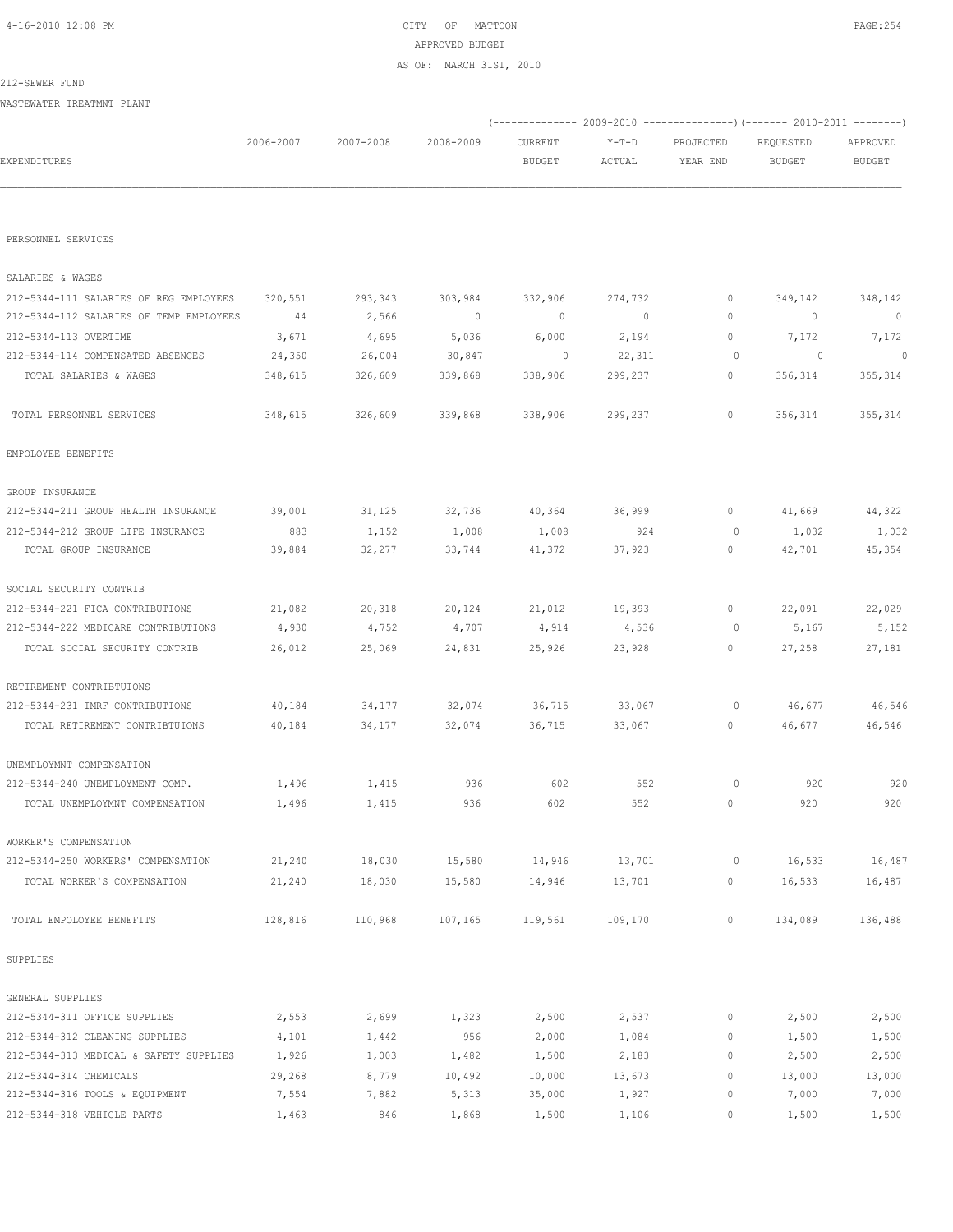# 4-16-2010 12:08 PM CITY OF MATTOON PAGE:255 APPROVED BUDGET AS OF: MARCH 31ST, 2010

### 212-SEWER FUND

### WASTEWATER TREATMNT PLANT

| EXPENDITURES                            | 2006-2007      | 2007-2008      | 2008-2009      | CURRENT<br><b>BUDGET</b> | $Y-T-D$<br>ACTUAL        | PROJECTED<br>YEAR END | REQUESTED<br><b>BUDGET</b> | APPROVED<br><b>BUDGET</b> |
|-----------------------------------------|----------------|----------------|----------------|--------------------------|--------------------------|-----------------------|----------------------------|---------------------------|
| 212-5344-319 MISCELLANEOUS SUPPLIES     | 10,637         | 17,482         | 9,698          | 19,500                   | 6,736                    | $\mathbf 0$           | 10,000                     | 10,000                    |
| TOTAL GENERAL SUPPLIES                  | 57,502         | 40,133         | 31,132         | 72,000                   | 29,247                   | 0                     | 38,000                     | 38,000                    |
| ENERGY                                  |                |                |                |                          |                          |                       |                            |                           |
| 212-5344-321 NATURAL GAS & ELECTRIC (AM | 304,973        | 379,739        | 328,491        | 275,000                  | 282,297                  | 0                     | 320,000                    | 320,000                   |
| 212-5344-323 BOTTLED GAS                | $\overline{0}$ | $\circ$        | 71             | $\mathbb O$              | 457                      | $\circ$               | 500                        | 500                       |
| 212-5344-326 FUEL                       | 1,332          | $\mathbf 0$    | $\circ$        | $\circ$                  | 27                       | $\mathbf 0$           | $\overline{0}$             | $\mathbf 0$               |
| TOTAL ENERGY                            | 306,306        | 379,739        | 328,563        | 275,000                  | 282,780                  | 0                     | 320,500                    | 320,500                   |
| BOOKS & PERIODICALS                     |                |                |                |                          |                          |                       |                            |                           |
| 212-5344-340 BOOKS & PERIODICALS        | 441            | 512            | 97             | 700                      | 390                      | $\mathbf{0}$          | 500                        | 500                       |
| TOTAL BOOKS & PERIODICALS               | 441            | 512            | 97             | 700                      | 390                      | $\mathbb O$           | 500                        | 500                       |
| SWR SYSTM MAINT SUPPLIES                |                |                |                |                          |                          |                       |                            |                           |
| 212-5344-366 PLANT MTCE & REPAIR MATERI | 40,632         | 42,252         | 42,164         | 53,500                   | 31,640                   | $\mathbf{0}$          | 40,000                     | 40,000                    |
| TOTAL SWR SYSTM MAINT SUPPLIES          | 40,632         | 42,252         | 42,164         | 53,500                   | 31,640                   | 0                     | 40,000                     | 40,000                    |
| TOTAL SUPPLIES                          | 404,881        | 462,635        | 401,956        | 401,200                  | 344,057                  | 0                     | 399,000                    | 399,000                   |
| PURCHASED PROP MAINT SRV                |                |                |                |                          |                          |                       |                            |                           |
| REPAIR & MAINT SERVICES                 |                |                |                |                          |                          |                       |                            |                           |
| 212-5344-431 REPAIR OF OFFICE EQUIPMENT | $\sim$ 0       | $\overline{0}$ | $\overline{0}$ | $\circ$                  | $\circ$                  | $\circ$               | $\overline{0}$             | $\circ$                   |
| 212-5344-432 REPAIR OF STRUCTURES       | 21,379         | 5,851          | 14,536         | 25,000                   | 1,194                    | $\circ$               | 20,000                     | 20,000                    |
| 212-5344-433 REPAIR OF MACHINERY        | 29,531         | 16,747         | 35,095         | 85,000                   | 36,883                   | 0                     | 40,000                     | 40,000                    |
| 212-5344-434 REPAIR OF VEHICLES         | 5,565          | 2,763          | 6,971          | 5,000                    | 1,452                    | $\circ$               | 5,000                      | 5,000                     |
| 212-5344-436 PEST CONTROL SERVICES      | $\overline{0}$ | $\circ$        | $\circ$        | $\circ$                  | $\circ$                  | $\circ$               | $\overline{0}$             | $\circ$                   |
| 212-5344-439 OTHER REPAIR & MNTCE SERVI | 19,569         | 25,456         | 26,368         | 12,500                   | 32,036                   | $\mathbf{0}$          | 25,000                     | 25,000                    |
| TOTAL REPAIR & MAINT SERVICES           | 76,044         | 50,817         | 82,969         | 127,500                  | 71,566                   | 0                     | 90,000                     | 90,000                    |
| <b>RENTALS</b>                          |                |                |                |                          |                          |                       |                            |                           |
| 212-5344-440 RENTALS                    | 801            | 317            | 1,291          | 2,000                    | 219                      | $\mathbf 0$           | 1,500                      | 1,500                     |
| TOTAL RENTALS                           | 801            | 317            | 1,291          | 2,000                    | 219                      | 0                     | 1,500                      | 1,500                     |
| OTHER PROP MAINT SERVICE                |                |                |                |                          |                          |                       |                            |                           |
| 212-5344-460 OTHER PROPERTY MTCE SERVIC | 21,265         | 35,159         | 33,370         | 25,000                   | 30,579                   | $\mathbf 0$           | 30,000                     | 30,000                    |
| TOTAL OTHER PROP MAINT SERVICE          | 21,265         | 35,159         | 33,370         | 25,000                   | 30,579                   | 0                     | 30,000                     | 30,000                    |
| TOTAL PURCHASED PROP MAINT SRV          | 98,109         | 86,293         | 117,630        | 154,500                  | 102,363                  | 0                     | 121,500                    | 121,500                   |
| OTHER PURCHASED SERVICES                |                |                |                |                          |                          |                       |                            |                           |
| PROFESSIONAL SERVICES                   |                |                |                |                          |                          |                       |                            |                           |
| 212-5344-511 PLANNING & DESIGN SERVICES | 539            | 44,642         | 10,635         | 2,000                    | 10,374                   | 0                     | 2,000                      | 2,000                     |
| 212-5344-516 TECHNOLOGY SUPPORT SERVICE | $\circ$        | $\circ$        | $\circ$        | 0                        | $\overline{\phantom{0}}$ | 0                     | $\circ$                    | $\mathbf 0$               |
| TOTAL PROFESSIONAL SERVICES             | 539            | 44,642         | 10,635         | 2,000                    | 10,374                   | 0                     | 2,000                      | 2,000                     |

(-------------- 2009-2010 ---------------)(------- 2010-2011 --------)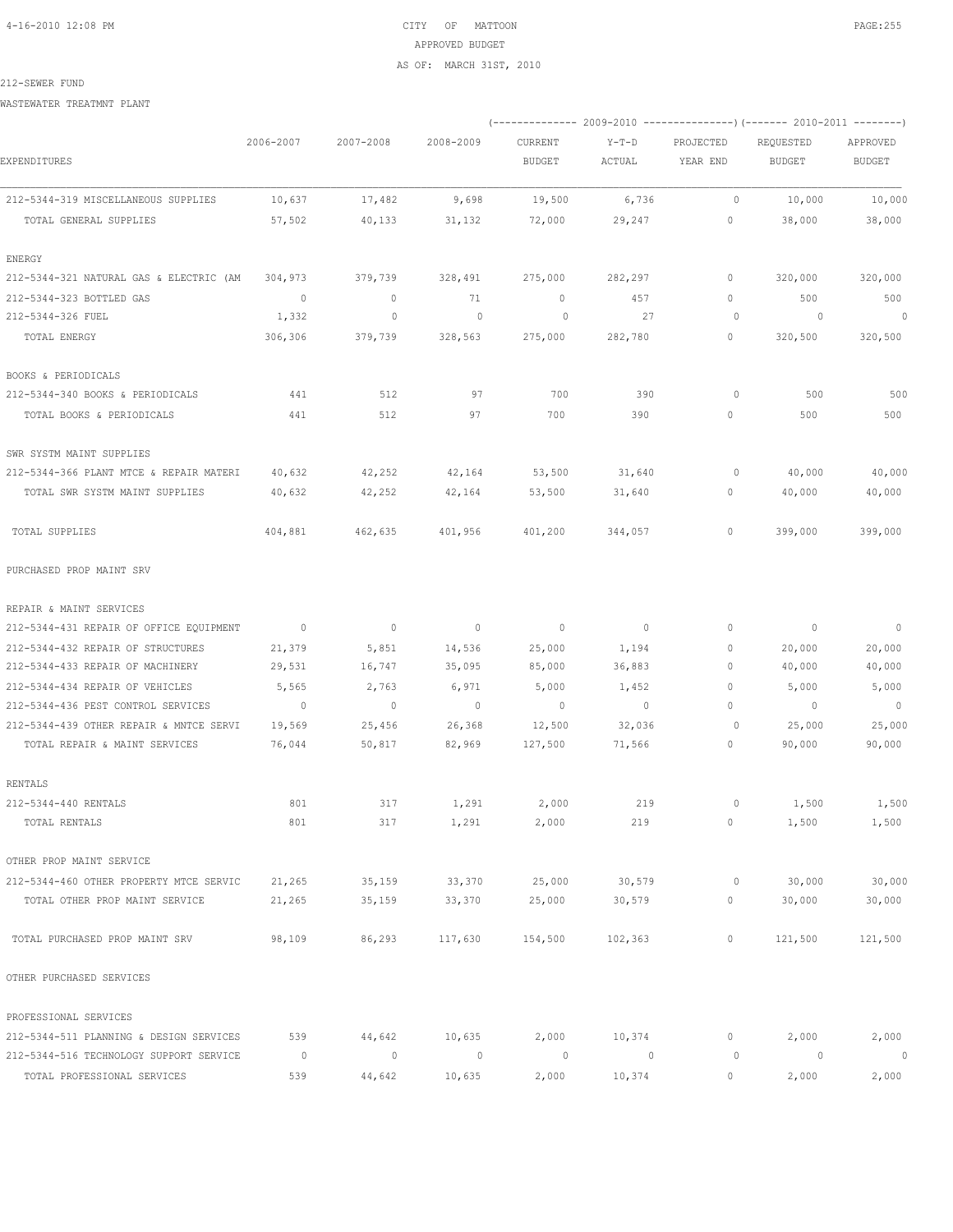# 4-16-2010 12:08 PM CITY OF MATTOON PAGE:256 APPROVED BUDGET AS OF: MARCH 31ST, 2010

### 212-SEWER FUND

WASTEWATER TREATMNT PLANT

|                                                                                                                                                                                                                                                                                                                                                                                                                     |                 |             |           |               |              |              | (-------------- 2009-2010 ---------------) (------- 2010-2011 --------) |                |
|---------------------------------------------------------------------------------------------------------------------------------------------------------------------------------------------------------------------------------------------------------------------------------------------------------------------------------------------------------------------------------------------------------------------|-----------------|-------------|-----------|---------------|--------------|--------------|-------------------------------------------------------------------------|----------------|
|                                                                                                                                                                                                                                                                                                                                                                                                                     | 2006-2007       | 2007-2008   | 2008-2009 | CURRENT       | $Y-T-D$      | PROJECTED    | REQUESTED                                                               | APPROVED       |
| EXPENDITURES<br>COMMUNICATION<br>212-5344-532 TELEPHONE<br>212-5344-533 CELLULAR PHONE<br>212-5344-538 INTERNET ACCESS CHARGE<br>TOTAL COMMUNICATION<br>OTHER PURCHASED SERVICES<br>TOTAL OTHER PURCHASED SERVICES<br>TOTAL OTHER PURCHASED SERVICES<br>PROPERTY<br>IMPROVEMENTS-NOT BLDNGS<br>TOTAL IMPROVEMENTS-NOT BLDNGS<br>212-5344-740 MACHINERY & EQUIPMENT<br>TOTAL MACHINERY & EQUIPMENT<br>TOTAL PROPERTY |                 |             |           | <b>BUDGET</b> | ACTUAL       | YEAR END     | <b>BUDGET</b>                                                           | <b>BUDGET</b>  |
|                                                                                                                                                                                                                                                                                                                                                                                                                     |                 |             |           |               |              |              |                                                                         |                |
|                                                                                                                                                                                                                                                                                                                                                                                                                     | 5,563           | 6,060       | 5,500     | 6,000         | 5,038        | 0            | 6,000                                                                   | 6,000          |
|                                                                                                                                                                                                                                                                                                                                                                                                                     | 56)<br>$\left($ | $\circ$     | $\circ$   | $\mathbf{0}$  | $\circ$      | $\circ$      | $\circ$                                                                 | $\overline{0}$ |
|                                                                                                                                                                                                                                                                                                                                                                                                                     | 176             | $\mathbf 0$ | $\circ$   | $\circ$       | $\mathbf{0}$ | $\mathbf{0}$ | $\mathbf{0}$                                                            | $\circ$        |
|                                                                                                                                                                                                                                                                                                                                                                                                                     | 5,684           | 6,060       | 5,500     | 6,000         | 5,038        | 0            | 6,000                                                                   | 6,000          |
|                                                                                                                                                                                                                                                                                                                                                                                                                     |                 |             |           |               |              |              |                                                                         |                |
| 212-5344-579 MISC OTHER PURCHASED SERVI                                                                                                                                                                                                                                                                                                                                                                             | 50,954          | 38,000      | 37,083    | 40,000        | 38,030       | $\circ$      | 38,000                                                                  | 38,000         |
|                                                                                                                                                                                                                                                                                                                                                                                                                     | 50,954          | 38,000      | 37,083    | 40,000        | 38,030       | 0            | 38,000                                                                  | 38,000         |
|                                                                                                                                                                                                                                                                                                                                                                                                                     | 57,177          | 88,702      | 53,218    | 48,000        | 53,442       | $\circ$      | 46,000                                                                  | 46,000         |
|                                                                                                                                                                                                                                                                                                                                                                                                                     |                 |             |           |               |              |              |                                                                         |                |
|                                                                                                                                                                                                                                                                                                                                                                                                                     |                 |             |           |               |              |              |                                                                         |                |
| 212-5344-730 IMPROVEMENTS OTHER THAN BL                                                                                                                                                                                                                                                                                                                                                                             | $\circ$         | $\circ$     | 11,037    | 188,000       | 28,892       | $\mathbb O$  | 300,000                                                                 | 300,000        |
|                                                                                                                                                                                                                                                                                                                                                                                                                     | $\mathbf{0}$    | $\circ$     | 11,037    | 188,000       | 28,892       | 0            | 300,000                                                                 | 300,000        |
| MACHINERY & EQUIPMENT                                                                                                                                                                                                                                                                                                                                                                                               |                 |             |           |               |              |              |                                                                         |                |
|                                                                                                                                                                                                                                                                                                                                                                                                                     | $\circ$         | $\circ$     | $\circ$   | $\circ$       | $\mathbb O$  | $\mathbb O$  | $\mathbb O$                                                             | $\Omega$       |
|                                                                                                                                                                                                                                                                                                                                                                                                                     | $\mathbf{0}$    | $\Omega$    | $\circ$   | $\circ$       | $\circ$      | $\Omega$     | $\circ$                                                                 | $\Omega$       |
|                                                                                                                                                                                                                                                                                                                                                                                                                     | $\circ$         | $\mathbb O$ | 11,037    | 188,000       | 28,892       | 0            | 300,000                                                                 | 300,000        |
| OTHER OBJECTS                                                                                                                                                                                                                                                                                                                                                                                                       |                 |             |           |               |              |              |                                                                         |                |
| FINANCIAL TRANS OBJECTS                                                                                                                                                                                                                                                                                                                                                                                             |                 |             |           |               |              |              |                                                                         |                |
| 212-5344-814 COPY MACHINE                                                                                                                                                                                                                                                                                                                                                                                           | 729             | 948         | 856       | 1,000         | 1,002        | $\mathbb O$  | 1,000                                                                   | 1,000          |
| TOTAL FINANCIAL TRANS OBJECTS                                                                                                                                                                                                                                                                                                                                                                                       | 729             | 948         | 856       | 1,000         | 1,002        | 0            | 1,000                                                                   | 1,000          |
| TOTAL OTHER OBJECTS                                                                                                                                                                                                                                                                                                                                                                                                 | 729             | 948         | 856       | 1,000         | 1,002        | 0            | 1,000                                                                   | 1,000          |
| TOTAL WASTEWATER TREATMNT PLANT                                                                                                                                                                                                                                                                                                                                                                                     | 1,038,327       | 1,076,156   | 1,031,730 | 1,251,167     | 938,164      | $\circ$      | 1,357,903                                                               | 1,359,302      |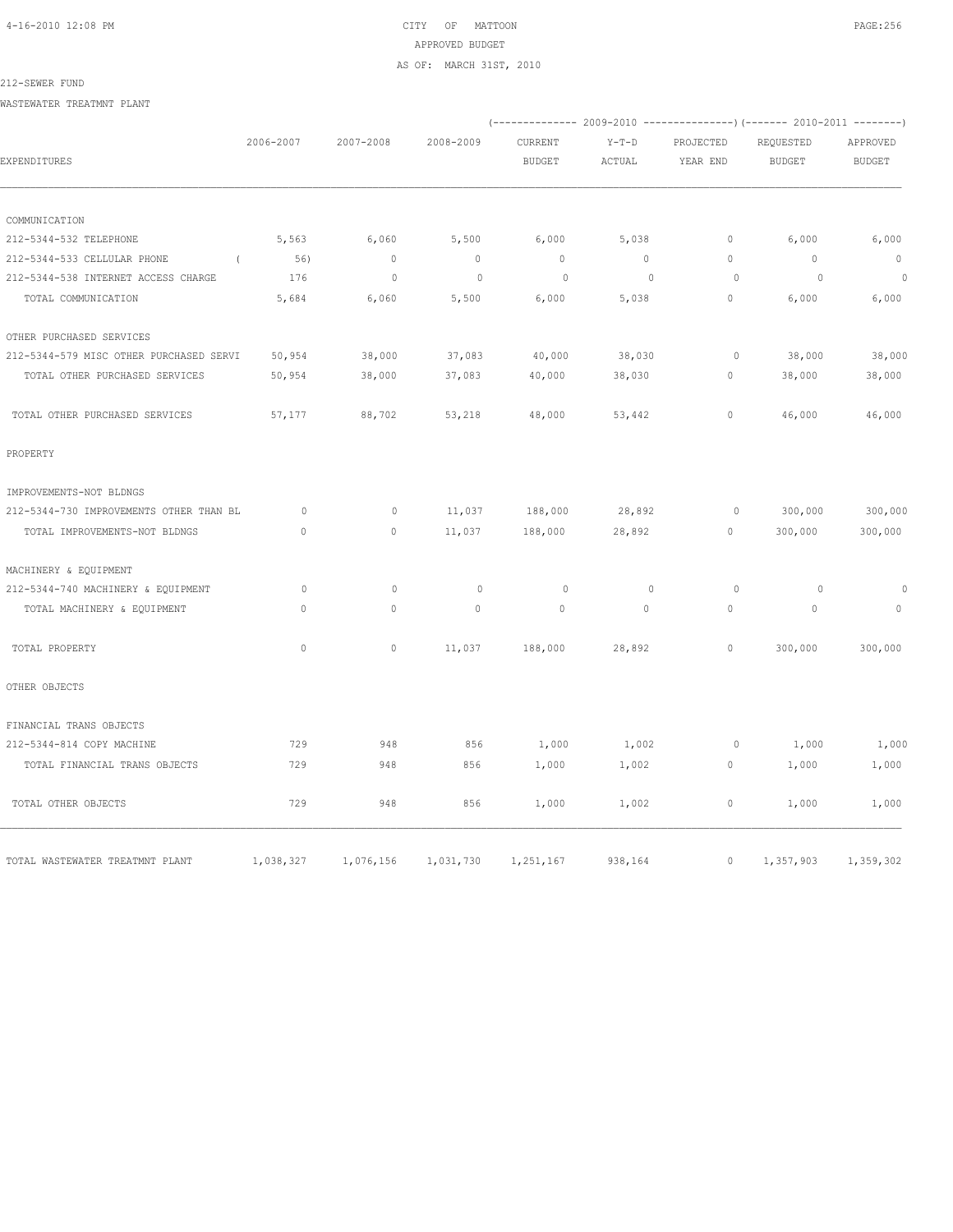# 4-16-2010 12:08 PM CITY OF MATTOON PAGE:257 APPROVED BUDGET AS OF: MARCH 31ST, 2010

# 212-SEWER FUND

### ACCOUNTING & COLLECTION

|                                         |                |           |                          |               |                |             | (------------- 2009-2010 ---------------) (------- 2010-2011 --------) |                |
|-----------------------------------------|----------------|-----------|--------------------------|---------------|----------------|-------------|------------------------------------------------------------------------|----------------|
|                                         | 2006-2007      | 2007-2008 | 2008-2009                | CURRENT       | $Y-T-D$        | PROJECTED   | REQUESTED                                                              | APPROVED       |
| EXPENDITURES                            |                |           |                          | <b>BUDGET</b> | ACTUAL         | YEAR END    | <b>BUDGET</b>                                                          | <b>BUDGET</b>  |
|                                         |                |           |                          |               |                |             |                                                                        |                |
| PERSONNEL SERVICES                      |                |           |                          |               |                |             |                                                                        |                |
|                                         |                |           |                          |               |                |             |                                                                        |                |
| SALARIES & WAGES                        |                |           |                          |               |                |             |                                                                        |                |
| 212-5345-111 SALARIES OF REG EMPLOYEES  | 85,360         | 91,638    | 96,912                   | 108,152       | 94,801         | 0           | 109,222                                                                | 109,222        |
| 212-5345-112 SALARIES OF TEMP EMPLOYEES | $\overline{0}$ | 5         | $\overline{\phantom{0}}$ | $\circ$       | $\overline{0}$ | 0           | $\overline{0}$                                                         | $\overline{0}$ |
| 212-5345-113 OVERTIME                   | 407            | 295       | 155                      | 192           | 343            | 0           | 192                                                                    | 192            |
| 212-5345-114 COMPENSATED ABSENCES       | 8,185          | 8,263     | 9,302                    | $\circ$       | 9,060          | $\circ$     | $\circ$                                                                | $\circ$        |
| TOTAL SALARIES & WAGES                  | 93,952         | 100,201   | 106,370                  | 108,344       | 104,204        | 0           | 109,414                                                                | 109,414        |
| TOTAL PERSONNEL SERVICES                | 93,952         | 100,201   | 106,370                  | 108,344       | 104,204        | 0           | 109,414                                                                | 109,414        |
| EMPOLOYEE BENEFITS                      |                |           |                          |               |                |             |                                                                        |                |
| GROUP INSURANCE                         |                |           |                          |               |                |             |                                                                        |                |
| 212-5345-211 GROUP HEALTH INSURANCE     | 15,210         | 13,930    | 14,947                   | 19,223        | 17,678         | $\circ$     | 19,223                                                                 | 20,705         |
| 212-5345-212 GROUP LIFE INSURANCE       | 294            | 383       | 383                      | 383           | 351            | $\mathbf 0$ | 383                                                                    | 383            |
| TOTAL GROUP INSURANCE                   | 15,504         | 14,313    | 15,330                   | 19,606        | 18,029         | 0           | 19,606                                                                 | 21,088         |
| SOCIAL SECURITY CONTRIB                 |                |           |                          |               |                |             |                                                                        |                |
| 212-5345-221 FICA CONTRIBUTIONS         | 5,598          | 6,132     | 6,189                    | 6,717         | 6,635          | $\circ$     | 6,784                                                                  | 6,784          |
| 212-5345-222 MEDICARE CONTRIBUTIONS     | 1,309          | 1,434     | 1,447                    | 1,571         | 1,552          | $\mathbf 0$ | 1,587                                                                  | 1,587          |
| TOTAL SOCIAL SECURITY CONTRIB           | 6,907          | 7,566     | 7,636                    | 8,288         | 8,187          | $\circ$     | 8,371                                                                  | 8,371          |
| RETIREMENT CONTRIBTUIONS                |                |           |                          |               |                |             |                                                                        |                |
| 212-5345-231 IMRF CONTRIBUTIONS         | 10,068         | 10,362    | 10,001                   | 11,737        | 10,819         | 0           | 14,333                                                                 | 14,333         |
| TOTAL RETIREMENT CONTRIBTUIONS          | 10,068         | 10,362    | 10,001                   | 11,737        | 10,819         | 0           | 14,333                                                                 | 14,333         |
| UNEMPLOYMNT COMPENSATION                |                |           |                          |               |                |             |                                                                        |                |
| 212-5345-240 UNEMPLOYMENT COMP.         | 559            | 470       | 356                      | 230           | 211            | $\mathbf 0$ | 350                                                                    | 350            |
| TOTAL UNEMPLOYMNT COMPENSATION          | 559            | 470       | 356                      | 230           | 211            | 0           | 350                                                                    | 350            |
| WORKER'S COMPENSATION                   |                |           |                          |               |                |             |                                                                        |                |
| 212-5345-250 WORKERS' COMPENSATION      | 2,642          | 2,921     | 1,082                    | 1,708         | 1,566          | 0           | 3,884                                                                  | 3,884          |
| TOTAL WORKER'S COMPENSATION             | 2,642          | 2,921     | 1,082                    | 1,708         | 1,566          | 0           | 3,884                                                                  | 3,884          |
| TOTAL EMPOLOYEE BENEFITS                | 35,681         | 35,632    | 34,405                   | 41,569        | 38,812         | $\circ$     | 46,544                                                                 | 48,026         |
| SUPPLIES                                |                |           |                          |               |                |             |                                                                        |                |
| GENERAL SUPPLIES                        |                |           |                          |               |                |             |                                                                        |                |
| 212-5345-311 OFFICE SUPPLIES            | 6,651          | 4,463     | 3,671                    | 5,000         | 4,440          | $\circ$     | 5,000                                                                  | 5,000          |
| 212-5345-318 VEHICLE PARTS              | 227            | 635       | 824                      | 700           | 0              | $\circ$     | 500                                                                    | 500            |
| 212-5345-319 MISCELLANEOUS SUPPLIES     | 516            | 982       | 40                       | 250           | 33             | 0           | 250                                                                    | 250            |
| TOTAL GENERAL SUPPLIES                  | 7,393          | 6,080     | 4,535                    | 5,950         | 4,473          | 0           | 5,750                                                                  | 5,750          |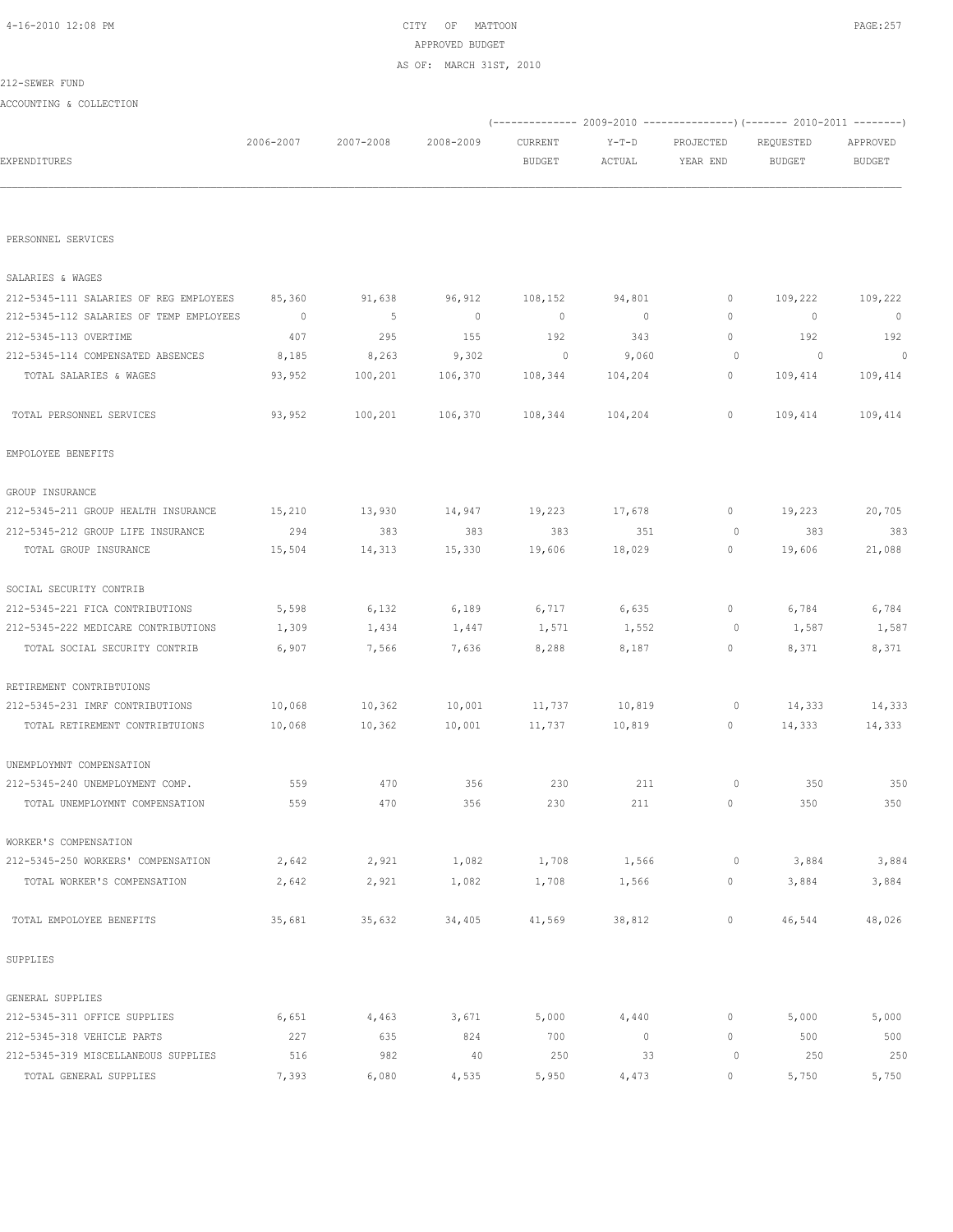# 4-16-2010 12:08 PM CITY OF MATTOON PAGE:258 APPROVED BUDGET AS OF: MARCH 31ST, 2010

### 212-SEWER FUND

### ACCOUNTING & COLLECTION

|                                         |                          |                          |                |                          |                          |                       | (-------------- 2009-2010 ----------------) (------- 2010-2011 --------) |                           |
|-----------------------------------------|--------------------------|--------------------------|----------------|--------------------------|--------------------------|-----------------------|--------------------------------------------------------------------------|---------------------------|
| EXPENDITURES                            | 2006-2007                | 2007-2008                | 2008-2009      | CURRENT<br><b>BUDGET</b> | $Y-T-D$<br>ACTUAL        | PROJECTED<br>YEAR END | REQUESTED<br><b>BUDGET</b>                                               | APPROVED<br><b>BUDGET</b> |
|                                         |                          |                          |                |                          |                          |                       |                                                                          |                           |
| ENERGY                                  |                          |                          |                |                          |                          |                       |                                                                          |                           |
| 212-5345-326 FUEL                       | 30,902                   | 40,757                   | 42,653         | 40,000                   | 22,769                   | $\circ$               | 35,000                                                                   | 35,000                    |
| TOTAL ENERGY                            | 30,902                   | 40,757                   | 42,653         | 40,000                   | 22,769                   | $\circ$               | 35,000                                                                   | 35,000                    |
| WTR SYSTM MAINT SUPPLIES                |                          |                          |                |                          |                          |                       |                                                                          |                           |
| 212-5345-372 METER TILES RIMS & LIDS    | 2,957                    | 5,150                    | 2,503          | 4,000                    | 1,446                    | $\circ$               | 4,000                                                                    | 4,000                     |
| 212-5345-373 WATER METERS               | $\overline{\phantom{0}}$ | $\sim$ 0                 | 9,015          | $\sim$ 0                 | $\overline{\phantom{0}}$ | $\circ$               | $\mathbf 0$                                                              | $\circ$                   |
| TOTAL WTR SYSTM MAINT SUPPLIES          | 2,957                    | 5,150                    | 11,518         | 4,000                    | 1,446                    | $\circ$               | 4,000                                                                    | 4,000                     |
| TOTAL SUPPLIES                          | 41,252                   | 51,986                   | 58,706         | 49,950                   | 28,688                   | 0                     | 44,750                                                                   | 44,750                    |
| PURCHASED PROP MAINT SRV                |                          |                          |                |                          |                          |                       |                                                                          |                           |
| REPAIR & MAINT SERVICES                 |                          |                          |                |                          |                          |                       |                                                                          |                           |
| 212-5345-431 REPAIR OF OFFICE EQUIPMENT | $\mathbf{0}$             | 0                        | 0              | $\mathbf{0}$             | 0                        | $\mathbf{0}$          | $\mathbf{0}$                                                             | $\circ$                   |
| 212-5345-434 REPAIR OF VEHICLES         | $\mathbf{0}$             | 0                        | $\mathbf{0}$   | $\circ$                  | $\circ$                  | $\circ$               | 0                                                                        | 0                         |
| 212-5345-439 OTHER REPAIR & MTCE SERVIC | $\circ$                  | $\mathbf{0}$             | $\mathbf{0}$   | $\circ$                  | $\mathbf{0}$             | $\mathbf 0$           | $\mathbf{0}$                                                             | $\mathbf{0}$              |
| TOTAL REPAIR & MAINT SERVICES           | $\mathbf{0}$             | $\circ$                  | $\mathbf{0}$   | $\circ$                  | $\circ$                  | $\circ$               | $\circ$                                                                  | 0                         |
| TOTAL PURCHASED PROP MAINT SRV          | $\mathbf{0}$             | $\circ$                  | $\mathbf{0}$   | $\mathbf{0}$             | $\circ$                  | $\circ$               | 0                                                                        | $\mathbf{0}$              |
| OTHER PURCHASED SERVICES                |                          |                          |                |                          |                          |                       |                                                                          |                           |
| PROFESSIONAL SERVICES                   |                          |                          |                |                          |                          |                       |                                                                          |                           |
| 212-5345-516 TECHNOLOGY SUPPORT SERVICE | 13,955                   | 3,296                    | 4,374          | 14,300                   | 13,799                   | $\circ$               | 14,300                                                                   | 14,300                    |
| 212-5345-518 ACCOUNTING SERVICES        | $\overline{0}$           | $\overline{0}$           | $\overline{0}$ | $\circ$                  | $\overline{0}$           | $\circ$               | $\overline{0}$                                                           | $\overline{0}$            |
| 212-5345-519 OTHER PROFESSIONAL SERVICE | 434                      | $\overline{\phantom{0}}$ | 50             | $\circ$                  | $\overline{0}$           | $\mathbf 0$           | $\mathbf 0$                                                              | $\circ$                   |
| TOTAL PROFESSIONAL SERVICES             | 14,389                   | 3,296                    | 4,424          | 14,300                   | 13,799                   | $\circ$               | 14,300                                                                   | 14,300                    |
| COMMUNICATION                           |                          |                          |                |                          |                          |                       |                                                                          |                           |
| 212-5345-531 POSTAGE                    | 14,999                   | 15,699                   | 14,121         | 15,000                   | 14,265                   | $\circ$               | 16,000                                                                   | 16,000                    |
| 212-5345-532 TELEPHONE                  | 1,386                    | 1,108                    | 1,432          | 1,500                    | 1,421                    | $\circ$               | 1,500                                                                    | 1,500                     |
| TOTAL COMMUNICATION                     | 16,385                   | 16,807                   | 15,552         | 16,500                   | 15,686                   | 0                     | 17,500                                                                   | 17,500                    |
| EMPLOYEE BUSINESS EXP                   |                          |                          |                |                          |                          |                       |                                                                          |                           |
| 212-5345-562 TRAVEL & TRAINING          | 2,718                    | $\circ$                  | $\circ$        | 1,000                    | 806                      | 0                     | 1,000                                                                    | 1,000                     |
| 212-5345-569 MISC. EMPLOYEE BUSINESS EX | $\sim$ 0                 | $\circ$                  | $\circ$        | $\sim$ 0                 | $\overline{\phantom{0}}$ | $\mathbf 0$           | $\sim$ 0                                                                 | $\sim$ 0                  |
| TOTAL EMPLOYEE BUSINESS EXP             | 2,718                    | $\mathbb O$              | $\circ$        | 1,000                    | 806                      | 0                     | 1,000                                                                    | 1,000                     |
| OTHER PURCHASED SERVICES                |                          |                          |                |                          |                          |                       |                                                                          |                           |
| 212-5345-579 MISC OTHER PURCHASED SERVI | $\circ$                  | $\circ$                  | $\circ$        | $\circ$                  | $\circ$                  | $\mathbf 0$           | $\circ$                                                                  | $\mathbb O$               |
| TOTAL OTHER PURCHASED SERVICES          | $\circ$                  | 0                        | $\circ$        | $\circ$                  | $\circ$                  | $\circ$               | $\mathbb O$                                                              | $\mathbb O$               |
| TOTAL OTHER PURCHASED SERVICES          | 33,493                   | 20,103                   | 19,976         | 31,800                   | 30,290                   | $\circ$               | 32,800                                                                   | 32,800                    |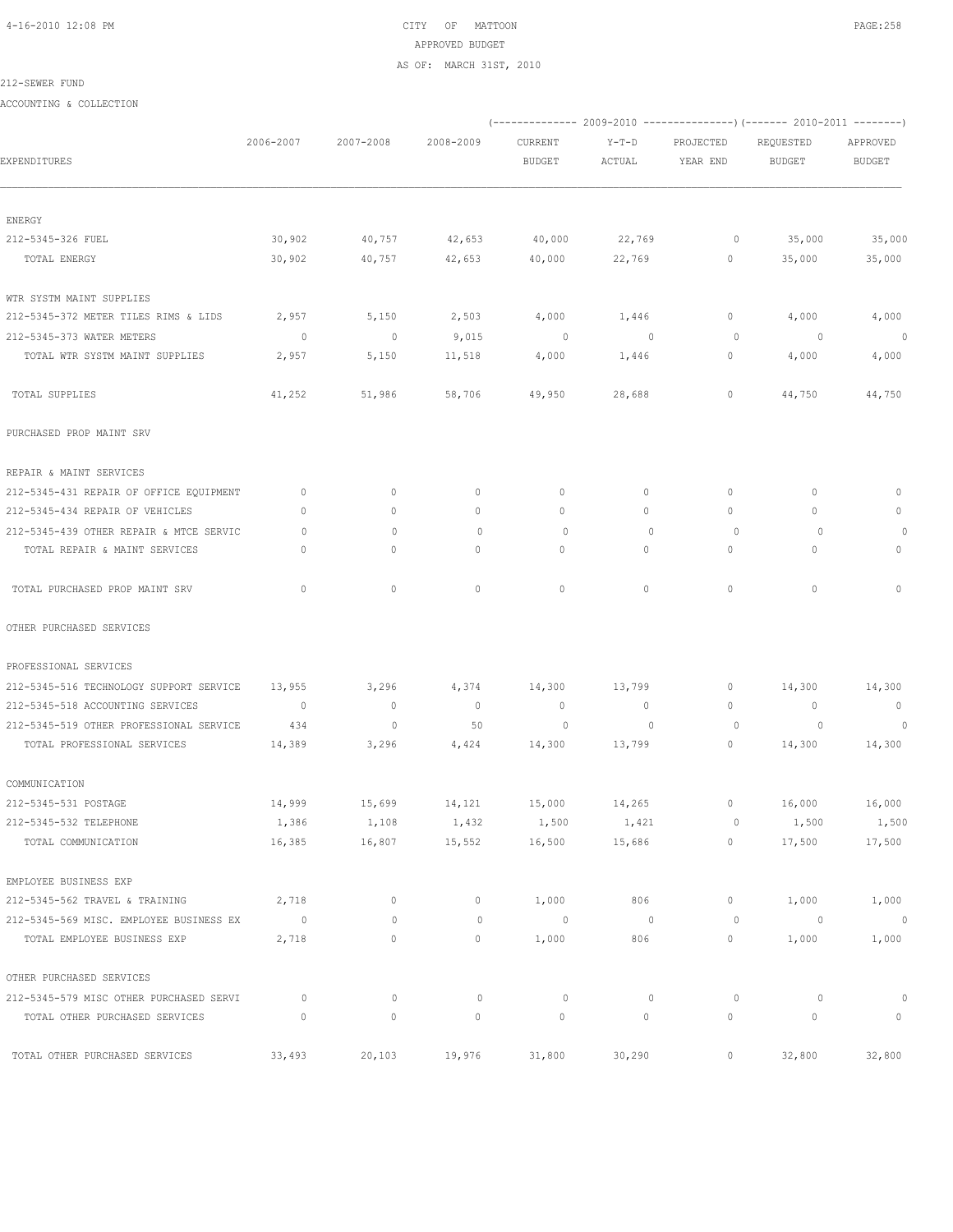# 4-16-2010 12:08 PM CITY OF MATTOON PAGE:259 APPROVED BUDGET AS OF: MARCH 31ST, 2010

### 212-SEWER FUND

#### ACCOUNTING & COLLECTION

|                                         |                |               |           |               |         |              | (-------------- 2009-2010 ----------------) (------- 2010-2011 --------) |                |
|-----------------------------------------|----------------|---------------|-----------|---------------|---------|--------------|--------------------------------------------------------------------------|----------------|
|                                         | 2006-2007      | $2007 - 2008$ | 2008-2009 | CURRENT       | $Y-T-D$ | PROJECTED    | REQUESTED                                                                | APPROVED       |
| EXPENDITURES                            |                |               |           | <b>BUDGET</b> | ACTUAL  | YEAR END     | <b>BUDGET</b>                                                            | <b>BUDGET</b>  |
|                                         |                |               |           |               |         |              |                                                                          |                |
| PROPERTY                                |                |               |           |               |         |              |                                                                          |                |
| IMPROVEMENTS-NOT BLDNGS                 |                |               |           |               |         |              |                                                                          |                |
| 212-5345-730 IMPROVEMENTS OTHER THAN BL | 5,499          | 19,764        | 1,083     | 75,000        | 23,725  | $\mathbb O$  | 75,000                                                                   | 75,000         |
| TOTAL IMPROVEMENTS-NOT BLDNGS           | 5,499          | 19,764        | 1,083     | 75,000        | 23,725  | $\circ$      | 75,000                                                                   | 75,000         |
| TOTAL PROPERTY                          | 5,499          | 19,764        | 1,083     | 75,000        | 23,725  | 0            | 75,000                                                                   | 75,000         |
| OTHER OBJECTS                           |                |               |           |               |         |              |                                                                          |                |
| FINANCIAL TRANS OBJECTS                 |                |               |           |               |         |              |                                                                          |                |
| 212-5345-811 BANK SERVICE CHARGES       | $\overline{0}$ | $\circ$       | $\circ$   | $\mathbf 0$   | 0       | 0            | 0                                                                        | $\overline{0}$ |
| 212-5345-814 PRINT COPY MACHINE LEASE & | 1,537          | 1,530         | 1,870     | 2,000         | 2,187   | $\circ$      | 2,500                                                                    | 2,500          |
| 212-5345-815 POSTAGE METER LEASE & MTCE | 1,090          | 1,280         | 1,327     | 1,500         | 748     | $\mathbf{0}$ | 1,000                                                                    | 1,000          |
| TOTAL FINANCIAL TRANS OBJECTS           | 2,627          | 2,811         | 3,197     | 3,500         | 2,935   | 0            | 3,500                                                                    | 3,500          |
| SPECIAL EVENT OBJECTS                   |                |               |           |               |         |              |                                                                          |                |
| 212-5345-830 BAD DEBT EXPENSE           | 6,850          | 2,814         | $\circ$   | $\circ$       | 378     | $\circ$      | $\mathbf{0}$                                                             | $\mathbf{0}$   |
| TOTAL SPECIAL EVENT OBJECTS             | 6,850          | 2,814         | $\circ$   | 0             | 378     | 0            | $\mathbf{0}$                                                             | $\circ$        |
| TOTAL OTHER OBJECTS                     | 9,477          | 5,625         | 3,197     | 3,500         | 3,313   | 0            | 3,500                                                                    | 3,500          |
| TOTAL ACCOUNTING & COLLECTION           | 219,354        | 233, 311      | 223,736   | 310,163       | 229,032 | 0            | 312,008                                                                  | 313,490        |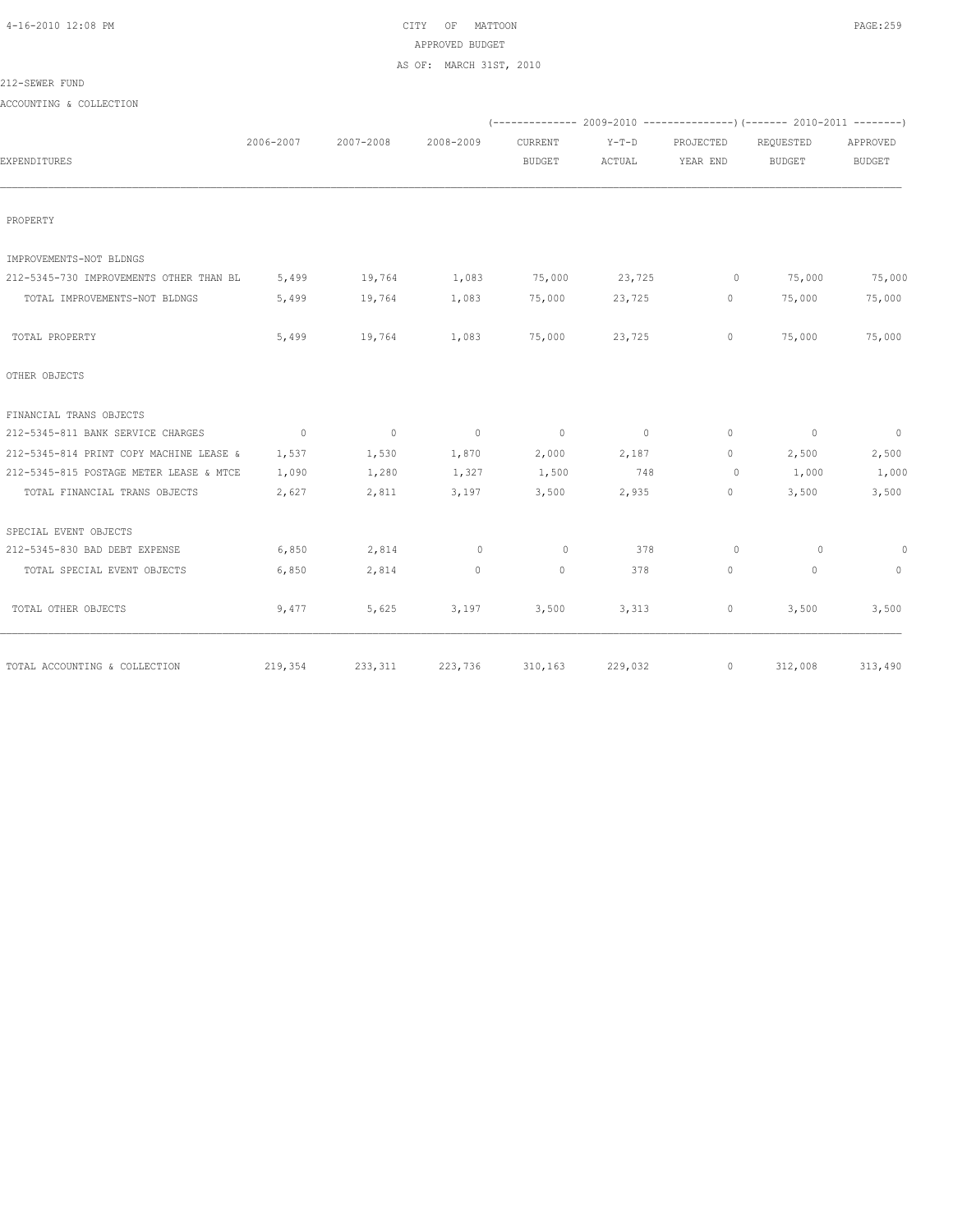# 4-16-2010 12:08 PM CITY OF MATTOON PAGE:260 APPROVED BUDGET AS OF: MARCH 31ST, 2010

### 212-SEWER FUND

### ADMINISTRATIVE & GENERAL

|                                         |                |                          |                |               |                |             | (-------------- 2009-2010 ----------------) (------- 2010-2011 --------) |                |
|-----------------------------------------|----------------|--------------------------|----------------|---------------|----------------|-------------|--------------------------------------------------------------------------|----------------|
|                                         | 2006-2007      | 2007-2008                | 2008-2009      | CURRENT       | $Y-T-D$        | PROJECTED   | REQUESTED                                                                | APPROVED       |
| EXPENDITURES                            |                |                          |                | <b>BUDGET</b> | ACTUAL         | YEAR END    | BUDGET                                                                   | <b>BUDGET</b>  |
|                                         |                |                          |                |               |                |             |                                                                          |                |
| PERSONNEL SERVICES                      |                |                          |                |               |                |             |                                                                          |                |
|                                         |                |                          |                |               |                |             |                                                                          |                |
| SALARIES & WAGES                        |                |                          |                |               |                |             |                                                                          |                |
| 212-5346-111 SALARIES OF REG EMPLOYEES  | 94,140         | 96,266                   | 92,505         | 92,857        | 64,808         | 0           | 119,449                                                                  | 119,449        |
| 212-5346-112 SALARIES OF TEMP EMPLOYEES | 1,790          | $\overline{\phantom{0}}$ | $\overline{0}$ | $\mathbf 0$   | $\overline{0}$ | 0           | $\overline{0}$                                                           | $\overline{0}$ |
| 212-5346-113 OVERTIME                   | 915            | 914                      | 188            | 191           | 174            | 0           | 191                                                                      | 191            |
| 212-5346-114 COMPENSATED ABSENCES       | 10,978         | 11,936                   | 13,503         | $\circ$       | 12,152         | $\mathbf 0$ | $\sim$ 0                                                                 | $\circ$        |
| TOTAL SALARIES & WAGES                  | 107,823        | 109,115                  | 106,196        | 93,048        | 77,134         | $\circ$     | 119,640                                                                  | 119,640        |
| TOTAL PERSONNEL SERVICES                | 107,823        | 109,115                  | 106,196        | 93,048        | 77,134         | $\circ$     | 119,640                                                                  | 119,640        |
| EMPOLOYEE BENEFITS                      |                |                          |                |               |                |             |                                                                          |                |
| GROUP INSURANCE                         |                |                          |                |               |                |             |                                                                          |                |
| 212-5346-211 GROUP HEALTH INSURANCE     | 8,683          | 7,884                    | 8,735          | 9,784         | 6,771          | $\circ$     | 14,951                                                                   | 16,387         |
| 212-5346-212 GROUP LIFE INSURANCE       | 164            | 262                      | 262            | 227           | 208            | $\mathbf 0$ | 297                                                                      | 297            |
| TOTAL GROUP INSURANCE                   | 8,847          | 8,146                    | 8,997          | 10,011        | 6,979          | $\circ$     | 15,248                                                                   | 16,684         |
| SOCIAL SECURITY CONTRIB                 |                |                          |                |               |                |             |                                                                          |                |
| 212-5346-221 FICA CONTRIBUTIONS         | 6,320          | 6,436                    | 6,552          | 5,769         | 5,070          | $\circ$     | 7,418                                                                    | 7,418          |
| 212-5346-222 MEDICARE CONTRIBUTIONS     | 1,478          | 1,505                    | 1,532          | 1,349         | 1,186          | $\mathbf 0$ | 1,735                                                                    | 1,735          |
| TOTAL SOCIAL SECURITY CONTRIB           | 7,798          | 7,941                    | 8,084          | 7,118         | 6,256          | $\circ$     | 9,153                                                                    | 9,153          |
| RETIREMENT CONTRIBTUIONS                |                |                          |                |               |                |             |                                                                          |                |
| 212-5346-231 IMRF CONTRIBUTIONS         | 11,818         | 11,090                   | 10,597         | 10,080        | 8,225          | 0           | 15,673                                                                   | 15,673         |
| TOTAL RETIREMENT CONTRIBTUIONS          | 11,818         | 11,090                   | 10,597         | 10,080        | 8,225          | $\circ$     | 15,673                                                                   | 15,673         |
| UNEMPLOYMNT COMPENSATION                |                |                          |                |               |                |             |                                                                          |                |
| 212-5346-240 UNEMPLOYMENT COMP.         | 279            | 322                      | 243            | 137           | 126            | 0           | 327                                                                      | 327            |
| TOTAL UNEMPLOYMNT COMPENSATION          | 279            | 322                      | 243            | 137           | 126            | $\circ$     | 327                                                                      | 327            |
| WORKER'S COMPENSATION                   |                |                          |                |               |                |             |                                                                          |                |
| 212-5346-250 WORKERS' COMPENSATION      | 5,728          | 6,067                    | 2,249          | 1,755         | 1,609          | $\mathbf 0$ | 3,556                                                                    | 3,556          |
| TOTAL WORKER'S COMPENSATION             | 5,728          | 6,067                    | 2,249          | 1,755         | 1,609          | 0           | 3,556                                                                    | 3,556          |
| TOTAL EMPOLOYEE BENEFITS                | 34,470         | 33,565                   | 30,171         | 29,101        | 23,195         | 0           | 43,957                                                                   | 45,393         |
| SUPPLIES                                |                |                          |                |               |                |             |                                                                          |                |
| GENERAL SUPPLIES                        |                |                          |                |               |                |             |                                                                          |                |
| 212-5346-311 OFFICE SUPPLIES            | $\overline{4}$ | 35                       | 0              | $\circ$       | 99             | $\circ$     | 0                                                                        | 0              |
| 212-5346-319 MISCELLANEOUS SUPPLIES     | 47             | $\circ$                  | $\circ$        | 0             | $\circ$        | $\mathbf 0$ | $\circ$                                                                  | $\mathbf 0$    |
| TOTAL GENERAL SUPPLIES                  | 51             | 35                       | $\circ$        | $\circ$       | 99             | $\circ$     | 0                                                                        | $\circ$        |
| TOTAL SUPPLIES                          | 51             | 35                       | $\circ$        | $\circ$       | 99             | $\circ$     | 0                                                                        | 0              |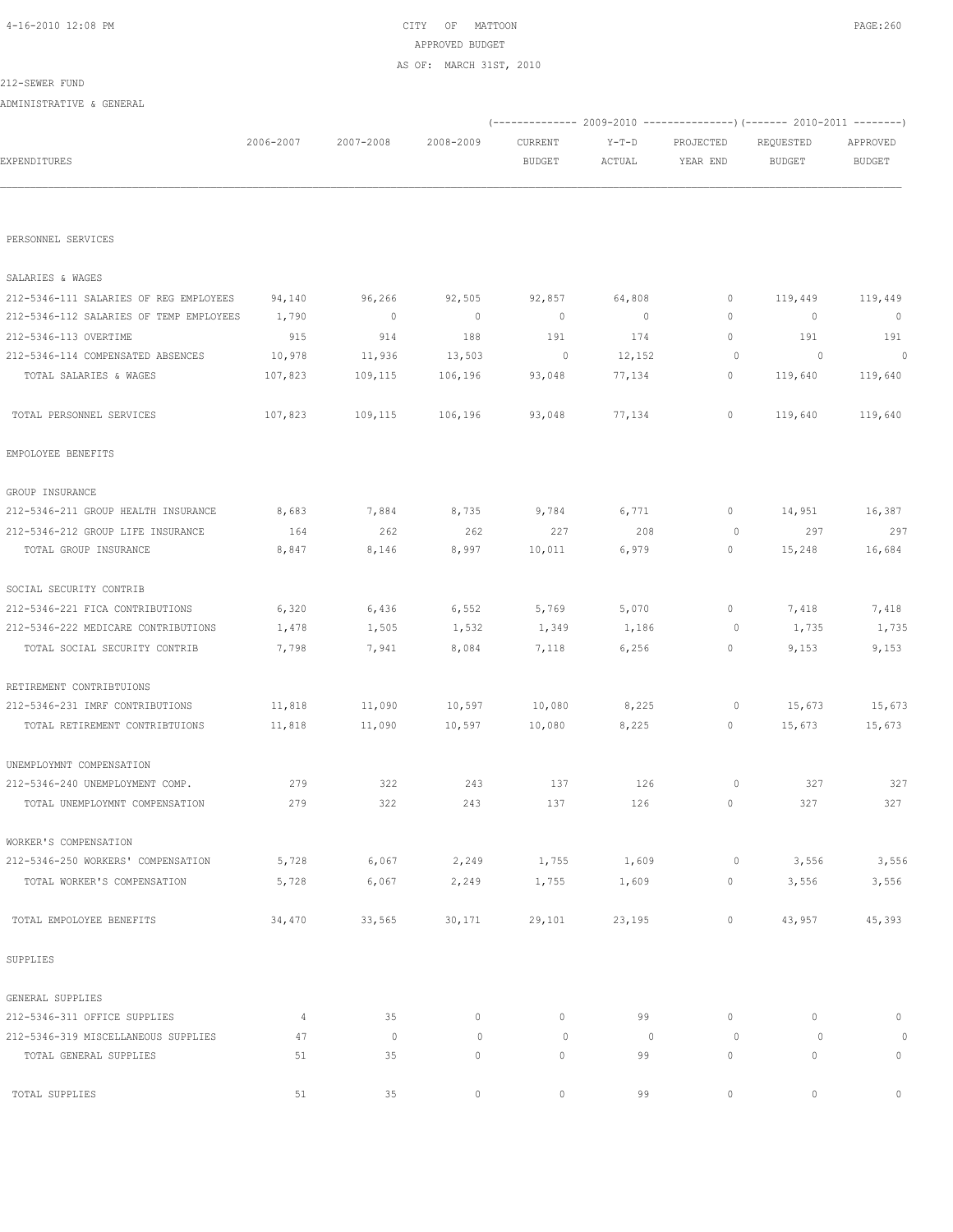# 4-16-2010 12:08 PM CITY OF MATTOON PAGE:261 APPROVED BUDGET AS OF: MARCH 31ST, 2010

### 212-SEWER FUND

ADMINISTRATIVE & GENERAL

|                                         |                |             |                | (-------------- 2009-2010 ----------------) (------- 2010-2011 --------) |                   |                       |                            |                          |
|-----------------------------------------|----------------|-------------|----------------|--------------------------------------------------------------------------|-------------------|-----------------------|----------------------------|--------------------------|
| <b>EXPENDITURES</b>                     | 2006-2007      | 2007-2008   | 2008-2009      | <b>CURRENT</b><br><b>BUDGET</b>                                          | $Y-T-D$<br>ACTUAL | PROJECTED<br>YEAR END | REQUESTED<br><b>BUDGET</b> | APPROVED<br>BUDGET       |
| OTHER PURCHASED SERVICES                |                |             |                |                                                                          |                   |                       |                            |                          |
| PROFESSIONAL SERVICES                   |                |             |                |                                                                          |                   |                       |                            |                          |
| 212-5346-511 PLANNING & DESIGN SERVICES | 2,863          | 2,281       | 1,279          | 10,000                                                                   | 396               | 0                     | 10,000                     | 10,000                   |
| 212-5346-513 AUDITING SERVICES          | 15,300         | 14,300      | 14,500         | 14,500                                                                   | 14,500            | $\circ$               | 14,500                     | 14,500                   |
| 212-5346-519 OTHER PROFESSIONAL SERVICE | 394            | 7           | $\overline{0}$ | $\overline{0}$                                                           | $\sim$ 0          | $\mathbf 0$           | $\overline{\phantom{0}}$   | $\circ$                  |
| TOTAL PROFESSIONAL SERVICES             | 18,557         | 16,588      | 15,779         | 24,500                                                                   | 14,896            | 0                     | 24,500                     | 24,500                   |
| INSURANCE                               |                |             |                |                                                                          |                   |                       |                            |                          |
| 212-5346-523 PROPERTY & CASUALTY INSURA | 72,845         | 75,354      | 66,496         | 63,604                                                                   | 59,985            | $\circ$               | 48,661                     | 48,661                   |
| TOTAL INSURANCE                         | 72,845         | 75,354      | 66,496         | 63,604                                                                   | 59,985            | 0                     | 48,661                     | 48,661                   |
| COMMUNICATION                           |                |             |                |                                                                          |                   |                       |                            |                          |
| 212-5346-531 POSTAGE                    | $\circ$        | $\mathbf 0$ | 12             | 300                                                                      | 0                 | 0                     | $\mathbf 0$                | $\mathbf 0$              |
| 212-5346-532 TELEPHONE                  | $\circ$        | 0           | $\mathbf 0$    | $\overline{0}$                                                           | 0                 | 0                     | 0                          | $\overline{\phantom{0}}$ |
| 212-5346-533 CELLULAR PHONE             | 1,949          | 2,837       | 2,961          | 3,300                                                                    | 1,928             | 0                     | 1,100                      | 1,100                    |
| 212-5346-535 RADIOS                     | $\circ$        | $\mathbb O$ | $\circ$        | $\circ$                                                                  | $\mathbf 0$       | $\mathbf 0$           | $\overline{0}$             | $\mathbf 0$              |
| TOTAL COMMUNICATION                     | 1,949          | 2,837       | 2,973          | 3,600                                                                    | 1,928             | 0                     | 1,100                      | 1,100                    |
| ADVERTISING                             |                |             |                |                                                                          |                   |                       |                            |                          |
| 212-5346-540 ADVERTISING                | 0              | 414         | 199            | 200                                                                      | 270               | $\circ$               | 300                        | 300                      |
| TOTAL ADVERTISING                       | $\circ$        | 414         | 199            | 200                                                                      | 270               | 0                     | 300                        | 300                      |
| EMPLOYEE BUSINESS EXP                   |                |             |                |                                                                          |                   |                       |                            |                          |
| 212-5346-562 TRAVEL & TRAINING          | 50             | 582         | 1,667          | 2,000                                                                    | 444               | 0                     | 1,500                      | 1,500                    |
| 212-5346-563 TUITION REIMBURSEMENT      | $\mathbb O$    | $\circ$     | $\mathbf 0$    | $\mathbb O$                                                              | 0                 | 0                     | 0                          | $\circ$                  |
| 212-5346-564 PRIVATE VEHICLE REIMBURSEM | 55             | 0           | $\mathbf 0$    | $\mathbb O$                                                              | 0                 | 0                     | 0                          | $\circ$                  |
| 212-5346-565 CELL PHONE REIMBURSEMENT   | 148            | 0           | $\mathbf 0$    | 0                                                                        | $\mathbf{0}$      | 0                     | $\mathbf 0$                | $\mathbf 0$              |
| TOTAL EMPLOYEE BUSINESS EXP             | 253            | 582         | 1,667          | 2,000                                                                    | 444               | 0                     | 1,500                      | 1,500                    |
| OTHER PURCHASED SERVICES                |                |             |                |                                                                          |                   |                       |                            |                          |
| 212-5346-571 DUES & MEMBERSHIPS         | 887            | 1,116       | 1,201          | 2,000                                                                    | 0                 | $\circ$               | 0                          | $\circ$                  |
| 212-5346-572 COMMUNITY PROMOTION & RELA | $\overline{0}$ | 949         | $\circ$        | $\mathbb O$                                                              | $\circ$           | $\mathbf{0}$          | $\circ$                    | $\circ$                  |
| 212-5346-579 MISC OTHER PURCHASED SERVI | 709            | 593         | 683            | 1,000                                                                    | 452               | $\circ$               | 1,000                      | 1,000                    |
| TOTAL OTHER PURCHASED SERVICES          | 1,596          | 2,658       | 1,884          | 3,000                                                                    | 452               | $\circ$               | 1,000                      | 1,000                    |
| TOTAL OTHER PURCHASED SERVICES          | 95,199         | 98,432      | 88,999         | 96,904                                                                   | 77,975            | $\circ$               | 77,061                     | 77,061                   |
| OTHER OBJECTS                           |                |             |                |                                                                          |                   |                       |                            |                          |
| FINANCIAL TRANS OBJECTS                 |                |             |                |                                                                          |                   |                       |                            |                          |
| 212-5346-826 SPECIAL ITEMS              | $\circ$        | 0           | $\circ$        | $\circ$                                                                  | $\circ$           | $\circ$               | 0                          | $\circ$                  |
| 212-5346-827 EXTRAORDINARY ITEMS        | 0              | 0           | 0              | $\circ$                                                                  | $\mathbf{0}$      | 0                     | $\circ$                    | $\mathbf 0$              |
| TOTAL FINANCIAL TRANS OBJECTS           | 0              | 0           | $\mathbf 0$    | 0                                                                        | 0                 | $\circ$               | 0                          | $\circ$                  |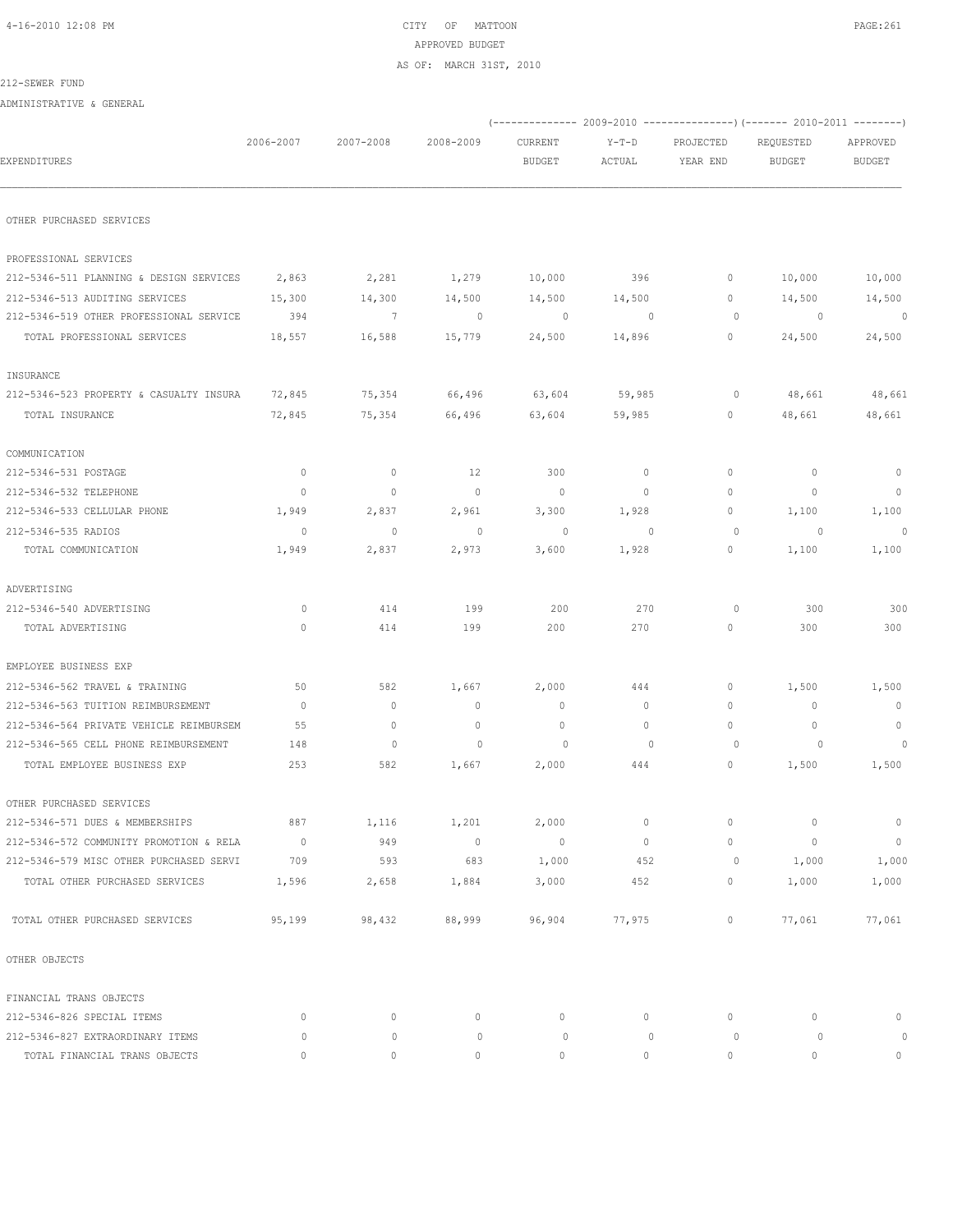# 4-16-2010 12:08 PM CITY OF MATTOON PAGE:262 APPROVED BUDGET AS OF: MARCH 31ST, 2010

### 212-SEWER FUND

#### ADMINISTRATIVE & GENERAL

|                                         | 2006-2007 | 2007-2008    | 2008-2009    | CURRENT       | $Y-T-D$       | PROJECTED | REQUESTED     | APPROVED      |
|-----------------------------------------|-----------|--------------|--------------|---------------|---------------|-----------|---------------|---------------|
| EXPENDITURES                            |           |              |              | <b>BUDGET</b> | <b>ACTUAL</b> | YEAR END  | <b>BUDGET</b> | <b>BUDGET</b> |
|                                         |           |              |              |               |               |           |               |               |
| COMPUTER INFO SYS OBJECT                |           |              |              |               |               |           |               |               |
| 212-5346-841 WIDE AREA NETWORK          | $\Omega$  | $\circ$      | $\mathbf{0}$ | $\mathbf{0}$  | $\Omega$      | $\Omega$  | $\Omega$      | 0             |
| 212-5346-842 GENERAL LEDGER SOFTWARE    | $\Omega$  | $\circ$      | $\mathbf{0}$ | $\mathbf{0}$  | $\Omega$      | $\Omega$  | $\Omega$      | $\circ$       |
| 212-5346-843 UTILITY BILLING SOFTWARE   | $\Omega$  | $\mathbf{0}$ | $\circ$      | $\circ$       | $\Omega$      | $\Omega$  | $\Omega$      | $\mathbf{0}$  |
| TOTAL COMPUTER INFO SYS OBJECT          | $\Omega$  | $\circ$      | $\circ$      | $\mathbf{0}$  | $\circ$       | $\circ$   | $\Omega$      | $\circ$       |
| COMPUTER INFO SYS OBJECT                |           |              |              |               |               |           |               |               |
| 212-5346-863 NEW DESKTOP PC WORKSTATION | $\Omega$  | $\circ$      | $\circ$      | 500           | 503           | $\Omega$  | $\mathbf{0}$  | 0             |
| TOTAL COMPUTER INFO SYS OBJECT          | $\Omega$  | $\Omega$     | $\Omega$     | 500           | 503           | $\circ$   | $\Omega$      | 0             |
| TOTAL OTHER OBJECTS                     | $\circ$   | $\circ$      | $\mathbf{0}$ | 500           | 503           | $\circ$   | $\mathbf{0}$  | 0             |
| TOTAL ADMINISTRATIVE & GENERAL          | 237,543   | 241,147      | 225,366      | 219,553       | 178,905       | $\circ$   | 240,658       | 242,094       |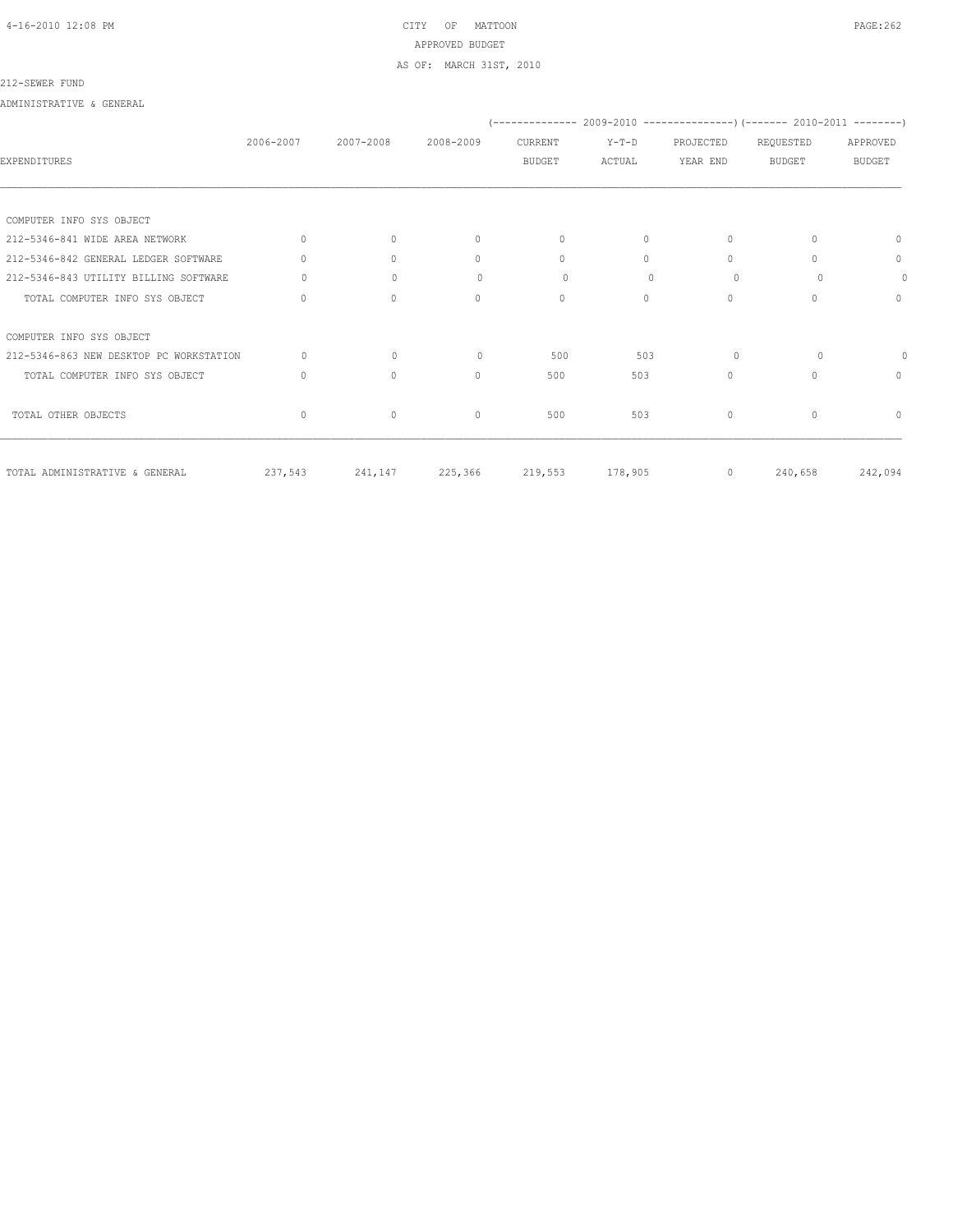# 4-16-2010 12:08 PM CITY OF MATTOON PAGE:263 APPROVED BUDGET AS OF: MARCH 31ST, 2010

### 212-SEWER FUND

# DEPRECIATION

| DELWECTWITCH                  |           |           |           |                          |                   |                       |                            |                    |
|-------------------------------|-----------|-----------|-----------|--------------------------|-------------------|-----------------------|----------------------------|--------------------|
| EXPENDITURES                  | 2006-2007 | 2007-2008 | 2008-2009 | CURRENT<br><b>BUDGET</b> | $Y-T-D$<br>ACTUAL | PROJECTED<br>YEAR END | REQUESTED<br><b>BUDGET</b> | APPROVED<br>BUDGET |
|                               |           |           |           |                          |                   |                       |                            |                    |
|                               |           |           |           |                          |                   |                       |                            |                    |
| OTHER OBJECTS                 |           |           |           |                          |                   |                       |                            |                    |
| FINANCIAL TRANS OBJECTS       |           |           |           |                          |                   |                       |                            |                    |
| 212-5347-829 DEPRECIATION     | 891,511   | 915,876   | 917,966   | 915,000                  | $\mathbf{0}$      | $\mathbf{0}$          | 900,000                    | 900,000            |
| TOTAL FINANCIAL TRANS OBJECTS | 891,511   | 915,876   | 917,966   | 915,000                  | $\circ$           | 0                     | 900,000                    | 900,000            |
| TOTAL OTHER OBJECTS           | 891,511   | 915,876   | 917,966   | 915,000                  | $\circ$           | 0                     | 900,000                    | 900,000            |

| TOTAL DEPRECIATION | 891,511 | 915,876 | 917,966 | 915,000 | $\Omega$ | 900,000 | 900,000 |
|--------------------|---------|---------|---------|---------|----------|---------|---------|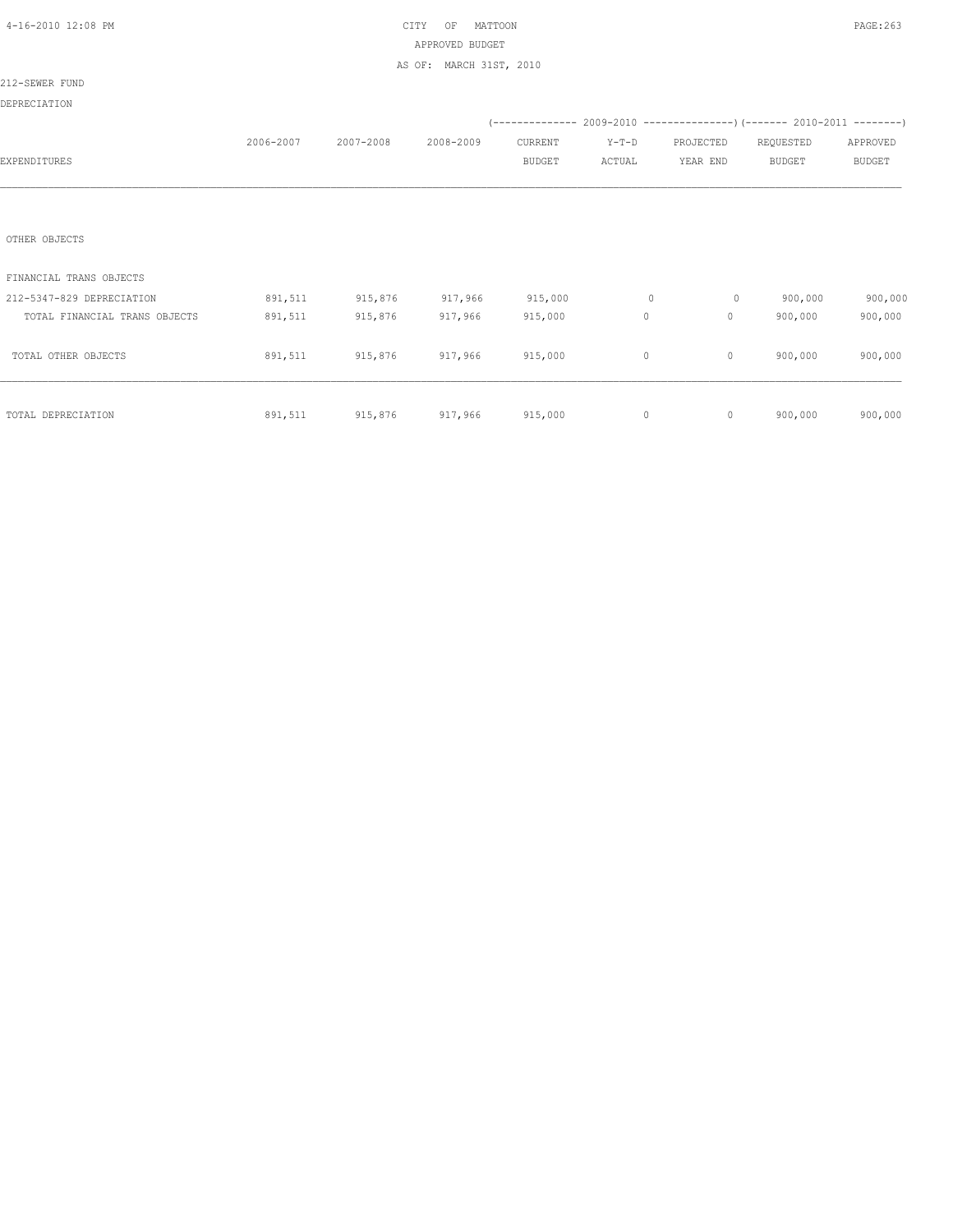# 4-16-2010 12:08 PM CITY OF MATTOON PAGE:264 APPROVED BUDGET AS OF: MARCH 31ST, 2010

 212-5348-743 FURNITURE & FIXTURES 0 0 0 0 0 0 0 0 TOTAL MACHINERY & EQUIPMENT 0 0 0 0 0 0 0 0

TOTAL PROPERTY CONTROL CONTROL CONTROL OF CONTROL OF CONTROL OF CONTROL CONTROL CONTROL CONTROL CONTROL CONTROL CONTROL CONTROL CONTROL CONTROL CONTROL CONTROL CONTROL CONTROL CONTROL CONTROL CONTROL CONTROL CONTROL CONTRO \_\_\_\_\_\_\_\_\_\_\_\_\_\_\_\_\_\_\_\_\_\_\_\_\_\_\_\_\_\_\_\_\_\_\_\_\_\_\_\_\_\_\_\_\_\_\_\_\_\_\_\_\_\_\_\_\_\_\_\_\_\_\_\_\_\_\_\_\_\_\_\_\_\_\_\_\_\_\_\_\_\_\_\_\_\_\_\_\_\_\_\_\_\_\_\_\_\_\_\_\_\_\_\_\_\_\_\_\_\_\_\_\_\_\_\_\_\_\_\_\_\_\_\_\_\_\_\_\_\_\_\_\_\_\_\_\_\_\_\_\_\_\_\_\_\_\_\_\_\_

TOTAL DEBT SERVICE 0 0 0 0 0 0 0 0

| 212-SEWER FUND                          |                                  |              |              |               |              |              |                                                                         |               |
|-----------------------------------------|----------------------------------|--------------|--------------|---------------|--------------|--------------|-------------------------------------------------------------------------|---------------|
| DEBT SERVICE                            |                                  |              |              |               |              |              |                                                                         |               |
|                                         |                                  |              |              |               |              |              | (-------------- 2009-2010 ----------------) (------- 2010-2011 -------- |               |
|                                         | 2006-2007                        | 2007-2008    | 2008-2009    | CURRENT       | $Y-T-D$      | PROJECTED    | REQUESTED                                                               | APPROVED      |
| <b>EXPENDITURES</b>                     |                                  |              |              | <b>BUDGET</b> | ACTUAL       | YEAR END     | <b>BUDGET</b>                                                           | <b>BUDGET</b> |
|                                         |                                  |              |              |               |              |              |                                                                         |               |
| PROPERTY                                |                                  |              |              |               |              |              |                                                                         |               |
| <b>BUILDINGS</b>                        |                                  |              |              |               |              |              |                                                                         |               |
| 212-5348-720 BUILDINGS                  | $\circ$                          | $\Omega$     | $\circ$      | $\Omega$      | $\circ$      | $\mathbf{0}$ | $\Omega$                                                                | 0             |
| TOTAL BUILDINGS                         | $\Omega$                         | $\Omega$     | $\circ$      | $\circ$       | $\bigcirc$   | $\circ$      | $\Omega$                                                                | $\mathbf{0}$  |
| IMPROVEMENTS-NOT BLDNGS                 |                                  |              |              |               |              |              |                                                                         |               |
| 212-5348-730 IMPROVEMENTS OTHER THAN BL | $\circ$                          | $\mathbf{0}$ | $\circ$      | $\circ$       | $\mathbf{0}$ | $\mathbf{0}$ | $\mathbf{0}$                                                            | $\mathbf{0}$  |
| TOTAL IMPROVEMENTS-NOT BLDNGS           | $\begin{array}{c} \n\end{array}$ | $\Omega$     | $\Omega$     | $\Omega$      | $\Omega$     | $\mathbf{0}$ | $\Omega$                                                                | $\mathbf{0}$  |
| MACHINERY & EQUIPMENT                   |                                  |              |              |               |              |              |                                                                         |               |
| 212-5348-741 MACHINERY                  | $\mathbf{0}$                     | $\Omega$     | $\mathbf{0}$ | $\mathbf{0}$  | $\circ$      | $\Omega$     | $\begin{array}{c} \n\end{array}$                                        | $\Omega$      |
| 212-5348-742 VEHICLES                   | $\mathbf{0}$                     | $\circ$      | $\mathbf{0}$ | $\mathbf{0}$  | $\Omega$     | $\circ$      | $\Omega$                                                                | $\circ$       |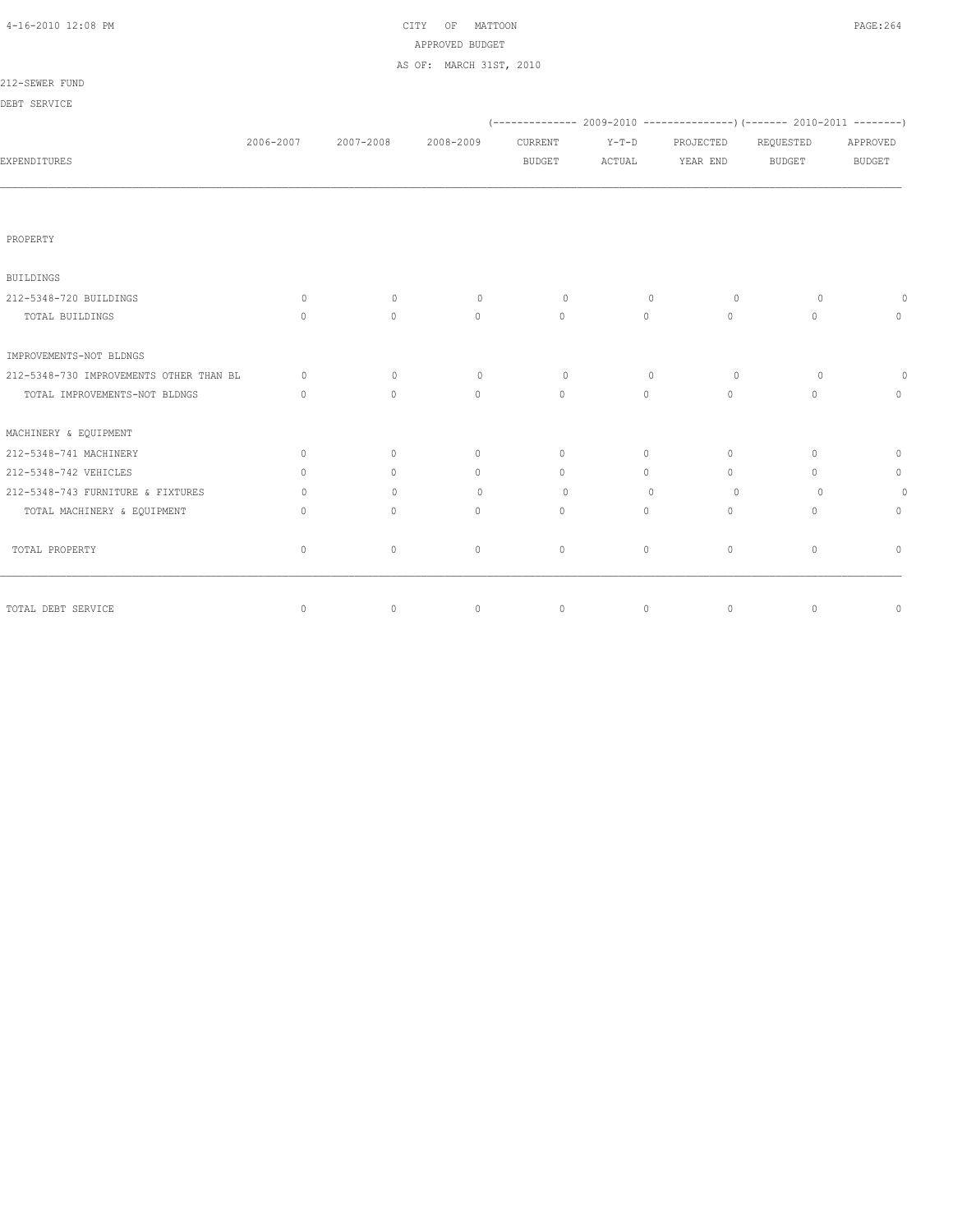# 4-16-2010 12:08 PM CITY OF MATTOON PAGE:265 APPROVED BUDGET AS OF: MARCH 31ST, 2010

#### 212-SEWER FUND

#### RETIREE HEALTH INSRUANCE

|              |           |           |           |               |         | $(-$ -------------- 2009-2010 -----------------) (------- 2010-2011 --------) |           |               |
|--------------|-----------|-----------|-----------|---------------|---------|-------------------------------------------------------------------------------|-----------|---------------|
|              | 2006-2007 | 2007-2008 | 2008-2009 | CURRENT       | $Y-T-D$ | PROJECTED                                                                     | REQUESTED | APPROVED      |
| EXPENDITURES |           |           |           | <b>BUDGET</b> | ACTUAL  | YEAR END                                                                      | BUDGET    | <b>BUDGET</b> |
|              |           |           |           |               |         |                                                                               |           |               |
|              |           |           |           |               |         |                                                                               |           |               |

| TOTAL RETIREE HEALTH INSRUANCE        | 0       | $\mathbf{0}$ | 244,021 | 110,000 | 78,848 | 0       | 89,375 | 89,375 |
|---------------------------------------|---------|--------------|---------|---------|--------|---------|--------|--------|
| TOTAL EMPOLOYEE BENEFITS              | 0       | 0            | 244,021 | 110,000 | 78,848 | 0       | 89,375 | 89,375 |
| TOTAL GROUP INSURANCE                 | $\circ$ | 0            | 244,021 | 110,000 | 78,848 | $\circ$ | 89,375 | 89,375 |
| 212-5710-211 RETIREE HEALTH INSURANCE | 0       | 0            | 244,021 | 110,000 | 78,848 | 0       | 89,375 | 89,375 |
| GROUP INSURANCE                       |         |              |         |         |        |         |        |        |
|                                       |         |              |         |         |        |         |        |        |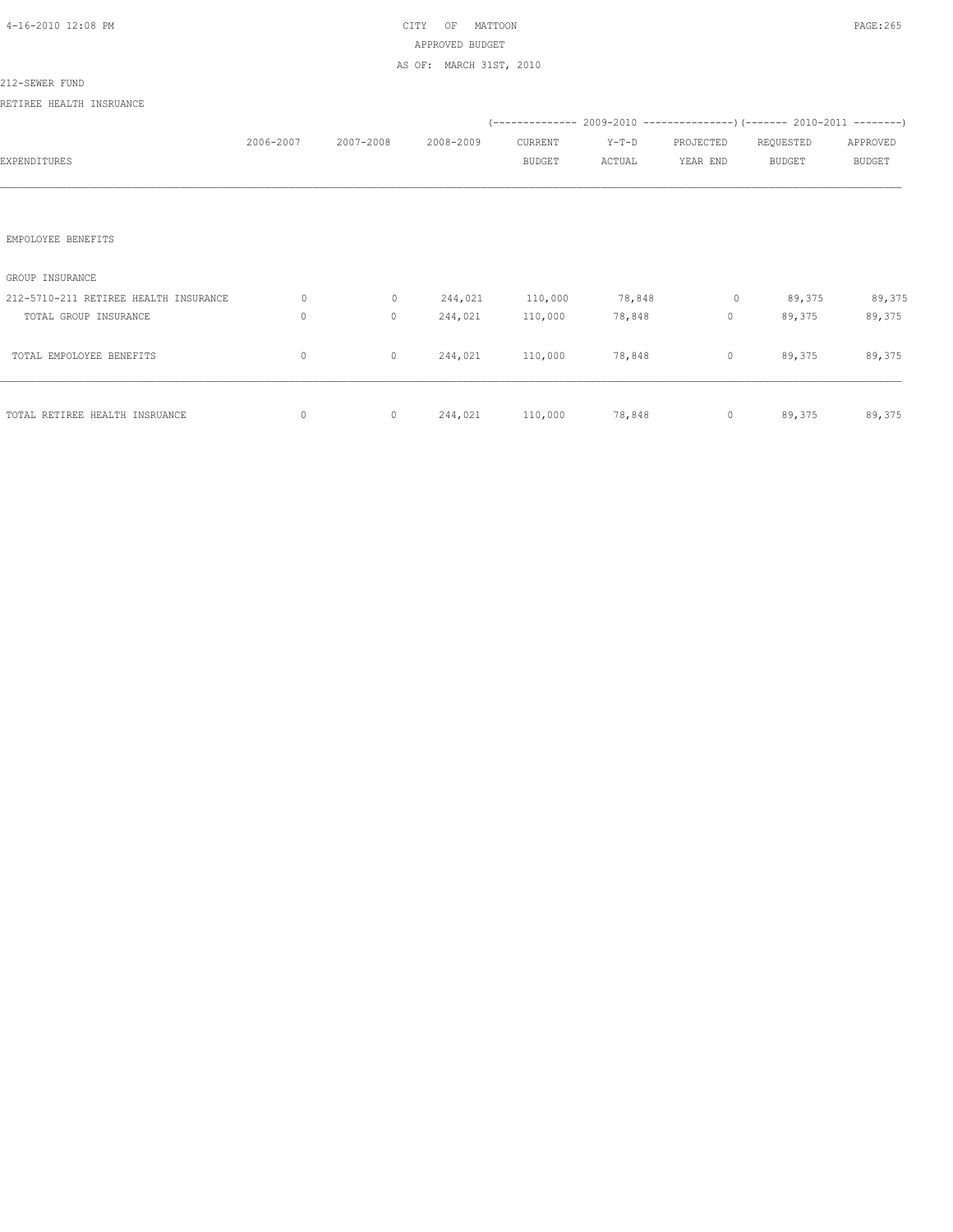# 4-16-2010 12:08 PM CITY OF MATTOON PAGE:266 APPROVED BUDGET AS OF: MARCH 31ST, 2010

### 212-SEWER FUND

| ىل∨⊥ ∨∆ىل ⊥ىلىر               |              |              |              |                          |                   |                       | $(---------- 2009-2010 ------------)$ $(---- 2010-2011 ------)$ |                           |
|-------------------------------|--------------|--------------|--------------|--------------------------|-------------------|-----------------------|-----------------------------------------------------------------|---------------------------|
| EXPENDITURES                  | 2006-2007    | 2007-2008    | 2008-2009    | CURRENT<br><b>BUDGET</b> | $Y-T-D$<br>ACTUAL | PROJECTED<br>YEAR END | REQUESTED<br><b>BUDGET</b>                                      | APPROVED<br><b>BUDGET</b> |
|                               |              |              |              |                          |                   |                       |                                                                 |                           |
| OTHER OBJECTS                 |              |              |              |                          |                   |                       |                                                                 |                           |
| FINANCIAL TRANS OBJECTS       |              |              |              |                          |                   |                       |                                                                 |                           |
| 212-5715-817 DEBT SERVICE     | $\circ$      | $\mathbf{0}$ | $\circ$      | $\circ$                  | $\mathbf{0}$      | $\mathbf{0}$          | $\mathbf{0}$                                                    | 0                         |
| TOTAL FINANCIAL TRANS OBJECTS | $\mathbf{0}$ | $\mathbf{0}$ | $\mathbf{0}$ | $\mathbf{0}$             | $\circ$           | $\circ$               | $\Omega$                                                        | $\mathbf{0}$              |
| TOTAL OTHER OBJECTS           | $\circ$      | $\circ$      | $\circ$      | $\circ$                  | $\circ$           | 0                     | $\circ$                                                         | $\mathbf{0}$              |
| TOTAL DEBT SERVICE            | $\circ$      | $\circ$      | $\mathbf{0}$ | $\circ$                  | $\circ$           | $\circ$               | $\mathbf{0}$                                                    | $\mathbf{0}$              |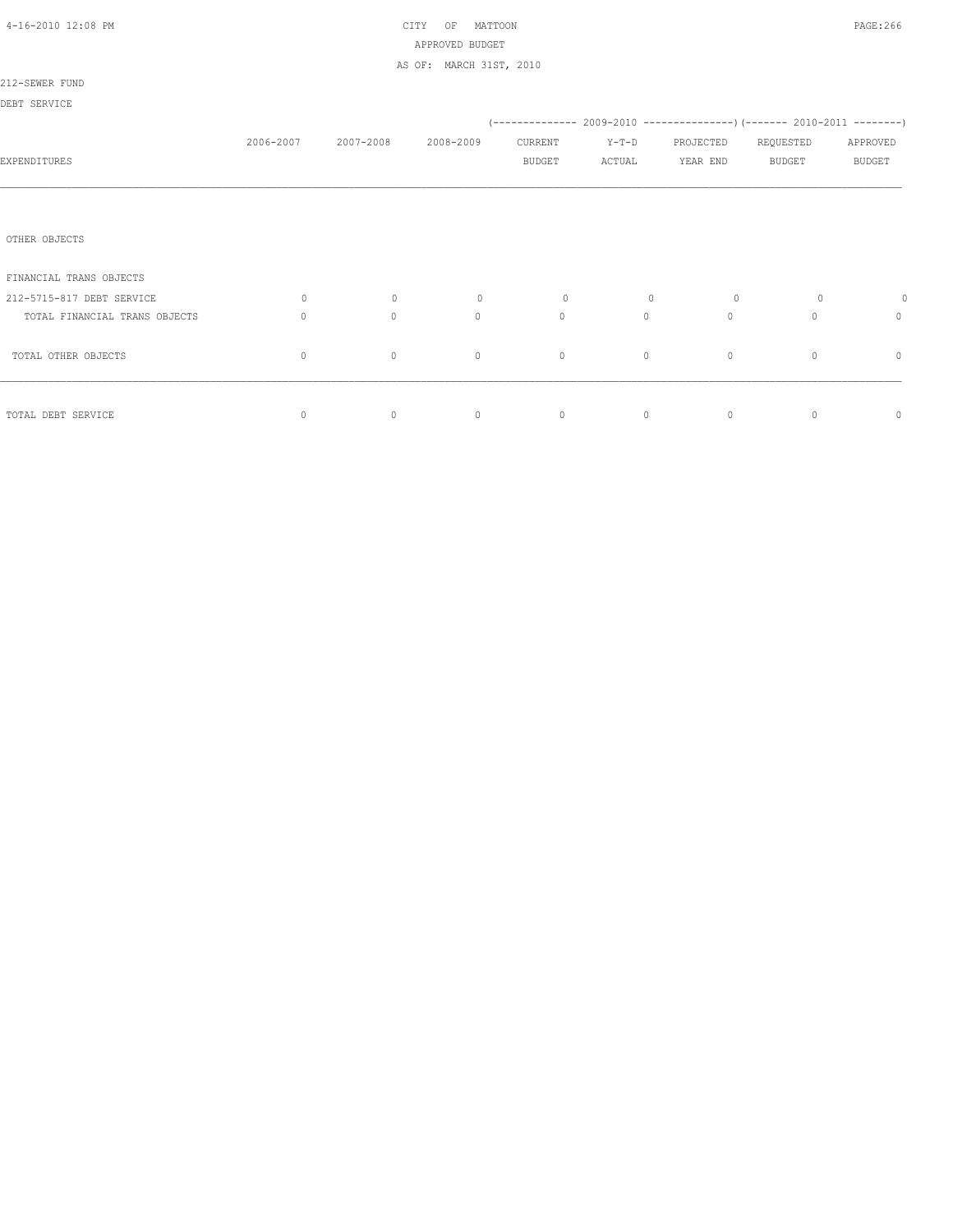# 4-16-2010 12:08 PM CITY OF MATTOON PAGE:267 APPROVED BUDGET AS OF: MARCH 31ST, 2010

### 212-SEWER FUND

| EXPENDITURES                            | 2006-2007 | 2007-2008 | 2008-2009 | CURRENT<br><b>BUDGET</b> | Y-T-D<br>ACTUAL | PROJECTED<br>YEAR END | $(-$ ------------- 2009-2010 ----------------) (------- 2010-2011 --------)<br>REQUESTED<br><b>BUDGET</b> | APPROVED<br><b>BUDGET</b> |
|-----------------------------------------|-----------|-----------|-----------|--------------------------|-----------------|-----------------------|-----------------------------------------------------------------------------------------------------------|---------------------------|
| OTHER OBJECTS                           |           |           |           |                          |                 |                       |                                                                                                           |                           |
| FINANCIAL TRANS OBJECTS                 |           |           |           |                          |                 |                       |                                                                                                           |                           |
| 212-5717-817 2003A PENSION BENEFIT GO B | 90,124    | $\circ$   | 89,025    | 88,326                   | 80,966          | $\mathbf{0}$          | 89,819                                                                                                    | 89,819                    |
| TOTAL FINANCIAL TRANS OBJECTS           | 90,124    | 0         | 89,025    | 88,326                   | 80,966          | $\mathbf{0}$          | 89,819                                                                                                    | 89,819                    |
| TOTAL OTHER OBJECTS                     | 90,124    | $\circ$   | 89,025    | 88,326                   | 80,966          | $\circ$               | 89,819                                                                                                    | 89,819                    |
| TOTAL DEBT SERVICE                      | 90,124    | $\circ$   | 89,025    | 88,326                   | 80,966          | $\circ$               | 89,819                                                                                                    | 89,819                    |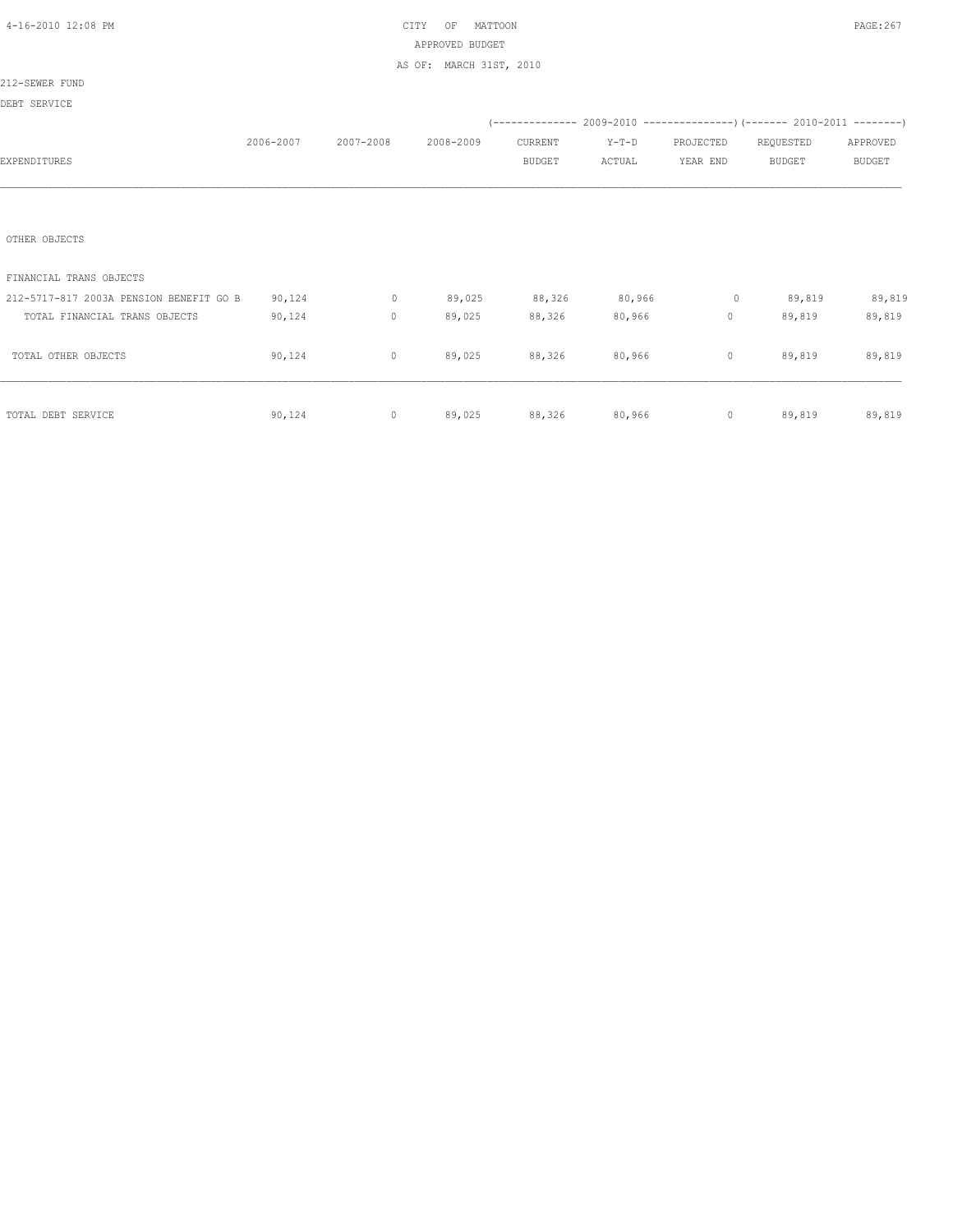# 4-16-2010 12:08 PM CITY OF MATTOON PAGE:268 APPROVED BUDGET AS OF: MARCH 31ST, 2010

#### 212-SEWER FUND

| EXPENDITURES                                                             | 2006-2007               | 2007-2008          | 2008-2009          | CURRENT<br><b>BUDGET</b> | $Y-T-D$<br>ACTUAL  | PROJECTED<br>YEAR END   | (-------------- 2009-2010 ----------------) (------- 2010-2011 --------)<br>REQUESTED<br><b>BUDGET</b> | APPROVED<br><b>BUDGET</b> |
|--------------------------------------------------------------------------|-------------------------|--------------------|--------------------|--------------------------|--------------------|-------------------------|--------------------------------------------------------------------------------------------------------|---------------------------|
| OTHER OBJECTS                                                            |                         |                    |                    |                          |                    |                         |                                                                                                        |                           |
| FINANCIAL TRANS OBJECTS                                                  |                         |                    |                    |                          |                    |                         |                                                                                                        |                           |
| 212-5719-817 2005A REFUNDING G.O. BONDS<br>TOTAL FINANCIAL TRANS OBJECTS | $\circ$<br>$\mathbf{0}$ | $\circ$<br>$\circ$ | $\circ$<br>$\circ$ | 409,119<br>409,119       | 405,141<br>405,141 | $\circ$<br>$\mathbf{0}$ | 410,716<br>410,716                                                                                     | 410,716<br>410,716        |
|                                                                          |                         |                    |                    |                          |                    |                         |                                                                                                        |                           |
| TOTAL OTHER OBJECTS                                                      | 0                       | $\circ$            | $\circ$            | 409,119                  | 405,141            | $\circ$                 | 410,716                                                                                                | 410,716                   |
| TOTAL DEBT SERVICE                                                       | 0                       | $\circ$            | $\circ$            | 409,119                  | 405,141            | $\circ$                 | 410,716                                                                                                | 410,716                   |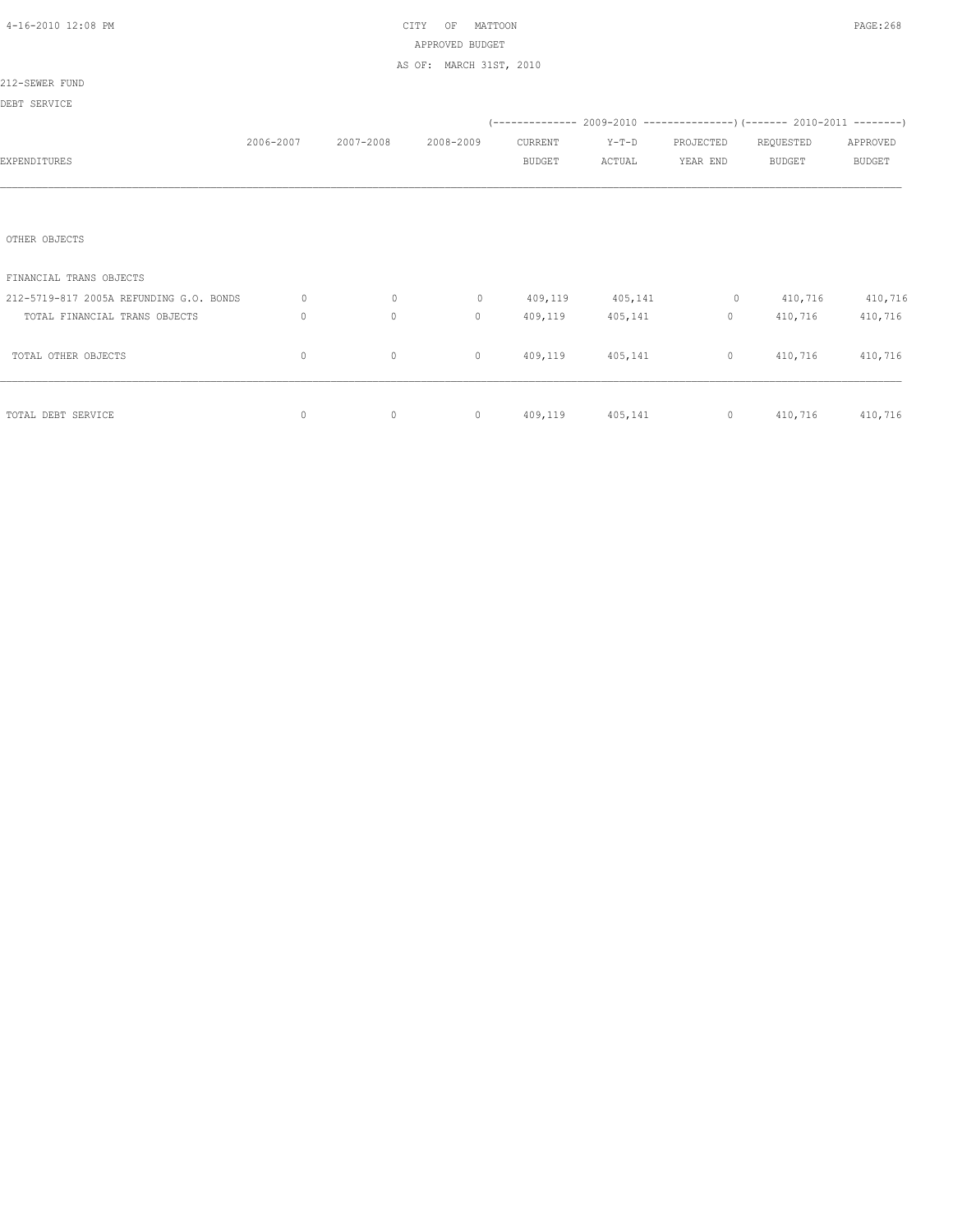# 4-16-2010 12:08 PM CITY OF MATTOON PAGE:269 APPROVED BUDGET AS OF: MARCH 31ST, 2010

#### 212-SEWER FUND

1997 SEWR PLANT IEPA NOTE

|                                 |           |             |           |               |         | (-------------- 2009-2010 ----------------) (------- 2010-2011 --------) |               |               |  |
|---------------------------------|-----------|-------------|-----------|---------------|---------|--------------------------------------------------------------------------|---------------|---------------|--|
|                                 | 2006-2007 | 2007-2008   | 2008-2009 | CURRENT       | $Y-T-D$ | PROJECTED                                                                | REQUESTED     | APPROVED      |  |
| EXPENDITURES                    |           |             |           | <b>BUDGET</b> | ACTUAL  | YEAR END                                                                 | <b>BUDGET</b> | <b>BUDGET</b> |  |
|                                 |           |             |           |               |         |                                                                          |               |               |  |
| OTHER OBJECTS                   |           |             |           |               |         |                                                                          |               |               |  |
| FINANCIAL TRANS OBJECTS         |           |             |           |               |         |                                                                          |               |               |  |
| 212-5732-817 DEBT SERVICE       | 35,243    | $\circ$     | $\circ$   | 35,243        | 35,243  | $\mathbf 0$                                                              | 35,243        | 35,243        |  |
| TOTAL FINANCIAL TRANS OBJECTS   | 35,243    | $\mathbb O$ | $\circ$   | 35,243        | 35,243  | $\mathbf{0}$                                                             | 35,243        | 35,243        |  |
| TOTAL OTHER OBJECTS             | 35,243    | $\circ$     | $\circ$   | 35,243        | 35,243  | 0                                                                        | 35,243        | 35,243        |  |
| TOTAL 1997 SEWR PLANT IEPA NOTE | 35,243    | $\circ$     | $\circ$   | 35,243        | 35,243  | 0                                                                        | 35,243        | 35,243        |  |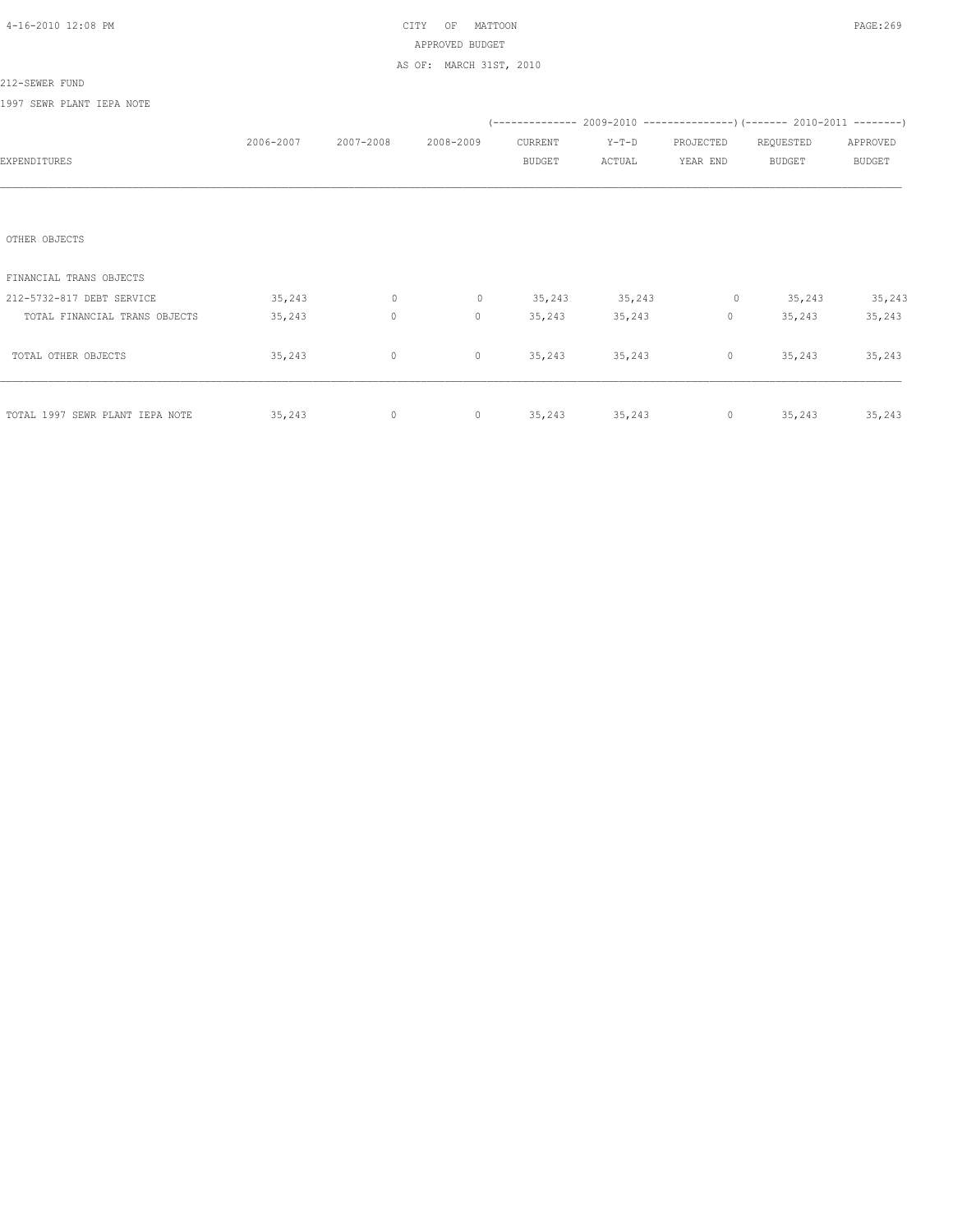# 4-16-2010 12:08 PM CITY OF MATTOON PAGE:270 APPROVED BUDGET AS OF: MARCH 31ST, 2010

#### 212-SEWER FUND

#### IEPA INSTALLMENT LOANS

|                                  | 2006-2007 | 2007-2008 | 2008-2009      | CURRENT       | $Y-T-D$      | PROJECTED    | REQUESTED    | APPROVED |
|----------------------------------|-----------|-----------|----------------|---------------|--------------|--------------|--------------|----------|
| EXPENDITURES                     |           |           |                | <b>BUDGET</b> | ACTUAL       | YEAR END     | BUDGET       | BUDGET   |
|                                  |           |           |                |               |              |              |              |          |
|                                  |           |           |                |               |              |              |              |          |
| OTHER OBJECTS                    |           |           |                |               |              |              |              |          |
|                                  |           |           |                |               |              |              |              |          |
| FINANCIAL TRANS OBJECTS          |           |           |                |               |              |              |              |          |
| 212-5733-817 DEBT SERVICE        | 35, 243   | $\circ$   | $\overline{0}$ | 603,456       | 603,456      | $\circ$      | 603,456      | 603,456  |
| 212-5733-819 DEBT ISSUANCE COSTS | 5,792     | 5,792     | 5,792          | $\circ$       | $\mathbf{0}$ | $\mathbf{0}$ | $\mathbf{0}$ | $\circ$  |
| TOTAL FINANCIAL TRANS OBJECTS    | 29,451    | 5,792     | 5,792          | 603,456       | 603,456      | $\mathbf 0$  | 603,456      | 603,456  |

|                              | -------- |       | ------ | .       | .       | __       | .       | .       |
|------------------------------|----------|-------|--------|---------|---------|----------|---------|---------|
| TOTAL OTHER OBJECTS          | 29,451   | 5,792 | 5,792  | 603,456 | 603,456 | $\circ$  | 603,456 | 603,456 |
| TOTAL IEPA INSTALLMENT LOANS | 29,451   | 5,792 | 5,792  | 603,456 | 603,456 | $\Omega$ | 603,456 | 603,456 |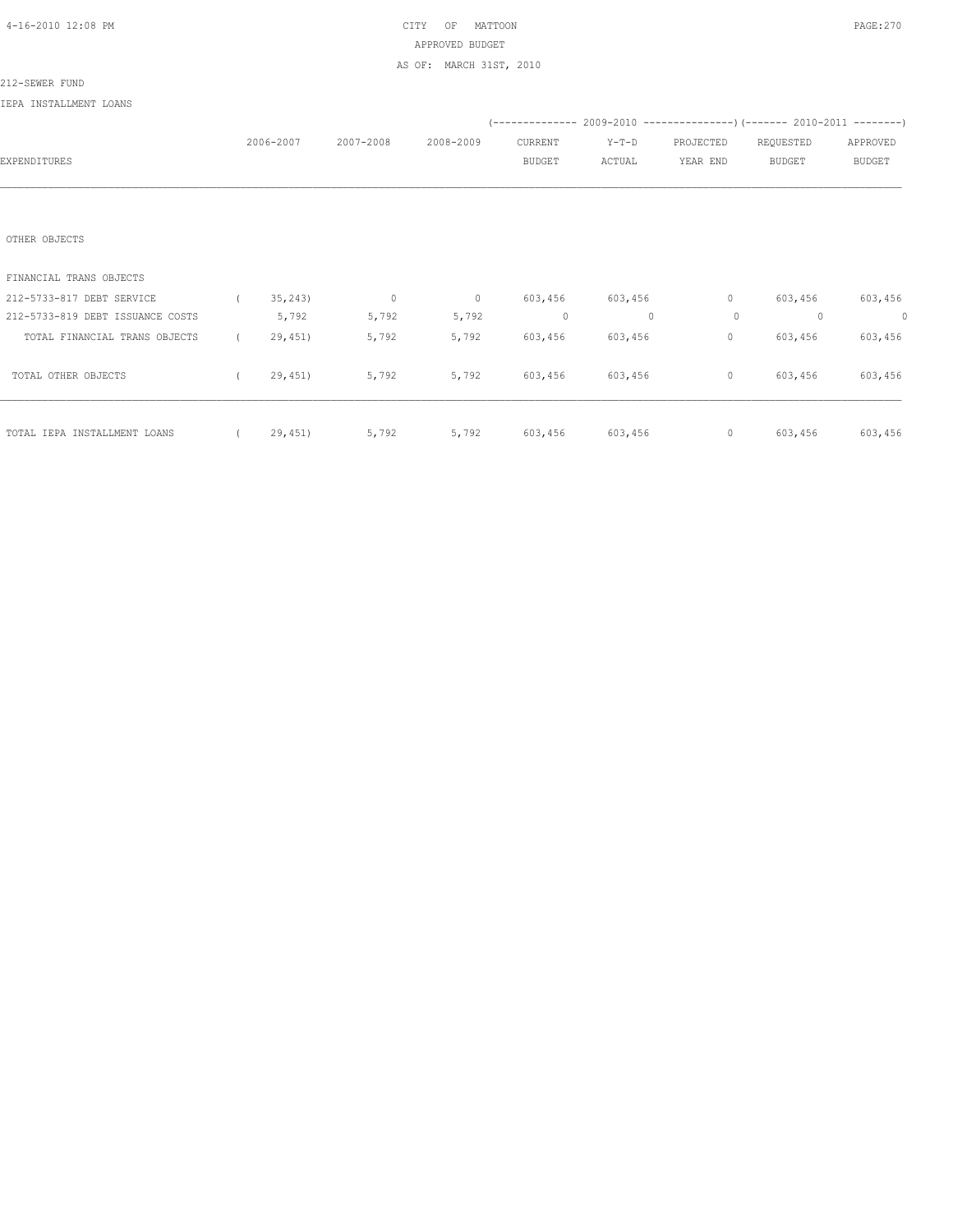# 4-16-2010 12:08 PM CITY OF MATTOON PAGE:271 APPROVED BUDGET AS OF: MARCH 31ST, 2010

#### 212-SEWER FUND

### FISCAL AGENTS FEE

| EXPENDITURES                  | 2006-2007 | 2007-2008 | 2008-2009 | CURRENT<br><b>BUDGET</b> | $Y-T-D$<br>ACTUAL | PROJECTED<br>YEAR END | (-------------- 2009-2010 ----------------) (------- 2010-2011 --------)<br>REQUESTED<br><b>BUDGET</b> | APPROVED<br><b>BUDGET</b> |
|-------------------------------|-----------|-----------|-----------|--------------------------|-------------------|-----------------------|--------------------------------------------------------------------------------------------------------|---------------------------|
| OTHER OBJECTS                 |           |           |           |                          |                   |                       |                                                                                                        |                           |
| FINANCIAL TRANS OBJECTS       |           |           |           |                          |                   |                       |                                                                                                        |                           |
| 212-5760-817 DEBT SERVICES    | 579       | 352       | 349       | 1,500                    | 355               | $\mathbf 0$           | 1,500                                                                                                  | 1,500                     |
| TOTAL FINANCIAL TRANS OBJECTS | 579       | 352       | 349       | 1,500                    | 355               | 0                     | 1,500                                                                                                  | 1,500                     |
| TOTAL OTHER OBJECTS           | 579       | 352       | 349       | 1,500                    | 355               | $\circ$               | 1,500                                                                                                  | 1,500                     |
| TOTAL FISCAL AGENTS FEE       | 579       | 352       | 349       | 1,500                    | 355               | $\circ$               | 1,500                                                                                                  | 1,500                     |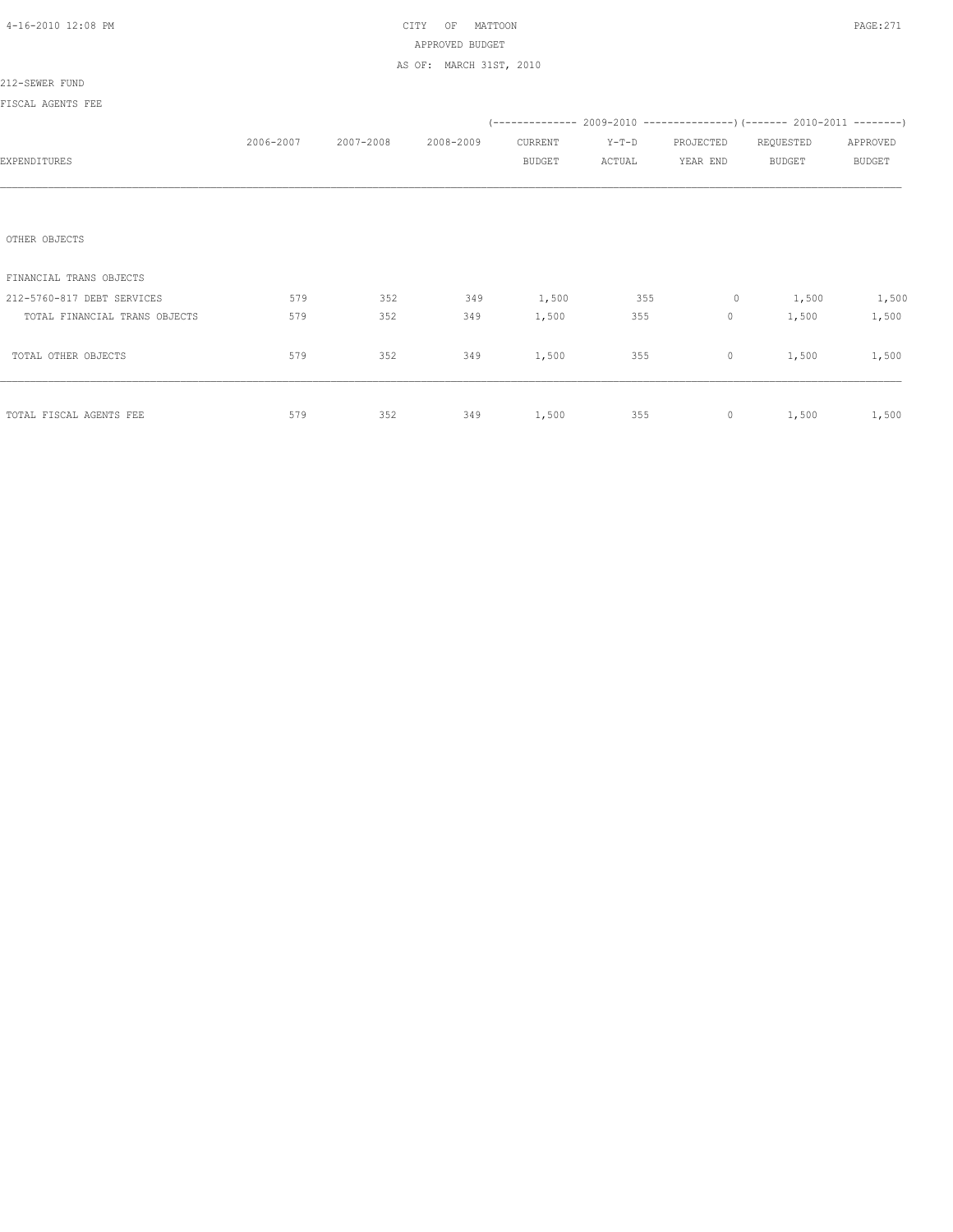# 4-16-2010 12:08 PM CITY OF MATTOON PAGE:272 APPROVED BUDGET AS OF: MARCH 31ST, 2010

#### 212-SEWER FUND

| nnn: nnmern                   |           |              |              |                          |                   | (-------------- 2009-2010 ----------------) (------- 2010-2011 --------) |                            |                           |
|-------------------------------|-----------|--------------|--------------|--------------------------|-------------------|--------------------------------------------------------------------------|----------------------------|---------------------------|
| EXPENDITURES                  | 2006-2007 | 2007-2008    | 2008-2009    | CURRENT<br><b>BUDGET</b> | $Y-T-D$<br>ACTUAL | PROJECTED<br>YEAR END                                                    | REQUESTED<br><b>BUDGET</b> | APPROVED<br><b>BUDGET</b> |
|                               |           |              |              |                          |                   |                                                                          |                            |                           |
| OTHER OBJECTS                 |           |              |              |                          |                   |                                                                          |                            |                           |
| FINANCIAL TRANS OBJECTS       |           |              |              |                          |                   |                                                                          |                            |                           |
| 212-5770-817 DEBT SERVICE     | $\circ$   | $\circ$      | $\circ$      | $\circ$                  | $\mathbf{0}$      | $\mathbf{0}$                                                             | $\mathbf{0}$               | 0                         |
| TOTAL FINANCIAL TRANS OBJECTS | $\Omega$  | $\mathbf{0}$ | $\mathbf{0}$ | $\mathbf{0}$             | $\circ$           | $\circ$                                                                  | $\Omega$                   | $\mathbf{0}$              |
| TOTAL OTHER OBJECTS           | $\circ$   | $\circ$      | $\circ$      | $\circ$                  | $\circ$           | $\mathbf{0}$                                                             | $\circ$                    | $\mathbf{0}$              |
| TOTAL DEBT SERVICE            | $\circ$   | $\circ$      | $\mathbf{0}$ | $\circ$                  | $\circ$           | $\circ$                                                                  | $\mathbf{0}$               | $\mathbf{0}$              |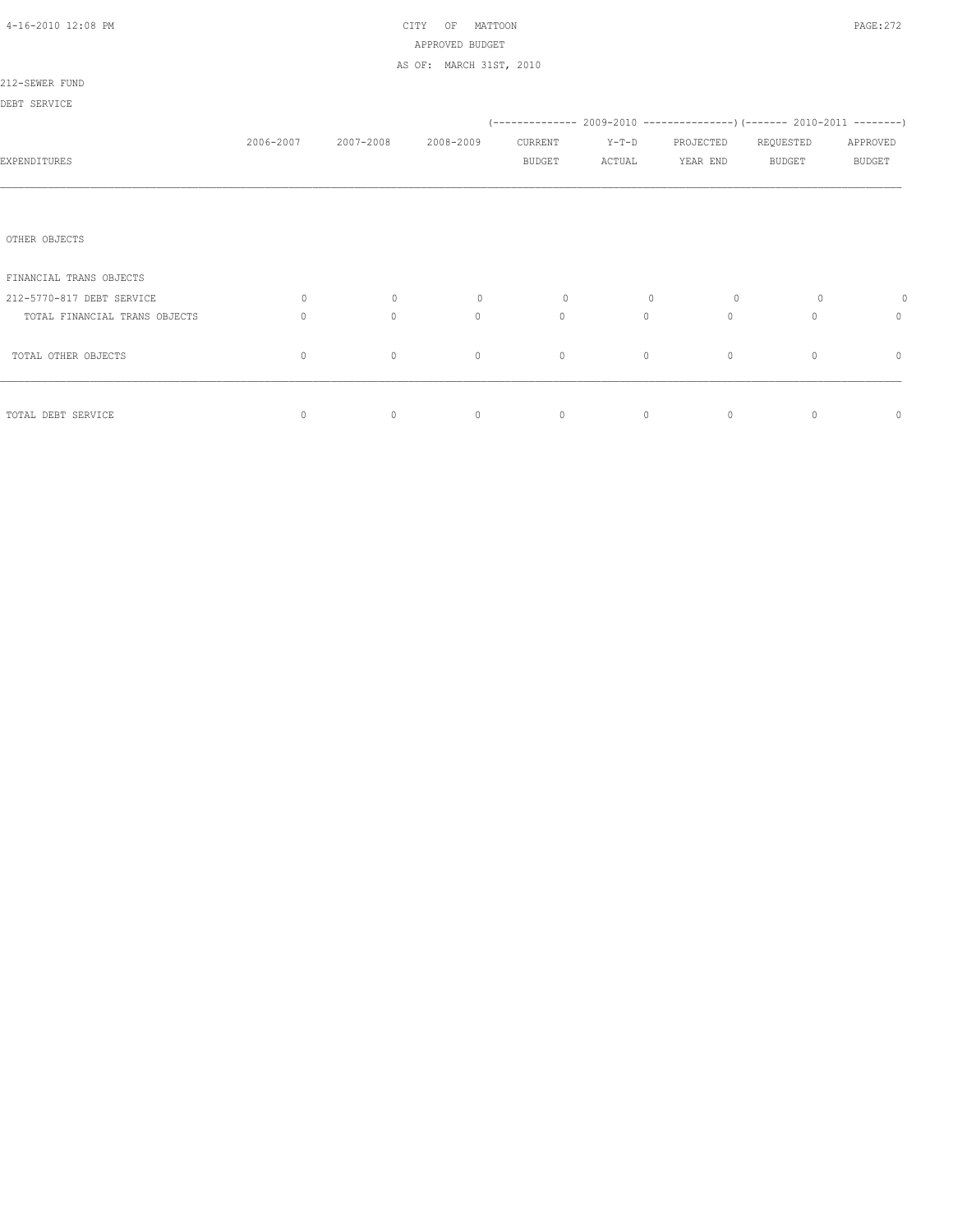# 4-16-2010 12:08 PM CITY OF MATTOON PAGE:273 APPROVED BUDGET AS OF: MARCH 31ST, 2010

### 212-SEWER FUND

| EXPENDITURES                          | 2006-2007    | 2007-2008   | 2008-2009    | CURRENT<br><b>BUDGET</b> | $Y-T-D$<br>ACTUAL | $(-$ ------------- 2009-2010 ----------------) (------- 2010-2011 --------)<br>PROJECTED<br>YEAR END | REQUESTED<br><b>BUDGET</b> | APPROVED<br>BUDGET |
|---------------------------------------|--------------|-------------|--------------|--------------------------|-------------------|------------------------------------------------------------------------------------------------------|----------------------------|--------------------|
|                                       |              |             |              |                          |                   |                                                                                                      |                            |                    |
| OTHER OBJECTS                         |              |             |              |                          |                   |                                                                                                      |                            |                    |
| FINANCIAL TRANS OBJECTS               |              |             |              |                          |                   |                                                                                                      |                            |                    |
| 212-5780-817 ADVANCE REFUNDING ESCROW | $\circ$      | $\circ$     | $\circ$      | 0                        | $\mathbf{0}$      | $\mathbf{0}$                                                                                         | $\mathbf 0$                | 0                  |
| TOTAL FINANCIAL TRANS OBJECTS         | $\circ$      | $\circ$     | $\mathbf{0}$ | $\mathbf{0}$             | $\circ$           | $\circ$                                                                                              | $\mathbf{0}$               | $\circ$            |
| TOTAL OTHER OBJECTS                   | $\mathbf{0}$ | $\mathbb O$ | $\mathbf{0}$ | $\mathbf{0}$             | $\circ$           | $\circ$                                                                                              | $\mathbf{0}$               | $\mathbf{0}$       |
| TOTAL DEBT SERVICE                    | $\mathbf{0}$ | $\circ$     | $\mathbf{0}$ | $\circ$                  | $\circ$           | $\circ$                                                                                              | $\mathbf{0}$               | $\mathbf{0}$       |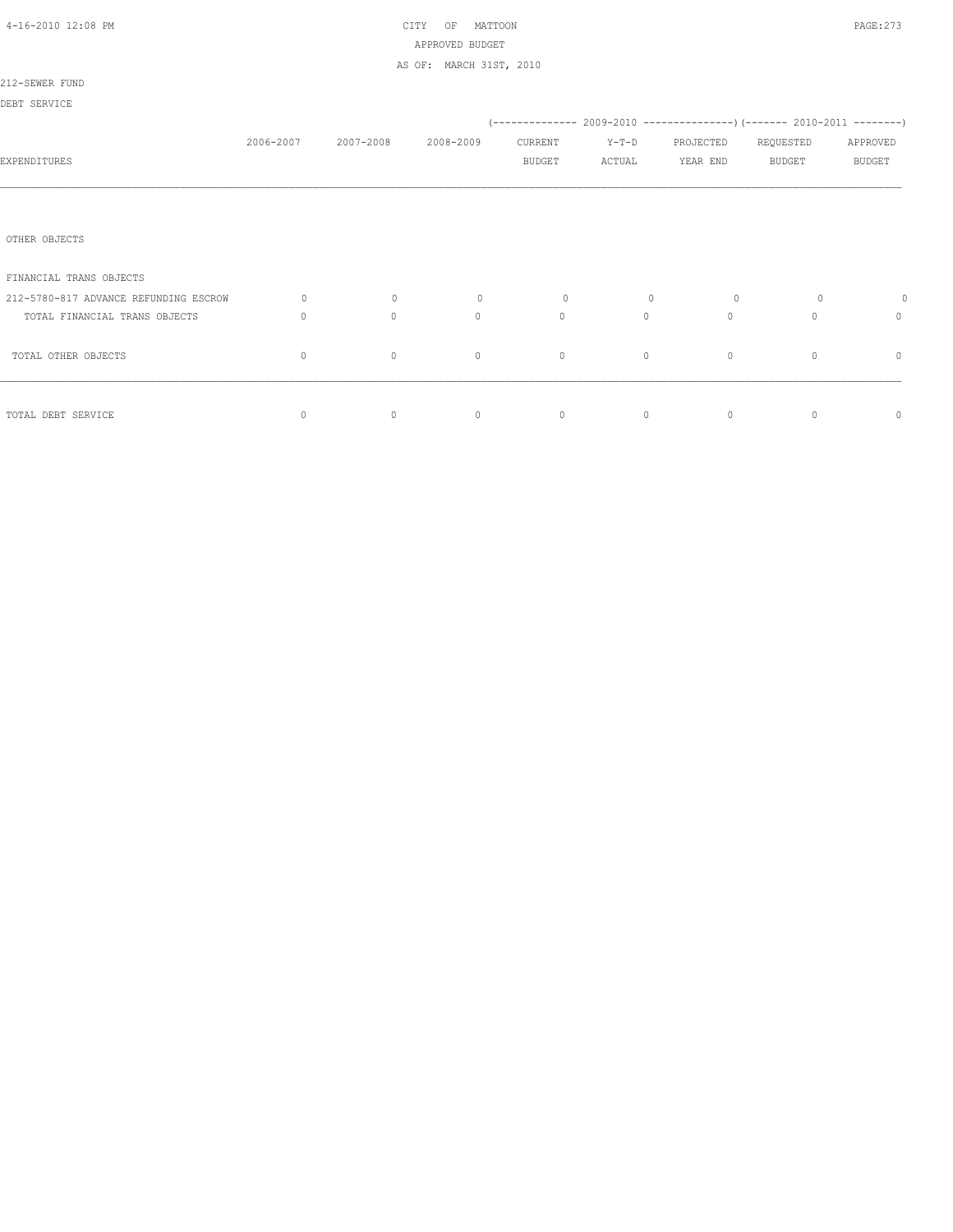# 4-16-2010 12:08 PM CITY OF MATTOON PAGE:274 APPROVED BUDGET AS OF: MARCH 31ST, 2010

### 212-SEWER FUND

| DRDI SEKVIÇE                  |           |           |           |                          |                   | (-------------- 2009-2010 ----------------) (------- 2010-2011 --------) |                            |                           |
|-------------------------------|-----------|-----------|-----------|--------------------------|-------------------|--------------------------------------------------------------------------|----------------------------|---------------------------|
| EXPENDITURES                  | 2006-2007 | 2007-2008 | 2008-2009 | CURRENT<br><b>BUDGET</b> | $Y-T-D$<br>ACTUAL | PROJECTED<br>YEAR END                                                    | REQUESTED<br><b>BUDGET</b> | APPROVED<br><b>BUDGET</b> |
|                               |           |           |           |                          |                   |                                                                          |                            |                           |
| OTHER OBJECTS                 |           |           |           |                          |                   |                                                                          |                            |                           |
| FINANCIAL TRANS OBJECTS       |           |           |           |                          |                   |                                                                          |                            |                           |
| 212-5795-817 INTEREST EXPENSE | 375,844   | 358,204   | 338,959   | 0                        | $\mathbf{0}$      | $\mathbf{0}$                                                             | $\mathbf{0}$               | $\mathbf{0}$              |
| TOTAL FINANCIAL TRANS OBJECTS | 375,844   | 358,204   | 338,959   | $\mathbb O$              | $\circ$           | $\circ$                                                                  | $\circ$                    | $\mathbf{0}$              |
| TOTAL OTHER OBJECTS           | 375,844   | 358,204   | 338,959   | $\circ$                  | $\circ$           | $\circ$                                                                  | $\circ$                    | 0                         |
| TOTAL DEBT SERVICE            | 375,844   | 358,204   | 338,959   | $\circ$                  | $\circ$           | 0                                                                        | $\mathbf 0$                | $\circ$                   |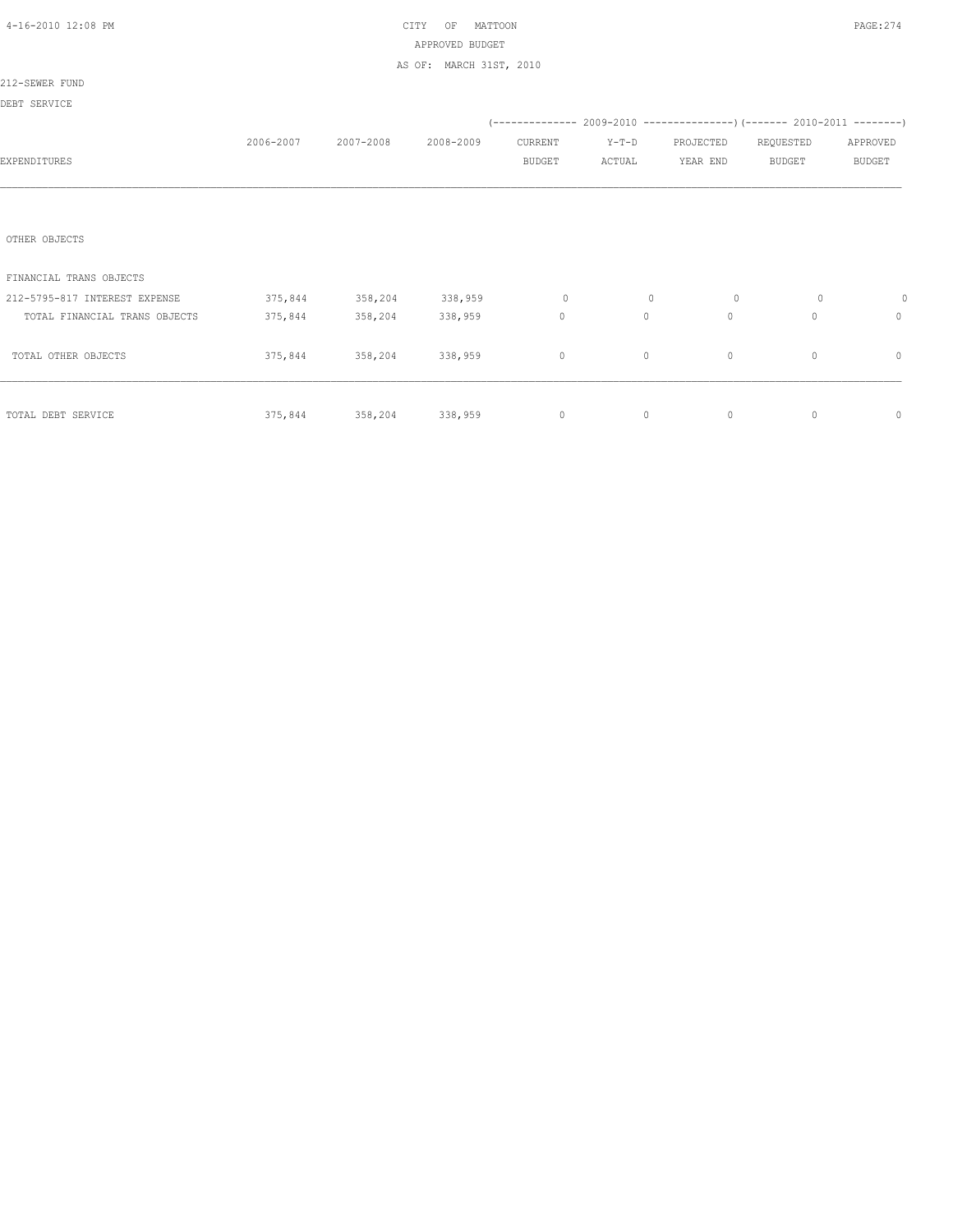# 4-16-2010 12:08 PM CITY OF MATTOON PAGE:275 APPROVED BUDGET AS OF: MARCH 31ST, 2010

# 212-SEWER FUND

| INTERFUND TRANSFER                      |              |                               |                               |                          |                   |                                                                          |                                         |                    |
|-----------------------------------------|--------------|-------------------------------|-------------------------------|--------------------------|-------------------|--------------------------------------------------------------------------|-----------------------------------------|--------------------|
|                                         |              |                               |                               |                          |                   | (-------------- 2009-2010 ----------------) (------- 2010-2011 --------) |                                         |                    |
| EXPENDITURES                            | 2006-2007    | 2007-2008                     | 2008-2009                     | CURRENT<br><b>BUDGET</b> | $Y-T-D$<br>ACTUAL | PROJECTED<br>YEAR END                                                    | REQUESTED<br><b>BUDGET</b>              | APPROVED<br>BUDGET |
|                                         |              |                               |                               |                          |                   |                                                                          |                                         |                    |
| OTHER OBJECTS                           |              |                               |                               |                          |                   |                                                                          |                                         |                    |
| FINANCIAL TRANS OBJECTS                 |              |                               |                               |                          |                   |                                                                          |                                         |                    |
| 212-5936-822 INTERFUND TRANSFER         | $\circ$      | 89,624                        | $\circ$                       | $\circ$                  | $\mathbf{0}$      | $\mathbf{0}$                                                             | $\mathbf 0$                             | 0                  |
| TOTAL FINANCIAL TRANS OBJECTS           | $\mathbf{0}$ | 89,624                        | $\circ$                       | $\mathbf{0}$             | $\circ$           | $\circ$                                                                  | $\mathbf{0}$                            | 0                  |
| TOTAL OTHER OBJECTS                     | $\mathbf{0}$ | 89,624                        | $\mathbf 0$                   | $\mathbf{0}$             | $\circ$           | $\circ$                                                                  | $\mathbf{0}$                            | $\mathbf 0$        |
| TOTAL INTERFUND TRANSFER                | $\circ$      | 89,624                        | $\mathbb{O}$                  | $\circ$                  | $\circ$           | $\circ$                                                                  | $\mathbf 0$                             | $\mathbf{0}$       |
| TOTAL EXPENDITURES                      | 3,261,550    | 3,435,354 3,598,041 4,628,186 |                               |                          | 3,097,271         | $\circ$                                                                  | 5,122,519                               | 5, 123, 300        |
| REVENUE OVER/(UNDER) EXPENDITURES       | 383,006      |                               | 104,863 (213,681) (1,032,186) |                          | 51,611            |                                                                          | $0 \quad (1,436,019) \quad (1,436,800)$ |                    |
| OTHER FINANCING SOURCES                 |              |                               |                               |                          |                   |                                                                          |                                         |                    |
| 212-4905-021 INTERFUND TRFR FROM IMRF F | $\mathbf{0}$ | $\circ$                       | $\circ$                       | $\mathbf{0}$             | $\circ$           | $\circ$                                                                  | $\mathbf{0}$                            | 0                  |
| 212-4909-021 INTERFUND TRFR-CAPITAL PRO | $\mathbf{0}$ | $\mathbf{0}$                  | $\mathbf{0}$                  | $\mathbf{0}$             | $\circ$           | $\circ$                                                                  | $\mathbf{0}$                            | $\mathbf{0}$       |
| 212-4910-021 INTERFUND TRFR-DEBT SERVIC | $\mathbf{0}$ | $\mathbf{0}$                  | $\mathbf{0}$                  | $\mathbf{0}$             | $\circ$           | $\circ$                                                                  | $\mathbf{0}$                            | 0                  |
| 212-4931-021 SALE OF GENERAL CAPITAL AS | $\mathbf{0}$ | $\mathbf{0}$                  | $\mathbf{0}$                  | $\mathbf{0}$             | $\circ$           | $\circ$                                                                  | $\mathbf{0}$                            | 0                  |
| 212-4932-021 COMP FOR LOSS OF GEN CAP A | $\circ$      | $\mathbf{0}$                  | $\mathbf{0}$                  | $\mathbf{0}$             | $\circ$           | $\circ$                                                                  | $\mathbf{0}$                            | $\mathbf{0}$       |
| 212-4945-010 REFUNDING BONDS ISSUED     | $\mathbf{0}$ | $\mathbf{0}$                  | $\mathbf{0}$                  | $\mathbf{0}$             | $\circ$           | $\circ$                                                                  | $\mathbf{0}$                            | $\mathbf{0}$       |
| 212-4947-021 VEHICLE LOAN PROCEEDS      | $\circ$      | $\mathbf{0}$                  | $\mathbf{0}$                  | $\mathbf{0}$             | $\circ$           | $\circ$                                                                  | $\mathbf{0}$                            | $\mathbf{0}$       |
| 212-4949-021 OTHER LONG TERM DEBT ISSUE | $\circ$      | $\mathbf{0}$                  | $\mathbf{0}$                  | $\circ$                  | $\circ$           | $\circ$                                                                  | $\mathbf{0}$                            | $\mathbf{0}$       |
| 212-4955-021 DEVELOPER CONTRIBUTIONS    | $\circ$      | $\circ$                       | $\mathbf{0}$                  | $\mathbf{0}$             | $\circ$           | $\circ$                                                                  | $\circ$                                 | 0                  |
| 212-4956-021 OTHER CONTRIBUTED CAPITAL  | $\circ$      | $\circ$                       | $\circ$                       | $\circ$                  | $\mathbf{0}$      | $\mathbf{0}$                                                             | $\mathbf{0}$                            | $\mathbf{0}$       |
| TOTAL OTHER FINANCING SOURCES           | $\mathbf{0}$ | $\mathbf{0}$                  | $\mathbf{0}$                  | $\mathbf{0}$             | $\circ$           | $\circ$                                                                  | $\mathbf{0}$                            | $\mathbf{0}$       |
| OTHER FINANCING (USES)                  |              |                               |                               |                          |                   |                                                                          |                                         |                    |
| 212-5936-822 INTERFUND TRANSFER         | 0            | 89,624                        | $\mathbb O$                   | 0                        | $\mathbb O$       | $\mathbf 0$                                                              | $\mathbb O$                             | 0                  |
| TOTAL OTHER FINANCING (USES)            | 0            | 89,624                        | $\mathbb O$                   | $\mathbb O$              | $\circ$           | 0                                                                        | $\mathbb O$                             | $\mathbb O$        |
| TOTAL OTHER FINANCING SOURCES (USES)    | $0$ (        | 89,624)                       | $\mathbb O$                   | $\mathbb O$              | $\circ$           | $\mathbb O$                                                              | $\mathbb O$                             | $\mathbb O$        |

\*\*\* END OF REPORT \*\*\*

(UNDER) EXPENDITURES & OTHER (USES) 383,006 15,239 ( 213,681) ( 1,032,186) 51,611 0 ( 1,436,019) ( 1,436,800)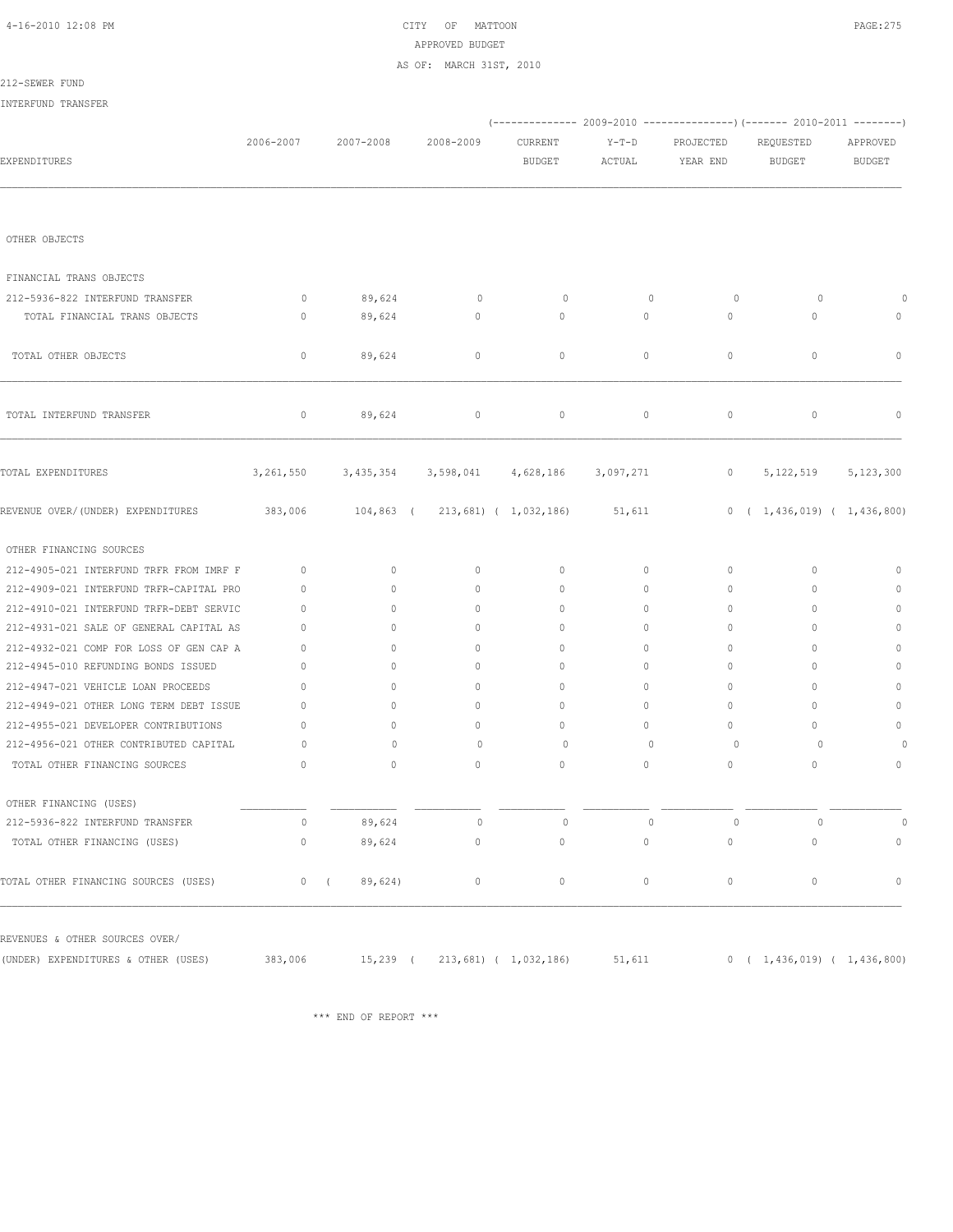# 4-16-2010 12:08 PM CITY OF MATTOON PAGE:276 APPROVED BUDGET AS OF: MARCH 31ST, 2010

### 213-CEMETERY FUND

|                                         |                |              |                         |                |                |                                  | (-------------- 2009-2010 ----------------) (------- 2010-2011 --------) |               |
|-----------------------------------------|----------------|--------------|-------------------------|----------------|----------------|----------------------------------|--------------------------------------------------------------------------|---------------|
|                                         | 2006-2007      | 2007-2008    | 2008-2009               | CURRENT        | $Y-T-D$        | PROJECTED                        | REQUESTED                                                                | APPROVED      |
| <b>REVENUES</b>                         |                |              |                         | <b>BUDGET</b>  | ACTUAL         | YEAR END                         | BUDGET                                                                   | <b>BUDGET</b> |
| CHARGES FOR SERVICES                    |                |              |                         |                |                |                                  |                                                                          |               |
|                                         |                |              |                         |                |                |                                  |                                                                          |               |
| CEMETERY FD REV & OTHER                 |                |              |                         |                |                |                                  |                                                                          |               |
| 213-4471-021 SALE OF LOTS               | 29,241         | 24,444       | 27,716                  | 27,500         | 23,994         | $\Omega$                         | $\mathbf{0}$                                                             | $\mathbf{0}$  |
| 213-4472-021 OPENING GRAVES             | 65,924         | 76,523       | 73,872                  | 70,000         | 61,058         | $\circ$                          | $\mathbf{0}$                                                             | $\circ$       |
| 213-4473-021 MONUMNT FOUNDATION PREPARA | 7,962          | 9,161        | 9,479                   | 9,500          | 2,933          | 0                                | $\circ$                                                                  | $\circ$       |
| 213-4474-021 CEMETERY FARM INCOME       | 1,436          | 1,019        | 1,430                   | 1,750          | $\sim$ 0       | $\begin{array}{c} \n\end{array}$ | $\Omega$                                                                 | $\circ$       |
| 213-4475-021 PERPETUAL CARE REVENUE     | $\overline{0}$ | 2,716        | $\sim$ 0                | $\overline{0}$ | $\overline{0}$ | $\circ$                          | $\Omega$                                                                 | $\circ$       |
| 213-4479-021 MISC & SUNDRY CEMETERY CHA | 1,317          | 800          | 1,478                   | 1,000          | 1,200          | $\mathbf{0}$                     | $\mathbf{0}$                                                             | $\mathbf 0$   |
| TOTAL CEMETERY FD REV & OTHER           | 105,880        | 114,662      | 113,974                 | 109,750        | 89,184         | $\mathbf{0}$                     | $\mathbf{0}$                                                             | $\theta$      |
| TOTAL CHARGES FOR SERVICES              | 105,880        |              | 114,662 113,974 109,750 |                | 89,184         | $\circ$                          | $\mathbf{0}$                                                             | $\Omega$      |
| INVESTMENT EARNINGS                     |                |              |                         |                |                |                                  |                                                                          |               |
| INTEREST EARNINGS                       |                |              |                         |                |                |                                  |                                                                          |               |
| 213-4610-021 INTEREST EARNINGS          | 13,007         |              | 7,245 6,887             |                | 7,500 4,815    | $\mathbf{0}$                     | $\mathbf{0}$                                                             |               |
| TOTAL INTEREST EARNINGS                 | 13,007         | 7,245        | 6,887                   | 7,500          | 4,815          | $\Omega$                         | $\Omega$                                                                 | $\Omega$      |
| OTHER INVESTMENT INCOME                 |                |              |                         |                |                |                                  |                                                                          |               |
| 213-4690-021 OTHER INVESTMENT INCOME    | $\sim$ 0       | $\mathbf{0}$ | $\circ$                 | $\circ$        | $\circ$        | $\circ$                          | $\mathbf{0}$                                                             | $\circ$       |
| 213-4690-022 GAIN/LOSS ON INVESTMENTS   | $\circ$        | $\circ$      | $\Omega$                | $\circ$        | $\Omega$       | $\Omega$                         | $\Omega$                                                                 | $\circ$       |
| TOTAL OTHER INVESTMENT INCOME           | $\circ$        | $\mathbf{0}$ | $\circ$                 | $\circ$        | $\Omega$       | $\Omega$                         | $\Omega$                                                                 | $\theta$      |
| TOTAL INVESTMENT EARNINGS               | 13,007         | 7,245        | 6,887                   | 7,500          | 4,815          | 0                                | $\circ$                                                                  | $\circ$       |
| TOTAL REVENUES                          | 118,887        | 121,907      | 120,861                 | 117,250        | 93,999         | $\circ$                          | $\mathbf 0$                                                              | $\circ$       |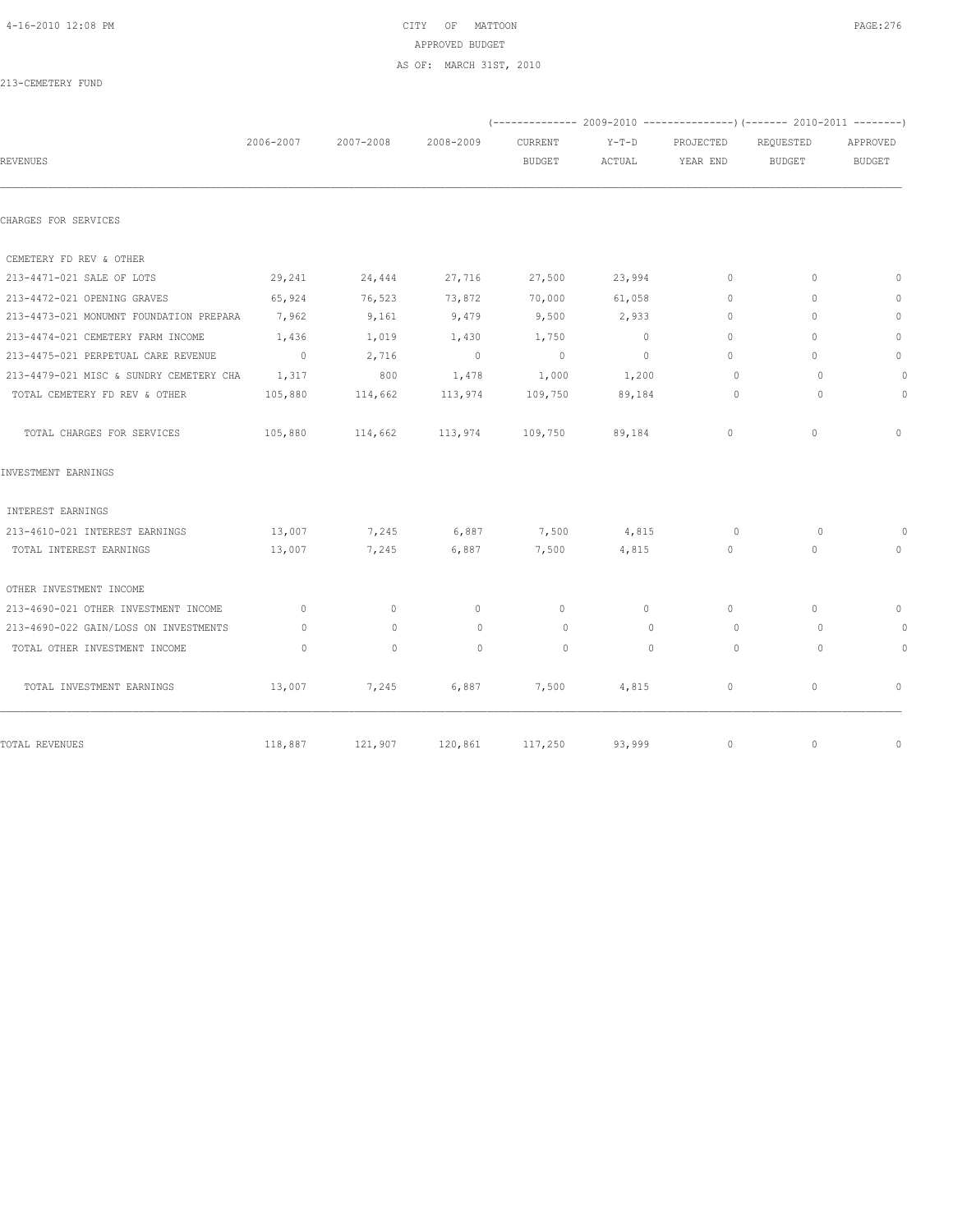# 4-16-2010 12:08 PM CITY OF MATTOON PAGE:277 APPROVED BUDGET AS OF: MARCH 31ST, 2010

### 213-CEMETERY FUND

MAINTENANCE & OPERATIONS

|                                         |           |           |              | (-------------- 2009-2010 ---------------)(------- 2010-2011 --------) |         |              |               |               |
|-----------------------------------------|-----------|-----------|--------------|------------------------------------------------------------------------|---------|--------------|---------------|---------------|
|                                         | 2006-2007 | 2007-2008 | 2008-2009    | CURRENT                                                                | $Y-T-D$ | PROJECTED    | REQUESTED     | APPROVED      |
| EXPENDITURES                            |           |           |              | <b>BUDGET</b>                                                          | ACTUAL  | YEAR END     | <b>BUDGET</b> | <b>BUDGET</b> |
|                                         |           |           |              |                                                                        |         |              |               |               |
| PERSONNEL SERVICES                      |           |           |              |                                                                        |         |              |               |               |
| SALARIES & WAGES                        |           |           |              |                                                                        |         |              |               |               |
| 213-5361-111 SALARIES OF REG EMPLOYEES  | 77,670    | 65,768    | 69, 165      | 72,322                                                                 | 62,587  | 0            | 0             | 0             |
| 213-5361-112 SALARIES OF TEMP EMPLOYEES | 28,313    | 37,300    | 38,667       | 30,000                                                                 | 19,801  | $\circ$      | 0             |               |
| 213-5361-113 OVERTIME                   | 257       | 1,421     | 782          | 1,388                                                                  | 216     | 0            | $\mathbf{0}$  | 0             |
| 213-5361-114 COMPENSATED ABSENCES       | 2,684     | 7,475     | 2,518        | $\sim$ 0                                                               | 1,238   | $\mathbf 0$  | $\mathbf 0$   | 0             |
| TOTAL SALARIES & WAGES                  | 108,924   | 111,963   | 111,133      | 103,710                                                                | 83,842  | $\circ$      | $\circ$       | 0             |
| TOTAL PERSONNEL SERVICES                | 108,924   | 111,963   | 111,133      | 103,710                                                                | 83,842  | $\mathbb O$  | $\mathbb O$   | $\mathbf{0}$  |
| EMPOLOYEE BENEFITS                      |           |           |              |                                                                        |         |              |               |               |
| GROUP INSURANCE                         |           |           |              |                                                                        |         |              |               |               |
| 213-5361-211 GROUP HEALTH INSURANCE     | 10,495    | 9,637     | 10,564       | 12,525                                                                 | 11,481  | 0            | 0             | 0             |
| 213-5361-212 GROUP LIFE INSURANCE       | 177       | 230       | 230          | 230                                                                    | 211     | $\mathbf{0}$ | $\mathbf 0$   | 0             |
| TOTAL GROUP INSURANCE                   | 10,672    | 9,867     | 10,794       | 12,755                                                                 | 11,692  | 0            | $\circ$       |               |
| SOCIAL SECURITY CONTRIB                 |           |           |              |                                                                        |         |              |               |               |
| 213-5361-221 FICA CONTRIBUTIONS         | 6,590     | 6,608     | 6,824        | 6,430                                                                  | 5,528   | 0            | 0             | 0             |
| 213-5361-222 MEDICARE CONTRIBUTIONS     | 1,541     | 1,545     | 1,596        | 1,504                                                                  | 1,293   | $\mathbf{0}$ | $\mathbf{0}$  |               |
| TOTAL SOCIAL SECURITY CONTRIB           | 8,131     | 8,154     | 8,419        | 7,934                                                                  | 6,821   | 0            | $\mathbb O$   | 0             |
| RETIREMENT CONTRIBTUIONS                |           |           |              |                                                                        |         |              |               |               |
| 213-5361-231 IMRF CONTRIBUTIONS         | 7,454     | 7,282     | 7,118        | 7,897                                                                  | 6,994   | $\mathbf 0$  | $\mathbf 0$   |               |
| TOTAL RETIREMENT CONTRIBTUIONS          | 7,454     | 7,282     | 7,118        | 7,897                                                                  | 6,994   | 0            | $\circ$       | 0             |
| UNEMPLOYMNT COMPENSATION                |           |           |              |                                                                        |         |              |               |               |
| 213-5361-240 UNEMPLOYMENT COMP.         | 486       | 460       | 548          | 348                                                                    | 319     | $\mathbf 0$  | 0             |               |
| TOTAL UNEMPLOYMNT COMPENSATION          | 486       | 460       | 548          | 348                                                                    | 319     | 0            | $\mathbf 0$   | 0             |
| WORKER'S COMPENSATION                   |           |           |              |                                                                        |         |              |               |               |
| 213-5361-250 WORKERS' COMPENSATION      | 3,895     | 4,837     | 4,225        | 4,863                                                                  | 4,458   | $\mathbf{0}$ | $\mathbf{0}$  | 0             |
| TOTAL WORKER'S COMPENSATION             | 3,895     | 4,837     | 4,225        | 4,863                                                                  | 4,458   | 0            | $\circ$       | $\circ$       |
| TOTAL EMPOLOYEE BENEFITS                | 30,639    | 30,600    | 31,105       | 33,797                                                                 | 30,283  | $\circ$      | $\circ$       | $\circ$       |
| SUPPLIES                                |           |           |              |                                                                        |         |              |               |               |
| GENERAL SUPPLIES                        |           |           |              |                                                                        |         |              |               |               |
| 213-5361-311 OFFICE SUPPLIES            | 6,187     | 701       | 300          | 500                                                                    | 268     | $\circ$      | 0             | $\mathbf 0$   |
| 213-5361-313 MEDICAL & SAFETY SUPPLIES  | 341       | 110       | $\mathbb{O}$ | $\mathbf 0$                                                            | 174     | $\circ$      | $\mathbf{0}$  | $\circ$       |
| 213-5361-316 TOOLS & EQUIPMENT          | 1,584     | 1,625     | 1,757        | $\mathbf 0$                                                            | 2,161   | $\circ$      | $\circ$       | 0             |
| 213-5361-319 MISCELLANEOUS SUPPLIES     | 16,813    | 2,201     | 1,616        | 2,500                                                                  | 524     | $\mathbf 0$  | $\mathbf 0$   | $\mathbf 0$   |
| TOTAL GENERAL SUPPLIES                  | 24,925    | 4,638     | 3,673        | 3,000                                                                  | 3,127   | 0            | $\circ$       | $\circ$       |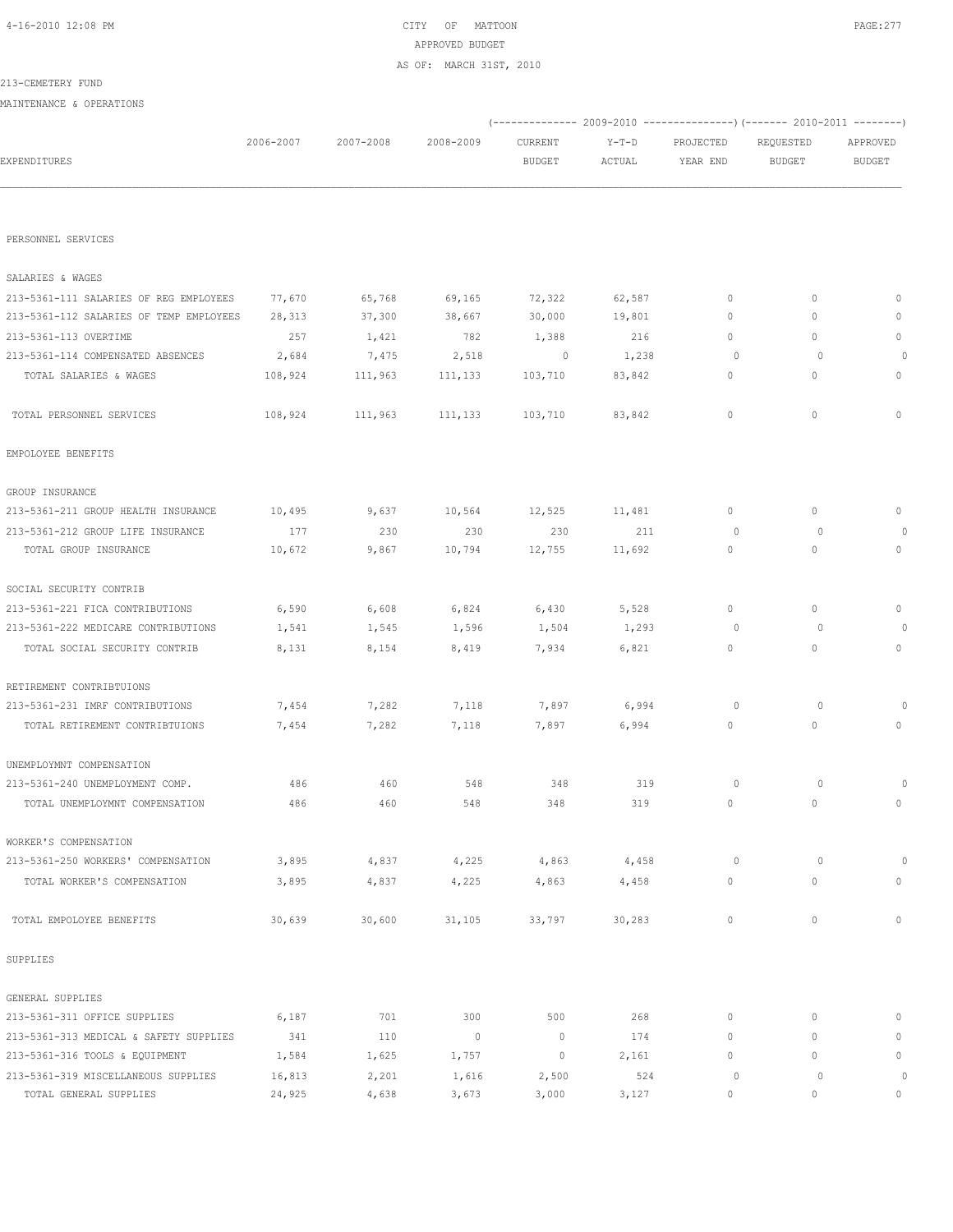# 4-16-2010 12:08 PM CITY OF MATTOON PAGE:278 APPROVED BUDGET AS OF: MARCH 31ST, 2010

### 213-CEMETERY FUND

### MAINTENANCE & OPERATIONS

|                                         |             |             |             | (-------------- 2009-2010 ----------------) (------- 2010-2011 --------) |                   |                       |                            |                           |  |
|-----------------------------------------|-------------|-------------|-------------|--------------------------------------------------------------------------|-------------------|-----------------------|----------------------------|---------------------------|--|
| EXPENDITURES                            | 2006-2007   | 2007-2008   | 2008-2009   | CURRENT<br><b>BUDGET</b>                                                 | $Y-T-D$<br>ACTUAL | PROJECTED<br>YEAR END | REQUESTED<br><b>BUDGET</b> | APPROVED<br><b>BUDGET</b> |  |
|                                         |             |             |             |                                                                          |                   |                       |                            |                           |  |
| ENERGY                                  |             |             |             |                                                                          |                   |                       |                            |                           |  |
| 213-5361-321 NATURAL GAS & ELECTRIC     | 2,113       | 2,429       | 2,824       | 2,750                                                                    | 2,228             | 0                     | $\circ$                    | $\circ$                   |  |
| 213-5361-326 FUEL                       | 3,002       | 3,069       | 3,983       | 4,500                                                                    | 6,768             | $\mathbf 0$           | $\mathbf 0$                | $\overline{0}$            |  |
| TOTAL ENERGY                            | 5,115       | 5,498       | 6,807       | 7,250                                                                    | 8,996             | 0                     | 0                          | $\circ$                   |  |
| STREET MAINT SUPPLIES                   |             |             |             |                                                                          |                   |                       |                            |                           |  |
| 213-5361-352 AGGREGATE SURFACE COURSE   | $\circ$     | $\mathbf 0$ | $\circ$     | $\circ$                                                                  | 455               | 0                     | 0                          | $\mathbf{0}$              |  |
| TOTAL STREET MAINT SUPPLIES             | $\mathbb O$ | 0           | $\mathbf 0$ | $\mathbf 0$                                                              | 455               | $\circ$               | 0                          | 0                         |  |
| TOTAL SUPPLIES                          | 30,040      | 10,136      | 10,480      | 10,250                                                                   | 12,577            | 0                     | 0                          | 0                         |  |
| PURCHASED PROP MAINT SRV                |             |             |             |                                                                          |                   |                       |                            |                           |  |
| UTILITY SERVICES                        |             |             |             |                                                                          |                   |                       |                            |                           |  |
| 213-5361-410 UTILITY SERVICES           | 1,215       | 846         | 915         | 1,000                                                                    | 1,010             | $\mathbf 0$           | 0                          | $\mathbf{0}$              |  |
| TOTAL UTILITY SERVICES                  | 1,215       | 846         | 915         | 1,000                                                                    | 1,010             | 0                     | 0                          | 0                         |  |
| REPAIR & MAINT SERVICES                 |             |             |             |                                                                          |                   |                       |                            |                           |  |
| 213-5361-432 REPAIR OF STRUCTURES       | 405         | 72          | 25          | 500                                                                      | $\overline{0}$    | $\circ$               | 0                          | 0                         |  |
| 213-5361-433 REPAIR OF MACHINERY        | 4,064       | 3,752       | 4,495       | 2,000                                                                    | 5,060             | $\mathbf 0$           | 0                          | $\mathbf 0$               |  |
| TOTAL REPAIR & MAINT SERVICES           | 4,468       | 3,824       | 4,520       | 2,500                                                                    | 5,060             | 0                     | 0                          | 0                         |  |
| CONSTRUCTION SERVICES                   |             |             |             |                                                                          |                   |                       |                            |                           |  |
| 213-5361-452 AGGREGATE SURFACE COURSE   | 20,936      | $\circ$     | $\circ$     | $\circ$                                                                  | 13                | $\mathbf 0$           | 0                          | 0                         |  |
| TOTAL CONSTRUCTION SERVICES             | 20,936      | $\circ$     | $\circ$     | $\mathbf 0$                                                              | 13                | $\circ$               | 0                          | 0                         |  |
| TOTAL PURCHASED PROP MAINT SRV          | 26,619      | 4,670       | 5,435       | 3,500                                                                    | 6,082             | 0                     | 0                          | $\circ$                   |  |
| OTHER PURCHASED SERVICES                |             |             |             |                                                                          |                   |                       |                            |                           |  |
| PROFESSIONAL SERVICES                   |             |             |             |                                                                          |                   |                       |                            |                           |  |
| 213-5361-516 TECHNOLOGY SUPPORT SERVICE | 559         | $\circ$     | 1,454       | 1,482                                                                    | 1,359             | $\mathbb O$           | $\circ$                    | $\mathbf 0$               |  |
| TOTAL PROFESSIONAL SERVICES             | 559         | 0           | 1,454       | 1,482                                                                    | 1,359             | 0                     | 0                          | 0                         |  |
| INSURANCE                               |             |             |             |                                                                          |                   |                       |                            |                           |  |
| 213-5361-523 PROPERTY & CASUALTY INSURA | 1,986       | 2,939       | 2,533       | 2,407                                                                    | 2,206             | $\mathbb O$           | $\mathbb O$                | $\mathbf 0$               |  |
| TOTAL INSURANCE                         | 1,986       | 2,939       | 2,533       | 2,407                                                                    | 2,206             | $\mathbb O$           | 0                          | 0                         |  |
| COMMUNICATION                           |             |             |             |                                                                          |                   |                       |                            |                           |  |
| 213-5361-531 POSTAGE                    | 31          | 34          | 48          | 100                                                                      | 3                 | $\circ$               | 0                          | 0                         |  |
| 213-5361-532 TELEPHONE                  | 2,133       | 2,388       | 1,710       | 2,500                                                                    | 2,303             | 0                     | $\mathbb O$                | $\mathbb O$               |  |
| TOTAL COMMUNICATION                     | 2,164       | 2,422       | 1,758       | 2,600                                                                    | 2,306             | $\circ$               | $\mathsf{O}\xspace$        | 0                         |  |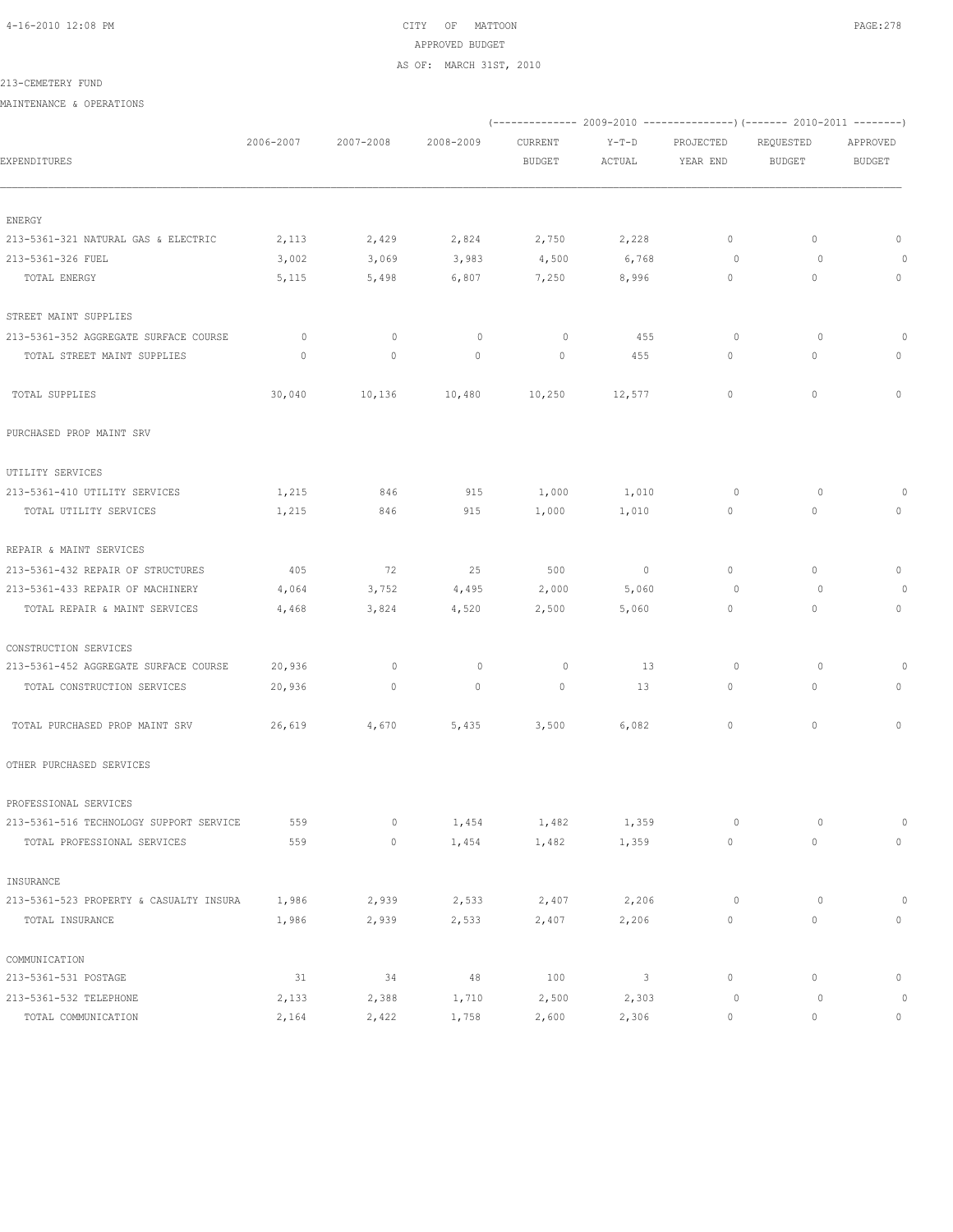# 4-16-2010 12:08 PM CITY OF MATTOON PAGE:279 APPROVED BUDGET AS OF: MARCH 31ST, 2010

### 213-CEMETERY FUND

### MAINTENANCE & OPERATIONS

|                                         | 2006-2007    | 2007-2008 |             |               |              |                     |               |               |
|-----------------------------------------|--------------|-----------|-------------|---------------|--------------|---------------------|---------------|---------------|
| EXPENDITURES                            |              |           | 2008-2009   | CURRENT       | $Y-T-D$      | PROJECTED           | REQUESTED     | APPROVED      |
|                                         |              |           |             | <b>BUDGET</b> | ACTUAL       | YEAR END            | <b>BUDGET</b> | <b>BUDGET</b> |
|                                         |              |           |             |               |              |                     |               |               |
| OTHER PURCHASED SERVICES                |              |           |             |               |              |                     |               |               |
| 213-5361-579 MISC OTHER PURCHASED SERVI | $\circ$      | 220       | 425         | 1,000         | $\circ$      | $\circ$             | $\circ$       | $\mathbf 0$   |
| TOTAL OTHER PURCHASED SERVICES          | $\mathbf{0}$ | 220       | 425         | 1,000         | 0            | $\circ$             | 0             | 0             |
| TOTAL OTHER PURCHASED SERVICES          | 4,710        | 5,581     | 6,170       | 7,489         | 5,871        | $\circ$             | $\mathbb O$   | $\mathbb O$   |
| PROPERTY                                |              |           |             |               |              |                     |               |               |
| BUILDINGS                               |              |           |             |               |              |                     |               |               |
| 213-5361-720 BUILDINGS                  | 5,584        | $\circ$   | $\circ$     | $\circ$       | $\mathbf{0}$ | 0                   | $\mathbf{0}$  |               |
| TOTAL BUILDINGS                         | 5,584        | $\circ$   | $\circ$     | $\circ$       | 0            | $\circ$             | $\circ$       | $\mathbf{0}$  |
| IMPROVEMENTS-NOT BLDNGS                 |              |           |             |               |              |                     |               |               |
| 213-5361-730 IMPROVEMENTRS OTHER THAN B | $\circ$      | 20,446    | $\circ$     | 0             | $\mathbf{0}$ | $\mathbf 0$         | $\circ$       | $\Omega$      |
| TOTAL IMPROVEMENTS-NOT BLDNGS           | $\mathbf{0}$ | 20,446    | $\circ$     | $\circ$       | 0            | $\mathbf{0}$        | $\circ$       | 0             |
| MACHINERY & EQUIPMENT                   |              |           |             |               |              |                     |               |               |
| 213-5361-740 MACHINERY                  | $\circ$      | 7,250     | $\circ$     | 0             | $\mathbf 0$  | $\mathbf 0$         | $\circ$       | $\Omega$      |
| TOTAL MACHINERY & EQUIPMENT             | $\mathbf 0$  | 7,250     | $\circ$     | $\circ$       | 0            | $\circ$             | 0             | 0             |
| TOTAL PROPERTY                          | 5,584        | 27,696    | $\circ$     | $\circ$       | $\circ$      | $\circ$             | $\circ$       | 0             |
| OTHER OBJECTS                           |              |           |             |               |              |                     |               |               |
| FINANCIAL TRANS OBJECTS                 |              |           |             |               |              |                     |               |               |
| 213-5361-816 FARM EXPENSES              | 88           | 178       | 87          | 200           | $\mathbf 0$  | $\mathbf 0$         | $\circ$       | 0             |
| TOTAL FINANCIAL TRANS OBJECTS           | 88           | 178       | 87          | 200           | 0            | $\circ$             | 0             | 0             |
| FINANCIAL TRANS OBJECTS                 |              |           |             |               |              |                     |               |               |
| 213-5361-827 EXTRAORDINARY ITEMS        | $\mathbf 0$  | $\circ$   | $\mathbb O$ | $\circ$       | 0            | $\circ$             | $\mathbf{0}$  | $\circ$       |
| 213-5361-828 REAL ESTATE TAXES          | 303          | 2,168     | 2,412       | 500           | 1,381        | 0                   | $\mathbf 0$   | $\mathbf 0$   |
| TOTAL FINANCIAL TRANS OBJECTS           | 303          | 2,168     | 2,412       | 500           | 1,381        | $\mathbb O$         | $\mathbb O$   | $\mathbb O$   |
| TOTAL OTHER OBJECTS                     | 391          | 2,346     | 2,498       | 700           | 1,381        | $\mathbb O$         | $\mathbb O$   | $\mathbb O$   |
| TOTAL MAINTENANCE & OPERATIONS          | 206,907      | 192,992   | 166,820     | 159,446       | 140,036      | $\mathsf{O}\xspace$ | $\mathbb O$   | $\mathbb O$   |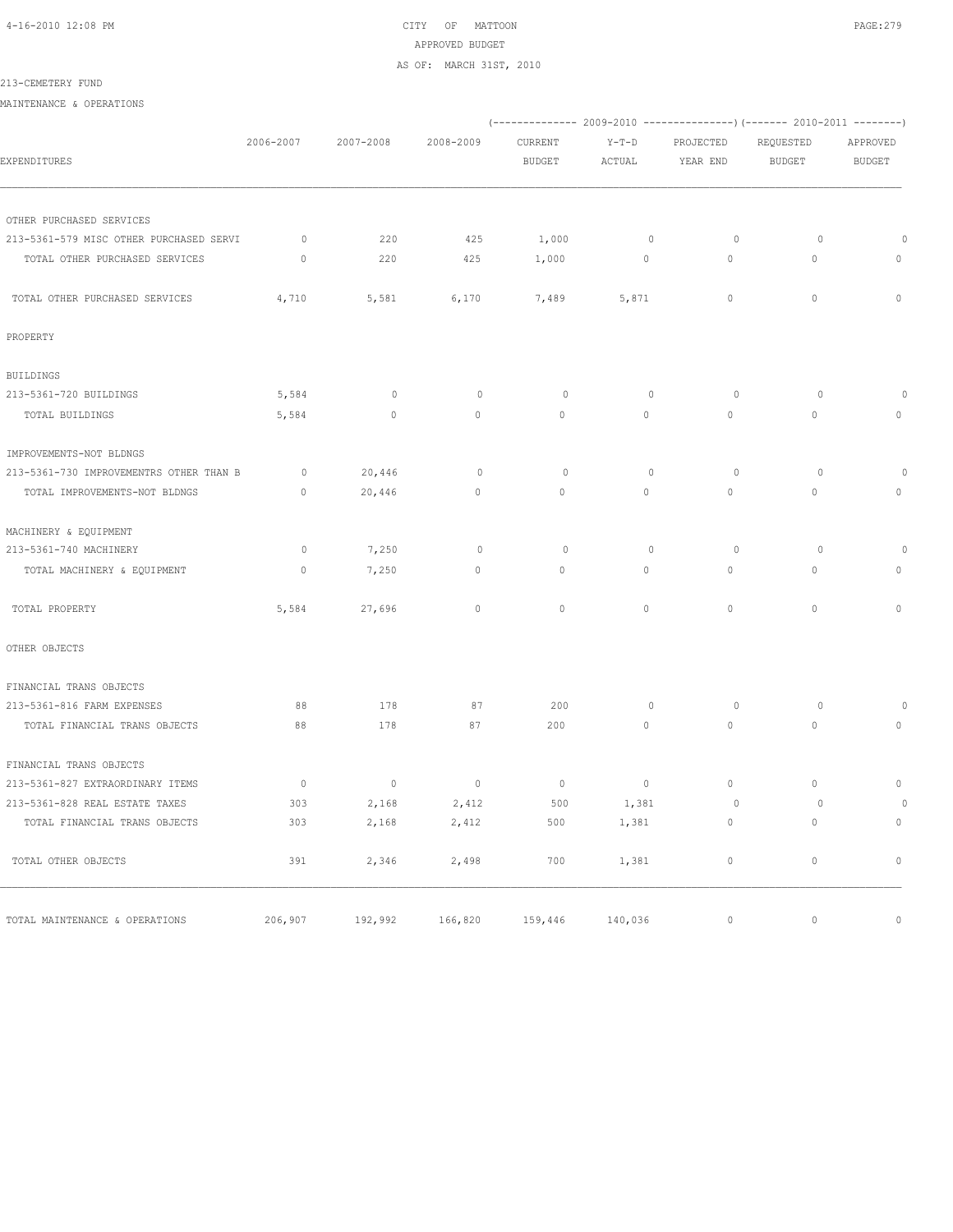# 4-16-2010 12:08 PM CITY OF MATTOON PAGE:280 APPROVED BUDGET AS OF: MARCH 31ST, 2010

### 213-CEMETERY FUND

### DEPRECIATION

| DELWECTWITCH                  |           |           |           |               |              |              |               |               |
|-------------------------------|-----------|-----------|-----------|---------------|--------------|--------------|---------------|---------------|
|                               | 2006-2007 | 2007-2008 | 2008-2009 | CURRENT       | $Y-T-D$      | PROJECTED    | REQUESTED     | APPROVED      |
| EXPENDITURES                  |           |           |           | <b>BUDGET</b> | ACTUAL       | YEAR END     | <b>BUDGET</b> | <b>BUDGET</b> |
|                               |           |           |           |               |              |              |               |               |
| OTHER OBJECTS                 |           |           |           |               |              |              |               |               |
| FINANCIAL TRANS OBJECTS       |           |           |           |               |              |              |               |               |
| 213-5362-829 DEPRECIATION     | 9,925     | 10,301    | 12,365    | 10,000        | $\mathbf{0}$ | $\mathbf{0}$ | $\mathbf{0}$  | 0             |
| TOTAL FINANCIAL TRANS OBJECTS | 9,925     | 10,301    | 12,365    | 10,000        | $\circ$      | $\circ$      | $\circ$       | $\circ$       |
| TOTAL OTHER OBJECTS           | 9,925     | 10,301    | 12,365    | 10,000        | $\circ$      | $\mathbb O$  | $\circ$       | $\mathbf{0}$  |
| TOTAL DEPRECIATION            | 9,925     | 10,301    | 12,365    | 10,000        | $\circ$      | $\circ$      | $\mathbf{0}$  | $\circ$       |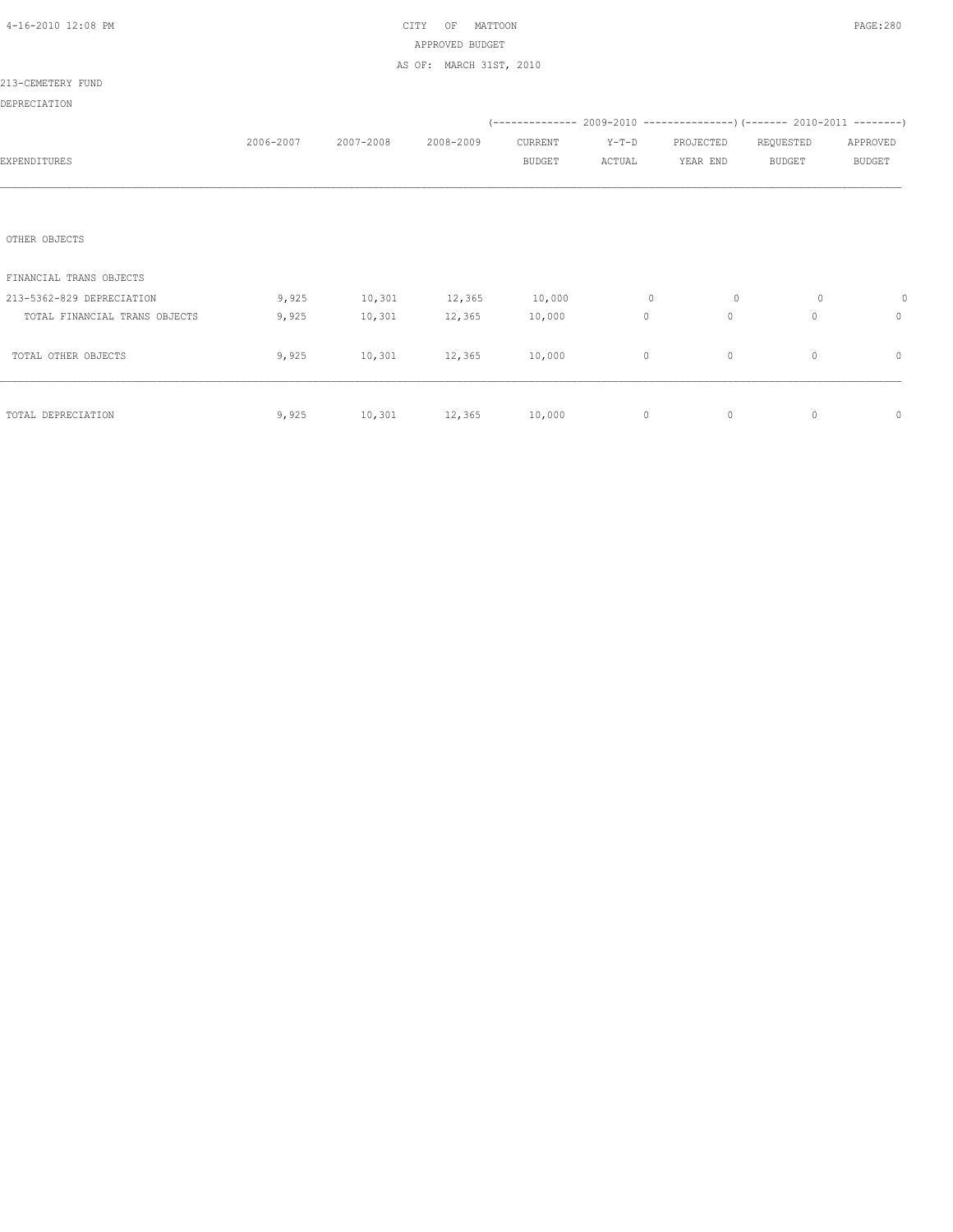# 4-16-2010 12:08 PM CITY OF MATTOON PAGE:281 APPROVED BUDGET AS OF: MARCH 31ST, 2010

### 213-CEMETERY FUND

| EXPENDITURES                                                                   | 2006-2007      | 2007-2008                               | 2008-2009    | CURRENT<br><b>BUDGET</b> | $Y-T-D$<br>ACTUAL | PROJECTED<br>YEAR END | (-------------- 2009-2010 ----------------) (------- 2010-2011 --------)<br>REQUESTED<br>BUDGET | APPROVED<br><b>BUDGET</b> |
|--------------------------------------------------------------------------------|----------------|-----------------------------------------|--------------|--------------------------|-------------------|-----------------------|-------------------------------------------------------------------------------------------------|---------------------------|
| OTHER OBJECTS                                                                  |                |                                         |              |                          |                   |                       |                                                                                                 |                           |
| FINANCIAL TRANS OBJECTS                                                        |                |                                         |              |                          |                   |                       |                                                                                                 |                           |
| 213-5746-817 DEBT SERVICES                                                     | $\circ$        | $\circ$                                 | $\circ$      | $\circ$                  | $\circ$           | $\circ$               | $\mathbf 0$                                                                                     | $\mathbf{0}$              |
| TOTAL FINANCIAL TRANS OBJECTS                                                  | $\Omega$       | $\mathbf{0}$                            | $\mathbf{0}$ | $\Omega$                 | $\circ$           | $\Omega$              | $\circ$                                                                                         | $\mathbf{0}$              |
| TOTAL OTHER OBJECTS                                                            | $\circ$        | $\circ$                                 | $\mathbf{0}$ | $\mathbf{0}$             | $\circ$           | $\circ$               | $\mathbf{0}$                                                                                    | $\circ$                   |
| TOTAL DEBT SERVICE ON CAP LEAS                                                 | $\mathbf{0}$   | $\circ$                                 | $\circ$      | $\circ$                  | $\circ$           | $\mathbf{0}$          | $\circ$                                                                                         | $\mathbf{0}$              |
| TOTAL EXPENDITURES                                                             |                | 216,831 203,293 179,185 169,446 140,036 |              |                          |                   | $\circ$               | 0                                                                                               | $\mathbb O$               |
| REVENUE OVER/(UNDER) EXPENDITURES (97,944) (81,386) (58,324) (52,196) (46,037) |                |                                         |              |                          |                   | $\circ$               | $\circ$                                                                                         | $\circ$                   |
| OTHER FINANCING SOURCES                                                        |                |                                         |              |                          |                   |                       |                                                                                                 |                           |
| 213-4901-021 TRANSFER FROM GENERAL FUND                                        | 51,938         | 47,000                                  | 43,295       | 52,196                   | $\circ$           | $\mathbf{0}$          | $\mathbf{0}$                                                                                    | $\circ$                   |
| 213-4903-021 TRANSFER FROM HOTEL TAX FD                                        | $\sim$ 0       | $\circ$                                 | $\circ$      | $\mathbf{0}$             | $\circ$           | $\circ$               | $\mathbf{0}$                                                                                    | $\mathbf 0$               |
| 213-4909-021 TRANSFERS FROM CAP PROJ FU                                        | $\overline{0}$ | $\circ$                                 | $\mathbb{O}$ | $\mathbf{0}$             | $\circ$           | $\circ$               | $\mathbf{0}$                                                                                    | $\circ$                   |
| 213-4931-021 SALE OF CAPITAL ASSETS                                            | $\overline{0}$ | 5,750                                   | $\circ$      | $\mathbf{0}$             | $\Omega$          | $\Omega$              | $\Omega$                                                                                        | $\circ$                   |
| 213-4951-021 CONTRIBUTIONS FOR PET. CAR                                        | $\circ$        | $\mathbb O$                             | $\circ$      | $\mathbf{0}$             | $\circ$           | $\Omega$              | $\circ$                                                                                         | $\circ$                   |
| 213-4956-021 OTHER CONTRIBUTED CAPITAL                                         | $\circ$        | $\circ$                                 | $\Omega$     | $\circ$                  | $\mathbf{0}$      | $\mathbf{0}$          | $\mathbf{0}$                                                                                    | $\mathbf{0}$              |
| TOTAL OTHER FINANCING SOURCES                                                  | 51,938         | 52,750                                  | 43,295       | 52,196                   | $\circ$           | $\circ$               | $\mathbf 0$                                                                                     | $\circ$                   |
| TOTAL OTHER FINANCING SOURCES (USES)                                           | 51,938         | 52,750                                  | 43,295       | 52,196                   | $\circ$           | $\circ$               | $\mathbf{0}$                                                                                    | $\circ$                   |
| REVENUES & OTHER SOURCES OVER/                                                 |                |                                         |              |                          |                   |                       |                                                                                                 |                           |
| (UNDER) EXPENDITURES & OTHER (USES) (46,006) (28,636) (15,029) 0 (46,037)      |                |                                         |              |                          |                   | $\sim$ 0              | $\circ$                                                                                         | $\mathbb O$               |

\*\*\* END OF REPORT \*\*\*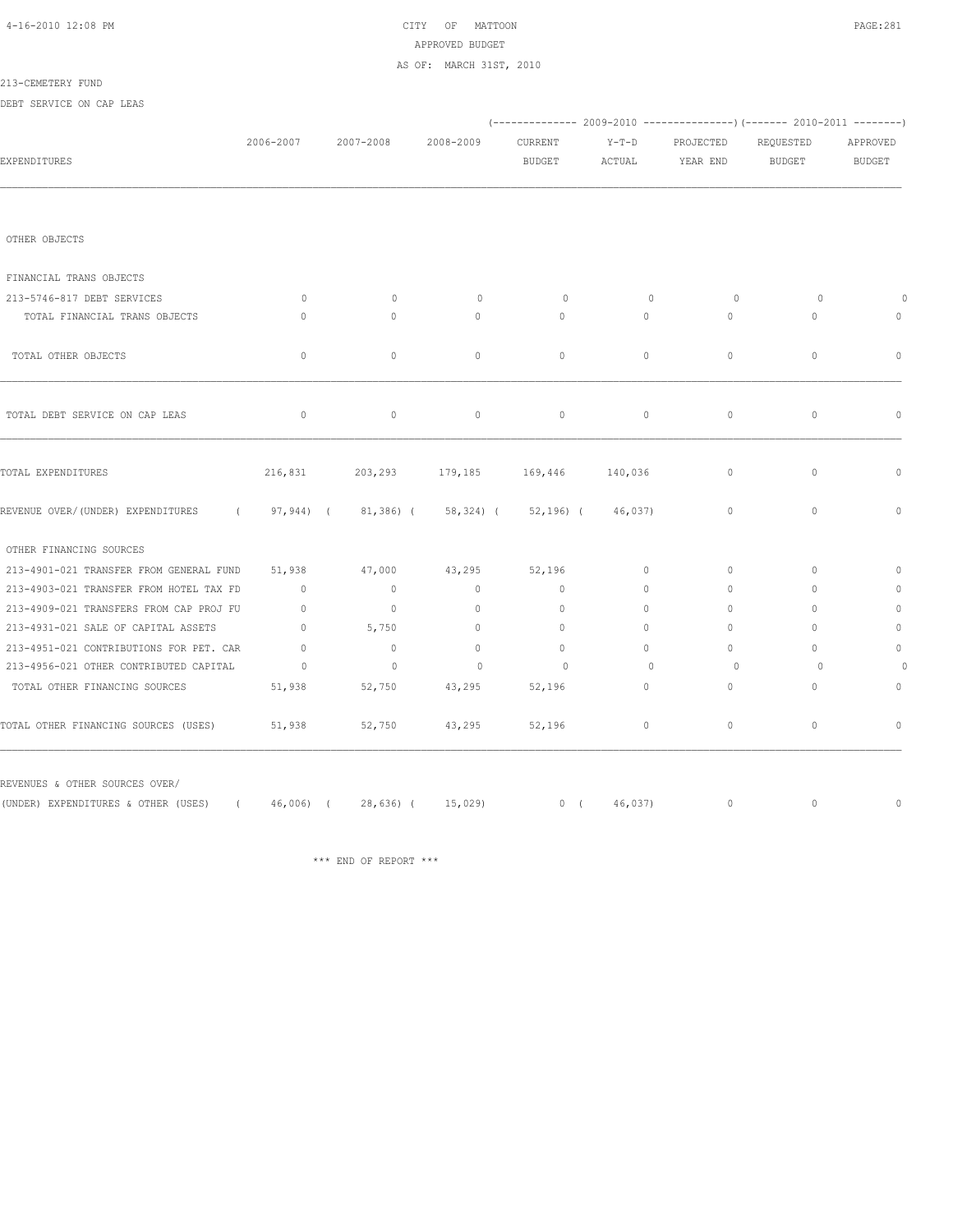# 4-16-2010 12:08 PM CITY OF MATTOON PAGE:282 APPROVED BUDGET AS OF: MARCH 31ST, 2010

### 221-HEALTH INSURANCE FUND

|                                                 |           |           |           |               |           |              | (-------------- 2009-2010 ----------------) (------- 2010-2011 --------) |               |
|-------------------------------------------------|-----------|-----------|-----------|---------------|-----------|--------------|--------------------------------------------------------------------------|---------------|
|                                                 | 2006-2007 | 2007-2008 | 2008-2009 | CURRENT       | $Y-T-D$   | PROJECTED    | REQUESTED                                                                | APPROVED      |
| REVENUES                                        |           |           |           | <b>BUDGET</b> | ACTUAL    | YEAR END     | <b>BUDGET</b>                                                            | <b>BUDGET</b> |
| INVESTMENT EARNINGS                             |           |           |           |               |           |              |                                                                          |               |
| INTEREST EARNINGS                               |           |           |           |               |           |              |                                                                          |               |
| 221-4610-021 INTEREST EARNINGS                  | 60        | 62        | 49        | 50            | 46        | $\circ$      | 50                                                                       | 50            |
| TOTAL INTEREST EARNINGS                         | 60        | 62        | 49        | 50            | 46        | $\mathbb O$  | 50                                                                       | 50            |
| TOTAL INVESTMENT EARNINGS                       | 60        | 62        | 49        | 50            | 46        | $\circ$      | 50                                                                       | 50            |
| EMP CONTRIB FOR BENEFITS                        |           |           |           |               |           |              |                                                                          |               |
| EMPLOYEE CONTRIBUTIONS                          |           |           |           |               |           |              |                                                                          |               |
| 221-4701-021 EMPLOYEE CONTRIB TO HEALTH         | 153,646   | 158,999   | 157,737   | 189,298       | 169,115   | $\circ$      | 165,370                                                                  | 178,934       |
| TOTAL EMPLOYEE CONTRIBUTIONS                    | 153,646   | 158,999   | 157,737   | 189,298       | 169,115   | $\mathbf{0}$ | 165,370                                                                  | 178,934       |
| LIBRARY EMPLOYEE CONTRIB                        |           |           |           |               |           |              |                                                                          |               |
| 221-4711-021 LIBRARY EMPLOYEE CONTRIBS          | 5,540     | 6,333     | 5,340     | 7,339         | 4,729     | $\mathbf 0$  | $\mathbf 0$                                                              |               |
| TOTAL LIBRARY EMPLOYEE CONTRIB                  | 5,540     | 6,333     | 5,340     | 7,339         | 4,729     | $\circ$      | $\circ$                                                                  | $\mathbb O$   |
| RETIREE CONTRIBUTIONS                           |           |           |           |               |           |              |                                                                          |               |
| 221-4721-021 RETIREE CONTRIBS TO HEALTH 144,636 |           | 168,933   | 190,044   | 233,276       | 233,073   | $\circ$      | 293,182                                                                  | 311,577       |
| TOTAL RETIREE CONTRIBUTIONS                     | 144,636   | 168,933   | 190,044   | 233,276       | 233,073   | $\circ$      | 293,182                                                                  | 311,577       |
| TOTAL EMP CONTRIB FOR BENEFITS                  | 303,821   | 334,265   | 353,120   | 429,913       | 406,917   | $\circ$      | 458,552                                                                  | 490,512       |
| CONTRIB & OTHER MISC REV                        |           |           |           |               |           |              |                                                                          |               |
| CONTRIBUTIONS & MISC REV                        |           |           |           |               |           |              |                                                                          |               |
| 221-4804-021 MISCELLANEOUS REVENUE              | 630,921   | 21,572    | 1,148,303 | 1,000,000     | 748,220   |              | $0 \t 812,500$                                                           | 812,500       |
| 221-4807-021 INS RELATED RECOVERY REVEN         | 8,422     | 12,083    | 39,875    | 9,000         | 21,430    | $\circ$      | 20,000                                                                   | 7,500         |
| TOTAL CONTRIBUTIONS & MISC REV                  | 639,344   | 33,655    | 1,188,178 | 1,009,000     | 769,649   | $\circ$      | 832,500                                                                  | 820,000       |
| TOTAL CONTRIB & OTHER MISC REV                  | 639,344   | 33,655    | 1,188,178 | 1,009,000     | 769,649   | $\circ$      | 832,500                                                                  | 820,000       |
| TOTAL REVENUES                                  | 943,224   | 367,982   | 1,541,347 | 1,438,963     | 1,176,612 | $\circ$      | 1,291,102                                                                | 1,310,562     |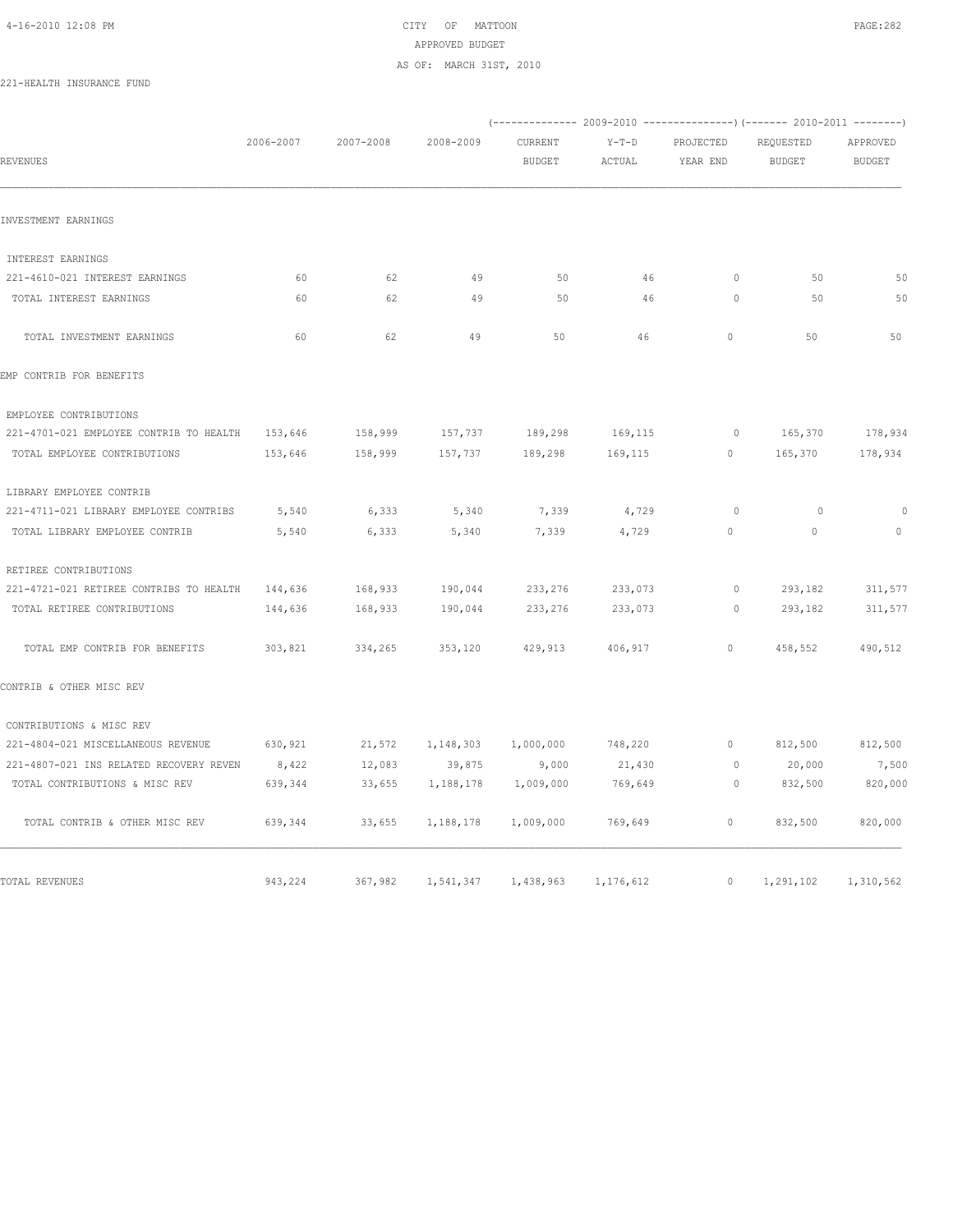# 4-16-2010 12:08 PM CITY OF MATTOON PAGE:283 APPROVED BUDGET AS OF: MARCH 31ST, 2010

### 221-HEALTH INSURANCE FUND

STOP LOSS INS COVERAGE

|              | 2006-2007 | 2007-2008 | 2008-2009 | CURRENT       | Y-T-D  | PROJECTED | REOUESTED | APPROVED      |
|--------------|-----------|-----------|-----------|---------------|--------|-----------|-----------|---------------|
| EXPENDITURES |           |           |           | <b>BUDGET</b> | ACTUAL | YEAR END  | BUDGET    | <b>BUDGET</b> |
|              |           |           |           |               |        |           |           |               |
|              |           |           |           |               |        |           |           |               |

| GROUP INSURANCE                  |         |         |         |         |         |   |         |         |
|----------------------------------|---------|---------|---------|---------|---------|---|---------|---------|
| 221-5411-211 STOP LOSS INSURANCE | 137,751 | 117,948 | 131,996 | 127,500 | 142,021 | 0 | 155,000 | 160,000 |
| TOTAL GROUP INSURANCE            | 137,751 | 117,948 | 131,996 | 127,500 | 142,021 | 0 | 155,000 | 160,000 |
| TOTAL EMPOLOYEE BENEFITS         | 137,751 | 117,948 | 131,996 | 127,500 | 142,021 | 0 | 155,000 | 160,000 |
|                                  |         |         |         |         |         |   |         |         |
| TOTAL STOP LOSS INS COVERAGE     | 137,751 | 117,948 | 131,996 | 127,500 | 142,021 | 0 | 155,000 | 160,000 |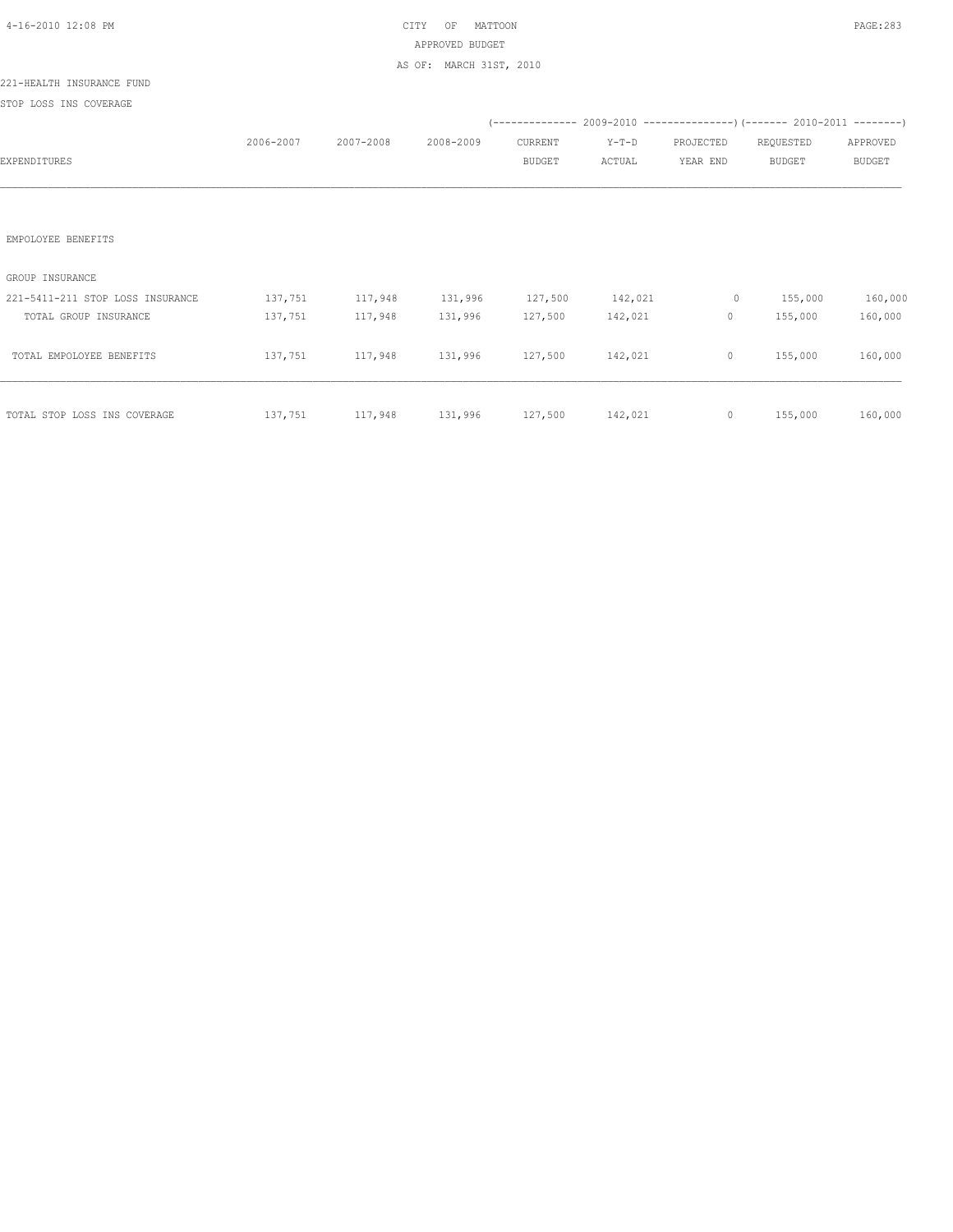# 4-16-2010 12:08 PM CITY OF MATTOON PAGE:284 APPROVED BUDGET AS OF: MARCH 31ST, 2010

### 221-HEALTH INSURANCE FUND

### HEALTH PLAN ADMIN

|              | 2006-2007 | 2007-2008 | 2008-2009 | CURRENT       | $Y-T-D$ | PROJECTED | REOUESTED | APPROVED      |
|--------------|-----------|-----------|-----------|---------------|---------|-----------|-----------|---------------|
| EXPENDITURES |           |           |           | <b>BUDGET</b> | ACTUAL  | YEAR END  | BUDGET    | <b>BUDGET</b> |
|              |           |           |           |               |         |           |           |               |
|              |           |           |           |               |         |           |           |               |

| TOTAL HEALTH PLAN ADMIN                 | 159,134 | 138,951 | 136,290 | 145,000 | 121,377 | 0       | 140,000 | 145,000 |
|-----------------------------------------|---------|---------|---------|---------|---------|---------|---------|---------|
| TOTAL EMPOLOYEE BENEFITS                | 159,134 | 138,951 | 136,290 | 145,000 | 121,377 | $\circ$ | 140,000 | 145,000 |
| TOTAL GROUP INSURANCE                   | 159,134 | 138,951 | 136,290 | 145,000 | 121,377 | 0       | 140,000 | 145,000 |
| 221-5412-211 HEALTH PLAN ADMINISTRATION | 159,134 | 138,951 | 136,290 | 145,000 | 121,377 | 0       | 140,000 | 145,000 |
| GROUP INSURANCE                         |         |         |         |         |         |         |         |         |
|                                         |         |         |         |         |         |         |         |         |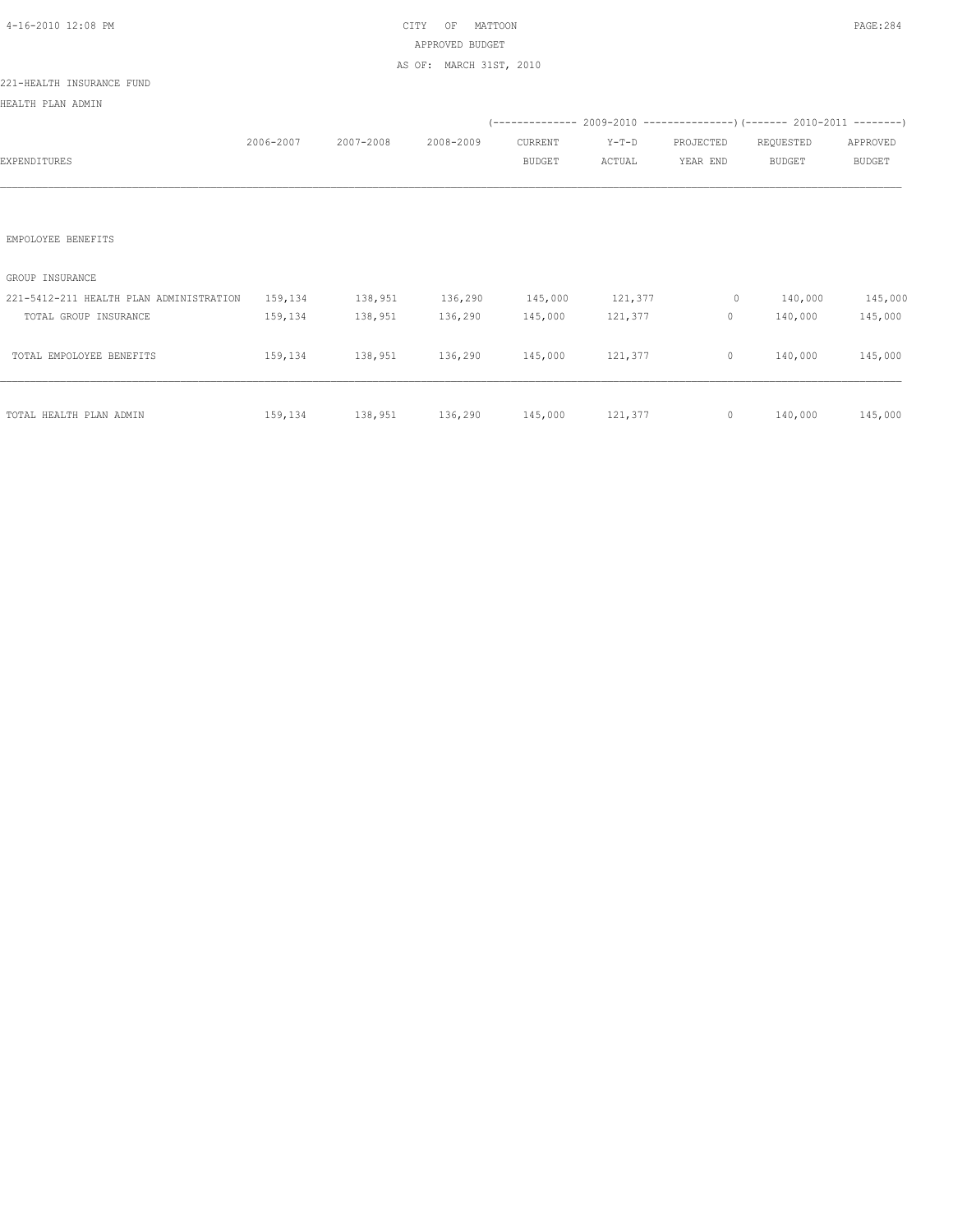# 4-16-2010 12:08 PM CITY OF MATTOON PAGE:285 APPROVED BUDGET AS OF: MARCH 31ST, 2010

#### 221-HEALTH INSURANCE FUND

### MEDICAL CLAIMS

| TOTAL MEDICAL CLAIMS        | 1,098,419 | 1,110,183 | 1,603,586 | 1,632,605 | 1,182,034 |   | 1,355,530 | 1,407,140 |
|-----------------------------|-----------|-----------|-----------|-----------|-----------|---|-----------|-----------|
| TOTAL EMPOLOYEE BENEFITS    | 1,098,419 | 1,110,183 | 1,603,586 | 1,632,605 | 1,182,034 | 0 | 1,355,530 | 1,407,140 |
| TOTAL GROUP INSURANCE       | 1,098,419 | 1,110,183 | 1,603,586 | 1,632,605 | 1,182,034 |   | 1,355,530 | 1,407,140 |
| 221-5413-211 MEDICAL CLAIMS | 1,098,419 | 1,110,183 | 1,603,586 | 1,632,605 | 1,182,034 | 0 | 1,355,530 | 1,407,140 |
| GROUP INSURANCE             |           |           |           |           |           |   |           |           |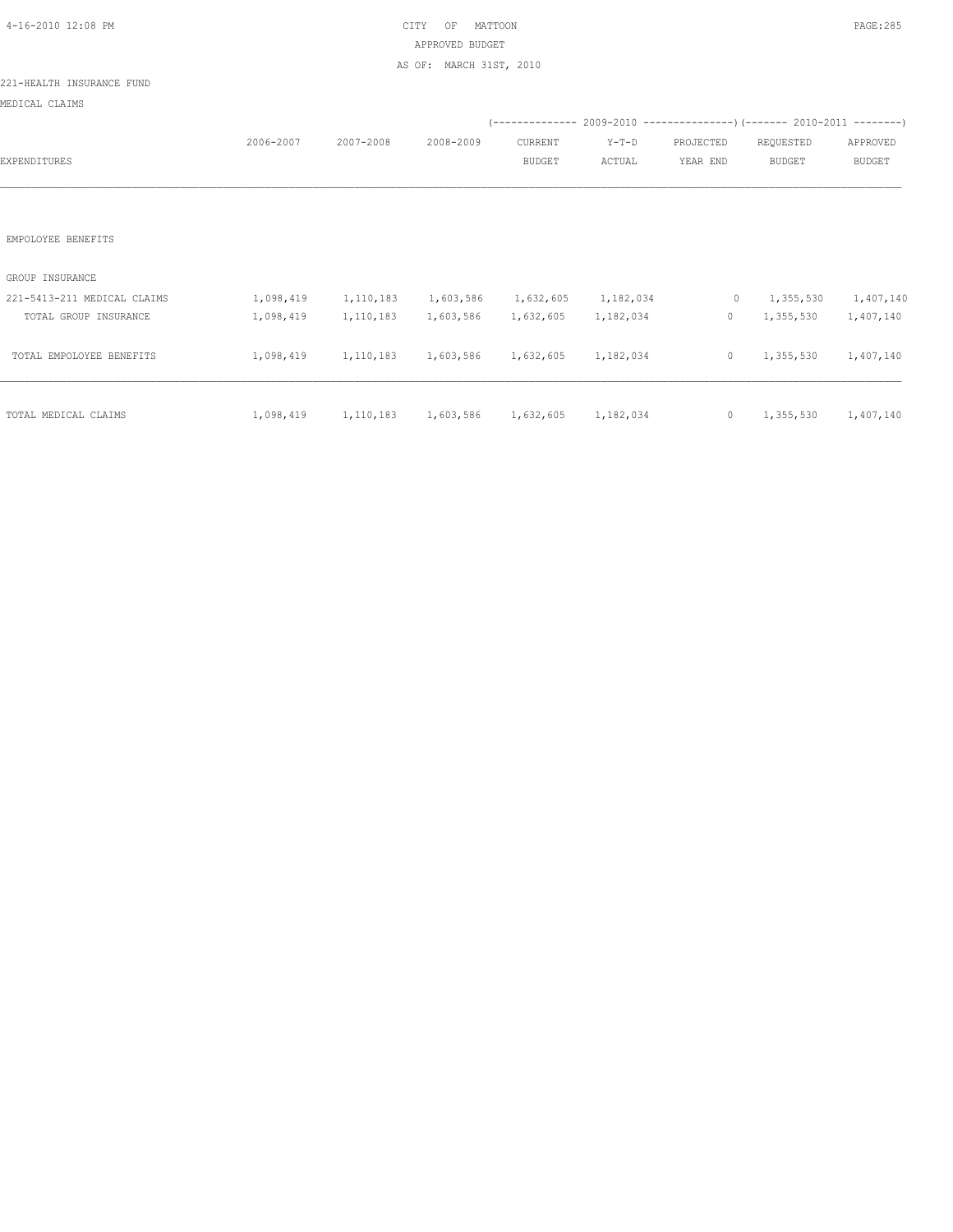# 4-16-2010 12:08 PM CITY OF MATTOON PAGE:286 APPROVED BUDGET AS OF: MARCH 31ST, 2010

### 221-HEALTH INSURANCE FUND

|              | 2006-2007 | 2007-2008 | 2008-2009 | CURRENT       | $Y-T-D$ | PROJECTED | REOUESTED     | APPROVED      |
|--------------|-----------|-----------|-----------|---------------|---------|-----------|---------------|---------------|
| EXPENDITURES |           |           |           | <b>BUDGET</b> | ACTUAL  | YEAR END  | <b>BUDGET</b> | <b>BUDGET</b> |
|              |           |           |           |               |         |           |               |               |
|              |           |           |           |               |         |           |               |               |

| TOTAL RX CLAIMS          | 445,199 | 461,241 | 454,508 | 497,000 | 456,783 | 0 | 495,000 | 525,000 |
|--------------------------|---------|---------|---------|---------|---------|---|---------|---------|
| TOTAL EMPOLOYEE BENEFITS | 445,199 | 461,241 | 454,508 | 497,000 | 456,783 | 0 | 495,000 | 525,000 |
| TOTAL GROUP INSURANCE    | 445,199 | 461,241 | 454,508 | 497,000 | 456,783 | 0 | 495,000 | 525,000 |
| 221-5414-211 RX CLAIMS   | 445,199 | 461,241 | 454,508 | 497,000 | 456,783 | 0 | 495,000 | 525,000 |
| GROUP INSURANCE          |         |         |         |         |         |   |         |         |
|                          |         |         |         |         |         |   |         |         |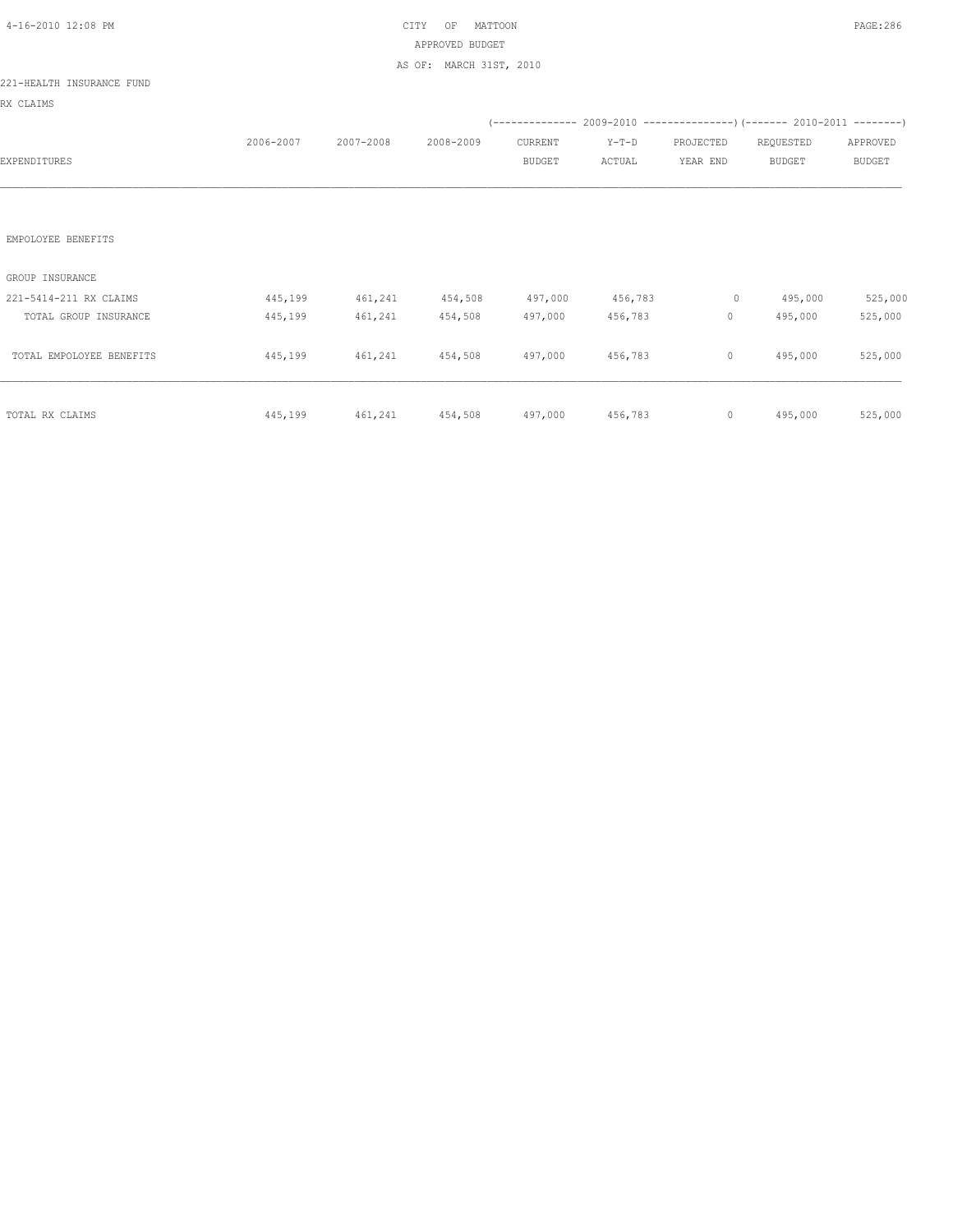# 4-16-2010 12:08 PM CITY OF MATTOON PAGE:287 APPROVED BUDGET AS OF: MARCH 31ST, 2010

### 221-HEALTH INSURANCE FUND

DENTAL CLAIMS

|              |           |           |           |               |        |           | $(-$ -------------- 2009-2010 -----------------) (------- 2010-2011 --------) |               |
|--------------|-----------|-----------|-----------|---------------|--------|-----------|-------------------------------------------------------------------------------|---------------|
|              | 2006-2007 | 2007-2008 | 2008-2009 | CURRENT       | Y-T-D  | PROJECTED | REQUESTED                                                                     | APPROVED      |
| EXPENDITURES |           |           |           | <b>BUDGET</b> | ACTUAL | YEAR END  | <b>BUDGET</b>                                                                 | <b>BUDGET</b> |
|              |           |           |           |               |        |           |                                                                               |               |
|              |           |           |           |               |        |           |                                                                               |               |

| TOTAL DENTAL CLAIMS        | 81,104 | 85,539 | 93,042 | 100,000 | 82,891 | 0 | 90,000 | 100,000 |
|----------------------------|--------|--------|--------|---------|--------|---|--------|---------|
| TOTAL EMPOLOYEE BENEFITS   | 81,104 | 85,539 | 93,042 | 100,000 | 82,891 | 0 | 90,000 | 100,000 |
| TOTAL GROUP INSURANCE      | 81,104 | 85,539 | 93,042 | 100,000 | 82,891 | 0 | 90,000 | 100,000 |
| 221-5415-211 DENTAL CLAIMS | 81,104 | 85,539 | 93,042 | 100,000 | 82,891 | 0 | 90,000 | 100,000 |
| GROUP INSURANCE            |        |        |        |         |        |   |        |         |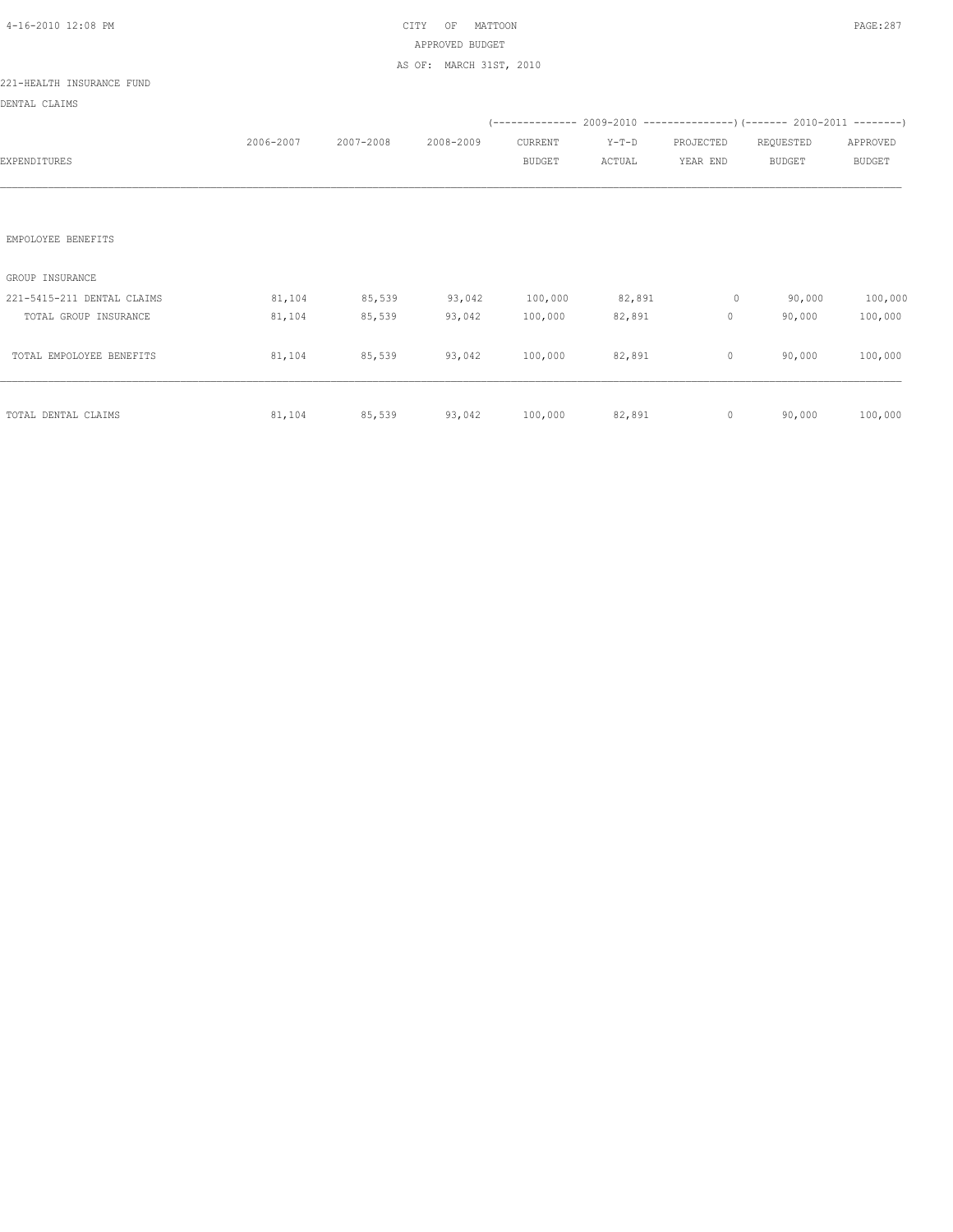# 4-16-2010 12:08 PM CITY OF MATTOON PAGE:288 APPROVED BUDGET AS OF: MARCH 31ST, 2010

### 221-HEALTH INSURANCE FUND

REFUNDS REIMB & MISC EXPS

|                                         |              |              |              |               |         |           | (-------------- 2009-2010 -----------------) (------- 2010-2011 --------) |               |
|-----------------------------------------|--------------|--------------|--------------|---------------|---------|-----------|---------------------------------------------------------------------------|---------------|
|                                         | 2006-2007    | 2007-2008    | 2008-2009    | CURRENT       | $Y-T-D$ | PROJECTED | REQUESTED                                                                 | APPROVED      |
| EXPENDITURES                            |              |              |              | <b>BUDGET</b> | ACTUAL  | YEAR END  | <b>BUDGET</b>                                                             | <b>BUDGET</b> |
|                                         |              |              |              |               |         |           |                                                                           |               |
| EMPOLOYEE BENEFITS                      |              |              |              |               |         |           |                                                                           |               |
| GROUP INSURANCE                         |              |              |              |               |         |           |                                                                           |               |
| 221-5416-211 REFUNDS REIMBURSEMENTS & M | $\circ$      | $\mathbf{0}$ | $\mathbf{0}$ | $\circ$       | 58      | $\Omega$  | $\mathbf{0}$                                                              | 0             |
| TOTAL GROUP INSURANCE                   | $\mathbf{0}$ | $\circ$      | $\mathbf{0}$ | $\mathbf{0}$  | 58      | $\circ$   | $\mathbf{0}$                                                              | $\circ$       |
| TOTAL EMPOLOYEE BENEFITS                | $\circ$      | $\circ$      | $\mathbf{0}$ | $\mathbf{0}$  | 58      | $\circ$   | $\mathbf{0}$                                                              | $\mathbf{0}$  |
|                                         |              |              |              |               |         |           |                                                                           |               |
| TOTAL REFUNDS REIMB & MISC EXPS         | $\mathbf{0}$ | $\circ$      | $\mathbf{0}$ | $\mathbf{0}$  | 58      | $\circ$   | $\mathbf{0}$                                                              | 0             |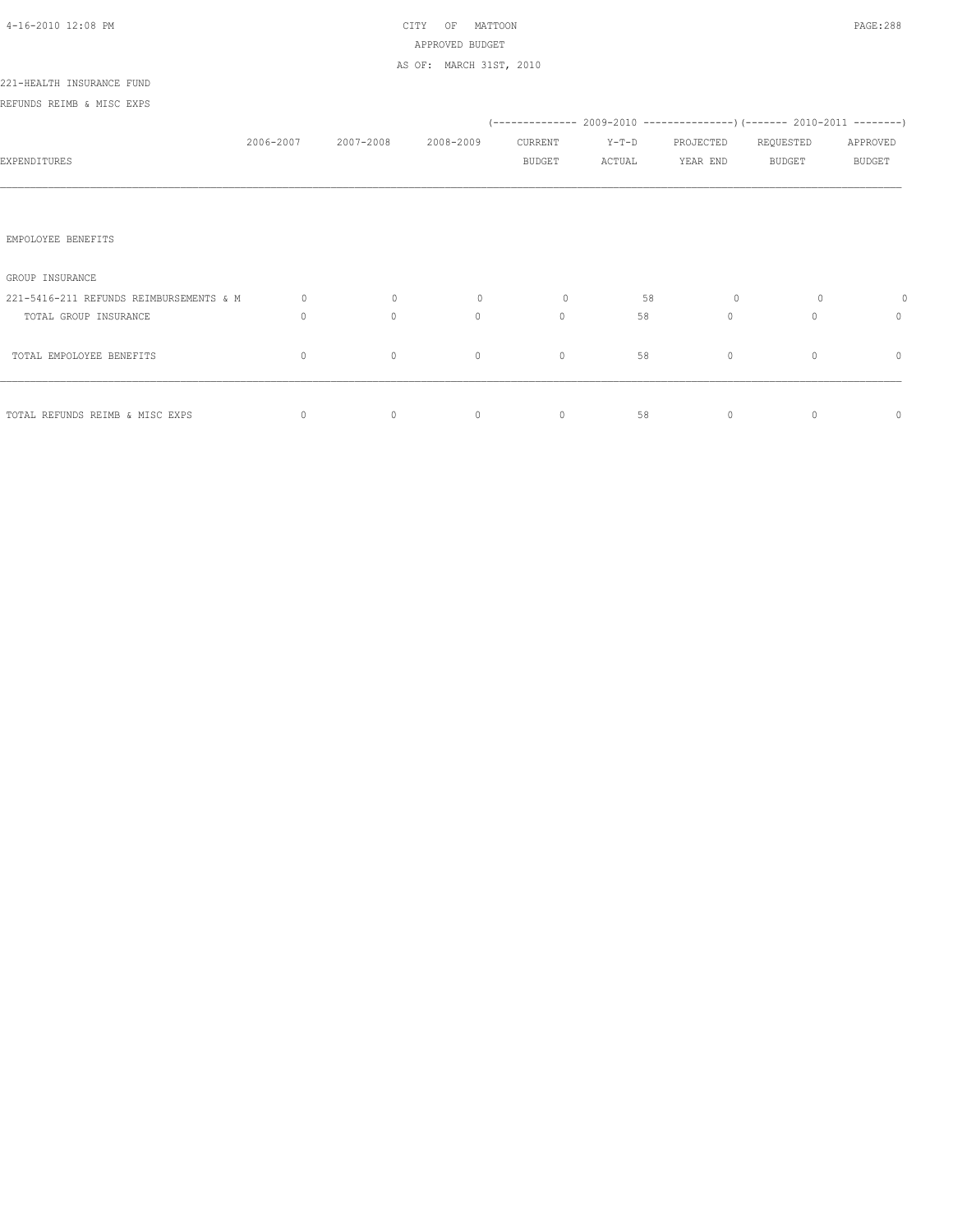# 4-16-2010 12:08 PM CITY OF MATTOON PAGE:289 APPROVED BUDGET AS OF: MARCH 31ST, 2010

### 221-HEALTH INSURANCE FUND

## LIFE INSURANCE

| ≞⊥⊥ ⊥≀≀∪∪≀∆⊥≀∨∟             |           |           |           |                          |                   |                       | $(-$ ------------- 2009-2010 ----------------) (------- 2010-2011 --------) |                           |
|-----------------------------|-----------|-----------|-----------|--------------------------|-------------------|-----------------------|-----------------------------------------------------------------------------|---------------------------|
| EXPENDITURES                | 2006-2007 | 2007-2008 | 2008-2009 | CURRENT<br><b>BUDGET</b> | $Y-T-D$<br>ACTUAL | PROJECTED<br>YEAR END | REQUESTED<br><b>BUDGET</b>                                                  | APPROVED<br><b>BUDGET</b> |
| EMPOLOYEE BENEFITS          |           |           |           |                          |                   |                       |                                                                             |                           |
| GROUP INSURANCE             |           |           |           |                          |                   |                       |                                                                             |                           |
| 221-5417-212 LIFE INSURANCE | 30,474    | 30,602    | 26,895    | 32,500                   | 27,908            | $\circ$               | 32,500                                                                      | 32,500                    |
| TOTAL GROUP INSURANCE       | 30,474    | 30,602    | 26,895    | 32,500                   | 27,908            | 0                     | 32,500                                                                      | 32,500                    |
| TOTAL EMPOLOYEE BENEFITS    | 30,474    | 30,602    | 26,895    | 32,500                   | 27,908            | $\circ$               | 32,500                                                                      | 32,500                    |
| TOTAL LIFE INSURANCE        | 30,474    | 30,602    | 26,895    | 32,500                   | 27,908            | 0                     | 32,500                                                                      | 32,500                    |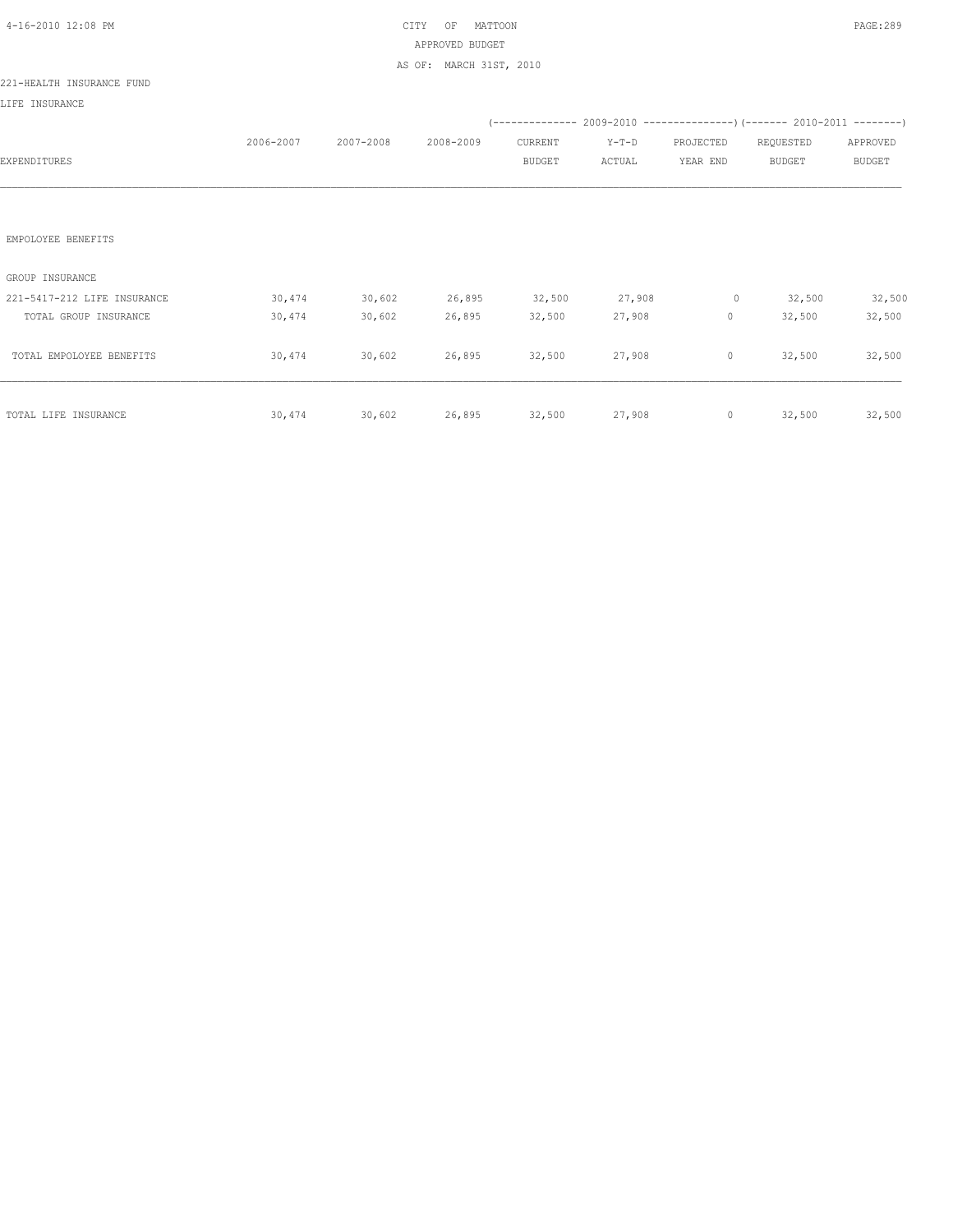# 4-16-2010 12:08 PM CITY OF MATTOON PAGE:290 APPROVED BUDGET AS OF: MARCH 31ST, 2010

### 221-HEALTH INSURANCE FUND

SECTION 125 PLAN

| EXPENDITURES                                                     | 2006-2007  | 2007-2008  | 2008-2009  | CURRENT<br><b>BUDGET</b> | $Y-T-D$<br>ACTUAL | PROJECTED<br>YEAR END | (-------------- 2009-2010 ----------------) (------- 2010-2011 --------)<br>REQUESTED<br><b>BUDGET</b> | APPROVED<br><b>BUDGET</b> |
|------------------------------------------------------------------|------------|------------|------------|--------------------------|-------------------|-----------------------|--------------------------------------------------------------------------------------------------------|---------------------------|
| EMPOLOYEE BENEFITS                                               |            |            |            |                          |                   |                       |                                                                                                        |                           |
| GROUP INSURANCE                                                  |            |            |            |                          |                   |                       |                                                                                                        |                           |
| 221-5418-212 SECTION 125 BENEFIT PLAN A<br>TOTAL GROUP INSURANCE | 694<br>694 | 271<br>271 | 782<br>782 | 1,200<br>1,200           | 288<br>288        | 0<br>$\circ$          | 1,200<br>1,200                                                                                         | 2,000<br>2,000            |
| TOTAL EMPOLOYEE BENEFITS                                         | 694        | 271        | 782        | 1,200                    | 288               | $\circ$               | 1,200                                                                                                  | 2,000                     |
| TOTAL SECTION 125 PLAN                                           | 694        | 271        | 782        | 1,200                    | 288               | $\circ$               | 1,200                                                                                                  | 2,000                     |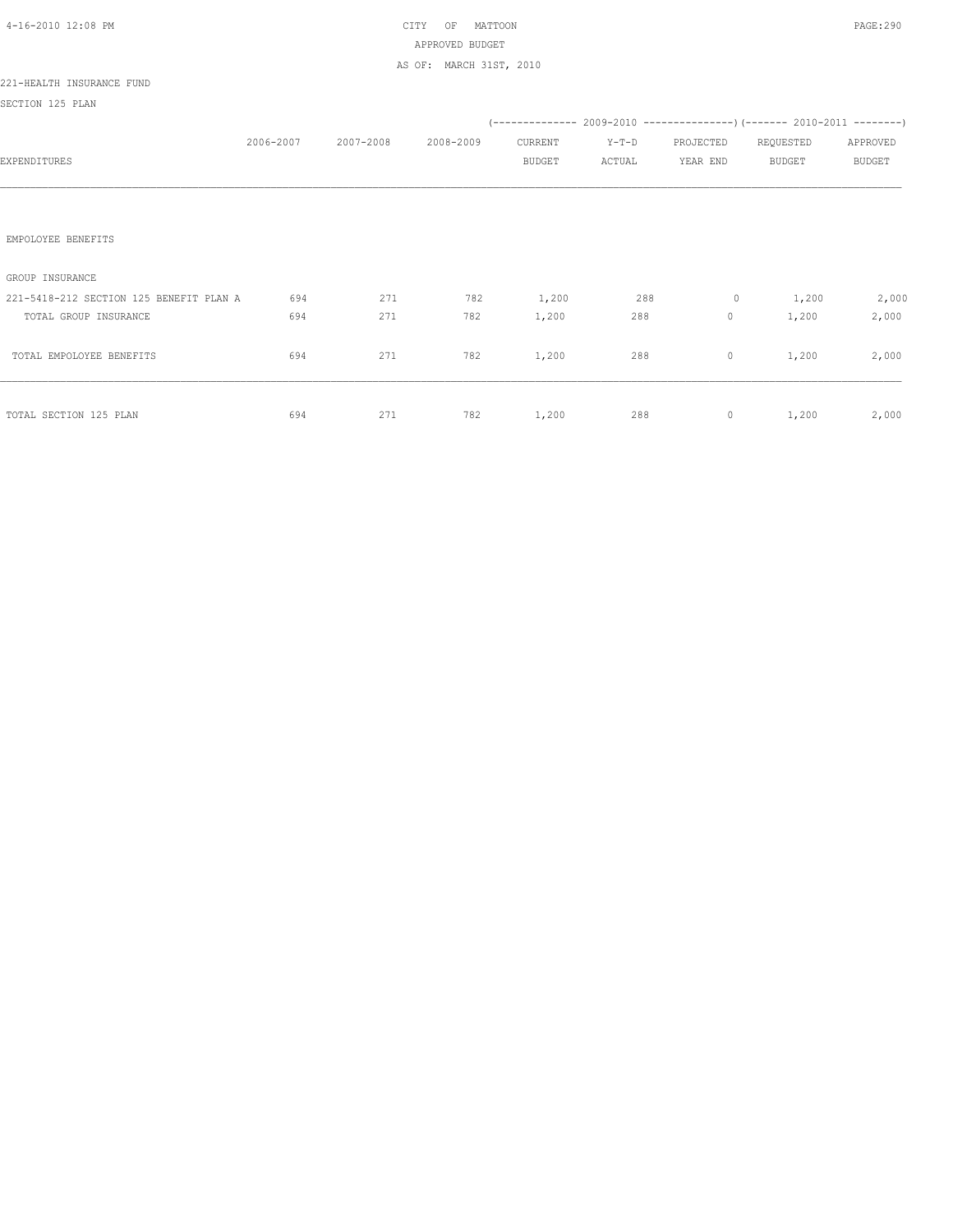# 4-16-2010 12:08 PM CITY OF MATTOON PAGE:291 APPROVED BUDGET AS OF: MARCH 31ST, 2010

#### 221-HEALTH INSURANCE FUND

MISCELLEANOUS EXPENSE

|                                                                                           |                   |                               |                | (------------- 2009-2010 ---------------) (------- 2010-2011 --------) |          |                |                                          |                |
|-------------------------------------------------------------------------------------------|-------------------|-------------------------------|----------------|------------------------------------------------------------------------|----------|----------------|------------------------------------------|----------------|
|                                                                                           | 2006-2007         | 2007-2008                     | 2008-2009      | CURRENT                                                                | $Y-T-D$  | PROJECTED      | REQUESTED                                | APPROVED       |
| EXPENDITURES                                                                              |                   |                               |                | <b>BUDGET</b>                                                          | ACTUAL   | YEAR END       | <b>BUDGET</b>                            | <b>BUDGET</b>  |
|                                                                                           |                   |                               |                |                                                                        |          |                |                                          |                |
| EMPOLOYEE BENEFITS                                                                        |                   |                               |                |                                                                        |          |                |                                          |                |
| GROUP INSURANCE                                                                           |                   |                               |                |                                                                        |          |                |                                          |                |
| 221-5419-211 MISC EXPENSES<br>$\sqrt{2}$                                                  | $3,308$ )         | 75                            | 125            | 1,000                                                                  | 288      | $\overline{0}$ | 1,000                                    | 4,603          |
| TOTAL GROUP INSURANCE<br>$\left($                                                         | 3,308             | 75                            | 125            | 1,000                                                                  | 288      | $\circ$        | 1,000                                    | 4,603          |
| TOTAL EMPOLOYEE BENEFITS<br>$\left($                                                      | 3,308             | 75                            | 125            | 1,000                                                                  | 288      | $\circ$        | 1,000                                    | 4,603          |
| TOTAL MISCELLEANOUS EXPENSE                                                               | (3, 308)          | 75                            | 125            | 1,000                                                                  | 288      | 0              | 1,000                                    | 4,603          |
| TOTAL EXPENDITURES                                                                        |                   | 1,949,467 1,944,809 2,447,222 |                | 2,536,805 2,013,647                                                    |          | $\overline{0}$ | 2,270,230                                | 2,376,243      |
| REVENUE OVER/(UNDER) EXPENDITURES (1,006,243) (1,576,827) (905,876) (1,097,842) (837,035) |                   |                               |                |                                                                        |          |                | $0 \quad (979, 128) \quad (1, 065, 681)$ |                |
| OTHER FINANCING SOURCES                                                                   |                   |                               |                |                                                                        |          |                |                                          |                |
| 221-4901-021 TRFR FROM GENERAL FUND                                                       | 875,458 1,469,032 |                               | 679,637        | 824,195                                                                | 712,989  | $\circ$        | 724,696                                  | 791,217        |
| 221-4903-021 TRFR FROM HOTEL MOTEL TAX 6,639                                              |                   | 6,071                         | 6,712          | 7,828                                                                  | 7,176    | $\circ$        | 7,828                                    | 8,606          |
| 221-4911-021 TRFR FROM WATER FUND                                                         | 35,666            | 30,057                        | 88,803         | 103,590                                                                | 93,850   | $\circ$        | 104,771                                  | 114,386        |
| 221-4912-021 TRFR FROM SEWER FUND                                                         | 43,124            | 31,045                        | 86,699         | 108,116                                                                | 92,394   | $\circ$        | 109,297                                  | 117,190        |
| 221-4913-021 TRFR FROM CEMETERY FUND                                                      | 6,873             | 5,913                         | 10,752         | 12,525                                                                 | 11,481   | $\circ$        | $\overline{0}$                           | $\overline{0}$ |
| 221-4917-021 TRFR FROM LIBRARY FUND                                                       | 38,483            | 34,711                        | 33,273         | 41,588                                                                 | 27,667   | $\Omega$       | 32,536                                   | 34,282         |
| 221-4990-021 EXP FOR RETIREES FM GEN FU 0                                                 |                   | $\sim$ 0                      | $\sim$ 0       | $\sim$ 0                                                               | $\sim$ 0 | $\mathbf{0}$   | $\overline{0}$                           | $\sim$ 0       |
| TOTAL OTHER FINANCING SOURCES                                                             | 1,006,243         | 1,576,829                     | 905,876        | 1,097,842                                                              | 945,557  | $\circ$        | 979,128                                  | 1,065,681      |
| TOTAL OTHER FINANCING SOURCES (USES) 1,006,243                                            |                   | 1,576,829                     | 905,876        | 1,097,842                                                              | 945,557  | $\circ$        | 979,128                                  | 1,065,681      |
| REVENUES & OTHER SOURCES OVER/                                                            |                   |                               |                |                                                                        |          |                |                                          |                |
| (UNDER) EXPENDITURES & OTHER (USES)                                                       | $\circ$           | 2                             | $\overline{0}$ | $\overline{0}$                                                         | 108,522  | $\circ$        | $\mathbf{0}$                             | $\mathbb O$    |

 $\hspace{0.1mm}^{\star\star\star}$  END OF REPORT  $\hspace{0.1mm}^{\star\star\star}$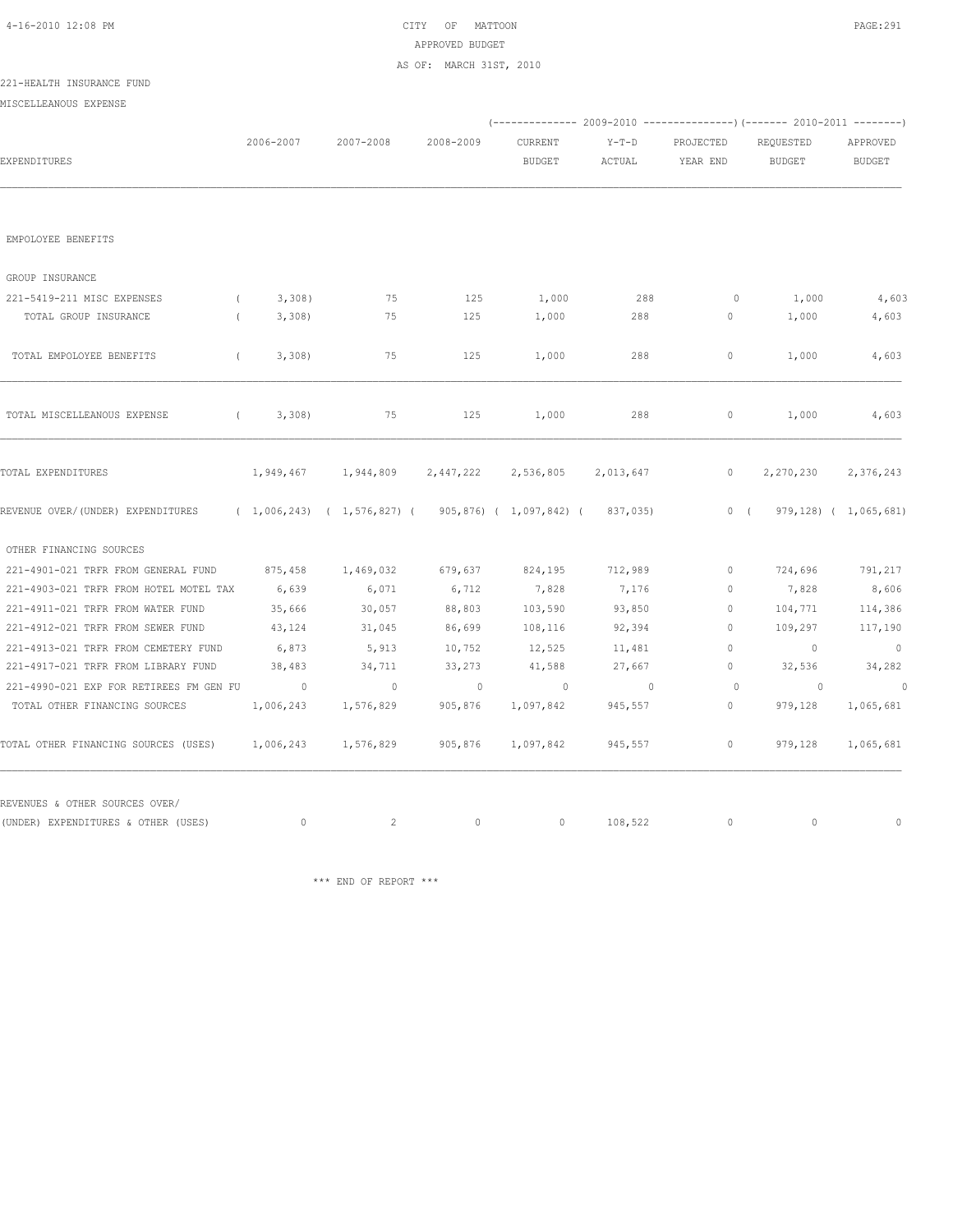# 4-16-2010 12:08 PM CITY OF MATTOON PAGE:292 APPROVED BUDGET AS OF: MARCH 31ST, 2010

311-FIREFIGHTERS PENSION FD

|                                         |             |              |              |                          |                      |                       | (-------------- 2009-2010 ----------------) (------- 2010-2011 --------) |                           |
|-----------------------------------------|-------------|--------------|--------------|--------------------------|----------------------|-----------------------|--------------------------------------------------------------------------|---------------------------|
| <b>REVENUES</b>                         | 2006-2007   | 2007-2008    | 2008-2009    | CURRENT<br><b>BUDGET</b> | $Y-T-D$<br>ACTUAL    | PROJECTED<br>YEAR END | REQUESTED<br><b>BUDGET</b>                                               | APPROVED<br><b>BUDGET</b> |
| TAXES                                   |             |              |              |                          |                      |                       |                                                                          |                           |
|                                         |             |              |              |                          |                      |                       |                                                                          |                           |
| UNLIMITED RATE PROP TAX                 |             |              |              |                          |                      |                       |                                                                          |                           |
| 311-4124-024 PROPERTY TAX RECEIPTS      | $\circ$     | $\mathbf{0}$ | $\circ$      |                          | $0 \qquad 1,008,722$ |                       | $0 \qquad 1,164,414 \qquad 1,164,414$                                    |                           |
| TOTAL UNLIMITED RATE PROP TAX           | $\circ$     | $\mathbf{0}$ | 0            | $\circ$                  | 1,008,722            |                       | $0 \qquad 1,164,414$                                                     | 1,164,414                 |
| TOTAL TAXES                             | $\mathbb O$ | $\circ$      | $\mathbb O$  | $\circ$                  | 1,008,722            | $\circ$               | 1, 164, 414 1, 164, 414                                                  |                           |
| INTERGOVERNMENTAL REV                   |             |              |              |                          |                      |                       |                                                                          |                           |
| STATE GOVT SHARED REV                   |             |              |              |                          |                      |                       |                                                                          |                           |
| 311-4337-024 PERS PROP REPLACEMENT TAXE | $\circ$     | $\mathbf 0$  | 0            | $\circ$                  | 48,864               | $\circ$               | 221,480                                                                  | 221,480                   |
| TOTAL STATE GOVT SHARED REV             | $\circ$     | $\mathbf 0$  | 0            | $\circ$                  | 48,864               | $\circ$               | 221,480                                                                  | 221,480                   |
| TOTAL INTERGOVERNMENTAL REV             | $\mathbb O$ | $\circ$      | 0            | $\circ$                  | 48,864               | $\circ$               | 221,480                                                                  | 221,480                   |
| INVESTMENT EARNINGS                     |             |              |              |                          |                      |                       |                                                                          |                           |
| INTEREST EARNINGS                       |             |              |              |                          |                      |                       |                                                                          |                           |
| 311-4610-024 INTEREST INCOME            | $\circ$     | $\mathbf{0}$ | $\mathbf 0$  | $\circ$                  | 417                  | $\circ$               | $\mathbf 0$                                                              |                           |
| TOTAL INTEREST EARNINGS                 | $\circ$     | $\circ$      | $\mathbf{0}$ | $\mathbf{0}$             | 417                  | $\circ$               | $\circ$                                                                  | 0                         |
| DIVIDEND EARNINGS                       |             |              |              |                          |                      |                       |                                                                          |                           |
| 311-4620-024 DIVIDEND INCOME            | $\circ$     | $\mathbf{0}$ | $\circ$      | $\circ$                  | $\circ$              | $\circ$               | $\mathbf 0$                                                              |                           |
| TOTAL DIVIDEND EARNINGS                 | $\mathbb O$ | $\circ$      | $\mathbb O$  | $\circ$                  | $\circ$              | $\mathbb O$           | $\mathbb O$                                                              | $\circ$                   |
| NET INCREASE (DECREASE)                 |             |              |              |                          |                      |                       |                                                                          |                           |
| 311-4640-024 NET INCREASE (DECREASE) IN | $\mathbf 0$ | $\circ$      | $\circ$      | 0                        | $\circ$              | $\circ$               | $\circ$                                                                  | 0                         |
| 311-4641-024 GAIN/LOSS ON SALE OF INVES | $\circ$     | $\mathbf{0}$ | 0            | $\circ$                  | $\mathbf{0}$         | $\circ$               | $\mathbf 0$                                                              | $\mathbf 0$               |
| TOTAL NET INCREASE (DECREASE)           | $\circ$     | $\mathbf{0}$ | $\circ$      | $\circ$                  | $\mathbf{0}$         | $\mathbf{0}$          | $\mathbf{0}$                                                             | 0                         |
| TOTAL INVESTMENT EARNINGS               | $\mathbb O$ | $\circ$      | $\mathbb O$  | $\mathbb O$              | 417                  | $\mathbb O$           | $\mathbb O$                                                              | $\circ$                   |
| EMP CONTRIB FOR BENEFITS                |             |              |              |                          |                      |                       |                                                                          |                           |
| EMPLOYEE CONTRIBUTIONS                  |             |              |              |                          |                      |                       |                                                                          |                           |
| 311-4706-024 EMPLOYEE CONTRIBUTIONS     | $\circ$     | $\circ$      | $\circ$      | $\circ$                  | 185,379              | $\circ$               | 180,000                                                                  | 180,000                   |
| 311-4707-024 MILITARY TIME CONTRIBUTION | $\circ$     | $\circ$      | $\circ$      | $\mathbf 0$              | $\sim$ 0             | $\circ$               | $\circ$                                                                  | $\overline{0}$            |
| 311-4708-024 4-109.3 (h) PENSION CONTRI | $\circ$     | $\circ$      | $\circ$      | $\circ$                  | 5,932                | $\mathbb O$           | $\overline{\phantom{0}}$                                                 | $\overline{0}$            |
| TOTAL EMPLOYEE CONTRIBUTIONS            | $\circ$     | $\mathbf{0}$ | 0            | $\circ$                  | 191,311              | $\circ$               | 180,000                                                                  | 180,000                   |
| TOTAL EMP CONTRIB FOR BENEFITS          | $\mathbb O$ | $\mathbb O$  | $\mathbb O$  | $\circ$                  | 191,311              | $\circ$               | 180,000                                                                  | 180,000                   |
| TOTAL REVENUES                          | $\mathbb O$ | $\circ$      | $\mathbb O$  | $\overline{0}$           | 1,249,313            | $\circ$               | 1,565,894                                                                | 1,565,894                 |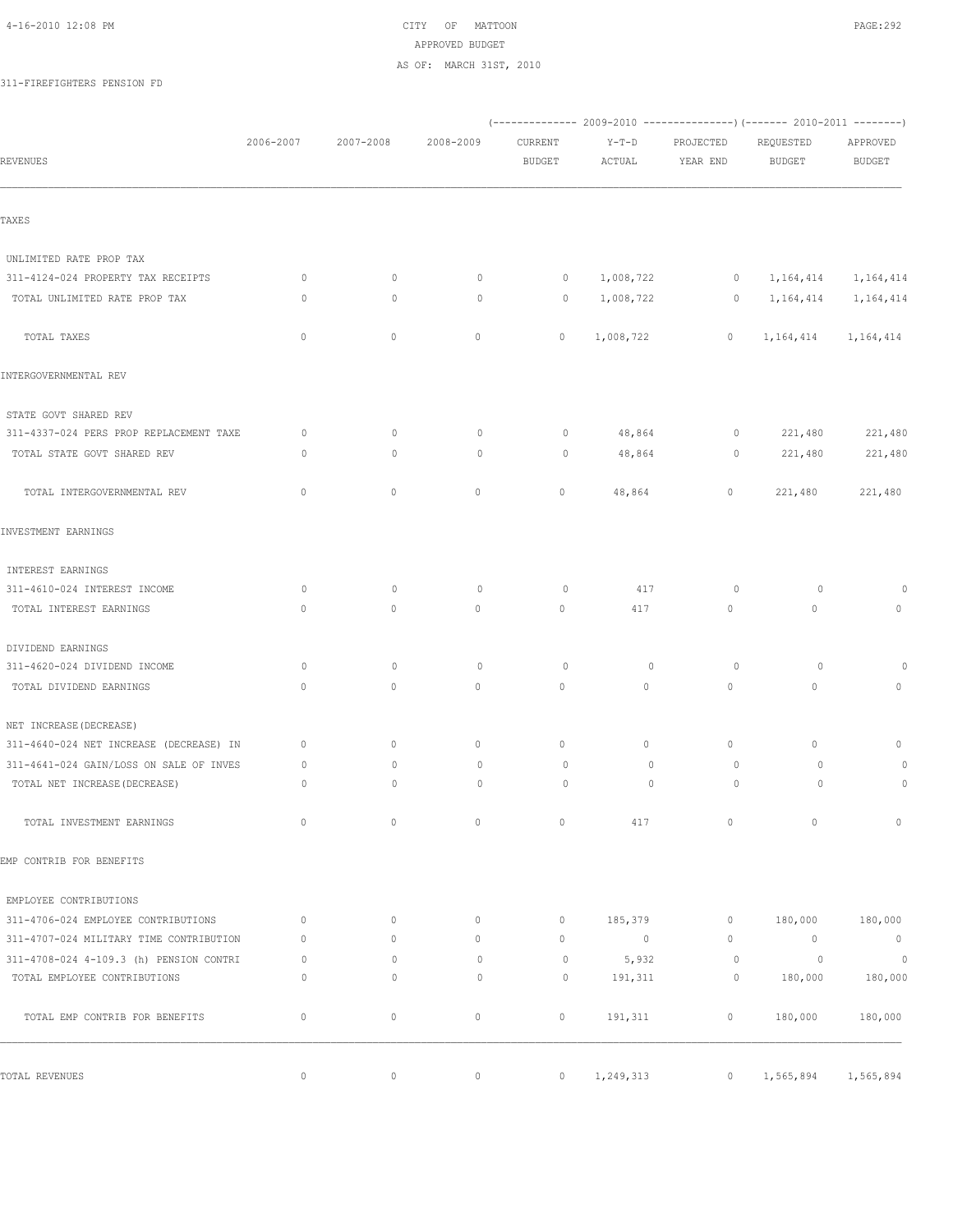# 4-16-2010 12:08 PM CITY OF MATTOON PAGE:293 APPROVED BUDGET AS OF: MARCH 31ST, 2010

## 311-FIREFIGHTERS PENSION FD

| λN<br>nт<br>ENSIC<br>F<br>$\sim$<br>$\sim$ |
|--------------------------------------------|
|--------------------------------------------|

|                                     |              |                |                |                |                | (------------- 2009-2010 ---------------) (------- 2010-2011 --------) |                |                |
|-------------------------------------|--------------|----------------|----------------|----------------|----------------|------------------------------------------------------------------------|----------------|----------------|
|                                     | 2006-2007    | 2007-2008      | 2008-2009      | CURRENT        | $Y-T-D$        | PROJECTED                                                              | REQUESTED      | APPROVED       |
| EXPENDITURES                        |              |                |                | <b>BUDGET</b>  | ACTUAL         | YEAR END                                                               | BUDGET         | <b>BUDGET</b>  |
|                                     |              |                |                |                |                |                                                                        |                |                |
| PERSONNEL SERVICES                  |              |                |                |                |                |                                                                        |                |                |
| SALARIES & WAGES                    |              |                |                |                |                |                                                                        |                |                |
| 311-5252-115 SERVICE PENSION        | $\circ$      | $\circ$        | $\circ$        | $\circ$        | 1,265,871      | $\circ$                                                                | 1,370,000      | 1,370,000      |
| 311-5252-116 DISABILITY PENSION     | $\circ$      | $\circ$        | $\circ$        | $\mathbf 0$    | 280,386        | $\circ$                                                                | 310,000        | 310,000        |
| 311-5252-117 WIDOW'S PENSION        | $\Omega$     | $\circ$        | $\mathbf{0}$   | $\circ$        | 138,728        | $\circ$                                                                | 152,000        | 152,000        |
| 311-5252-118 CHILD'S PENSION        | $\Omega$     | $\mathbf{0}$   | $\mathbf{0}$   | 0              | $\sim$ 0       | $\circ$                                                                | $\overline{0}$ | $\mathbf 0$    |
| TOTAL SALARIES & WAGES              | $\circ$      | $\circ$        | $\mathbf 0$    | $\circ$        | 1,684,985      | $\circ$                                                                | 1,832,000      | 1,832,000      |
| TOTAL PERSONNEL SERVICES            | 0            | $\mathbb O$    | $\mathbb O$    | $\circ$        | 1,684,985      | 0                                                                      | 1,832,000      | 1,832,000      |
| OTHER PURCHASED SERVICES            |              |                |                |                |                |                                                                        |                |                |
| PROFESSIONAL SERVICES               |              |                |                |                |                |                                                                        |                |                |
| 311-5252-513 AUDIT EXPENSE          | $\mathbf 0$  | $\circ$        | $\circ$        | $\circ$        | $\circ$        | $\circ$                                                                | $\circ$        | $\circ$        |
| 311-5252-517 TRUSTEE FEES           | $\circ$      | $\circ$        | $\mathbf 0$    | $\circ$        | $\circ$        | $\circ$                                                                | $\circ$        | $\overline{0}$ |
| 311-5252-518 DEPT OF INSURANCE FEES | $\circ$      | $\circ$        | $\mathbf 0$    | $\circ$        | $\circ$        | $\circ$                                                                | 3,500          | 3,500          |
| 311-5252-519 MEDICAL EXPENSE        | $\Omega$     | $\circ$        | $\circ$        | $\circ$        | $\mathbf{0}$   | $\mathbf{0}$                                                           | $\overline{0}$ | $\mathbf 0$    |
| TOTAL PROFESSIONAL SERVICES         | $\mathbf{0}$ | $\mathbf{0}$   | $\circ$        | $\mathbf{0}$   | $\circ$        | 0                                                                      | 3,500          | 3,500          |
| EMPLOYEE BUSINESS EXP               |              |                |                |                |                |                                                                        |                |                |
| 311-5252-562 TRAVEL & TRAINING      | 0            | $\circ$        | 0              | 0              | 808            | $\mathbf 0$                                                            | 2,500          | 2,500          |
| TOTAL EMPLOYEE BUSINESS EXP         | 0            | $\mathbf{0}$   | $\circ$        | $\circ$        | 808            | 0                                                                      | 2,500          | 2,500          |
| OTHER PURCHASED SERVICES            |              |                |                |                |                |                                                                        |                |                |
| 311-5252-579 MISCELLEANOUS          | $\circ$      | $\circ$        | 332            | 0              | 7,012          | $\mathbf 0$                                                            | 500            | 500            |
| TOTAL OTHER PURCHASED SERVICES      | 0            | $\circ$        | 332            | $\circ$        | 7,012          | 0                                                                      | 500            | 500            |
| TOTAL OTHER PURCHASED SERVICES      | 0            | $\circ$        | 332            | $\circ$        | 7,819          | $\circ$                                                                | 6,500          | 6,500          |
| OTHER OBJECTS                       |              |                |                |                |                |                                                                        |                |                |
| FINANCIAL TRANS OBJECTS             |              |                |                |                |                |                                                                        |                |                |
| 311-5252-811 BANK CHARGES           | $\circ$      | $\overline{0}$ | $\overline{0}$ | $\overline{0}$ | 10             | $\overline{0}$                                                         | 50             | 50             |
| TOTAL FINANCIAL TRANS OBJECTS       | $\circ$      | $\circ$        | $\circ$        | $\circ$        | 10             | $\circ$                                                                | 50             | 50             |
| TOTAL OTHER OBJECTS                 | $\mathbb O$  | $\circ$        | $\circ$        | $\circ$        | 10             | $\circ$                                                                | 50             | 50             |
| TOTAL FIRE PENSION                  | $\mathbb O$  | $\circ$        | 332            | $\circ$        | 1,692,815      | $\circ$                                                                | 1,838,550      | 1,838,550      |
| TOTAL EXPENDITURES                  | $\mathbf{0}$ | $\circ$        | 332            | $\circ$        | 1,692,815      | $\circ$                                                                | 1,838,550      | 1,838,550      |
| REVENUE OVER/(UNDER) EXPENDITURES   | $\mathbf 0$  | $0$ (          | 332)           |                | 0(<br>443,502) | $0$ (                                                                  | $272,656$ ) (  | 272,656)       |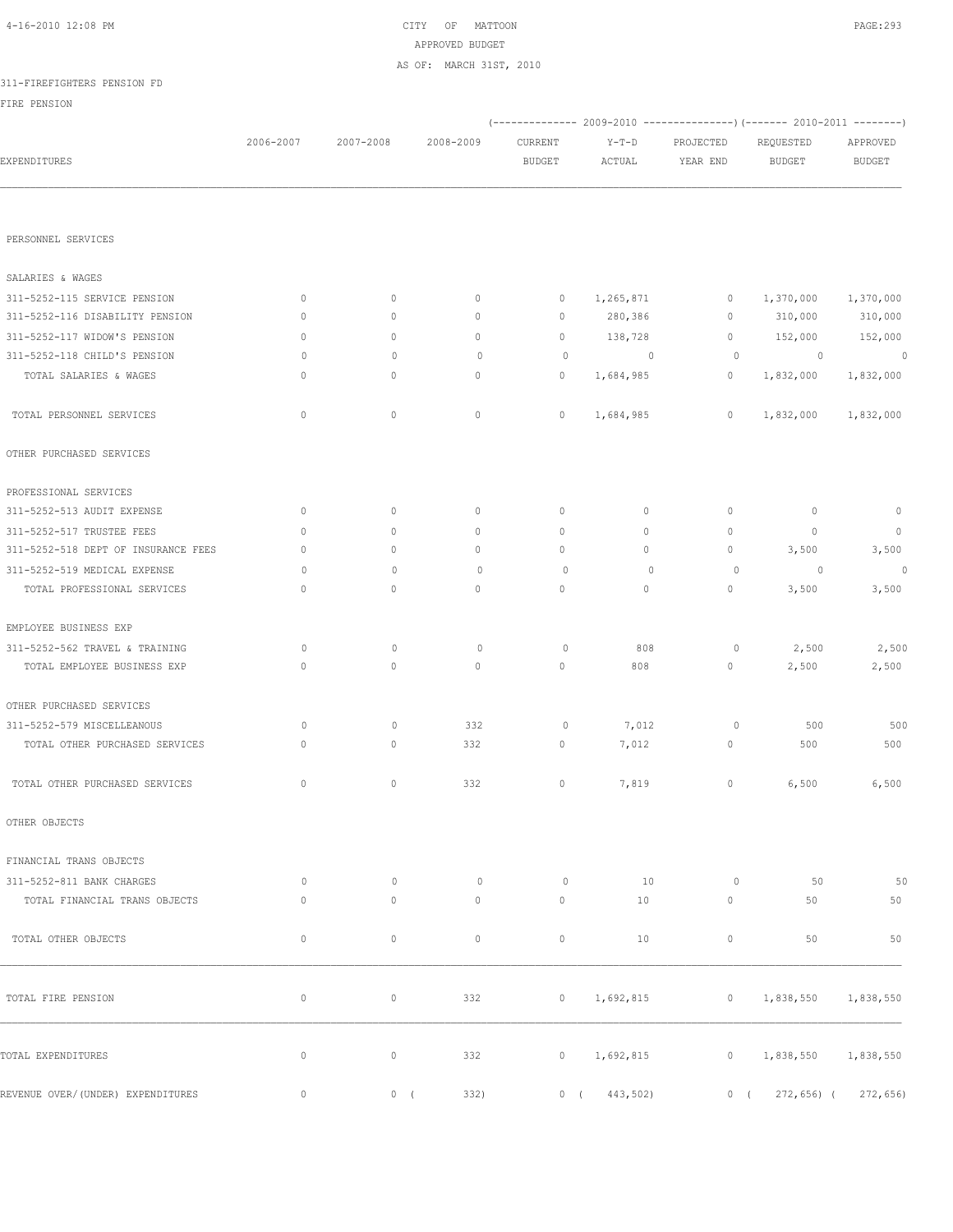## 4-16-2010 12:08 PM CITY OF MATTOON PAGE:294 APPROVED BUDGET AS OF: MARCH 31ST, 2010

### 311-FIREFIGHTERS PENSION FD

FIRE PENSION

|                                         |              |           |           |               |              | (-------------- 2009-2010 ----------------) (------- 2010-2011 --------) |              |              |
|-----------------------------------------|--------------|-----------|-----------|---------------|--------------|--------------------------------------------------------------------------|--------------|--------------|
|                                         | 2006-2007    | 2007-2008 | 2008-2009 | CURRENT       | $Y-T-D$      | PROJECTED                                                                | REQUESTED    | APPROVED     |
| EXPENDITURES                            |              |           |           | <b>BUDGET</b> | ACTUAL       | YEAR END                                                                 | BUDGET       | BUDGET       |
|                                         |              |           |           |               |              |                                                                          |              |              |
| OTHER FINANCING SOURCES                 |              |           |           |               |              |                                                                          |              |              |
| 311-4901-024 TRANSFER FROM GENERAL FUND | $\Omega$     | $\circ$   | 0         | 0             | $\mathbf{0}$ | $\mathbf{0}$                                                             | $\mathbf{0}$ | 0            |
| TOTAL OTHER FINANCING SOURCES           | 0            | 0         | $\circ$   | $\circ$       | 0            | $\mathbf{0}$                                                             | $\Omega$     | $\circ$      |
| TOTAL OTHER FINANCING SOURCES (USES)    | $\mathbf{0}$ | 0         | $\circ$   | $\circ$       | $\circ$      | $\mathbf{0}$                                                             | $\Omega$     | $\mathbf{0}$ |
| REVENUES & OTHER SOURCES OVER/          |              |           |           |               |              |                                                                          |              |              |

(UNDER) EXPENDITURES & OTHER (USES) 0 0 ( 332) 0 ( 443,502) 0 ( 272,656) ( 272,656)

\*\*\* END OF REPORT \*\*\*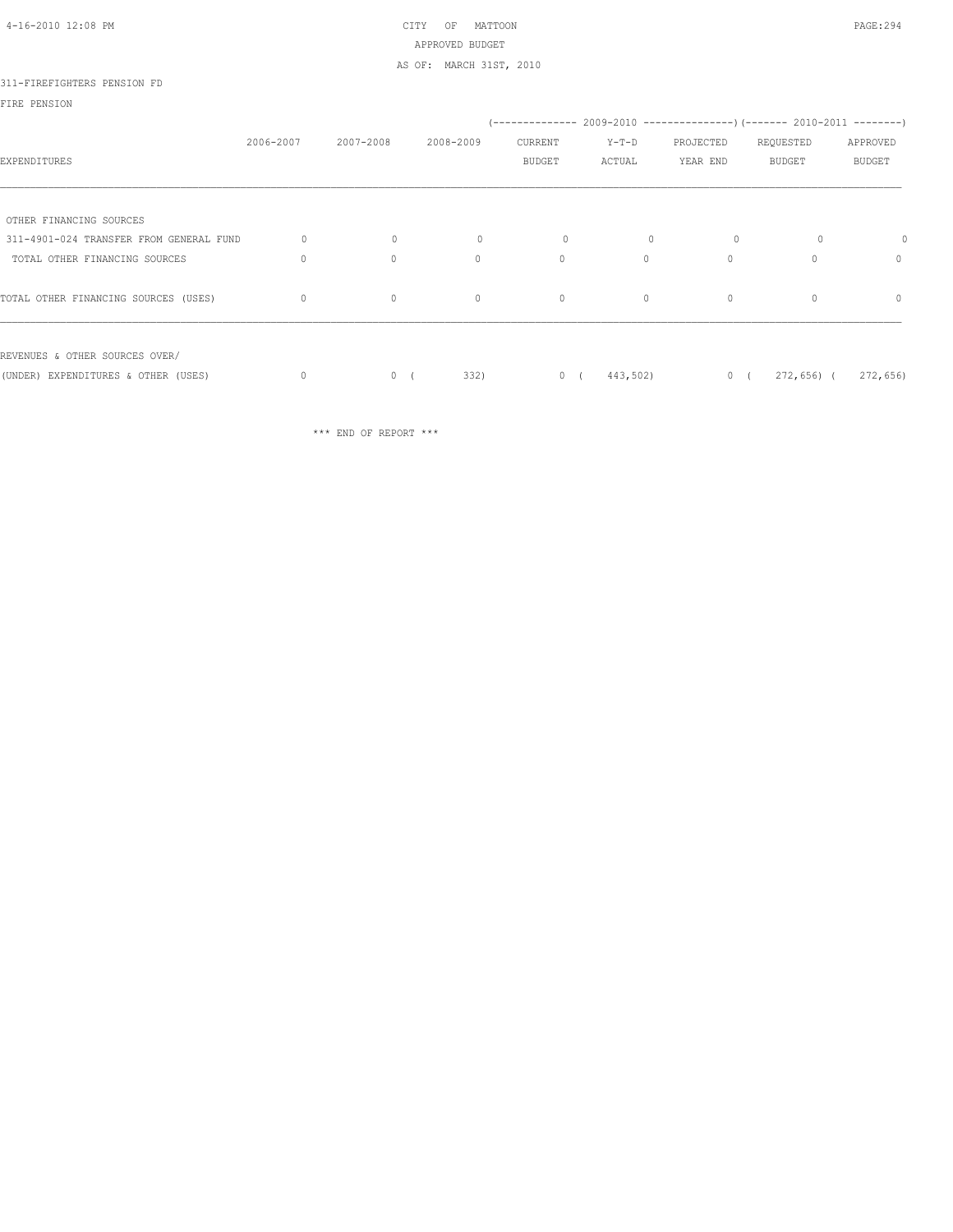# 4-16-2010 12:08 PM CITY OF MATTOON PAGE:295 APPROVED BUDGET AS OF: MARCH 31ST, 2010

## 312-POLICE PENSION FUND

|                                         |              |             |              |                          |                   |                       | (-------------- 2009-2010 ----------------) (------- 2010-2011 ---------) |                    |
|-----------------------------------------|--------------|-------------|--------------|--------------------------|-------------------|-----------------------|---------------------------------------------------------------------------|--------------------|
| REVENUES                                | 2006-2007    | 2007-2008   | 2008-2009    | CURRENT<br><b>BUDGET</b> | $Y-T-D$<br>ACTUAL | PROJECTED<br>YEAR END | REQUESTED<br><b>BUDGET</b>                                                | APPROVED<br>BUDGET |
| TAXES                                   |              |             |              |                          |                   |                       |                                                                           |                    |
| UNLIMITED RATE PROP TAX                 |              |             |              |                          |                   |                       |                                                                           |                    |
| 312-4125-024 PROPERTY TAX RECEIPTS      | $\circ$      | $\circ$     | 0            | 0                        | 827,489           | 0                     | 962,841                                                                   | 962,841            |
| TOTAL UNLIMITED RATE PROP TAX           | $\circ$      | $\circ$     | $\circ$      | 0                        | 827,489           | $\circ$               | 962,841                                                                   | 962,841            |
| TOTAL TAXES                             | $\circ$      | $\circ$     | $\mathbb O$  | $\mathbf 0$              | 827,489           | 0                     | 962,841                                                                   | 962,841            |
| INTERGOVERNMENTAL REV                   |              |             |              |                          |                   |                       |                                                                           |                    |
| STATE GOVT SHARED REV                   |              |             |              |                          |                   |                       |                                                                           |                    |
| 312-4337-024 PERS PROP REPLACEMENT TAXE | $\circ$      | $\circ$     | $\circ$      | 0                        | 48,864            | $\circ$               | 183,126                                                                   | 183,126            |
| TOTAL STATE GOVT SHARED REV             | 0            | 0           | $\circ$      | 0                        | 48,864            | $\circ$               | 183,126                                                                   | 183,126            |
| TOTAL INTERGOVERNMENTAL REV             | $\circ$      | $\circ$     | $\mathbf{0}$ | $\circ$                  | 48,864            | $\circ$               | 183,126                                                                   | 183,126            |
| INVESTMENT EARNINGS                     |              |             |              |                          |                   |                       |                                                                           |                    |
| INTEREST EARNINGS                       |              |             |              |                          |                   |                       |                                                                           |                    |
| 312-4610-024 INTEREST INCOME            | 0            | $\circ$     | $\circ$      | 0                        | $\circ$           | $\mathbf 0$           | $\mathbf 0$                                                               | 0                  |
| TOTAL INTEREST EARNINGS                 | $\circ$      | $\circ$     | $\mathbf 0$  | $\circ$                  | $\circ$           | 0                     | $\circ$                                                                   | 0                  |
| DIVIDEND EARNINGS                       |              |             |              |                          |                   |                       |                                                                           |                    |
| 312-4620-024 DIVIDEND INCOME            | 0            | $\circ$     | $\circ$      | $\circ$                  | $\mathbf 0$       | $\mathbf 0$           | $\mathbf 0$                                                               | 0                  |
| TOTAL DIVIDEND EARNINGS                 | 0            | $\circ$     | $\mathbf 0$  | $\circ$                  | $\circ$           | $\circ$               | $\circ$                                                                   | $\circ$            |
| NET INCREASE (DECREASE)                 |              |             |              |                          |                   |                       |                                                                           |                    |
| 312-4640-024 NET INCREASE (DECREASE) IN | $\mathbf{0}$ | $\circ$     | $\mathbf 0$  | $\mathbb O$              | $\circ$           | 0                     | $\circ$                                                                   | 0                  |
| 312-4641-024 GAIN/LOSS ON SALE OF INVES | $\circ$      | 0           | $\circ$      | 0                        | $\mathbf 0$       | $\mathbf 0$           | $\mathbf 0$                                                               | 0                  |
| TOTAL NET INCREASE (DECREASE)           | $\circ$      | $\circ$     | $\circ$      | $\circ$                  | $\mathbf 0$       | $\mathbf 0$           | $\circ$                                                                   | 0                  |
| TOTAL INVESTMENT EARNINGS               | $\mathbb O$  | $\circ$     | $\mathbb O$  | $\mathbb O$              | $\circ$           | $\mathbb O$           | $\mathbb O$                                                               | $\mathbb O$        |
| EMP CONTRIB FOR BENEFITS                |              |             |              |                          |                   |                       |                                                                           |                    |
| EMPLOYEE CONTRIBUTIONS                  |              |             |              |                          |                   |                       |                                                                           |                    |
| 312-4706-024 EMPLOYEE CONTRIBUTIONS     | $\circ$      | $\circ$     | $\circ$      | $\circ$                  | 211,775           | $\circ$               | 207,000                                                                   | 207,000            |
| 312-4707-024 MILITARY TIME CONTRIBUTION | 0            | $\circ$     | $\circ$      | 0                        | 4,153             | $\circ$               | $\sim$ 0                                                                  | $\circ$            |
| TOTAL EMPLOYEE CONTRIBUTIONS            | 0            | 0           | $\circ$      | 0                        | 215,928           | $\mathbb O$           | 207,000                                                                   | 207,000            |
| TOTAL EMP CONTRIB FOR BENEFITS          | 0            | $\mathbb O$ | $\mathbb O$  | $\circ$                  | 215,928           | 0                     | 207,000                                                                   | 207,000            |
| TOTAL REVENUES                          | $\circ$      | $\circ$     | $\circ$      | $\circ$                  | 1,092,281         | $\circ$               | 1,352,967                                                                 | 1,352,967          |
|                                         |              |             |              |                          |                   |                       |                                                                           |                    |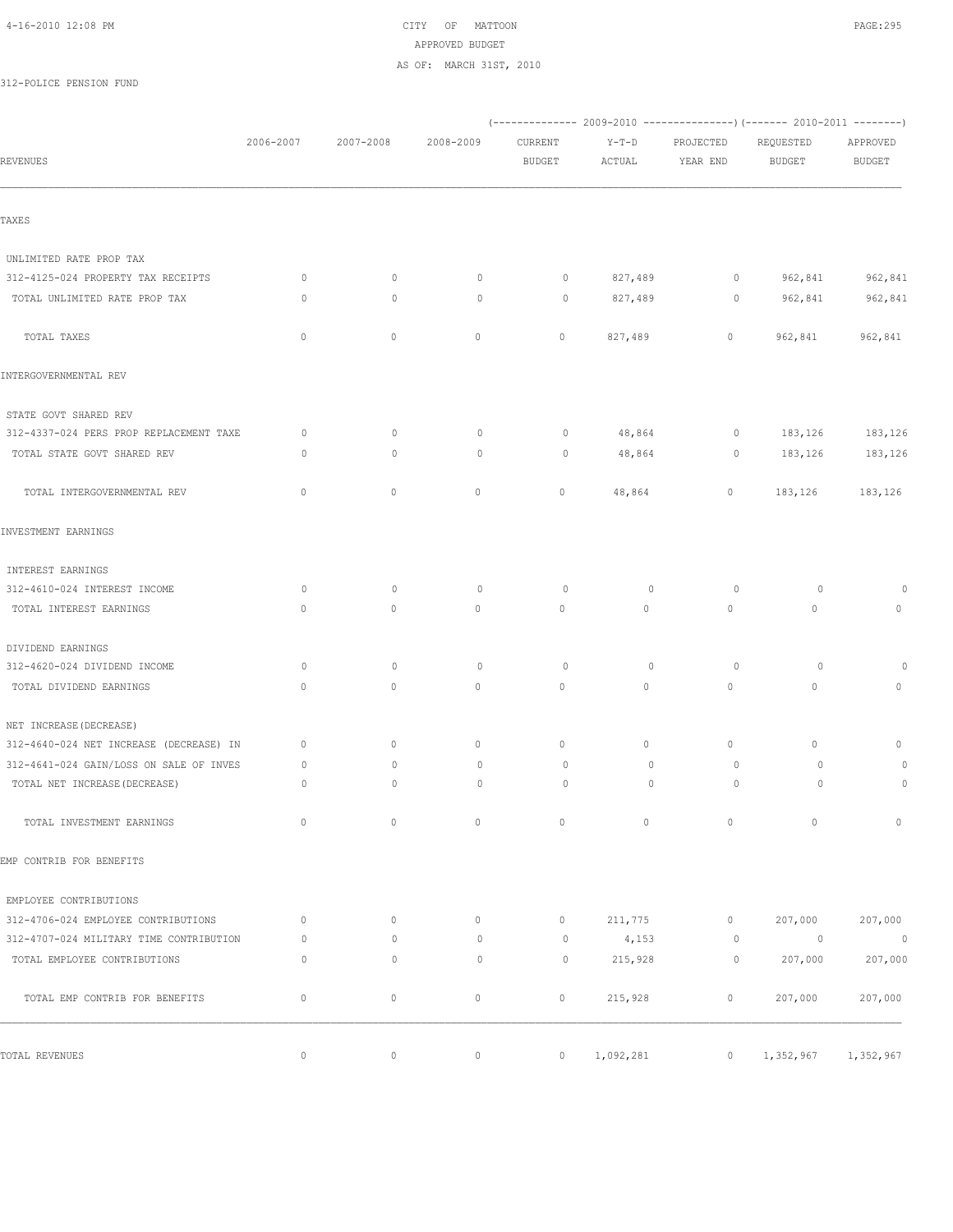# 4-16-2010 12:08 PM CITY OF MATTOON PAGE:296 APPROVED BUDGET AS OF: MARCH 31ST, 2010

## 312-POLICE PENSION FUND

| POLICE PENSION FUND |  |
|---------------------|--|
|---------------------|--|

|                                     |              |                |                |                          |                      | (-------------- 2009-2010 ----------------) (------- 2010-2011 --------) |                               |                           |
|-------------------------------------|--------------|----------------|----------------|--------------------------|----------------------|--------------------------------------------------------------------------|-------------------------------|---------------------------|
| EXPENDITURES                        | 2006-2007    | 2007-2008      | 2008-2009      | CURRENT<br><b>BUDGET</b> | $Y-T-D$<br>ACTUAL    | PROJECTED<br>YEAR END                                                    | REQUESTED<br><b>BUDGET</b>    | APPROVED<br><b>BUDGET</b> |
|                                     |              |                |                |                          |                      |                                                                          |                               |                           |
| PERSONNEL SERVICES                  |              |                |                |                          |                      |                                                                          |                               |                           |
| SALARIES & WAGES                    |              |                |                |                          |                      |                                                                          |                               |                           |
| 312-5234-115 SERVICE PENSION        | $\circ$      | $\circ$        | $\mathbf 0$    | $\mathbf 0$              | 931,888              | 0                                                                        | 1,060,000                     | 1,060,000                 |
| 312-5234-116 DISABILITY PENSION     | $\circ$      | 0              | $\mathbf{0}$   | $\circ$                  | 167,067              | 0                                                                        | 227,000                       | 227,000                   |
| 312-5234-117 WIDOW'S PENSION        | $\circ$      | $\circ$        | $\mathbf 0$    | $\circ$                  | 159,897              | 0                                                                        | 175,000                       | 175,000                   |
| 312-5234-118 CHILD'S PENSION        | $\circ$      | $\circ$        | $\circ$        | 0                        | 5,733                | $\mathbf 0$                                                              | $\overline{0}$                | $\mathbf 0$               |
| TOTAL SALARIES & WAGES              | $\mathbf{0}$ | $\mathbf{0}$   | 0              | $\circ$                  | 1,264,585            | 0                                                                        | 1,462,000                     | 1,462,000                 |
| TOTAL PERSONNEL SERVICES            | $\circ$      | $\mathbb O$    | $\mathbf 0$    | $\circ$                  | 1,264,585            | 0                                                                        | 1,462,000                     | 1,462,000                 |
| OTHER PURCHASED SERVICES            |              |                |                |                          |                      |                                                                          |                               |                           |
| PROFESSIONAL SERVICES               |              |                |                |                          |                      |                                                                          |                               |                           |
| 312-5234-513 AUDIT EXPENSE          | $\circ$      | $\circ$        | $\mathbf 0$    | $\mathbf 0$              | $\circ$              | $\circ$                                                                  | $\mathbf 0$                   | $\circ$                   |
| 312-5234-517 TRUSTEE FEES           | $\mathbf{0}$ | $\mathbf{0}$   | 0              | $\mathbf 0$              | 0                    | $\circ$                                                                  | 0                             | $\overline{0}$            |
| 312-5234-518 DEPT OF INSURANCE FEES | $\mathbf{0}$ | $\mathbf{0}$   | $\mathbf 0$    | $\mathbb O$              | 2,888                | 0                                                                        | 3,000                         | 3,000                     |
| 312-5234-519 MEDICAL EXPENSE        | $\circ$      | $\circ$        | $\circ$        | 0                        | 200                  | $\mathbf 0$                                                              | 500                           | 500                       |
| TOTAL PROFESSIONAL SERVICES         | $\mathbf{0}$ | $\circ$        | 0              | $\circ$                  | 3,088                | 0                                                                        | 3,500                         | 3,500                     |
| EMPLOYEE BUSINESS EXP               |              |                |                |                          |                      |                                                                          |                               |                           |
| 312-5234-562 TRAVEL & TRAINING      | 0            | $\circ$        | $\mathbf 0$    | 0                        | 692                  | $\mathbf 0$                                                              | 2,500                         | 2,500                     |
| TOTAL EMPLOYEE BUSINESS EXP         | $\mathbf{0}$ | $\mathbf{0}$   | $\circ$        | $\circ$                  | 692                  | 0                                                                        | 2,500                         | 2,500                     |
| OTHER PURCHASED SERVICES            |              |                |                |                          |                      |                                                                          |                               |                           |
| 312-5234-579 MISCELLEANOUS          | $\circ$      | $\circ$        | 332            | 0                        | 1,116                | 0                                                                        | 1,500                         | 1,500                     |
| TOTAL OTHER PURCHASED SERVICES      | $\circ$      | $\circ$        | 332            | $\mathbb O$              | 1,116                | $\circ$                                                                  | 1,500                         | 1,500                     |
| TOTAL OTHER PURCHASED SERVICES      | $\circ$      | $\circ$        | 332            | $\mathbf 0$              | 4,896                | 0                                                                        | 7,500                         | 7,500                     |
| OTHER OBJECTS                       |              |                |                |                          |                      |                                                                          |                               |                           |
| FINANCIAL TRANS OBJECTS             |              |                |                |                          |                      |                                                                          |                               |                           |
| 312-5234-811 BANK CHARGES           | $\circ$      | $\overline{0}$ | $\overline{0}$ | $\sim$ 0                 | 5 <sub>5</sub>       | $\sim$ 0                                                                 | 50                            | 50                        |
| TOTAL FINANCIAL TRANS OBJECTS       | $\circ$      | $\circ$        | $\circ$        | $\circ$                  | $5 -$                | $\circ$                                                                  | 50                            | 50                        |
| TOTAL OTHER OBJECTS                 | $\mathbb O$  | $\circ$        | $\circ$        | $\circ$                  | $5 -$                | $\circ$                                                                  | 50                            | 50                        |
| TOTAL POLICE PENSION FUND           | $\circ$      | $\mathbb O$    | 332            | $\circ$                  | 1,269,486            | $\circ$                                                                  | 1,469,550                     | 1,469,550                 |
| TOTAL EXPENDITURES                  | $\circ$      | $\circ$        | 332            | $\circ$                  | 1,269,486            | $\circ$                                                                  | 1,469,550                     | 1,469,550                 |
| REVENUE OVER/ (UNDER) EXPENDITURES  | $\circ$      | $0$ (          | 332)           |                          | $0 \quad (177, 205)$ |                                                                          | $0 \t( 116, 583) ( 116, 583)$ |                           |